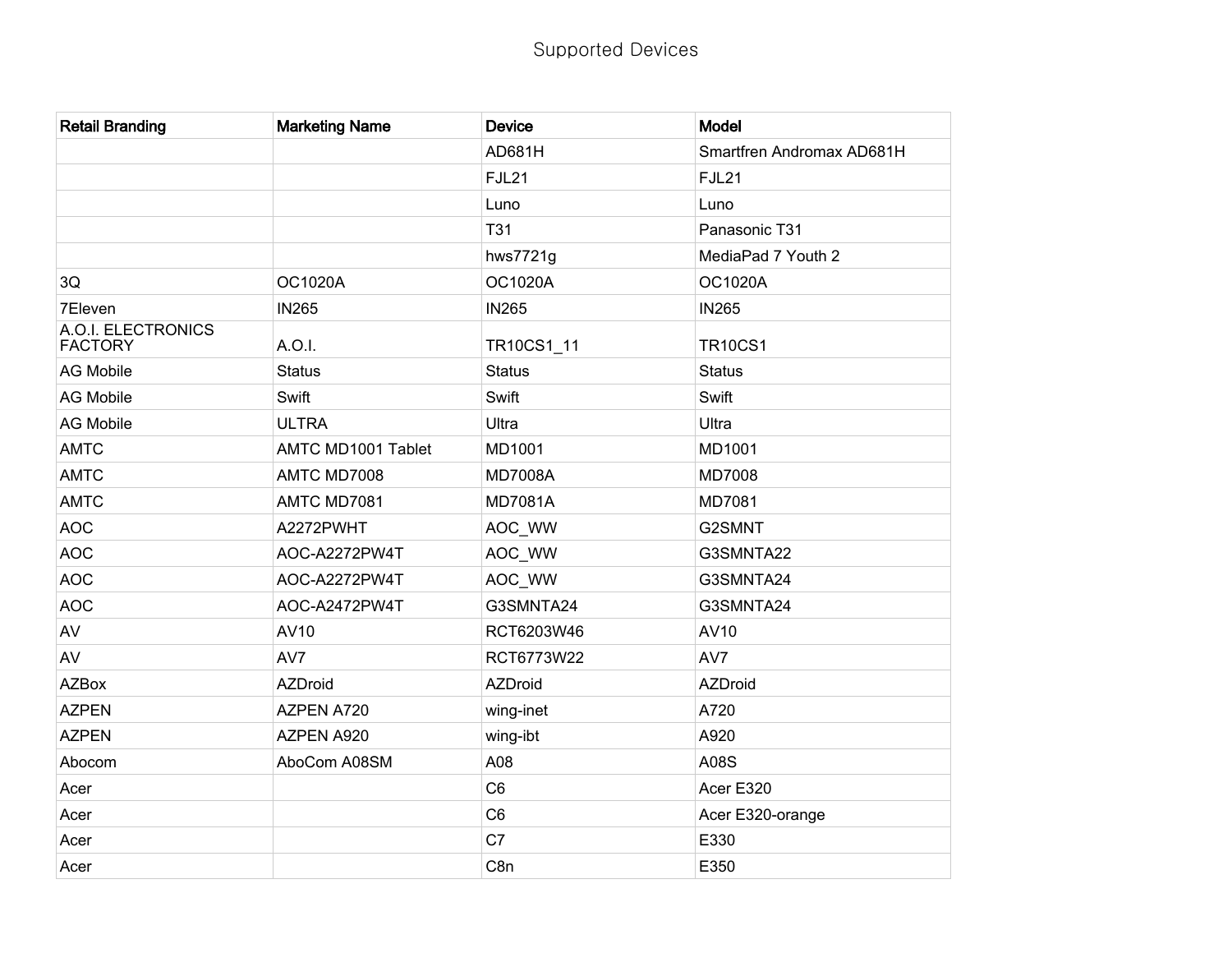| Acer |                  | K <sub>3</sub>  | E130          |
|------|------------------|-----------------|---------------|
| Acer |                  | T <sub>2</sub>  | AT390         |
| Acer |                  | T603T           | <b>TD600</b>  |
| Acer |                  | a3              | Stream        |
| Acer |                  | a <sub>5</sub>  | S300          |
| Acer |                  | c4              | E310          |
| Acer |                  | k4              | E140          |
| Acer |                  | k5              | E210          |
| Acer | A1-713           | acer_aprilia    | A1-713        |
| Acer | A1-810           | mango           | A1-810        |
| Acer | A1-811           | mango           | A1-811        |
| Acer | A1-830           | ducati          | A1-830        |
| Acer | A100             | vangogh         | A100          |
| Acer | A101             | vangogh         | A101          |
| Acer | A110             | a110            | A110          |
| Acer | A3-A10           | zara            | A3-A10        |
| Acer | A3-A11           | zara            | A3-A11        |
| Acer | A3-A20           | acer_harley     | A3-A20        |
| Acer | A3-A20FHD        | acer_harleyfhd  | A3-A20FHD     |
| Acer | <b>AK330s</b>    | C <sub>8n</sub> | <b>AK330S</b> |
| Acer | Aspire A3        | aa3-600         | AA3-600       |
| Acer | B1-710           | B1-710          | B1-710        |
| Acer | B1-711           | B1-711          | B1-711        |
| Acer | B1-720           | b1-720          | b1-720        |
| Acer | B1-721           | b1-721          | b1-721        |
| Acer | B1-730           | vespatn         | B1-730        |
| Acer | B1-730HD         | vespa           | B1-730HD      |
| Acer | B1-820           | citizen         | B1-820        |
| Acer | <b>B1-A71</b>    | <b>B1-A71</b>   | <b>B1-A71</b> |
| Acer | CloudMobile S500 | a9              | S500          |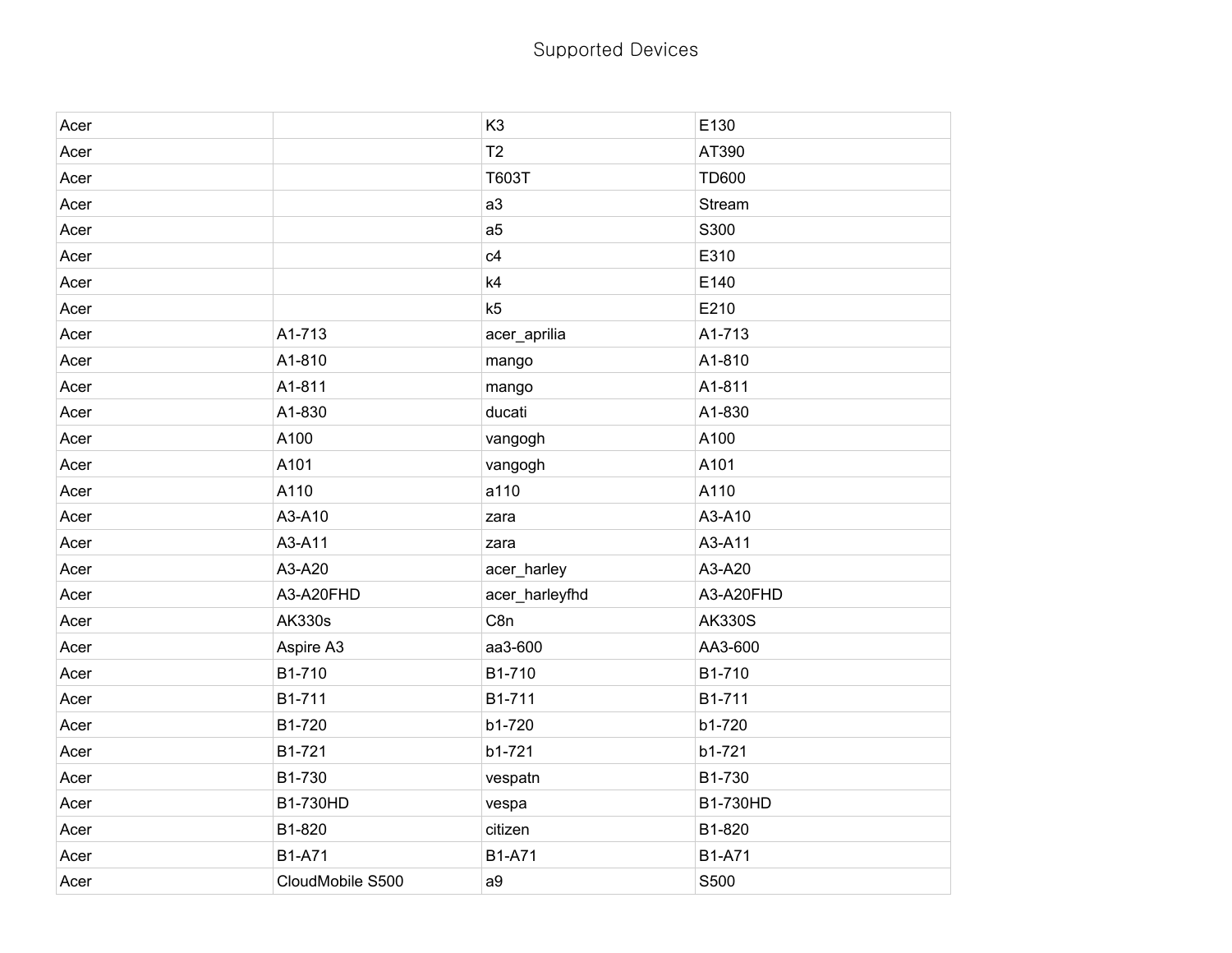| Acer | DA220HQL                  | DA220HQL       | DA220HQL  |
|------|---------------------------|----------------|-----------|
| Acer | DA221HQL                  | da1            | DA221HQL  |
| Acer | DA222HQL                  | da2            | DA222HQL  |
| Acer | DA222HQLA                 | da2            | DA222HQLA |
| Acer | DA222HQLA                 | da222hqla      | DA222HQLA |
| Acer | DA223HQL                  | da3            | DA223HQL  |
| Acer | DA241HL                   | DA241HL        | DA241HL   |
| Acer | DA245HQL                  | da245hql       | DA245HQL  |
| Acer | E380                      | acer_e3n       | E380      |
| Acer | G1-715                    | G1-715         | G1-715    |
| Acer | G100W                     | maya           | G100W     |
| Acer | 1110                      | $\vert$ 1      | 1110      |
| Acer | Icona One 7               | vespa          | B1-730HD  |
| Acer | Iconia One 7              | G1-725         | G1-725    |
| Acer | Iconia One 7              | vespa          | B1-730HD  |
| Acer | Iconia One 7              | vespa2         | B1-750    |
| Acer | Iconia One 7              | vespatn        | B1-730    |
| Acer | Iconia One 8              | vespa8         | A1-850    |
| Acer | Iconia One 8              | vespa8         | B1-810    |
| Acer | Iconia Tab 10             | acer_harley    | A3-A20    |
| Acer | Iconia Tab 10             | acer_harleyfhd | A3-A20FHD |
| Acer | Iconia Tab 7              | acer_aprilia   | A1-713    |
| Acer | Iconia Tab 7              | acer_apriliahd | A1-713HD  |
| Acer | Iconia Tab 8              | ducati2fhd     | A1-840FHD |
| Acer | Iconia Tab 8              | ducati2hd      | A1-840    |
| Acer | Iconia Tab 8              | ducati2hd3g    | A1-841    |
| Acer | Iconia Tab A100 (VanGogh) | vangogh        | A100      |
| Acer | Iconia Tab A100 (VanGogh) | vangogh        | A101      |
| Acer | Iconia Tab A200           | picasso_e      | A200      |
| Acer | Iconia Tab A210           | picasso_e2     | A210      |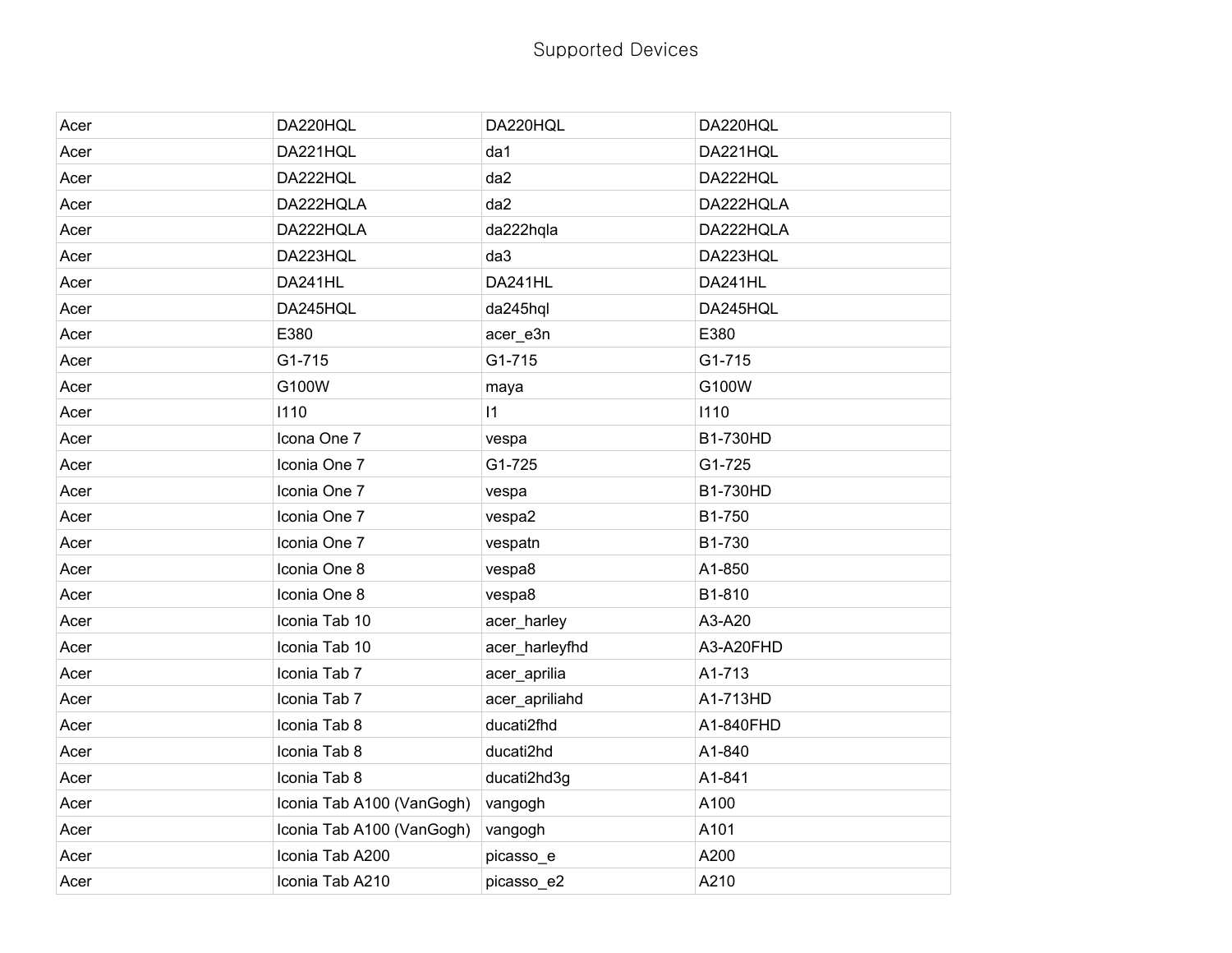| Acer | Iconia Tab A211     | picasso_e2       | A211        |
|------|---------------------|------------------|-------------|
| Acer | Iconia Tab A500     | picasso          | A500        |
| Acer | Iconia Tab A501     | picasso          | A501        |
| Acer | Iconia Tab A510     | picasso_m        | A510        |
| Acer | Iconia Tab A511     | picasso_m        | A511        |
| Acer | Iconia Tab A700     | picasso_mf       | A700        |
| Acer | Iconia Tab A701     | picasso_mf       | A701        |
| Acer | Iconia TalkTab 7    | acer_a1_724      | A1-724      |
| Acer | Liquid              | a <sub>1</sub>   | Acer Liquid |
| Acer | Liquid              | a <sub>1</sub>   | Acer S100   |
| Acer | Liquid              | a <sub>1</sub>   | Liquid      |
| Acer | Liquid C1           | $\vert 1 \vert$  | 1110        |
| Acer | Liquid E1           | C10              | V360        |
| Acer | Liquid E2           | C <sub>11</sub>  | V370        |
| Acer | Liquid E3           | acer_e3          | E380        |
| Acer | Liquid E3           | acer_e3n         | E380        |
| Acer | Liquid E3S          | acer_ZXR         | Z130        |
| Acer | Liquid E600         | e600             | E600        |
| Acer | Liquid E700         | acer_e39         | E39         |
| Acer | Liquid Gallant E350 | C <sub>8</sub>   | AK330       |
| Acer | Liquid Gallant E350 | C <sub>8</sub>   | E350        |
| Acer | Liquid Jade         | acer_S55         | S55         |
| Acer | Liquid Jade S       | acer_S56         | S56         |
| Acer | Liquid Jade Z       | acer_S57         | S57         |
| Acer | Liquid Mini         | C <sub>4</sub> R | E310        |
| Acer | Liquid S1           | a10              | S510        |
| Acer | Liquid S2           | a12              | S520        |
| Acer | Liquid S3           | s3               | S53         |
| Acer | Liquid X1           | s3               | S53         |
| Acer | Liquid Z200         | acer_z200        | Z200        |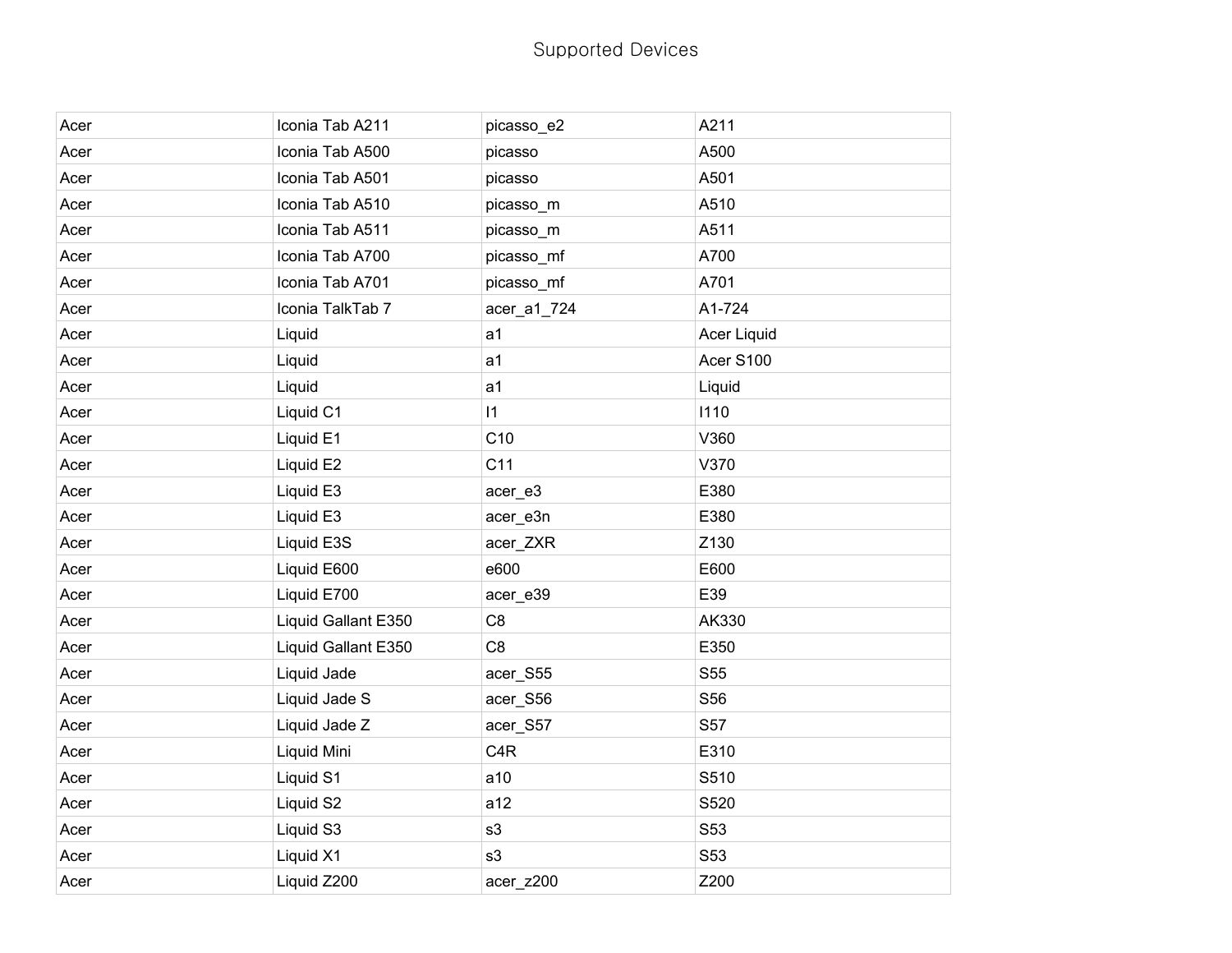## Supported Devices

| Acer      | Liquid Z205      | acer_z205      | Z205                |
|-----------|------------------|----------------|---------------------|
| Acer      | Liquid Z205      | acer z205p     | Z205                |
| Acer      | Liquid Z205      | acer_z205p     | Z205P               |
| Acer      | Liquid Z3        | <b>ZX</b>      | Z130                |
| Acer      | Liquid Z3        | acer_ZXR       | Z130                |
| Acer      | Liquid Z4        | acer_Z6        | Z160                |
| Acer      | Liquid Z410      | acer_z410      | Z410                |
| Acer      | Liquid Z5        | acer_ZXL       | Z150                |
| Acer      | Liquid Z500      | acer_Z500      | Z500                |
| Acer      | Liquid Z520      | acer_z520      | Z520                |
| Acer      | LiquidMT         | a <sub>4</sub> | Acer Liquid Metal   |
| Acer      | LiquidMT         | a <sub>4</sub> | Liquid MT           |
| Acer      | LiquidMT         | a <sub>4</sub> | <b>Liquid Metal</b> |
| Acer      | M3-2200          | da2            | M3-2200             |
| Acer      | N3-2200          | da2            | N3-2200             |
| Acer      | Picasso          | picasso        | A501                |
| Acer      | Picasso          | ventana        | A500                |
| Acer      | Picasso          | ventana        | G100W               |
| Acer      | Picasso          | ventana        | TPA60W              |
| Acer      | TA <sub>2</sub>  | ta2            | TA272HUL            |
| Acer      | TA272HUL         | ta2            | TA272HUL            |
| Acer      | TPA60W           | maya           | TPA60W              |
| Acer      | Tab <sub>7</sub> | td070va1       | <b>TD070VA1</b>     |
| Acer      | Z110             | Z1             | Z110                |
| Acer      | Z120             | Z2             | Z120                |
| AllView   | V1 Viper I4G     | V1_Viper_I4G   | V1_Viper_I4G        |
| AllView   | V1 Viper L       | V1_Viper_L     | V1_Viper_L          |
| Allfine   | Allfine M721     | 86S            | M721                |
| Allfine   | Allfine PC1038Q  | fine10_Joy     | PC1038Q             |
| Alphascan | SAT2242 WorkTab  | ADP WW         | G2SMNT              |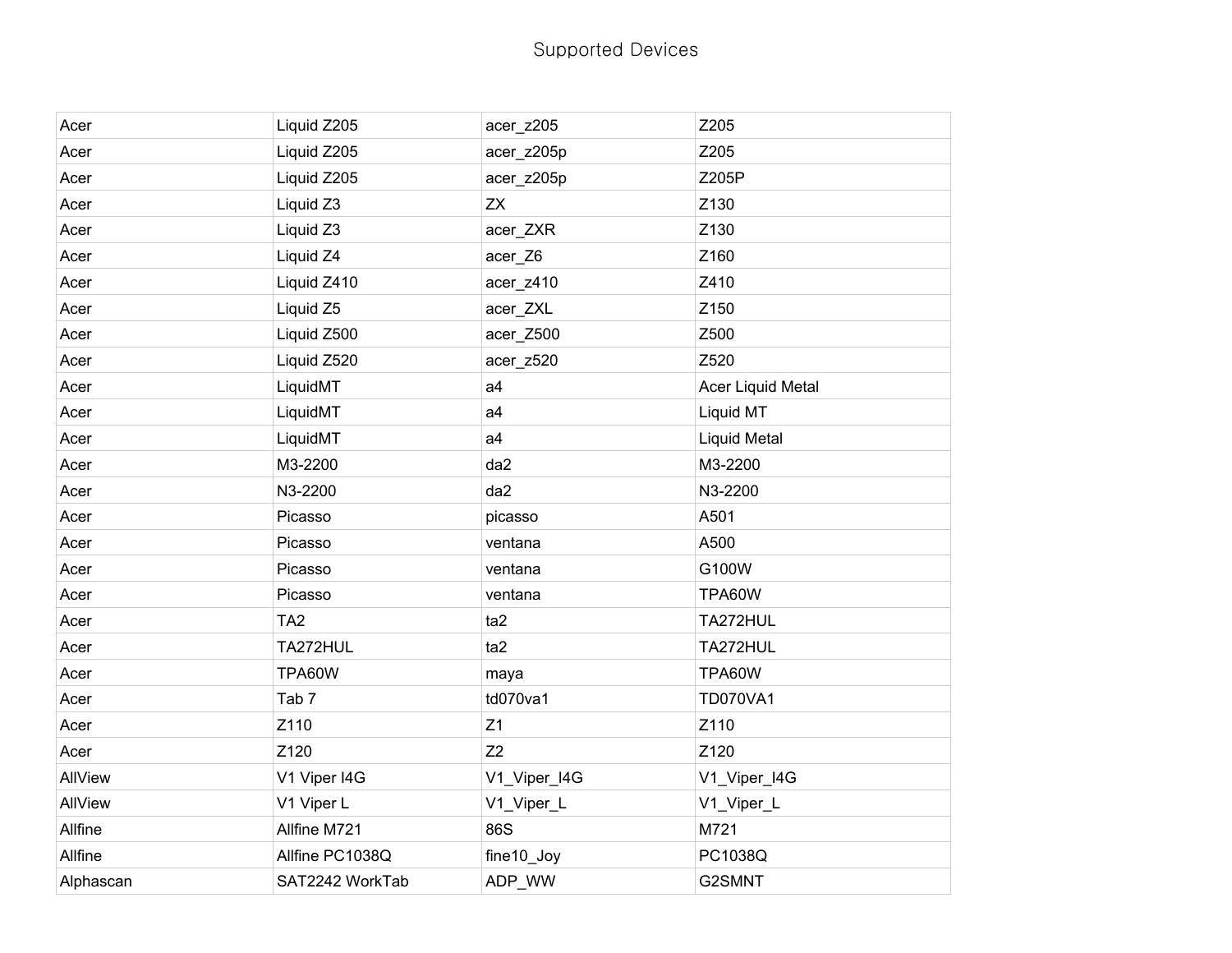| Amgoo   | AM506                                     | AM506            | AM506          |
|---------|-------------------------------------------|------------------|----------------|
| Amplify | <b>TL10RA3</b>                            | <b>TL10RA3 1</b> | <b>TL10RA3</b> |
| Amplify | <b>TR10CD3</b>                            | TR10CD3_1        | <b>TR10CD3</b> |
| Amplify | <b>TR10CD3</b>                            | <b>TR10CD3 2</b> | <b>TR10CD3</b> |
| Anydata |                                           | ASP320Q_GSM      | ASP320Q_ANDi   |
| Anydata | Aquaris 18                                | bq_Aquaris       | bq Aquaris     |
| Anydata | Auchan MID7317CP Tablet                   | MID7317CP        | MID7317CP      |
| Anydata | COBY MID7055                              | MID7055          | MID7055        |
| Anydata | Carrefour CT710                           | <b>M755ND</b>    | CT710          |
| Anydata | Carrefour CT720 / Emdoor<br>EM63 Tablet   | <b>EM63</b>      | <b>EM63</b>    |
| Anydata | Coby MID1065                              | MID1065          | MID1065        |
| Anydata | Coby MID7065                              | MID7065          | MID7065        |
| Anydata | Coby MID8065                              | MID8065          | MID8065        |
| Anydata | D2-721G                                   | D2-721G          | D2-721G        |
| Anydata | D2-727G                                   | D2-727           | D2-727         |
| Anydata | DOPO GMS-718 Tablet /<br><b>Discovery</b> | DT088            | GS-718         |
| Anydata | DOTPAD DP3D8 / Gadmei                     | E8-3D            | DP3D8          |
| Anydata | Digix TAB-840_G                           | TAB-840_G        | TAB-840 G      |
| Anydata | Eviant MT8000                             | PDM829MD         | MT8000         |
| Anydata | Garmin nuvi3590                           | scorpio          | nuvi 3590      |
| Anydata | Garmin nuvi3595                           | scorpio          | nuvi 3595      |
| Anydata | Grundig GR-TB10S Tablet                   | GR-TB10S         | GR-TB10S       |
| Anydata | HCL ME TABLET PC U2                       | <b>M712MC</b>    | U <sub>2</sub> |
| Anydata | HKC P771A                                 | P771A_WIFI       | <b>P771A</b>   |
| Anydata | HKC P774A                                 | <b>P774A</b>     | <b>P774A</b>   |
| Anydata | HKC P776A                                 | <b>P776A</b>     | <b>P776A</b>   |
| Anydata | HKC P778A                                 | HKCP778A         | <b>P778A</b>   |
| Anydata | HKC P886A                                 | <b>P886A</b>     | P886A          |
| Anydata | HS 7DTB14                                 | HS_7DTB14        | HS_7DTB14      |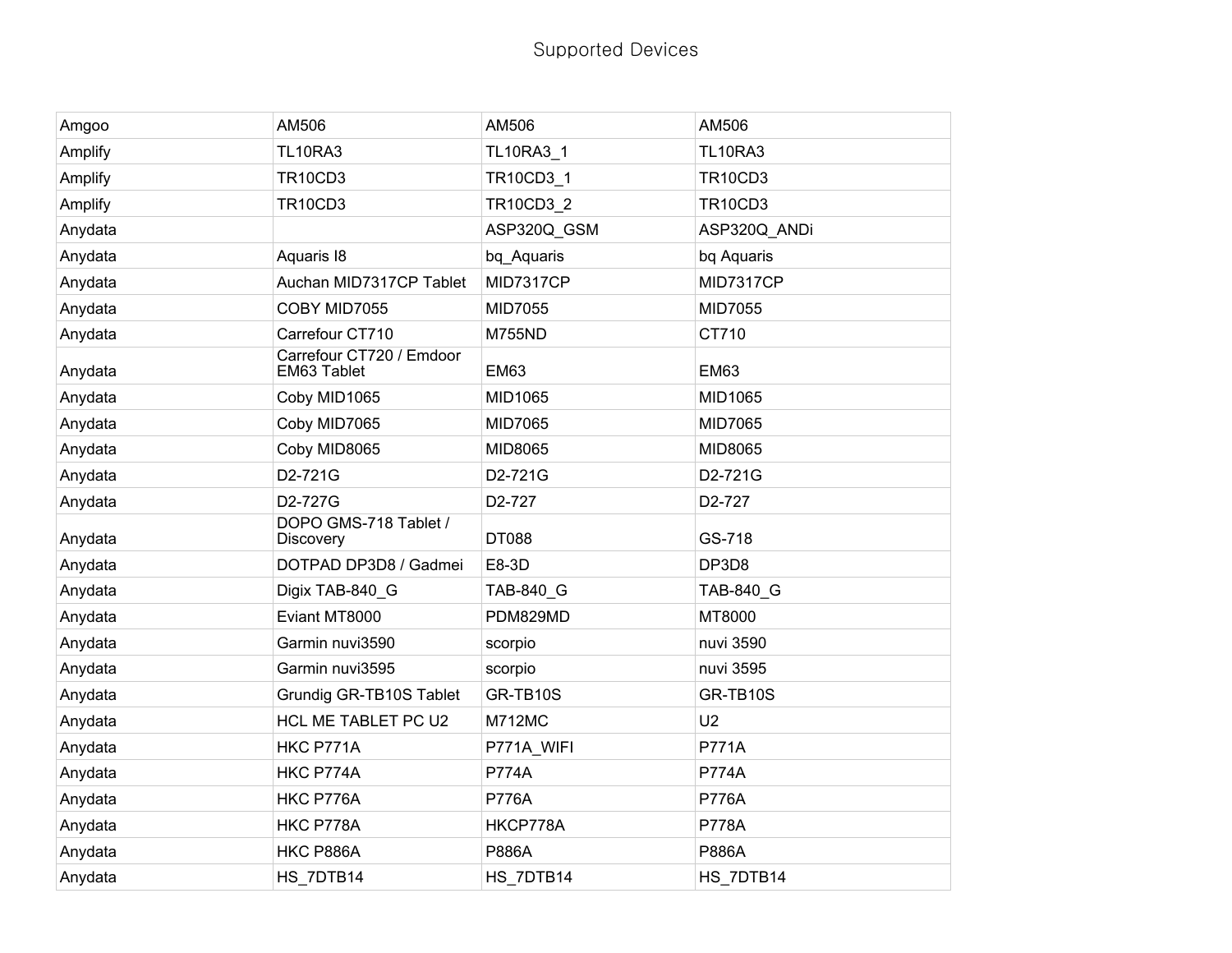| Anydata | Insignia NS-13T001 Tablet                    | oracle                | <b>NS-13T001</b> |
|---------|----------------------------------------------|-----------------------|------------------|
| Anydata | Jiateng JT1241                               | JT1241                | JT1241           |
| Anydata | Lazer MD7305 Tablet /<br><b>AMTC</b>         | MD7305                | MD7305           |
| Anydata | Le Pan S                                     | oracle                | Le Pan S         |
| Anydata | LePanll                                      | LePanII wifi          | LePanII          |
| Anydata | Leader I10A-LE                               | I10A-LE               | I10A-LE          |
| Anydata | Mach_Speed Trio G2 Tablet                    | Trio_Stealth_G2       | G <sub>2</sub>   |
| Anydata | Marquis Tablet                               | marquis_tablet        | Marquis_MP977    |
| Anydata | Matsunichi M97                               | oracle                | M97              |
| Anydata | Monster M7 Tablet                            | MONSTERM7             | M7               |
| Anydata | Nextbook NX007HD Tablet                      | M7000ND               | NX007HD          |
| Anydata | Nextbook NX008HD8G<br><b>Tablet</b>          | M8000ND               | NX008HD8G        |
| Anydata | Nextbook NX008HI Tablet /<br>Carrefour CT810 | <b>M909NP</b>         | <b>NX008HI</b>   |
| Anydata | Nextbook Next7D12 Tablet                     | <b>M757ND</b>         | Next7D12         |
| Anydata | Nextbook Next7P12                            | <b>M727MC</b>         | Next7P12         |
| Anydata | Pendo PNDPP48GP                              | PNDPP48GP             | PNDPP48GP        |
| Anydata | Philips W336                                 | Crane                 | Philips W336     |
| Anydata | Philips W536                                 | Philips WG-MANTO-RU B | Philips W536     |
| Anydata | Philips W626                                 | sangfei73_gb          | W626             |
| Anydata | Philips W632                                 | robot                 | Philips W632     |
| Anydata | Philips W832                                 | Philips_WG-ROVER-RU_A | Philips W832     |
| Anydata | Proscan PLT7223G                             | <b>PLT7223G</b>       | <b>PLT7223G</b>  |
| Anydata | Proscan PLT7777                              | AMLMID710K            | <b>PLT7777</b>   |
| Anydata | Proscan PLT8223G                             | <b>PLT8223G</b>       | <b>PLT8223G</b>  |
| Anydata | RCA RCT6078W2                                | AMLEM62               | RCT6078W2        |
| Anydata | RCA RCT6078W2                                | <b>EM62</b>           | RCT6078W2        |
| Anydata | TecToy TT-2500                               | AML757ND              | TECTOYTT2500     |
| Anydata | Visual Land Prestige 7D                      | PRO7D                 | PRO7D            |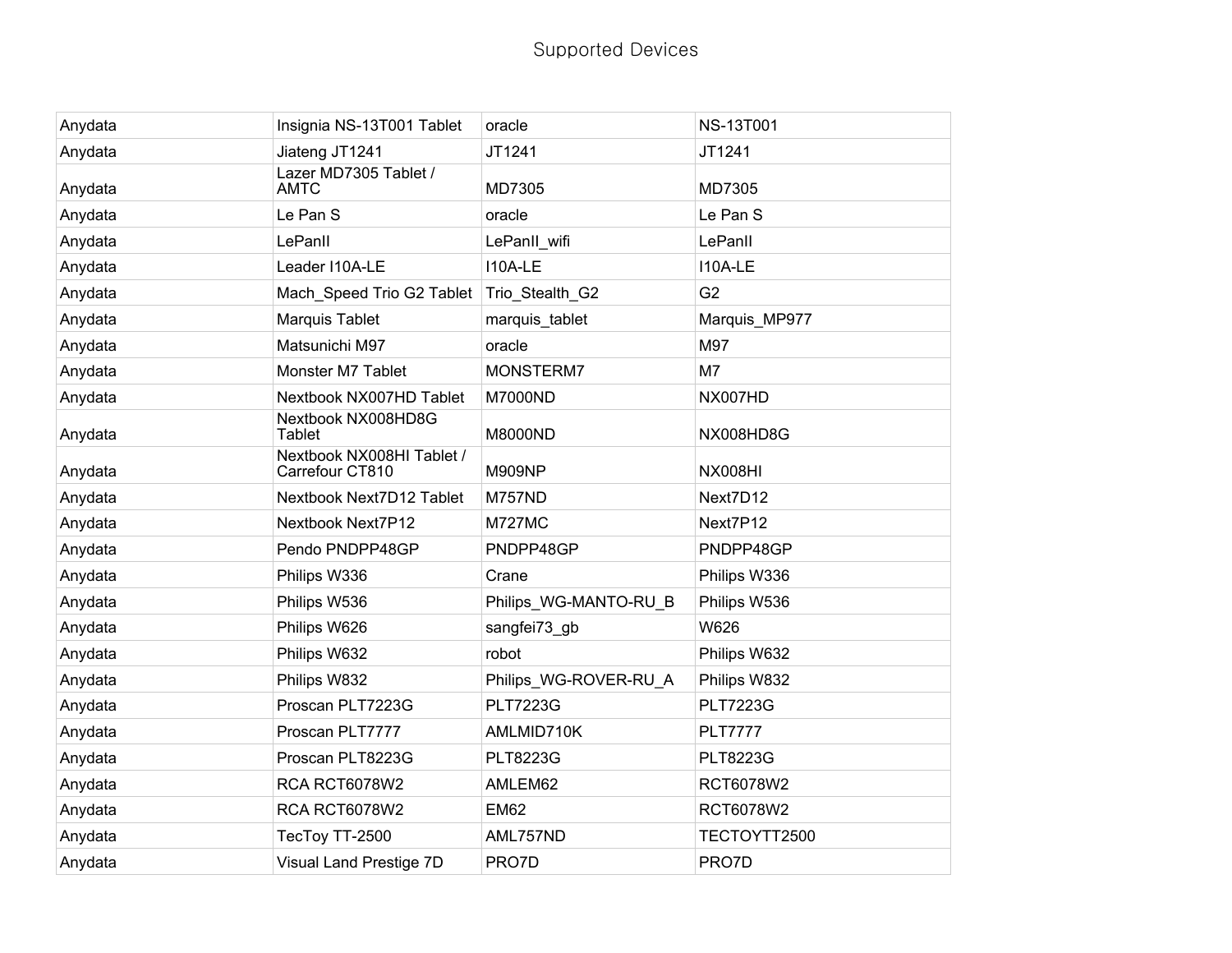| Anydata | <b>Vivitar Camelio Tablet</b>      | <b>PI070H04CA</b> | Camelio Family tablet        |
|---------|------------------------------------|-------------------|------------------------------|
| Anydata | Vivitar XO Tablet                  | PI070H08XO        | XO Learning tablet           |
| Anydata | Zeki TBDG773                       | TBDG773           | TBDG773                      |
| Anydata | ematic EGP008                      | <b>EGP008</b>     | <b>EGP008</b>                |
| Anydata | ematic EGP010                      | EGP010            | EGP010                       |
| Anydata | ematic EGS004                      | <b>EGS004</b>     | <b>EGS004</b>                |
| Anydata | ematic EGS102                      | <b>EGS102</b>     | <b>EGS102</b>                |
| Anydata | essentielb ST8003/FT8001<br>Tablet | <b>M805ND</b>     | Smart\'TAB 8003              |
| Anydata | iCraig CMP748                      | <b>CMP748</b>     | <b>CMP748</b>                |
| Anydata | iCraig CMP749                      | <b>CMP749</b>     | <b>CMP749</b>                |
| Apex    | <b>TM785CH</b>                     | tm785ch           | <b>TM785CH</b>               |
| Archos  |                                    | A101S             | ARCHOS 101G9                 |
| Archos  |                                    | A101S             | Archos 101 Internet Tablet   |
| Archos  |                                    | A80S              | ARCHOS 80G9                  |
| Archos  |                                    | A80S              | Archos 80 Internet Tablet    |
| Archos  | 101 Childpad                       | A101CHP           | ARCHOS 101 CHILDPAD          |
| Archos  | 101 Cobalt                         | AC101CO           | Archos 101 Cobalt            |
| Archos  | 101 G9                             | A101              | ARCHOS 101G9                 |
| Archos  | 101 Neon                           | <b>A101NE</b>     | Archos 101 Neon              |
| Archos  | 101 Platinum                       | A101PL            | <b>ARCHOS 101 PLATINUM</b>   |
| Archos  | 101 Titanium                       | A101TI            | <b>ARCHOS 101 Titanium</b>   |
| Archos  | 101 XS                             | A101XS            | <b>ARCHOS 101G10</b>         |
| Archos  | 101 Xenon                          | a101xe            | Archos 101 Xenon             |
| Archos  | 101XS2                             | AC101XS2          | ARCHOS 101 XS 2              |
| Archos  | 101b XS2                           | ac101bxs2         | ARCHOS 101b XS2              |
| Archos  | 40 Titanium                        | a40ti             | Archos 40 Titanium           |
| Archos  | 40b Titanium                       | a40btisr          | Archos 40b Titanium Surround |
| Archos  | 40c Titanium                       | ac40cti           | Archos 40c Titanium          |
| Archos  | 45 Helium 4G                       | a45he             | Archos 45 Helium 4G          |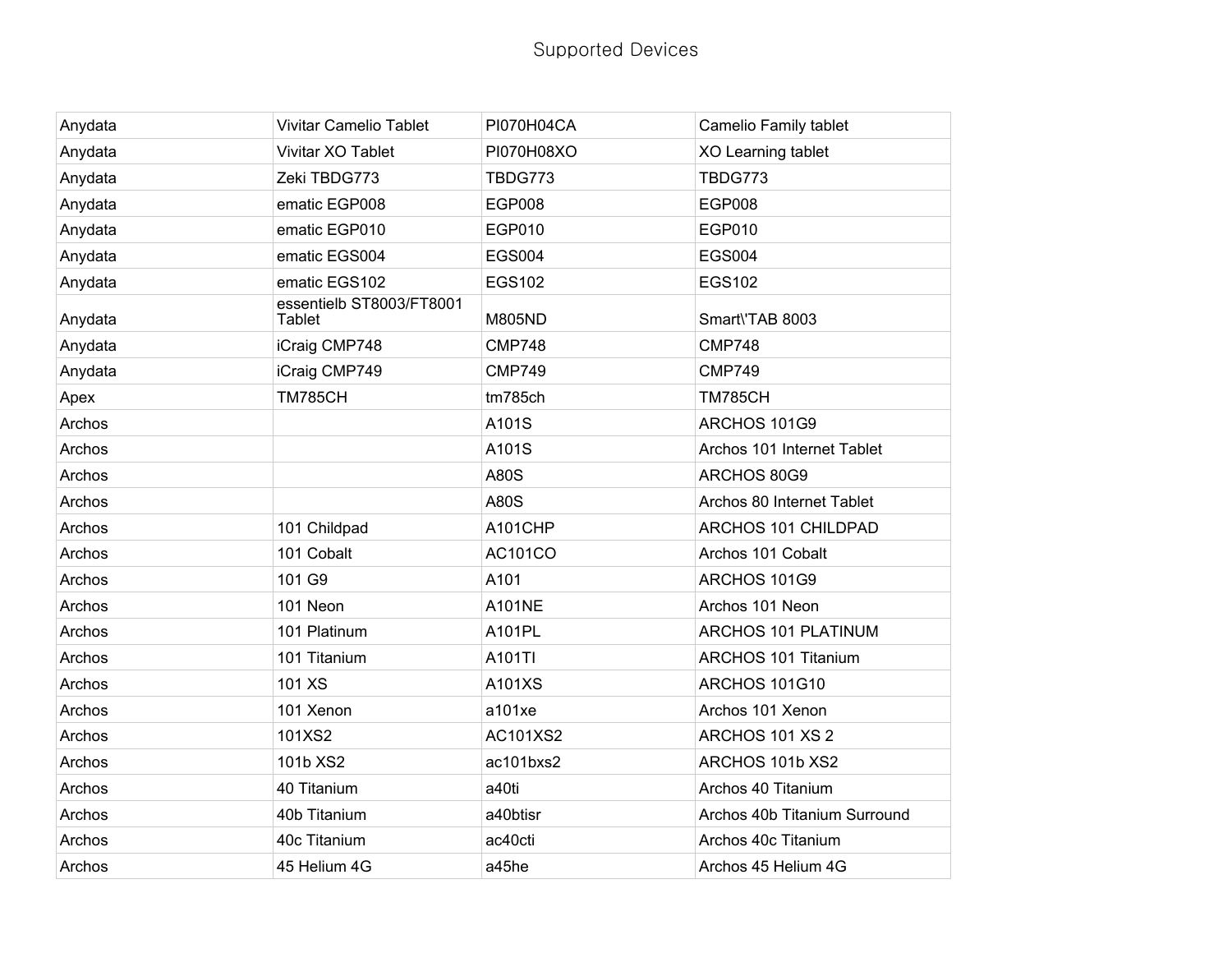| Archos | 45 Platinum  | msm8625      | Archos 45 Platinum        |
|--------|--------------|--------------|---------------------------|
| Archos | 45 Titanium  | a45ti        | Archos 45 Titanium        |
| Archos | 45c Platinum | ac45cpl      | Archos 45c Platinum       |
| Archos | 50 Helium 4G | a50he        | Archos 50 Helium 4G       |
| Archos | 50 Neon      | a50ne        | Archos 50 Neon            |
| Archos | 50 Oxygen    | a50ox        | Archos 50 Oxygen          |
| Archos | 50 Platinum  | msm8625      | Archos 50 Platinum        |
| Archos | 50 Titanium  | a50ti        | Archos 50 Titanium        |
| Archos | 50b Helium   | ac50bhe      | AC50BHE                   |
| Archos | 50b Helium   | ac50bhe      | Archos 50b Helium 4G      |
| Archos | 50b Platinum | ac50bpl      | Archos 50b Platinum       |
| Archos | 50c Oxygen   | a50cox       | Archos 50c Oxygen         |
| Archos | 53 Platinum  | msm8625      | Archos 53 Platinum        |
| Archos | 53 Titanium  | a53ti        | Archos 53 Titanium        |
| Archos | 70 Cobalt    | AC70CO       | <b>ARCHOS 70 Cobalt</b>   |
| Archos | 70 Neon      | ac70ne       | Archos 70 Neon            |
| Archos | 70 Titanium  | A70TI        | <b>ARCHOS 70 Titanium</b> |
| Archos | 70 Xenon     | a70xe        | Archos 70 Xenon           |
| Archos | 70b Titanium | A70BTI       | ARCHOS 70b TITANIUM       |
| Archos | 79 Neon      | a79ne        | Archos 79 Neon            |
| Archos | 79 Platinium | AC79PL       | <b>ARCHOS 79 Platinum</b> |
| Archos | 79 Xenon     | a79xe        | Archos 79 Xenon           |
| Archos | 80 Carbon    | AC80CA       | ARCHOS 80 Carbon          |
| Archos | 80 Childpad  | A80CHP       | ARCHOS 80 CHILDPAD        |
| Archos | 80 Cobalt    | A80CO        | ARCHOS 80 COBALT          |
| Archos | 80 G9        | A80          | ARCHOS 80G9               |
| Archos | 80 Platinum  | A80PL        | <b>ARCHOS 80 Platinum</b> |
| Archos | 80 Titanium  | <b>A80TI</b> | ARCHOS 80 TITANIUM        |
| Archos | 80 XS        | A80XSK       | ARCHOS 80XSK              |
| Archos | 80 Xenon     | A80XE        | Archos 80 Xenon           |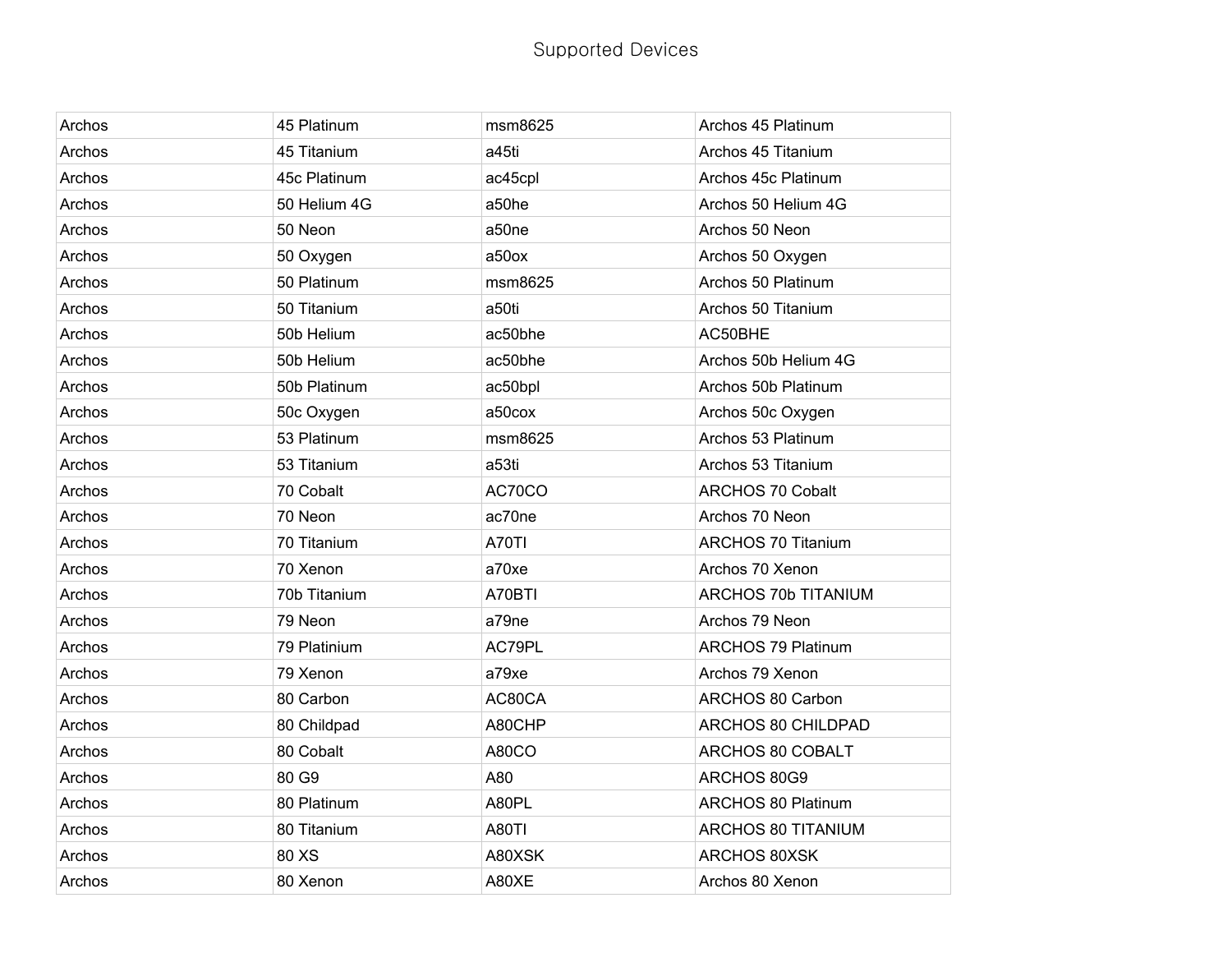| Archos | 80b Platinum               | A80BPL      | ARCHOS 80b PLATINUM        |
|--------|----------------------------|-------------|----------------------------|
| Archos | 90 Neon                    | a90ne       | Archos 90 Neon             |
| Archos | 90b Neon                   | ac90bne     | Archos 90b Neon            |
| Archos | 97 Carbon                  | <b>A97C</b> | ARCHOS 97 CARBON           |
| Archos | 97 Cobalt                  | AC97CO      | Archos 97 Cobalt           |
| Archos | 97 Platinum                | A97PL       | <b>ARCHOS 97 Platinum</b>  |
| Archos | 97 Titanium HD             | A97TIHD     | ARCHOS 97 TITANIUMHD       |
| Archos | 97 Xenon                   | A97XE       | ARCHOS 97 XENON            |
| Archos | 97b Platinum               | AC97BPL     | <b>ARCHOS 97b PLATINUM</b> |
| Archos | 97b Titanium               | A97BTI      | ARCHOS 97B TITANIUM        |
| Archos | ARCHOS 101 Oxygen          | ac101ox     | Archos 101 Oxygen          |
| Archos | <b>ARCHOS 35b Titanium</b> | ac35bti     | Archos 35b Titanium        |
| Archos | ARCHOS 50b Neon            | ac50bne     | Archos 50b Neon            |
| Archos | ARCHOS 50c Helium          | ac50che     | Archos 50c Helium          |
| Archos | ARCHOS 90 Copper           | ac90cv      | Archos 90 Copper           |
| Archos | Archos 101 Copper          | ac101cv     | Archos 101 Copper          |
| Archos | Archos 101 Xenon           | ac101cxe    | Archos 101c Xenon          |
| Archos | Archos 101b Neon           | ac101bne    | Archos 101b Neon           |
| Archos | Archos 101b Platinum       | ac101bpl    | Archos 101b Platinium      |
| Archos | Archos 101c Neon           | ac101cne    | Archos 101c Neon           |
| Archos | Archos 40c Titanium        | ac40ctiv2   | <b>ARCHOS 40C TIv2</b>     |
| Archos | Archos 45 Neon             | ac45ne      | Archos 45 Neon             |
| Archos | Archos 45b Helium          | ac45bhe     | AC45BHE                    |
| Archos | Archos 45b Helium          | ac45bhe     | ARCHOS 45b Helium          |
| Archos | Archos 59 Titanium         | ac59ti      | Archos 59 Titanium         |
| Archos | Archos 64 Xenon            | ac64xe      | Archos 64 Xenon            |
| Archos | Archos 70 Copper           | ac70cv      | Archos 70 Copper           |
| Archos | Archos 70b Cobalt          | a70bco      | Archos 70b Cobalt          |
| Archos | Archos 70b Xenon           | ac70bxe     | Archos 70b Xenon           |
| Archos | Archos 70c Cobalt          | ac70cco     | Archos 70c Cobalt          |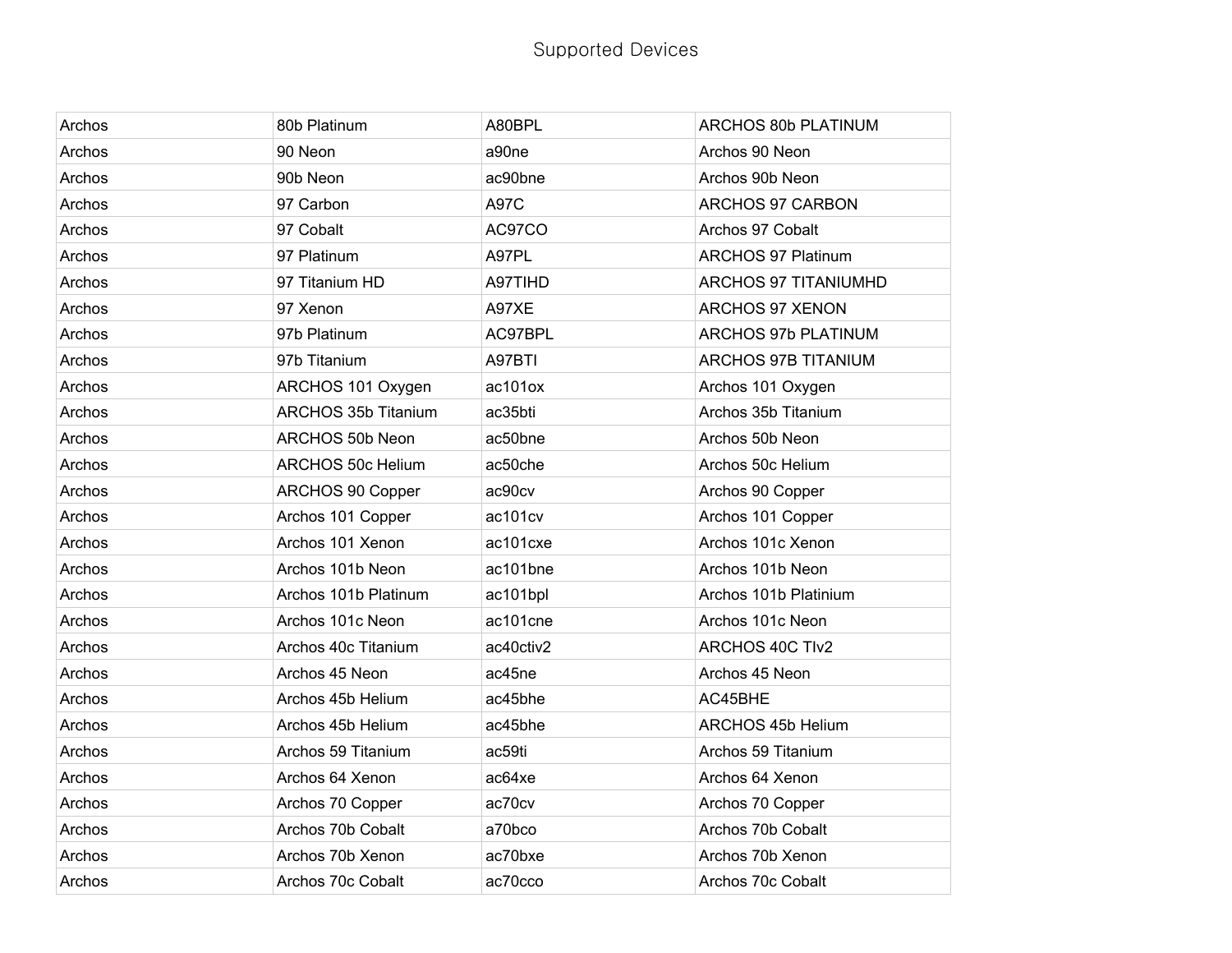| Archos | Archos 70it 2          | A70it2           | <b>ARCHOS 70it2</b>       |
|--------|------------------------|------------------|---------------------------|
| Archos | Archos 70it 2          | A70it2           | ARCHOS 70it2G8            |
| Archos | Archos 79 Cobalt       | ac79co           | Archos 79 Cobalt          |
| Archos | Archos 80 Helium       | ac80he           | Archos 80 Helium 4G       |
| Archos | Archos 80b xenon       | ac80bxe          | Archos 80b Xenon          |
| Archos | Archos ArcBook         | a101db           | Archos 101 DB             |
| Archos | Auchan QiLive 45       | $q$ $45$         | Qilive 45                 |
| Archos | Auchan QiLive 50       | q <sub>150</sub> | Qilive 50                 |
| Archos | Auchan Qilive 40       | q <sub>40</sub>  | Qilive 40                 |
| Archos | Auchan Qilive8         | QiLive8          | QiLive 8                  |
| Archos | Auchan Qilive8QC       | QiLive8QC        | QiLive 8QC                |
| Archos | Auchan Qilive97        | QiLive97         | QiLive 97                 |
| Archos | Auchan Qilive97R       | QiLive97R        | QiLive 97R                |
| Archos | Auchan Selecline 10    | SELECLINE10      | Selecline 10              |
| Archos | Bush 4" Android Phone  | ac40cti          | Bush 4 Android            |
| Archos | Bush 5" Android Phone  | ac50bne          | <b>BUSH 5 Android</b>     |
| Archos | Bush 7.0 MyTablet      | ac70pl           | Bush 7.0 MyTablet         |
| Archos | Bush 8.0 MyTablet      | ac80cpl          | Bush 8.0 MyTablet         |
| Archos | Bush MyTablet 7        | ac70bu           | <b>BUSH 7.0 TABLET</b>    |
| Archos | <b>Bush Mytablet 2</b> | a80bu            | <b>Bush Mytablet 2</b>    |
| Archos | ChefPad                | A97CFP           | Archos Chefpad            |
| Archos | FamilyPad 2            | A133FP2          | <b>ARCHOS FAMILYPAD 2</b> |
| Archos | <b>GamePad</b>         | A70GP            | <b>ARCHOS GAMEPAD</b>     |
| Archos | GamePad 2              | A70GP2           | <b>ARCHOS GAMEPAD2</b>    |
| Archos | KUNO 4+                | kuno4p           | KUNO 4+                   |
| Archos | Kuno                   | KUNO4            | KUNO4                     |
| Archos | My Tablet 101          | ac101bu          | <b>BUSH 10.1 TABLET</b>   |
| Archos | QiLive 101             | aqilive101       | QILIVE 101                |
| Archos | Qilive 53              | msm8625          | Qilive 53                 |
| Archos | Qilive 7               | qilive7          | Qilive 7                  |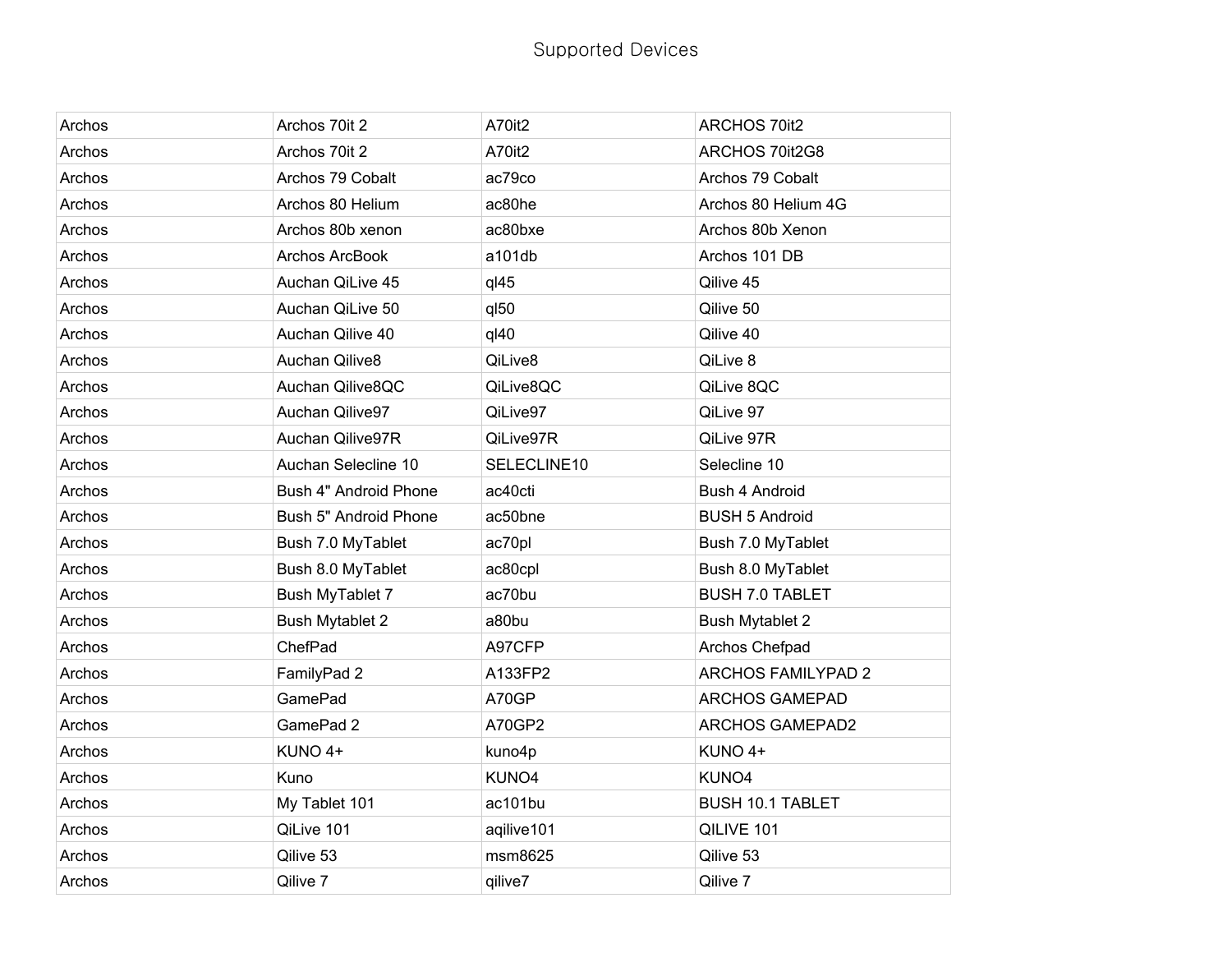| Archos     | Qilive 97R2                          | qilive97r2       | Qilive 97R-2                    |
|------------|--------------------------------------|------------------|---------------------------------|
| Archos     | Qilive79                             | Qilive79         | Qilive 79                       |
| Archos     | Qilive7V2                            | q170v2           | Qilive 70v2                     |
| Archos     | Quechua Phone 5                      | A50RG11          | Quechua Phone 5                 |
| Archos     | Quechua Tablet 8                     | A80RG11          | A80RG11                         |
| Archos     | <b>Smart Home Tablet</b>             | hometablet       | <b>Archos Smart Home Tablet</b> |
| Archos     | <b>TV Connect</b>                    | <b>LUDO</b>      | <b>ARCHOS LUDOG10</b>           |
| Astak      | <b>NEOS</b>                          | Wenu             | <b>NEOS</b>                     |
| Astro Queo | A712                                 | A712             | A712                            |
| AstroQueo  | polaris wifionly                     | polaris-wifionly | A912                            |
| Asus       |                                      | <b>EP71</b>      | <b>ME171</b>                    |
| Asus       |                                      | <b>TF300T</b>    | ASUS Transformer Pad TF300T     |
| Asus       |                                      | a10              | Asus A10                        |
| Asus       |                                      | a10              | Garmin-Asus A10                 |
| Asus       |                                      | ventana          | Transformer TF101               |
| Asus       | <b>ASUS ETBW11AA</b>                 | ETBW11AA         | ETBW11AA                        |
| Asus       | <b>ASUS ETBW11AA</b>                 | <b>TF101G</b>    | ETBW11AA                        |
| Asus       | <b>ASUS Fonepad</b>                  | K00G             | K00G                            |
| Asus       | <b>ASUS Fonepad 7</b>                | K01F             | K01F                            |
| Asus       | <b>ASUS Fonepad 7 LTE</b>            | K00Y             | K00Y                            |
| Asus       | <b>ASUS Fonepad 8</b>                | K016_2           | K016                            |
| Asus       | <b>ASUS Fonepad 8</b>                | K016_3           | K016                            |
| Asus       | <b>ASUS Fonepad 8</b>                | K016_4           | K016                            |
| Asus       | ASUS Fonepad 8(FE380CG) K016_1       |                  | K016                            |
| Asus       | ASUS Fonepad ME371MG                 | ME371MG          | ME371MG                         |
| Asus       | ASUS MeMO Pad 7<br>(ME572CL)         | K00R             | K00R                            |
| Asus       | ASUS MeMO Pad FHD 10                 | <b>ME302KL</b>   | ME302KL                         |
| Asus       | ASUS MeMO Pad HD7 Dual<br><b>SIM</b> | ASUS-K00S        | ASUS K00S                       |
| Asus       | ASUS MeMO Pad Smart 10               | <b>ME301T</b>    | <b>ME301T</b>                   |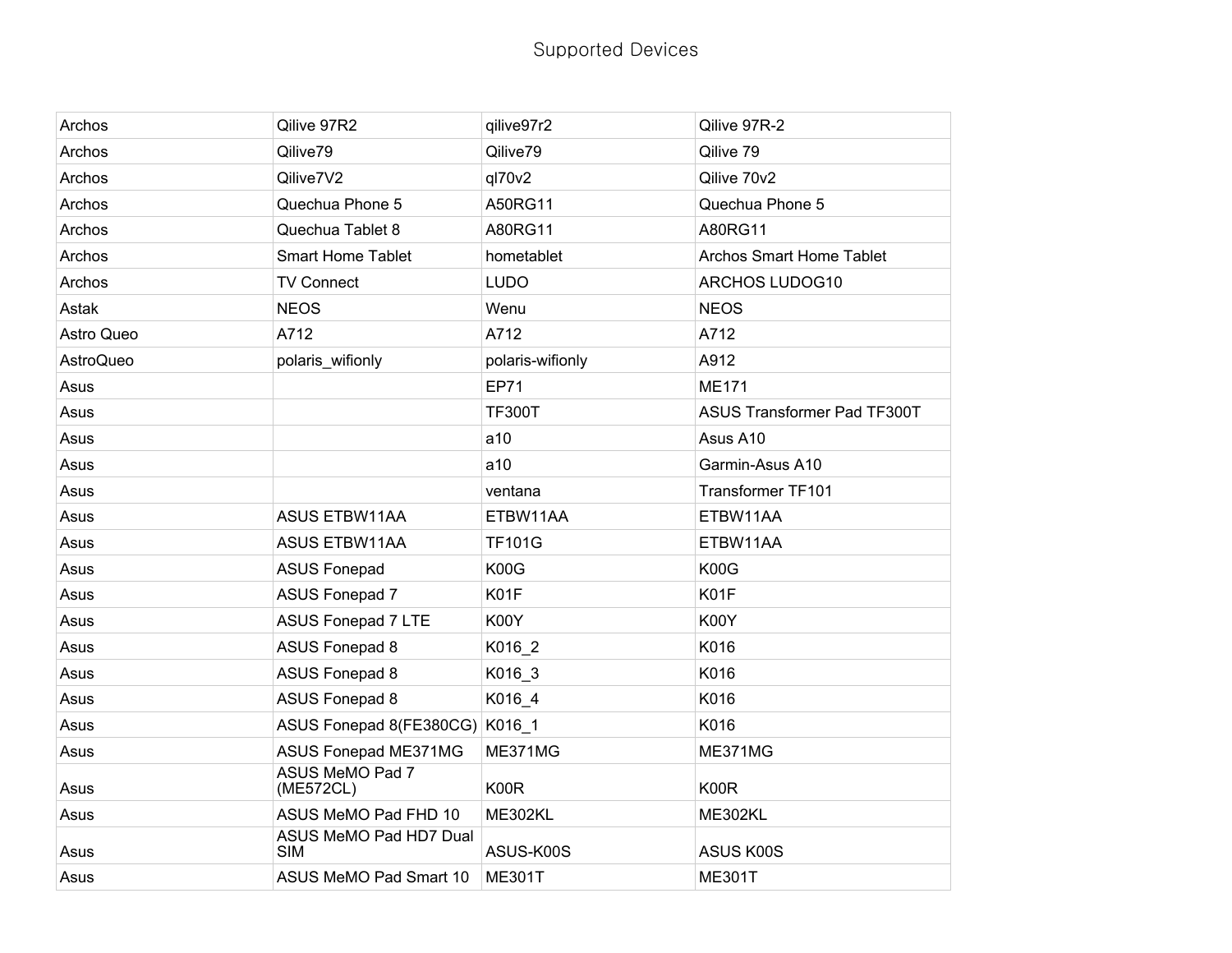| Asus | ASUS MeMo Pad ME302C                                  | <b>ME302C</b>    | <b>ME302C</b>                       |
|------|-------------------------------------------------------|------------------|-------------------------------------|
| Asus | <b>ASUS MeMo Pad</b><br>ME302CASUS MeMo Pad<br>ME302C | <b>ME302C</b>    | <b>ME302C</b>                       |
| Asus | <b>ASUS Pad</b>                                       | K010             | K010                                |
| Asus | <b>ASUS Trans AiO P1801</b>                           | P1801-T          | ASUS Tablet P1801-T                 |
| Asus | <b>ASUS TransBook Trio</b>                            | <b>TX201LA</b>   | <b>TX201LA</b>                      |
| Asus | <b>ASUS Transformer AiO</b><br>P1801                  | P1801-T          | ASUS Tablet P1801-T                 |
| Asus | <b>ASUS Transformer AiO</b><br>P1802                  | P1802-T          | ASUS Tablet P1802-T                 |
| Asus | ASUS Transformer Book Trio TX201LA                    |                  | <b>TX201LA</b>                      |
| Asus | <b>ASUS Transformer Pad</b>                           | K010             | K010                                |
| Asus | <b>ASUS Transformer Pad</b>                           | K010_1           | K010                                |
| Asus | <b>ASUS Transformer Pad</b><br>Infinity               | <b>TF700KL</b>   | <b>ASUS Transformer Pad TF700KL</b> |
| Asus | <b>ASUS Transformer Pad</b><br><b>TF300TG</b>         | <b>TF300TG</b>   | <b>ASUS Transformer Pad TF300TG</b> |
| Asus | <b>ASUS Transformer Pad</b><br><b>TF300TL</b>         | <b>TF300TL</b>   | <b>ASUS Transformer Pad TF300TL</b> |
| Asus | <b>ASUS Transformer Pad</b><br><b>TF502T</b>          | <b>TF502T</b>    | <b>ASUS Transformer Pad TF502T</b>  |
| Asus | <b>ASUS Transformer Pad</b><br><b>TF600T</b>          | <b>TF600T</b>    | <b>ASUS Transformer Pad TF600T</b>  |
| Asus | <b>ASUS ZenWatch</b>                                  | anthias          | <b>ASUS ZenWatch</b>                |
| Asus | Asus Fonepad Note 6                                   | K00G             | K00G                                |
| Asus | Asus MeMo Pad 7                                       | K012 2           | K012 2                              |
| Asus | Asus Pad TF303CL                                      | K014             | K014                                |
| Asus | <b>Asus Transformer Pad</b>                           | K018             | K018                                |
| Asus | Asus Transformer Pad<br><b>TF303CL</b>                | K014             | K014                                |
| Asus | Cube                                                  | asus_google_cube | asus_google_cube                    |
| Asus | Eee Pad                                               | EeePad           | Transformer TF101                   |
| Asus | Eee Pad                                               | EeePad           | Transformer TF101G                  |
| Asus | Eee Pad Slider                                        | <b>SL101</b>     | Slider SL101                        |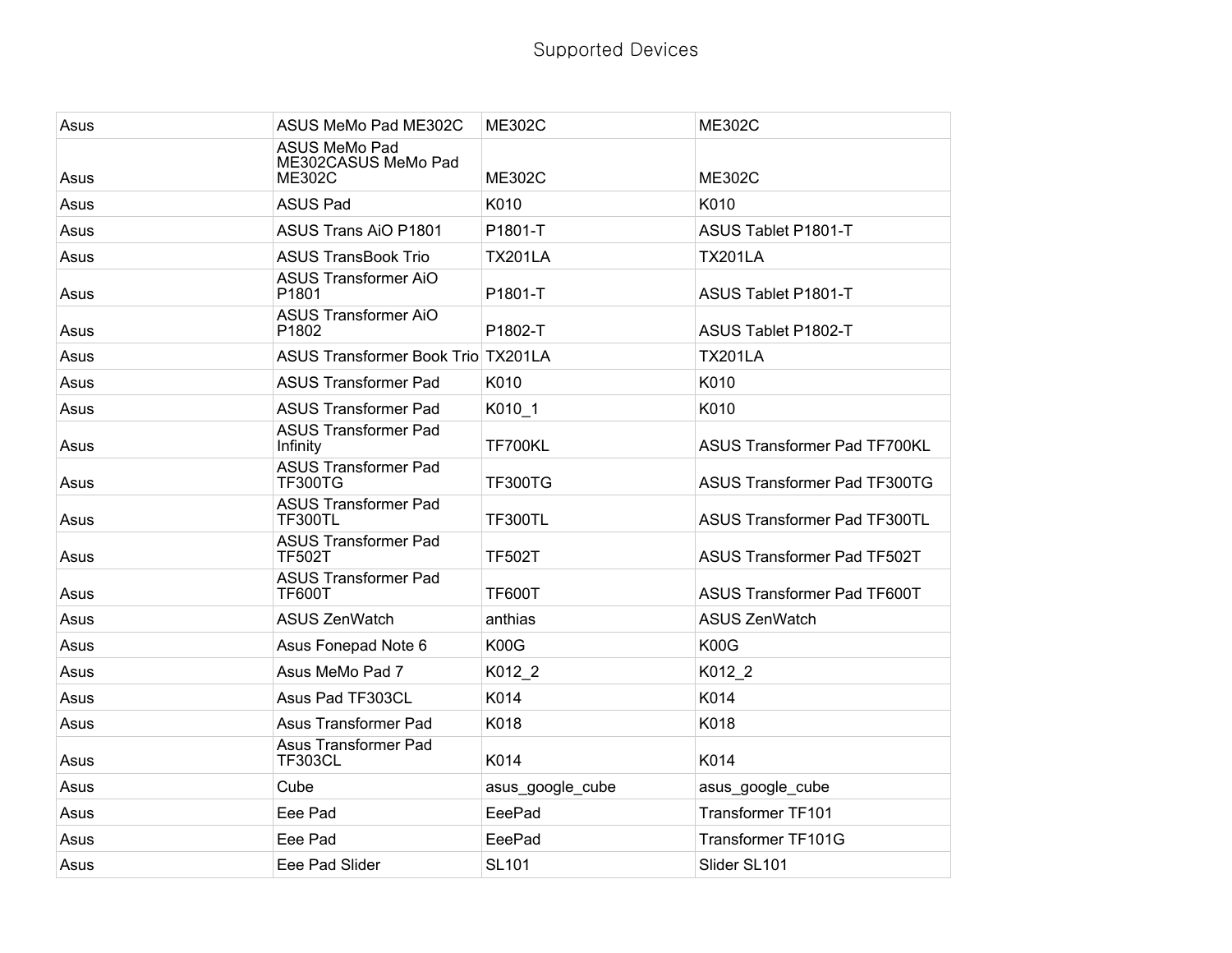| Asus | Eee Pad TF101             | <b>TF101</b>   | <b>TF101</b>            |
|------|---------------------------|----------------|-------------------------|
| Asus | Eee Pad TF101             | <b>TF101</b>   | Transformer TF101       |
| Asus | Eee Pad TF101-WiMAX       | TF101-WiMAX    | TF101-WiMAX             |
| Asus | Eee Pad Transformer       | <b>TF101</b>   | Transformer TF101       |
| Asus | Eee Pad Transformer Prime | <b>TF201</b>   | <b>TF201</b>            |
| Asus | Eee Pad Transformer Prime | <b>TF201</b>   | Transformer Prime TF201 |
| Asus | Eee Pad Transformer Prime | <b>TF201</b>   | Transformer TF201       |
| Asus | EeePad Slider SL101       | <b>SL101</b>   | Slider SL101            |
| Asus | Fonepad 7                 | K00Z           | K00Z                    |
| Asus | Fonepad 7                 | K012           | K012                    |
| Asus | Fonepad 7                 | K01N_1         | <b>K01N</b>             |
| Asus | Fonepad 7                 | K01N_2         | <b>K01N</b>             |
| Asus | Fonepad 7 (FE375CG)       | K019_1         | K019                    |
| Asus | Fonepad 7 (FE375CXG)      | K019_3         | K019                    |
| Asus | Fonepad 7 (FE375CXG)      | K019_4         | K019                    |
| Asus | Fonepad 7 LTE             | <b>K01Q</b>    | <b>K01Q</b>             |
| Asus | Fonepad 7(FE375CXG)       | K019_2         | K019                    |
| Asus | Fonepad HD7               | K00E           | K00E                    |
| Asus | K00F                      | K00F           | K00F                    |
| Asus | K00L                      | K00L           | K00L                    |
| Asus | <b>ME173X</b>             | <b>ME173X</b>  | <b>ME173X</b>           |
| Asus | ME302KL                   | <b>ME302KL</b> | <b>ME302KL</b>          |
| Asus | MeMO PAD                  | me172v         | <b>ME172V</b>           |
| Asus | MeMO Pad 7                | K013           | K013                    |
| Asus | MeMO Pad 7                | K013C          | K013C                   |
| Asus | MeMO Pad 7                | K013_1         | K013                    |
| Asus | MeMO Pad 7                | K017           | K017                    |
| Asus | MeMO Pad 7                | <b>K01A</b>    | <b>K01A</b>             |
| Asus | MeMO Pad 7 LTE            | K00X           | ASUS MeMO Pad 7         |
| Asus | MeMO Pad 7 ME572C         | K007           | K007                    |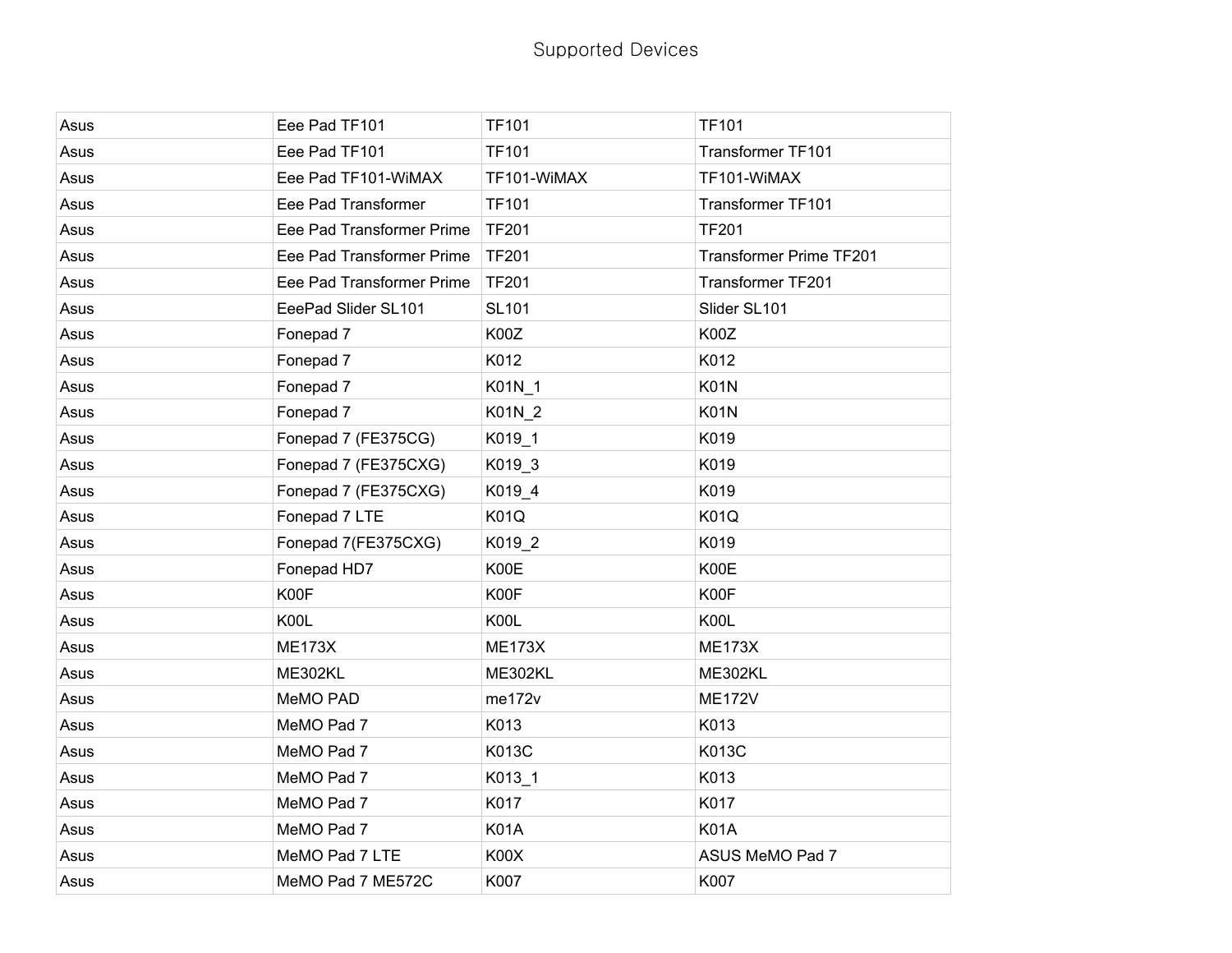| Asus | MeMO Pad 8            | K011             | K011                |
|------|-----------------------|------------------|---------------------|
| Asus | MeMO Pad 8            | K011 1           | K011                |
| Asus | MeMO Pad ME103K       | K01E_1           | K01E                |
| Asus | MeMO Pad ME103K       | K01E_2           | K01E                |
| Asus | MeMO pad 8 AST21      | K015             | <b>AST21</b>        |
| Asus | MeMO pad 8 ME581C     | K01H             | K01H                |
| Asus | MeMO pad 8 ME581CL    | K015             | K015                |
| Asus | MeMo Pad HD 7         | K00U             | K00U                |
| Asus | Memo Pad 7            | K01U_1           | <b>K01U</b>         |
| Asus | Memo Pad 7            | K01U_2           | <b>K01U</b>         |
| Asus | Memo Pad HD7 Dual SIM | ASUS-K00S        | ASUS K00S           |
| Asus | Nexus 7 (2012)        | grouper          | Nexus 7             |
| Asus | Nexus 7 (2012)        | tilapia          | Nexus 7             |
| Asus | Nexus 7 (2013)        | deb              | Nexus 7             |
| Asus | Nexus 7 (2013)        | flo              | Nexus 7             |
| Asus | Nexus Player          | fugu             | Nexus Player        |
| Asus | Nuvifone              | a50              | Garmin-Asus A50     |
| Asus | PadFone               | PadFone          | PadFone             |
| Asus | PadFone 2             | A68              | PadFone 2           |
| Asus | PadFone E             | <b>ASUS-T008</b> | PadFone T008        |
| Asus | PadFone Infinity      | A80              | PadFone Infinity    |
| Asus | PadFone Infinity      | ASUS-A80         | PadFone Infinity    |
| Asus | PadFone Infinity Lite | ASUS-A80         | PadFone Infinity    |
| Asus | PadFone Mini          | ASUS-T00C        | PadFone T00C        |
| Asus | PadFone S             | ASUS_T00N        | ASUS_T00N           |
| Asus | PadFone T004          | ASUS-A86         | PadFone T004        |
| Asus | PadFone Xmini         | ASUS-T00S        | ASUS PadFone X mini |
| Asus | PadFone mini          | ASUS-T00C        | PadFone T00C        |
| Asus | PadFone mini          | ASUS_T00E        | ASUS_T00E           |
| Asus | PadFone-T004          | ASUS-A86         | PadFone T004        |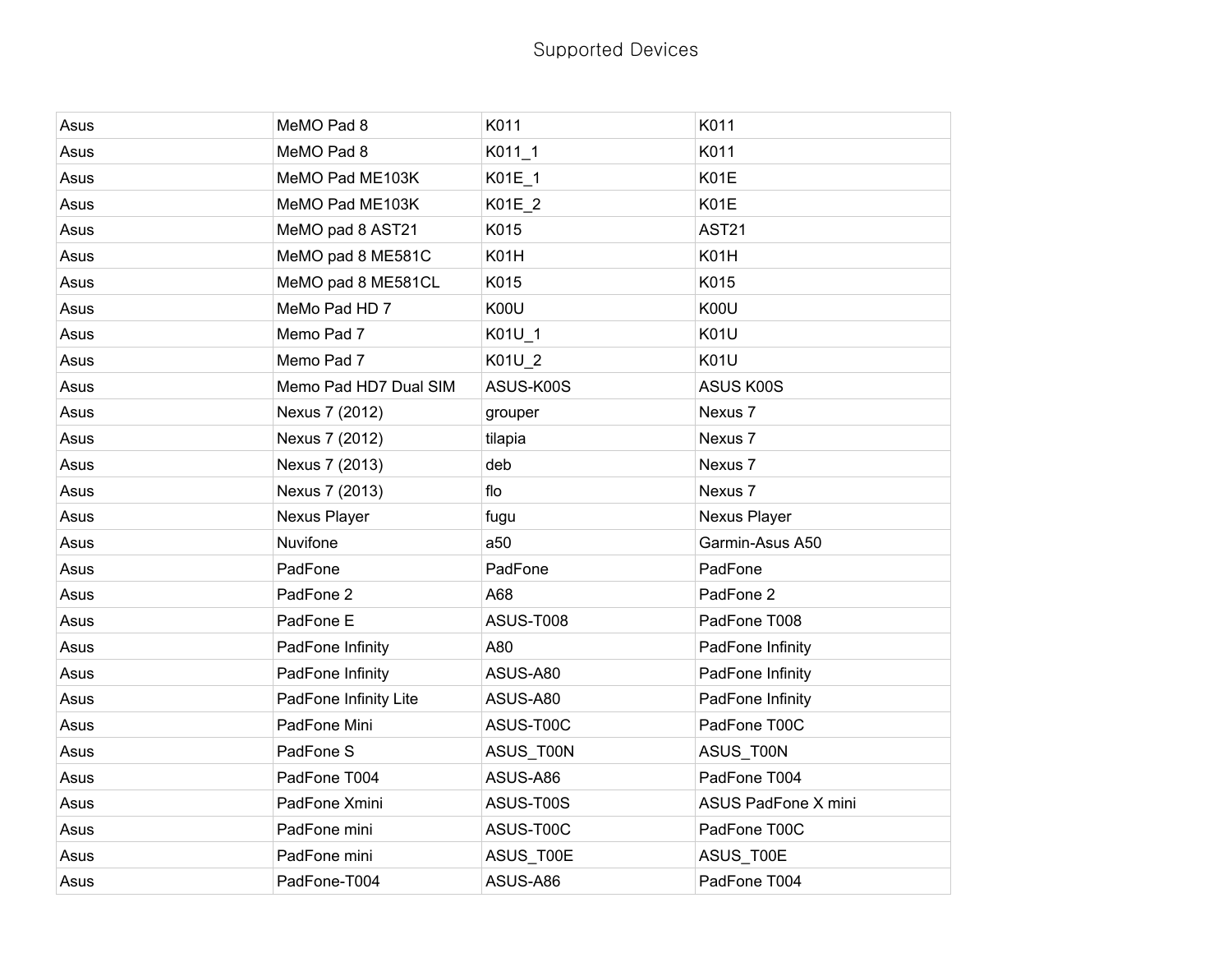| Asus | Padfone S                       | ASUS_T00N     | ASUS_T00N                   |
|------|---------------------------------|---------------|-----------------------------|
| Asus | Padfone X                       | ASUS-T00D     | <b>ASUS PadFone X</b>       |
| Asus | Padfone mini                    | ASUS-T00S     | ASUS_T00T                   |
| Asus | <b>RTC-700A</b>                 | RTC-tablet    | RTC-tablet                  |
| Asus | <b>T101TA</b>                   | T10xTA        | T10xTA                      |
| Asus | <b>T50</b>                      | ASUS_X002     | ASUS_X002                   |
| Asus | <b>TF700T</b>                   | <b>TF700T</b> | ASUS Pad TF700T             |
| Asus | <b>TF700T</b>                   | <b>TF700T</b> | ASUS Transformer Pad TF700T |
| Asus | TX201LAF                        | TX201LAF      | TX201LAF                    |
| Asus | <b>Trans Pad Infinity</b>       | K00C          | K00C                        |
| Asus | Transformer 10(TF103CE)         | <b>K010E</b>  | <b>K010E</b>                |
| Asus | <b>Transformer Pad</b>          | K00C          | K00C                        |
| Asus | <b>Transformer Pad</b>          | K010_3        | K010                        |
| Asus | <b>Transformer Pad</b>          | <b>TF300T</b> | ASUS Pad TF300T             |
| Asus | <b>Transformer Pad</b>          | <b>TF300T</b> | <b>ASUS Transformer 300</b> |
| Asus | <b>Transformer Pad</b>          | <b>TF300T</b> | ASUS Transformer Pad TF300T |
| Asus | <b>Transformer Pad Infinity</b> | K00C          | K00C                        |
| Asus | Transformer Pad TF303K          | K01B          | K01B                        |
| Asus | Transformer TF101G              | <b>TF101G</b> | Transformer TF101G          |
| Asus | ZenFone 4                       | ASUS_T00I     | ASUS_T00I                   |
| Asus | ZenFone 4                       | ASUS_T00I     | ASUS_T00I-D                 |
| Asus | ZenFone 4                       | ASUS_T00Q     | ASUS_T00Q                   |
| Asus | ZenFone 5                       | ASUS_T00F     | ASUS_T00F                   |
| Asus | ZenFone 5                       | ASUS_T00F1    | ASUS_T00F                   |
| Asus | ZenFone 5                       | ASUS_T00J     | ASUS_T00J                   |
| Asus | ZenFone 5                       | ASUS_T00J1    | ASUS_T00J                   |
| Asus | ZenFone 5                       | ASUS_T00K     | ASUS_T00K                   |
| Asus | ZenFone 5 LTE                   | ASUS_T00P     | ASUS_T00P                   |
| Asus | ZenFone 6                       | ASUS_T00G     | ASUS_T00G                   |
| Asus | ZenFone 6                       | ASUS Z002     | ASUS Z002                   |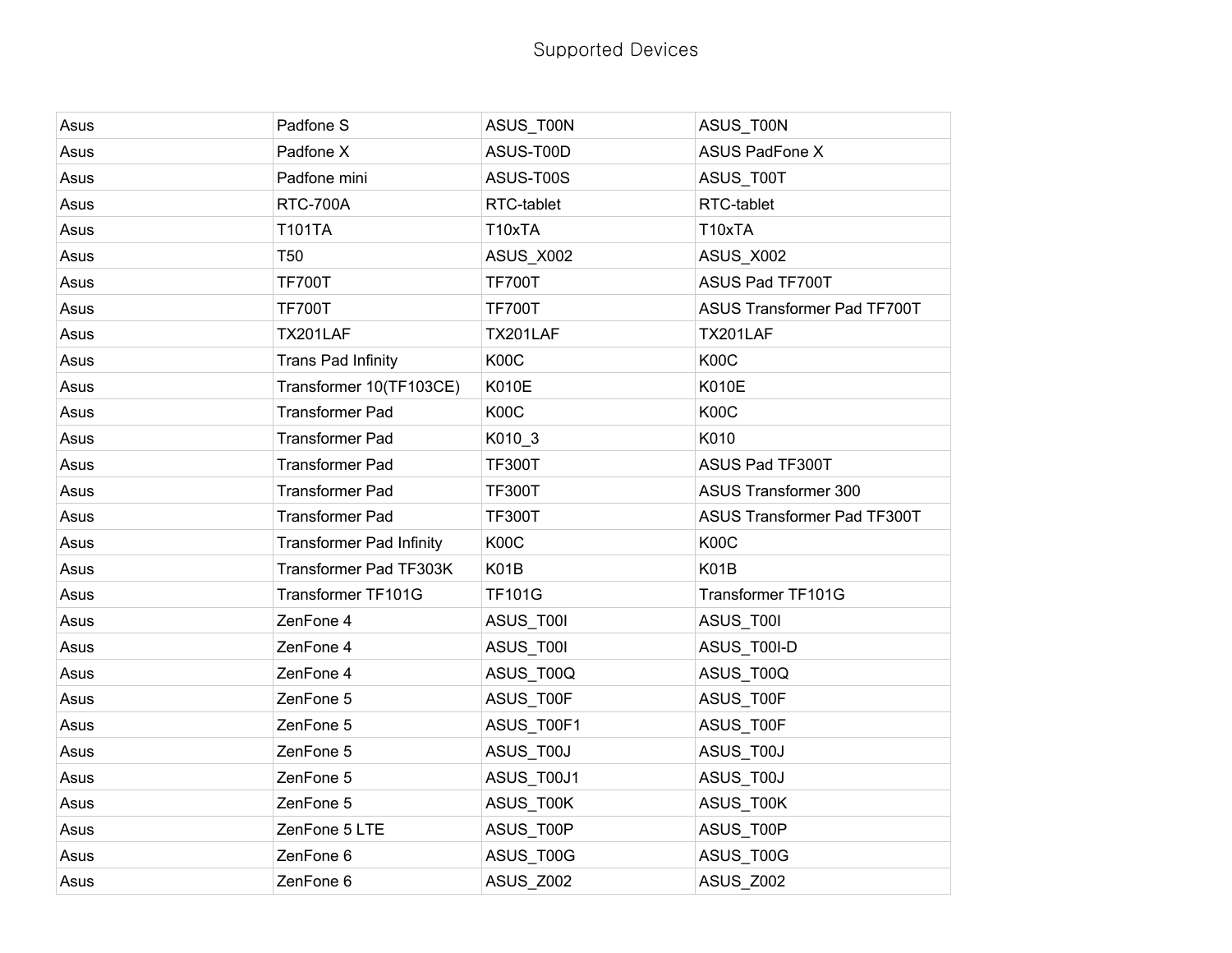| Asus          | ZenFone C            | <b>ASUS_Z007</b>      | <b>ASUS_Z007</b>      |
|---------------|----------------------|-----------------------|-----------------------|
| Asus          | ZenFone2             | ASUS Z00D             | Z00D                  |
| Asus          | Zenfone2             | Z008_1                | ASUS_Z008D            |
| Asus          | Zenfone2             | Z00A                  | ASUS Z00AD            |
| Asus          | Zenfone <sub>2</sub> | Z00A_1                | ASUS Z00AD            |
| AtGames-zooti | ZOOTI PAD ZT-701     | ZT-701                | ZT-701                |
| Auchan        | Selecline X35T       | <b>X35T</b>           | <b>X35T</b>           |
| Auchan        | Smartphone 5" Q.4094 | ac50bhe               | Q.4094                |
| Audiovox      | Audiovox T752 Tablet | AD7L                  | T752                  |
| Audiovox      | Audiovox T852 Tablet | MID30801              | T852                  |
| Avoca         | STB7012              | STB7012               | STB7012               |
| Avoca         | STB7013              | <b>AVOCA</b>          | STB7013               |
| Avoca         | STB8098              | STB8098               | STB8098               |
| Avoca         | STB9097              | STB9097               | STB9097               |
| <b>BYD</b>    | DynaVox T10          | T <sub>10</sub>       | T <sub>10</sub>       |
| <b>BYD</b>    | FarEastone Smart 502 | Smart502              | Smart 502             |
| <b>BYD</b>    | <b>INHON G3</b>      | G <sub>3</sub>        | G <sub>3</sub>        |
| <b>BYD</b>    | K-Touch E815         | E815                  | E815                  |
| <b>BYD</b>    | M601                 | M601                  | M601                  |
| <b>BYD</b>    | Moii E996+           | E996plus              | moii E996+            |
| <b>BYD</b>    | <b>PT452E</b>        | <b>PT452E</b>         | Digma Linx 4.5 PT452E |
| <b>BYD</b>    | Prestigio PAP5430    | PAP5430               | PAP5430               |
| <b>BYD</b>    | SI4301               | SI4301                | SI4301                |
| <b>BYD</b>    | <b>SOLO S450</b>     | S450                  | S450                  |
| <b>BYD</b>    | SP355AWG             | msm7627a_sku3         | SP355AWG              |
| <b>BYD</b>    | Smart 401            | tianyu72_wet_jb3      | Smart 401             |
| <b>BYD</b>    | Smart 402            | hawaii_garnet_c_w68tk | Smart402              |
| <b>BYD</b>    | <b>Solo S350</b>     | S350                  | S350                  |
| <b>BYD</b>    | WISKY W032I          | W032I                 | W032I                 |
| <b>BYD</b>    | X910                 | X910                  | XOLO X910             |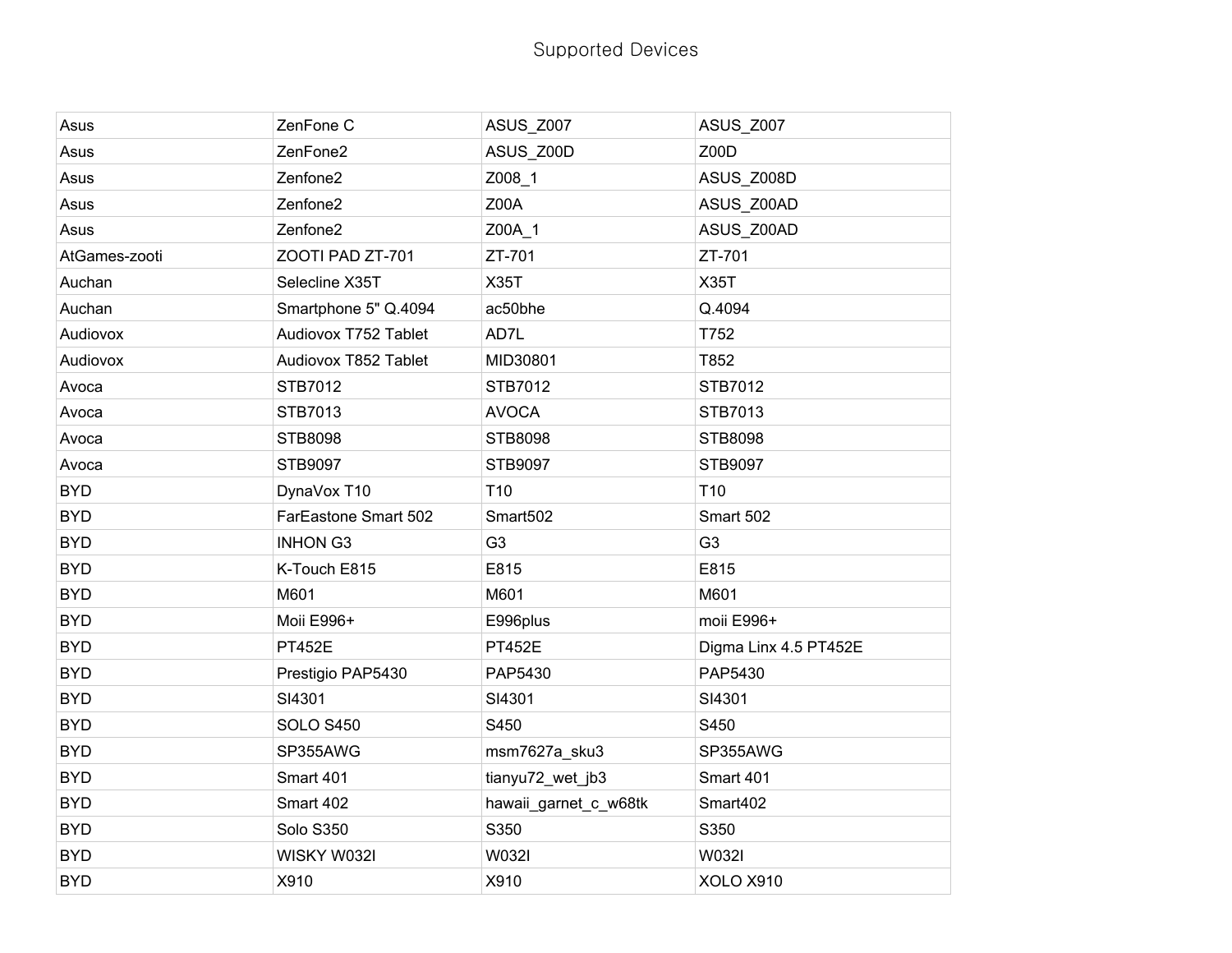| <b>BYD</b>       | Zippers            | <b>Zippers</b> | Vexia Zippers      |
|------------------|--------------------|----------------|--------------------|
| Barnes and Noble | NOOK\xc2\xae HD    | hummingbird    | <b>BNTV400</b>     |
| Barnes and Noble | NOOK\xc2\xae HD+   | ovation        | <b>BNTV600</b>     |
| <b>Beeline</b>   | <b>Beeline Tab</b> | Beeline_Tab    | <b>Beeline Tab</b> |
| <b>Beeline</b>   | Beeline Tab 2      | $Tab_2$        | Tab_2              |
| BenQ             | A <sub>3</sub>     | A <sub>3</sub> | A <sub>3</sub>     |
| <b>BenQ</b>      | Agora 4G           | Agora_4G       | Agora 4G           |
| BenQ             | B502               | B502           | B502_SA            |
| BenQ             | BenQ A3            | A <sub>3</sub> | A <sub>3</sub>     |
| BenQ             | BenQ A3c           | BenQ_A3c       | BenQ A3c           |
| <b>BenQ</b>      | BenQ B50           | <b>B50</b>     | <b>B50</b>         |
| <b>BenQ</b>      | BenQ B502          | B502           | <b>B502</b>        |
| BenQ             | BenQ F3            | F <sub>3</sub> | F <sub>3</sub>     |
| BenQ             | BenQ F4            | benq_a3s       | BenQ A3s           |
| BenQ             | BenQ F5            | BENQ_F5        | BenQ F5            |
| <b>BenQ</b>      | BenQ F5            | F <sub>5</sub> | BenQ F5            |
| BenQ             | BenQ F5_06         | F <sub>5</sub> | F5_06              |
| BenQ             | BenQ F5_13         | F <sub>5</sub> | $F5_13$            |
| <b>BenQ</b>      | BenQ F5_15         | F <sub>5</sub> | $F5$ _15           |
| <b>BenQ</b>      | BenQ F5_16         | F <sub>5</sub> | F5_16              |
| <b>BenQ</b>      | BenQ F5_18         | F <sub>5</sub> | $F5_18$            |
| <b>BenQ</b>      | BenQ F5_19         | F <sub>5</sub> | F5_19              |
| BenQ             | BenQ T3            | T3_17A         | BenQ T3            |
| <b>BenQ</b>      | BenQ T3_08         | T3_17A         | BenQ T3            |
| BenQ             | JM-250             | JM-250         | JM-250             |
| <b>BenQ</b>      | Kogan 4G+          | Agora_4G_PLUS  | Agora 4G+          |
| BenQ             | PT2200             | PT2200         | PT2200             |
| <b>BenQ</b>      | T <sub>3</sub>     | T <sub>3</sub> | BenQ T3            |
| <b>BenQ</b>      | T3_17A             | T3_17A         | BenQ T3            |
| <b>Best Buy</b>  | MG103              | K010           | K010               |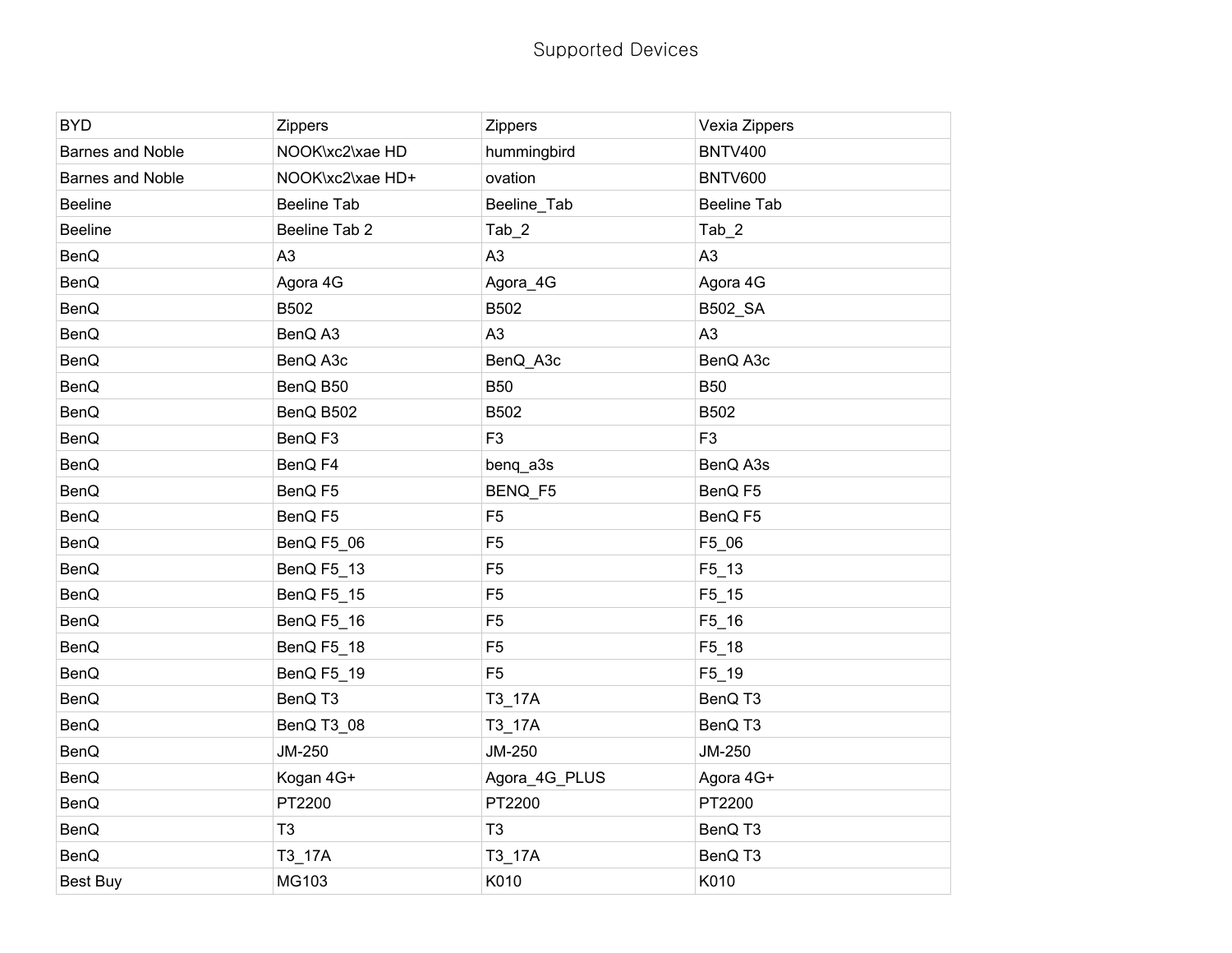| Bigben                  | <b>BB8252</b>                             | Bigben-TAB         | <b>BB8252</b>                  |
|-------------------------|-------------------------------------------|--------------------|--------------------------------|
| Bigben                  | <b>GAMETAB-ONE</b>                        | <b>GAMETAB-ONE</b> | <b>GAMETAB-ONE</b>             |
| <b>Binatone</b>         | SMART64                                   | SMART64            | SMART64                        |
| <b>Binatone</b>         | Smart 63                                  | SMART63            | SMART63                        |
| <b>Binatone</b>         | Smart 66                                  | SMART66            | SMART66                        |
| <b>Bitmore</b>          | Bitmore Tab870                            | Tab870             | Tab870                         |
| <b>Bitmore</b>          | GTAB700                                   | GTAB700            | NID_7010                       |
| <b>Bitmore</b>          | GTAB900                                   | GTAB900            | S952                           |
| <b>Bitmore</b>          | LUXYA MID704DC Tablet /<br>Bitmore Tab770 | <b>MY7317P</b>     | Tab770                         |
| Blaupunkt               | Endeavour101                              | Blaupunkt          | Endeavour101                   |
| <b>Bluebird</b>         | <b>BM180</b>                              | <b>BM180</b>       | <b>BM180</b>                   |
| <b>Bluedot</b>          | <b>BLUEDOT BNT-700K</b>                   | <b>BNT-700K</b>    | <b>BNT-700K</b>                |
| Booken                  | Cybook Tablet                             | cybtt10_bk         | Cybook-Tablet                  |
| <b>Borgs</b>            | Falcon                                    | falcon             | falcon                         |
| <b>Bouygues Telecom</b> | <b>Bbox Miami</b>                         | <b>HMB4213H</b>    | BouygtelTV                     |
| <b>Bouygues Telecom</b> | Bouygues Telecom Bs 451                   | Bs_451             | <b>Bs 451</b>                  |
| <b>Brightstar</b>       | M8046IU                                   | M8047IU            | M8047IU                        |
| <b>British Telecom</b>  | HomeSmartphone d800                       | d800               | <b>BT Home SmartPhone S II</b> |
| Bunbungame              | <b>MiSS</b>                               | <b>MiSS</b>        | <b>MiSS</b>                    |
| Bungbungame             | <b>KALOS</b>                              | FG6Q_N             | <b>KALOS</b>                   |
| <b>Bush</b>             | MyTablet 79                               | ac79bu             | <b>BUSH 7.85 TABLET</b>        |
| C&M                     | Smart TV II                               | stb_catv_cnm       | <b>SX930C-CC</b>               |
| CAT                     | CAT B15                                   | <b>TOUGH</b>       | <b>B15</b>                     |
| <b>CAT</b>              | CAT B15Q                                  | <b>B15Q</b>        | <b>B15Q</b>                    |
| <b>CHN TELECOM</b>      | <b>CHN-UCAN MJ</b>                        | lefhd              | <b>CHN-UCAN MJ</b>             |
| CJ HelloVision          | Hello TV Smart                            | SX930C_CJ          | SX930C_CJ                      |
| <b>CMCC</b>             | M811                                      | m811               | M811                           |
| <b>CMCC</b>             | M811                                      | m811hk             | M811                           |
| <b>COMIO</b>            | AD7003                                    | AD7003             | AD7003                         |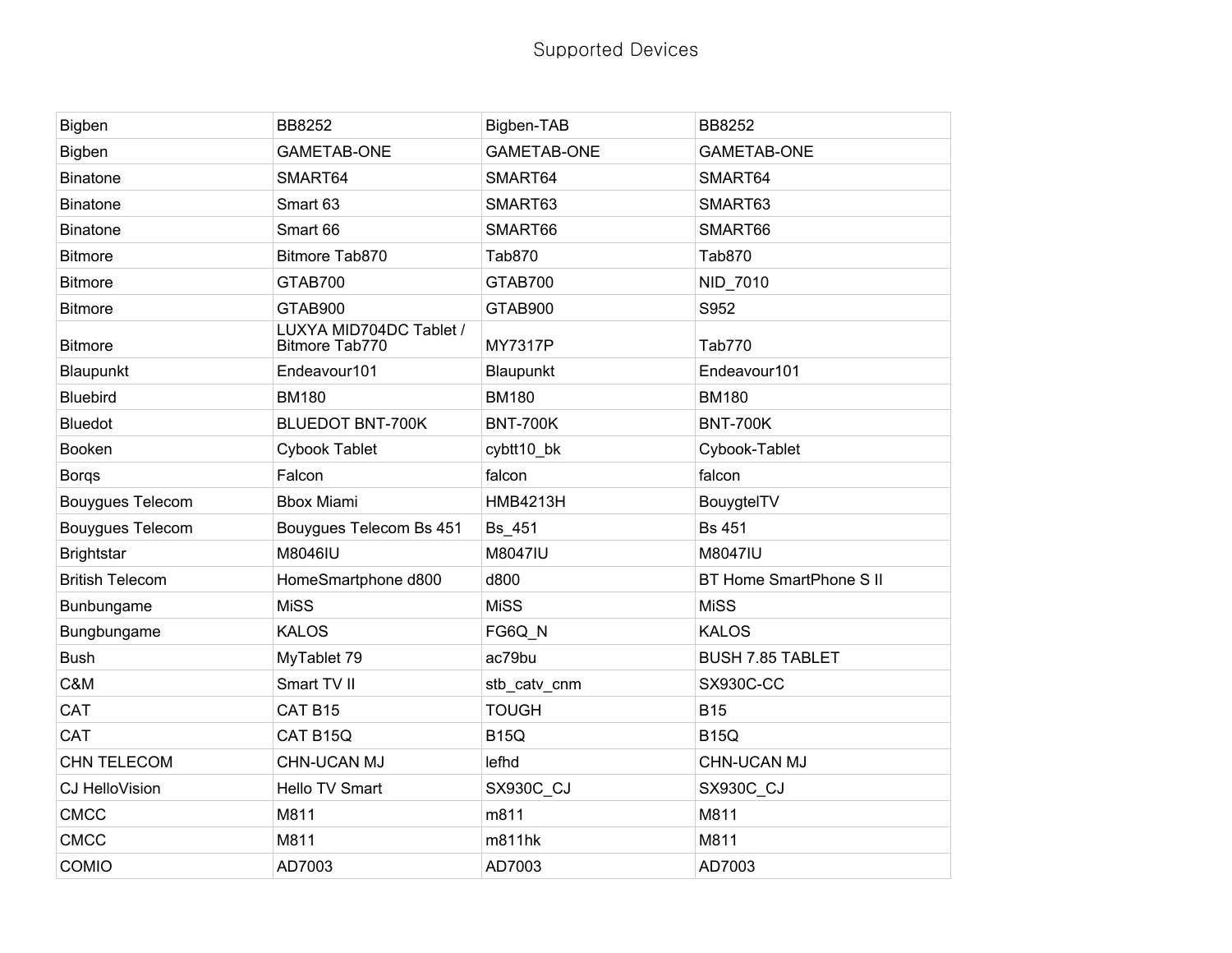| Camelus   | Camelus L10       | TR-10HBT       | L10            |
|-----------|-------------------|----------------|----------------|
| Camelus   | Camelus L7        | <b>TR-7U</b>   | L7             |
| Candor    | <b>PHS-601</b>    | phs601         | <b>PHS-601</b> |
| Carrefour | CT1000            | Carrefour      | CT1000         |
| Carrefour | Carrefour CT1020W | M1010FP        | CT1020W        |
| Carrefour | Carrefour CT820   | <b>M878LP</b>  | CT820          |
| Casper    | <b>TA80CA2</b>    | TA80CA2_1      | <b>TA80CA2</b> |
| Casper    | VIA T7D           | VIA-T7D        | VIA-T7D        |
| Casper    | VIA T7D 3G        | VIA-T7D-3G     | VIA-T7D-3G     |
| Casper    | VIA_T41           | <b>VIA_T41</b> | VIA_T41        |
| Cat       | <b>B15Q</b>       | CatB15Q        | <b>B15Q</b>    |
| Cat       | S50               | CatS50         | S50            |
| Cellon    | A27               | C8680          | A27            |
| Cellon    | A5801             | C8680          | A5801          |
| Cellon    | Alpha Ice         | M8047          | Alpha Ice      |
| Cellon    | C3668             | C3668          | C3668          |
| Cellon    | CI                | Dream-C1       | CI             |
| Cellon    | CJ-1984           | C8690          | C8690          |
| Cellon    | CJ-1984           | C8690          | CJ-1984        |
| Cellon    | CJ-1984           | C8690          | ELITE 4.7 HD   |
| Cellon    | EI                | Dream-E1       | E1             |
| Cellon    | EIII              | Dream-E3       | EIII           |
| Cellon    | EK-8680           | C8680          | EK-8680        |
| Cellon    | Explosion         | C8690          | Explosion      |
| Cellon    | HW-W900           | C8690          | HW-W900        |
| Cellon    | <b>HWW820</b>     | C8680          | <b>HW-W820</b> |
| Cellon    | Houston           | C8680          | Houston        |
| Cellon    | <b>ICON</b>       | <b>ICON</b>    | <b>ICON</b>    |
| Cellon    | IQ 1.1            | $IQ1-1$        | i-mobile IQ1-1 |
| Cellon    | Linx PS474S       | C8690          | Linx PS474S    |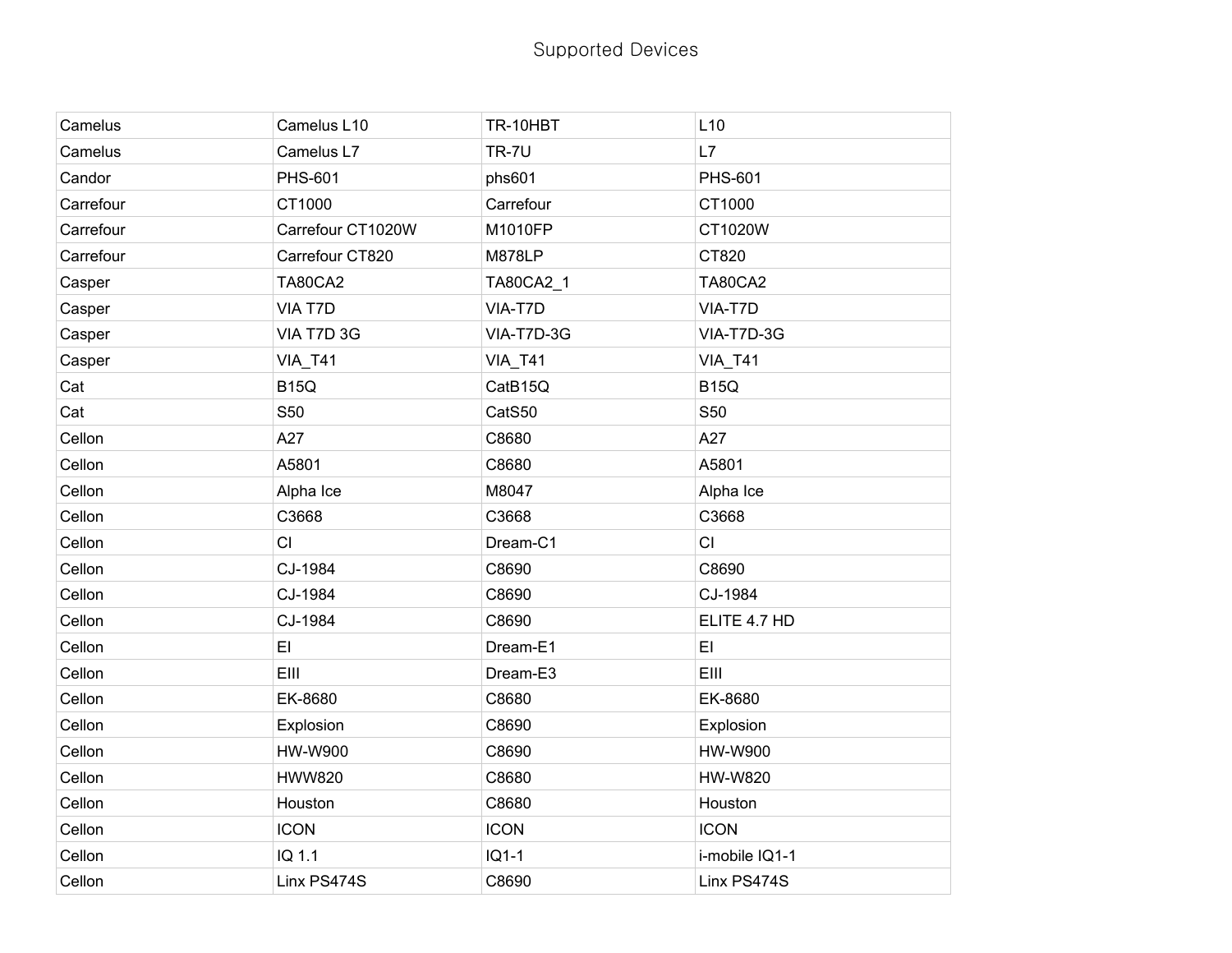| Cellon               | <b>MTC SMART Run</b>                                  | SMART_Run        | <b>MTC SMART Run</b> |
|----------------------|-------------------------------------------------------|------------------|----------------------|
| Cellon               | Mach                                                  | C8680            | Mach                 |
| Cellon               | Newman N2                                             | C8690            | Newman N2            |
| Cellon               | Q                                                     | M8047XT          | Q                    |
| Cellon               | S21                                                   | S21              | Q-Smart S21          |
| Cellon               | SI                                                    | Dream-S1         | SI                   |
| Cellon               | <b>SM55</b>                                           | C8660            | C8660                |
| Cellon               | <b>SM55</b>                                           | C8660            | <b>SM55</b>          |
| Cellon               | Starmobile KNIGHT                                     | <b>KNIGHT</b>    | Starmobile KNIGHT    |
| Cellon               | <b>VEON_C8680</b>                                     | C8680            | <b>VEON_C8680</b>    |
| Cellon               | i-STYLE7                                              | c8669SA          | i-mobile i-STYLE 7   |
| Cellon               | i-STYLE7A                                             | c8669SA          | i-mobile i-STYLE 7A  |
| Cellon               | i-mobile IQ X                                         | M8047SA          | i-mobile IQ X        |
| Cellon               | i-mobile IQ X                                         | M8047SA          | i-mobile IQ XA       |
| Cellon               | i-mobile IQ X2A                                       | M8050SA          | i-mobile IQ X2       |
| Cellon               | i-mobile IQ X2A                                       | M8050SA          | i-mobile IQ X2A      |
| Cellon               | iris pro 30                                           | pro30            | iris pro 30          |
| Cellon               | starTIM1                                              | starTIM1         | starTIM1             |
| <b>Cherry Mobile</b> | Cherry W900 LTE                                       | al7              | <b>W900 LTE</b>      |
| <b>Cherry Mobile</b> | One                                                   | H940_sprout      | H940                 |
| Cisco                | Cisco CP-DX650                                        | CP-DX650         | CP-DX650             |
| Cisco                | Cisco Desktop Collaboration<br>Experience DX70        | CP-DX70          | CP-DX70              |
| Cisco                | <b>Cisco Desktop Collaboration</b><br>Experience DX80 | CP-DX80          | CP-DX80              |
| Clementoni           | Clempad 4.4 Basic Special                             | Clempad2_special | Clempad2_special     |
| Clementoni           | Clempad 4.4 Plus                                      | Clempad2 plus    | Clempad2_plus        |
| Clementoni           | Clempad 4.4 XL                                        | Clempad2_XL      | Clempad2_XL          |
| Clementoni           | My first Clempad 4.4 Basic<br>Special                 | MFC2_Special     | MFC2_Special         |
| Clementoni           | My first Clempad 4.4 Plus                             | MFC2_Plus        | MFC2 Plus            |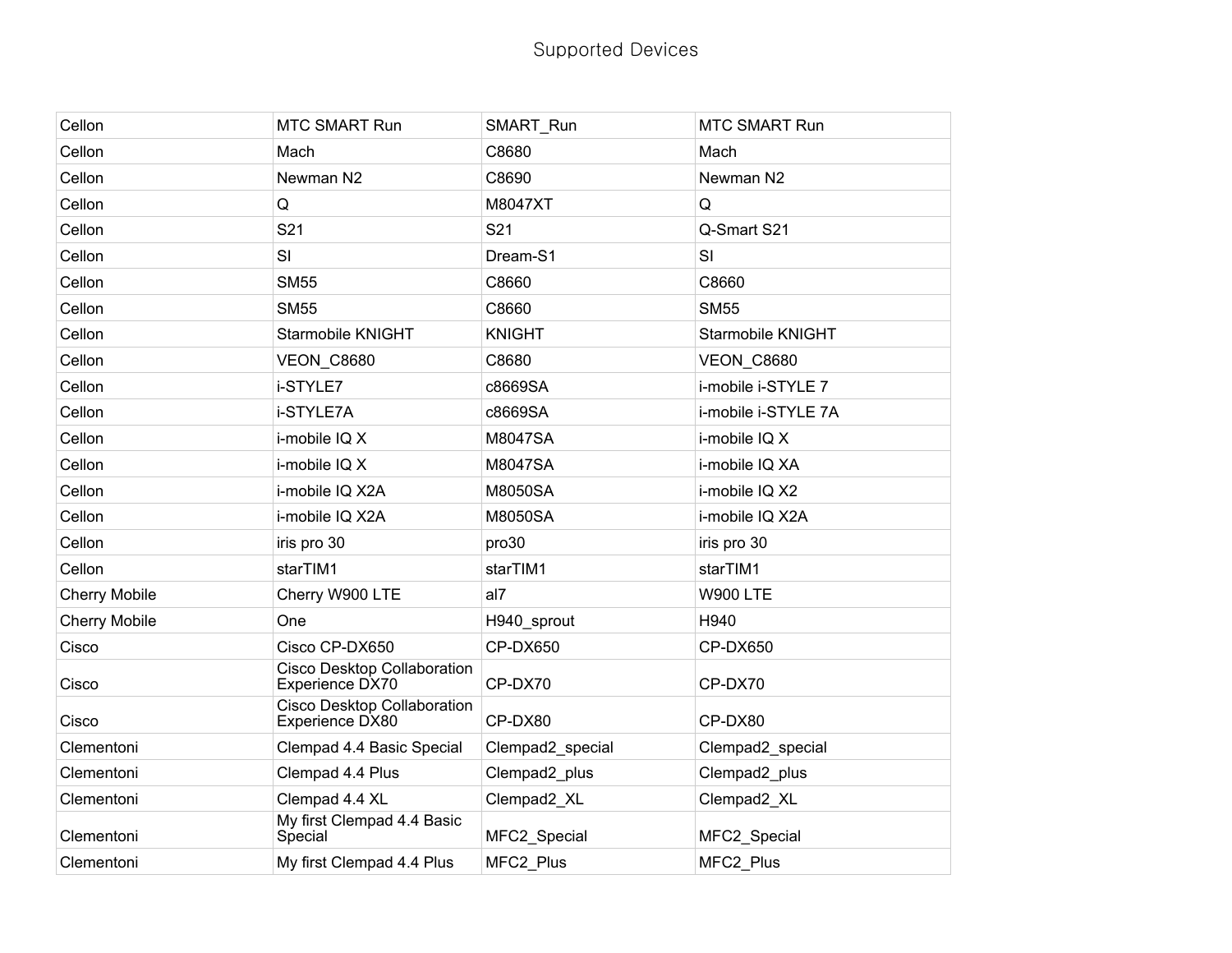| <b>ClickN Kids</b> | <b>ClickN Kids</b> | g04e                | CK07T           |
|--------------------|--------------------|---------------------|-----------------|
| Compal             |                    | <b>CA22</b>         | COSMO DUO       |
| Compal             |                    | CAP <sub>5</sub>    | A600            |
| Compal             |                    | CAP6                | A600            |
| Compal             |                    | CAP7                | A300            |
| Compal             |                    | CAP7                | A <sub>8</sub>  |
| Compal             |                    | CAP7                | W12             |
| Compal             |                    | cap2                | Andy            |
| Compal             |                    | penguin             | AX 8.6          |
| Compal             | <b>TANK 4.5</b>    | ka09                | <b>TANK 4.5</b> |
| Condor             | $C1+$              | C <sub>1</sub> Plus | $C1+$           |
| Condor             | $C_5$              | u970_5              | $C-6$           |
| Condor             | <b>HS-U939</b>     | u939e_6             | <b>HS-U939</b>  |
| Coolpad            |                    | 7019_msm7627a       | Coolpad 7019    |
| Coolpad            |                    | 7560U               | Nivo            |
| Coolpad            |                    | 801E                | 801E            |
| Coolpad            |                    | 8710                | 8710            |
| Coolpad            |                    | 9960                | YL-Coolpad 9960 |
| Coolpad            |                    | CP5832              | 5832            |
| Coolpad            |                    | CP5880              | 5880            |
| Coolpad            |                    | CP7728              | Coolpad7728     |
| Coolpad            |                    | CP8870              | 8870            |
| Coolpad            |                    | CP9130              | N930            |
| Coolpad            |                    | Coolpad7290         | Coolpad 7290    |
| Coolpad            |                    | Coolpad9080W        | Coolpad 9080W   |
| Coolpad            |                    | dkb                 | 8150            |
| Coolpad            |                    | dkb                 | 8180            |
| Coolpad            |                    | dkb                 | 8810            |
| Coolpad            |                    | msm7627_5820        | Coolpad 5820    |
| Coolpad            |                    | msm7627_SP150       | MTS-SP150       |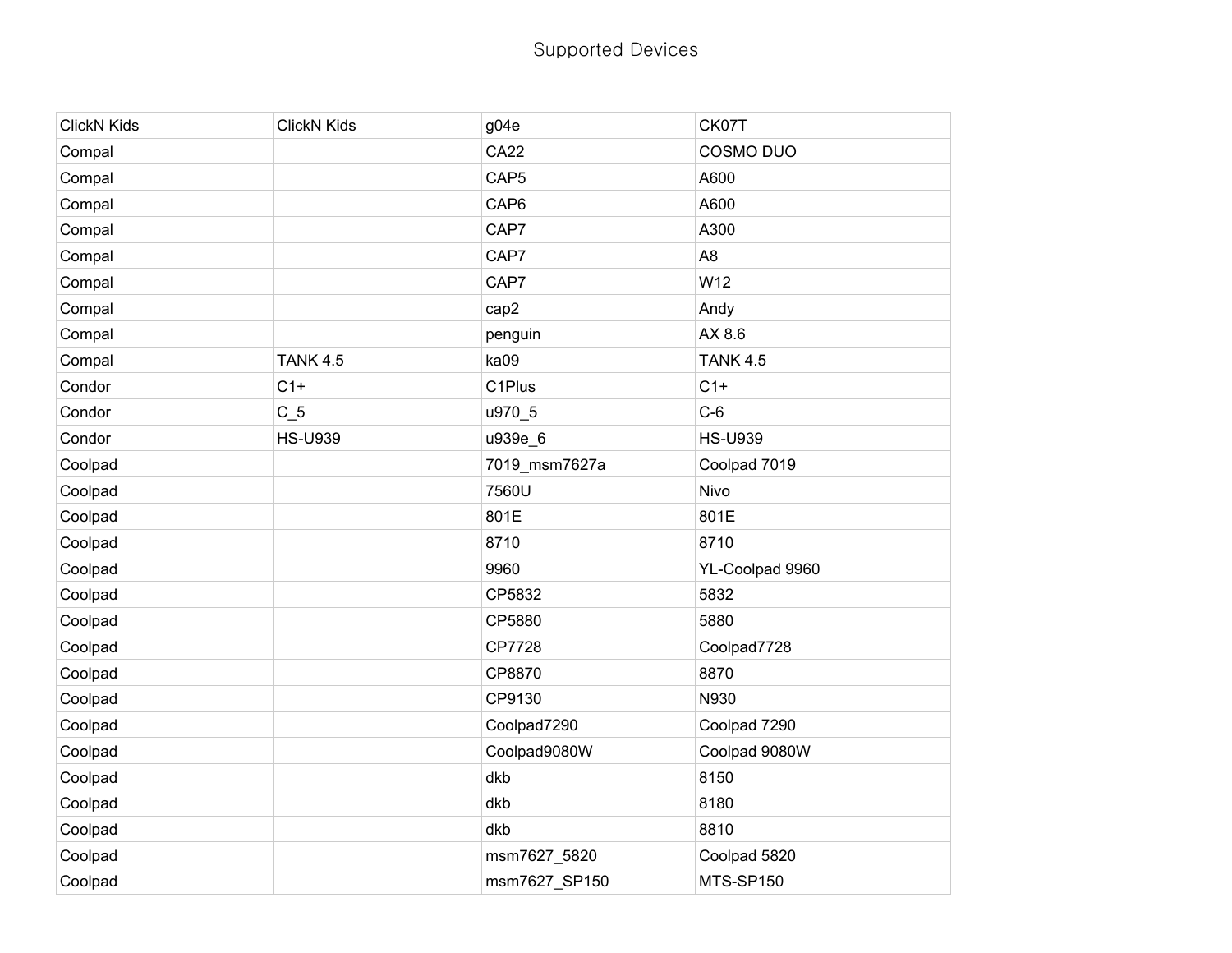| Coolpad |              | msm7627_surf         | 5860          |
|---------|--------------|----------------------|---------------|
| Coolpad |              | msm7627 surf         | 7260          |
| Coolpad |              | msm7627_w706         | Coolpad W706+ |
| Coolpad |              | msm7627_w706T        | Coolpad W706+ |
| Coolpad |              | msm7627 w708         | Coolpad W708  |
| Coolpad |              | msm7627a 5860S       | 5860S         |
| Coolpad |              | msm7627a_5870        | 5870          |
| Coolpad |              | msm7627a_7230        | 7230          |
| Coolpad |              | msm7627a 7266        | 7266          |
| Coolpad |              | msm7627a_9120        | 9120          |
| Coolpad |              | msm7627a_PAP4000     | PAP4000       |
| Coolpad |              | msm7627a_cp5910      | 5910          |
| Coolpad |              | msm7627a_ea58        | Coolpad 5010  |
| Coolpad |              | msm7627a_ea92        | Coolpad 5210  |
| Coolpad |              | msm7627a_sku3        | 5110          |
| Coolpad |              | msm7627a_sku3        | 5860A         |
| Coolpad |              | msm7627a sku3        | 7260A         |
| Coolpad |              | msm8660_9900         | 9900          |
| Coolpad |              | msm8660_CP8950       | 8950          |
| Coolpad | 5860E        | <b>CP5860E</b>       | 5860E         |
| Coolpad | 801EM        | 801EM                | 801EM         |
| Coolpad | 8970L        | 8970L                | Coolpad 8970L |
| Coolpad | <b>Bs501</b> | cp8870u              | <b>Bs 501</b> |
| Coolpad | <b>CM001</b> | CoolpadCM001         | Coolpad CM001 |
| Coolpad | CP5108       | msm7627a_a8_5108_new | Coolpad 5108  |
| Coolpad | CP5210A      | msm7627a_d7_5210a    | Coolpad 5210A |
| Coolpad | CP5310       | cp5310               | Coolpad 5310  |
| Coolpad | CP5660S      | 5560S                | 5560S         |
| Coolpad | CP5952       | Coolpad5952          | Coolpad 5952  |
| Coolpad | CP8021       | Coolpad8021          | Coolpad 8021  |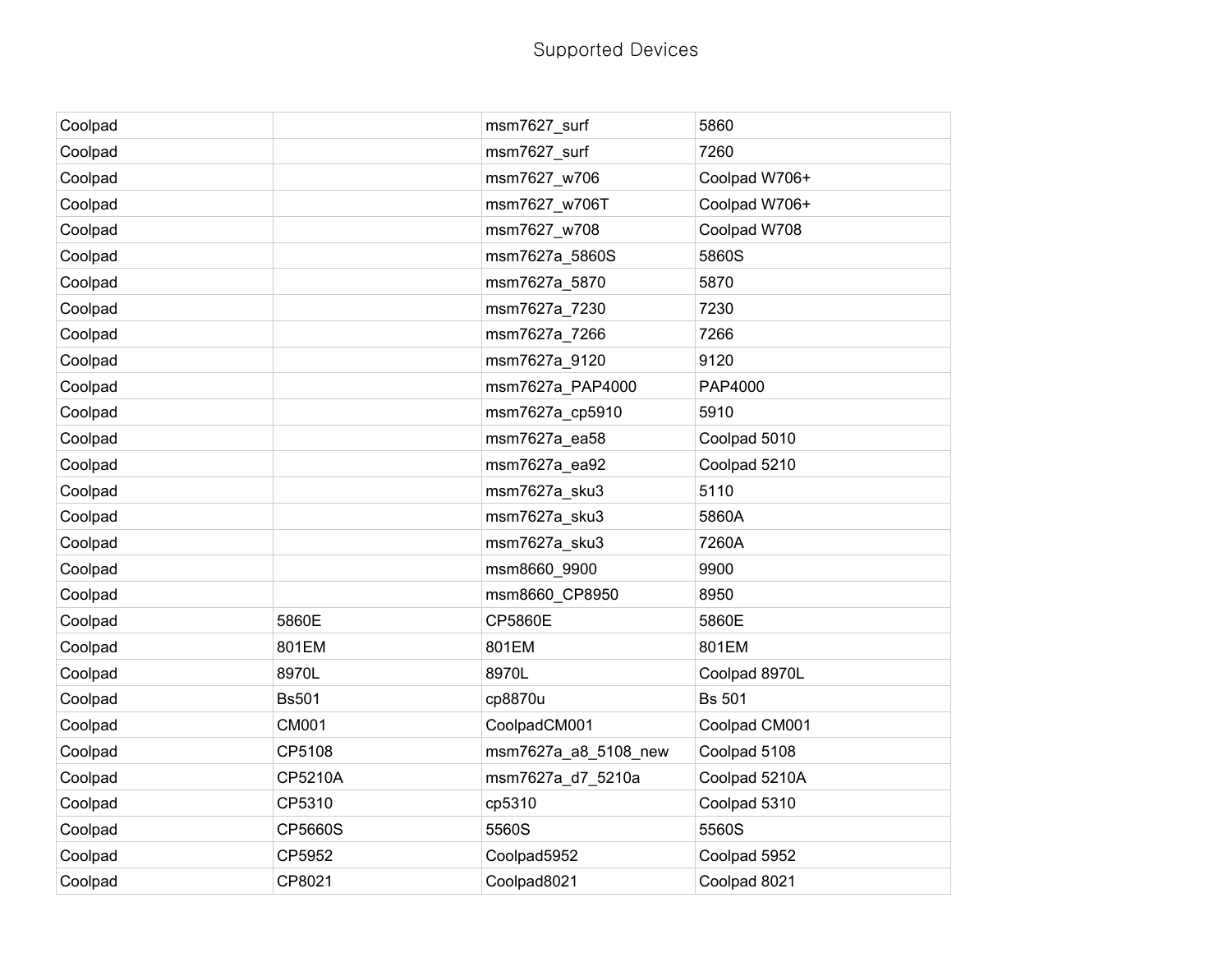| Coolpad | CP8089           | CP8089             | Coolpad 8089     |
|---------|------------------|--------------------|------------------|
| Coolpad | CP8089Q          | CP8089Q            | Coolpad 8089Q    |
| Coolpad | CP8295M          | 8295M              | Coolpad8295M     |
| Coolpad | CP8735           | 8735               | Coolpad 8735     |
| Coolpad | CP8750           | 8750               | Coolpad8750      |
| Coolpad | CP9190L          | Coolpad9190L       | Coolpad 9190L    |
| Coolpad | CP9250L          | Coolpad9250L       | Coolpad 9250L    |
| Coolpad | CP9970           | 9970               | Coolpad 9970     |
| Coolpad | <b>CPA520</b>    | CoolpadA520        | Coolpad A520     |
| Coolpad | CPT1             | CoolpadT1          | Coolpad T1       |
| Coolpad | Coolmini         | Coolmini           | Coolmini         |
| Coolpad | Coolpad 3700A    | 3700A              | CP3700A          |
| Coolpad | Coolpad 5109     | Coolpad5109        | Coolpad 5109     |
| Coolpad | Coolpad 5200     | Coolpad5200        | Coolpad 5200     |
| Coolpad | Coolpad 5216D    | 5216D              | Coolpad 5216D    |
| Coolpad | Coolpad 5217     | msm8610            | Coolpad 5217     |
| Coolpad | Coolpad 5218S    | msm8x25q_a5y_5218s | Coolpad 5218S    |
| Coolpad | Coolpad 5219     | 5219               | Coolpad 5219     |
| Coolpad | Coolpad 5219 C00 | 5219_C00           | Coolpad 5219 C00 |
| Coolpad | Coolpad 5891     | Coolpad5891        | Coolpad 5891     |
| Coolpad | Coolpad 5891S    | Coolpad5891S       | Coolpad 5891S    |
| Coolpad | Coolpad 5951     | Coolpad5951        | Coolpad 5951     |
| Coolpad | Coolpad 7061     | CP7061             | Coolpad 7061     |
| Coolpad | Coolpad 7230S    | Coolpad7230S       | Coolpad 7230S    |
| Coolpad | Coolpad 7232     | CP7232             | Coolpad 7232     |
| Coolpad | Coolpad 7251     | Coolpad7251        | Coolpad 7251     |
| Coolpad | Coolpad 7270     | Coolpad7270        | Coolpad 7270     |
| Coolpad | Coolpad 7270I    | 72701              | Idea ULTRA Pro   |
| Coolpad | Coolpad 7275     | CP7275             | Coolpad 7275     |
| Coolpad | Coolpad 7295A    | Coolpad7295A       | Coolpad 7295+    |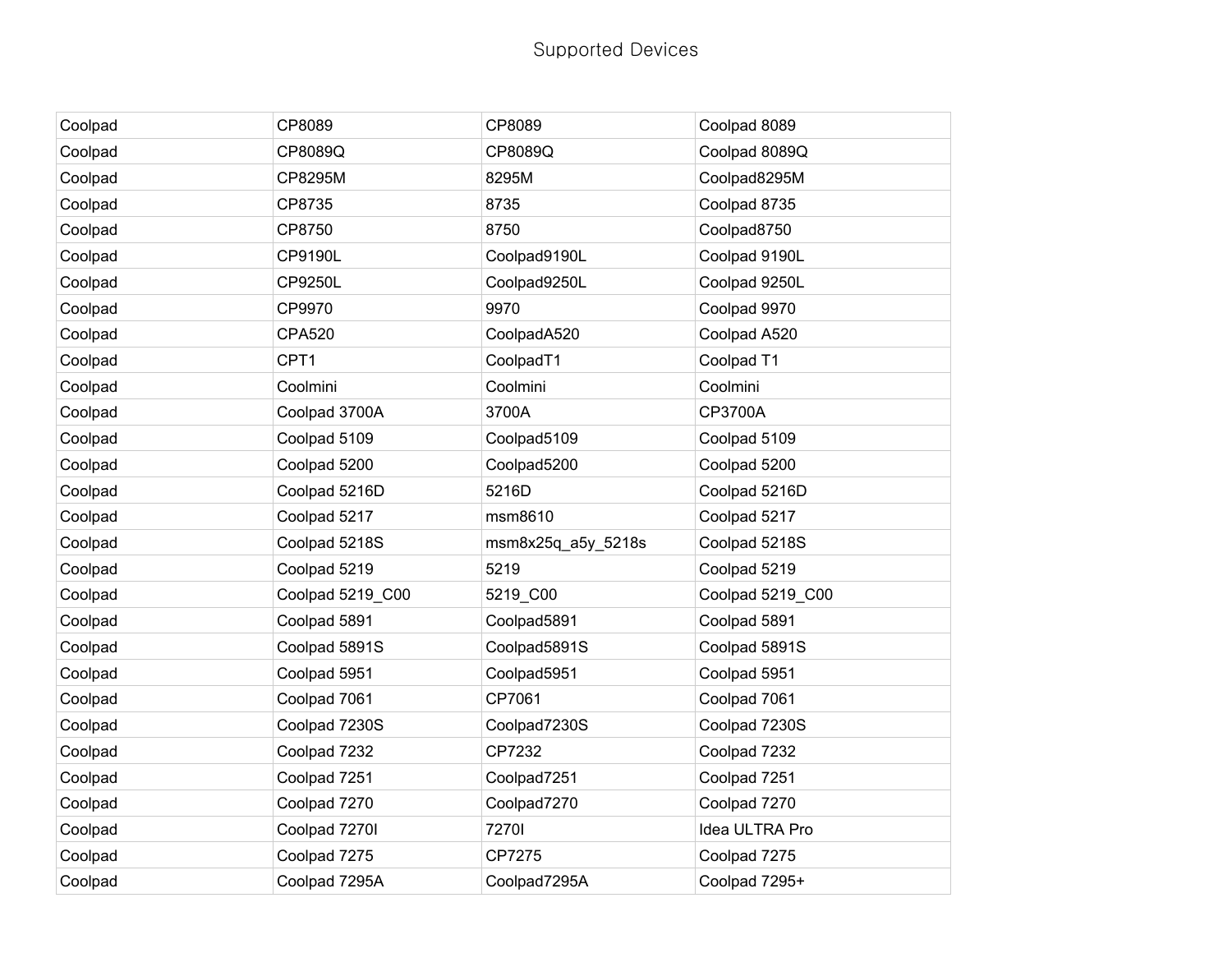| Coolpad | Coolpad 7295A    | Coolpad7295A       | Coolpad 7295A    |
|---------|------------------|--------------------|------------------|
| Coolpad | Coolpad 7296     | Coolpad7296        | Coolpad 7296     |
| Coolpad | Coolpad 7620L    | Coolpad7620L       | Coolpad 7620L    |
| Coolpad | Coolpad 8079     | Coolpad8079        | Coolpad 8079     |
| Coolpad | Coolpad 8122     | Coolpad8122        | Coolpad 8122     |
| Coolpad | Coolpad 8198W    | Coolpad8198W       | Coolpad 8198W    |
| Coolpad | Coolpad 8297D    | Coolpad8297D       | Coolpad 8297D    |
| Coolpad | Coolpad 8670     | Coolpad8670        | Coolpad 8670     |
| Coolpad | Coolpad 8702     | Coolpad8702        | Coolpad 8702     |
| Coolpad | Coolpad 8729     | Coolpad8729        | Coolpad 8729     |
| Coolpad | Coolpad 8730L    | Coolpad8730L       | Coolpad 8730L    |
| Coolpad | Coolpad 8732     | Coolpad8732        | Coolpad 8732     |
| Coolpad | Coolpad 8736     | 8736               | Coolpad 8736     |
| Coolpad | Coolpad 8971     | 8971               | Coolpad 8971     |
| Coolpad | Coolpad 9150W    | Coolpad9150W       | Coolpad 9150W    |
| Coolpad | Coolpad 9190_T00 | Coolpad9190_T00    | Coolpad 9190_T00 |
| Coolpad | Coolpad 9970L    | 9970L              | Coolpad 9970L    |
| Coolpad | Coolpad 9976A    | Coolpad9976A       | Coolpad 9976A    |
| Coolpad | Coolpad 9976T    | Coolpad9976T       | Coolpad 9976T    |
| Coolpad | Coolpad Flo      | 7560T              | Coolpad Flo      |
| Coolpad | Coolpad5218D     | msm7627a_a5y_5218d | Coolpad_5218D    |
| Coolpad | Coolpad5315      | msm8610_s10_cp5315 | Coolpad 5315     |
| Coolpad | Coolpad5872      | Coolpad5872        | Coolpad 5872     |
| Coolpad | Coolpad5879T     | Coolpad5879T       | Coolpad 5879T    |
| Coolpad | Coolpad5891Q     | Coolpad5891Q       | Coolpad 5891Q    |
| Coolpad | Coolpad5892      | Coolpad5892        | Coolpad 5892     |
| Coolpad | Coolpad5950      | Coolpad5950        | Coolpad 5950     |
| Coolpad | Coolpad5950T     | Coolpad5950T       | Coolpad 5950T    |
| Coolpad | Coolpad7270 W00  | Coolpad7270 W00    | Coolpad 7270_W00 |
| Coolpad | Coolpad7295C     | Coolpad7295C       | Coolpad 7295C    |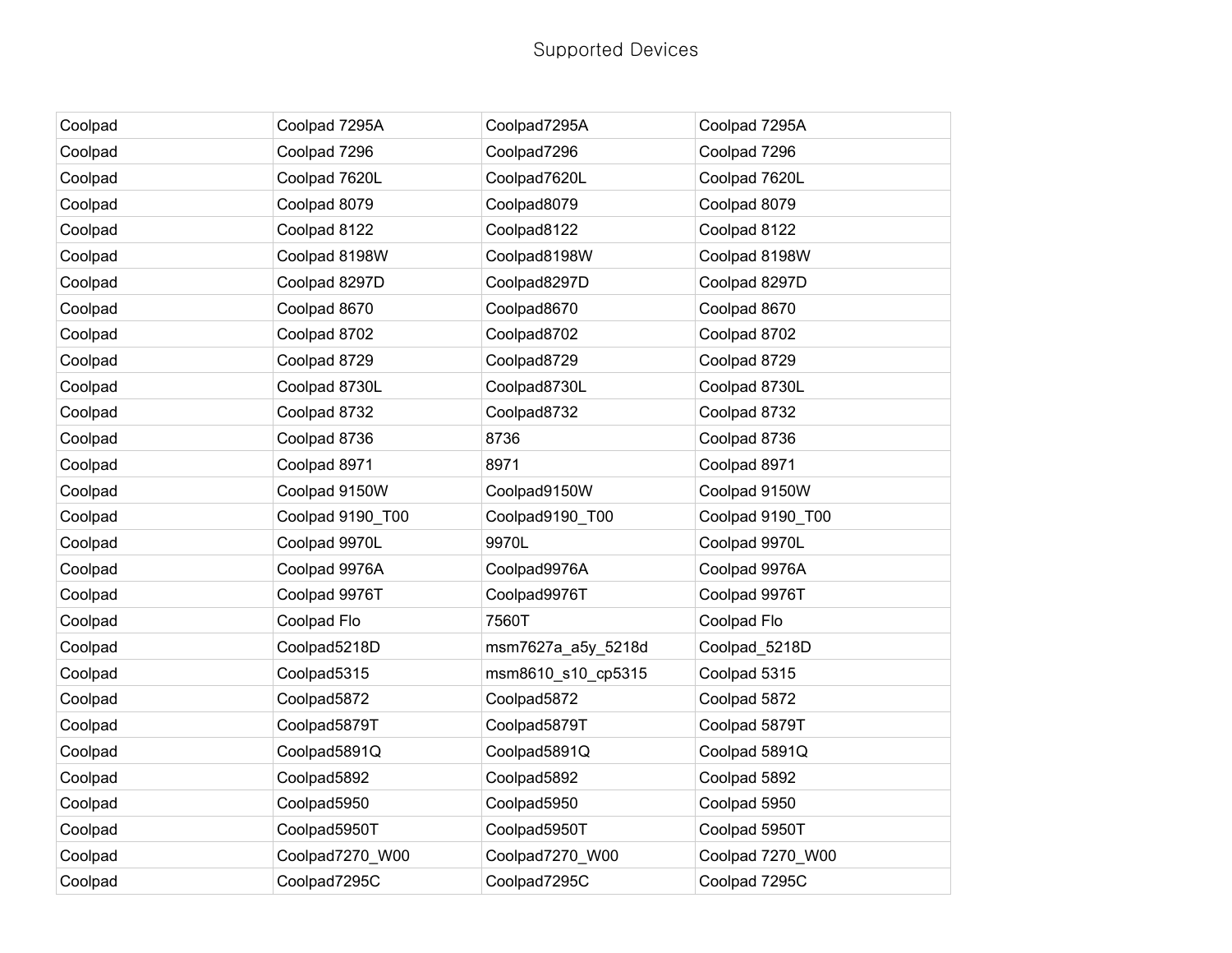| Coolpad            | Coolpad7295C_C00         | Coolpad7295C_C00    | Coolpad 7295C_C00        |
|--------------------|--------------------------|---------------------|--------------------------|
| Coolpad            | Coolpad7295I             | Coolpad7295I        | Spice Mi-515             |
| Coolpad            | Coolpad7295T             | Coolpad7295T        | Coolpad 7295T            |
| Coolpad            | Coolpad7296S             | Coolpad7296S        | Coolpad 7296S            |
| Coolpad            | Coolpad7298A             | Coolpad7298A        | Coolpad 7298A            |
| Coolpad            | Coolpad7298D             | Coolpad7298D        | Coolpad 7298D            |
| Coolpad            | Coolpad7320              | Coolpad7320         | Coolpad 7320             |
| Coolpad            | Coolpad7920              | 7920                | Coolpad7920              |
| Coolpad            | Coolpad801ES             | 801ES               | 801ES                    |
| Coolpad            | Coolpad8085Q             | Coolpad8085Q        | Coolpad8085Q             |
| Coolpad            | Coolpad8198T             | 8198T               | Coolpad8198T             |
| Coolpad            | Coolpad8297              | Coolpad8297         | Coolpad 8297             |
| Coolpad            | Coolpad8297W             | Coolpad8297W        | Coolpad 8297W            |
| Coolpad            | Coolpad8705              | Coolpad8705         | Coolpad 8705             |
| Coolpad            | Coolpad8720L             | Coolpad8720L        | Coolpad 8720L            |
| Coolpad            | Coolpad8908              | 8908                | Coolpad8908              |
| Coolpad            | Forward_EVOLVE           | Forward_EVOLVE      | Forward_EVOLVE           |
| Coolpad            | Idea ULTRA               | Coolpad7295S        | Idea ULTRA               |
| Coolpad            | Karbonn Titanium S5 Plus | Karbonn             | Karbonn Titanium S5 Plus |
| Coolpad            | MEDION P5001             | <b>MEDION</b>       | MEDION P5001             |
| Coolpad            | MEDION P5001             | P5001               | MEDION P5001             |
| Coolpad            | Mtag 353                 | msm7627a_ea92_mts   | Mtag 353                 |
| Coolpad            | <b>STARADDICT III</b>    | cp8861u             | <b>STARADDICT III</b>    |
| Coolpad            | Spice Mi-496             | Coolpad7268I        | Spice Mi-496             |
| Coolpad            | Vodafone Smart 4G        | cp8860u             | Vodafone Smart 4G        |
| Coolpad            | VodafoneSmart4           | VodafoneSmart4      | Vodafone Smart 4         |
| Coolpad            | VodafoneSmart4turbo      | VodafoneSmart4turbo | Vodafone Smart 4 turbo   |
| Coolpad            | cp7236                   | msm8610_w7_cp7236   | Coolpad 7236             |
| Crosscall          | <b>ODYSSEY</b>           | ODYSSEY3G           | <b>ODYSSEY</b>           |
| <b>DEA Factory</b> | <b>KTAB</b>              | <b>KTAB</b>         | <b>KTAB</b>              |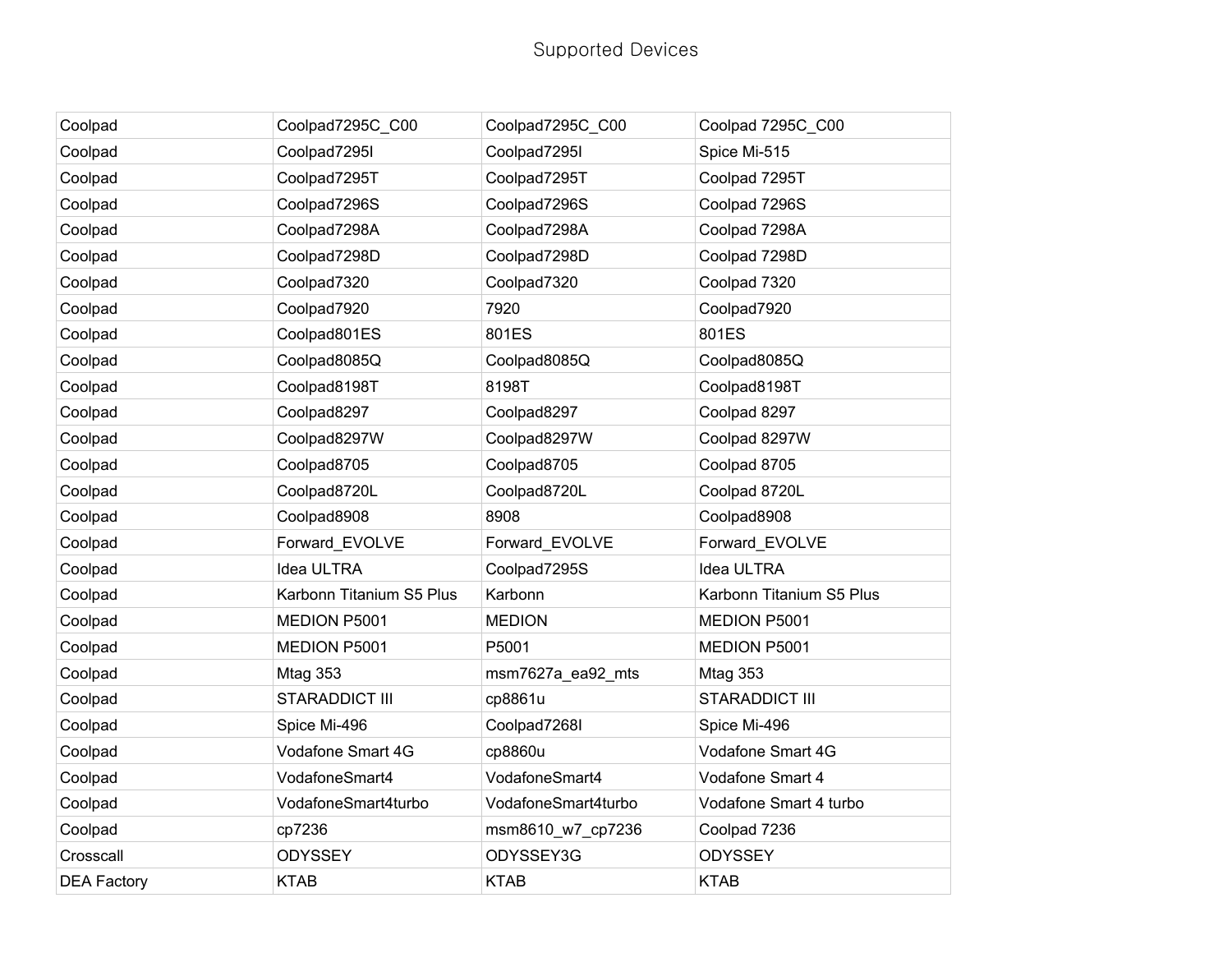| <b>DIFRNCE</b> | DIT702201            | DIT702201          | NID_7010             |
|----------------|----------------------|--------------------|----------------------|
| Danew          | DANEW Dslide971DC    | Dslide971DC        | Dslide971DC          |
| Danew          | DSlide 710           | Dslide710          | Dslide710            |
| Danew          | Danew DSlide 750     | Danew_DSlide750    | DSlide750            |
| Danew          | Danew Dslide 1013    | DSlide1013         | DSlide 1013          |
| Dell           |                      | Dell_Grappa        | Dell Aero            |
| Dell           |                      | Dell_Grappa        | Mini_3iG             |
| Dell           |                      | Streak10Pro        | Dell Streak 10 Pro   |
| Dell           |                      | qsd8250_surf       | Dell Mini 5          |
| Dell           |                      | qsd8250_surf       | <b>Dell Streak</b>   |
| Dell           |                      | streak7            | Dell Streak 7        |
| Dell           |                      | streak7            | streak7              |
| Dell           |                      | streakpro          | 101DL                |
| Dell           |                      | streakpro          | Dell V04B            |
| Dell           |                      | streakpro          | <b>GS01</b>          |
| Dell           |                      | venue              | <b>BizSmartPhone</b> |
| Dell           |                      | venue              | Dell Venue           |
| Dell           | <b>Cloud Connect</b> | capri_wyse         | <b>CS-1A13</b>       |
| Dell           | <b>Streak</b>        | streak             | 001DL                |
| Dell           | <b>Streak</b>        | streak             | Dell M01M            |
| Dell           | <b>Streak</b>        | streak             | <b>Dell Streak</b>   |
| Dell           | Venue 7              | LW                 | Venue 7 3741         |
| Dell           | Venue 7              | Venue7             | Venue 7 3740         |
| Dell           | Venue 7              | Venue7             | Venue7 3740          |
| Dell           | Venue 7              | Venue7             | Venue7 3740 LTE      |
| Dell           | Venue 7              | thunderbird        | Venue 7 3730         |
| Dell           | Venue 7              | thunderbird        | Venue 7 HSPA+        |
| Dell           | Venue 8              | <b>BB</b>          | Venue 8 7840         |
| Dell           | Venue 8              | Venue8             | Venue 8 3840         |
| Dell           | Venue 8              | Venue <sub>8</sub> | <b>Venue8 3840</b>   |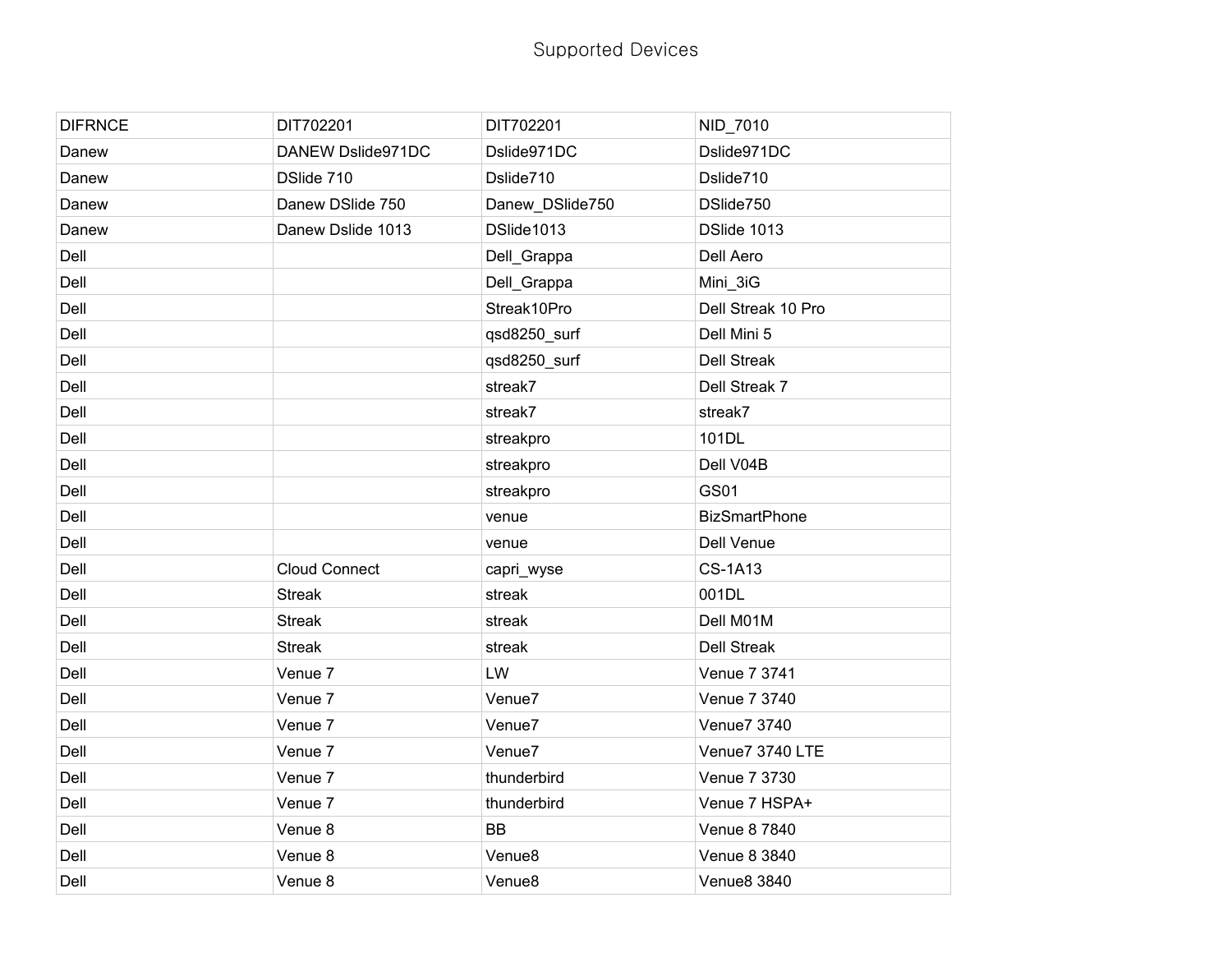| Dell                 | Venue 8                          | Venue <sub>8</sub> | Venue8 3840 LTE           |
|----------------------|----------------------------------|--------------------|---------------------------|
| Dell                 | Venue 8                          | yellowtail         | Venue 8 3830              |
| Dell                 | Venue 8                          | yellowtail         | Venue 8 HSPA+             |
| DigiLand             | <b>DL1010Q</b>                   | <b>DL1010Q</b>     | <b>DL1010Q</b>            |
| DigiLand             | <b>DL700D</b>                    | <b>DL700D</b>      | <b>DL700D</b>             |
| DigiLand             | <b>DL701Q</b>                    | <b>DL701Q</b>      | <b>DL701Q</b>             |
| DigiLand             | <b>DL785D</b>                    | <b>DL785D</b>      | <b>PLT7803G</b>           |
| <b>Digilite</b>      | <b>TA70CA1</b>                   | <b>TA70CA1</b>     | <b>TA70CA1</b>            |
| <b>Digilite</b>      | TA70CA2                          | <b>TA70CA2 1</b>   | TA70CA2                   |
| <b>Digilite</b>      | TA70CA3                          | TA70CA3_1          | TA70CA3                   |
| <b>Digilite</b>      | <b>TR10CD1</b>                   | TR10CD1_5          | <b>TR10CD1</b>            |
| <b>Digilite</b>      | <b>TR10CS1</b>                   | TR10CS1_3          | <b>TR10CS1</b>            |
| Diginnos             | Diginnos DG-D07S/GP              | DG-D07SGP          | DG-D07SGP                 |
| Digital <sub>2</sub> | Digital2 Deluxe                  | nuclear-D2_Deluxe  | Digital2-Deluxe           |
| Digital <sub>2</sub> | Digital2 Platinum                | D2-963G            | Digital2 Platinum         |
| Digital <sub>2</sub> | Digital <sub>2</sub> Plus        | Digital2Plus       | Digital <sub>2</sub> Plus |
| DigitalStream        | DigitalStream DWA1015D<br>Tablet | <b>DWA1015D</b>    | <b>DWA1015D</b>           |
| Digitron             | i-Buddie                         | TR10CD1_10         | <b>TR10CD1</b>            |
| Digitron             | i_Buddie                         | TR10CS1_12         | <b>TR10CS1</b>            |
| <b>Digix</b>         | TAB-740 G                        | TAB-740_G          | <b>TAB-740 G</b>          |
| Ditigron             | i-Buddie                         | TR10CD1_11         | <b>TR10CD1</b>            |
| Dopo                 | DOPO EM63 Tablet                 | <b>EM63</b>        | <b>EM63</b>               |
| Dopo                 | DOPO GS-918                      | GS_918             | GS-918                    |
| Dopo                 | <b>DP7856K</b>                   | <b>DP7856K</b>     | <b>DP7856K</b>            |
| Dopo                 | DPA23D                           | polaris-wifionly   | DPA23D                    |
| Dopo                 | DPM1081                          | RCT6203W46         | DPM1081                   |
| Dopo                 | <b>DPM7827</b>                   | RCT6773W22         | <b>DPM7827</b>            |
| Doro                 | Doro Liberto 820 Mini            | 820Mini            | Doro Liberto 820 Mini     |
| Doro                 | Liberto 810                      | Liberto810         | Doro Liberto 810          |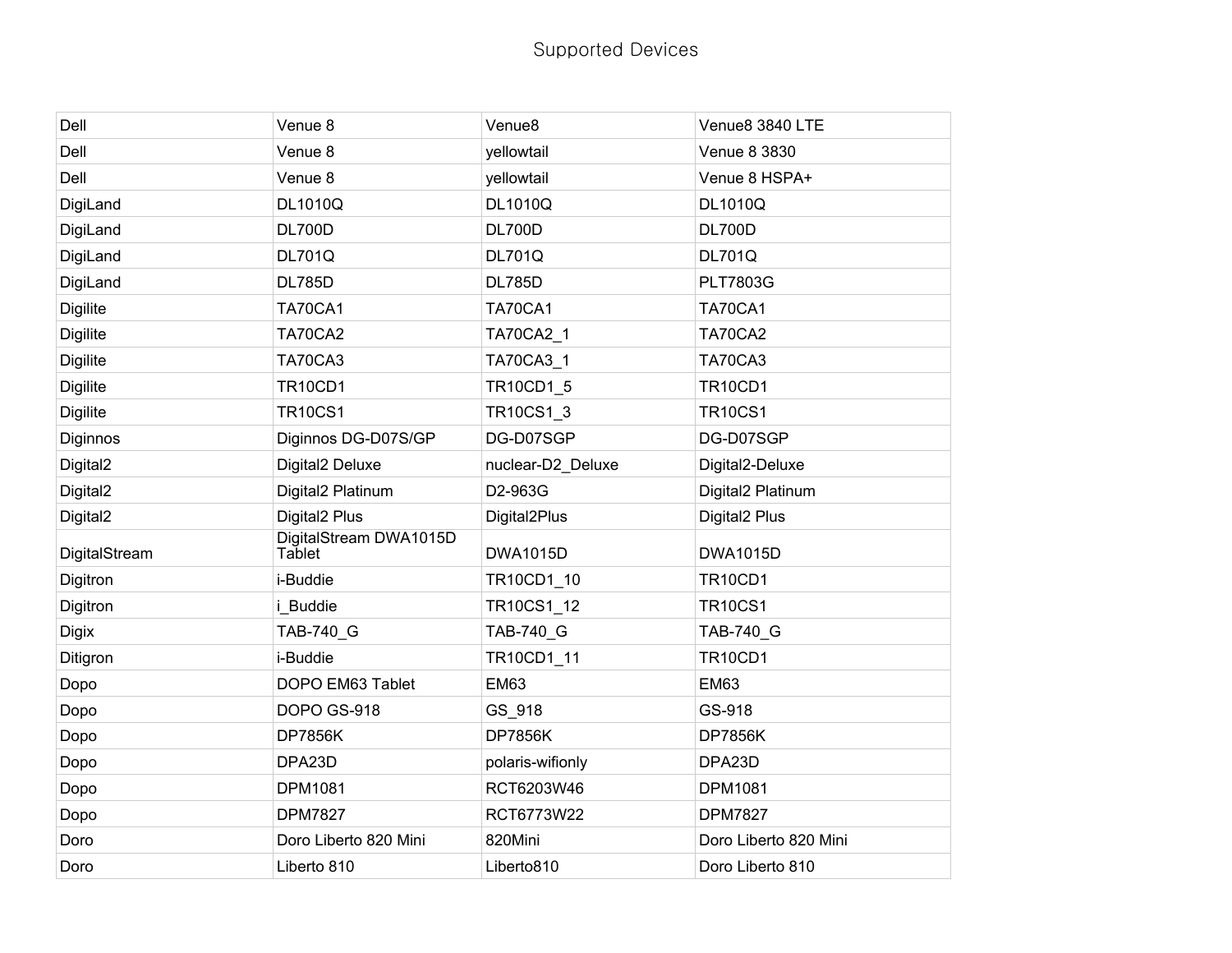| Doro                   | Liberto 810                  | Liberto810        | Doro Liberto 810-orange |
|------------------------|------------------------------|-------------------|-------------------------|
| Doro                   | Liberto 810                  | Liberto810 S12    | Doro Liberto 810        |
| Doro                   | Liberto 820                  | Liberto820        | Doro Liberto 820        |
| Doro                   | Liberto 820 Mini             | 820Mini           | Doro Liberto 820 Mini   |
| Dreamax                | DMX-ST7A                     | DMX-ST7A          | DMX-ST7A                |
| <b>EBN</b>             | NEBUPOS3                     | UY3A              | NEBUPOS3                |
| <b>ECS</b>             | RealPad MA7BX2               | RealPad_MA7BX2_1  | RealPad MA7BX2          |
| <b>ECS</b>             | <b>TC69CA2</b>               | TC69CA2_1         | <b>TC69CA2</b>          |
| <b>ECS</b>             | TC70RA1                      | <b>TC70RA1 2</b>  | TC70RA1                 |
| ECS                    | <b>TR10CS1</b>               | TR10CS1_8         | <b>TR10CS1</b>          |
| <b>ECS</b>             | <b>TR10RS1</b>               | TR10RS1_2         | <b>TR10RS1</b>          |
| EG936D                 | Hisense                      | EG936D            | HS-EG936D               |
| <b>EMTEC</b>           | EMTEC F400                   | f400              | f400                    |
| <b>ENTITY</b>          | GDENTMY7317                  | GDENTMY7317       | GDENTMY7317             |
| <b>ENVIZEN DIGITAL</b> | <b>ENVIZEN DIGITAL V917G</b> | <b>GK-MID9022</b> | <b>V917G</b>            |
| <b>ENVIZEN DIGITAL</b> | <b>V100MD</b>                | <b>V100MD</b>     | <b>V100MD</b>           |
| Edcon                  | Platiunm vp.1                | VerssedVP1        | Verssed VP1             |
| Edcon                  | Platiunm vp.2                | VerssedVP2        | Verssed VP2             |
| Edcon                  | VERSSED platinum vp.2.1      | VERSSEDvp2-1      | VERSSED vp2.1           |
| Ematic                 | <b>EGD078</b>                | <b>EGD078</b>     | <b>EGD078</b>           |
| Ematic                 | EGD170                       | <b>EGD170</b>     | Ematic EGD170           |
| Ematic                 | <b>EGD172</b>                | <b>EGD172</b>     | <b>EGD172</b>           |
| Ematic                 | EGD213                       | EGD213            | EGD213                  |
| Ematic                 | <b>EGQ337</b>                | <b>EGQ337</b>     | <b>EGQ337</b>           |
| Ematic                 | <b>EGQ780</b>                | <b>EGQ780</b>     | <b>EGQ780</b>           |
| Ematic                 | EMATICEGS109                 | <b>EGS109</b>     | <b>EGS109</b>           |
| Ematic                 | Ematic EGD103                | EGD103            | EGD103                  |
| Ematic                 | Ematic EGQ307                | <b>EGQ307</b>     | EGQ307                  |
| Ematic                 | Ematic EGQ327M               | EGQ327M           | EGQ327M                 |
| Ematic                 | Ematic EGS017                | <b>EGS017</b>     | <b>EGS017</b>           |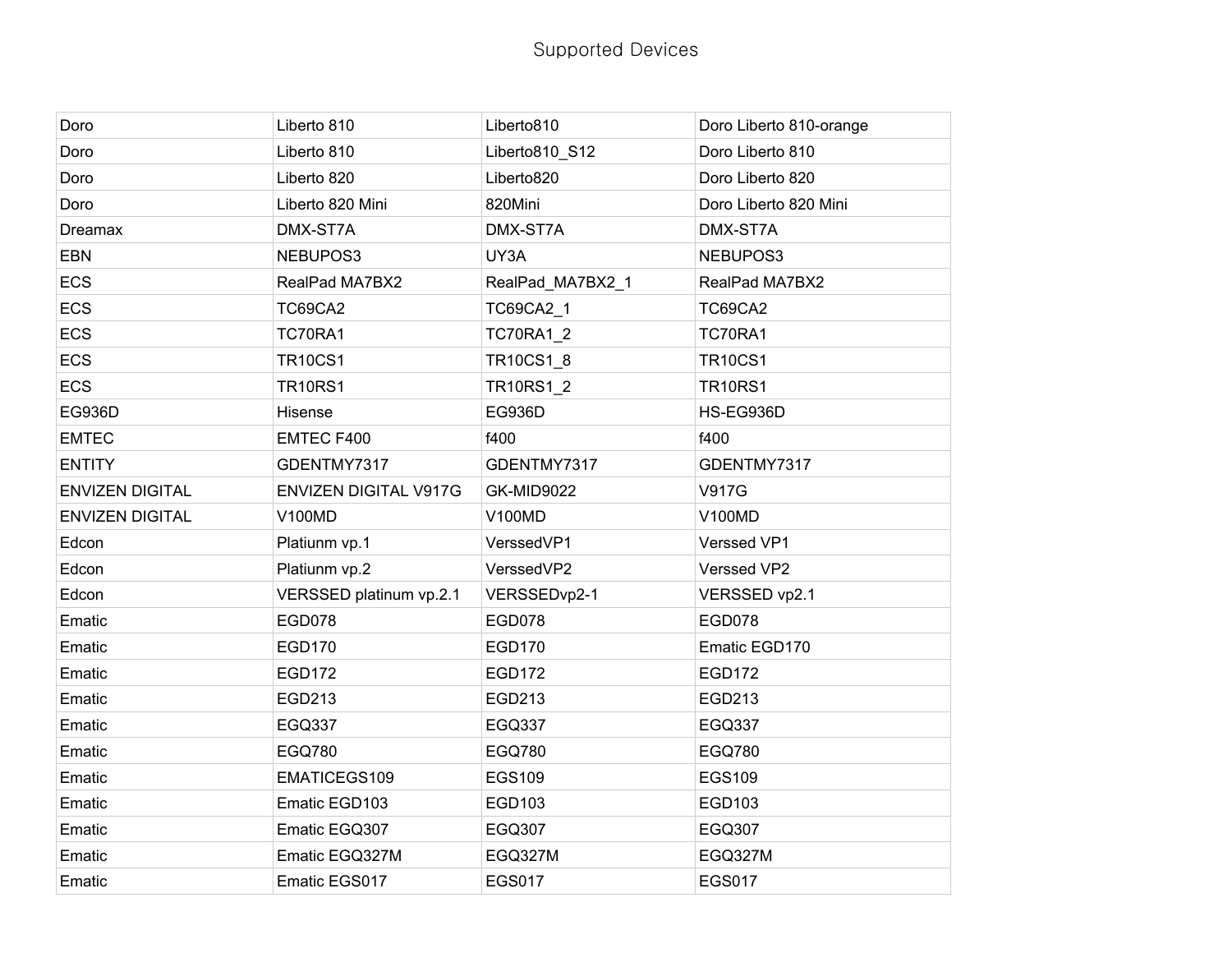| Ematic  | Ematic ETH102         | <b>ETH102</b> | <b>ETH102</b>         |
|---------|-----------------------|---------------|-----------------------|
| Ematic  | FunTab <sub>2</sub>   | FunTab2       | FunTab2               |
| Ematic  | Sprout Channel Cubby  | Cubby         | SproutChannelCubby    |
| Emdoor  | EM_I8180              | em_i8180      | em_i8180              |
| Emerson | Emerson EM749/748     | EM749_748     | EM749_748             |
| Enspert |                       | E-TAB         | E-TAB                 |
| Enspert |                       | ESP_E301      | ESP_E301BK            |
| Enspert |                       | ESP_E301      | ESP_E301V             |
| Enspert |                       | ESP_E301      | ESP E301VD            |
| Enspert |                       | ESP_E301      | ESP_E301VE            |
| Enspert |                       | e201          | ESP_E201V7            |
| Enspert |                       | e201          | enspert_e201          |
| Enspert |                       | illuminus     | ITP-S100WD            |
| Enspert |                       | s8073         | Miracle               |
| Enspert | <b>CINK KING</b>      | s9081         | <b>CINK KING</b>      |
| Enspert | <b>CINK KING</b>      | s9081         | Cynus T2              |
| Enspert | <b>CINK KING</b>      | s9081         | <b>IMD501</b>         |
| Enspert | <b>CINK KING</b>      | s9081         | freebit PandA         |
| Enspert | <b>CINK SLIM</b>      | s8073         | <b>CINK SLIM</b>      |
| Enspert | <b>CINK SLIM</b>      | s8073         | Fly_IQ442             |
| Enspert | <b>CINK SLIM</b>      | s8073         | <b>WIKO-CINK SLIM</b> |
| Enspert | Carrefour CT1010      | Carrefour     | CT1010                |
| Enspert | Cynus F <sub>3</sub>  | s7511         | Cynus F3              |
| Enspert | <b>DARKSIDE</b>       | s9301         | Cinema                |
| Enspert | <b>DARKSIDE</b>       | s9301         | <b>DARKSIDE</b>       |
| Enspert | Lazer X40E            | <b>X40E</b>   | X40E                  |
| Enspert | <b>MG</b>             | <b>MGA930</b> | A930                  |
| Enspert | <b>STAIRWAY</b>       | s9111         | <b>STAIRWAY</b>       |
| Enspert | <b>WIKO CINK PEAX</b> | s9091         | <b>CINK PEAX</b>      |
| Enspert | <b>WIKO CINK PEAX</b> | s9091         | EverClassic           |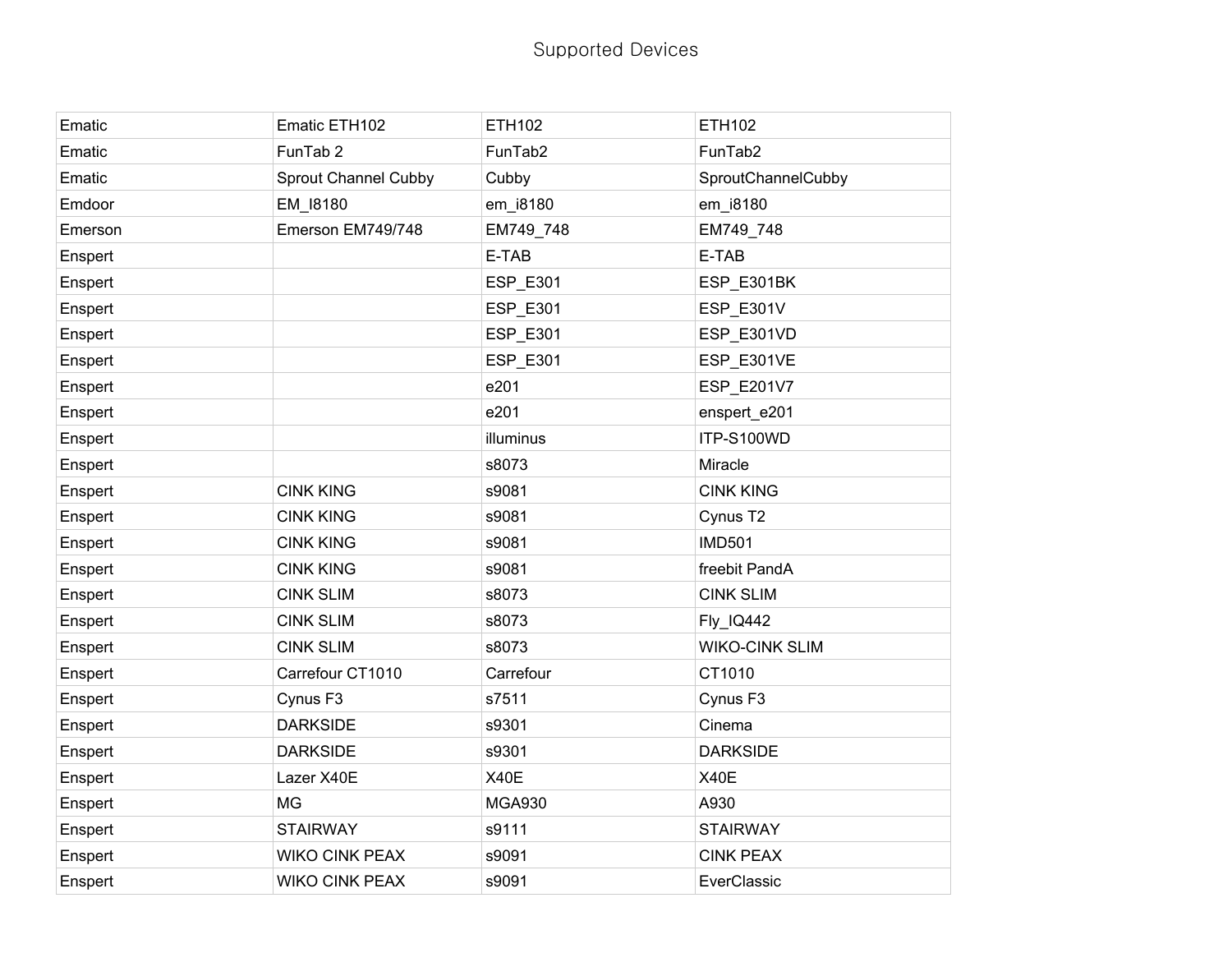| Enspert       | <b>WIKO CINK+</b>          | s7505       | <b>CINKPLUS</b>         |
|---------------|----------------------------|-------------|-------------------------|
| Enspert       | <b>WIKO SUBLIM</b>         | s9070       | <b>SUBLIM</b>           |
| Enspert       | Wiko CINK FIVE             | s9201       | <b>CINK FIVE</b>        |
| Enspert       | Wiko CINK FIVE             | s9201       | Cynus T5                |
| Enspert       | orion                      | orion       | <b>NGM Orion</b>        |
| Enspert       | vanitysmart                | vanitysmart | <b>NGM Vanity Smart</b> |
| EssentielB    | EssentielB Smart\'TAB 7800 | fiber-785q6 | Smart\'Tab_7800         |
| EssentielB    | EssentielB Smart\'TAB 9001 | fiber-smart | Smart\'TAB 9001         |
| Etuline       | ETL-S4521                  | u939e_2     | ETL-S4521               |
| Etuline       | <b>ETL-S5042</b>           | u970_4      | ETL-S5042               |
| Evercoss      | One X                      | A65_sprout  | <b>EVERCOSS A65</b>     |
| EveryPad2     | Lenovo                     | A3500F      | EveryPad2               |
| Explay        | 4Game                      | 4Game       | 4Game                   |
| Explay        | <b>ATV</b>                 | <b>ATV</b>  | <b>ATV</b>              |
| Explay        | Air                        | Air         | Air                     |
| Explay        | Atom                       | Atom        | Atom                    |
| Explay        | Bit                        | <b>Bit</b>  | <b>Bit</b>              |
| Explay        | <b>Brilliant</b>           | Cosmic      | <b>Brilliant</b>        |
| Explay        | Cosmic                     | Cosmic      | Cosmic                  |
| Explay        | Craft                      | Craft       | Craft                   |
| Explay        | Discovery                  | Prime       | Discovery               |
| Explay        | Easy                       | Easy        | Easy                    |
| Explay        | Favorite                   | Favorite    | Favorite                |
| Explay        | Fog                        | Fog         | Fog                     |
| <b>Explay</b> | Fresh                      | Fresh       | Fresh                   |
| Explay        | Gravity                    | T4728       | Gravity                 |
| Explay        | <b>Hit</b>                 | Hit         | Hit                     |
| Explay        | Indigo                     | Indigo      | Indigo                  |
| Explay        | Joy TV                     | Joy_TV      | Joy_TV                  |
| Explay        | Leader                     | Leader      | Leader                  |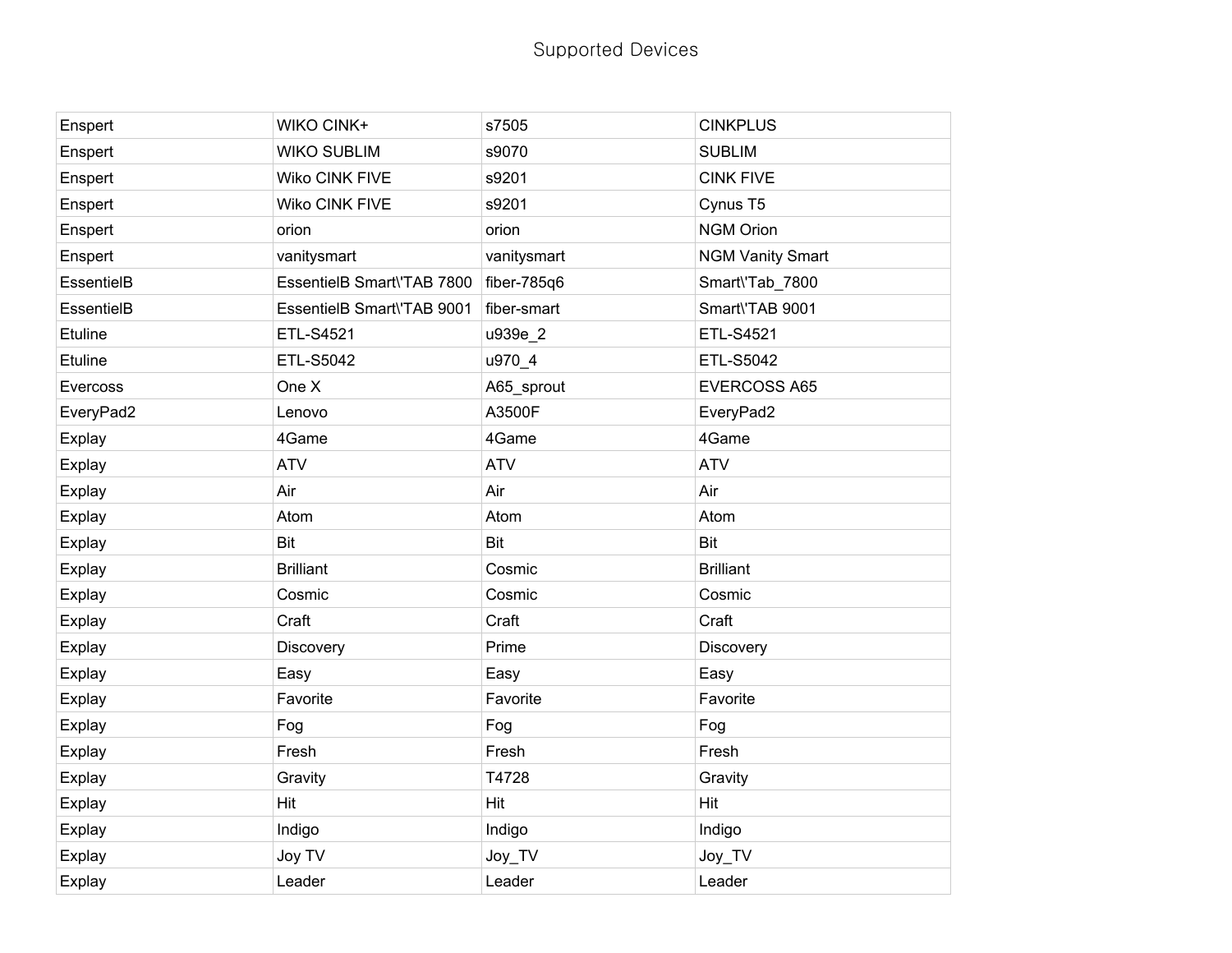## Supported Devices

| <b>Explay</b> | Light             | Light           | Light           |
|---------------|-------------------|-----------------|-----------------|
| Explay        | Light 3G          | Prime           | Light           |
| Explay        | M1 Plus           | Fog             | M1_Plus         |
| Explay        | Onliner 4         | G4187           | Onliner4        |
| Explay        | Onyx              | Onyx            | Onyx            |
| Explay        | Phantom           | Phantom         | Phantom         |
| Explay        | Planet            | G4187           | Planet          |
| Explay        | Prime             | Prime           | Prime           |
| Explay        | Pulsar            | Pulsar          | Pulsar          |
| Explay        | Rio Play          | RioPlay         | RioPlay         |
| Explay        | Shine             | T5246           | Shine           |
| Explay        | <b>Style</b>      | T5246           | <b>Style</b>    |
| Explay        | Surfer777 3G      | Leader          | Surfer7773G     |
| Explay        | <b>Tab Mini</b>   | TabMini         | TabMini         |
| Explay        | Tornado           | Tornado         | Tornado         |
| Explay        | Tornado 3G        | Tornado3G       | Tornado3G       |
| Explay        | Vega              | Vega            | Vega            |
| <b>FBC</b>    | M24IS810          | <b>MX24</b>     | <b>TDA02</b>    |
| <b>FBC</b>    | M24IS820          | fst01ms         | M24IS820        |
| FaceVsion     | FaceVsion OC1020A | <b>OC1020A</b>  | FV-FG6          |
| FarEasTone    | Smart 403         | msm8226         | Smart 403       |
| FarEasTone    | Smart 505         | Smart505        | Smart 505       |
| FarEasTone    | Smart501          | Smart501        | Smart501        |
| FarEasTone    | Smart503          | MC <sub>2</sub> | Smart503        |
| <b>Fly</b>    | FLY IQ4421 Quad   | IQ4421_Quad     | IQ4421 Quad     |
| Fly           | Fly ERA Nano 7    | Fly_IQ4407      | IQ4407          |
| <b>Fly</b>    | Fly EVO Chic 1    | IQ4405_Quad     | Fly IQ4405_Quad |
| Fly           | Fly Ego Art 2     | Fly_Ego_Art_2   | Fly Ego Art 2   |
| Fly           | Fly Era Energy 1  | IQ4502_Quad     | IQ4502 Quad     |
| Fly           | Fly Era Life 2    | IQ456           | <b>IQ456</b>    |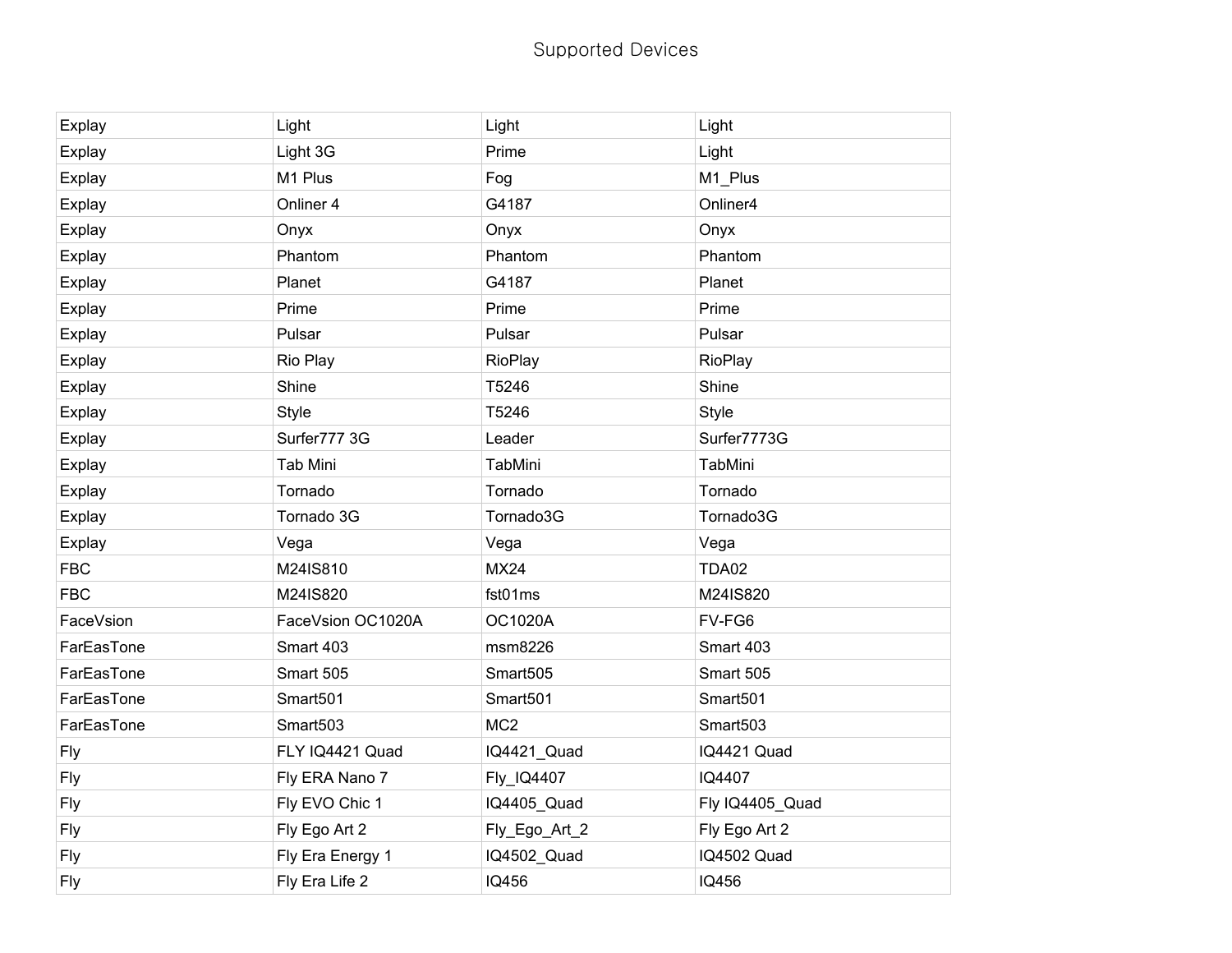| <b>Fly</b> | Fly Era Nano 6            | Era_Nano_6  | IQ4406               |
|------------|---------------------------|-------------|----------------------|
| <b>Fly</b> | Fly Era Nano 8            | IQ4400      | IQ4400               |
| <b>Fly</b> | Fly Era Nano 9            | IQ436i      | IQ436i               |
| Fly        | Fly Era Style 3           | IQ4415_Quad | IQ4415 Quad          |
| Fly        | Fly Evo Chic 2            | IQ459       | IQ459                |
| Fly        | Fly Evo Chic 2            | IQ459       | IQ459 Quad           |
| <b>Fly</b> | Fly Evo Energy4           | IQ4501      | Evo Energy4          |
| <b>Fly</b> | Fly Evo Tech 3            | IQ4414_Quad | IQ4414 Quad          |
| <b>Fly</b> | <b>Fly IQ434</b>          | IQ434       | IQ434                |
| <b>Fly</b> | Fly IQ4420 Quad           | IQ4420_Quad | IQ4420 Quad          |
| Fly        | <b>Fly IQ4490i</b>        | IQ4490i     | IQ4490i              |
| <b>Fly</b> | <b>Fly IQ4503</b>         | IQ4503      | <b>FLY IQ4503</b>    |
| <b>Fly</b> | Fly IQ4503 Quad           | IQ4503_Quad | IQ4503 Quad          |
| <b>Fly</b> | Fly IQ4504 Quad           | IQ4504_Quad | IQ4504 Quad          |
| <b>Fly</b> | <b>Fly IQ4505</b>         | IQ4505      | <b>Fly IQ4505</b>    |
| Fly        | Fly IQ4505 Quad           | IQ4505_Quad | IQ4505 Quad          |
| <b>Fly</b> | Fly IQ4512 Quad           | IQ4512_Quad | IQ4512 Quad          |
| <b>Fly</b> | <b>Fly IQ4513</b>         | IQ4513      | IQ4513               |
| <b>Fly</b> | Fly IQ4513 Octa           | IQ4513_Octa | IQ4513 Octa          |
| <b>Fly</b> | Fly IQ4514 Quad           | IQ4514_Quad | <b>Fly IQ4514</b>    |
| <b>Fly</b> | Fly IQ4514 Quad           | IQ4514_Quad | <b>Fly IQ4514 AF</b> |
| Fly        | Fly IQ4514 Quad           | IQ4514_Quad | IQ4514 Quad          |
| <b>Fly</b> | Fly IQ4515 Quad           | IQ4515_Quad | IQ4515 Quad          |
| <b>Fly</b> | Fly IQ4516 Octa           | IQ4516_Octa | IQ4516               |
| <b>Fly</b> | Fly IQ4516 Octa           | IQ4516_Octa | IQ4516 Octa          |
| <b>Fly</b> | Fly IQ458 Quad Evo Tech 2 | IQ458       | IQ458 Quad           |
| <b>Fly</b> | <b>Fly IQ4602</b>         | Fly_IQ4602  | <b>Fly IQ4602</b>    |
| <b>Fly</b> | <b>Fly IQ4602</b>         | IQ4602_Quad | IQ4602 Quad          |
| <b>Fly</b> | Fly Iris                  | FLY_IQ4400  | FLY_IQ4400_AF        |
| <b>Fly</b> | Fly Phoenix 2             | IQ4410i     | Phoenix 2            |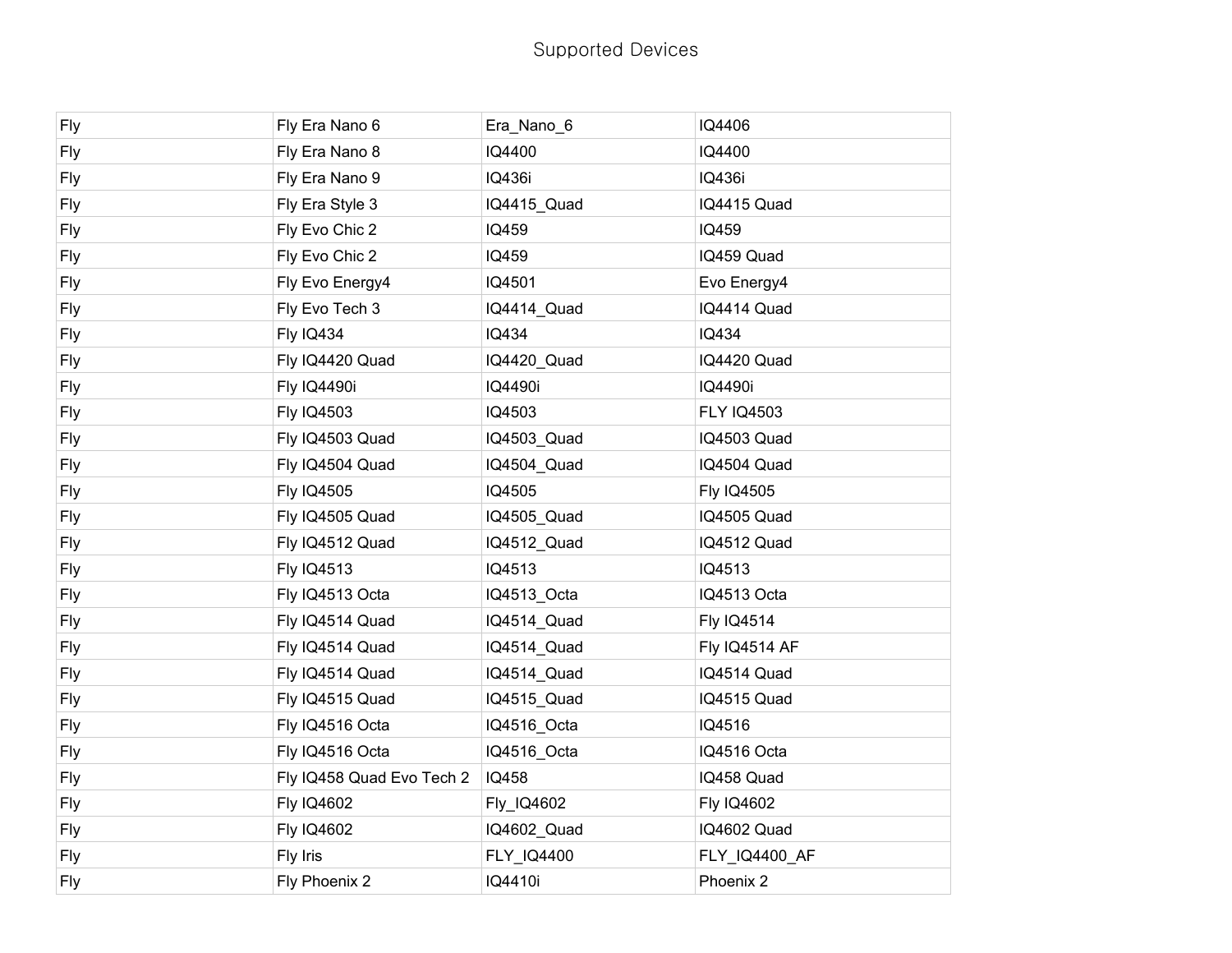| <b>Fly</b> | Flylife Connect 10.1      | Flylife_Connect_101_3G_2 | Flylife Connect 10.1 3G 2 |
|------------|---------------------------|--------------------------|---------------------------|
| Fly        | Flylife Connect 7 3G 2    | Flylife7                 | Flylife Connect 7 3G 2    |
| <b>Fly</b> | Flylife Connect 7.85 3G 2 | Flylife                  | Flylife Connect 7.85 3G 2 |
| <b>Fly</b> | IQ4401                    | IQ4401                   | IQ4401                    |
| <b>Fly</b> | IQ4409 Quad               | IQ4409_Quad              | IQ4409 Quad               |
| <b>Fly</b> | IQ4413 Quad               | IQ4413_Quad              | IQ4413_Quad               |
| Fly        | IQ4415                    | IQ4415                   | IQ4415                    |
| Fly        | IQ4416                    | IQ4416                   | IQ4416                    |
| Fly        | IQ4417 Quad               | IQ4417_Quad              | IQ4417 Quad               |
| Fly        | IQ4418                    | IQ4418                   | Fly IQ4418 AF             |
| <b>Fly</b> | IQ4418                    | IQ4418                   | IQ4418                    |
| <b>Fly</b> | IQ4509                    | IQ4509                   | IQ4509                    |
| <b>Fly</b> | IQ4601                    | IQ4601                   | IQ4601                    |
| <b>Fly</b> | Tornado One               | IQ4511_Octa              | <b>FLY IQ4511</b>         |
| <b>Fly</b> | Tornado One               | IQ4511_Octa              | IQ4511 Octa               |
| Fly        | Tornado One               | IQ4511_Octa              | <b>IQ4511 TR</b>          |
| Foxconn    |                           | A <sub>1</sub>           | MUCHTEL A1                |
| Foxconn    |                           | A800                     | WellcoM-A800              |
| Foxconn    |                           | <b>Boston</b>            | Boston                    |
| Foxconn    |                           | <b>Boston</b>            | Orange_Boston             |
| Foxconn    |                           | FE <sub>6</sub>          | FE <sub>6</sub>           |
| Foxconn    |                           | G1305                    | GSmart-G1305              |
| Foxconn    |                           | K <sub>2</sub>           | E120                      |
| Foxconn    |                           | K <sub>3</sub>           | E130                      |
| Foxconn    |                           | SF4Y6                    | SF4Y6                     |
| Foxconn    |                           | a <sub>1</sub>           | Rstream-A1                |
| Foxconn    |                           | a800                     | WellcoM-A800              |
| Foxconn    |                           | a89                      | WellcoM-A89               |
| Foxconn    |                           | a99                      | WellcoM-A99               |
| Foxconn    |                           | axioo                    | PICOpad-QGN               |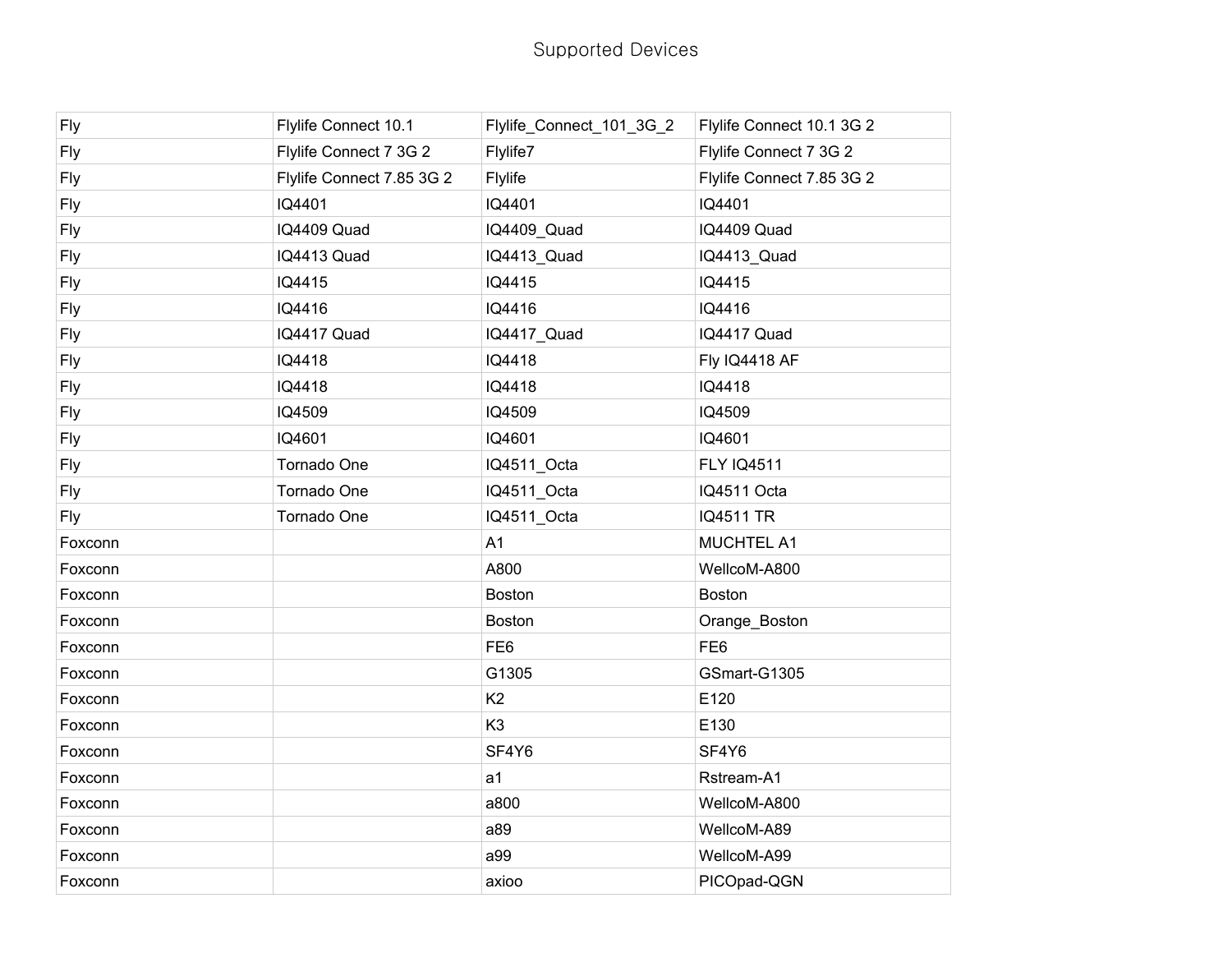| Foxconn |                    | fb <sub>0</sub> | FIH-FB0                |
|---------|--------------------|-----------------|------------------------|
| Foxconn |                    | fm600           | Camangi-FM600          |
| Foxconn |                    | hd710           | Commtiva-HD710         |
| Foxconn |                    | m500            | <b>MUSN-M500</b>       |
| Foxconn |                    | magnumhd        | cherry-MagnumHD        |
| Foxconn |                    | mangrove7       | Camangi-Mangrove7      |
| Foxconn |                    | mi410           | <b>CSL-MI410</b>       |
| Foxconn |                    | msm7627_surf    | <b>EV-S110</b>         |
| Foxconn |                    | msm7627_surf    | FIH-F0X                |
| Foxconn |                    | msm7627_surf    | FIH-FM6                |
| Foxconn |                    | msm7627_surf    | <b>KT-F100</b>         |
| Foxconn |                    | msm7627_surf    | <b>KT-S110</b>         |
| Foxconn |                    | muchtela2       | MUCHTEL-A2             |
| Foxconn |                    | musn-t800       | Cherry-MUSN-T800       |
| Foxconn |                    | superion        | cherry mobile-SUPERION |
| Foxconn |                    | t800            | <b>MUSN-T800</b>       |
| Foxconn |                    | vigo410         | Axioo-VIGO410          |
| Foxconn |                    | vt100           | V-T100                 |
| Foxconn | A <sub>5</sub>     | A <sub>5</sub>  | A <sub>5</sub>         |
| Foxconn | CSL Spice MI700    | mi700           | CSL_Spice_MI700        |
| Foxconn | CSL Spice MI700    | mi700           | Spice_MI700            |
| Foxconn | Casper_VIA_A6108   | SI <sub>1</sub> | Casper_VIA_A6108       |
| Foxconn | Commtiva N700      | n700            | Commtiva-N700          |
| Foxconn | Dolphin 70e Black  | dblack          | Dolphin 70e Black      |
| Foxconn | InFocus IN260      | <b>IN260</b>    | <b>IN260</b>           |
| Foxconn | <b>MUSN COUPLE</b> | couple          | <b>COUPLE</b>          |
| Foxconn | <b>SH530U</b>      | sh530u          | <b>SH530U</b>          |
| Foxconn | <b>SH930W</b>      | <b>FCN</b>      | <b>SH930W</b>          |
| Foxconn | SHARP SH837W       | S <sub>1U</sub> | <b>SH837W</b>          |
| Foxconn | SHARP SH630E       | <b>SAE</b>      | SHP-SH630E             |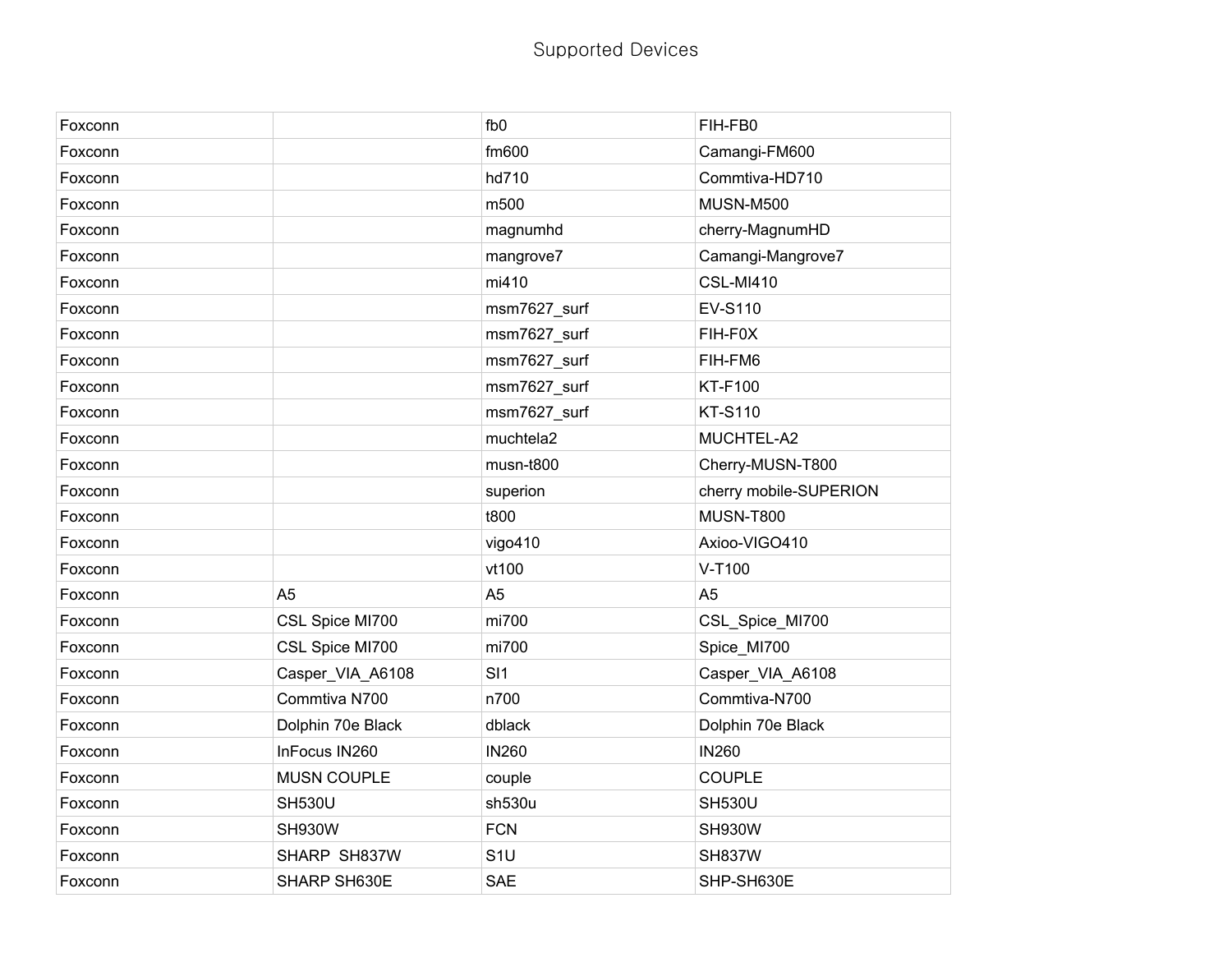| Foxconn | SHARP SH631W                          | S <sub>2U</sub> | <b>SH631W</b>       |
|---------|---------------------------------------|-----------------|---------------------|
| Foxconn | SHARP SH837W                          | S <sub>1U</sub> | <b>SH837W</b>       |
| Foxconn | ViewPhone3                            | viewphone3      | ViewPhone3          |
| Foxconn | <b>XOLO</b>                           | AZ510           | X900                |
| Foxconn | XOLO_X1000                            | SI1             | XOLO_X1000          |
| Foxconn | vizio VP700                           | S <sub>1U</sub> | <b>VP700</b>        |
| Foxconn | vizio VP800                           | <b>FCN</b>      | <b>VP800</b>        |
| Freebox | Freebox Mini 4K                       | fbx6lc          | Freebox Player Mini |
| Fujitsu | ARROWS A SoftBank 101F                | <b>SBM101F</b>  | 101F                |
| Fujitsu | ARROWS A SoftBank 201F                | SBM201F         | 201F                |
| Fujitsu | ARROWS A SoftBank 202F                | SBM202F         | 202F                |
| Fujitsu | ARROWS A SoftBank 301F                | <b>SBM301F</b>  | 301F                |
| Fujitsu | <b>ARROWS ES IS12F</b>                | <b>FJI12</b>    | IS12F               |
| Fujitsu | <b>ARROWS Kiss F-03D</b>              | f11sky          | F-03D               |
| Fujitsu | <b>ARROWS Kiss F-03E</b>              | F03E            | F-03E               |
| Fujitsu | ARROWS M01                            | M01             | M01                 |
| Fujitsu | ARROWS M305                           | M305            | M305                |
| Fujitsu | ARROWS M555                           | M555            | M555                |
| Fujitsu | ARROWS Me F-11D                       | F11D            | $F-11D$             |
| Fujitsu | ARROWS NX F-06E                       | <b>F06E</b>     | F-06E               |
| Fujitsu | <b>ARROWS S EM01F</b>                 | EM01F           | EM01F               |
| Fujitsu | ARROWS Tab F-05E                      | <b>F05E</b>     | F-05E               |
| Fujitsu | ARROWS Tab FJT21                      | FJT21_jp_kdi    | <b>FJT21</b>        |
| Fujitsu | ARROWS Tab LTE F-01D                  | blaze tablet    | F-01D               |
| Fujitsu | ARROWS Tab Wi-Fi FAR70B FAR70B        |                 | FAR70B              |
| Fujitsu | ARROWS Tab Wi-Fi<br><b>FAR75A/70A</b> | blaze_tablet    | FAR7                |
| Fujitsu | ARROWS V F-04E                        | F04E            | F-04E               |
| Fujitsu | ARROWS X F-02E                        | <b>F02E</b>     | F-02E               |
| Fujitsu | ARROWS X F-10D                        | F10D            | F-10D               |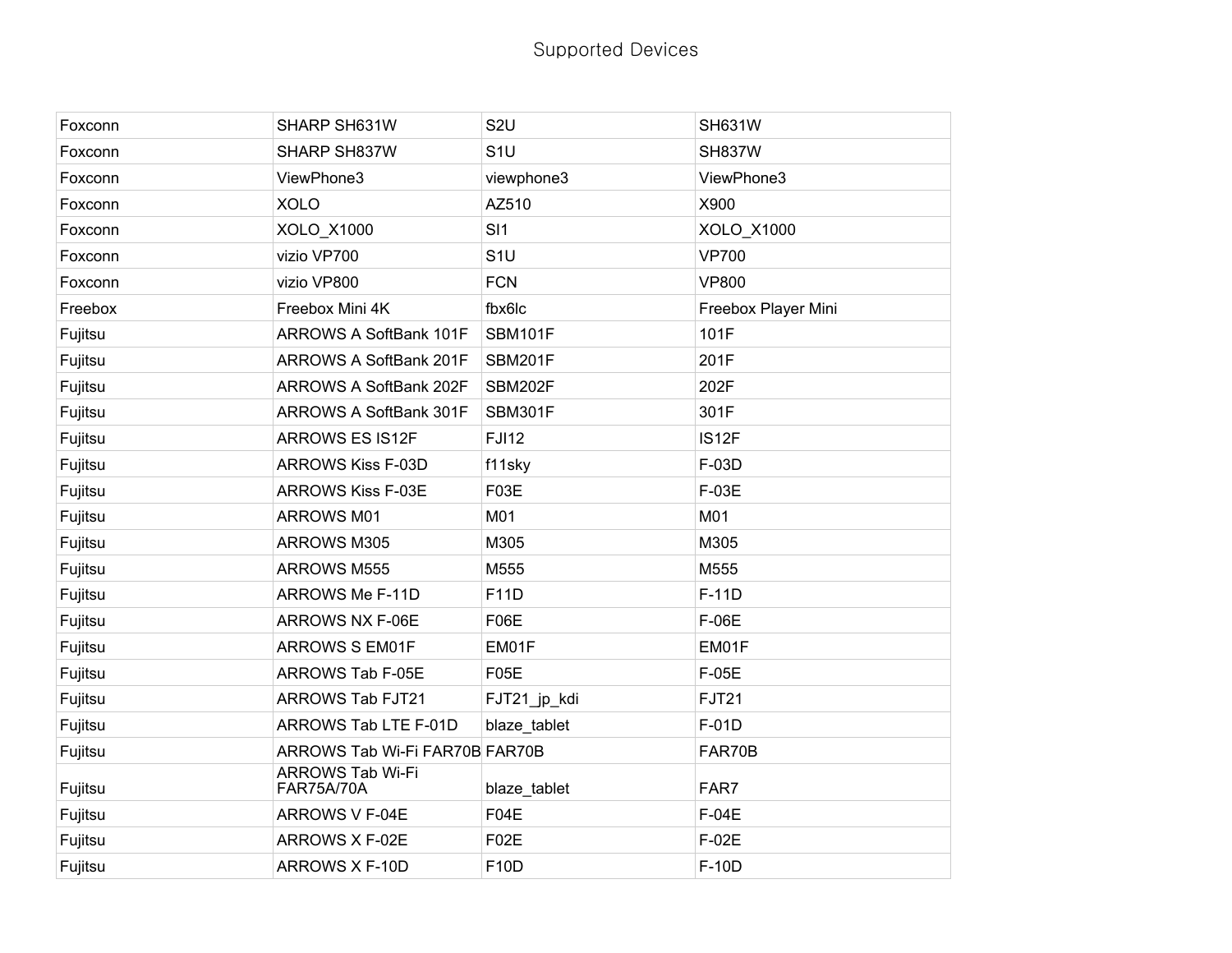| Fujitsu | ARROWS X LTE F-05D                | blaze             | F-05D          |
|---------|-----------------------------------|-------------------|----------------|
| Fujitsu | <b>ARROWS Z FJL22</b>             | FJL22_jp_kdi      | <b>FJL22</b>   |
| Fujitsu | ARROWS Z ISW11F                   | <b>FJI11</b>      | ISW11F         |
| Fujitsu | ARROWS Z ISW13F                   | <b>FJI13</b>      | ISW13F         |
| Fujitsu | <b>ARROWS ef FJL21</b>            | <b>FJL21</b>      | FJL21          |
| Fujitsu | ARROWS mu F-07D                   | f11apo            | F-074          |
| Fujitsu | ARROWS mu F-07D                   | f11apo            | F-07D          |
| Fujitsu | ARROWS mu F-07D                   | f11apo            | <b>FJJB091</b> |
| Fujitsu | Disney Mobile on docomo F-<br>07E | F07E              | F-07E          |
| Fujitsu | Disney Mobile on docomo F-<br>08D | blaze             | F-08D          |
| Fujitsu | $F-01F$                           | F01F              | $F-01F$        |
| Fujitsu | F-02F                             | F <sub>02</sub> F | $F-02F$        |
| Fujitsu | F-02G                             | F02G              | F-02G          |
| Fujitsu | F-03F                             | F03F              | F-03F          |
| Fujitsu | F-03G                             | F03G              | F-03G          |
| Fujitsu | $F-04F$                           | F04F              | $F-04F$        |
| Fujitsu | F-05F                             | F05F              | $F-05F$        |
| Fujitsu | F-06F                             | F06F              | F-06F          |
| Fujitsu | F-09D ANTEPRIMA                   | F09D              | F-09D          |
| Fujitsu | F-09E                             | F09E              | F-09E          |
| Fujitsu | $F-12C$                           | f11eif            | F-12C          |
| Fujitsu | FARTM9334P1                       | <b>FARTM9334</b>  | FARTM9334P1    |
| Fujitsu | FARTM933KZ                        | FARTM933KZ        | FARTM933KZ     |
| Fujitsu | FARTMB611Y                        | FARTMB611Y        | FARTMB611Y     |
| Fujitsu | M363/P                            | UY1               | M363/P         |
| Fujitsu | Patio100                          | Patio100          | Patio100       |
| Fujitsu | REGZA Phone IS11T                 | <b>TSI11</b>      | <b>IS11T</b>   |
| Fujitsu | REGZA Phone T-01C                 | tg03              | <b>IS04</b>    |
| Fujitsu | REGZA Phone T-01C                 | tg03              | T-01C          |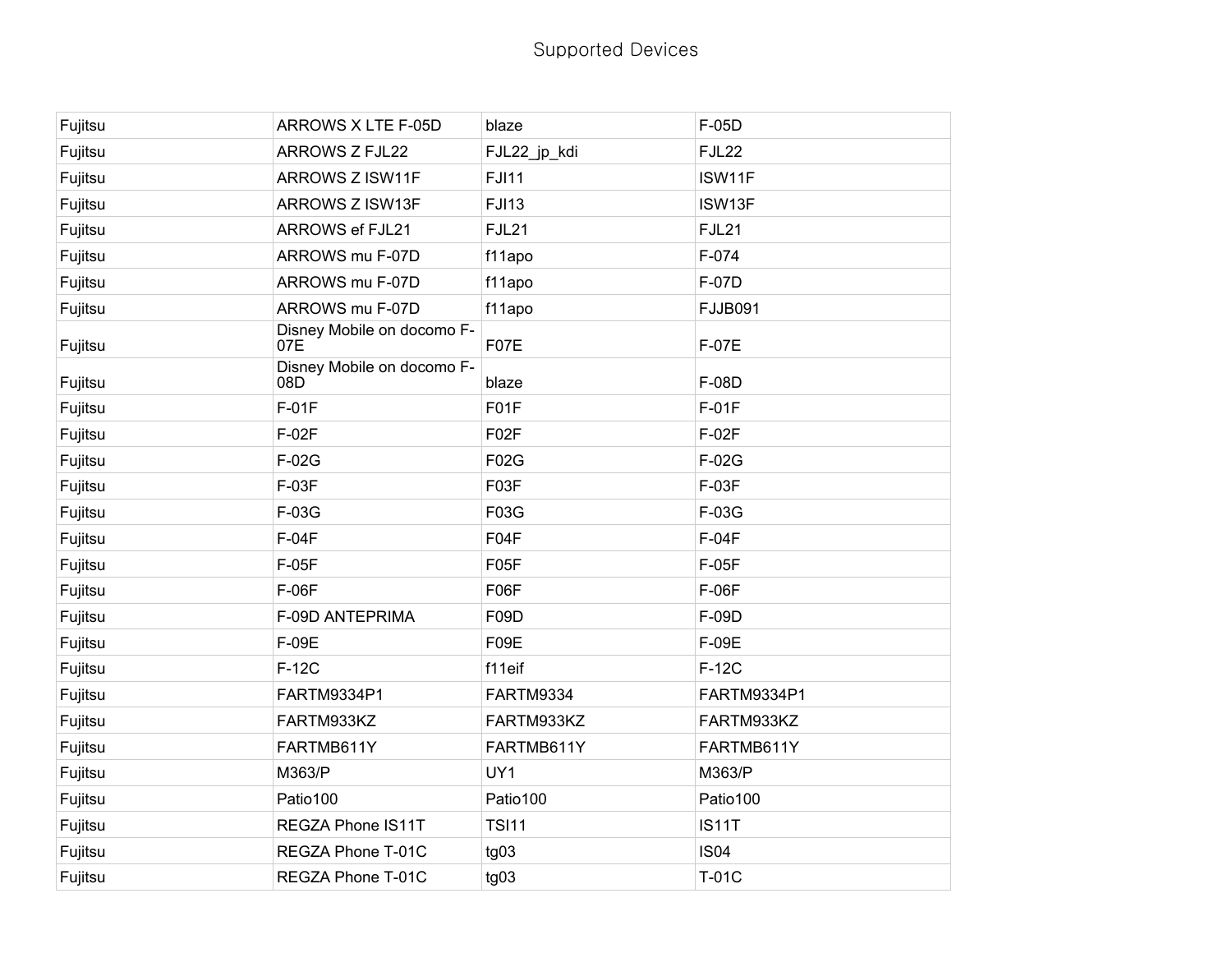| Fujitsu                         | REGZA Phone T-01D               | blaze         | T-01D                 |
|---------------------------------|---------------------------------|---------------|-----------------------|
| Fujitsu                         | REGZA Phone T-02D               | <b>T02D</b>   | T-02D                 |
| Fujitsu                         | Raku-Raku SMART PHONE<br>F-12D  | F12D          | F-12D                 |
| Fujitsu                         | Raku-Raku SMART PHONE2<br>F-08E | F08E          | F-08E                 |
| Fujitsu                         | STYLISTIC M350/CA2              | M350          | M350                  |
| Fujitsu                         | STYLISTIC M532                  | mx532         | M532                  |
| Fujitsu                         | STYLISTIC M702                  | M702          | M702                  |
| Fujitsu                         | <b>STYLISTIC MH350</b>          | MH350         | MH350                 |
| Fujitsu                         | STYLISTIC S01                   | S01           | S01-orange            |
| Fujitsu                         | <b>SZJ-JS101</b>                | SZJ101        | SZJ-JS101             |
| <b>Funai Electric</b>           |                                 | smdkv210      | <b>ALM-001J</b>       |
| Future Mobile Technology        | FMT-NM7054-01                   | FMT-NM7054-01 | FMT-NM7054-01         |
| <b>Future Mobile Technology</b> | netsurferDUAL 7                 | FMT-NM7116-01 | FMT-NM7116-01         |
| G53                             | <b>TA71CA3</b>                  | TA71CA3_1     | <b>TA71CA3</b>        |
| <b>GD Classbook</b>             | <b>TA80CA1</b>                  | TA80CA1 2     | <b>TA80CA1</b>        |
| <b>GENERAL MOBILE</b>           | General Mobile E-tab 4          | mehmet        | e-tab4                |
| <b>GOCLEVER</b>                 | QUANTUM 700S/QUANTU<br>M 700S   | QUANTUM_700S  | QUANTUM_700S          |
| <b>GOCLEVER</b>                 | TQ700/QUANTUM 700/TAB           | <b>TQ700</b>  | <b>TQ700</b>          |
| GSmart                          | Arty A3                         | Arty_A3       | <b>GSmart Arty A3</b> |
| <b>GSmart</b>                   | <b>GSmart Aku A1</b>            | Aku_A1        | <b>GSmart Aku A1</b>  |
| GSmart                          | <b>GSmart Alto A2</b>           | Alto_A2       | <b>GSmart Alto A2</b> |
| GSmart                          | GSmart GS202+                   | GSmart_GS202  | GSmart GS202+         |
| GSmart                          | <b>GSmart GSmart SX1</b>        | GBC_bravo     | <b>GSmart SX1</b>     |
| GSmart                          | <b>GSmart Guru G1</b>           | Guru G1       | <b>GSmart Guru G1</b> |
| GSmart                          | <b>GSmart Maya M1</b>           | MayaM1        | <b>GSmart Maya M1</b> |
| GSmart                          | GSmart Maya M1 v2               | Maya_M1_v2    | GSmart Maya M1 v2     |
| GSmart                          | <b>GSmart Rey R3</b>            | Rey_R3        | <b>GSmart Rey R3</b>  |
| GSmart                          | <b>GSmart Rio R1</b>            | Rio_R1        | <b>GSmart Rio R1</b>  |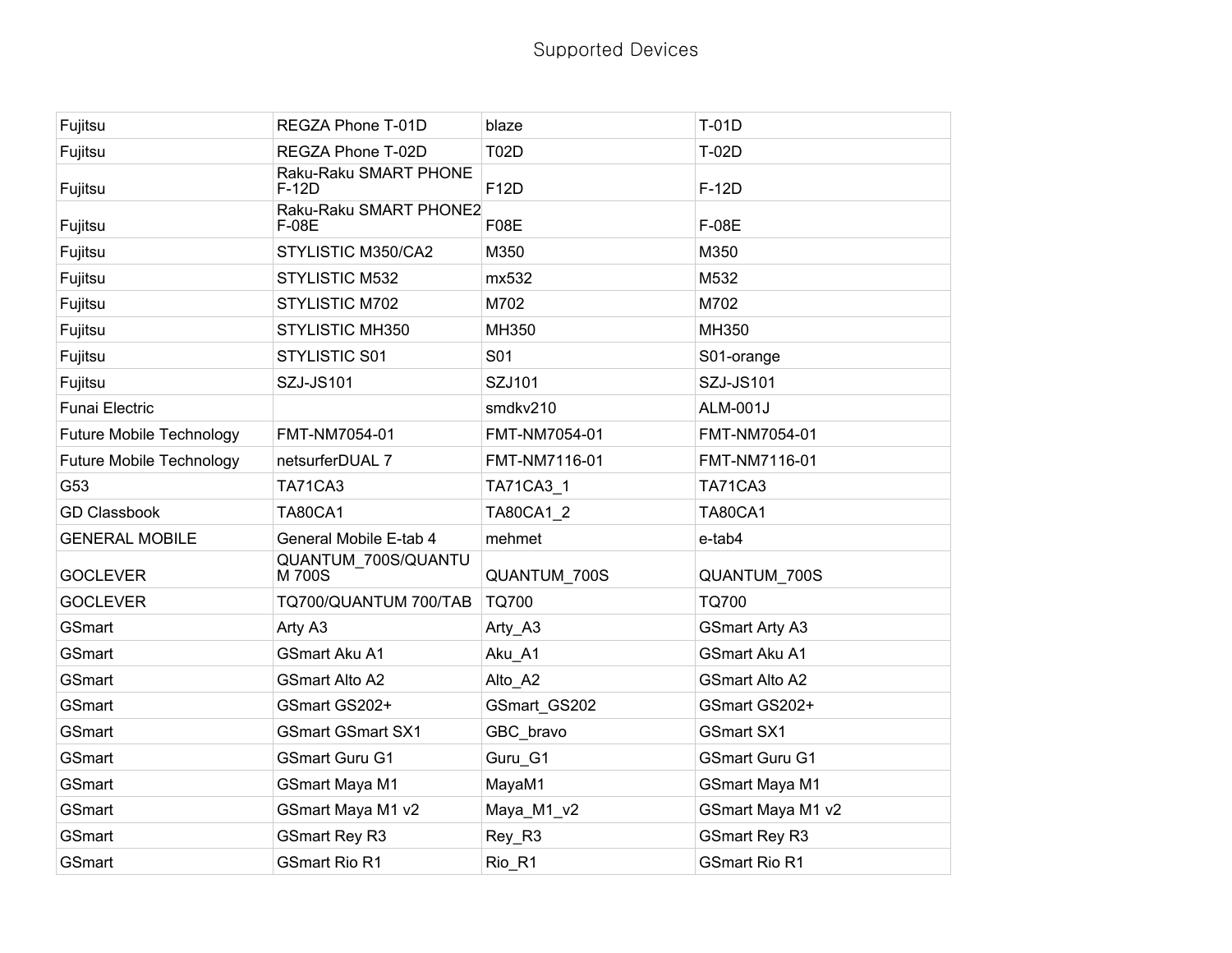| GSmart                | <b>GSmart Roma R2</b>   | Roma_R2           | <b>GSmart Roma R2</b>   |
|-----------------------|-------------------------|-------------------|-------------------------|
| GSmart                | <b>GSmart SX1</b>       | bravo             | <b>GSmart SX1</b>       |
| GSmart                | <b>GSmart Sierra S1</b> | GSmart_Sierra_S1  | <b>GSmart Sierra S1</b> |
| <b>GSmart</b>         | <b>GSmart T4</b>        | GSmart_T4         | <b>GSmart T4</b>        |
| <b>GSmart</b>         | <b>GSmart Tuku T2</b>   | Tuku T2           | <b>GSmart Tuku T2</b>   |
| GSmart                | GX <sub>2</sub>         | GBC ares          | GX <sub>2</sub>         |
| GSmart                | Mika M2                 | Mika_M2           | <b>GSmart Mika M2</b>   |
| <b>GSmart</b>         | Mika M3                 | Mika_M3           | <b>GSmart Mika M3</b>   |
| <b>GSmart</b>         | Saga_S3                 | Saga_S3           | <b>GSmart Saga S3</b>   |
| GSmart                | Simba SX1               | GBC_bravo         | Simba SX1               |
| GSmart                | Simba SX1               | bravo             | Simba SX1               |
| Galapad               | Galapad S6              | GALAPAD_S6        | GALAPAD S6              |
| Garmin                |                         | a10               | Garmin-Asus A10         |
| Garmin                | Monterra                | monterra          | Monterra                |
| Garmin                | <b>Nuvi 3595</b>        | scorpio           | nuvi 3595               |
| Garmin                | Nuvifone                | a50               | Garmin-Asus A50         |
| Garmin                | Nuvifone                | a50               | Garminfone              |
| Garmin                | Nuvifone                | a50               | nuvifone A50            |
| Garmin                | Nuvifone                | a50               | n\xc3\xbcvifone A50     |
| Garmin                | nuvi 3590               | scorpio           | nuvi 3590               |
| Garmin                | nuvi 3592               | scorpio           | nuvi 3592               |
| Garmin                | nuvi 3595               | scorpio           | nuvi 3595               |
| <b>General Mobile</b> | Discovery Air           | Discovery_Air     | Discovery Air           |
| <b>General Mobile</b> | Discovery II Mini       | Discovery_II_Mini | Discovery II Mini       |
| GeneralMobile         | E-Tab10                 | blue_eye          | E-Tab10                 |
| Geniatech             | Enjoy TV Quad-Core Box  | <b>ATV581</b>     | Enjoy TV Quad-Core Box  |
| Getac                 | Getac Z710              | z710              | Getac Z710              |
| Gigabyte              |                         | G1317S            | GSmart G1317S           |
| Gigabyte              | 9788                    | 9788              | 9788                    |
| Gigabyte              | Boston 4G               | boston_4g         | Boston 4G               |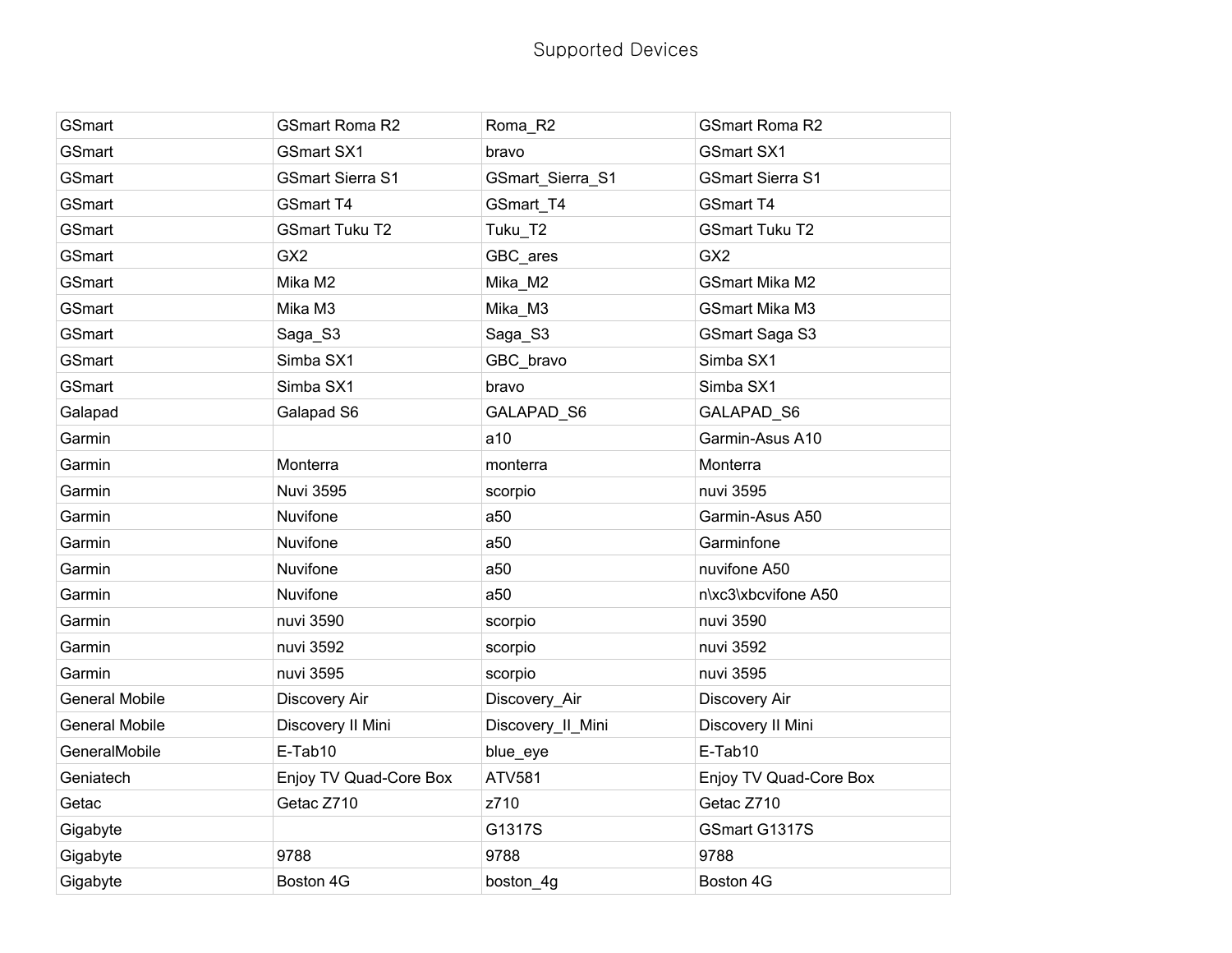| Gigabyte | E9771                                                            | E9771            | E9771                    |
|----------|------------------------------------------------------------------|------------------|--------------------------|
| Gigabyte | GSmart G1310                                                     | G1310            | GSmart G1310             |
| Gigabyte | GSmart G1315                                                     | G1315            | GSmart G1315             |
| Gigabyte | GSmart G1317                                                     | G1317D           | GSmart G1317D            |
| Gigabyte | GSmart G1342                                                     | msm7627a         | GSmart G1342             |
| Gigabyte | GSmart G1345                                                     | msm7627_sku2     | GSmart G1345             |
| Gigabyte | GSmart G1355                                                     | G1355            | GSmart G1355             |
| Gigabyte | GSmart G1362                                                     | G1362            | GSmart G1362             |
| Gigabyte | <b>GSmart GS202</b>                                              | GS202            | GSmart GS202             |
| Gigabyte | Gigabyte SB506                                                   | <b>SB506</b>     | <b>SB506</b>             |
| Gigabyte | Gigabyte SB510 / IBT-102                                         | SB510            | SB510                    |
| Gigabyte | Hipstreet 9DTB7 / Lazer<br>MY9308P                               | AMLMY9308P       | 9DTB7                    |
| Gigabyte | Hipstreet 9DTB7 / Lazer<br>MY9308P                               | AMLMY9308P       | MY9308P                  |
| Gigabyte | P102g                                                            | P102g            | P102G                    |
| Gigabyte | PAPILIO G1                                                       | inhon77_cidals   | <b>INHON PAPILIO G1</b>  |
| Gigabyte | PROSCAN PLT1066 / MAG<br>MAGPAD / TEAC TEACTAB<br>/ DOPO GS-1008 | <b>MID1005 K</b> | GS-1008                  |
| Gigabyte | PROSCAN PLT1066 / MAG<br>MAGPAD / TEAC TEACTAB<br>/ DOPO GS-1008 | MID1005_K        | <b>MAGPAD</b>            |
| Gigabyte | PROSCAN PLT1066 / MAG<br>MAGPAD / TEAC TEACTAB<br>/ DOPO GS-1008 | <b>MID1005 K</b> | <b>PLT1066</b>           |
| Gigabyte | PROSCAN PLT1066 / MAG<br>MAGPAD / TEAC TEACTAB<br>/ DOPO GS-1008 | MID1005_K        | <b>TEACTAB</b>           |
| Gigabyte | SAF3011                                                          | SAF3011          | SAF3011                  |
| Gigabyte | <b>TB100</b>                                                     | <b>TB100</b>     | Gigabyte TB100           |
| Gigabyte | <b>TB100</b>                                                     | <b>TB100</b>     | <b>TB100</b>             |
| Gigabyte | <b>TECNO P3S</b>                                                 | P <sub>3</sub> S | <b>TECNO P3S</b>         |
| Gigabyte | <b>TM105</b>                                                     | <b>TM105</b>     | TM105                    |
| Gigabyte | <b>TM105A</b>                                                    | <b>TM105A</b>    | Aero1021/P1021HCBA4C1VXX |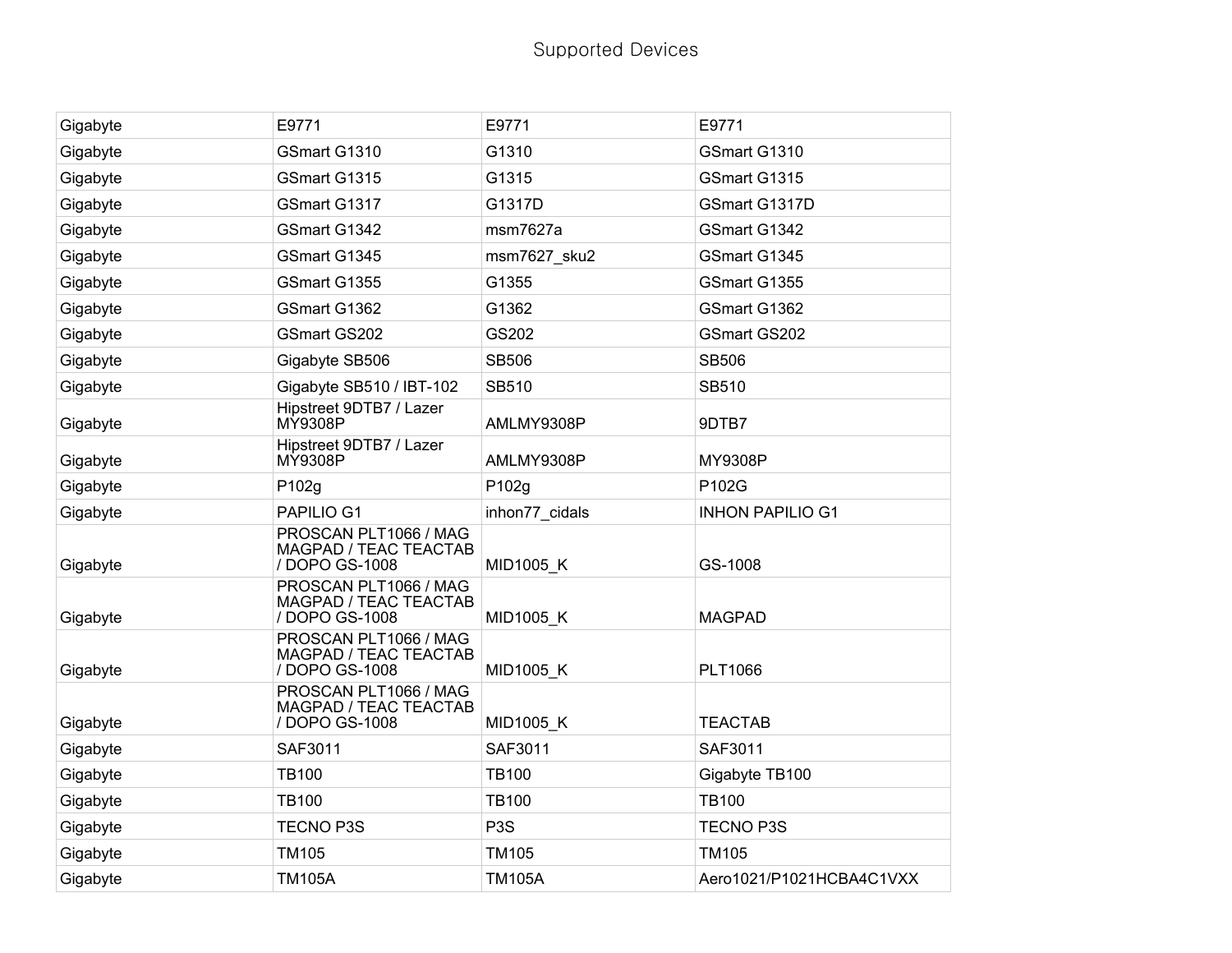| Gigabyte | <b>TM105A</b>                    | <b>TM105A</b>    | Glacier          |
|----------|----------------------------------|------------------|------------------|
| Gigabyte | <b>TM105A</b>                    | <b>TM105A</b>    | Qrypton1010      |
| Gigabyte | <b>TM105A</b>                    | <b>TM105A</b>    | <b>TM105A</b>    |
| Gigabyte | TM75A                            | TM75A            | GSmart7Tab       |
| Gigabyte | <b>TM75A</b>                     | <b>TM75A</b>     | Qrypton7         |
| Gigabyte | <b>TM75A</b>                     | <b>TM75A</b>     | <b>TM75A</b>     |
| Gigabyte | <b>TM75A</b>                     | <b>TM75A</b>     | Voyager          |
| Gigabyte | <b>TM75A-V</b>                   | <b>TM75A-V</b>   | <b>TM75A-V</b>   |
| Gigabyte | W5510                            | W5510            | W5510            |
| Gigabyte | W6360                            | W6360            | W6360            |
| Gigabyte | mexico                           | Lanix            | iliumPAD         |
| Gigaset  | Gigaset QV1030                   | FG6Q             | Gigaset QV1030   |
| Gigaset  | Gigaset QV830                    | UY8              | Gigaset QV830    |
| Gigaset  | Gigaset QV831                    | UY8              | Gigaset QV831    |
| Gigaset  | Maxwell 10                       | maxwell_10       | $80 - 1$         |
| Gigaset  | SL930                            | lion_s           | <b>SL930</b>     |
| Gionee   | ForwardZero                      | V6L              | V6L              |
| Gionee   | M <sub>2</sub>                   | M <sub>2</sub>   | M <sub>2</sub>   |
| Gionee   | M <sub>3</sub>                   | M <sub>3</sub>   | M <sub>3</sub>   |
| Gionee   | P <sub>4</sub> S                 | P <sub>4</sub> S | P <sub>4</sub> S |
| Gionee   | P <sub>6</sub>                   | P <sub>6</sub>   | P <sub>6</sub>   |
| Gionee   | S5.1                             | $S5_1$           | S5.1             |
| Gionee   | S5.5                             | $S5-5$           | S5.5             |
| Gionee   | V4S                              | V <sub>4</sub> S | V4S              |
| Gionee   | V <sub>5</sub>                   | V <sub>5</sub>   | V <sub>5</sub>   |
| GoClever | <b>INSIGNIA 550i</b>             | INSIGNIA_550i    | INSIGNIA_550i    |
| GoClever | <b>QUANTUM 400 LITE</b>          | QUANTUM_400_LITE | QUANTUM_400_LITE |
| GoClever | QUANTUM 550                      | QUANTUM 550      | QUANTUM_550      |
| Google   | Galaxy S4 Google Play<br>edition | jgedIte          | GT-19505G        |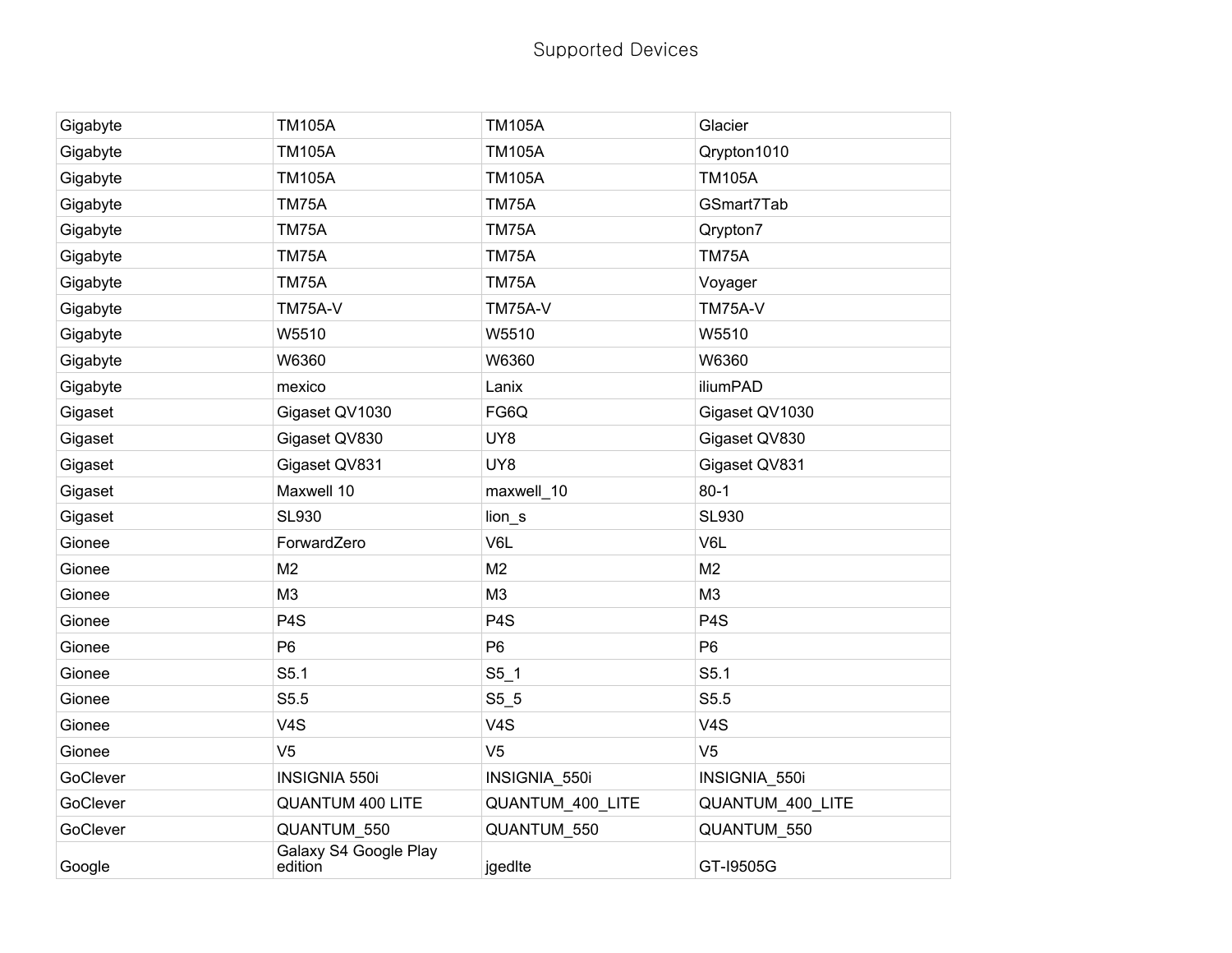| Google           | Project Tango Tablet<br>Development Kit | yellowstone    | Project Tango Tablet Development<br>Kit |
|------------------|-----------------------------------------|----------------|-----------------------------------------|
| Google           | Project Tango Tablet<br>Development Kit | yellowstone    | Yellowstone                             |
| Gradiente        | iphone C600                             | GBC_bravo      | iphone C600                             |
| Gradiente        | iphone C600                             | bravo          | iphone C600                             |
| Grundig          | GTB1030                                 | <b>TA10CA2</b> | <b>TA10CA2</b>                          |
| Grundig          | TC69CA2                                 | GTB801         | <b>GTB 801</b>                          |
| <b>HANNSpree</b> | HANNSpree HSG1279                       | HANNSpad       | <b>HSG1279</b>                          |
| Hisense          | <b>HS-EG916</b>                         | EG916          | <b>HS-EG916</b>                         |
| <b>HKC</b>       | <b>HKC A79 Tablet</b>                   | <b>EM62</b>    | A79                                     |
| <b>HKT</b>       | eye3                                    | UY3-PCW        | eye3                                    |
| <b>HP</b>        | 10                                      | spruce         | <b>HP 10</b>                            |
| HP               | 10 Plus                                 | torsa          | HP 10 Plus                              |
| HP               | 7 G <sub>2</sub>                        | redwood        | <b>HP 7 G2</b>                          |
| <b>HP</b>        | 7 Plus                                  | llex           | HP 7 Plus                               |
| HP               | 7 Plus G2                               | deschutes      | HP 7 Plus G2                            |
| HP               | 7 Tablet                                | Mesquite       | HP <sub>7</sub>                         |
| HP               | 7 Voice Tab                             | klondike       | HP 7 VoiceTab                           |
| HP               | 7 VoiceTab                              | yukon          | HP 7 VoiceTab                           |
| HP               | 7.1                                     | Holly          | HP 7.1                                  |
| HP               | 8                                       | Fir            | HP <sub>8</sub>                         |
| HP               | 8 G <sub>2</sub>                        | maple          | <b>HP 8 G2</b>                          |
| <b>HP</b>        | Bonsai 10 HD                            | bonsai10       | HP Slate 10 HD                          |
| HP               | HP Slate 7                              | pine           | HP Slate 7                              |
| <b>HP</b>        | HP SlateBook 10 x2 PC                   | 3645           | HP SlateBook 10 x2 PC                   |
| <b>HP</b>        | Pro Slate 10 EE G1                      | bulldog        | HP Pro Slate 10 EE G1                   |
| <b>HP</b>        | Pro Slate 10 EE G1                      | hound          | HP Pro Slate 10 EE G1                   |
| HP               | Pro Slate 10 EE G1                      | poodle         | HP Pro Slate 10 EE G1                   |
| <b>HP</b>        | Pro Slate 10 EE G1                      | terrier        | HP Pro Slate 10 EE G1                   |
| <b>HP</b>        | Pro Slate 12                            | dane           | HP Pro Slate 12                         |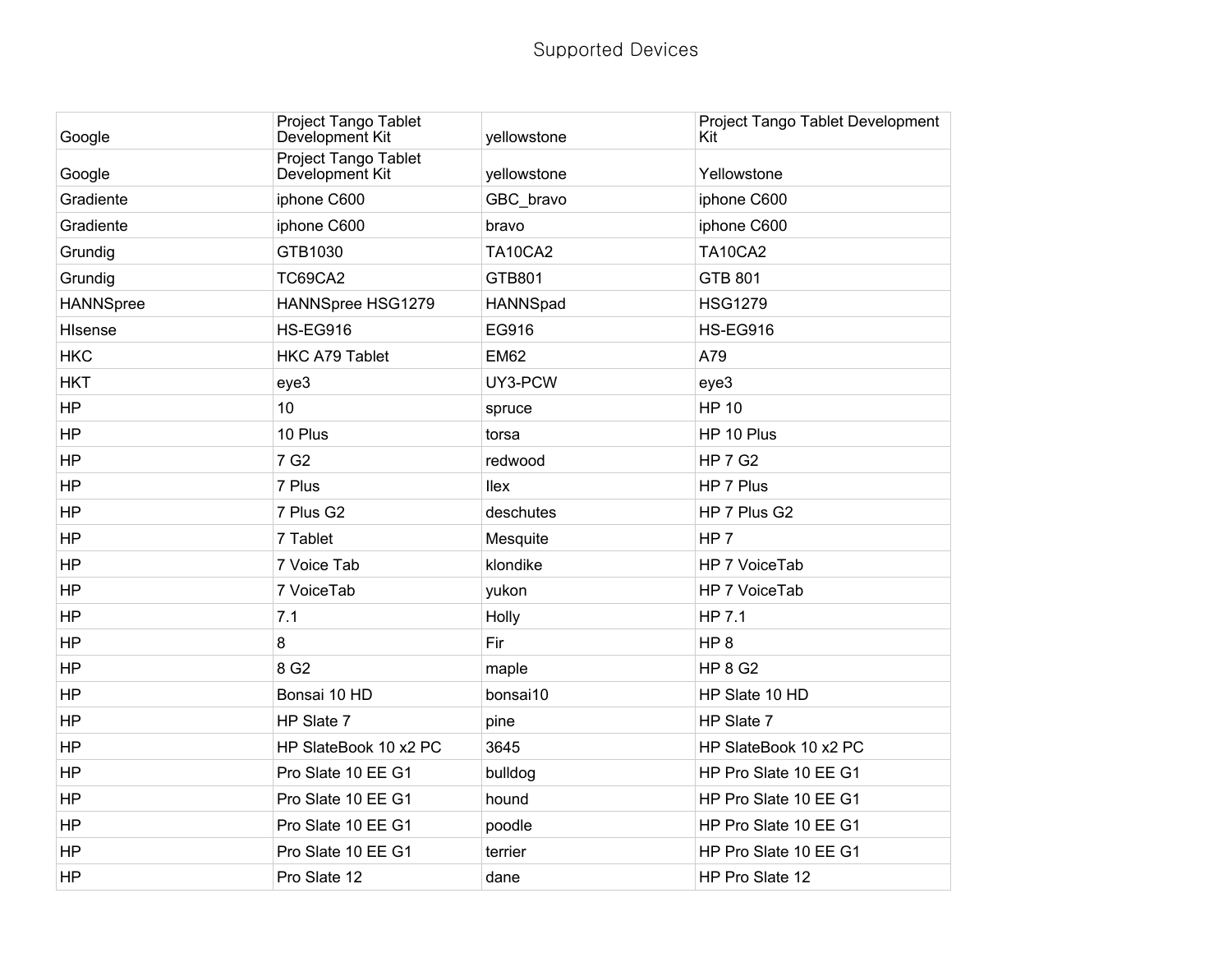| <b>HP</b>  | Pro Slate 8                           | malamute    | HP Pro Slate 8                   |
|------------|---------------------------------------|-------------|----------------------------------|
| <b>HP</b>  | Slate 10 HD                           | bonsai10    | HP Slate 10 HD                   |
| <b>HP</b>  | Slate 10 Plus                         | linkplus    | HP Slate 10 Plus                 |
| HP         | Slate 17                              | franky      | HP Slate 17                      |
| HP         | Slate 21 Pro                          | ranger      | Slate 21 Pro                     |
| <b>HP</b>  | Slate 6 Voice Tab                     | pomegranate | HP Slate 6 Voice Tab             |
| <b>HP</b>  | Slate 6 Voice Tab II                  | avocado     | HP Slate 6 Voice Tab II          |
| <b>HP</b>  | Slate 6 VoiceTab Plus                 | mekong      | HP Slate 6 VoiceTab Plus         |
| HP         | Slate 7 Beats Special Edition fairfax |             | HP Slate 7 Beats Special Edition |
| <b>HP</b>  | Slate 7 Beats Special Edition fairfax |             | HP Slate7 Beats Special Edition  |
| HP         | Slate 7 Extreme                       | olive       | <b>HP Slate7 Extreme</b>         |
| <b>HP</b>  | Slate 7 HD                            | bonsai10    | HP Slate 10 HD                   |
| HP         | Slate 7 HD                            | bonsai7     | HP Slate 7 HD                    |
| HP         | Slate 7 Voice Tab                     | almond      | HP Slate 7 Voice Tab             |
| <b>HP</b>  | Slate 7 Voice Tab Ultra               | charm       | HP Slate 7 VoiceTab Ultra        |
| <b>HP</b>  | Slate 8 Plus                          | vogue       | HP Slate 8 Plus                  |
| HP         | Slate 8 Pro                           | dogwood     | HP Slate 8 Pro                   |
| HP         | Slate21                               | phobos      | Slate 21                         |
| HP         | Slate7 Plus                           | birch       | HP Slate 7 Plus                  |
| <b>HP</b>  | Slate8 Pro                            | fig         | HP Slate 8 Pro                   |
| HP         | SlateBook 14                          | 200a        | HP SlateBook 14 PC               |
| HP         | Tablet 10                             | balsa       | HP_10_Tablet                     |
| <b>HP</b>  | Voice Tab 7                           | almond      | HP Slate 7 Voice Tab             |
| <b>HTC</b> |                                       | express     | <b>HTC Flyer</b>                 |
| <b>HTC</b> |                                       | express     | PG41200                          |
| <b>HTC</b> |                                       | expresskt   | HTC_P515E                        |
| <b>HTC</b> |                                       | rider       | HTC_X515E                        |
| <b>HTC</b> |                                       | tagh        | HTC Incredible E S715e           |
| <b>HTC</b> | \tADR6325                             | lexikon     | ADR6325                          |
| <b>HTC</b> | ADR6330VW                             | blissc      | ADR6330VW                        |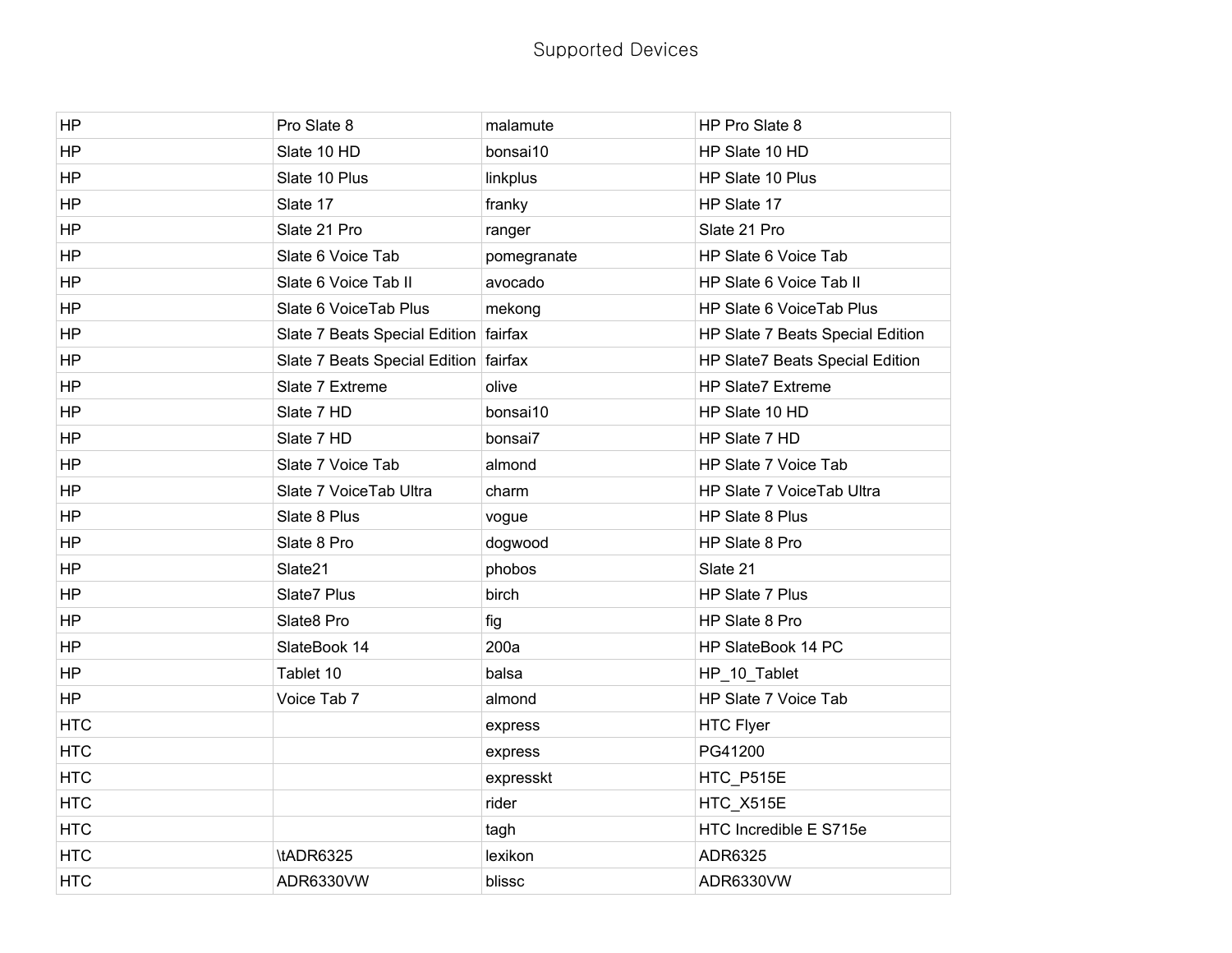| <b>HTC</b> | ADR6425LVW          | vigor         | ADR6425LVW              |
|------------|---------------------|---------------|-------------------------|
| <b>HTC</b> | AT&T HTC One X+     | evitareul     | HTC EVARE UL            |
| <b>HTC</b> | AT&T HTC One X+     | evitareul     | HTC One X+              |
| <b>HTC</b> | Aria                | liberty       | <b>HTC Aria</b>         |
| <b>HTC</b> | Aria                | liberty       | HTC Aria A6380          |
| <b>HTC</b> | Aria                | liberty       | HTC Gratia A6380        |
| <b>HTC</b> | Aria                | liberty       | <b>HTC Liberty</b>      |
| <b>HTC</b> | <b>Butterfly S</b>  | dlxpul        | <b>HTC Butterfly s</b>  |
| <b>HTC</b> | <b>Butterfly S</b>  | dlxpul        | HTC_Butterfly_s_901s    |
| <b>HTC</b> | Chacha              | chacha        | HTC ChaCha A810b        |
| <b>HTC</b> | Chacha              | chacha        | HTC ChaCha A810e        |
| <b>HTC</b> | Chacha              | chacha        | HTC ChaChaCha A810e     |
| <b>HTC</b> | Chacha              | chacha        | <b>HTC Status</b>       |
| <b>HTC</b> | <b>Desire</b>       | bravo         | <b>HTC Desire</b>       |
| <b>HTC</b> | Desire              | bravo         | X06HT                   |
| <b>HTC</b> | Desire              | bravoc        | PB99400                 |
| <b>HTC</b> | Desire 320          | htc_v01_u     | HTC 0PF11               |
| <b>HTC</b> | Desire 320          | htc_v01_u     | HTC Desire 320          |
| <b>HTC</b> | Desire 510          | htc_a11ul8x26 | HTC Desire 510          |
| <b>HTC</b> | Desire 516 dual sim | htc_v2_dcg    | HTC Desire 516 dual sim |
| <b>HTC</b> | Desire 516 dual sim | htc_v2_dug    | HTC Desire 516 dual sim |
| <b>HTC</b> | Desire 516 dual sim | htc_v2_dug    | HTC <sub>V2</sub>       |
| <b>HTC</b> | Desire 620 dual sim | htc_a31dtul   | HTC_D620u               |
| <b>HTC</b> | Desire 626          | htc_a32dcgl   | HTC D626d               |
| <b>HTC</b> | Desire 820          | htc_a51ul     | HTC 0PFJ4               |
| <b>HTC</b> | Desire 820          | htc_a51ul     | HTC Desire 820          |
| <b>HTC</b> | Desire D820mini     | htc_a31dtul   | HTC D820mt              |
| <b>HTC</b> | Desire D820mini     | htc_a31dtul   | HTC D820mu              |
| <b>HTC</b> | Desire HD           | ace           | 001HT                   |
| <b>HTC</b> | Desire HD           | ace           | Desire HD               |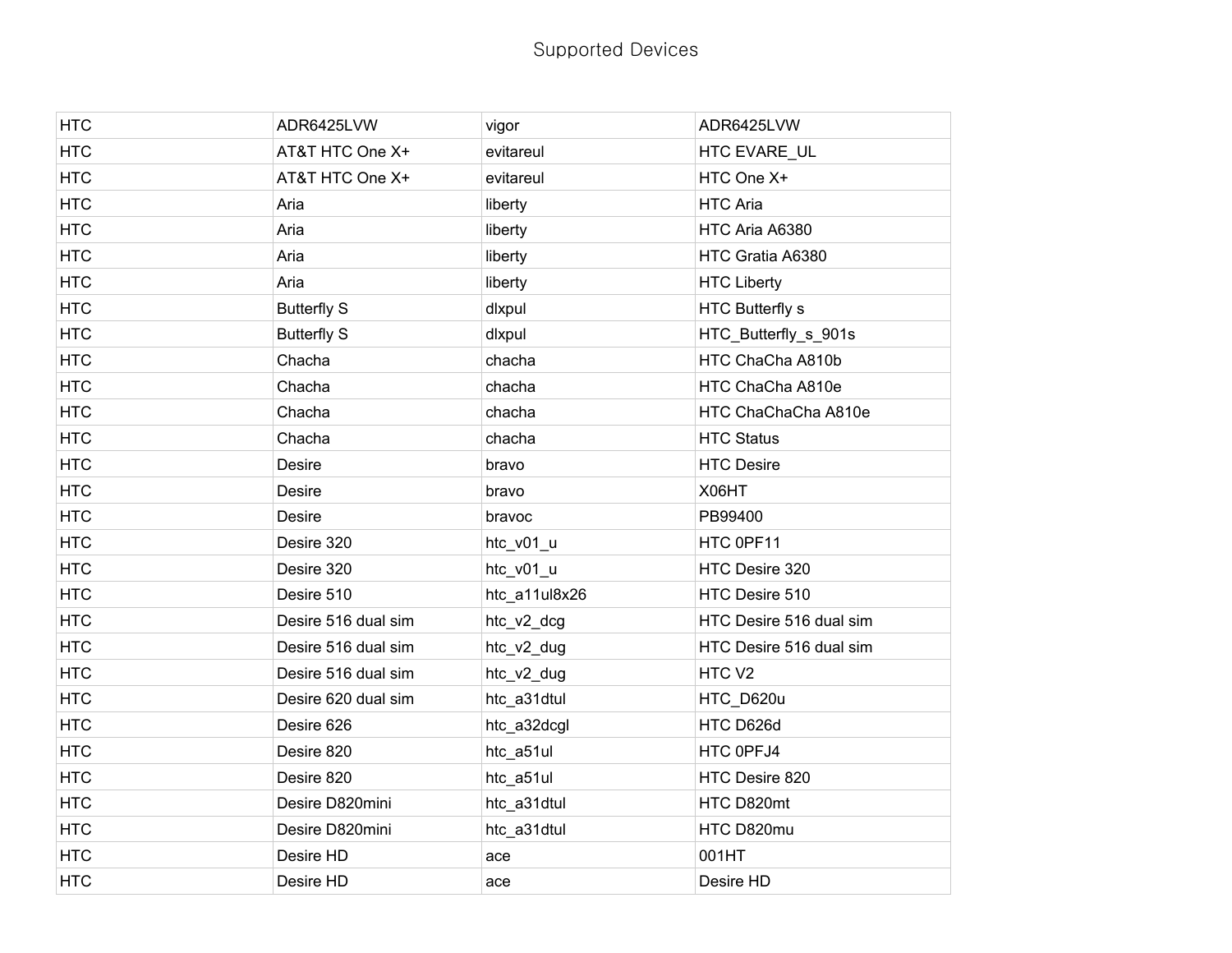| <b>HTC</b> | Desire HD         | ace        | HTC Desire HD A9191     |
|------------|-------------------|------------|-------------------------|
| <b>HTC</b> | Desire HD         | ace        | Inspire HD              |
| <b>HTC</b> | Desire L by HTC   | cp2u       | Desire L by HTC         |
| <b>HTC</b> | Desire S          | saga       | <b>HTC Desire S</b>     |
| <b>HTC</b> | Desire VC         | primodd    | <b>HTC Desire VC</b>    |
| <b>HTC</b> | Desire VC         | primodd    | HTC Desire VC T328d     |
| <b>HTC</b> | Desire VC         | primodd    | HTC PRO_DD              |
| <b>HTC</b> | Desire VC         | primodd    | HTC T328d               |
| <b>HTC</b> | Droid DNA         | dlx        | HTC6435LRA              |
| <b>HTC</b> | Droid DNA         | dlx        | HTC6435LVW              |
| <b>HTC</b> | Droid Eris        | desirec    | Eris                    |
| <b>HTC</b> | <b>Droid Eris</b> | desirec    | Pulse                   |
| <b>HTC</b> | Droid Incredible  | inc        | ADR6300                 |
| <b>HTC</b> | EVO <sub>3D</sub> | shooter    | HTCEVOV4G               |
| <b>HTC</b> | EVO <sub>3D</sub> | shooter    | PG86100                 |
| <b>HTC</b> | EVO LTE 4G        | jewel      | <b>EVO</b>              |
| <b>HTC</b> | EVO Shift 4G      | speedy     | PG06100                 |
| <b>HTC</b> | Evo 4G            | supersonic | PC36100                 |
| <b>HTC</b> | Flyer             | flyer      | <b>HTC Flyer</b>        |
| <b>HTC</b> | Flyer             | flyer      | HTC Flyer P510e         |
| <b>HTC</b> | Flyer             | flyer      | HTC Flyer P511e         |
| <b>HTC</b> | Flyer             | flyer      | HTC Flyer P512          |
| <b>HTC</b> | Flyer             | flyer      | HTC_Flyer_P512_NA       |
| <b>HTC</b> | G <sub>1</sub>    | dream      | <b>HTC Dream</b>        |
| <b>HTC</b> | G <sub>2</sub>    | vision     | <b>HTC Vision</b>       |
| <b>HTC</b> | G <sub>2</sub>    | vision     | T-Mobile G2             |
| <b>HTC</b> | HTC 0P9C8         | htc_a5dwgl | HTC 0P9C8               |
| <b>HTC</b> | HTC 0P9C8         | htc_a5dwgl | HTC Desire 816 dual sim |
| <b>HTC</b> | HTC 5060 dual sim | z4dug      | HTC Desire 500 dual sim |
| <b>HTC</b> | <b>HTC 601e</b>   | m4         | <b>HTC 601e</b>         |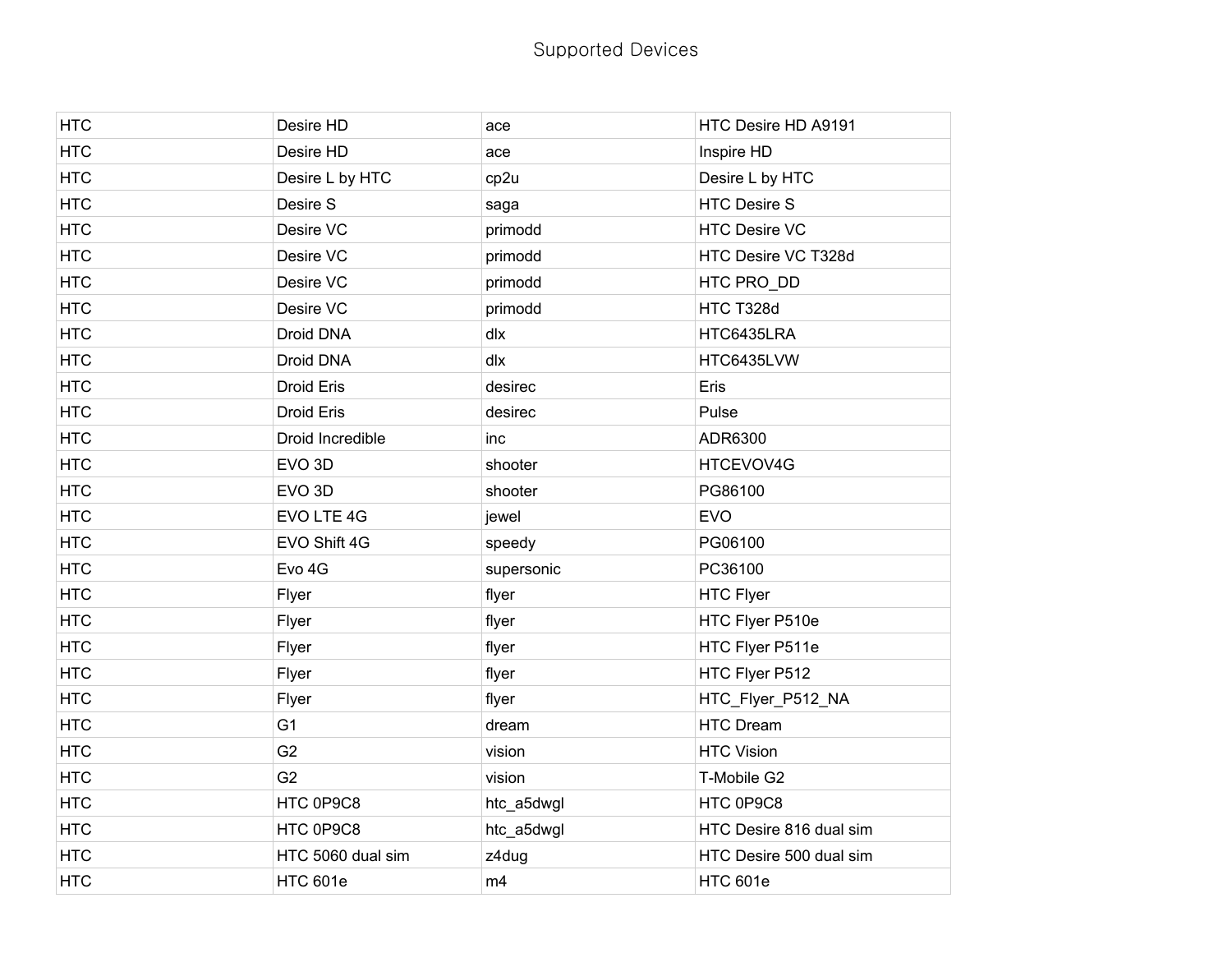| <b>HTC</b> | <b>HTC 606w</b>        | cp3dug    | <b>HTC 606w</b>         |
|------------|------------------------|-----------|-------------------------|
| <b>HTC</b> | <b>HTC 606w</b>        | cp3dug    | HTC Desire 600          |
| <b>HTC</b> | <b>HTC 606w</b>        | cp3dug    | HTC Desire 600 dual sim |
| <b>HTC</b> | <b>HTC 606w</b>        | cp3dug    | <b>HTC PO49120</b>      |
| <b>HTC</b> | <b>HTC 608t</b>        | cp3dtg    | <b>HTC 608t</b>         |
| <b>HTC</b> | <b>HTC 609d</b>        | cp3dcg    | <b>HTC 609d</b>         |
| <b>HTC</b> | <b>HTC 6160</b>        | zaradug   | <b>HTC 6160</b>         |
| <b>HTC</b> | <b>HTC 619d</b>        | zarawl    | <b>HTC 619d</b>         |
| <b>HTC</b> | <b>HTC 7060</b>        | cp5dug    | HTC_7060                |
| <b>HTC</b> | <b>HTC 710C</b>        | htc_a5chl | 710C                    |
| <b>HTC</b> | <b>HTC 802d</b>        | m7cdwg    | <b>HTC 802d</b>         |
| <b>HTC</b> | <b>HTC 803e</b>        | t6ul      | <b>HTC 803e</b>         |
| <b>HTC</b> | <b>HTC 8060</b>        | t6dug     | <b>HTC 8060</b>         |
| <b>HTC</b> | <b>HTC 8088</b>        | t6tl      | <b>HTC 8088</b>         |
| <b>HTC</b> | <b>HTC 809d</b>        | t6dwg     | <b>HTC 809d</b>         |
| <b>HTC</b> | <b>HTC 8160</b>        | t6uhl     | <b>HTC 8160</b>         |
| <b>HTC</b> | <b>HTC 9060</b>        | dlxpul    | <b>HTC 901e</b>         |
| <b>HTC</b> | <b>HTC 9060</b>        | m7        | <b>HTC 801e</b>         |
| <b>HTC</b> | <b>HTC 9060</b>        | m7cdug    | <b>HTC 802w</b>         |
| <b>HTC</b> | <b>HTC 9088</b>        | dlpdtu    | <b>HTC 9088</b>         |
| <b>HTC</b> | <b>HTC 919d</b>        | dlpdwg    | <b>HTC 919d</b>         |
| <b>HTC</b> | <b>HTC Butterfly</b>   | dlxu      | <b>HTC Butterfly</b>    |
| <b>HTC</b> | <b>HTC Butterfly</b>   | dlxu      | HTC DLX_U               |
| <b>HTC</b> | <b>HTC Butterfly</b>   | dlxu      | HTC X920e               |
| <b>HTC</b> | <b>HTC Butterfly</b>   | dlxub1    | <b>HTC Butterfly</b>    |
| <b>HTC</b> | <b>HTC Butterfly</b>   | dlxub1    | HTC DLXUB1              |
| <b>HTC</b> | <b>HTC Butterfly 2</b> | htc_b2ul  | <b>HTC Butterfly 2</b>  |
| <b>HTC</b> | <b>HTC Butterfly 2</b> | htc_b2ul  | HTC_B810x               |
| <b>HTC</b> | HTC Butterfly s 9060   | dlpdug    | <b>HTC 9060</b>         |
| <b>HTC</b> | HTC D316d              | htc_v2_c  | HTC D316d               |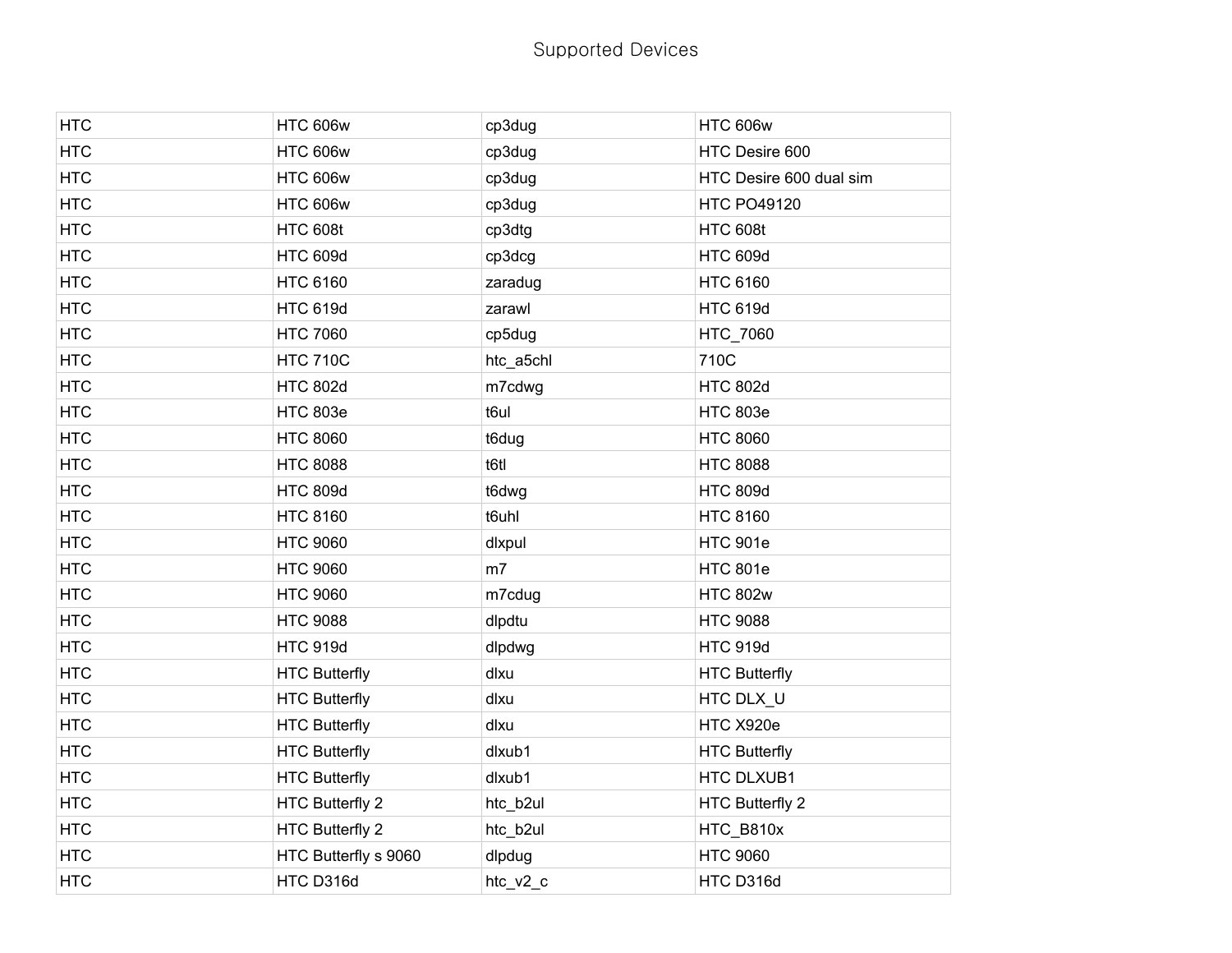| <b>HTC</b> | HTC D610t                             | htc_a3tl      | HTC D610t               |
|------------|---------------------------------------|---------------|-------------------------|
| <b>HTC</b> | HTC D816d                             | htc a5dwg     | HTC D816d               |
| <b>HTC</b> | HTC D816d                             | htc_a5dwg     | HTC_D816d               |
| <b>HTC</b> | HTC D816e                             | htc_a5dugl    | HTC D816e               |
| <b>HTC</b> | HTC D816h                             | htc_a5mgp_dug | HTC D816h               |
| <b>HTC</b> | HTC D816t                             | htc_a5tl      | HTC D816t               |
| <b>HTC</b> | HTC D816v                             | htc_a5dwgl    | HTC D816v               |
| <b>HTC</b> | HTC D816w                             | htc_a5dug     | HTC D816w               |
| <b>HTC</b> | HTC D820 Mini                         | htc_a31dtul   | HTC D820mt              |
| <b>HTC</b> | HTC D820t                             | htc_a51dtul   | HTC D820t               |
| <b>HTC</b> | HTC D820u                             | htc_a51dtul   | HTC D820u               |
| <b>HTC</b> | <b>HTC DROID DNA</b>                  | dlx           | HTC6435LRA              |
| <b>HTC</b> | HTC DROID Incredible 4G<br><b>LTE</b> | fireball      | ADR6410LRA              |
| <b>HTC</b> | HTC DROID Incredible 4G<br>LTE.       | fireball      | ADR6410LVW              |
| <b>HTC</b> | HTC DROID Incredible 4G<br><b>LTE</b> | fireball      | ADR6410OM               |
| <b>HTC</b> | HTC Desire 200                        | gtou          | HTC Desire 200          |
| <b>HTC</b> | HTC Desire 200                        | gtou          | HTC_Desire_200          |
| <b>HTC</b> | HTC Desire 210 dual sim               | htc_v0_dug    | HTC Desire 210 dual sim |
| <b>HTC</b> | HTC Desire 300                        | g3u           | <b>HTC 301e</b>         |
| <b>HTC</b> | HTC Desire 300                        | g3u           | HTC Desire 300          |
| <b>HTC</b> | HTC Desire 300                        | g3u           | HTC_0P6A1               |
| <b>HTC</b> | HTC Desire 300                        | g3u           | HTC_Desire_300          |
| <b>HTC</b> | HTC Desire 310                        | htc_v1_dug    | HTC D310w               |
| <b>HTC</b> | HTC Desire 310                        | htc_v1_dug    | HTC Desire 310 dual sim |
| <b>HTC</b> | HTC Desire 310                        | htc_v1_u      | HTC Desire 310          |
| <b>HTC</b> | HTC Desire 310                        | htc_v1_u      | HTC_D310n               |
| <b>HTC</b> | HTC Desire 310                        | htc_v1_u      | HTC_V1                  |
| <b>HTC</b> | HTC Desire 320                        | htc_v01_u     | HTC 0PF120              |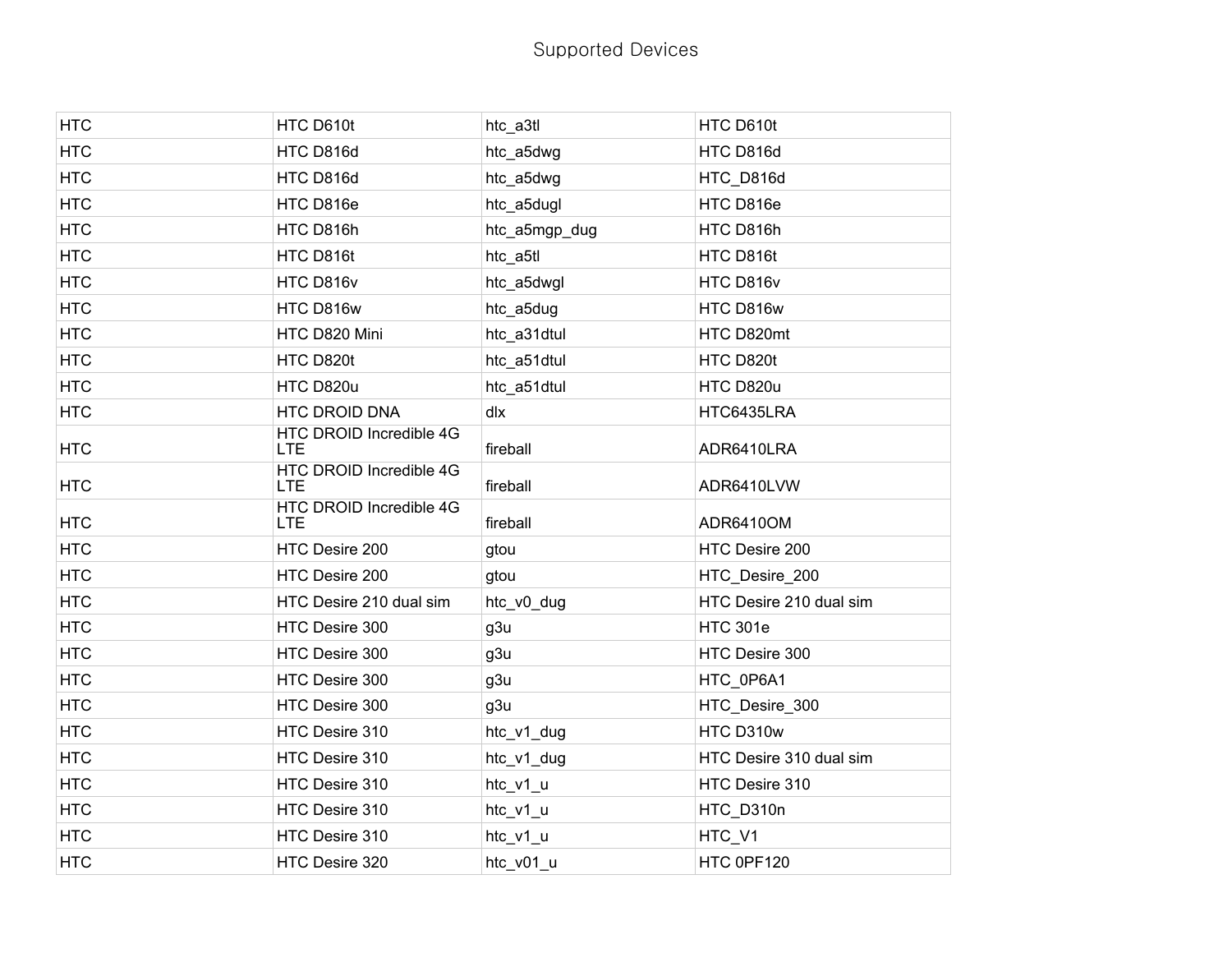| <b>HTC</b> | HTC Desire 320            | htc_v01_u   | HTC Desire 320               |
|------------|---------------------------|-------------|------------------------------|
| <b>HTC</b> | HTC Desire 500            | z4u         | HTC Desire 500               |
| <b>HTC</b> | HTC Desire 500            | z4u         | HTC_Desire_500               |
| <b>HTC</b> | HTC Desire 500 dual sim   | z4dug       | <b>HTC 5060</b>              |
| <b>HTC</b> | HTC Desire 500 dual sim   | z4dug       | HTC Desire 500 dual sim      |
| <b>HTC</b> | HTC Desire 501            | htc_csnu    | HTC Desire 501               |
| <b>HTC</b> | HTC Desire 501            | htc_csnu    | HTC_603h                     |
| <b>HTC</b> | HTC Desire 501 dual sim   | csndug      | HTC Desire 501 dual sim      |
| <b>HTC</b> | HTC Desire 5088           | z4td        | <b>HTC 5088</b>              |
| <b>HTC</b> | HTC Desire 510            | htc_a11chl  | 0PCV1                        |
| <b>HTC</b> | HTC Desire 510            | htc_a11ul   | HTC 0PCV20                   |
| <b>HTC</b> | HTC Desire 510            | htc_a11ul   | HTC Desire 510               |
| <b>HTC</b> | HTC Desire 510            | htc_a11ul   | HTC_0PCV2                    |
| <b>HTC</b> | HTC Desire 516            | htc_v2_dcg  | HTC D516d                    |
| <b>HTC</b> | HTC Desire 516            | htc_v2_dtg  | HTC D516t                    |
| <b>HTC</b> | HTC Desire 516            | htc_v2_dug  | HTC C <sub>2</sub>           |
| <b>HTC</b> | HTC Desire 516            | htc_v2_dug  | HTC D516w                    |
| <b>HTC</b> | HTC Desire 516            | htc_v2_dug  | HTC <sub>V2</sub>            |
| <b>HTC</b> | HTC Desire 516 dual sim   | htc_v2_dug  | HTC Desire 516 dual sim      |
| <b>HTC</b> | HTC Desire 526G+ dual sim | htc_v02_dug | HTC 0PL41                    |
| <b>HTC</b> | HTC Desire 526G+ dual sim | htc_v02_dug | HTC 0PL4100                  |
| <b>HTC</b> | HTC Desire 526G+ dual sim | htc_v02_dug | HTC Desire 526G dual sim     |
| <b>HTC</b> | HTC Desire 526G+ dual sim | htc_v02_dug | HTC Desire 526GPLUS dual sim |
| <b>HTC</b> | HTC Desire 526G+ dual sim | htc_v02_dug | HTC_D526h                    |
| <b>HTC</b> | HTC Desire 600            | cp3dug      | HTC Desire 600               |
| <b>HTC</b> | HTC Desire 600 Dual SIM   | cp3dug      | HTC Desire 600 dual sim      |
| <b>HTC</b> | HTC Desire 600c Dual SIM  | cp3dcg      | <b>HTC 609d</b>              |
| <b>HTC</b> | HTC Desire 600c Dual SIM  | cp3dcg      | HTC Desire 600c dual sim     |
| <b>HTC</b> | HTC Desire 601            | zara        | HTC Desire 601               |
| <b>HTC</b> | HTC Desire 601            | zara        | HTC_0P4E2                    |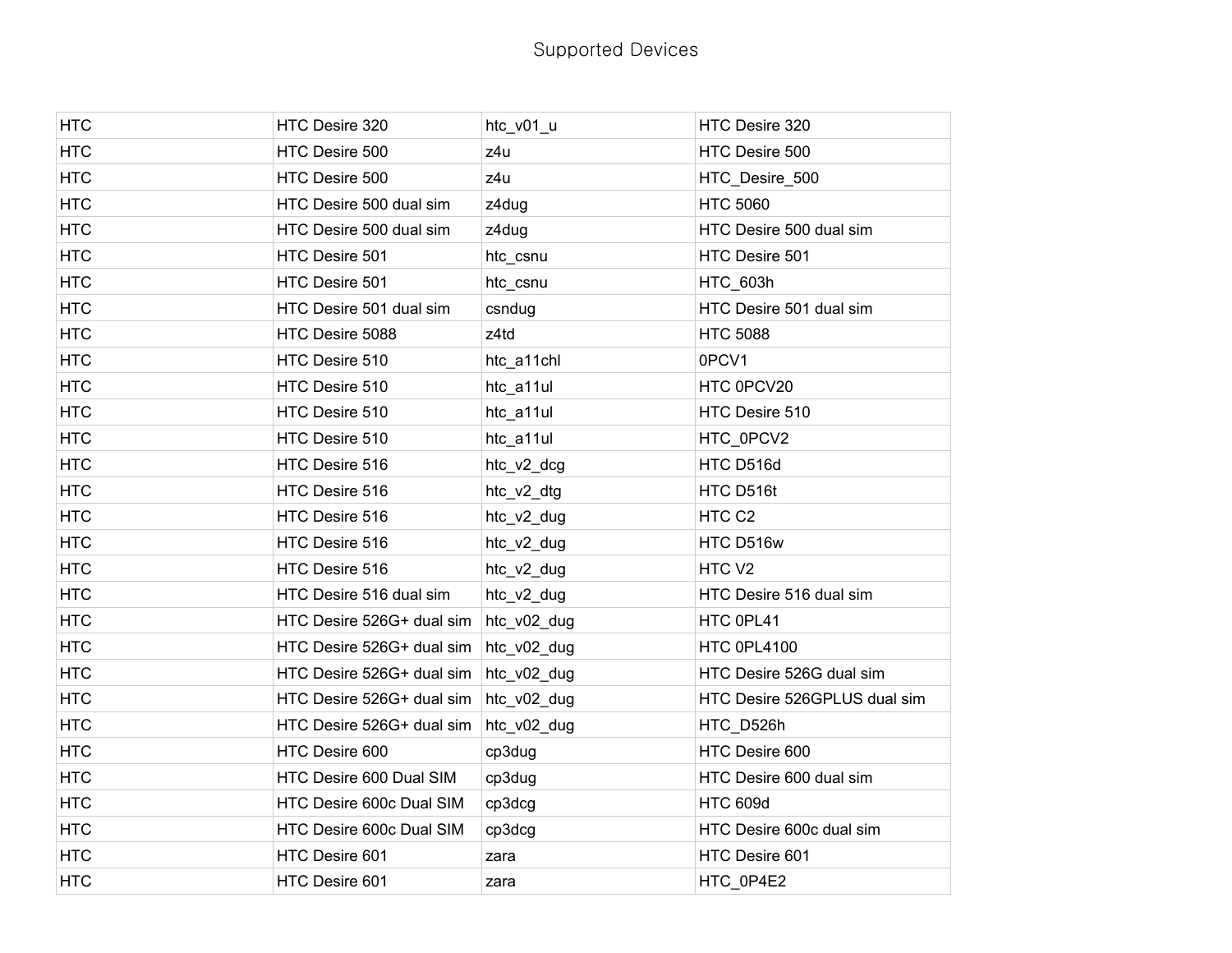| <b>HTC</b> | HTC Desire 601           | zaracl        | HTC Desire 601           |
|------------|--------------------------|---------------|--------------------------|
| <b>HTC</b> | HTC Desire 601           | zaracl        | HTC0P4E1                 |
| <b>HTC</b> | HTC Desire 601 dual sim  | zaradug       | HTC Desire 601 dual sim  |
| <b>HTC</b> | HTC Desire 606w          | cp3dug        | <b>HTC 606w</b>          |
| <b>HTC</b> | HTC Desire 609d          | cp3dcg        | <b>HTC 609d</b>          |
| <b>HTC</b> | HTC Desire 610           | htc_a3qhdul   | HTC Desire 610           |
| <b>HTC</b> | HTC Desire 610           | htc_a3qhdul   | HTC_0P9O2                |
| <b>HTC</b> | HTC Desire 610           | htc_a3qhdul   | HTC_D610x                |
| <b>HTC</b> | HTC Desire 610           | htc_a3ul      | HTC Desire 610           |
| <b>HTC</b> | HTC Desire 616 dual sim  | htc_v3_dug    | HTC D616w                |
| <b>HTC</b> | HTC Desire 616 dual sim  | htc_v3_dug    | HTC Desire 616 dual sim  |
| <b>HTC</b> | HTC Desire 616 dual sim  | htc_v3_dug    | HTC <sub>V3</sub>        |
| <b>HTC</b> | HTC Desire 620           | htc_a31ul     | HTC 0PE64                |
| <b>HTC</b> | HTC Desire 620           | htc_a31ul     | HTC Desire 620           |
| <b>HTC</b> | HTC Desire 620G dual sim | htc_a31mg_dug | HTC 0PE65                |
| <b>HTC</b> | HTC Desire 620G dual sim | htc_a31mg_dug | HTC Desire 620G dual sim |
| <b>HTC</b> | HTC Desire 620G dual sim | htc_a31mg_dug | HTC_D620h                |
| <b>HTC</b> | HTC Desire 700 dual sim  | cp5dug        | HTC Desire 700 dual sim  |
| <b>HTC</b> | HTC Desire 700 dual sim  | cp5dwg        | HTC Desire 700 dual sim  |
| <b>HTC</b> | HTC Desire 700 dual sim  | cp5dwg        | <b>HTC_709d</b>          |
| <b>HTC</b> | HTC Desire 7060          | cp5dug        | HTC_7060                 |
| <b>HTC</b> | HTC Desire 7088          | cp5dtu        | <b>HTC 7088</b>          |
| <b>HTC</b> | HTC Desire 709d          | cp5dwg        | <b>HTC 709d</b>          |
| <b>HTC</b> | HTC Desire 816           | htc_a5chl     | HTC Desire 816           |
| <b>HTC</b> | HTC Desire 816           | htc_a5ul      | HTC Desire 816           |
| <b>HTC</b> | HTC Desire 816           | htc_a5ul      | HTC_0P9C2                |
| <b>HTC</b> | HTC Desire 816           | htc_a5ul      | HTC D816x                |
| <b>HTC</b> | HTC Desire 816 dual sim  | htc_a5dug     | HTC Desire 816 dual sim  |
| <b>HTC</b> | HTC Desire 816 dual sim  | htc_a5dwg     | HTC Desire 816 dual sim  |
| <b>HTC</b> | HTC Desire 816G dual     | htc_a5mgp_dug | HTC Desire 816G dual sim |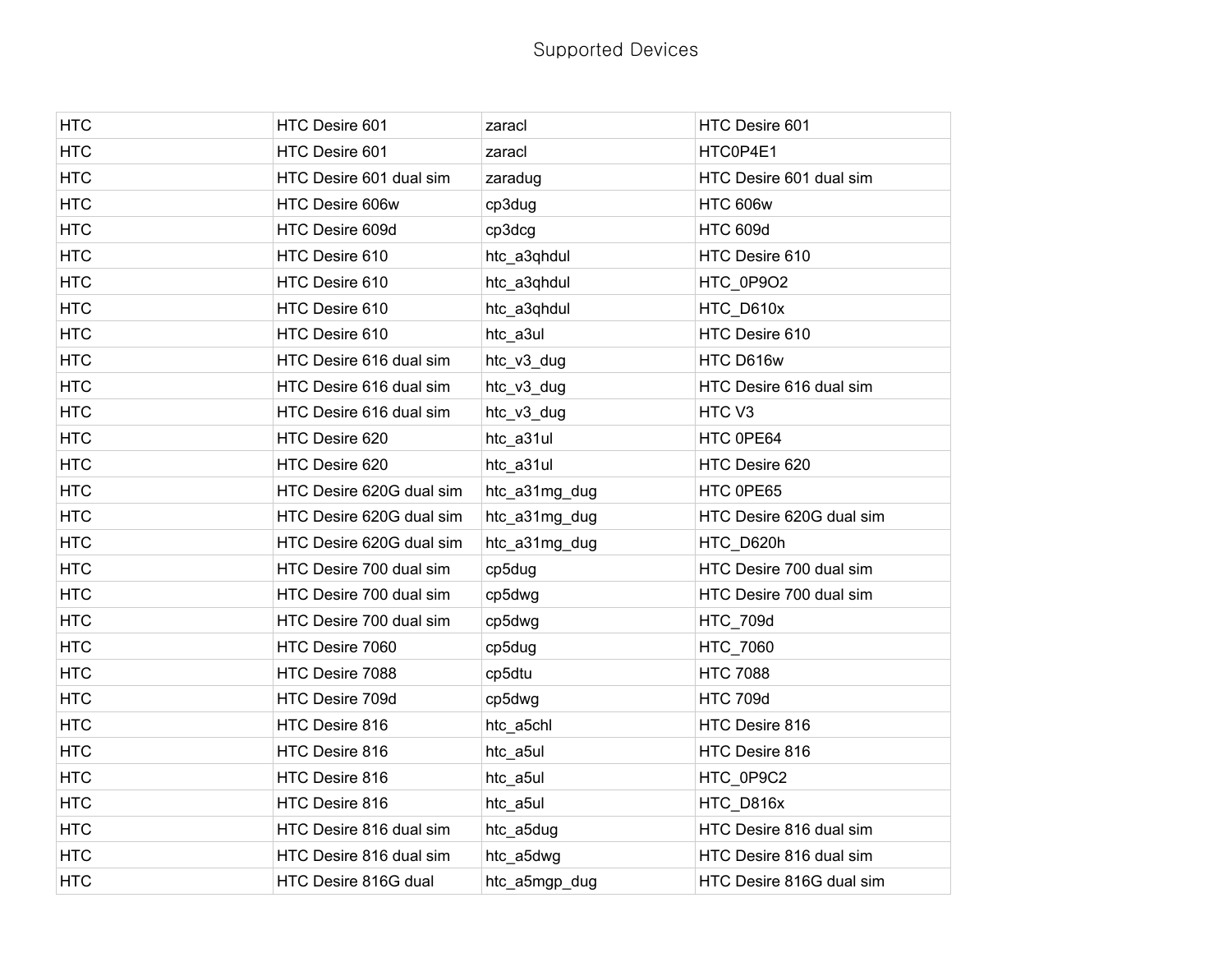| <b>HTC</b> | HTC Desire 816G dual sim                                                                                                                                    | htc_a5mg_dug   | HTC Desire 816G dual sim |
|------------|-------------------------------------------------------------------------------------------------------------------------------------------------------------|----------------|--------------------------|
| <b>HTC</b> | HTC Desire 816G dual sim                                                                                                                                    | htc_a5mgp_dug  | HTC D816h                |
| <b>HTC</b> | HTC Desire 816G dual sim                                                                                                                                    | htc_a5mgp_dug  | HTC Desire 816G dual sim |
| <b>HTC</b> | HTC Desire 820                                                                                                                                              | htc_a51ul      | HTC Desire 820           |
| <b>HTC</b> | HTC Desire 820 dual sim                                                                                                                                     | htc_a51dtul    | HTC Desire 820 dual sim  |
| <b>HTC</b> | HTC Desire 820s                                                                                                                                             | htc a50ml dtul | HTC D820ts               |
| <b>HTC</b> | HTC Desire 820s                                                                                                                                             | htc_a50ml_dtul | HTC D820us               |
| <b>HTC</b> | HTC Desire 820s                                                                                                                                             | htc_a50ml_dtul | HTC Desire 820s dual sim |
| <b>HTC</b> | HTC Desire 826                                                                                                                                              | htc_a52dtul    | HTC D826w                |
| <b>HTC</b> | HTC Desire 826 4G<br>\xe7\xa7\xbb\xe5\x8b\x95\xe<br>5\x85\xac\xe9\x96\x8b\xe7\x<br>89\x88(\xe5\x8f\x8c\xe5\x8d\<br>xa1\xe5\x8f\x8c\xe5\xbe\x85) htc_a52dtul |                | HTC D826t                |
| <b>HTC</b> | HTC Desire 826 dual sim                                                                                                                                     | htc a52dtul    | HTC Desire 826 dual sim  |
| <b>HTC</b> | <b>HTC Desire C</b>                                                                                                                                         | golfc          | <b>HTC Desire C</b>      |
| <b>HTC</b> | HTC Desire C                                                                                                                                                | golfu          | <b>HTC Desire C</b>      |
| <b>HTC</b> | HTC Desire D626w                                                                                                                                            | htc_a32ml_dtul | HTC D626w                |
| <b>HTC</b> | <b>HTC Desire EYE</b>                                                                                                                                       | htc_eyetuhl    | HTC 0PFH2                |
| <b>HTC</b> | <b>HTC Desire EYE</b>                                                                                                                                       | htc_eyetuhl    | <b>HTC Desire EYE</b>    |
| <b>HTC</b> | <b>HTC Desire EYE</b>                                                                                                                                       | htc_eyetuhl    | HTC_M910x                |
| <b>HTC</b> | <b>HTC Desire EYE</b>                                                                                                                                       | htc_eyeul      | HTC 0PFH11               |
| <b>HTC</b> | <b>HTC Desire EYE</b>                                                                                                                                       | htc_eyeul      | HTC Desire EYE           |
| <b>HTC</b> | <b>HTC Desire EYE</b>                                                                                                                                       | htc_eyeul_att  | <b>HTC Desire Eye</b>    |
| <b>HTC</b> | HTC Desire L dual sim                                                                                                                                       | cp2dug         | HTC Desire L dual sim    |
| <b>HTC</b> | <b>HTC Desire P</b>                                                                                                                                         | magniu         | <b>HTC Desire P</b>      |
| <b>HTC</b> | <b>HTC Desire SV</b>                                                                                                                                        | magnids        | <b>HTC Desire SV</b>     |
| <b>HTC</b> | <b>HTC Desire V</b>                                                                                                                                         | primods        | HTC Desire Q             |
| <b>HTC</b> | <b>HTC Desire V</b>                                                                                                                                         | primods        | <b>HTC Desire U</b>      |
| <b>HTC</b> | HTC Desire V                                                                                                                                                | primods        | HTC Desire U dual sim    |
| <b>HTC</b> | <b>HTC Desire V</b>                                                                                                                                         | primods        | <b>HTC Desire V</b>      |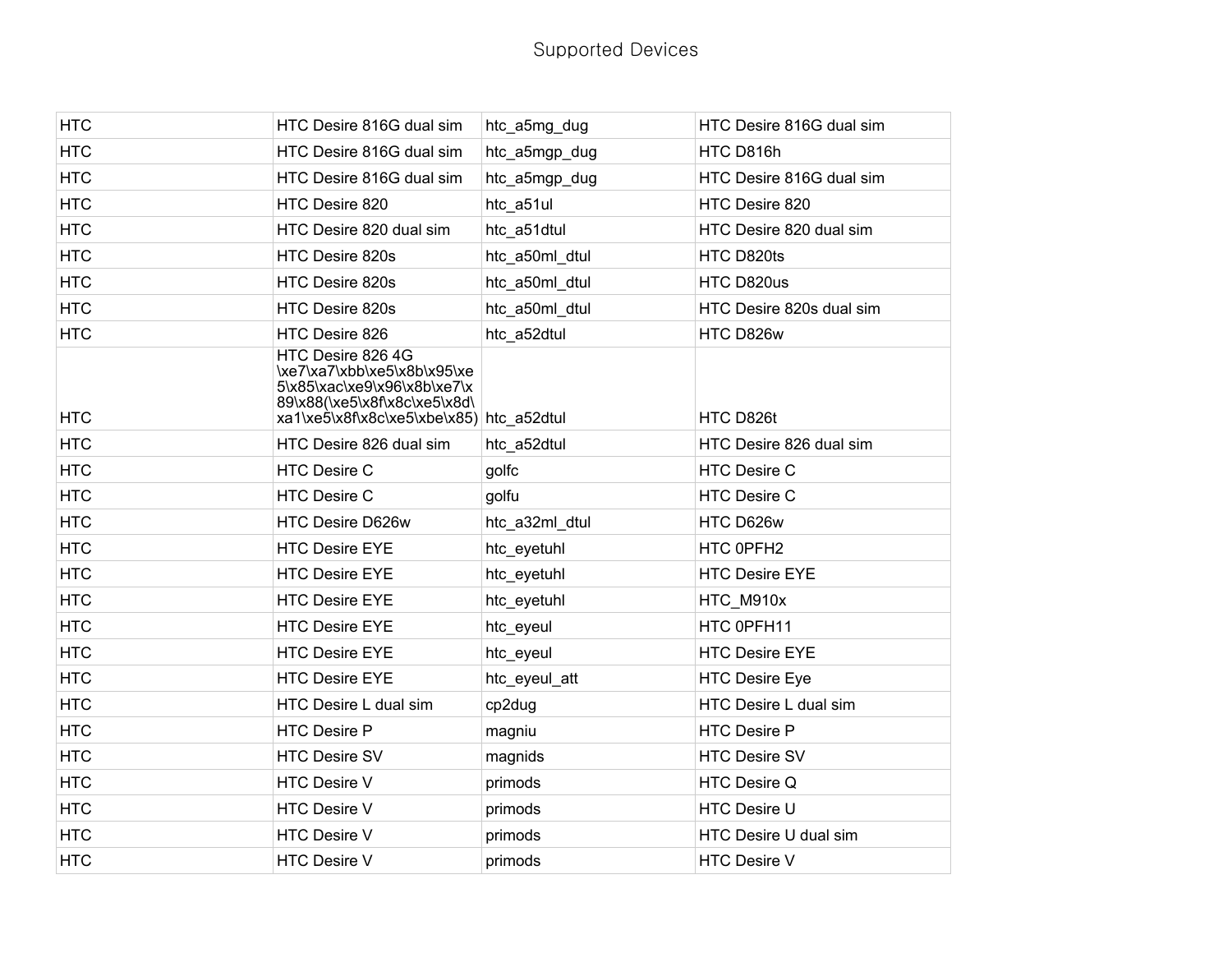| <b>HTC</b> | <b>HTC Desire V</b>    | primods          | HTC PROMIN_U           |
|------------|------------------------|------------------|------------------------|
| <b>HTC</b> | HTC Desire V           | primods          | HTC PRO DS             |
| <b>HTC</b> | <b>HTC Desire V</b>    | primods          | HTC T327w              |
| <b>HTC</b> | <b>HTC Desire V</b>    | primods          | HTC T328w              |
| <b>HTC</b> | <b>HTC Desire X</b>    | protou           | <b>HTC Desire X</b>    |
| <b>HTC</b> | <b>HTC Desire X</b>    | protou           | HTC POO U              |
| <b>HTC</b> | HTC Desire X dual sim  | protodug         | HTC Desire X dual sim  |
| <b>HTC</b> | HTC Desire XC dual sim | protodcg         | HTC Desire XC dual sim |
| <b>HTC</b> | HTC Desire815G         | htc_a5mgp_u      | HTC Desire 816G        |
| <b>HTC</b> | HTC E9pw               | htc_a55ml_dtul   | HTC E9pw               |
| <b>HTC</b> | HTC EVO 3D ISW12HT     | shooterk         | ISW12HT                |
| <b>HTC</b> | HTC EVO 3D X515m       | shooteru         | HTC EVO 3D X515a       |
| <b>HTC</b> | HTC EVO 3D X515m       | shooteru         | HTC EVO 3D X515m       |
| <b>HTC</b> | HTC EVO 3D X515m       | shooteru         | HTC Inspire 3D         |
| <b>HTC</b> | HTC EVO 4G LTE         | jewel            | <b>EVO</b>             |
| <b>HTC</b> | HTC Explorer A310e     | pico             | <b>HTC Explorer</b>    |
| <b>HTC</b> | HTC Explorer A310e     | pico             | HTC Explorer A310b     |
| <b>HTC</b> | HTC Explorer A310e     | pico             | HTC Explorer A310e     |
| <b>HTC</b> | <b>HTC Hero</b>        | hero             | ERA G2 Touch           |
| <b>HTC</b> | HTC Hero               | hero             | <b>HTC Hero</b>        |
| <b>HTC</b> | HTC Hero               | hero             | T-Mobile G2 Touch      |
| <b>HTC</b> | HTC Hero               | hero             | T-Mobile_G2_Touch      |
| <b>HTC</b> | <b>HTC Hero</b>        | hero             | dopod A6288            |
| <b>HTC</b> | <b>HTC J Butterfly</b> | dlxj             | HTL21                  |
| <b>HTC</b> | HTC J One              | m7wlj            | HTL22                  |
| <b>HTC</b> | HTC J Z321e            | valentewxc9      | HTC J Z321e            |
| <b>HTC</b> | HTC M8t                | htc_m8tl         | HTC M8t                |
| <b>HTC</b> | HTC M9pw               | htc_hiau_ml_tuhl | HTC M9pw               |
| <b>HTC</b> | HTC ONE                | m7cdug           | HTC One dual sim       |
| <b>HTC</b> | <b>HTC ONE S</b>       | ville            | HTC One S              |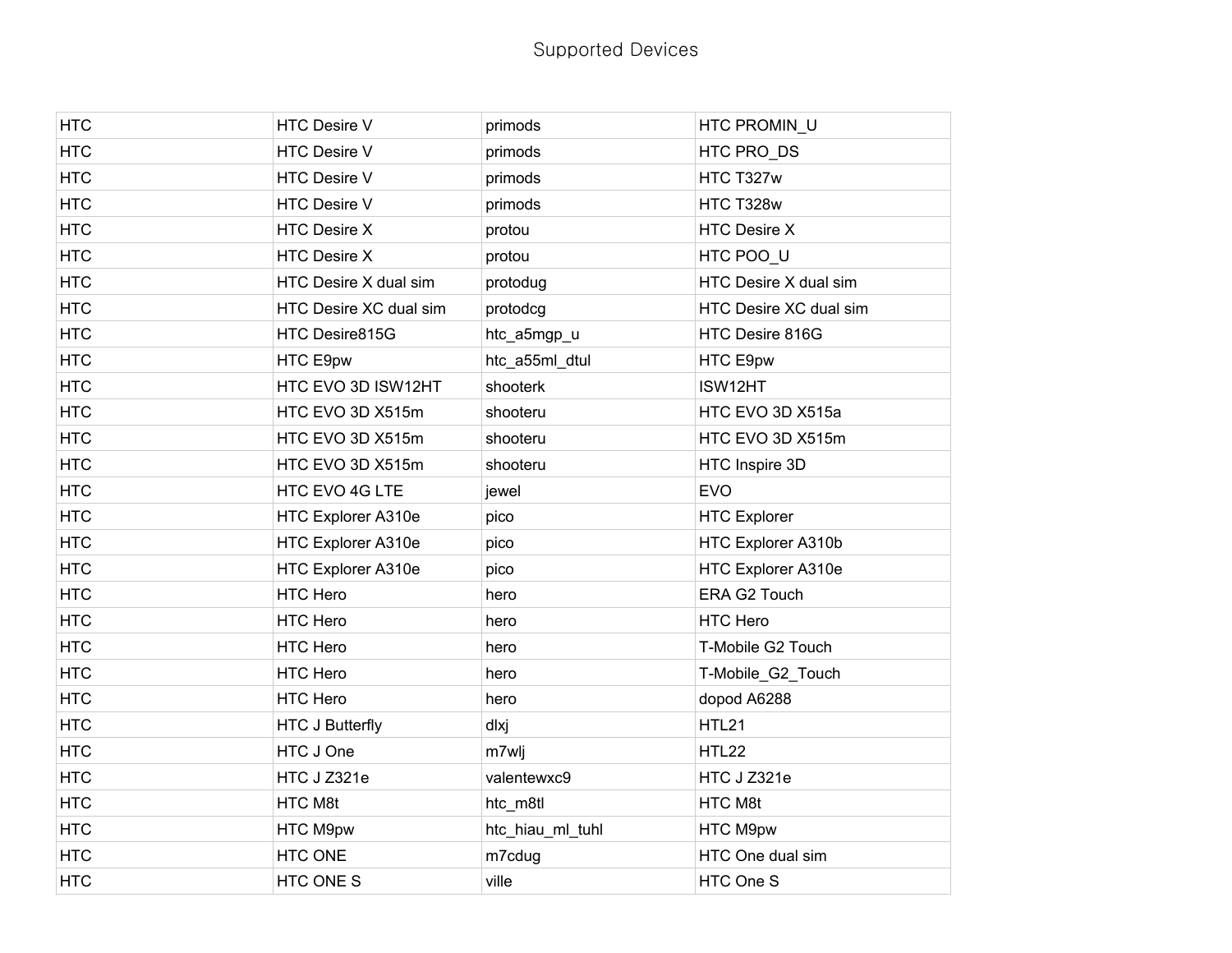| <b>HTC</b> | HTC ONE SV                                               | k2u            | HTC K2_U             |
|------------|----------------------------------------------------------|----------------|----------------------|
| <b>HTC</b> | HTC ONE SV                                               | k2u            | HTC One SV           |
| <b>HTC</b> | HTC ONE SV                                               | k2ul           | HTC One SV           |
| <b>HTC</b> | HTC One                                                  | m7             | <b>HTC 801e</b>      |
| <b>HTC</b> | HTC One                                                  | m <sub>7</sub> | HTC One              |
| <b>HTC</b> | HTC One                                                  | m <sub>7</sub> | HTC One 801e         |
| <b>HTC</b> | HTC One                                                  | m <sub>7</sub> | HTC_PN071            |
| <b>HTC</b> | HTC One                                                  | m7cdtu         | <b>HTC 802t</b>      |
| <b>HTC</b> | HTC One                                                  | m7cdtu         | <b>HTC 802t 16GB</b> |
| <b>HTC</b> | HTC One                                                  | m7cdug         | <b>HTC 802w</b>      |
| <b>HTC</b> | HTC One                                                  | m7cdug         | HTC One dual sim     |
| <b>HTC</b> | HTC One                                                  | m7cdwg         | <b>HTC 802d</b>      |
| <b>HTC</b> | HTC One                                                  | m7cdwg         | HTC One dual 802d    |
| <b>HTC</b> | HTC One                                                  | m7cdwg         | HTC One dual sim     |
| <b>HTC</b> | HTC One                                                  | m7wls          | HTC One              |
| <b>HTC</b> | HTC One                                                  | m7wls          | <b>HTCONE</b>        |
| <b>HTC</b> | HTC One                                                  | m7wlv          | HTC One              |
| <b>HTC</b> | HTC One (E8)                                             | htc_mecdwg     | HTC M8Sd             |
| <b>HTC</b> | HTC One (E8)                                             | htc_mectl      | HTC M8St             |
| <b>HTC</b> | HTC One (E8)                                             | htc_mectl      | HTC One_E8           |
| <b>HTC</b> | HTC One (E8)                                             | htc_mecul      | HTC One_E8           |
| <b>HTC</b> | HTC One (E8)                                             | htc_mecul      | HTC_M8Sx             |
| <b>HTC</b> | HTC One (E8)                                             | htc_mecwhl     | 0PAJ5                |
| <b>HTC</b> | HTC One (E8) dual sim                                    | htc_mecdug     | HTC One_E8 dual sim  |
| <b>HTC</b> | HTC One (E8) dual sim                                    | htc_mecdwg     | HTC 0PAJ4            |
| <b>HTC</b> | HTC One (E8) dual sim                                    | htc mecdwg     | HTC One_E8 dual sim  |
| <b>HTC</b> | HTC One (E8)<br>\xe6\x97\xb6\xe5\xb0\x9a\xe<br>7\x89\x88 | htc mectl      | HTC M8St             |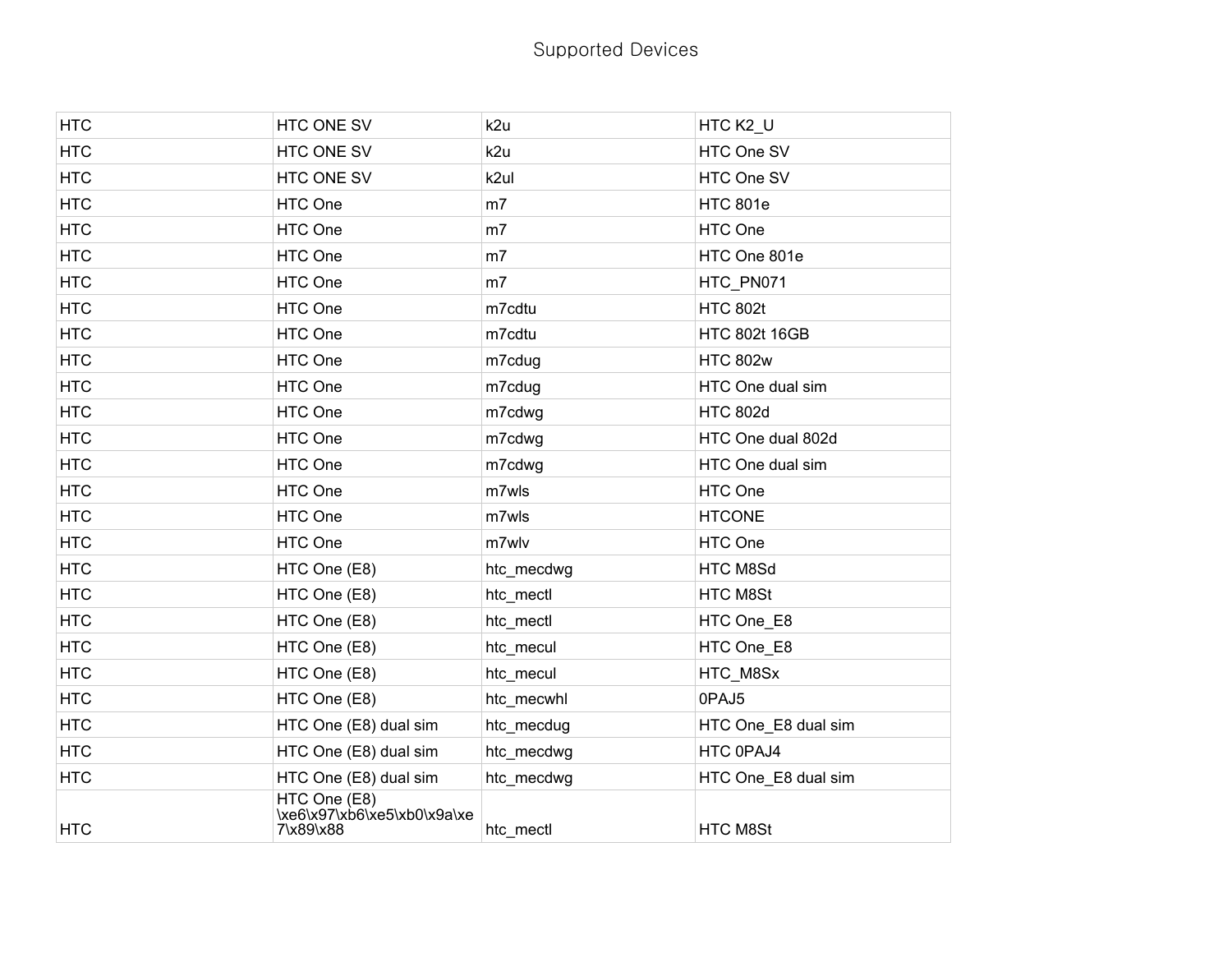| <b>HTC</b> | HTC One (E8)<br>\xe6\x97\xb6\xe5\xb0\x9a\xe<br>7\x89\x88 4G<br>LTE\xe5\x8f\x8c\xe5\x8d\xa1\<br>xe5\x8f\x8c\xe5\xbe\x85\xe8\<br>x81\x94\xe9\x80\x9a\xe7\x89<br>\x88 | htc_mecdug     | HTC M8Sw            |
|------------|--------------------------------------------------------------------------------------------------------------------------------------------------------------------|----------------|---------------------|
| <b>HTC</b> | HTC One (E8)<br>\xe6\x99\x82\xe5\xb0\x9a\xe<br>7\x89\x884G LTE<br>\xe7\xa7\xbb\xe5\x8a\xa8\xe<br>7\x89\x88                                                         | htc_mectl      | <b>HTC M8Ss</b>     |
| <b>HTC</b> | HTC One (M8 EYE)                                                                                                                                                   | htc melsuhl    | HTC One_M8 Eye      |
| <b>HTC</b> | HTC One (M8 Eye)                                                                                                                                                   | htc_melsuhl    | HTC 0P6B9           |
| <b>HTC</b> | HTC One (M8 Eye)                                                                                                                                                   | htc_melsuhl    | HTC One_M8 Eye      |
| <b>HTC</b> | HTC One (M8)                                                                                                                                                       | htc_m8         | HTC M8w             |
| <b>HTC</b> | HTC One (M8)                                                                                                                                                       | htc_m8         | HTC One_M8          |
| <b>HTC</b> | HTC One (M8)                                                                                                                                                       | htc m8         | HTC 0P6B            |
| <b>HTC</b> | HTC One (M8)                                                                                                                                                       | htc_m8         | HTC 0P6B6           |
| <b>HTC</b> | HTC One (M8)                                                                                                                                                       | htc_m8         | HTC_M8x             |
| <b>HTC</b> | HTC One (M8)                                                                                                                                                       | htc_m8dug      | HTC One M8 dual sim |
| <b>HTC</b> | HTC One (M8)                                                                                                                                                       | htc_m8dwg      | HTC M8d             |
| <b>HTC</b> | HTC One (M8)                                                                                                                                                       | htc_m8whl      | 831C                |
| <b>HTC</b> | HTC One (M8)                                                                                                                                                       | htc m8wl       | HTC One M8          |
| <b>HTC</b> | HTC One (M8)                                                                                                                                                       | htc_m8wl       | HTC6525LVW          |
| <b>HTC</b> | HTC One (M8) (4G LTE<br>\xe5\x8f\x8c\xe5\x8d\xa1\xe5<br>\x8f\x8c\xe5\xbe\x85<br>\xe8\x81\x94\xe9\x80\x9a\xe<br>7\x89\x88)                                          | htc_m8dug      | HTC M8e             |
| <b>HTC</b> | HTC One 801e                                                                                                                                                       | m <sub>7</sub> | HTC One 801e        |
| <b>HTC</b> | HTC One 801e                                                                                                                                                       | m7             | HTC One 801s        |
| <b>HTC</b> | HTC One Dual 802d                                                                                                                                                  | m7cdwg         | HTC One dual 802d   |
| <b>HTC</b> | <b>HTC One Dual Sim</b>                                                                                                                                            | m7cdwg         | HTC One dual sim    |
| <b>HTC</b> | HTC One E8 dual                                                                                                                                                    | htc_mecdwg     | HTC_M8Sd            |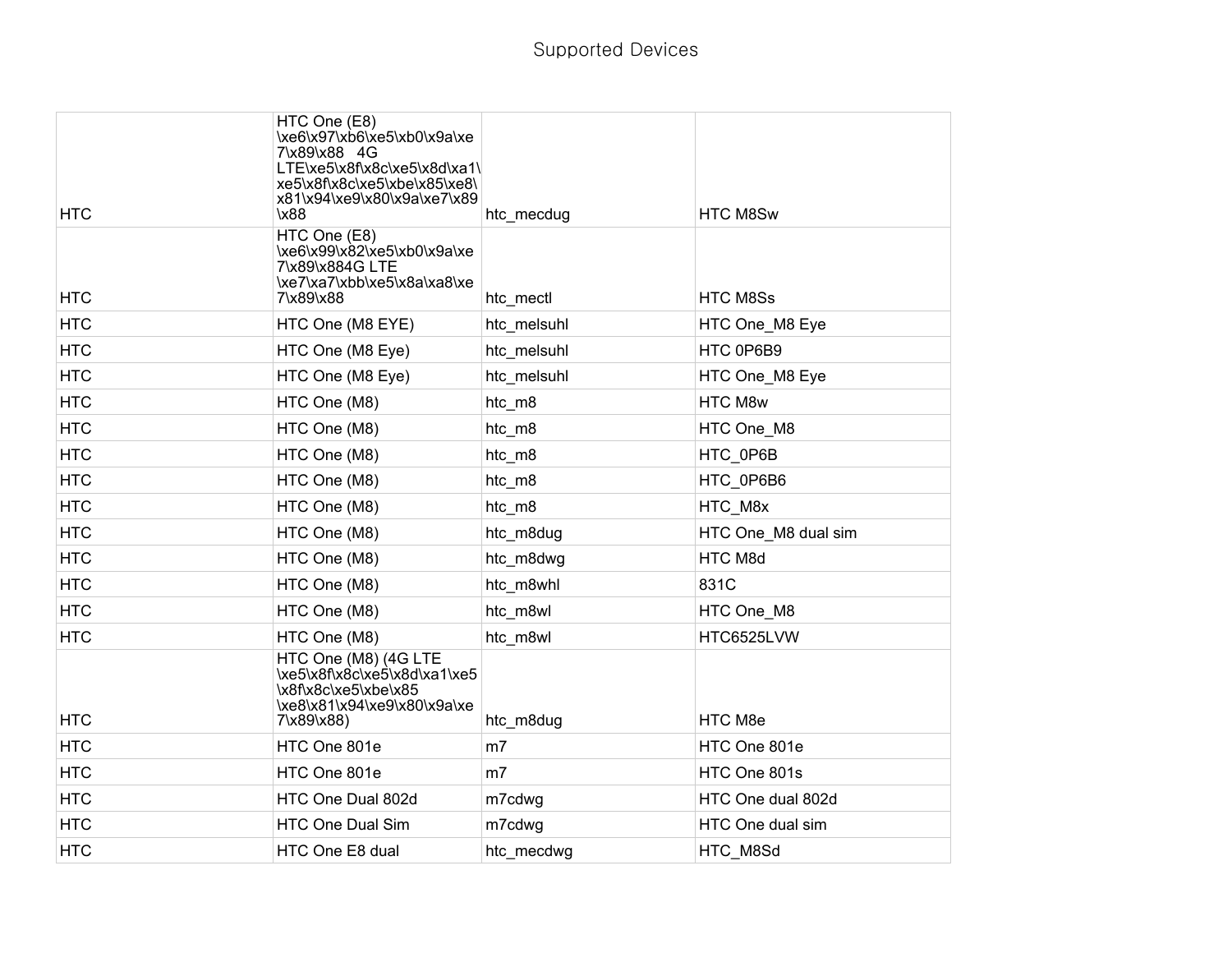| <b>HTC</b> | HTC One Google Play<br>edition                                                                | m7                  | HTC One                   |
|------------|-----------------------------------------------------------------------------------------------|---------------------|---------------------------|
| <b>HTC</b> | HTC One M8 eye 4G LTE<br>\xe7\xa7\xbb\xe5\x8a\xa8\xe<br>5\xae\x9a\xe5\x88\xb6\xe7\x<br>89\x88 | htc_melstuhl        | <b>HTC M8Et</b>           |
| <b>HTC</b> | HTC One M8 eye 4G<br>LTE\xe8\x81\x94\xe9\x80\x9<br>a\xe7\x89\x88                              | htc_melsuhl         | HTC M8Ew                  |
| <b>HTC</b> | HTC One S                                                                                     | ville               | HTC One S                 |
| <b>HTC</b> | HTC One S                                                                                     | ville               | HTC VLE_U                 |
| <b>HTC</b> | HTC One S                                                                                     | villec2             | HTC One S                 |
| <b>HTC</b> | HTC One S                                                                                     | villec2             | HTC Z560e                 |
| <b>HTC</b> | HTC One S Special Edition                                                                     | villeplus           | HTC One S Special Edition |
| <b>HTC</b> | HTC One SC                                                                                    | cp2dcg              | HTC One SC                |
| <b>HTC</b> | HTC One SC                                                                                    | cp2dcg              | HTC One SC T528d          |
| <b>HTC</b> | HTC One SV                                                                                    | k <sub>2cl</sub>    | C525c                     |
| <b>HTC</b> | HTC One SV                                                                                    | k2plccl             | HTC One SV                |
| <b>HTC</b> | HTC One SV                                                                                    | k2ul                | HTC K2_UL                 |
| <b>HTC</b> | HTC One SV                                                                                    | k2ul                | HTC One SV                |
| <b>HTC</b> | HTC One SV BLK                                                                                | k2plccl             | HTC One SV                |
| <b>HTC</b> | HTC One SV BLK                                                                                | k <sub>2plccl</sub> | HTC One SV BLK            |
| <b>HTC</b> | HTC One V                                                                                     | primoc              | HTC One V                 |
| <b>HTC</b> | HTC One V                                                                                     | primou              | HTC ONE V                 |
| <b>HTC</b> | HTC One V                                                                                     | primou              | HTC One V                 |
| <b>HTC</b> | HTC One VX                                                                                    | totemc2             | HTC One VX                |
| <b>HTC</b> | HTC One X                                                                                     | endeavoru           | HTC One X                 |
| <b>HTC</b> | HTC One X                                                                                     | endeavoru           | HTC S720e                 |
| <b>HTC</b> | HTC One X                                                                                     | evita               | HTC One X                 |
| <b>HTC</b> | HTC One X+                                                                                    | enrc <sub>2b</sub>  | HTC One X+                |
| <b>HTC</b> | HTC One X+                                                                                    | evitareul           | HTC One X+                |
| <b>HTC</b> | HTC One XL                                                                                    | evita               | HTC One X                 |
| <b>HTC</b> | HTC One XL                                                                                    | evita               | HTC One XL                |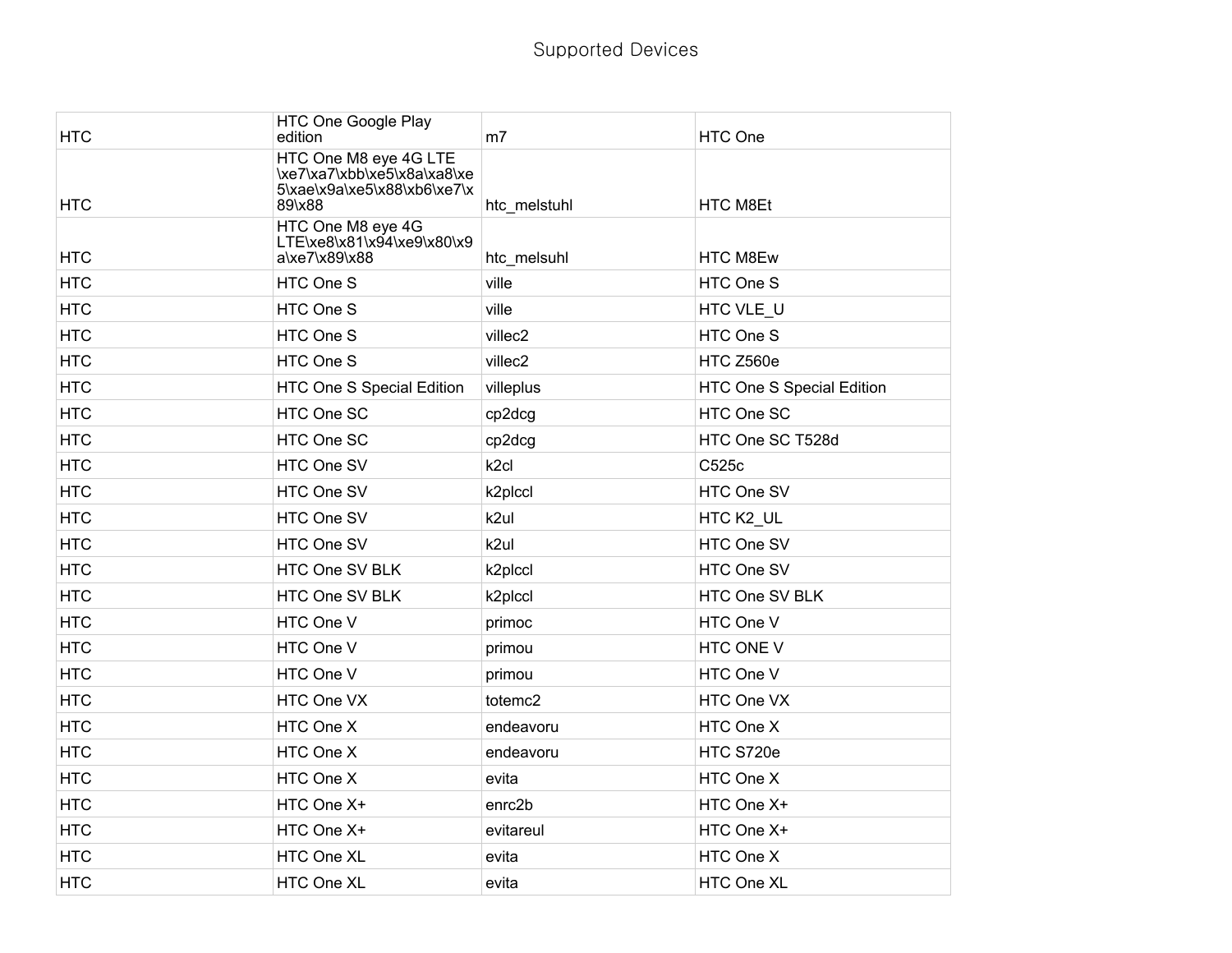| <b>HTC</b> | HTC One XL                                        | evita          | HTC_One_XL                                 |
|------------|---------------------------------------------------|----------------|--------------------------------------------|
| <b>HTC</b> | HTC One XL                                        | evitautl       | HTC EVA UTL                                |
| <b>HTC</b> | HTC One max                                       | t6ul           | HTC One max                                |
| <b>HTC</b> | HTC One max                                       | t6ul           | HTC One max                                |
| <b>HTC</b> | HTC One max                                       | t6whl          | HTC0P3P7                                   |
| <b>HTC</b> | HTC One mini                                      | htc_m4         | HTC One mini                               |
| <b>HTC</b> | HTC One mini                                      | m4             | HTC One mini                               |
| <b>HTC</b> | HTC One mini                                      | m4             | HTC_One_mini_601e                          |
| <b>HTC</b> | HTC One mini                                      | m4             | HTC PO582                                  |
| <b>HTC</b> | HTC One mini 2                                    | htc_memul      | HTC One mini 2                             |
| <b>HTC</b> | HTC One mini 2                                    | htc_memul      | HTC_M8MINx                                 |
| <b>HTC</b> | HTC One mini 2                                    | htc_memul      | HTC_One_mini_2                             |
| <b>HTC</b> | HTC One mini 601E                                 | m4             | HTC_One_mini_601e                          |
| <b>HTC</b> | HTC One remix                                     | htc_memwl      | HTC6515LVW                                 |
| <b>HTC</b> | HTC One E8                                        | htc mecul emea | HTC One E8                                 |
| <b>HTC</b> | HTC Onex X                                        | endeavoru      | HTC One X                                  |
| <b>HTC</b> | HTC PO091                                         | csndug         | HTC PO091                                  |
| <b>HTC</b> | HTC Rhyme S510b                                   | bliss          | HTC Rhyme S510b                            |
| <b>HTC</b> | HTC S720e                                         | endeavoru      | HTC S720e                                  |
| <b>HTC</b> | HTC Salsa C510e                                   | icong          | HTC Salsa C510b                            |
| <b>HTC</b> | HTC Salsa C510e                                   | icong          | HTC Salsa C510e                            |
| <b>HTC</b> | <b>HTC Sensation XL with Beats</b><br>Audio X315e | runnymede      | HTC Sensation XL with Beats Audio<br>X315b |
| <b>HTC</b> | HTC Sensation XL with Beats<br>Audio X315e        | runnymede      | HTC Sensation XL with Beats Audio<br>X315e |
| <b>HTC</b> | HTC Sensation XL with Beats<br>Audio X315e        | runnymede      | HTC-X315E                                  |
| <b>HTC</b> | HTC Sensation XL with Beats<br>Audio X315e        | runnymede      | Sensation XL with Beats Audio              |
| <b>HTC</b> | HTC T329d                                         | protodcg       | HTC T329d                                  |
| <b>HTC</b> | HTC T528w                                         | cp2dug         | HTC Desire L dual sim                      |
| <b>HTC</b> | <b>HTC Velocity 4G</b>                            | holiday        | <b>HTC PH39100</b>                         |
|            |                                                   |                |                                            |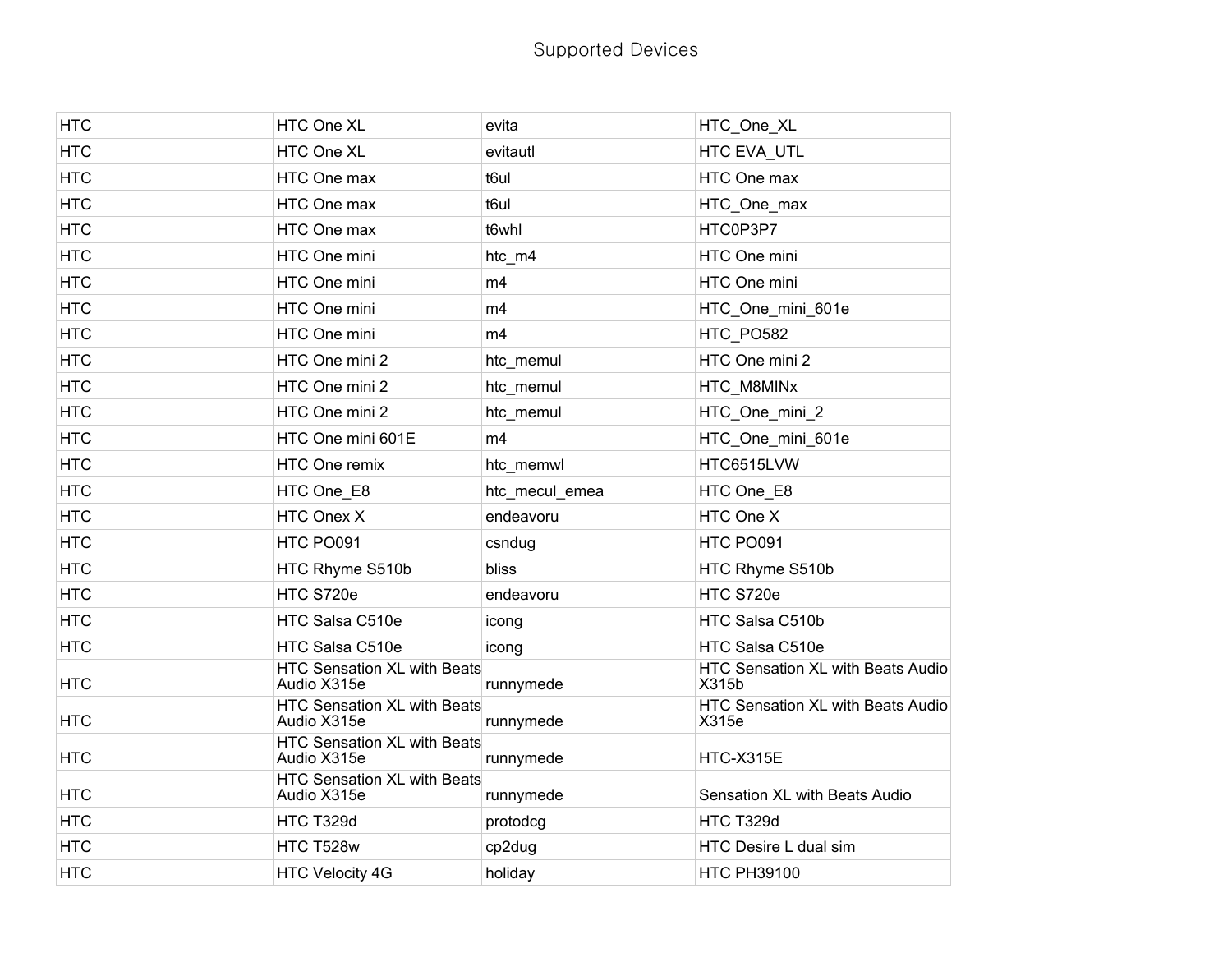| <b>HTC</b> | <b>HTC Velocity 4G</b> | holiday     | HTC Raider X710e       |
|------------|------------------------|-------------|------------------------|
| <b>HTC</b> | <b>HTC Velocity 4G</b> | holiday     | <b>HTC Velocity 4G</b> |
| <b>HTC</b> | <b>HTC Velocity 4G</b> | holiday     | HTC Velocity 4G X710s  |
| <b>HTC</b> | <b>HTC Velocity 4G</b> | holiday     | HTC-X710a              |
| <b>HTC</b> | HTC Wildfire S A515c   | marvelc     | HTC Wildfire S A515c   |
| <b>HTC</b> | HTC Wildfire S A515c   | marvelc     | HTC-PG762              |
| <b>HTC</b> | HTC Wildfire S A515c   | marvelc     | USCCADR6230US          |
| <b>HTC</b> | HTC desire 608t        | cp3dtg      | <b>HTC 608t</b>        |
| <b>HTC</b> | <b>HTC</b> first       | mystul      | <b>HTC</b> first       |
| <b>HTC</b> | HTC6435LVW             | dlx         | HTC6435LVW             |
| <b>HTC</b> | HTC909d                | dlpdwg      | <b>HTC 919d</b>        |
| <b>HTC</b> | HTCDesire612VZW        | htc_a3qhdcl | HTC331ZLVW             |
| <b>HTC</b> | HTCDesire612VZW        | htc_a3qhdcl | HTC331ZLVWPP           |
| <b>HTC</b> | HTCEVODesign4G         | kingdom     | <b>HTC Acquire</b>     |
| <b>HTC</b> | HTCEVODesign4G         | kingdom     | HTC EVO Design C715e   |
| <b>HTC</b> | HTCEVODesign4G         | kingdom     | HTC Hero S             |
| <b>HTC</b> | HTCEVODesign4G         | kingdom     | <b>HTC Kingdom</b>     |
| <b>HTC</b> | HTCEVODesign4G         | kingdom     | HTCEVODesign4G         |
| <b>HTC</b> | HTCEVODesign4G         | kingdom     | PH44100                |
| <b>HTC</b> | <b>HTCOneMaxVZW</b>    | t6wl        | HTC6600LVW             |
| <b>HTC</b> | HTC_0P3P5              | t6ul        | HTC_0P3P5              |
| <b>HTC</b> | HTC_0P4E2              | zara        | HTC_0P4E2              |
| <b>HTC</b> | HTC_0PFJ50             | htc_a51tuhl | HTC_0PFJ50             |
| <b>HTC</b> | HTC A510c              | marvelc     | HTC A510c              |
| <b>HTC</b> | HTC_Amaze_4G           | ruby        | HTC Amaze 4G           |
| <b>HTC</b> | HTC_Amaze_4G           | ruby        | <b>HTC Ruby</b>        |
| <b>HTC</b> | HTC_Amaze_4G           | ruby        | HTC_Amaze_4G           |
| <b>HTC</b> | HTC_D820f              | htc_a51tuhl | HTC_D820f              |
| <b>HTC</b> | HTC_D820u              | htc_a51dtul | HTC_D820u              |
| <b>HTC</b> | HTL23                  | htc_b2wlj   | HTL23                  |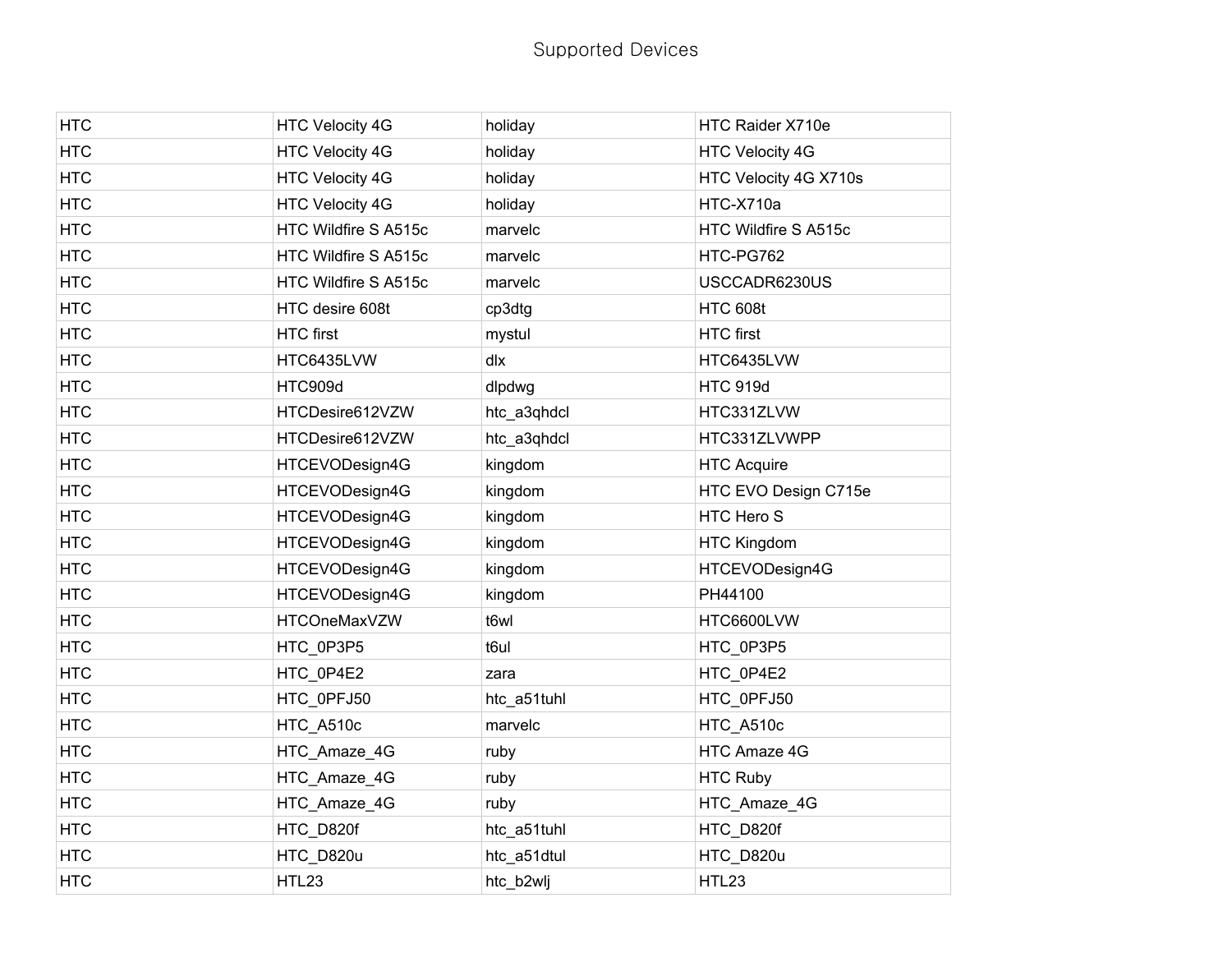| <b>HTC</b> | Hero                 | heroc      | HERO200                                    |
|------------|----------------------|------------|--------------------------------------------|
| <b>HTC</b> | ISW13HT              | valentewx  | ISW13HT                                    |
| <b>HTC</b> | Incredible 2         | vivow      | ADR6350                                    |
| <b>HTC</b> | Incredible 2         | vivow      | HTC IncredibleS S710d                      |
| <b>HTC</b> | Incredible S         | vivo       | <b>HTC Incredible S</b>                    |
| <b>HTC</b> | Incredible S         | vivo       | HTC_S710E                                  |
| <b>HTC</b> | KDDI Infobar A02     | imnj       | <b>HTX21</b>                               |
| <b>HTC</b> | Legend               | legend     | <b>HTC Legend</b>                          |
| <b>HTC</b> | Nexus 9              | flounder   | Nexus 9                                    |
| <b>HTC</b> | Nexus One            | passion    | Nexus One                                  |
| <b>HTC</b> | One XL               | evita      | HTC One XL                                 |
| <b>HTC</b> | Puccini              | puccinilte | <b>HTC PG09410</b>                         |
| <b>HTC</b> | Puccini              | puccinilte | HTC-P715a                                  |
| <b>HTC</b> | Sensation 4G         | pyramid    | <b>HTC Sensation</b>                       |
| <b>HTC</b> | Sensation 4G         | pyramid    | <b>HTC Sensation 4G</b>                    |
| <b>HTC</b> | Sensation 4G         | pyramid    | HTC Sensation XE with Beats Audio          |
| <b>HTC</b> | Sensation 4G         | pyramid    | HTC Sensation XE with Beats Audio<br>Z715a |
| <b>HTC</b> | Sensation 4G         | pyramid    | HTC Sensation XE with Beats Audio<br>Z715e |
| <b>HTC</b> | Sensation 4G         | pyramid    | HTC Sensation Z710a                        |
| <b>HTC</b> | Sensation 4G         | pyramid    | HTC Sensation Z710e                        |
| <b>HTC</b> | Sensation 4G         | pyramid    | HTC-Z710a                                  |
| <b>HTC</b> | Thunderbolt          | mecha      | ADR6400L                                   |
| <b>HTC</b> | Thunderbolt          | mecha      | <b>HTC Mecha</b>                           |
| <b>HTC</b> | Wildfire             | buzz       | <b>HTC Wildfire</b>                        |
| <b>HTC</b> | <b>Wildfire CDMA</b> | bee        | <b>HTC Bee</b>                             |
| <b>HTC</b> | <b>Wildfire CDMA</b> | bee        | <b>HTC Wildfire</b>                        |
| <b>HTC</b> | <b>Wildfire S</b>    | marvel     | <b>HTC Wildfire S</b>                      |
| <b>HTC</b> | <b>Wildfire S</b>    | marvel     | HTC Wildfire S A510b                       |
| <b>HTC</b> | <b>Wildfire S</b>    | marvel     | HTC Wildfire S A510e                       |
|            |                      |            |                                            |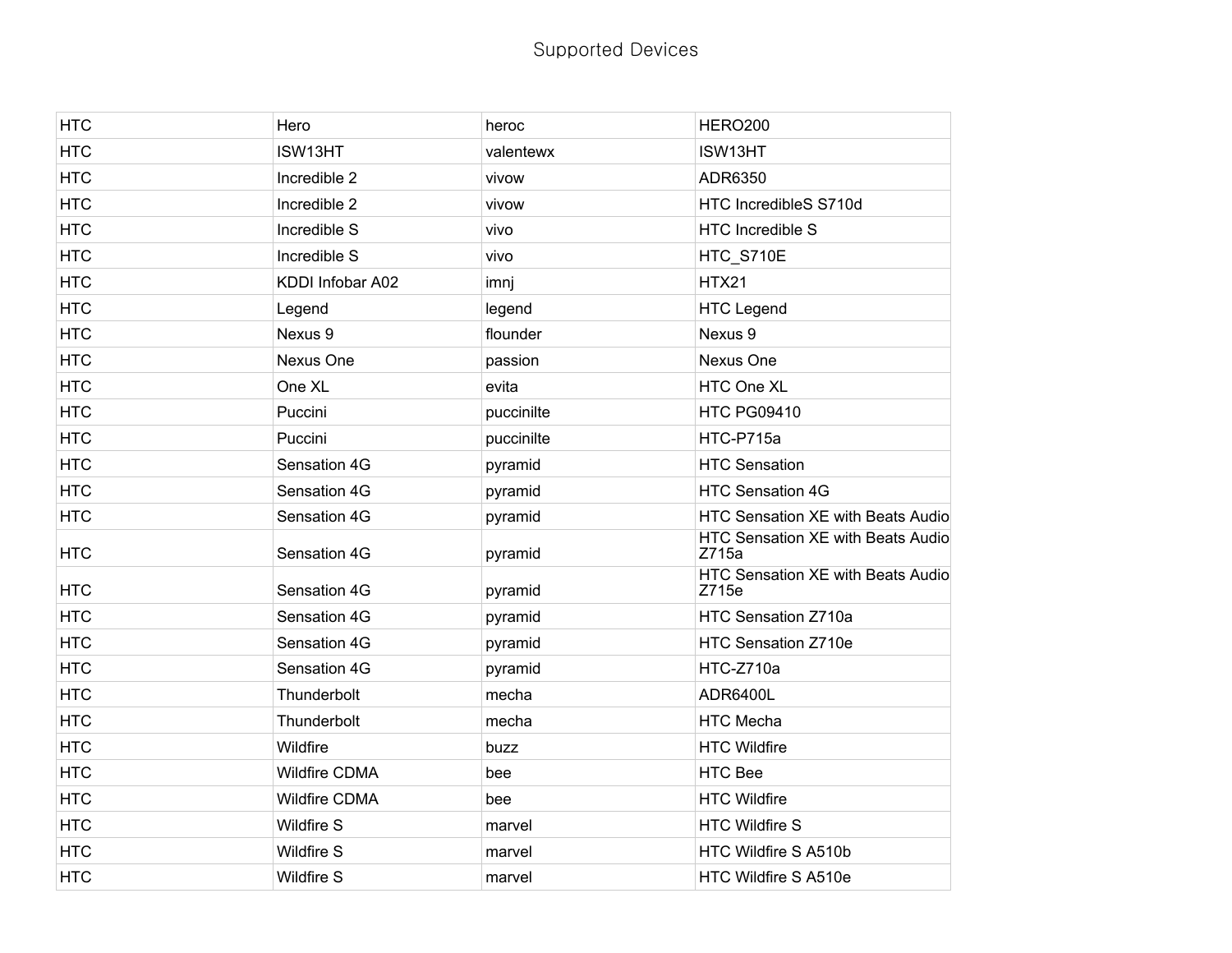| <b>HTC</b> | <b>Wildfire S</b>       | marvel          | HTC-A510a                 |
|------------|-------------------------|-----------------|---------------------------|
| <b>HTC</b> | hTC Desire 601          | zara            | HTC Desire 601            |
| <b>HTC</b> | htc desire 400 dual sim | cp2dug          | HTC Desire 400 dual sim   |
| <b>HTC</b> | htc desire 610          | htc_a3qhdul     | HTC Desire 610            |
| <b>HTC</b> | htc desire x            | protou          | <b>HTC Desire X</b>       |
| <b>HTC</b> | myTouch 3G              | sapphire        | <b>HTC Magic</b>          |
| <b>HTC</b> | myTouch 3G              | sapphire        | T-Mobile myTouch 3G       |
| <b>HTC</b> | myTouch 3G Slide        | espresso        | T-Mobile myTouch 3G Slide |
| <b>HTC</b> | myTouch 4G              | glacier         | <b>HTC Glacier</b>        |
| <b>HTC</b> | myTouch 4G              | glacier         | <b>HTC Panache</b>        |
| <b>HTC</b> | myTouch 4G Slide        | doubleshot      | myTouch_4G_Slide          |
| Haier      | A-TT00                  | A-TT00          | A-TT00                    |
| Haier      | AD6B1H                  | AD6B1H          | Smartfren Andromax AD6B1H |
| Haier      | AT7003                  | AT7003          | AT7003                    |
| Haier      | Beeline Smart 3         | Beeline_Smart3  | <b>Beeline Smart 3</b>    |
| Haier      | CDP7TAB4C8              | CDP7TAB4C8      | CDP7TAB4C8                |
| Haier      | CETAB10KML9             | CETAB10KML9     | CETAB10KML9               |
| Haier      | CETAB7ML9               | CETAB7ML9       | CETAB7ML9                 |
| Haier      | CETAB9ML9               | CETAB9ML9       | CETAB9ML9                 |
| Haier      | CMP_765                 | CMP_765         | CMP_765                   |
| Haier      | CT1030                  | CT1030          | CT1030                    |
| Haier      | CT301_W818              | msm7627a        | CT301_W818                |
| Haier      | CT825                   | fiber-a31stm    | CT825                     |
| Haier      | CYCLONE_ODYSSEY         | CYCLONE_ODYSSEY | CYCLONE_ODYSSEY           |
| Haier      | D2-721                  | D2-721G         | D2-721G                   |
| Haier      | D2-751G                 | d2PAD           | D2-751G                   |
| Haier      | D2-927G                 | D2-927G         | D2-927G                   |
| Haier      | D2-961G                 | D2-961G         | D2-961G                   |
| Haier      | GF88                    | I7A-LE          | I7A-LE                    |
| Haier      | HG-9041                 | HG-9041         | HG-9041                   |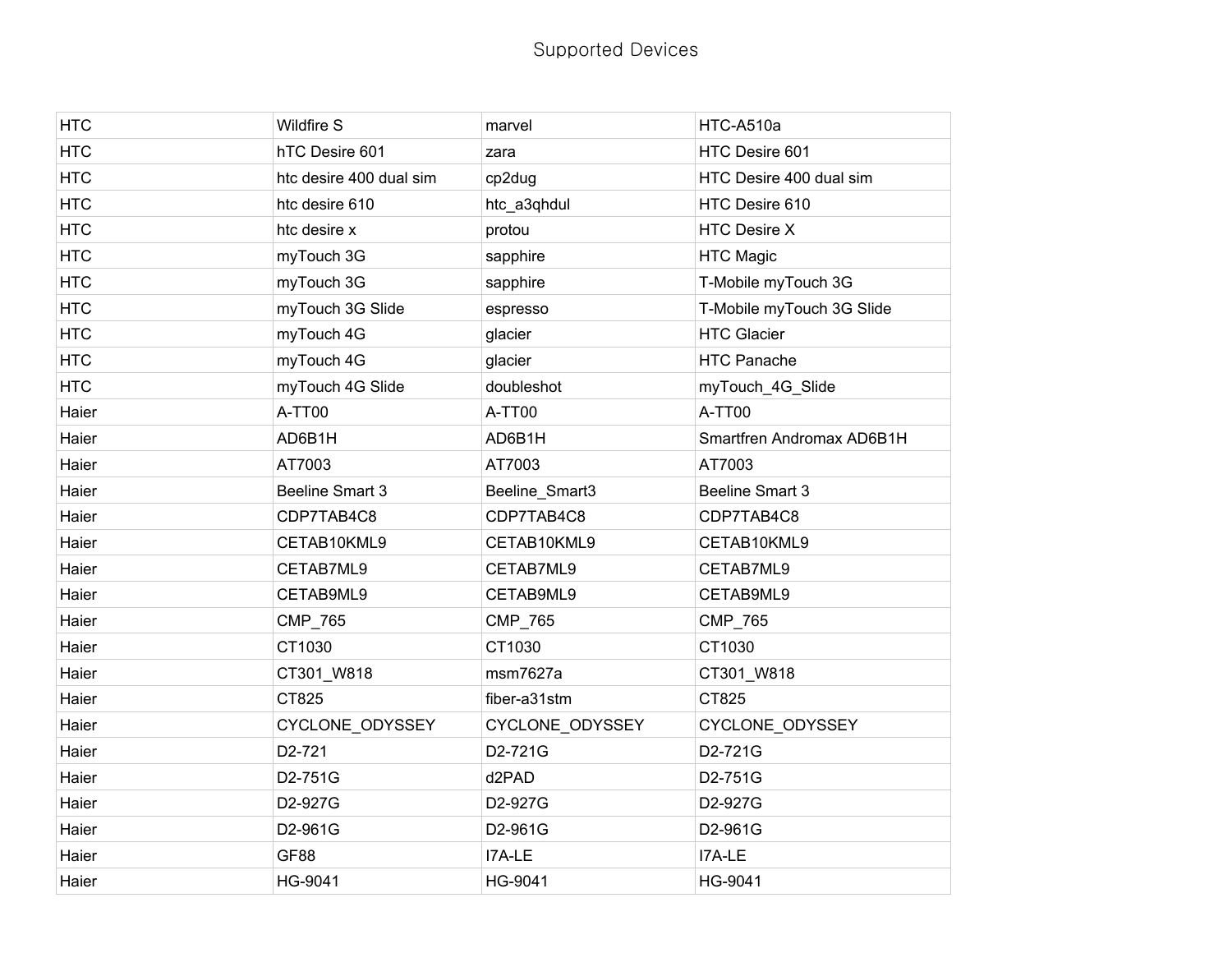| Haier | HS-10DTB4           | HS-10DTB4          | HS-10DTB4                                             |
|-------|---------------------|--------------------|-------------------------------------------------------|
| Haier | HS-7DTB25           | HS-7DTB25          | HS-7DTB25                                             |
| Haier | HS-7DTB29-8GB       | HS-7DTB29-8GB      | HS-7DTB29-8GB                                         |
| Haier | HS-9DTB37           | HS 9DTB37          | HS 9DTB37                                             |
| Haier | HT-1860             | <b>HT-1860</b>     | HT-1860                                               |
| Haier | Haier               | Homesurf744        | Binatone Homesurf744 / Hubble<br>Smart7 (Homesurf744) |
| Haier | Haier               | PAD69H             | PAD69H                                                |
| Haier | Haier               | PAD_D85            | pad_d85                                               |
| Haier | Haier               | W627               | W627                                                  |
| Haier | Haier               | W861               | W861                                                  |
| Haier | HomeSurf742 AT7003  | HomeSurf742_AT7003 | HomeSurf742 AT7003                                    |
| Haier | Homesurf844         | Homesurf844        | Binatone Homesurf844 / Hubble<br>Smart8 (Homesurf844) |
| Haier | Hyasong T1          | HyasongT1          | HyasongT1                                             |
| Haier | <b>INGO-TAB</b>     | <b>INGO-TAB</b>    | <b>INGO-TAB</b>                                       |
| Haier | Konnect_350         | Konnect_350        | Konnect_350                                           |
| Haier | LE39M7000CF         | LE39M7000CF        | LE39M7000CF                                           |
| Haier | LE48M7000CF         | LE48M7000CF        | LE48M7000CF                                           |
| Haier | LE55M7000CF         | LE55M7000CF        | LE55M7000CF                                           |
| Haier | Logicom S9782       | Logicom-S9782      | Logicom-S9782                                         |
| Haier | MD210               | MD210              | MD210                                                 |
| Haier | <b>MEGAFON MS3A</b> | Megafon            | MS3A                                                  |
| Haier | MT-700              | MT-700             | MT-700                                                |
| Haier | <b>NEO10-1</b>      | <b>NEO10-1</b>     | <b>NEO10-1</b>                                        |
| Haier | <b>NEO7-1</b>       | <b>NEO7-1</b>      | <b>NEO7-1</b>                                         |
| Haier | <b>NEO7-2</b>       | <b>NEO7-2</b>      | <b>NEO7-2</b>                                         |
| Haier | <b>NEO8-1</b>       | <b>NEO8-1</b>      | <b>NEO8-1</b>                                         |
| Haier | P <sub>2</sub>      | P <sub>2</sub>     | P <sub>2</sub>                                        |
| Haier | PAD1021             | PAD1021            | PAD1021                                               |
| Haier | PAD1042             | PAD1042            | PAD1042                                               |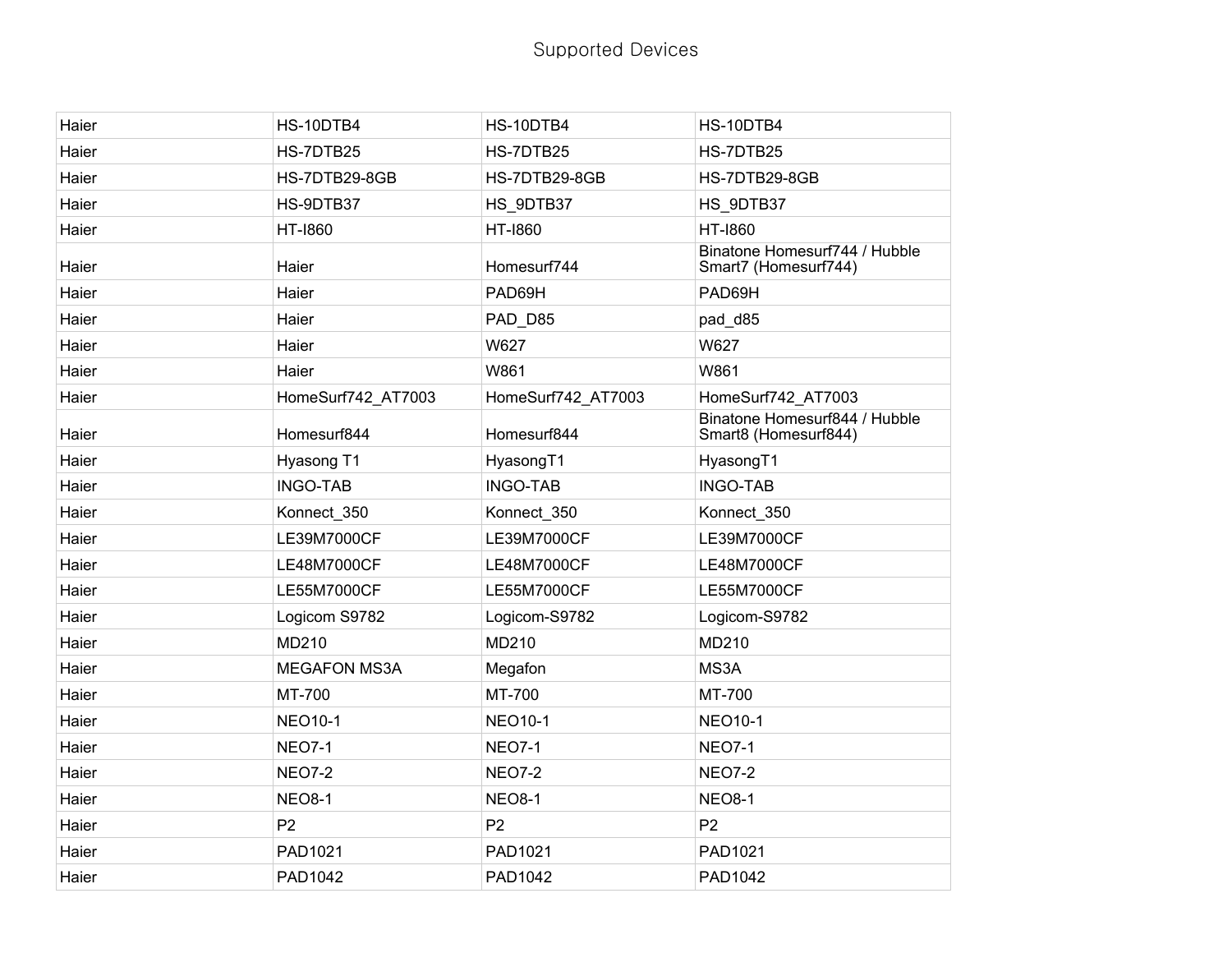| Haier     | <b>PAD712</b>                | <b>PAD712</b>  | <b>PAD712</b>             |
|-----------|------------------------------|----------------|---------------------------|
| Haier     | <b>PAD722</b>                | <b>PAD722</b>  | <b>PAD722</b>             |
| Haier     | <b>PAD841</b>                | <b>PAD841</b>  | <b>PAD841</b>             |
| Haier     | PADCT1010W                   | PADCT1010W     | PADCT1010W                |
| Haier     | PAD_1042                     | PAD 1042       | PAD_1042                  |
| Haier     | PNDPP410GP                   | PNDPP410GP     | PNDPP410GP                |
| Haier     | PNDPP44Q7GPBLK               | PNDPP44Q7GPBLK | PNDPP44Q7GPBLK            |
| Haier     | PNDPP47GP                    | PNDPP47GP      | PNDPP47GP                 |
| Haier     | SP-5100                      | SP-5100        | SP-5100                   |
| Haier     | Skill                        | Skill          | <b>Skill</b>              |
| Haier     | Smartfren Andromax<br>AD681H | AD681H         | Smartfren Andromax AD681H |
| Haier     | Smartfren Andromax<br>AD9A1H | AD9A1H         | Smartfren Andromax AD9A1H |
| Haier     | StarQ_Q5002                  | StarQ_Q5002    | Q5002                     |
| Haier     | <b>T785B</b>                 | <b>T785B</b>   | T785B                     |
| Haier     | <b>TAB-700</b>               | TAB_700        | <b>TAB-700</b>            |
| Haier     | <b>TAB-700</b>               | TAB_700        | TAB700MPG                 |
| Haier     | W717                         | W717           | W717                      |
| Haier     | W757                         | W757           | W757                      |
| Haier     | W860                         | W860           | W860                      |
| Harris    | Harris 12131-1000            | msm8660_cougar | Harris 12131-1000         |
| Hipstreet | <b>7DTB25</b>                | <b>7DTB25</b>  | 7DTB25                    |
| Hipstreet | <b>HS-10DTB12</b>            | Hipstreet      | <b>HS-10DTB12</b>         |
| Hipstreet | HS-10DTB12A                  | RCT6203W46     | HS_10DTB12A               |
| Hipstreet | HS-7DTB27                    | HS-7DTB27      | HS-7DTB27                 |
| Hipstreet | HS-7DTB35                    | RCT6773W22     | HS 7DTB35                 |
| Hipstreet | HS-7DTB39                    | HS-7DTB39      | HS-7DTB39                 |
| Hipstreet | HS-9DTB7A                    | HS-9DTB7A      | HS-9DTB7A                 |
| Hipstreet | Hipstreet HS-10DTB8          | HS-10DTB8      | HS-10DTB8                 |
| Hisense   |                              | AD683G         | AD683G                    |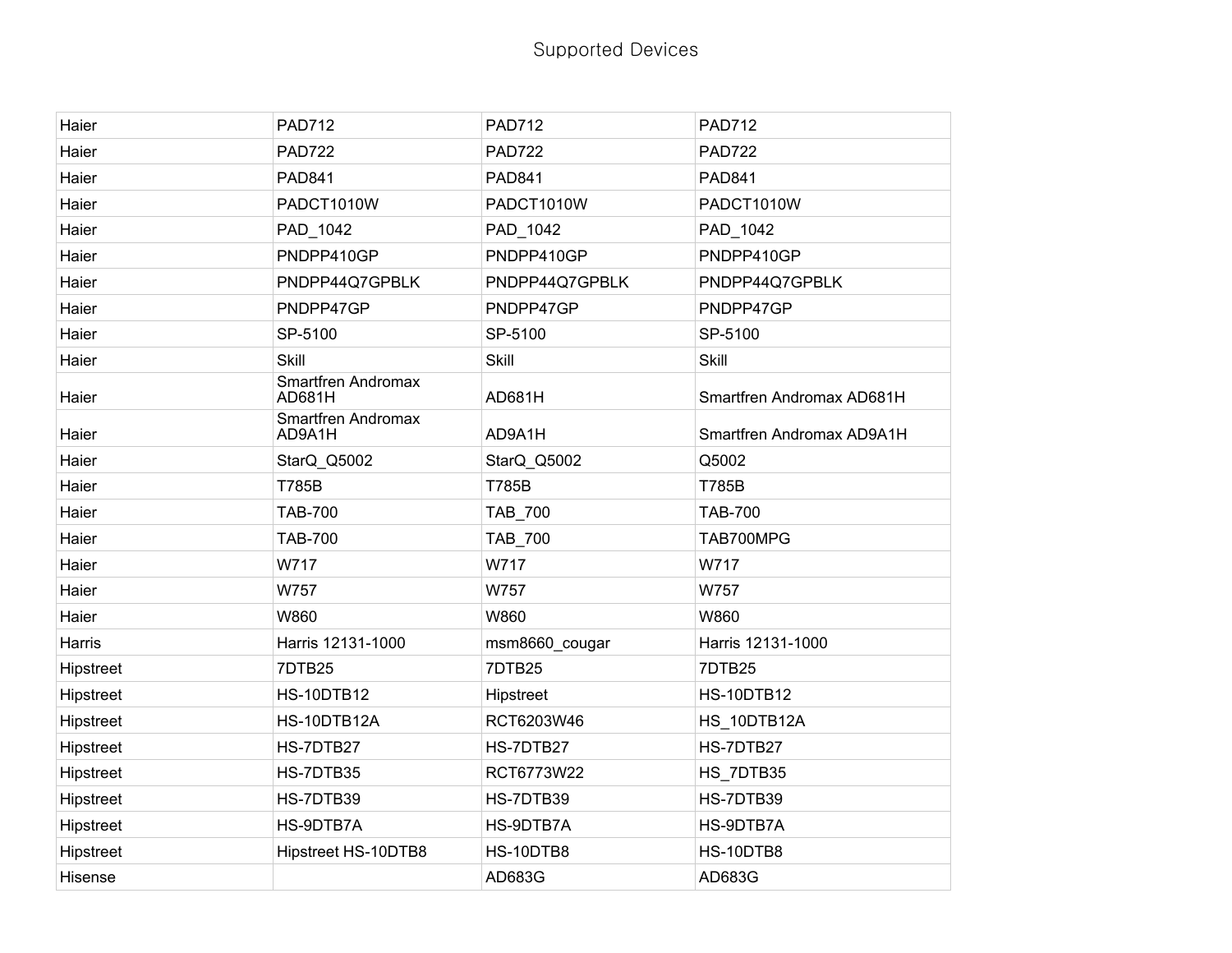| Hisense | AD685G         | New Andromax-i  |
|---------|----------------|-----------------|
| Hisense | E820           | <b>HS-E820</b>  |
| Hisense | E910           | E910            |
| Hisense | E910           | <b>HS-E910</b>  |
| Hisense | E912           | <b>HS-E912</b>  |
| Hisense | E912S          | <b>HS-E912S</b> |
| Hisense | E920           | <b>HS-E920</b>  |
| Hisense | E926           | E926            |
| Hisense | E930           | <b>HS-E930</b>  |
| Hisense | E956           | <b>HS-E956</b>  |
| Hisense | E956Q          | <b>HS-E956Q</b> |
| Hisense | EG870          | <b>HS-EG870</b> |
| Hisense | EG876          | <b>HS-EG876</b> |
| Hisense | EG901          | <b>HS-EG901</b> |
| Hisense | EG909          | <b>HS-EG909</b> |
| Hisense | EG950          | <b>HS-EG950</b> |
| Hisense | EG970          | <b>HS-EG970</b> |
| Hisense | P4013          | MEDION-P4013    |
| Hisense | <b>SIMPlus</b> | MegaFon SIM+    |
| Hisense | T818           | <b>HS-T818</b>  |
| Hisense | TP9101         | HS-M170AT       |
| Hisense | TP9102         | M1101AT         |
| Hisense | U2             | U <sub>2</sub>  |
| Hisense | U8             | HS-U8           |
| Hisense | U820           | <b>HS-U820</b>  |
| Hisense | <b>U820A</b>   | <b>HS-U820</b>  |
| Hisense | <b>U820A</b>   | $U1+$           |
| Hisense | <b>U820AVN</b> | <b>HS-U820</b>  |
| Hisense | U860           | <b>HS-U860</b>  |
| Hisense | U909           | <b>HS-U909</b>  |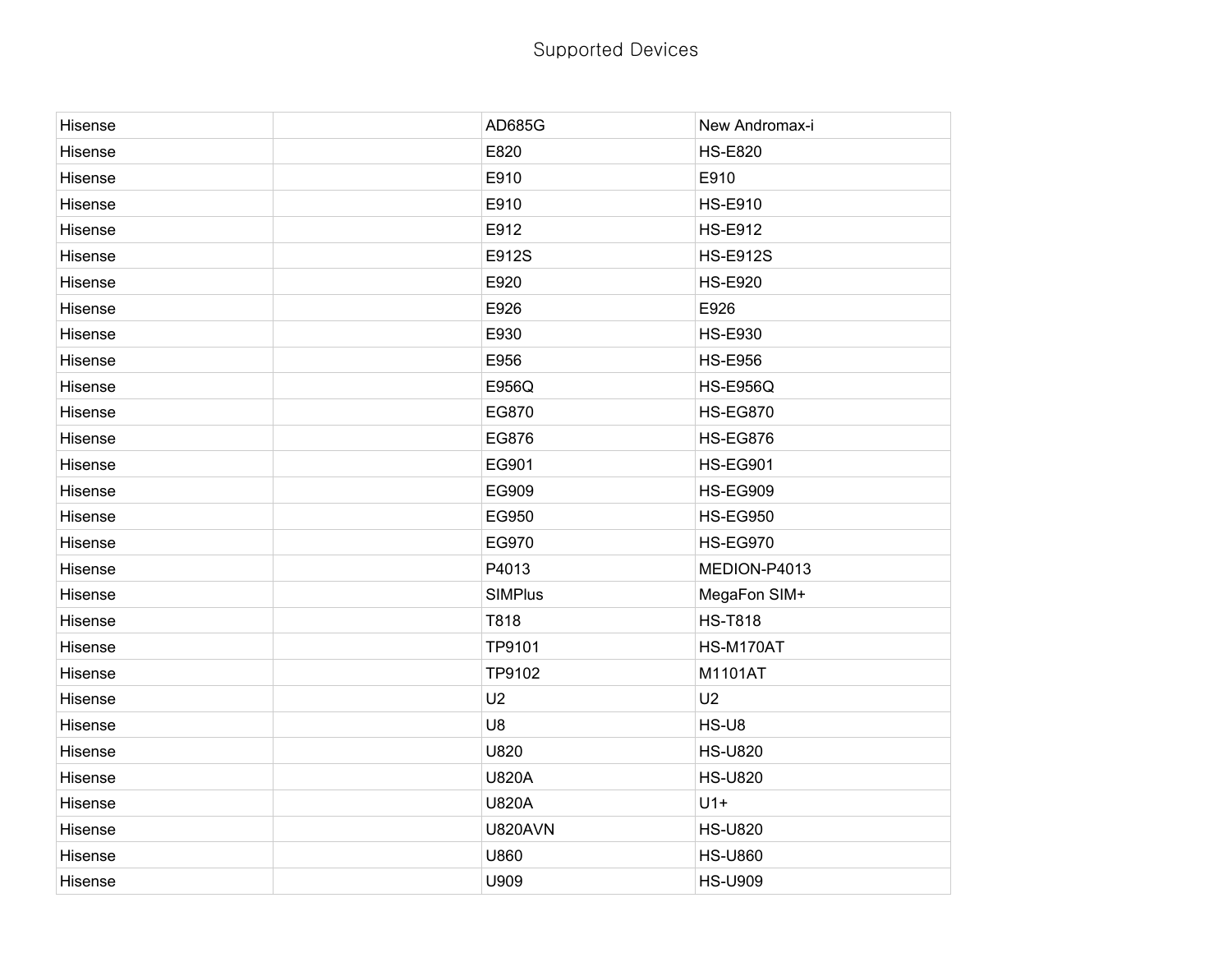| Hisense |                | U909B           | <b>HS-U909B</b> |
|---------|----------------|-----------------|-----------------|
| Hisense |                | U909B_6         | <b>HS-U909</b>  |
| Hisense |                | <b>U909B_MN</b> | U2S             |
| Hisense |                | U912            | <b>HS-U912</b>  |
| Hisense |                | U950            | <b>HS-U950</b>  |
| Hisense |                | U950_6          | <b>HS-U950</b>  |
| Hisense |                | U950_MN         | U <sub>3</sub>  |
| Hisense |                | U950_ae         | <b>HS-U950</b>  |
| Hisense |                | U958            | <b>HS-U958</b>  |
| Hisense |                | U960Q           | <b>HS-U960Q</b> |
| Hisense |                | W2400           | W2400           |
| Hisense |                | m3101           | M3101BW         |
| Hisense |                | m370            | M370BW          |
| Hisense |                | t909            | <b>HS-T909</b>  |
| Hisense |                | t950            | <b>HS-T950</b>  |
| Hisense |                | t958            | <b>HS-T958</b>  |
| Hisense |                | t960            | <b>HS-T960</b>  |
| Hisense | 55H6SG         | Vision          | Vision          |
| Hisense | Andromax-c     | AD686G          | Andromax-c      |
| Hisense | $C-4$          | $C_4$           | $C-4$           |
| Hisense | <b>CMB405</b>  | <b>L690AE</b>   | <b>CMB405</b>   |
| Hisense | <b>CMB501</b>  | u970_carrefour  | <b>CMB501</b>   |
| Hisense | <b>CMB510</b>  | L696            | <b>CMB510</b>   |
| Hisense | E100T          | E100T           | Hisense E100T   |
| Hisense | E100TAE        | E100TAE         | LT-W1           |
| Hisense | E200T          | E200T           | <b>HS-E200T</b> |
| Hisense | E2070          | mt8312          | E2070           |
| Hisense | <b>E2371CH</b> | rk3026          | <b>E2371CH</b>  |
| Hisense | E260T          | E260T           | <b>HS-E260T</b> |
| Hisense | E260U          | E260U           | Hisense E260U   |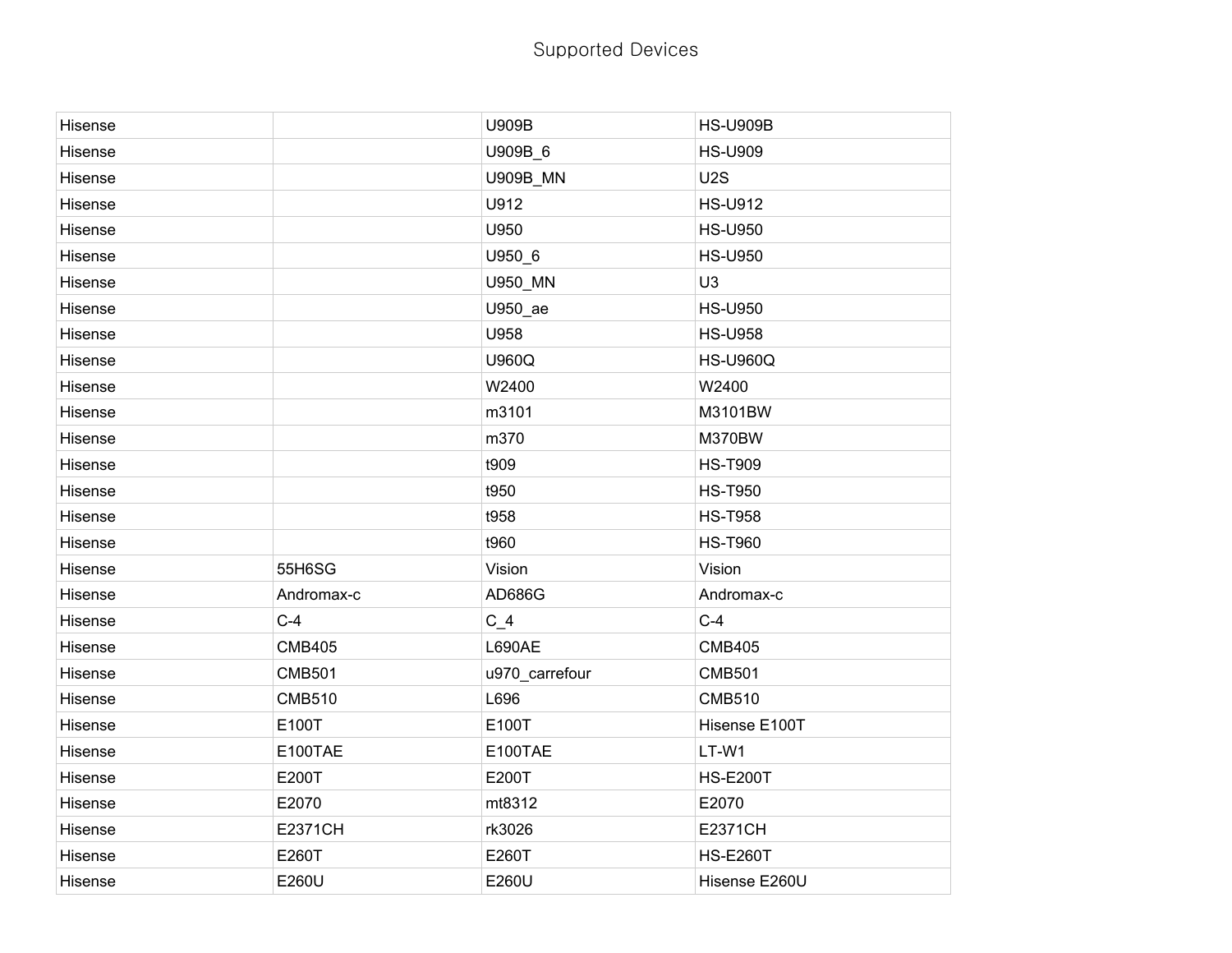| Hisense | E270BSA         | E270BSA        | E270BSA         |
|---------|-----------------|----------------|-----------------|
| Hisense | E600MH02        | E600MH02       | <b>HS-E600M</b> |
| Hisense | E601M           | E601M          | E601M           |
| Hisense | E860            | E860           | E860            |
| Hisense | EG680           | eg980ae        | EG680           |
| Hisense | EG68AE          | EG668AE        | LT668           |
| Hisense | EG929           | EG929_TW       | EG929           |
| Hisense | EG950           | EG950TW        | EG950           |
| Hisense | EG970           | EG970TW        | EG970           |
| Hisense | EG978           | EG978          | <b>HS-EG978</b> |
| Hisense | <b>EG98</b>     | <b>EG98</b>    | <b>EG98</b>     |
| Hisense | <b>EG98</b>     | EG98TW         | <b>EG98</b>     |
| Hisense | EG981           | EG981          | <b>HS-EG981</b> |
| Hisense | F270BW          | <b>F270BW</b>  | F270BW          |
| Hisense | F5070           | mt8389         | F5070           |
| Hisense | F5180           | f5180          | F5180           |
| Hisense | F5281CH         | rk3288         | F5281CH         |
| Hisense | G <sub>1</sub>  | G <sub>1</sub> | G <sub>1</sub>  |
| Hisense | <b>G2-3GP</b>   | G2-3GP         | G2-3GP          |
| Hisense | G610M           | G610M          | Hisense G610M   |
| Hisense | <b>H800T</b>    | <b>H800T</b>   | <b>HS-H800T</b> |
| Hisense | <b>HS-E600M</b> | E600M          | <b>HS-E600M</b> |
| Hisense | <b>HS-E620M</b> | E620M          | <b>HS-E620M</b> |
| Hisense | <b>HS-E917</b>  | E917           | <b>HS-E917</b>  |
| Hisense | <b>HS-E936</b>  | E936           | <b>HS-E936</b>  |
| Hisense | <b>HS-E968</b>  | E968           | <b>HS-E968</b>  |
| Hisense | <b>HS-EG929</b> | EG929          | msm8625         |
| Hisense | <b>HS-EG939</b> | EG939          | <b>HS-EG939</b> |
| Hisense | <b>HS-EG958</b> | EG958          | <b>HS-EG958</b> |
| Hisense | HS-EG966        | EG966          | HS-EG966        |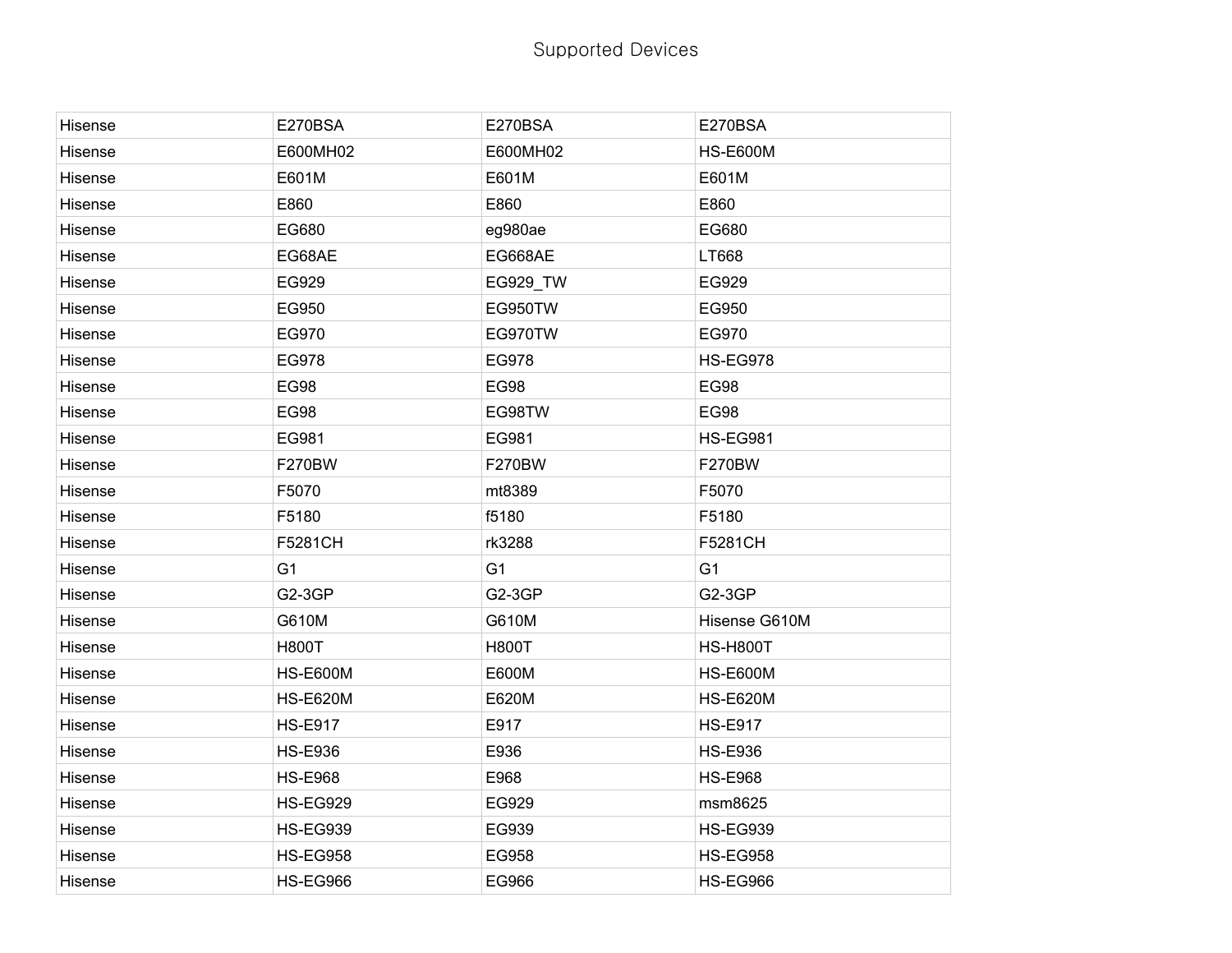| Hisense | <b>HS-EG971</b> | EG971          | <b>HS-EG971</b> |
|---------|-----------------|----------------|-----------------|
| Hisense | <b>HS-EG980</b> | eg980          | <b>HS-EG980</b> |
| Hisense | HS-EG98C        | EG98C          | HS-EG98C        |
| Hisense | <b>HS-I630M</b> | msm8226        | <b>HS-I630M</b> |
| Hisense | <b>HS-I630T</b> | msm8226        | <b>HS-I630T</b> |
| Hisense | HS-T9           | T <sub>9</sub> | HS-T9           |
| Hisense | <b>HS-T926</b>  | t926           | <b>HS-T926</b>  |
| Hisense | <b>HS-T928</b>  | t928           | <b>HS-T928</b>  |
| Hisense | <b>HS-T939</b>  | <b>HS-T939</b> | <b>HS-T939</b>  |
| Hisense | <b>HS-T959</b>  | t959           | <b>HS-T959</b>  |
| Hisense | <b>HS-T959S</b> | t959s          | <b>HS-T959S</b> |
| Hisense | <b>HS-T966</b>  | <b>HS-T966</b> | <b>HS-T966</b>  |
| Hisense | <b>HS-T967</b>  | <b>HS-T967</b> | <b>HS-T967</b>  |
| Hisense | <b>HS-T968</b>  | t968           | <b>HS-T968</b>  |
| Hisense | <b>HS-T968S</b> | t968s          | <b>HS-T968S</b> |
| Hisense | <b>HS-T970</b>  | t970           | <b>HS-T970</b>  |
| Hisense | <b>HS-T978</b>  | t978           | <b>HS-T978</b>  |
| Hisense | <b>HS-T980</b>  | t980           | <b>HS-T980</b>  |
| Hisense | <b>HS-U820</b>  | <b>U820B</b>   | <b>HS-U820</b>  |
| Hisense | HS-U9           | U9             | HS-U9           |
| Hisense | <b>HS-U912</b>  | U912A_1        | <b>HS-U912</b>  |
| Hisense | <b>HS-U912</b>  | <b>U912B</b>   | <b>HS-U912</b>  |
| Hisense | <b>HS-U912</b>  | <b>U912C</b>   | <b>HS-U912</b>  |
| Hisense | <b>HS-U929</b>  | u929de         | <b>HS-U929</b>  |
| Hisense | <b>HS-U929</b>  | u929de_3       | <b>HS-U929</b>  |
| Hisense | <b>HS-U936</b>  | U936           | <b>HS-U936</b>  |
| Hisense | <b>HS-U939</b>  | u939           | <b>HS-U939</b>  |
| Hisense | <b>HS-U939</b>  | u939e_1        | <b>HS-U939</b>  |
| Hisense | <b>HS-U939</b>  | u939e_3        | <b>HS-U939</b>  |
| Hisense | <b>HS-U939</b>  | u939e_4        | <b>HS-U939</b>  |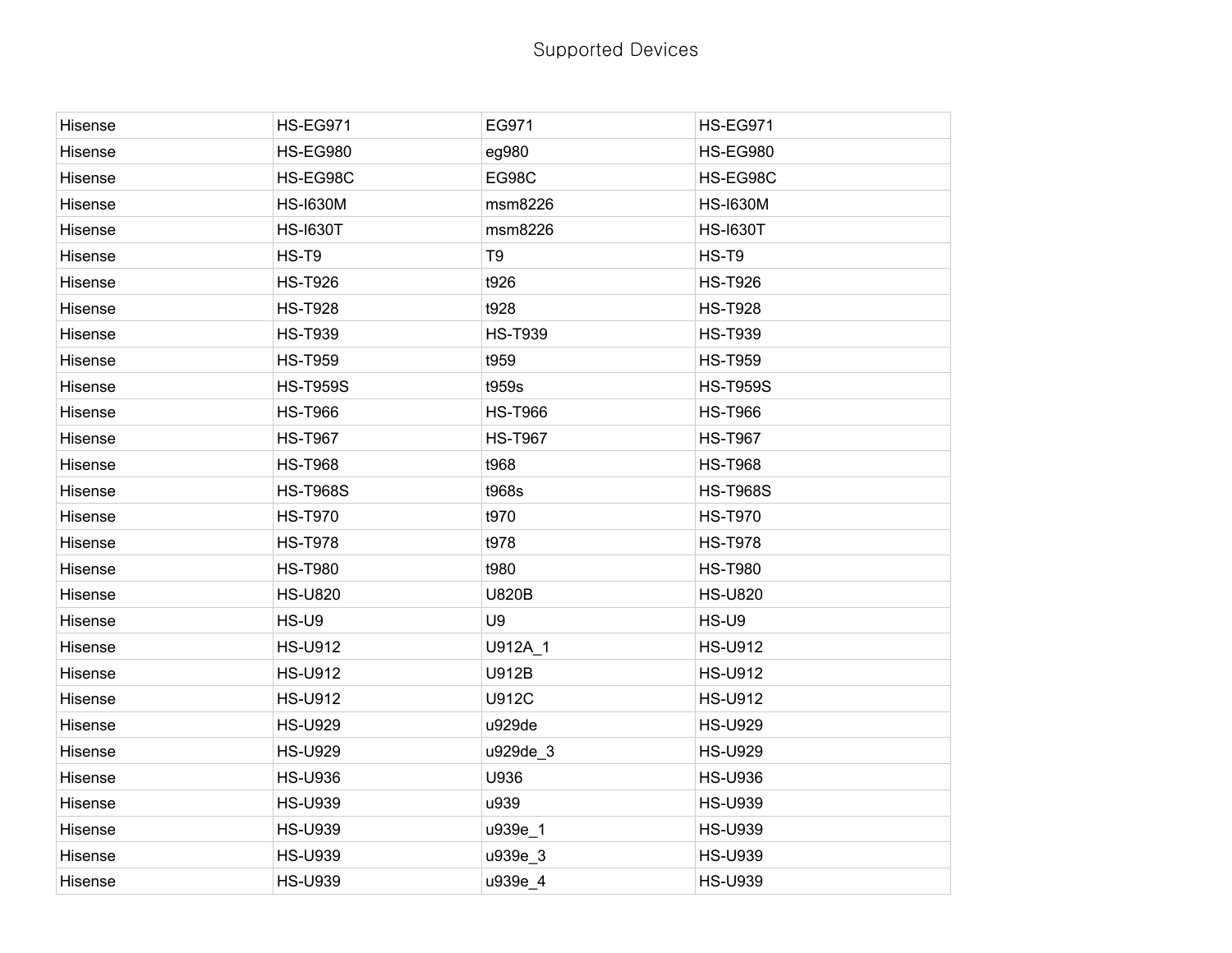| Hisense | <b>HS-U939</b> | u939e_5          | <b>HS-U939</b> |
|---------|----------------|------------------|----------------|
| Hisense | <b>HS-U950</b> | U950_5           | <b>HS-U950</b> |
| Hisense | <b>HS-U966</b> | u966             | <b>HS-U966</b> |
| Hisense | <b>HS-U966</b> | u966ae           | <b>HS-U966</b> |
| Hisense | <b>HS-U970</b> | u970e_6          | <b>HS-U970</b> |
| Hisense | <b>HS-U970</b> | u970s_export     | <b>HS-U970</b> |
| Hisense | <b>HS-U971</b> | <b>U971AE</b>    | <b>HS-U971</b> |
| Hisense | <b>HS-U978</b> | u978             | <b>HS-U978</b> |
| Hisense | <b>HS-U98</b>  | U98              | U98            |
| Hisense | <b>HS-U98</b>  | <b>U98_FR</b>    | <b>HS-U98</b>  |
| Hisense | <b>HS-U980</b> | u980             | <b>HS-U980</b> |
| Hisense | <b>HS-U980</b> | u980be           | <b>HS-U980</b> |
| Hisense | <b>HS-U980</b> | u980be_1         | <b>HS-U980</b> |
| Hisense | <b>HS-U980</b> | u980be_2         | <b>HS-U980</b> |
| Hisense | <b>HS-U980</b> | u980ce_1         | <b>HS-U980</b> |
| Hisense | <b>HS-U980</b> | u980ce_3         | <b>HS-U980</b> |
| Hisense | <b>HS-U980</b> | u980ce_4         | <b>HS-U980</b> |
| Hisense | <b>HS-U980</b> | u980ce_5         | <b>HS-U980</b> |
| Hisense | HS-X5T         | X <sub>5</sub> T | HS-X5T         |
| Hisense | <b>HS-X68T</b> | x68t             | <b>HS-X68T</b> |
| Hisense | HS-X6T         | X6T              | HS-X6T         |
| Hisense | HS-X8C         | x8c              | HS-X8C         |
| Hisense | HS-X8T         | X8T              | HS-X8T         |
| Hisense | HS-X8U         | x8u              | HS-X8U         |
| Hisense | Hisense E360M  | e360m            | Hisense E360M  |
| Hisense | Hisense E602T  | E602T            | Hisense E602T  |
| Hisense | Hisense E613M  | E613M            | Hisense E613M  |
| Hisense | Hisense E620M  | E602M            | Hisense E602M  |
| Hisense | Hisense E621T  | E621T            | Hisense E621T  |
| Hisense | Hisense E625T  | E625T            | Hisense E625T  |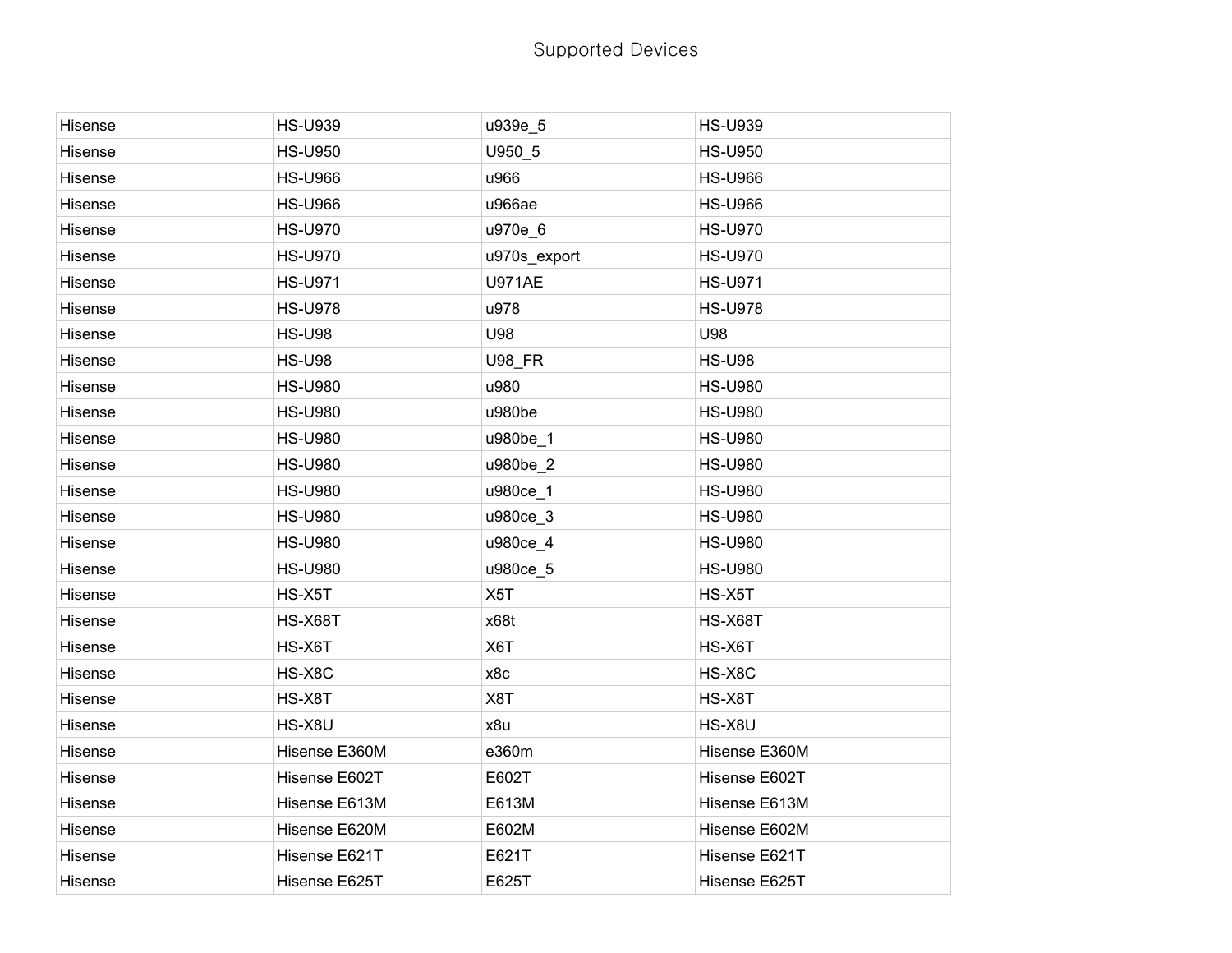| Hisense | Hisense EG606   | EG606_TW         | EG606           |
|---------|-----------------|------------------|-----------------|
| Hisense | Hisense I631M   | i631m            | Hisense I631M   |
| Hisense | Hisense I632M   | <b>I632M</b>     | Hisense I632M   |
|         |                 |                  |                 |
| Hisense | Hisense I632T   | <b>I632T</b>     | Hisense I632T   |
| Hisense | Hisense I639M   | <b>I639M</b>     | Hisense I639M   |
| Hisense | Hisense I639T   | <b>I639T</b>     | Hisense I639T   |
| Hisense | Hisense I639T   | <b>I639TA</b>    | Hisense I639T   |
| Hisense | Hisense I639T   | <b>I639TA1</b>   | Hisense I639T   |
| Hisense | Hisense TV      | hisense_gx1200v  | hisense_gx1200v |
| Hisense | <b>I300T</b>    | <b>I300T</b>     | Hisense I300T   |
| Hisense | 1630U           | <b>I630U</b>     | Hisense I630U   |
| Hisense | <b>K220_FHD</b> | mst628           | K220_FHD        |
| Hisense | L691            | 1691             | <b>HS-L691</b>  |
| Hisense | L691            | I691e_2          | <b>HS-L691</b>  |
| Hisense | L691AE          | msm8226          | <b>HS-L691</b>  |
| Hisense | LED32G180       | hisenseLED32G180 | LED32G180       |
| Hisense | LED32K220       | mst628           | LED32K220       |
| Hisense | LED32K280J3D    | mt5880           | LED32K280J3D    |
| Hisense | LED32K360       | mt5880           | LED32K360       |
| Hisense | LED32K360J      | mt5880           | LED32K360J      |
| Hisense | LED32K360J3D    | mt5880           | LED32K360J3D    |
| Hisense | LED32K360X3D    | mt5880           | LED32K360X3D    |
| Hisense | LED32K370       | mt5880           | LED32K370       |
| Hisense | LED32K600J      | mt5880           | LED32K600J      |
| Hisense | LED32K600X3D    | mt5880           | LED32K600X3D    |
| Hisense | LED32K610X3D    | mt5880           | LED32K610X3D    |
| Hisense | LED32L288       | mt5880           | LED32L288       |
| Hisense | LED39K280J3D    | mt5880           | LED39K280J3D    |
| Hisense | LED39K360J      | mt5880           | LED39K360J      |
| Hisense | LED39K360X3D    | mt5880           | LED39K360X3D    |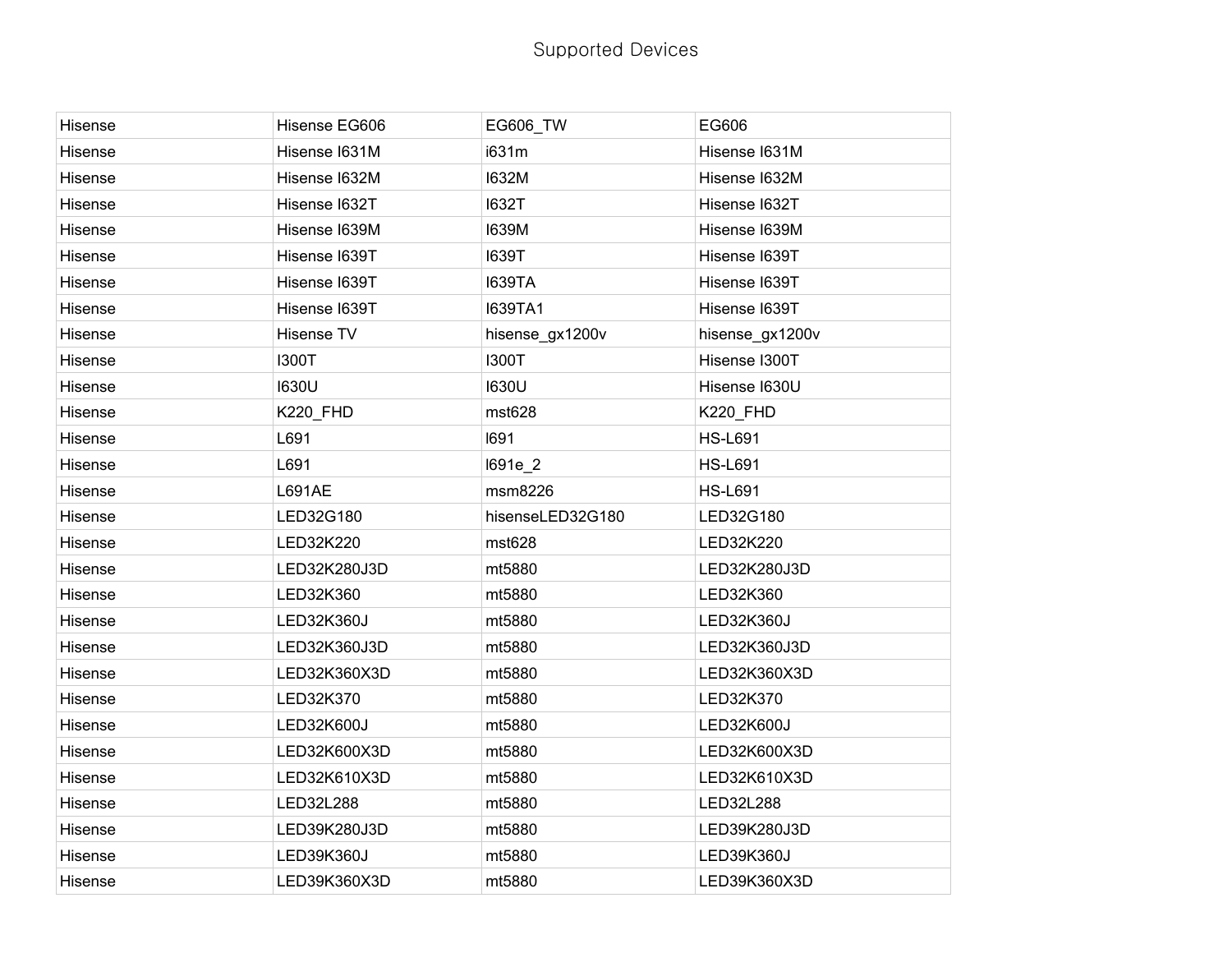| Hisense        | LED39K600X3D  | mt5880              | LED39K600X3D  |
|----------------|---------------|---------------------|---------------|
| Hisense        | LED39K600X3DU | mst901              | LED39K600X3DU |
| Hisense        | LED39K610X3D  | mt5880              | LED39K610X3D  |
| Hisense        | LED39K680X3DU | mt5327              | LED39K680X3DU |
| Hisense        | LED40K260X3D  | mt5880              | LED40K260X3D  |
| Hisense        | LED40K360J    | mt5880              | LED40K360J    |
| Hisense        | LED40K360X3D  | mt5880              | LED40K360X3D  |
| Hisense        | LED40K370     | mt5880              | LED40K370     |
| Hisense        | LED40K681X3DU | msd6a918            | LED40K681X3DU |
| Hisense        | LED40L288     | mt5880              | LED40L288     |
| Hisense        | LED42G200     | hisenseLED42G200    | LED42G200     |
| Hisense        | LED42K280J3D  | mt5880              | LED42K280J3D  |
| Hisense        | LED42K330X3D  | mt5880              | LED42K330X3D  |
| Hisense        | LED42K360J    | mt5880              | LED42K360J    |
| Hisense        | LED42K360X3D  | mt5880              | LED42K360X3D  |
| Hisense        | LED42K370     | mt5880              | LED42K370     |
| Hisense        | LED42K380U    | msd6a918            | LED42K380U    |
| Hisense        | LED42K560X3D  | hisenseLED42K560X3D | LED42K560X3D  |
| Hisense        | LED42K600A3D  | mt5880              | LED42K600A3D  |
| Hisense        | LED42K600X3D  | mt5880              | LED42K600X3D  |
| Hisense        | LED42K610J3DP | mt5880              | LED42K610J3DP |
| Hisense        | LED42K610X3D  | mt5880              | LED42K610X3D  |
| <b>Hisense</b> | LED42K660X3D  | hisenseLED42K660X3D | LED42K660X3D  |
| <b>Hisense</b> | LED42K680X3DU | mt5327              | LED42K680X3DU |
| Hisense        | LED42L288     | mt5880              | LED42L288     |
| Hisense        | LED46K260X3D  | mt5880              | LED46K260X3D  |
| Hisense        | LED46K280J3D  | mt5880              | LED46K280J3D  |
| Hisense        | LED46K330X3D  | mt5880              | LED46K330X3D  |
| Hisense        | LED46K360J    | mt5880              | LED46K360J    |
| Hisense        | LED46K360X3D  | mt5880              | LED46K360X3D  |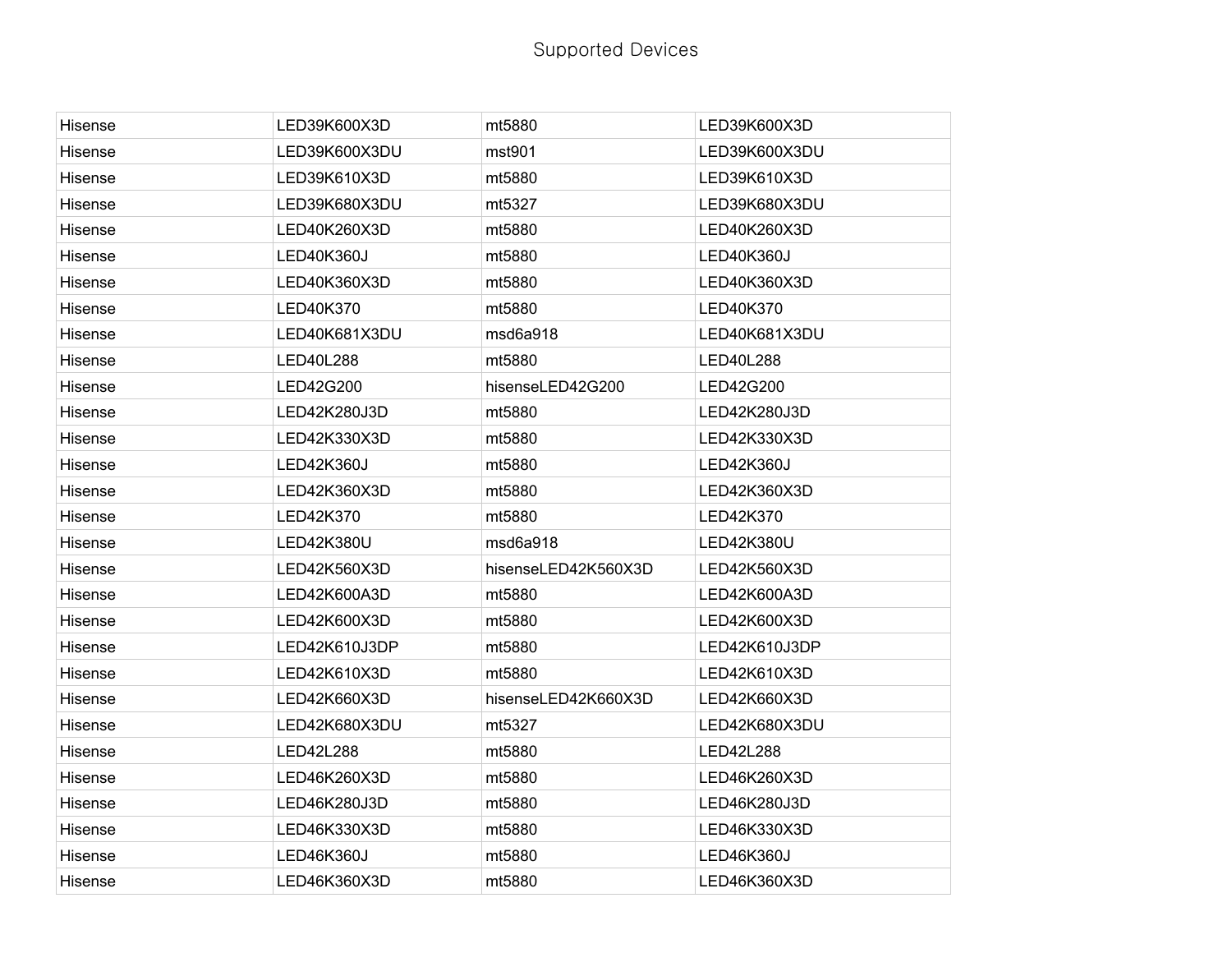| Hisense | LED46K660X3D    | hisense6a801         | LED46K660X3D         |
|---------|-----------------|----------------------|----------------------|
| Hisense | LED47K560J3D    | hisenseLED47K560J3D  | LED47K560J3D         |
| Hisense | LED47K600X3D    | mt5880               | LED47K600X3D         |
| Hisense | LED47K610J3DP   | mt5880               | LED47K610J3DP        |
| Hisense | LED48K360X3D    | mt5880               | LED48K360X3D         |
| Hisense | LED48K370       | mt5880               | LED48K370            |
| Hisense | LED48K380U      | msd6a918             | LED48K380U           |
| Hisense | LED48K681X3DU   | msd6a918             | LED48K681X3DU        |
| Hisense | LED48L288       | mt5880               | LED48L288            |
| Hisense | <b>LED50G05</b> | hisenseLED50G05      | LED50G05             |
| Hisense | LED50K260X3D    | mt5880               | LED50K260X3D         |
| Hisense | LED50K360J      | mt5880               | <b>LED50K360J</b>    |
| Hisense | LED50K360X3D    | mt5880               | LED50K360X3D         |
| Hisense | LED50K370       | mt5880               | LED50K370            |
| Hisense | LED50K380U      | msd6a918             | LED50K380U           |
| Hisense | LED50K610X3D    | mt5880               | LED50K610X3D         |
| Hisense | LED50K660X3D    | hisenseLED50K660X3D  | LED50K660X3D         |
| Hisense | LED50K680X3DU   | mt5327               | LED50K680X3DU        |
| Hisense | LED50L288       | mt5880               | LED50L288            |
| Hisense | LED50XT880G3D   | hisenseLED50XT880G3D | LED50XT880G3D        |
| Hisense | LED50XT880G3DU  | mst901               | LED50XT880G3DU       |
| Hisense | LED50XT900X3DU  | mt5327               | LED50XT900X3DU       |
| Hisense | LED55K260X3D    | mt5880               | LED55K260X3D         |
| Hisense | LED55K360X3D    | mt5880               | Hisense LED55K360X3D |
| Hisense | LED55K370       | mt5880               | LED55K370            |
| Hisense | LED55K380U      | msd6a918             | LED55K380U           |
| Hisense | LED55K600A3D    | mt5880               | LED55K600A3D         |
| Hisense | LED55K600X3D    | mt5880               | LED55K600X3D         |
| Hisense | LED55K610X3D    | mt5880               | LED55K610X3D         |
| Hisense | LED55K680X3DU   | mt5327               | LED55K680X3DU        |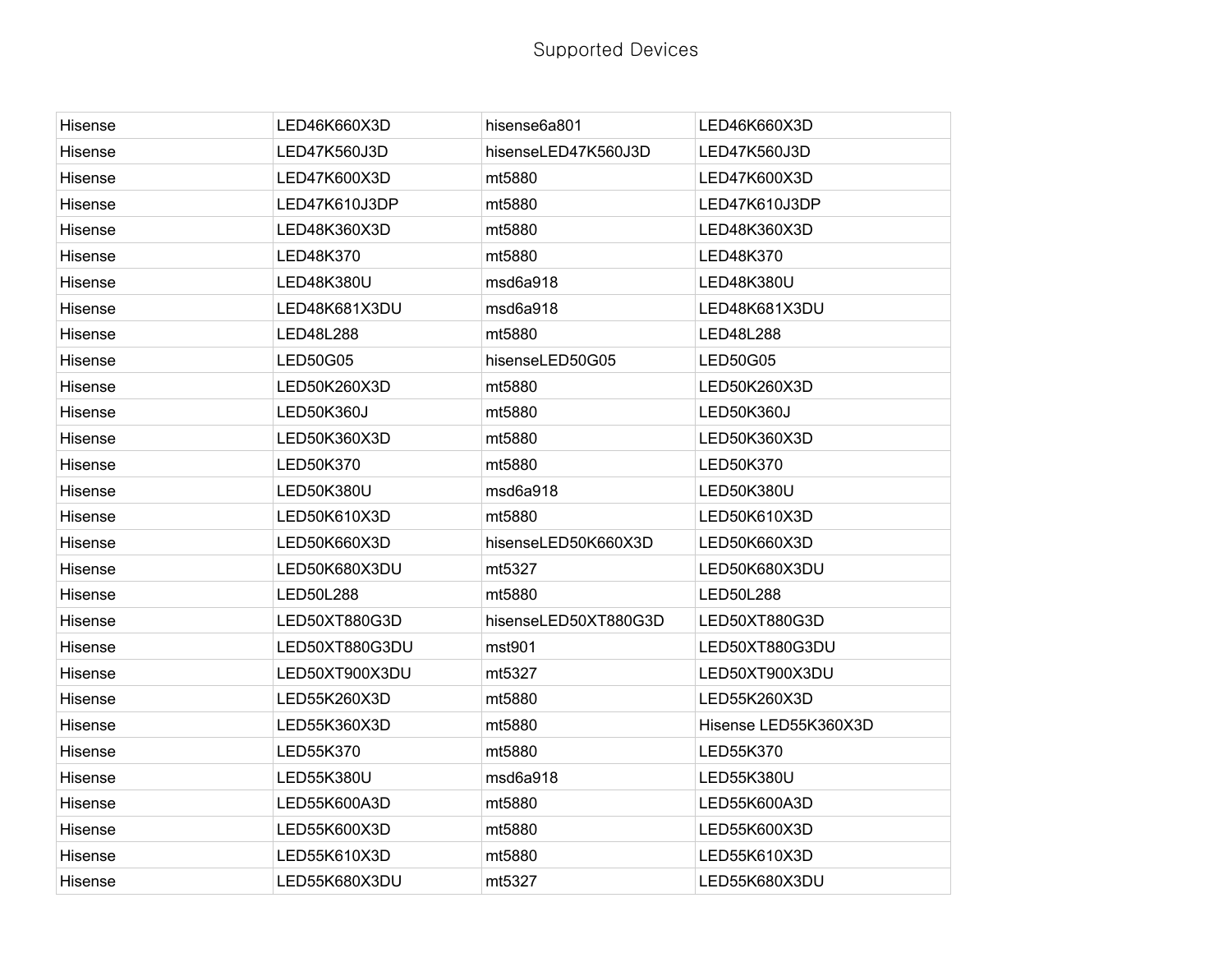| Hisense | LED55L288         | mt5880                | LED55L288         |
|---------|-------------------|-----------------------|-------------------|
| Hisense | LED55XT780G3D     | hisenseLED55XT780G3D  | LED55XT780G3D     |
| Hisense | LED55XT810X3DU    | msd6a918              | LED55XT810X3DU    |
| Hisense | LED55XT880G3DU    | mst901                | LED55XT880G3DU    |
| Hisense | LED55XT900X3DU    | mt5327                | LED55XT900X3DU    |
| Hisense | <b>LED58K280J</b> | mt5880                | <b>LED58K280J</b> |
| Hisense | <b>LED58K280U</b> | mt5327                | <b>LED58K280U</b> |
| Hisense | LED58K610X3D      | mt5880                | LED58K610X3D      |
| Hisense | LED58K680X3DU     | mt5327                | LED58K680X3DU     |
| Hisense | LED58XT880G3D     | hisenseLED58XT880G3D  | LED58XT880G3D     |
| Hisense | LED58XT880J3DU    | mst901                | LED58XT880J3DU    |
| Hisense | LED60K380         | mt5327                | LED60K380         |
| Hisense | LED65K560J3DTB    | hisenseLED65K560J3DTB | LED65K560J3DTB    |
| Hisense | LED65K560J3DTR    | hisenseLED65K560J3DTR | LED65K560J3DTR    |
| Hisense | LED65K600X3D      | mt5880                | LED65K600X3D      |
| Hisense | LED65K680X3DU     | mt5327                | LED65K680X3DU     |
| Hisense | LED65XT780G3D     | hisenseLED65XT780G3D  | LED65XT780G3D     |
| Hisense | LED65XT800X3DU    | mt5327                | LED65XT800X3DU    |
| Hisense | LED65XT810X3DU    | msd6a918              | LED65XT810X3DU    |
| Hisense | LED65XT880G3D     | hisenseLED65XT880G3D  | LED65XT880G3D     |
| Hisense | LED65XT880G3DF    | hisenseLED65XT880G3DF | LED65XT880G3DF    |
| Hisense | LED65XT880G3DU    | mst901                | LED65XT880G3DU    |
| Hisense | LED65XT890G3D     | hisenseLED65XT890G3D  | LED65XT890G3D     |
| Hisense | LED65XT900G3DU    | mst901                | LED65XT900G3DU    |
| Hisense | LED65XT900X3DU    | mt5327                | LED65XT900X3DU    |
| Hisense | LED75XT890G3D     | mst901                | LED75XT890G3D     |
| Hisense | LED75XT910G3DU    | mt5327                | LED75XT910G3DU    |
| Hisense | LED84XT900G3D     | hisenseLED84XT900G3D  | LED84XT900G3D     |
| Hisense | LED85XT910G3DU    | mt5327                | Vision20          |
| Hisense | LT100K6900A       | mt5327                | LT100K6900A       |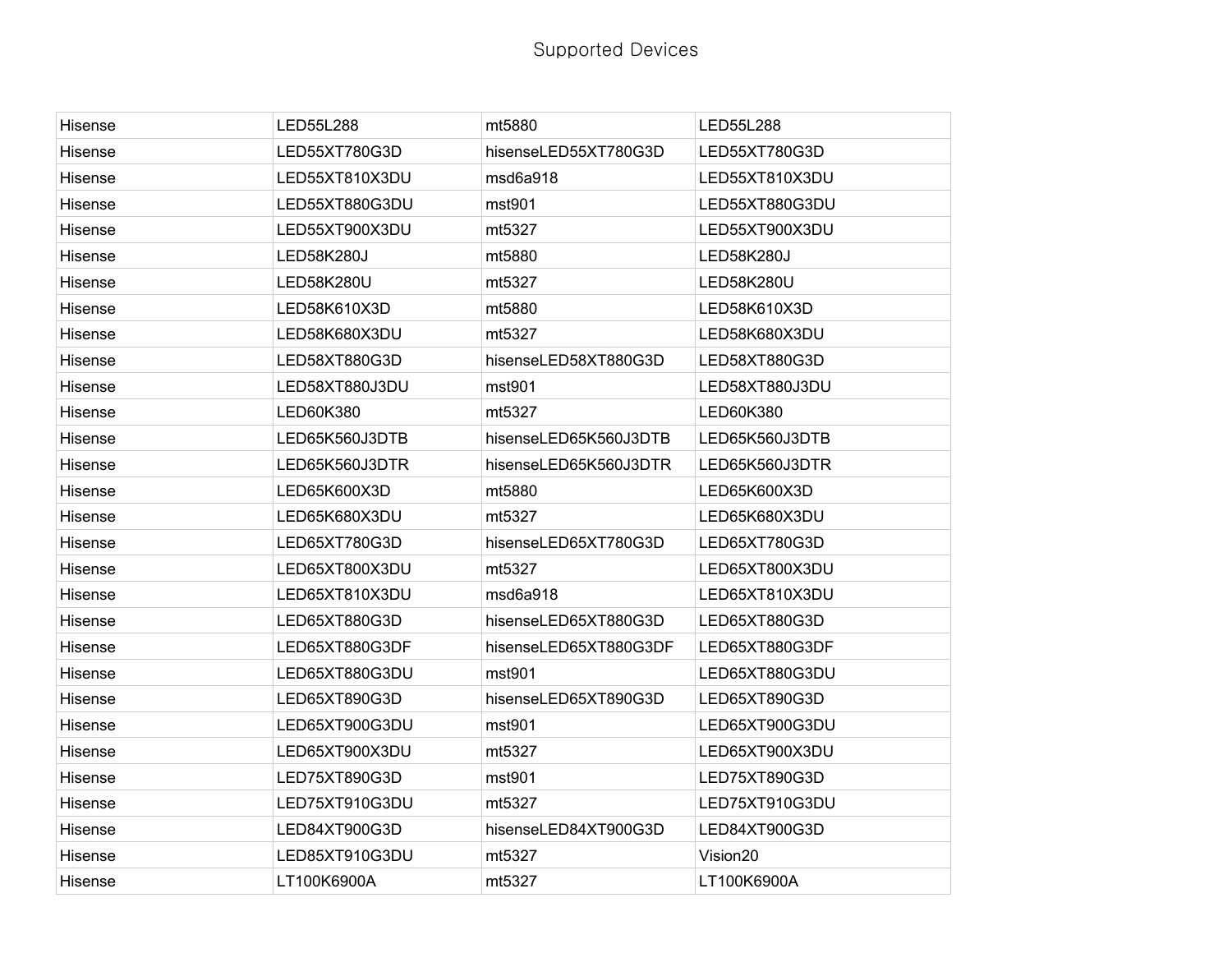| Hisense | M3101BCD            | m3101bcd      | M3101BCD                |
|---------|---------------------|---------------|-------------------------|
| Hisense | M470BSA             | m470          | M470BSA                 |
| Hisense | M470BSD             | m470bsd       | M470BSD                 |
| Hisense | M470BSE             | m470bse       | M470BSE                 |
| Hisense | M470BSG             | m470bsg       | M470BSG                 |
| Hisense | <b>M470BSS</b>      | m470bss       | <b>M470BSS</b>          |
| Hisense | M701                | M701          | M701                    |
| Hisense | MEDION E4001        | E4001         | MEDION E4001            |
| Hisense | MEDION X4701        | x4701         | MEDION X4701            |
| Hisense | Oysters Pacific 800 | x4701ae       | Oysters Pacific 800     |
| Hisense | PX1900              | atm7039c      | PX1900                  |
| Hisense | PX2000              | hisensepx2000 | PX2000                  |
| Hisense | PX2700              | g18ref        | PX2700                  |
| Hisense | PX2800              | hisensepx2800 | PX2800                  |
| Hisense | PX3000              | mt5880        | Hisense PX3000          |
| Hisense | PX3000              | mt5880        | PX3000                  |
| Hisense | PX3100              | mt5880        | PX3100                  |
| Hisense | SKi630t             | msm8226       | SKi630t                 |
| Hisense | Sero 7              | rk3168        | E2171CA                 |
| Hisense | Sero 7              | rk3168        | E2171MX                 |
| Hisense | Sero 7              | rk3168        | <b>E2171TK</b>          |
| Hisense | Sero 8              | rk3188        | E2281                   |
| Hisense | Sero 8              | rk3188        | E2281CA                 |
| Hisense | Sero 8              | rk3188        | E2281TK                 |
| Hisense | Sero 8              | rk3188        | <b>E2281UK</b>          |
| Hisense | Sero 8 pro          | rk3288        | F5281                   |
| Hisense | Sero7               | rk3168        | E2171SS                 |
| Hisense | Sero7 LE            | rk3026        | E2371                   |
| Hisense | Sero <sub>8</sub>   | rk3188        | E2281SS                 |
| Hisense | SoundTab MA-317     | rk3028a       | Hisense SoundTab MA-317 |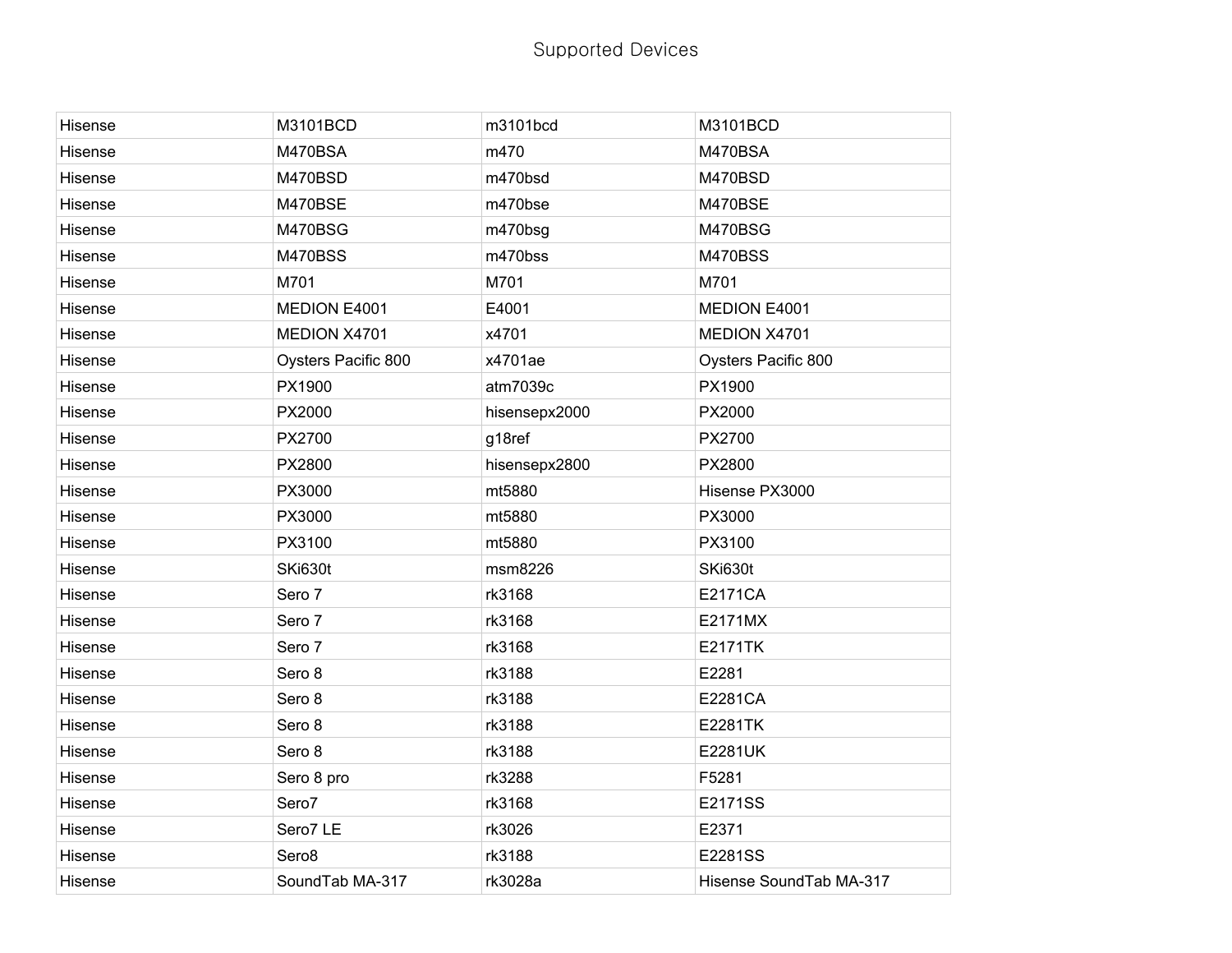| Hisense                                 | <b>U606AE</b> | <b>U606AE</b>  | <b>HS-U606</b>          |
|-----------------------------------------|---------------|----------------|-------------------------|
| Hisense                                 | <b>U606AE</b> | <b>U606AE</b>  | <b>PHS-402</b>          |
| Hisense                                 | U607          | U607           | Bouygues Telecom Bs 403 |
| Hisense                                 | U609          | U609           | <b>HS-U609</b>          |
| Hisense                                 | U610          | U610           | <b>HS-U610</b>          |
| Hisense                                 | <b>U688BE</b> | <b>MSM8212</b> | <b>HS-U688</b>          |
| Hisense                                 | U800          | U800           | <b>HS-U800</b>          |
| Hisense                                 | U800E-1       | U800E 1        | <b>HS-U800</b>          |
| Hisense                                 | U800E-1       | U800E 1        | <b>HS-U800E-1</b>       |
| Hisense                                 | U966          | u966e_1        | U966                    |
| Hisense                                 | U970          | u970e_8        | U970                    |
| Hisense                                 | U988          | U988           | <b>HS-U988</b>          |
| Hisense                                 | U988E-1       | U988E_1        | <b>HS-U988</b>          |
| Hisense                                 | U988E-2       | U988E_2        | <b>HS-U988</b>          |
| Hisense                                 | <b>VH777</b>  | <b>VH777</b>   | <b>VH777</b>            |
| Hisense                                 | Vidaa         | helium3        | H7                      |
| Hisense                                 | Vision        | Vision         | Vision                  |
| Hisense                                 | Vision 2.5    | vision2_5      | vision2_5               |
| Hisense                                 | <b>W270BD</b> | <b>W270BD</b>  | <b>W270BD</b>           |
| Hisense                                 | <b>WA912</b>  | U912ATW        | WA912                   |
| Hisense                                 | <b>WA960</b>  | U960Q 1        | WA960                   |
| Hisense                                 | WM8           | wm8980s        | WM8                     |
| Hisense                                 | X1E1          | X1E1           | $HS-X1$                 |
| Hisense                                 | <b>XOLO</b>   | us9230e1       | <b>XOLO T1000</b>       |
| Hisense                                 | 1691          | msm8226        | <b>HS-L691</b>          |
| Hisense                                 | vision2_1     | vision2_1      | vision2_1               |
| Hon Hai Precision Industry<br>Co., Ltd. |               | EP10_wifi      | PocketBook A10          |
| Hon Hai Precision Industry<br>Co., Ltd. |               | EP5A wifi      | PocketBook A7           |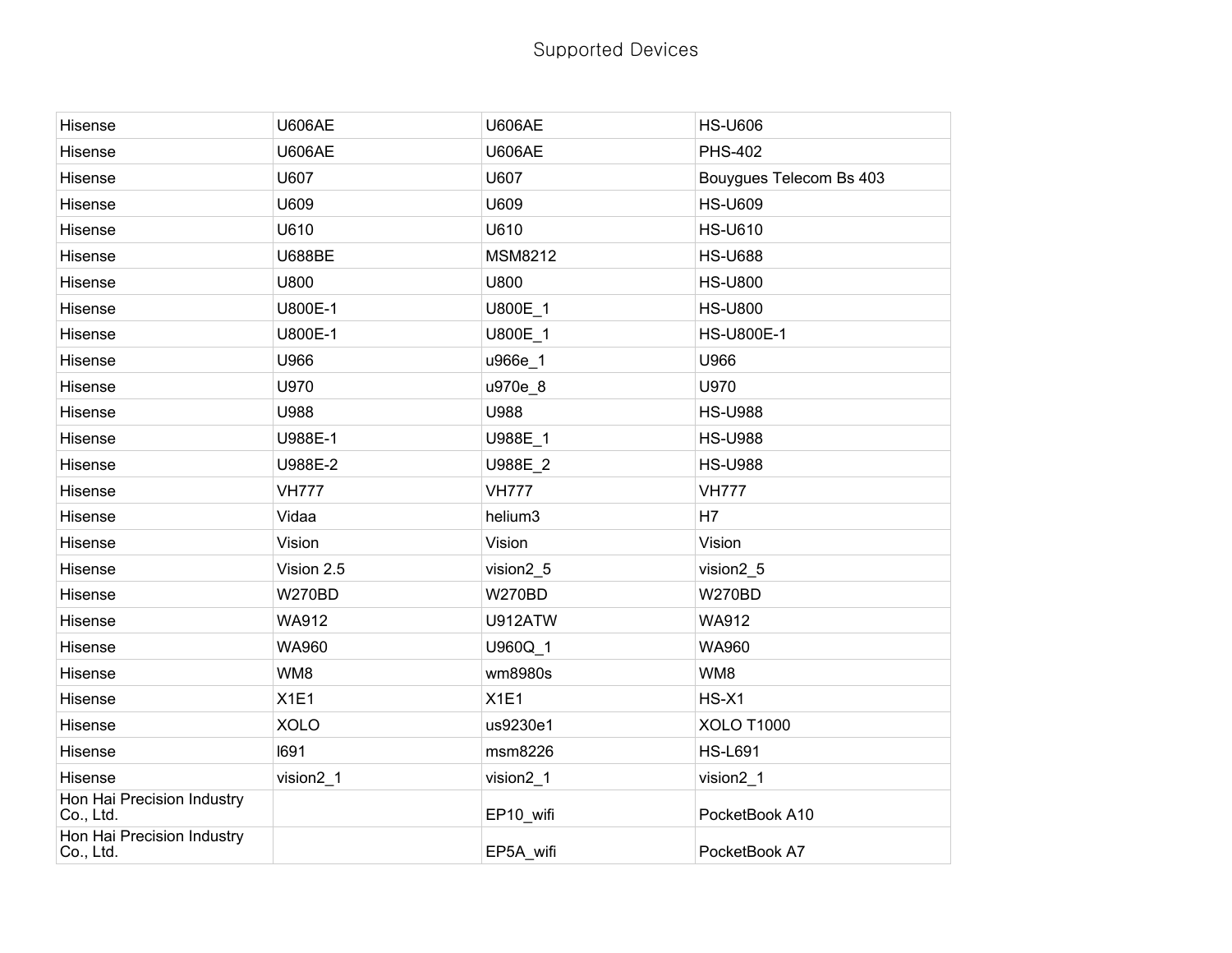| Hon Hai Precision Industry<br>Co., Ltd. | Germany                               | S9714          | LIFETAB_S9714         |
|-----------------------------------------|---------------------------------------|----------------|-----------------------|
| Hon Hai Precision Industry<br>Co., Ltd. | nabi XD                               | <b>XD</b>      | NABIXD-NV10C          |
| Honda                                   | A-DA                                  | e1853          | 14A-DA                |
| Honda                                   | A-DA                                  | e1853          | MY15ADA               |
| Honda                                   | MY15ADA                               | koelsch        | MY15ADA               |
| Honeywell                               | Honeywell Dolphin 70e Black dblack gn |                | Dolphin 70e Black     |
| Honeywell                               | Honeywell Dolphin 70e Black dblack go |                | Dolphin 70e Black     |
| Honeywell                               | Honeywell Dolphin 70e Black dblack wn |                | Dolphin 70e Black     |
| Honeywell                               | Honeywell Dolphin 70e Black dblack_wo |                | Dolphin 70e Black     |
| Huawei                                  |                                       | C8600          | C8600                 |
| Huawei                                  |                                       | <b>CHT8000</b> | <b>CHT8000</b>        |
| Huawei                                  |                                       | HuaweiU8180    | Huawei Ideos X1       |
| Huawei                                  |                                       | HuaweiU8180    | HuaweiU8180           |
| Huawei                                  |                                       | HuaweiU8180    | <b>IDEOS X1</b>       |
| Huawei                                  |                                       | HuaweiU8180    | <b>Kyivstar Terra</b> |
| Huawei                                  |                                       | HuaweiU8180    | Starshine             |
| Huawei                                  |                                       | HuaweiU8180    | Stockholm             |
| Huawei                                  |                                       | HuaweiU8180    | U8180                 |
| Huawei                                  |                                       | Pulse          | Pulse                 |
| Huawei                                  |                                       | T8300          | HUAWEI T8300          |
| Huawei                                  |                                       | T8600          | HUAWEI T8600          |
| Huawei                                  |                                       | T8828          | HUAWEI T8828          |
| Huawei                                  |                                       | U8110          | EQ U8110              |
| Huawei                                  |                                       | U8110          | Huawei                |
| Huawei                                  |                                       | U8110          | Huawei U8110          |
| Huawei                                  |                                       | U8110          | MTC_A                 |
| Huawei                                  |                                       | U8110          | Pulse Mini            |
| Huawei                                  |                                       | U8110          | <b>TSP21</b>          |
| Huawei                                  |                                       | U8110          | Turkcell T10          |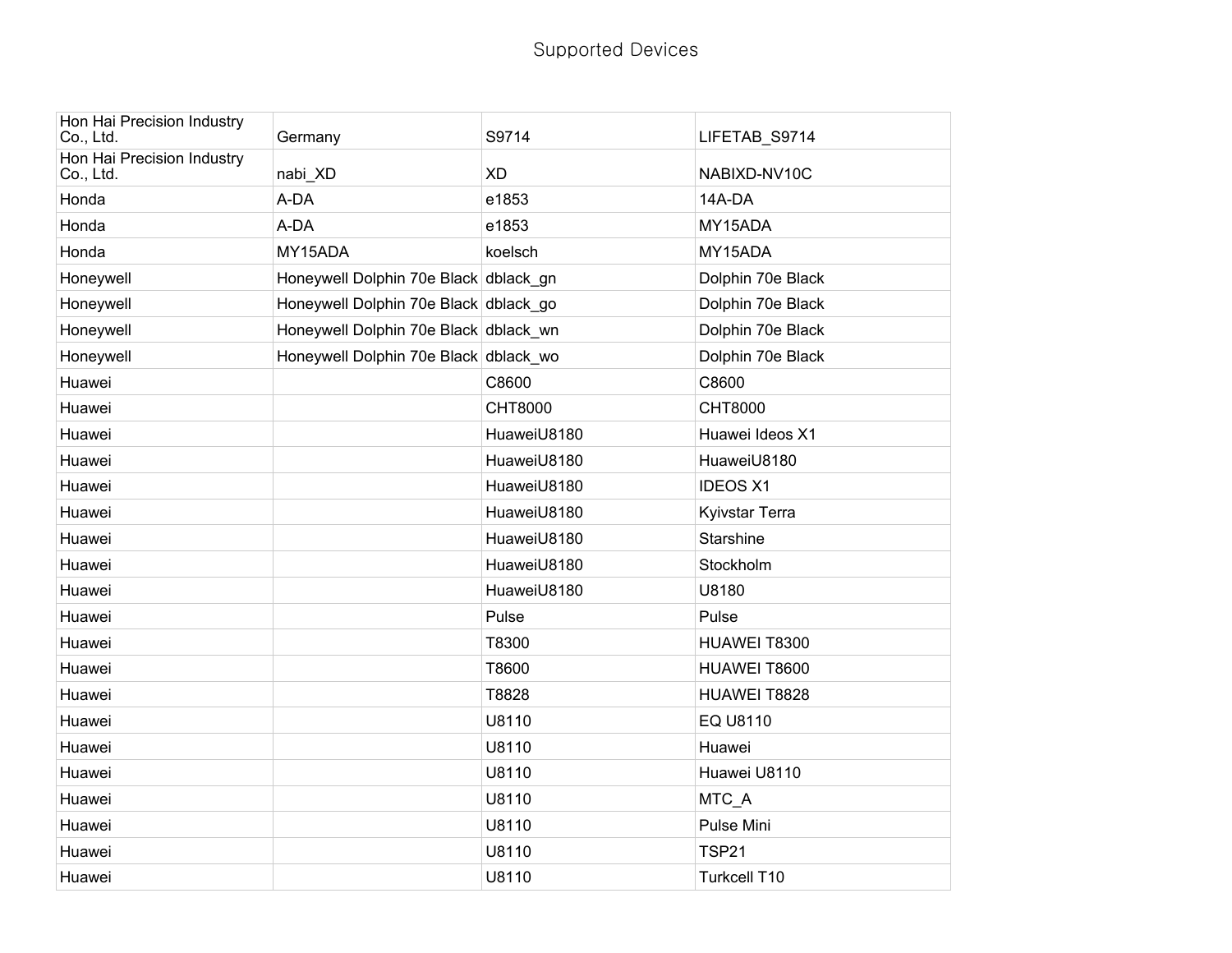| Huawei | U8110       | U8110                     |
|--------|-------------|---------------------------|
| Huawei | U8110       | life:) Android            |
| Huawei | U8300       | U8300                     |
| Huawei | U8500       | HUAWEI IDEOS U8500        |
| Huawei | U8500       | MTC_EVO                   |
| Huawei | dtab01      | dtab01                    |
| Huawei | hwC8813Q    | HUAWEI C8813Q             |
| Huawei | hwC8860E    | HUAWEI C8860E             |
| Huawei | hwD2-2010   | HUAWEI D2-2010            |
| Huawei | hwG510-0200 | <b>HUAWEI Ascend G510</b> |
| Huawei | hwG510-0200 | <b>HUAWEI G510-0200</b>   |
| Huawei | hwG510-0200 | Orange Daytona            |
| Huawei | hwG510-0251 | <b>HUAWEI G510-0251</b>   |
| Huawei | hwG520-T10  | HUAWEI G520-T10           |
| Huawei | hwG525-U00  | <b>HUAWEI Ascend G525</b> |
| Huawei | hwG525-U00  | HUAWEI G525-U00           |
| Huawei | hwS42HW     | S42HW                     |
| Huawei | hwS7-901w   | A01HW                     |
| Huawei | hwT8808D    | HUAWEI T8808D             |
| Huawei | hwT8830Pro  | T8830Pro                  |
| Huawei | hwU9202L    | U9202L-1                  |
| Huawei | hwU9202L    | U9202L-3                  |
| Huawei | hwc8500     | C8500                     |
| Huawei | hwc8511     | C8511                     |
| Huawei | hwc8511     | MTS-SP101                 |
| Huawei | hwc8512     | C8512                     |
| Huawei | hwc8600     | C8600                     |
| Huawei | hwc8650     | C8650                     |
| Huawei | hwc8650e    | HUAWEI C8650+             |
| Huawei | hwc8655     | HUAWEI C8655              |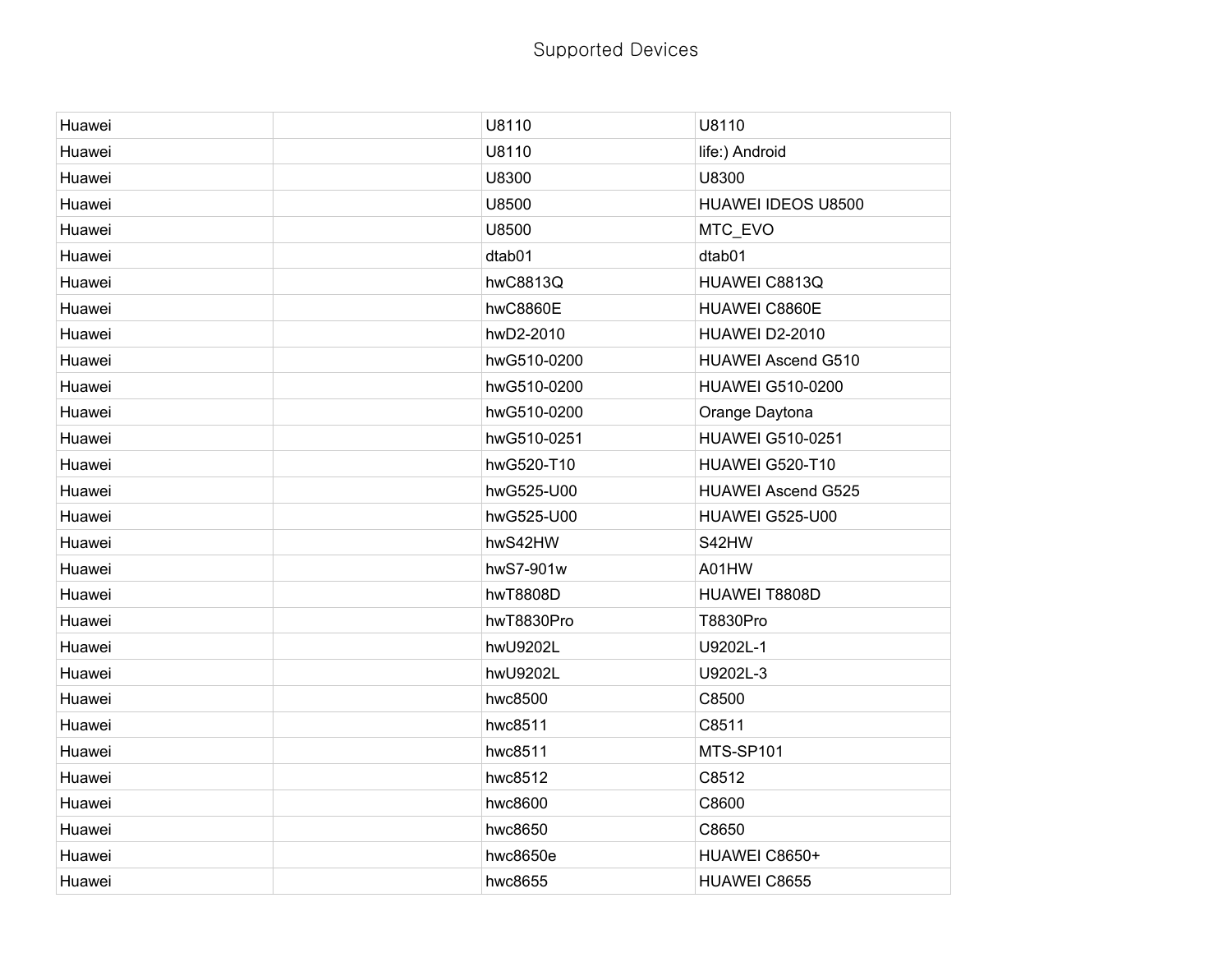| Huawei | hwc8800  | C8800              |
|--------|----------|--------------------|
| Huawei | hwc8800  | MTS-SP140          |
| Huawei | hwc8810  | HUAWEI C8810       |
| Huawei | hwc8812E | HUAWEI C8812E      |
| Huawei | hwc8813  | HUAWEI C8813       |
| Huawei | hwc8825D | HUAWEI C8825D      |
| Huawei | hwc8826D | HUAWEI C8826D      |
| Huawei | hwc8850  | HUAWEI-C8850       |
| Huawei | hwc8860E | HUAWEI C8860E      |
| Huawei | hwc8860V | C8860V             |
| Huawei | hwc8950D | HUAWEI C8950D      |
| Huawei | hwcm980  | <b>CM980</b>       |
| Huawei | hwes8100 | ES8100             |
| Huawei | hwes8500 | HuaweiES8500       |
| Huawei | hwh866c  | <b>H866C</b>       |
| Huawei | hwh866c  | HUAWEI H866C       |
| Huawei | hwh867g  | Huawei-H867G       |
| Huawei | hwh868c  | HUAWEI H868C       |
| Huawei | hwh881c  | HUAWEI H881C       |
| Huawei | hwm650   | <b>Express</b>     |
| Huawei | hwm650   | M650               |
| Huawei | hwm660   | M660               |
| Huawei | hwm860   | HUAWEI-M860        |
| Huawei | hwm865c  | M865C              |
| Huawei | hwm866   | <b>HUAWEI M866</b> |
| Huawei | hwm866   | M866               |
| Huawei | hwm866   | USCCADR3310        |
| Huawei | hwm886   | M886               |
| Huawei | hwm920   | HUAWEI-M920        |
| Huawei | hwm931   | HUAWEI-M931        |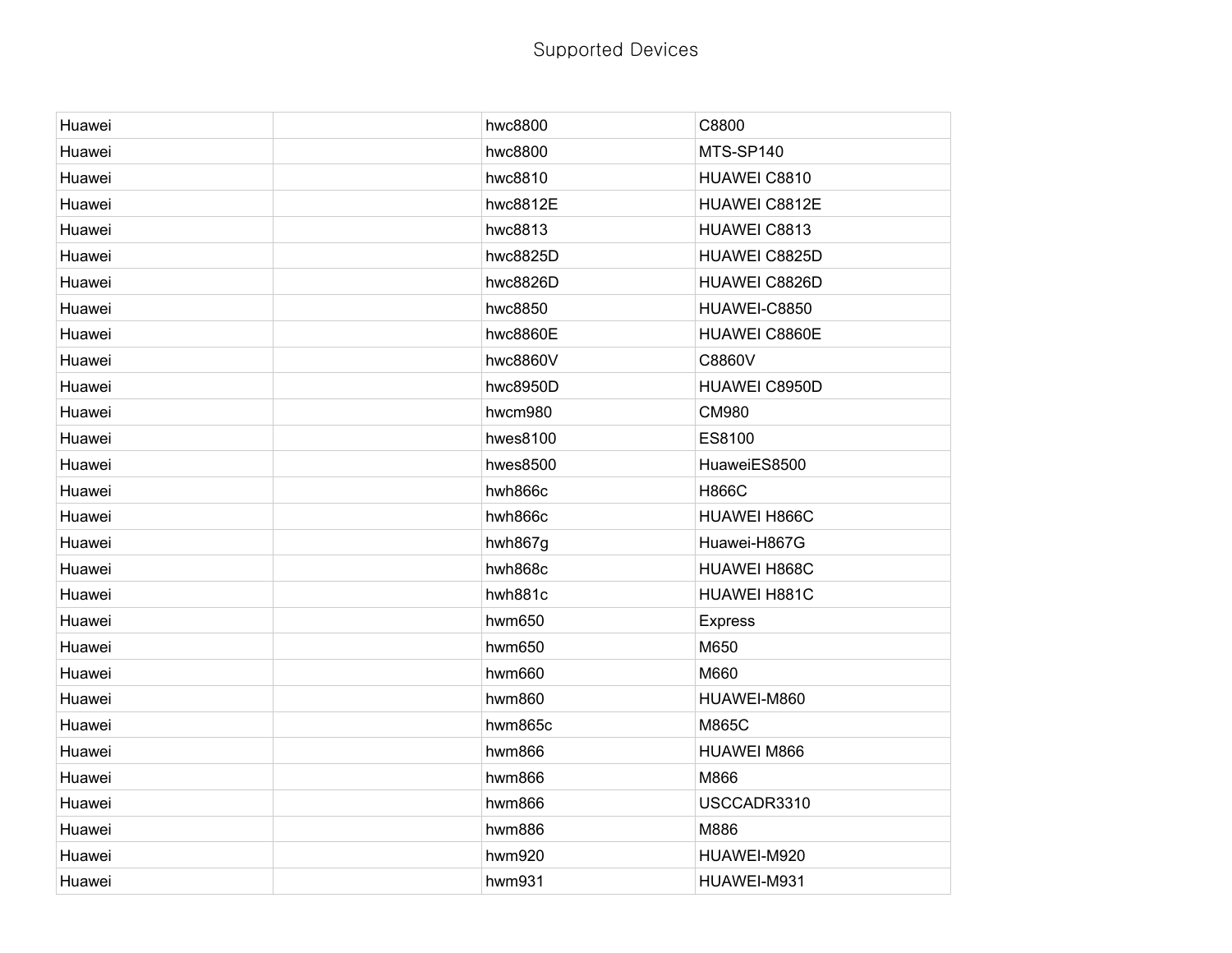| Huawei | hwmt1-u06 | HUAWEI MT1-U06         |
|--------|-----------|------------------------|
| Huawei | hwp2-0000 | <b>HUAWEI P2-0000</b>  |
| Huawei | hwp2-6011 | <b>HUAWEI P2-6011</b>  |
| Huawei | hwp2-6011 | HUAWEI P2-6011-orange  |
| Huawei | hws10101u | MediaPad 10 FHD        |
| Huawei | hws10101w | GT01                   |
| Huawei | hws10101w | MediaPad 10 FHD        |
| Huawei | hws10201u | MediaPad 10 LINK       |
| Huawei | hws7300c  | <b>HUAWEI MediaPad</b> |
| Huawei | hws7300u  | <b>HUAWEI MediaPad</b> |
| Huawei | hws7300u  | Huawei S7-312u         |
| Huawei | hws7300u  | MediaPad               |
| Huawei | hws7300u  | SpringBoard            |
| Huawei | hws7300w  | <b>HUAWEI MediaPad</b> |
| Huawei | hws7930u  | MediaPad 7 Lite        |
| Huawei | hws7930w  | MediaPad 7 Lite        |
| Huawei | hwt8620   | T8620                  |
| Huawei | hwt8830   | T8830                  |
| Huawei | hwt8833   | HUAWEI T8833           |
| Huawei | hwt8950   | HUAWEI T8950           |
| Huawei | hwt8950N  | HUAWEI T8950N          |
| Huawei | hwt8951   | HUAWEI T8951           |
| Huawei | hwt9200   | T9200                  |
| Huawei | hwt9510e  | T9510E                 |
| Huawei | hwu8180   | Netphone 501           |
| Huawei | hwu8180   | U8180                  |
| Huawei | hwu8185   | U8185                  |
| Huawei | hwu8186   | U8186                  |
| Huawei | hwu8230   | U8230                  |
| Huawei | hwu8350   | Barcelona              |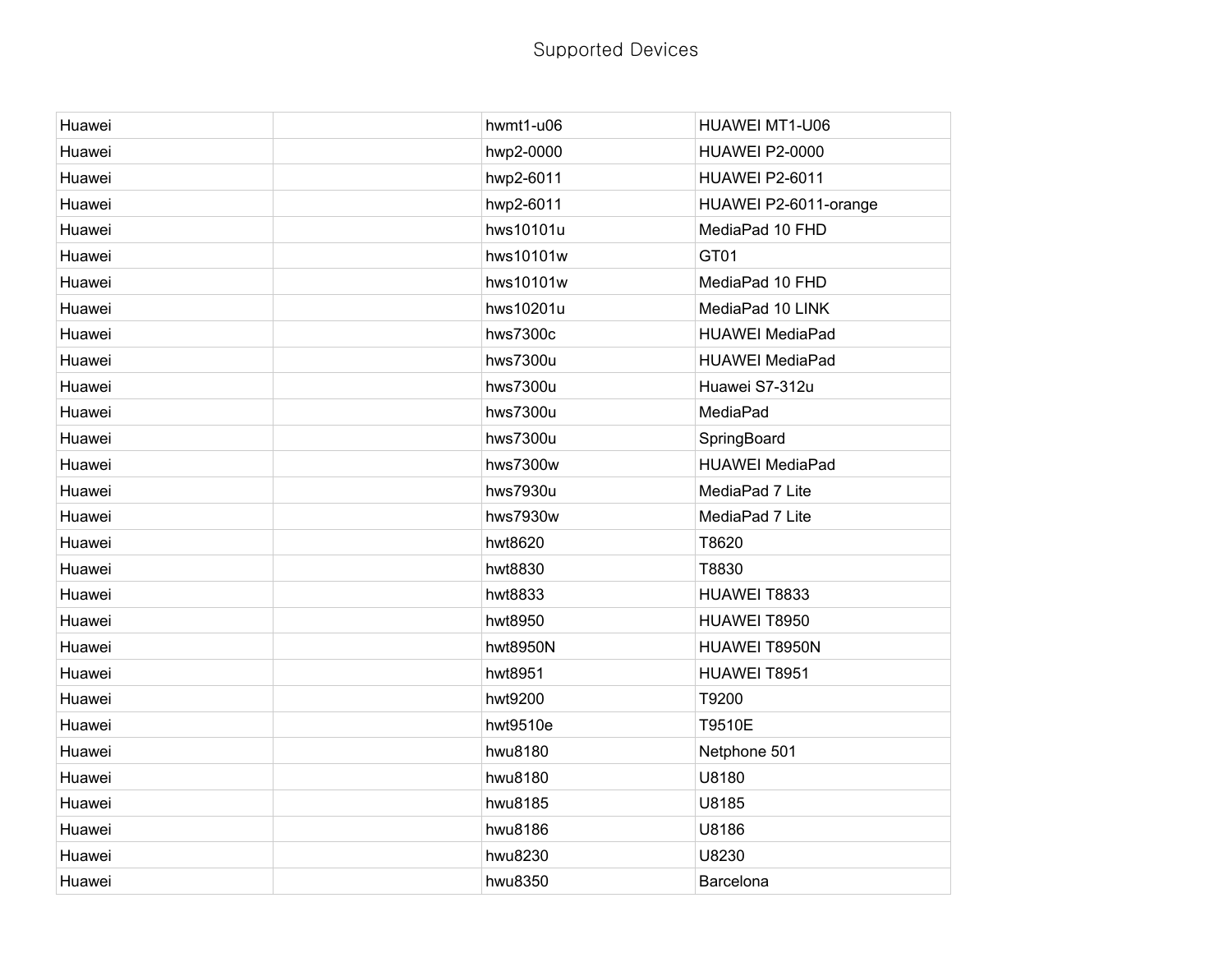| Huawei | hwu8350 | <b>GM FOX</b>           |
|--------|---------|-------------------------|
| Huawei | hwu8350 | HuaweiU8350             |
| Huawei | hwu8350 | MTC Pro                 |
| Huawei | hwu8350 | Personal U8350          |
| Huawei | hwu8350 | Temptation              |
| Huawei | hwu8350 | U8350                   |
| Huawei | hwu8350 | U8350-51                |
| Huawei | hwu8500 | Grameenphone Crystal    |
| Huawei | hwu8500 | HUAWEI_IDEOS_U8500      |
| Huawei | hwu8500 | HuaweiU8500             |
| Huawei | hwu8500 | <b>ICE</b>              |
| Huawei | hwu8500 | MF8503                  |
| Huawei | hwu8500 | MTC Evo                 |
| Huawei | hwu8500 | MegaFon U8500           |
| Huawei | hwu8500 | U8500                   |
| Huawei | hwu8510 | Beeline_E500            |
| Huawei | hwu8510 | <b>GM Ultimate Slim</b> |
| Huawei | hwu8510 | Huawei IDEOS X3         |
| Huawei | hwu8510 | HuaweiU8510             |
| Huawei | hwu8510 | MTC Bravo               |
| Huawei | hwu8510 | S41HW                   |
| Huawei | hwu8510 | U8510                   |
| Huawei | hwu8520 | U8520                   |
| Huawei | hwu8600 | U8600                   |
| Huawei | hwu8650 | <b>HUAWEI SONIC</b>     |
| Huawei | hwu8650 | HUAWEI_IDEOS_U8650      |
| Huawei | hwu8650 | HuaweiU8650             |
| Huawei | hwu8650 | Kyivstar Aqua           |
| Huawei | hwu8650 | <b>MTC 955</b>          |
| Huawei | hwu8650 | SONIC                   |
|        |         |                         |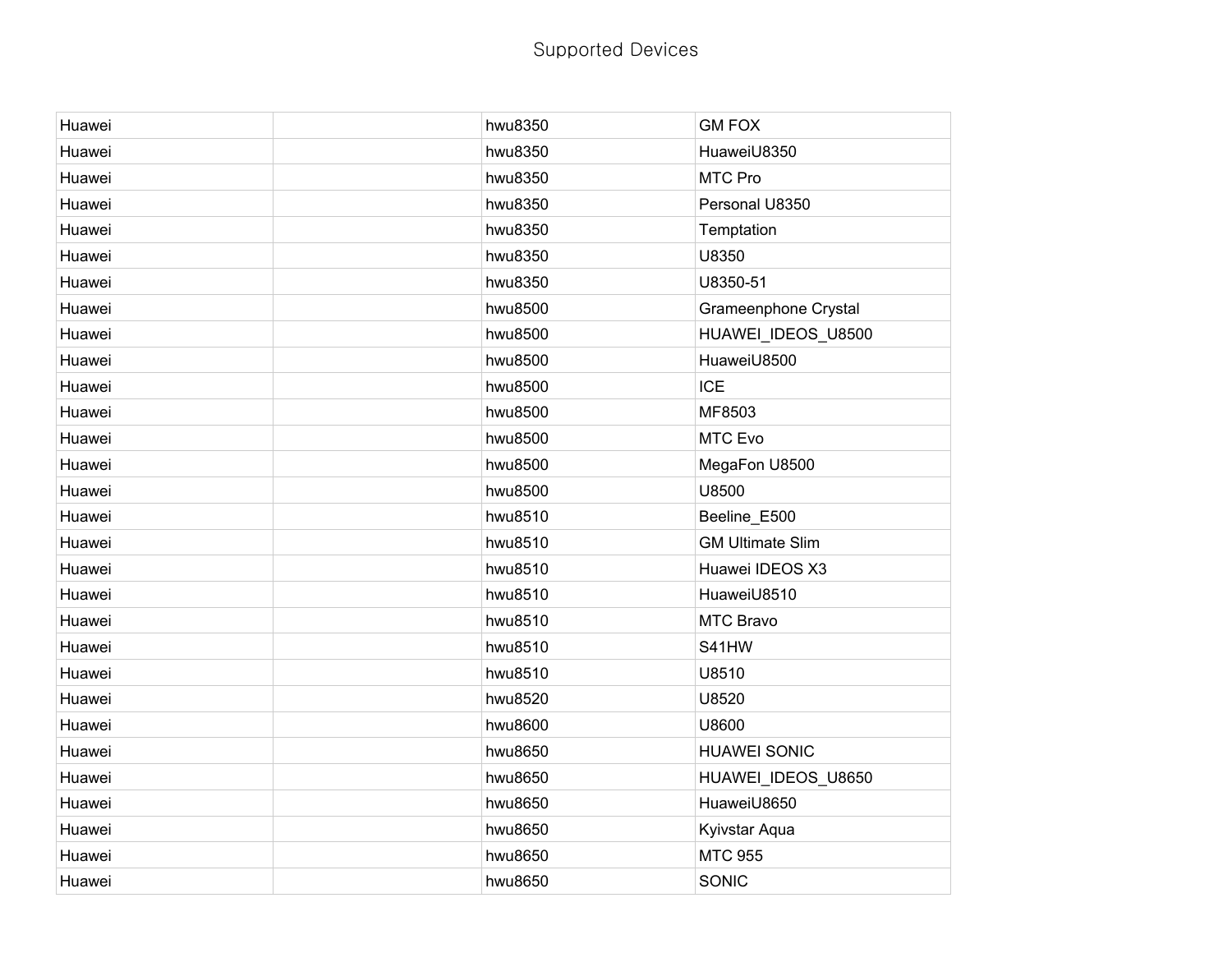| Huawei | hwu8650     | Turkcell T20            |
|--------|-------------|-------------------------|
| Huawei | hwu8650     | U8650                   |
| Huawei | hwu8650     | U8650-1                 |
| Huawei | hwu8651     | Astro                   |
| Huawei | hwu8651     | Prism                   |
| Huawei | hwu8651     | U8651                   |
| Huawei | hwu8651     | U8651T                  |
| Huawei | hwu8652     | Huawei-U8652            |
| Huawei | hwu8652     | U8652                   |
| Huawei | hwu8652-51  | U8652-51                |
| Huawei | hwu8655     | Etisalat                |
| Huawei | hwu8655     | HUAWEI IDEOS Y 200      |
| Huawei | hwu8655     | Personal U8655-51       |
| Huawei | hwu8655     | <b>STARTRAIL II</b>     |
| Huawei | hwu8655     | U8655                   |
| Huawei | hwu8655     | U8655-1                 |
| Huawei | hwu8655     | U8655-51                |
| Huawei | hwu8660     | SONIC                   |
| Huawei | hwu8661     | HUAWEI U8661            |
| Huawei | hwu8665     | Huawei-U8665            |
| Huawei | hwu8666     | <b>MTC Fit</b>          |
| Huawei | hwu8666     | U8666-1                 |
| Huawei | hwu8666     | U8666-51                |
| Huawei | hwu8666-51  | U8666-51                |
| Huawei | hwu8666e    | HUAWEI U8666E           |
| Huawei | hwu8666e    | MegaFon SP-A3           |
| Huawei | hwu8666e-51 | HUAWEI U8666E           |
| Huawei | hwu8666e-51 | <b>HUAWEI U8666E-51</b> |
| Huawei | hwu8666n    | HUAWEI U8666N           |
| Huawei | hwu8667     | U8667                   |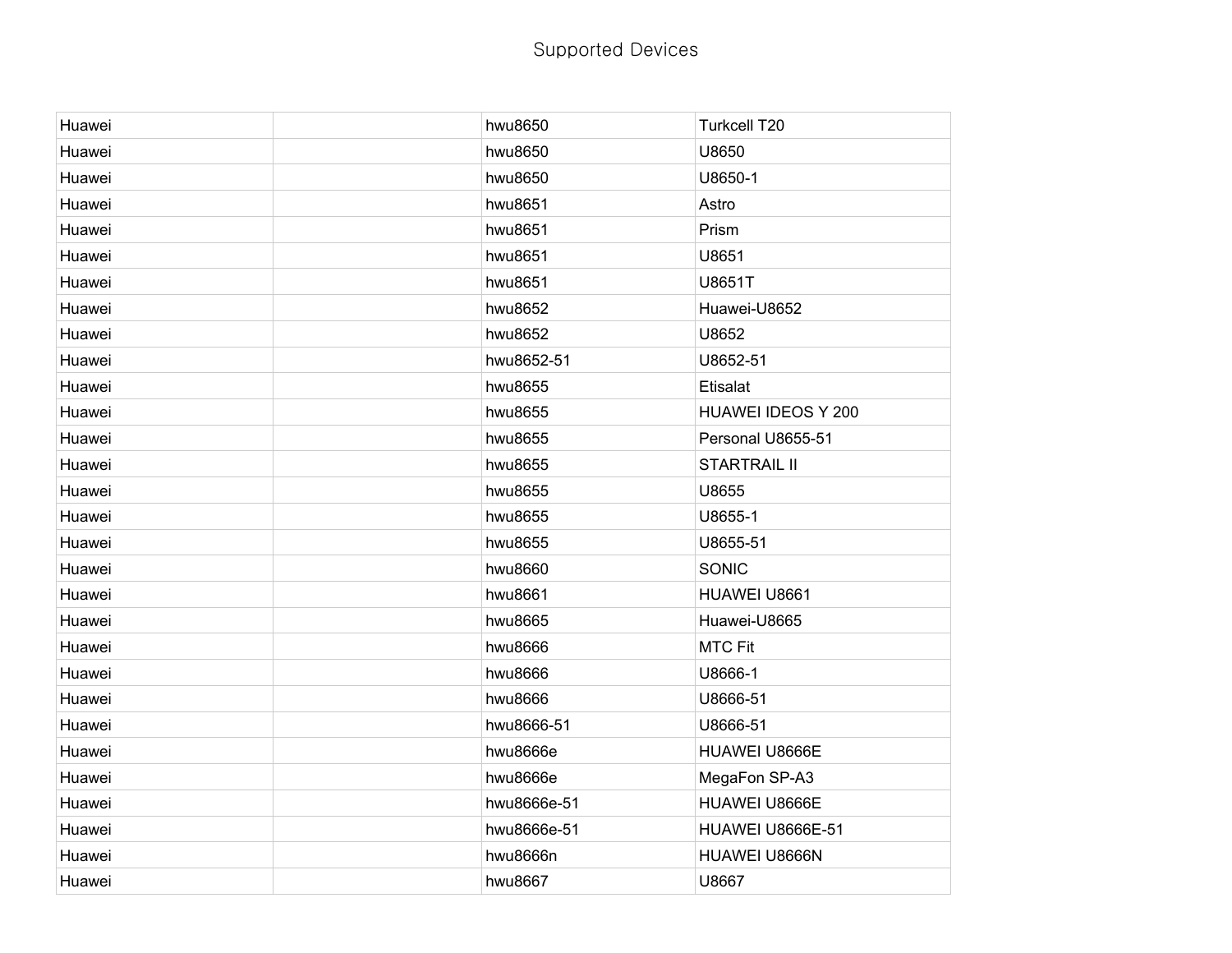| Huawei | hwu8680    | T-Mobile myTouch           |
|--------|------------|----------------------------|
| Huawei | hwu8681    | HUAWEI U8681               |
| Huawei | hwu8730    | T-Mobile myTouch Q         |
| Huawei | hwu8800    | <b>IDEOS X5</b>            |
| Huawei | hwu8800    | MTC Neo                    |
| Huawei | hwu8800    | U8800                      |
| Huawei | hwu8800    | Ucell                      |
| Huawei | hwu8800    | u8800                      |
| Huawei | hwu8800-51 | Huawei U8800-51            |
| Huawei | hwu8800-51 | <b>IDEOS X5</b>            |
| Huawei | hwu8800-51 | U8800                      |
| Huawei | hwu8800-51 | U8800-51                   |
| Huawei | hwu8800Pro | HUAWEI_IDEOS_X5            |
| Huawei | hwu8800Pro | HuaweiU8800Pro             |
| Huawei | hwu8800Pro | <b>IDEOS X5</b>            |
| Huawei | hwu8800Pro | MTC Neo                    |
| Huawei | hwu8800Pro | RBM_HD                     |
| Huawei | hwu8800Pro | <b>U8800 Pro</b>           |
| Huawei | hwu8800Pro | <b>U8800Pro</b>            |
| Huawei | hwu8812D   | U8812D                     |
| Huawei | hwu8815    | <b>HUAWEI Ascend G 300</b> |
| Huawei | hwu8815    | HUAWEI U8815               |
| Huawei | hwu8815    | HUAWEI_Ascend G 300        |
| Huawei | hwu8815    | Personal U8815-51          |
| Huawei | hwu8815    | U8815                      |
| Huawei | hwu8815    | U8815-51                   |
| Huawei | hwu8815n   | HUAWEI U8815N              |
| Huawei | hwu8815n   | <b>U8815N</b>              |
| Huawei | hwu8816    | MTC Viva                   |
| Huawei | hwu8816    | U8816                      |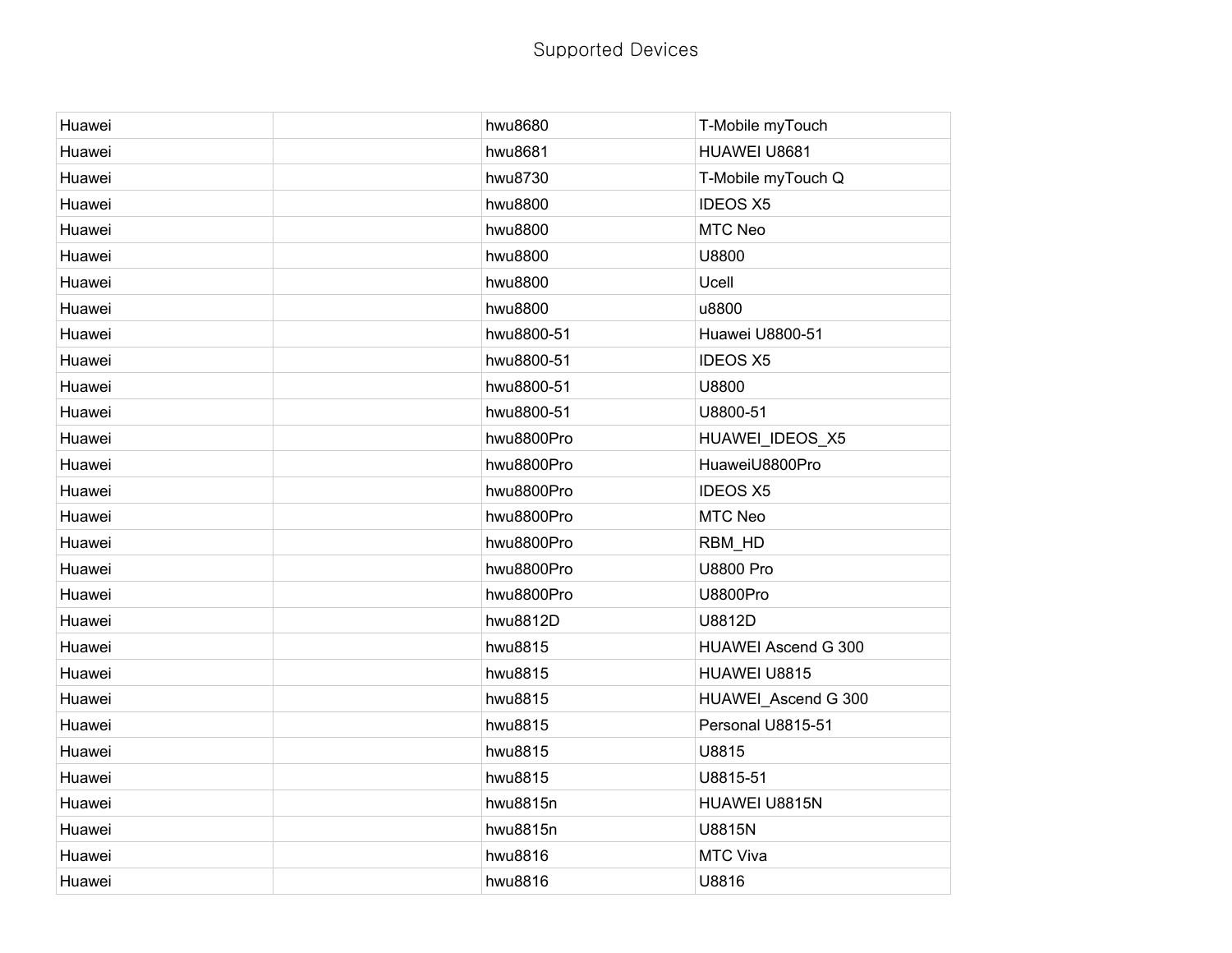| Huawei | hwu8818     | HUAWEI U8818               |
|--------|-------------|----------------------------|
| Huawei | hwu8818     | U8818                      |
| Huawei | hwu8820     | U8820                      |
| Huawei | hwu8825-1   | <b>Bs 401</b>              |
| Huawei | hwu8825-1   | <b>HUAWEI Ascend G 330</b> |
| Huawei | hwu8825-1   | <b>HUAWEI U8825-1</b>      |
| Huawei | hwu8825D    | HUAWEI U8825D              |
| Huawei | hwu8832D    | U8832D                     |
| Huawei | hwu8836D    | U8836D                     |
| Huawei | hwu8850     | 007HW                      |
| Huawei | hwu8850     | HUAWEI-U8850               |
| Huawei | hwu8860     | <b>GS02</b>                |
| Huawei | hwu8860     | HUAWEI_U8860               |
| Huawei | hwu8860     | <b>TURKCELL MaxiPRO5</b>   |
| Huawei | hwu8860     | U8860                      |
| Huawei | hwu8860     | U8860-51                   |
| Huawei | hwu8867Z    | U8867Z                     |
| Huawei | hwu8950-1   | <b>HUAWEI U8950-1</b>      |
| Huawei | hwu8950-51  | <b>HUAWEI U8950-51</b>     |
| Huawei | hwu8950D    | HUAWEI U8950D              |
| Huawei | hwu8950N-1  | HUAWEI U8950N-1            |
| Huawei | hwu8950N-51 | <b>HUAWEI U8950N-51</b>    |
| Huawei | hwu9000     | HUAWEI-U9000               |
| Huawei | hwu9200     | U9200                      |
| Huawei | hwu9200     | U9200E                     |
| Huawei | hwu9200-92  | GS03                       |
| Huawei | hwu9200-92  | U9200                      |
| Huawei | hwu9200E    | U9200E                     |
| Huawei | hwu9201L    | 201HW                      |
| Huawei | hwu9500     | U9500E                     |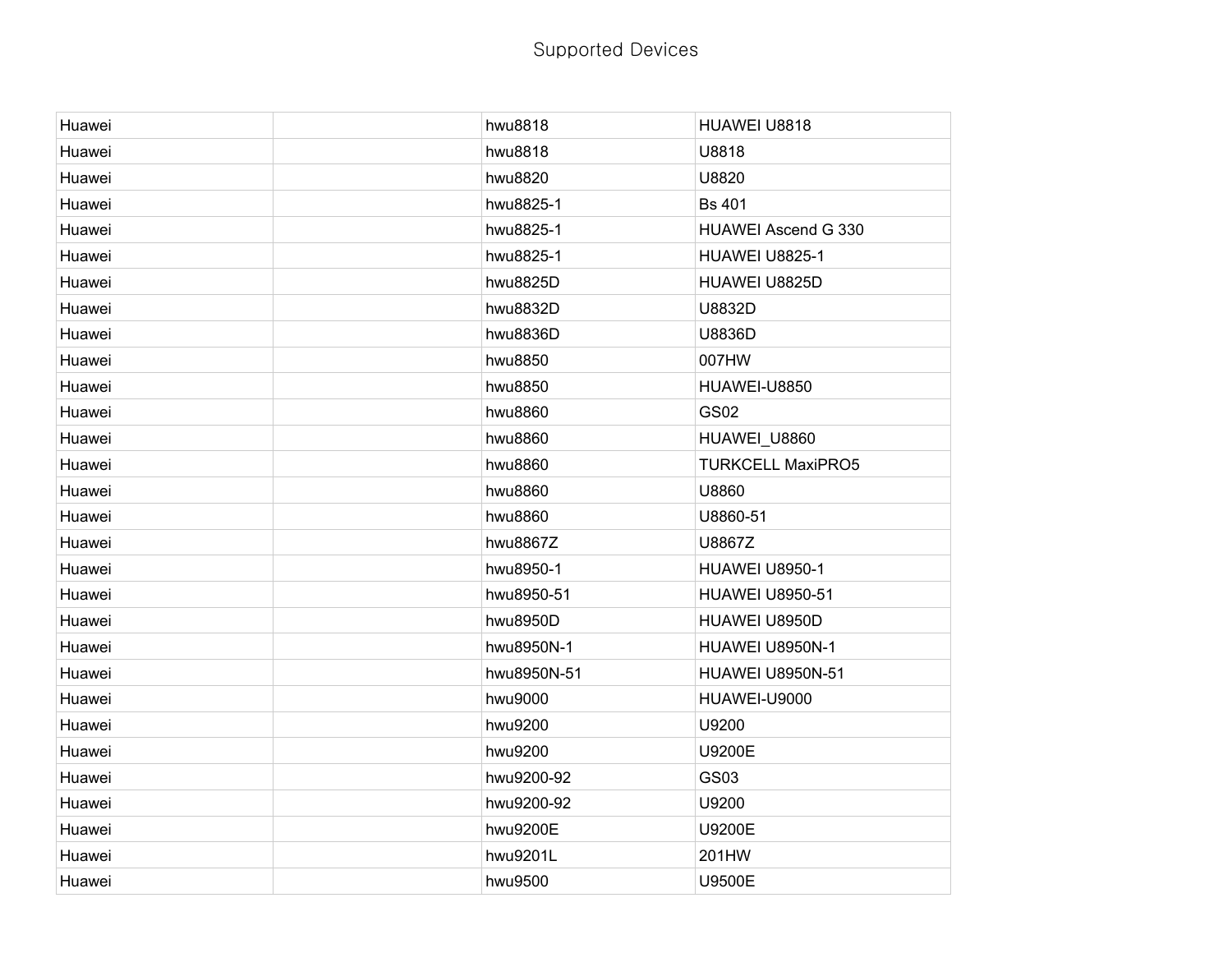| Huawei | hwu9501L    |              | <b>HW-01E</b>              |
|--------|-------------|--------------|----------------------------|
| Huawei | hwu9508     |              | HUAWEI U9508               |
| Huawei | hwu9510     |              | HUAWEI U9510               |
| Huawei | hwu9510     | U9510        |                            |
| Huawei | hwu9510e    |              | HUAWEI U9510E              |
| Huawei | hwu9700L    | GL07S        |                            |
| Huawei | hwum840     | <b>UM840</b> |                            |
| Huawei | hwy210-0010 |              | <b>HUAWEI Y210-0010</b>    |
| Huawei | hwy210-0100 |              | <b>HUAWEI Ascend Y 210</b> |
| Huawei | hwy210-0100 |              | HUAWEI Y210-0100           |
| Huawei | hwy210-0151 |              | <b>HUAWEI Y210-0151</b>    |
| Huawei | hwy210-0200 |              | HUAWEI Ascend Y 210D       |
| Huawei | hwy210-0200 |              | HUAWEI Asend Y 210D        |
| Huawei | hwy210-0200 |              | <b>HUAWEI Y210-0200</b>    |
| Huawei | hwy210-0200 |              | Leopard MF808              |
| Huawei | hwy210-0200 |              | NATCOM N8302               |
| Huawei | hwy210-0200 |              | VIETTEL V8404              |
| Huawei | hwy210-0251 |              | <b>HUAWEI Y210-0251</b>    |
| Huawei | hwy210-2010 |              | <b>HUAWEI Y210-2010</b>    |
| Huawei | hwy220t     |              | HUAWEI Y 220T              |
| Huawei | msm7201a    | Pulse        |                            |
| Huawei | msm7201a    | U8230        |                            |
| Huawei | msm7225     |              | Beeline_E300               |
| Huawei | msm7225     |              | Grameenphone Crystal       |
| Huawei | msm7225     |              | HUAWEI IDEOS U8500         |
| Huawei | msm7225     |              | HUAWEI_IDEOS_U8500         |
| Huawei | msm7225     |              | Huawei                     |
| Huawei | msm7225     |              | HuaweiU8300                |
| Huawei | msm7225     | Ideos        |                            |
| Huawei | msm7225     |              | MTC Evo                    |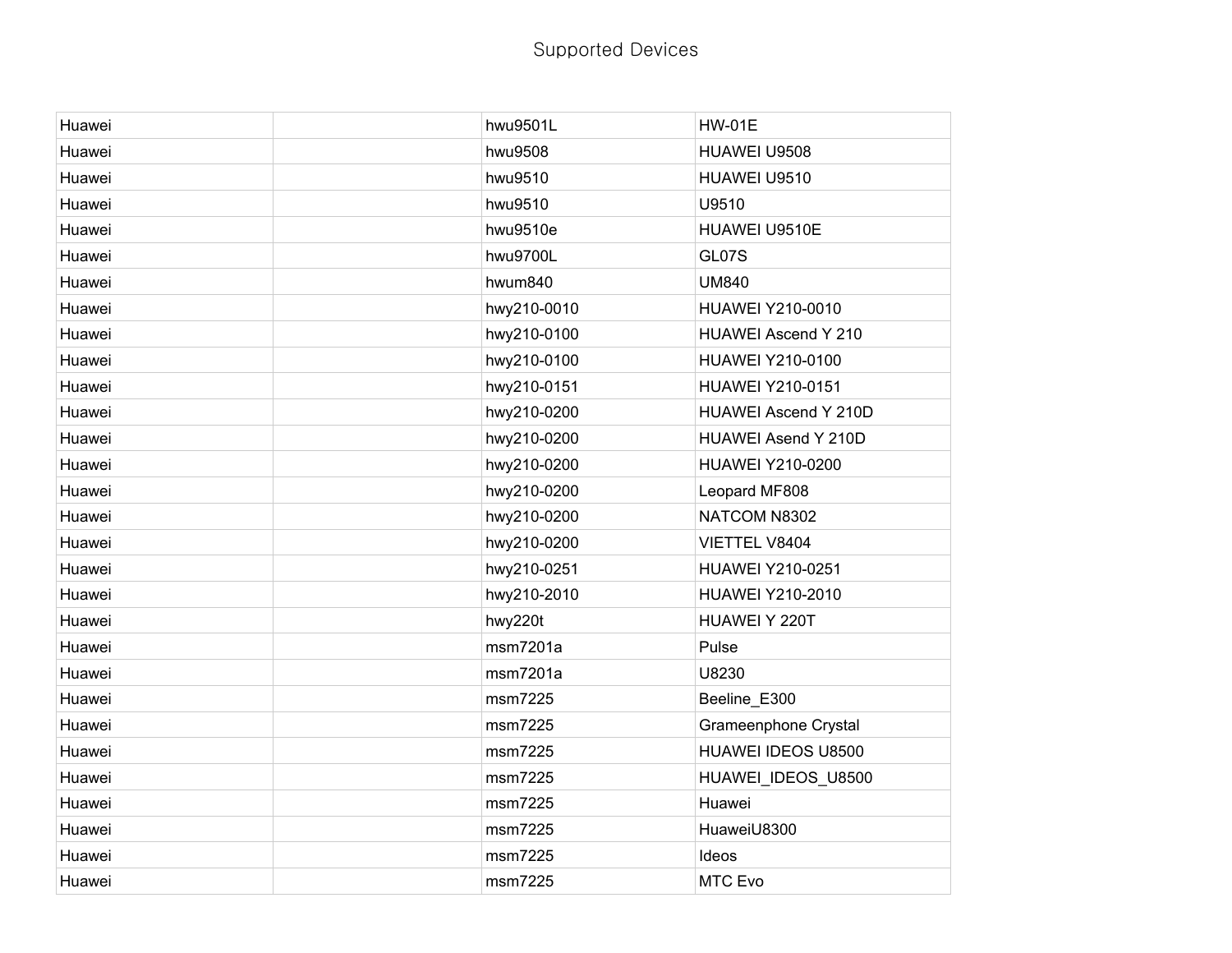| Huawei |          | msm7225         | Pulse Mini               |
|--------|----------|-----------------|--------------------------|
| Huawei |          | msm7225         | <b>RBMC</b>              |
| Huawei |          | msm7225         | S31HW                    |
| Huawei |          | msm7225         | Smile                    |
| Huawei |          | msm7225         | Tactile internet         |
| Huawei |          | msm7225         | Turkcell T10             |
| Huawei |          | msm7225         | U8110                    |
| Huawei |          | msm7225         | U8300                    |
| Huawei |          | msm7225         | U8500                    |
| Huawei |          | msm7225         | Vodafone 845             |
| Huawei |          | msm7227         | 004HW                    |
| Huawei |          | msm7230         | <b>IDEOS X5</b>          |
| Huawei |          | msm7230         | u8800                    |
| Huawei |          | msm7625         | C8600                    |
| Huawei |          | msm7625         | HUAWEI-M860              |
| Huawei |          | msm7625         | Ideos                    |
| Huawei |          | msm7625         | M860                     |
| Huawei |          | msm7625         | U8180                    |
| Huawei |          | orinoquiac8688V | ORINOQUIA C8688V         |
| Huawei |          | qsd8k_s7        | <b>HUAWEI-S7</b>         |
| Huawei |          | qsd8k_s7        | <b>IDEOS S7</b>          |
| Huawei |          | qsd8k_s7        | Ideos S7                 |
| Huawei |          | qsd8k_s7        | <b>Oysters SmaKit S7</b> |
| Huawei |          | qsd8k_s7        | S7                       |
| Huawei |          | qsd8k_slim      | <b>IDEOS S7 Slim</b>     |
| Huawei |          | u8800           | u8800                    |
| Huawei | A199     | hwa199          | HUAWEI A199              |
| Huawei | Ascend D | hwu9500         | U9500                    |
| Huawei | B199     | hwB199          | HUAWEI B199              |
| Huawei | C8812    | hwc8812         | HUAWEI C8812             |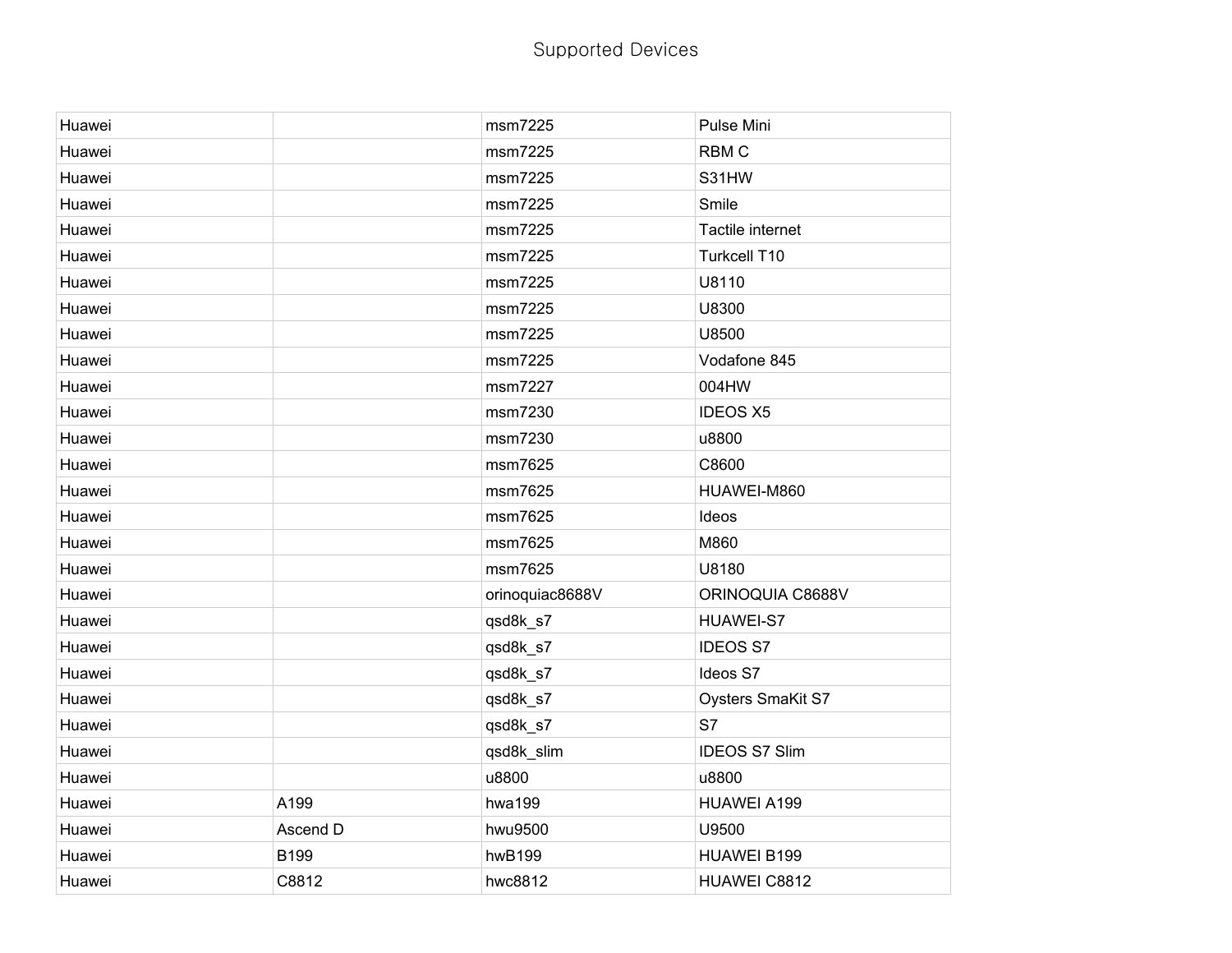| C8813DQ        | hwC8813DQ       | HUAWEI C8813DQ          |
|----------------|-----------------|-------------------------|
| C8815          | hwC8815         | HUAWEI C8815            |
| C8816          | hwC8816         | HUAWEI C8816            |
| C8816D         | hwC8816D        | HUAWEI C8816D           |
| C8817D         | hwC8817D        | C8817D                  |
| C8817E         | hwC8817E        | HUAWEI C8817E           |
| C8817L         | hwC8817L        | HUAWEI C8817L           |
| <b>CM990</b>   | hwCM990         | CM990                   |
| Che1-CL10      | Che1            | Che1-CL10               |
| Che1-CL20      | Che1            | Che1-CL20               |
| Che1-L04       | Che1            | Che1-L04                |
| Che2-TL00      | hwChe2          | Che2-TL00               |
| Che2-TL00H     | hwChe2          | Che2-TL00H              |
| Che2-TL00M     | hwChe2          | Che2-TL00M              |
| Che2-UL00      | hwChe2          | Che2-UL00               |
| D <sub>2</sub> | hwD2-6070       | HUAWEI D2-6070          |
| G350           | <b>HWG350</b>   | HUAWEI G350-U20         |
| G350           | hwg350          | HUAWEI G350             |
| G350           | hwg350          | HUAWEI G350-U00         |
| G506           | hwG506-U151     | <b>HUAWEI G506-U151</b> |
| G510           | hwG510-0010     | <b>HUAWEI G510-0010</b> |
| G510           | hwG510-0100     | <b>HUAWEI G510-0100</b> |
| G510           | hwG510-0100     | HuaweiG510-0100         |
| G510           | hwG510-0100     | HuaweiG510-0100-orange  |
| G520           | hwG520-5000     | <b>HUAWEI G520-5000</b> |
| G521-L076      | <b>HWG521-L</b> | <b>HUAWEI G521-L076</b> |
| G521-L176      | <b>HWG521-L</b> | <b>HUAWEI G521-L176</b> |
| G526           | hwG526-L11      | G526-L11                |
| G526           | hwG526-L22      | G526-L22                |
| G526           | hwG526-L33      | G526-L33                |
|                |                 |                         |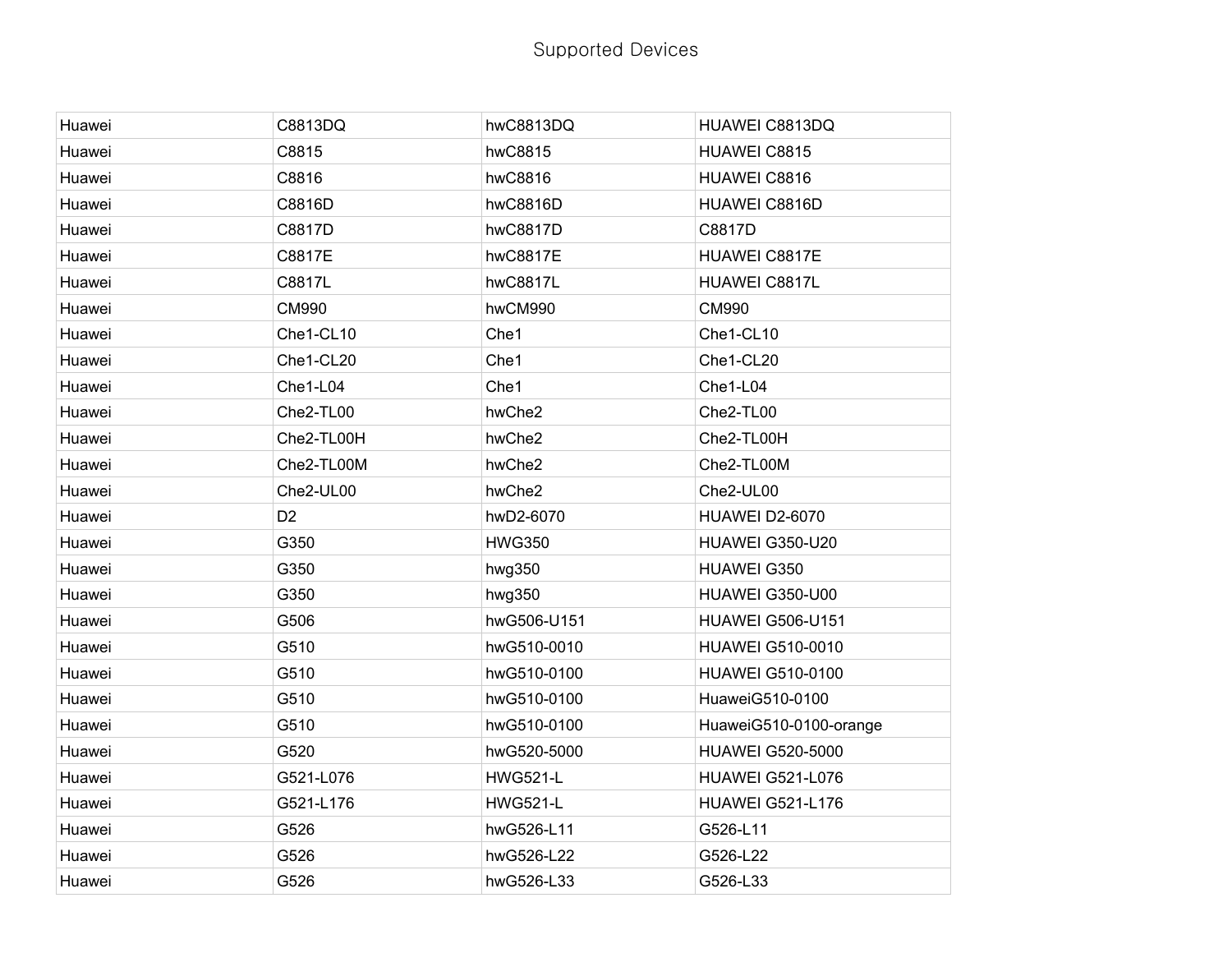| Huawei | G527           | hwG527-U081     | G527-U081          |
|--------|----------------|-----------------|--------------------|
| Huawei | G535-L11       | hwG535-L11      | HUAWEI G535-L11    |
| Huawei | G535-L11       | hwG535-L11      | Kestrel            |
| Huawei | G535-L11       | hwG535-L11      | Orange Gova        |
| Huawei | G535-L11       | hwG535-L11      | Speedsurfer        |
| Huawei | G535-L11       | hwG535-L11      | Ultym <sub>5</sub> |
| Huawei | G <sub>6</sub> | hwG6-T00        | HUAWEI G6-T00      |
| Huawei | G6-C00         | hwG6-C00        | HUAWEI G6-C00      |
| Huawei | G6-L11         | hwG6-L11        | HUAWEI G6-L11      |
| Huawei | G6-L22         | hwG6-L22        | HUAWEI G6-L22      |
| Huawei | G6-L33         | hwG6-L33        | HUAWEI G6-L33      |
| Huawei | G6-U00         | hwG6-U00        | HUAWEI G6-U00      |
| Huawei | G6-U10         | hwG6-U10        | HUAWEI G6-U10      |
| Huawei | G6-U251        | hwG6-U251       | HUAWEI G6-U251     |
| Huawei | G6-U34         | hwG6-U34        | HUAWEI G6-U34      |
| Huawei | G606           | <b>HWG606</b>   | HUAWEI G606-T00    |
| Huawei | G610           | hwG610-T00      | HUAWEI G610-T00    |
| Huawei | G610           | hwG610-U00      | G610-U00           |
| Huawei | G610           | hwG610-U00      | HUAWEI G610-U00    |
| Huawei | G610           | hwG610-U30      | HUAWEI G610-U30    |
| Huawei | G610-T01       | hwG610-T01      | HUAWEI G610-T01    |
| Huawei | G610-T11       | hwG610-T11      | HUAWEI G610-T11    |
| Huawei | G610-U15       | hwG610-U15      | HUAWEI G610-U15    |
| Huawei | G610-U20       | hwG610-U20      | HUAWEI G610-U20    |
| Huawei | G610C          | hwG610-C00      | HUAWEI G610-C00    |
| Huawei | G615-U10       | hwG615-U10      | G615-U10           |
| Huawei | G615-U10       | hwG615-U10      | HUAWEI G615-U10    |
| Huawei | G616-L076      | <b>HWG616-L</b> | HUAWEI G616-L076   |
| Huawei | G620-L72       | hwG620-L72      | HUAWEI G620-L72    |
| Huawei | G620-L75       | hwG620-L75      | G620-L75           |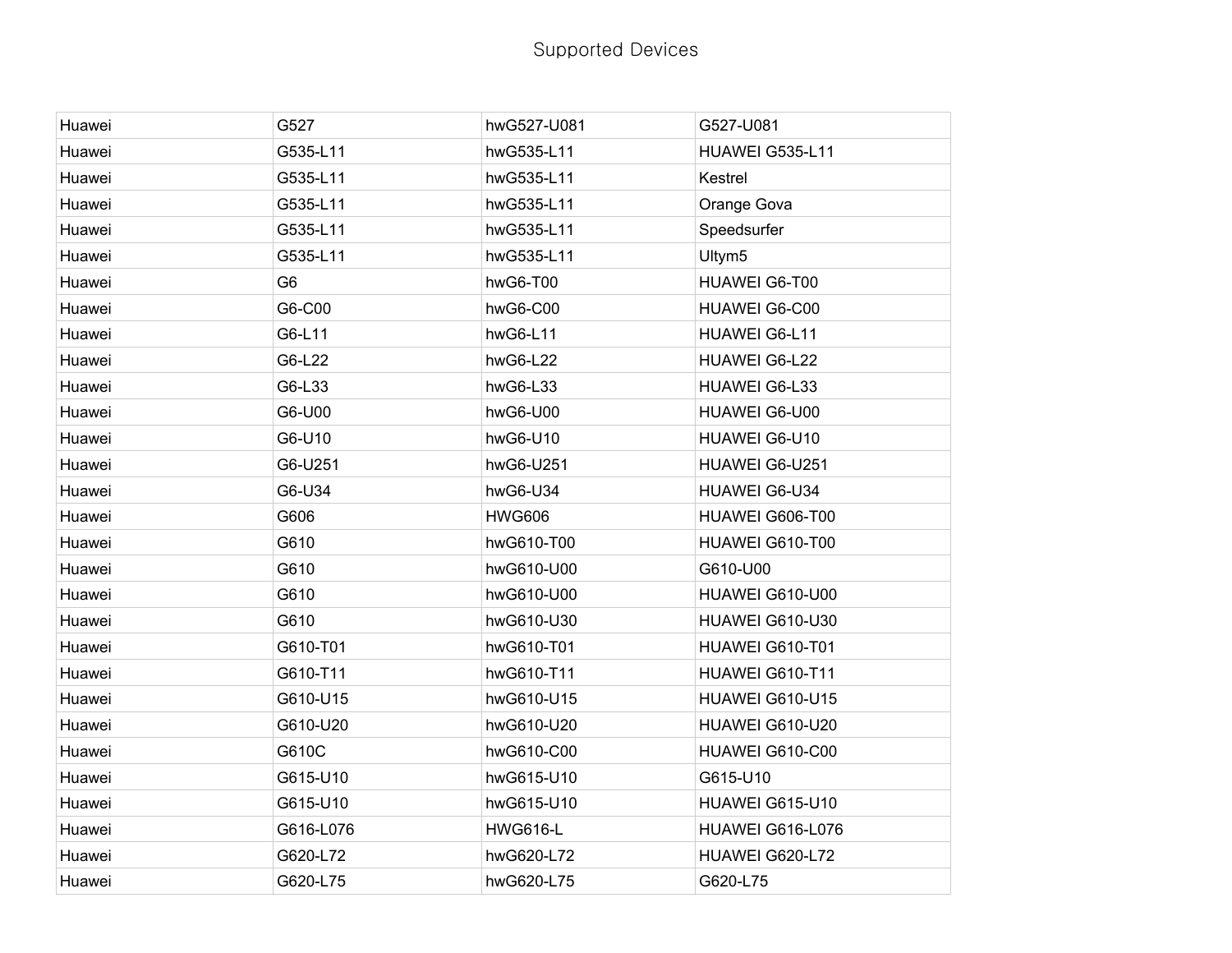| Huawei | G620S-L01  | hwG620S-L01      | G620S-L01               |
|--------|------------|------------------|-------------------------|
| Huawei | G620S-L02  | hwG620S-L02      | G620S-L02               |
| Huawei | G620S-L03  | hwG620S-L03      | G620S-L03               |
| Huawei | G620S-L03  | hwG620S-L03      | <b>HUAWEI G620</b>      |
| Huawei | G620S-L03  | hwG620S-L03      | Personal Huawei G620S   |
| Huawei | G620S-UL00 | hwG620S-UL00     | G620S-UL00              |
| Huawei | G621-TL00  | hwG621-TL00      | G621-TL00               |
| Huawei | G621-TL00M | hwG621-TL00      | G621-TL00M              |
| Huawei | G628-TL00  | HWG628-TL        | HUAWEI G628-TL00        |
| Huawei | G629-UL00  | <b>HWG629-UL</b> | HUAWEI G629-UL00        |
| Huawei | G630-U00   | hwG630-U00       | HUAWEI G630-U00         |
| Huawei | G630-U10   | hwG630-U10       | G630-U10                |
| Huawei | G630-U20   | hwG630-U20       | G630-U20                |
| Huawei | G630-U251  | hwG630-U251      | G630-U251               |
| Huawei | G630-U251  | hwG630-U251      | <b>HUAWEI G630-U251</b> |
| Huawei | G660-L075  | hwG660-L075      | <b>HUAWEI G660-L075</b> |
| Huawei | G7-L03     | hwG7-L03         | G7-L03                  |
| Huawei | G7-L03     | hwG7-L03         | <b>HUAWEI G7</b>        |
| Huawei | G7-L03     | hwG7-L03         | HUAWEI G7-L03           |
| Huawei | G7-TL00    | hwG7-TL00        | G7-TL00                 |
| Huawei | G7-TL00    | hwG7-TL00        | <b>HUAWEI G7-TL00</b>   |
| Huawei | G700       | hwG700-T00       | HUAWEI G700-T00         |
| Huawei | G700       | hwG700-U00       | HUAWEI G700-U00         |
| Huawei | G700-T01   | hwG700-T01       | HUAWEI G700-T01         |
| Huawei | G700-U10   | hwG700-U10       | HUAWEI G700-U10         |
| Huawei | G700-U20   | hwG700-U20       | HUAWEI G700-U20         |
| Huawei | G716       | hwG716-L070      | HUAWEI G716-L070        |
| Huawei | G718       | hwg718           | HUAWEI G718             |
| Huawei | G730       | hwG730-C00       | HUAWEI G730-C00         |
| Huawei | G730       | hwG730-T00       | HUAWEI G730-T00         |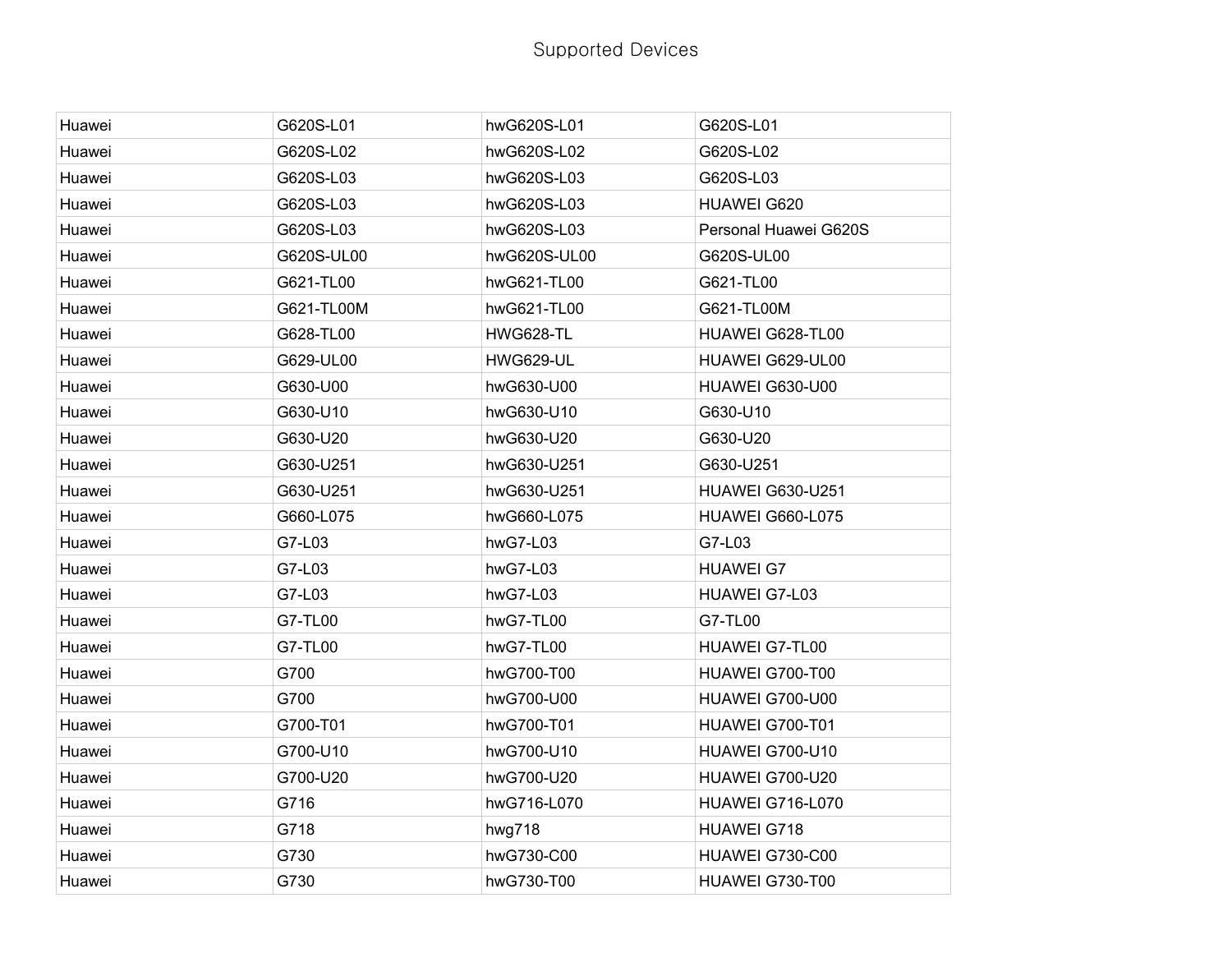| Huawei | G730         | hwG730-U00     | HUAWEI G730-U00                  |
|--------|--------------|----------------|----------------------------------|
| Huawei | G730-L075    | hwG730-L075    | <b>HUAWEI G730-L075</b>          |
| Huawei | G730-U10     | hwG730-U10     | HUAWEI G730-U10                  |
| Huawei | G730-U251    | hwG730-U251    | <b>HUAWEI G730-U251</b>          |
| Huawei | G730-U27     | hwG730-U27     | HUAWEI G730-U27                  |
| Huawei | G730-U30     | hwG730-U30     | HUAWEI G730-U30                  |
| Huawei | G735-L03     | hwG735         | G735-L03                         |
| Huawei | G735-L12     | hwG735         | G735-L12                         |
| Huawei | G740         | hwG740-L00     | G740-L00                         |
| Huawei | G740         | hwG740-L00     | Orange Yumo                      |
| Huawei | G750-T00     | hwG750-T00     | HUAWEI G750-T00                  |
| Huawei | G750-T01     | hwG750-T01     | HUAWEI G750-T01                  |
| Huawei | G750-T01M    | hwG750-T01M    | HUAWEI G750-T01M                 |
| Huawei | G750-T20     | hwG750-T20     | HUAWEI G750-T20                  |
| Huawei | G750-U10     | hwG750-U10     | HUAWEI G750-U10                  |
| Huawei | G7500        | <b>HWG7500</b> | HUAWEI G7500                     |
| Huawei | Gran_Roraima | hws7721u       | Orinoquia Gran Roraima + S7-722u |
| Huawei | H30-C00      | hwH30-C00      | H30-C00                          |
| Huawei | H30-L01      | hwH30          | HONOR H30-L01                    |
| Huawei | H30-L01M     | hwH30          | HONOR H30-L01M                   |
| Huawei | H30-L02      | hwH30          | H30-L02                          |
| Huawei | H30-L02      | hwH30          | HONOR H30-L02                    |
| Huawei | H30-T00      | hwH30-T00      | H30-T00                          |
| Huawei | H60          | hwH60          | H60-L01                          |
| Huawei | H60-J1       | hwH60          | HW-H60-J1                        |
| Huawei | H60-L01      | hwH60          | H60-L01                          |
| Huawei | H60-L02      | hwH60          | H60-L02                          |
| Huawei | H60-L03      | hwH60          | H60-L03                          |
| Huawei | H60-L04      | hwH60          | H60-L04                          |
| Huawei | H60-L11      | hwH60          | H60-L11                          |
|        |              |                |                                  |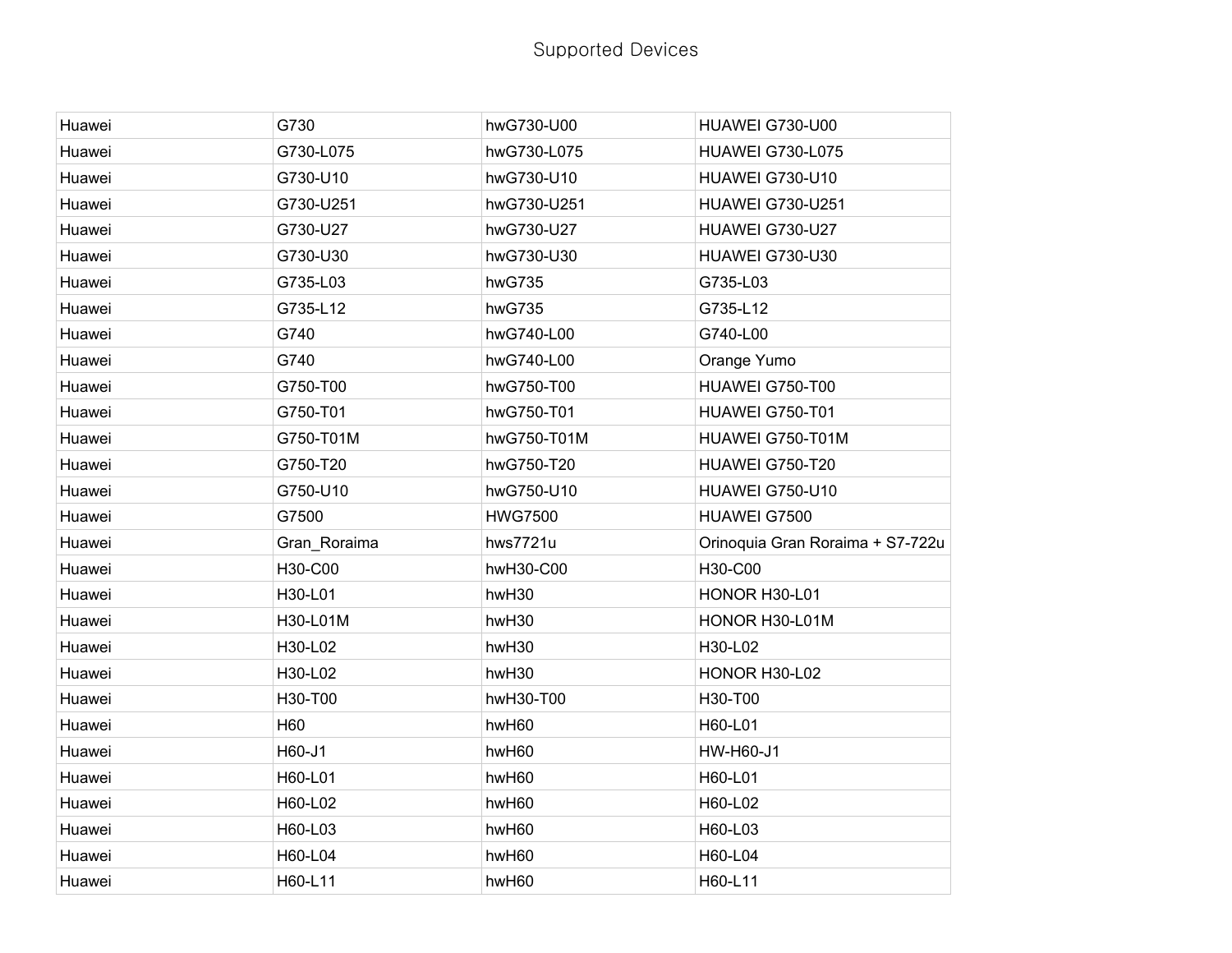| Huawei | H60-L12                            | hwH60      | H60-L12                     |
|--------|------------------------------------|------------|-----------------------------|
| Huawei | H60-L21                            | hwH60      | H60-L21                     |
| Huawei | H60-L21                            | hwH60-L21  | H60-L21                     |
| Huawei | <b>H882L</b>                       | hwh882l    | <b>H882L</b>                |
| Huawei | <b>HUAWEI C199</b>                 | hwC199     | HUAWEI C199                 |
| Huawei | HUAWEI G630                        | hwG630-T00 | HUAWEI G630-T00             |
| Huawei | HUAWEI G7-L01                      | hwG7-L01   | G7-L01                      |
| Huawei | HUAWEI G7-UL20                     | hwG7-UL20  | HUAWEI G7-UL20              |
| Huawei | HUAWEI H871G                       | hwh871g    | HUAWEI H871G                |
| Huawei | <b>HUAWEI MT7-J1</b>               | hwmt7      | HUAWEI MT7-J1               |
| Huawei | HUAWEI MT7-L09                     | hwmt7      | HUAWEI MT7-L09              |
| Huawei | HUAWEI MediaPad 10 Link+ hws10231l |            | 402HW                       |
| Huawei | HUAWEI MediaPad 10 Link+ hws10231l |            | MediaPad 10 Link+           |
| Huawei | HUAWEI MediaPad 10 Link+ hws10231l |            | S10-232L                    |
| Huawei | HUAWEI MediaPad 10 Link+ hws10231l |            | SpeedTAB                    |
| Huawei | HUAWEI MediaPad 7 Youth2 hws7721u  |            | MediaPad 7 Youth 2          |
| Huawei | HUAWEI MediaPad 7 Youth2 hws7721u  |            | S7-721u                     |
| Huawei | HUAWEI MediaPad M1 8.0             | hws8301l   | 403HW                       |
| Huawei | HUAWEI MediaPad M1 8.0             | hws8301l   | <b>CNPC Security Pad S1</b> |
| Huawei | HUAWEI MediaPad M1 8.0             | hws8301l   | MediaPad M1 8.0             |
| Huawei | HUAWEI MediaPad M1 8.0             | hws8301l   | MediaPad M1 8.0 (LTE)       |
| Huawei | HUAWEI MediaPad M1 8.0             | hws8301l   | MediaPad M1 8.0 (WIFI)      |
| Huawei | HUAWEI MediaPad M1 8.0             | hws8301l   | S8-303L                     |
| Huawei | HUAWEI MediaPad M1 8.0             | hws8301l   | S8-303LT                    |
| Huawei | HUAWEI MediaPad M1 8.0             | hws8301l   | S8-306L                     |
| Huawei | HUAWEI MediaPad X1 7.0             | hw7d501l   | 7D-501u                     |
| Huawei | HUAWEI MediaPad X1 7.0             | hw7d501l   | MediaPad X1                 |
| Huawei | HUAWEI MediaPad X1 7.0             | hw7d501l   | MediaPad X1 7.0             |
| Huawei | HUAWEI MediaPad X1 7.0             | hw7d501l   | X17.0                       |
| Huawei | <b>HUAWEI P6</b>                   | hwp6-u06   | <b>HUAWEI Ascend P6</b>     |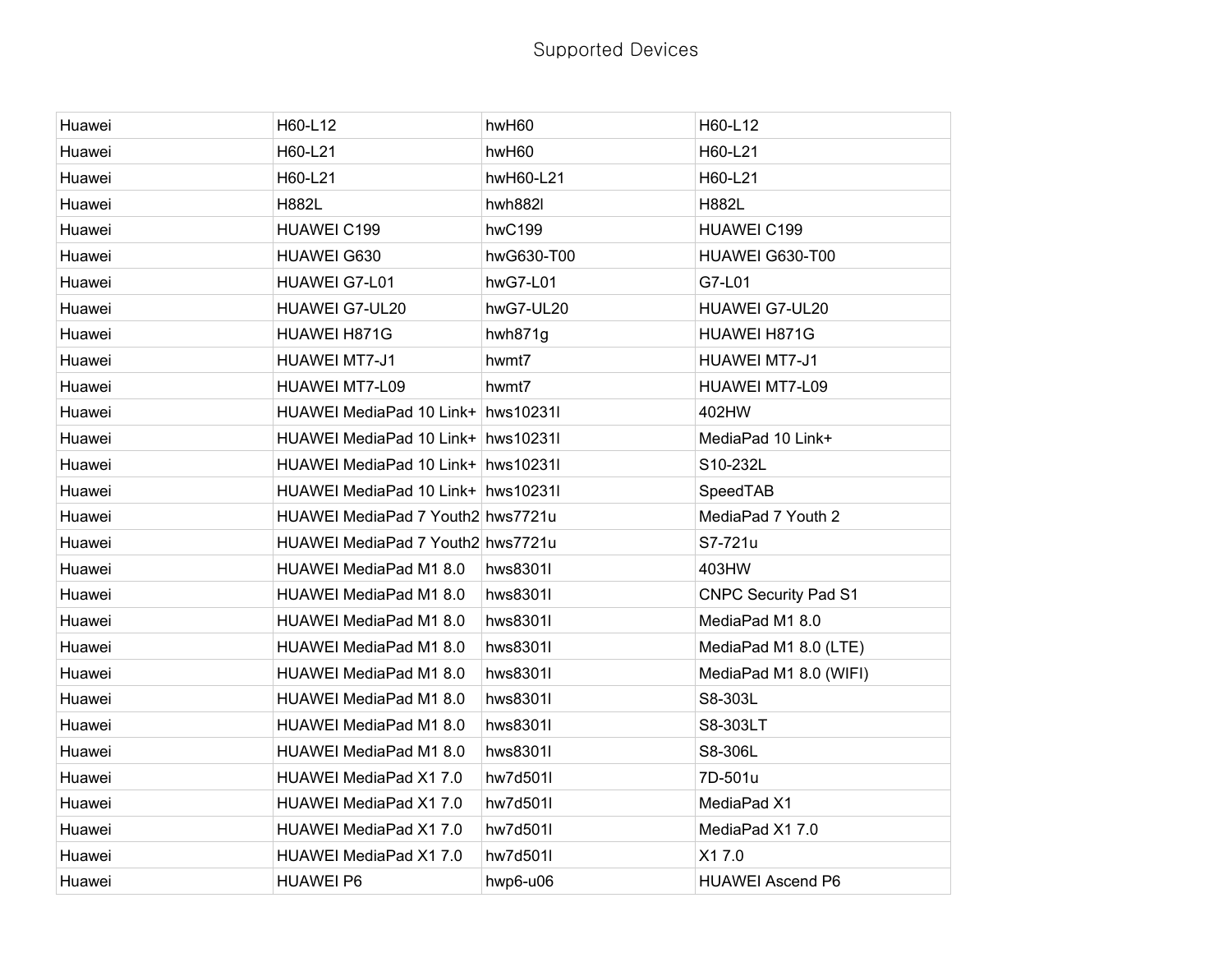| Huawei | <b>HUAWEI P6</b> | hwp6-u06         | HUAWEI P6-U06        |
|--------|------------------|------------------|----------------------|
| Huawei | <b>HUAWEI P6</b> | hwp6-u06         | HUAWEI P6-U06-orange |
| Huawei | HUAWEI P7-L11    | hwp7             | HUAWEI P7-L11        |
| Huawei | HUAWEI Y536-A1   | hwY536A1         | HUAWEI Y536A1        |
| Huawei | HUAWEI Y610      | <b>HWY610-U</b>  | HUAWEI Y610-U00      |
| Huawei | HUAWEI Y618      | <b>HWY618-T</b>  | HUAWEI Y618-T00      |
| Huawei | <b>HW-03E</b>    | <b>HW-03E</b>    | <b>HW-03E</b>        |
| Huawei | Hol-T00          | HWHol-T          | Hol-T00              |
| Huawei | <b>Hol-U10</b>   | HWHol-U          | <b>Hol-U10</b>       |
| Huawei | Hol-U19          | HWHol-U          | Hol-U19              |
| Huawei | Honor3           | hwH30-T10        | H30-T10              |
| Huawei | Honor3           | hwH30-U10        | H30-U10              |
| Huawei | Honor3           | hwhn3-u00        | HUAWEI HN3-U00       |
| Huawei | Honor3           | hwhn3-u01        | HUAWEI HN3-U01       |
| Huawei | <b>IDEOS</b>     | U8150            | Comet                |
| Huawei | <b>IDEOS</b>     | U8150            | Ideos                |
| Huawei | <b>IDEOS</b>     | u8150            | Ideos                |
| Huawei | Ice-Twist        | Ice-Twist        | Ice-Twist            |
| Huawei | M220             | hwmediagm220     | M220                 |
| Huawei | M220             | hwmediagm220     | M220c                |
| Huawei | M220             | hwmediagm220     | dTV01                |
| Huawei | M310             | hwsingleboxm310w | M310                 |
| Huawei | M620             | M620             | M620                 |
| Huawei | M620             | M620             | <b>TB01</b>          |
| Huawei | M835             | hwm835           | HUAWEI-M835          |
| Huawei | M860             | M860             | M860                 |
| Huawei | M865             | hwm865           | M865                 |
| Huawei | M865             | hwm865           | USCCADR3305          |
| Huawei | M868             | hwm868           | HUAWEI M868          |
| Huawei | MS4C             | hwMS4C           | MS4C                 |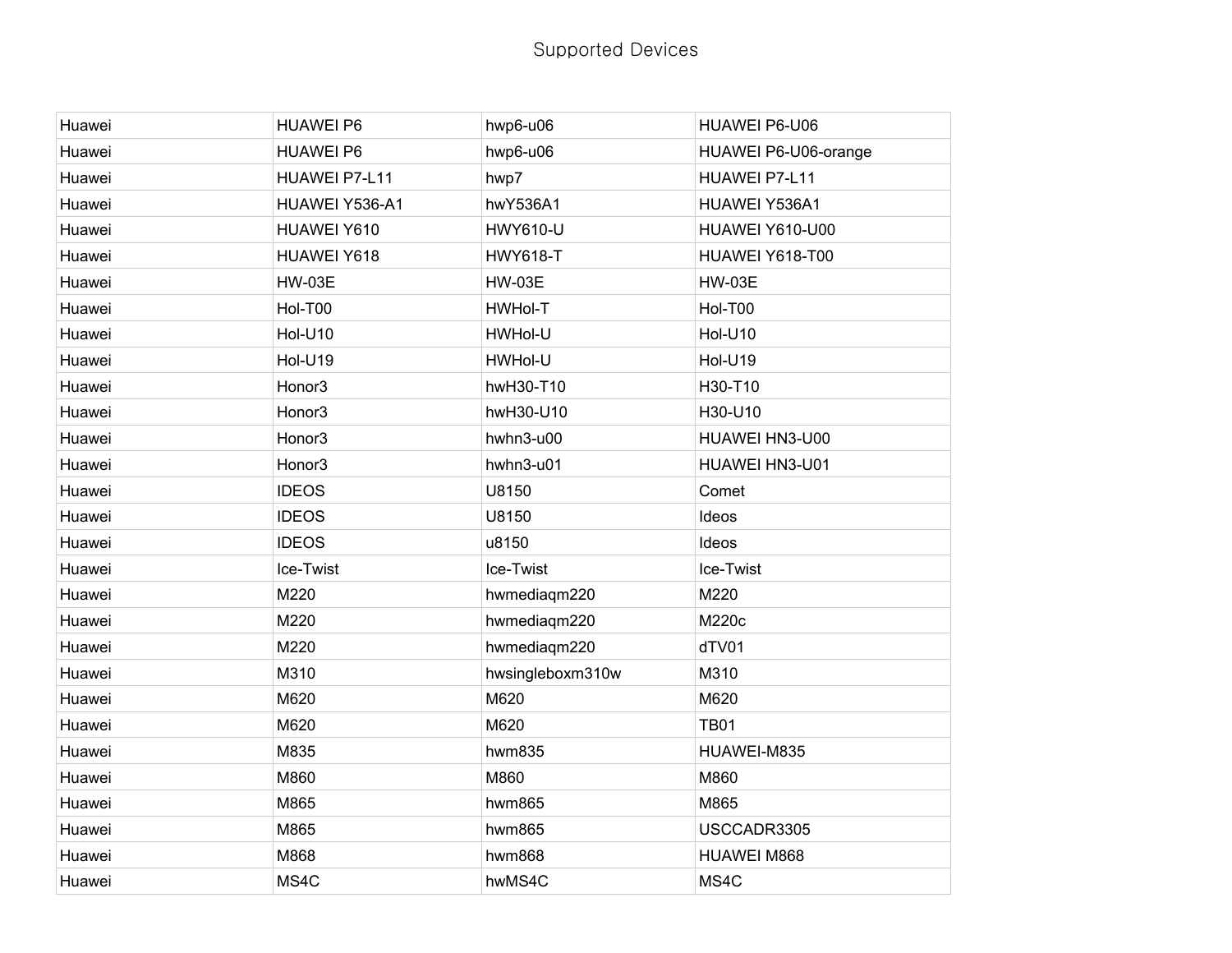| Huawei | MT2-L01          | hwmt2-I01    | HUAWEI MT2-L01     |
|--------|------------------|--------------|--------------------|
| Huawei | MT2-L02          | hwmt2-I02    | HUAWEI MT2-L02     |
| Huawei | MT2-L03          | hwMT2L03     | MT2L03             |
| Huawei | MT2-L05          | hwmt2-I05    | HUAWEI MT2-L05     |
| Huawei | MT2L03LITE       | hwMT2L03LITE | MT2L03             |
| Huawei | MT7-CL00         | hwmt7        | HUAWEI MT7-CL00    |
| Huawei | MT7-TL00         | hwmt7        | HUAWEI MT7-TL00    |
| Huawei | <b>MT7-TL10</b>  | hwmt7        | HUAWEI MT7-TL10    |
| Huawei | MT7-UL00         | hwmt7        | HUAWEI MT7-UL00    |
| Huawei | Mate             | hwmt1-t00    | HUAWEI MT1-T00     |
| Huawei | Mate2            | hwmt2-c00    | HUAWEI MT2-C00     |
| Huawei | MediaPad Vogue   | hws7601u     | MediaPad 7 Lite II |
| Huawei | MediaPad Vogue   | hws7601u     | MediaPad 7 Vogue   |
| Huawei | MediaPad Youth   | hws7701w     | MediaPad 7 Youth   |
| Huawei | MediaPad7        | hws7601us    | MediaPad 7 Vogue   |
| Huawei | MediaPad7        | hws7601w     | MediaPad 7 Vogue   |
| Huawei | P <sub>2</sub>   | hwp2-6070    | HUAWEI P2-6070     |
| Huawei | P <sub>6</sub>   | hwp6-c00     | HUAWEI P6-C00      |
| Huawei | P <sub>6</sub>   | hwp6-t00     | HUAWEI P6-T00      |
| Huawei | P <sub>6</sub>   | hwp6-t00     | HUAWEI P6-T00V     |
| Huawei | P <sub>6</sub> S | hwP6s-I04    | P6 S-L04           |
| Huawei | <b>P6S-L04</b>   | hwp6s-I04    | 302HW              |
| Huawei | P6S-U06          | hwp6s-u06    | HUAWEI P6 S-U06    |
| Huawei | P7 mini          | hwP7Mini     | HUAWEI P7 mini     |
| Huawei | P7-L00           | hwp7         | HUAWEI P7-L00      |
| Huawei | P7-L05           | hwp7         | HUAWEI P7-L05      |
| Huawei | P7-L07           | hwp7         | HUAWEI P7-L07      |
| Huawei | P7-L09           | hwp7         | HUAWEI P7-L09      |
| Huawei | P7-L10           | hwp7         | HUAWEI P7-L10      |
| Huawei | P7-L12           | hwp7         | HUAWEI P7-L12      |
|        |                  |              |                    |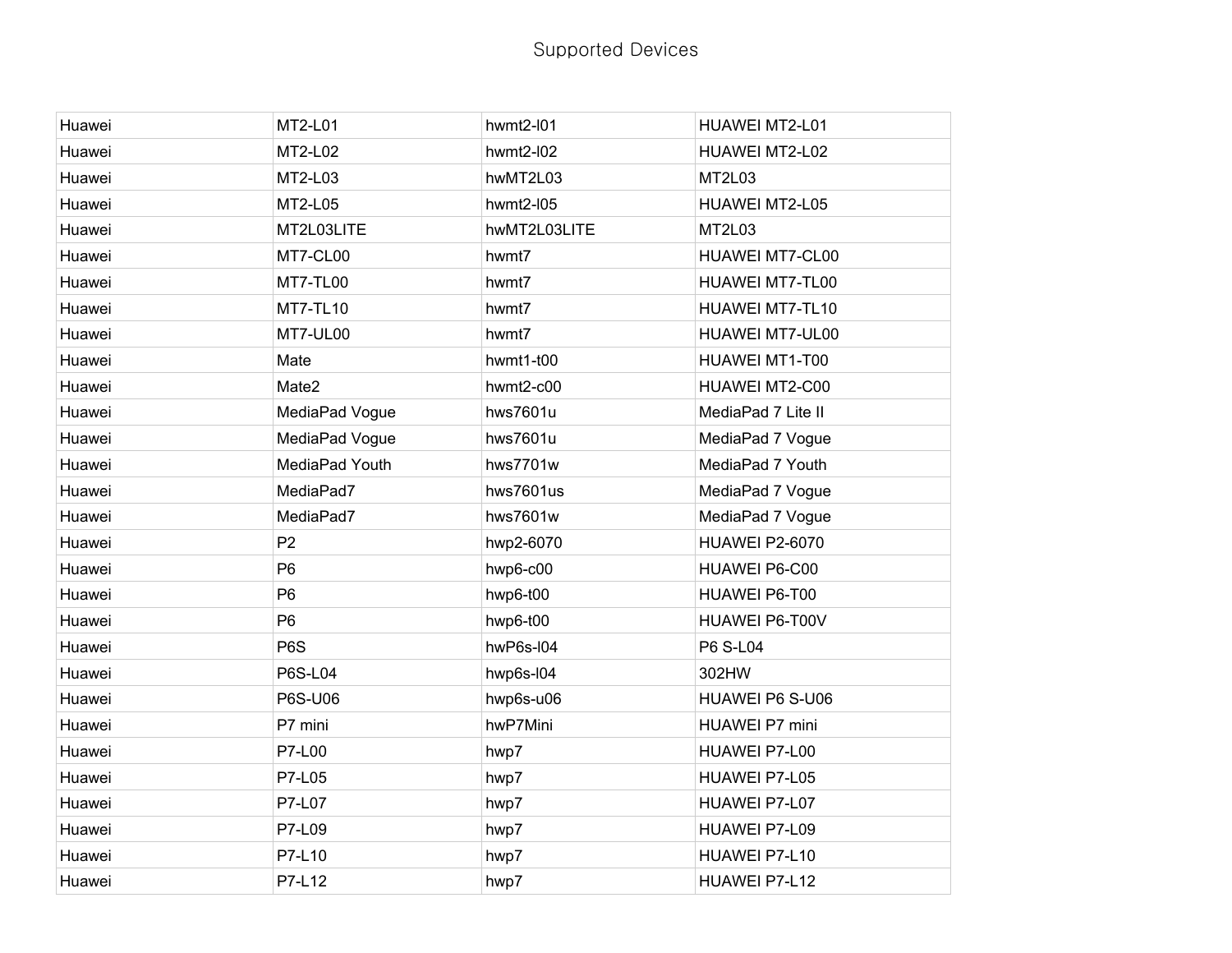| Huawei | PE-CL00               | hwPE      | PE-CL00                   |
|--------|-----------------------|-----------|---------------------------|
| Huawei | PE-TL00M              | hwPE      | PE-TL00M                  |
| Huawei | PE-TL10               | hwPE      | PE-TL10                   |
| Huawei | PE-TL20               | hwPE      | PE-TL20                   |
| Huawei | PE-UL00               | hwPE      | PE-UL00                   |
| Huawei | Prism II              | hwu8686   | Prism II                  |
| Huawei | S <sub>10</sub>       | hws10103l | MediaPad 10 FHD           |
| Huawei | S <sub>10</sub>       | hws10201l | MediaPad 10 LINK          |
| Huawei | S7                    | hws7601c  | MediaPad 7 Vogue          |
| Huawei | S7                    | hws7601w  | MediaPad 7 Vogue          |
| Huawei | S7                    | hws7701u  | MediaPad 7 Youth          |
| Huawei | S7                    | hws7930u  | Orinoquia Roraima S7-932u |
| Huawei | S7                    | hws7951w  | MediaPad 7 Lite+          |
| Huawei | S7                    | hws7951w  | <b>Telpad Dual S</b>      |
| Huawei | S7                    | hws7961w  | <b>Telpad QS</b>          |
| Huawei | S7                    | hws7961w  | <b>Telpad Quad S</b>      |
| Huawei | SC-CL00               | HWSC-CL00 | <b>HUAWEI SC-CL00</b>     |
| Huawei | <b>T-Mobile Pulse</b> | U8100     | Huawei_8100-9             |
| Huawei | <b>T-Mobile Pulse</b> | U8100     | Tactile internet          |
| Huawei | <b>T-Mobile Pulse</b> | U8100     | U8100                     |
| Huawei | <b>T-Mobile Pulse</b> | U8100     | Videocon_V7400            |
| Huawei | T101                  | hwt101    | $T-101$                   |
| Huawei | T101                  | hwt101    | <b>T101 PAD</b>           |
| Huawei | T102                  | hwt102    | QH-10                     |
| Huawei | T102                  | hwt102    | <b>T102 PAD</b>           |
| Huawei | T801                  | hwt801    | <b>T801 PAD</b>           |
| Huawei | T802                  | hwt802    | MT-803G                   |
| Huawei | T802                  | hwt802    | <b>T802 PAD</b>           |
| Huawei | U8120                 | U8120     | Vodafone 845              |
| Huawei | U8220                 | U8220     | Pulse                     |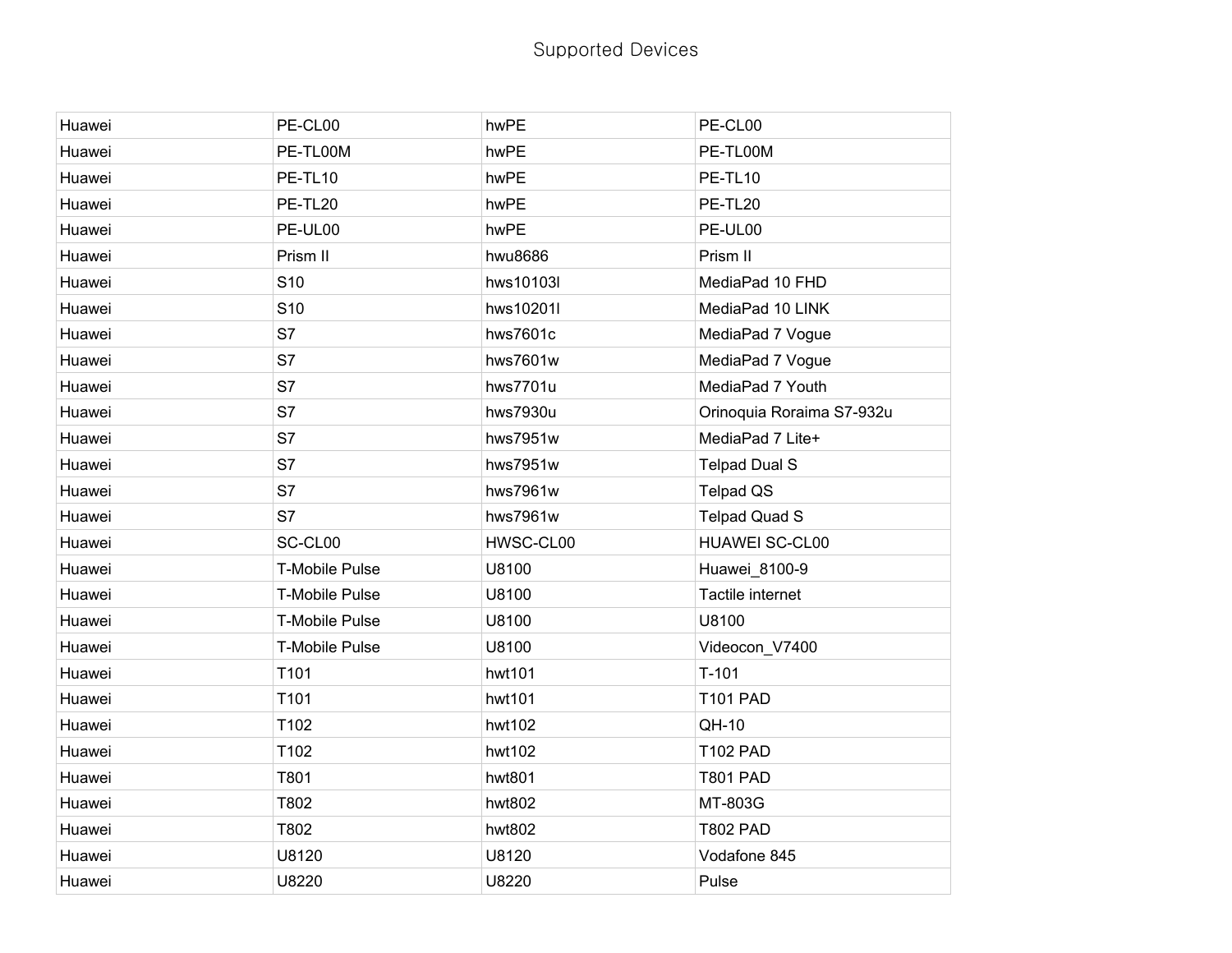## Supported Devices

| Huawei | U8220     | U8220           | U8220                     |
|--------|-----------|-----------------|---------------------------|
| Huawei | U8220     | U8220           | U8220PLUS                 |
| Huawei | U8230     | U8230           | U8230                     |
| Huawei | U8687     | hwu8687         | Huawei-U8687              |
| Huawei | V858      | hwu8160         | Huawei 858                |
| Huawei | V858      | hwu8160         | <b>MTC 950</b>            |
| Huawei | V858      | hwu8160         | <b>MTC Mini</b>           |
| Huawei | V858      | hwu8160         | Vodafone 858              |
| Huawei | Vogue7    | hws7601u        | MediaPad 7 Classic        |
| Huawei | Vogue7    | hws7601u        | MediaPad 7 Lite II        |
| Huawei | Vogue7    | hws7601u        | MediaPad 7 Vogue          |
| Huawei | Y210      | oay210          | Orinoquia Auyantepui Y210 |
| Huawei | Y220      | <b>HWY220-U</b> | Y220-U00                  |
| Huawei | Y220      | <b>HWY220-U</b> | Y220-U05                  |
| Huawei | Y220      | <b>HWY220-U</b> | Y220-U17                  |
| Huawei | Y220-T10  | hwy220-t10      | <b>HUAWEI Y220-T10</b>    |
| Huawei | Y220-U10  | <b>HWY220-U</b> | Y220-U10                  |
| Huawei | Y221-U03  | <b>HWY221-U</b> | <b>HUAWEI Y221-U03</b>    |
| Huawei | Y221-U12  | <b>HWY221-U</b> | HUAWEI Y221-U12           |
| Huawei | Y221-U22  | <b>HWY221-U</b> | <b>HUAWEI Y221-U22</b>    |
| Huawei | Y221-U33  | <b>HWY221-U</b> | <b>HUAWEI Y221-U33</b>    |
| Huawei | Y221-U43  | <b>HWY221-U</b> | <b>HUAWEI Y221-U43</b>    |
| Huawei | Y221-U53  | <b>HWY221-U</b> | <b>HUAWEI Y221-U53</b>    |
| Huawei | Y300      | hwY300-0100     | <b>HUAWEI Ascend Y300</b> |
| Huawei | Y300      | hwY300-0100     | HUAWEI Y300-0100          |
| Huawei | Y300      | hwY300-0151     | <b>HUAWEI Y300-0151</b>   |
| Huawei | Y300      | hwY300-0151     | Pelephone-Y300-           |
| Huawei | Y300-0000 | hwY300-0000     | <b>HUAWEI Y300-0000</b>   |
| Huawei | Y301A1    | hwY301A1        | Huawei Y301A1             |
| Huawei | Y301A2    | hwY301A2        | Huawei Y301A2             |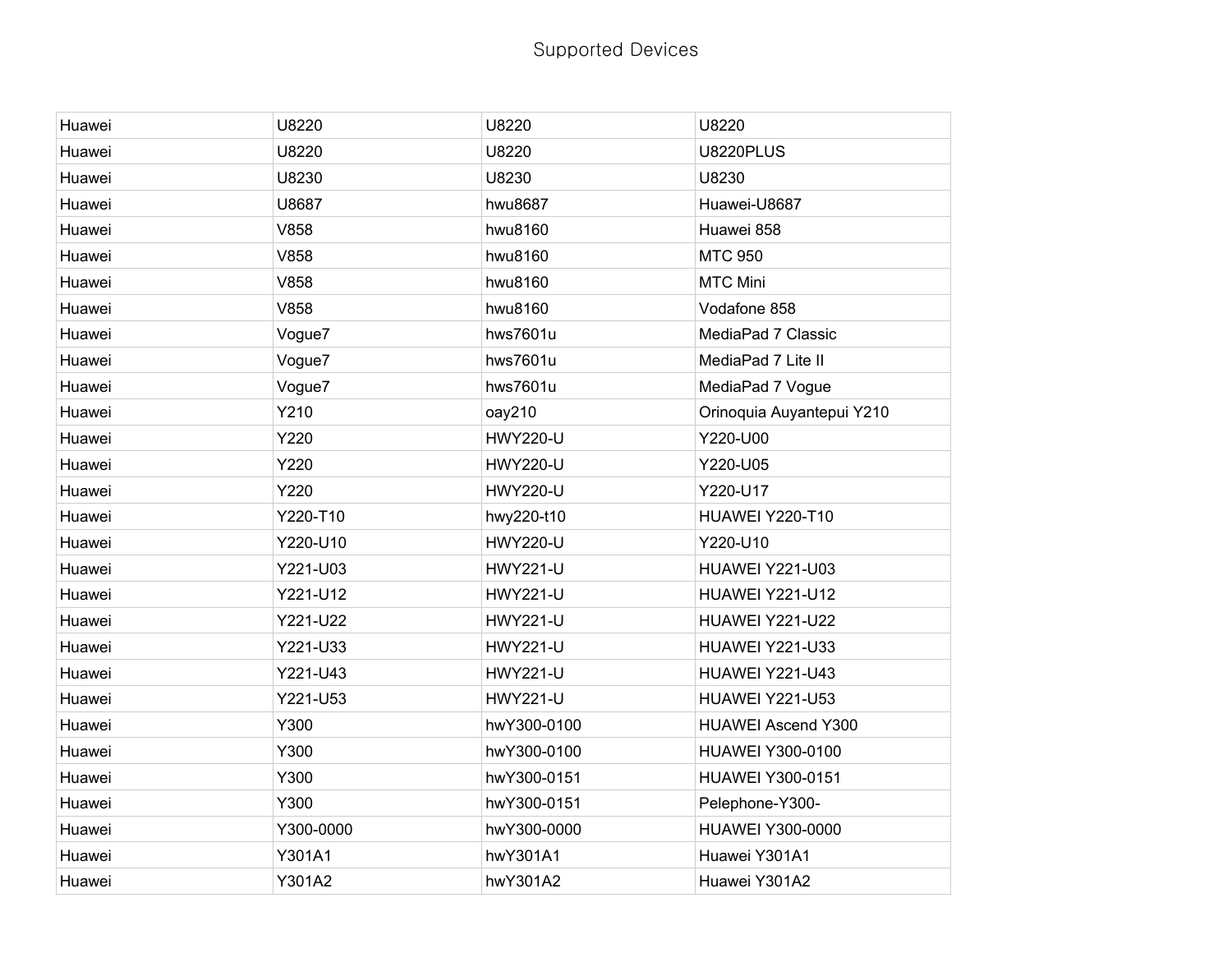| Y320<br>Y320-T00<br>Y320-U01 | hwy320-c00<br>HWY320-T00 | HUAWEI Y320-C00<br>HUAWEI Y320-T00 |
|------------------------------|--------------------------|------------------------------------|
|                              |                          |                                    |
|                              |                          |                                    |
|                              | <b>HWY320</b>            | HUAWEI Y320-U01                    |
| Y320-U01                     | <b>HWY320</b>            | Y320-U01                           |
| Y320-U10                     | <b>HWY320-U</b>          | HUAWEI Y320-U10                    |
| Y320-U151                    | <b>HWY320-U</b>          | <b>HUAWEI Y320-U151</b>            |
| Y320-U30                     | <b>HWY320-U</b>          | <b>HUAWEI Y320-U30</b>             |
| Y320-U351                    | <b>HWY320-U</b>          | <b>HUAWEI Y320-U351</b>            |
| Y321                         | <b>HWY321-U</b>          | <b>HUAWEI Y321-U051</b>            |
| Y321                         | hwy321-c00               | HUAWEI Y321-C00                    |
| Y325-T00                     | <b>HWY325-T</b>          | HUAWEI Y325-T00                    |
| Y330                         | hwY330-U05               | Bucare Y330-U05                    |
| Y330                         | hwY330-U05               | HUAWEI Y330-U05                    |
| Y330                         | hwY330-U21               | HUAWEI Y330-U21                    |
| Y330-C00                     | hwY330-C00               | HUAWEI Y330-C00                    |
| Y330-U01                     | hwY330-U01               | HUAWEI Y330-U01                    |
| Y330-U01                     | hwY330-U01               | Luno                               |
| Y330-U07                     | hwY330-U07               | HUAWEI Y330-U07                    |
| Y330-U08                     | hwY330-U08               | HUAWEI Y330-U08                    |
| Y330-U11                     | hwY330-U11               | HUAWEI Y330-U11                    |
| Y330-U11                     | hwY330-U11               | V8510                              |
| Y330-U15                     | hwY330-U15               | <b>HUAWEI Y330-U15</b>             |
| Y330-U17                     | hwY330-U17               | HUAWEI Y330-U17                    |
| Y336-A1                      | hwY336-A1                | HUAWEI Y336-A1                     |
| Y340-U081                    | hwY340-U081              | Y340-U081                          |
| Y360-U03                     | <b>HWY360-U</b>          | HUAWEI Y360-U03                    |
| Y360-U12                     | <b>HWY360-U</b>          | HUAWEI Y360-U12                    |
| Y511-T00                     | <b>HWY511-T</b>          | HUAWEI Y511-T00                    |
| Y511-T00                     | <b>HWY511-T</b>          | Y511-T00                           |
| Y511-U00                     | <b>HWY511-U</b>          | Y511-U00                           |
|                              |                          |                                    |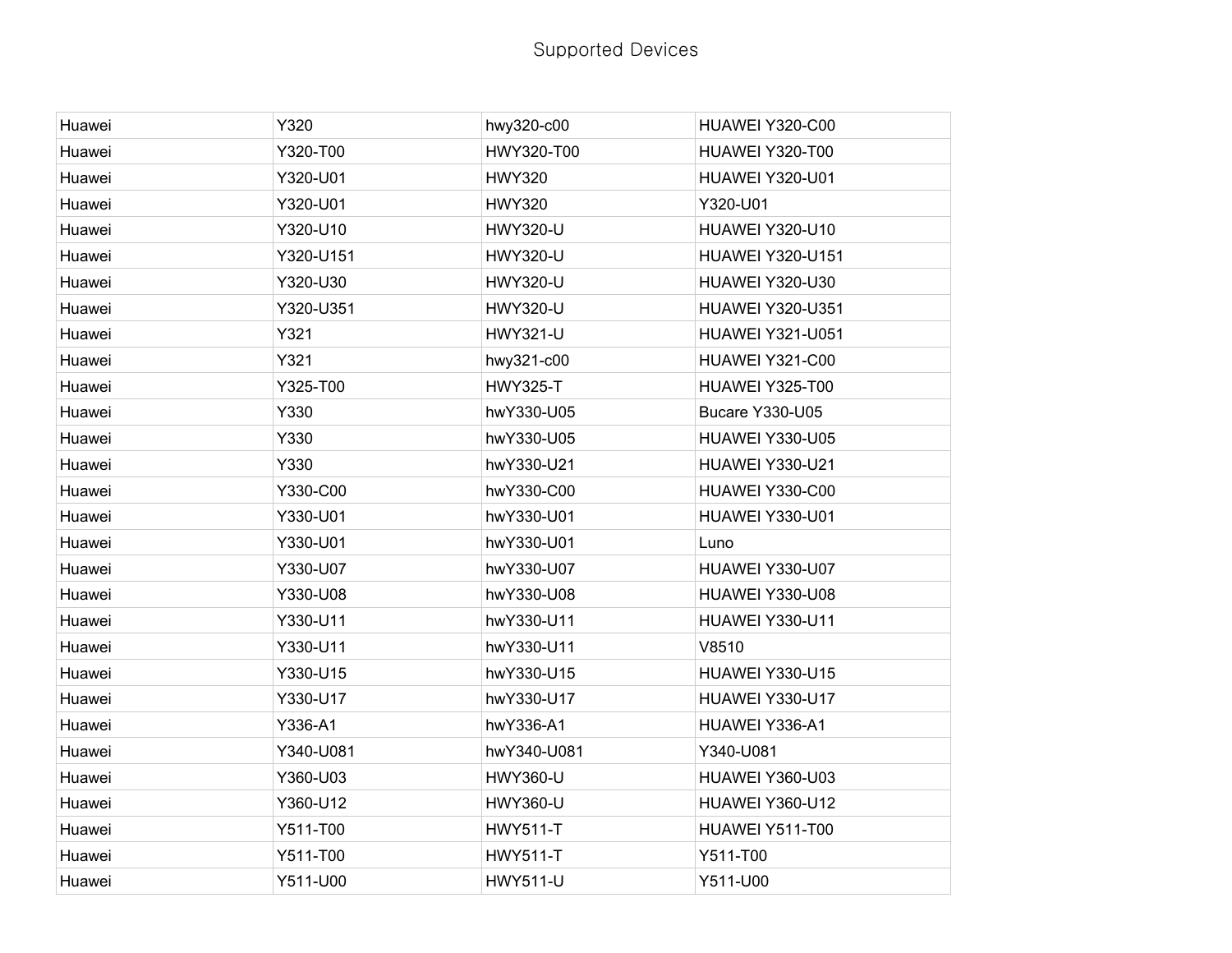| Y511-U10  | <b>HWY511-U</b> | HUAWEI Y511-U10         |
|-----------|-----------------|-------------------------|
| Y511-U251 | <b>HWY511-U</b> | <b>HUAWEI Y511-U251</b> |
| Y511-U30  | <b>HWY511-U</b> | HUAWEI Y511-U30         |
| Y511-U30  | <b>HWY511-U</b> | VIETTEL V8506           |
| Y516-     | <b>HWY516-T</b> | HUAWEI Y516-T00         |
| Y518-T00  | <b>HWY518-T</b> | HUAWEI Y518-T00         |
| Y520-U03  | <b>HWY520-U</b> | HUAWEI Y520-U03         |
| Y520-U12  | <b>HWY520-U</b> | <b>HUAWEI Y520-U12</b>  |
| Y520-U22  | <b>HWY520-U</b> | <b>HUAWEI Y520-U22</b>  |
| Y520-U33  | <b>HWY520-U</b> | HUAWEI Y520-U33         |
| Y523-L076 | <b>HWY523</b>   | <b>HUAWEI Y523-L076</b> |
| Y523-L176 | <b>HWY523</b>   | <b>HUAWEI Y523-L176</b> |
| Y530      | hwY530-U00      | HUAWEI Y530-U00         |
| Y530-U051 | hwY530-U051     | HUAWEI Y530             |
| Y530-U051 | hwY530-U051     | <b>HUAWEI Y530-U051</b> |
| Y535      | HWY535-C00      | HUAWEI Y535-C00         |
| Y535D-C00 | HWY535D-C00     | HUAWEI Y535D-C00        |
| Y540-U01  | <b>HWY540-U</b> | <b>HUAWEI Y540-U01</b>  |
| Y550-L01  | hwY550-L01      | HUAWEI Y550-L01         |
| Y550-L02  | hwY550-L02      | HUAWEI Y550-L02         |
| Y550-L02  | hwY550-L02      | Y550-L02                |
| Y550-L03  | hwY550-L03      | HUAWEI Y550             |
| Y550-L03  | hwY550-L03      | HUAWEI Y550-L03         |
| Y550-L03  | hwY550-L03      | Personal Huawei Y550    |
| Y550-L03  | hwY550-L03      | Y550-L03                |
| Y600      | <b>HWY600-U</b> | HUAWEI Y600-U00         |
| Y600      | <b>HWY600-U</b> | <b>HUAWEI Y600-U151</b> |
| Y600      | <b>HWY600-U</b> | HUAWEI Y600-U20         |
| Y600-U351 | <b>HWY600-U</b> | <b>HUAWEI Y600-U351</b> |
| Y600-U40  | HWY600-U        | <b>HUAWEI Y600-U40</b>  |
|           |                 |                         |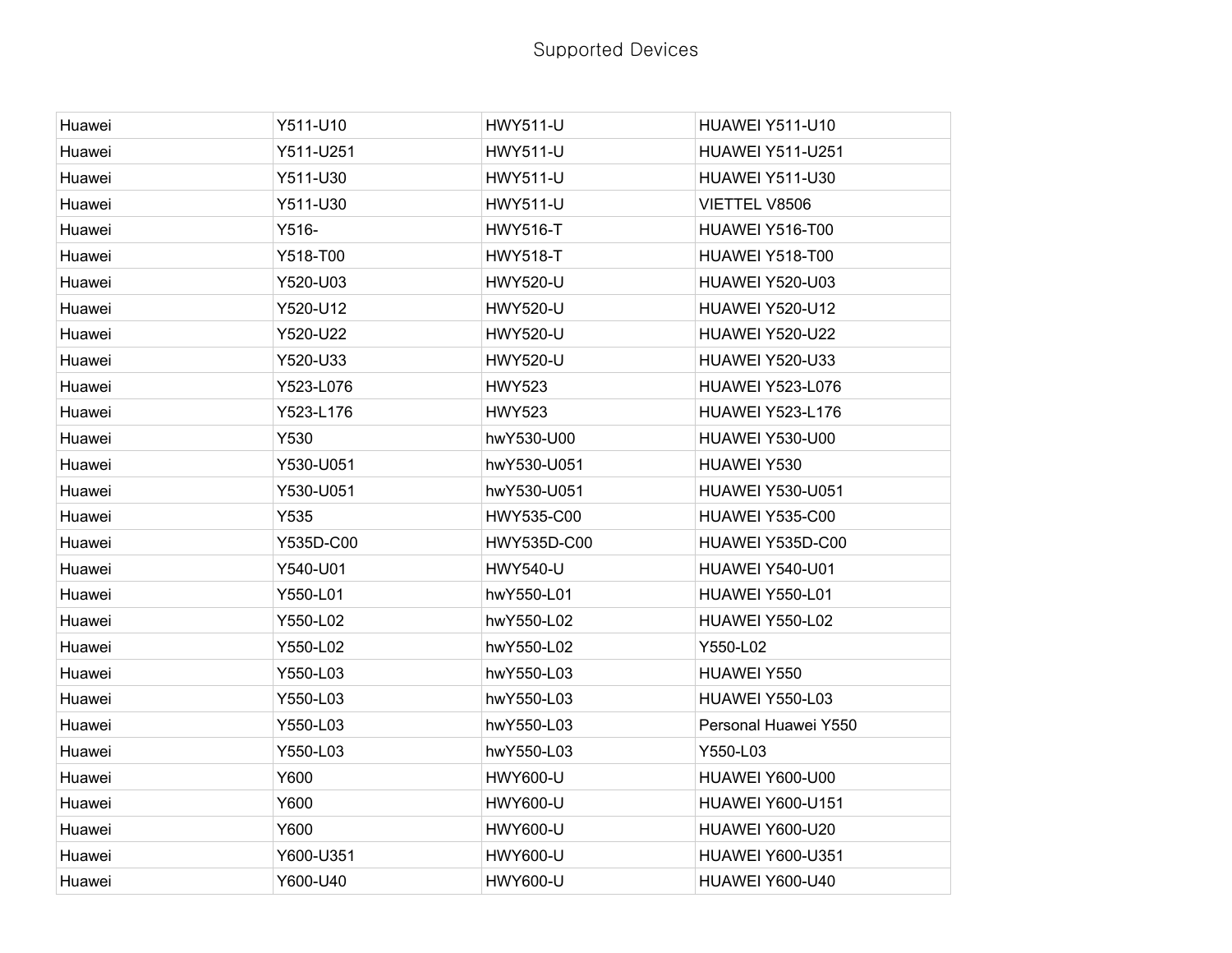| Huawei                 | Y600D-C00             | HWY600D-C00     | HUAWEI Y600D-C00               |
|------------------------|-----------------------|-----------------|--------------------------------|
| Huawei                 | Y625-U03              | <b>KVY625-U</b> | Kavak Y625-U03                 |
| Huawei                 | Y625-U13              | <b>HWY625-U</b> | HUAWEI Y625-U13                |
| Huawei                 | Y625-U21              | <b>HWY625-U</b> | HUAWEI Y625-U21                |
| Huawei                 | Y625-U32              | <b>HWY625-U</b> | HUAWEI Y625-U32                |
| Huawei                 | Y625-U43              | <b>HWY625-U</b> | HUAWEI Y625-U43                |
| Huawei                 | Y635-CL00             | hwY635          | HUAWEI Y635-CL00               |
| Huawei                 | Youth                 | hws7701u        | Orinoquia Gran Roraima S7-702u |
| Huawei                 | $d-01G$               | $d-01G$         | $d-01G$                        |
| Huawei                 | eH811                 | hweH811         | eH811                          |
| Huawei                 | hw204HW               | hw204HW         | 204HW                          |
| Huawei                 | m881                  | hwm881          | HUAWEI M881                    |
| Huawei                 | t1_8p0                | hws8701         | MediaPad T1 8.0                |
| Huawei                 | t1_8p0                | hws8701         | S8-701u                        |
| Huawei                 | $t1$ <sub>_8p0</sub>  | hws8701         | S8-701w                        |
| <b>ICL-KME CS OJSC</b> | <b>TR10CD1</b>        | TR10CD1_7       | <b>TR10CD1</b>                 |
| <b>ICRAIG</b>          | <b>ICRAIG CMP 756</b> | Omega9          | <b>CMP 756</b>                 |
| <b>ICRAIG</b>          | <b>ICRAIG CMP 759</b> | Omega7          | <b>CMP 759</b>                 |
| <b>IDEA</b>            | i4901                 | i4901           | i4901                          |
| <b>INQ Mobile</b>      |                       | camden          | Camden                         |
| <b>INQ Mobile</b>      |                       | camden          | <b>INQ Cloud Touch</b>         |
| <b>INQ Mobile</b>      |                       | camden          | INQ Cloud Touch -parrot        |
| <b>INQ Mobile</b>      |                       | msm7627_surf    | INQ Mayfair (EU)               |
| <b>IPRODA</b>          | T1144                 | T1144           | T1144                          |
| Ice Phone              | Ice Phone Mini        | ice_phone_mini  | Ice-Phone Mini                 |
| Impecca                | ET7050D               | ET7050D         | ET7050D                        |
| Inet-Tablet            | D711HC PG             | D711HC_PG       | D711HC PG                      |
| Inet-Tablet            | D7911L3BC_OGS         | D7911L3BC_OGS   | D7911L3BC OGS                  |
| Infinity               | Infinity-10.1-v2      | Infinity-101-v2 | Infinity-10.1-v2               |
| Infinity               | Infinity-10.1-v3      | Infinity_101_v3 | Infinity-10.1-v3               |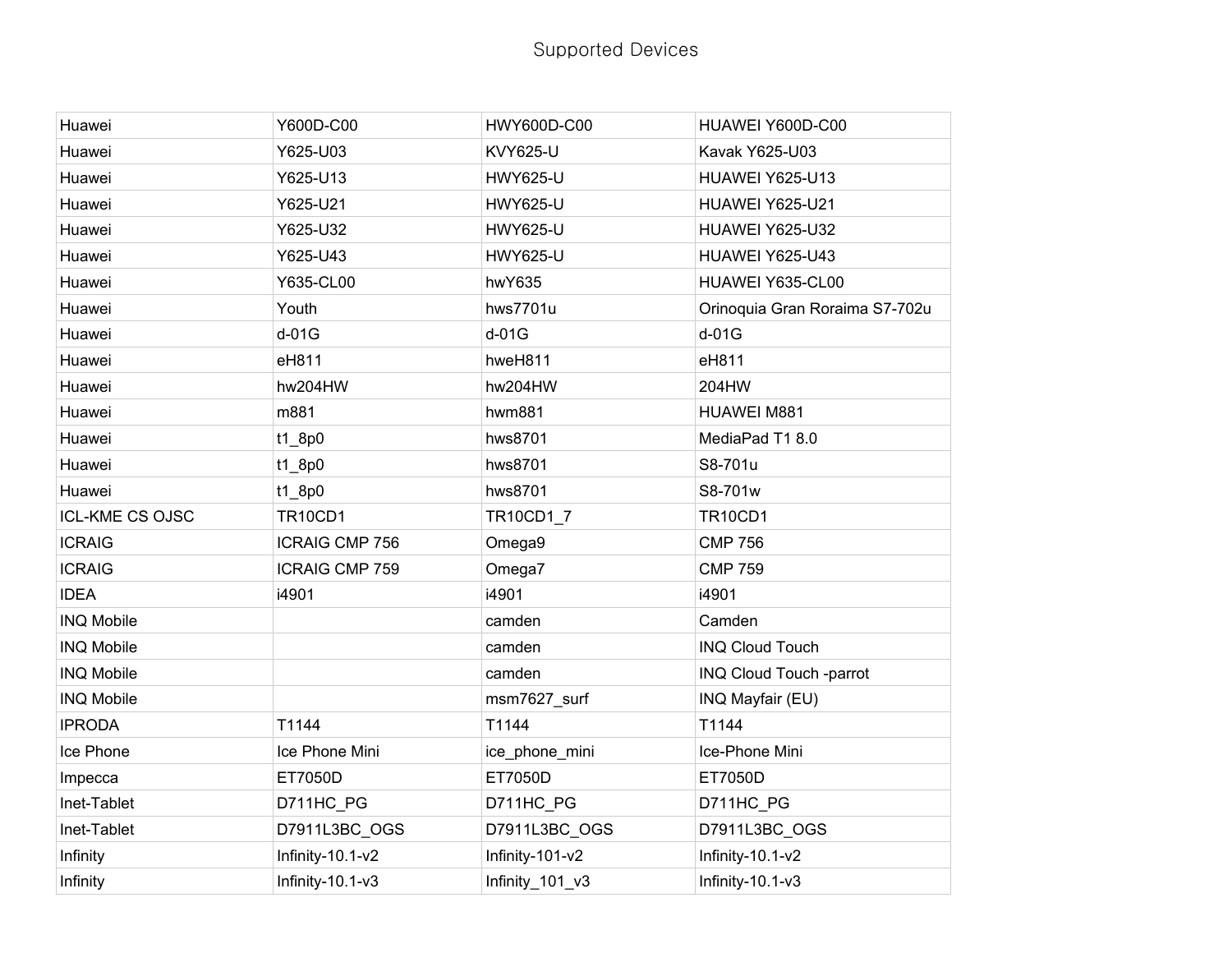| Infinix        | Infinix X505                     | X505                  | Infinix X505         |
|----------------|----------------------------------|-----------------------|----------------------|
| Infinix        | <b>RACE Blot2</b>                | Infinix X454          | Infinix X454         |
| Infinix        | X405                             | up09_infinix_x405_gms | Infinix X405         |
| Infocus        | Amazing A8                       | D78                   | Amazing A8           |
| Infocus        | CS18.0                           | cs180                 | <b>CS180</b>         |
| Infocus        | <b>IN610</b>                     | MG <sub>2</sub>       | <b>IN610</b>         |
| Infocus        | <b>IN810</b>                     | <b>VKY</b>            | <b>IN810</b>         |
| Infocus        | <b>IN815</b>                     | VK3                   | <b>IN815</b>         |
| Infocus        | InFocus FP-U320-INF-WLTW U320-WF |                       | FP-U320-INF-WLTW     |
| Infocus        | InFocus IN260                    | <b>IN260</b>          | <b>IN260</b>         |
| Infocus        | InFocus IN335                    | <b>IVM</b>            | <b>IN335</b>         |
| Infocus        | InFocus M2                       | <b>LSO</b>            | InFocus M2           |
| Infocus        | InFocus M2+                      | <b>LSC</b>            | InFocus M2PLUS       |
| Infocus        | InFocus M210                     | M210                  | M210                 |
| Infocus        | InFocus M310                     | H <sub>1</sub> W      | InFocus M310         |
| Infocus        | InFocus M320                     | M320                  | InFocus M320         |
| Infocus        | InFocus M320e                    | M320e                 | InFocus M320e        |
| Infocus        | InFocus M510t                    | <b>TID</b>            | InFocus M510t        |
| Infocus        | InFocus M530                     | G20                   | InFocus M530         |
| Infocus        | InFocus M550 3D                  | ZD <sub>1</sub>       | InFocus M550 3D      |
| Infocus        | InFocus M810                     | <b>VNA</b>            | InFocus M810         |
| Infocus        | InFocus M810t                    | <b>VNA</b>            | InFocus M810t        |
| Infocus        | InFocus NewTab F1                | f1                    | NewTab <sub>F1</sub> |
| Infocus        | Infocus M320e                    | M320e                 | InFocus M320e        |
| Infocus        | M210                             | M210                  | M210                 |
| Infocus        | M2_3G                            | G10                   | InFocus M2_3G        |
| Infocus        | M310                             | H <sub>1</sub> W      | InFocus M310         |
| Infocus        | M320                             | M320                  | InFocus M320         |
| Infocus        | M320e                            | M320e                 | InFocus M320e        |
| <b>Infocus</b> | M320m                            | M320m                 | InFocus M320m        |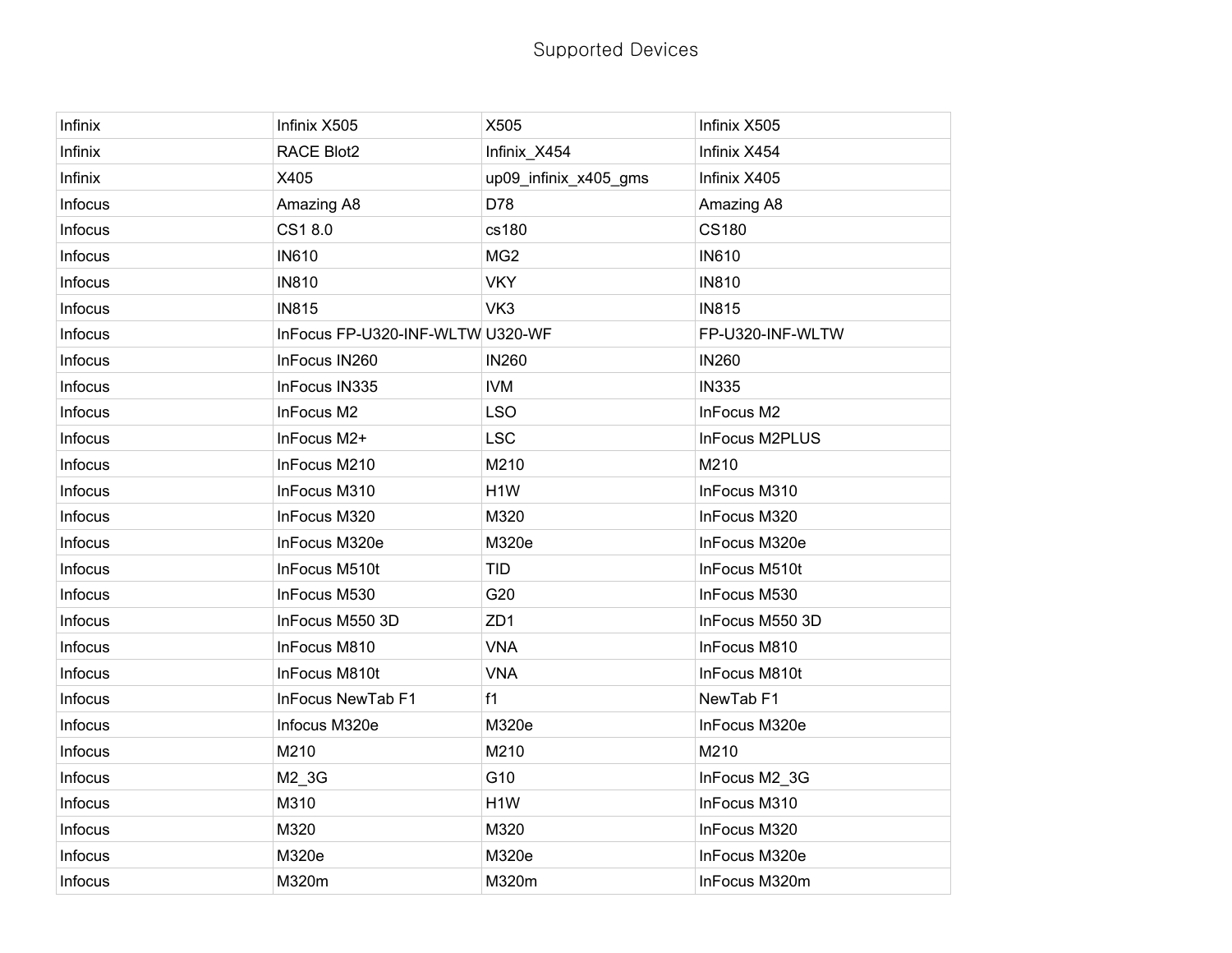| Infocus  | M320u                                                                          | M320             | InFocus M320u    |
|----------|--------------------------------------------------------------------------------|------------------|------------------|
| Infocus  | M330                                                                           | D77              | InFocus M330     |
| Infocus  | M510                                                                           | TID_CHT          | M510             |
| Infocus  | M510t                                                                          | <b>TID</b>       | InFocus M510t    |
| Infocus  | M511                                                                           | TID_CHT          | M510             |
| Infocus  | M511                                                                           | TID_TWN          | M511             |
| Infocus  | M512                                                                           | MC2_CN           | InFocus M512     |
| Infocus  | M512                                                                           | MC2_CN           | M512             |
| Infocus  | M518                                                                           | MC2_APT          | M518             |
| Infocus  | Smart503                                                                       | MC <sub>2</sub>  | Smart503         |
| Infocus  | T3000                                                                          | P7M              | T3000            |
| Inhon    | L <sub>55</sub>                                                                | L <sub>55</sub>  | L <sub>55</sub>  |
| Insignia | <b>INSIGNIA FLEX</b><br>8\xe2\x80\x99\xe2\x80\x99<br><b>LTE Android Tablet</b> | ns_15t8lte       | NS-15T8LTE       |
| Insignia | INSIGNIA NS-14T002                                                             | ns_14t002        | <b>NS-14T002</b> |
| Insignia | Insignia Flex 10.1                                                             | ns_14t004        | <b>NS-14T004</b> |
| Insignia | Insignia Flex 8"                                                               | ns_15at08        | <b>NS-15AT08</b> |
| Insignia | <b>NS-15AT07</b>                                                               | <b>NS-15AT07</b> | <b>NS-15AT07</b> |
| Insignia | <b>NS-15AT10</b>                                                               | <b>TA120</b>     | <b>NS-15AT10</b> |
| Intel    |                                                                                | SP-A20i          | SP-A20i          |
| Intel    |                                                                                | blackbay         | Xolo_X900        |
| Intel    |                                                                                | noonhill         | AZ210A           |
| Intel    |                                                                                | noonhill         | AZ210B           |
| Intel    |                                                                                | noonhill         | SP-A20i          |
| Intel    | <b>AQ710A</b>                                                                  | Salitpa          | <b>AQ710A</b>    |
| Intel    | Etisalat E-20                                                                  | zeeyabeach       | BT230            |
| Intel    | Orange San Diego                                                               | AZ210A           | AZ210A           |
| Intel    | Orange avec Intel Inside                                                       | AZ210B           | AZ210B           |
| Intel    | <b>TR10CD1(PVT2)</b>                                                           | TR10CD1_4        | <b>TR10CD1</b>   |
| Intel    | <b>TR10CD1(PVT2)</b>                                                           | TR10CD1 6        | <b>TR10CD1</b>   |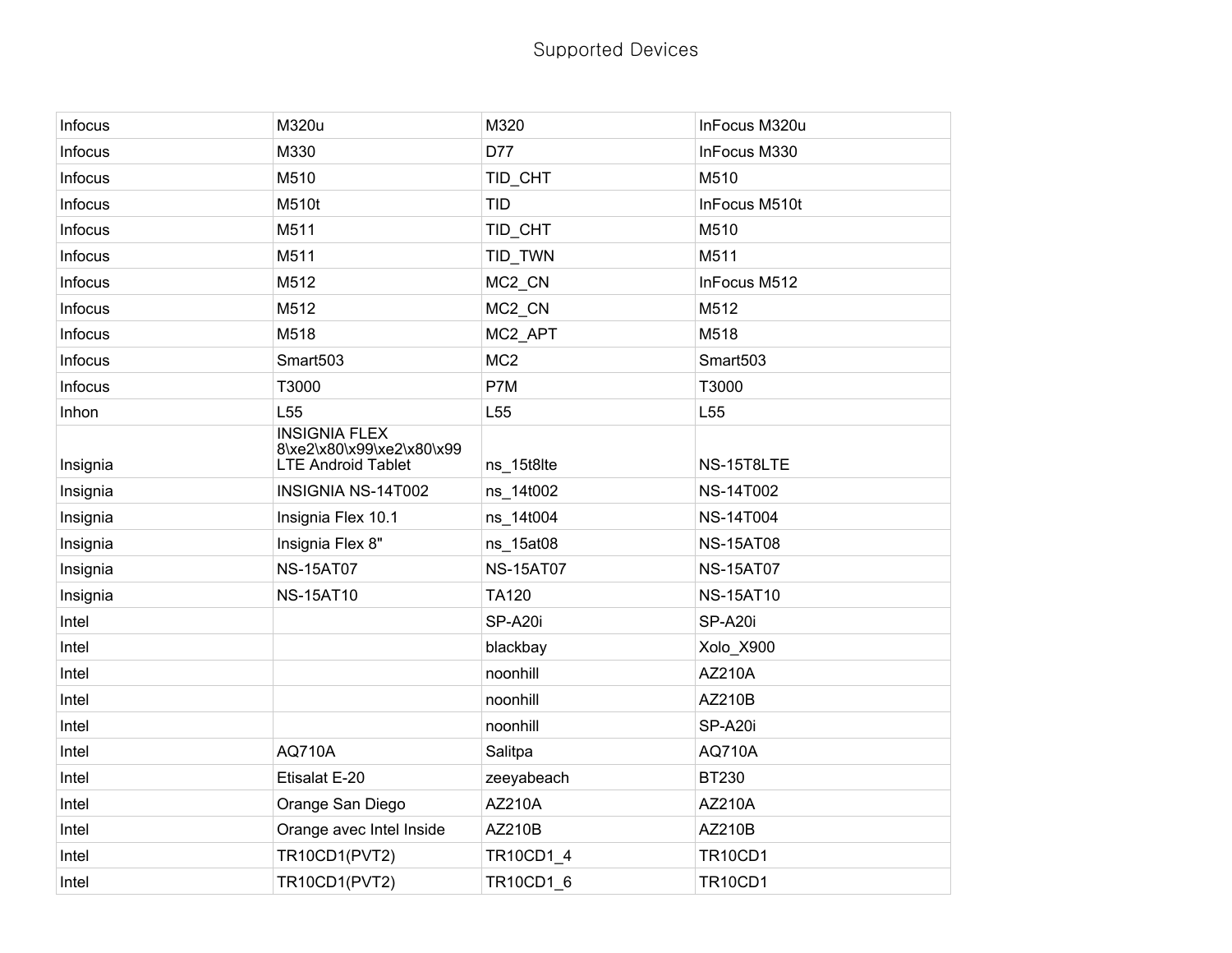| Intel                         | <b>TR10CS1 (PVT2)</b>         | TR10CS1_4        | <b>TR10CS1</b>        |
|-------------------------------|-------------------------------|------------------|-----------------------|
| Intel                         | Xolo X500                     | zeeyabeach       | Xolo_X500             |
| Intel                         | Yolo                          | zeeyabeach       | <b>BT210</b>          |
| Intenso                       | Intenso Tab814S               | <b>Tab814S</b>   | <b>Tab814S</b>        |
| Intenso                       | Tab734                        | Tab734           | Tab734                |
| Intermec                      | <b>CN51</b>                   | CN51 NC0         | <b>CN51 NC0</b>       |
| Intermec                      | <b>CN51</b>                   | CN51_NCF         | CN51 NCF              |
| Intermec                      | <b>CN51</b>                   | CN51_NCU         | CN51 NCU              |
| Intermec                      | <b>CN51</b>                   | CN51_NN0         | <b>CN51 NN0</b>       |
| Intermec                      | <b>CN51</b>                   | CN51_QC0         | <b>CN51 QC0</b>       |
| Intermec                      | <b>CN51</b>                   | CN51_QCF         | CN51 QCF              |
| Intermec                      | <b>CN51</b>                   | CN51_QCU         | CN51 QCU              |
| Intermec                      | <b>CN51</b>                   | CN51_QN0         | <b>CN51 QN0</b>       |
| Itworks                       | <b>TM705</b>                  | <b>TM705</b>     | NID_7010              |
| JLab                          | JLab_PRO-7                    | polaris-p1gms    | JLab PRO-7            |
| JP Sacouto                    | Flag Mill v2                  | MG101A2T_BT      | Flag Mill v2          |
| JP Sacouto                    | Mini Mill v2                  | MG070A2T BT      | Mini Mill v2          |
| <b>JVC</b>                    | DM65UXR\\DM65USR\\DM8<br>5UXR | mstarnapoli_atsc | DM65UXR               |
| JVC KENWOOD Holdings,<br>Inc. |                               | gener            | RY-AP1                |
| K-Touch                       |                               | whistler         | W808                  |
| <b>KAZAM</b>                  | KAZAM TV 4.5                  | KOT49H           | KAZAM TV 45           |
| <b>KAZAM</b>                  | KAZAM TV 4.5                  | TV_45            | KAZAM TV 45           |
| <b>KAZAM</b>                  | KAZAM Thunder 345             | Thunder_345      | KAZAM Thunder 345     |
| <b>KAZAM</b>                  | KAZAM Thunder 345 LTE         | Thunder_345_LTE  | KAZAM Thunder 345 LTE |
| <b>KAZAM</b>                  | KAZAM Thunder 345 LTE         | Thunder_345_LTE  | Thunder3 45 LTE       |
| <b>KAZAM</b>                  | KAZAM Thunder 345L            | Thunder_345L     | KAZAM Thunder 345L    |
| <b>KAZAM</b>                  | KAZAM Thunder 347             | Thunder_347      | Thunder 347           |
| <b>KAZAM</b>                  | KAZAM Thunder 350L            | Thunder 350L     | KAZAM Thunder 350L    |
| <b>KAZAM</b>                  | KAZAM Thunder2 45L            | Thunder2 45      | KAZAM THUNDER2 45L    |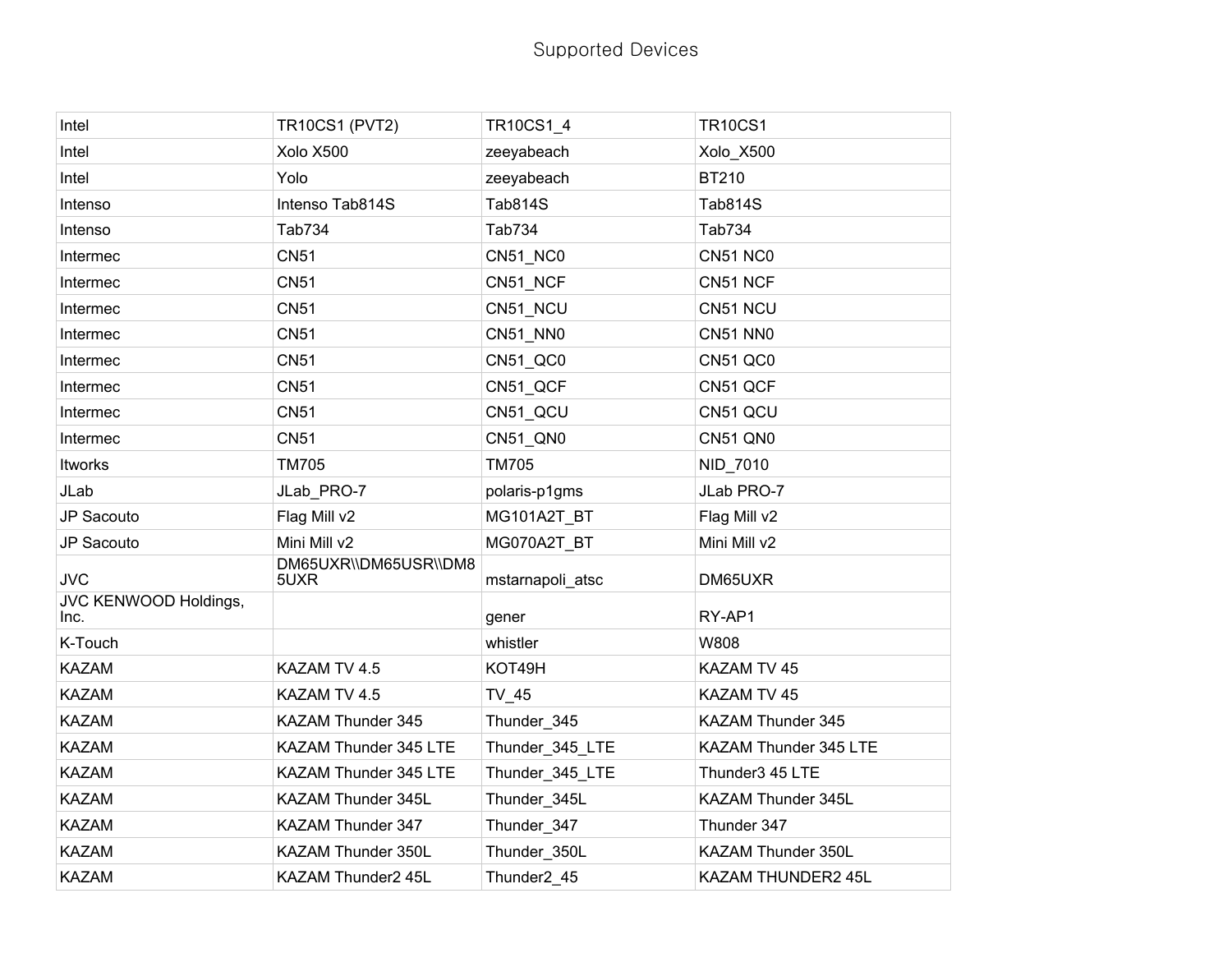| <b>KAZAM</b>          | KAZAM Thunder2 50             | Thunder2_50        | KAZAM Thunder2 50  |
|-----------------------|-------------------------------|--------------------|--------------------|
| <b>KAZAM</b>          | KAZAM Tornado 348             | Tornado 348        | Tornado 348        |
| <b>KAZAM</b>          | KAZAM Tornado 350             | KAZAM Tornado 350  | KAZAM Tornado 350  |
| <b>KAZAM</b>          | KAZAM Tornado 455L            | KAZAM Tornado 455L | KAZAM Tornado 455L |
| <b>KAZAM</b>          | KAZAM Tornado2 50             | Tornado2 50        | KAZAM Tornado2 50  |
| <b>KAZAM</b>          | KAZAM Trooper 440L            | Trooper_440L       | KAZAM Trooper 440L |
| <b>KAZAM</b>          | KAZAM Trooper 450             | KAZAM_Trooper_450  | KAZAM Trooper 450  |
| <b>KAZAM</b>          | KAZAM Trooper 450L            | KAZAM Trooper 450L | KAZAM_Trooper_450L |
| <b>KAZAM</b>          | KAZAM Trooper 451             | Trooper 451        | KAZAM Trooper 451  |
| <b>KAZAM</b>          | KAZAM Trooper2 40             | Trooper2_40        | KAZAM Trooper2 40  |
| <b>KAZAM</b>          | KAZAM Trooper2 45             | Trooper2_45        | Trooper2 45        |
| <b>KAZAM</b>          | KAZAM Trooper2 50             | Trooper2_50        | KAZAM Trooper2 50  |
| <b>KAZAM</b>          | KAZAM Trooper2 60             | Trooper2 60        | Kazam Trooper2 60  |
| <b>KAZAM</b>          | TROOPER X3.5                  | <b>KAZAM</b>       | Trooper_X35        |
| <b>KAZAM</b>          | TROOPER X4.0                  | <b>KAZAM</b>       | Trooper_X40        |
| <b>KAZAM</b>          | TROOPER X5.5                  | <b>KAZAM</b>       | Trooper_X55        |
| <b>KD</b> Interactive | KD Interactive Kurio10S       | C13300A            | Kurio10S           |
| <b>KD</b> Interactive | <b>KD Interactive Kurio4S</b> | C13200A            | Kurio4S            |
| <b>KD</b> Interactive | <b>KD Interactive Kurio7S</b> | C13000A            | Kurio7S            |
| <b>KD</b> Interactive | Kurio Phone                   | C14500             | <b>KurioPhone</b>  |
| <b>KD</b> Interactive | Kurio Tab - Extrem            | g03k               | C14100             |
| <b>KLIPAD</b>         | KLIPAD_SMART_D71              | KLIPAD_SMART_D71   | KLIPAD_SMART_D71   |
| <b>KLIPAD</b>         | KLIPAD_SMART_D791             | KLIPAD_SMART_D791  | KLIPAD_SMART_D791  |
| <b>KOOOK</b>          | C600                          | GBC_bravo          | C600               |
| <b>KT Tech</b>        |                               | s120               | <b>KM-S120</b>     |
| <b>KT Tech</b>        |                               | s200               | <b>KM-S200</b>     |
| <b>KT Tech</b>        |                               | s220               | <b>KM-S220</b>     |
| <b>KT Tech</b>        |                               | s220H              | <b>KM-S220H</b>    |
| <b>KT Tech</b>        |                               | s300               | <b>KM-S300</b>     |
| <b>KT Tech</b>        |                               | s330               | <b>KM-S330</b>     |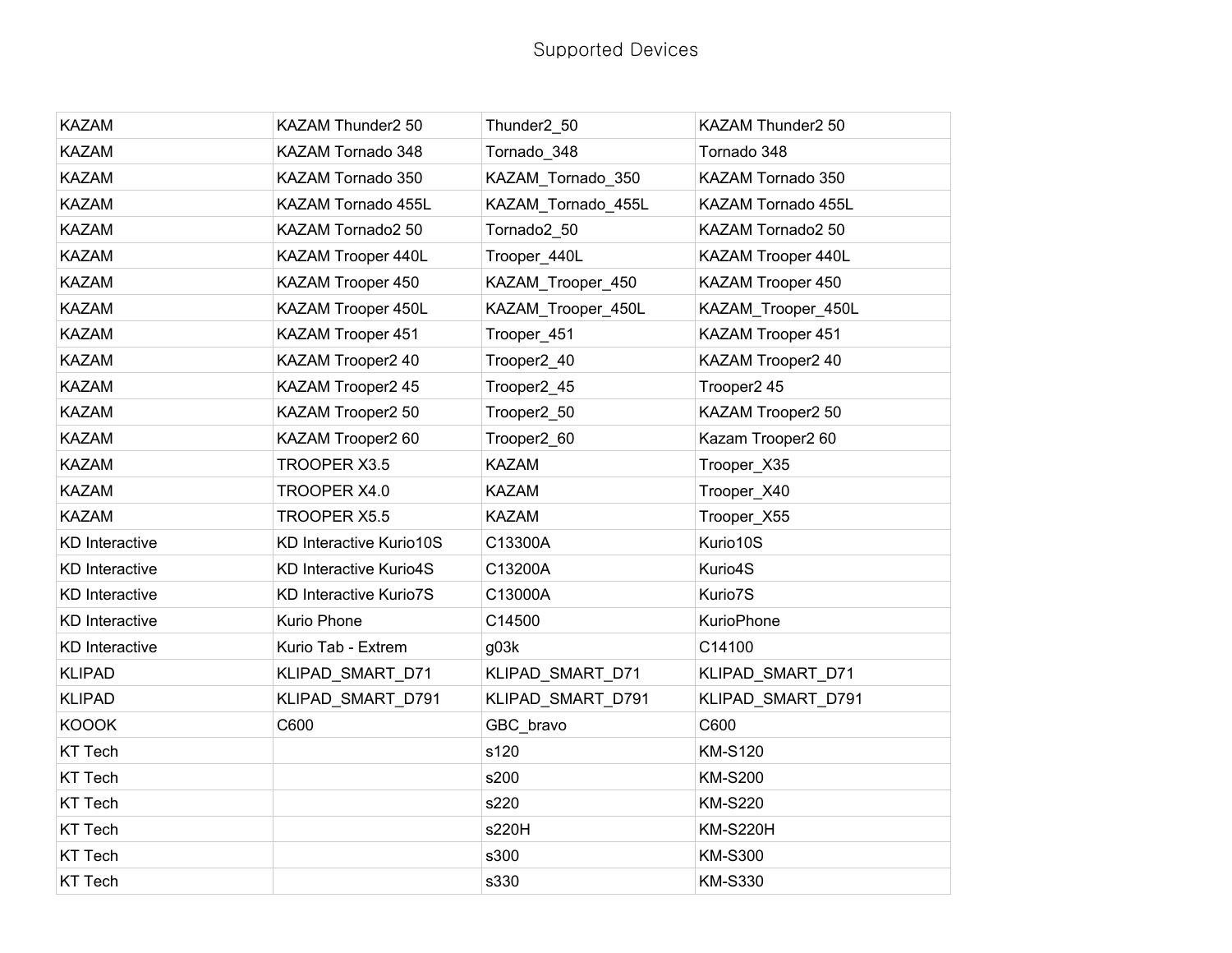| <b>KT Tech</b> | EV-S100           | s100             | <b>EV-S100</b>    |
|----------------|-------------------|------------------|-------------------|
| <b>KT Tech</b> | <b>TAKE SUIT</b>  | e100             | <b>KM-E100</b>    |
| Karbonn        | Sparkle V         | Sparkle_V_sprout | Sparkle V         |
| Kennex         | MD7053G           | MD7053G          | MD7053G           |
| Ketablet       | Ketablet          | TR10CS1_6        | <b>TR10CS1</b>    |
| Kiano          | Slim_Tab_8        | Slim_Tab_8       | Slim_Tab_8        |
| Kobo           | Arc 10HD          | macallan         | arc 10HD          |
| Kobo           | Arc 7             | lbp8             | arc 7             |
| Kobo           | Arc 7HD           | cardhu           | arc 7HD           |
| Kobo           | Kobo Arc          | zeus             | Arc               |
| Kobo           | Kobo Vox          | pegasus          | Vox               |
| Kodak          | SP <sub>4</sub>   | SP <sub>4</sub>  | SP <sub>4</sub>   |
| Kyocera        |                   | <b>SCP-8600</b>  | Zio               |
| Kyocera        |                   | WX06K            | WX06K             |
| Kyocera        | 404KC             | 404KC            | 404KC             |
| Kyocera        | <b>BASIO</b>      | KYV32            | KYV32             |
| Kyocera        | <b>Brigadier</b>  | E6782            | E6782             |
| Kyocera        | <b>DIGNO</b>      | <b>KYI11</b>     | ISW11K            |
| Kyocera        | <b>DIGNO</b>      | KYL22            | KYL22             |
| Kyocera        | <b>DIGNO Dual</b> | WX04K            | WX04K             |
| Kyocera        | <b>DIGNOR</b>     | 202K             | 202K              |
| Kyocera        | <b>DIGNOS</b>     | KYL21            | KYL21             |
| Kyocera        | <b>DIGNOT</b>     | 302KC            | 302KC             |
| Kyocera        | <b>DM015K</b>     | <b>DM015K</b>    | <b>DM015K</b>     |
| Kyocera        | <b>DuraForce</b>  | E6560            | KYOCERA-E6560     |
| Kyocera        | <b>DuraForce</b>  | E6560C           | E6560C            |
| Kyocera        | <b>DuraForce</b>  | E6560L           | E6560L            |
| Kyocera        | <b>DuraForce</b>  | E6762            | <b>USCC-E6762</b> |
| Kyocera        | DuraScout         | E6782L           | E6782L            |
| Kyocera        | Echo              | <b>KSP8000</b>   | <b>KSP8000</b>    |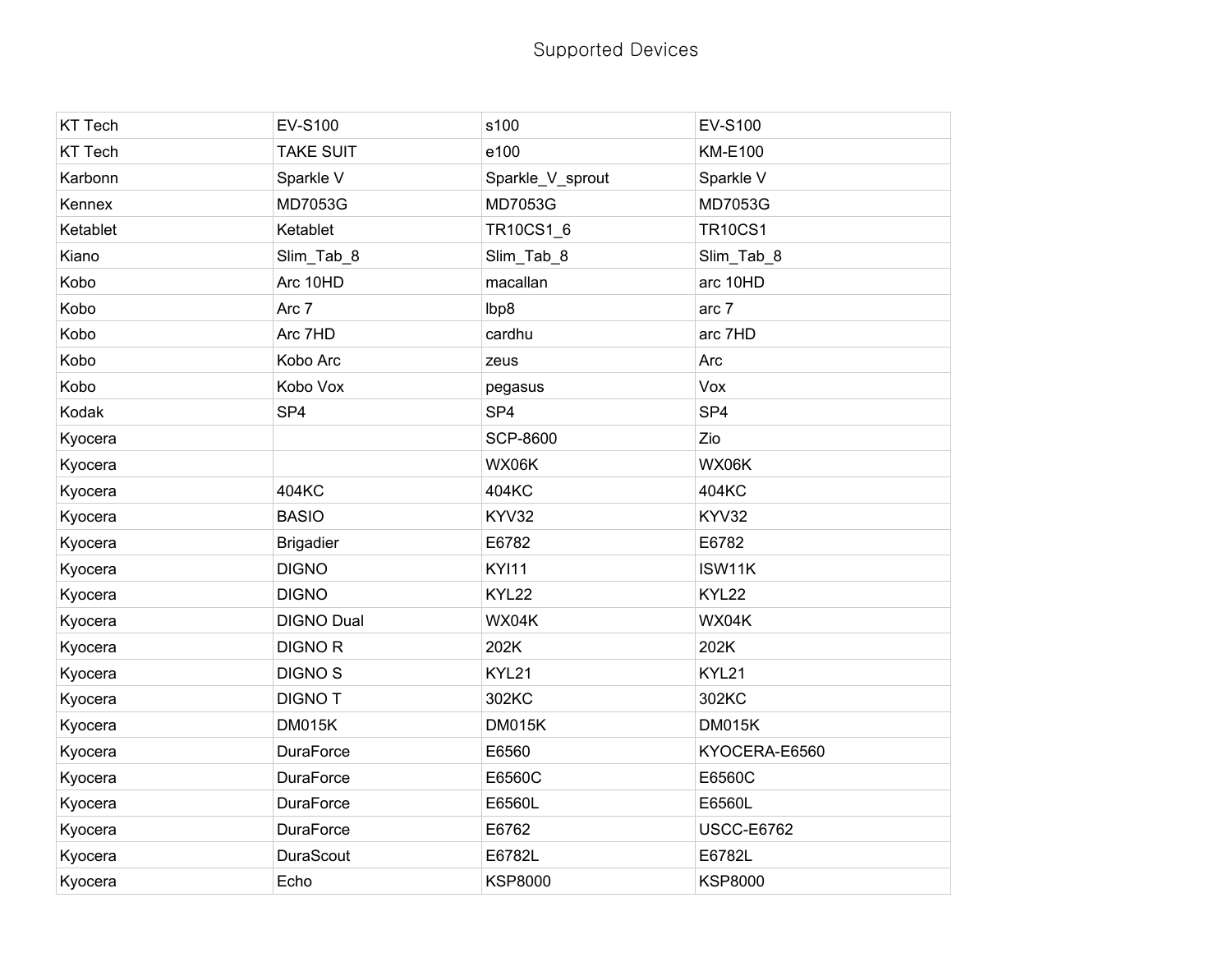| Kyocera | Echo               | M9300          | M9300             |
|---------|--------------------|----------------|-------------------|
| Kyocera | Event              | C5133          | Event             |
| Kyocera | <b>HONEY BEE</b>   | 101K           | 101K              |
| Kyocera | Honeybee Touch     | 201K           | 201K              |
| Kyocera | Hydro              | C5170          | C5170             |
| Kyocera | Hydro              | C5171          | Hydro             |
| Kyocera | Hydro EDGE         | C5215          | C5215             |
| Kyocera | <b>Hydro Elite</b> | C6750          | C6750             |
| Kyocera | Hydro ICON         | C6730          | C6730             |
| Kyocera | Hydro LIFE         | C6530          | C6530             |
| Kyocera | Hydro LIFE         | C6530N         | C6530N            |
| Kyocera | <b>Hydro PLUS</b>  | C5171R         | Hydro             |
| Kyocera | <b>Hydro PLUS</b>  | C5171R         | Hydro_PLUS        |
| Kyocera | Hydro VIBE         | C6725          | C6725             |
| Kyocera | Hydro XTRM         | C6522          | C6522             |
| Kyocera | Hydro XTRM         | C6522N         | C6522N            |
| Kyocera | Hydro XTRM         | C6721          | <b>USCC-C6721</b> |
| Kyocera | <b>INFOBAR A03</b> | KYV33          | KYV33             |
| Kyocera | <b>KC-01</b>       | <b>KC-01</b>   | <b>KC-01</b>      |
| Kyocera | LUCE               | KCP01K         | KCP01K            |
| Kyocera | Milano             | C5120          | C5120             |
| Kyocera | Milano             | C5121          | C5121             |
| Kyocera | <b>Rise</b>        | C5155          | C5155             |
| Kyocera | <b>Rise</b>        | C5156          | Rise              |
| Kyocera | <b>TORQUE</b>      | SKT01          | SKT01             |
| Kyocera | <b>TORQUE G01</b>  | KYY24          | KYY24             |
| Kyocera | TORQUE(KC-S701)    | <b>KC-S701</b> | <b>KC-S701</b>    |
| Kyocera | Torque             | E6710          | Torque            |
| Kyocera | TorqueXT           | E6715          | E6715             |
| Kyocera | URBANO L01         | KYY21          | KYY21             |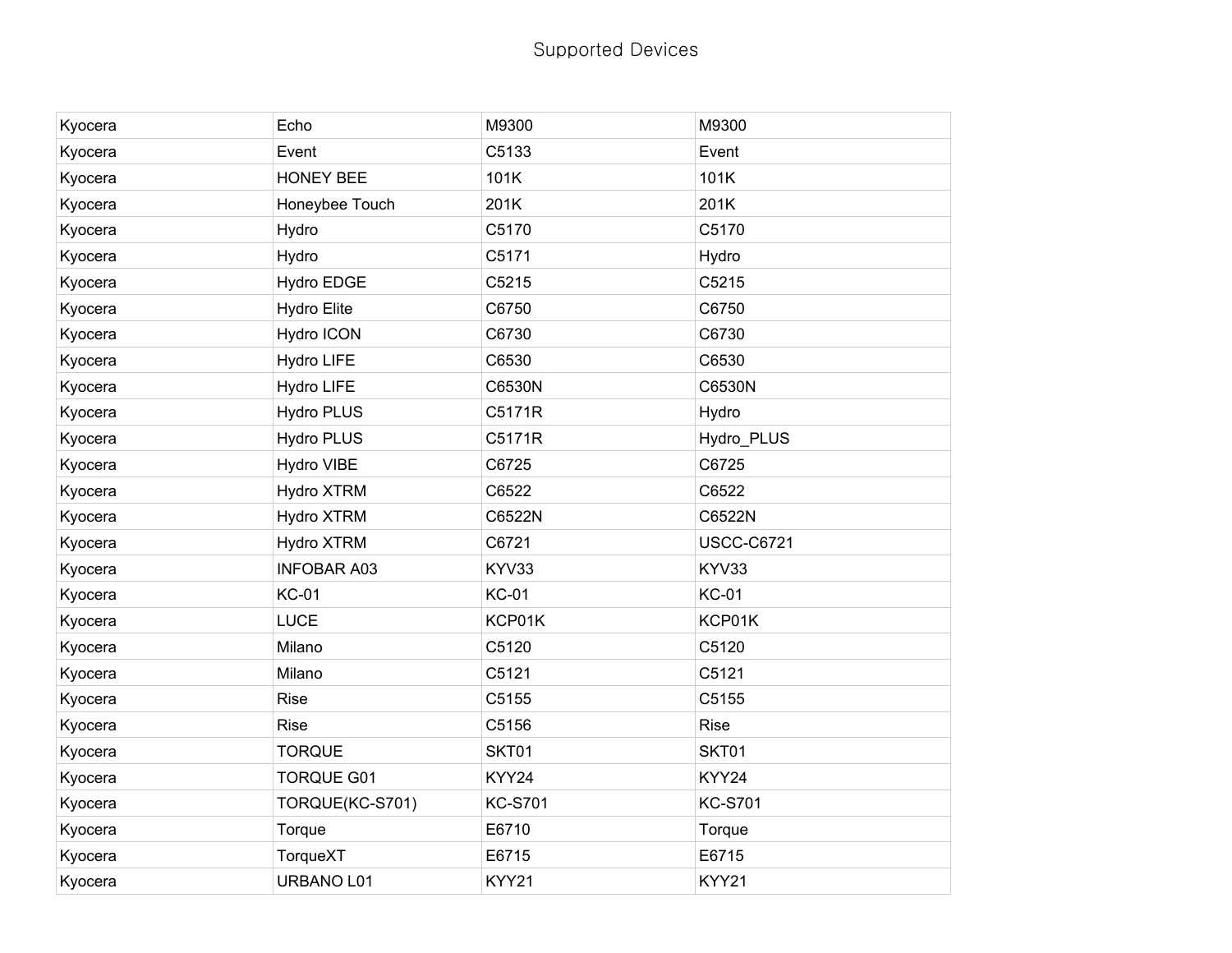| Kyocera    | URBANO L02       | KYY22           | KYY22            |
|------------|------------------|-----------------|------------------|
| Kyocera    | URBANO L03       | KYY23           | KYY23            |
| Kyocera    | URBANO PROGRESSO | KYY04           | URBANO PROGRESSO |
| Kyocera    | URBANO V01       | KYV31           | KYV31            |
| Kyocera    | <b>WX10K</b>     | WX10K           | <b>WX10K</b>     |
| Kyocera    | Zio              | <b>SCP-8600</b> | Zio              |
| Kyocera    | miraie           | KYL23           | KYL23            |
| Kyocera    | zio              | msm7627_kb60    | Zio              |
| Kyocera    | zio              | msm7627_surf    | Zio              |
| Kyocera    | zio              | pls8600         | Zio              |
| Kyowon     | All&G PAD        | mypad2          | <b>KA-E410W</b>  |
| LGE        |                  | AS855           | <b>LG-AS855</b>  |
| <b>LGE</b> |                  | <b>LGP970</b>   | <b>LG-P970</b>   |
| LGE        |                  | <b>US855</b>    | USCC-US855       |
| LGE        |                  | alessi          | <b>LG-E720</b>   |
| LGE        |                  | alessi          | <b>LG-E720b</b>  |
| LGE        |                  | alohag_302-220  | <b>LG-C710h</b>  |
| <b>LGE</b> |                  | black           | <b>LG-KU5900</b> |
| LGE        |                  | bproj_214-07    | LG-P970          |
| <b>LGE</b> |                  | bproj_222-88    | <b>LG-P970</b>   |
| LGE        |                  | bproj_226-10    | <b>LG-P970</b>   |
| <b>LGE</b> |                  | bproj_228-03    | <b>LG-P970</b>   |
| LGE        |                  | bproj_231-01    | <b>LG-P970</b>   |
| LGE        |                  | bproj_232-05    | LG-P970          |
| LGE        |                  | bproj_234-33    | <b>LG-P970</b>   |
| <b>LGE</b> |                  | bproj_260-03    | <b>LG-P970</b>   |
| LGE        |                  | bproj_454-xxx   | <b>LG-P970</b>   |
| LGE        |                  | bproj_530-XXX   | <b>LG-P970</b>   |
| LGE        |                  | bproj_BAL-xxx   | <b>LG-P970</b>   |
| LGE        |                  | bproj_OPEN-CN   | <b>LG-P970</b>   |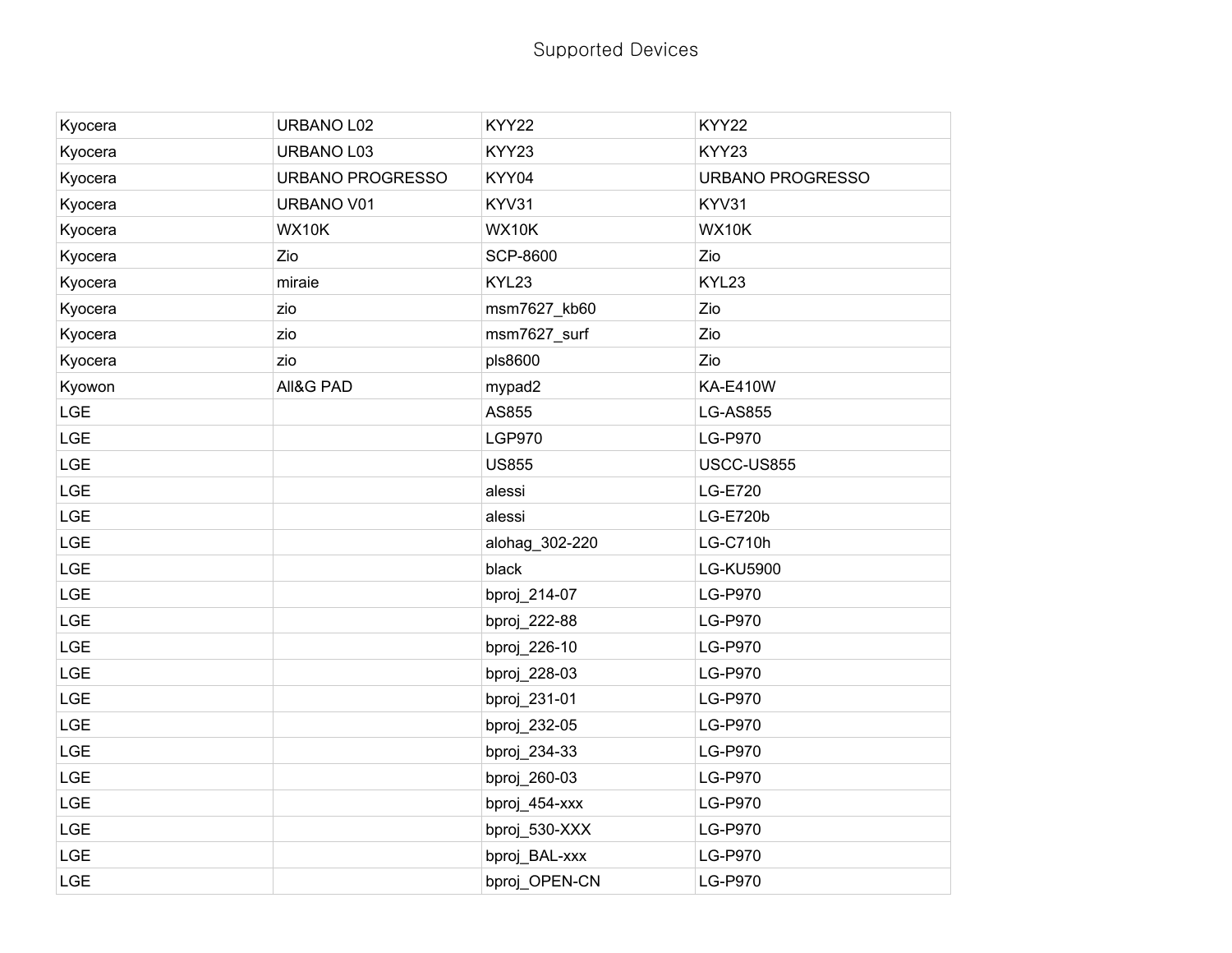| <b>LGE</b> | bproj_VDF-XXX     | LG-P970        |
|------------|-------------------|----------------|
| LGE        | cosmo 268-06      | LG-P920        |
| LGE        | cosmo_302-720     | LG-P925g       |
| <b>LGE</b> | cosmo_454-XXX     | LG-P920        |
| <b>LGE</b> | cosmo_466-92      | <b>LG-P920</b> |
| <b>LGE</b> | cosmo 505-XXX     | <b>LG-P920</b> |
| <b>LGE</b> | cosmo_515-XXX     | LG-P920        |
| <b>LGE</b> | cosmo_525-01      | LG-P920        |
| <b>LGE</b> | cosmo_525-05      | LG-P920        |
| <b>LGE</b> | cosmo 724-02      | LG-P920h       |
| <b>LGE</b> | cosmo_724-05      | LG-P920h       |
| <b>LGE</b> | cosmo_724-xxx     | LG-P920h       |
| <b>LGE</b> | cosmo_BAL-XXX     | LG-P920        |
| <b>LGE</b> | cosmo CIS-XXX     | <b>LG-P920</b> |
| <b>LGE</b> | cosmo_ESA-XXX     | LG-P920        |
| LGE        | cosmo_H3G-XXX     | LG-P920        |
| <b>LGE</b> | cosmo_MOR-XXX     | LG-P920        |
| <b>LGE</b> | cosmo OPEN-CN     | <b>LG-P920</b> |
| <b>LGE</b> | cosmo_OPT-XXX     | LG-P920        |
| <b>LGE</b> | cosmo_TMO-XXX     | LG-P920        |
| <b>LGE</b> | cosmo_VDF-XXX     | LG-P920        |
| <b>LGE</b> | cosmo_tcl-mx      | LG-P920h       |
| <b>LGE</b> | cosmo_viv-br      | LG-P920h       |
| LGE        | e510_724-XX       | LG-E510f       |
| <b>LGE</b> | envt <sub>2</sub> | USCC-US760     |
| <b>LGE</b> | envt <sub>2</sub> | <b>VS761</b>   |
| <b>LGE</b> | envt <sub>2</sub> | enV Pro        |
| <b>LGE</b> | envt2             | enV Touch2     |
| LGE        | gelato_262-xx     | LG-P690        |
| <b>LGE</b> | gelato_425-02     | LG-P690f       |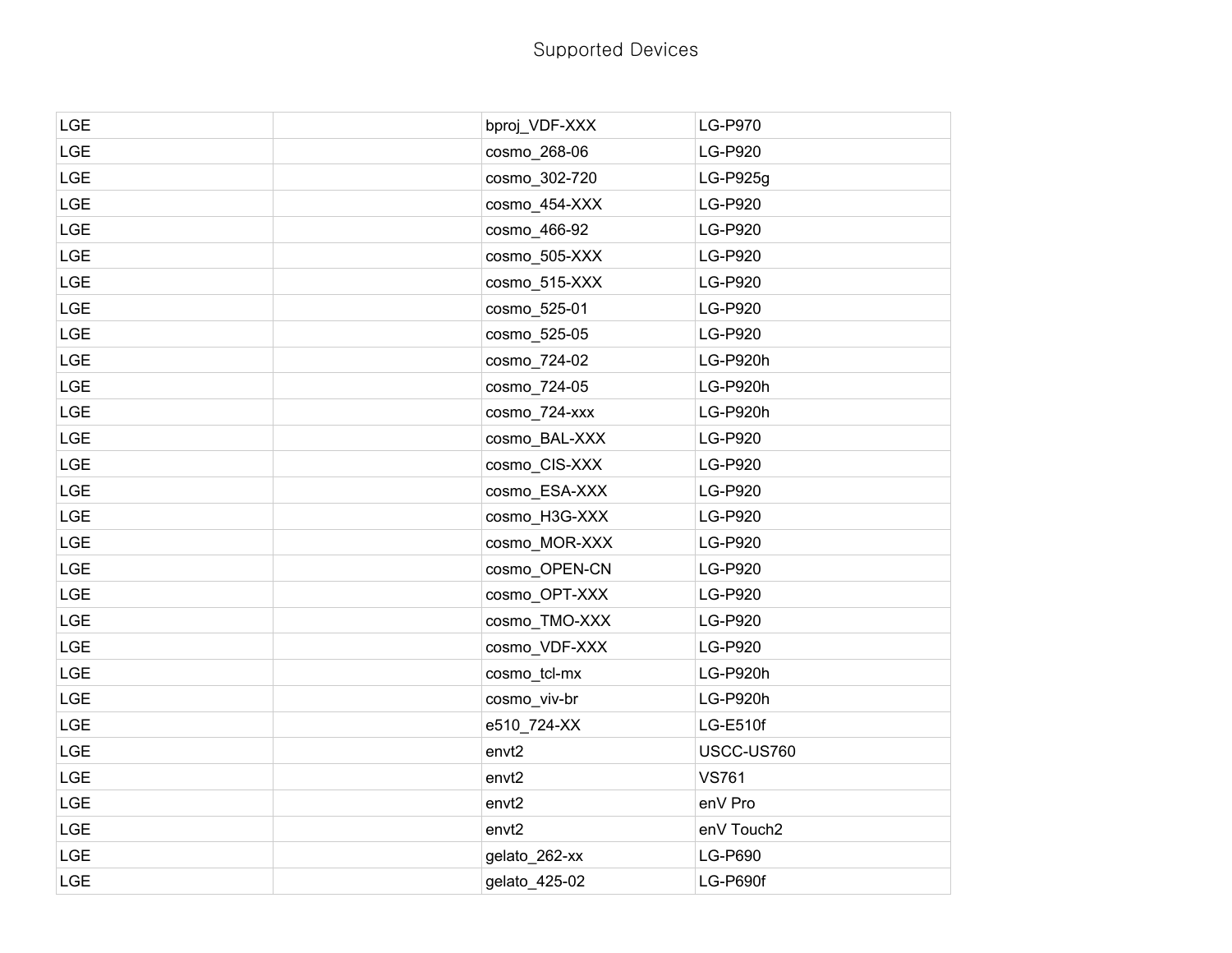| LGE        | gelato_460-xx     | LG-P690          |
|------------|-------------------|------------------|
| LGE        | gelato_460-xx     | LG-P693          |
| <b>LGE</b> | gelato_are-xx     | LG-P690          |
| <b>LGE</b> | gelato_bal-xx     | LG-P690          |
| <b>LGE</b> | gelato_hkg-xx     | LG-P690          |
| LGE        | gelato_mor-xx     | LG-P690          |
| <b>LGE</b> | gelato_nfc_234-10 | LG-P692          |
| LGE        | gelato_nfc_530-24 | LG-P692          |
| <b>LGE</b> | gelato_nfc_tim-it | LG-P692          |
| <b>LGE</b> | gelato_ngr-xx     | LG-P690          |
| <b>LGE</b> | gelato_sgp-xx     | LG-P690          |
| LGE        | gelato_tmb-sk     | LG-P690          |
| <b>LGE</b> | gelato_tur-xx     | LG-P690          |
| LGE        | gelato_win-it     | LG-P690          |
| <b>LGE</b> | gelatods_bal-xxx  | <b>LG-P698</b>   |
| <b>LGE</b> | gelatods_ngr-xxx  | <b>LG-P698</b>   |
| <b>LGE</b> | gelatods_open-xx  | <b>LG-P698</b>   |
| LGE        | gelatods_tha-xxx  | <b>LG-P698f</b>  |
| <b>LGE</b> | hub               | LG-LU3000        |
| LGE        | ku9500            | KU9500           |
| <b>LGE</b> | I <sub>1e</sub>   | <b>LG-P875</b>   |
| <b>LGE</b> | 195g              | LG-L95G          |
| <b>LGE</b> | <b>Is700</b>      | <b>LG-LS700</b>  |
| LGE        | lu2300            | LU2300           |
| <b>LGE</b> | lu3100            | LG-LU3100        |
| LGE        | msm8660_surf      | <b>LG-LU6200</b> |
| <b>LGE</b> | p <sub>2</sub>    | LG-P940h         |
| <b>LGE</b> | p925g             | LG-P925g         |
| LGE        | p940              | LG-P940          |
| LGE        | p990_208-10       | <b>LG-P990</b>   |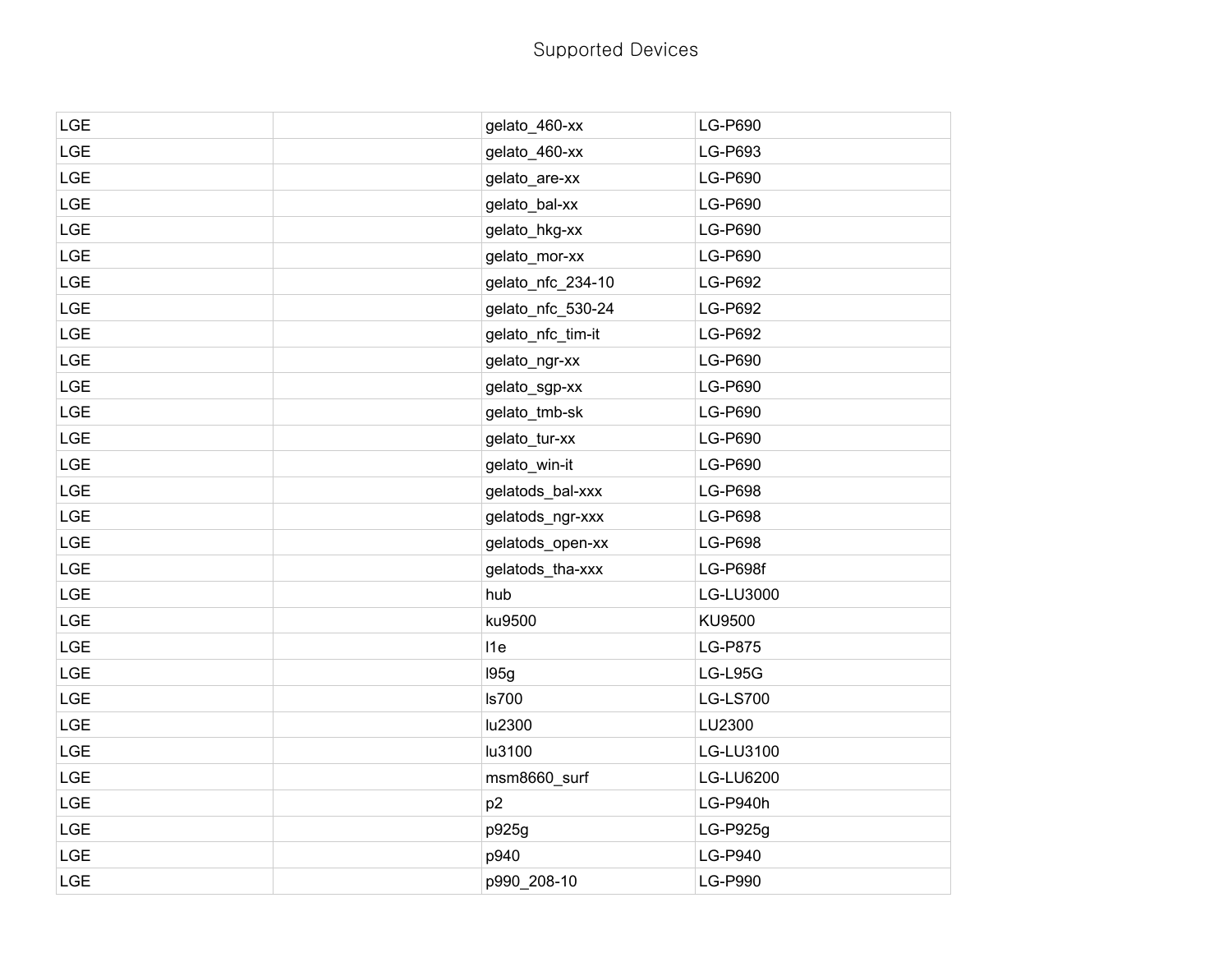| LGE        | p990_214-01   | <b>LG-P990</b>  |
|------------|---------------|-----------------|
| LGE        | p990_219-10   | <b>LG-P990</b>  |
| <b>LGE</b> | p990_226-01   | <b>LG-P990</b>  |
| LGE        | p990_228-01   | <b>LG-P990</b>  |
| <b>LGE</b> | p990_234-xx   | <b>LG-P990</b>  |
| LGE        | p990_262-02   | <b>LG-P990</b>  |
| <b>LGE</b> | p990_454-xxx  | <b>LG-P990</b>  |
| LGE        | p990_466-92   | <b>LG-P990</b>  |
| <b>LGE</b> | p990_466-xxx  | <b>LG-P990</b>  |
| LGE        | p990_505-xxx  | <b>LG-P990</b>  |
| <b>LGE</b> | p990_525-01   | <b>LG-P990</b>  |
| <b>LGE</b> | p990_525-05   | <b>LG-P990</b>  |
| <b>LGE</b> | p990_BAL-xxx  | <b>LG-P990</b>  |
| LGE        | p990_esa-xxx  | <b>LG-P990</b>  |
| <b>LGE</b> | p990h         | LG-P990h        |
| <b>LGE</b> | p990h_334-020 | LG-P990h        |
| <b>LGE</b> | p990h_716-10  | <b>LG-P990h</b> |
| LGE        | p990h_722-34  | LG-P990h        |
| <b>LGE</b> | p990h_724-05  | LG-P990h        |
| LGE        | p990h_730-01  | LG-P990h        |
| <b>LGE</b> | p990h_730-03  | LG-P990h        |
| LGE        | p990h_CTM-xxx | <b>LG-P990h</b> |
| <b>LGE</b> | p990h_SSV-xxx | LG-P990h        |
| LGE        | p993          | LG-P993         |
| LGE        | star          | LG-P990hN       |
| <b>LGE</b> | univa_228-01  | LG-E510         |
| <b>LGE</b> | univa_454-xx  | LG-E510         |
| <b>LGE</b> | univa_525-01  | LG-E510         |
| LGE        | univa_525-05  | LG-E510         |
| <b>LGE</b> | univa_722-34  | LG-E510g        |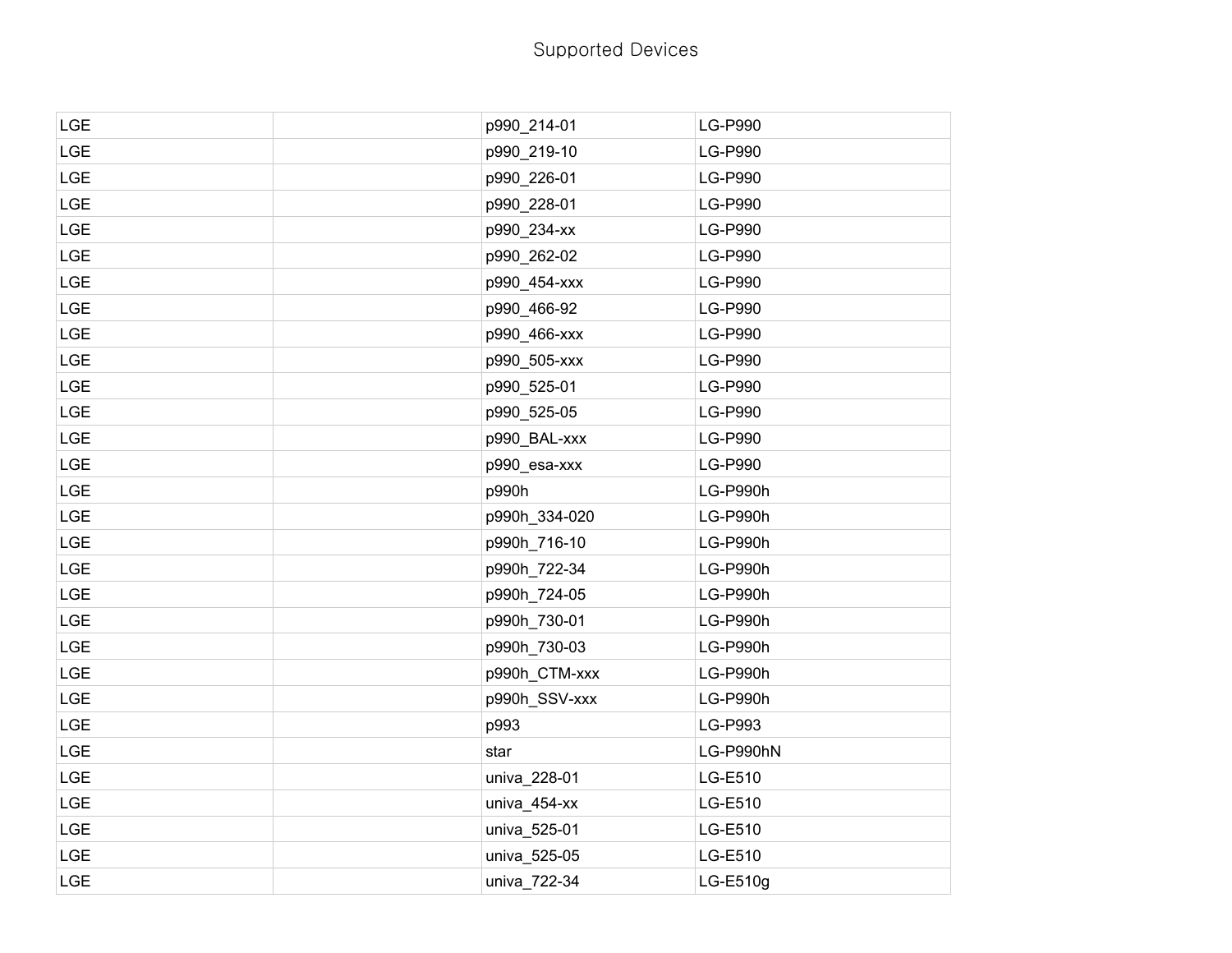|               | univa_bal-xxx | LG-E510            |
|---------------|---------------|--------------------|
|               | univa_neu-xx  | LG-E510            |
|               | univa_open_cn | LG-E510            |
|               | univa_tha-xx  | LG-E510f           |
|               | univa_tmo-gr  | LG-E510            |
|               | univa_vdf-es  | LG-E510            |
|               | v900aus       | <b>LG-V900</b>     |
|               | v901twn       | <b>LG-V901</b>     |
|               | x2_450-08     | <b>LG-KU8800</b>   |
|               | x3            | <b>LG-P880</b>     |
| 070 touch     | w3voip        | LG-FL40L           |
| <b>AKA</b>    | aka           | <b>LG-F520L</b>    |
| <b>AKA</b>    | aka           | <b>LG-F520S</b>    |
| <b>AKA</b>    | aka           | <b>LG-H788</b>     |
| Ally          | aloha         | AS740              |
| Ally          | aloha         | Ally               |
| Ally          | aloha         | Aloha              |
| Ally          | aloha         | <b>US740</b>       |
| Android TV    | cosmo         | LG Google TV       |
| Android TV    | eden          | LG Android TV V4   |
| Android TV    | eden          | LG Google TV G3 KR |
| Android TV G3 | eden          | LG Google TV G3    |
| Enact         | fx3q          | VS890 4G           |
| Escape        | 11a           | <b>LG-P870</b>     |
| Eve           | <b>EVE</b>    | GW620              |
| Eve           | <b>EVE</b>    | <b>LG GW620</b>    |
| Eve           | <b>EVE</b>    | LG GW620F          |
| Eve           | <b>EVE</b>    | LG GW620R          |
| Eve           | <b>EVE</b>    | LG GW620g          |
| Eve           | <b>EVE</b>    | <b>LG KH5200</b>   |
|               |               |                    |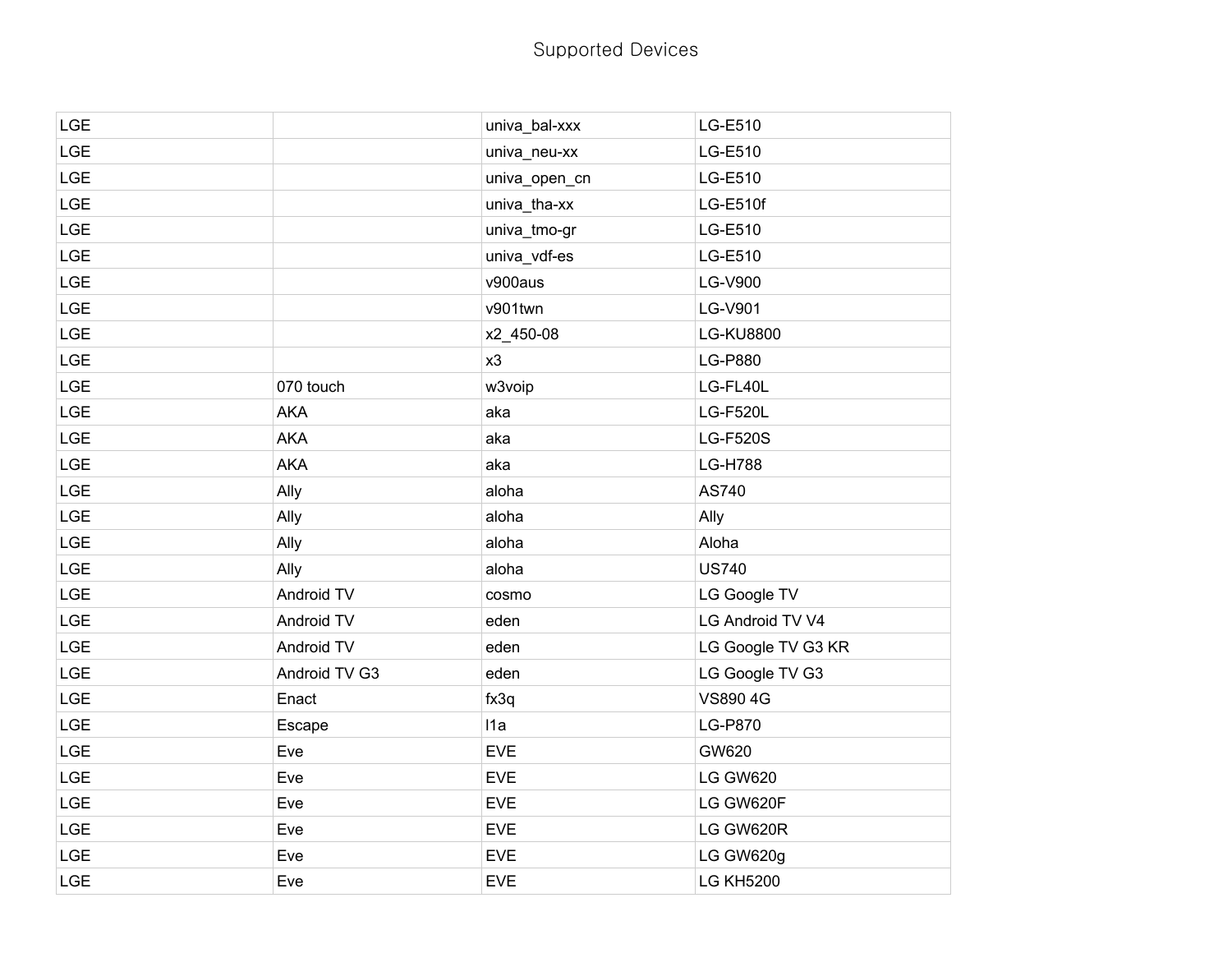| LGE        | Eve            | <b>EVE</b>     | <b>LG-GW620</b>  |
|------------|----------------|----------------|------------------|
| <b>LGE</b> | Eve            | <b>EVE</b>     | <b>LG-KH5200</b> |
| <b>LGE</b> | F60            | e2             | LG-D390          |
| <b>LGE</b> | F60            | e2             | LG-D390AR        |
| <b>LGE</b> | F60            | e2ds           | LG-D392          |
| <b>LGE</b> | F60            | e2n            | LG-D390n         |
| LGE        | F60            | e2nac          | LG-D393          |
| <b>LGE</b> | F60            | e2nam          | <b>LGMS395</b>   |
| <b>LGE</b> | F60            | e2nas          | LGLS660          |
| <b>LGE</b> | F60            | e2nav          | <b>VS810PP</b>   |
| <b>LGE</b> | G Pad 10.1     | e9wifi         | <b>LG-V700</b>   |
| <b>LGE</b> | G Pad 10.1     | e9wifin        | LG-V700n         |
| <b>LGE</b> | G Pad 10.1 LTE | e9lte          | <b>LG-VK700</b>  |
| <b>LGE</b> | G Pad 10.1 LTE | e9lte          | <b>VK700</b>     |
| <b>LGE</b> | G Pad 7.0      | e7wifi         | LG-V400          |
| <b>LGE</b> | G Pad 7.0      | e7wifi         | LG-V400Y1        |
| <b>LGE</b> | G Pad 7.0 LTE  | e7lte          | LG-V410          |
| <b>LGE</b> | G Pad 7.0 LTE  | e7lte          | <b>LGUK410</b>   |
| <b>LGE</b> | G Pad 8.0      | e8wifi         | LG-V480          |
| <b>LGE</b> | G Pro Lite     | luv90ds        | <b>LG-D685</b>   |
| <b>LGE</b> | G Pro Lite     | luv90ds        | <b>LG-D686</b>   |
| <b>LGE</b> | G Pro Lite     | luv90nfc       | LG-D683          |
| <b>LGE</b> | G Pro Lite     | luv90nfc       | <b>LG-D684</b>   |
| <b>LGE</b> | G Pro Lite     | luv90ss        | <b>LG-D680</b>   |
| <b>LGE</b> | G Pro Lite     | luv90ss        | LG-D681          |
| <b>LGE</b> | G Pro Lite     | luv90ss        | <b>LG-D682</b>   |
| <b>LGE</b> | G Pro Lite     | luv90ss        | LG-D682TR        |
| <b>LGE</b> | G Pro2         | b <sub>1</sub> | <b>LG-F350K</b>  |
| <b>LGE</b> | G Pro2         | b <sub>1</sub> | <b>LG-F350L</b>  |
| <b>LGE</b> | G Pro2         | b <sub>1</sub> | <b>LG-F350S</b>  |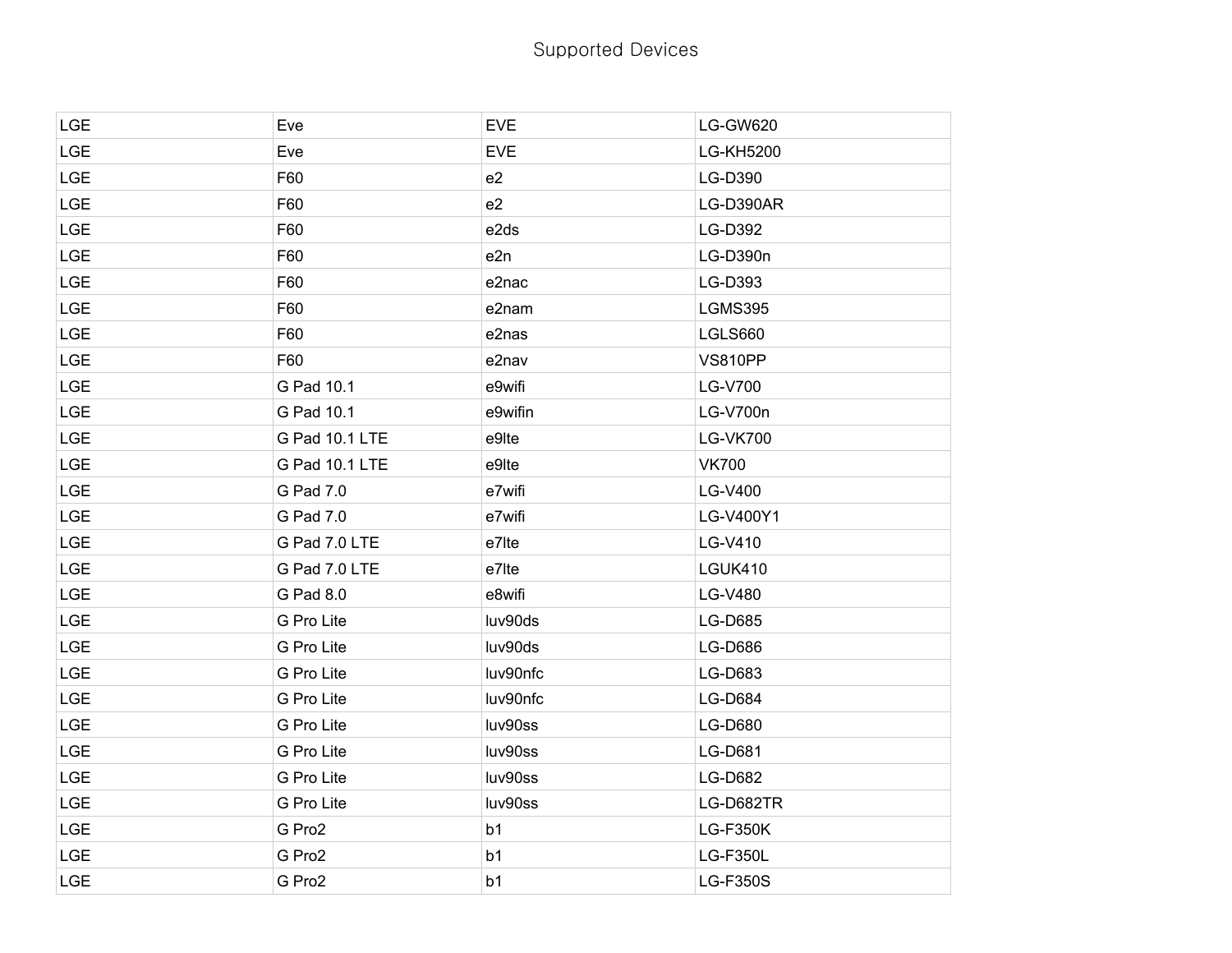| <b>LGE</b> | G Pro2           | b1w                | LG-D838         |
|------------|------------------|--------------------|-----------------|
| LGE        | G Vista          | b2I                | LG-D631         |
| <b>LGE</b> | G Vista          | b <sub>2</sub> lds | <b>LG-D690</b>  |
| <b>LGE</b> | G Vista          | x10                | <b>VS880</b>    |
| <b>LGE</b> | G Watch          | dory               | G Watch         |
| LGE        | G pad 8.0        | e8wifi             | LG-V480         |
| <b>LGE</b> | G pad 8.0 LTE    | e8lte              | LG-V490         |
| LGE        | G2 MINI          | g2m                | LG-D620         |
| <b>LGE</b> | G2 MINI          | g2mds              | LG-D618         |
| <b>LGE</b> | G2 MINI          | g2mss              | LG-D610         |
| <b>LGE</b> | G2 MINI          | g2mss              | LG-D610AR       |
| LGE        | G2 MINI          | g2mss              | LG-D610TR       |
| <b>LGE</b> | G2 MINI          | g2mv               | <b>LG-D625</b>  |
| LGE        | G2 mini 4G LTE   | g2mv               | <b>LG-D625</b>  |
| <b>LGE</b> | G3 Beat          | jagdsnm            | <b>LG-D726</b>  |
| <b>LGE</b> | G3 Beat          | jagdsnm            | <b>LG-D728</b>  |
| <b>LGE</b> | G3 Beat          | jagdsnm            | LG-D729         |
| LGE        | G3 Beat          | jagn               | <b>LG-F470K</b> |
| <b>LGE</b> | G3 Beat          | jagn               | <b>LG-F470L</b> |
| LGE        | G3 Beat          | jagn               | <b>LG-F470S</b> |
| <b>LGE</b> | G3 Beat          | jagnm              | <b>LG-D722J</b> |
| <b>LGE</b> | G3 Beat          | jagnm              | <b>LG-D727</b>  |
| <b>LGE</b> | G <sub>3</sub> S | jag3gds            | <b>LG-D724</b>  |
| LGE        | G <sub>3</sub> S | jag3gss            | LG-D723         |
| <b>LGE</b> | G <sub>3</sub> S | jagnm              | <b>LG-D722</b>  |
| LGE        | G <sub>3</sub> S | jagnm              | LG-D722AR       |
| <b>LGE</b> | G <sub>3</sub> S | jagnm              | LG-D725PR       |
| <b>LGE</b> | G3 Screen        | liger              | <b>LG-F490L</b> |
| <b>LGE</b> | G3 Stylus        | b2ldsn             | LG-D690n        |
| LGE        | G3 Stylus        | b2lss              | LG-D693         |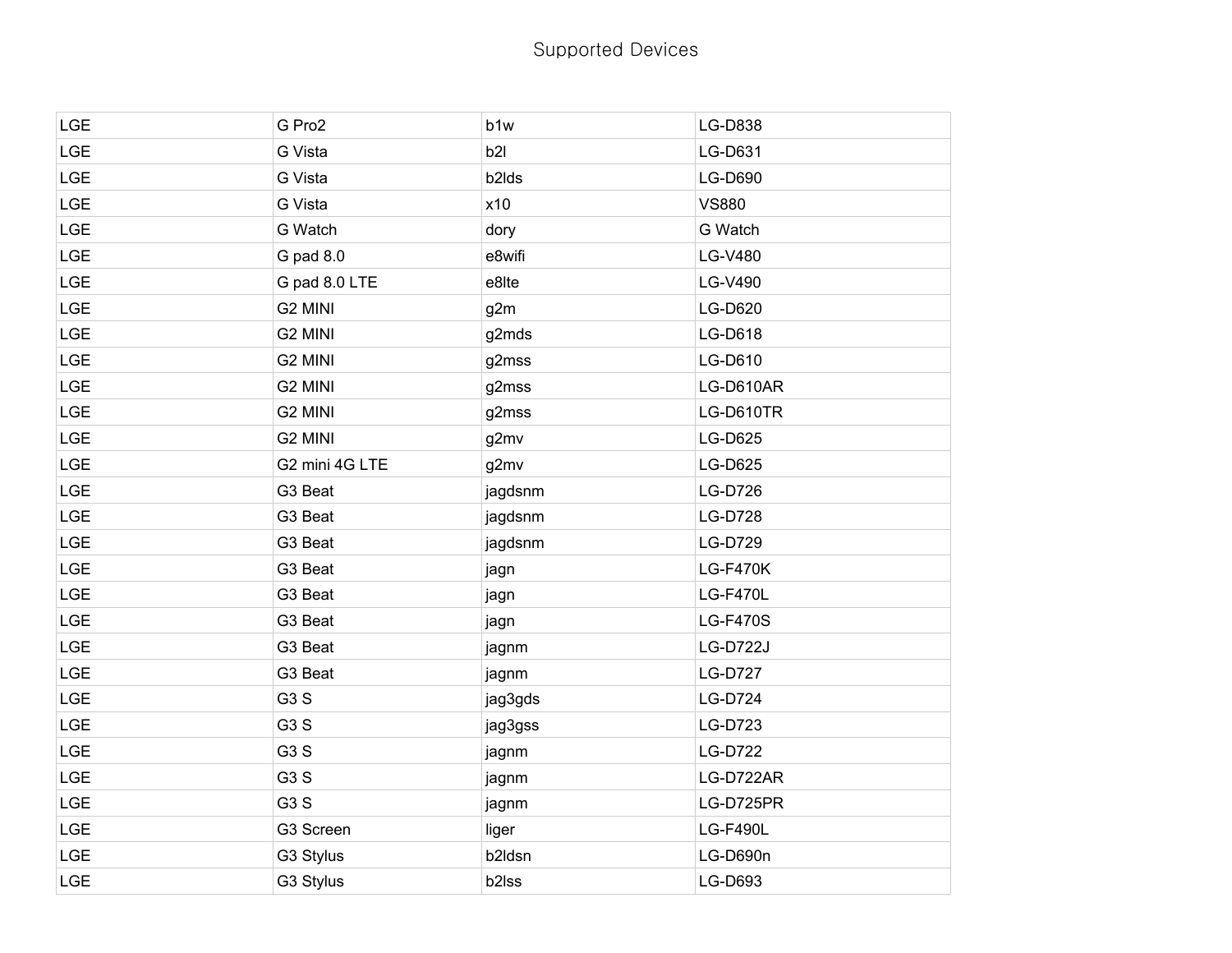| <b>LGE</b> | G3 Stylus    | b2lss      | LG-D693AR        |
|------------|--------------|------------|------------------|
| LGE        | G3 Stylus    | b2lss      | LG-D693TR        |
| <b>LGE</b> | G3 Stylus    | b2lssn     | LG-D693n         |
| <b>LGE</b> | G3 Vigor     | jagc       | <b>LGLS885</b>   |
| <b>LGE</b> | G3 Vigor     | jagnm      | <b>LG-D725</b>   |
| LGE        | GA7800       | eden       | LG Android TV V4 |
| <b>LGE</b> | GPAD 7.0 LTE | e7lte      | <b>VK410</b>     |
| LGE        | Gpad 7.0     | e7wifi     | LG-V400          |
| <b>LGE</b> | Gx2          | b2In       | <b>LG-F430L</b>  |
| <b>LGE</b> | Intuition    | batman_vzw | VS950 4G         |
| <b>LGE</b> | L Bello      | luv80ds    | LG-D335          |
| LGE        | L Bello      | luv80ds    | LG-D335E         |
| <b>LGE</b> | L Bello      | luv80ds    | LG-D337          |
| LGE        | L Fino       | 170p       | LG-D290          |
| <b>LGE</b> | L Fino       | 170p       | LG-D290AR        |
| <b>LGE</b> | L Fino       | I70pds     | <b>LG-D295</b>   |
| <b>LGE</b> | L Fino       | I70pn      | LG-D290          |
| LGE        | $L-01F$      | g2         | $L-01F$          |
| <b>LGE</b> | L20          | luv20ds    | LG-D105          |
| LGE        | L20          | luv20ss    | LG-D100          |
| <b>LGE</b> | L20          | luv20ss    | LG-D100AR        |
| <b>LGE</b> | L20          | luv20ts    | LG-D107          |
| <b>LGE</b> | L30 Sporty   | luv30ds    | LG-D125          |
| LGE        | L30 Sporty   | luv30ss    | LG-D120          |
| <b>LGE</b> | L30 Sporty   | luv30ss    | LG-D120AR        |
| <b>LGE</b> | L45          | $lo_2$     | LG-X130g         |
| <b>LGE</b> | L45          | $lo_2$ _ds | LG-X132          |
| <b>LGE</b> | L50 Sporty   | luv50ds    | LG-D221          |
| <b>LGE</b> | L50 Sporty   | luv50ds    | <b>LG-D227</b>   |
| <b>LGE</b> | L50 Sporty   | luv50ss    | LG-D213          |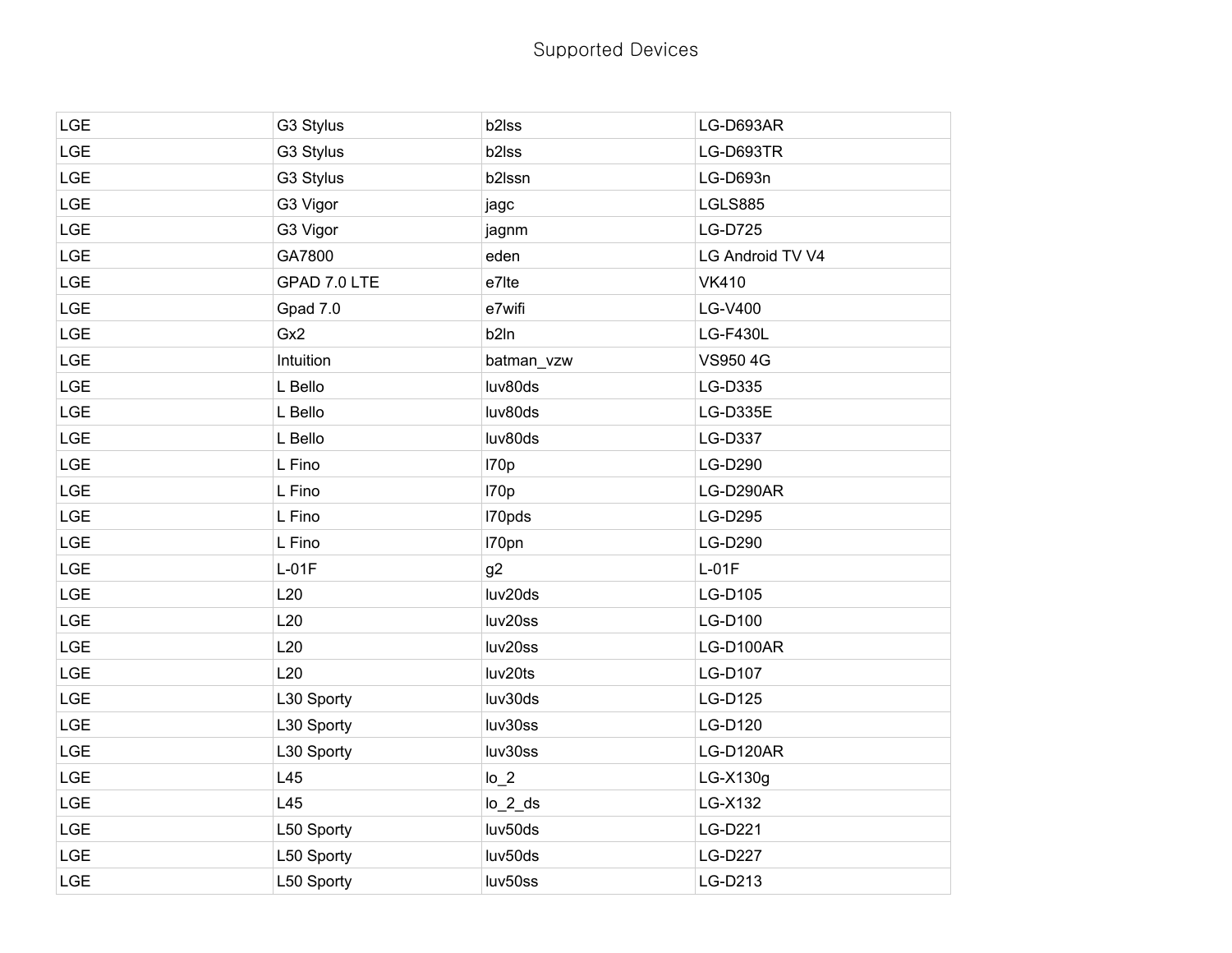| <b>LGE</b> | L50 Sporty | luv50ss         | LG-D213AR      |
|------------|------------|-----------------|----------------|
| <b>LGE</b> | L50 Sporty | luv50ssn        | LG-D213        |
| <b>LGE</b> | L60        | $Io_1$          | LG-X135        |
| <b>LGE</b> | L60        | $Io_1$          | LG-X137        |
| <b>LGE</b> | L60        | $Io_1$          | LG-X140        |
| LGE        | L60        | $Io_1$          | LG-X145        |
| <b>LGE</b> | L60        | $I_0$ 1         | LG-X147        |
| <b>LGE</b> | L65        | w <sub>55</sub> | <b>LG-D280</b> |
| <b>LGE</b> | L65        | w55ds           | <b>LG-D285</b> |
| <b>LGE</b> | L65        | w55n            | <b>LG-D280</b> |
| <b>LGE</b> | $L7$ II    | vee7e           | <b>LG-P712</b> |
| <b>LGE</b> | $L7$ II    | vee7e           | <b>LG-P714</b> |
| <b>LGE</b> | L7 II Dual | vee7ds          | LG-P716        |
| <b>LGE</b> | L70        | W <sub>5</sub>  | LG-D320        |
| <b>LGE</b> | L70        | w <sub>5</sub>  | LG-D320AR      |
| <b>LGE</b> | L70        | w <sub>5</sub>  | LGAS323        |
| <b>LGE</b> | L70        | w5c             | LGLS620        |
| <b>LGE</b> | L70        | w5ds            | LG-D325        |
| <b>LGE</b> | L70        | w5n             | LG-D320        |
| <b>LGE</b> | L70        | w5n             | <b>LG-D329</b> |
| <b>LGE</b> | L70        | w5ts            | LG-D340f8      |
| <b>LGE</b> | L70 CDMA   | w5c             | LGL41C         |
| <b>LGE</b> | L90        | w7              | LG-D400        |
| <b>LGE</b> | L90        | w7              | <b>LG-D405</b> |
| <b>LGE</b> | L90        | w7              | LG-D415        |
| <b>LGE</b> | L90        | w7ds            | LG-D410        |
| <b>LGE</b> | L90        | w7n             | <b>LG-D400</b> |
| <b>LGE</b> | L90        | w7n             | LG-D405        |
| <b>LGE</b> | L90 Dual   | w7dsn           | LG-D410        |
| <b>LGE</b> | LBello     | luv80ss         | LG-D331        |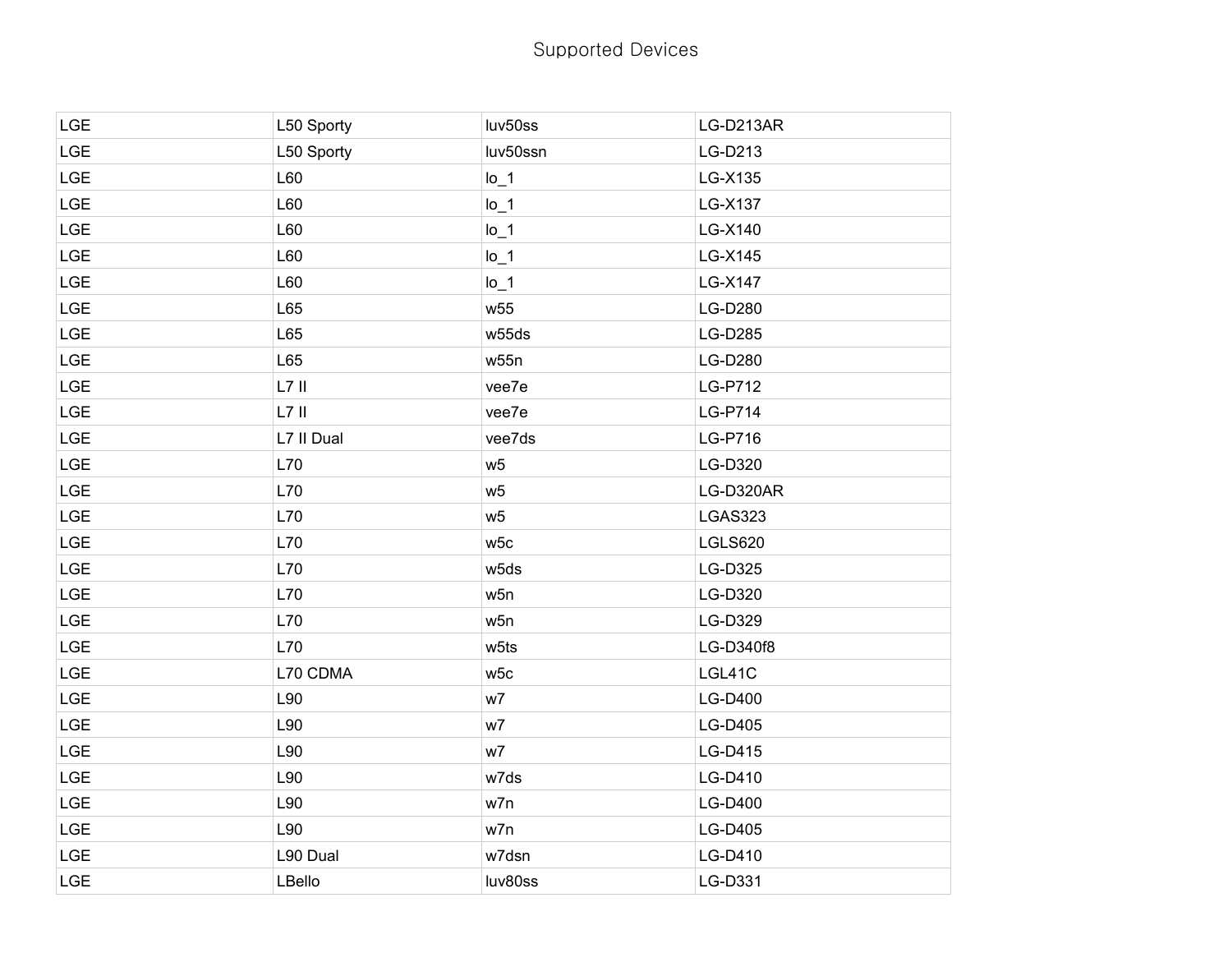| <b>LGE</b> | LBello              | luv80ss        | LG-D331AR       |
|------------|---------------------|----------------|-----------------|
| LGE        | LG Connect 4G       | cayman         | <b>LG-MS840</b> |
| LGE        | LG DOUBLEPLAY       | lgc729         | <b>LG-C729</b>  |
| LGE        | LG Enlighten        | <b>VS700</b>   | <b>LG-VS700</b> |
| <b>LGE</b> | <b>LG Enlighten</b> | <b>VS700</b>   | LG-VS700PP      |
| <b>LGE</b> | LG Esteem           | MS910          | <b>LG-MS910</b> |
| LGE        | <b>LG F70</b>       | f70            | LGL31L          |
| LGE        | <b>LG F70</b>       | f70n           | LG-D315         |
| <b>LGE</b> | <b>LG F70</b>       | f70n           | LG-D315I        |
| <b>LGE</b> | <b>LG F70</b>       | f70n           | <b>LG-F370K</b> |
| LGE        | <b>LG F70</b>       | f70n           | LG-F370L        |
| LGE        | <b>LG F70</b>       | f70n           | <b>LG-F370S</b> |
| LGE        | LG G Flex           | zee            | LG-D950         |
| <b>LGE</b> | LG G Flex           | zee            | <b>LG-D950G</b> |
| LGE        | LG G Flex           | zee            | LG-D951         |
| <b>LGE</b> | LG G Flex           | zee            | <b>LG-D955</b>  |
| LGE        | LG G Flex           | zee            | LG-D956         |
| LGE        | LG G Flex           | zee            | LG-D958         |
| <b>LGE</b> | LG G Flex           | zee            | <b>LG-D959</b>  |
| LGE        | LG G Flex           | zee            | <b>LG-F340K</b> |
| LGE        | LG G Flex           | zee            | <b>LG-F340L</b> |
| <b>LGE</b> | LG G Flex           | zee            | <b>LG-F340S</b> |
| <b>LGE</b> | LG G Flex           | zee            | <b>LG-LS995</b> |
| LGE        | LG G Flex           | zee            | LGL23           |
| LGE        | LG G Flex2          | $Z^2$          | <b>LG-F510K</b> |
| <b>LGE</b> | LG G Flex2          | $Z^2$          | <b>LG-F510L</b> |
| <b>LGE</b> | LG G Flex2          | $Z^2$          | <b>LG-F510S</b> |
| <b>LGE</b> | LG G Flex2          | $Z^2$          | <b>LG-H955</b>  |
| LGE        | LG G Flex2          | z2             | LG-H959         |
| <b>LGE</b> | LG G Flex2          | Z <sub>2</sub> | LGLS996         |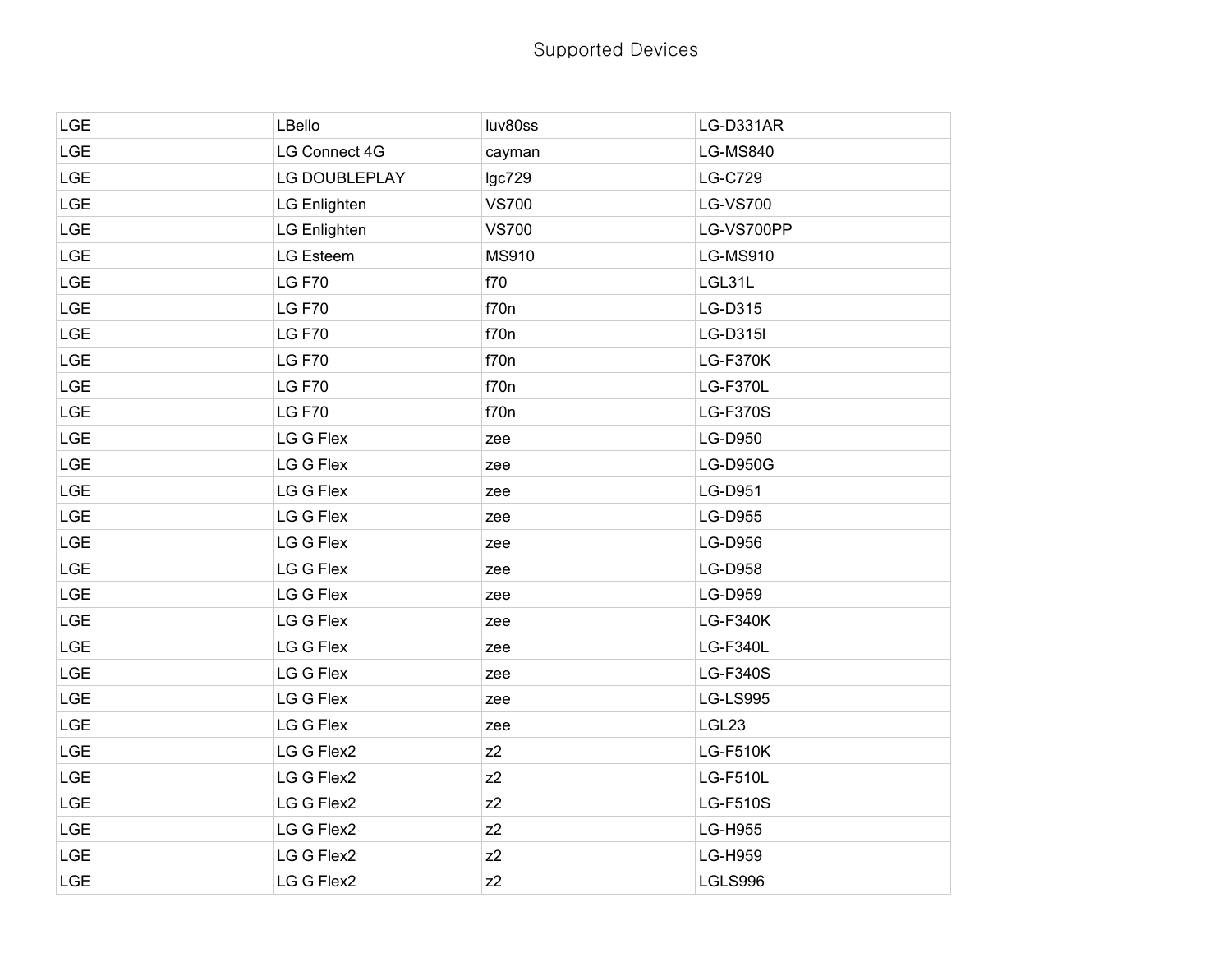| <b>LGE</b> | LG G Pad 8.0 LTE                    | e8lte          | <b>LG-P490L</b> |
|------------|-------------------------------------|----------------|-----------------|
| LGE        | LG G Pad 8.3                        | awifi          | LG-V500         |
| <b>LGE</b> | LG G Pad 8.3 Google Play<br>Edition | palman         | LG-V510         |
| <b>LGE</b> | LG G Pad 8.3 LTE                    | altev          | <b>VK8104G</b>  |
| <b>LGE</b> | LG G Pad 8.3 homeBoy                | awifi070u      | <b>LG-V507L</b> |
| <b>LGE</b> | LG G Pad F7.0                       | e7iilte        | LGLK430         |
| <b>LGE</b> | LG G <sub>2</sub>                   | g2             | <b>LG-D800</b>  |
| <b>LGE</b> | LG G <sub>2</sub>                   | g2             | LG-D801         |
| <b>LGE</b> | LG G <sub>2</sub>                   | g2             | <b>LG-D802</b>  |
| <b>LGE</b> | LG G <sub>2</sub>                   | g2             | <b>LG-D802T</b> |
| <b>LGE</b> | LG G <sub>2</sub>                   | g <sub>2</sub> | LG-D802TR       |
| <b>LGE</b> | LG G <sub>2</sub>                   | g2             | LG-D803         |
| <b>LGE</b> | LG G <sub>2</sub>                   | g2             | <b>LG-D805</b>  |
| <b>LGE</b> | LG G <sub>2</sub>                   | g2             | LG-D806         |
| <b>LGE</b> | LG G <sub>2</sub>                   | g2             | <b>LG-F320K</b> |
| <b>LGE</b> | LG G <sub>2</sub>                   | g2             | <b>LG-F320L</b> |
| LGE        | LG G <sub>2</sub>                   | g2             | LG-F320S        |
| <b>LGE</b> | LG G <sub>2</sub>                   | g2             | <b>LG-LS980</b> |
| <b>LGE</b> | LG G <sub>2</sub>                   | g2             | <b>VS9804G</b>  |
| <b>LGE</b> | LG G3                               | g3             | AS985           |
| <b>LGE</b> | LG G3                               | g3             | <b>LG-AS990</b> |
| <b>LGE</b> | LG G3                               | g <sub>3</sub> | LG-D850         |
| <b>LGE</b> | LG G3                               | g3             | LG-D851         |
| <b>LGE</b> | LG G3                               | g3             | LG-D852         |
| <b>LGE</b> | LG G3                               | g3             | <b>LG-D852G</b> |
| <b>LGE</b> | LG G3                               | g3             | LG-D855         |
| <b>LGE</b> | LG G3                               | g3             | <b>LG-D856</b>  |
| LGE        | LG G3                               | g3             | <b>LG-D857</b>  |
| <b>LGE</b> | LG G3                               | g3             | <b>LG-D858</b>  |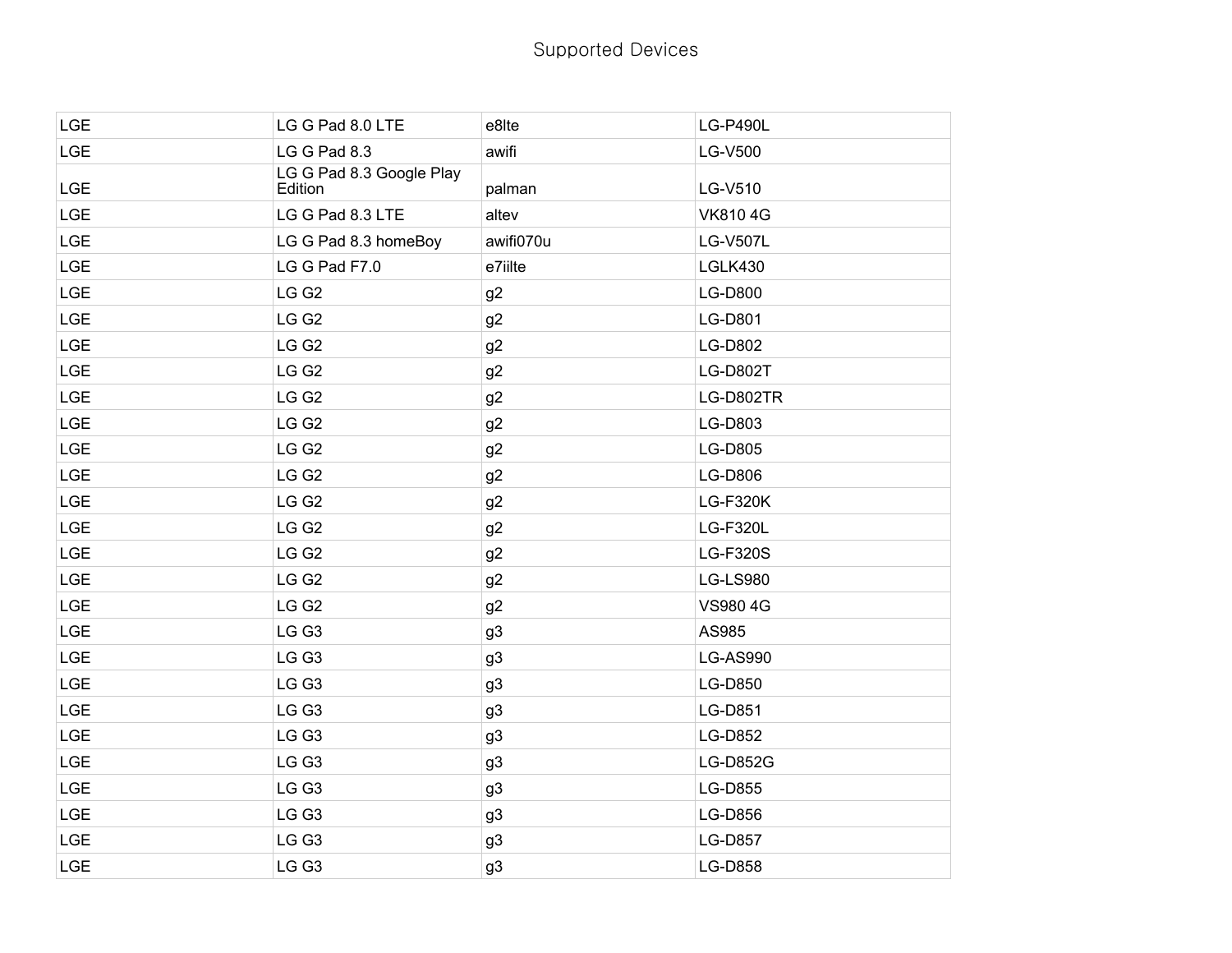| <b>LGE</b> | LG G3               | g3             | LG-D858HK       |
|------------|---------------------|----------------|-----------------|
| <b>LGE</b> | LG G3               | g <sub>3</sub> | LG-D859         |
| <b>LGE</b> | LG G3               | g <sub>3</sub> | <b>LG-F400K</b> |
| <b>LGE</b> | LG G3               | g3             | <b>LG-F400L</b> |
| <b>LGE</b> | LG G3               | g3             | <b>LG-F400S</b> |
| <b>LGE</b> | LG G3               | g <sub>3</sub> | LGL24           |
| <b>LGE</b> | LG G3               | g3             | LGLS990         |
| <b>LGE</b> | LG G3               | g3             | LGUS990         |
| <b>LGE</b> | LG G3               | g3             | LGV31           |
| <b>LGE</b> | LG G3               | g <sub>3</sub> | <b>VS9854G</b>  |
| <b>LGE</b> | LG G3 A             | tigers         | <b>LG-F410S</b> |
| <b>LGE</b> | LG G3 Cat.6         | tiger6         | <b>LG-F460K</b> |
| <b>LGE</b> | LG G3 Cat.6         | tiger6         | <b>LG-F460L</b> |
| <b>LGE</b> | LG G3 Cat.6         | tiger6         | <b>LG-F460S</b> |
| <b>LGE</b> | LG Gx               | omega          | <b>LG-F310L</b> |
| <b>LGE</b> | LG Gx               | omegar         | LG-F310LR       |
| <b>LGE</b> | LG L39C             | l4ii_cdma      | LGL39C          |
| <b>LGE</b> | LG L80 Dual         | w6ds           | LG-D380         |
| LGE        | LG L80 Dual         | w6ds           | LG-D385         |
| <b>LGE</b> | LG L80 Single       | w <sub>6</sub> | LG-D370         |
| <b>LGE</b> | LG L80 Single       | w <sub>6</sub> | LG-D373         |
| <b>LGE</b> | LG L80 Single       | w <sub>6</sub> | LG-D375         |
| LGE        | LG L80 Single       | w <sub>6</sub> | LG-D375AR       |
| LGE        | LG Leon TV          | my50ds         | LG-H326         |
| LGE        | <b>LG Lucid</b>     | cayman         | VS840 4G        |
| <b>LGE</b> | <b>LG Lucid</b>     | cayman         | <b>VS840PP</b>  |
| LGE        | LG Lucid 2          | 11v            | <b>VS8704G</b>  |
| <b>LGE</b> | LG Lucid 3          | x5             | <b>VS876</b>    |
| LGE        | LG Mach\xe2\x84\xa2 | l2s            | <b>LG-LS860</b> |
| <b>LGE</b> | LG Magna            | my90ds         | <b>LG-H502</b>  |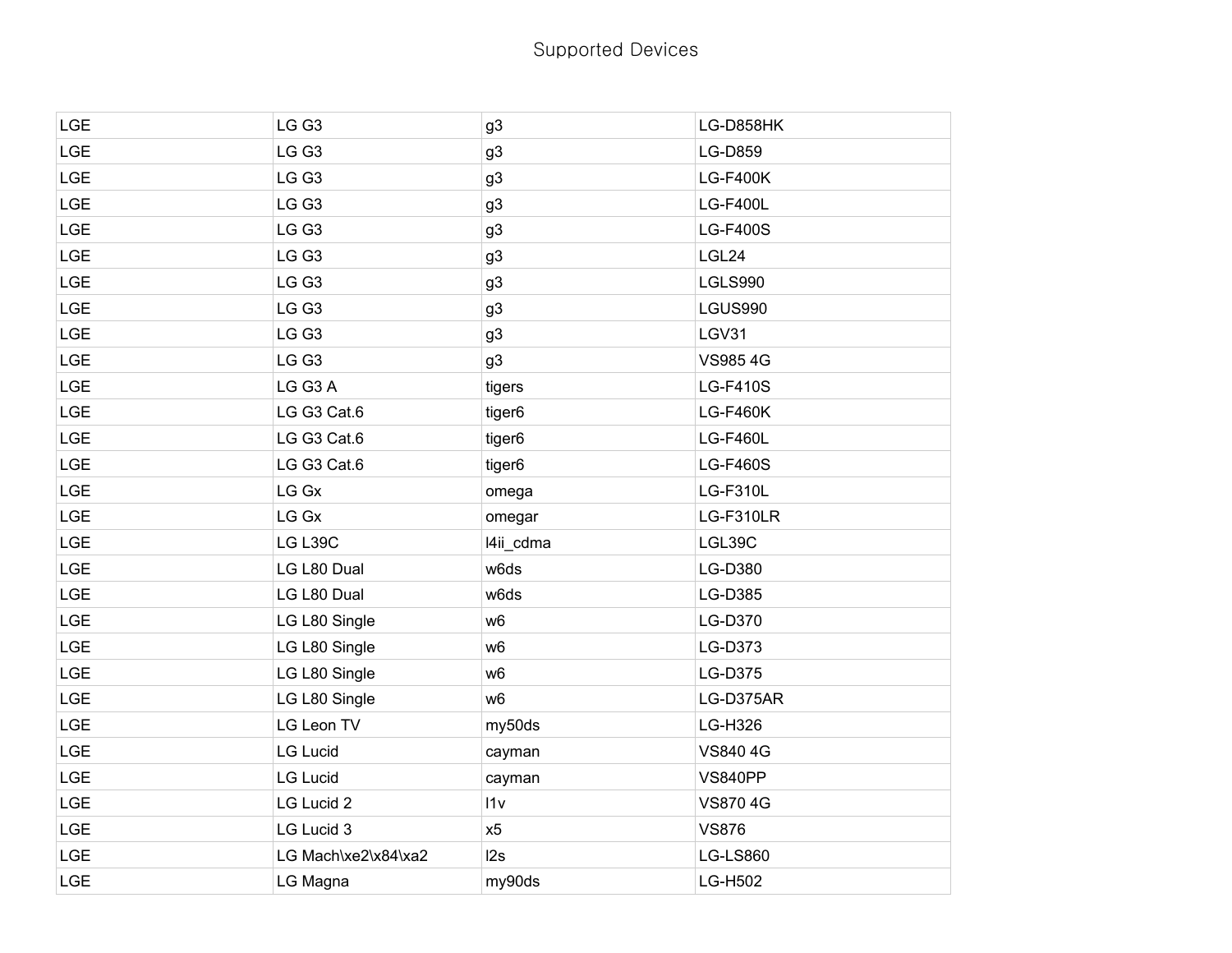| <b>LGE</b> | LG Motion 4G                           | $\overline{10}$ | <b>LG-MS770</b>  |
|------------|----------------------------------------|-----------------|------------------|
| <b>LGE</b> | LG OPTIMUS M+                          | m3_mpcs_us      | <b>LG-MS695</b>  |
| <b>LGE</b> | LG OPTIMUS ZIP                         | Igl75c          | LGL75C           |
| LGE        | LG Optimus 3D                          | cosmopolitan    | LG-P920          |
| LGE        | LG Optimus 3D                          | cosmopolitan    | LG-P925g         |
| LGE        | LG Optimus 3D                          | cosmopolitan    | <b>LG-SU760</b>  |
| <b>LGE</b> | <b>LG Optimus</b><br>ELITE\xe2\x84\xa2 | m3s             | LG-VM696         |
| <b>LGE</b> | <b>LG Optimus Elite</b>                | m3s             | LG Optimus Elite |
| <b>LGE</b> | <b>LG Optimus Elite</b>                | m3s             | LG-LS696         |
| <b>LGE</b> | LG Optimus F3Q                         | fx3q            | LG-D520          |
| <b>LGE</b> | LG Optimus F7                          | fx1             | <b>LG-AS780</b>  |
| <b>LGE</b> | LG Optimus F7                          | fx1             | <b>LG-LG870</b>  |
| <b>LGE</b> | LG Optimus F7                          | fx1             | <b>LG-US780</b>  |
| <b>LGE</b> | <b>LG Optimus G</b>                    | geeb            | LG-E970          |
| <b>LGE</b> | <b>LG Optimus G</b>                    | geeb            | LG-E971          |
| <b>LGE</b> | <b>LG Optimus G</b>                    | geeb            | LG-E973          |
| <b>LGE</b> | <b>LG Optimus G</b>                    | geehdc          | $L-01E$          |
| <b>LGE</b> | <b>LG Optimus G</b>                    | geehdc          | LGL21            |
| <b>LGE</b> | <b>LG Optimus G</b>                    | geehrc          | <b>LG-E975</b>   |
| <b>LGE</b> | LG Optimus G                           | geehrc          | <b>LG-E975K</b>  |
| LGE        | LG Optimus G                           | geehrc          | <b>LG-E975T</b>  |
| <b>LGE</b> | LG Optimus G                           | geehrc          | LG-E976          |
| <b>LGE</b> | <b>LG Optimus G</b>                    | geehrc          | <b>LG-E977</b>   |
| <b>LGE</b> | <b>LG Optimus G</b>                    | geehrc          | <b>LG-E987</b>   |
| <b>LGE</b> | <b>LG Optimus G</b>                    | geehrc          | <b>LG-F180K</b>  |
| LGE        | <b>LG Optimus G</b>                    | geehrc          | <b>LG-F180S</b>  |
| LGE        | <b>LG Optimus G</b>                    | geehrc4g        | <b>LG-F180L</b>  |
| LGE        | <b>LG Optimus G</b>                    | geehrc4g        | <b>LG-LS970</b>  |
| LGE        | LG Optimus G Pro                       | geefhd          | <b>LG-E980</b>   |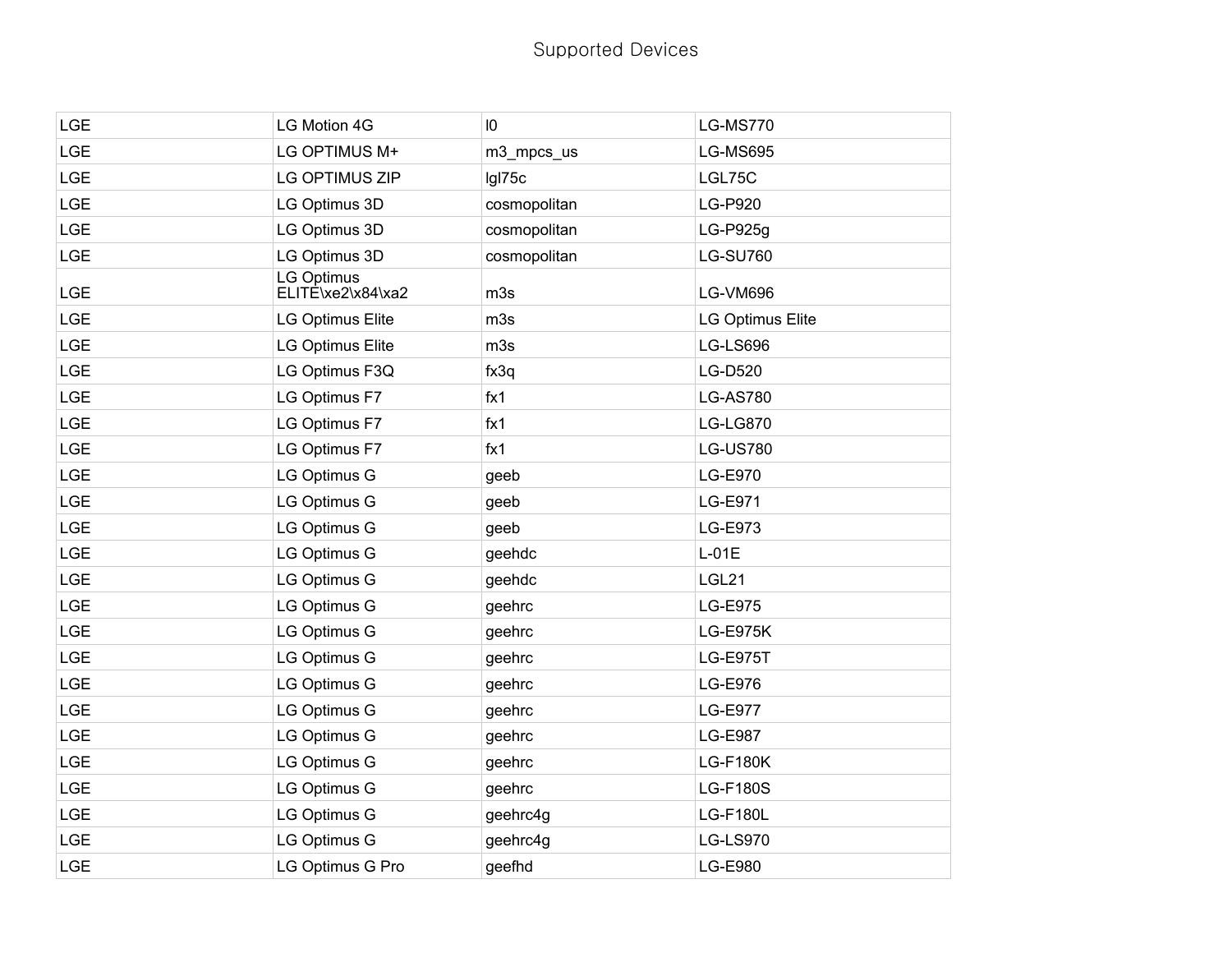| <b>LGE</b> | LG Optimus G Pro      | geefhd         | LG-E980h        |
|------------|-----------------------|----------------|-----------------|
| LGE        | LG Optimus G Pro      | geefhd         | LG-E981h        |
| <b>LGE</b> | LG Optimus G Pro      | geefhd         | LG-E986         |
| LGE        | LG Optimus G Pro      | geefhd         | <b>LG-E988</b>  |
| <b>LGE</b> | LG Optimus G Pro      | geefhd         | LG-E989         |
| <b>LGE</b> | LG Optimus G Pro      | geefhd         | <b>LG-F240K</b> |
| <b>LGE</b> | LG Optimus G Pro      | geefhd         | <b>LG-F240S</b> |
| <b>LGE</b> | LG Optimus G Pro      | geefhd4g       | <b>LG-F240L</b> |
| <b>LGE</b> | <b>LG Optimus HUB</b> | univa_222-01   | LG-E510         |
| <b>LGE</b> | LG Optimus HUB        | univa_arb-xx   | LG-E510         |
| <b>LGE</b> | <b>LG Optimus HUB</b> | univa_cis-xxx  | LG-E510         |
| <b>LGE</b> | LG Optimus HUB        | univa_esa-xx   | LG-E510         |
| <b>LGE</b> | LG Optimus HUB        | univa_eur-xx   | LG-E510         |
| <b>LGE</b> | LG Optimus HUB        | univa_open-eu  | LG-E510         |
| <b>LGE</b> | <b>LG Optimus HUB</b> | univa_tur-xx   | LG-E510         |
| <b>LGE</b> | LG Optimus L1II       | v <sub>1</sub> | LG-E410         |
| <b>LGE</b> | LG Optimus L1II       | v <sub>1</sub> | <b>LG-E410B</b> |
| <b>LGE</b> | LG Optimus L1II       | v <sub>1</sub> | <b>LG-E410c</b> |
| <b>LGE</b> | LG Optimus L1II       | v1             | <b>LG-E410f</b> |
| <b>LGE</b> | LG Optimus L1II       | v <sub>1</sub> | $LG-E410g$      |
| <b>LGE</b> | LG Optimus L1II       | v <sub>1</sub> | LG-E410i        |
| <b>LGE</b> | LG Optimus L1II       | v <sub>1</sub> | <b>LG-E411f</b> |
| <b>LGE</b> | LG Optimus L1II       | v <sub>1</sub> | $LG-E411g$      |
| LGE        | LG Optimus L1II       | v1ds           | <b>LG-E415f</b> |
| <b>LGE</b> | LG Optimus L1II       | v1ds           | LG-E415g        |
| <b>LGE</b> | LG Optimus L1II       | v1ds           | LG-E420         |
| <b>LGE</b> | LG Optimus L1II       | v1ds           | <b>LG-E420f</b> |
| <b>LGE</b> | LG Optimus L1II       | v1ts           | LG-E475f        |
| <b>LGE</b> | LG Optimus L3         | e <sub>0</sub> | LG-E400         |
| <b>LGE</b> | LG Optimus L3         | e0             | <b>LG-E400R</b> |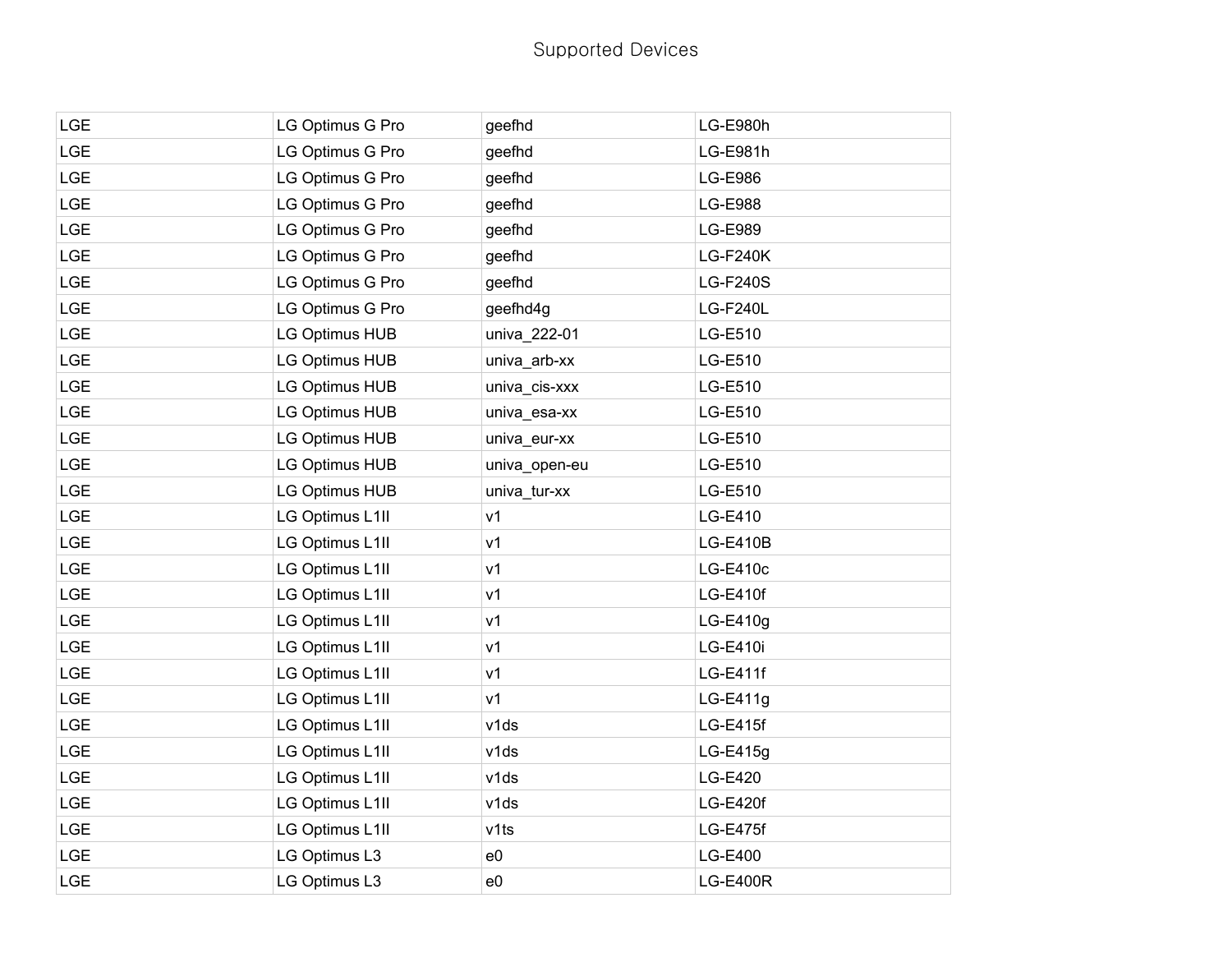| <b>LGE</b> | LG Optimus L3         | e0             | <b>LG-E400b</b> |
|------------|-----------------------|----------------|-----------------|
| <b>LGE</b> | LG Optimus L3         | e0             | LG-E400f        |
| <b>LGE</b> | LG Optimus L3         | e0             | $LG-E400g$      |
| <b>LGE</b> | LG Optimus L3         | e0             | LG-L38C         |
| <b>LGE</b> | LG Optimus L3         | e0             | LGL35G          |
| <b>LGE</b> | LG Optimus L3         | e0_open_eur    | <b>LG-E400</b>  |
| <b>LGE</b> | LG Optimus L3 Dual    | e <sub>1</sub> | LG-E405         |
| <b>LGE</b> | LG Optimus L3 Dual    | e <sub>1</sub> | <b>LG-E405f</b> |
| <b>LGE</b> | LG Optimus L3 II      | vee3ds         | LG-E435         |
| <b>LGE</b> | LG Optimus L3 II      | vee3ds         | LG-E435f        |
| <b>LGE</b> | LG Optimus L3 II      | vee3ds         | LG-E435g        |
| <b>LGE</b> | LG Optimus L3 II      | vee3ds         | LG-E435k        |
| <b>LGE</b> | LG Optimus L3 II      | vee3e          | LG-E425         |
| <b>LGE</b> | LG Optimus L3 II      | vee3e          | <b>LG-E425c</b> |
| <b>LGE</b> | LG Optimus L3 II      | vee3e          | <b>LG-E425f</b> |
| <b>LGE</b> | LG Optimus L3 II      | vee3e          | $LG-E425g$      |
| <b>LGE</b> | LG Optimus L3 II      | vee3e          | LG-E425j        |
| <b>LGE</b> | LG Optimus L3 II      | vee3e          | LG-E430         |
| <b>LGE</b> | LG Optimus L3 II      | vee3e          | LG-E431g        |
| LGE        | LG Optimus L4 II      | vee4ss         | LG-E440         |
| <b>LGE</b> | LG Optimus L4 II      | vee4ss         | LG-E440f        |
| <b>LGE</b> | LG Optimus L4 II      | vee4ss         | LG-E440g        |
| <b>LGE</b> | LG Optimus L4 II      | vee4ss         | <b>LG-E465f</b> |
| LGE        | LG Optimus L4 II      | vee4ss         | LG-E465g        |
| <b>LGE</b> | LG Optimus L4 II Dual | vee4ds         | LG-E445         |
| <b>LGE</b> | LG Optimus L4 II Dual | vee4ds         | <b>LG-E467f</b> |
| <b>LGE</b> | LG Optimus L4 II Tri  | vee4ts         | LG-E470f        |
| <b>LGE</b> | LG Optimus L5 Dual    | m4ds           | LG-E615         |
| <b>LGE</b> | LG Optimus L5 Dual    | m4ds           | LG-E615f        |
| <b>LGE</b> | LG Optimus L5 II      | vee5ds         | <b>LG-E455</b>  |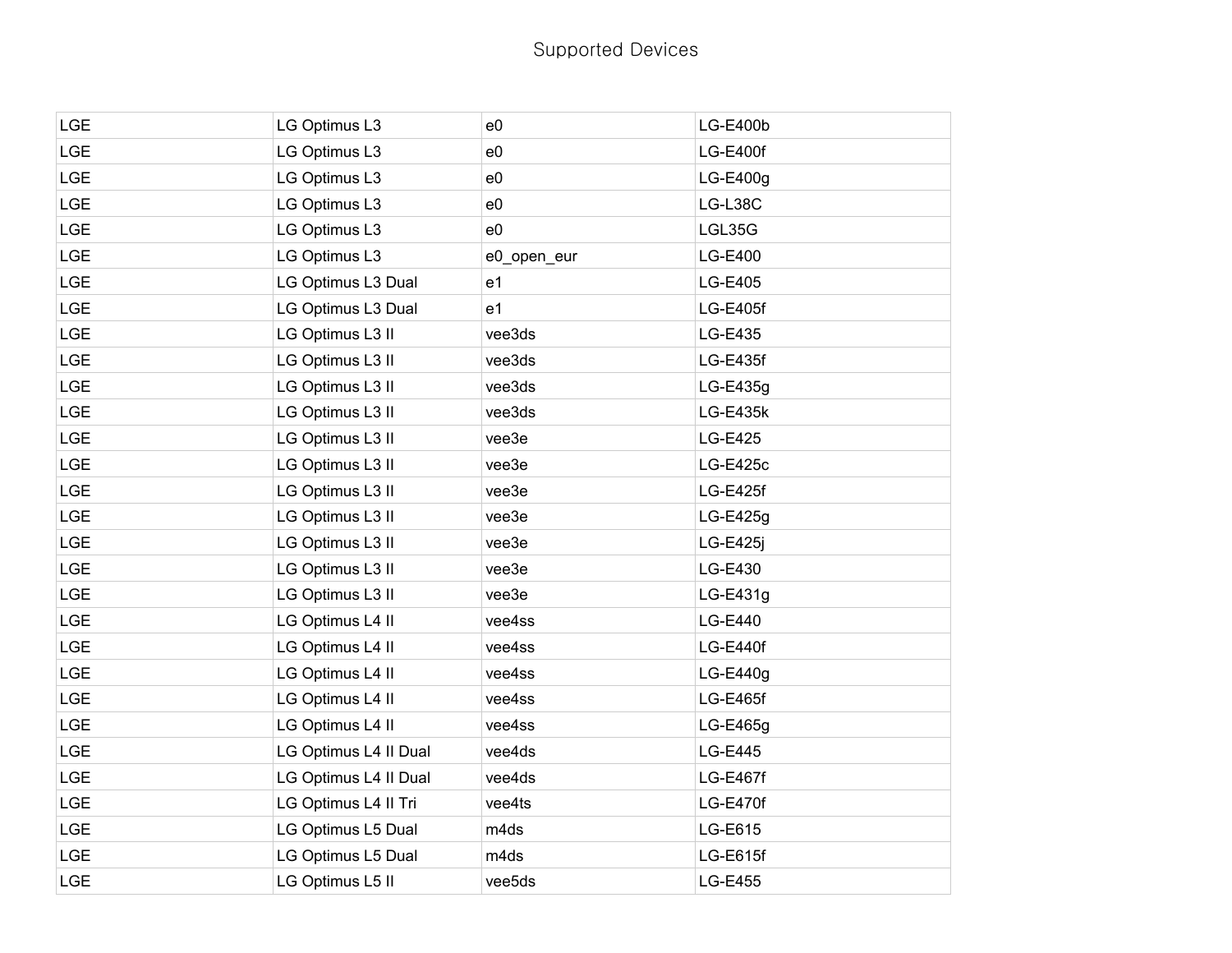| <b>LGE</b> | LG Optimus L5 II | vee5ds         | <b>LG-E455f</b> |
|------------|------------------|----------------|-----------------|
| <b>LGE</b> | LG Optimus L5 II | vee5ds         | LG-E455g        |
| <b>LGE</b> | LG Optimus L5 II | vee5nfc        | LG-E460         |
| <b>LGE</b> | LG Optimus L5 II | vee5nfc        | LG-E460f        |
| <b>LGE</b> | LG Optimus L5 II | vee5ss         | LG-E450         |
| <b>LGE</b> | LG Optimus L5 II | vee5ss         | <b>LG-E450B</b> |
| <b>LGE</b> | LG Optimus L5 II | vee5ss         | LG-E450f        |
| <b>LGE</b> | LG Optimus L5 II | vee5ss         | $LG-E450g$      |
| <b>LGE</b> | LG Optimus L5 II | vee5ss         | LG-E450j        |
| <b>LGE</b> | LG Optimus L5 II | vee5ss         | $LG-E451g$      |
| <b>LGE</b> | LG Optimus L5 II | vee5ss         | LG-E460         |
| <b>LGE</b> | LG Optimus L7    | u0             | <b>LG-P700</b>  |
| <b>LGE</b> | LG Optimus L7    | u0             | LG-P705         |
| <b>LGE</b> | LG Optimus L7    | u0             | <b>LG-P705f</b> |
| <b>LGE</b> | LG Optimus L7    | u0             | LG-P705g        |
| <b>LGE</b> | LG Optimus L7    | u0             | LG-P708g        |
| <b>LGE</b> | LG Optimus L7    | u0             | LG-T280         |
| <b>LGE</b> | LG Optimus L7    | u0             | LGL96G          |
| <b>LGE</b> | LG Optimus L7    | vee7ds         | <b>LG-P715</b>  |
| <b>LGE</b> | LG Optimus L7 II | vee7e          | LG-P710         |
| <b>LGE</b> | LG Optimus L7 II | vee7e          | LG-P712         |
| <b>LGE</b> | LG Optimus L7 II | vee7e          | LG-P713         |
| <b>LGE</b> | LG Optimus L7 II | vee7e          | LG-P713GO       |
| <b>LGE</b> | LG Optimus L7 II | vee7e          | LG-P713TR       |
| <b>LGE</b> | LG Optimus L7 II | vee7e          | <b>LG-P714</b>  |
| <b>LGE</b> | LG Optimus L70   | w <sub>5</sub> | LG-D321         |
| <b>LGE</b> | LG Optimus L70   | w <sub>5</sub> | <b>LGMS323</b>  |
| <b>LGE</b> | LG Optimus L7II  | vee7ds         | LG-P715         |
| <b>LGE</b> | LG Optimus L7II  | vee7ds         | LG-P716         |
| <b>LGE</b> | LG Optimus L9    | u2             | <b>LG-D700</b>  |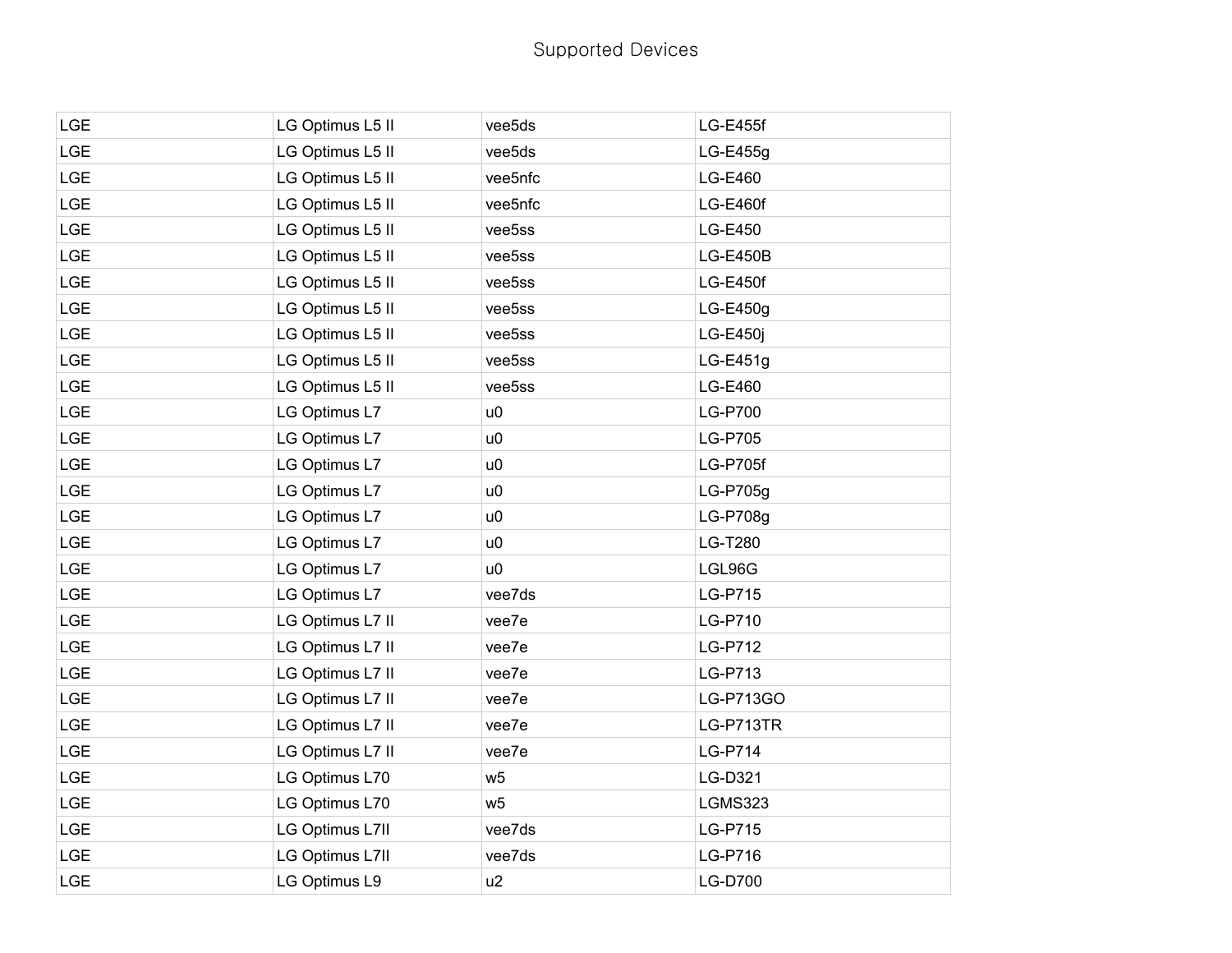| LGE        | LG Optimus L9       | u2          | <b>LG-P760</b>  |
|------------|---------------------|-------------|-----------------|
| <b>LGE</b> | LG Optimus L9       | u2          | <b>LG-P765</b>  |
| <b>LGE</b> | LG Optimus L9       | u2          | <b>LG-P768</b>  |
| LGE        | LG Optimus L9       | u2          | LG-P769         |
| LGE        | LG Optimus L9       | u2          | <b>LG-P778</b>  |
| <b>LGE</b> | LG Optimus L9       | u2          | LGMS769         |
| <b>LGE</b> | LG Optimus L9 (NFC) | u2          | LG-P760         |
| LGE        | LG Optimus L9 II    | 19ii        | <b>LG-D605</b>  |
| LGE        | LG Optimus LTE Tag  | cayman      | <b>LG-AS840</b> |
| <b>LGE</b> | LG Optimus LTE Tag  | cayman      | <b>LG-F120K</b> |
| <b>LGE</b> | LG Optimus LTE Tag  | cayman      | <b>LG-F120L</b> |
| <b>LGE</b> | LG Optimus LTE Tag  | cayman      | <b>LG-F120S</b> |
| <b>LGE</b> | LG Optimus LTE Tag  | lge_120_kt  | <b>LG-F120K</b> |
| <b>LGE</b> | LG Optimus LTE Tag  | lge_120_skt | <b>LG-F120S</b> |
| LGE        | LG Optimus LTE3     | fx1sk       | <b>LG-F260S</b> |
| <b>LGE</b> | LG Optimus One      | thunderg    | <b>LG-P500</b>  |
| <b>LGE</b> | LG Optimus One      | thunderg    | <b>LG-P500h</b> |
| <b>LGE</b> | LG Optimus One      | thunderg    | LG-P503         |
| <b>LGE</b> | LG Optimus One      | thunderg    | LG-P504         |
| <b>LGE</b> | LG Optimus One      | thunderg    | LG-P505         |
| <b>LGE</b> | LG Optimus One      | thunderg    | LG-P505CH       |
| LGE        | LG Optimus One      | thunderg    | <b>LG-P505R</b> |
| <b>LGE</b> | LG Optimus One      | thunderg    | LG-P506         |
| <b>LGE</b> | LG Optimus One      | thunderg    | LG-P509         |
| <b>LGE</b> | LG Optimus Regard   | 10          | <b>LG-LW770</b> |
| <b>LGE</b> | LG Optimus Select   | u0_cdma     | <b>LG-AS730</b> |
| <b>LGE</b> | LG Optimus Zone 2   | w3c         | <b>VS415PP</b>  |
| <b>LGE</b> | LG Pecan            | pecan       | LG-P350         |
| <b>LGE</b> | LG Pecan            | pecan       | <b>LG-P350f</b> |
| <b>LGE</b> | LG Pecan            | pecan       | LG-P350g        |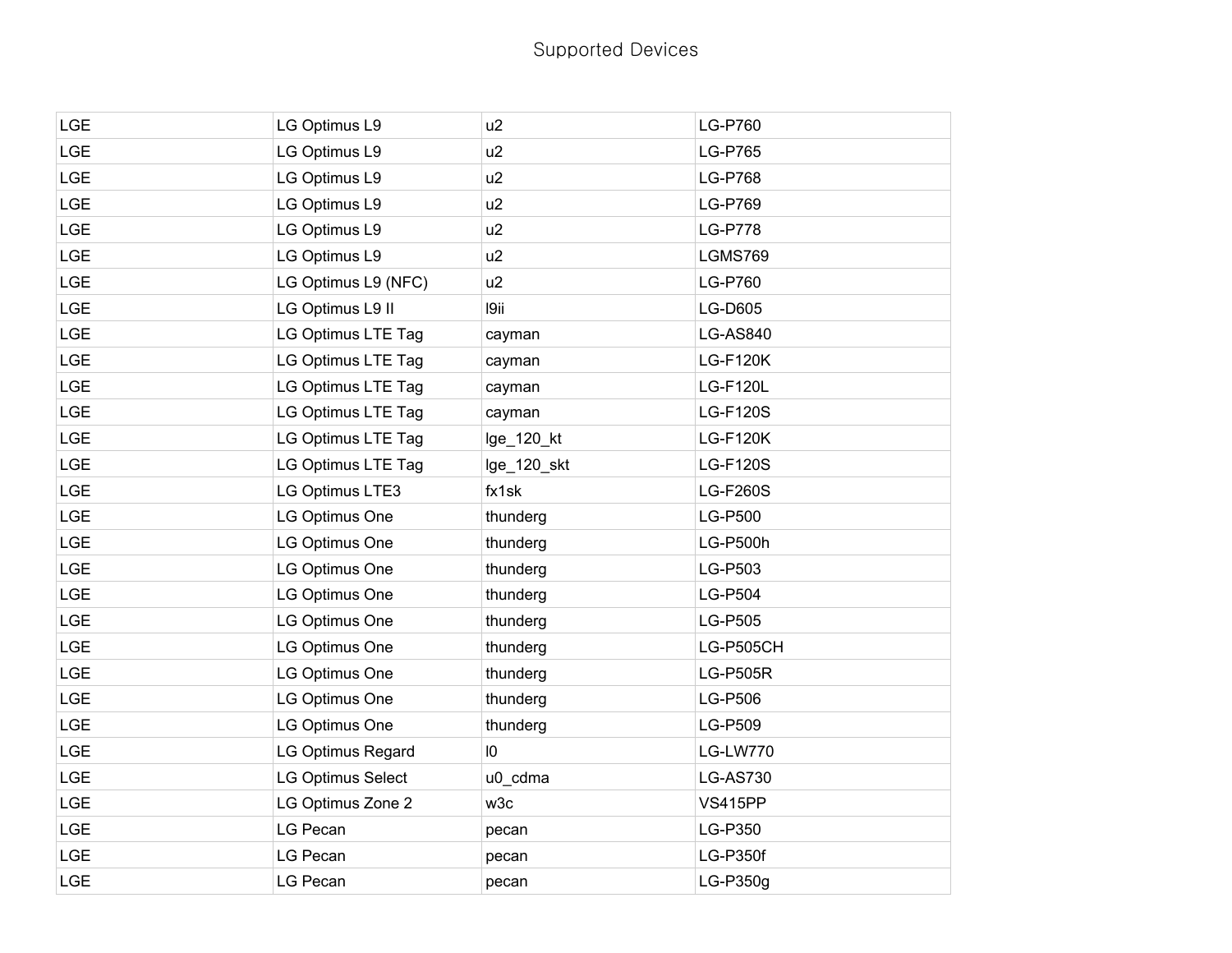| <b>LGE</b> | <b>LG Revolution</b> | bryce         | <b>VS9104G</b>  |
|------------|----------------------|---------------|-----------------|
| <b>LGE</b> | LG Spectrum          | <b>VS920</b>  | VS920 4G        |
| <b>LGE</b> | <b>LG Spirit</b>     | my70          | LG-H420         |
| <b>LGE</b> | LG Spirit 4G LTE     | c70n          | LG-H440n        |
| <b>LGE</b> | <b>LG Spirit LTE</b> | c70           | LG-H440         |
| <b>LGE</b> | LG Spirit LTE        | c70           | LG-H440AR       |
| <b>LGE</b> | LG Thrill 4G         | cosmopolitan  | LG-P925         |
| <b>LGE</b> | <b>LG Venice</b>     | u0_cdma       | <b>LG-LG730</b> |
| <b>LGE</b> | LG Viper 4G LTE      | cayman        | <b>LG-LS840</b> |
| <b>LGE</b> | <b>LG Volt</b>       | my70ds        | <b>LG-H422</b>  |
| <b>LGE</b> | <b>LG Volt</b>       | x5            | LGLS740         |
| <b>LGE</b> | LG optimus LTE2      | d1lkt         | <b>LG-F160K</b> |
| <b>LGE</b> | LG optimus LTE2      | d1lsk         | <b>LG-F160S</b> |
| <b>LGE</b> | LG optimus LTE2      | d1lu          | <b>LG-F160L</b> |
| <b>LGE</b> | LG optimus LTE2      | d1lu          | LG-F160LV       |
| <b>LGE</b> | LG optimus it L-05D  | I_dcm         | $L-05D$         |
| <b>LGE</b> | LG optimus it L-05E  | L05E          | $L-05E$         |
| <b>LGE</b> | <b>LG-AS876</b>      | x5            | AS876           |
| <b>LGE</b> | LG-D150              | w35           | LG-D150         |
| <b>LGE</b> | <b>LG-D157f</b>      | w35ds         | <b>LG-D157f</b> |
| <b>LGE</b> | <b>LG-E985T</b>      | gvarfhd       | LG-E985         |
| <b>LGE</b> | <b>LG-E985T</b>      | gvarfhd       | <b>LG-E985T</b> |
| <b>LGE</b> | LGL22                | g2            | LGL22           |
| <b>LGE</b> | Marquee              | $L-07C$       | $L-07C$         |
| <b>LGE</b> | Marquee              | LG855         | <b>LG-LG855</b> |
| <b>LGE</b> | Marquee              | LS855         | <b>LG-LS855</b> |
| <b>LGE</b> | Marquee              | bproj_CIS-xxx | LG-P970         |
| <b>LGE</b> | My touch 4G          | e739          | LG-E739         |
| <b>LGE</b> | Nexus 4              | mako          | Nexus 4         |
| <b>LGE</b> | Nexus 5              | hammerhead    | Nexus 5         |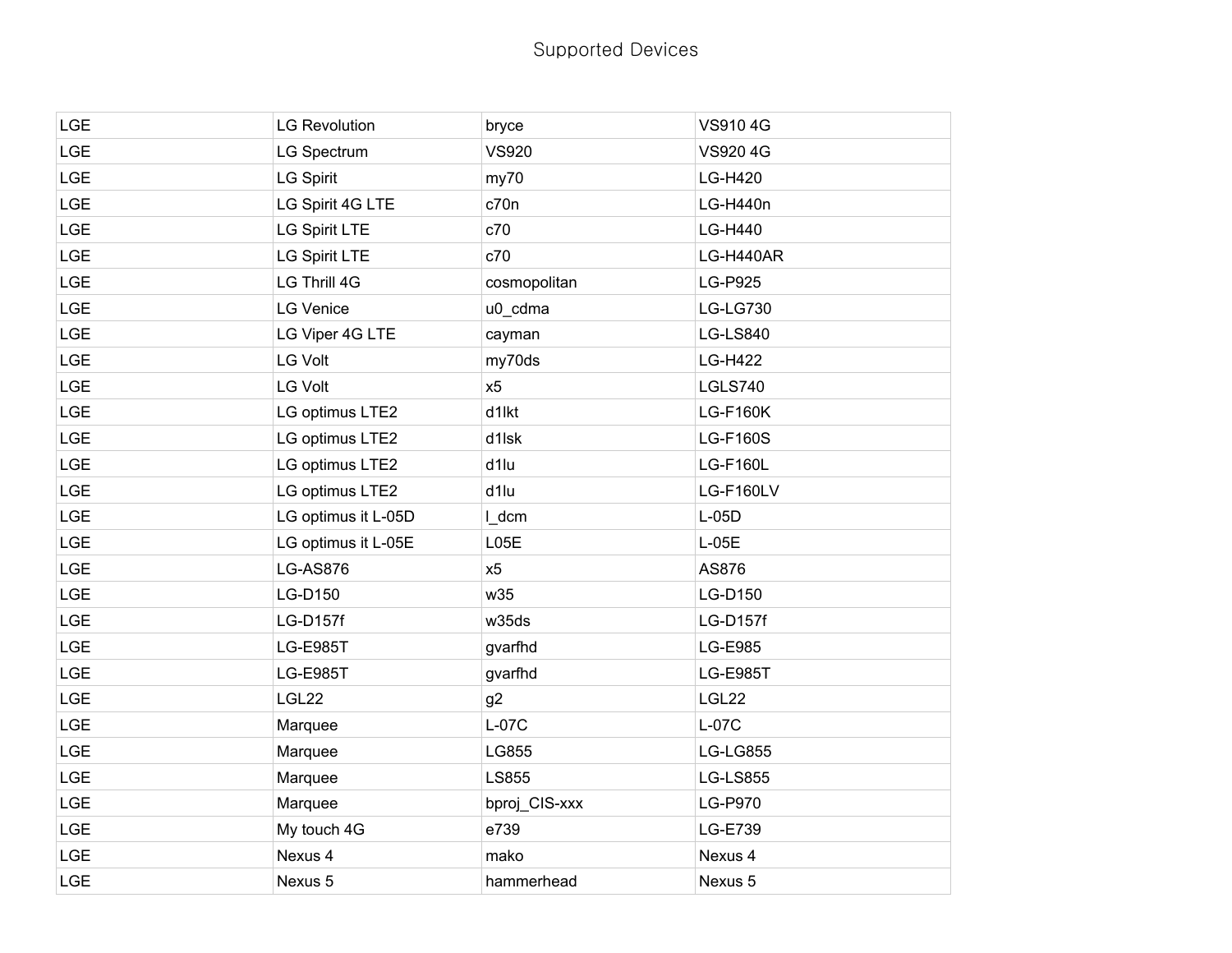| <b>LGE</b> | Optiimus Black  | bproj_208-01  | <b>LG-P970</b>   |
|------------|-----------------|---------------|------------------|
| <b>LGE</b> | Optimus EX      | x2            | <b>LG-SU880</b>  |
| LGE        | Optimus LTE     | I1a           | LG-P870          |
| LGE        | Optimus 2       | as680         | <b>LG-AS680</b>  |
| <b>LGE</b> | Optimus 2X      | p990          | <b>LG-P990</b>   |
| <b>LGE</b> | Optimus 2X      | p990          | LG-P990H         |
| LGE        | Optimus 2X      | p990          | LG-P990h         |
| LGE        | Optimus 2X      | p990_262-xx   | LG-P990          |
| <b>LGE</b> | Optimus 2X      | p990_CIS-xxx  | LG-P990          |
| LGE        | Optimus 2X      | p990_EUR-xx   | LG-P990          |
| LGE        | Optimus 2X      | p990hN        | LG-P990hN        |
| LGE        | Optimus 2X      | p999          | <b>LG-P999</b>   |
| LGE        | Optimus 2X      | star          | LG-P990          |
| LGE        | Optimus 2X      | star          | <b>LG-SU660</b>  |
| <b>LGE</b> | Optimus 2X      | star_450-05   | <b>LG-SU660</b>  |
| <b>LGE</b> | Optimus 2X      | su660         | <b>LG-SU660</b>  |
| LGE        | Optimus 3D      | cosmo_450-05  | <b>LG-SU760</b>  |
| LGE        | Optimus 3D      | cosmo EUR-XXX | LG-P920          |
| <b>LGE</b> | Optimus 3D      | cosmo_MEA-XXX | LG-P920          |
| <b>LGE</b> | Optimus 3D      | p920          | LG-P920          |
| LGE        | Optimus 3D      | p920          | LG-P920h         |
| <b>LGE</b> | Optimus 3D      | su760         | <b>LG-SU760</b>  |
| <b>LGE</b> | Optimus 3D Cube | cx2           | <b>LG-SU870</b>  |
| LGE        | Optimus 3D MAX  | cx2           | <b>LG-P720</b>   |
| <b>LGE</b> | Optimus 3D MAX  | cx2           | LG-P720h         |
| <b>LGE</b> | Optimus 3D MAX  | cx2           | <b>LG-P725</b>   |
| <b>LGE</b> | Optimus 3D MAX  | cx2           | <b>LG-SU870</b>  |
| <b>LGE</b> | Optimus 4X HD   | x3            | LG-P880          |
| LGE        | Optimus 4X HD   | x3            | LG-P880g         |
| <b>LGE</b> | Optimus Big     | justin        | <b>LG-LU6800</b> |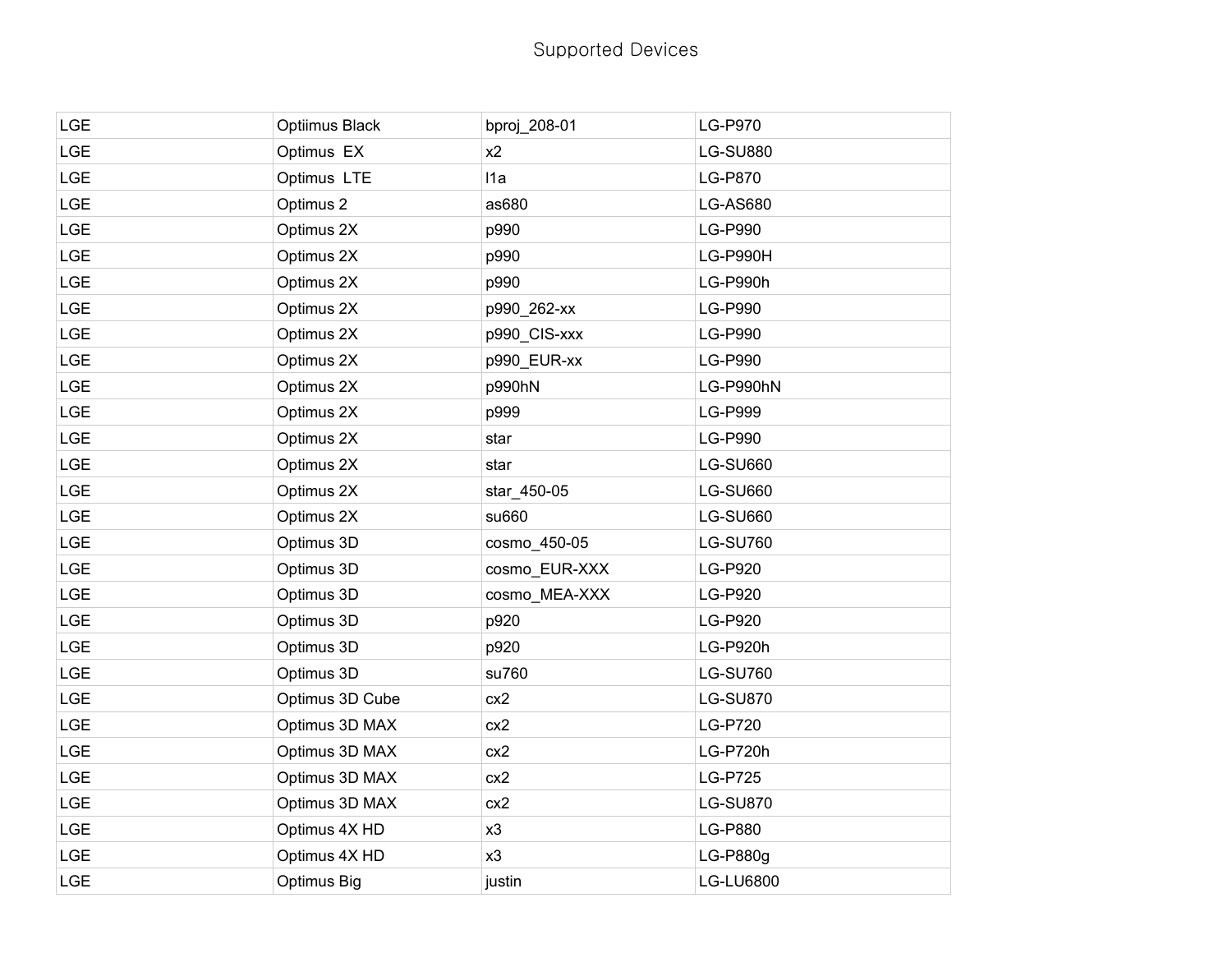## Supported Devices

| <b>LGE</b> | Optimus Big      | lu6800        | LG-LU6800        |
|------------|------------------|---------------|------------------|
| LGE        | Optimus Black    | LGL85C        | LGL85C           |
| LGE        | Optimus Black    | black         | <b>LG-KU5900</b> |
| LGE        | Optimus Black    | blackg        | LG-P970          |
| LGE        | Optimus Black    | blackg        | LG-P970h         |
| LGE        | Optimus Black    | bproj_214-03  | <b>LG-P970</b>   |
| <b>LGE</b> | Optimus Black    | bproj_262-XXX | LG-P970          |
| LGE        | Optimus Black    | bproj_302-220 | LG-P970g         |
| LGE        | Optimus Black    | bproj_334-020 | LG-P970h         |
| <b>LGE</b> | Optimus Black    | bproj_724-xxx | LG-P970h         |
| <b>LGE</b> | Optimus Black    | bproj_ARE-XXX | LG-P970          |
| <b>LGE</b> | Optimus Black    | bproj_EUR-XXX | LG-P970          |
| LGE        | Optimus Black    | bproj_sea-xxx | LG-P970          |
| LGE        | Optimus Black    | ku5900        | <b>LG-KU5900</b> |
| <b>LGE</b> | Optimus Black    | Igp970        | <b>LG-P970</b>   |
| <b>LGE</b> | Optimus Black    | Igp970        | LG-P970g         |
| LGE        | Optimus Black    | Igp970        | LG-P970h         |
| LGE        | Optimus Chat     | hazel         | LG-C550          |
| LGE        | Optimus Chat     | hazel         | <b>LG-C555</b>   |
| <b>LGE</b> | Optimus Core     | u0_cdma       | LGL86C           |
| <b>LGE</b> | Optimus EX       | x2            | IS11LG           |
| LGE        | Optimus EX       | x2_450-05     | <b>LG-SU880</b>  |
| LGE        | Optimus Exceed 2 | w5c           | LG-VS450PP       |
| LGE        | Optimus F3       | fx3           | <b>LG-LS720</b>  |
| LGE        | Optimus F3       | fx3           | <b>LG-P655H</b>  |
| LGE        | Optimus F3       | fx3           | <b>LG-P655K</b>  |
| <b>LGE</b> | Optimus F3       | fx3           | LG-P659          |
| LGE        | Optimus F3       | fx3           | LG-P659H         |
| LGE        | Optimus F3       | fx3           | LGL25L           |
| <b>LGE</b> | Optimus F3       | fx3           | LGMS659          |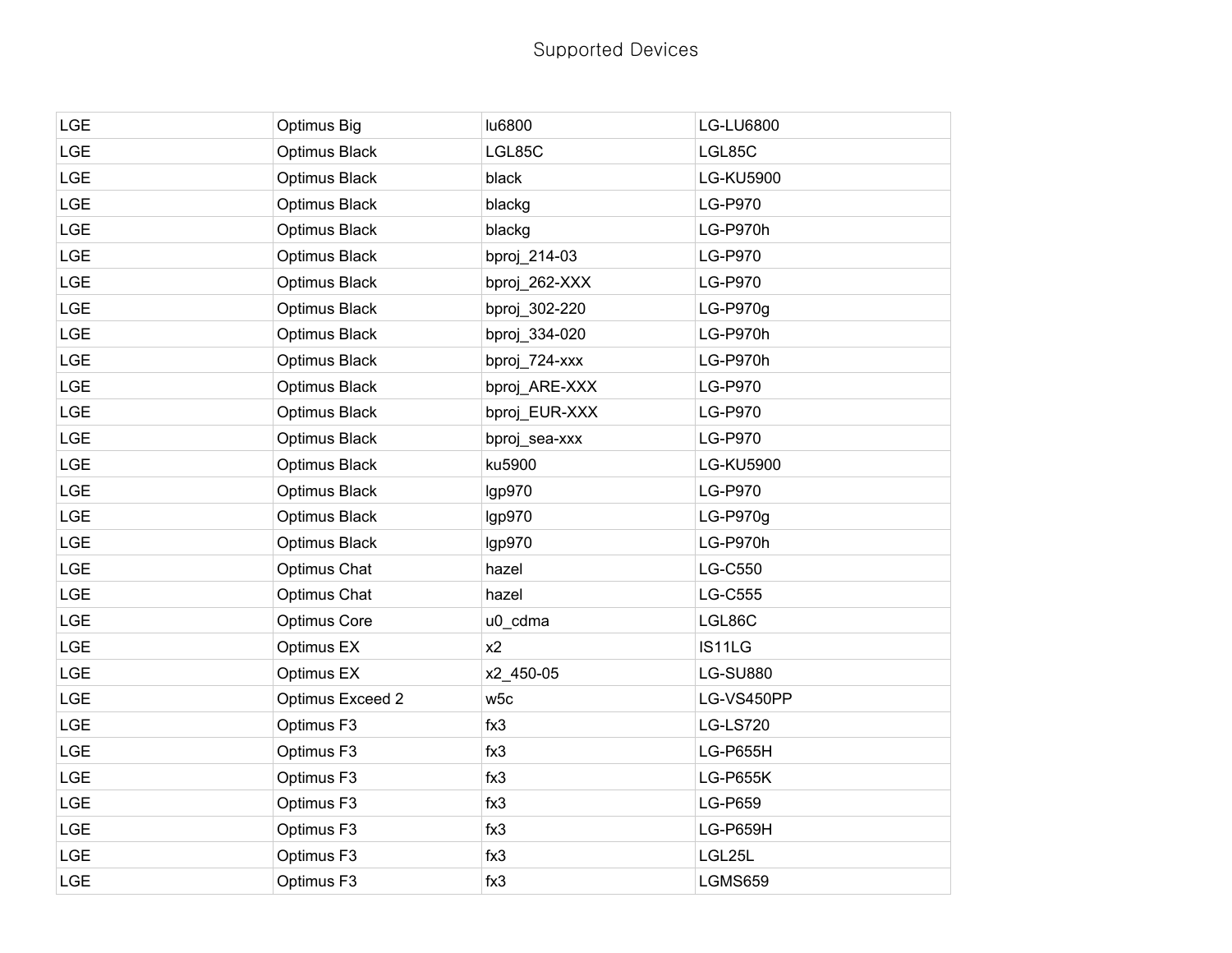| <b>LGE</b> | Optimus F5          | 11e             | LG-P870h        |
|------------|---------------------|-----------------|-----------------|
| LGE        | Optimus F5          | I <sub>1e</sub> | <b>LG-P875</b>  |
| <b>LGE</b> | Optimus F5          | 11e             | LG-P875h        |
| LGE        | Optimus F5          | 11v             | AS8704G         |
| <b>LGE</b> | Optimus F6          | f6              | LG-D500         |
| <b>LGE</b> | Optimus F6          | f6              | LG-D505         |
| LGE        | Optimus F6          | f6              | <b>LGMS500</b>  |
| LGE        | <b>Optimus Fuel</b> | w3c             | LGL34C          |
| <b>LGE</b> | Optimus G Pro       | geevI04e        | $L-04E$         |
| LGE        | Optimus GJ          | geehdc          | LG-E975w        |
| LGE        | Optimus GK          | gvfhd           | <b>LG-F220K</b> |
| <b>LGE</b> | Optimus Hub         | <b>Igc800</b>   | <b>LG-C800</b>  |
| <b>LGE</b> | Optimus Hub         | lgc800g         | LG-C800G        |
| LGE        | Optimus Hub         | univa_214-04    | LG-E510         |
| LGE        | Optimus Hub         | univa_724-05    | LG-E510f        |
| LGE        | Optimus Hub         | univa_730-01    | LG-E510g        |
| <b>LGE</b> | Optimus Hub         | univa_730-03    | LG-E510g        |
| LGE        | Optimus Hub         | univa_740-01    | LG-E510g        |
| <b>LGE</b> | Optimus Hub         | univa_clr-br    | LG-E510f        |
| LGE        | Optimus Hub         | univa_ctm-xxx   | LG-E510g        |
| LGE        | Optimus Hub         | univa_ent-cl    | LG-E510g        |
| LGE        | Optimus Hub         | univa_open-br   | LG-E510f        |
| <b>LGE</b> | Optimus Hub         | univa_open-de   | LG-E510         |
| LGE        | Optimus Hub         | univa_ssv-xxx   | LG-E510g        |
| LGE        | Optimus Hub         | univa_tcl-mx    | LG-E510f        |
| LGE        | Optimus Hub         | univa_tlf-es    | LG-E510         |
| <b>LGE</b> | Optimus Hub         | univa_ufn-mx    | LG-E510g        |
| <b>LGE</b> | Optimus Hub         | univa_usc-mx    | LG-E510g        |
| LGE        | Optimus Hub         | univa_viv-br    | LG-E510f        |
| LGE        | Optimus L40         | w3              | LG-D160         |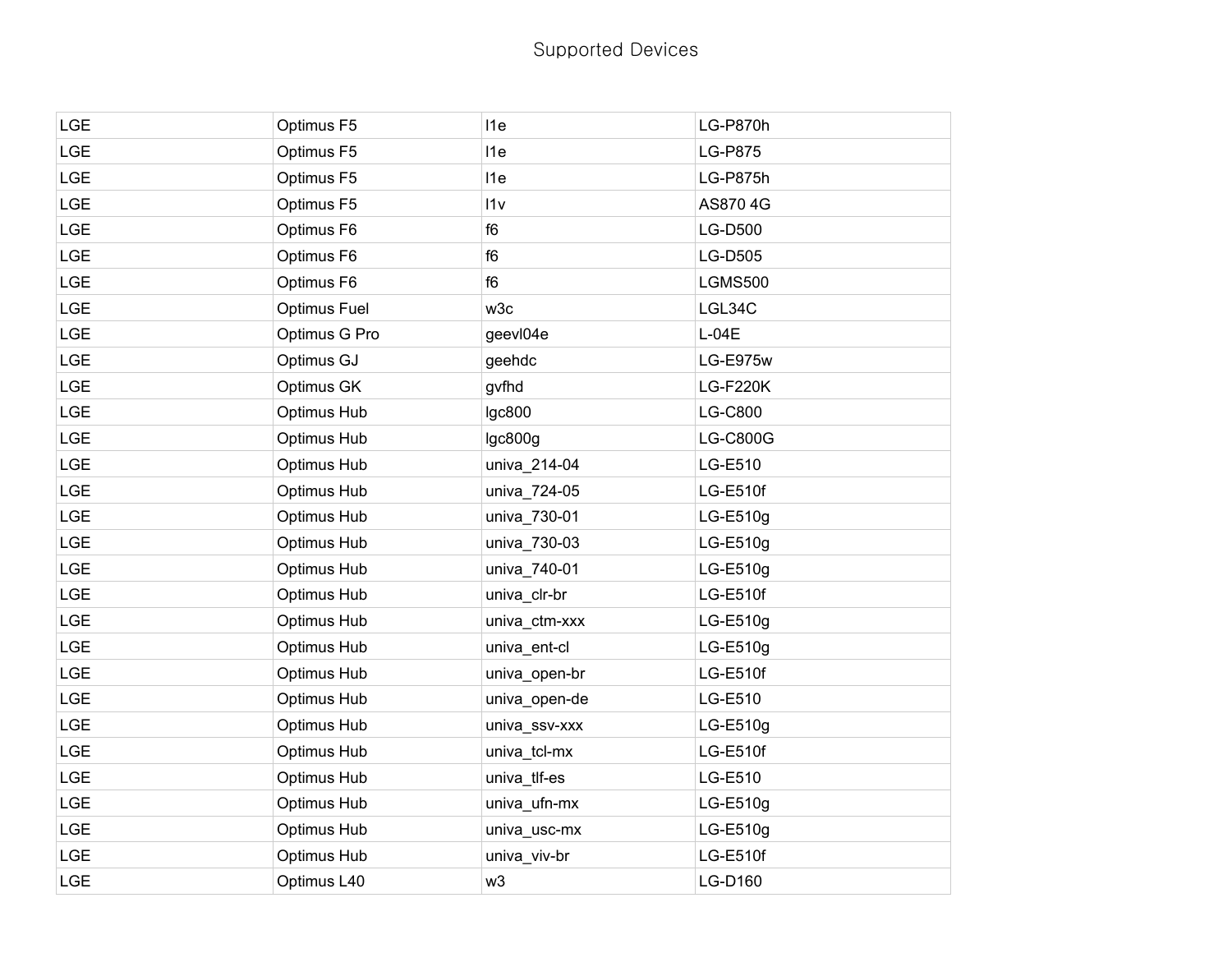| <b>LGE</b> | Optimus L40             | w3               | LG-D165         |
|------------|-------------------------|------------------|-----------------|
| <b>LGE</b> | Optimus L40             | w3               | LG-D165AR       |
| <b>LGE</b> | Optimus L40             | w3ds             | LG-D170         |
| <b>LGE</b> | Optimus L40             | w3ds             | LG-D175f        |
| <b>LGE</b> | Optimus L40             | w3ts             | LG-D180f        |
| LGE        | Optimus L5              | m4               | LG-E610         |
| <b>LGE</b> | Optimus L5              | m4               | <b>LG-E610v</b> |
| <b>LGE</b> | Optimus L5              | m4               | LG-E612         |
| <b>LGE</b> | Optimus L5              | m4               | LG-E612f        |
| LGE        | Optimus L5              | m4               | $LG-E612g$      |
| LGE        | Optimus L5              | m4               | LG-E617G        |
| <b>LGE</b> | Optimus L5              | m4               | $LG-L40G$       |
| <b>LGE</b> | Optimus L7II            | vee7ds           | LG-P716         |
| <b>LGE</b> | Optimus LIFE            | $11$ _dcm        | $L-02E$         |
| <b>LGE</b> | Optimus LTE             | i_dcm            | $L-01D$         |
| <b>LGE</b> | Optimus LTE             | i_skt            | <b>LG-SU640</b> |
| <b>LGE</b> | Optimus LTE             | $i_u$            | LG-LU6200       |
| LGE        | Optimus LTE             | iproj            | LG-P936         |
| <b>LGE</b> | Optimus LTE             | Igp930           | LG-P930         |
| <b>LGE</b> | Optimus LTE             | lgp935           | LG-P935         |
| <b>LGE</b> | Optimus Mach            | LU3000           | LG-LU3000       |
| LGE        | Optimus Mach            | hub              | LG-LU3000       |
| <b>LGE</b> | Optimus Mach            | lu3000           | LG-LU3000       |
| <b>LGE</b> | <b>Optimus Net</b>      | gelato_302-610   | LG-P690b        |
| <b>LGE</b> | <b>Optimus Net</b>      | gelato_cis-xx    | LG-P690         |
| <b>LGE</b> | <b>Optimus Net</b>      | gelato_sea-xx    | LG-P690         |
| LGE        | <b>Optimus Net</b>      | Igl45c           | LGL45C          |
| <b>LGE</b> | <b>Optimus Net Dual</b> | gelatods_are-xxx | LG-P698         |
| <b>LGE</b> | <b>Optimus Net Dual</b> | gelatods_cis-xxx | LG-P698         |
| <b>LGE</b> | <b>Optimus Net Dual</b> | gelatods ind-xxx | <b>LG-P698</b>  |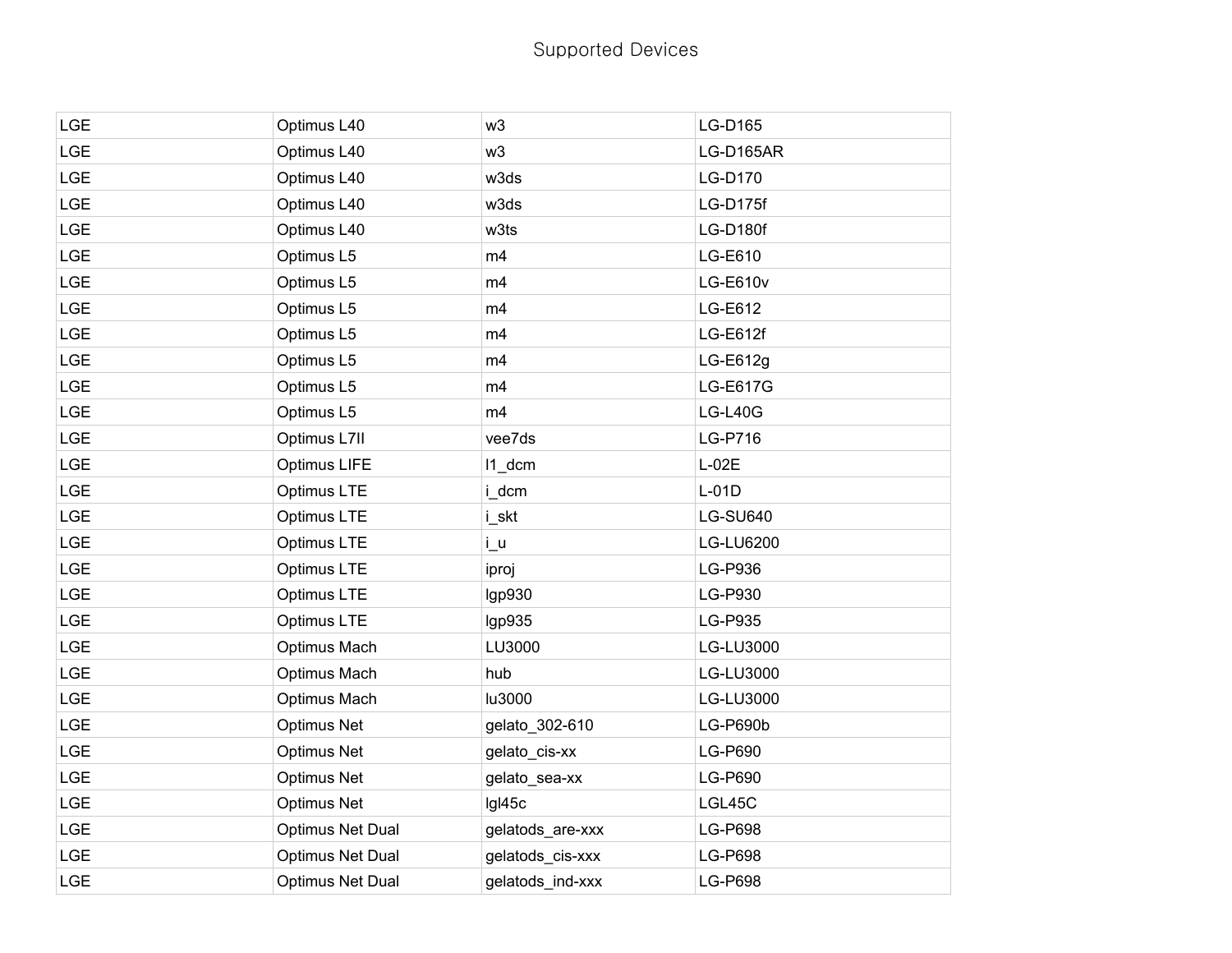| <b>LGE</b> | Optimus Net Dual    | gelatods_open-br | LG-P698f        |
|------------|---------------------|------------------|-----------------|
| <b>LGE</b> | Optimus Net Dual    | gelatods_sea-xxx | <b>LG-P698</b>  |
| <b>LGE</b> | Optimus One         | ku3700           | LG-KU3700       |
| LGE        | Optimus One         | lu3700           | LG-LU3700       |
| <b>LGE</b> | Optimus One         | su370            | <b>LG-SU370</b> |
| <b>LGE</b> | Optimus One         | thunder_kor-05   | <b>LG-SU370</b> |
| LGE        | Optimus One         | thunder_kor-08   | LG-KU3700       |
| <b>LGE</b> | Optimus One         | thunder_kor-08   | LG-LU3700       |
| <b>LGE</b> | Optimus One         | thunderc         | <b>LG-CX670</b> |
| LGE        | Optimus One         | thunderc         | <b>LG-LW690</b> |
| <b>LGE</b> | Optimus One         | thunderc         | <b>LG-MS690</b> |
| <b>LGE</b> | Optimus One         | thunderc         | <b>LG-US670</b> |
| <b>LGE</b> | Optimus One         | thunderc         | <b>LS670</b>    |
| LGE        | Optimus One         | thunderc         | <b>VM670</b>    |
| <b>LGE</b> | Optimus One         | thunderc         | Vortex          |
| <b>LGE</b> | Optimus One         | thunderc         | thunderc        |
| <b>LGE</b> | Optimus PAD LTE     | express          | LG-LU8300       |
| <b>LGE</b> | Optimus Pad         | <b>106c</b>      | $L-06C$         |
| LGE        | Optimus Pad         | v900             | LG-V900         |
| LGE        | Optimus Pad         | v900asia         | <b>LG-V900</b>  |
| <b>LGE</b> | Optimus Pad         | v901ar           | <b>LG-V901</b>  |
| <b>LGE</b> | Optimus Pad         | v901kr           | LG-V901         |
| LGE        | Optimus Pad         | v901tr           | LG-V901         |
| LGE        | Optimus Pad         | v905r            | <b>LG-V905R</b> |
| <b>LGE</b> | Optimus Pad         | v909             | LG-V909         |
| LGE        | Optimus Pad         | v909mkt          | LG-V909         |
| LGE        | <b>Optimus Plus</b> | m3_acg_us        | LG-AS695        |
| <b>LGE</b> | Optimus Pro         | muscat           | LG-C660         |
| <b>LGE</b> | Optimus Pro         | muscat           | LG-C660R        |
| <b>LGE</b> | Optimus Pro         | muscat           | <b>LG-C660h</b> |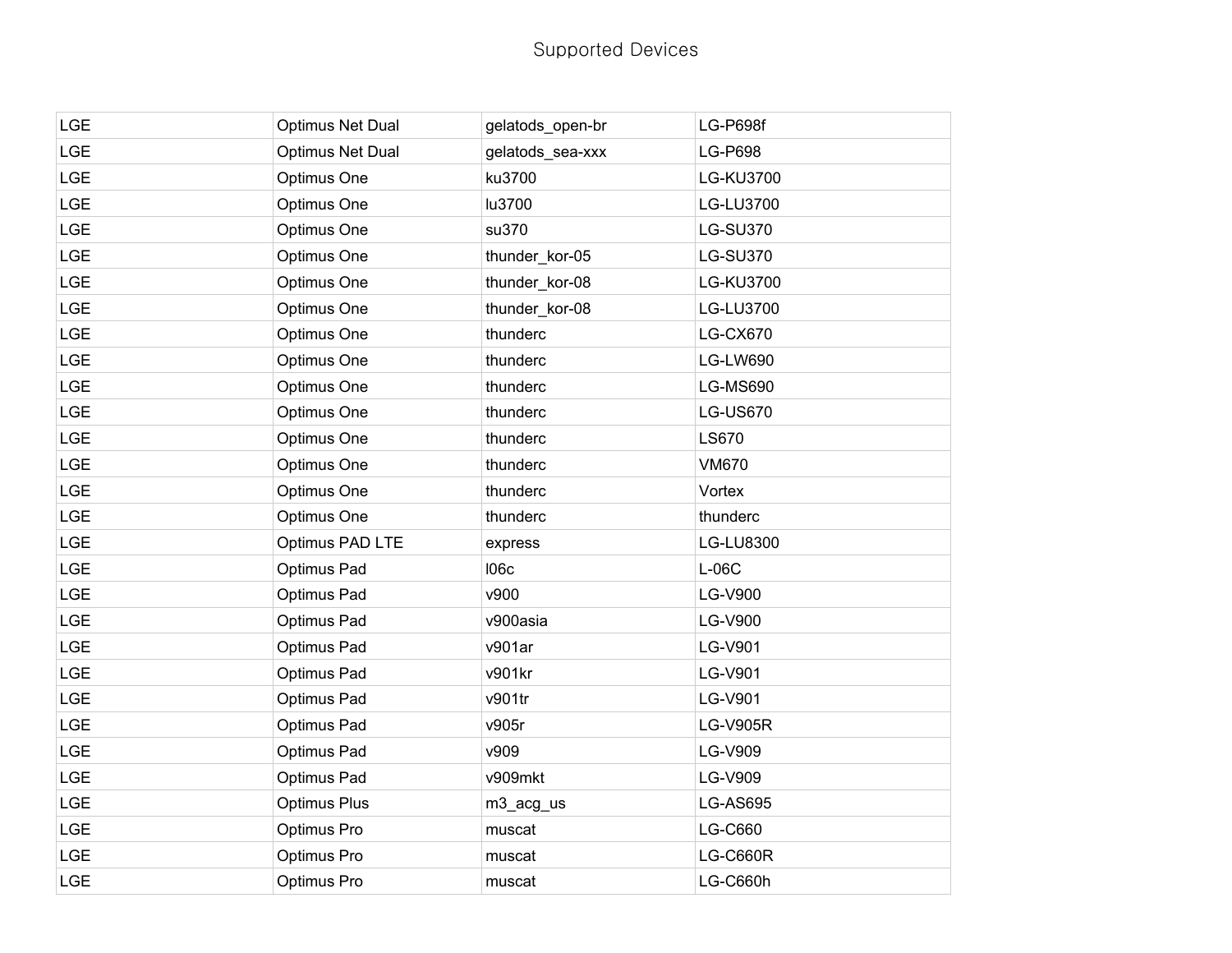## Supported Devices

| <b>LGE</b> | Optimus Q      | IgI55c         | LGL55C           |
|------------|----------------|----------------|------------------|
| <b>LGE</b> | Optimus Q2     | bssq           | <b>LG-LU6500</b> |
| <b>LGE</b> | Optimus Q2     | bssq_450-06    | <b>LG-LU6500</b> |
| LGE        | Optimus Slider | <b>VM701</b>   | <b>LG-VM701</b>  |
| <b>LGE</b> | Optimus Sol    | victor         | LG-E730          |
| LGE        | Optimus Sol    | victor         | LG-E730f         |
| <b>LGE</b> | Optimus Spirit | gelato_505-01  | LG-P690f         |
| LGE        | Optimus Spirit | gelato_eur-xx  | LG-P690          |
| <b>LGE</b> | Optimus Vu     | 325            | <b>LG-F100L</b>  |
| LGE        | Optimus Vu     | batman         | <b>LG-F100L</b>  |
| <b>LGE</b> | Optimus Vu     | batman         | <b>LG-F100S</b>  |
| LGE        | Optimus Vu     | batman_dcm     | L-06DJOJO        |
| <b>LGE</b> | Optimus Vu     | batman_lgu     | <b>LG-F100L</b>  |
| LGE        | Optimus Vu     | batman_skt     | <b>LG-F100S</b>  |
| <b>LGE</b> | Optimus Vu     | lge_325_skt    | <b>LG-F100S</b>  |
| <b>LGE</b> | Optimus Vu     | vu10           | <b>LG-P895</b>   |
| LGE        | Optimus Vu     | vu10           | LG-P895qb        |
| LGE        | Optimus Vu2    | vu2kt          | <b>LG-F200K</b>  |
| <b>LGE</b> | Optimus Vu2    | vu2sk          | <b>LG-F200S</b>  |
| <b>LGE</b> | Optimus Vu2    | vu2u           | <b>LG-F200L</b>  |
| <b>LGE</b> | Optimus Vu2    | vu2u           | LG-F200LS        |
| LGE        | Optimus Vu:    | batman_dcm     | $L-06D$          |
| LGE        | Optimus Z      | su950          | <b>SU950</b>     |
| <b>LGE</b> | Optimus Zone   | e0v            | LG-VS410PP       |
| LGE        | Optimus chat   | elini          | $L-04C$          |
| <b>LGE</b> | PRADA 3.0      | p <sub>2</sub> | $L-02D$          |
| LGE        | PRADA 3.0      | p <sub>2</sub> | <b>LG-KU5400</b> |
| LGE        | PRADA 3.0      | p <sub>2</sub> | LG-LU5400        |
| LGE        | PRADA 3.0      | p <sub>2</sub> | LG-P940          |
| <b>LGE</b> | PRADA 3.0      | p <sub>2</sub> | LG-P940h         |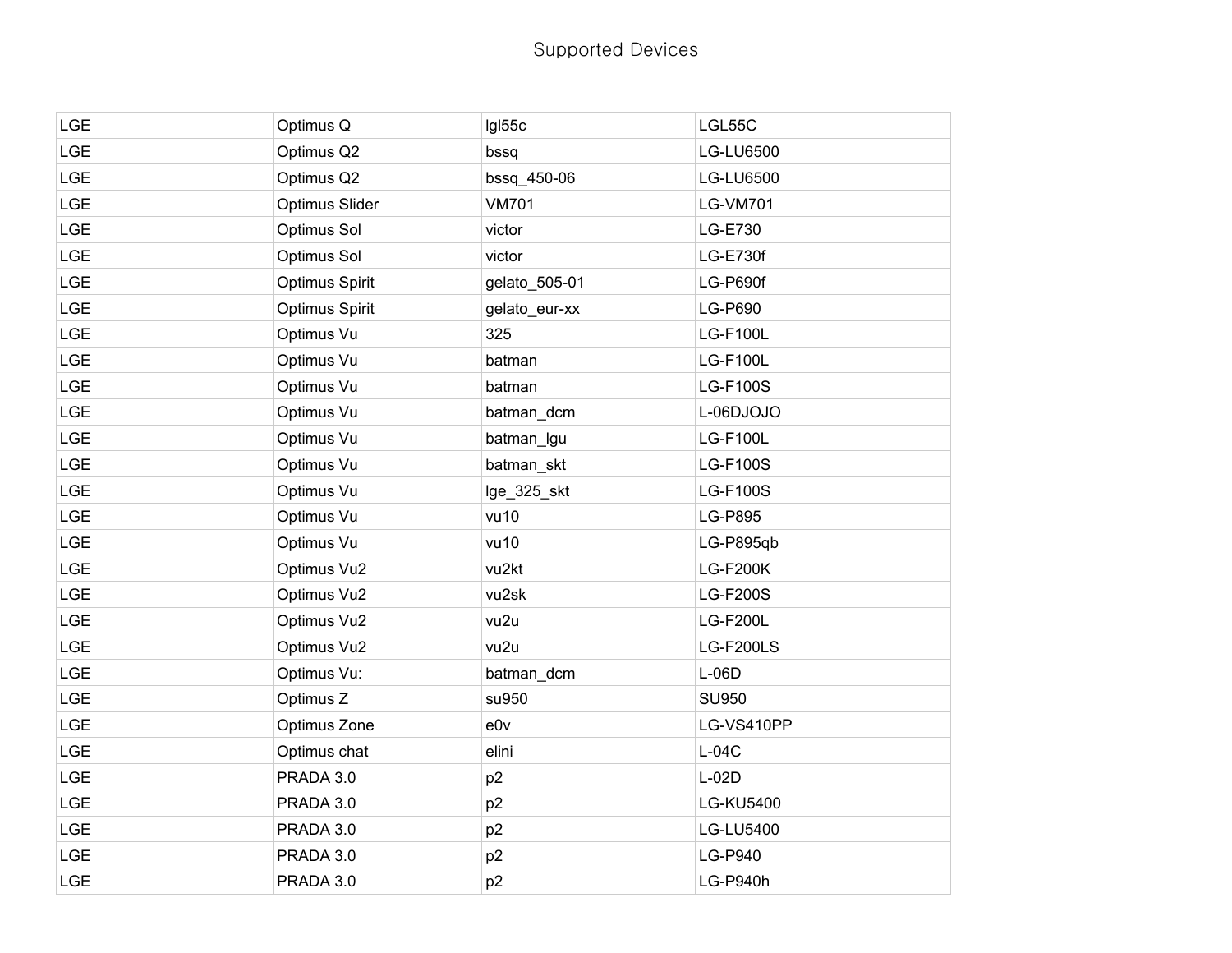| <b>LGE</b>               | PRADA 3.0              | p <sub>2</sub>   | <b>LG-SU540</b>  |
|--------------------------|------------------------|------------------|------------------|
| <b>LGE</b>               | PecanV                 | pecanV           | LG-P355          |
| <b>LGE</b>               | Shine Plus with Google | alohag           | <b>LG-C710h</b>  |
| <b>LGE</b>               | Smart Dios V8700       | SE_TF            | ref_SCTF         |
| <b>LGE</b>               | Spectrum               | i_vzw            | VS920 4G         |
| <b>LGE</b>               | Spectrum 2             | d1lv             | VS930 4G         |
| <b>LGE</b>               | Spirit 4G              | 11m              | <b>LG-MS870</b>  |
| <b>LGE</b>               | Splendor               | u0_cdma          | <b>LG-US730</b>  |
| <b>LGE</b>               | Spray                  | e2jps            | 402LG            |
| <b>LGE</b>               | Swift                  | swift            | GT540            |
| <b>LGE</b>               | Swift                  | swift            | GT540GO          |
| <b>LGE</b>               | Swift                  | swift            | <b>GT540R</b>    |
| <b>LGE</b>               | Swift                  | swift            | GT540f           |
| <b>LGE</b>               | <b>TBD</b>             | aka              | <b>LG-F520K</b>  |
| <b>LGE</b>               | Thrill 4G              | cosmo_310-410    | <b>LG-P925</b>   |
| <b>LGE</b>               | Thrill 4G              | p925             | <b>LG-P925</b>   |
| <b>LGE</b>               | VU <sub>3</sub>        | vu3              | <b>LG-F300K</b>  |
| <b>LGE</b>               | VU <sub>3</sub>        | vu3              | <b>LG-F300L</b>  |
| <b>LGE</b>               | VU <sub>3</sub>        | vu3              | <b>LG-F300S</b>  |
| <b>LGE</b>               | <b>Wine Smart</b>      | vfp              | LG-D486          |
| <b>LGE</b>               | <b>Wine Smart</b>      | vfp              | <b>LG-F480K</b>  |
| <b>LGE</b>               | Wine Smart             | vfp              | <b>LG-F480L</b>  |
| <b>LGE</b>               | Wine Smart             | vfp              | <b>LG-F480S</b>  |
| LGE                      | Y25                    | y25              | LGL15G           |
| <b>LGE</b>               | Y25                    | y25c             | LGL16C           |
| LGU+                     | <b>LAP250U</b>         | hg <sub>2</sub>  | <b>LAP250U</b>   |
| LGU+                     | <b>ST940I-UP</b>       | tvg2             | <b>ST940I-UP</b> |
| <b>LGUplus</b>           | TV G                   | smartbox         | <b>TI320-DU</b>  |
| <b>LIAONING YIYATONG</b> | DISNEY_Tablet_PC       | DISNEY_Tablet_PC | DS2310-70LP      |
| <b>LIAONING YIYATONG</b> | <b>IRULU MID</b>       | <b>IRULU MID</b> | X10              |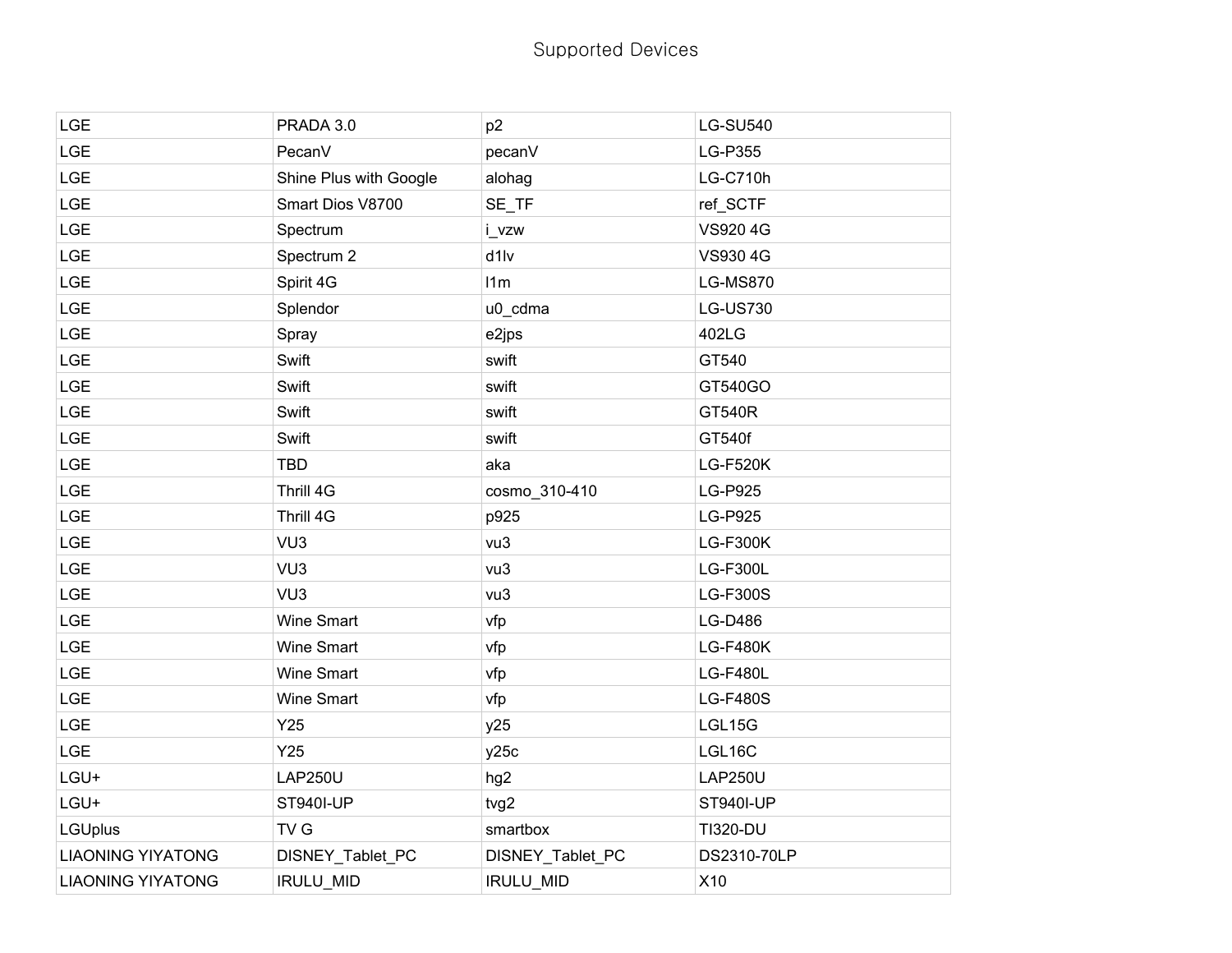| <b>LINSAY</b> | LINSAY F-7HD2CORE / F-<br>7HD4CORE / F-<br>10HD2CORE /F-<br>10XHD4CORE | F-7HD2CORE        | LINSAY F-7HD2CORE/F-<br>7HD4CORE/F-10HD2CORE/F-<br>10XHD4CORE |
|---------------|------------------------------------------------------------------------|-------------------|---------------------------------------------------------------|
| LT.           | LT610                                                                  | LT610             | LT610                                                         |
| LT.           | W <sub>2</sub>                                                         | <b>EG606 YE</b>   | W <sub>2</sub>                                                |
| LUVO          | <b>LUVO 001</b>                                                        | luvo_001          | Luvo 001                                                      |
| LUVO          | LUVO-001L                                                              | LUVO-001L         | LUVO 001L                                                     |
| <b>LUXYA</b>  | LUXYA MID704DC Tablet /<br>Bitmore Tab770                              | <b>MY7317P</b>    | MID704DC                                                      |
| Lanix         | <b>ILIUM PAD E10Si</b>                                                 | iLium_Pad_E10Si_1 | <b>ILIUM PAD E10Si</b>                                        |
| Lanix         | ILIUM S670                                                             | Ilium S670        | ILIUM S670                                                    |
| Lanix         | Ilium_S130                                                             | Ilium_S130        | Ilium S130                                                    |
| Lanix         | ilium S106                                                             | Ilium S106        | Ilium S106                                                    |
| Lava          | XOLO LT900                                                             | LT900             | LT900                                                         |
| Lazer         | Lazer MD1005 Tablet                                                    | MD1005            | MD1005                                                        |
| Lazer         | Lazer MY1306P                                                          | MY1306P           | MY1306P                                                       |
| Lazer         | Lazer X4508                                                            | X4508             | X4508                                                         |
| Lazer         | <b>MID9526CM</b>                                                       | <b>MID9526CM</b>  | S952                                                          |
| Lazer         | MW-7615P                                                               | MW-7615P          | MW-7615P                                                      |
| Lazer         | MW6617                                                                 | MW6617            | MW6617                                                        |
| Le Pan        | Le Pan TC1010                                                          | FG6A-LP           | Le Pan TC1010                                                 |
| Le Pan        | Le Pan TC1020                                                          | FG6Q              | Le Pan TC1020                                                 |
| Le Pan        | Le Pan TC802A                                                          | UY8               | Le Pan TC802A                                                 |
| Lenovo        |                                                                        | 18382AU           | <b>ThinkPad Tablet</b>                                        |
| Lenovo        |                                                                        | A1_07             | $A1_07$                                                       |
| Lenovo        |                                                                        | A2109A            | IdeaTabA2109A                                                 |
| Lenovo        |                                                                        | A2207A-H          | IdeaTabA2207A-H                                               |
| Lenovo        |                                                                        | A278t             | Lenovo A278t                                                  |
| Lenovo        |                                                                        | A288t             | Lenovo A288t                                                  |
| Lenovo        |                                                                        | A298t             | Lenovo A298t                                                  |
| Lenovo        |                                                                        | A30t              | A30t                                                          |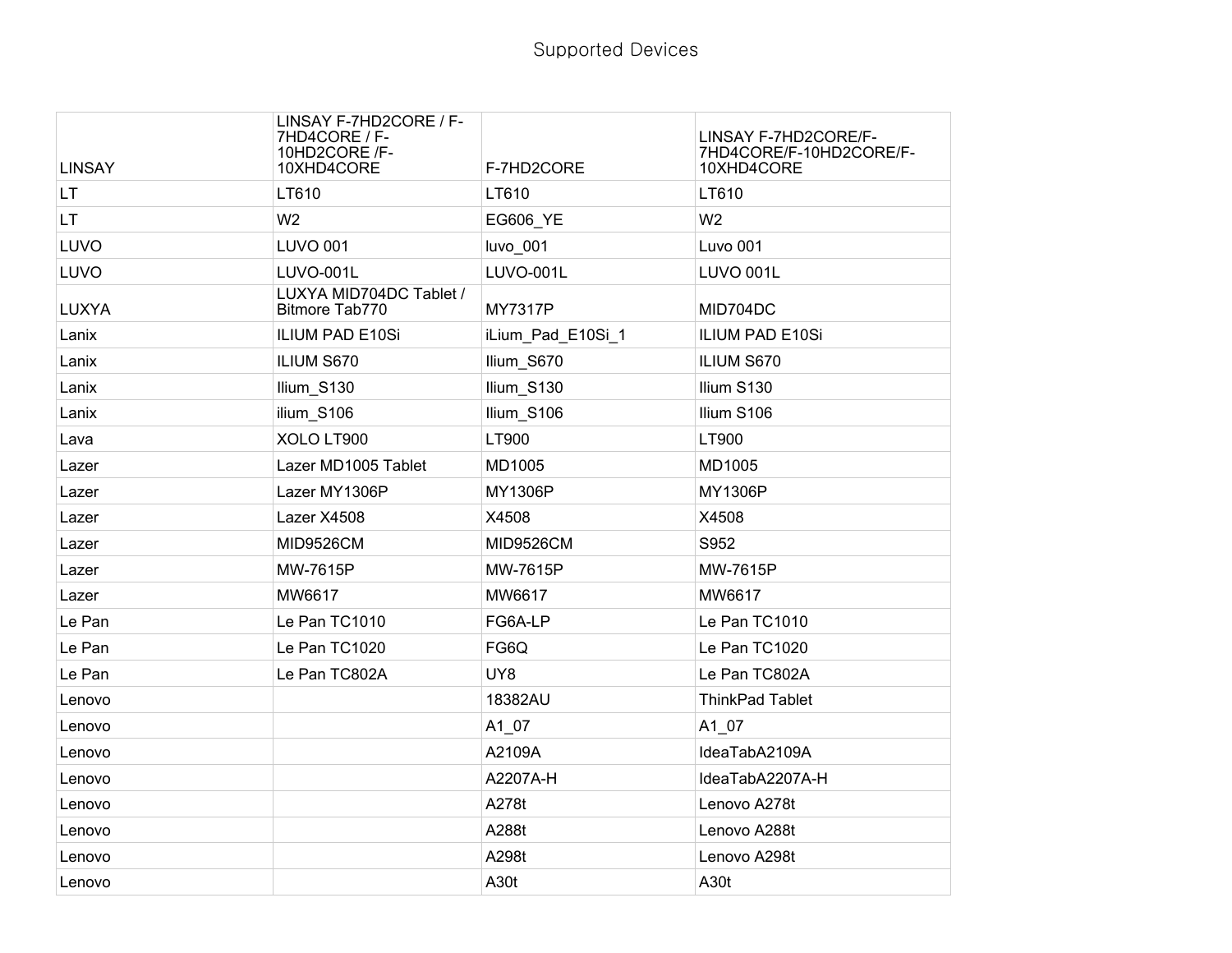| Lenovo | A530_msm7627a_alps | Lenovo A530      |
|--------|--------------------|------------------|
| Lenovo | A560e_msm7627a     | LNV-Lenovo_A560e |
| Lenovo | A580               | Lenovo A580      |
| Lenovo | A600e_msm8625      | LNV-Lenovo A600e |
| Lenovo | A60plus            | Lenovo A60+      |
| Lenovo | A630               | Lenovo A630      |
| Lenovo | A660               | Lenovo A660      |
| Lenovo | A668t              | Lenovo A668t     |
| Lenovo | A690               | Lenovo A690      |
| Lenovo | A700e              | Lenovo A700e     |
| Lenovo | A710e_msm7627a     | Lenovo A710e     |
| Lenovo | A780_msm7627a      | Lenovo A780      |
| Lenovo | A789               | Lenovo A789      |
| Lenovo | A798t              | Lenovo A798t     |
| Lenovo | A800               | Lenovo A800      |
| Lenovo | Android            | Lenovo A60+      |
| Lenovo | K <sub>1</sub>     | K <sub>1</sub>   |
| Lenovo | K2110A-F           | IdeaTab K2110A-F |
| Lenovo | LIFETAB_S9512      | LIFETAB_S9512    |
| Lenovo | Lenovo_S2          | Lenovo S2-38AH0  |
| Lenovo | MD_LIFETAB_P9516   | MD_LIFETAB_P9516 |
| Lenovo | P700i              | Lenovo P700i     |
| Lenovo | P770               | Lenovo P770      |
| Lenovo | S2005A-H           | S2005A-H         |
| Lenovo | S2109A             | IdeaTabS2109A-F  |
| Lenovo | S560               | Lenovo S560      |
| Lenovo | S880i              | Lenovo S880i     |
| Lenovo | S890               | Lenovo S890      |
| Lenovo | S899t              | Lenovo S899t     |
| Lenovo | <b>S920_ROW</b>    | Lenovo S920      |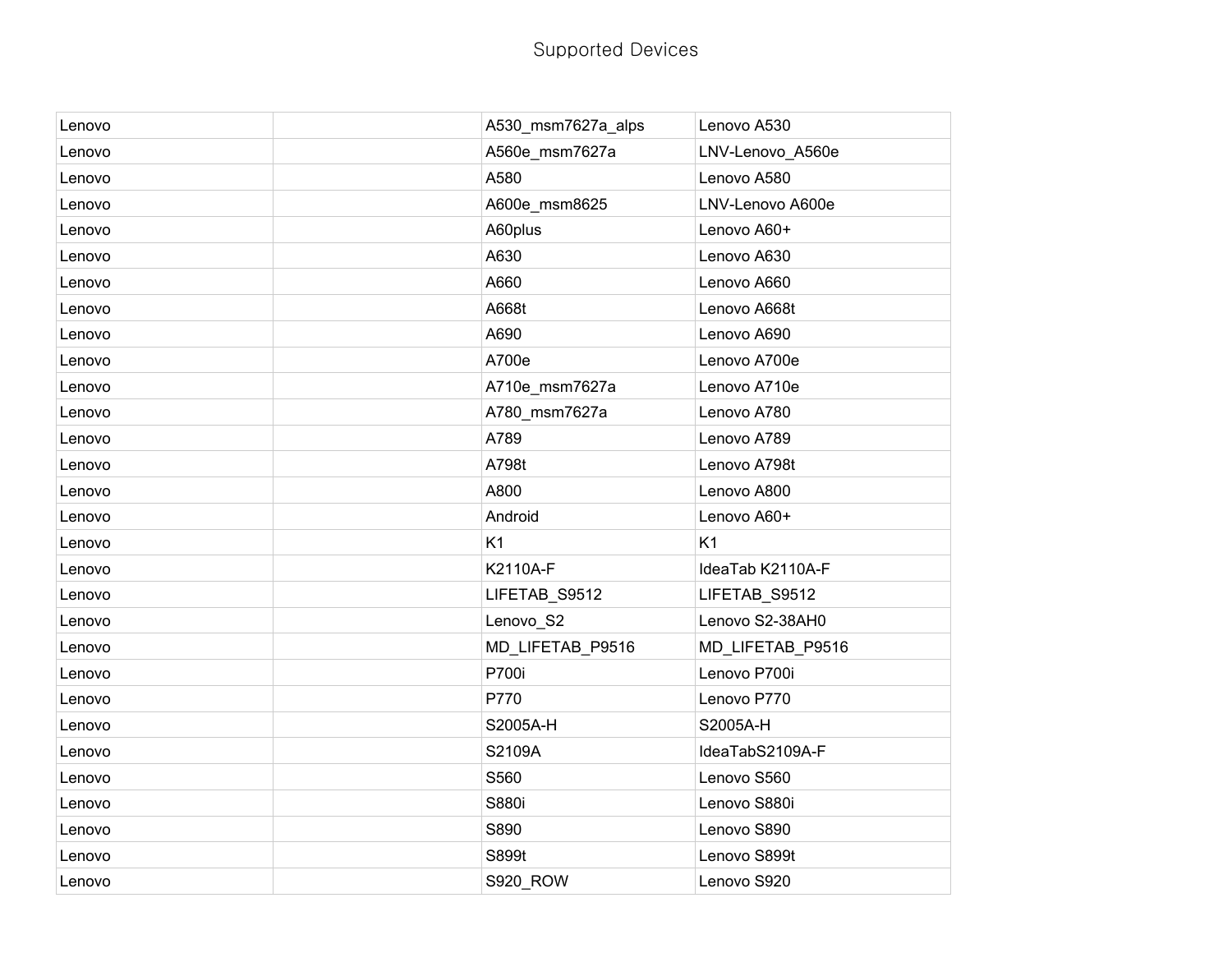| Lenovo | S920_ROW        | Lenovo S920_ROW  |
|--------|-----------------|------------------|
| Lenovo | SmartTabll7     | SmartTabll7      |
| Lenovo | <b>T702T</b>    | A66t             |
| Lenovo | a2_3g_data      | IdeaTab A2107A-H |
| Lenovo | a2_wifi         | IdeaTab A2107A-F |
| Lenovo | a2_wifi_row     | IdeaTab A2107A-F |
| Lenovo | a326            | Lenovo A326      |
| Lenovo | a360            | Lenovo A360      |
| Lenovo | a370            | Lenovo A370      |
| Lenovo | a500plus        | Lenovo A500+     |
| Lenovo | a520_gray       | Lenovo A520GRAY  |
| Lenovo | a59wg           | Lenovo A500      |
| Lenovo | a59wg           | Lenovo A500+     |
| Lenovo | a60_campus      | Lenovo A60       |
| Lenovo | a60id_tel       | Lenovo A60       |
| Lenovo | a60os           | Lenovo A60       |
| Lenovo | a60tw           | Lenovo A60       |
| Lenovo | a65             | Lenovo A65       |
| Lenovo | a65_ph_id_vn    | Lenovo A65       |
| Lenovo | a65cu           | Lenovo A65       |
| Lenovo | amazon_w        | Lenovo A1-32AB0  |
| Lenovo | apollo_td       | Lenovo S2-38AT0  |
| Lenovo | apollo_wg       | Lenovo S2-38AH0  |
| Lenovo | apollohd_w      | Lenovo K2        |
| Lenovo | apollozero_w    | Lenovo S760      |
| Lenovo | aruba           | Lenovo A765e     |
| Lenovo | austin          | Lenovo A300      |
| Lenovo | ideatv_S31      | ideatv S31       |
| Lenovo | lenovo13_td     | Lenovo A366t     |
| Lenovo | lenovo15_td_ics | Lenovo A698t     |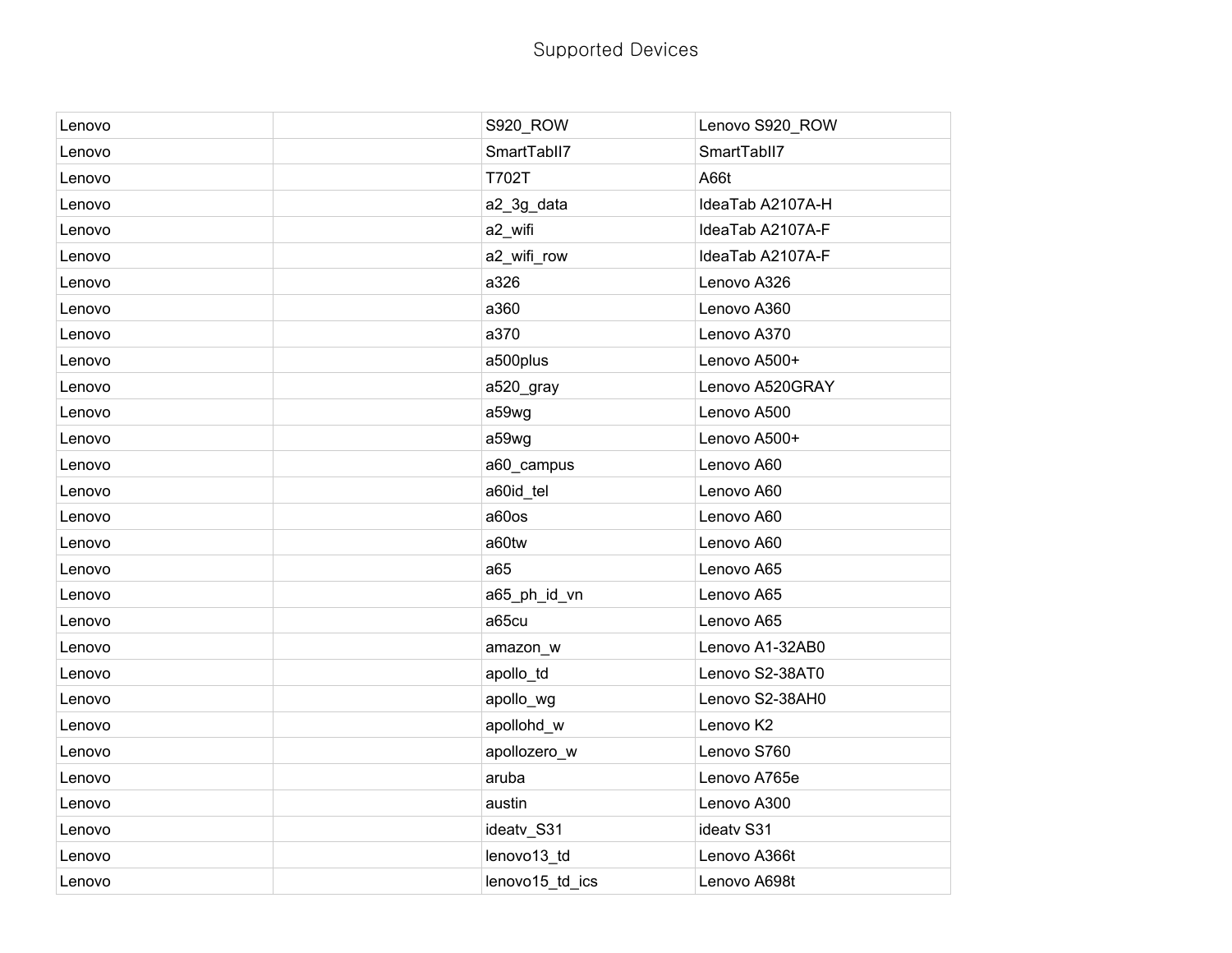| Lenovo | lenovo73_cu         | Lenovo A60       |
|--------|---------------------|------------------|
| Lenovo | lenovo73_gb         | Lenovo A520      |
| Lenovo | lenovo73_gb         | Lenovo P70       |
| Lenovo | lenovo75_a2_att_ics | A2107A-H         |
| Lenovo | lenovo75_a2_ics     | IdeaTab A2107A-H |
| Lenovo | lenovo75_cu_gb      | Lenovo A750      |
| Lenovo | lenovo75_cu_ics     | Lenovo A750      |
| Lenovo | mfld_pr2            | Lenovo K800      |
| Lenovo | mi_350              | Spice Mi-350     |
| Lenovo | msm7627_ea95        | Lenovo A390e     |
| Lenovo | msm7627_surf        | A68e             |
| Lenovo | msm7627_surf        | Lenovo A68e      |
| Lenovo | msm7627a            | LNV-Lenovo A790e |
| Lenovo | msm7627a_ha99       | Lenovo A780      |
| Lenovo | msm8660_surf        | IdeaTab S2007A-F |
| Lenovo | msm8660_surf        | IdeaTab S2007A-H |
| Lenovo | msm8660_surf        | IdeaTab S2010A-D |
| Lenovo | msm8660_surf        | IdeaTab S2010A-F |
| Lenovo | msm8660_surf        | IdeaTab S2010A-H |
| Lenovo | msm8960             | IdeaTabS2110AF   |
| Lenovo | msm8960             | IdeaTabS2110AH   |
| Lenovo | msm8960             | SmartTablI10     |
| Lenovo | p700                | Lenovo P700      |
| Lenovo | p700_ph             | Lenovo P700      |
| Lenovo | s880                | Lenovo S880      |
| Lenovo | s880_row            | Lenovo S880      |
| Lenovo | sanpaolo            | IdeaTabV2007A    |
| Lenovo | santiago            | IdeaTabV2010A    |
| Lenovo | santiago            | IdeaTabV2010A-W  |
| Lenovo | sicily              | Lenovo S696      |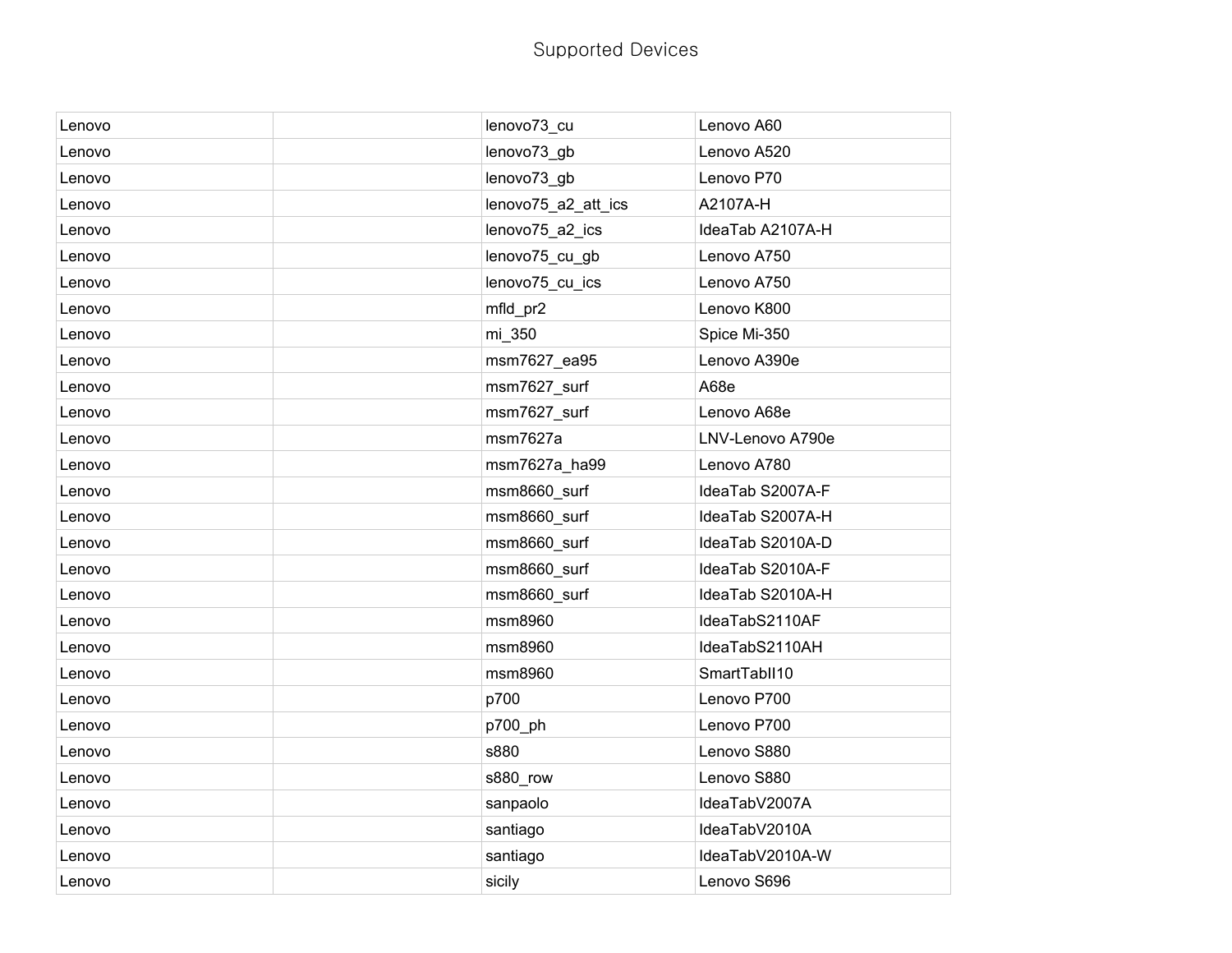| Lenovo |                                                                 | stuttgart_row | Lenovo K860      |
|--------|-----------------------------------------------------------------|---------------|------------------|
| Lenovo |                                                                 | ventana       | K <sub>1</sub>   |
| Lenovo | 55E82,49E82,50U3A,58U3A,<br>70UD30A,60UD30A,80UD30<br>A,65UR30A | sun           | AQUOS 50U3A      |
| Lenovo | 55E82,49E82,50U3A,58U3A,<br>70UD30A,60UD30A,80UD30<br>A,65UR30A | sun           | AQUOS 65UR30A    |
| Lenovo | 55E82,49E82,50U3A,58U3A,<br>70UD30A,60UD30A,80UD30<br>A,65UR30A | sun           | AQUOS 70UD30A    |
| Lenovo | 55E82,49E82,50U3A,58U3A,<br>70UD30A,60UD30A,80UD30<br>A,65UR30A | sun           | LenovoTV 49E82   |
| Lenovo | 55E82,49E82,50U3A,58U3A,<br>70UD30A,60UD30A,80UD30<br>A,65UR30A | sun           | LenovoTV 55E82   |
| Lenovo | 60K72                                                           | ideatv K72    | ideaty K72       |
| Lenovo | A10                                                             | A10           | IdeaPadA10       |
| Lenovo | A1000                                                           | A1000F        | IdeaTabA1000-F   |
| Lenovo | A1000-G                                                         | A1000G        | IdeaTabA1000-G   |
| Lenovo | A1000L                                                          | A1000LF       | IdeaTabA1000L-F  |
| Lenovo | A208t                                                           | A208t         | Lenovo A208t     |
| Lenovo | A2107A                                                          | A2107A-H      | A2107A-H         |
| Lenovo | A218t                                                           | A218t         | Lenovo A218t     |
| Lenovo | A269                                                            | A269          | Lenovo A269      |
| Lenovo | A269i                                                           | A269i         | Lenovo A269i     |
| Lenovo | A278t                                                           | A278t         | Lenovo A278t     |
| Lenovo | A3000                                                           | A3000         | Lenovo A3000-H   |
| Lenovo | A305E                                                           | A305e         | LNV-Lenovo A305e |
| Lenovo | A305E                                                           | A305e         | Lenovo A305e     |
| Lenovo | A308t                                                           | A308t         | Lenovo A308t     |
| Lenovo | A318t                                                           | A318t         | Lenovo A318t     |
| Lenovo | A369                                                            | A369          | Lenovo A369      |
| Lenovo | A369i                                                           | A369i         | Lenovo A369i     |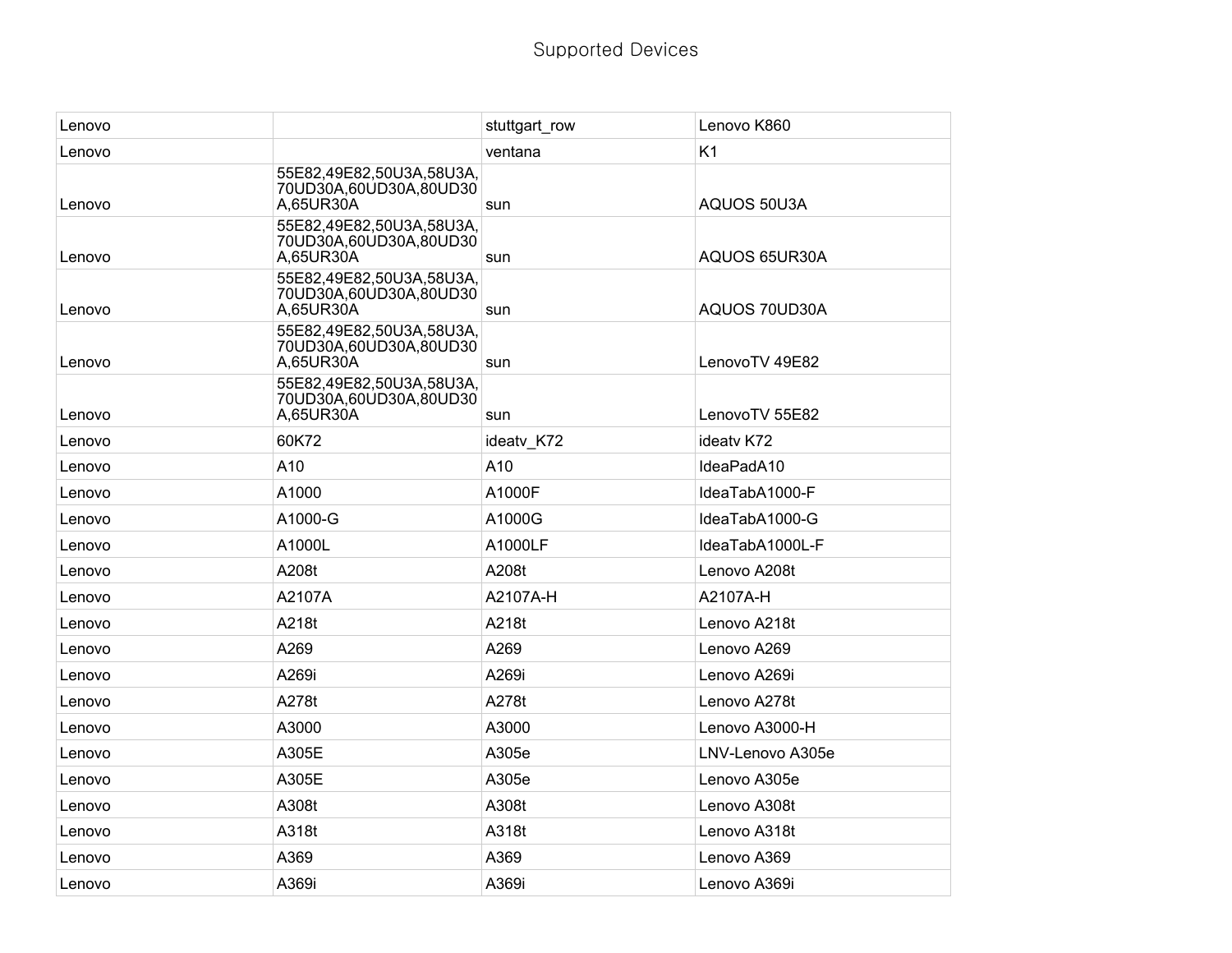| Lenovo | A370e    | A370e      | LNV-Lenovo A370e |
|--------|----------|------------|------------------|
| Lenovo | A375e    | A375e      | LNV-Lenovo A375e |
| Lenovo | A376     | A376       | Lenovo A376      |
| Lenovo | A378t    | A378t      | Lenovo A378t     |
| Lenovo | A390     | A390       | Lenovo A390_ROW  |
| Lenovo | A390t    | A390t      | Lenovo A390t     |
| Lenovo | A398t    | A398t      | Lenovo A398t     |
| Lenovo | A516     | A516       | Lenovo A516      |
| Lenovo | A516     | A516_ROW   | Lenovo A516      |
| Lenovo | A630     | A630e      | LNV-Lenovo A630e |
| Lenovo | A656     | A656       | Lenovo A656      |
| Lenovo | A658T    | A658t      | Lenovo A658t     |
| Lenovo | A670t    | A670t      | Lenovo A670t     |
| Lenovo | A678t    | A678t      | Lenovo A678t     |
| Lenovo | A706     | armani     | Lenovo A706      |
| Lenovo | A706_ROW | armani_row | Lenovo A706_ROW  |
| Lenovo | A720e    | andorrap   | Lenovo A720e     |
| Lenovo | A750e    | athenae    | Lenovo A750e     |
| Lenovo | A760     | audi       | Lenovo A760      |
| Lenovo | A766     | A766       | Lenovo A766      |
| Lenovo | A770e    | athenaep   | Lenovo A770e     |
| Lenovo | A820     | A820       | Lenovo A820      |
| Lenovo | A820e    | andorra    | Lenovo A820e     |
| Lenovo | A830     | A830       | Lenovo A830      |
| Lenovo | A850     | A850       | Lenovo A850      |
| Lenovo | A850     | A850_ROW   | Lenovo A850      |
| Lenovo | A860e    | artini     | Lenovo A860e     |
| Lenovo | B6000-F  | B6000      | Lenovo B6000-F   |
| Lenovo | B6000-H  | B6000      | Lenovo B6000-H   |
| Lenovo | B6000-HV | B6000      | Lenovo B6000-HV  |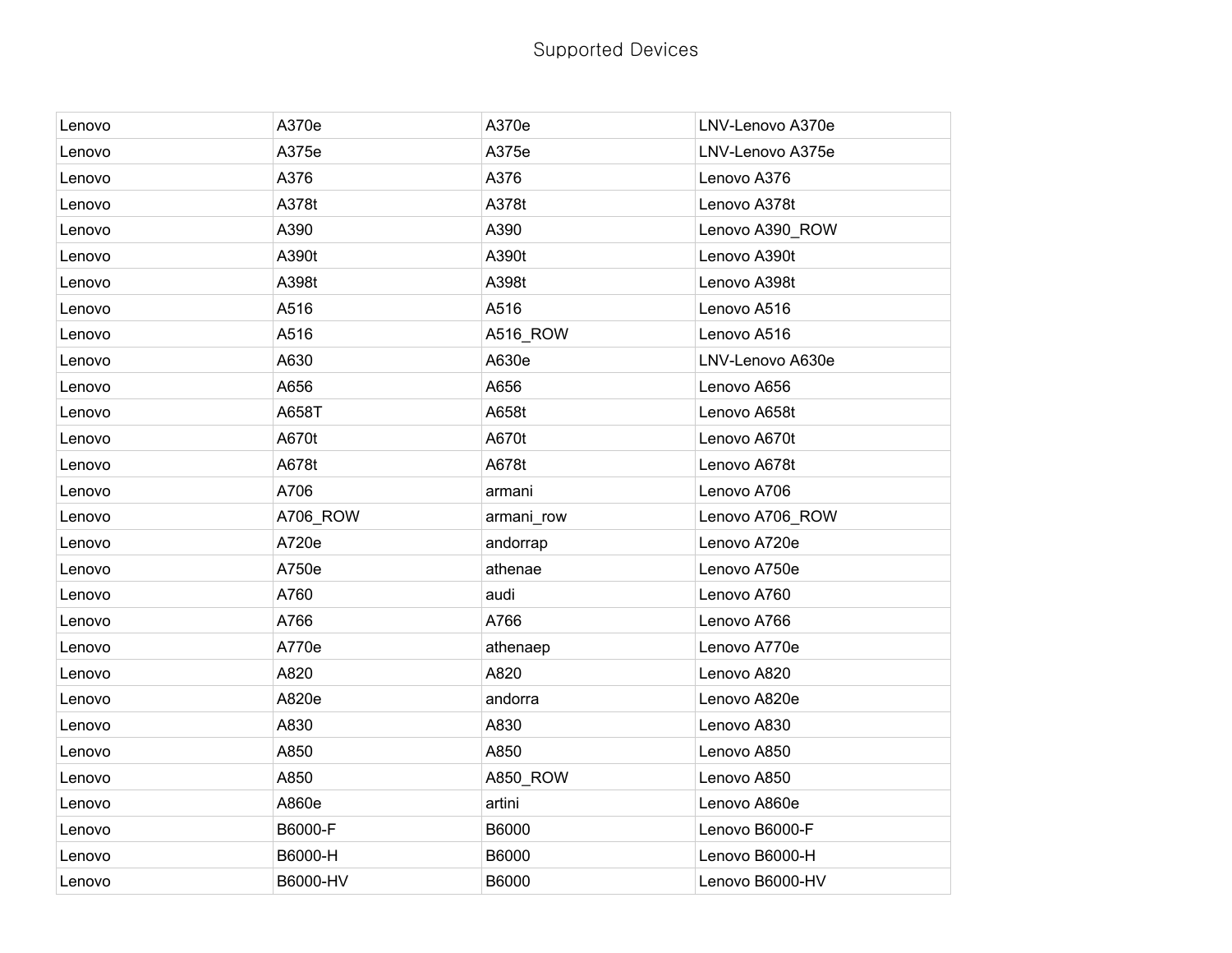| Lenovo | B8000-F              | B8000          | Lenovo B8000-F            |
|--------|----------------------|----------------|---------------------------|
| Lenovo | B8000-H              | B8000          | Lenovo B8000-H            |
| Lenovo | E4002                | E4002          | MEDION E4002              |
| Lenovo | EveryPad             | A3000          | EveryPad                  |
| Lenovo | EveryPad             | A3000          | IdeaTab A3000-F           |
| Lenovo | IdeaTV               | msm8660_surf   | ideatv K91                |
| Lenovo | IdeaTab A1000        | A1000LF        | LenovoA1000L-F            |
| Lenovo | IdeaTab A1010        | A1010T         | IdeaTabA1010-T            |
| Lenovo | IdeaTab A1020        | A1020T         | IdeaTabA1020-T            |
| Lenovo | IdeaTab A3000        | A3000          | IdeaTab A3000-H           |
| Lenovo | IdeaTab A3000        | A3000          | Vodafone Smart Tab III 7  |
| Lenovo | IdeaTab A5000        | A5000E         | IdeaTabA5000-E            |
| Lenovo | IdeaTab S6000        | S6000          | IdeaTab S6000-F           |
| Lenovo | IdeaTab S6000        | S6000          | IdeaTab S6000-H           |
| Lenovo | IdeaTab S6000        | S6000          | Vodafone Smart Tab III 10 |
| Lenovo | Indigo               | Indigo         | ThinkPad Tablet           |
| Lenovo | K <sub>1</sub>       | K1             | K <sub>1</sub>            |
| Lenovo | K800                 | K800           | Lenovo K800               |
| Lenovo | K900                 | K900           | Lenovo K900               |
| Lenovo | K900                 | K900_ROW       | Lenovo K900_ROW           |
| Lenovo | LIFETAB E10310       | LIFETAB_E10310 | LIFETAB_E10310            |
| Lenovo | LIFETAB E7310        | LIFETAB_E7310  | LIFETAB_E7310             |
| Lenovo | LIFETAB E7310        | LIFETAB_E7310  | LIFETAB_E7312             |
| Lenovo | Lenovo               | A708t          | Lenovo A708t              |
| Lenovo | Lenovo               | A880           | Lenovo A880               |
| Lenovo | Lenovo TAB 2 A7-30HC | A7-30HC        | Lenovo TAB 2 A7-30HC      |
| Lenovo | Lenovo X2            | X2-AP          | Lenovo X2-AP              |
| Lenovo | Lenovo A2105         | Lenovo_A2105   | Lenovo_A2105              |
| Lenovo | Lenovo A228t         | A228t          | Lenovo A228t              |
| Lenovo | Lenovo A238t         | A238t          | Lenovo A238t              |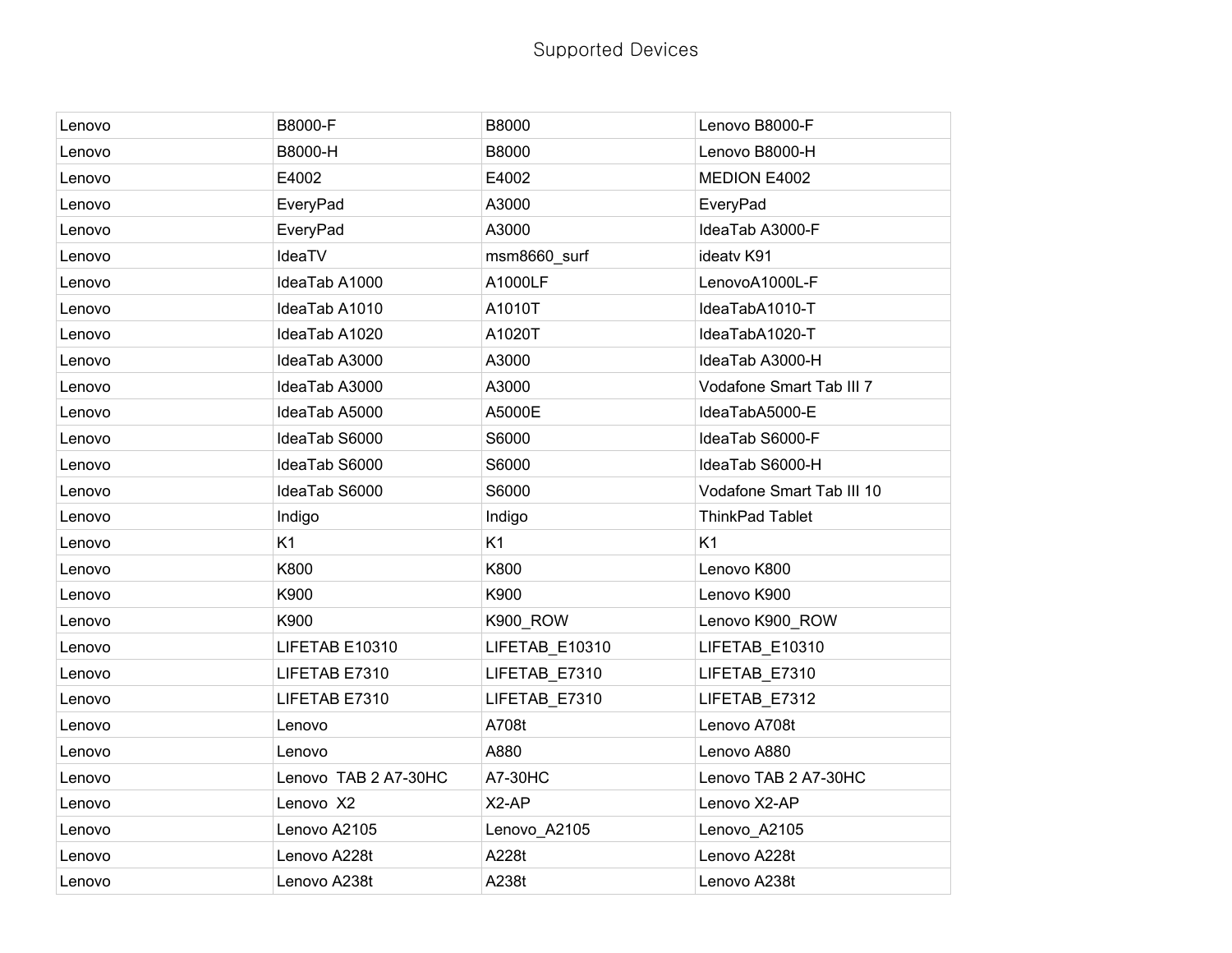| Lenovo | Lenovo A2800    | A2800-d  | Lenovo A2800-d   |
|--------|-----------------|----------|------------------|
| Lenovo | Lenovo A300t    | A300t    | Lenovo A300t     |
| Lenovo | Lenovo A316     | A316     | Lenovo A316      |
| Lenovo | Lenovo A316i    | A316i    | Lenovo A316i     |
| Lenovo | Lenovo A319     | A319     | Lenovo A319      |
| Lenovo | Lenovo A320t    | A320t    | Lenovo A320t     |
| Lenovo | Lenovo A328     | A328     | Lenovo A328      |
| Lenovo | Lenovo A328t    | A328t    | Lenovo A328t     |
| Lenovo | Lenovo A3300    | A3300-GV | LenovoA3300-GV   |
| Lenovo | Lenovo A3300    | A3300-H  | LenovoA3300-H    |
| Lenovo | Lenovo A3300    | A3300-HV | LenovoA3300-HV   |
| Lenovo | Lenovo A3300    | A3300-T  | Lenovo A3300-T   |
| Lenovo | Lenovo A3300-GV | A3300-GV | LenovoA3300-GV   |
| Lenovo | Lenovo A3300-HV | A3300-HV | Lenovo A3300-HV  |
| Lenovo | Lenovo A330e    | A330e    | Lenovo A330e     |
| Lenovo | Lenovo A338t    | A338t    | Lenovo A338t     |
| Lenovo | Lenovo A3500    | A3500    | Lenovo A3500     |
| Lenovo | Lenovo A3500    | A3500HV  | Lenovo A3500-HV  |
| Lenovo | Lenovo A3500-F  | A3500F   | EveryPad2        |
| Lenovo | Lenovo A3500-F  | A3500F   | Lenovo A3500-F   |
| Lenovo | Lenovo A3500-FL | A3500FL  | Lenovo A3500-FL  |
| Lenovo | Lenovo A3500-H  | A3500H   | Lenovo A3500-H   |
| Lenovo | Lenovo A355e    | A355e    | Lenovo A355e     |
| Lenovo | Lenovo A358t    | A358t    | Lenovo A358t     |
| Lenovo | Lenovo A3600-D  | A3600-d  | Lenovo A3600-d   |
| Lenovo | Lenovo A360e    | A360e    | Lenovo A360e     |
| Lenovo | Lenovo A360t    | A360t    | Lenovo A360t     |
| Lenovo | Lenovo A368t    | A368t    | Lenovo A368t     |
| Lenovo | Lenovo A3800-D  | A3800-d  | Lenovo A3800-d   |
| Lenovo | Lenovo A380e    | A380e    | LNV-Lenovo A380e |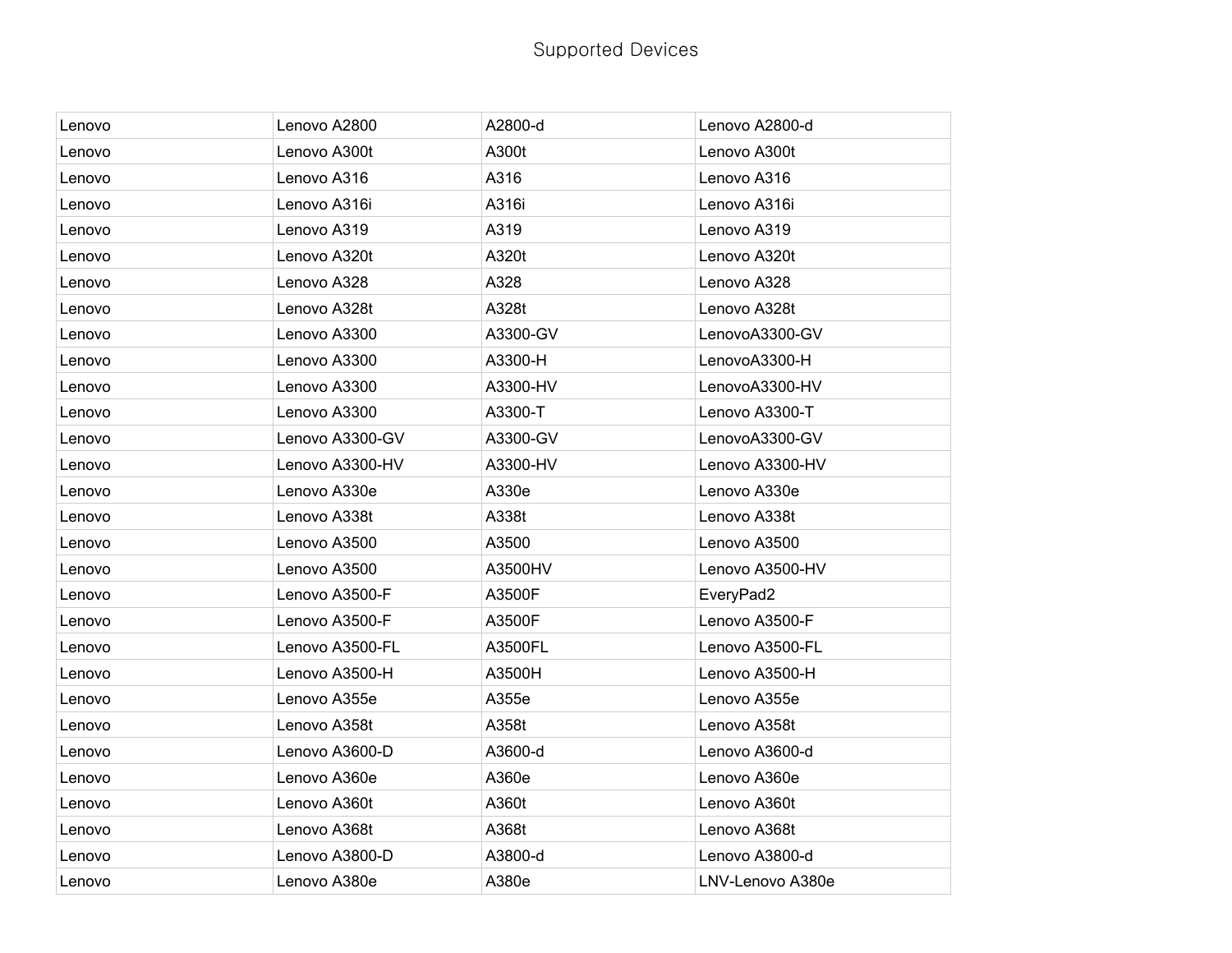| Lenovo | Lenovo A380t    | A380t         | Lenovo A380t     |
|--------|-----------------|---------------|------------------|
| Lenovo | Lenovo A385e    | A385e         | LNV-Lenovo A385e |
| Lenovo | Lenovo A388t    | A388t         | Lenovo A388t     |
| Lenovo | Lenovo A390     | A390          | Lenovo A390      |
| Lenovo | Lenovo A395e    | A395e         | LNV-Lenovo A395e |
| Lenovo | Lenovo A396     | A396          | Lenovo A396      |
| Lenovo | Lenovo A396     | A396_TY       | Lenovo A396_TY   |
| Lenovo | Lenovo A398t+   | A398tp        | Lenovo A398t+    |
| Lenovo | Lenovo A399     | Aiken         | Lenovo A399      |
| Lenovo | Lenovo A5000    | A5000         | Lenovo A5000     |
| Lenovo | Lenovo A505e    | A505e         | LNV-Lenovo A505e |
| Lenovo | Lenovo A516     | A516_ROW      | Lenovo A516      |
| Lenovo | Lenovo A526     | A526          | Lenovo A526      |
| Lenovo | Lenovo A529     | A529          | Lenovo A529      |
| Lenovo | Lenovo A536     | A536          | Lenovo A536      |
| Lenovo | Lenovo A5500-F  | A5500-F       | Lenovo A5500-F   |
| Lenovo | Lenovo A5500-H  | A5500-H       | Lenovo A5500-H   |
| Lenovo | Lenovo A5500-HV | A5500-HV      | Lenovo A5500-HV  |
| Lenovo | Lenovo A560     | A560_msm8212  | Lenovo A560      |
| Lenovo | Lenovo A560     | A560_msm8610  | LNV-Lenovo A560  |
| Lenovo | Lenovo A5800-D  | A5800-D       | Lenovo A5800-D   |
| Lenovo | Lenovo A588t    | LenovoA588t   | LenovoA588t      |
| Lenovo | Lenovo A6000    | Kraft-A6000   | Lenovo A6000     |
| Lenovo | Lenovo A6000-l  | Kraft-A6000-I | Lenovo A6000-l   |
| Lenovo | Lenovo A606     | A606          | Lenovo A606      |
| Lenovo | Lenovo A616     | A616          | Lenovo A616      |
| Lenovo | Lenovo A628t    | A628t         | Lenovo A628t     |
| Lenovo | Lenovo A680     | A680          | Lenovo A680      |
| Lenovo | Lenovo A680     | A680          | Lenovo A680_ROW  |
| Lenovo | Lenovo A688t    | A688t         | Lenovo A688t     |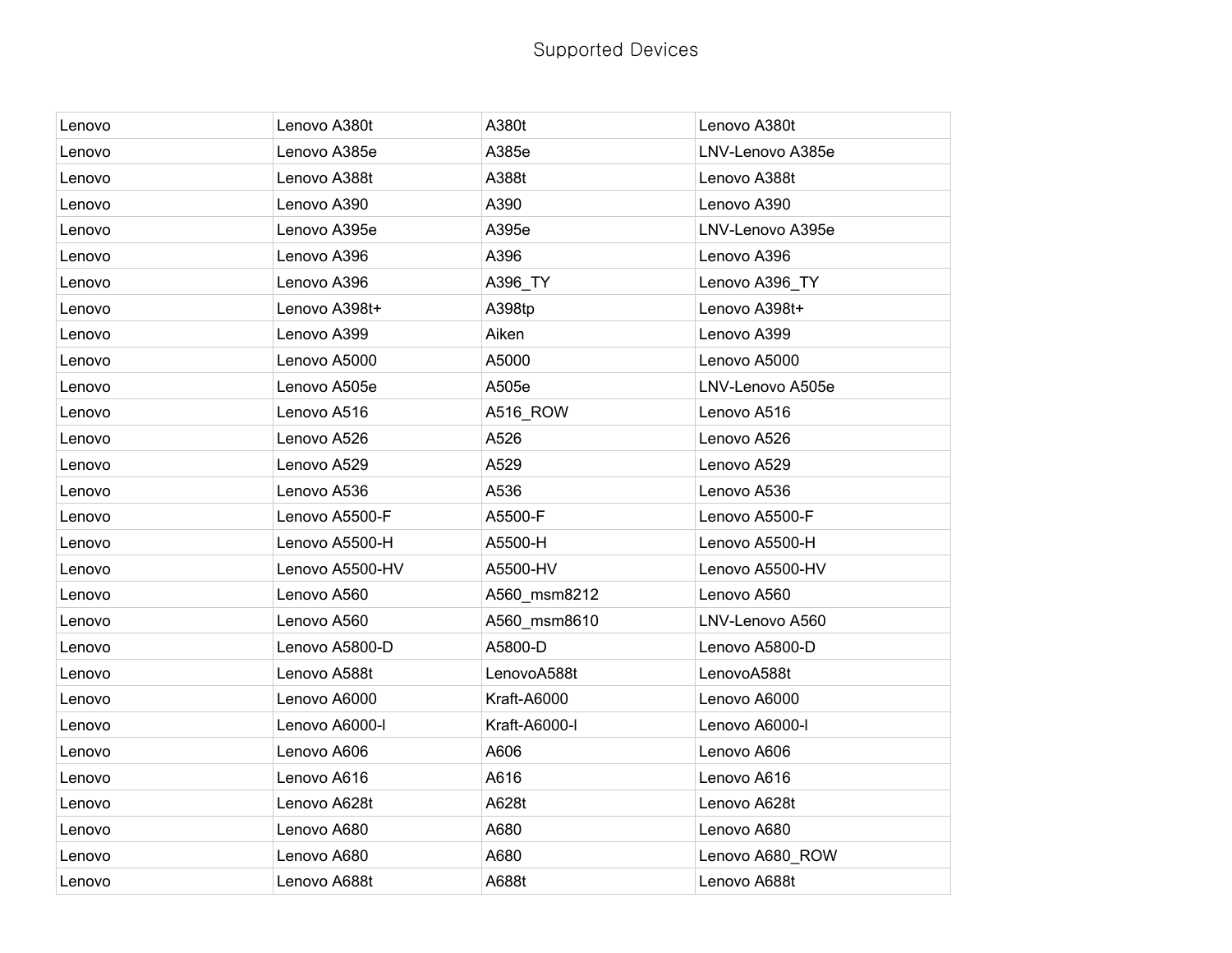| Lenovo | Lenovo A690e    | A690e         | LNV-Lenovo A690e     |
|--------|-----------------|---------------|----------------------|
| Lenovo | Lenovo A7-30GC  | A7-30GC       | Lenovo TAB 2 A7-30GC |
| Lenovo | Lenovo A7-30H   | A7-30H        | Lenovo TAB 2 A7-30H  |
| Lenovo | Lenovo A7-60HC  | <b>A760HC</b> | Lenovo A7-60HC       |
| Lenovo | Lenovo A7000    | A7000-a       | Lenovo A7000-a       |
| Lenovo | Lenovo A7600-F  | A7600-F       | Lenovo A7600-F       |
| Lenovo | Lenovo A7600-H  | A7600-H       | Lenovo A7600-H       |
| Lenovo | Lenovo A7600-HV | A7600-HV      | Lenovo A7600-HV      |
| Lenovo | Lenovo A768t    | airplayt      | Lenovo A768t         |
| Lenovo | Lenovo A780e    | A780e         | LNV-Lenovo A780e     |
| Lenovo | Lenovo A785e    | A785e         | LNV-Lenovo A785e     |
| Lenovo | Lenovo A788t    | A788t         | Lenovo A788t         |
| Lenovo | Lenovo A805e    | airplayep     | Lenovo A805e         |
| Lenovo | Lenovo A806     | A806          | Lenovo A806          |
| Lenovo | Lenovo A808t    | A808t         | Lenovo A808t         |
| Lenovo | Lenovo A808t-i  | A808t-i       | Lenovo A808t-i       |
| Lenovo | Lenovo A816     | airplayw      | Lenovo A816          |
| Lenovo | Lenovo A820t    | A820t         | Lenovo A820t         |
| Lenovo | Lenovo A828     | A858          | Lenovo A858          |
| Lenovo | Lenovo A828t    | A828t         | Lenovo A828t         |
| Lenovo | Lenovo A850     | A850          | Lenovo A850          |
| Lenovo | Lenovo A850+    | A850p         | Lenovo A850+         |
| Lenovo | Lenovo A858t    | A858t         | Lenovo A858t         |
| Lenovo | Lenovo A859     | A859_ROW      | Lenovo A859          |
| Lenovo | Lenovo A889     | A889          | Lenovo A889          |
| Lenovo | Lenovo A890e    | airbuse       | Lenovo A890e         |
| Lenovo | Lenovo A916     | A916          | Lenovo A916          |
| Lenovo | Lenovo A936     | A936          | Lenovo A936          |
| Lenovo | Lenovo A938t    | A938t         | Lenovo A938t         |
| Lenovo | Lenovo B8080    | B8080         | Lenovo B8080-F       |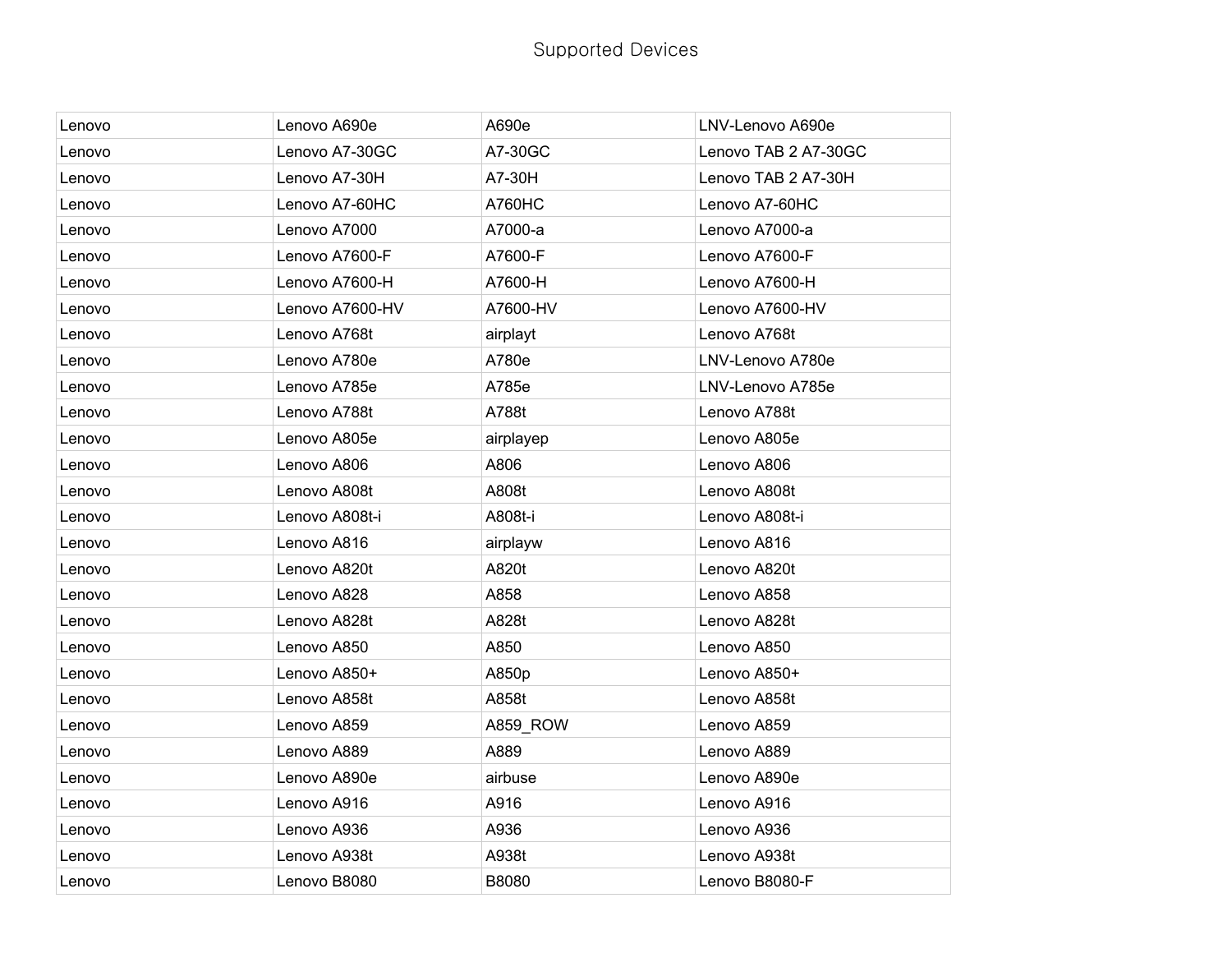| Lenovo | Lenovo B8080-H          | B8080        | Lenovo B8080-H   |
|--------|-------------------------|--------------|------------------|
| Lenovo | Lenovo B8080-HV         | B8080        | Lenovo B8080-HV  |
| Lenovo | Lenovo K30-E            | Kraft-E      | Lenovo K30-E     |
| Lenovo | Lenovo K30-T            | Kraft-T      | Lenovo K30-T     |
| Lenovo | Lenovo K30-TM           | Kraft-TM     | Lenovo K30-TM    |
| Lenovo | Lenovo K30-W            | Kraft-W      | Lenovo K30-W     |
| Lenovo | Lenovo K50              | aio_otfp     | Lenovo K50-T5    |
| Lenovo | Lenovo K50              | aio_otfp     | Lenovo K50-t5    |
| Lenovo | Lenovo K80M             | <b>K80M</b>  | Lenovo K80M      |
| Lenovo | Lenovo K860             | stuttgart    | Lenovo K860      |
| Lenovo | Lenovo K860i            | K860i        | Lenovo K860i     |
| Lenovo | Lenovo K910             | kiton        | Lenovo K910      |
| Lenovo | Lenovo K910L            | K910L        | Lenovo K910L     |
| Lenovo | Lenovo K910e            | kitone       | LNV-Lenovo K910e |
| Lenovo | Lenovo K910e            | kitone       | Lenovo K910e     |
| Lenovo | Lenovo K920/VIBE Z2     | kingdom_row  | Lenovo K920      |
| Lenovo | Lenovo K920/VIBE Z2 Pro | kingdomt     | Lenovo K920      |
| Lenovo | Lenovo N300             | Lindos2      | Lenovo N300      |
| Lenovo | Lenovo N308             | SmartAIO     | Lenovo N308      |
| Lenovo | Lenovo P70              | <b>P70-A</b> | Lenovo P70-A     |
| Lenovo | Lenovo P70              | P70-t        | Lenovo P70-t     |
| Lenovo | Lenovo P780             | P780         | Lenovo P780      |
| Lenovo | Lenovo P90              | P90          | Lenovo P90       |
| Lenovo | Lenovo S580             | S580         | Lenovo S580      |
| Lenovo | Lenovo S60              | sisleylt     | Lenovo S60-t     |
| Lenovo | Lenovo S60              | sisleylw     | Lenovo S60-w     |
| Lenovo | Lenovo S650             | S650         | Lenovo S650      |
| Lenovo | Lenovo S650_ROW         | S650_ROW     | Lenovo S650      |
| Lenovo | Lenovo S658t            | S658t        | Lenovo S658t     |
| Lenovo | Lenovo S660             | S660         | Lenovo S660      |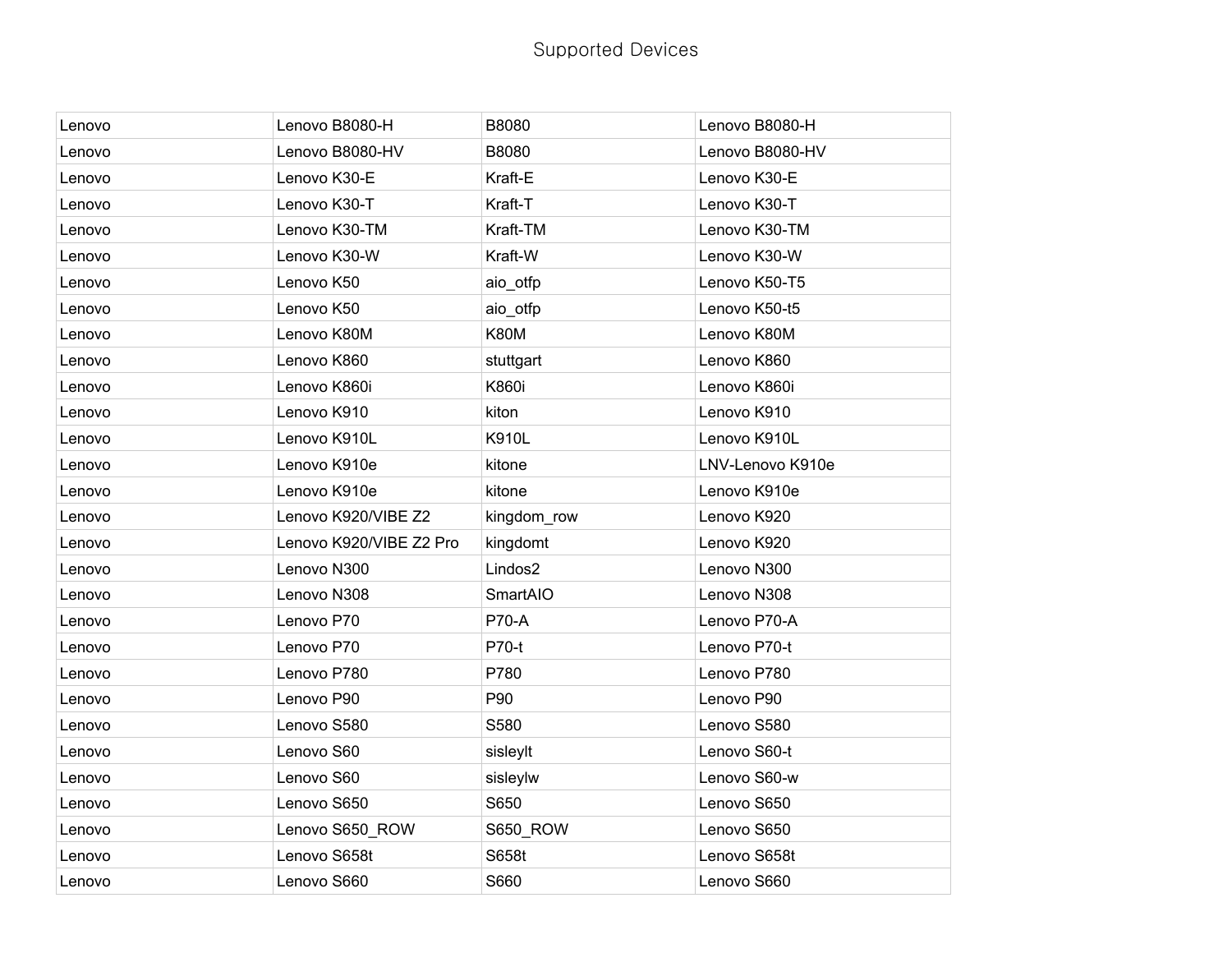|        |                     | S668t        | Lenovo S668t          |
|--------|---------------------|--------------|-----------------------|
| Lenovo | Lenovo S668t        |              |                       |
| Lenovo | Lenovo S810t        | shellt       | Lenovo S810t          |
| Lenovo | Lenovo S820         | S820         | Lenovo S820           |
| Lenovo | Lenovo S820         | S820_AMX_ROW | Lenovo S820           |
| Lenovo | Lenovo S850         | S850         | Lenovo S850           |
| Lenovo | Lenovo S850t        | S850t        | Lenovo S850t          |
| Lenovo | Lenovo S856         | shellamx     | Lenovo S856           |
| Lenovo | Lenovo S856         | shellr       | Lenovo S856           |
| Lenovo | Lenovo S856         | shellr_s     | Lenovo S856           |
| Lenovo | Lenovo S856         | shellw       | Lenovo S856           |
| Lenovo | Lenovo S858t        | Selected     | Lenovo S858t          |
| Lenovo | Lenovo S860         | S860         | Lenovo S860           |
| Lenovo | Lenovo S860e        | shelle       | Lenovo S860e          |
| Lenovo | Lenovo S898t+       | S898tp       | Lenovo S898t+         |
| Lenovo | Lenovo S90          | sisleye      | Lenovo S90-e          |
| Lenovo | Lenovo S90-A        | sisleyr      | Lenovo S90-A          |
| Lenovo | Lenovo S90-T        | sisleyt      | Lenovo S90-t          |
| Lenovo | Lenovo S90-U        | sisleyw      | Lenovo S90-u          |
| Lenovo | Lenovo S920         | S920         | Lenovo S920           |
| Lenovo | Lenovo S930         | S930         | Lenovo S930           |
| Lenovo | Lenovo S930 ROW     | S930_ROW     | Lenovo S930           |
| Lenovo | Lenovo S938t        | S938t        | Lenovo S938t          |
| Lenovo | Lenovo S939         | S939         | Lenovo S939           |
| Lenovo | Lenovo S960         | S960         | Lenovo S960           |
| Lenovo | Lenovo S960         | S960_AMX_ROW | Lenovo S960           |
| Lenovo | Lenovo S968t        | S968t        | Lenovo S968t          |
| Lenovo | Lenovo TAB 2 A10    | A10-70F      | Lenovo TAB 2 A10-70F  |
| Lenovo | Lenovo TAB 2 A10    | A10-70L      | Lenovo TAB 2 A10-70L  |
| Lenovo | Lenovo TAB 2 A10    | A10-70LC     | Lenovo TAB 2 A10-70LC |
| Lenovo | Lenovo TAB 2 A7-10F | Tab2A7-10F   | Tab2A7-10F            |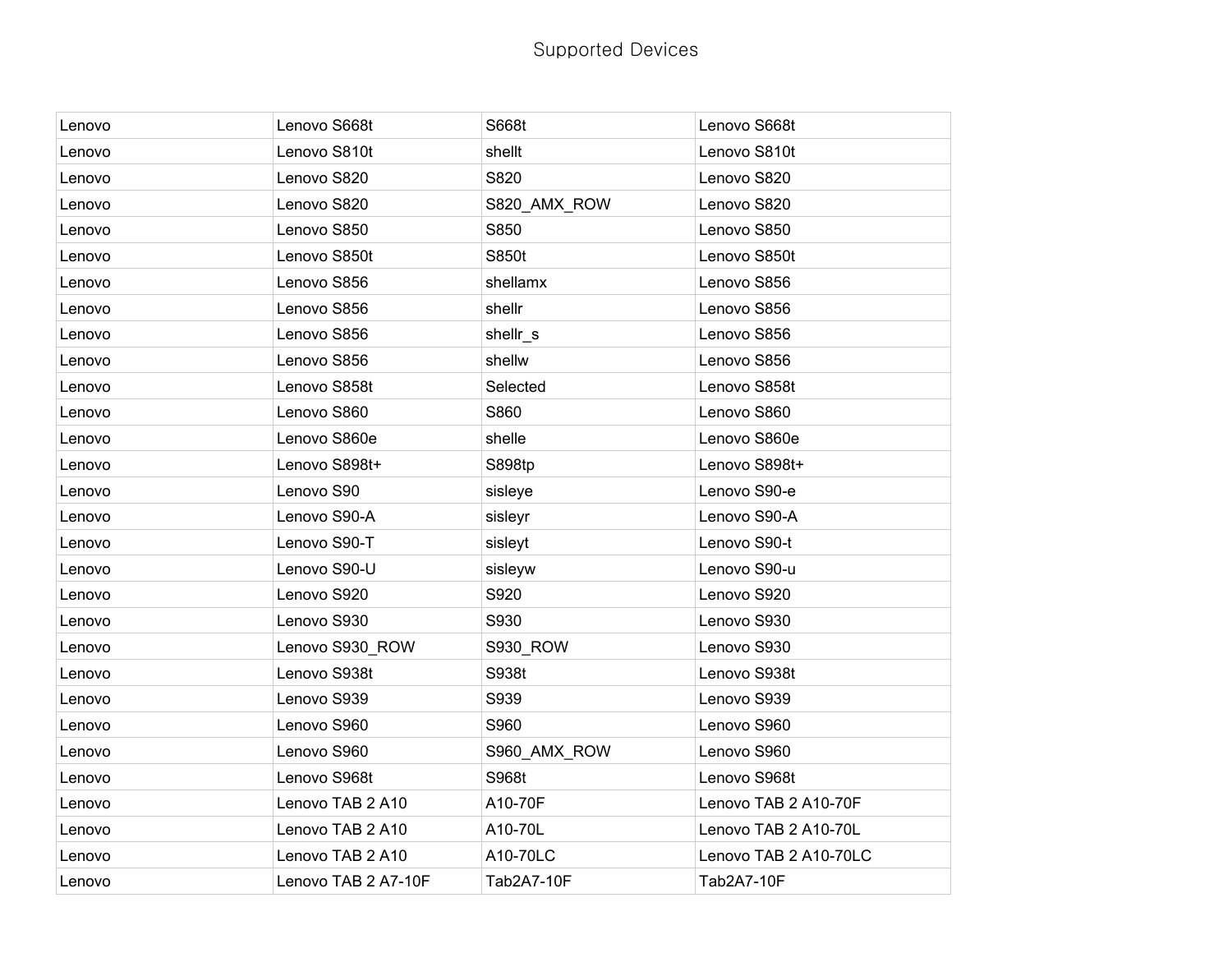| Lenovo | Lenovo TAB 2 A7-30F                                                                              | A7-30F          | Lenovo TAB 2 A7-30F     |
|--------|--------------------------------------------------------------------------------------------------|-----------------|-------------------------|
| Lenovo | Lenovo TAB 2 A7-30HC                                                                             | A7-30HC         | Lenovo 2 A7-30HC        |
| Lenovo | Lenovo TAB 2 A7-30TC                                                                             | A7-30TC         | Lenovo 2 A7-30TC        |
| Lenovo | Lenovo TAB A10-80HC                                                                              | A10_80HC        | <b>TAB A10-80HC</b>     |
| Lenovo | Lenovo TAB S8-50F                                                                                | S8-50F          | Lenovo TAB S8-50F       |
| Lenovo | Lenovo TAB S8-50L                                                                                | S8-50L          | Lenovo TAB S8-50L       |
| Lenovo | Lenovo TAB S8-50LC                                                                               | <b>S8-50LC</b>  | Lenovo S8-50LC          |
| Lenovo | Lenovo TAB S8-50LC                                                                               | <b>S8-50LC</b>  | Lenovo TAB S8-50LC      |
| Lenovo | Lenovo X2                                                                                        | X2-EU           | Lenovo X2-EU            |
| Lenovo | Lenovo X2-CU/VIBE X2                                                                             | X2-CU           | Lenovo X2-CU            |
| Lenovo | Lenovo X2-TO/VIBE X2                                                                             | $X2-TO$         | Lenovo X2-TO            |
| Lenovo | Lenovo X2-TR/VIBE X2                                                                             | $X2-TR$         | Lenovo X2-TR            |
| Lenovo | Lenovo YOGA Tablet Pro-<br>1050L/Yoga Tablet 2                                                   | YT <sub>2</sub> | YOGA Tablet 2-1050L     |
| Lenovo | Lenovo YOGA Tablet Pro-<br>1050LC/Yoga Tablet 2                                                  | YT <sub>2</sub> | YOGA Tablet 2-1050LC    |
| Lenovo | Lenovo YOGA Tablet Pro-<br>1380F/Yoga Tablet 2 Pro                                               | YT <sub>2</sub> | YOGA Tablet 2 Pro-1380F |
| Lenovo | Lenovo YOGA Tablet Pro-<br>1380L/Yoga Tablet 2 Pro                                               | YT <sub>2</sub> | YOGA Tablet 2 Pro-1380L |
| Lenovo | Lenovo YOGA Tablet Pro-<br>830L/Yoga Tablet 2                                                    | YT <sub>2</sub> | YOGA Tablet 2-830L      |
| Lenovo | Lenovo YOGA Tablet Pro-<br>830LC/Yoga Tablet 2                                                   | YT <sub>2</sub> | YOGA Tablet 2-830LC     |
| Lenovo | Lenovo YogaTablet2 -1050F                                                                        | YT <sub>2</sub> | YOGA Tablet 2-1050F     |
| Lenovo | Lenovo YogaTbalet2-830F                                                                          | YT <sub>2</sub> | YOGA Tablet 2-830F      |
| Lenovo | Lenovo <sub>Z2</sub>                                                                             | z2r             | Lenovo <sub>Z2</sub>    |
| Lenovo | Lenovo <sub>Z2</sub>                                                                             | z <sub>2t</sub> | Lenovo <sub>Z2</sub>    |
| Lenovo | Lenovo Z2w                                                                                       | z2w             | Lenovo Z2w              |
| Lenovo | LenovoTV 40S9;LenovoTV<br>50S9;AQUOS 40U1;AQUOS<br>50U1\xef\xbc\x9bAQUOS<br>58U1; AQUOS 60LX765A | jazz            | AQUOS 58U1              |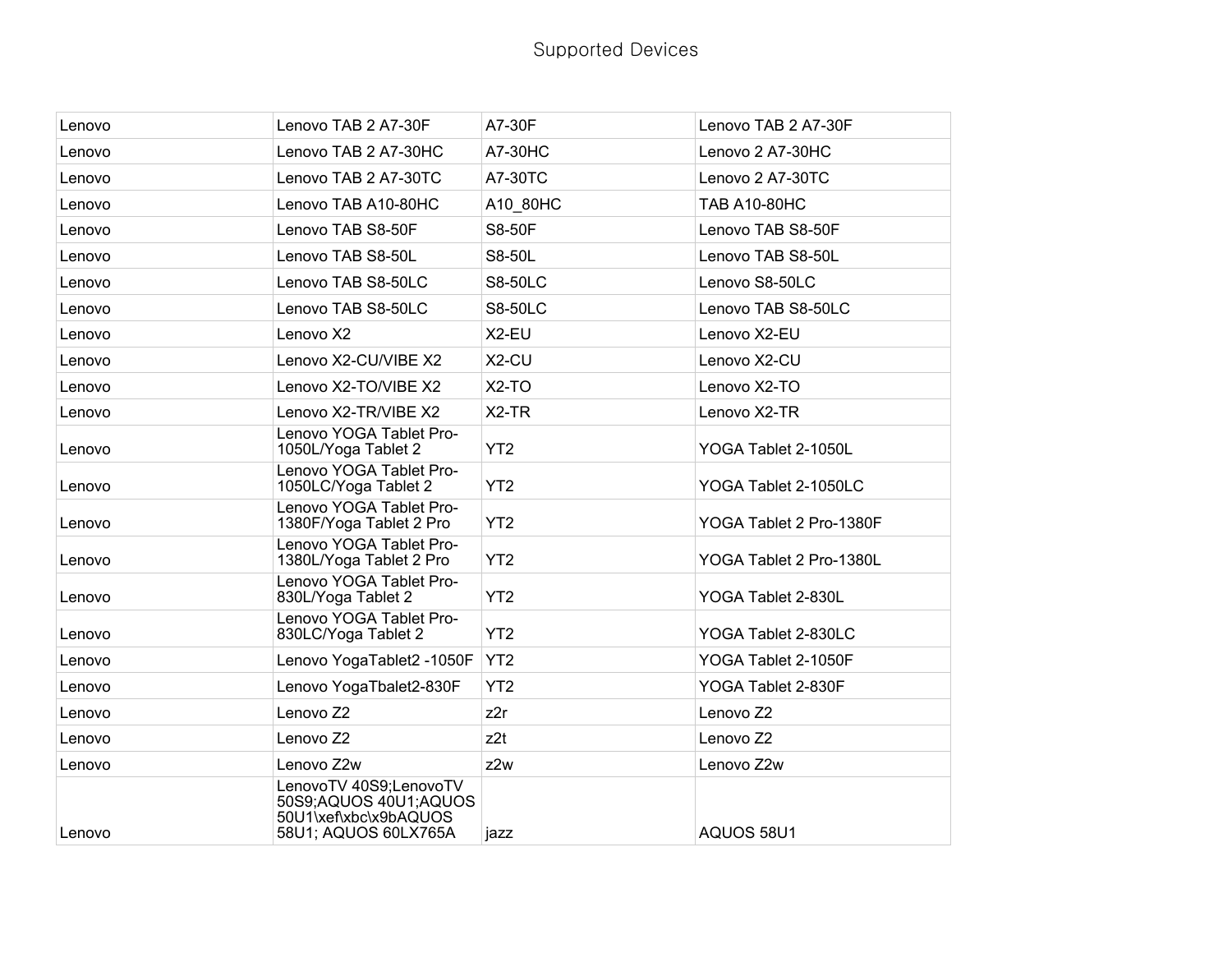| Lenovo | LenovoTV 40S9;LenovoTV<br>50S9;AQUOS 40U1;AQUOS<br>50U1\xef\xbc\x9bAQUOS<br>58U1; AQUOS 60LX765A | jazz            | AQUOS 60LX765A  |
|--------|--------------------------------------------------------------------------------------------------|-----------------|-----------------|
| Lenovo | LenovoTV 40S9;LenovoTV<br>50S9;AQUOS 40U1;AQUOS<br>50U1\xef\xbc\x9bAQUOS<br>58U1; AQUOS 60LX765A | jazz            | AQUOS 60UE20A   |
| Lenovo | LenovoTV 40S9;LenovoTV<br>50S9;AQUOS 40U1;AQUOS<br>50U1\xef\xbc\x9bAQUOS<br>58U1; AQUOS 60LX765A | jazz            | LenovoTV 40S9   |
| Lenovo | LenovoTV 40S9;LenovoTV<br>50S9;AQUOS 40U1;AQUOS<br>50U1\xef\xbc\x9bAQUOS<br>58U1; AQUOS 60LX765A | jazz            | LenovoTV 58S9   |
| Lenovo | LenovoTV 50S52;AQUOS<br><b>LCD-50S1A</b>                                                         | bumblebee       | AQUOS 50S1      |
| Lenovo | LenovoTV 50S52;AQUOS<br><b>LCD-50S1A</b>                                                         | bumblebee       | LenovoTV 50S52  |
| Lenovo | Lenvo S960                                                                                       | <b>S960_ROW</b> | Lenovo S960     |
| Lenovo | P780                                                                                             | P780            | Lenovo P780     |
| Lenovo | P780                                                                                             | P780 ROW        | Lenovo P780     |
| Lenovo | P780                                                                                             | P780_ROW        | Lenovo P780 ROW |
| Lenovo | S5000                                                                                            | S5000           | Lenovo S5000-F  |
| Lenovo | S5000                                                                                            | S5000           | Lenovo S5000-H  |
| Lenovo | S6000L                                                                                           | S6000L          | Lenovo S6000L-F |
| Lenovo | S61                                                                                              | ideatv_S61      | ideatv S61      |
| Lenovo | S680                                                                                             | seoul           | Lenovo S680     |
| Lenovo | S686                                                                                             | Alaska          | Lenovo S686     |
| Lenovo | S720                                                                                             | S720            | Lenovo S720     |
| Lenovo | S750                                                                                             | S750            | Lenovo S750     |
| Lenovo | S820                                                                                             | S820            | Lenovo S820     |
| Lenovo | S820                                                                                             | <b>S820_ROW</b> | Lenovo S820     |
| Lenovo | S820                                                                                             | <b>S820_ROW</b> | Lenovo S820_ROW |
| Lenovo | S820e                                                                                            | applee          | Lenovo S820e    |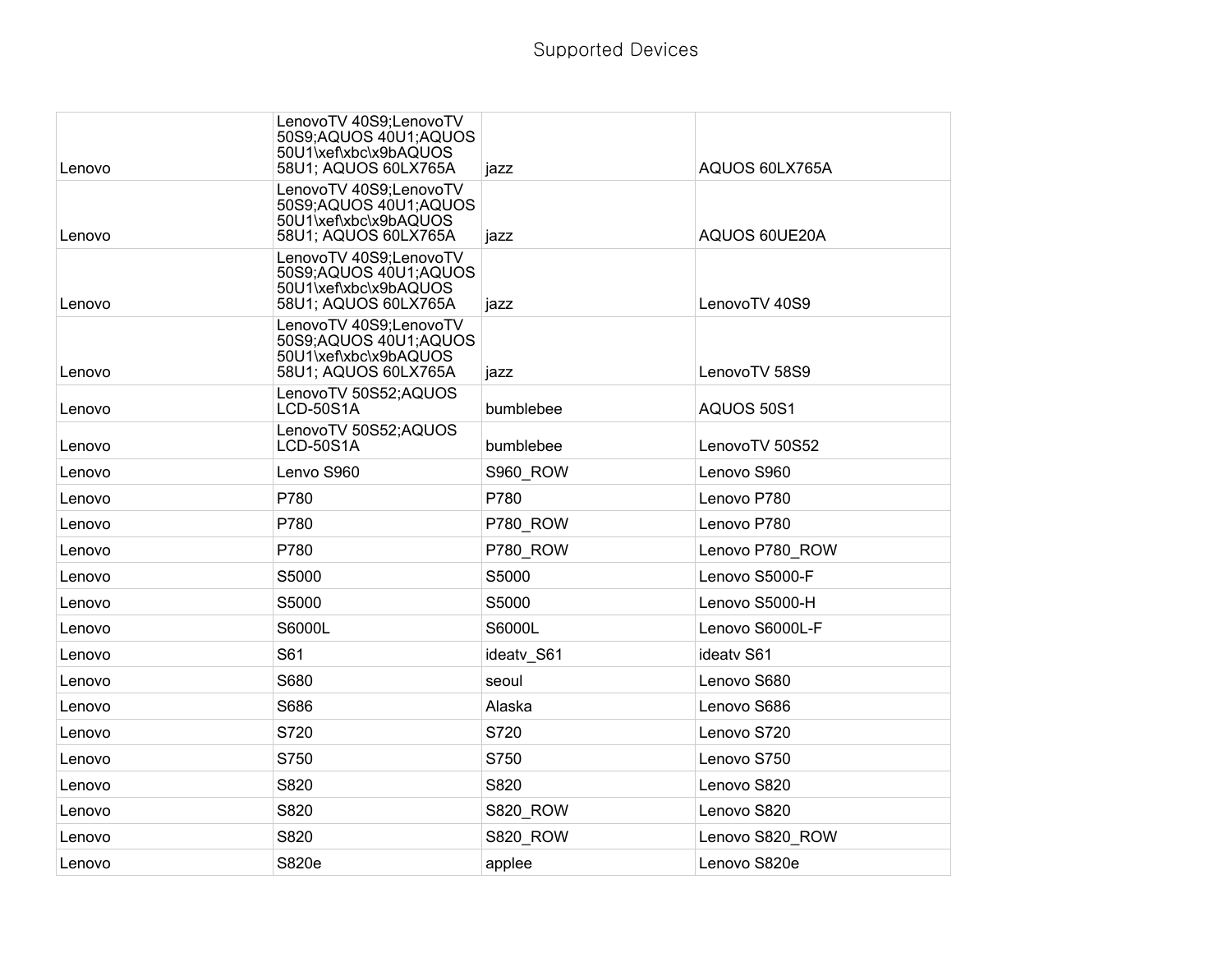| Lenovo           | S850e                                                                    | sichuan       | Lenovo S850e     |
|------------------|--------------------------------------------------------------------------|---------------|------------------|
| Lenovo           | S868                                                                     | S868t         | Lenovo S868t     |
| Lenovo           | S870e                                                                    | S870e         | LNV-Lenovo S870e |
| Lenovo           | S870e                                                                    | S870e         | Lenovo S870e     |
| Lenovo           | S898t                                                                    | S898t         | Lenovo S898t     |
| Lenovo           | S90-L                                                                    | sisleyr_amx   | Lenovo S90-L     |
| Lenovo           | S920                                                                     | S920          | Lenovo S920      |
| Lenovo           | S960                                                                     | S960          | Lenovo S960      |
| Lenovo           | ThinkVision28                                                            | ThinkVision28 | ThinkVision28    |
| Lenovo           | ideatv S52                                                               | ideatv_S52    | ideatv S52       |
| Lenovo           | ideatvK82 60LX750A<br>52LX750A 46LX750A<br>60LX850A 70LX850A<br>80LX850A | ideatv_K82    | ideatv K82       |
| Lexibook         | <b>MFC191</b>                                                            | <b>MFC191</b> | S952             |
| LifeWatch        | LifeWatch V, FGL-00004                                                   | hp6577_cts    | LifeWatch V      |
| LinkNet          | Smart Box HD                                                             | SH940C-LN     | SH940C-LN        |
| Listo            | WEBPAD1002                                                               | Listo         | WEBPAD1002       |
| Logic Instrument | FieldBook E1                                                             | FieldBook_E1  | FieldBook E1     |
| Logicom          | E350                                                                     | E350          | E350             |
| Logicom          | E400                                                                     | E400          | E400             |
| Logicom          | LOGICOM E1052GP                                                          | E1052GP       | E1052GP          |
| Logicom          | <b>LOGICOM E852GP</b>                                                    | E852GP        | <b>E852GP</b>    |
| Logicom          | Logicom S450                                                             | S450          | S450             |
| Logicom          | Logicom S504                                                             | S504          | Connect 5        |
| Logicom          | Logicom S504                                                             | S504          | S504             |
| Logicom          | S1052                                                                    | S1052         | S1052            |
| Logicom          | S732                                                                     | rk3026        | S732             |
| Logicom          | S7842                                                                    | S7842         | S7842            |
| Logicom          | S952                                                                     | S952          | S952             |
| Logitech         | Revue                                                                    | ka            | Revue            |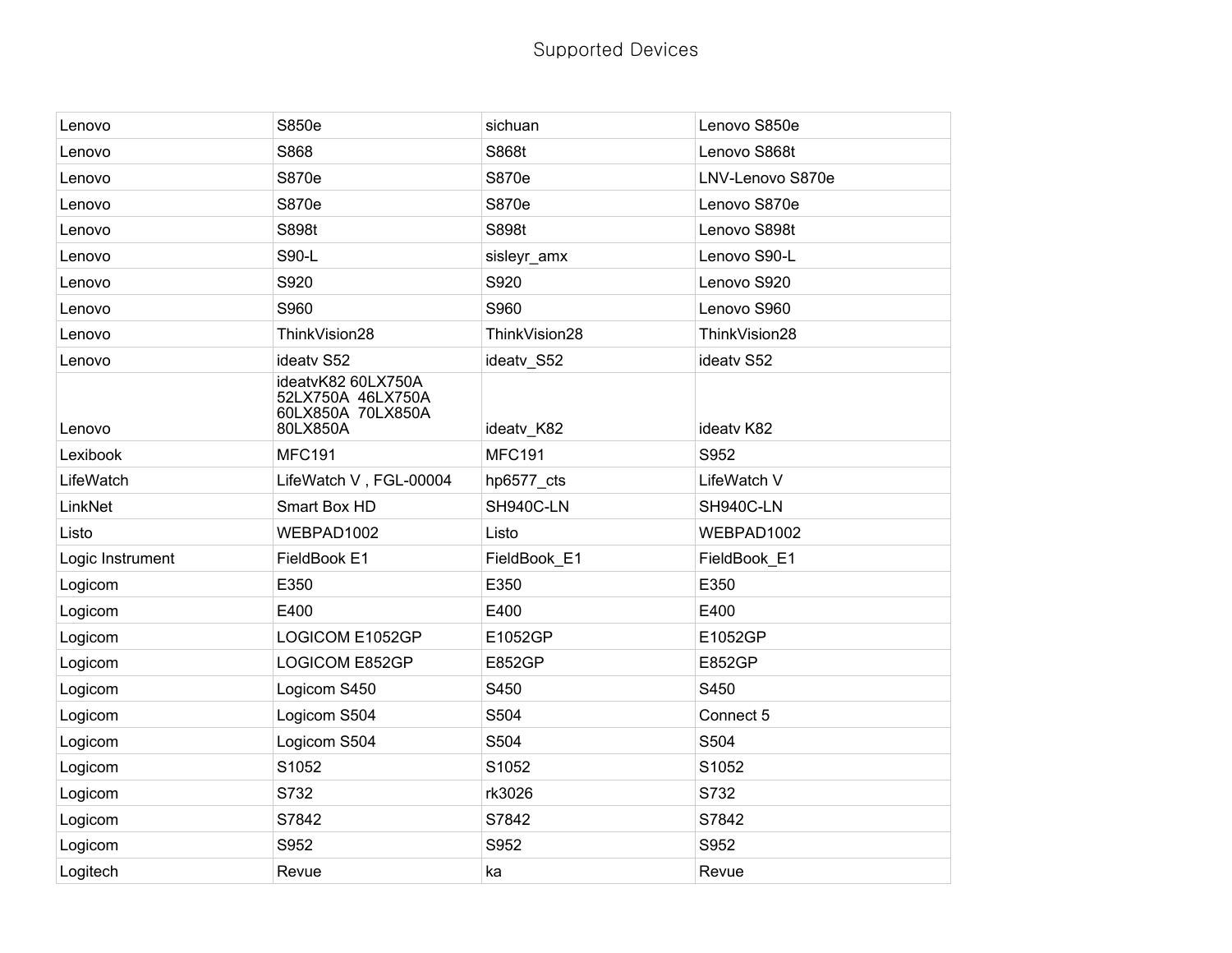| Lumigon          | T <sub>2</sub>                             | msm7630_fw8911                | T <sub>2</sub>                |
|------------------|--------------------------------------------|-------------------------------|-------------------------------|
| Lumigon          | T <sub>2</sub> H <sub>D</sub>              | T <sub>2</sub> H <sub>D</sub> | T <sub>2</sub> H <sub>D</sub> |
| <b>MAD CATZ</b>  | Mad Catz M.O.J.O.                          | mojo                          | Mad Catz M.O.J.O.             |
| <b>MG Series</b> | Any 302                                    | TR10CS1_15                    | <b>TR10CS1</b>                |
| <b>MG Series</b> | Any 302                                    | TR10CS2_3                     | <b>TR10CS2</b>                |
| MG series        | Any 302                                    | TR10CS2_2                     | <b>TR10CS2</b>                |
| MG series        | Any 303                                    | <b>TR10CD2 2</b>              | <b>TR10CD2</b>                |
| MG series        | Any 303                                    | TR10CD2_3                     | <b>TR10CD2</b>                |
| MPman            | <b>MPDC1006</b>                            | <b>MPDC1006</b>               | <b>MPDC1006</b>               |
| MPman            | MPDC706                                    | MPDC706                       | MPDC706                       |
| <b>MSI</b>       | Primo73                                    | <b>N71J</b>                   | Primo73                       |
| <b>MSI</b>       | Primo76                                    | N728                          | Primo76                       |
| <b>MSI</b>       | Primo81                                    | N821                          | Primo 81                      |
| <b>MSI</b>       | Primo81                                    | N821                          | Primo81                       |
| <b>MSI</b>       | Primo81                                    | Primo81                       | Primo81                       |
| <b>MTC</b>       | <b>MTC 982</b>                             | MTC 982                       | <b>MTC 982</b>                |
| <b>MTC</b>       | Vodafone Smart mini                        | Vodafone_875                  | <b>MTC 970H</b>               |
| <b>MTN</b>       | MTN-5982C3                                 | MTN-TBW5982C3                 | MTN-TBW5982C3                 |
| <b>MTN</b>       | MTN-8978P                                  | MTN-8978P                     | MTN-8978P                     |
| <b>MTN</b>       | <b>MTN-S620</b>                            | <b>MTN-S620</b>               | <b>MTN-S620</b>               |
| <b>MTN</b>       | MTN-S720i                                  | MTN-S720i                     | MTN-S720i                     |
| MTN-E70          | MTN-E70                                    | MTN-E70                       | MTN-E70                       |
| <b>MTT</b>       | Master                                     | Master                        | M.T.T. Master                 |
| <b>MTT</b>       | Smart Fun                                  | SmartFun                      | M.T.T. Smart Fun              |
| Mach Speed       | xtreme                                     | X_treme_Play_Tab              | X-treme Play Tab              |
| MachSpeed        | MachSpeed Trio Stealth_10<br><b>Tablet</b> | D_10AL                        | Trio Stealth_10               |
| MachSpeed        | MachSpeed Trio Stealth_8<br><b>Tablet</b>  | D_8AL                         | Trio Stealth 8                |
| MachSpeed        | MachSpeed Trio Stealth 9<br>Tablet         | D_9AL                         | Trio Stealth_9                |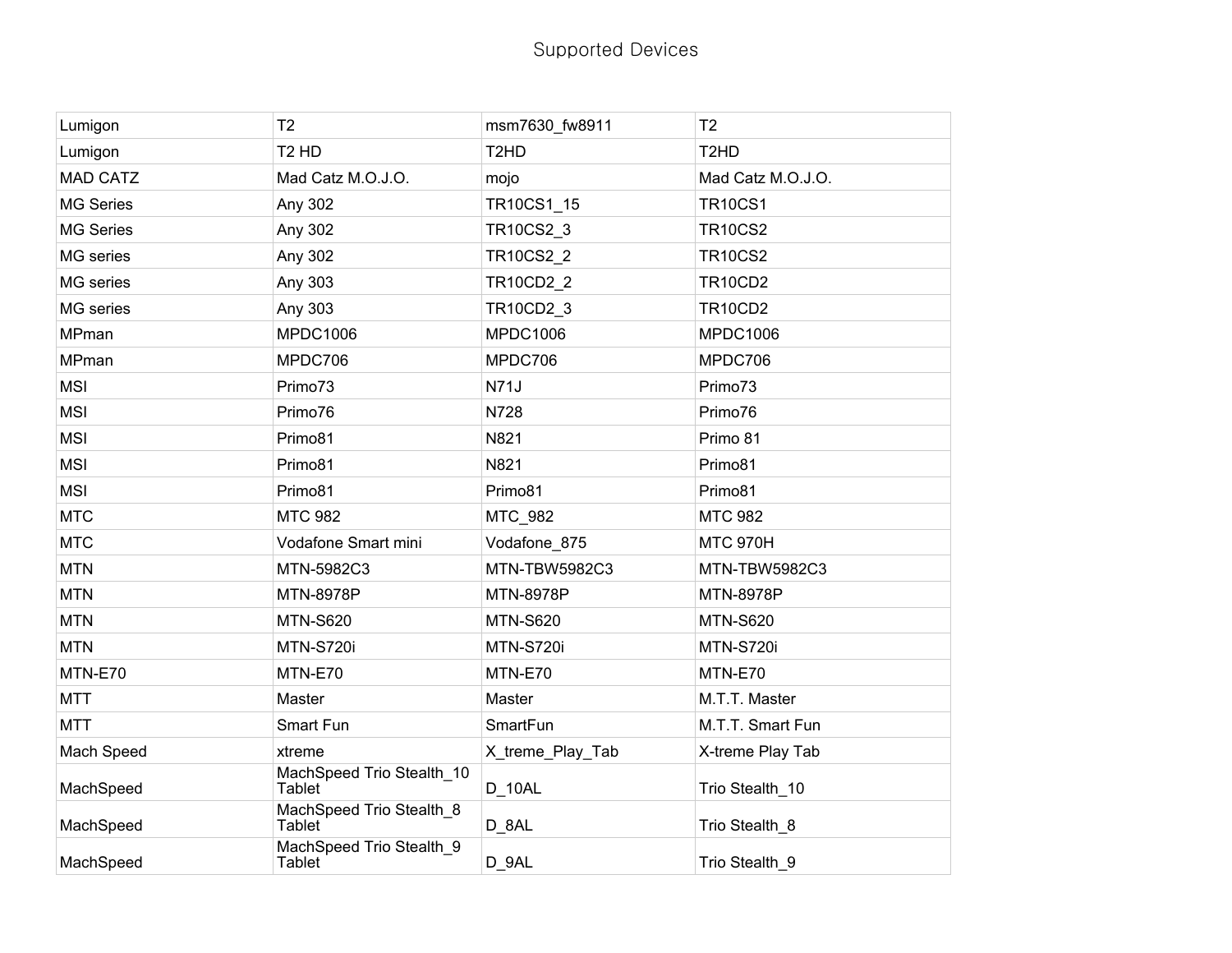| MachSpeed         | MachSpeed TrioStealth-7 | TrioStealth-7  | TrioStealth-7           |
|-------------------|-------------------------|----------------|-------------------------|
| MachSpeed         | STR-9.6-Tablet          | STR 96 Tablet  | STR-9.6-Tablet          |
| Mad Catz          | Mad Catz M.O.J.O.       | mojo           | Mad Catz M.O.J.O.       |
| Medion            | LIFETAB E10316          | LIFETAB_E10316 | <b>BOSCH_E10316</b>     |
| Medion            | LIFETAB E10316          | LIFETAB_E10316 | LIFETAB_E10316          |
| Medion            | LIFETAB E10320          | LIFETAB_E10320 | LIFETAB_E10320          |
| Medion            | LIFETAB E10320          | LIFETAB_E10320 | MICROSTAR_E10319        |
| Medion            | LIFETAB E7313           | LIFETAB E7313  | LIFETAB E7313           |
| Medion            | LIFETAB E7316           | LIFETAB_E7316  | LIFETAB_E7316           |
| Medion            | LIFETAB E7316           | LIFETAB_E7316  | LIFETAB_S7316           |
| Medion            | LIFETAB E732X           | LIFETAB_E732X  | LIFETAB_E732X           |
| Medion            | LIFETAB P891X           | lifetab_p891x  | LIFETAB_P891X           |
| Medion            | LIFETAB S1033X          | LIFETAB_S1033X | LIFETAB_S1033X          |
| Medion            | LIFETAB S785X           | LIFETAB_S785X  | LIFETAB_S785X           |
| Medion            | Lifetab P9514           | LIFETAB_P9514  | LIFETAB_P9514           |
| Medion            | MEDION E4502            | E4502          | MEDION E4502            |
| Medion            | P4501                   | P4501          | P4501                   |
| Medion            | microstar E10319        | E10319         | E10319                  |
| MegaFon           | MFLogin3T               | MFLogin3T      | MFLogin3T               |
| MegaFon           | <b>MFLoginPh</b>        | MFLoginPh      | MFLoginPh               |
| MegaFon           | MS4B                    | Viper_LTE      | ALCATEL ONE TOUCH 7030R |
| MegaFon           | MS4B                    | Viper_LTE      | ALCATEL ONE TOUCH 7030Y |
| MegaFon           | MS4B                    | Viper_LTE      | MS4B                    |
| MegaFon           | MegaFon Login 3         | MFLogin3       | MegaFon Login 3         |
| MegaFon           | MegaFon MT3A            | MT3A           | MT3A                    |
| Megahouse         | CP-D403                 | CP-D403        | CP-D403                 |
| Mexico SEP tender | <b>TR10CS1</b>          | TR10CS1_7      | <b>TR10CS1</b>          |
| Mexico SEP tender | <b>TR10CS1</b>          | TR10CS1_8      | <b>TR10CS1</b>          |
| Micromax          | A110                    | s9081          | Micromax A110           |
| Micromax          | A111                    | A111           | A111                    |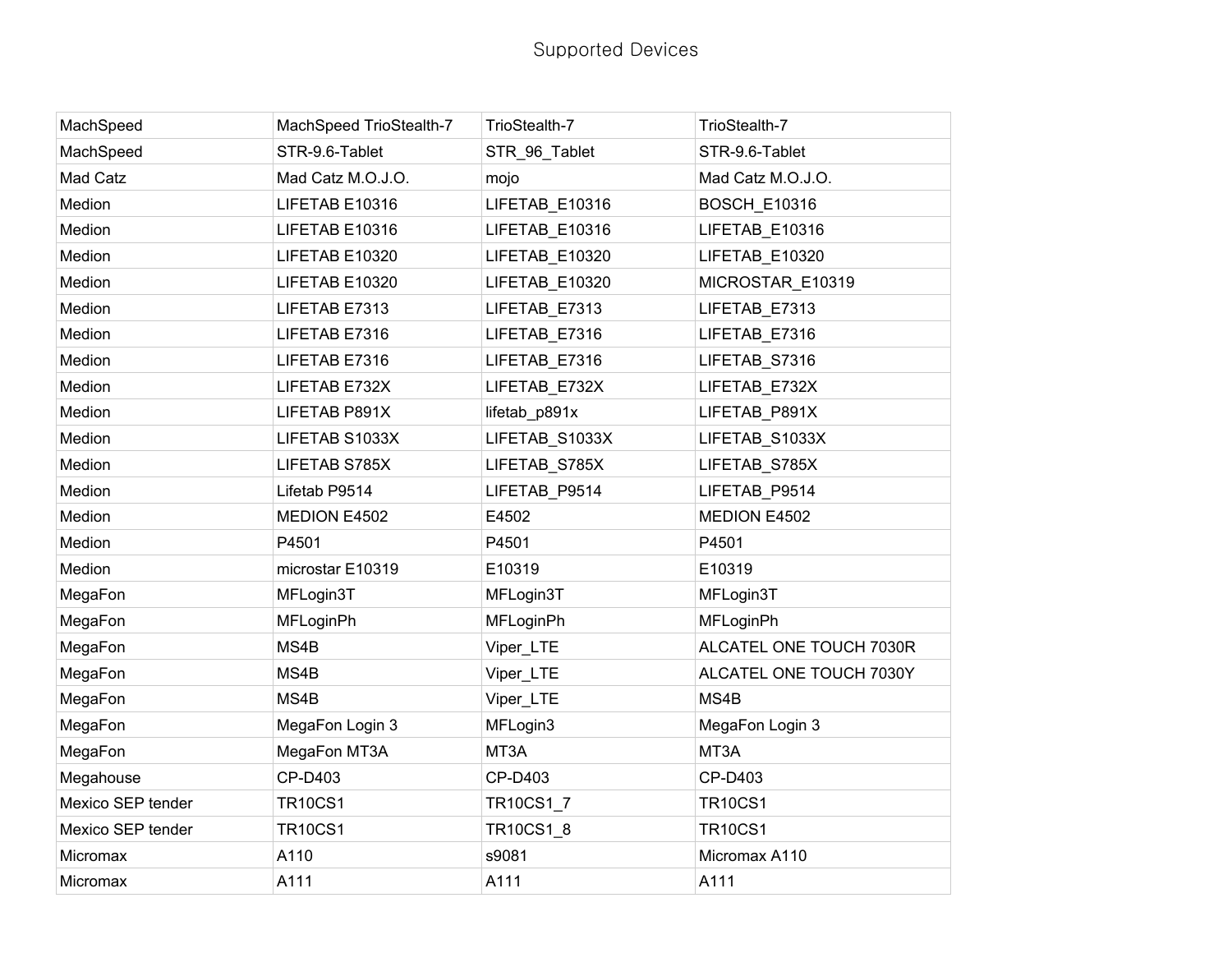| Micromax | A116        | A116               | A116          |
|----------|-------------|--------------------|---------------|
| Micromax | A240        | A240               | A240          |
| Micromax | A27         | A27                | A27           |
| Micromax | A44         | tinnoes13_s7050    | A44           |
| Micromax | A45         | tinnoes73_s8030_2g | A45           |
| Micromax | A50         | kpt73_gb           | Micromax A50  |
| Micromax | A54         | A54                | A54           |
| Micromax | A56         | A56                | Micromax A56  |
| Micromax | A57         | A57                | A57           |
| Micromax | A57         | A57                | Micromax A57  |
| Micromax | A72         | A72                | Micromax A72  |
| Micromax | A73         | A73                | A73           |
| Micromax | A73         | A73                | Micromax A73  |
| Micromax | A75         | A75                | A75           |
| Micromax | A78         | Micromax           | A78           |
| Micromax | A84         | A84                | A84           |
| Micromax | A87         | A87                | A87           |
| Micromax | A87         | A87                | Micromax A87  |
| Micromax | A88         | A88                | A88           |
| Micromax | A89         | A89                | A89           |
| Micromax | A91         | A91                | A91           |
| Micromax | A91         | A91                | Micromax A91  |
| Micromax | <b>BOLT</b> | A068               | A068          |
| Micromax | <b>BOLT</b> | A069               | Micromax A069 |
| Micromax | <b>BOLT</b> | A24                | Micromax A24  |
| Micromax | <b>BOLT</b> | A34                | Micromax A34  |
| Micromax | <b>BOLT</b> | A67                | Micromax A67  |
| Micromax | <b>BOLT</b> | A69                | Micromax A69  |
| Micromax | <b>BOLT</b> | A69_IN             | Micromax A69  |
| Micromax | <b>Bolt</b> | A066               | Micromax A066 |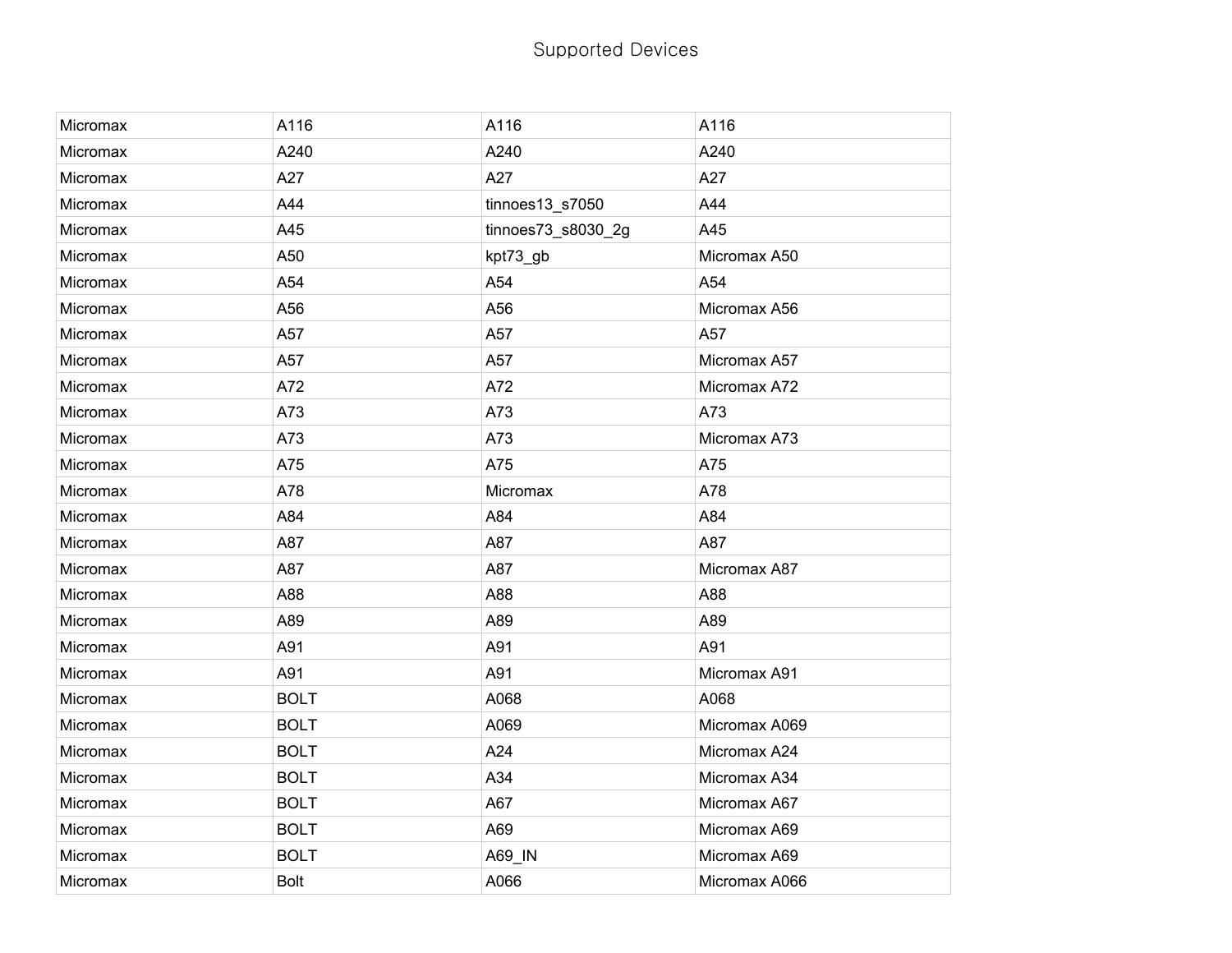| Micromax        | <b>Bolt</b>              | A067          | Micromax A067   |
|-----------------|--------------------------|---------------|-----------------|
| Micromax        | <b>Bolt</b>              | AD4500        | Micromax AD4500 |
| Micromax        | <b>CANVAS 2 COLOURS</b>  | A120          | Micromax A120   |
| <b>Micromax</b> | <b>CANVAS 2 PLUS</b>     | A110Q         | A110Q           |
| Micromax        | <b>CANVAS 2 PLUS</b>     | s9086b        | Micromax A110Q  |
| Micromax        | CANVAS <sub>4</sub>      | A210          | A210            |
| <b>Micromax</b> | CANVAS <sub>4</sub>      | s9111b        | A210            |
| <b>Micromax</b> | <b>CANVAS BEAT</b>       | A114R         | Micromax A114R  |
| Micromax        | <b>CANVAS BLAZE</b>      | MT500         | MT500           |
| Micromax        | CANVAS DOODLE 3          | MicromaxA102  | Micromax A102   |
| <b>Micromax</b> | <b>CANVAS DUET</b>       | AE90          | Micromax AE90   |
| <b>Micromax</b> | <b>CANVAS DUET 2</b>     | EG111         | Micromax EG111  |
| Micromax        | <b>CANVAS ELANZA 2</b>   | A121          | Micromax A121   |
| Micromax        | <b>CANVAS ENGAGE</b>     | A091          | Micromax A091   |
| Micromax        | <b>CANVAS ENTICE</b>     | A105          | Micromax A105   |
| Micromax        | <b>CANVAS GOLD</b>       | A300          | Micromax A300   |
| Micromax        | <b>CANVAS KNIGHT</b>     | A350          | Micromax A350   |
| Micromax        | <b>CANVAS KNIGHT</b>     | s9320ae       | Micromax A350   |
| Micromax        | <b>CANVAS MAGNUS</b>     | s9203         | Micromax A117   |
| Micromax        | <b>CANVAS POWER</b>      | A96           | Micromax A96    |
| Micromax        | <b>CANVAS TUBE</b>       | A118R         | Micromax A118R  |
| Micromax        | <b>CANVAS TURBO</b>      | A250          | A250            |
| Micromax        | <b>CANVAS TURBO</b>      | s9311         | A250            |
| Micromax        | <b>CANVAS TURBO MINI</b> | s8513a        | Micromax A200   |
| Micromax        | <b>CANVAS UNITE 2</b>    | A106          | Micromax A106   |
| Micromax        | Canvas 4+                | A315          | Micromax A315   |
| Micromax        | Canvas A1                | AQ4501_sprout | Micromax AQ4501 |
| Micromax        | Canvas Fire              | A093          | Micromax A093   |
| Micromax        | <b>Canvas Fire</b>       | A104          | Micromax A104   |
| <b>Micromax</b> | Canvas HD Plus           | A190          | Micromax A190   |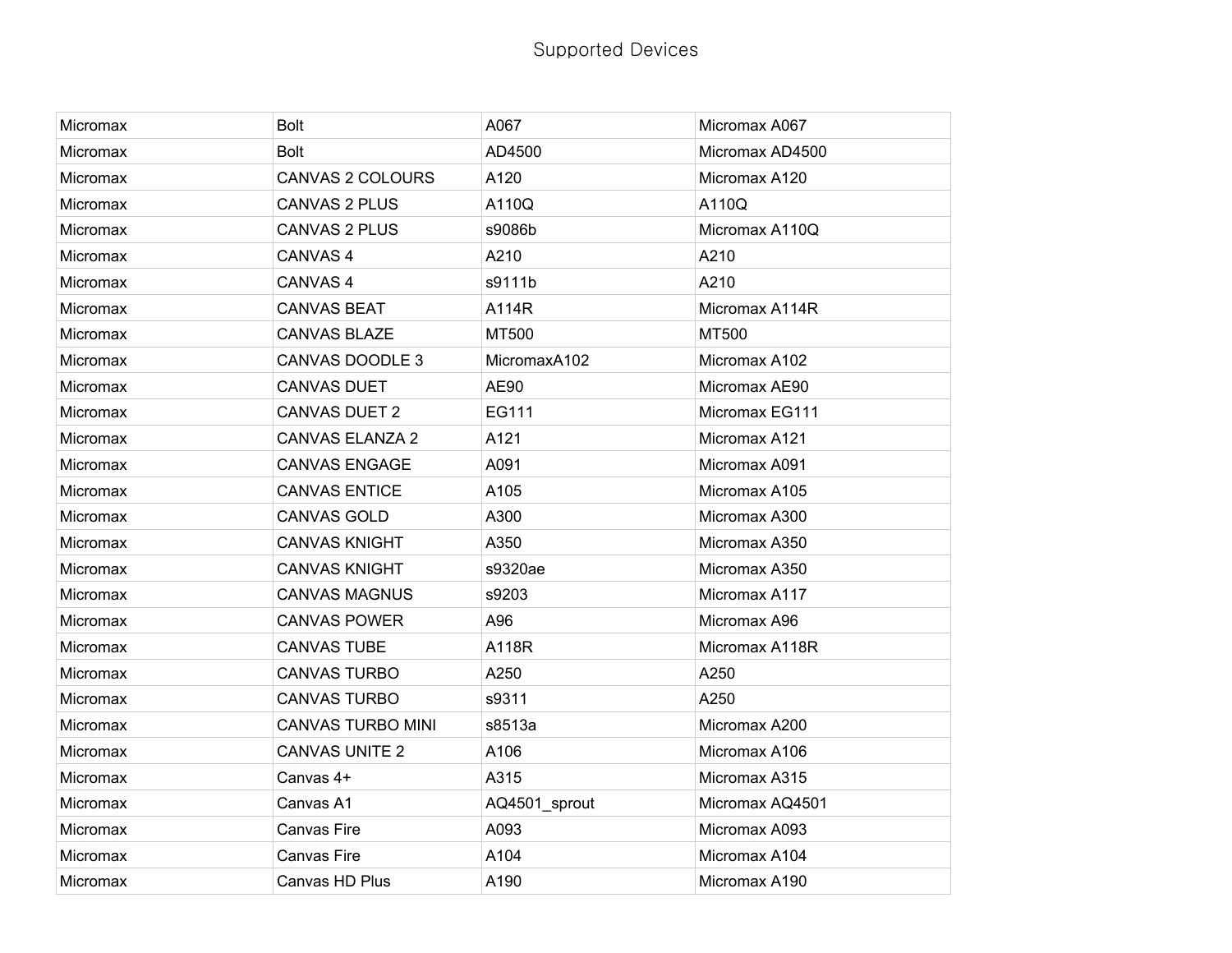| Micromax        | Canvas Knight Cameo | A290               | Micromax A290       |
|-----------------|---------------------|--------------------|---------------------|
| <b>Micromax</b> | Canvas L            | A108               | Micromax A108       |
| Micromax        | Canvas Nitro        | A310               | Micromax A310       |
| Micromax        | Canvas Nitro        | A311               | Micromax A311       |
| Micromax        | Canvas XL2          | A109               | Micromax A109       |
| Micromax        | <b>MICROMAX MAD</b> | A94                | Micromax A94        |
| Micromax        | MICROMAX UNITE      | A092               | Micromax A092       |
| Micromax        | Micromax Bolt       | A064               | Micromax A064       |
| Micromax        | Micromax Bolt       | A065               | Micromax A065       |
| Micromax        | Micromax Bolt       | A082               | Micromax A082       |
| Micromax        | P275                | P275               | P275                |
| Micromax        | P300                | crane-M701C_mmx    | P300                |
| MiiA            | MiiA                | <b>TA10CA1 2</b>   | <b>TA10CA1</b>      |
| MiiA            | MiiA MT-733G        | MT-733G            | MT-733G             |
| Mint            | M4                  | M4                 | M <sub>4</sub>      |
| Mint            | M <sub>5</sub>      | MINT-M5            | M <sub>5</sub>      |
| Mito            | A10                 | A10_sprout         | MITO_A10            |
| MobiWire        | Cygnus              | Cygnus45           | Cygnus              |
| MobiWire        | Cygnus              | Cygnus45           | Cygnus45            |
| Mobicell        | Air                 | Mobicel_Air        | Air                 |
| Mobicell        | Matrix              | Matrix             | Matrix              |
| Mobily          | MDB342X             | qnbml              | MDB342X             |
| Mobiwire        | Ahiga               | Ahiga              | Ahiga               |
| Mobiwire        | Cygnus mini         | Cygnus_mini        | Cygnus mini         |
| Mobiwire        | Cygnus mini         | Cygnus_mini        | Cygnus_mini         |
| Mobiwire        | Pegasus             | Pegasus            | Pegasus             |
| Mobiwire        | <b>VSN V.45</b>     | up06_h26_v45       | V.45                |
| Modecom         | FreeTAB 10.1 Silver | silver             | FreeTAB 10.1 Silver |
| Modecom         | Xino Z46 X4+        | xino_z46           | Xino Z46 X4+        |
| Mohu            | <b>MH-CHANNELS</b>  | <b>MH-CHANNELS</b> | <b>MH-CHANNELS</b>  |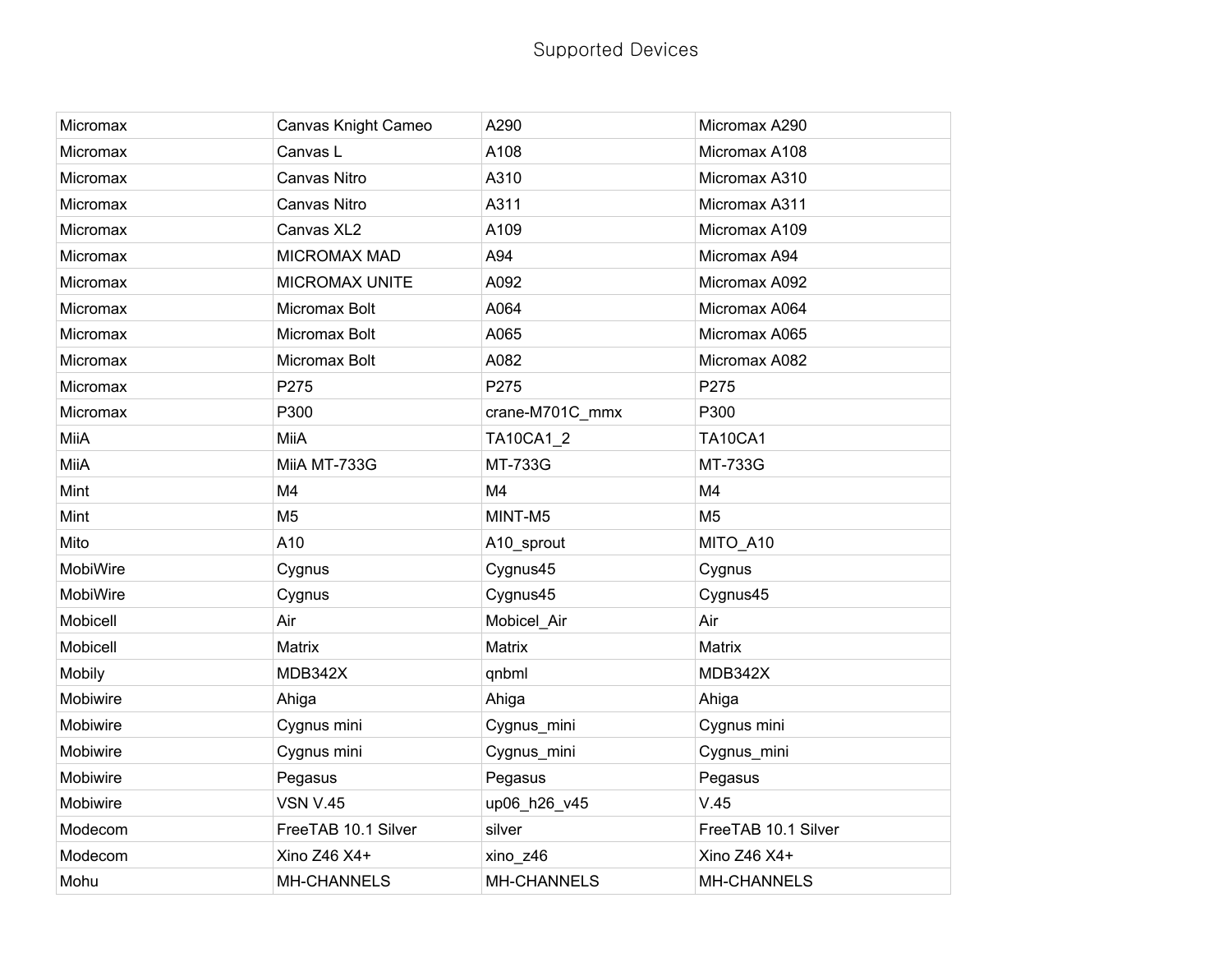| Monster  | Monster M10 | M10            | M10                 |
|----------|-------------|----------------|---------------------|
| Motorola |             | A853           | Milestone           |
| Motorola |             | ArgonSpin      | XT550               |
| Motorola |             | Graham         | MZ505               |
| Motorola |             | <b>TAHITI</b>  | MT620               |
| Motorola |             | Triumph        | MOTWX435KT          |
| Motorola |             | XT311          | <b>XT311</b>        |
| Motorola |             | XT316          | XT316               |
| Motorola |             | XT317          | <b>XT317</b>        |
| Motorola |             | XT319          | <b>XT319</b>        |
| Motorola |             | XT530          | XT530               |
| Motorola |             | <b>XT531</b>   | <b>XT531</b>        |
| Motorola |             | XT532          | XT532               |
| Motorola |             | argonspin_umts | XT550               |
| Motorola |             | cdma_kronos    | MB612               |
| Motorola |             | cdma_pax       | XT603               |
| Motorola |             | cdma_solana    | MILESTONE3          |
| Motorola |             | cdma_spyder    | <b>DROID RAZR</b>   |
| Motorola |             | cdma_spyder    | IS12M               |
| Motorola |             | cdma_spyder    | Motorola RAZR MAXX  |
| Motorola |             | cdma_targa     | <b>DROID BIONIC</b> |
| Motorola |             | cg_tita2       | XT800+              |
| Motorola |             | choi           | <b>XT711</b>        |
| Motorola |             | choles         | <b>XT701</b>        |
| Motorola |             | destino        | i867                |
| Motorola |             | dominoq_umts   | XT316               |
| Motorola |             | edison         | <b>MB865</b>        |
| Motorola |             | edison         | <b>ME865</b>        |
| Motorola |             | fawnridge      | i940                |
| Motorola |             | fleming        | MZ607               |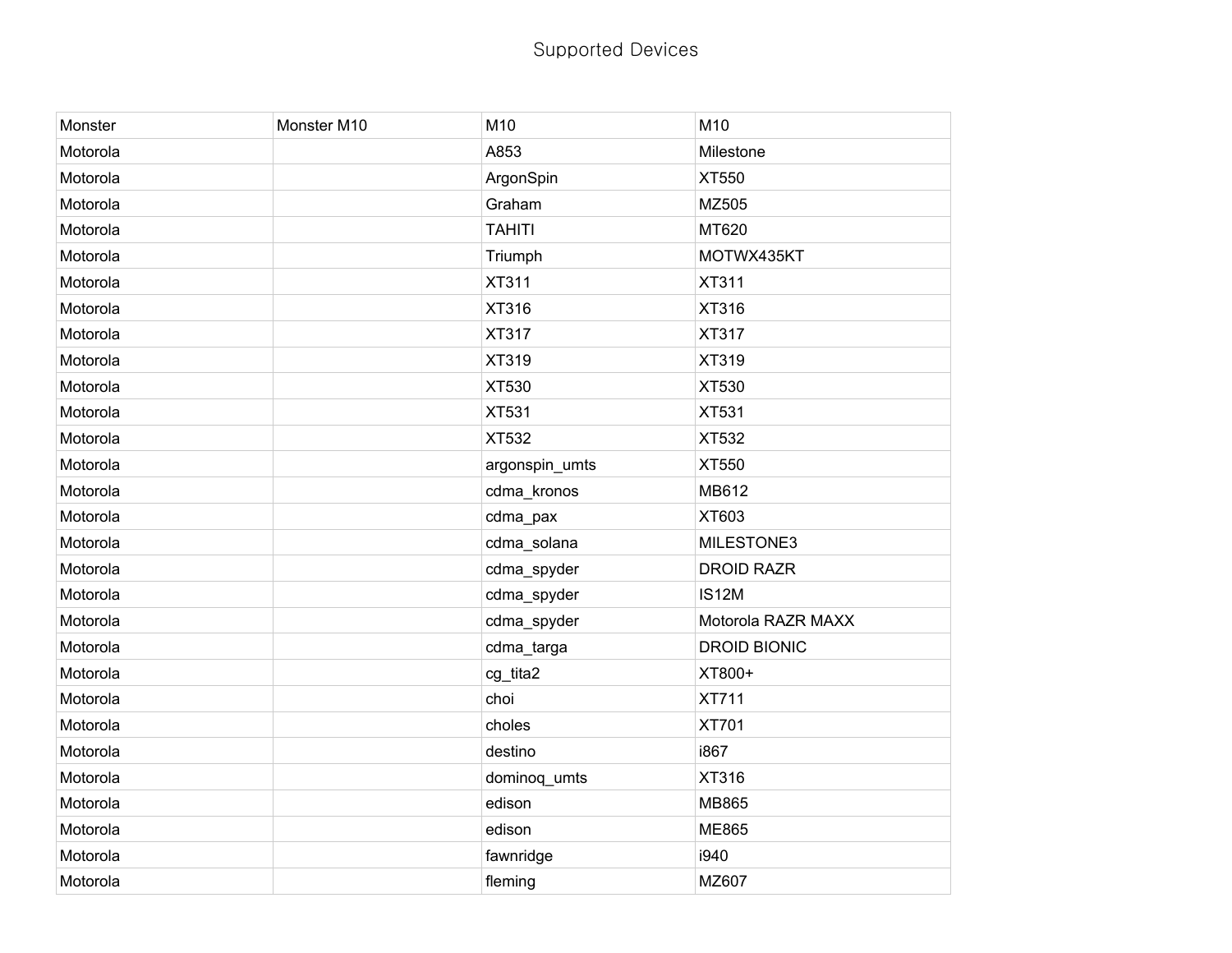| Motorola | fleming         | MZ608             |
|----------|-----------------|-------------------|
| Motorola | fleming         | MZ609             |
| Motorola | fleming         | XOOM 2 ME         |
| Motorola | graham_wifi     | MZ505             |
| Motorola | iDEN            | Motorola_i1       |
| Motorola | morr            | <b>MB200</b>      |
| Motorola | pasteur         | MZ616             |
| Motorola | pasteur         | MZ617             |
| Motorola | pasteur         | XOOM <sub>2</sub> |
| Motorola | qilin           | XT806             |
| Motorola | scorpion_mini_u | XT905             |
| Motorola | smq_u           | XT905             |
| Motorola | swordfish       | XT882             |
| Motorola | tinq_umts       | XT560             |
| Motorola | ttu_skt         | <b>XT800W</b>     |
| Motorola | umts_begonia    | MB610             |
| Motorola | umts_begonia    | MB611             |
| Motorola | umts_elway      | MB632             |
| Motorola | umts_elway      | ME632             |
| Motorola | umts_hubble     | MZ605             |
| Motorola | umts_kobe       | MB520             |
| Motorola | umts_lucky      | A1680             |
| Motorola | umts_sage       | <b>MB508</b>      |
| Motorola | umts_solana     | ME863             |
| Motorola | umts_solana     | XT860             |
| Motorola | umts_spyder     | XT910             |
| Motorola | umts_spyder     | <b>XT910K</b>     |
| Motorola | umts_spyder     | <b>XT910S</b>     |
| Motorola | umts_venus2     | XT610             |
| Motorola | wifi_hubble     | MZ604             |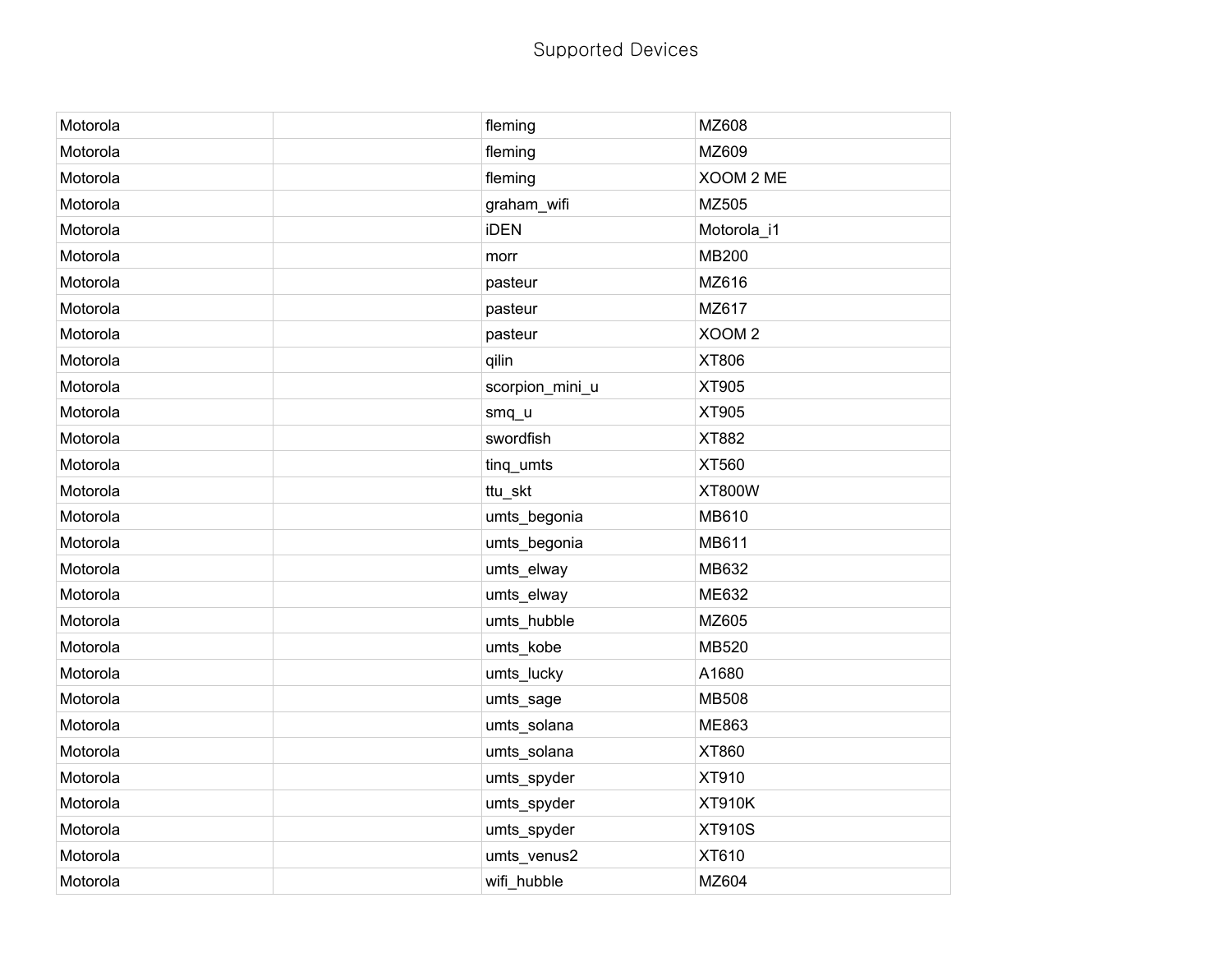| Motorola |                      | zepp          | <b>MB501</b>         |
|----------|----------------------|---------------|----------------------|
| Motorola | Atrix                | olympus       | <b>MB860</b>         |
| Motorola | Atrix                | olympus       | <b>MB861</b>         |
| Motorola | Atrix                | olympus       | <b>ME860</b>         |
| Motorola | <b>Atrix HD</b>      | qinara        | <b>MB886</b>         |
| Motorola | Backflip             | motus         | <b>MB300</b>         |
| Motorola | <b>Backflip</b>      | motus         | <b>ME600</b>         |
| Motorola | <b>CLIQ</b>          | morrison      | <b>MB200</b>         |
| Motorola | <b>CLIQ</b>          | morrison      | morrison             |
| Motorola | Charm                | umts_basil    | MB502                |
| Motorola | <b>Citrus</b>        | cdma_ciena    | <b>WX442</b>         |
| Motorola | <b>Citrus</b>        | cdma_ciena    | <b>WX445</b>         |
| Motorola | <b>Citrus</b>        | cdma_ciena    | XT301                |
| Motorola | Cliq-XT              | zeppelin      | <b>MB501</b>         |
| Motorola | Cliq-XT              | zeppelin      | <b>ME501</b>         |
| Motorola | <b>DROID RAZR HD</b> | vanquish      | <b>DROID RAZR HD</b> |
| Motorola | <b>DROID RAZR HD</b> | vanquish_u    | <b>RAZR HD</b>       |
| Motorola | DROID RAZR HD        | vanquish_u    | XT925                |
| Motorola | DROID RAZR M         | scorpion_mini | XT907                |
| Motorola | <b>DROID RAZR i</b>  | smi           | XT890                |
| Motorola | <b>DROID Turbo</b>   | quark         | XT1254               |
| Motorola | DROID4               | cdma_maserati | DROID4               |
| Motorola | Defy                 | umts_jordan   | <b>MB525</b>         |
| Motorola | Defy                 | umts_jordan   | MB526                |
| Motorola | Defy                 | umts_jordan   | <b>ME525</b>         |
| Motorola | Defy                 | umts_jordan   | ME525+               |
| Motorola | Defy                 | umts_jordan   | unknown              |
| Motorola | Defy Mini            | TinBoost      | XT320                |
| Motorola | Defy Mini            | TinBoost      | XT321                |
| Motorola | Defy Mini            | tinboost umts | XT320                |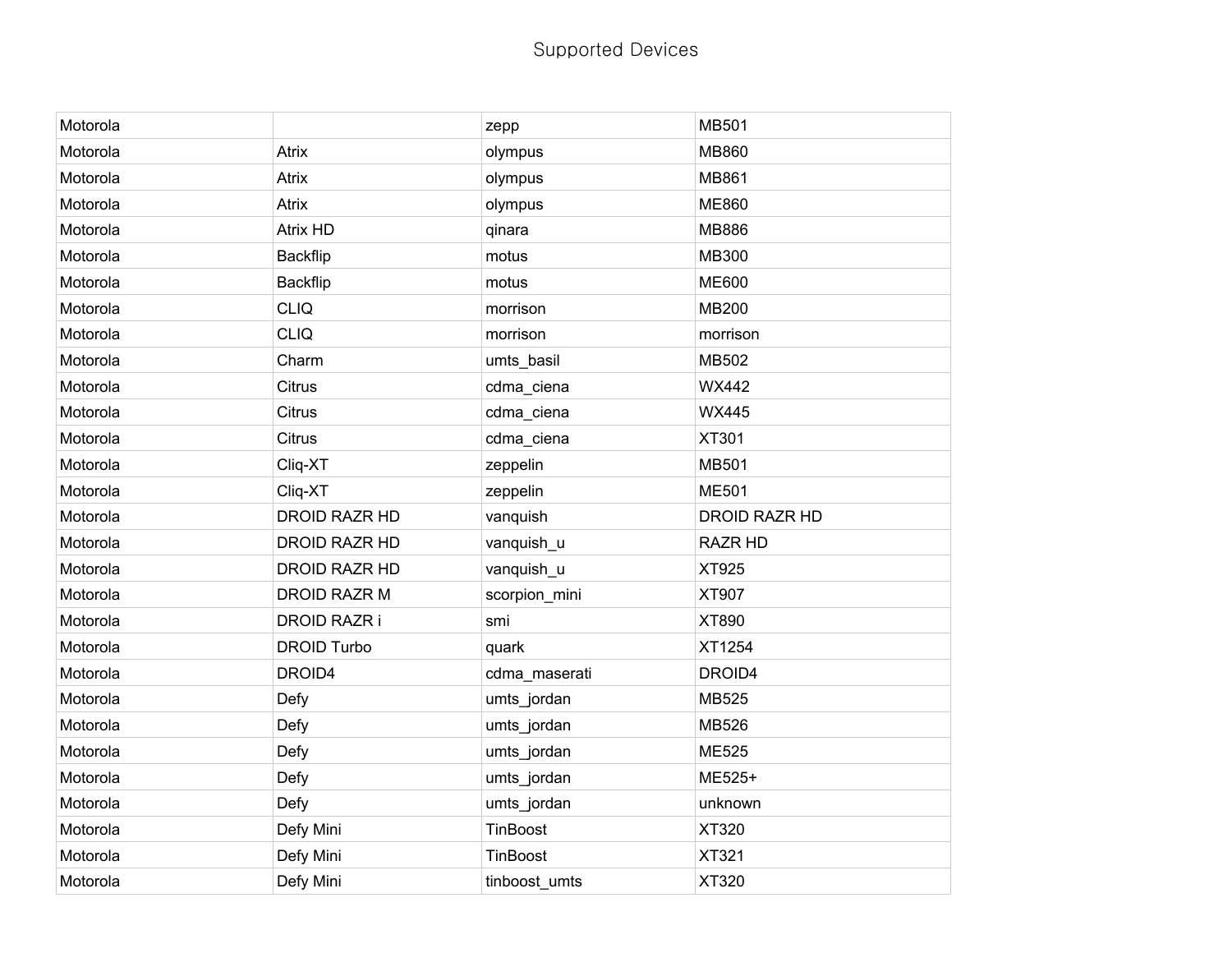| Motorola | Defy Mini    | tinboost_umts   | XT321               |
|----------|--------------|-----------------|---------------------|
| Motorola | Defy Pro     | XT560           | XT560               |
| Motorola | Devour       | calgary         | Devour              |
| Motorola | Devour       | calgary         | calgary             |
| Motorola | Droid        | miler           | A854                |
| Motorola | Droid        | sholes          | Droid               |
| Motorola | Droid        | umts_sholes     | A853                |
| Motorola | Droid        | umts_sholes     | Milestone           |
| Motorola | Droid        | umts_sholes     | XT701               |
| Motorola | Droid        | umts_sholes     | XT702               |
| Motorola | Droid        | umts_sholes     | XT720               |
| Motorola | Droid        | umts_sholes     | umts                |
| Motorola | Droid 3      | cdma_solana     | DROID3              |
| Motorola | Droid 4      | cdma_maserati   | DROID4              |
| Motorola | Droid Bionic | cdma_targa      | <b>DROID BIONIC</b> |
| Motorola | Droid II     | cdma_droid2     | A955                |
| Motorola | Droid II     | cdma_droid2     | DROID <sub>2</sub>  |
| Motorola | Droid II     | cdma_droid2we   | DROID2 GLOBAL       |
| Motorola | Droid MAXX   | obake-maxx      | XT1080              |
| Motorola | Droid Mini   | obakem          | XT1030              |
| Motorola | Droid Pro    | cdma_venus2     | <b>DROID PRO</b>    |
| Motorola | Droid Pro    | cdma_venus2     | <b>DROID Pro</b>    |
| Motorola | Droid Pro    | cdma_venus2     | Milestone PLUS      |
| Motorola | Droid Pro    | cdma_venus2     | XT610               |
| Motorola | Droid RAZR   | umts_spyder     | XT910               |
| Motorola | Droid Razr M | scorpion_mini_t | 201M                |
| Motorola | Droid Ultra  | obake           | XT1080              |
| Motorola | Droid X      | cdma_shadow     | <b>DROIDX</b>       |
| Motorola | Droid X      | cdma_shadow     | MB810               |
| Motorola | Droid X      | cdma_shadow     | <b>ME811</b>        |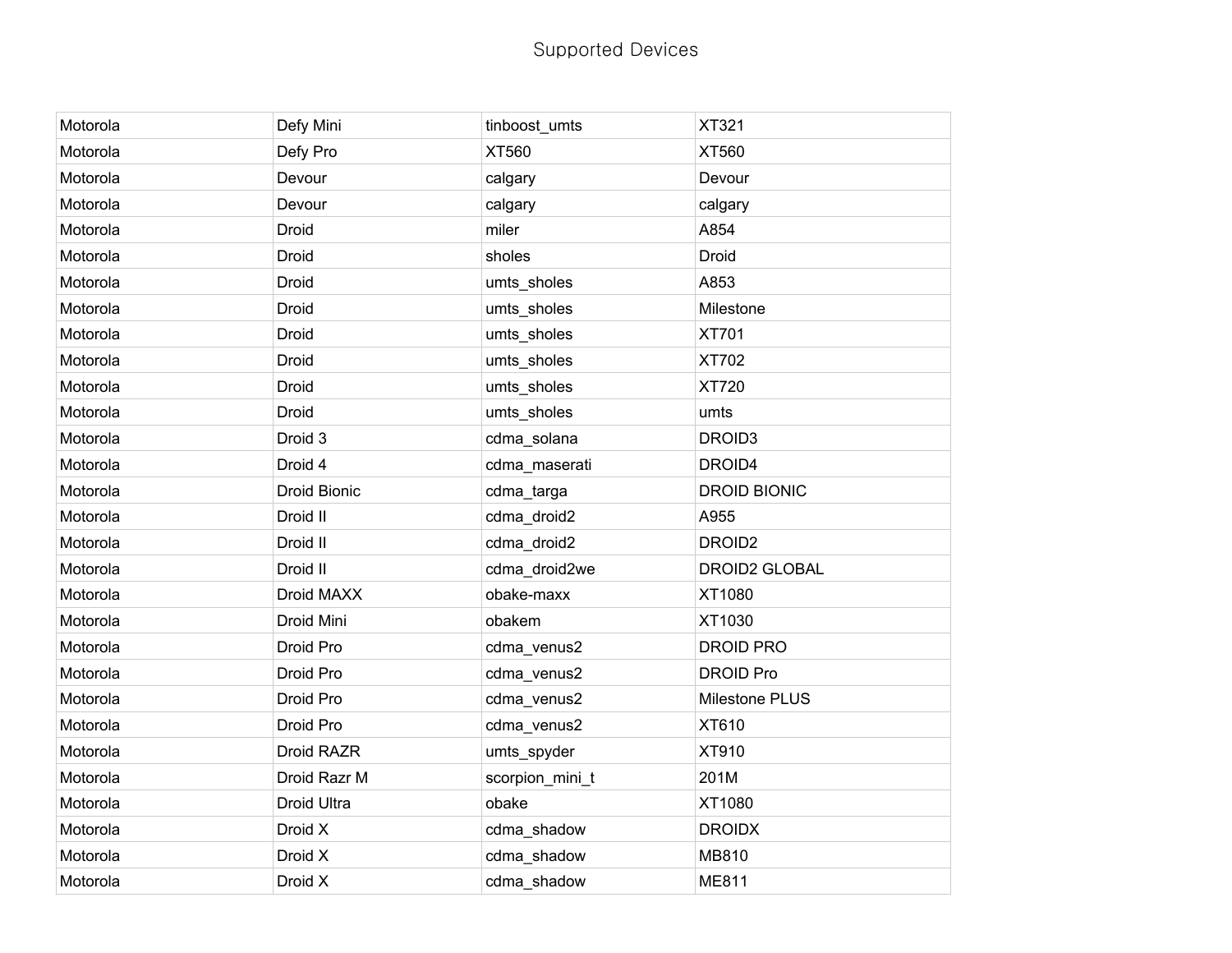| Motorola | Droid X            | cdma_shadow   | Milestone X    |
|----------|--------------------|---------------|----------------|
| Motorola | Droid X            | cdma_shadow   | MotoroiX       |
| Motorola | Droid X2           | daytona       | DROID X2       |
| Motorola | Droid X2           | daytona       | Milestone X2   |
| Motorola | <b>Electrify M</b> | solstice      | XT901          |
| Motorola | Flipout            | umts_ruth     | MB511          |
| Motorola | Flipout            | umts_ruth     | ME511          |
| Motorola | Flipout            | umts_ruth     | MotoMB511      |
| Motorola | Glam XT800         | titanium      | XT800          |
| Motorola | Iron Rock          | umts_irock    | XT627          |
| Motorola | MOTO E             | condor_cdma   | XT1019         |
| Motorola | MOTO E             | condor_cdma   | <b>XT830C</b>  |
| Motorola | MOTO E             | condor_umts   | XT1021         |
| Motorola | MOTO E             | condor_umts   | XT1023         |
| Motorola | MOTO E             | condor_umtsds | XT1022         |
| Motorola | MOTO G             | falcon_umts   | XT1002         |
| Motorola | MOTO G             | falcon_umts   | XT1003         |
| Motorola | MOTO G             | falcon_umts   | XT1032         |
| Motorola | MOTO G             | peregrine     | XT1039         |
| Motorola | MOTO G             | peregrine     | XT1042         |
| Motorola | MOTO G             | peregrine     | XT1045         |
| Motorola | MOTO G             | titan_umts    | XT1063         |
| Motorola | MOTO G             | titan_umts    | XT1064         |
| Motorola | MOTO G             | titan_umtsds  | XT1068         |
| Motorola | MOTO G             | titan_umtsds  | titan_niibr_ds |
| Motorola | MOTO G LTE         | peregrine     | XT1039         |
| Motorola | <b>MOTO G LTE</b>  | peregrine     | XT1040         |
| Motorola | <b>MOTO G LTE</b>  | peregrine     | XT1045         |
| Motorola | MOTO G w/4G LTE    | peregrine     | XT1039         |
| Motorola | MOTO G w/4G LTE    | peregrine     | XT1040         |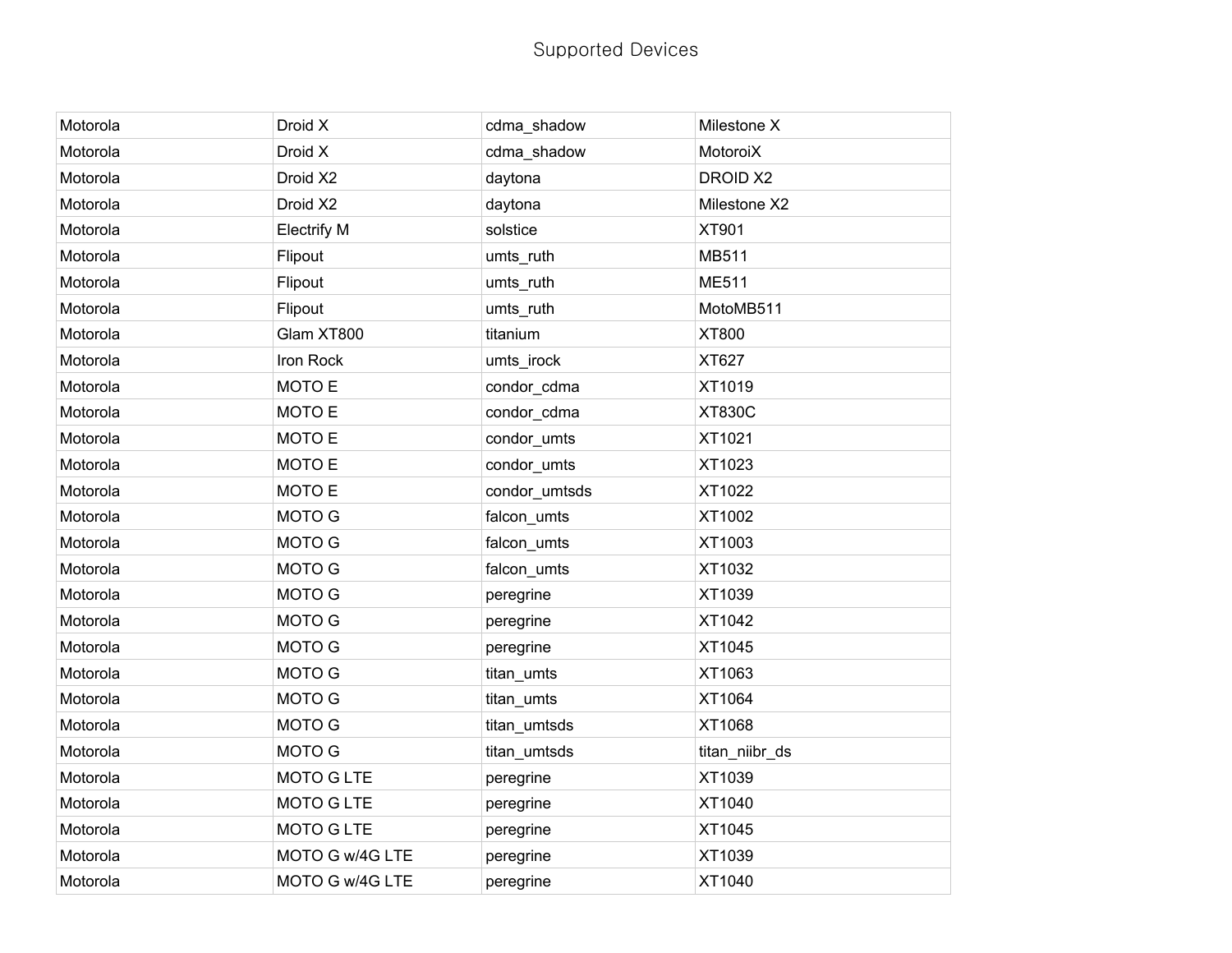| Motorola | MOTO X                      | ghost             | XT1053         |
|----------|-----------------------------|-------------------|----------------|
| Motorola | MOTO X                      | ghost             | XT1058         |
| Motorola | MOTO X                      | victara           | XT1092         |
| Motorola | MOTO X                      | victara           | XT1093         |
| Motorola | <b>MOTO X</b>               | victara           | XT1094         |
| Motorola | MOTO X                      | victara           | XT1095         |
| Motorola | MOTO X                      | victara           | XT1096         |
| Motorola | MOTO X                      | victara           | XT1097         |
| Motorola | <b>MOTOROLA ELECTRIFY 2</b> | cdma_yangtze      | <b>XT881</b>   |
| Motorola | MOTOROLA RAZR HD            | vanquish_u        | <b>RAZR HD</b> |
| Motorola | MOTOROLA RAZR M             | $smq_t$           | 201M           |
| Motorola | MOTOROLA RAZR i             | smi               | XT890          |
| Motorola | Master Touch                | umts_primus       | XT621          |
| Motorola | Milestone2                  | umts_milestone2   | A953           |
| Motorola | Milestone2                  | umts_milestone2   | <b>ME722</b>   |
| Motorola | Milestone2                  | umts_milestone2   | MotoA953       |
| Motorola | Moto 360                    | minnow            | Moto 360       |
| Motorola | Moto Defy XT                | XT535             | XT535          |
| Motorola | Moto Defy XT                | tinboostplus_cdma | <b>XT555C</b>  |
| Motorola | Moto Defy XT                | tinboostplus_cdma | XT556          |
| Motorola | Moto Defy XT                | tinboostplus_cdma | XT557          |
| Motorola | Moto Defy XT                | tinboostplus_umts | XT535          |
| Motorola | Moto E                      | condor_cdma       | XT1019         |
| Motorola | Moto E                      | condor_udstv      | XT1025         |
| Motorola | Moto E                      | condor_umts       | XT1021         |
| Motorola | Moto E                      | condor_umts       | XT1023         |
| Motorola | Moto E                      | condor_umtsds     | XT1022         |
| Motorola | Moto G                      | falcon_cdma       | XT1028         |
| Motorola | Moto G                      | falcon_cdma       | XT1031         |
| Motorola | Moto G                      | falcon_cdma       | <b>XT937C</b>  |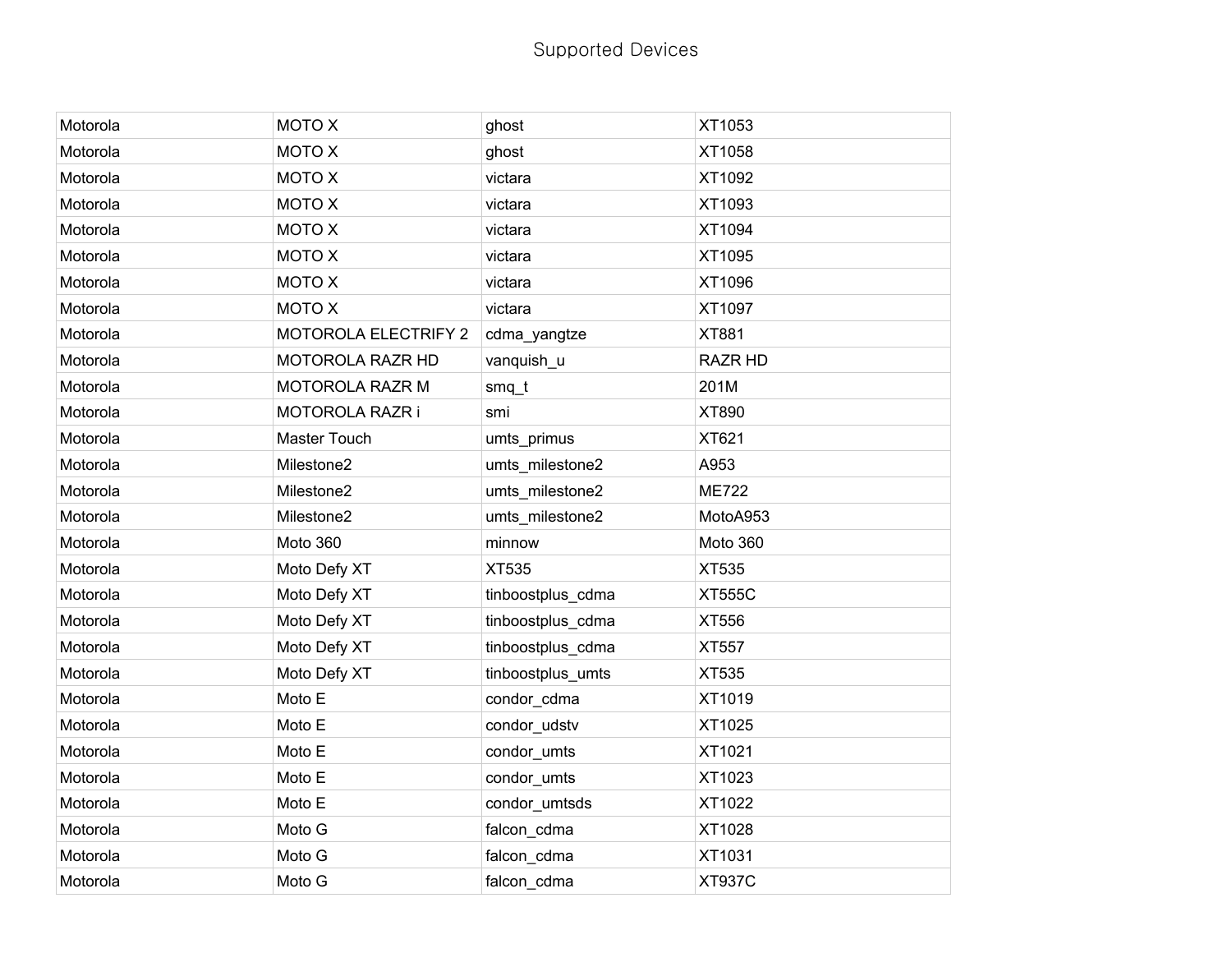| Motorola | Moto G                     | falcon_umts    | XT1008             |
|----------|----------------------------|----------------|--------------------|
| Motorola | Moto G                     | falcon_umts    | XT1032             |
| Motorola | Moto G                     | falcon_umts    | XT1034             |
| Motorola | Moto G                     | falcon_umts    | <b>XT939G</b>      |
| Motorola | Moto G                     | falcon_umtsds  | XT1033             |
| Motorola | Moto G                     | titan_udstv    | XT1069             |
| Motorola | Moto G                     | titan_udstv    | titan_retbr_dstv   |
| Motorola | Moto G                     | titan_umts     | XT1063             |
| Motorola | Moto G                     | titan_umts     | XT1064             |
| Motorola | Moto G                     | titan_umtsds   | XT1068             |
| Motorola | Moto G Google Play edition | falcon_umts    | XT1032             |
| Motorola | Moto G w/ 4G LTE           | peregrine      | XT1045             |
| Motorola | Moto G w/4G LTE            | peregrine      | XT1040             |
| Motorola | Moto MAXX                  | quark_umts     | XT1225             |
| Motorola | Moto X                     | ghost          | XT1049             |
| Motorola | Moto X                     | ghost          | XT1050             |
| Motorola | Moto X                     | ghost          | XT1052             |
| Motorola | Moto X                     | ghost          | XT1053             |
| Motorola | Moto X                     | ghost          | XT1055             |
| Motorola | Moto X                     | ghost          | XT1056             |
| Motorola | Moto X                     | ghost          | XT1058             |
| Motorola | Moto X                     | ghost          | XT1060             |
| Motorola | Moto X                     | victara        | XT1097             |
| Motorola | Moto X                     | victara        | XT1098             |
| Motorola | Motoluxe                   | XT611          | XT611              |
| Motorola | Motoluxe                   | XT615          | XT615              |
| Motorola | Motoluxe                   | XT682          | XT682              |
| Motorola | Motoluxe                   | ironmax_umts   | XT615              |
| Motorola | Motoluxe                   | ironmax_umts   | XT685              |
| Motorola | Motoluxe                   | ironmaxct cdma | Motorola MOT-XT681 |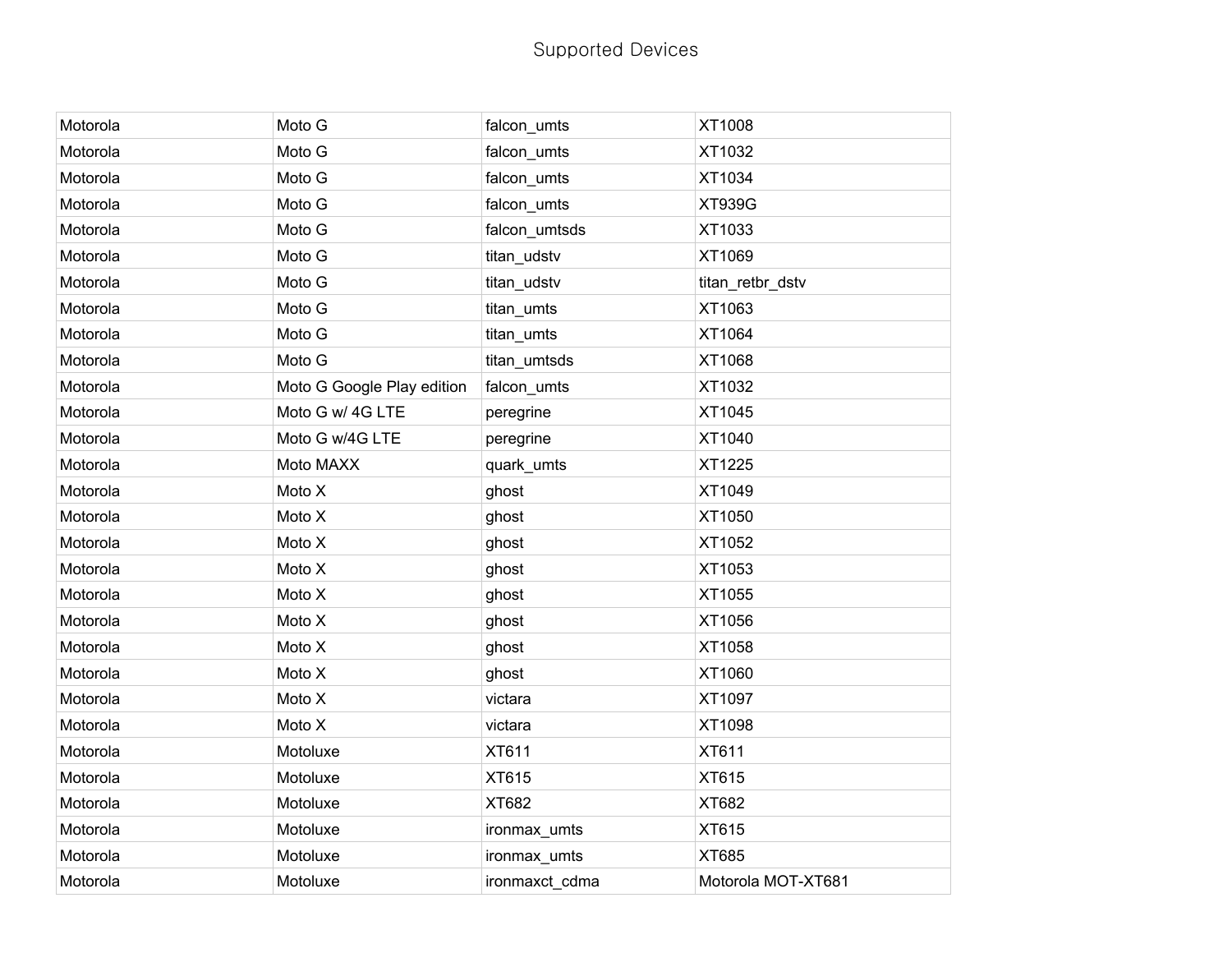| Motorola | Motoluxe                       | ironmaxtv_umts   | XT687              |
|----------|--------------------------------|------------------|--------------------|
| Motorola | Motoluxe                       | umts_irock       | XT626              |
| Motorola | Motoluxe                       | umts_irock       | <b>XT627</b>       |
| Motorola | Motoroi                        | sholest          | Milestone XT720    |
| Motorola | Motoroi                        | sholest          | Motorola XT720     |
| Motorola | Motoroi                        | sholest          | XT720              |
| Motorola | Motorola Atrix HD              | qinara           | <b>MB886</b>       |
| Motorola | Motorola Master Touch          | umts_primus      | XT621              |
| Motorola | Motorola Master Touch<br>XT621 | umts_primus      | XT621              |
| Motorola | Motorola Photon                | asanti_c         | XT897              |
| Motorola | Motorola Photon                | asanti c         | <b>XT897S</b>      |
| Motorola | Motorola RAZR HD               | vanquish         | DROID RAZR HD      |
| Motorola | Motorola RAZR M                | smq              | XT907              |
| Motorola | Motorola Razr V                | umts_yangtze     | <b>XT885</b>       |
| Motorola | Motorola Razr V                | umts_yangtze     | <b>XT886</b>       |
| Motorola | Motorola XOOM 2                | fleming          | MZ609              |
| Motorola | Motorola XOOM 2                | pasteur          | MZ617              |
| Motorola | Motosmart                      | XT389            | <b>XT389</b>       |
| Motorola | Motosmart                      | XT390            | XT390              |
| Motorola | Motosmart                      | argonmini_umts   | <b>XT389</b>       |
| Motorola | Motosmart                      | argonmini_umts   | XT390              |
| Motorola | Motosmart                      | silversmart umts | XT303              |
| Motorola | Motosmart                      | silversmart_umts | <b>XT305</b>       |
| Motorola | Nexus 6                        | shamu            | Nexus 6            |
| Motorola | Opus One                       | rubicon          | Motorola Titanium  |
| Motorola | Opus One                       | rubicon          | Titanium           |
| Motorola | Photon 4G                      | sunfire          | ISW11M             |
| Motorola | Photon 4G                      | sunfire          | <b>MB855</b>       |
| Motorola | Photon 4G                      | sunfire          | Motorola Electrify |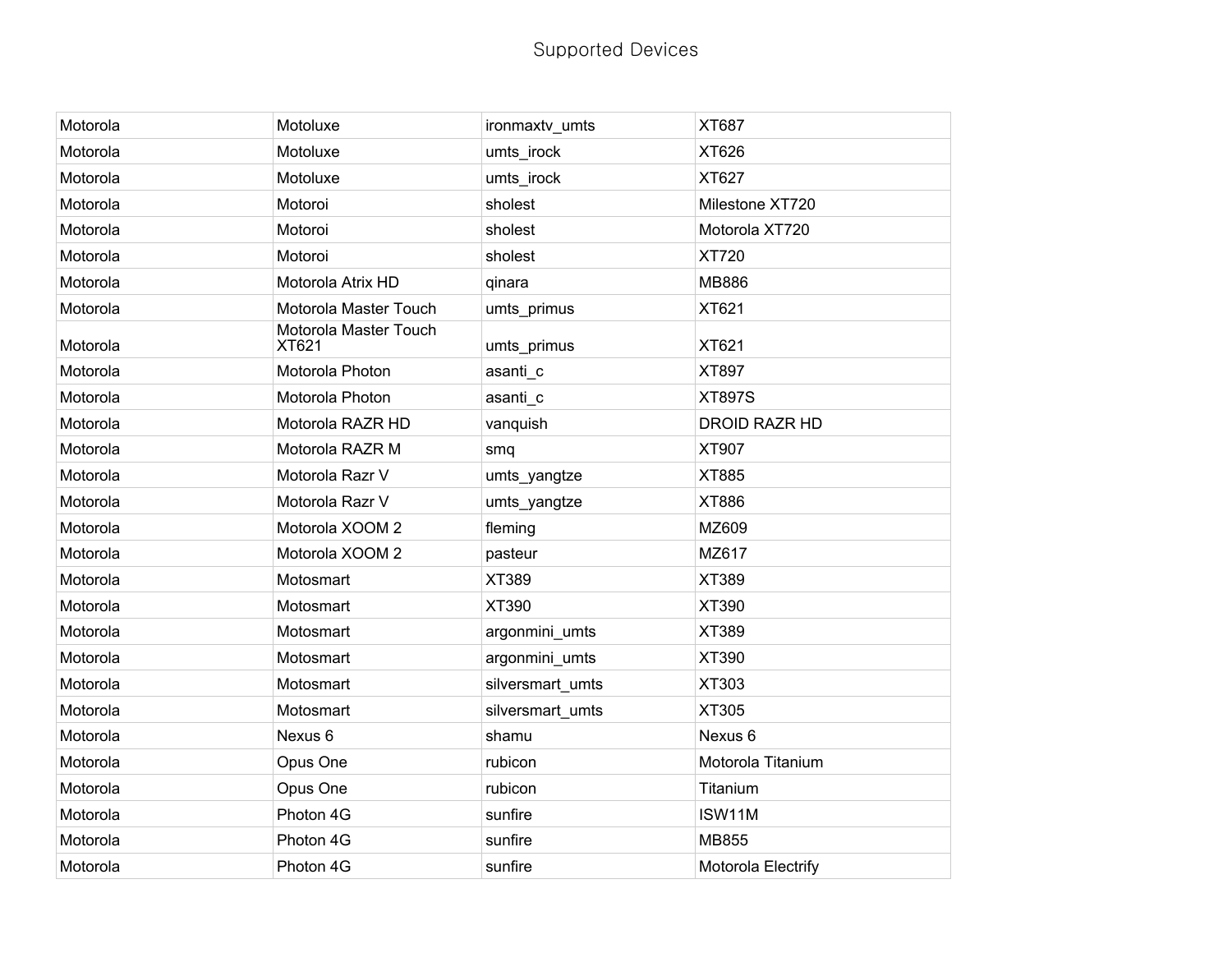| Motorola              | Quench XT3              | XT502             | Motorola-XT502  |
|-----------------------|-------------------------|-------------------|-----------------|
| Motorola              | RAZR D1                 | hawk35_umts       | XT914           |
| Motorola              | RAZR D1                 | hawk35_umts       | XT915           |
| Motorola              | RAZR D1                 | hawk35_umts       | XT916           |
| Motorola              | RAZR D1                 | hawk35_umts       | XT918           |
| Motorola              | RAZR D3                 | hawk40 umts       | XT919           |
| Motorola              | RAZR D3                 | hawk40_umts       | XT920           |
| Motorola              | Spice                   | sesame            | XT300           |
| Motorola              | <b>XOOM</b>             | stingray          | Xoom            |
| Motorola              | <b>XOOM</b>             | umts_everest      | MZ601           |
| Motorola              | <b>XOOM</b>             | umts_hubble       | MZ601           |
| Motorola              | <b>XOOM</b>             | umts_hubble       | MZ605           |
| Motorola              | <b>XOOM</b>             | wifi_hubble       | MZ604           |
| Motorola              | <b>XOOM</b>             | wifi_hubble       | MZ606           |
| Motorola              | <b>XOOM</b>             | wingray           | Xoom            |
| Motorola              | XT605                   | umts_jorian       | XT605           |
| Motorola              | XT627                   | umts_irock        | XT627           |
| Motorola Solutions    | TC55CH                  | TC55CH            | TC55CH          |
| MotorolaSolutionsInc. | <b>TC55</b>             | <b>TC55</b>       | <b>TC55</b>     |
| MotorolaSolutionsInc. | TC55CH                  | TC55CH            | TC55CH          |
| Moxee Technologies    | X1                      | X1                | X1              |
| Moxee Technologies    | X10                     | X10               | X10             |
| Moxee Technologies    | X100                    | X100              | X100            |
| Multilaser            | M7s Dual Core           | NB116_NB117_NB118 | M7s Dual ML03   |
| My Go                 | GoTab GBT10             | GBT10             | GoTab_GBT10     |
| Myphone               | <b>UNO</b>              | UNO_sprout        | MyPhone UNO     |
| <b>NAXA</b>           | NAXA NID-7011           | NID-7011          | NID-7011        |
| <b>NAXA</b>           | NID_7010                | NID_7010          | NID_7010        |
| <b>NCREDIBLE</b>      | NV8-HD                  | NV8-HD            | NV8             |
| <b>NEC</b>            | 101T \xe3\x80\x80MEDIAS | <b>NEC-101</b>    | <b>NEC-101T</b> |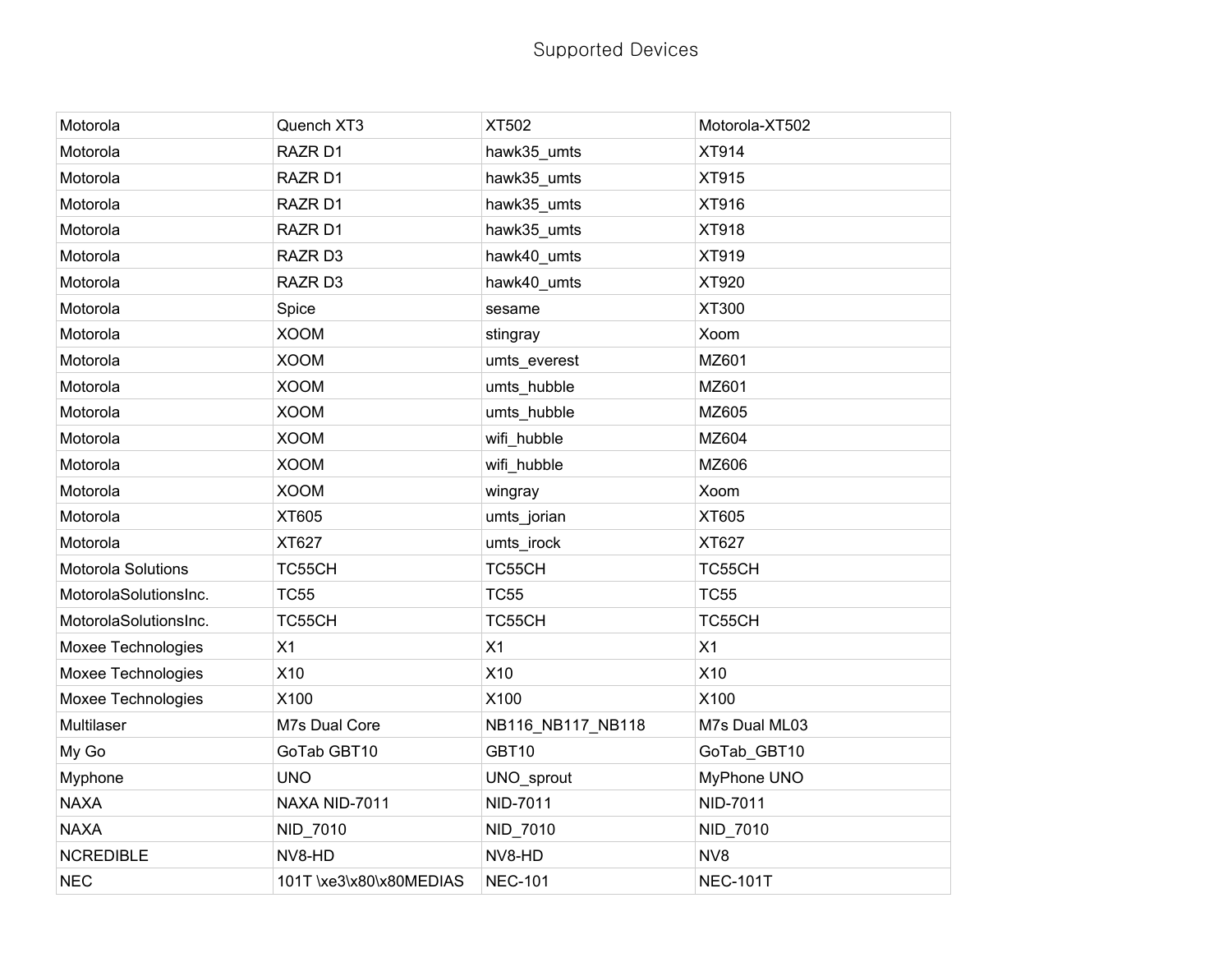| <b>NEC</b> | AGT10                                                    | AGT10          | N8730-411           |
|------------|----------------------------------------------------------|----------------|---------------------|
| <b>NEC</b> | AGT10                                                    | AGT10          | N8730-41101         |
| <b>NEC</b> | AGT10                                                    | AGT10          | N8730-41102         |
| <b>NEC</b> | CASIO G\'zOne Commando<br>4G LTE                         | C811           | C811 4G             |
| <b>NEC</b> | Casio G\'zOne Commando                                   | C771           | C771                |
| <b>NEC</b> | Disney Mobile on docomoN-<br>03E                         | N-03E          | N-03E               |
| <b>NEC</b> | G\'z One IS11CA                                          | IS11CA         | IS11CA              |
| <b>NEC</b> | G\'zOne TYPE-L CAL21                                     | CAL21          | CAL21               |
| <b>NEC</b> | G\xe2\x80\x99zOne CA-201L CA201L                         |                | CA-201L             |
| <b>NEC</b> | LaVieTab PC-<br>TE508S1W/LaVieTab PC-<br><b>TE508S1L</b> | PC-TE508S1_nec | LaVieTab PC-TE508S1 |
| <b>NEC</b> | LaVieTab PC-TE510S1L                                     | PC-TE510S1 nec | LaVieTab PC-TE510S1 |
| <b>NEC</b> | LifeTouch B                                              | LTB013         | D000-000013-101     |
| <b>NEC</b> | LifeTouch B                                              | <b>LTB018</b>  | D000-000018-001     |
| <b>NEC</b> | LifeTouch B                                              | <b>LTB018</b>  | D000-000018-002     |
| <b>NEC</b> | LifeTouch B                                              | <b>LTB018</b>  | D000-000018-003     |
| <b>NEC</b> | LifeTouch B                                              | <b>LTB018</b>  | D000-000018-004     |
| <b>NEC</b> | LifeTouch B                                              | <b>LTB018</b>  | D000-000018-101     |
| <b>NEC</b> | LifeTouch B                                              | <b>LTB018</b>  | D000-000018-102     |
| <b>NEC</b> | LifeTouch B                                              | <b>LTB018</b>  | D000-000018-104     |
| <b>NEC</b> | LifeTouch B                                              | <b>LTB019G</b> | D000-000019-002     |
| <b>NEC</b> | LifeTouch B                                              | <b>LTB019W</b> | D000-000019-001     |
| <b>NEC</b> | LifeTouch B                                              | <b>LTB028</b>  | LTB-HS              |
| <b>NEC</b> | LifeTouch L                                              | D000000023     | LT-TLA              |
| <b>NEC</b> | LifeTouch L                                              | D000000035     | NEC-STR             |
| <b>NEC</b> | LifeTouch L                                              | D000000039     | NEC-STR             |
| <b>NEC</b> | LifeTouch L                                              | LTTLA16        | LT-TLA              |
| <b>NEC</b> | LifeTouch L                                              | LTTLA32        | LT-TLA              |
| <b>NEC</b> | LifeTouch Note                                           | D000000010N    | D000-000010-N       |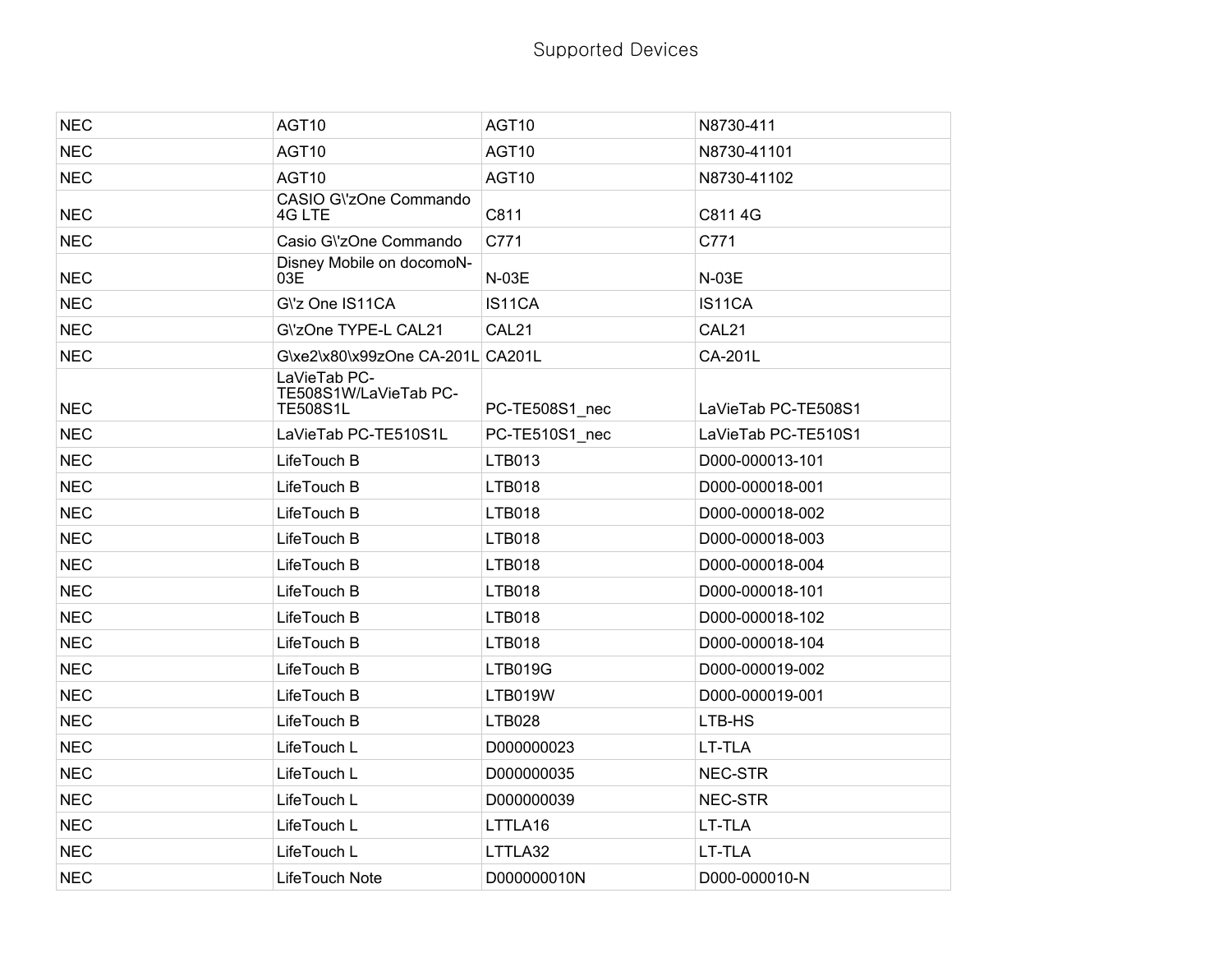| <b>NEC</b> | LifeTouch Note         | D000000011N    | D000-000011-N   |
|------------|------------------------|----------------|-----------------|
| <b>NEC</b> | LifeTouch Note         | LTNA7          | LT-NA7          |
| <b>NEC</b> | LifeTouch Note         | LTNA7F         | LT-NA7F         |
| <b>NEC</b> | LifeTouch S            | LifeTouch_D1   | D000-000001-B01 |
| <b>NEC</b> | LifeTouch S            | LifeTouch D1   | D000-000001-B02 |
| <b>NEC</b> | LifeTouch S            | LifeTouch D1   | D000-000001-C01 |
| <b>NEC</b> | LifeTouch S            | LifeTouch D1   | D000-000001-K01 |
| <b>NEC</b> | LifeTouch S            | LifeTouch_D1   | D000-000001-R01 |
| <b>NEC</b> | LifeTouch S            | LifeTouch D1   | D000-000001-R02 |
| <b>NEC</b> | LifeTouch S            | LifeTouch_D1   | D000-000001-R03 |
| <b>NEC</b> | LifeTouch S            | LifeTouch D1   | D000-000001-R04 |
| <b>NEC</b> | LifeTouch S            | LifeTouch_D1   | D000-000001-S00 |
| <b>NEC</b> | LifeTouch S            | LifeTouch_D1   | D000-000001-S01 |
| <b>NEC</b> | LifeTouch S            | LifeTouch D1   | D000-000001-S05 |
| <b>NEC</b> | LifeTouch S            | LifeTouch_D1   | D000-000001-S25 |
| <b>NEC</b> | LifeTouch S            | LifeTouch_D1   | D000-000001-S85 |
| <b>NEC</b> | LifeTouch S            | LifeTouch D7   | D000-000007-D01 |
| <b>NEC</b> | LifeTouch W            | LT-W1 1        | D000-000002-W01 |
| <b>NEC</b> | LifeTouch W            | $LT-W1_2$      | D000-000002-W02 |
| <b>NEC</b> | LifeTouch W            | LifeTouch_W1   | D000-000002-001 |
| <b>NEC</b> | MEDIAS X N-06E         | <b>N-06E</b>   | <b>N-06E</b>    |
| <b>NEC</b> | MEDIAS BR IS11N        | <b>IS11N</b>   | <b>IS11N</b>    |
| <b>NEC</b> | MEDIAS CH 101N         | 101N           | 101N            |
| <b>NEC</b> | <b>MEDIAS ES N-05D</b> | $N-05D$        | N-05D           |
| <b>NEC</b> | MEDIAS LTE N-04D       | $N-04D$        | $N-04D$         |
| <b>NEC</b> | MEDIAS N-04C           | <b>N-04C</b>   | <b>N-04C</b>    |
| <b>NEC</b> | MEDIAS NE-202          | <b>NE-202</b>  | <b>NE-202</b>   |
| <b>NEC</b> | MEDIAS NEC-101S        | <b>MAGNUM</b>  | <b>NEC-101S</b> |
| <b>NEC</b> | <b>MEDIAS NEC-101S</b> | <b>NEC-101</b> | <b>NEC-101S</b> |
| <b>NEC</b> | <b>MEDIAS NEC-102</b>  | <b>NEC-102</b> | <b>NEC-102</b>  |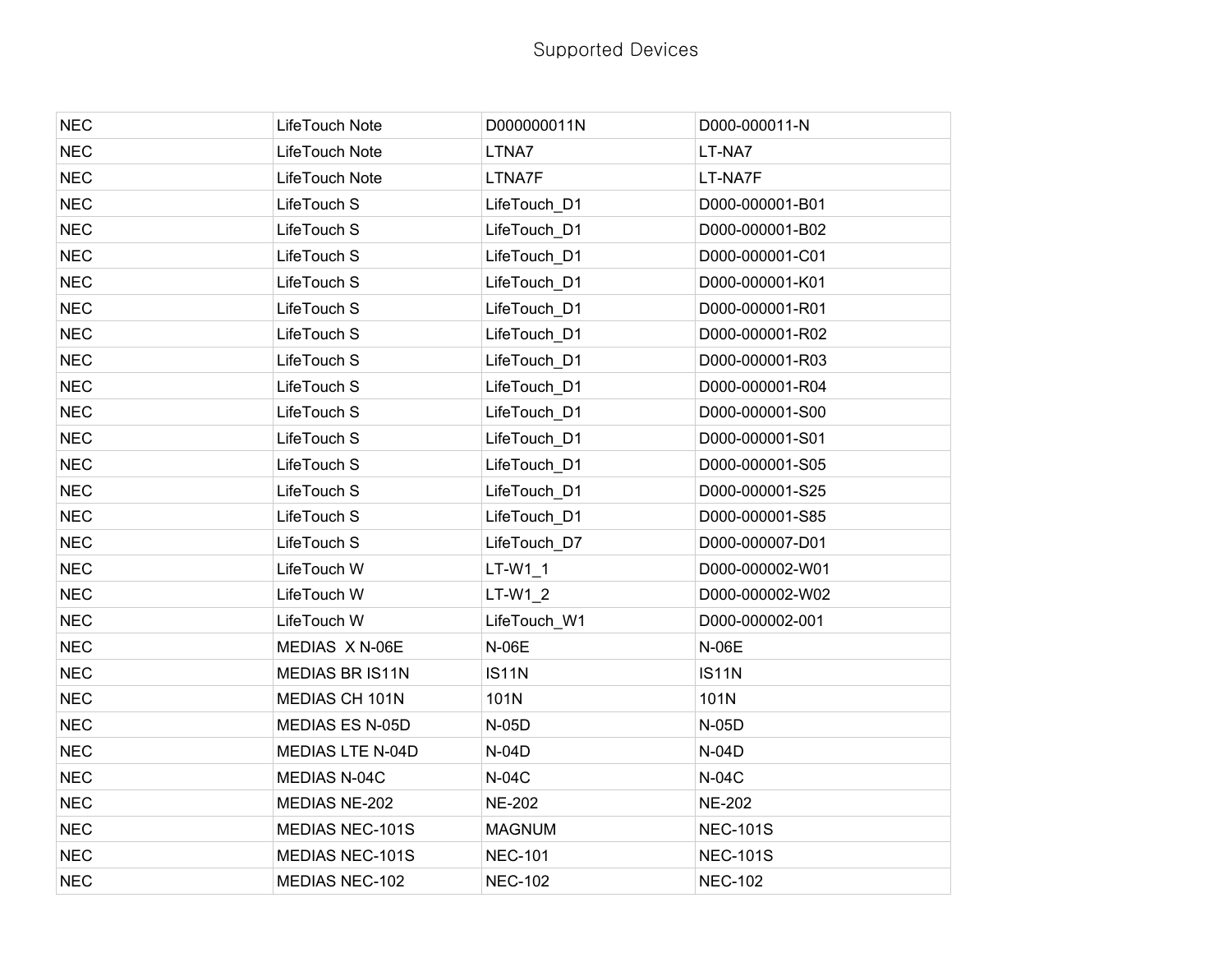| <b>NEC</b>            | MEDIAS PP N-01D         | $N-01D$              | N-01D                |
|-----------------------|-------------------------|----------------------|----------------------|
| <b>NEC</b>            | <b>MEDIAS TAB N-06D</b> | N-06D                | N-06D                |
| <b>NEC</b>            | MEDIAS TAB UL N-08D     | N-08D                | N-08D                |
| <b>NEC</b>            | MEDIAS U N-02E          | N-02E                | $N-02E$              |
| <b>NEC</b>            | MEDIAS U NE-103T        | <b>NE-103</b>        | <b>NE-103T</b>       |
| <b>NEC</b>            | MEDIAS W N-05E          | <b>N-05E</b>         | <b>N-05E</b>         |
| <b>NEC</b>            | MEDIAS WP N-06C         | <b>N-06C</b>         | <b>N-06C</b>         |
| <b>NEC</b>            | MEDIAS X N-04E          | <b>N-04E</b>         | <b>N-04E</b>         |
| <b>NEC</b>            | MEDIAS X N-07D          | N-07D                | <b>N-07D</b>         |
| <b>NEC</b>            | <b>NE-201</b>           | <b>NE-201</b>        | NEC-NE-201A1A        |
| <b>NEC</b>            | NEC909e                 | NEC909e              | NEC909e              |
| <b>NEC</b>            | PC-TS507N1S             | <b>PC-TS507N1S</b>   | LaVieTab PC-TS507N1S |
| <b>NEC</b>            | PC-508T1W               | 508T1W               | PC-TS508T1W          |
| <b>NEC</b>            | PC-708T1W               | 708T1W               | PC-TS708T1W          |
| <b>NEC</b>            | PC-TE307N1W             | PC-TE307N1W          | PC-TE307N1W          |
| <b>NEC</b>            | PC-TE510N1B             | LaVieTab             | LaVieTab PC-TE510N1B |
| <b>NESO</b>           | <b>NESO N810 i7</b>     | N810_i7_1            | N810 i7              |
| <b>NGM</b>            | Dynamic Racing 3        | NGM_Dynamic_Racing_3 | Dynamic Racing 3     |
| <b>NGM</b>            | Forward Prime           | Forward_Prime        | Forward Prime        |
| <b>NGM</b>            | Infinity                | Infinity             | Infinity             |
| <b>NGM</b>            | NGM_Dynamic_Stylo       | NGM_Dynamic_Stylo    | NGM_Dynamic_Stylo    |
| <b>NGM Italia SRL</b> | Danamic Now             | DynamicNow           | <b>Now</b>           |
| <b>NGM Italia SRL</b> | Endurance               | ForwardEndurance     | ForwardEndurance     |
| <b>NGM Italia SRL</b> | ForwardZero             | ForwardZero          | ForwardZero          |
| <b>NGM Italia SRL</b> | Ruby                    | ForwardRuby          | Forward Ruby         |
| NVidia                | SHIELD Tablet           | shieldtablet         | SHIELD Tablet        |
| NVidia                | Shield                  | roth                 | <b>SHIELD</b>        |
| NVidia                | TegraNote               | tegranote            | Tegra Note 7         |
| NVidia                | TegraNote               | tegranote            | TegraNote-P1640      |
| <b>NVidia</b>         | TegraNote               | tegranote            | TegraNote-Premium    |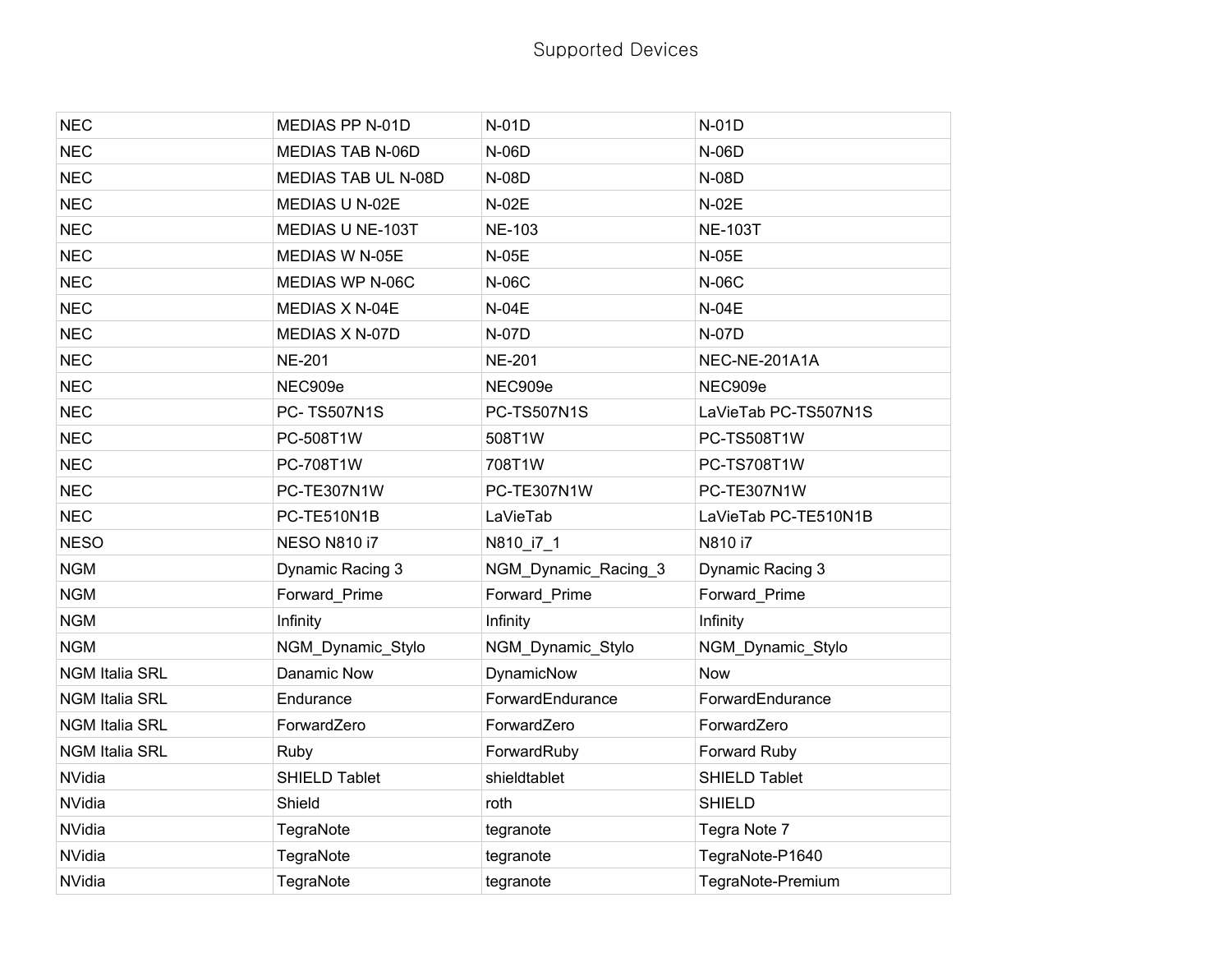| NVidia        | TegraNote             | tegranote7c          | Tegra Note 7      |
|---------------|-----------------------|----------------------|-------------------|
| NanoTech      | Nuvola NP-1           | nuvola               | Nuvola NP-1       |
| Ncredible     | Ncredible NV8         | NV8                  | NV8               |
| Netgear       | <b>NeoTVPrime</b>     | <b>NeoTV</b>         | GTV100            |
| Nexian        | Nexian journey one    | Mi438S_sprout        | Mi438S            |
| Next Learning | Nexttab <sub>N3</sub> | N3                   | N3                |
| Nextbook      | M-MP7NB3G             | 7_Plus_HD3G          | M-MP7NB3G         |
| Nextbook      | NX700QC               | nxm7100lvd_wm        | NX700QC           |
| Nextbook      | <b>NX785QC</b>        | nxm865lvd_wm         | <b>NX785QC</b>    |
| Nextbook      | NX785QC8G             | NXM865FD             | NX785QC8G         |
| Nextbook      | NXA116QC164           | NXA116QC164          | NXA116QC164       |
| Nextel        | V.35                  | up11_vsn_h1_single   | Nextel V.35       |
| Nextel        | V.45                  | H <sub>26</sub> -VSN | <b>NII Nextel</b> |
| Nextel        | V.45                  | H <sub>26</sub> -VSN | V.45              |
| Nikon         | <b>COOLPIX</b>        | S800c                | COOLPIX S800c     |
| Nikon         | COOLPIX S810c         | s810c                | COOLPIX S810c     |
| <b>Nobis</b>  | <b>NB07</b>           | <b>NB07</b>          | <b>NB07</b>       |
| <b>Nobis</b>  | NB1022                | RCT6203W46           | NB1022            |
| <b>Nobis</b>  | <b>NB7022S</b>        | <b>NB7022S</b>       | <b>NB7022S</b>    |
| <b>Nobis</b>  | <b>NB7850S</b>        | <b>NB7850S</b>       | <b>NB7850S</b>    |
| <b>Nobis</b>  | Nobis NB09            | M9025                | <b>NB09</b>       |
| Noblex        | <b>NBX-T1014N</b>     | <b>TA10CA2</b>       | <b>TA10CA2</b>    |
| Noblex        | <b>NBX-T7014</b>      | E270BSA              | <b>NBX-T7014</b>  |
| Nokia         | N <sub>1</sub>        | Nokia_N1             | N <sub>1</sub>    |
| Nubia         | <b>NX401</b>          | <b>NX40X</b>         | <b>NX401</b>      |
| Nubia         | <b>NX501</b>          | <b>NX501</b>         | <b>NX501</b>      |
| Nubia         | <b>NX503A</b>         | <b>NX503A</b>        | <b>NX503A</b>     |
| Nuvision      | TM1088                | fiber-wifibt         | CT1000            |
| Nuvision      | TM1088                | fiber-wifibt         | Endeavour101      |
| Nuvision      | TM1088                | fiber-wifibt         | TM1088            |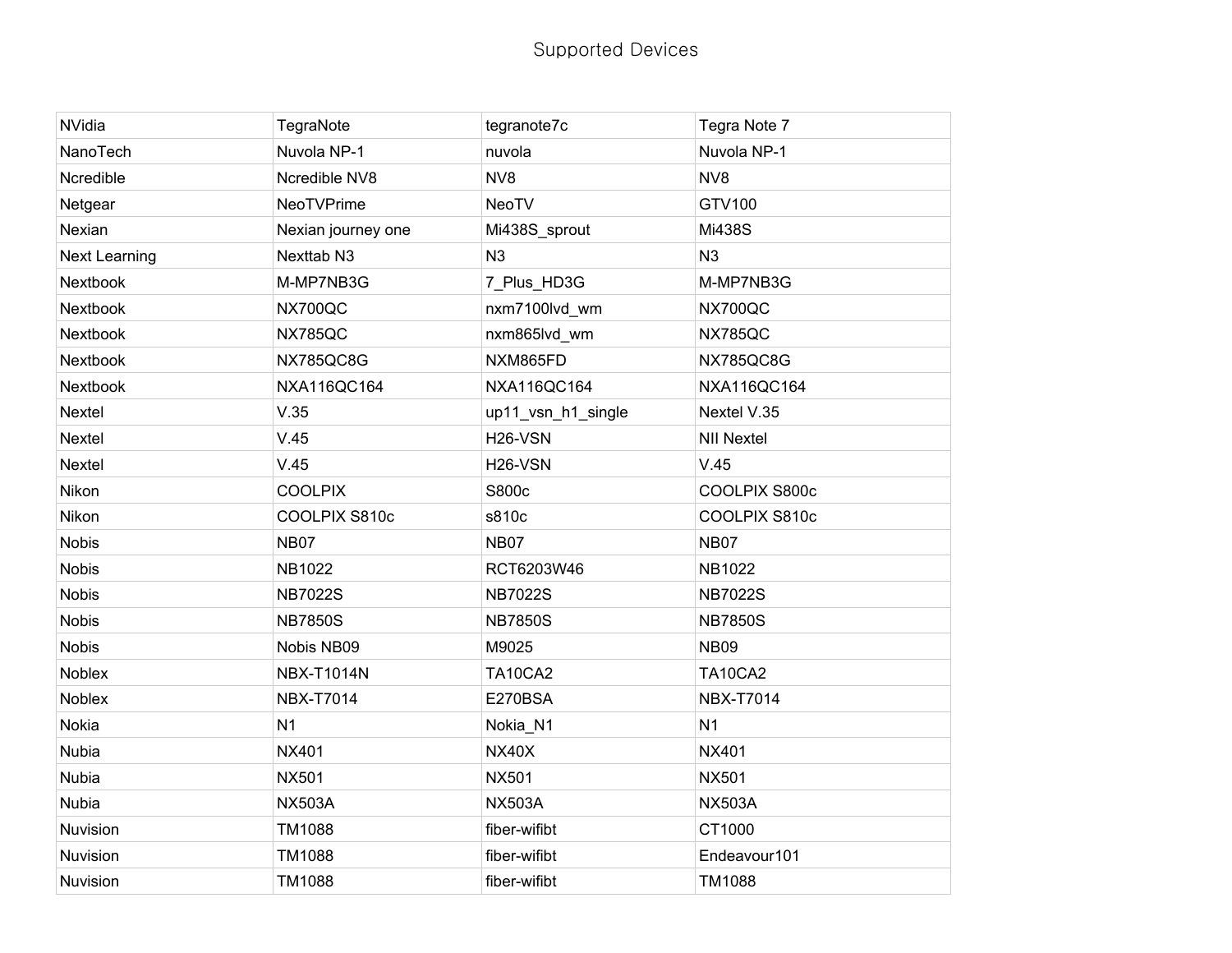| Nuvision   | TM1088           | fiber-wifibt     | WEBPAD1002       |
|------------|------------------|------------------|------------------|
| Nuvision   | TM800A510L       | <b>TM800A</b>    | TM800A510L       |
| Nyx mobile | <b>NOBA</b>      | <b>NOBA</b>      | <b>NOBA</b>      |
| OPPO       | N <sub>1</sub>   | N <sub>1</sub>   | N <sub>1</sub>   |
| OPPO       | N <sub>1</sub> T | N <sub>1</sub> T | N <sub>1</sub> T |
| OPPO       | N <sub>1</sub> W | N <sub>1</sub> W | N <sub>1</sub> W |
| OPPO       | R1001            | R1001            | R1001            |
| OPPO       | R2001            | R2001            | R2001            |
| OPPO       | R2010            | R2010            | R2010            |
| OPPO       | R2017            | R2017            | R2017            |
| OPPO       | R6007            | R6007            | R6007            |
| OPPO       | R7007            | R7007            | R7007            |
| OPPO       | R8001            | R8001            | R8001            |
| OPPO       | R8006            | R8006            | R8006            |
| OPPO       | R8007            | R8007            | R8007            |
| OPPO       | R815             | R815             | R815             |
| OPPO       | R819             | R819             | R819             |
| OPPO       | R821             | R821             | R821             |
| OPPO       | R827             | R827             | R827             |
| OPPO       | <b>R827T</b>     | <b>R827T</b>     | <b>R827T</b>     |
| OPPO       | R829             | R829             | R829             |
| OPPO       | <b>R829T</b>     | <b>R829T</b>     | <b>R829T</b>     |
| OPPO       | R830             | R830             | R830             |
| OPPO       | <b>R830S</b>     | <b>R830S</b>     | <b>R830S</b>     |
| OPPO       | R831             | R831             | R831             |
| OPPO       | R831L            | R831L            | R831L            |
| OPPO       | R831S            | R831S            | R831S            |
| OPPO       | <b>R831T</b>     | <b>R831T</b>     | <b>R831T</b>     |
| OPPO       | R850             | R850             | R850             |
| OPPO       | U707             | U707             | U707             |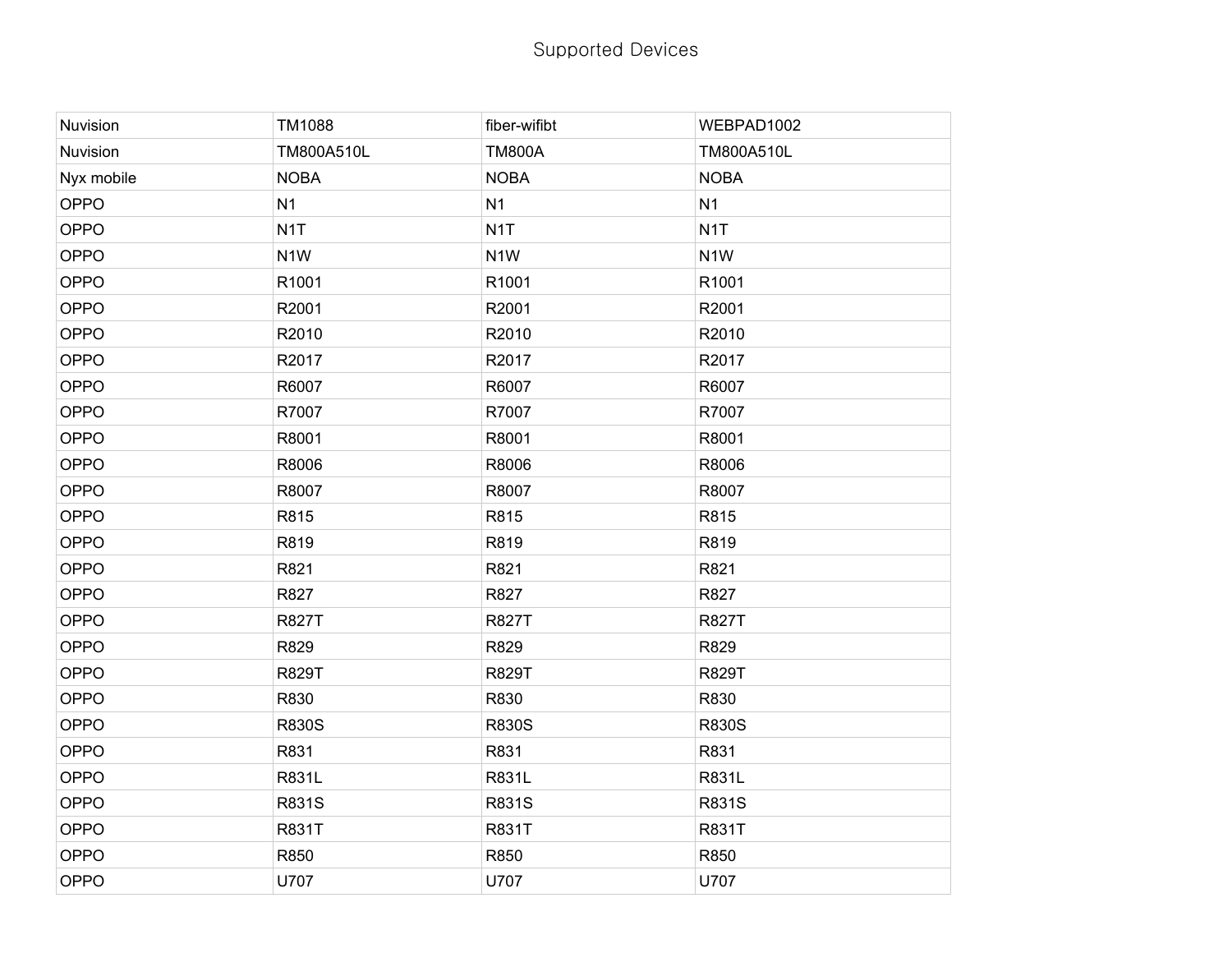## Supported Devices

| OPPO     | U708               | U708              | U708           |
|----------|--------------------|-------------------|----------------|
| OPPO     | X9006              | X9006             | X9006          |
| OPPO     | X9007              | X9007             | X9007          |
| OPPO     | X9070              | X9070             | X9070          |
| OPPO     | X9076              | X9076             | X9076          |
| OPPO     | X9077              | X9077             | X9077          |
| OPPO     | X909               | FIND <sub>5</sub> | X909           |
| Odys     | ODYS UNO X10       | <b>UNO_X10</b>    | <b>UNO X10</b> |
| Odys     | <b>ODYS UNO X8</b> | UNO_X8            | UNO_X8         |
| Olivetti | Graphos A10        | Graphos_A10       | Graphos A10    |
| Olivetti | OP110              | OP110             | OP110          |
| OnePlus  | OnePlus One        | A0001             | A0001          |
| OnePlus  | OnePlus One        | A0001             | One            |
| OpenPeak |                    | CIUS-7            | CIUS-7         |
| OpenPeak |                    | CIUS-7-AT         | CIUS-7-AT      |
| OpenPeak |                    | cius              | cius           |
| Oppo     | 1100               | 1100              | 1100           |
| Oppo     | 1105               | 1105              | 1105           |
| Oppo     | 1107               | 1107              | 1107           |
| Oppo     | 3000               | 3000              | 3000           |
| Oppo     | 3001               | Mirror3           | 3001           |
| Oppo     | 3005               | 3005              | 3005           |
| Oppo     | 3006               | Mirror3           | 3006           |
| Oppo     | 3007               | 3007              | 3007           |
| Oppo     | 3008               | 3008              | 3008           |
| Oppo     | N <sub>1</sub>     | N <sub>1</sub>    | N <sub>1</sub> |
|          |                    |                   |                |
| Oppo     | N1 mimi            | N1mini            | N5111          |
| Oppo     | N1 mimi            | N1mini            | N5116          |
| Oppo     | N <sub>3</sub>     | N3                | N5206          |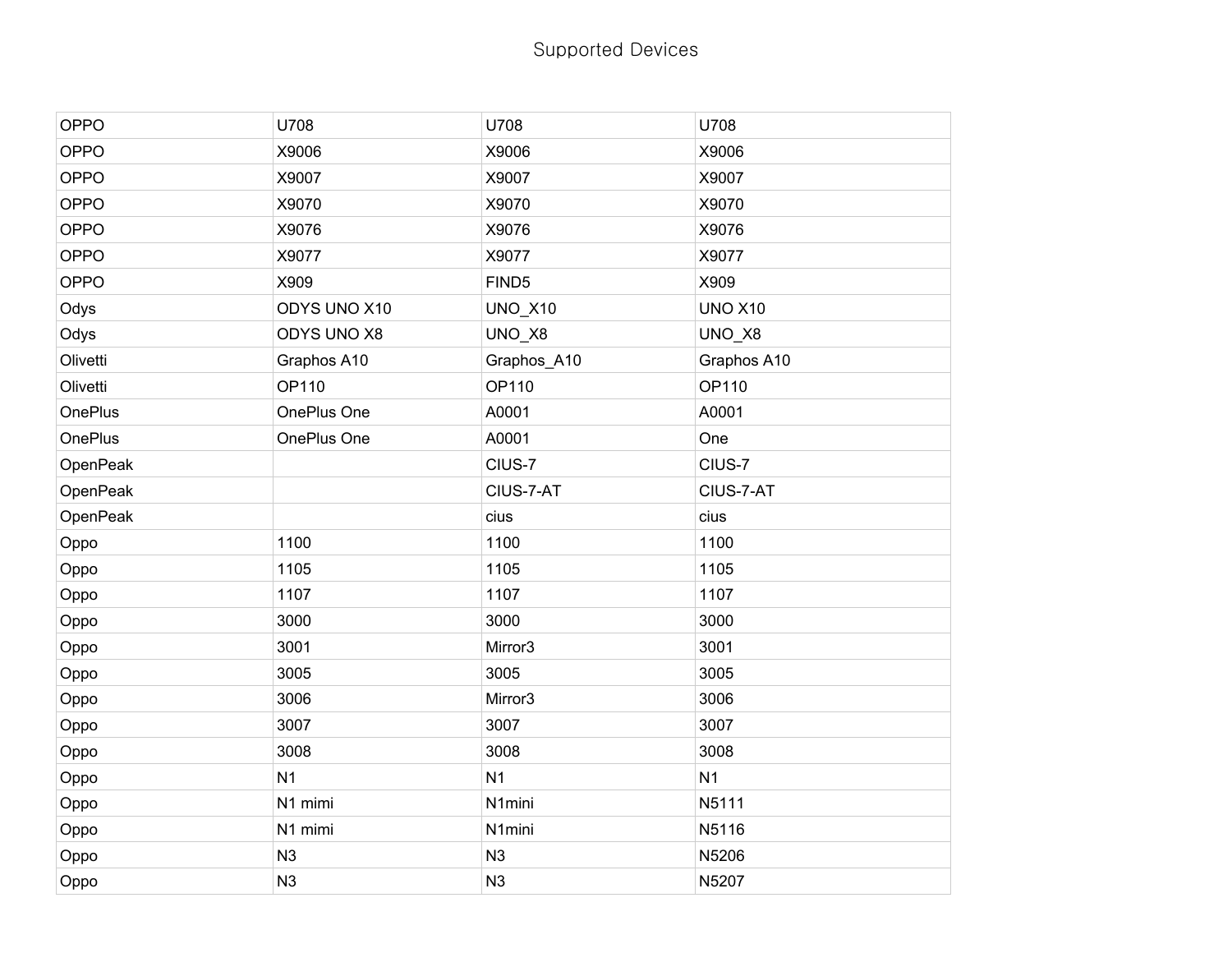| Oppo | N <sub>3</sub> | N3                | N5209          |
|------|----------------|-------------------|----------------|
| Oppo | N5110          | N5110             | N5110          |
| Oppo | N5117          | N5117             | N5117          |
| Oppo | OPPO Find5     | FIND <sub>5</sub> | X909           |
| Oppo | OPPO Find5     | FIND <sub>5</sub> | X909T          |
| Oppo | OPPO Ulike2    | Ulike2            | U705T          |
| Oppo | R1001          | R1001             | R1001          |
| Oppo | R <sub>5</sub> | R <sub>5</sub>    | R8106          |
| Oppo | R <sub>5</sub> | R <sub>5</sub>    | R8107          |
| Oppo | R <sub>5</sub> | R <sub>5</sub>    | R8109          |
| Oppo | R6006          | R <sub>3</sub>    | R6006          |
| Oppo | R7005          | R <sub>3</sub>    | R7005          |
| Oppo | R8000          | R <sub>1</sub> S  | R8000          |
| Oppo | <b>R809T</b>   | <b>R809T</b>      | <b>R809T</b>   |
| Oppo | <b>R815T</b>   | <b>R815T</b>      | <b>R815T</b>   |
| Oppo | <b>R815W</b>   | <b>R815W</b>      | <b>R815W</b>   |
| Oppo | <b>R819T</b>   | <b>R819T</b>      | <b>R819T</b>   |
| Oppo | R820           | R820              | R820           |
| Oppo | R8200          | R <sub>1</sub> C  | R8200          |
| Oppo | R8201          | R <sub>1x</sub>   | R8201          |
| Oppo | R8205          | R <sub>1</sub> C  | R8205          |
| Oppo | R8206          | R <sub>1x</sub>   | R8206          |
| Oppo | R8207          | R <sub>1</sub> C  | R8207          |
| Oppo | R821T          | R821T             | R821T          |
| Oppo | <b>R823T</b>   | R823T             | <b>R823T</b>   |
| Oppo | R827           | R827              | R827           |
| Oppo | <b>R831K</b>   | <b>R831K</b>      | <b>R831K</b>   |
| Oppo | <b>R833T</b>   | OPPO82_13067      | <b>R833T</b>   |
| Oppo | U <sub>3</sub> | U <sub>3</sub>    | U <sub>3</sub> |
| Oppo | <b>U707T</b>   | <b>U707T</b>      | <b>U707T</b>   |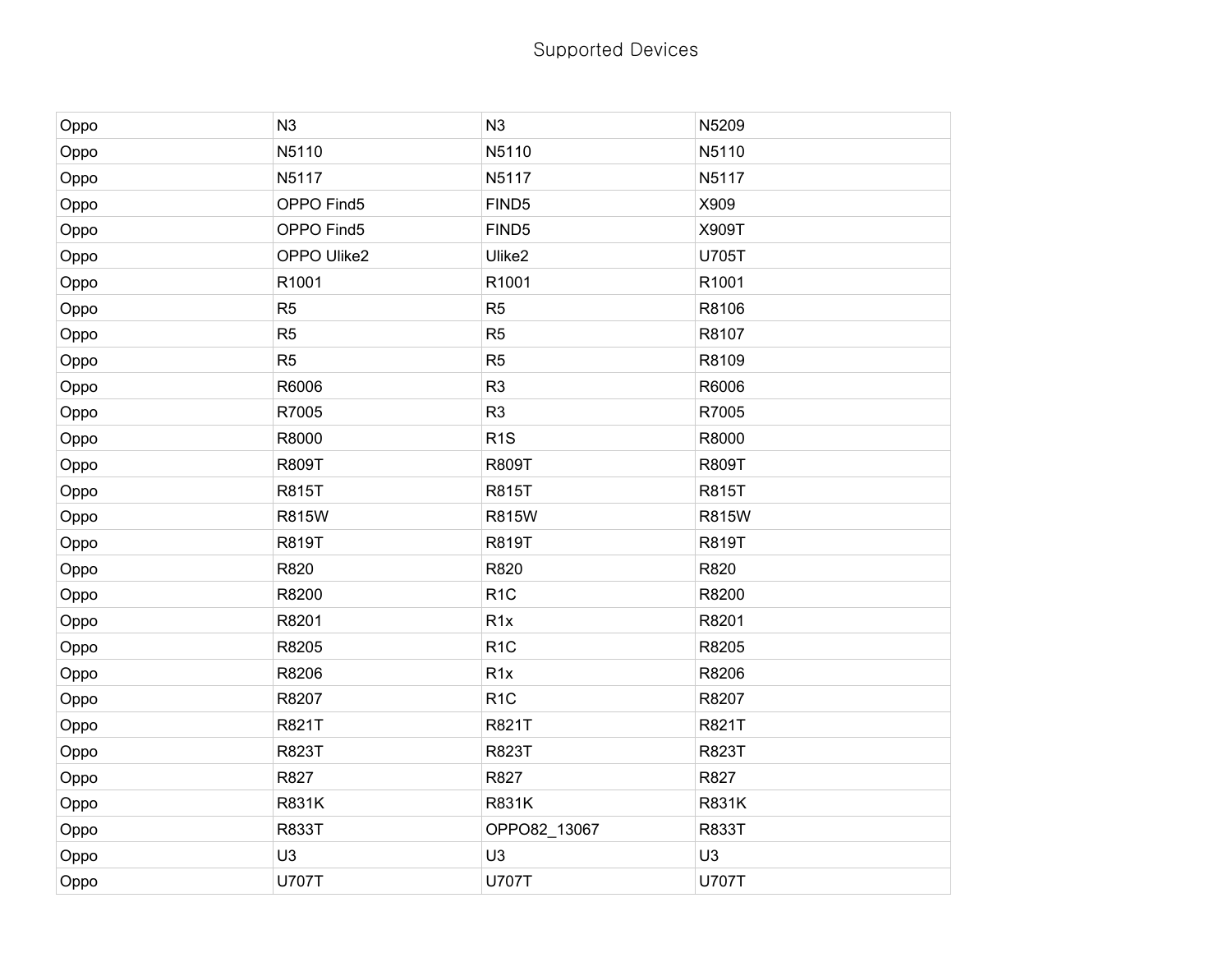## Supported Devices

| Oppo      | Ulike2             | <b>U705W</b>    | <b>U705W</b>      |
|-----------|--------------------|-----------------|-------------------|
| Oppo      | X9000              | X9000           | X9000             |
| Oppo      | X9077              | FIND7           | X9077             |
| Opticon   | $H-27$             | $H-27$          | $H-27$            |
| Orange    | Luno               | Luno            | Luno              |
| Orange    | <b>NOS Roya</b>    | Alto45          | NOS Roya          |
| Orange    | Orange Nura        | M812            | Orange Nura       |
| Orange    | Orange Roya        | Alto45          | Orange Roya       |
| Orange    | Orange Zilo        | Orange_Zilo     | Zilo              |
| Orange    | idol S             | Diablo_LTE      | Orange Niva       |
| Orbic     | <b>R370H</b>       | <b>R370H</b>    | <b>R370L</b>      |
| Panasonic |                    | <b>H580VT_A</b> | <b>JT-H580VT</b>  |
| Panasonic |                    | H581VT_A        | JT-H581VT         |
| Panasonic |                    | <b>P-08D</b>    | P-08D             |
| Panasonic |                    | laputa          | P-07C             |
| Panasonic | 003P               | pana1           | 003P              |
| Panasonic | 101P               | pana2_2s        | 101P              |
| Panasonic | 102P               | pana2_4s        | 102P              |
| Panasonic | 48AX600C           | mst918_4G       | 48AX600C          |
| Panasonic | 55AX600C           | mst918_4k2k     | 55AX600C          |
| Panasonic | <b>AS650C</b>      | <b>AS650C</b>   | AS650C            |
| Panasonic | Altus 18           | Altus18         | Altus 18          |
| Panasonic | Altus 24           | Altus24         | Altus 24          |
| Panasonic | Boukenkun-reciever | VW_RCBKK1       | VW_RCBKK1         |
| Panasonic | EB-4063-X          | EB-4063-X       | EB-4063-X         |
| Panasonic | <b>ELUGA</b>       | pana2_4o        | dL1               |
| Panasonic | <b>ELUGA P</b>     | P-03E           | P-03E             |
| Panasonic | <b>ELUGA Power</b> | <b>P-07D</b>    | P-07D             |
| Panasonic | ELUGA U            | ELUGA_U         | Panasonic ELUGA U |
| Panasonic | ELUGA V            | <b>P-06D</b>    | P-06D             |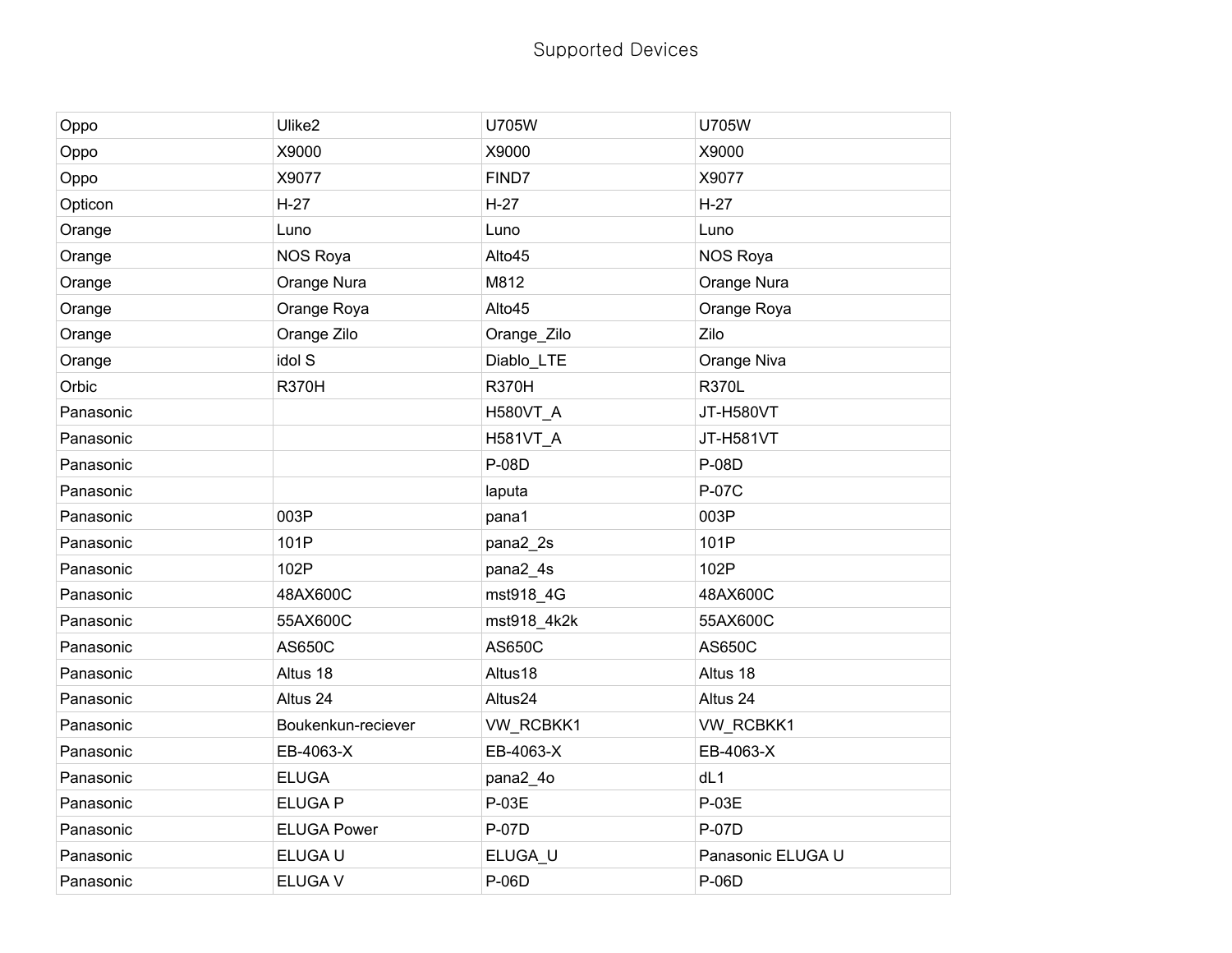| Panasonic | <b>ELUGA X</b>    | P-02E             | P-02E               |
|-----------|-------------------|-------------------|---------------------|
| Panasonic | ELUGA dL1         | pana2_4v          | Panasonic_dL1       |
| Panasonic | Eco11 v2          | Eco11v2           | Eco11 v2            |
| Panasonic | Eco9 v1           | Eco               | Eco9 v1             |
| Panasonic | Eco9 v2           | Ecov <sub>2</sub> | Eco9 v2             |
| Panasonic | Elite 11          | Elite11           | Elite               |
| Panasonic | Elite 11          | Elite11           | Elite 11            |
| Panasonic | Elite 16          | Elite16           | Elite               |
| Panasonic | FZ-A1             | toughpad          | FZ-A1B              |
| Panasonic | FZ-B2             | fz_b2bb           | FZ-B2B              |
| Panasonic | FZ-X1             | FZ-X1             | FZ-X1               |
| Panasonic | FZ-X1             | FZ-X1VU           | FZ-X1               |
| Panasonic | FZ-X1             | FZ-X1VUC          | FZ-X1               |
| Panasonic | HDPSEB v2         | HDPSEBv2          | HD PSEB v2          |
| Panasonic | JT-B1             | <b>B1</b>         | $JT-B1$             |
| Panasonic | KX-PRXA10         | KX-PRXA10         | Panasonic KX-PRXA10 |
| Panasonic | KX-PRXA15         | KX-PRXA15         | Panasonic KX-PRXA15 |
| Panasonic | <b>LUMIX CM1</b>  | DMC-CM1           | DMC-CM1             |
| Panasonic | P-01D             | pana2_1           | P-01D               |
| Panasonic | P-02D             | pana2_2           | P-02D               |
| Panasonic | P-04D             | pana2_4d          | P-04D               |
| Panasonic | P-05D             | pana2_4a          | P-05D               |
| Panasonic | P-07C             | pana1             | P-07C               |
| Panasonic | Panasonic ELUGA A | ELUGA_A           | Panasonic ELUGA A   |
| Panasonic | Panasonic ELUGA I | ELUGA_I           | Panasonic ELUGA I   |
| Panasonic | Panasonic ELUGA S | ELUGA_S           | Panasonic ELUGA S   |
| Panasonic | Panasonic P11     | P11               | Panasonic P11       |
| Panasonic | Panasonic P31     | P31               | Panasonic P31       |
| Panasonic | Panasonic P41     | P41               | Panasonic P41       |
| Panasonic | Panasonic P41 HD  | P41HD             | Panasonic P41HD     |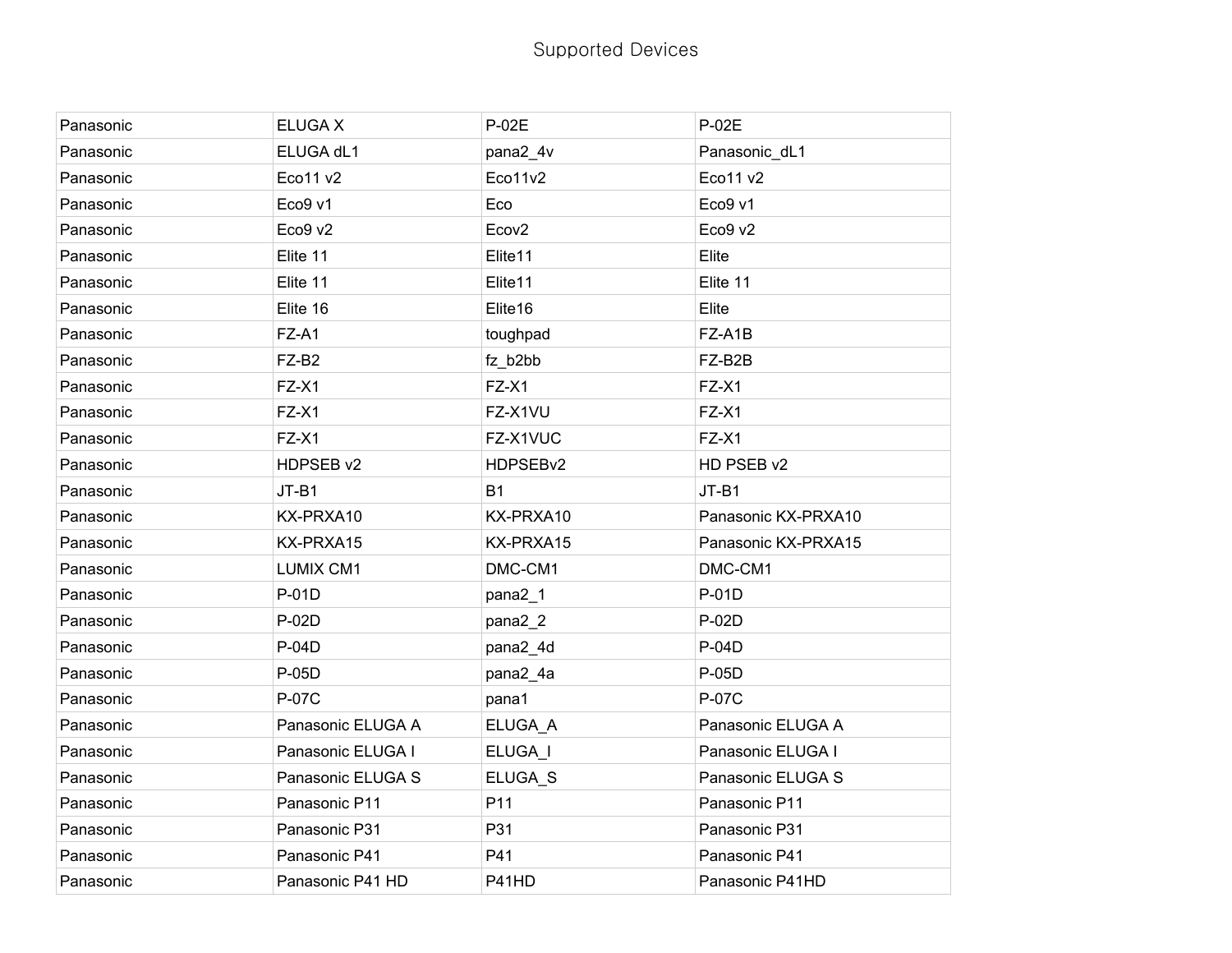| Panasonic | Panasonic P51    | P <sub>51</sub>  | Panasonic P51       |
|-----------|------------------|------------------|---------------------|
| Panasonic | Panasonic P55    | P <sub>55</sub>  | Panasonic P55       |
| Panasonic | Panasonic P61    | P61              | Panasonic P61       |
| Panasonic | Panasonic P61    | P61              | Panasonic_P61       |
| Panasonic | Panasonic P81    | P81              | Panasonic P81       |
| Panasonic | Panasonic T11    | T <sub>11</sub>  | Panasonic T11       |
| Panasonic | Panasonic T21    | T21              | Panasonic T21       |
| Panasonic | Panasonic T31    | <b>T31</b>       | Panasonic T31       |
| Panasonic | Panasonic T40    | T40              | Panasonic T40       |
| Panasonic | Panasonic T41    | T41              | Panasonic T41       |
| Panasonic | Panasonic T9     | T <sub>9</sub>   | Panasonic T9        |
| Panasonic | <b>SM17</b>      | <b>SM17</b>      | Smart Monitor 17    |
| Panasonic | <b>SV-ME1000</b> | K1               | Panasonic SV-ME1000 |
| Panasonic | SmartTVBox       | C01AS            | <b>SMARTTVBOX</b>   |
| Panasonic | <b>UN-MT300</b>  | A1               | Panasonic UN-MT300  |
| Panasonic | <b>UN-W700</b>   | F1               | Panasonic UN-W700   |
| Panasonic | VTSH v1          | VTSHv1           | VTSH v1             |
| Pantech   | ADR910L          | ADR910L          | ADR910L             |
| Pantech   | ADR930L          | ADR930L          | ADR930L             |
| Pantech   | AT <sub>1</sub>  | at1              | <b>IM-T100K</b>     |
| Pantech   | Apache           | ADR8995          | ADR8995             |
| Pantech   | <b>Burst</b>     | presto           | PantechP9070        |
| Pantech   | Crossover        | moon             | PantechP8000        |
| Pantech   | <b>EF33S</b>     | ef33s            | <b>IM-A760S</b>     |
| Pantech   | EF34K            | ef34k            | IM-A770K            |
| Pantech   | EF35L            | ef35I            | <b>IM-A780L</b>     |
| Pantech   | Element          | pororo           | PantechP4100        |
| Pantech   | Flex             | oscar            | PantechP8010        |
| Pantech   | <b>IM-810K</b>   | ef40k            | <b>IM-A810K</b>     |
| Pantech   | <b>IM-840SP</b>  | <b>IM-A840SP</b> | <b>IM-A840SP</b>    |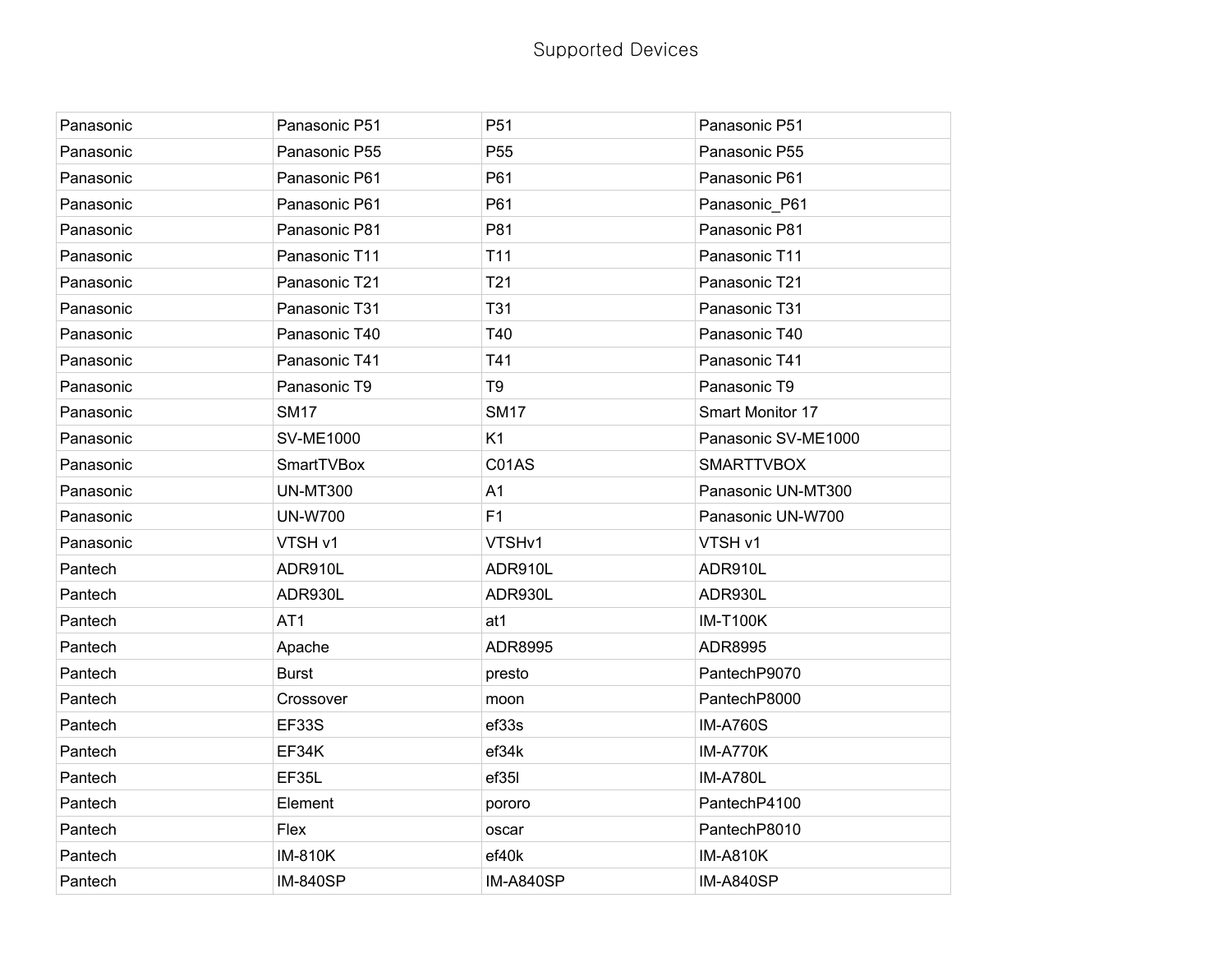| Pantech | <b>IM-A730S</b> | ef30s             | <b>IM-A730S</b> |
|---------|-----------------|-------------------|-----------------|
| Pantech | <b>IM-A740S</b> | ef31s             | <b>IM-A740S</b> |
| Pantech | <b>IM-A760S</b> | ef33s             | <b>IM-A760S</b> |
| Pantech | IM-A770K        | ef34k             | <b>IM-A770K</b> |
| Pantech | <b>IM-A775C</b> | ef34c             | <b>IM-A775C</b> |
| Pantech | <b>IM-A780L</b> | ef35l             | <b>IM-A780L</b> |
| Pantech | <b>IM-A800S</b> | ef39s             | <b>IM-A800S</b> |
| Pantech | <b>IM-A810K</b> | ef40k             | <b>IM-A810K</b> |
| Pantech | <b>IM-A810S</b> | ef40s             | <b>IM-A810S</b> |
| Pantech | <b>IM-A830K</b> | ef45k             | <b>IM-A830K</b> |
| Pantech | IM-A830KE       | ef45kv            | IM-A830KE       |
| Pantech | <b>IM-A830L</b> | ef46l             | <b>IM-A830L</b> |
| Pantech | <b>IM-A830S</b> | ef47s             | <b>IM-A830S</b> |
| Pantech | <b>IM-A840S</b> | <b>IM-A840S</b>   | <b>IM-A840S</b> |
| Pantech | <b>IM-A850K</b> | ef49k             | <b>IM-A850K</b> |
| Pantech | <b>IM-A850L</b> | ef50l             | <b>IM-A850L</b> |
| Pantech | <b>IM-A850S</b> | ef48s             | <b>IM-A850S</b> |
| Pantech | <b>IM-A860K</b> | ef51k             | <b>IM-A860K</b> |
| Pantech | <b>IM-A860L</b> | ef511             | <b>IM-A860L</b> |
| Pantech | <b>IM-A860S</b> | ef51s             | <b>IM-A860S</b> |
| Pantech | <b>IM-A870K</b> | ef52k             | <b>IM-A870K</b> |
| Pantech | <b>IM-A870L</b> | ef52l             | <b>IM-A870L</b> |
| Pantech | <b>IM-A870S</b> | ef <sub>52s</sub> | <b>IM-A870S</b> |
| Pantech | <b>IM-A880S</b> | <b>EF56S</b>      | <b>IM-A880S</b> |
| Pantech | <b>IM-A910K</b> | ef63k             | <b>IM-A910K</b> |
| Pantech | <b>IM-A910L</b> | ef63l             | <b>IM-A910L</b> |
| Pantech | <b>IM-A910S</b> | ef63s             | <b>IM-A910S</b> |
| Pantech | <b>IM-A920S</b> | ef65s             | <b>IM-A920S</b> |
| Pantech | Izar            | sp33k             | SKY IM-A630K    |
| Pantech | MIRACH J        | mirachj           | EIS01PT         |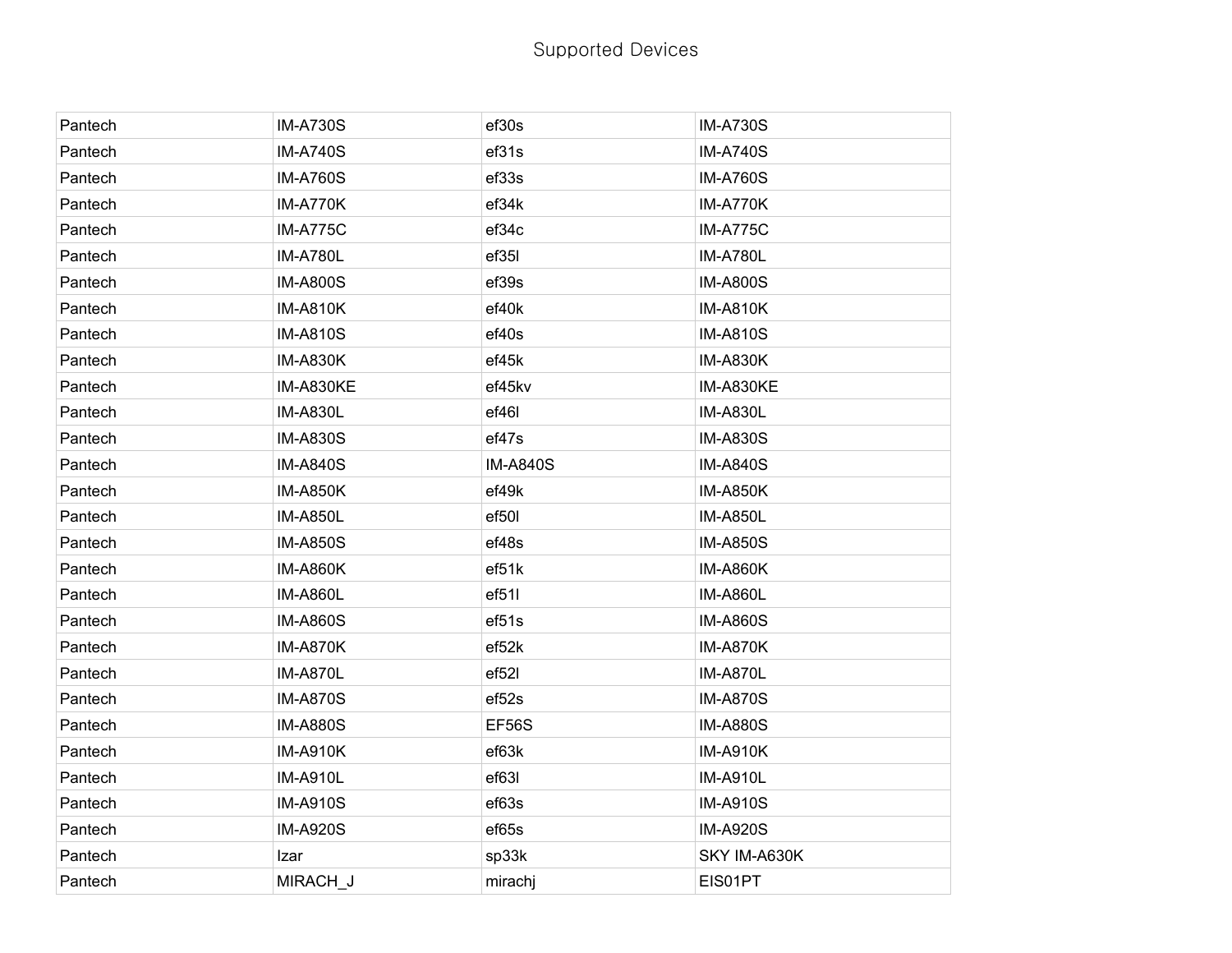| Pantech  | MIRACH_J                | mirachj         | IS11PT            |
|----------|-------------------------|-----------------|-------------------|
| Pantech  | Mirach                  | ef13l           | <b>IM-A690L</b>   |
| Pantech  | Mirach                  | ef13s           | <b>IM-A690S</b>   |
| Pantech  | Mirach A                | ef32k           | <b>IM-A750K</b>   |
| Pantech  | P9090                   | magnus          | PantechP9090      |
| Pantech  | <b>PLANET</b>           | mini            | <b>PLANET</b>     |
| Pantech  | PTL <sub>21</sub>       | maruko          | PTL <sub>21</sub> |
| Pantech  | Pocket                  | mini            | PantechP9060      |
| Pantech  | SIRIUS \xce\xb1         | jmasai          | <b>IS06</b>       |
| Pantech  | <b>Sirius</b>           | ef10s           | SKY IM-A600S      |
| Pantech  | <b>VEGA RACER</b>       | ef34k           | IM-A770K          |
| Pantech  | <b>VEGA RACER</b>       | ef35l           | <b>IM-A780L</b>   |
| Pantech  | <b>VEGA Secret Note</b> | EF59K           | <b>IM-A890K</b>   |
| Pantech  | <b>VEGA Secret Note</b> | EF59L           | <b>IM-A890L</b>   |
| Pantech  | <b>VEGA Secret Note</b> | <b>EF59S</b>    | <b>IM-A890S</b>   |
| Pantech  | <b>VEGA Secret UP</b>   | EF60S           | <b>IM-A900S</b>   |
| Pantech  | <b>VEGA Secret UP</b>   | EF61K           | <b>IM-A900K</b>   |
| Pantech  | <b>VEGA Secret UP</b>   | EF62L           | <b>IM-A900L</b>   |
| Pantech  | <b>VEGA Secret UP</b>   | ef60s           | <b>IM-A900S</b>   |
| Pantech  | <b>VEGA Secret UP</b>   | ef61k           | <b>IM-A900K</b>   |
| Pantech  | <b>VEGA Secret UP</b>   | ef62l           | <b>IM-A900L</b>   |
| Pantech  | Vega                    | ef12s           | SKY IM-A650S      |
| Pantech  | Vega LTE M              | ef65l           | <b>IM-A820L</b>   |
| Pantech  | Vega X                  | ef14l           | <b>IM-A720L</b>   |
| Pantech  | Vega X                  | ef18k           | <b>IM-A710K</b>   |
| Pantech  | ef14lv                  | ef14lv          | <b>IM-A725L</b>   |
| Partner  | OT-310                  | OT-310          | OT-310            |
| Pegatron |                         | Duke3G          | Android Tablet PC |
| Pegatron |                         | <b>DukeWifi</b> | Android Tablet PC |
| Pegatron |                         | <b>TabletPC</b> | Android Tablet PC |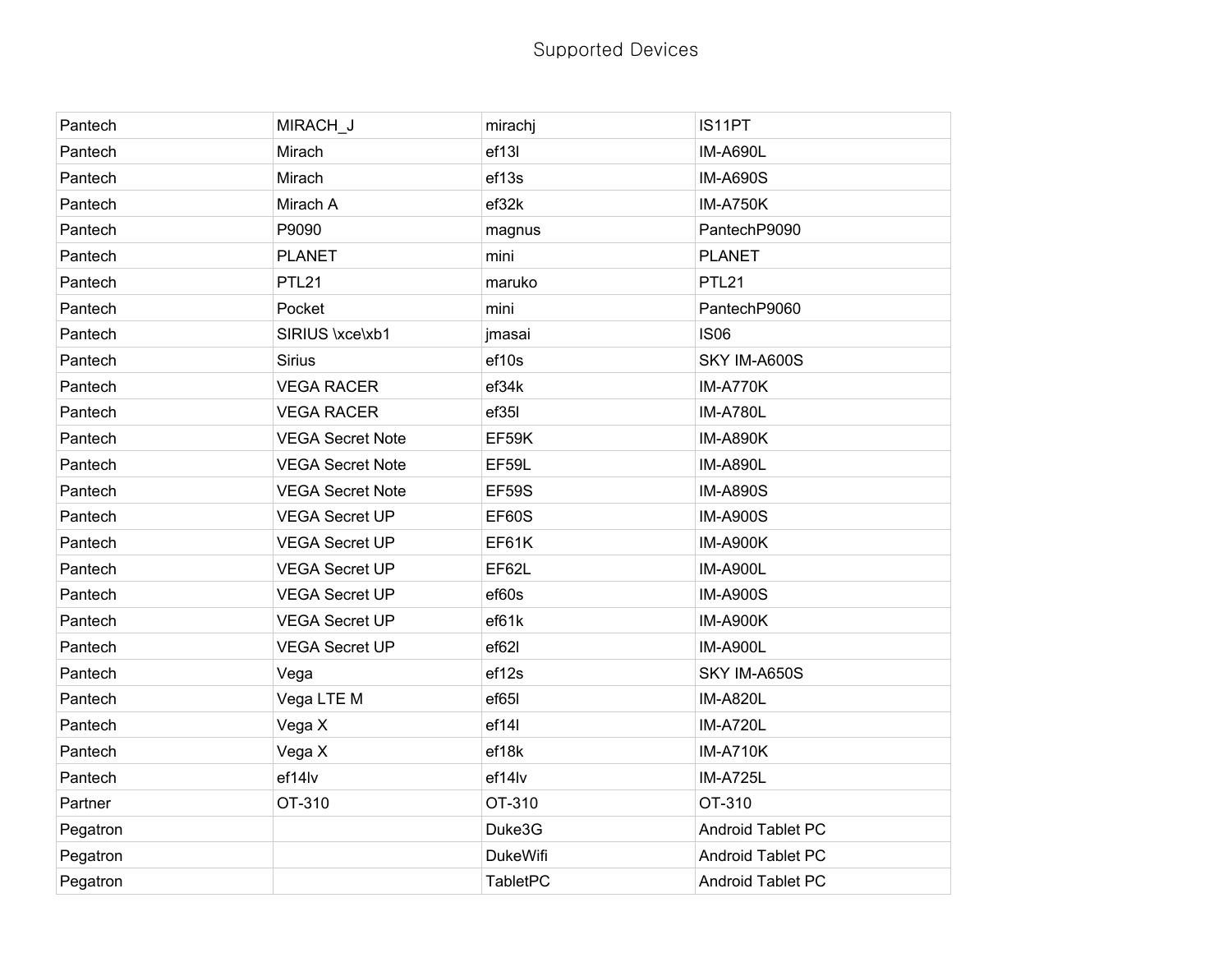| Pegatron | MaxilQ        | MaxilQ             | MaxilQ                        |
|----------|---------------|--------------------|-------------------------------|
| Pegatron | Olipad        | <b>OP111</b>       | chagall                       |
| Pegatron | chagall       | chagall            | Chagall 10.1 WiFi             |
| Pegatron | chagall       | chagall            | E-Tab 4G                      |
| Pegatron | chagall       | chagall            | chagall                       |
| Philips  |               | Philips_GGC3       | SA3CNT                        |
| Philips  |               | Philips_PI5000     | Philips_PI5000                |
| Philips  |               | SA2CNTxx           | <b>Philips GoGear Connect</b> |
| Philips  | HMP8100/93    | HMP8100_ATV_93     | HMP8100_ATV_93                |
| Philips  | HMP8100/98    | <b>HMP8100_ATV</b> | HMP8100_ATV_INT               |
| Philips  | PHP-S221C4AFD | MMD_WW             | G3SMNTS22                     |
| Philips  | PHP-S231C4AFD | G3SMNTS23          | G3SMNTS23                     |
| Philips  | PI2000        | PI2000             | PI2000                        |
| Philips  | PI2010        | PI2010             | PI2010                        |
| Philips  | PI2011        | PI2011             | PI2011                        |
| Philips  | PI3100/51     | PI3100_51          | PI3100                        |
| Philips  | PI3100/58     | PI3100_58          | PI3100                        |
| Philips  | PI3100/93     | PI3100_93          | PI3100-93                     |
| Philips  | PI3100/98     | PI3100_98          | PI3100                        |
| Philips  | PI3100Z3/93   | PI3100Z3_93        | PI3100Z3_93                   |
| Philips  | PI3105        | PI3105             | PI3105                        |
| Philips  | PI3106        | PI3106             | PI3106                        |
| Philips  | PI3110        | PI3110             | PI3110                        |
| Philips  | PI3205G       | PI3205G 93         | PI3205G                       |
| Philips  | PI3210G       | PI3210G            | PI3210G                       |
| Philips  | PI3900        | T7p_Duo_93         | PI3900-93                     |
| Philips  | PI3900/51     | PI3900_51          | PI3900                        |
| Philips  | PI3900/58     | PI3900_58          | PI3900                        |
| Philips  | PI3900/98     | PI3900_98          | PI3900                        |
| Philips  | PI3910        | PI3910             | PI3910                        |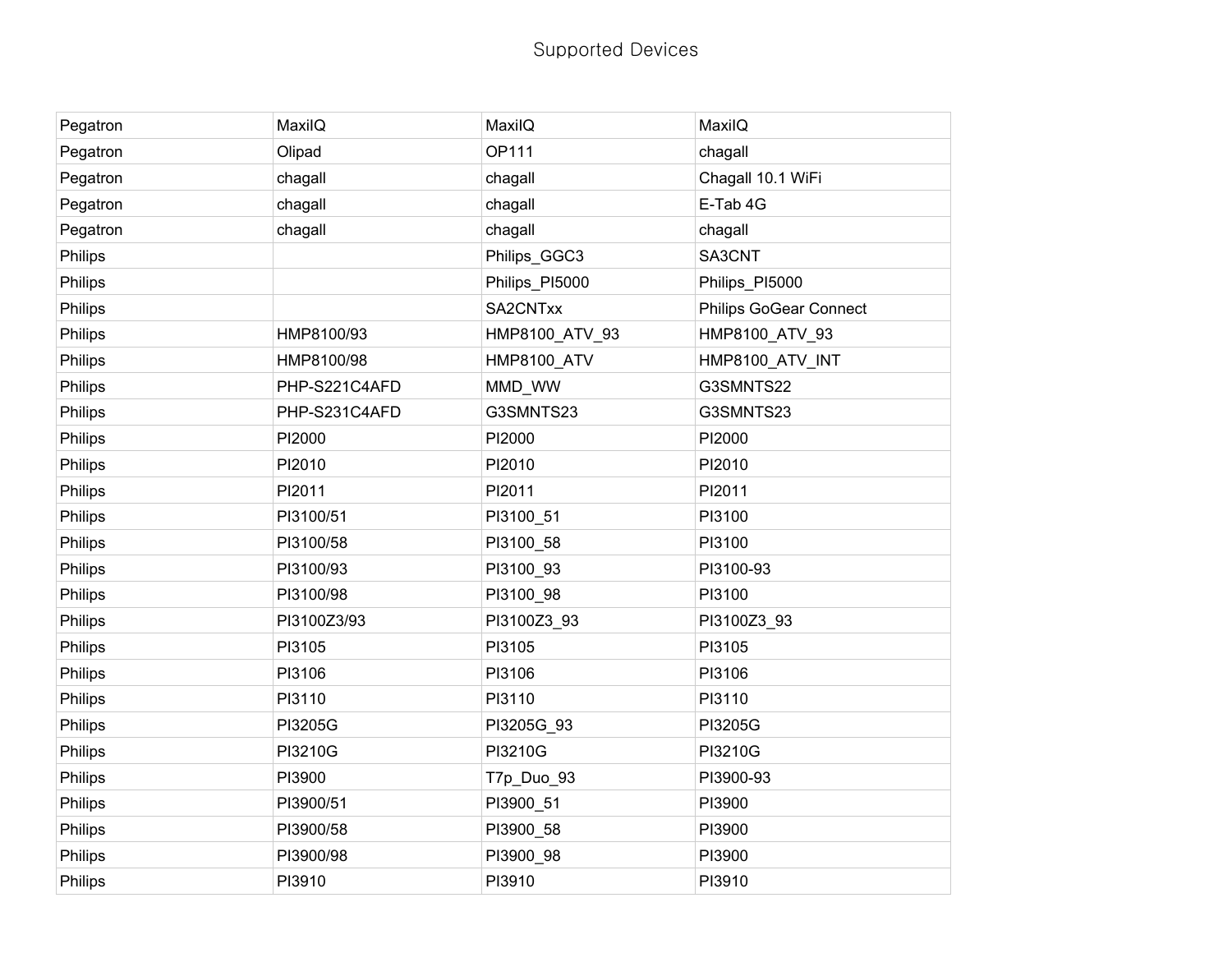| Philips  | PI4010G                       | PI4010G             | PI4010G                   |
|----------|-------------------------------|---------------------|---------------------------|
| Philips  | PI7100/93                     | PI7100_93           | PI7100_93                 |
| Philips  | Philips Android 2014          | philipstv           | AND1E                     |
| Philips  | Philips W8510                 | Topaz               | Philips W8510             |
| Philips  | Philips_W3500                 | Philips_W3500       | Philips_W3500             |
| Philips  | S221C3A                       | MMD_WW              | G2SMNT                    |
| Philips  | T8 PI7000                     | Tablet_8            | PI7000                    |
| Philips  | W337                          | W337                | W337                      |
| Philips  | W3568                         | Philips_W3568       | Philips W3568             |
| Philips  | W3620                         | W3620               | W3620                     |
| Philips  | W6500                         | Philips_W6500_A     | W6500                     |
| Philips  | W6610                         | Marathon            | Philips W6610             |
| Philips  | W6620                         | W6620               | W6620                     |
| Philips  | W8555                         | Pride               | Philips W8555             |
| Pioneer  | PIONEER R1                    | RCK8726Y703H        | R <sub>1</sub>            |
| Polaris  | polaris_Condroid_X7           | polaris-Condroid_X7 | Condroid_X7               |
| Polaroid | A9x/PTAB935x                  | A9xPTAB935x         | A9x/PTAB935x              |
| Polaroid | Infinite                      | MID1324             | MID 1324                  |
| Polaroid | MID4X07                       | RCT6773W22          | MID4X07                   |
| Polaroid | MID4X10                       | RCT6203W46          | MID4X10                   |
| Polaroid | P10/Q10/PTAB1040/PTAB10<br>41 | pq10-Polaroid       | P10/Q10/PTAB1040/PTAB1041 |
| Polaroid | P1001                         | P1001               | P1001                     |
| Polaroid | P7/Q7/PTAB740/PTAB741         | pq7-Polaroid        | P7/Q7/PTAB740/PTAB741     |
| Polaroid | P791                          | P791                | P791                      |
| Polaroid | P9/Q9/PTAB940/PTAB941         | pq9-Polaroid        | P9/Q9/PTAB940/PTAB941     |
| Polaroid | POLAROID A7_PTAB735           | A7_PTAB735          | HS-7DTB39                 |
| Polaroid | <b>PRO5023PW</b>              | up06_h25_polaroid   | <b>PRO5023PW</b>          |
| Polaroid | PTAB1051-PTAB1055             | RCT6203W46          | PTAB1051_PTAB1055         |
| Polaroid | Polaroid A/S10                | wing-AS10           | A/S10                     |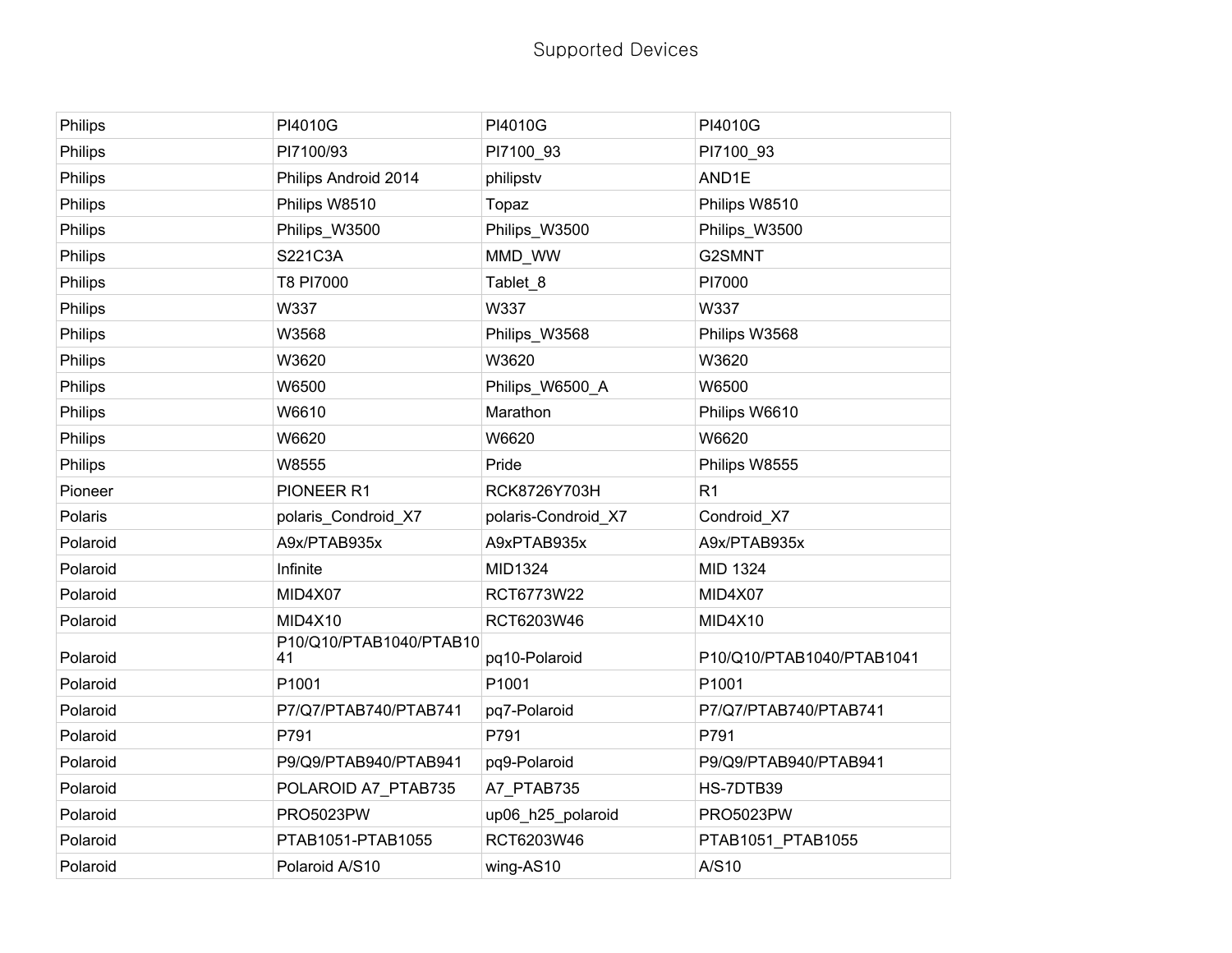| Polaroid | Polaroid A/S7         | wing-AS7      | A/S7                     |
|----------|-----------------------|---------------|--------------------------|
| Polaroid | Polaroid A/S8         | wing-AS8      | A/S8                     |
| Polaroid | Polaroid A7X_PTAB735X | PTAB735X      | A7X_PTAB735X             |
| Polaroid | Polaroid K7           | PTAB782       | K7/PTAB782               |
| Polaroid | Polaroid MID1028      | MID1028       | MID1028                  |
| Polaroid | Polaroid P900         | P900          | P900/Q900                |
| Polaroid | Polaroid PTAB751      | STJR76        | PTAB751                  |
| Polaroid | Polaroid V7           | nuclear-M7021 | V <sub>7</sub>           |
| Positivo | Positivo AB7          | YPY_AB7D      | YPY_AB7D                 |
| Positivo | Positivo AB7D         | YPY_AB7DC     | YPY_AB7DC                |
| Positivo | Positivo BGH Y200     | T710          | Positivo BGH Y200        |
| Positivo | Positivo Mini         | mini          | Positivo Mini            |
| Positivo | Positivo Mini         | mini          | Positivo Mini TE         |
| Positivo | Positivo OCTA         | <b>OCTA</b>   | <b>OCTA</b>              |
| Positivo | Positivo S380         | S380          | S380                     |
| Positivo | Positivo S450         | S450          | S450                     |
| Positivo | Positivo SX1000       | SX1000        | Positivo SX1000          |
| Positivo | Positivo T1060        | t1060         | T1060                    |
| Positivo | Positivo T1060        | t1060         | T1060B                   |
| Positivo | Positivo T701 TV      | T701          | T701                     |
| Positivo | Positivo T705         | T705          | T705                     |
| Positivo | Positivo T705         | T705          | T705/T708                |
| Positivo | Positivo T705         | T705          | <b>T705K</b>             |
| Positivo | Positivo T710         | T710          | Positivo T710            |
| Positivo | Positivo T750         | t750          | Positivo T750            |
| Positivo | Positivo X400         | X400          | X400                     |
| Positivo | Positivo YPY AB7      | YPY_AB7       | Positivo Ypy AB7E        |
| Positivo | Positivo YPY AB7      | YPY_AB7       | Positivo Ypy AB7EC       |
| Positivo | Positivo YPY7 3G      | TB07FTA       | Positivo Ypy 7 - TB07FTA |
| Positivo | Positivo YPY7 3G      | TB07FTA       | Ypy 7 - TB07FTA          |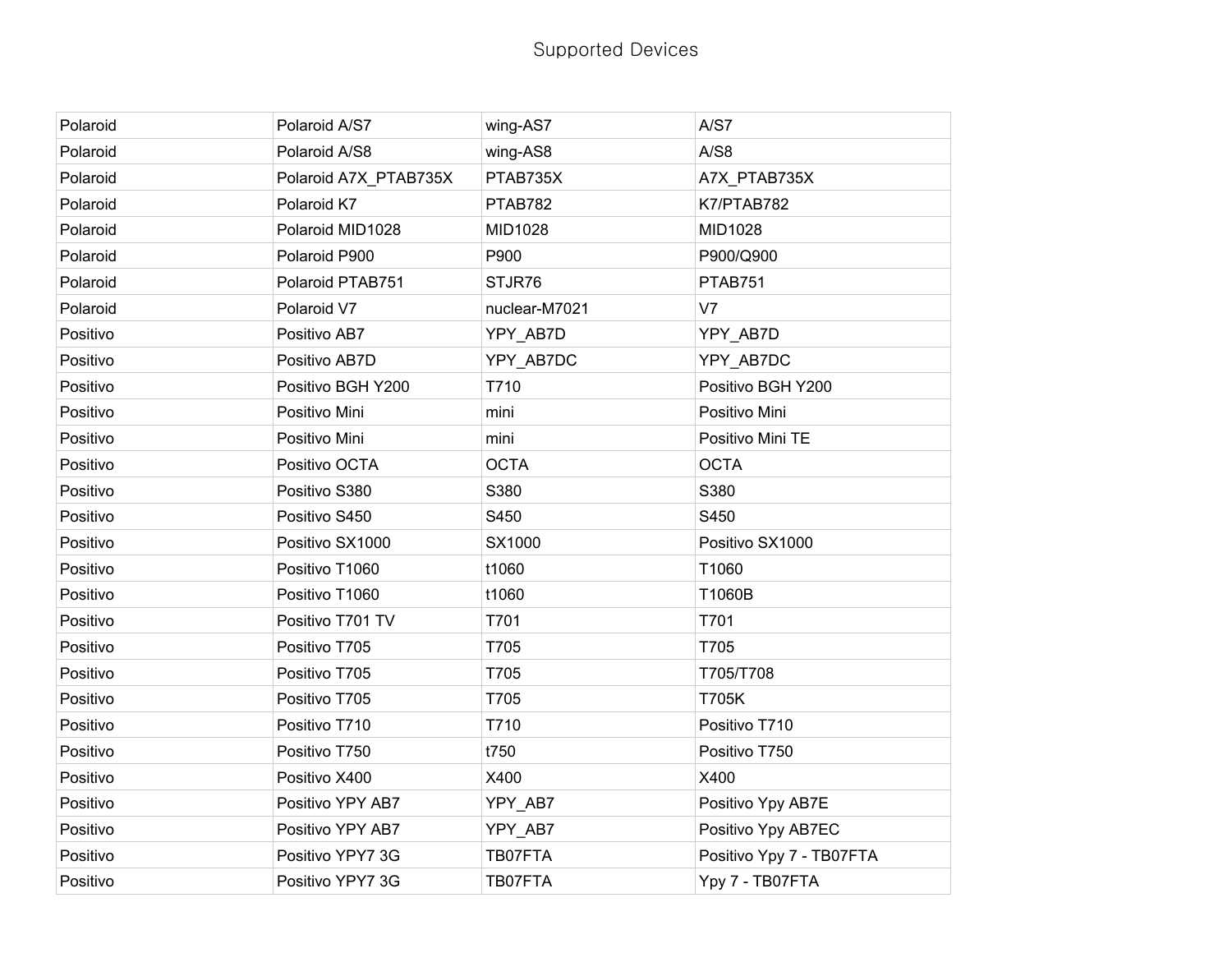| Positivo | Positivo YPY7 3G    | YPY_07FTA       | YPY_07FTA                                    |
|----------|---------------------|-----------------|----------------------------------------------|
| Positivo | Positivo YPY7 wifi  | TB07STA         | Positivo Ypy 7 - TB07STA                     |
| Positivo | Positivo YPY7 wifi  | TB07STA         | Ypy 7 - TB07STA                              |
| Positivo | Positivo YPY7 wifi  | YPY_07STA       | YPY_07STA                                    |
| Positivo | Positivo Ypy 07FTB  | YPY_07FTB       | POSITIVO TABLET YPY 07FTB PM<br>BEL\xc3\x89M |
| Positivo | Positivo Ypy 07FTB  | YPY_07FTB       | YPY_07FTB                                    |
| Positivo | Positivo Ypy 07FTBF | YPY 07FTBF      | YPY 07FTBF                                   |
| Positivo | Positivo Ypy 07STB  | YPY 07STB       | YPY_07STB                                    |
| Positivo | Positivo Ypy 07STBF | YPY 07STBF      | YPY 07STBF                                   |
| Positivo | Positivo Ypy 10FTB  | YPY_10FTB       | YPY 10FTB                                    |
| Positivo | Positivo Ypy 10FTBF | YPY 10FTBF      | YPY 10FTBF                                   |
| Positivo | Positivo Ypy 10STB  | YPY_10STB       | YPY_10STB                                    |
| Positivo | Positivo Ypy 10STBF | YPY 10STBF      | YPY_10STBF                                   |
| Positivo | Positivo Ypy AB10   | YPY AB10D       | YPY AB10D                                    |
| Positivo | Positivo Ypy AB10D  | YPY AB10DC      | YPY AB10DC                                   |
| Positivo | Positivo Ypy AB10E  | YPY AB10EC      | Positivo Ypy AB10EC                          |
| Positivo | Positivo Ypy AB10H  | YPY AB10H       | Positivo Ypy AB10H                           |
| Positivo | Positivo Ypy AB7F   | YPY_AB7F        | Positivo Ypy AB7F                            |
| Positivo | Positivo Ypy L700   | YPY_L700        | Positivo Ypy L700                            |
| Positivo | Positivo Ypy L700   | <b>YPY_L700</b> | Positivo Ypy L700 Ed. Especial               |
| Positivo | Positivo Ypy L700   | YPY_L700        | Positivo Ypy L700+                           |
| Positivo | Positivo Ypy S350p  | <b>YPY_S350</b> | YPY_S350_PLUS                                |
| Positivo | Positivo Ypy S405   | <b>YPY_S405</b> | <b>YPY_S405</b>                              |
| Positivo | Positivo Ypy TQ7    | YPY_TQ7         | YPY_TQ7                                      |
| Positivo | Positivo mini I     | mini            | Positivo Mini I                              |
| Positivo | S440                | S440            | S440                                         |
| Positivo | S480                | S480            | S480                                         |
| Positivo | <b>YPY 10 3G</b>    | YPY_10FTA       | YPY_10FTA                                    |
| Positivo | <b>YPY S400</b>     | <b>YPY_S400</b> | <b>YPY S400</b>                              |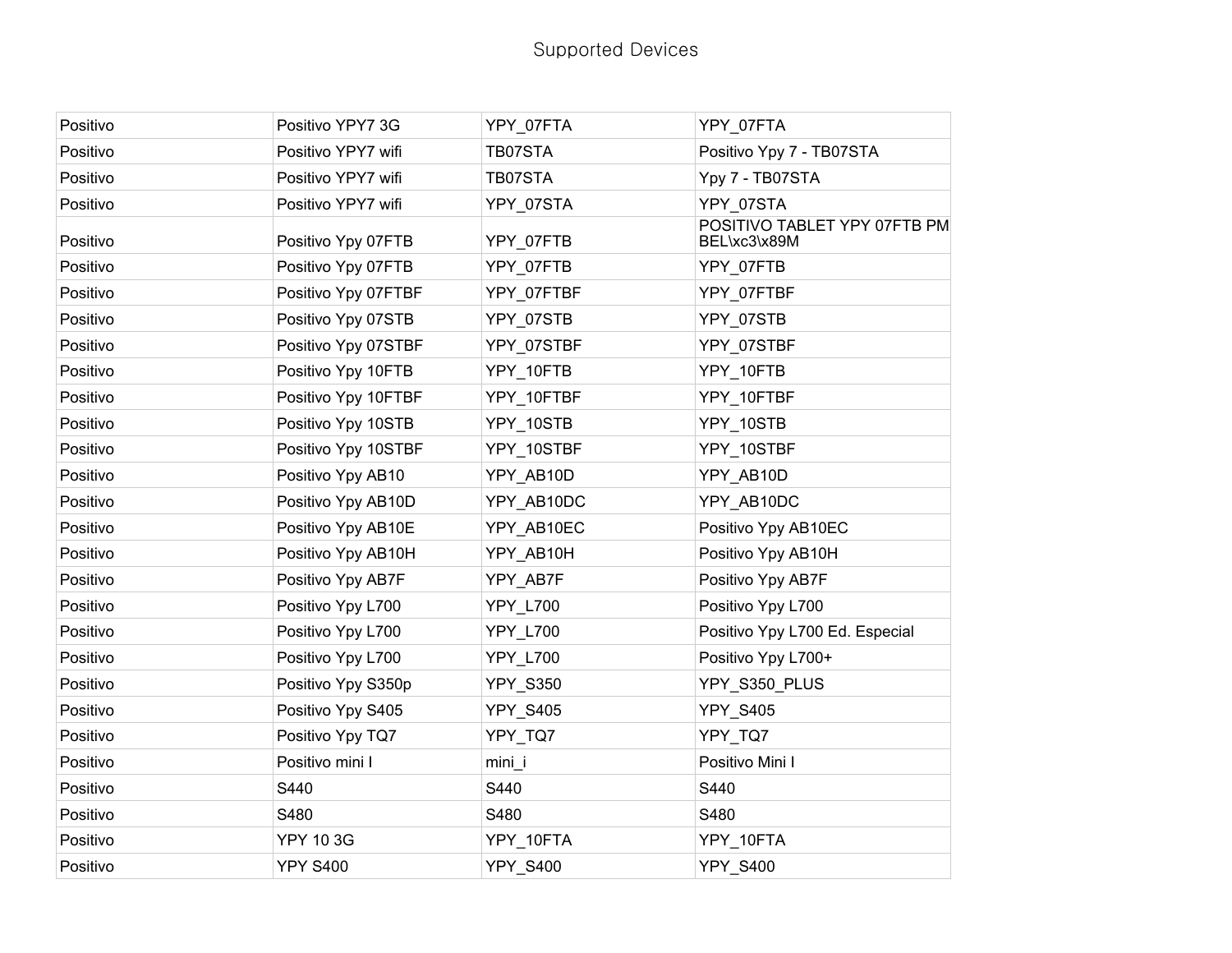| Positivo  | Ypy               | T701_AR          | <b>L701 TV</b>             |
|-----------|-------------------|------------------|----------------------------|
| Positivo  | Ypy               | <b>YPY L700</b>  | Positivo BGH Ypy L700      |
| Positivo  | Ypy AB10DP        | YPY_AB10DP       | YPY AB10DP                 |
| Positivo  | Ypy AB10E         | YPY_AB10E        | Positivo Ypy AB10E         |
| Positivo  | Ypy AB7K          | YPY_AB7K         | YPY_AB7K                   |
| Positivo  | Ypy Kids          | <b>YPY L700</b>  | Positivo BGH Ypy L700 Kids |
| Positivo  | Ypy Kids          | <b>YPY_L700</b>  | Positivo Ypy L700 Kids     |
| Positivo  | Ypy Kids          | <b>YPY_L700</b>  | Positivo Ypy L700+ Kids    |
| Positivo  | <b>Ypy L1000</b>  | YPY_L1000        | Positivo Ypy L1000         |
| Positivo  | <b>Ypy L1000</b>  | <b>YPY L1000</b> | Positivo Ypy L1000F        |
| Positivo  | <b>Ypy L1050</b>  | YPY_L1050        | Positivo Ypy L1050         |
| Positivo  | <b>Ypy L1050</b>  | YPY_L1050        | Positivo Ypy L1050F        |
| Positivo  | <b>Ypy L1050E</b> | YPY_L1050E       | Positivo Ypy L1050E        |
| Positivo  | Ypy Mini          | mini             | Positivo BGH Mini          |
| Positivo  | <b>Ypy S350</b>   | <b>YPY_S350</b>  | <b>YPY_S350</b>            |
| Positivo  | <b>Ypy S450</b>   | <b>YPY_S450</b>  | <b>YPY_S450</b>            |
| Positivo  | <b>Ypy S460</b>   | YPY_S460         | <b>YPY_S460</b>            |
| Positivo  | <b>Ypy S500</b>   | <b>YPY S500</b>  | <b>YPY_S500</b>            |
| Prestige  | ELITE10Q          | Elite10Q         | Elite10Q                   |
| Prestige  | ELITE7Q           | Elite7Q          | Elite7Q                    |
| Prestige  | ELITE8Q           | ELITE8Q          | ELITE8Q                    |
| Prestige  | ELITE8QS          | Elite8QS         | Elite8QS                   |
| Prestige  | ELITE9Q           | ELITE9Q          | ELITE9Q                    |
| Prestige  | PRO7DS            | PRO7DS           | PRO7DS                     |
| Prestige  | PRO8D             | PRO8D            | PRO8D                      |
| Prestige  | PRO9D             | PRO9D            | PRO9D                      |
| Prestige  | Prestige 7G       | Prestige-7G      | Prestige 7G                |
| Prestige  | Prestige PRO10D   | PRO10D           | PRO10D                     |
| Prestigio | GV7790            | GV7790           | GV7790                     |
| Prestigio | Grace X3          | PSP3455DUO       | PSP3455DUO                 |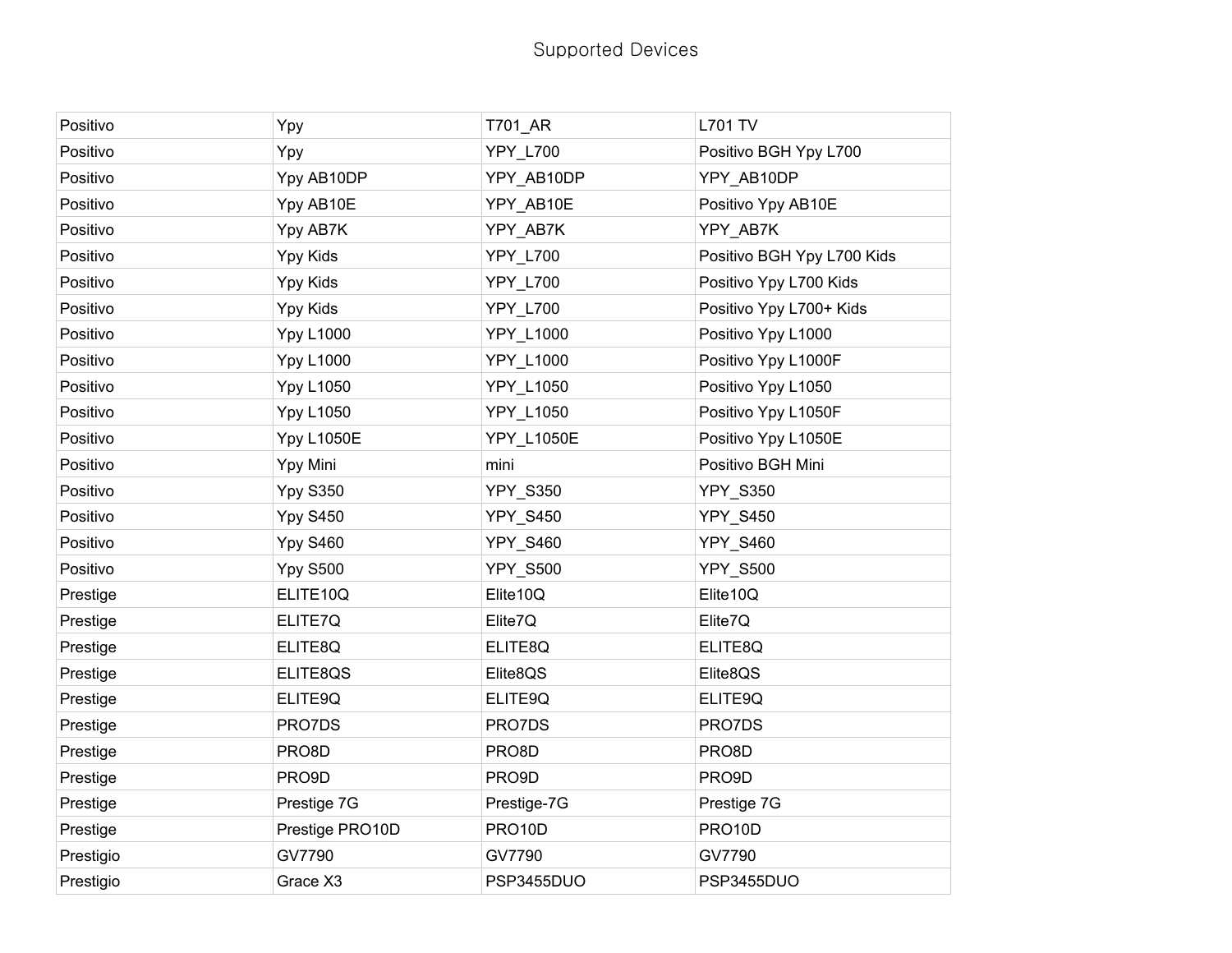| Prestigio | Grace X5              | PSP5470DUO     | PSP5470DUO        |
|-----------|-----------------------|----------------|-------------------|
| Prestigio | MultiPad Thunder 7.0i | g01p           | PMT3377 Wi        |
| Prestigio | MultiPad Wize 3037 3G | PMT3038 3G     | PMT3037_3G        |
| Prestigio | MultiPad Wize 3038 3G | PMT3038_3G     | PMT3038_3G        |
| Prestigio | MultiPhone 5453 DUO   | PSP5453DUO     | PSP5453DUO        |
| Prestigio | MultiPhone 5455 DUO   | PSP5455DUO     | PSP5455DUO        |
| Prestigio | MultiPhone 5504 DUO   | PSP5504DUO     | PSP5504DUO        |
| Prestigio | MultiPhone 5505 DUO   | PSP5505DUO     | PSP5505DUO        |
| Prestigio | MultiPhone 5517 DUO   | PSP5517DUO     | PSP5517DUO        |
| Prestigio | Multiphone 5508 DUO   | PSP5508DUO     | PSP5508DUO        |
| Prestigio | Muze A3               | PSP3452DUO     | PSP3452DUO        |
| Prestigio | <b>PMT3008_Wi</b>     | PMT3008_Wi_C   | PMT3008_Wi_C      |
| Prestigio | PMT3047_3G            | PMT3047_3G     | PMT3047_3G        |
| Prestigio | PMT3177 3G            | PMT3177 3G     | PMT3177 3G        |
| Prestigio | PMT3277_3G            | PMT3277_3G     | PMT3277_3G        |
| Prestigio | PMT3287_3G            | PMT3287_3G     | PMT3287_3G        |
| Prestigio | <b>PMT3677_Wi</b>     | <b>PMT3677</b> | <b>PMT3677_Wi</b> |
| Prestigio | PMT5001_3G            | PMT5001 3G     | PMT5001 3G        |
| Prestigio | PMT5002_Wi            | PMT5002_Wi     | PMT5002_Wi        |
| Prestigio | PMT5008_3G            | PMT5008_3G     | PMT5008_3G        |
| Prestigio | PMT5011_3G            | PMT5001_3G     | PMT5011_3G        |
| Prestigio | PMT5018 3G            | PMT5008 3G     | PMT5018 3G        |
| Prestigio | PMT5021_3G            | PMT5001_3G     | PMT5021_3G        |
| Prestigio | PMT5287_4G            | PMT5287_4G     | PMT5287_4G        |
| Prestigio | PMT5487_3G            | PMT5487_3G     | PMT5487_3G        |
| Prestigio | PMT5777 3G            | PMT5777 3G     | PMT5777 3G        |
| Prestigio | PMT5887_3G            | PMT5887_3G     | PMT5887_3G        |
| Prestigio | PMT7008_4G            | PMT7008_4G     | PMT7008_4G        |
| Prestigio | PMT7177_3G            | PMT7177_3G     | PMT7177_3G        |
| Prestigio | PMT7287 3G            | PMT7287 3G     | PMT7287 3G        |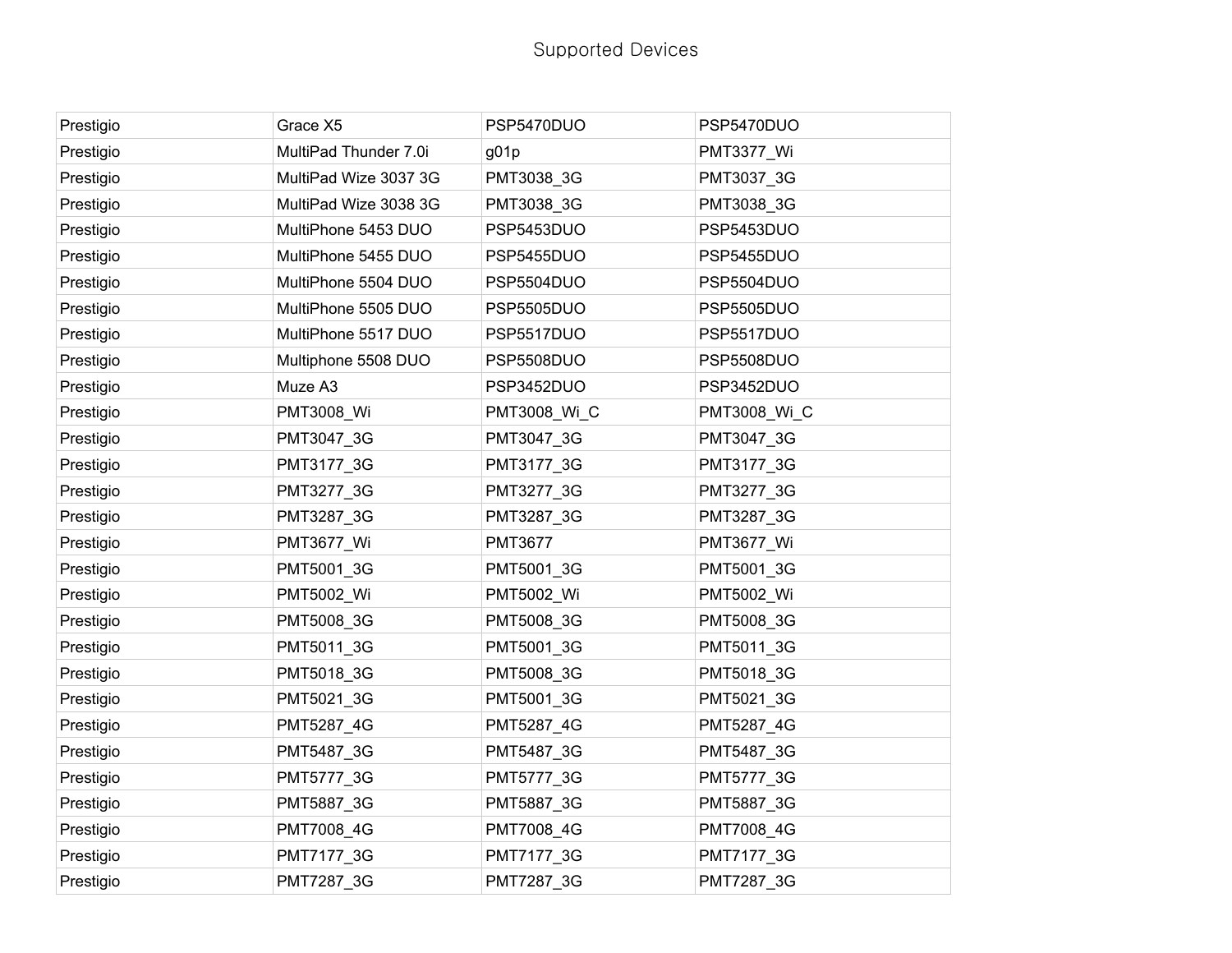| Prestigio | PMT7787_3G                                | PMT7787_3G        | PMT7787_3G        |
|-----------|-------------------------------------------|-------------------|-------------------|
| Prestigio | PSP3404DUO                                | PSP3404DUO        | PSP3404DUO        |
| Prestigio | PSP3405DUO                                | PSP3405DUO        | PSP3405DUO        |
| Prestigio | PSP3450DUO                                | PSP3450DUO        | PSP3450DUO        |
| Prestigio | PSP3502DUO                                | PSP3502DUO        | PSP3502DUO        |
| Prestigio | PSP5047DUO                                | MT6589            | PSP5047DUO        |
| Prestigio | PSP5454DUO                                | PSP5454DUO        | PSP5454DUO        |
| Prestigio | PSP5457DUO                                | MT6572            | PSP5457DUO        |
| Prestigio | PSP5507DUO                                | PSP5507DUO        | PSP5507DUO        |
| Prestigio | PSP5550DUO                                | PSP5550DUO        | PSP5550DUO        |
| Prestigio | Prestigio Grace                           | <b>PSP7557</b>    | <b>PSP7557</b>    |
| Prestigio | Prestigio MultiPad Wize 3009 PMT3009_Wi_C |                   | PMT3009_Wi_C      |
| Prestigio | Prestigio MultiPad Wize 3017 PMT3017_WI   |                   | <b>PMT3017_WI</b> |
| Prestigio | Prestigio MultiPad Wize 3018 PMT3018_WI   |                   | PMT3018_WI        |
| Prestigio | Prestigio PMT5587_Wi                      | AML8726-MXS       | <b>PMT5587_Wi</b> |
| Prestigio | Prestigio PMT5877C                        | <b>PMT5877C</b>   | <b>PMT5877C</b>   |
| Prestigio | Prestigio PMT7077_3G                      | PMT7077_3G        | PMT7077_3G        |
| Prestigio | Prestigio PMT7287C3G                      | <b>PMT7287C3G</b> | <b>PMT7287C3G</b> |
| Prestigio | Prestigio PSP5307DUO                      | PSP5307DUO        | PSP5307DUO        |
| Prestigio | Prestigio WIZE A3                         | PSP3453DUO        | PSP3453DUO        |
| Proscan   | PLT1077G(1GB/8GB)                         | <b>PLT1077G</b>   | <b>PLT1077G</b>   |
| Proscan   | PLT1077G 16G                              | PLT1077G 16G      | PLT1077G 16G      |
| Proscan   | <b>PLT7100G</b>                           | <b>PLT7100G</b>   | <b>PLT7100G</b>   |
| Proscan   | <b>PLT7109G</b>                           | <b>PLT7109G</b>   | <b>PLT7109G</b>   |
| Proscan   | <b>PLT7130G</b>                           | <b>PLT7130G</b>   | <b>PLT7130G</b>   |
| Proscan   | <b>PLT7602G</b>                           | <b>PLT7602G</b>   | <b>PLT7602G</b>   |
| Proscan   | <b>PLT7803G</b>                           | <b>PLT7803G</b>   | <b>PLT7803G</b>   |
| Proscan   | <b>PLT7804G</b>                           | <b>PLT7804G</b>   | <b>PLT7804G</b>   |
| Proscan   | <b>PLT8802G</b>                           | <b>PLT8802G</b>   | <b>PLT8802G</b>   |
| Proscan   | <b>PLT9602G</b>                           | <b>PLT9602G</b>   | <b>PLT9602G</b>   |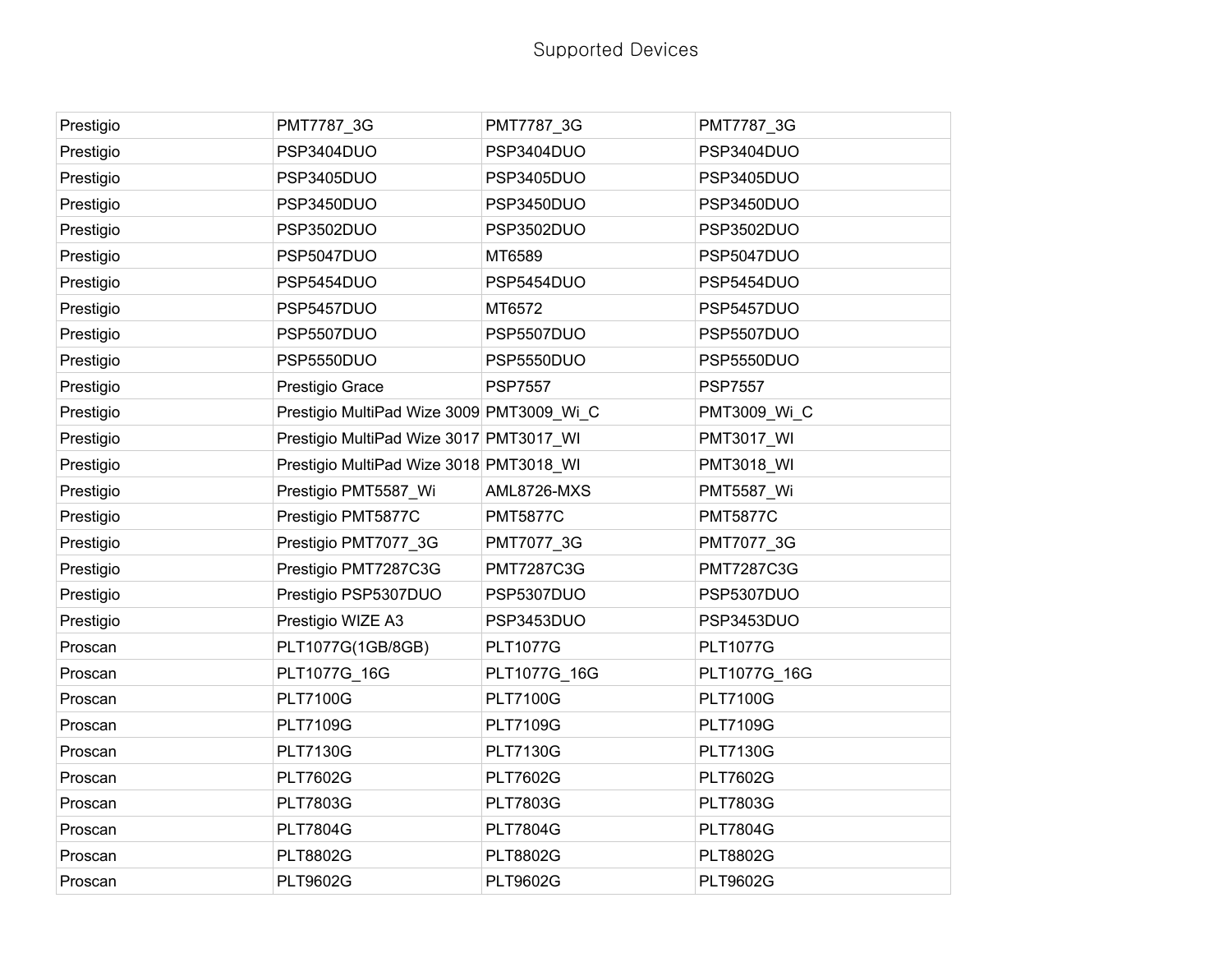| Proscan        | <b>PLT9606G</b>                  | <b>PLT9606G</b>  | <b>PLT9606G</b>       |
|----------------|----------------------------------|------------------|-----------------------|
| Proscan        | <b>PLT9609G</b>                  | <b>PLT9609G</b>  | <b>PLT9609G</b>       |
| Proscan        | PROSCAN PLT8235G Tablet MID807 K |                  | <b>PLT8235G</b>       |
| <b>QLA</b>     | C600                             | GBC_bravo        | C600                  |
| QOOQ           | QOOQV3                           | QOOQ             | QOOQ                  |
| Qilive         | Q.3778                           | Q3778            | Q.3778                |
| Qilive         | Qilive W55                       | W55              | W <sub>55</sub>       |
| Quanta         |                                  | Nirvana_Tablet   | Nirvana_Tablet        |
| Quanta         |                                  | infinity_g       | <b>INFINITY G NK2</b> |
| Quanta         |                                  | nk1              | IGS-1000              |
| Quanta         |                                  | nk1              | TA1013                |
| Quanta         |                                  | ventana          | NK1_111018_002_HC     |
| Quanta         |                                  | ventana          | Q10                   |
| Quanta         | CT2200                           | CT2200           | CT2200                |
| Quanta         | FT103                            | FT103            | FT103                 |
| Quanta         | True Beyond 4G                   | al7              | <b>TRUE BEYOND 4G</b> |
| Quanta         | <b>VSD220</b>                    | <b>VSD220</b>    | <b>VSD220</b>         |
| <b>RAINBOW</b> | <b>WIKO</b>                      | s5501            | <b>RAINBOW</b>        |
| <b>RCA</b>     | RCA DAA730R / RCA<br>DAA738R     | MD7081           | DAA730R               |
| <b>RCA</b>     | RCA DAA730R / RCA<br>DAA738R     | MD7081           | DAA738R               |
| <b>RCA</b>     | RCA RCS13101T                    | <b>RCS13101T</b> | <b>RCS13101T</b>      |
| <b>RCA</b>     | RCA RCT6077W2                    | RCT6077W2        | RCT6077W2             |
| <b>RCA</b>     | <b>RCA RCT6077W22</b>            | RCT6077W22       | RCT6077W22            |
| <b>RCA</b>     | <b>RCA RCT6272W23</b>            | RCT6272W23       | RCT6272W23            |
| <b>RCA</b>     | RCA RCT6378W2                    | RCT6378W2        | RCT6378W2             |
| <b>RCA</b>     | RCA RCT6691W3                    | RCT6691W3        | RCT6691W3             |
| <b>RCA</b>     | RCT6002W46                       | RCT6002W46       | RCT6002W46            |
| <b>RCA</b>     | RCT6103W46                       | RCT6103W46       | RCT6103W46            |
| <b>RCA</b>     | RCT6203W46                       | RCT6203W46       | RCT6203W46            |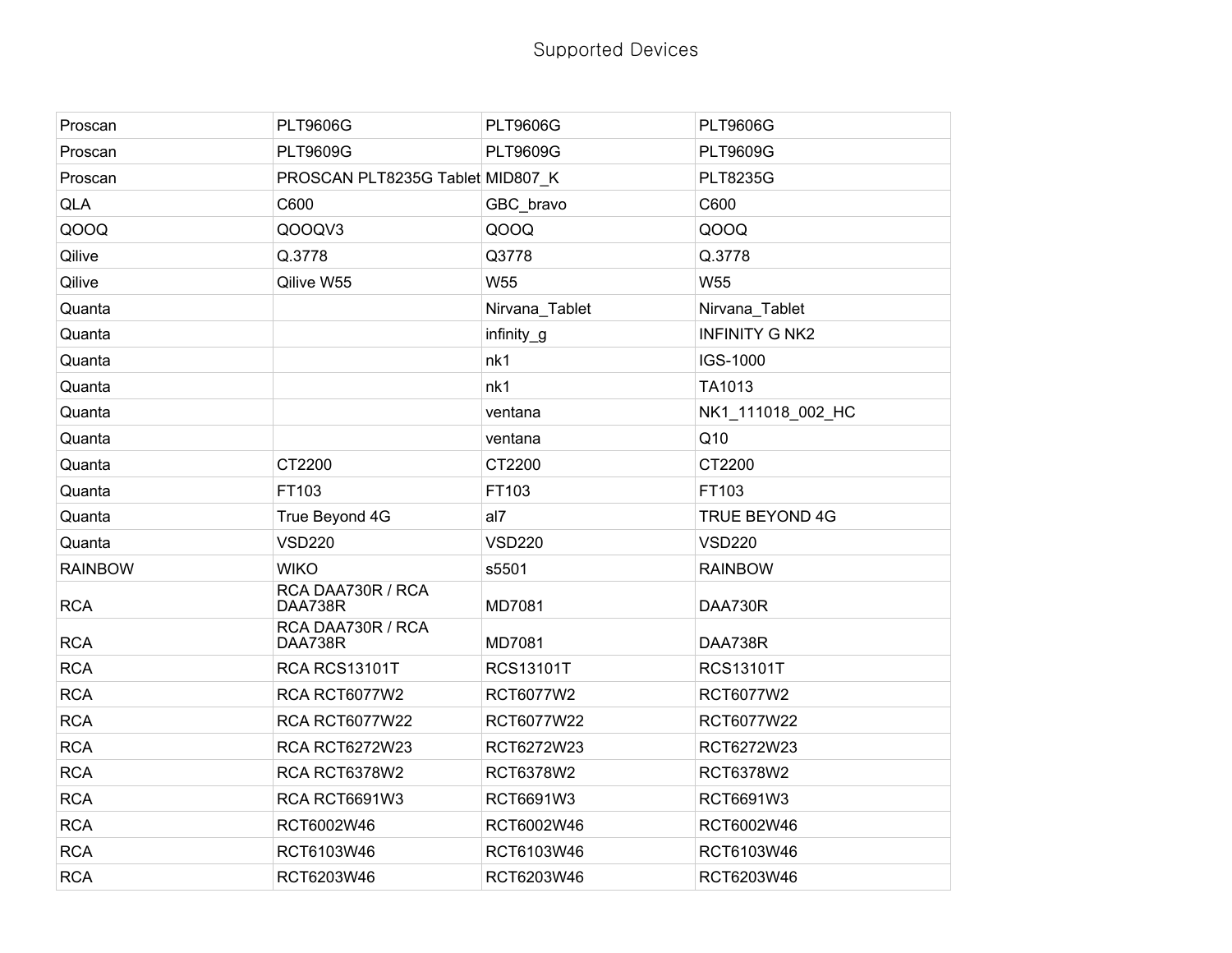| <b>RCA</b>        | RCT6273W26                           | RCT6273W26          | RCT6273W26          |
|-------------------|--------------------------------------|---------------------|---------------------|
| <b>RCA</b>        | RCT6293W23                           | RCT6293W23          | RCT6293W23          |
| <b>RCA</b>        | RCT6573W23                           | RCT6573W23          | RCT6573W23          |
| <b>RCA</b>        | RCT6672W23                           | RCT6672W23          | RCT6672W23          |
| <b>RCA</b>        | RCT6773W22                           | RCT6773W22          | RCT6773W22          |
| <b>REACH</b>      | Q882                                 | Q882                | Q882                |
| Revtel            | <b>R45</b>                           | Revel_R45           | R45                 |
| <b>SAKAISIO</b>   | SAKAISIO FP-U320-711-<br>WIFI        | <b>U320-WF</b>      | FP-U320-711-WIFI    |
| <b>SAKAISIO</b>   | SAKAISIO FP-U320-711-<br><b>WWAN</b> | U320-3G             | FP-U320-711-WWAN    |
| <b>SELECLINE</b>  | <b>MID7526CM</b>                     | <b>MID7526CM</b>    | NID_7010            |
| <b>SELECLINE</b>  | MID_9526CM                           | MID_9526CM          | S952                |
| <b>SENSEIT</b>    | SENSEIT L301                         | SENSEIT-L301        | SENSEIT L301        |
| <b>SFR</b>        | <b>SFR-G8800</b>                     | stb_dvb_sfr         | <b>SFR-G8800</b>    |
| <b>SFR</b>        | STARADDICT 4                         | staraddict4         | STARADDICT 4        |
| <b>SFR</b>        | Star Shine II                        | up11_sfr_mensa      | <b>STARSHINE II</b> |
| <b>SFR</b>        | Star Trail 5                         | STARTRAIL5          | STARTRAIL5          |
| <b>SFR</b>        | Star Trail III                       | mobiwire_startrail3 | StarTrail III       |
| SK Broadband      | B tv smart                           | <b>BHX-S100</b>     | <b>BHX-S100</b>     |
| SK Broadband      | B tv smart                           | <b>BKO-S200</b>     | <b>BKO-S200</b>     |
| <b>SK Telesys</b> |                                      | K4                  | <b>SK-S170</b>      |
| <b>SK Telesys</b> |                                      | msm8255_k5          | <b>SK-S150</b>      |
| <b>SK Telesys</b> |                                      | qsd8250_s1          | <b>SK-S100</b>      |
| <b>SK Telesys</b> | AN200                                | AN200               | AN200               |
| <b>SK Telesys</b> | Fly                                  | htt77_ics2          | <b>Fly</b>          |
| <b>SK Telesys</b> | ITP-E410W                            | willow              | ITP-E410W           |
| <b>SK Telesys</b> | ITP-R208W                            | rk30sdk             | ITP-R208W           |
| <b>SK Telesys</b> | Ice-Phone Forever                    | z262_wvga_mge       | Ice-Phone Forever   |
| <b>SK Telesys</b> | K2401                                | K2401               | S201                |
| <b>SK Telesys</b> | S150                                 | msm8255 k5          | S150                |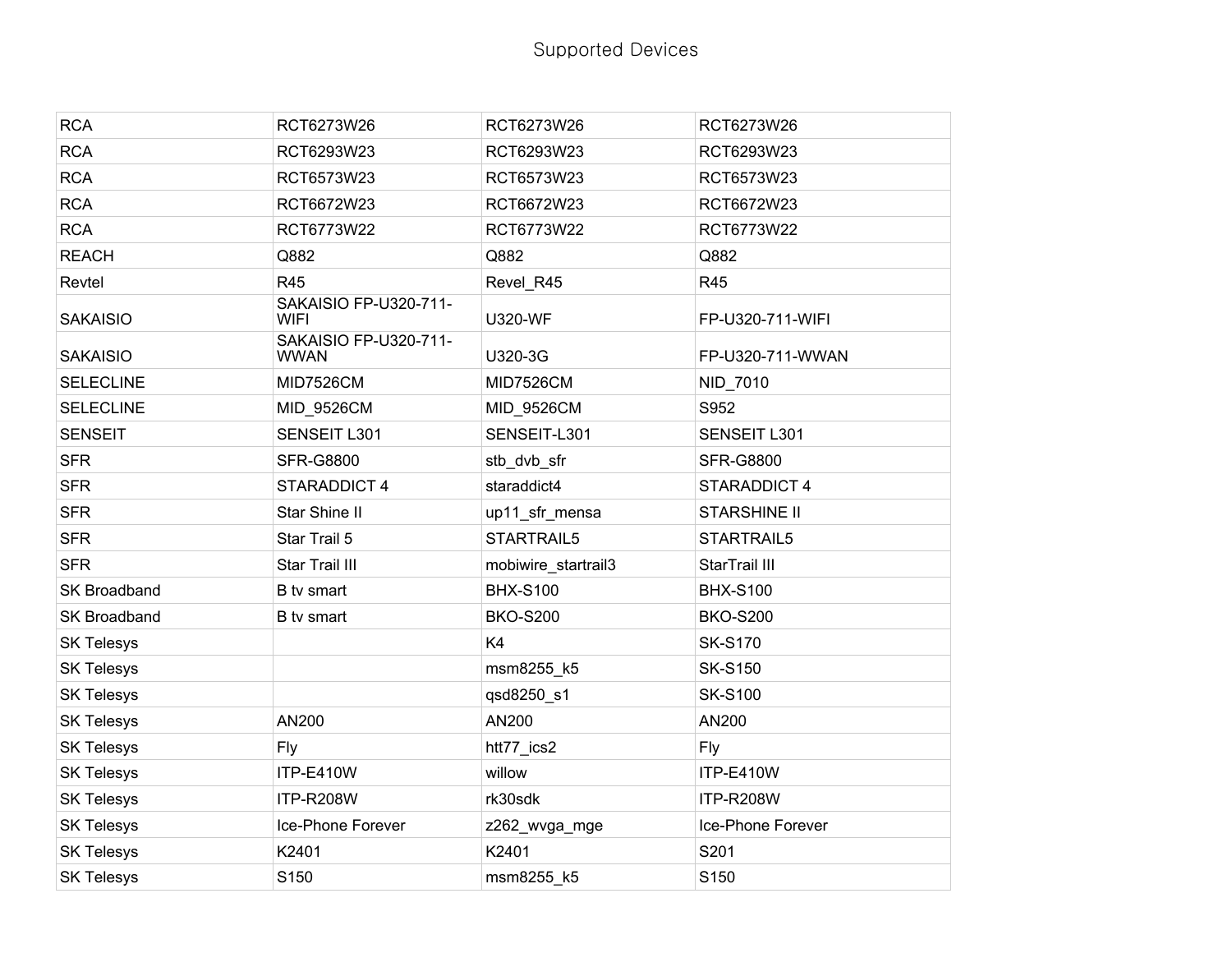| <b>SK Telesys</b> | T720                                 | T720                | Clear            |
|-------------------|--------------------------------------|---------------------|------------------|
| <b>SK Telesys</b> | <b>UTA200</b>                        | htt75_nand_6628_ics | <b>UTA200</b>    |
| <b>SK Telesys</b> | icube-830                            | icube-830           | icube-830        |
| <b>SKnetworks</b> | EG68BE                               | EG668BE             | EG668            |
| <b>SKnetworks</b> | EG978TW                              | EG978TW             | EG978            |
| SKnetworks        | EG980                                | eg980tw             | EG980            |
| <b>SKnetworks</b> | WA966                                | u966e_2             | <b>WA966</b>     |
| <b>SKnetworks</b> | <b>WA978</b>                         | u978e_1             | <b>WA978</b>     |
| <b>SMARTAB</b>    | SMARTAB ST700                        | ST700               | ST700            |
| <b>SOSMART</b>    | <b>SOSMART T5</b>                    | SOSMART_T5          | SOSMART_T5       |
| <b>STOREX</b>     | eZee\'Tab7Q11-M                      | Tab7Q11             | Tab7Q11          |
| <b>STOREX</b>     | eZee\xe2\x80\x99Tab7D14-S STOREX7526 |                     | NID_7010         |
| Samsung           |                                      | GT-15510M           | GT-15510M        |
| Samsung           |                                      | GT-15510T           | GT-15510T        |
| Samsung           |                                      | GT-I5800L           | GT-15800L        |
| Samsung           |                                      | GT-N7000B           | GT-N7000B        |
| Samsung           |                                      | GT-P7300B           | GT-P7300B        |
| Samsung           |                                      | GT-P7320T           | GT-P7320T        |
| Samsung           |                                      | GT-P7500M           | GT-P7500M        |
| Samsung           |                                      | GT-P7500R           | GT-P7500R        |
| Samsung           |                                      | GT-P7500V           | GT-P7500V        |
| Samsung           |                                      | GT-S5698            | GT-S5698         |
| Samsung           |                                      | GT-S5820            | GT-S5820         |
| Samsung           |                                      | GT-S5830V           | GT-S5830V        |
| Samsung           |                                      | <b>SCH-I339</b>     | <b>SCH-I339</b>  |
| Samsung           |                                      | <b>SCH-I405U</b>    | <b>SCH-I405U</b> |
| Samsung           |                                      | <b>SCH-I509U</b>    | <b>SCH-I509U</b> |
| Samsung           |                                      | <b>SCH-I519</b>     | <b>SCH-I519</b>  |
| Samsung           |                                      | <b>SCH-1559</b>     | <b>SCH-I559</b>  |
| Samsung           |                                      | <b>SCH-I559</b>     | <b>SCH-i559</b>  |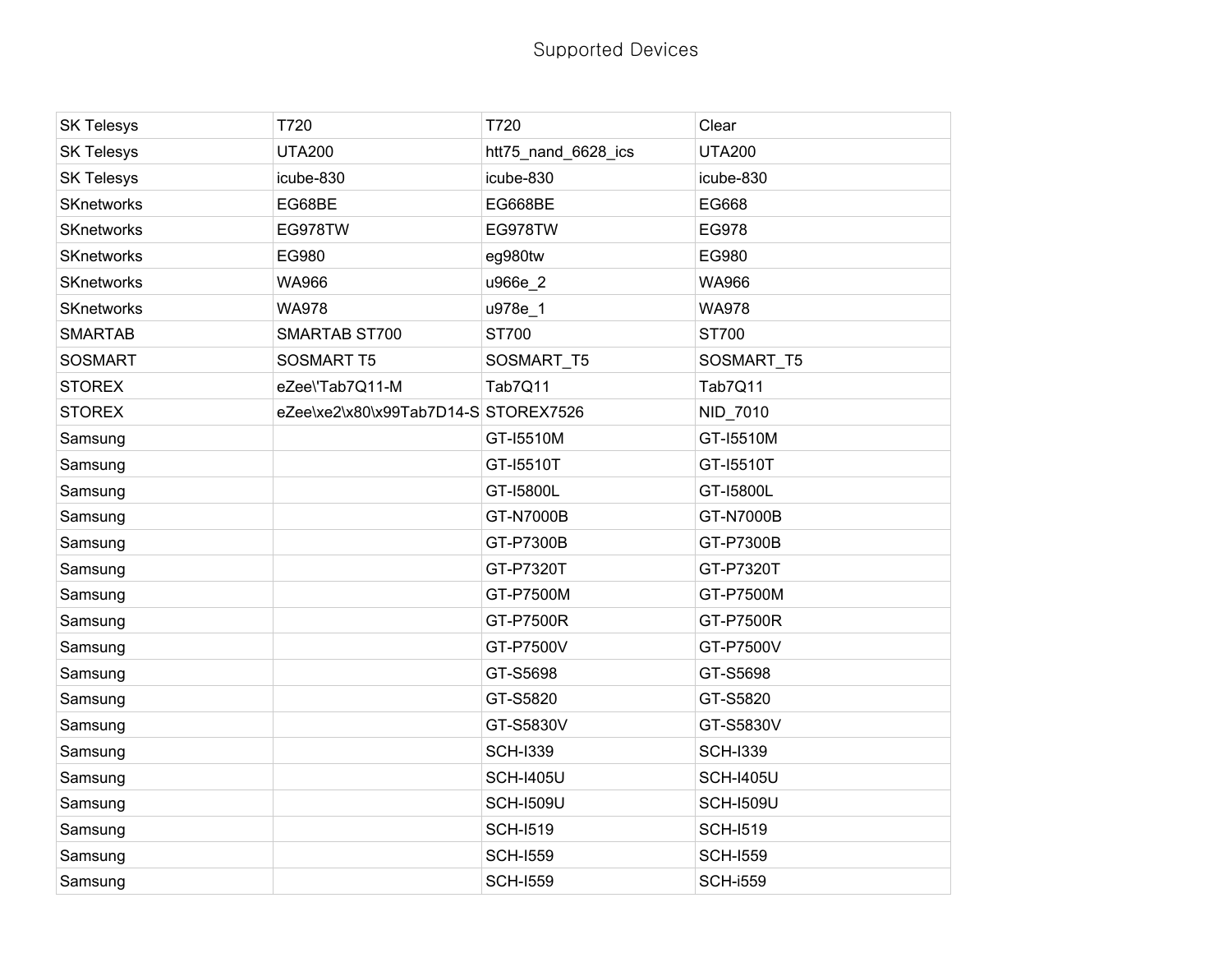| Samsung |          | <b>SCH-1639</b>  | <b>SCH-I639</b>  |
|---------|----------|------------------|------------------|
| Samsung |          | <b>SCH-1659</b>  | <b>SCH-1659</b>  |
| Samsung |          | <b>SCH-1699</b>  | <b>SCH-1699</b>  |
| Samsung |          | <b>SCH-1779</b>  | <b>SCH-1779</b>  |
| Samsung |          | <b>SCH-1919U</b> | <b>SCH-1919U</b> |
| Samsung |          | <b>SCH-W899</b>  | <b>SCH-W899</b>  |
| Samsung |          | <b>SCH-W999</b>  | <b>SCH-W999</b>  |
| Samsung |          | <b>SCH-i809</b>  | <b>SCH-i809</b>  |
| Samsung |          | <b>SCH-i919</b>  | <b>SCH-i919</b>  |
| Samsung |          | <b>SGH-1987</b>  | <b>SGH-1987</b>  |
| Samsung |          | <b>SGH_T939</b>  | <b>Behold II</b> |
| Samsung |          | <b>SHV-E150S</b> | <b>SHV-E150S</b> |
| Samsung |          | <b>SHW-M115S</b> | <b>SHW-M115S</b> |
| Samsung |          | SHW-M135K        | SHW-M135K        |
| Samsung |          | SHW-M135L        | SHW-M135L        |
| Samsung |          | SHW-M340D        | SHW-M340D        |
| Samsung |          | SHW-M340K        | SHW-M340K        |
| Samsung |          | SHW-M460D        | SHW-M460D        |
| Samsung |          | amazingtrf       | <b>SGH-S730G</b> |
| Samsung |          | aruba3gchn       | GT-18262D        |
| Samsung |          | espressorfcmcc   | GT-P3108         |
| Samsung |          | gd1ltektt        | <b>EK-KC120K</b> |
| Samsung |          | godivaltevzw     | <b>SCH-I425</b>  |
| Samsung |          | ironcmcc         | GT-B9388         |
| Samsung |          | m0grandectc      | <b>SCH-W2013</b> |
| Samsung |          | m0grandectc      | <b>SCH-W9913</b> |
| Samsung |          | p4noterfskt      | SHW-M480S        |
| Samsung |          | stunnerItespr    | <b>SPH-L500</b>  |
| Samsung |          | superiorchn      | GT-19260         |
| Samsung | Absolute | GT-B9120         | GT-B9120         |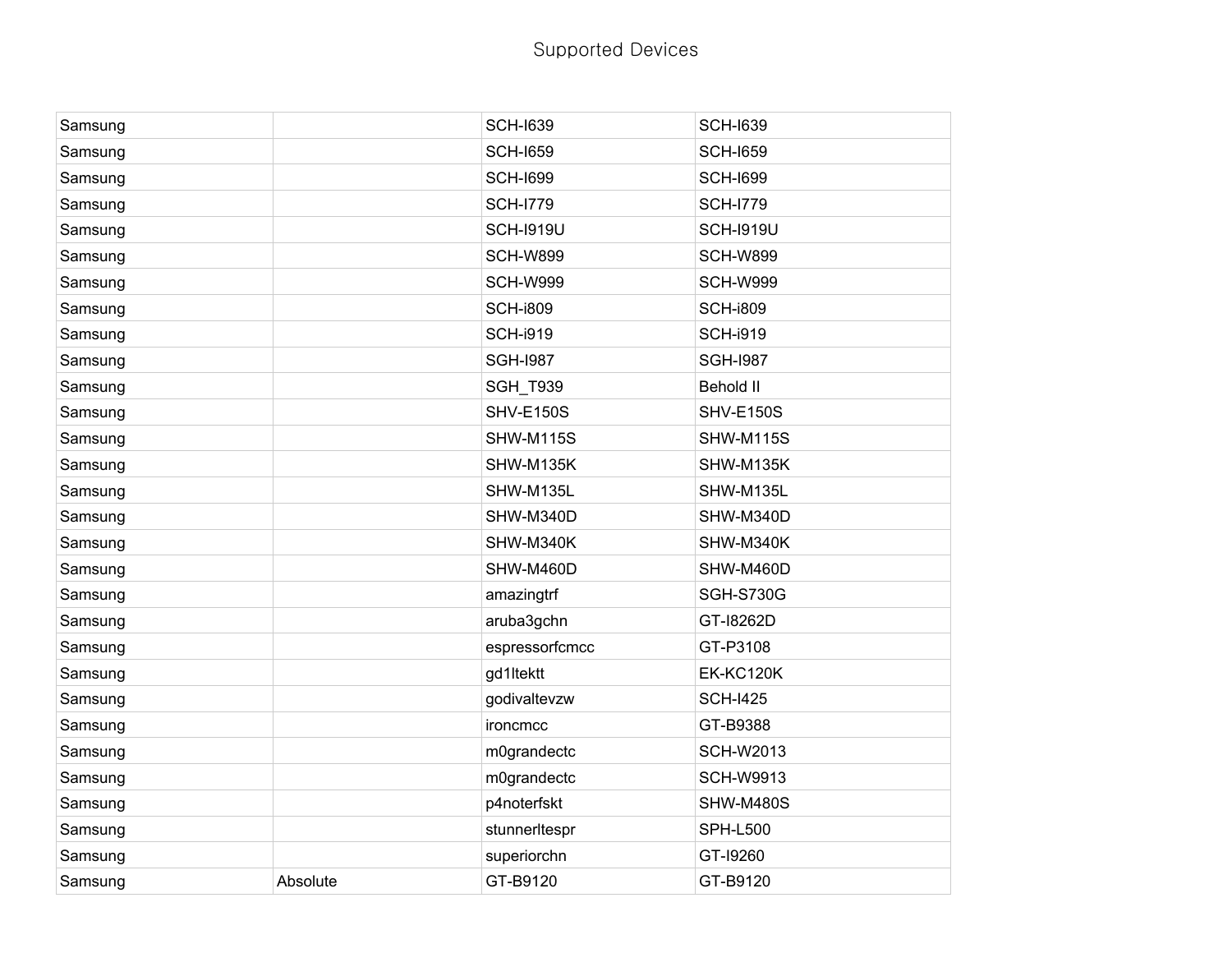| Samsung | Acclaim              | <b>SCH-R880</b> | <b>SCH-R880</b>  |
|---------|----------------------|-----------------|------------------|
| Samsung | Admire               | <b>SCH-R720</b> | <b>SCH-R720</b>  |
| Samsung | Amazing              | amazingtrf      | SGH-S730M        |
| Samsung | <b>Baffin</b>        | baffinitelgt    | SHV-E270L        |
| Samsung | Captivate Glide      | <b>SGH-I927</b> | SAMSUNG-SGH-I927 |
| Samsung | Captivate Glide      | <b>SGH-I927</b> | <b>SGH-I927</b>  |
| Samsung | China Telecom        | kylevectc       | <b>SCH-I699I</b> |
| Samsung | Conquer              | <b>SPH-D600</b> | <b>SPH-D600</b>  |
| Samsung | DoubleTime           | <b>SGH-1857</b> | SAMSUNG-SGH-I857 |
| Samsung | Droid Charge         | <b>SCH-I510</b> | <b>SCH-I510</b>  |
| Samsung | Europa               | GT-15500B       | GT-15500B        |
| Samsung | Europa               | GT-15500L       | GT-15500L        |
| Samsung | Europa               | GT-15500M       | GT-15500M        |
| Samsung | Europa               | GT-15503T       | GT-15503T        |
| Samsung | Europa               | GT-15510L       | GT-15510L        |
| Samsung | Exhibit              | <b>SGH-T759</b> | <b>SGH-T759</b>  |
| Samsung | <b>GALAXY Camera</b> | gd1             | <b>EK-GC100</b>  |
| Samsung | Galaxy (China)       | GT-B9062        | GT-B9062         |
| Samsung | Galaxy 070           | hendrix         | YP-GI2           |
| Samsung | Galaxy A             | archer          | SHW-M100S        |
| Samsung | Galaxy A             | archer          | archer           |
| Samsung | Galaxy A3            | a33g            | <b>SM-A300H</b>  |
| Samsung | Galaxy A3            | a3Ite           | <b>SM-A300F</b>  |
| Samsung | Galaxy A3            | a3Ite           | <b>SM-A300M</b>  |
| Samsung | Galaxy A3            | a3Itechn        | SM-A3000         |
| Samsung | Galaxy A3            | a3Itechn        | <b>SM-A300X</b>  |
| Samsung | Galaxy A3            | a3Itectc        | SM-A3009         |
| Samsung | Galaxy A3            | a3Itezh         | SM-A3000         |
| Samsung | Galaxy A3            | a3ulte          | SM-A300FU        |
| Samsung | Galaxy A3            | a3ulte          | SM-A300XU        |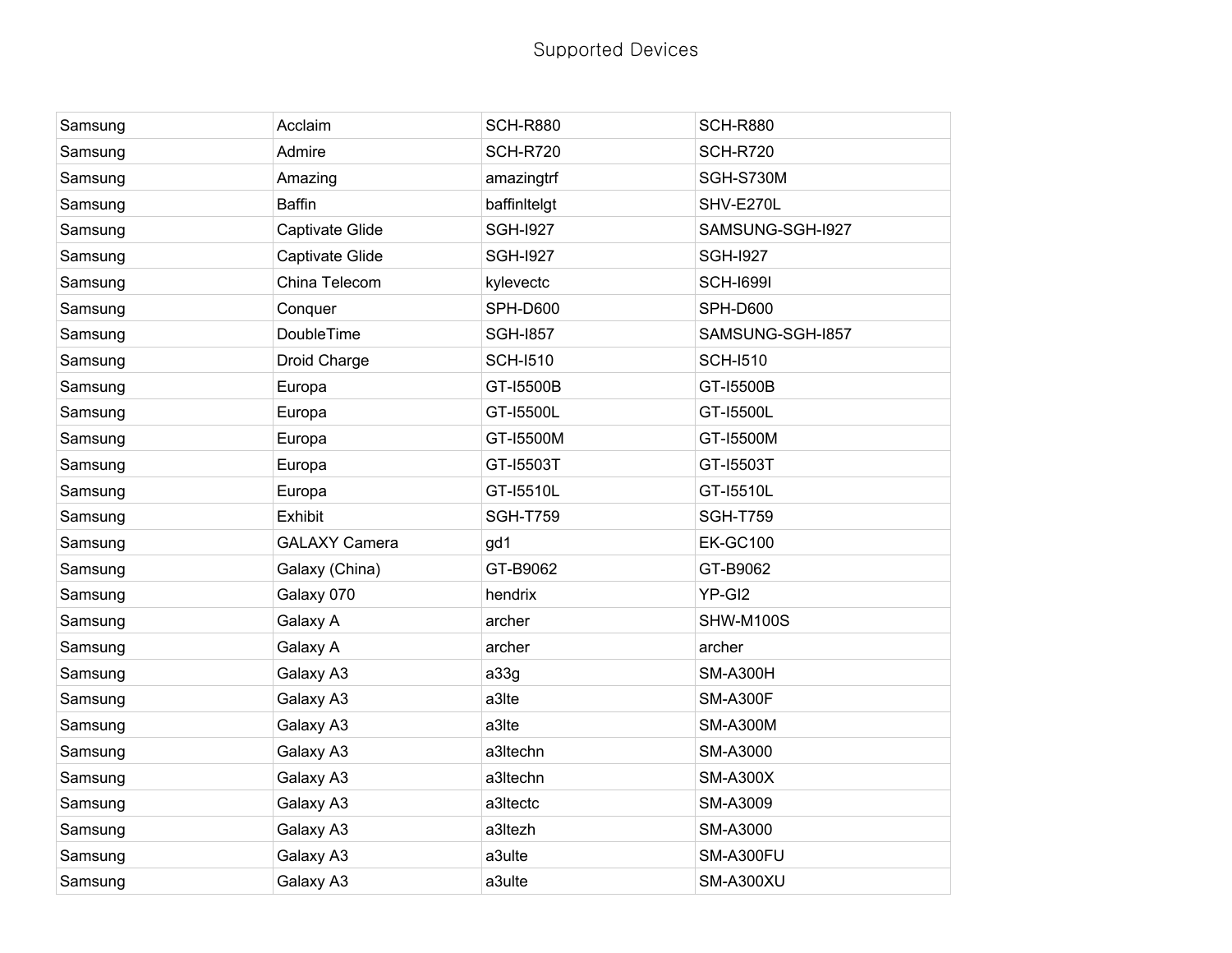| Samsung | Galaxy A5  | a53g      | <b>SM-A500H</b> |
|---------|------------|-----------|-----------------|
| Samsung | Galaxy A5  | a5lte     | <b>SM-A500F</b> |
| Samsung | Galaxy A5  | a5lte     | <b>SM-A500G</b> |
| Samsung | Galaxy A5  | a5lte     | <b>SM-A500M</b> |
| Samsung | Galaxy A5  | a5Itechn  | SM-A5000        |
| Samsung | Galaxy A5  | a5Itechn  | <b>SM-A500X</b> |
| Samsung | Galaxy A5  | a5Itectc  | SM-A5009        |
| Samsung | Galaxy A5  | a5ltezh   | SM-A5000        |
| Samsung | Galaxy A5  | a5Itezt   | SM-A500YZ       |
| Samsung | Galaxy A5  | a5ultektt | <b>SM-A500K</b> |
| Samsung | Galaxy A5  | a5ultelgt | <b>SM-A500L</b> |
| Samsung | Galaxy A5  | a5ulteskt | <b>SM-A500S</b> |
| Samsung | Galaxy A7  | a7alte    | <b>SM-A700F</b> |
| Samsung | Galaxy A7  | a7Itektt  | <b>SM-A700K</b> |
| Samsung | Galaxy A7  | a7Itelgt  | <b>SM-A700L</b> |
| Samsung | Galaxy A7  | a7Iteskt  | <b>SM-A700S</b> |
| Samsung | Galaxy Ace | GT-S5830  | GT-S5830        |
| Samsung | Galaxy Ace | GT-S5830B | GT-S5830B       |
| Samsung | Galaxy Ace | GT-S5830C | GT-S5830C       |
| Samsung | Galaxy Ace | GT-S5830D | GT-S5830D       |
| Samsung | Galaxy Ace | GT-S5830F | GT-S5830F       |
| Samsung | Galaxy Ace | GT-S5830G | GT-S5830G       |
| Samsung | Galaxy Ace | GT-S5830L | GT-S5830L       |
| Samsung | Galaxy Ace | GT-S5830M | GT-S5830M       |
| Samsung | Galaxy Ace | GT-S5830T | GT-S5830T       |
| Samsung | Galaxy Ace | GT-S5830i | GT-S5830i       |
| Samsung | Galaxy Ace | GT-S5831i | GT-S5831i       |
| Samsung | Galaxy Ace | GT-S5838  | GT-S5838        |
| Samsung | Galaxy Ace | GT-S5839i | GT-S5839i       |
| Samsung | Galaxy Ace | GT-S6358  | GT-S6358        |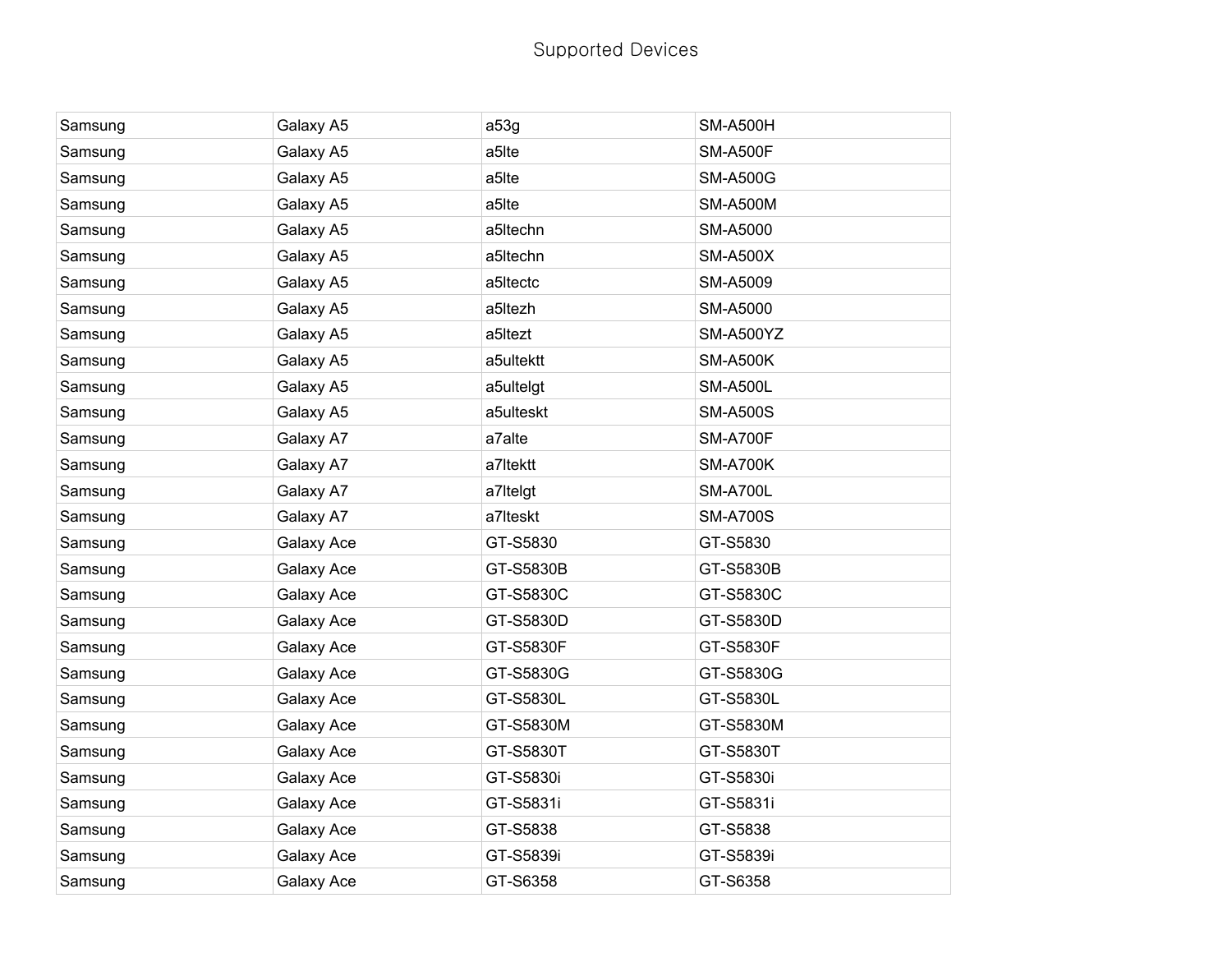| Samsung | Galaxy Ace         | <b>SCH-I619</b>  | <b>SCH-I619</b>  |
|---------|--------------------|------------------|------------------|
| Samsung | Galaxy Ace         | SHW-M240S        | SHW-M240S        |
| Samsung | Galaxy Ace         | heat3gou         | <b>SM-G310R5</b> |
| Samsung | Galaxy Ace         | heatIte          | <b>SM-G357M</b>  |
| Samsung | Galaxy Ace 4       | vivaltods5m      | SM-G313HU        |
| Samsung | Galaxy Ace 4       | vivaltods5m      | SM-G313HY        |
| Samsung | Galaxy Ace 4       | vivaltods5m      | <b>SM-G313M</b>  |
| Samsung | Galaxy Ace 4       | vivaltods5m      | SM-G313MY        |
| Samsung | Galaxy Ace 4 Lite  | vivalto3g        | <b>SM-G313U</b>  |
| Samsung | Galaxy Ace Advance | GT-S6800         | GT-S6800         |
| Samsung | Galaxy Ace Duos    | GT-S6352         | GT-S6352         |
| Samsung | Galaxy Ace Duos    | GT-S6802         | GT-S6802         |
| Samsung | Galaxy Ace Duos    | GT-S6802B        | GT-S6802B        |
| Samsung | Galaxy Ace Duos    | <b>SCH-I579</b>  | <b>SCH-i579</b>  |
| Samsung | Galaxy Ace Duos    | <b>SCH-I589</b>  | <b>SCH-I589</b>  |
| Samsung | Galaxy Ace Duos    | <b>SCH-I589</b>  | <b>SCH-i589</b>  |
| Samsung | Galaxy Ace Duos    | <b>SCH-i579</b>  | <b>SCH-i579</b>  |
| Samsung | Galaxy Ace Duos    | <b>SCH-i589</b>  | <b>SCH-i589</b>  |
| Samsung | Galaxy Ace Plus    | GT-S7500         | GT-S7500         |
| Samsung | Galaxy Ace Plus    | GT-S7500L        | GT-S7500L        |
| Samsung | Galaxy Ace Plus    | GT-S7500T        | GT-S7500T        |
| Samsung | Galaxy Ace Plus    | GT-S7500W        | GT-S7500W        |
| Samsung | Galaxy Ace Plus    | GT-S7508         | GT-S7508         |
| Samsung | Galaxy Ace Q       | <b>SGH-1827D</b> | <b>SGH-1827D</b> |
| Samsung | Galaxy Ace Style   | heat3gtfnvzw     | <b>SM-S765C</b>  |
| Samsung | Galaxy Ace Style   | heat3gtfnvzw     | <b>SM-S766C</b>  |
| Samsung | Galaxy Ace Style   | heatnfc3g        | SM-G310HN        |
| Samsung | Galaxy Ace Style   | heatqlte         | SM-G357FZ        |
| Samsung | Galaxy Ace2        | GT-18160         | GT-18160         |
| Samsung | Galaxy Ace2        | GT-18160L        | GT-18160L        |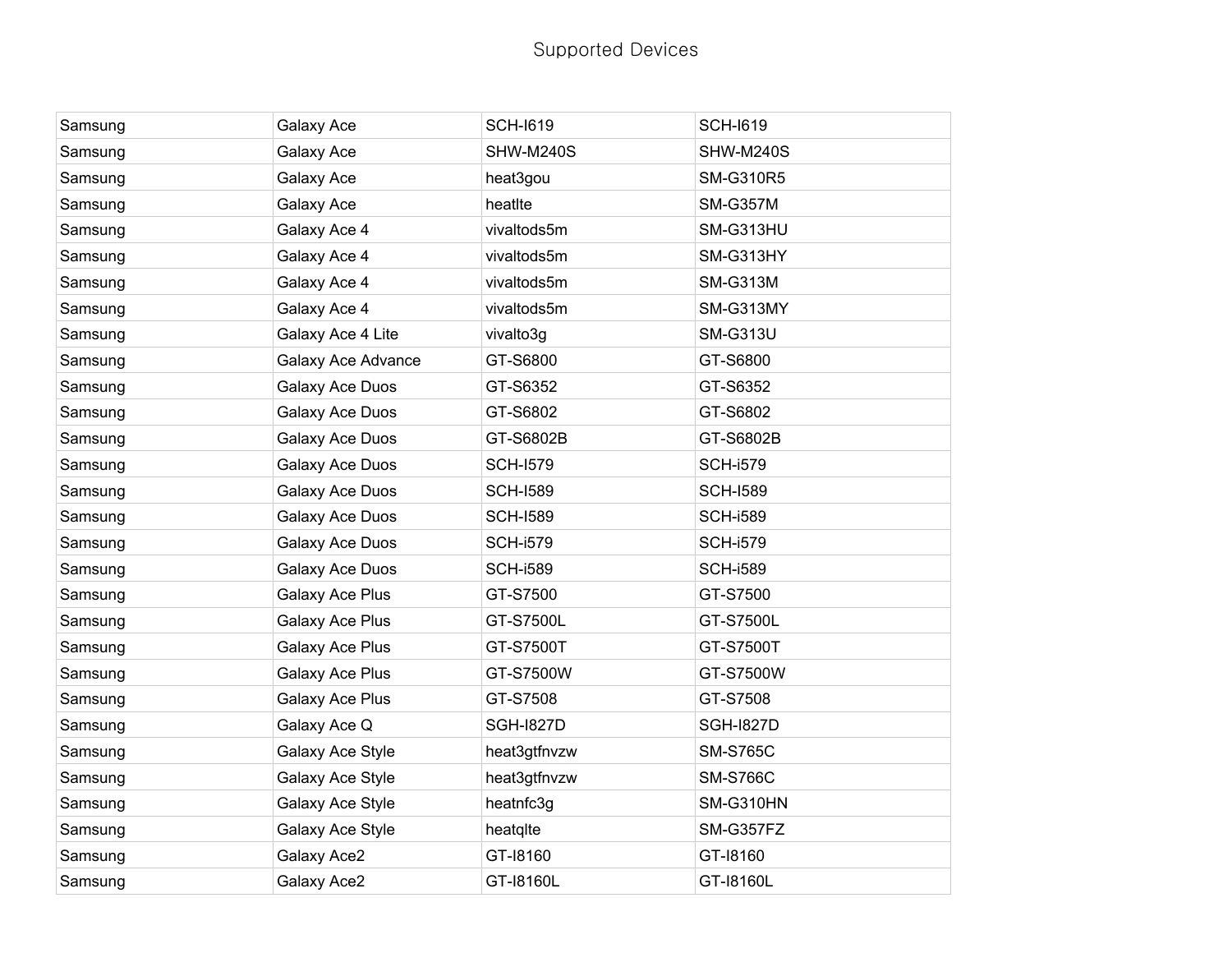| Samsung | Galaxy Ace2         | GT-18160P        | GT-18160P        |
|---------|---------------------|------------------|------------------|
| Samsung | Galaxy Ace2 X       | kylessopen       | GT-S7560         |
| Samsung | Galaxy Ace2 X       | kylessopen       | GT-S7560M        |
| Samsung | Galaxy Ace3         | logan            | GT-S7270         |
| Samsung | Galaxy Ace3         | logan            | GT-S7270L        |
| Samsung | Galaxy Ace3         | logan            | <b>SCH-I679</b>  |
| Samsung | Galaxy Ace3         | logan3gcmcc      | GT-S7278         |
| Samsung | Galaxy Ace3         | logands          | GT-S7272         |
| Samsung | Galaxy Ace3         | loganite         | GT-S7275         |
| Samsung | Galaxy Ace3         | loganrelte       | GT-S7275B        |
| Samsung | Galaxy Ace3         | loganrelte       | GT-S7275R        |
| Samsung | Galaxy Ace3         | loganrelte       | GT-S7275T        |
| Samsung | Galaxy Ace3         | loganrelte       | GT-S7275Y        |
| Samsung | Galaxy Ace3 Duos    | loganlite3g      | GT-S7272C        |
| Samsung | Galaxy Ace3 Duos    | loganu3gcmcc     | GT-S7278U        |
| Samsung | Galaxy Ace3 Duos TV | logandsdtv       | GT-S7273T        |
| Samsung | Galaxy Ace4         | vivalto3g        | SM-G313ML        |
| Samsung | Galaxy Ace4         | vivalto5mve3g    | <b>SM-G316M</b>  |
| Samsung | Galaxy Ace4         | vivaltolte       | <b>SM-G313F</b>  |
| Samsung | Galaxy Ace4         | vivaltolte       | SM-G313MU        |
| Samsung | Galaxy Ace4         | vivaltonfc3g     | SM-G313HN        |
| Samsung | Galaxy Ace4 Lite    | vivalto          | <b>SM-G3139D</b> |
| Samsung | Galaxy Ace4 Lite    | vivalto3g        | SM-G313H         |
| Samsung | Galaxy Ace4 Neo     | vivalto3mve3gltn | SM-G316ML        |
| Samsung | Galaxy Admire       | <b>SCH-R820</b>  | <b>SCH-R820</b>  |
| Samsung | Galaxy Admire 2     | goghcri          | SCH-R830C        |
| Samsung | Galaxy Alpha        | slte             | <b>SM-G850F</b>  |
| Samsung | Galaxy Alpha        | slte             | SM-G850FQ        |
| Samsung | Galaxy Alpha        | slte             | <b>SM-G850M</b>  |
| Samsung | Galaxy Alpha        | slte             | <b>SM-G850X</b>  |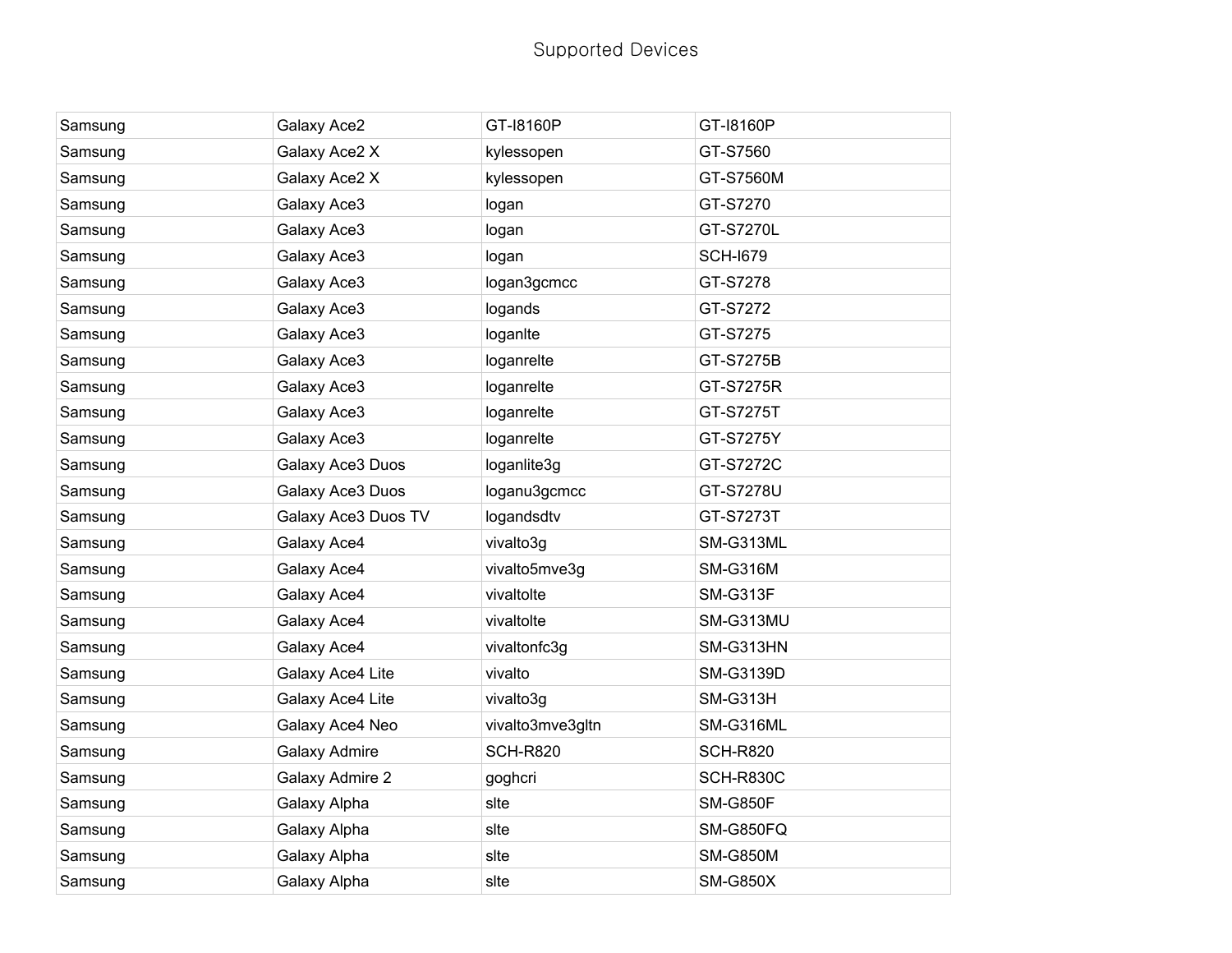| Samsung | Galaxy Alpha         | slte            | <b>SM-G850Y</b>  |
|---------|----------------------|-----------------|------------------|
| Samsung | Galaxy Alpha         | siteatt         | SAMSUNG-SM-G850A |
| Samsung | Galaxy Alpha         | sitecan         | <b>SM-G850W</b>  |
| Samsung | Galaxy Alpha         | sitechn         | <b>SM-G8508S</b> |
| Samsung | Galaxy Alpha         | sitektt         | <b>SM-G850K</b>  |
| Samsung | Galaxy Alpha         | sitelgt         | <b>SM-G850L</b>  |
| Samsung | Galaxy Alpha         | slteskt         | <b>SM-G850S</b>  |
| Samsung | Galaxy Amp           | kyleatt         | SAMSUNG-SGH-I407 |
| Samsung | Galaxy Apollo        | GT-15800        | GT-15800         |
| Samsung | Galaxy Apollo        | GT-15800        | GT-15800L        |
| Samsung | Galaxy Apollo        | GT-I5800D       | GT-15800D        |
| Samsung | Galaxy Apollo        | GT-I5801        | GT-I5801         |
| Samsung | <b>Galaxy Appeal</b> | <b>SGH-1827</b> | SAMSUNG-SGH-I827 |
| Samsung | Galaxy Attain        | <b>SCH-R920</b> | <b>SCH-R920</b>  |
| Samsung | Galaxy Avant         | afyonItetmo     | <b>SM-G386T</b>  |
| Samsung | Galaxy Axiom         | infiniteusc     | <b>SCH-R830</b>  |
| Samsung | Galaxy Beam          | GT-18250        | GT-18250         |
| Samsung | Galaxy Beam          | GT-18530        | GT-18530         |
| Samsung | Galaxy Camera        | gd1             | <b>EK-GC100</b>  |
| Samsung | Galaxy Camera        | gd1att          | SAMSUNG-EK-GC100 |
| Samsung | Galaxy Camera        | gd1can          | <b>EK-GC100</b>  |
| Samsung | Galaxy Camera        | gd1ktt          | <b>EK-KC100K</b> |
| Samsung | Galaxy Camera        | gd1ltelgt       | EK-KC120L        |
| Samsung | Galaxy Camera        | gd1lteskt       | <b>EK-KC120S</b> |
| Samsung | Galaxy Camera        | gd1ltevzw       | <b>EK-GC120</b>  |
| Samsung | Galaxy Camera        | gd1skt          | <b>EK-KC100S</b> |
| Samsung | Galaxy Camera        | gd1wifi         | <b>EK-GC110</b>  |
| Samsung | Galaxy Camera        | gd1wifiany      | <b>EK-GC110</b>  |
| Samsung | Galaxy Camera        | u0lte           | <b>EK-GN100</b>  |
| Samsung | Galaxy Camera        | u0lte           | <b>EK-GN120</b>  |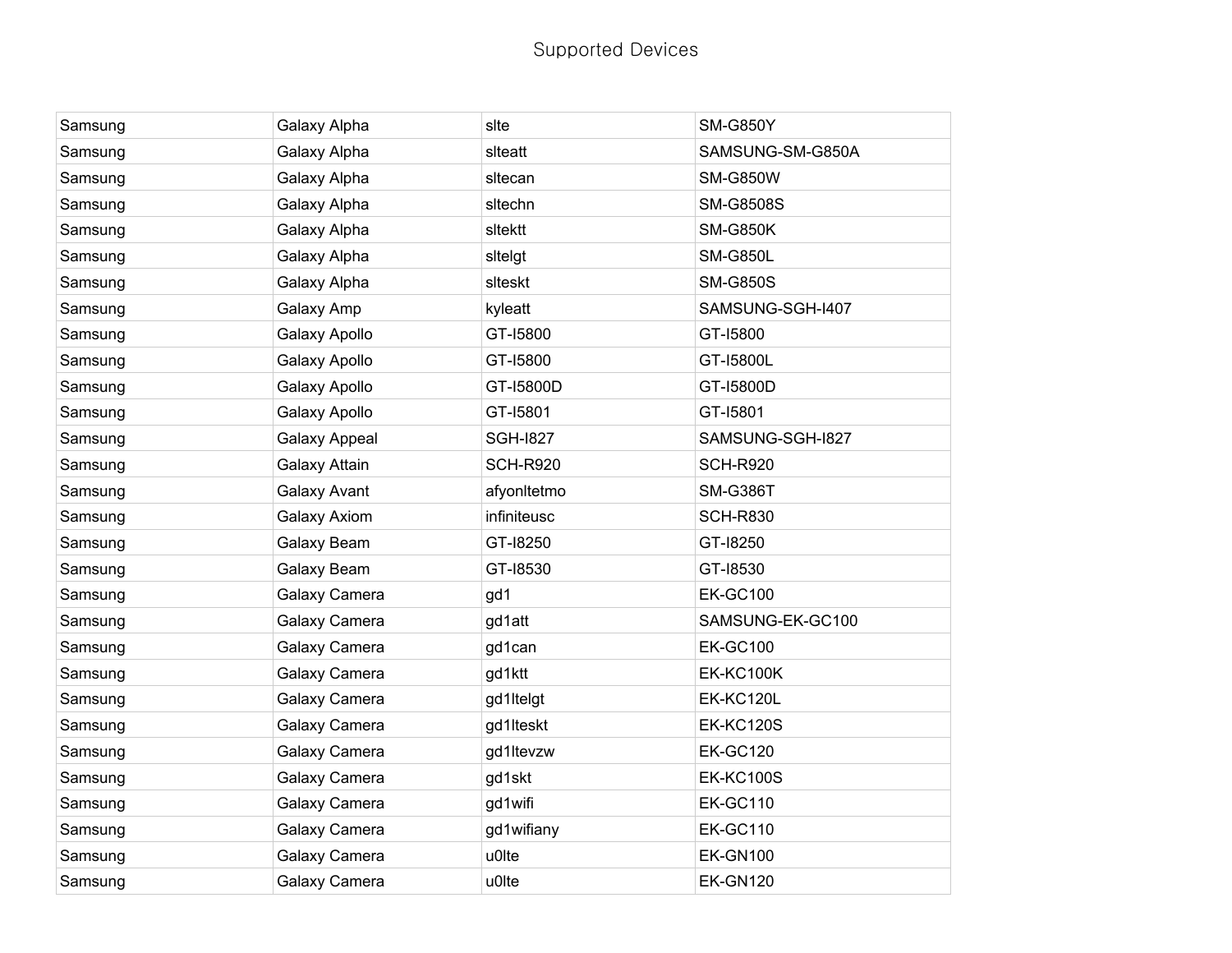| Samsung | Galaxy Camera 2             | sf2wifi          | <b>EK-GC200</b>  |
|---------|-----------------------------|------------------|------------------|
| Samsung | Galaxy Centura              | amazing3gtrf     | <b>SCH-S738C</b> |
| Samsung | Galaxy Chat                 | zanin            | GT-B5330         |
| Samsung | Galaxy Chat                 | zanin            | GT-B5330B        |
| Samsung | Galaxy Chat                 | zanin            | GT-B5330L        |
| Samsung | Galaxy Core                 | afyonIteMetroPCS | SM-G386T1        |
| Samsung | Galaxy Core                 | afyonItecan      | <b>SM-G386W</b>  |
| Samsung | Galaxy Core                 | arubaslim        | GT-18262         |
| Samsung | Galaxy Core                 | arubaslimss      | GT-18260         |
| Samsung | Galaxy Core                 | arubaslimss      | GT-18260L        |
| Samsung | Galaxy Core 2               | kanas            | <b>SM-G355H</b>  |
| Samsung | <b>Galaxy Core Advance</b>  | cane3g           | GT-18580         |
| Samsung | Galaxy Core Advance         | cane3gskt        | SHW-M570S        |
| Samsung | Galaxy Core LTE             | afyonIte         | <b>SM-G386F</b>  |
| Samsung | Galaxy Core LTE             | cs03lte          | SM-G3518         |
| Samsung | Galaxy Core Lite            | victorIte        | <b>SM-G3586V</b> |
| Samsung | Galaxy Core Lite            | victorIte        | <b>SM-G3589W</b> |
| Samsung | Galaxy Core Max             | kleosite         | <b>SM-G5108</b>  |
| Samsung | <b>Galaxy Core Max Duos</b> | kleosite         | SM-G5108Q        |
| Samsung | Galaxy Core Plus            | cs02             | <b>SM-G350</b>   |
| Samsung | Galaxy Core Plus            | cs023g           | SM-G3502         |
| Samsung | <b>Galaxy Core Plus</b>     | cs02ve3g         | <b>SM-G3502L</b> |
| Samsung | Galaxy Core Plus            | cs02ve3gdtv      | <b>SM-G3502T</b> |
| Samsung | <b>Galaxy Core Plus</b>     | cs02ve3gss       | <b>SM-G350L</b>  |
| Samsung | Galaxy Core Plus            | cs02ve3gss       | <b>SM-G350M</b>  |
| Samsung | Galaxy Core Prime           | core33g          | <b>SM-G360H</b>  |
| Samsung | Galaxy Core Prime           | coreprimelte     | <b>SM-G360M</b>  |
| Samsung | <b>Galaxy Core Prime</b>    | coreprimeltevzw  | <b>SM-G360V</b>  |
| Samsung | <b>Galaxy Core Prime</b>    | rossalte         | SM-G3606         |
| Samsung | <b>Galaxy Core Prime</b>    | rossalte         | <b>SM-G3608</b>  |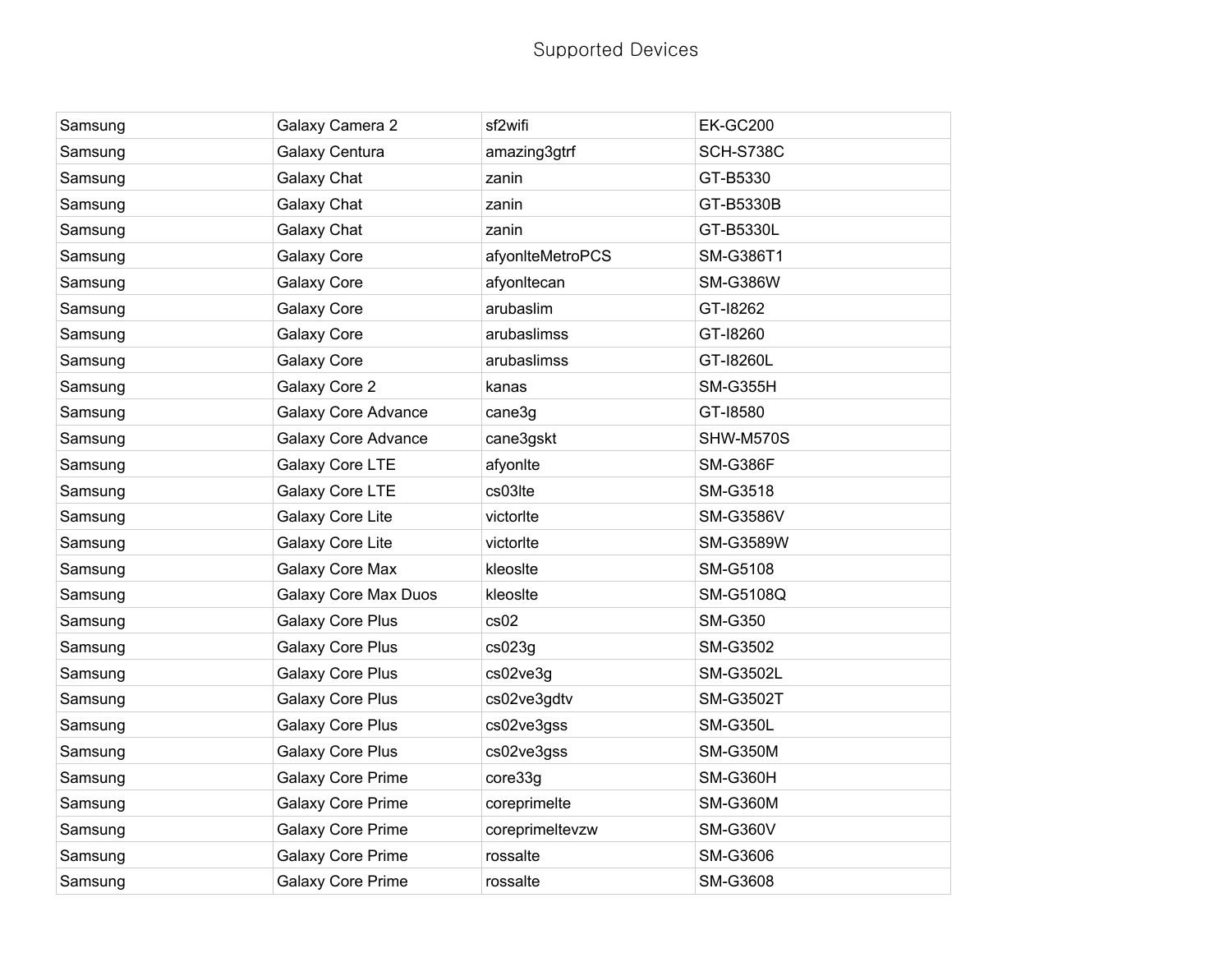| Samsung | <b>Galaxy Core Prime</b> | rossaltectc      | SM-G3609          |
|---------|--------------------------|------------------|-------------------|
| Samsung | Galaxy Core Prime        | rossaltexsa      | SM-G360GY         |
| Samsung | Galaxy Core Safe         | arubaslimss      | GT-18260E         |
| Samsung | Galaxy Core Safe         | arubaslimss      | SHW-M580D         |
| Samsung | Galaxy Core Safe         | arubaslimss      | SHW-M585D         |
| Samsung | Galaxy Core2             | kanas            | <b>SM-G355H</b>   |
| Samsung | Galaxy Core2             | kanas            | SM-G355HQ         |
| Samsung | Galaxy Core2             | kanas            | <b>SM-G355M</b>   |
| Samsung | Galaxy Core2             | kanas3g          | <b>SM-G3556D</b>  |
| Samsung | Galaxy Core2             | kanas3gcmcc      | SM-G3558          |
| Samsung | Galaxy Core2             | kanas3gctc       | SM-G3559          |
| Samsung | Galaxy Core2             | kanas3gnfc       | SM-G355HN         |
| Samsung | <b>Galaxy Discover</b>   | amazing3gcri     | SCH-R740C         |
| Samsung | Galaxy Discover          | amazingtrfcd     | SCH-S735C         |
| Samsung | <b>Galaxy Duos</b>       | aruba3gcmcc      | GT-18268          |
| Samsung | Galaxy E7                | e7lte            | <b>SM-E700M</b>   |
| Samsung | Galaxy Europa            | GT-15500         | GT-15500          |
| Samsung | Galaxy Europa            | GT-15503         | GT-15503          |
| Samsung | Galaxy Europa            | GT-15508         | GT-15508          |
| Samsung | Galaxy Europa            | GT-15510         | GT-15510          |
| Samsung | <b>Galaxy Exhibit</b>    | codinaMetroPCS   | SGH-T599N         |
| Samsung | <b>Galaxy Exhibit</b>    | codinatmo        | <b>SGH-T599</b>   |
| Samsung | <b>Galaxy Exhibit</b>    | codinavid        | SGH-T599V         |
| Samsung | Galaxy Exhibit2          | <b>SGH-T679</b>  | <b>SGH-T679</b>   |
| Samsung | Galaxy Exhilarate        | <b>SGH-1577</b>  | SAMSUNG-SGH-I577  |
| Samsung | <b>Galaxy Express</b>    | expressatt       | SAMSUNG-SGH-I437  |
| Samsung | <b>Galaxy Express</b>    | expressatt       | SAMSUNG-SGH-I437P |
| Samsung | <b>Galaxy Express</b>    | expressite       | GT-18730          |
| Samsung | <b>Galaxy Express</b>    | expressite       | GT-18730T         |
| Samsung | <b>Galaxy Express</b>    | expresszigIteatt | SAMSUNG-SGH-I437Z |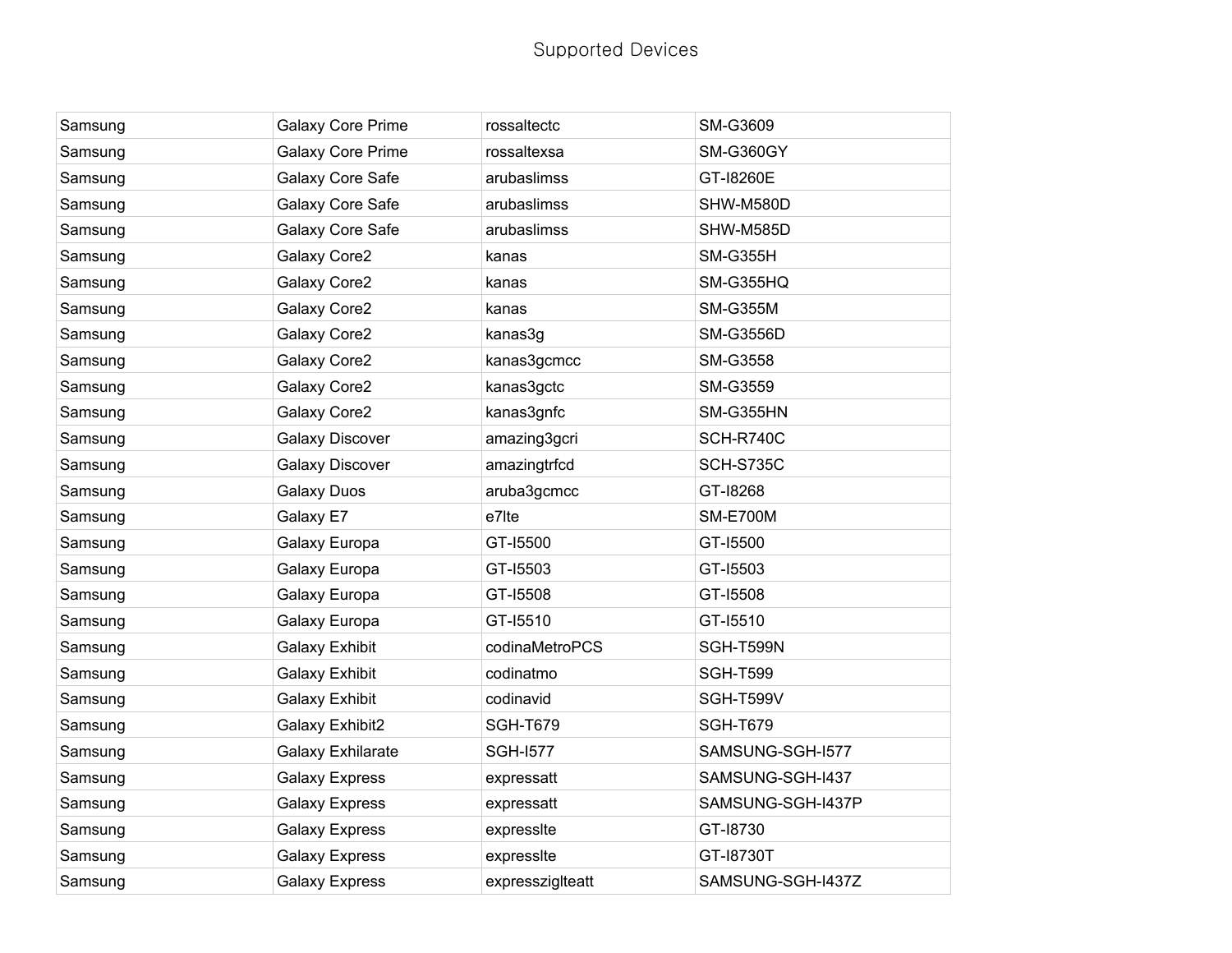| Samsung | Galaxy Express2       | wilcoxite       | SM-G3815        |
|---------|-----------------------|-----------------|-----------------|
| Samsung | Galaxy Fame           | <b>SCH-1629</b> | <b>SCH-I629</b> |
| Samsung | Galaxy Fame           | nevis           | GT-S6810        |
| Samsung | Galaxy Fame           | nevis           | GT-S6810B       |
| Samsung | Galaxy Fame           | nevis           | GT-S6810E       |
| Samsung | Galaxy Fame           | nevis           | GT-S6810L       |
| Samsung | Galaxy Fame           | nevis3g         | GT-S6812i       |
| Samsung | Galaxy Fame           | nevis3gcmcc     | GT-S6818        |
| Samsung | Galaxy Fame           | nevis3gcmcc     | GT-S6818V       |
| Samsung | Galaxy Fame           | nevisds         | GT-S6812        |
| Samsung | Galaxy Fame           | nevisds         | GT-S6812B       |
| Samsung | Galaxy Fame           | nevisnvess      | GT-S6790N       |
| Samsung | Galaxy Fame           | nevisp          | GT-S6810M       |
| Samsung | Galaxy Fame           | nevisp          | GT-S6810P       |
| Samsung | Galaxy Fame           | nevisvess       | GT-S6790        |
| Samsung | Galaxy Fame           | nevisvess       | GT-S6790E       |
| Samsung | Galaxy Fame           | nevisvess       | GT-S6790L       |
| Samsung | Galaxy Fame           | nevisw          | GT-S6812C       |
| Samsung | Galaxy Fame Lite Duos | nevisw          | GT-S6792L       |
| Samsung | <b>Galaxy Fit</b>     | GT-S5670        | GT-S5670        |
| Samsung | <b>Galaxy Fit</b>     | GT-S5670B       | GT-S5670B       |
| Samsung | Galaxy Fit            | GT-S5670L       | GT-S5670L       |
| Samsung | <b>Galaxy Fresh</b>   | kylevess        | GT-S7390        |
| Samsung | <b>Galaxy Fresh</b>   | kylevess        | GT-S7390E       |
| Samsung | <b>Galaxy Fresh</b>   | kylevess        | GT-S7390G       |
| Samsung | Galaxy Gio            | GT-S5660        | GT-S5660        |
| Samsung | Galaxy Gio            | GT-S5660B       | GT-S5660B       |
| Samsung | Galaxy Gio            | GT-S5660L       | GT-S5660L       |
| Samsung | Galaxy Gio            | GT-S5660M       | GT-S5660M       |
| Samsung | Galaxy Gio            | GT-S5660V       | GT-S5660V       |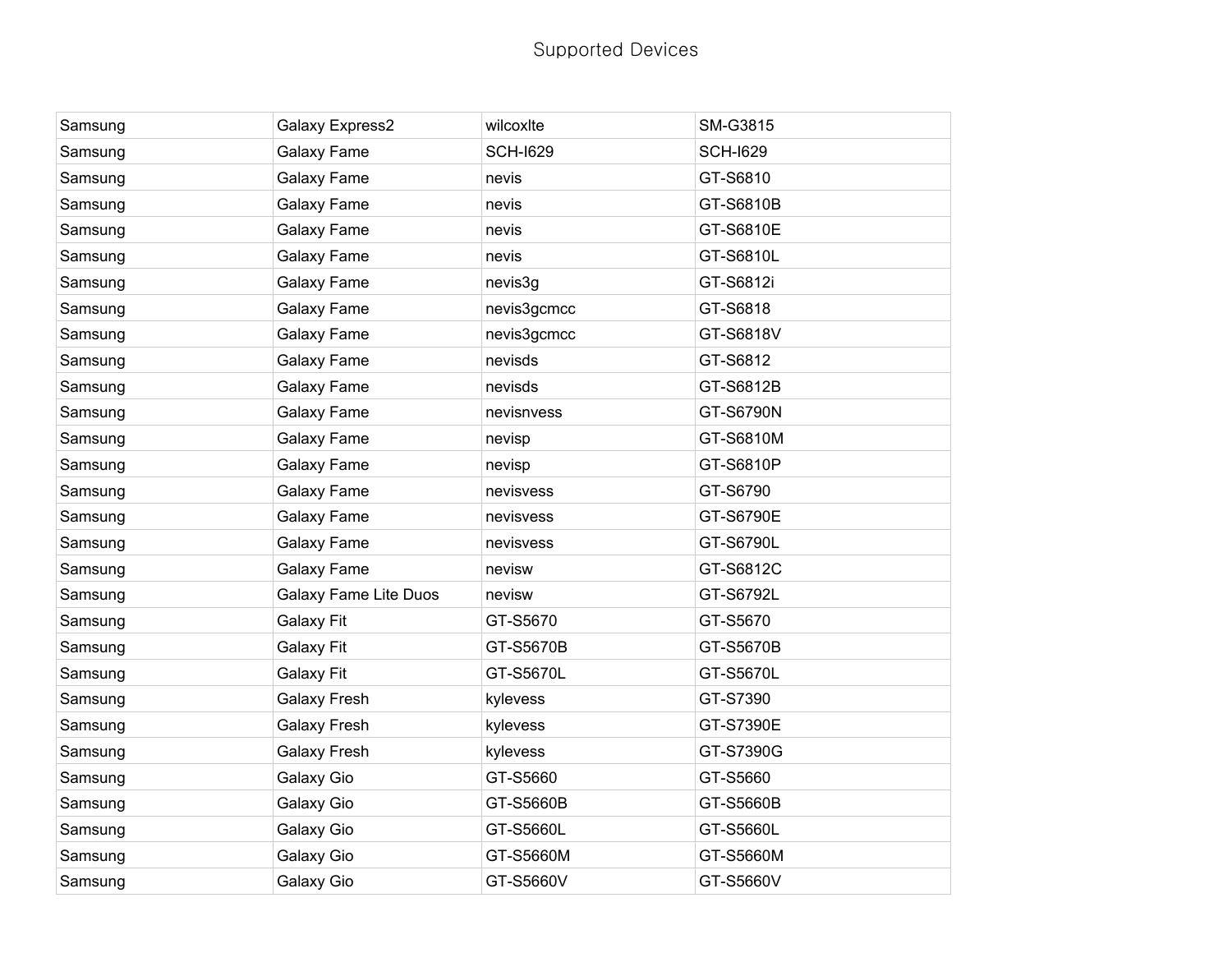| Samsung | Galaxy Gio                   | <b>SCH-i569</b> | <b>SCH-i569</b>  |
|---------|------------------------------|-----------------|------------------|
| Samsung | Galaxy Gio                   | SHW-M290K       | SHW-M290K        |
| Samsung | Galaxy Gio                   | SHW-M290S       | SHW-M290S        |
| Samsung | Galaxy Golden                | ks02lte         | GT-19230         |
| Samsung | Galaxy Golden                | ks02lte         | GT-19235         |
| Samsung | Galaxy Golden                | ks02Itektt      | SHV-E400K        |
| Samsung | Galaxy Golden                | ks02Iteskt      | <b>SHV-E400S</b> |
| Samsung | Galaxy Golden 2              | pateklte        | SM-W2015         |
| Samsung | Galaxy Grand                 | baffin3gduosctc | <b>SCH-1879</b>  |
| Samsung | Galaxy Grand                 | baffincmcc      | GT-19128         |
| Samsung | Galaxy Grand                 | baffincmcc      | GT-19128V        |
| Samsung | Galaxy Grand                 | baffinltektt    | SHV-E270K        |
| Samsung | Galaxy Grand                 | baffinlteskt    | <b>SHV-E270S</b> |
| Samsung | Galaxy Grand                 | baffinrd        | GT-19118         |
| Samsung | Galaxy Grand                 | baffinss        | GT-19080E        |
| Samsung | Galaxy Grand                 | baffinss        | GT-19080L        |
| Samsung | Galaxy Grand                 | baffinvektt     | SHV-E275K        |
| Samsung | Galaxy Grand                 | baffinveskt     | <b>SHV-E275S</b> |
| Samsung | Galaxy Grand                 | baffinvetd3g    | GT-19128E        |
| Samsung | Galaxy Grand                 | baffinvetd3g    | GT-19128I        |
| Samsung | <b>Galaxy Grand Duos</b>     | baffin          | GT-19082         |
| Samsung | <b>Galaxy Grand Duos</b>     | baffin          | GT-19082L        |
| Samsung | Galaxy Grand Max             | grandmaxitechn  | SM-G720AX        |
| Samsung | Galaxy Grand Neo             | baffinlite      | GT-19060         |
| Samsung | Galaxy Grand Neo             | baffinlite      | GT-19060L        |
| Samsung | Galaxy Grand Neo             | baffinlite      | GT-19082C        |
| Samsung | Galaxy Grand Neo             | baffinlitedtv   | GT-I9063T        |
| Samsung | Galaxy Grand Neo             | baffing3g       | GT-19168         |
| Samsung | Galaxy Grand Neo             | baffinq3g       | GT-191681        |
| Samsung | <b>Galaxy Grand Neo Plus</b> | grandneove3g    | GT-19060C        |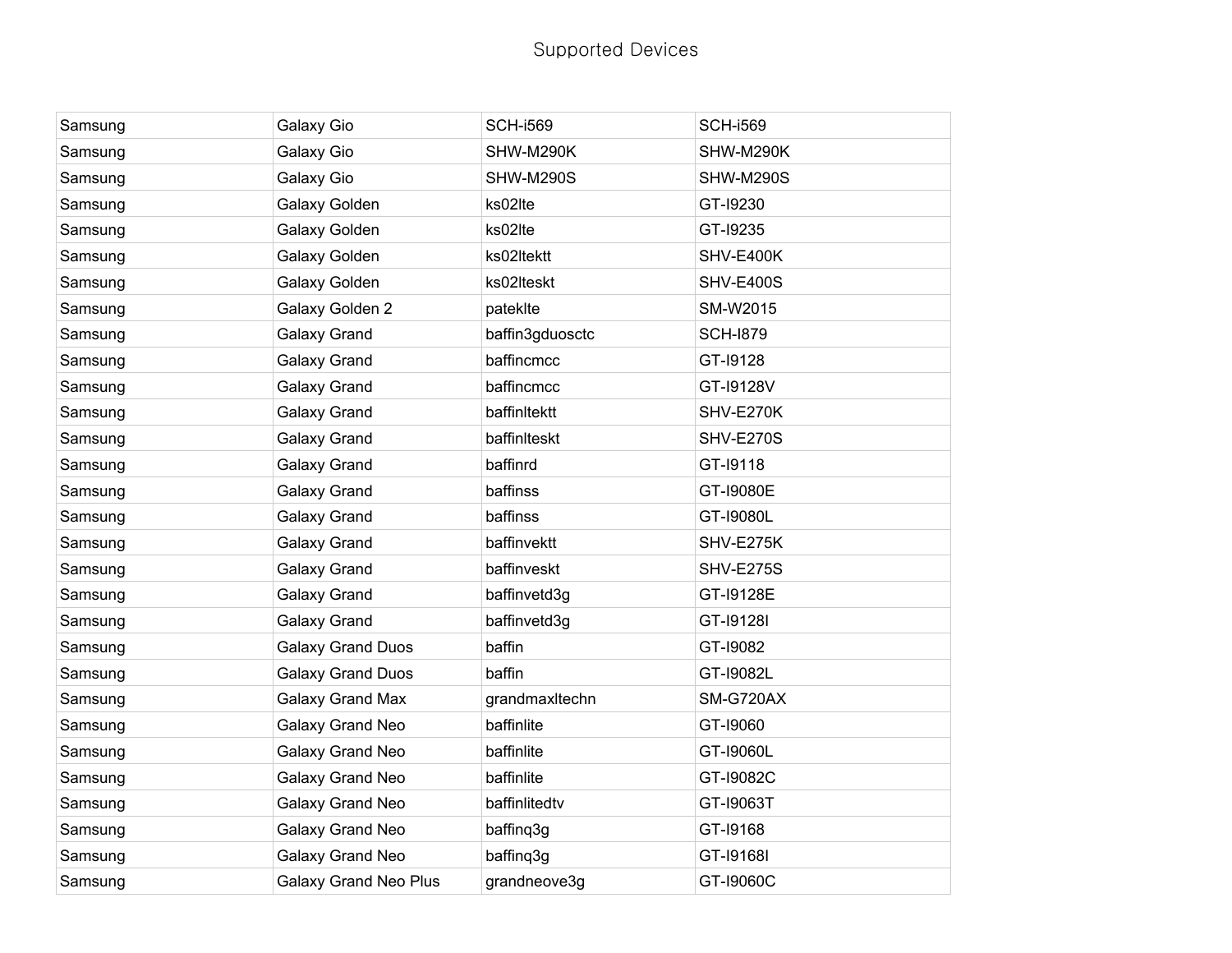| Samsung | Galaxy Grand Neo+         | baffinq3gduosctc  | <b>SCH-1879E</b> |
|---------|---------------------------|-------------------|------------------|
| Samsung | <b>Galaxy Grand Prime</b> | fortuna3g         | <b>SM-G530H</b>  |
| Samsung | <b>Galaxy Grand Prime</b> | fortuna3gdtv      | SM-G530BT        |
| Samsung | <b>Galaxy Grand Prime</b> | fortunalte        | <b>SM-G5306W</b> |
| Samsung | <b>Galaxy Grand Prime</b> | fortunalte        | <b>SM-G5308W</b> |
| Samsung | <b>Galaxy Grand Prime</b> | fortunalte        | <b>SM-G530F</b>  |
| Samsung | <b>Galaxy Grand Prime</b> | fortunalte        | <b>SM-G530M</b>  |
| Samsung | <b>Galaxy Grand Prime</b> | fortunaltectc     | SM-G5309W        |
| Samsung | <b>Galaxy Grand Prime</b> | fortunaltezh      | <b>SM-G5308W</b> |
| Samsung | <b>Galaxy Grand Prime</b> | fortunaltezt      | <b>SM-G530Y</b>  |
| Samsung | <b>Galaxy Grand Prime</b> | grandprimelte     | SM-G530FZ        |
| Samsung | Galaxy Grand duos         | baffin            | GT-19082i        |
| Samsung | Galaxy Grand-Max          | grandmaxitekx     | <b>SM-G720N0</b> |
| Samsung | Galaxy Grand2             | ms013g            | <b>SM-G7102</b>  |
| Samsung | Galaxy Grand2             | ms013g            | <b>SM-G7106</b>  |
| Samsung | Galaxy Grand2             | ms013g            | <b>SM-G7108</b>  |
| Samsung | Galaxy Grand2             | ms013g            | SM-G7109         |
| Samsung | Galaxy Grand2             | ms013gdtv         | <b>SM-G7102T</b> |
| Samsung | Galaxy Grand2             | ms013gss          | <b>SM-G710</b>   |
| Samsung | Galaxy Grand2             | ms01lte           | <b>SM-G7105</b>  |
| Samsung | Galaxy Grand2             | ms01lte           | <b>SM-G7105H</b> |
| Samsung | Galaxy Grand2             | ms01lte           | <b>SM-G7105L</b> |
| Samsung | Galaxy Grand2             | ms01ltektt        | <b>SM-G710K</b>  |
| Samsung | Galaxy Grand2             | ms01Itelgt        | <b>SM-G710L</b>  |
| Samsung | Galaxy Grand2             | ms01lteskt        | <b>SM-G710S</b>  |
| Samsung | Galaxy Indulge            | <b>SCH-R910</b>   | <b>SCH-R910</b>  |
| Samsung | Galaxy Indulge            | <b>SCH-R915</b>   | <b>SCH-R915</b>  |
| Samsung | Galaxy Infinite           | infinite3gduosctc | <b>SCH-I759</b>  |
| Samsung | Galaxy J                  | hltejs01tw        | SGH-N075T        |
| Samsung | Galaxy J1                 | j13g              | <b>SM-J100H</b>  |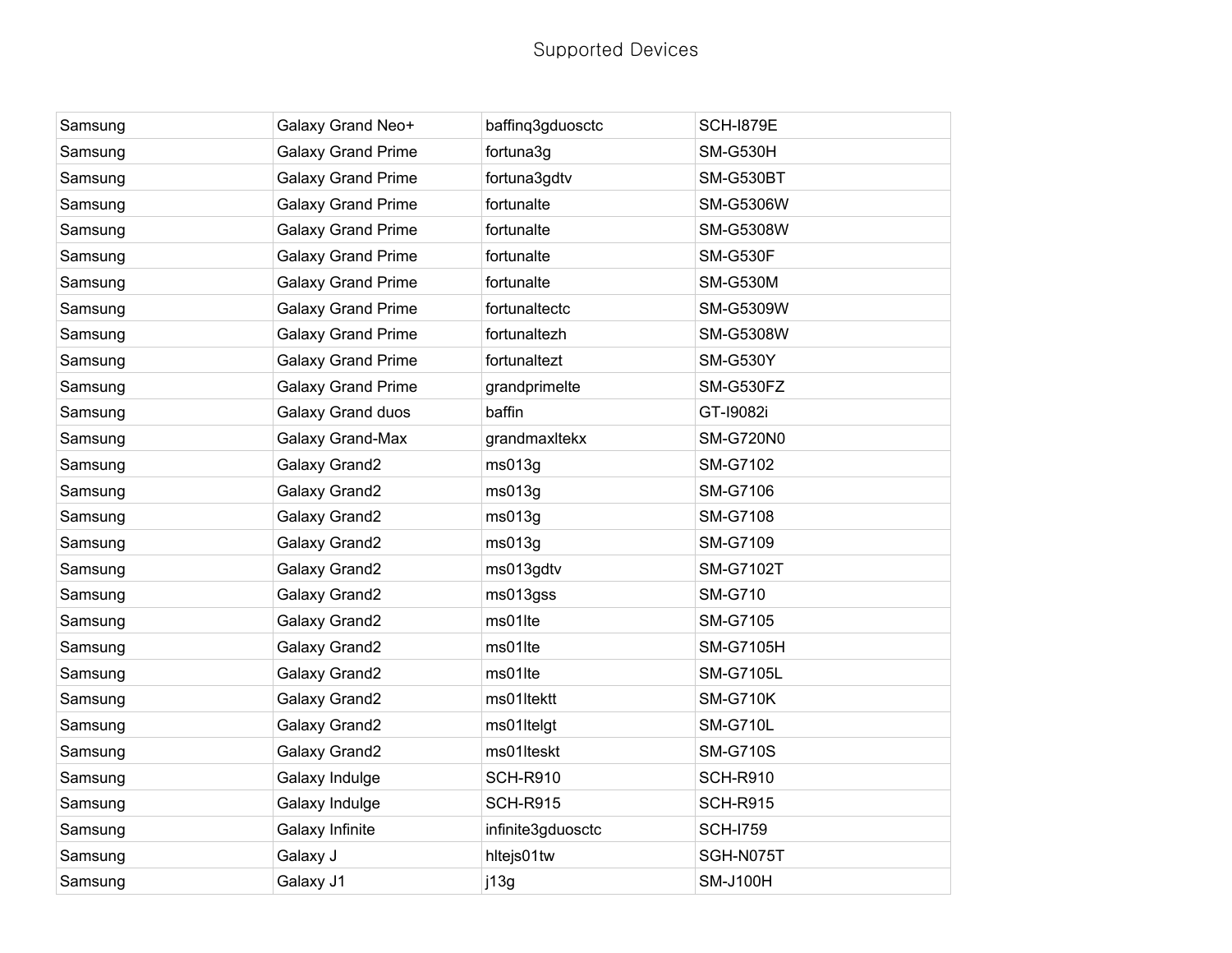| Samsung | Galaxy J1       | j13g              | SM-J100ML        |
|---------|-----------------|-------------------|------------------|
| Samsung | Galaxy J1       | j1lte             | <b>SM-J100M</b>  |
| Samsung | Galaxy J1       | j1nlte            | SM-J100MU        |
| Samsung | Galaxy K        | SHW-M130K         | SHW-M130K        |
| Samsung | Galaxy K Zoom   | m2a3g             | <b>SM-C111</b>   |
| Samsung | Galaxy K Zoom   | m2a3g             | <b>SM-C111M</b>  |
| Samsung | Galaxy K Zoom   | m2alte            | <b>SM-C115</b>   |
| Samsung | Galaxy K Zoom   | m2alte            | <b>SM-C115M</b>  |
| Samsung | Galaxy K Zoom   | m2altecan         | <b>SM-C115W</b>  |
| Samsung | Galaxy K Zoom   | m2altelgt         | <b>SM-C115L</b>  |
| Samsung | Galaxy M Pro2   | lucas             | GT-B7810         |
| Samsung | Galaxy M Style  | SHW-M340L         | SHW-M340L        |
| Samsung | Galaxy M Style  | SHW-M340S         | SHW-M340S        |
| Samsung | Galaxy M Style  | vastoicmcc        | GT-18258         |
| Samsung | Galaxy Mega 2   | mega23g           | <b>SM-G750H</b>  |
| Samsung | Galaxy Mega 5.8 | crater            | GT-19152         |
| Samsung | Galaxy Mega 5.8 | crater3gctc       | <b>SCH-P709</b>  |
| Samsung | Galaxy Mega 5.8 | craterss          | GT-19150         |
| Samsung | Galaxy Mega 5.8 | cratertd3g        | GT-19158         |
| Samsung | Galaxy Mega 6.3 | melius3g          | GT-19200         |
| Samsung | Galaxy Mega 6.3 | melius3g          | GT-19208         |
| Samsung | Galaxy Mega 6.3 | melius3gduosctc   | <b>SCH-P729</b>  |
| Samsung | Galaxy Mega 6.3 | meliusIte         | GT-19205         |
| Samsung | Galaxy Mega 6.3 | meliusIteMetroPCS | SGH-M819N        |
| Samsung | Galaxy Mega 6.3 | meliusIteatt      | SAMSUNG-SGH-I527 |
| Samsung | Galaxy Mega 6.3 | meliusItecan      | <b>SGH-I527M</b> |
| Samsung | Galaxy Mega 6.3 | meliusItektt      | SHV-E310K        |
| Samsung | Galaxy Mega 6.3 | meliusItelgt      | SHV-E310L        |
| Samsung | Galaxy Mega 6.3 | meliusIteskt      | <b>SHV-E310S</b> |
| Samsung | Galaxy Mega 6.3 | meliusItespr      | <b>SPH-L600</b>  |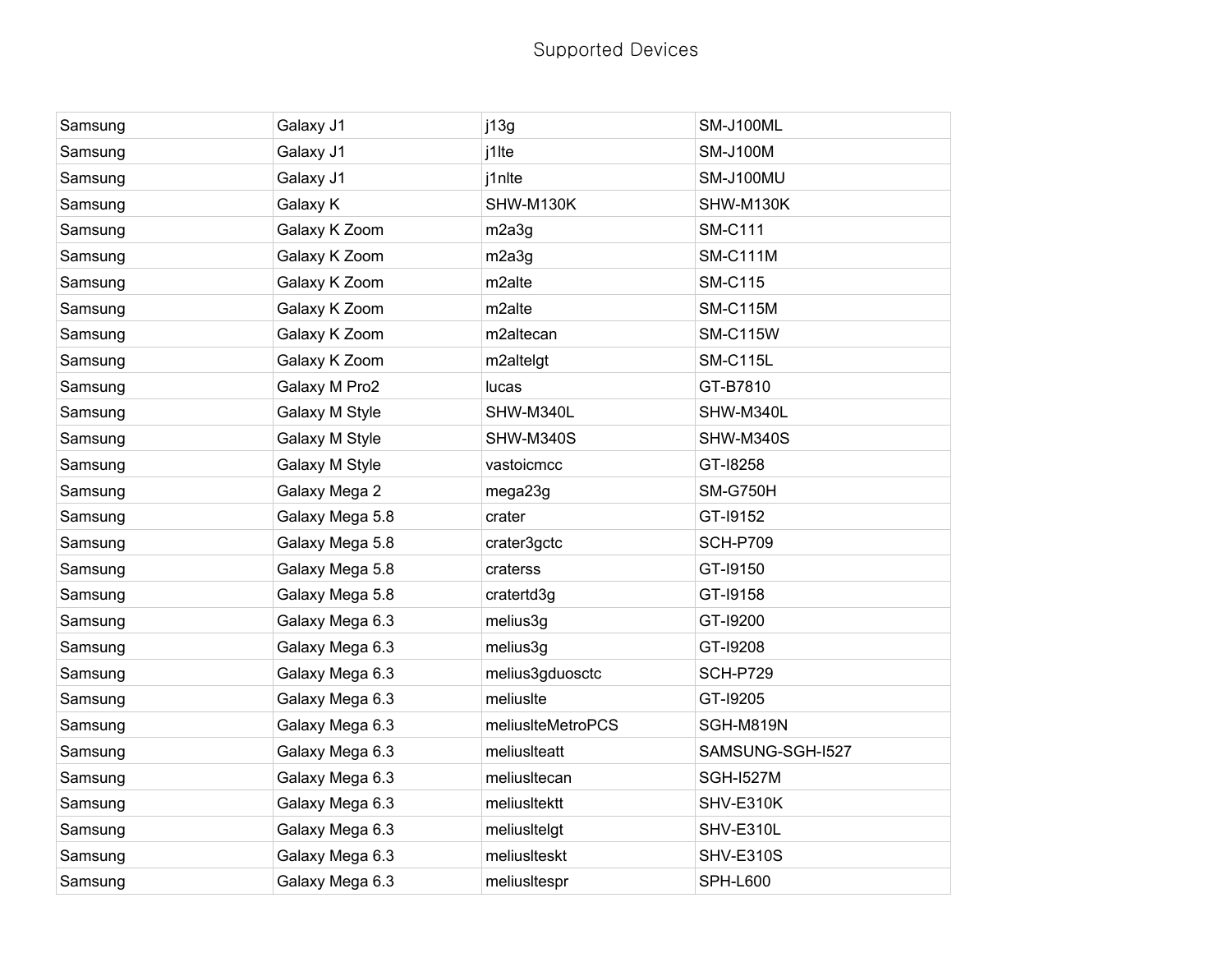| Samsung | Galaxy Mega 6.3          | meliusIteusc    | <b>SCH-R960</b>     |
|---------|--------------------------|-----------------|---------------------|
| Samsung | Galaxy Mega Plus         | craterq3g       | GT-19152P           |
| Samsung | Galaxy Mega Plus         | craterq3g       | GT-19158P           |
| Samsung | Galaxy Mega Plus         | megaplusIte     | GT-19158V           |
| Samsung | Galaxy Mega2             | mega2lte        | <b>SM-G750F</b>     |
| Samsung | Galaxy Mega2             | mega2Iteatt     | SAMSUNG-SM-G750A    |
| Samsung | Galaxy Mega2             | vasta3g         | <b>SM-G750H</b>     |
| Samsung | Galaxy Mega2             | vastalte        | <b>SM-G7508Q</b>    |
| Samsung | Galaxy Mega2             | vastaltezh      | <b>SM-G7508Q</b>    |
| Samsung | Galaxy Mini              | GT-S5570        | GT-S5570            |
| Samsung | Galaxy Mini              | GT-S5570B       | GT-S5570B           |
| Samsung | Galaxy Mini              | GT-S5570I       | GT-S5570I           |
| Samsung | Galaxy Mini              | GT-S5570L       | GT-S5570L           |
| Samsung | Galaxy Mini              | GT-S5578        | GT-S5578            |
| Samsung | Galaxy Mini              | <b>SGH-T499</b> | <b>SGH-T499</b>     |
| Samsung | Galaxy Mini              | SGH-T499V       | SGH-T499V           |
| Samsung | Galaxy Mini              | SGH-T499Y       | SGH-T499Y           |
| Samsung | Galaxy Mini2             | GT-S6500        | GT-S6500            |
| Samsung | <b>Galaxy Mini2</b>      | GT-S6500D       | GT-S6500D           |
| Samsung | Galaxy Mini2             | GT-S6500L       | GT-S6500L           |
| Samsung | Galaxy Mini2             | GT-S6500T       | GT-S6500T           |
| Samsung | <b>Galaxy Music</b>      | ivoryss         | GT-S6010            |
| Samsung | <b>Galaxy Music</b>      | ivoryss         | GT-S6010L           |
| Samsung | <b>Galaxy Music Duos</b> | ivory           | GT-S6012            |
| Samsung | <b>Galaxy Music Duos</b> | ivory           | GT-S6012B           |
| Samsung | Galaxy NX                | u0lte           | <b>EK-GN120</b>     |
| Samsung | Galaxy NX                | u0lte           | EK-GN120A           |
| Samsung | Galaxy NX                | u0lteue         | EK-GN120A           |
| Samsung | Galaxy Neo               | SHW-M220L       | SHW-M220L           |
| Samsung | <b>Galaxy Nexus</b>      | maguro          | <b>Galaxy Nexus</b> |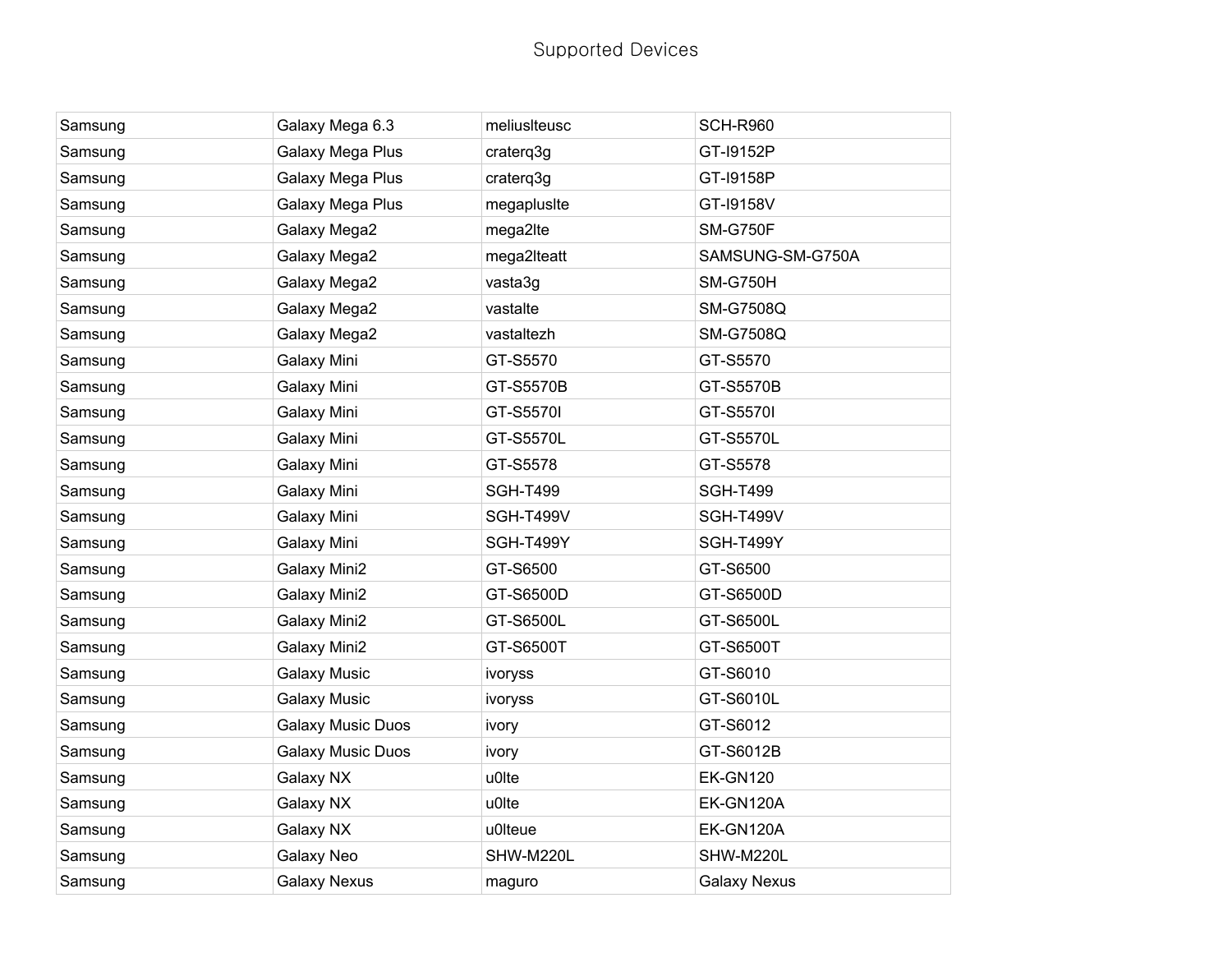| Samsung | <b>Galaxy Nexus</b> | maguro           | Galaxy X            |
|---------|---------------------|------------------|---------------------|
| Samsung | <b>Galaxy Nexus</b> | toro             | <b>Galaxy Nexus</b> |
| Samsung | <b>Galaxy Nexus</b> | toroplus         | <b>Galaxy Nexus</b> |
| Samsung | <b>Galaxy Note</b>  | GT-19220         | GT-19220            |
| Samsung | <b>Galaxy Note</b>  | GT-19228         | GT-19228            |
| Samsung | <b>Galaxy Note</b>  | GT-N7000         | GT-N7000            |
| Samsung | <b>Galaxy Note</b>  | GT-N7005         | GT-N7005            |
| Samsung | <b>Galaxy Note</b>  | <b>SC-05D</b>    | <b>SC-05D</b>       |
| Samsung | <b>Galaxy Note</b>  | <b>SCH-i889</b>  | <b>SCH-i889</b>     |
| Samsung | <b>Galaxy Note</b>  | <b>SGH-1717</b>  | SAMSUNG-SGH-I717    |
| Samsung | Galaxy Note         | <b>SGH-I717</b>  | <b>SGH-1717</b>     |
| Samsung | <b>Galaxy Note</b>  | <b>SGH-I717D</b> | <b>SGH-I717D</b>    |
| Samsung | <b>Galaxy Note</b>  | <b>SGH-I717M</b> | <b>SGH-I717M</b>    |
| Samsung | <b>Galaxy Note</b>  | <b>SGH-I717R</b> | <b>SGH-I717R</b>    |
| Samsung | <b>Galaxy Note</b>  | <b>SGH-T879</b>  | <b>SGH-T879</b>     |
| Samsung | <b>Galaxy Note</b>  | SHV-E160K        | SHV-E160K           |
| Samsung | <b>Galaxy Note</b>  | SHV-E160L        | SHV-E160L           |
| Samsung | <b>Galaxy Note</b>  | <b>SHV-E160S</b> | <b>SHV-E160S</b>    |
| Samsung | Galaxy Note 10.1    | It033g           | <b>SM-P601</b>      |
| Samsung | Galaxy Note 10.1    | It033g           | <b>SM-P602</b>      |
| Samsung | Galaxy Note 10.1    | It03Itektt       | <b>SM-P605K</b>     |
| Samsung | Galaxy Note 10.1    | It03Itelgt       | <b>SM-P605L</b>     |
| Samsung | Galaxy Note 10.1    | It03Iteskt       | <b>SM-P605S</b>     |
| Samsung | Galaxy Note 10.1    | p4notelte        | GT-N8020            |
| Samsung | Galaxy Note 10.1    | p4noteltektt     | SHV-E230K           |
| Samsung | Galaxy Note 10.1    | p4noteItelgt     | SHV-E230L           |
| Samsung | Galaxy Note 10.1    | p4notelteskt     | <b>SHV-E230S</b>    |
| Samsung | Galaxy Note 10.1    | p4noteltespr     | <b>SPH-P600</b>     |
| Samsung | Galaxy Note 10.1    | p4noteIteusc     | <b>SCH-1925U</b>    |
| Samsung | Galaxy Note 10.1    | p4noteltevzw     | <b>SCH-I925</b>     |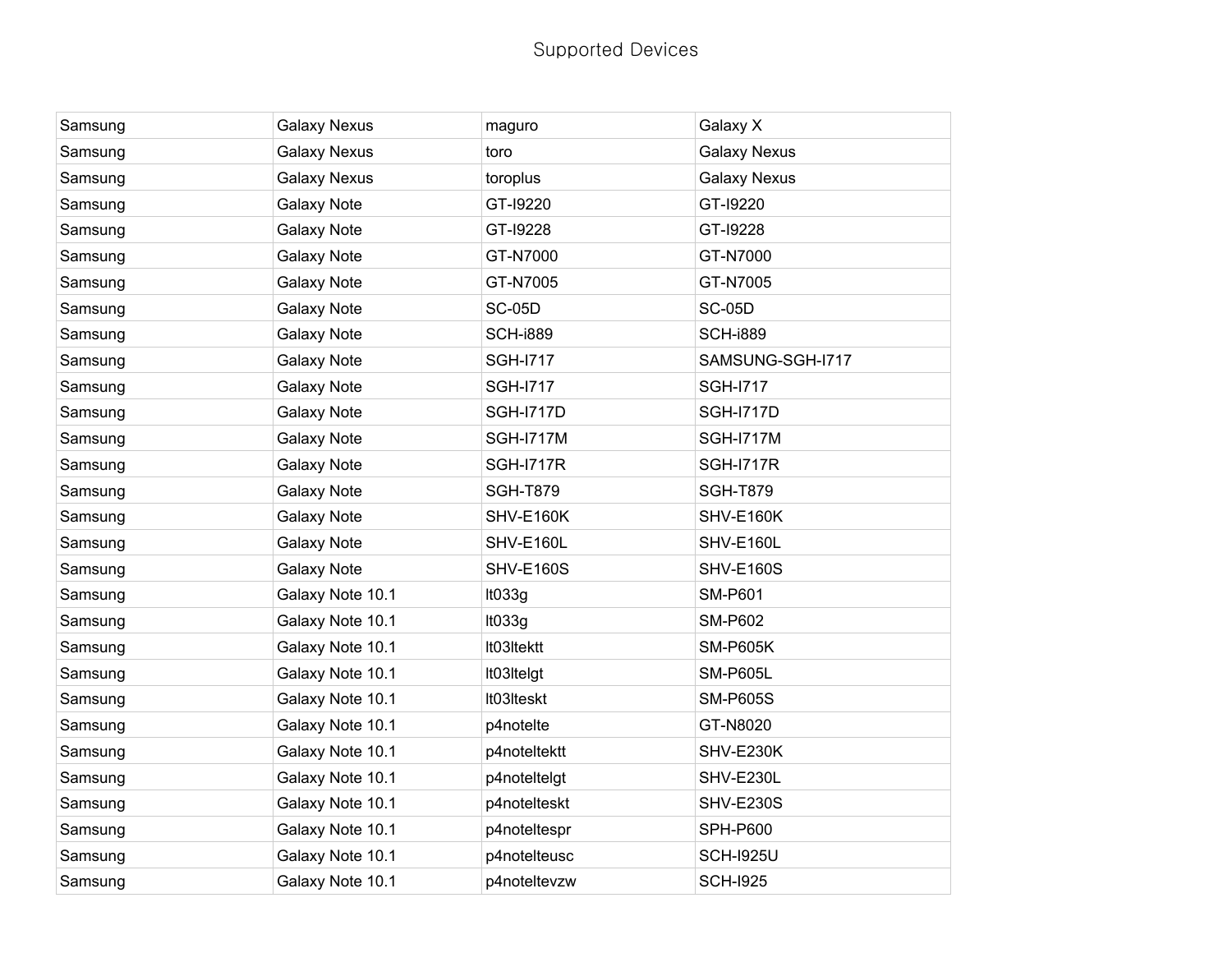| Samsung | Galaxy Note 10.1                 | p4noterf           | GT-N8000          |
|---------|----------------------------------|--------------------|-------------------|
| Samsung | Galaxy Note 10.1                 | p4noterf           | GT-N8005          |
| Samsung | Galaxy Note 10.1                 | p4noterfktt        | SHW-M480K         |
| Samsung | Galaxy Note 10.1                 | p4notewifi         | GT-N8013          |
| Samsung | Galaxy Note 10.1                 | p4notewifi43241any | SHW-M486W         |
| Samsung | Galaxy Note 10.1                 | p4notewifiany      | SHW-M480W         |
| Samsung | Galaxy Note 10.1                 | p4notewifiktt      | SHW-M485W         |
| Samsung | Galaxy Note 10.1                 | p4notewifiww       | GT-N8010          |
| Samsung | Galaxy Note 10.1 2014<br>Edition | It033g             | <b>SM-P601</b>    |
| Samsung | Galaxy Note 10.1 2014<br>Edition | It03Ite            | <b>SM-P605</b>    |
| Samsung | Galaxy Note 10.1 2014<br>Edition | It03Ite            | <b>SM-P605M</b>   |
| Samsung | Galaxy Note 10.1 2014<br>Edition | It03Itetmo         | <b>SM-P607T</b>   |
| Samsung | Galaxy Note 10.1 2014<br>Edition | It03Itevzw         | <b>SM-P605V</b>   |
| Samsung | Galaxy Note 10.1 2014<br>Edition | It03wifi           | <b>SM-P600</b>    |
| Samsung | Galaxy Note 10.1 2014<br>Edition | It03wifikx         | <b>SM-P600</b>    |
| Samsung | Galaxy Note 10.1 2014<br>Edition | It03wifiue         | <b>SM-P600</b>    |
| Samsung | Galaxy Note 8                    | konalteatt         | SAMSUNG-SGH-I467  |
| Samsung | Galaxy Note 8.0                  | kona3g             | GT-N5100          |
| Samsung | Galaxy Note 8.0                  | kona3g             | GT-N5105          |
| Samsung | Galaxy Note 8.0                  | konalte            | GT-N5120          |
| Samsung | Galaxy Note 8.0                  | konaltecan         | <b>SGH-I467M</b>  |
| Samsung | Galaxy Note 8.0                  | konawifi           | GT-N5110          |
| Samsung | Galaxy Note 8.0                  | konawifiany        | SHW-M500W         |
| Samsung | Galaxy Note Edge                 | SCL <sub>24</sub>  | SCL <sub>24</sub> |
| Samsung | Galaxy Note Edge                 | tbeltektt          | <b>SM-N915K</b>   |
| Samsung | Galaxy Note Edge                 | tbeltelgt          | <b>SM-N915L</b>   |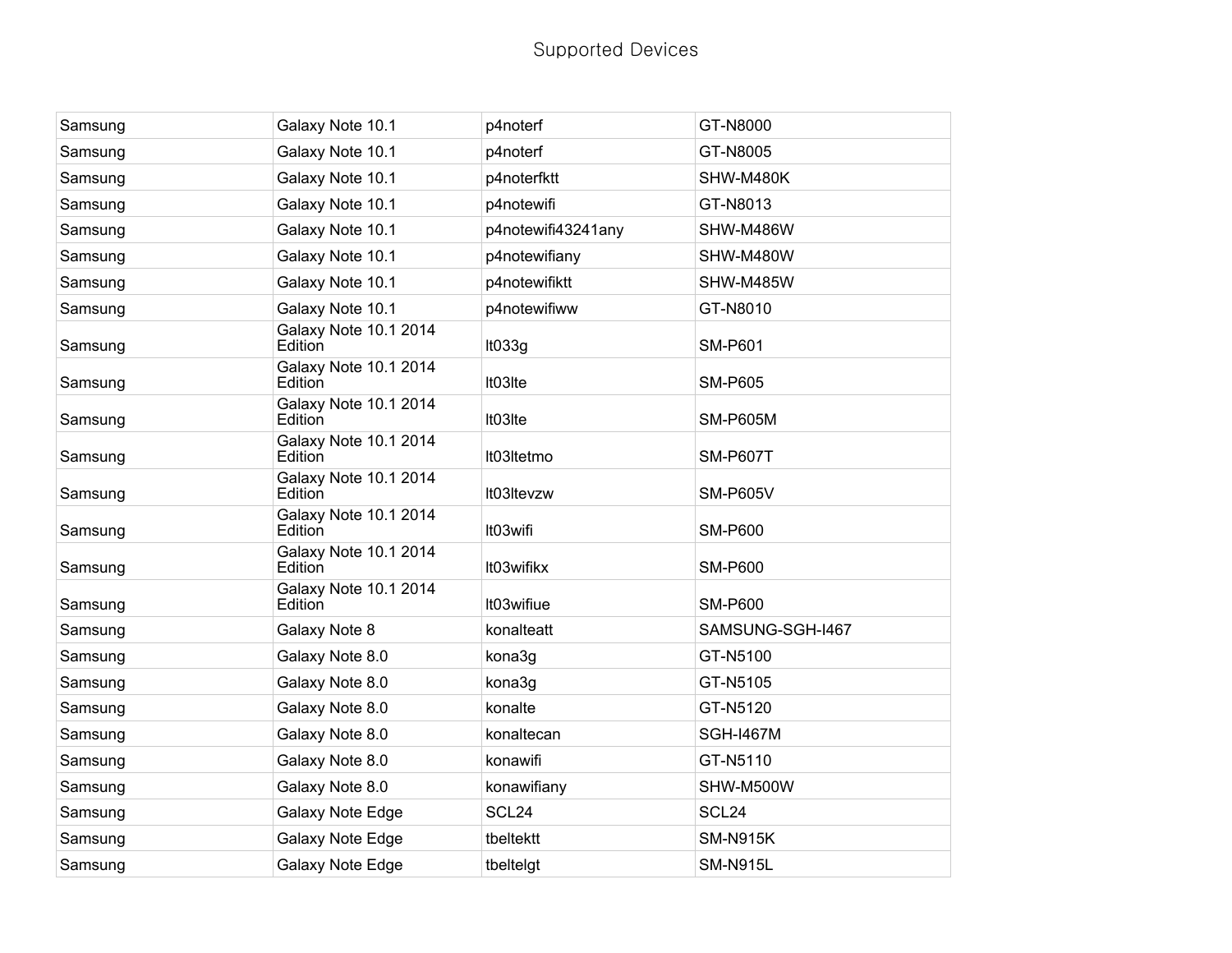| Samsung | Galaxy Note Edge     | tbelteskt     | <b>SM-N915S</b>  |
|---------|----------------------|---------------|------------------|
| Samsung | Galaxy Note Edge     | tblte         | SM-N9150         |
| Samsung | Galaxy Note Edge     | tblte         | <b>SM-N915F</b>  |
| Samsung | Galaxy Note Edge     | tblte         | SM-N915FY        |
| Samsung | Galaxy Note Edge     | tblte         | <b>SM-N915G</b>  |
| Samsung | Galaxy Note Edge     | tblte         | <b>SM-N915X</b>  |
| Samsung | Galaxy Note Edge     | tblteatt      | SAMSUNG-SM-N915A |
| Samsung | Galaxy Note Edge     | tbltecan      | SM-N915W8        |
| Samsung | Galaxy Note Edge     | tbltechn      | SM-N9150         |
| Samsung | Galaxy Note Edge     | tbltespr      | <b>SM-N915P</b>  |
| Samsung | Galaxy Note Edge     | tbltetmo      | <b>SM-N915T</b>  |
| Samsung | Galaxy Note Edge     | tblteusc      | <b>SM-N915R4</b> |
| Samsung | Galaxy Note Edge     | tbltevzw      | <b>SM-N915V</b>  |
| Samsung | Galaxy Note II       | t0Iteatt      | SAMSUNG-SGH-I317 |
| Samsung | Galaxy Note Pro 12.2 | v1a3g         | <b>SM-P901</b>   |
| Samsung | Galaxy Note Pro 12.2 | v1awifi       | <b>SM-P900</b>   |
| Samsung | Galaxy Note Pro 12.2 | v1awifikx     | <b>SM-P900</b>   |
| Samsung | Galaxy Note Pro 12.2 | viennalte     | <b>SM-P905</b>   |
| Samsung | Galaxy Note Pro 12.2 | viennalte     | <b>SM-P905M</b>  |
| Samsung | Galaxy Note Pro 12.2 | viennalteatt  | SAMSUNG-SM-P907A |
| Samsung | Galaxy Note Pro 12.2 | viennaltekx   | <b>SM-P905F0</b> |
| Samsung | Galaxy Note Pro 12.2 | viennaltevzw  | <b>SM-P905V</b>  |
| Samsung | Galaxy Note2         | <b>SC-02E</b> | <b>SC-02E</b>    |
| Samsung | Galaxy Note2         | t03g          | GT-N7100         |
| Samsung | Galaxy Note2         | t03g          | GT-N7100T        |
| Samsung | Galaxy Note2         | t03gchn       | GT-N7100         |
| Samsung | Galaxy Note2         | t03gchnduos   | GT-N7102         |
| Samsung | Galaxy Note2         | t03gchnduos   | GT-N7102i        |
| Samsung | Galaxy Note2         | t03gcmcc      | GT-N7108         |
| Samsung | <b>Galaxy Note2</b>  | t03gctc       | <b>SCH-N719</b>  |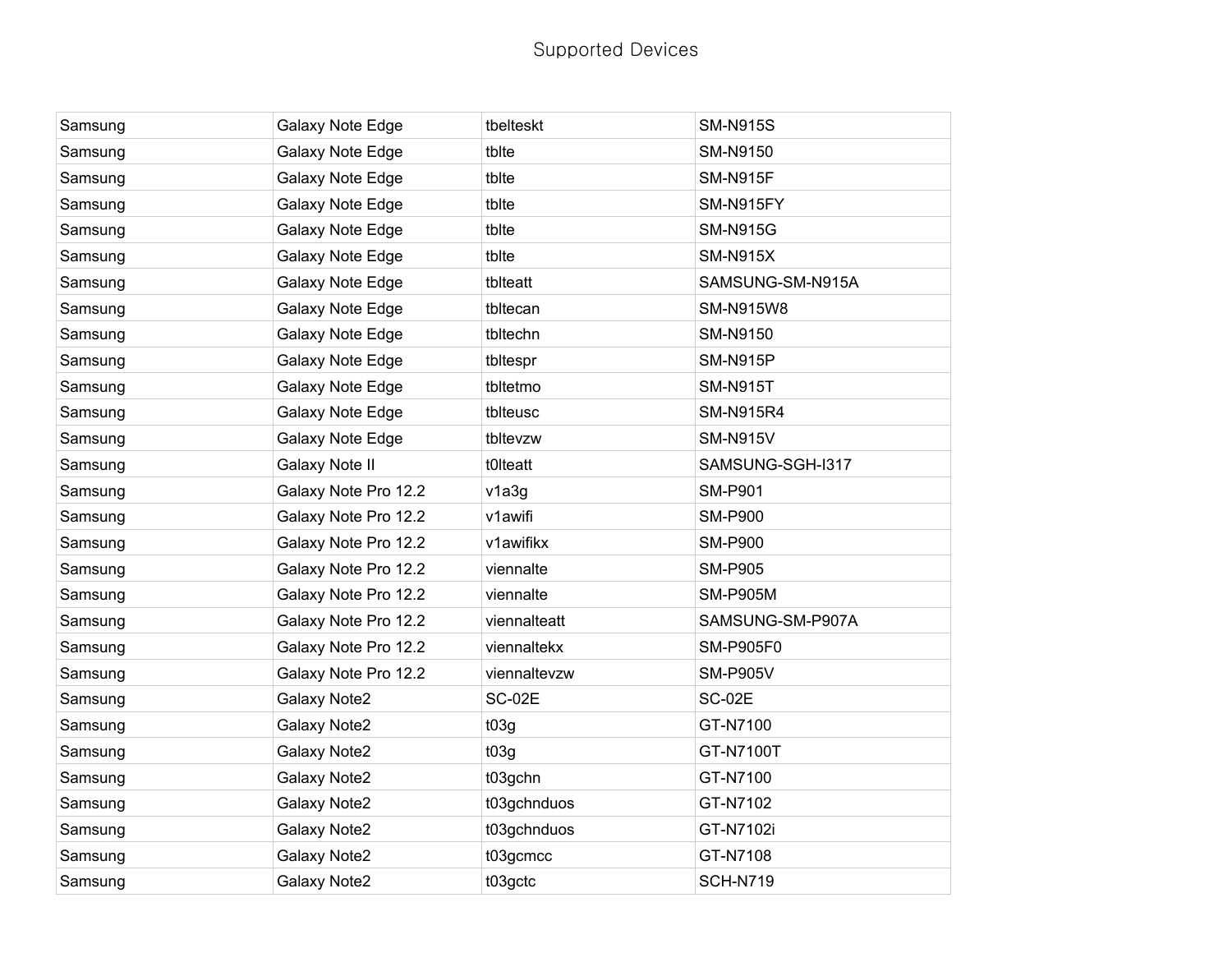| Samsung | Galaxy Note2 | t03gcuduos        | GT-N7102          |
|---------|--------------|-------------------|-------------------|
| Samsung | Galaxy Note2 | t03gcuduos        | GT-N7102i         |
| Samsung | Galaxy Note2 | t0lte             | GT-N7105          |
| Samsung | Galaxy Note2 | t0lte             | GT-N7105T         |
| Samsung | Galaxy Note2 | t0Iteatt          | SAMSUNG-SGH-I317  |
| Samsung | Galaxy Note2 | t0ltecan          | <b>SGH-I317M</b>  |
| Samsung | Galaxy Note2 | t0ltecan          | SGH-T889V         |
| Samsung | Galaxy Note2 | t0Itecmcc         | GT-N7108D         |
| Samsung | Galaxy Note2 | t0ltedcm          | <b>SC-02E</b>     |
| Samsung | Galaxy Note2 | t0Itektt          | SHV-E250K         |
| Samsung | Galaxy Note2 | t0Itelgt          | SHV-E250L         |
| Samsung | Galaxy Note2 | t0lteskt          | <b>SHV-E250S</b>  |
| Samsung | Galaxy Note2 | t0ltespr          | <b>SPH-L900</b>   |
| Samsung | Galaxy Note2 | t0ltetmo          | <b>SGH-T889</b>   |
| Samsung | Galaxy Note2 | t0Iteusc          | <b>SCH-R950</b>   |
| Samsung | Galaxy Note2 | t0ltevzw          | <b>SCH-1605</b>   |
| Samsung | Galaxy Note3 | SC-02F            | <b>SC-02F</b>     |
| Samsung | Galaxy Note3 | SCL <sub>22</sub> | SCL <sub>22</sub> |
| Samsung | Galaxy Note3 | ha3g              | <b>SM-N900</b>    |
| Samsung | Galaxy Note3 | ha3g              | <b>SM-N9000Q</b>  |
| Samsung | Galaxy Note3 | hlte              | <b>SM-N9005</b>   |
| Samsung | Galaxy Note3 | hlte              | SM-N9006          |
| Samsung | Galaxy Note3 | hlte              | <b>SM-N9007</b>   |
| Samsung | Galaxy Note3 | hlte              | <b>SM-N9008V</b>  |
| Samsung | Galaxy Note3 | hlte              | SM-N9009          |
| Samsung | Galaxy Note3 | hlte              | <b>SM-N900U</b>   |
| Samsung | Galaxy Note3 | hlteatt           | SAMSUNG-SM-N900A  |
| Samsung | Galaxy Note3 | hltecan           | <b>SM-N900W8</b>  |
| Samsung | Galaxy Note3 | hltektt           | <b>SM-N900K</b>   |
| Samsung | Galaxy Note3 | hitelgt           | <b>SM-N900L</b>   |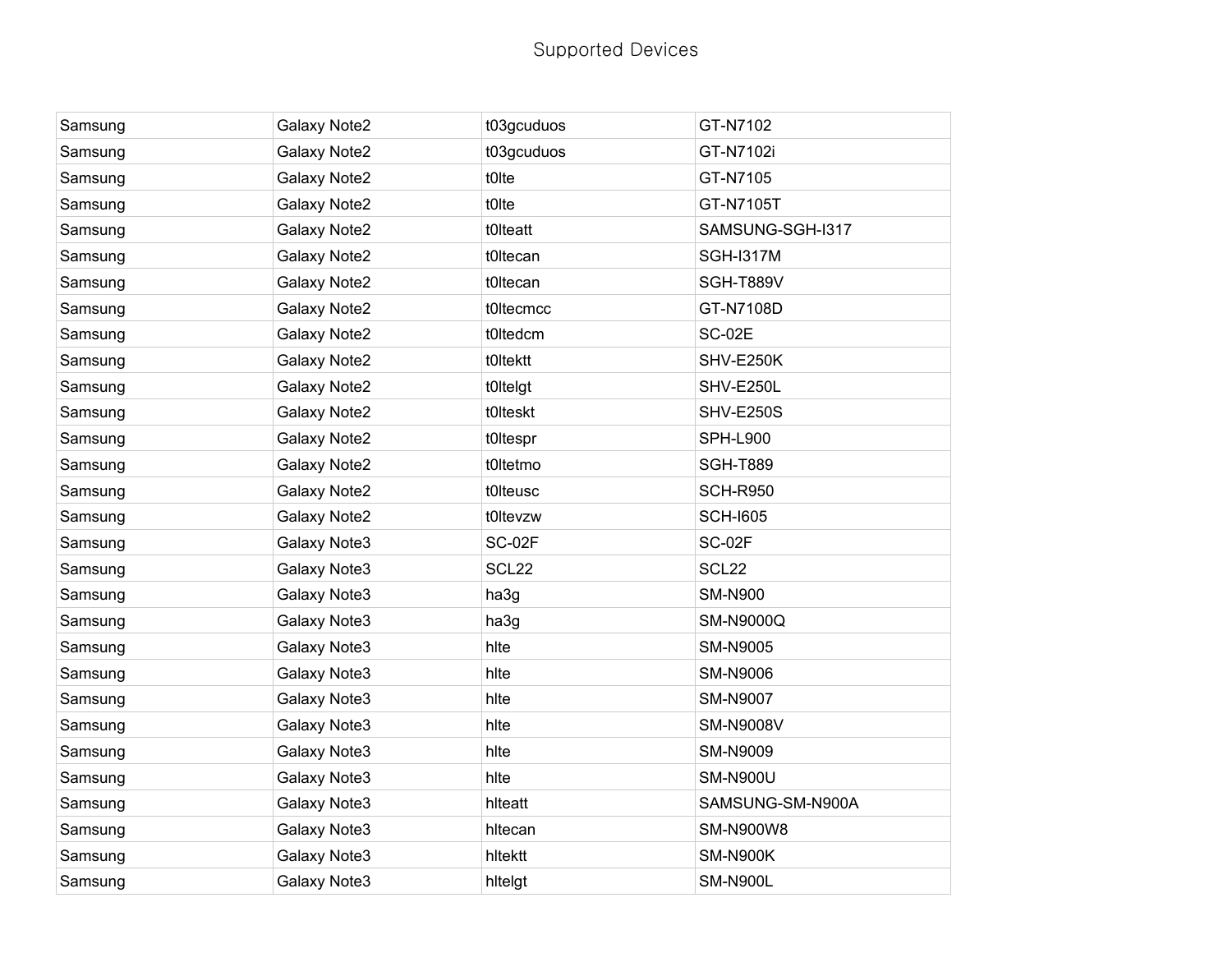| Samsung | Galaxy Note3      | hlteskt      | <b>SM-N900S</b>  |
|---------|-------------------|--------------|------------------|
| Samsung | Galaxy Note3      | hltespr      | <b>SM-N900P</b>  |
| Samsung | Galaxy Note3      | hltetmo      | <b>SM-N900T</b>  |
| Samsung | Galaxy Note3      | hlteusc      | <b>SM-N900R4</b> |
| Samsung | Galaxy Note3      | hltevzw      | <b>SM-N900V</b>  |
| Samsung | Galaxy Note3      | htdlte       | <b>SM-N9007</b>  |
| Samsung | Galaxy Note3 Duos | hlte         | SM-N9002         |
| Samsung | Galaxy Note3 Duos | hlte         | <b>SM-N9008</b>  |
| Samsung | Galaxy Note3 Neo  | frescoltektt | <b>SM-N750K</b>  |
| Samsung | Galaxy Note3 Neo  | frescoltelgt | <b>SM-N750L</b>  |
| Samsung | Galaxy Note3 Neo  | frescolteskt | <b>SM-N750S</b>  |
| Samsung | Galaxy Note3 Neo  | hl3g         | <b>SM-N750</b>   |
| Samsung | Galaxy Note3 Neo  | hl3g         | <b>SM-N7500Q</b> |
| Samsung | Galaxy Note3 Neo  | hl3gds       | <b>SM-N7502</b>  |
| Samsung | Galaxy Note3 Neo  | hllte        | <b>SM-N7505</b>  |
| Samsung | Galaxy Note3 Neo  | hllte        | <b>SM-N7505L</b> |
| Samsung | Galaxy Note3 Neo  | hllte        | <b>SM-N7507</b>  |
| Samsung | Galaxy Note4      | tre3caltektt | <b>SM-N916K</b>  |
| Samsung | Galaxy Note4      | tre3caltelgt | <b>SM-N916L</b>  |
| Samsung | Galaxy Note4      | tre3calteskt | <b>SM-N916S</b>  |
| Samsung | Galaxy Note4      | tre3g        | <b>SM-N910H</b>  |
| Samsung | Galaxy Note4      | trelte       | <b>SM-N910C</b>  |
| Samsung | Galaxy Note4      | treltektt    | <b>SM-N910K</b>  |
| Samsung | Galaxy Note4      | treltelgt    | <b>SM-N910L</b>  |
| Samsung | Galaxy Note4      | trelteskt    | <b>SM-N910S</b>  |
| Samsung | Galaxy Note4      | trhplte      | <b>SM-N910U</b>  |
| Samsung | Galaxy Note4      | trite        | <b>SM-N910F</b>  |
| Samsung | Galaxy Note4      | trite        | <b>SM-N910G</b>  |
| Samsung | Galaxy Note4      | trite        | <b>SM-N910X</b>  |
| Samsung | Galaxy Note4      | triteatt     | SAMSUNG-SM-N910A |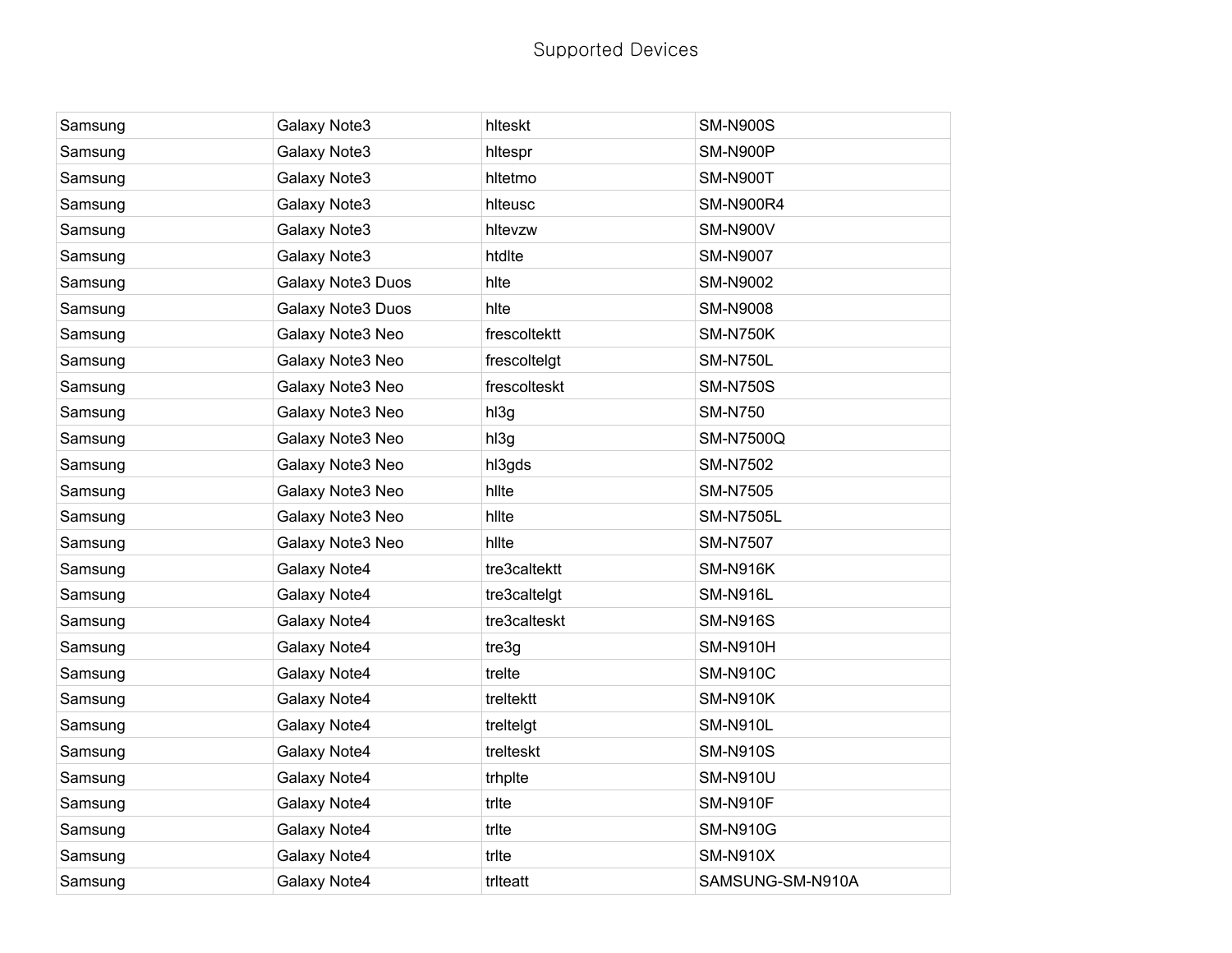| Samsung | Galaxy Note4         | triteatt      | <b>SM-N910F</b>  |
|---------|----------------------|---------------|------------------|
| Samsung | Galaxy Note4         | tritecan      | <b>SM-N910W8</b> |
| Samsung | Galaxy Note4         | tritechn      | SM-N9100         |
| Samsung | Galaxy Note4         | tritechn      | <b>SM-N9106W</b> |
| Samsung | Galaxy Note4         | tritechn      | <b>SM-N9108V</b> |
| Samsung | Galaxy Note4         | tritechn      | SM-N9109W        |
| Samsung | Galaxy Note4         | tritechnzh    | SM-N9100         |
| Samsung | Galaxy Note4         | tritespr      | <b>SM-N910P</b>  |
| Samsung | Galaxy Note4         | tritetmo      | <b>SM-N910T</b>  |
| Samsung | Galaxy Note4         | triteusc      | <b>SM-N910R4</b> |
| Samsung | Galaxy Note4         | tritevzw      | <b>SM-N910V</b>  |
| Samsung | <b>Galaxy Player</b> | YP-GB70       | YP-GB70          |
| Samsung | Galaxy Player 3.6    | YP-GS1        | YP-GS1           |
| Samsung | Galaxy Player 4      | YP-GB1        | YP-GB1           |
| Samsung | Galaxy Player 4.0    | YP-G1         | YP-G1            |
| Samsung | Galaxy Player 4.2    | YP-GI1        | YP-GI1           |
| Samsung | Galaxy Player 5      | <b>YP-G70</b> | <b>YP-G70</b>    |
| Samsung | Galaxy Player 5.8    | harrison      | YP-GP1           |
| Samsung | Galaxy Player 5.8    | harrisonkrktt | YP-GP1           |
| Samsung | Galaxy Player 5.8    | harrisonkrigt | YP-GP1           |
| Samsung | Galaxy Player 50     | <b>YP-G50</b> | <b>YP-G50</b>    |
| Samsung | <b>Galaxy Pocket</b> | GT-S5300      | GT-S5300         |
| Samsung | <b>Galaxy Pocket</b> | GT-S5300B     | GT-S5300B        |
| Samsung | <b>Galaxy Pocket</b> | GT-S5300L     | GT-S5300L        |
| Samsung | <b>Galaxy Pocket</b> | GT-S5302      | GT-S5302         |
| Samsung | <b>Galaxy Pocket</b> | GT-S5302B     | GT-S5302B        |
| Samsung | <b>Galaxy Pocket</b> | coriplus      | GT-S5301         |
| Samsung | <b>Galaxy Pocket</b> | coriplusds    | GT-S5303         |
| Samsung | Galaxy Pocket Neo    | corsica       | GT-S5312         |
| Samsung | Galaxy Pocket Neo    | corsica       | GT-S5312B        |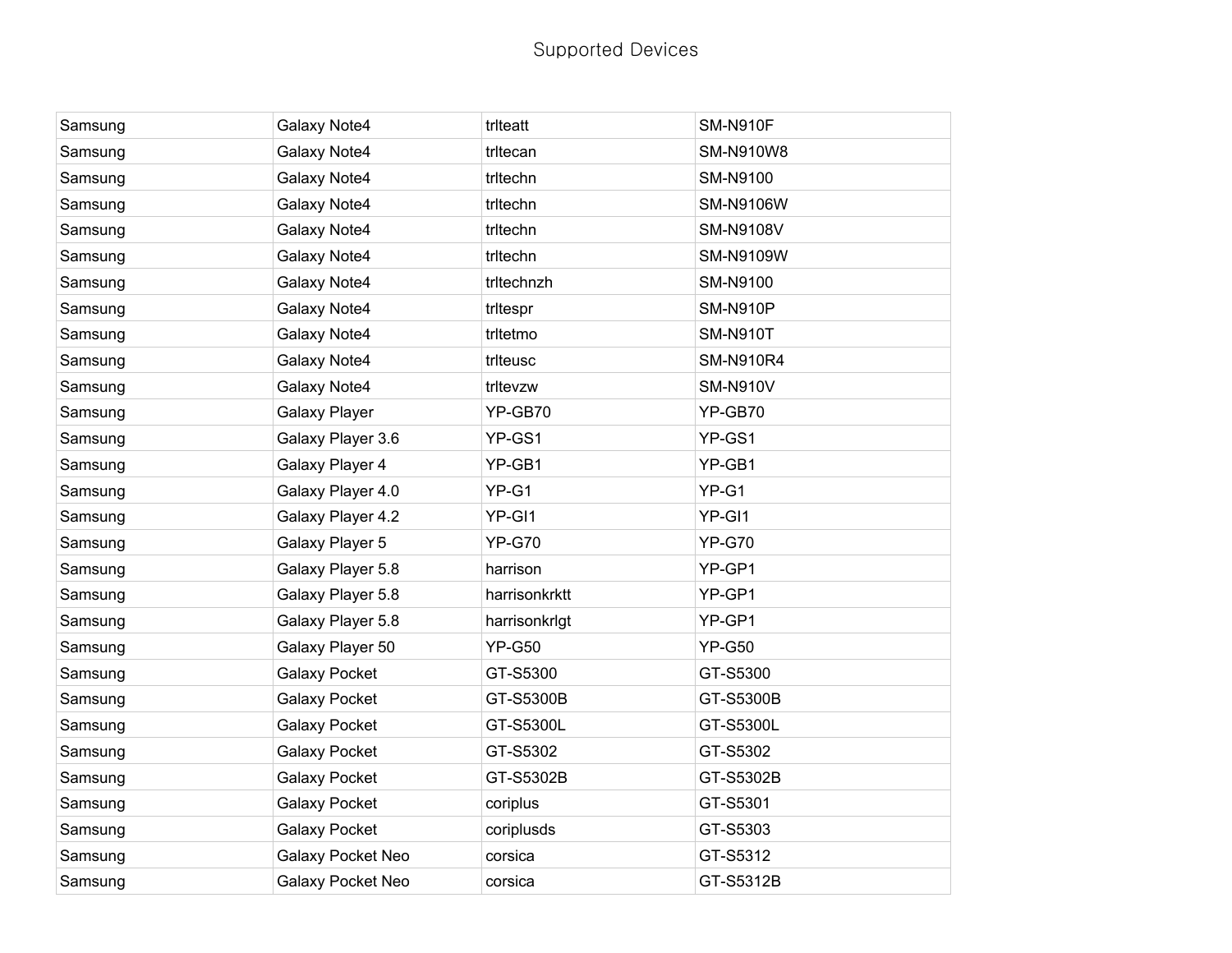| Samsung | Galaxy Pocket Neo         | corsica           | GT-S5312L         |
|---------|---------------------------|-------------------|-------------------|
| Samsung | Galaxy Pocket Neo         | corsicass         | GT-S5310          |
| Samsung | Galaxy Pocket Neo         | corsicass         | GT-S5310B         |
| Samsung | Galaxy Pocket Neo         | corsicass         | GT-S5310E         |
| Samsung | Galaxy Pocket Neo         | corsicass         | GT-S5310G         |
| Samsung | Galaxy Pocket Neo         | corsicass         | GT-S5310L         |
| Samsung | Galaxy Pocket Neo         | corsicass         | GT-S5310T         |
| Samsung | Galaxy Pocket Neo         | corsicave3g       | GT-S5310I         |
| Samsung | <b>Galaxy Pocket Neo</b>  | corsicave3g       | GT-S5310N         |
| Samsung | Galaxy Pocket Neo         | corsicaveds3gvj   | GT-S5312C         |
| Samsung | Galaxy Pocket Neo         | corsicaveds3gvj   | GT-S5312M         |
| Samsung | Galaxy Pocket Neo         | d <sub>2aio</sub> | SAMSUNG-SGH-I747Z |
| Samsung | <b>Galaxy Pocket Plus</b> | coriplus          | GT-S5301          |
| Samsung | <b>Galaxy Pocket Plus</b> | coriplus          | GT-S5301B         |
| Samsung | <b>Galaxy Pocket Plus</b> | coriplus          | GT-S5301L         |
| Samsung | <b>Galaxy Pocket SS</b>   | corsicave3g       | GT-S5310C         |
| Samsung | <b>Galaxy Pocket SS</b>   | corsicave3g       | GT-S5310M         |
| Samsung | Galaxy Pocket2            | pocket23g         | <b>SM-G110B</b>   |
| Samsung | Galaxy Pocket2            | pocket23g         | <b>SM-G110M</b>   |
| Samsung | Galaxy Pocket2            | pocket2ss3g       | <b>SM-G110H</b>   |
| Samsung | Galaxy Pop                | superiorIteskt    | SHV-E220S         |
| Samsung | Galaxy Pop (CDMA)         | <b>SCH-i559</b>   | <b>SCH-i559</b>   |
| Samsung | <b>Galaxy Precedent</b>   | SCH-M828C         | SCH-M828C         |
| Samsung | <b>Galaxy Premier</b>     | superior          | GT-19260          |
| Samsung | <b>Galaxy Premier</b>     | superiorcmcc      | GT-19268          |
| Samsung | <b>Galaxy Prevail</b>     | <b>SPH-M820</b>   | SPH-M820-BST      |
| Samsung | <b>Galaxy Prevail2</b>    | raybst            | <b>SPH-M840</b>   |
| Samsung | Galaxy Pro                | GT-B7510          | GT-B7510          |
| Samsung | Galaxy Pro                | GT-B7510B         | GT-B7510B         |
| Samsung | Galaxy Pro                | GT-B7510L         | GT-B7510L         |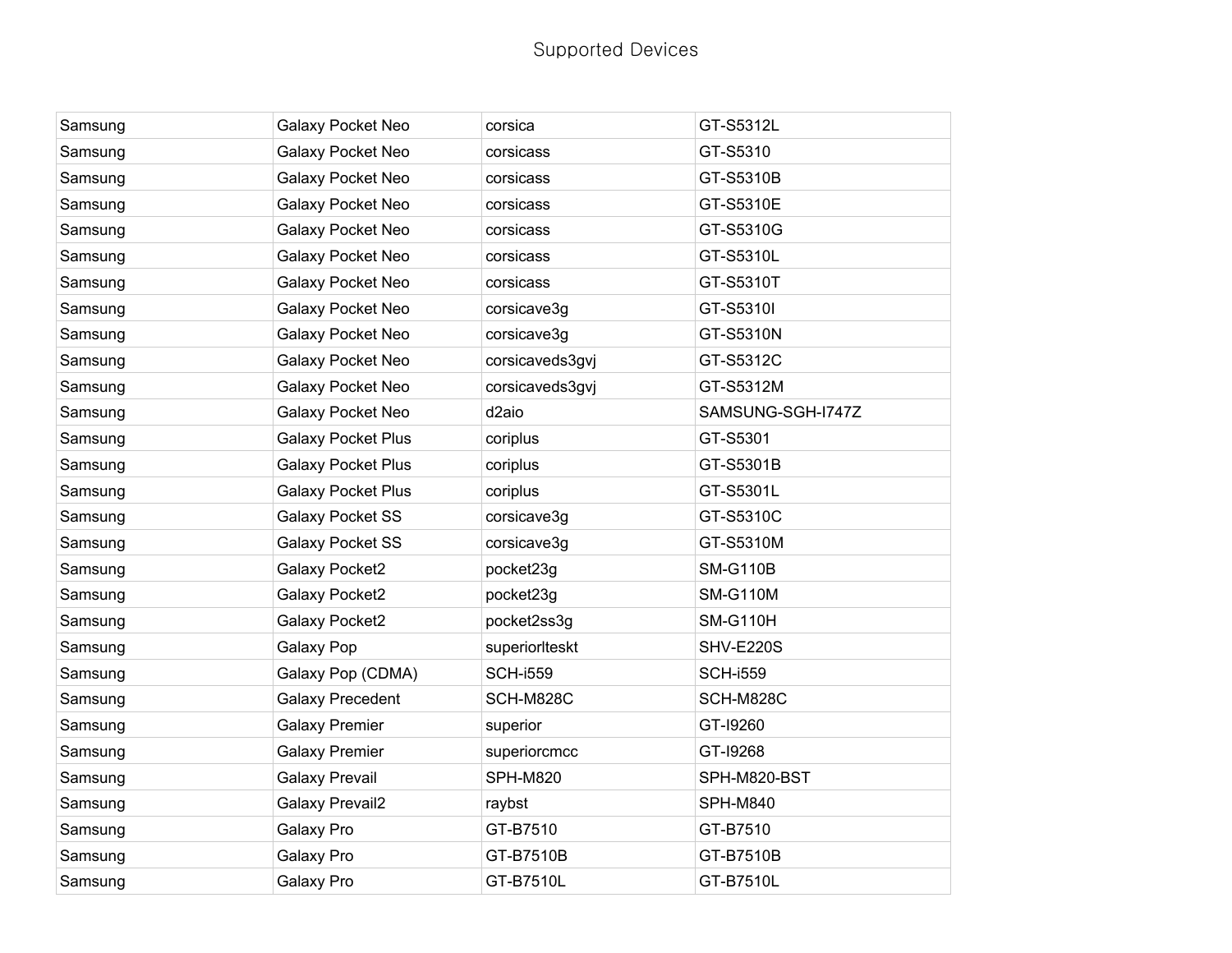| Samsung | Galaxy Proclaim      | <b>SCH-S720C</b> | <b>SCH-S720C</b> |
|---------|----------------------|------------------|------------------|
| Samsung | Galaxy Q             | <b>SGH-T589</b>  | <b>SGH-T589</b>  |
| Samsung | Galaxy Q             | SGH-T589R        | SGH-T589R        |
| Samsung | Galaxy Q             | SGH-T589W        | SGH-T589W        |
| Samsung | Galaxy R-Style       | jaguark          | SHV-E170K        |
| Samsung | Galaxy R-Style       | jaguarl          | SHV-E170L        |
| Samsung | Galaxy R-Style       | jaguars          | <b>SHV-E170S</b> |
| Samsung | <b>Galaxy Reverb</b> | iconvmu          | <b>SPH-M950</b>  |
| Samsung | Galaxy Round         | fiteskt          | <b>SM-G910S</b>  |
| Samsung | Galaxy Rugby         | comanchecan      | <b>SGH-1547C</b> |
| Samsung | Galaxy Rugby Pro     | comancheatt      | SAMSUNG-SGH-I547 |
| Samsung | Galaxy Rush          | prevail2spr      | <b>SPH-M830</b>  |
| Samsung | Galaxy S             | GT-19000         | GT-19000         |
| Samsung | Galaxy S             | GT-19000B        | GT-19000B        |
| Samsung | Galaxy S             | GT-19000M        | GT-19000M        |
| Samsung | Galaxy S             | GT-19000T        | GT-19000T        |
| Samsung | Galaxy S             | GT-19003         | GT-19003         |
| Samsung | Galaxy S             | GT-19003L        | GT-19003L        |
| Samsung | Galaxy S             | GT-19008L        | GT-19008L        |
| Samsung | Galaxy S             | GT-19010         | GT-19010         |
| Samsung | Galaxy S             | GT-19018         | GT-19018         |
| Samsung | Galaxy S             | GT-19050         | GT-19050         |
| Samsung | Galaxy S             | <b>SC-02B</b>    | <b>SC-02B</b>    |
| Samsung | Galaxy S             | <b>SCH-I500</b>  | <b>SCH-I500</b>  |
| Samsung | Galaxy S             | <b>SCH-S950C</b> | <b>SCH-S950C</b> |
| Samsung | Galaxy S             | <b>SCH-i909</b>  | <b>SCH-i909</b>  |
| Samsung | Galaxy S             | <b>SGH-1897</b>  | SAMSUNG-SGH-I897 |
| Samsung | Galaxy S             | SGH-T959V        | SGH-T959V        |
| Samsung | Galaxy S             | SGH-T959W        | SGH-T959W        |
| Samsung | Galaxy S             | SHW-M110S        | <b>SHW-M110S</b> |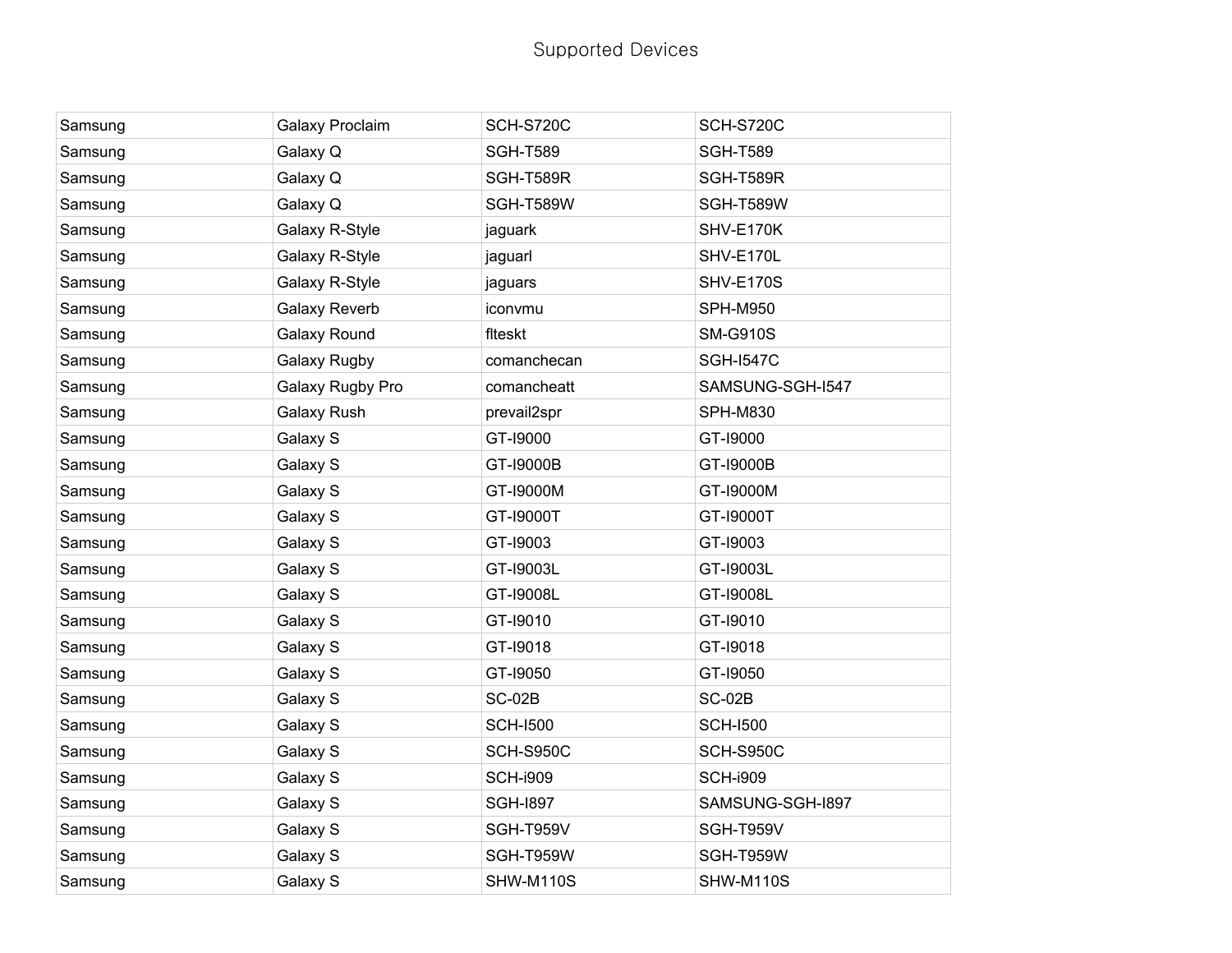| Samsung | Galaxy S              | SHW-M190S        | SHW-M190S         |
|---------|-----------------------|------------------|-------------------|
| Samsung | Galaxy S              | <b>SPH-D700</b>  | <b>SPH-D700</b>   |
| Samsung | Galaxy S              | loganite         | GT-S7275          |
| Samsung | Galaxy S Advance      | GT-19070         | GT-19070          |
| Samsung | Galaxy S Advance      | GT-19070P        | GT-19070P         |
| Samsung | Galaxy S Aviator      | <b>SCH-R930</b>  | <b>SCH-R930</b>   |
| Samsung | Galaxy S Blaze        | <b>SGH-T769</b>  | <b>SGH-T769</b>   |
| Samsung | Galaxy S BlazeQ       | apexqtmo         | <b>SGH-T699</b>   |
| Samsung | Galaxy S Captivate    | <b>SGH-1896</b>  | SAMSUNG-SGH-I896  |
| Samsung | Galaxy S Captivate    | <b>SGH-1896</b>  | <b>SGH-1896</b>   |
| Samsung | Galaxy S Continuum    | <b>SCH-I400</b>  | <b>SCH-I400</b>   |
| Samsung | Galaxy S DUOS         | kyleopen         | GT-S7562          |
| Samsung | Galaxy S DUOS         | kyleopen         | GT-S7562L         |
| Samsung | Galaxy S Duos         | kylechn          | GT-S7562          |
| Samsung | Galaxy S Duos         | kyleopen         | GT-S7562          |
| Samsung | Galaxy S Duos         | kyletdcmcc       | GT-S7568          |
| Samsung | Galaxy S Duos2        | kyleprods        | GT-S7582          |
| Samsung | Galaxy S Duos2        | kyleprods        | GT-S7582L         |
| Samsung | Galaxy S Duos3        | vivalto3gvn      | SM-G313HZ         |
| Samsung | Galaxy S Epic         | <b>SPH-D700</b>  | <b>SPH-D700</b>   |
| Samsung | Galaxy S Fascinate    | SGH-T959P        | SGH-T959P         |
| Samsung | Galaxy S Glide        | <b>SGH-I927R</b> | SAMSUNG-SGH-I927R |
| Samsung | Galaxy S Lightray     | <b>SCH-R940</b>  | <b>SCH-R940</b>   |
| Samsung | Galaxy S Plus         | GT-19001         | GT-19001          |
| Samsung | Galaxy S Stratosphere | <b>SCH-I405</b>  | <b>SCH-I405</b>   |
| Samsung | Galaxy S Vibrant      | <b>SGH-T959</b>  | <b>SGH-T959</b>   |
| Samsung | Galaxy S Vibrant      | SGH-T959D        | SGH-T959D         |
| Samsung | Galaxy S duos         | kyleichn         | GT-S7566          |
| Samsung | Galaxy S2             | GT-19100         | GT-19100          |
| Samsung | Galaxy S2             | GT-19100M        | GT-19100M         |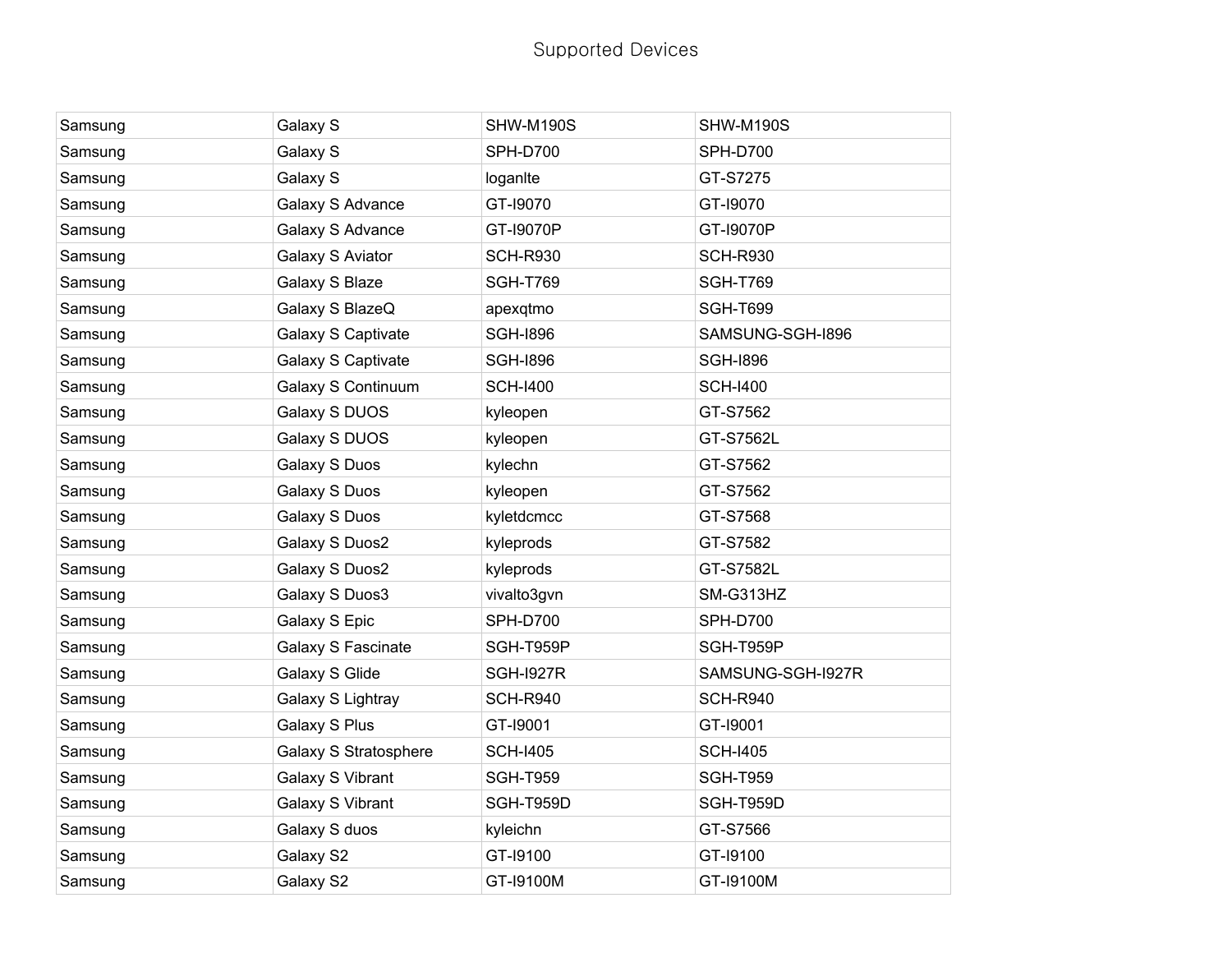| Samsung | Galaxy S2         | GT-19100P        | GT-19100P        |
|---------|-------------------|------------------|------------------|
| Samsung | Galaxy S2         | GT-19100T        | GT-19100T        |
| Samsung | Galaxy S2         | GT-19103         | GT-19103         |
| Samsung | Galaxy S2         | GT-19108         | GT-19108         |
| Samsung | Galaxy S2         | GT-19210T        | GT-19210T        |
| Samsung | Galaxy S2         | <b>SC-02C</b>    | <b>SC-02C</b>    |
| Samsung | Galaxy S2         | SCH-R760X        | SCH-R760X        |
| Samsung | Galaxy S2         | <b>SGH-1777</b>  | SAMSUNG-SGH-I777 |
| Samsung | Galaxy S2         | <b>SGH-S959G</b> | <b>SGH-S959G</b> |
| Samsung | Galaxy S2         | <b>SGH-T989</b>  | <b>SGH-T989</b>  |
| Samsung | Galaxy S2         | <b>SHV-E110S</b> | <b>SHV-E110S</b> |
| Samsung | Galaxy S2         | SHW-M250K        | SHW-M250K        |
| Samsung | Galaxy S2         | SHW-M250L        | SHW-M250L        |
| Samsung | Galaxy S2         | SHW-M250S        | SHW-M250S        |
| Samsung | Galaxy S2         | t1cmcc           | GT-19108         |
| Samsung | Galaxy S2 Duos    | <b>SCH-i929</b>  | <b>SCH-i929</b>  |
| Samsung | Galaxy S2 Duos TV | logandsdtv       | GT-S7273T        |
| Samsung | Galaxy S2 Epic    | <b>SCH-R760</b>  | <b>SCH-R760</b>  |
| Samsung | Galaxy S2 Epic    | <b>SPH-D710</b>  | <b>SPH-D710</b>  |
| Samsung | Galaxy S2 Epic    | SPH-D710BST      | SPH-D710BST      |
| Samsung | Galaxy S2 Epic    | SPH-D710VMUB     | SPH-D710VMUB     |
| Samsung | Galaxy S2 HD LTE  | <b>SGH-I757M</b> | <b>SGH-I757M</b> |
| Samsung | Galaxy S2 HD LTE  | SHV-E120K        | SHV-E120K        |
| Samsung | Galaxy S2 HD LTE  | SHV-E120L        | SHV-E120L        |
| Samsung | Galaxy S2 HD LTE  | <b>SHV-E120S</b> | <b>SHV-E120S</b> |
| Samsung | Galaxy S2 LTE     | GT-19210         | GT-19210         |
| Samsung | Galaxy S2 LTE     | <b>SC-03D</b>    | <b>SC-03D</b>    |
| Samsung | Galaxy S2 LTE     | <b>SGH-I727R</b> | <b>SGH-I727R</b> |
| Samsung | Galaxy S2 Plus    | GT-I9100G        | GT-I9100G        |
| Samsung | Galaxy S2 Plus    | s2ve             | GT-19105         |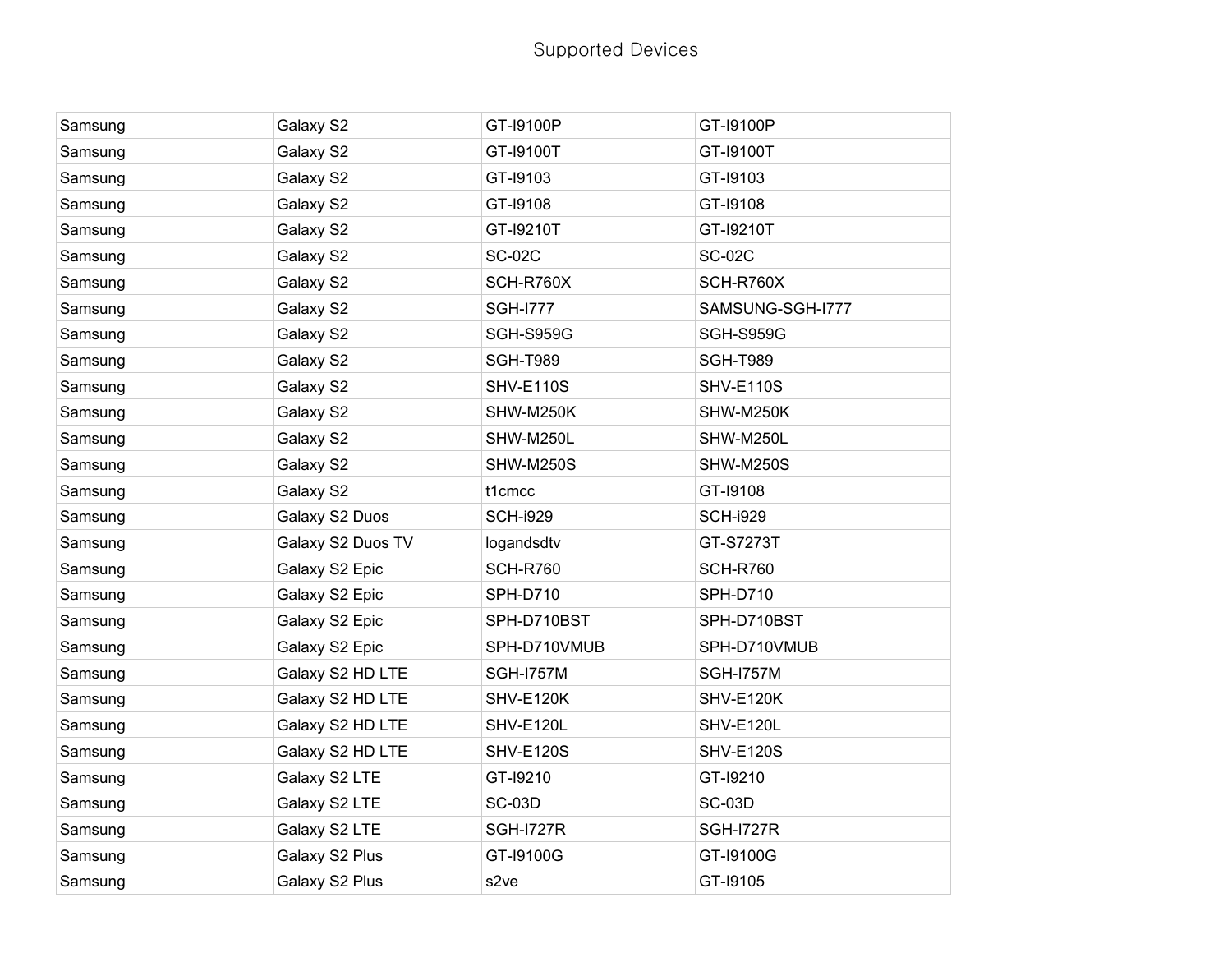| Samsung | Galaxy S2 Plus      | s2vep              | GT-19105P        |
|---------|---------------------|--------------------|------------------|
| Samsung | Galaxy S2 Skyrocket | <b>SGH-I727</b>    | SAMSUNG-SGH-I727 |
| Samsung | Galaxy S2 Skyrocket | <b>SGH-I727</b>    | <b>SGH-1727</b>  |
| Samsung | Galaxy S2 Wimax     | ISW11SC            | ISW11SC          |
| Samsung | Galaxy S2 X         | SGH-T989D          | SGH-T989D        |
| Samsung | Galaxy S3           | SC-03E             | SC-03E           |
| Samsung | Galaxy S3           | c1att              | <b>SGH-1748</b>  |
| Samsung | Galaxy S3           | c1ktt              | SHV-E210K        |
| Samsung | Galaxy S3           | c1lgt              | SHV-E210L        |
| Samsung | Galaxy S3           | c1skt              | <b>SHV-E210S</b> |
| Samsung | Galaxy S3           | d <sub>2</sub> att | SAMSUNG-SGH-I747 |
| Samsung | Galaxy S3           | d <sub>2</sub> can | <b>SGH-I747M</b> |
| Samsung | Galaxy S3           | d <sub>2</sub> can | SGH-T999V        |
| Samsung | Galaxy S3           | d <sub>2cri</sub>  | SCH-R530C        |
| Samsung | Galaxy S3           | d2dcm              | Gravity          |
| Samsung | Galaxy S3           | d2dcm              | <b>SC-06D</b>    |
| Samsung | Galaxy S3           | d2lteMetroPCS      | SGH-T999N        |
| Samsung | Galaxy S3           | d2lterefreshspr    | SPH-L710T        |
| Samsung | Galaxy S3           | d2ltetmo           | SGH-T999L        |
| Samsung | Galaxy S3           | d2mtr              | SCH-R530M        |
| Samsung | Galaxy S3           | d <sub>2spi</sub>  | <b>SCH-L710</b>  |
| Samsung | Galaxy S3           | d2spr              | <b>SPH-L710</b>  |
| Samsung | Galaxy S3           | d2tfnspr           | SCH-S960L        |
| Samsung | Galaxy S3           | d2tfnvzw           | <b>SCH-S968C</b> |
| Samsung | Galaxy S3           | d2tmo              | <b>SGH-T999</b>  |
| Samsung | Galaxy S3           | d2usc              | SCH-R530U        |
| Samsung | Galaxy S3           | d2vmu              | <b>SPH-L710</b>  |
| Samsung | Galaxy S3           | d2vzw              | <b>SCH-I535</b>  |
| Samsung | Galaxy S3           | d2vzw              | SCH-I535PP       |
| Samsung | Galaxy S3           | d2xar              | SCH-R530X        |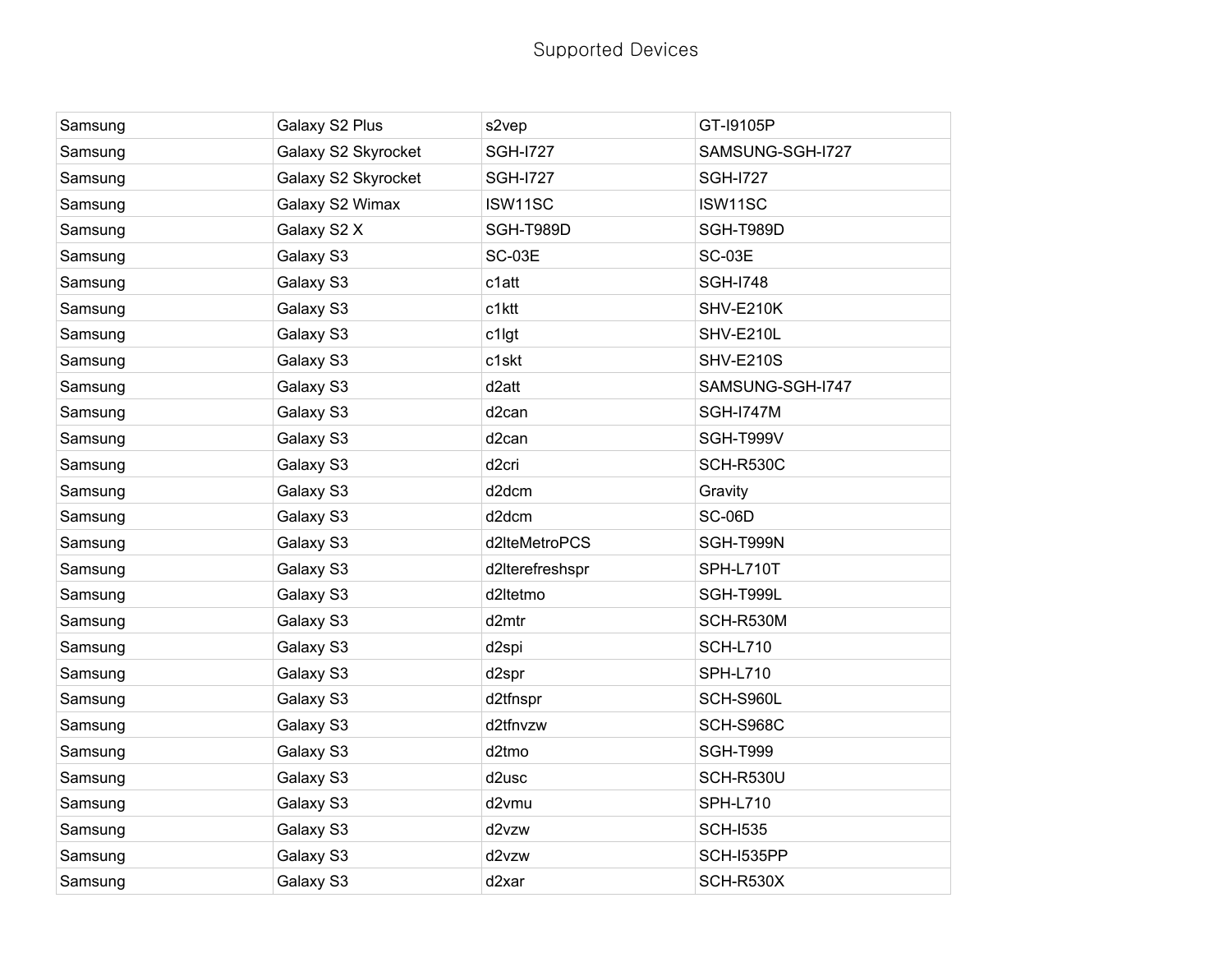| Samsung | Galaxy S3                                 | m <sub>0</sub> | GT-19300         |
|---------|-------------------------------------------|----------------|------------------|
| Samsung | Galaxy S3                                 | m <sub>0</sub> | GT-19300T        |
| Samsung | Galaxy S3                                 | m0apt          | <b>SCH-I939</b>  |
| Samsung | Galaxy S3                                 | m0chn          | GT-19300         |
| Samsung | Galaxy S3                                 | m0cmcc         | GT-19308         |
| Samsung | Galaxy S3                                 | m0ctc          | <b>SCH-I939</b>  |
| Samsung | Galaxy S3                                 | m0ctcduos      | <b>SCH-I939D</b> |
| Samsung | Galaxy S3                                 | m0skt          | SHW-M440S        |
| Samsung | Galaxy S3                                 | m <sub>3</sub> | GT-19305         |
| Samsung | Galaxy S3                                 | m <sub>3</sub> | GT-19305N        |
| Samsung | Galaxy S3                                 | m <sub>3</sub> | GT-19305T        |
| Samsung | Galaxy S3                                 | m3dcm          | GravityQuad      |
| Samsung | Galaxy S3                                 | m3dcm          | <b>SC-03E</b>    |
| Samsung | Galaxy S3 Duos                            | arubaslim      | GT-18262B        |
| Samsung | Galaxy S3 Mini                            | golden         | GT-18190         |
| Samsung | Galaxy S3 Mini                            | golden         | GT-18190L        |
| Samsung | Galaxy S3 Mini                            | golden         | GT-18190N        |
| Samsung | Galaxy S3 Mini                            | golden         | GT-18190T        |
| Samsung | Galaxy S3 Mini                            | goldenIteatt   | SAMSUNG-SM-G730A |
| Samsung | Galaxy S3 Mini                            | goldenItebmc   | <b>SM-G730W8</b> |
| Samsung | Galaxy S3 Mini                            | goldenItevzw   | <b>SM-G730V</b>  |
| Samsung | Galaxy S3 Mini                            | goldenve3g     | GT-18200L        |
| Samsung | Galaxy S3 Mini Value Edition goldenve3g   |                | GT-18200N        |
| Samsung | Galaxy S3 Mini Value Edition goldenvess3g |                | GT-18200         |
| Samsung | Galaxy S3 Mini Value Edition goldenvess3g |                | GT-18200Q        |
| Samsung | Galaxy S3 Neo                             | s3ve3g         | GT-193001        |
| Samsung | Galaxy S3 Neo                             | s3ve3g         | GT-193011        |
| Samsung | Galaxy S3 Neo                             | s3ve3g         | GT-19301Q        |
| Samsung | Galaxy S3 Neo                             | s3ve3gdd       | GT-193001        |
| Samsung | Galaxy S3 Neo                             | s3ve3gds       | GT-193001        |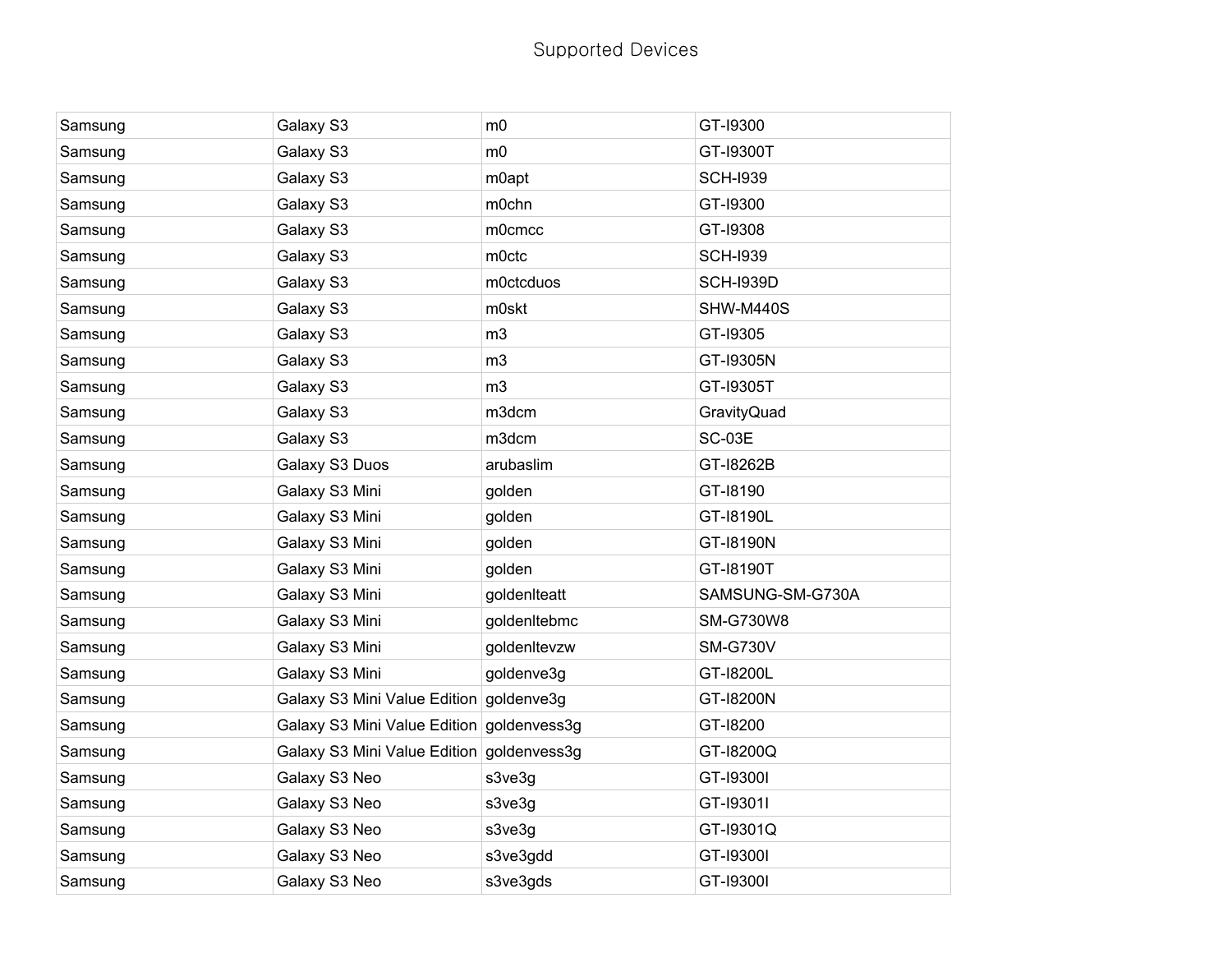| Samsung | Galaxy S3 Neo      | s3ve3gdsdd        | GT-193001         |
|---------|--------------------|-------------------|-------------------|
| Samsung | Galaxy S3 Neo Plus | s3ve3g            | GT-193001         |
| Samsung | Galaxy S3 Neo Plus | s3ve3g            | GT-193081         |
| Samsung | Galaxy S3 Progre   | SCL <sub>21</sub> | SCL <sub>21</sub> |
| Samsung | Galaxy S3 Slim     | wilcoxds          | <b>SM-G3812B</b>  |
| Samsung | Galaxy S4          | <b>SC-04E</b>     | <b>SC-04E</b>     |
| Samsung | Galaxy S4          | ja3g              | GT-19500          |
| Samsung | Galaxy S4          | ja3gduosctc       | <b>SCH-I959</b>   |
| Samsung | Galaxy S4          | jaltektt          | SHV-E300K         |
| Samsung | Galaxy S4          | jaltelgt          | SHV-E300L         |
| Samsung | Galaxy S4          | jalteskt          | <b>SHV-E300S</b>  |
| Samsung | Galaxy S4          | jflte             | GT-19505          |
| Samsung | Galaxy S4          | jflte             | GT-19508          |
| Samsung | Galaxy S4          | jflte             | GT-19508C         |
| Samsung | Galaxy S4          | jflteaio          | SAMSUNG-SGH-I337Z |
| Samsung | Galaxy S4          | jfiteatt          | SAMSUNG-SGH-I337  |
| Samsung | Galaxy S4          | jfltecan          | <b>SGH-I337M</b>  |
| Samsung | Galaxy S4          | jfltecan          | SGH-M919V         |
| Samsung | Galaxy S4          | jfltecri          | SCH-R970C         |
| Samsung | Galaxy S4          | jfltecsp          | SCH-R970X         |
| Samsung | Galaxy S4          | jfitelra          | <b>SCH-I545L</b>  |
| Samsung | Galaxy S4          | jflterefreshspr   | SPH-L720T         |
| Samsung | Galaxy S4          | jfltespr          | <b>SPH-L720</b>   |
| Samsung | Galaxy S4          | jfltetfnatt       | <b>SM-S975L</b>   |
| Samsung | Galaxy S4          | jfltetfntmo       | <b>SGH-S970G</b>  |
| Samsung | Galaxy S4          | jfltetmo          | <b>SGH-M919</b>   |
| Samsung | Galaxy S4          | jflteusc          | <b>SCH-R970</b>   |
| Samsung | Galaxy S4          | jfltevzw          | <b>SCH-I545</b>   |
| Samsung | Galaxy S4          | jftdd             | GT-19507          |
| Samsung | Galaxy S4          | jftdd             | GT-19507V         |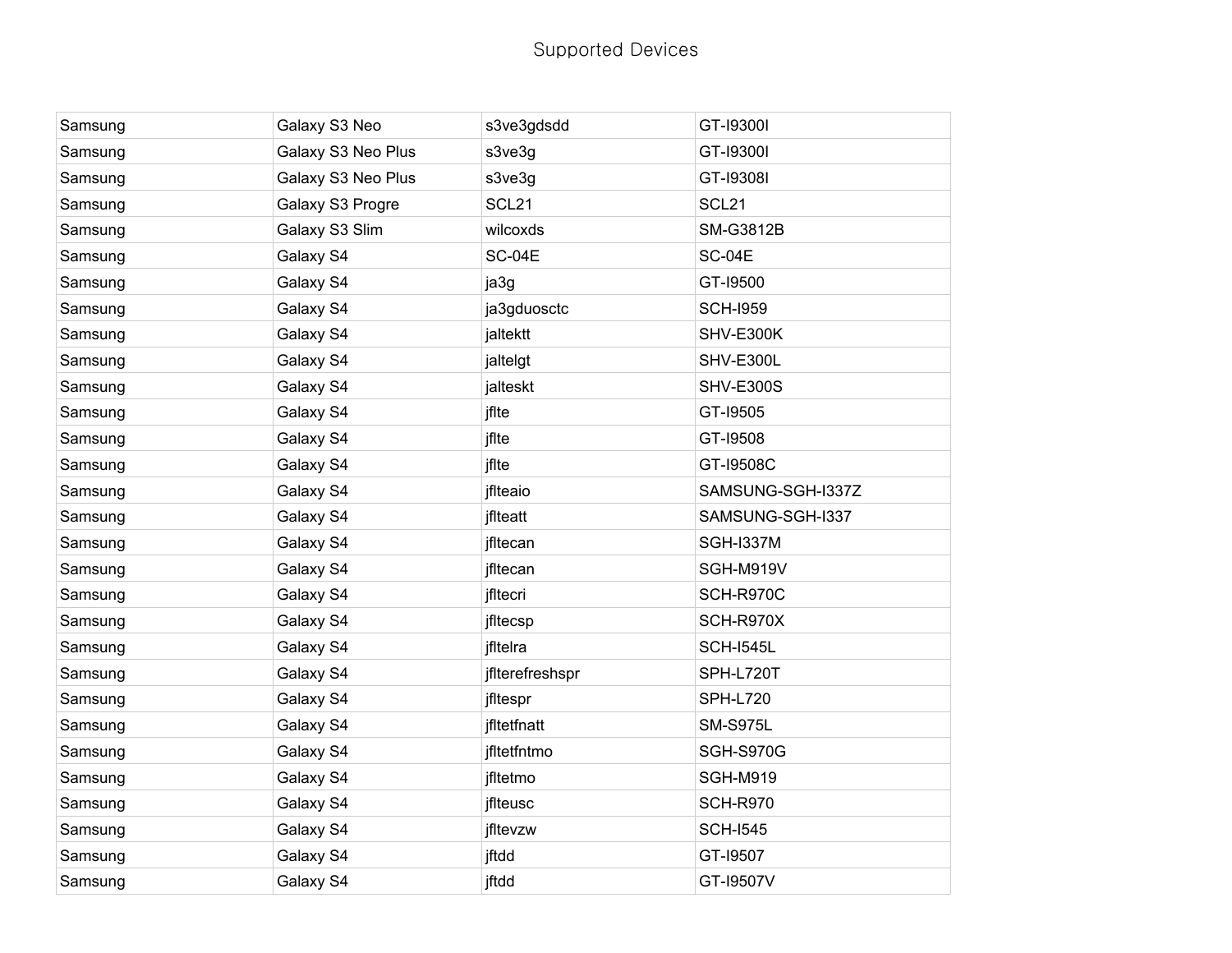| Samsung | Galaxy S4                        | jfvelte       | GT-19515         |
|---------|----------------------------------|---------------|------------------|
| Samsung | Galaxy S4                        | jfvelte       | GT-19515L        |
| Samsung | Galaxy S4                        | jfwifi        | GT-19505X        |
| Samsung | Galaxy S4                        | ks01lte       | GT-19506         |
| Samsung | Galaxy S4                        | ks01ltektt    | SHV-E330K        |
| Samsung | Galaxy S4                        | ks01Itelgt    | SHV-E330L        |
| Samsung | Galaxy S4 Active                 | jactivelte    | GT-19295         |
| Samsung | Galaxy S4 Active                 | jactivelteatt | SAMSUNG-SGH-I537 |
| Samsung | Galaxy S4 Active                 | jactivelteatt | <b>SGH-I537</b>  |
| Samsung | Galaxy S4 Active                 | jactivelteskt | <b>SHV-E470S</b> |
| Samsung | Galaxy S4 Duos                   | ja3gchnduos   | GT-19502         |
| Samsung | Galaxy S4 Google Play<br>Edition | jgedIte       | GT-19505G        |
| Samsung | Galaxy S4 LTE-A                  | ks01lteskt    | <b>SHV-E330S</b> |
| Samsung | Galaxy S4 Mini                   | serrano3g     | GT-19190         |
| Samsung | Galaxy S4 Mini                   | serranods     | GT-19192         |
| Samsung | Galaxy S4 Mini                   | serranolte    | GT-19195         |
| Samsung | Galaxy S4 Mini                   | serranolte    | GT-19195L        |
| Samsung | Galaxy S4 Mini                   | serranolte    | GT-19195T        |
| Samsung | Galaxy S4 Mini                   | serranolte    | GT-19195X        |
| Samsung | Galaxy S4 Mini                   | serranolte    | GT-19197         |
| Samsung | Galaxy S4 Mini                   | serranoltebmc | <b>SGH-I257M</b> |
| Samsung | Galaxy S4 Mini                   | serranoltektt | SHV-E370K        |
| Samsung | Galaxy S4 Mini                   | serranoltekx  | SHV-E370D        |
| Samsung | Galaxy S4 Mini                   | serranoltelra | <b>SCH-I435L</b> |
| Samsung | Galaxy S4 Mini                   | serranoltespr | <b>SPH-L520</b>  |
| Samsung | Galaxy S4 Mini                   | serranolteusc | <b>SCH-R890</b>  |
| Samsung | Galaxy S4 Mini                   | serranoltevzw | <b>SCH-I435</b>  |
| Samsung | Galaxy S4 Mini                   | serranove3g   | GT-191921        |
| Samsung | Galaxy S4 Mini                   | serranovelte  | GT-191951        |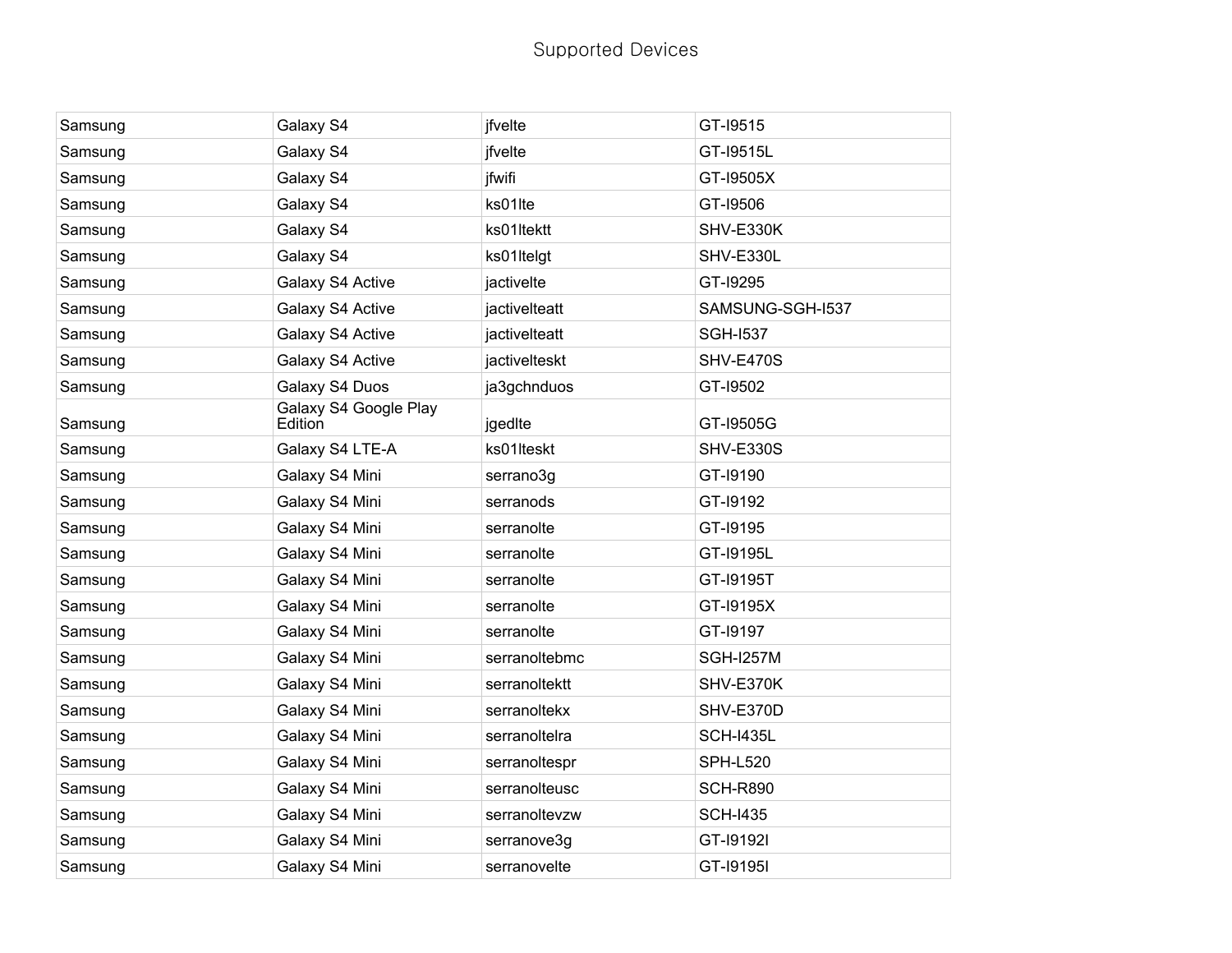| Samsung | Galaxy S4 Mini | serranovolteatt   | SAMSUNG-SGH-I257  |
|---------|----------------|-------------------|-------------------|
| Samsung | Galaxy S4 Zoom | mproject3g        | <b>SM-C101</b>    |
| Samsung | Galaxy S4 Zoom | mprojectIteatt    | SAMSUNG-SM-C105A  |
| Samsung | Galaxy S4 Zoom | mprojectItelgt    | <b>SM-C105L</b>   |
| Samsung | Galaxy S4 Zoom | mprojectIteskt    | <b>SM-C105S</b>   |
| Samsung | Galaxy S4 Zoom | mprojectqlte      | <b>SM-C105</b>    |
| Samsung | Galaxy S5      | SCL <sub>23</sub> | SCL <sub>23</sub> |
| Samsung | Galaxy S5      | k3g               | <b>SM-G900H</b>   |
| Samsung | Galaxy S5      | klte              | <b>SM-G9008W</b>  |
| Samsung | Galaxy S5      | klte              | <b>SM-G9009W</b>  |
| Samsung | Galaxy S5      | klte              | SM-G900F          |
| Samsung | Galaxy S5      | klte              | SM-G900FQ         |
| Samsung | Galaxy S5      | klte              | <b>SM-G900I</b>   |
| Samsung | Galaxy S5      | klte              | <b>SM-G900M</b>   |
| Samsung | Galaxy S5      | klte              | SM-G900MD         |
| Samsung | Galaxy S5      | klteMetroPCS      | SM-G900T1         |
| Samsung | Galaxy S5      | klteacg           | <b>SM-G900R7</b>  |
| Samsung | Galaxy S5      | klteaio           | SAMSUNG-SM-G900AZ |
| Samsung | Galaxy S5      | klteatt           | SAMSUNG-SM-G900A  |
| Samsung | Galaxy S5      | kltecan           | <b>SM-G900W8</b>  |
| Samsung | Galaxy S5      | klteduoszn        | <b>SM-G9006W</b>  |
| Samsung | Galaxy S5      | kltektt           | <b>SM-G900K</b>   |
| Samsung | Galaxy S5      | kltelgt           | SM-G900L          |
| Samsung | Galaxy S5      | kltelra           | <b>SM-G900R6</b>  |
| Samsung | Galaxy S5      | klteskt           | <b>SM-G900S</b>   |
| Samsung | Galaxy S5      | kltespr           | <b>SM-G900P</b>   |
| Samsung | Galaxy S5      | kltetmo           | <b>SM-G900T</b>   |
| Samsung | Galaxy S5      | klteusc           | <b>SM-G900R4</b>  |
| Samsung | Galaxy S5      | kltevzw           | <b>SM-G900V</b>   |
| Samsung | Galaxy S5      | kwifi             | <b>SM-G900X</b>   |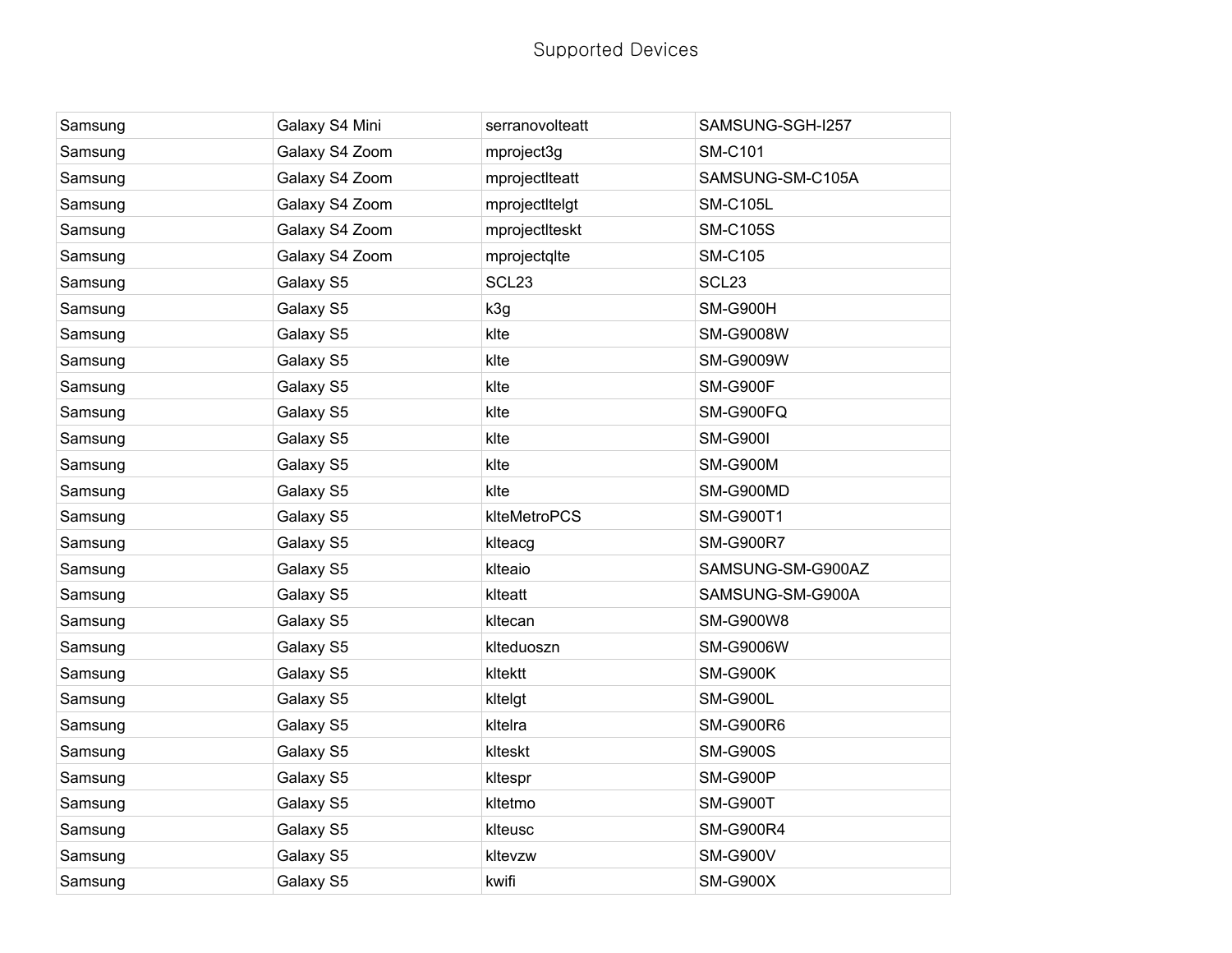| Samsung | Galaxy S5                        | lentisltektt  | <b>SM-G906K</b>  |
|---------|----------------------------------|---------------|------------------|
| Samsung | Galaxy S5                        | lentisitelgt  | <b>SM-G906L</b>  |
| Samsung | Galaxy S5                        | lentislteskt  | <b>SM-G906S</b>  |
| Samsung | Galaxy S5 Active                 | klteactive    | <b>SM-G870F</b>  |
| Samsung | Galaxy S5 Active                 | klteattactive | SAMSUNG-SM-G870A |
| Samsung | Galaxy S5 Active                 | kltecanactive | <b>SM-G870W</b>  |
| Samsung | Galaxy S5 Dual SIM               | klte          | SM-G900FD        |
| Samsung | Galaxy S5 Google Play<br>Edition | kgedIte       | SM-G900FG        |
| Samsung | Galaxy S5 K Sport                | kltesprsports | <b>SM-G860P</b>  |
| Samsung | Galaxy S5 LTE-A                  | kccat6        | <b>SM-G901F</b>  |
| Samsung | Galaxy S5 Mini                   | kmini3g       | <b>SM-G800H</b>  |
| Samsung | Galaxy S5 Mini                   | kminilte      | <b>SM-G800F</b>  |
| Samsung | Galaxy S5 Mini                   | kminilte      | <b>SM-G800Y</b>  |
| Samsung | Galaxy S5 Mini                   | kminilteusc   | <b>SM-G800R4</b> |
| Samsung | Galaxy S5 mini                   | kmini3g       | <b>SM-G800HQ</b> |
| Samsung | Galaxy S5 mini                   | kminilte      | <b>SM-G800M</b>  |
| Samsung | Galaxy S5 mini                   | kminilteatt   | SAMSUNG-SM-G800A |
| Samsung | Galaxy S5 mini                   | kminiwifi     | <b>SM-G800X</b>  |
| Samsung | Galaxy S5 mini LTE               | kminilte      | <b>SM-G800Y</b>  |
| Samsung | Galaxy S6                        | zerofite      | <b>SM-G920F</b>  |
| Samsung | Galaxy S6 Edge                   | zerolte       | <b>SM-G925F</b>  |
| Samsung | Galaxy Spica                     | GT-15700      | GT-15700         |
| Samsung | Galaxy Spica                     | GT-15700      | GT-15700L        |
| Samsung | Galaxy Spica                     | GT-15700      | GT-15700R        |
| Samsung | Galaxy Spica                     | GT-15700L     | GT-15700L        |
| Samsung | Galaxy Spica                     | spica         | GT-15700         |
| Samsung | Galaxy Spica                     | spica         | GT-15700L        |
| Samsung | Galaxy Spica                     | spica         | GT-15700R        |
| Samsung | Galaxy Spica                     | spica         | GT-i5700         |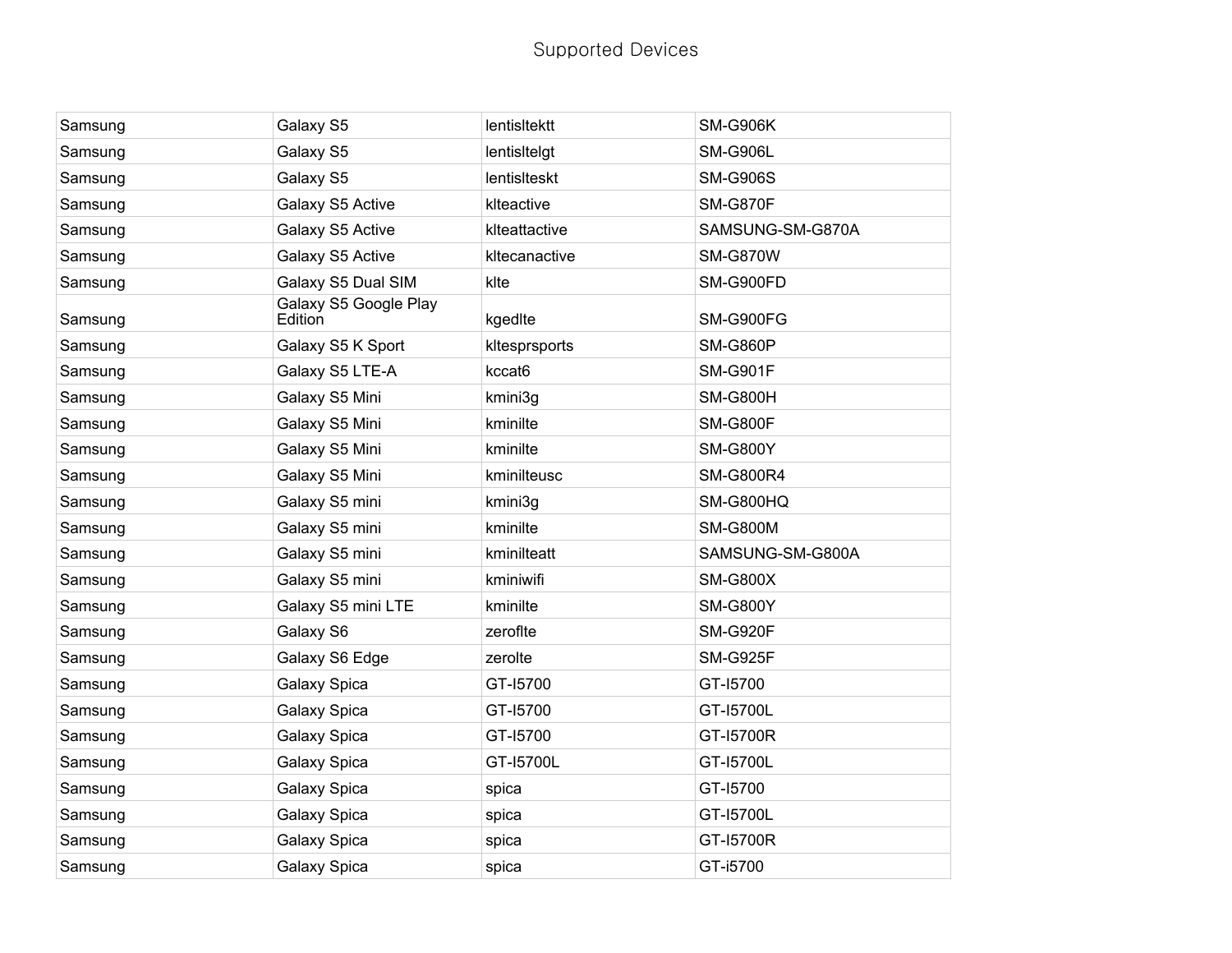| Samsung | Galaxy Star              | mint             | GT-S5282         |
|---------|--------------------------|------------------|------------------|
| Samsung | Galaxy Star              | mintss           | GT-S5280         |
| Samsung | <b>Galaxy Star Plus</b>  | logan2g          | GT-S7262         |
| Samsung | <b>Galaxy Star Trios</b> | mintts           | GT-S5283B        |
| Samsung | Galaxy Star2 Plus        | higgs2g          | <b>SM-G350E</b>  |
| Samsung | <b>Galaxy Stellar</b>    | jaspervzw        | <b>SCH-I200</b>  |
| Samsung | Galaxy Stellar           | jaspervzw        | SCH-I200PP       |
| Samsung | Galaxy Style Duos        | aruba3gduosctc   | <b>SCH-1829</b>  |
| Samsung | Galaxy Tab               | GT-P1000         | GT-P1000         |
| Samsung | Galaxy Tab               | GT-P1000L        | GT-P1000L        |
| Samsung | Galaxy Tab               | GT-P1000M        | GT-P1000M        |
| Samsung | Galaxy Tab               | GT-P1000N        | GT-P1000N        |
| Samsung | Galaxy Tab               | GT-P1000R        | GT-P1000R        |
| Samsung | Galaxy Tab               | GT-P1000T        | GT-P1000T        |
| Samsung | Galaxy Tab               | GT-P1010         | GT-P1010         |
| Samsung | Galaxy Tab               | GT-P1013         | GT-P1013         |
| Samsung | Galaxy Tab               | <b>SC-01C</b>    | <b>SC-01C</b>    |
| Samsung | Galaxy Tab               | <b>SCH-1800</b>  | <b>SCH-1800</b>  |
| Samsung | Galaxy Tab               | <b>SGH-T849</b>  | <b>SGH-T849</b>  |
| Samsung | Galaxy Tab               | SHW-M180K        | SHW-M180K        |
| Samsung | Galaxy Tab               | SHW-M180L        | SHW-M180L        |
| Samsung | Galaxy Tab               | SHW-M180S        | SHW-M180S        |
| Samsung | Galaxy Tab               | SHW-M180W        | SHW-M180W        |
| Samsung | Galaxy Tab               | <b>SMT-i9100</b> | <b>SMT-i9100</b> |
| Samsung | Galaxy Tab 10.1          | GT-P7500         | GT-P7500         |
| Samsung | Galaxy Tab 10.1          | GT-P7500D        | GT-P7500D        |
| Samsung | Galaxy Tab 10.1          | GT-P7503         | GT-P7503         |
| Samsung | Galaxy Tab 10.1          | GT-P7510         | GT-P7510         |
| Samsung | Galaxy Tab 10.1          | <b>SC-01D</b>    | <b>SC-01D</b>    |
| Samsung | Galaxy Tab 10.1          | <b>SCH-I905</b>  | <b>SCH-I905</b>  |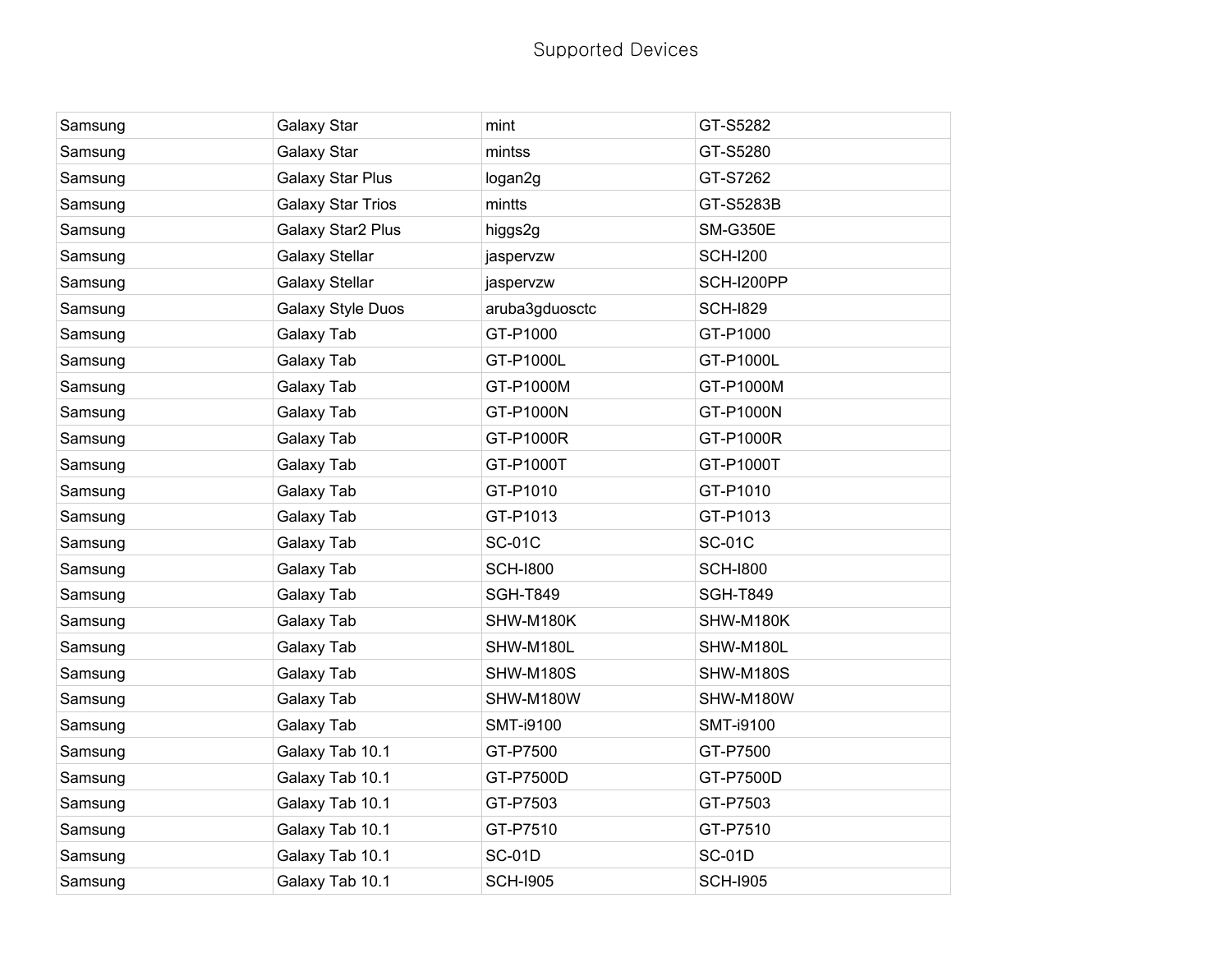| Samsung | Galaxy Tab 10.1     | <b>SGH-T859</b>  | <b>SGH-T859</b>   |
|---------|---------------------|------------------|-------------------|
| Samsung | Galaxy Tab 10.1     | SHW-M300W        | SHW-M300W         |
| Samsung | Galaxy Tab 10.1     | SHW-M380K        | SHW-M380K         |
| Samsung | Galaxy Tab 10.1     | SHW-M380S        | SHW-M380S         |
| Samsung | Galaxy Tab 10.1     | SHW-M380W        | SHW-M380W         |
| Samsung | Galaxy Tab 10.1 N   | GT-P7501         | GT-P7501          |
| Samsung | Galaxy Tab 10.1 N   | GT-P7511         | GT-P7511          |
| Samsung | Galaxy Tab 10.1 v   | p3               | GT-P7100          |
| Samsung | Galaxy Tab 4 8.0    | milletwifi       | <b>SM-T330X</b>   |
| Samsung | Galaxy Tab 4 8.0    | milletwifikx     | <b>SM-T330</b>    |
| Samsung | Galaxy Tab 4 Active | rubensite        | <b>SM-T365</b>    |
| Samsung | Galaxy Tab 7.0      | <b>SPH-P100</b>  | <b>SPH-P100</b>   |
| Samsung | Galaxy Tab 7.0 Plus | GT-P6200         | GT-P6200          |
| Samsung | Galaxy Tab 7.0 Plus | GT-P6200L        | GT-P6200L         |
| Samsung | Galaxy Tab 7.0 Plus | GT-P6201         | GT-P6201          |
| Samsung | Galaxy Tab 7.0 Plus | GT-P6210         | GT-P6210          |
| Samsung | Galaxy Tab 7.0 Plus | GT-P6211         | GT-P6211          |
| Samsung | Galaxy Tab 7.0 Plus | <b>SC-02D</b>    | <b>SC-02D</b>     |
| Samsung | Galaxy Tab 7.0 Plus | <b>SGH-T869</b>  | <b>SGH-T869</b>   |
| Samsung | Galaxy Tab 7.0 Plus | SHW-M430W        | SHW-M430W         |
| Samsung | Galaxy Tab 7.7      | GT-P6800         | GT-P6800          |
| Samsung | Galaxy Tab 7.7      | GT-P6810         | GT-P6810          |
| Samsung | Galaxy Tab 7.7      | <b>SCH-1815</b>  | <b>SCH-1815</b>   |
| Samsung | Galaxy Tab 7.7 Plus | <b>SC-01E</b>    | <b>SC-01E</b>     |
| Samsung | Galaxy Tab 8.9      | GT-P7300         | GT-P7300          |
| Samsung | Galaxy Tab 8.9      | GT-P7310         | GT-P7310          |
| Samsung | Galaxy Tab 8.9      | GT-P7320         | GT-P7320          |
| Samsung | Galaxy Tab 8.9      | <b>SCH-P739</b>  | <b>SCH-P739</b>   |
| Samsung | Galaxy Tab 8.9      | <b>SGH-1957</b>  | SAMSUNG-SGH-I957  |
| Samsung | Galaxy Tab 8.9      | <b>SGH-I957D</b> | SAMSUNG-SGH-I957D |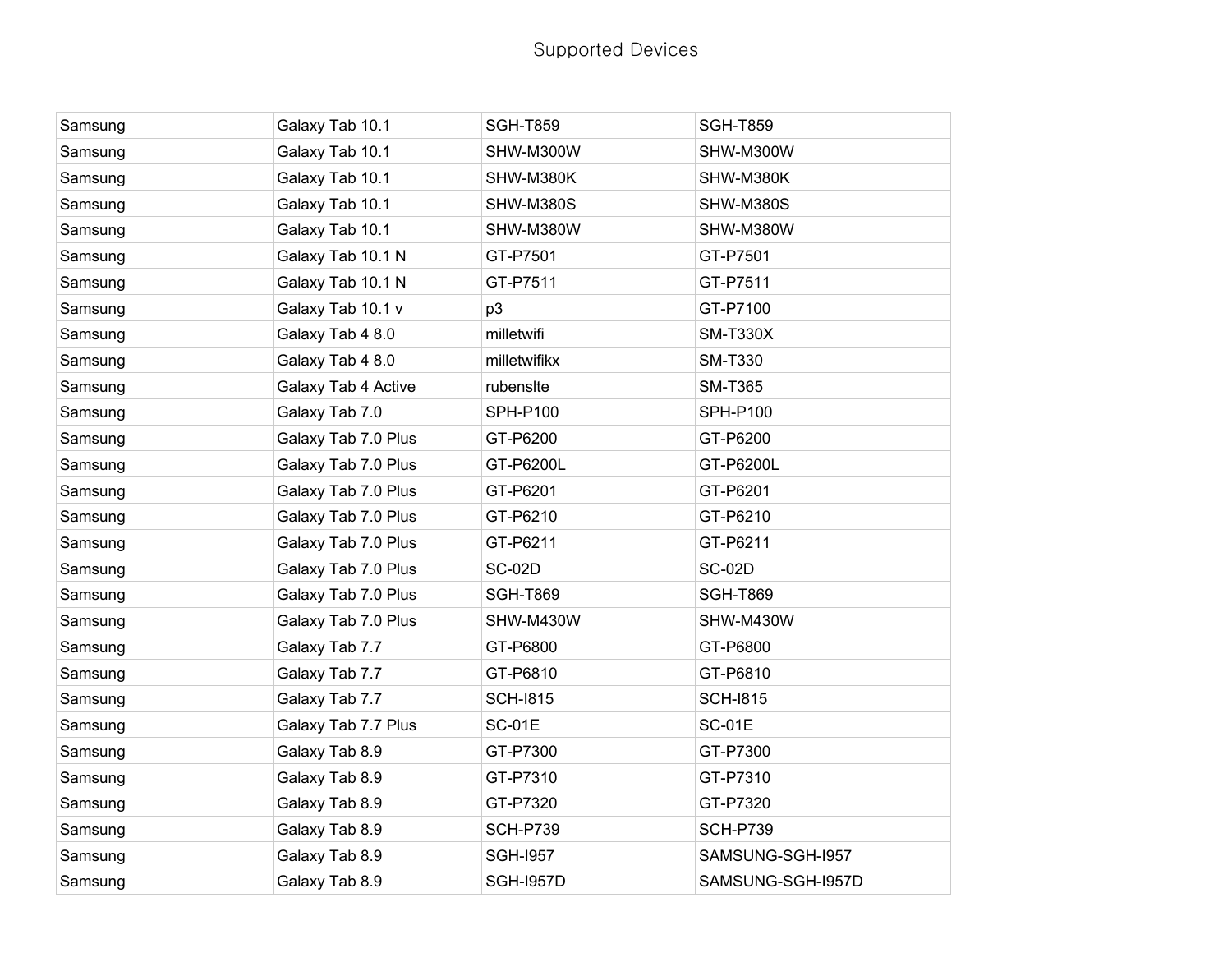| Samsung | Galaxy Tab 8.9                         | <b>SGH-1957D</b> | <b>SGH-1957D</b>  |
|---------|----------------------------------------|------------------|-------------------|
| Samsung | Galaxy Tab 8.9                         | <b>SGH-I957M</b> | SAMSUNG-SGH-I957M |
| Samsung | Galaxy Tab 8.9                         | <b>SGH-1957M</b> | <b>SGH-1957M</b>  |
| Samsung | Galaxy Tab 8.9                         | <b>SGH-I957R</b> | SAMSUNG-SGH-I957R |
| Samsung | Galaxy Tab 8.9                         | <b>SGH-I957R</b> | <b>SGH-I957R</b>  |
| Samsung | Galaxy Tab 8.9                         | SHV-E140K        | SHV-E140K         |
| Samsung | Galaxy Tab 8.9                         | SHV-E140L        | SHV-E140L         |
| Samsung | Galaxy Tab 8.9                         | <b>SHV-E140S</b> | SHV-E140S         |
| Samsung | Galaxy Tab 8.9                         | SHW-M305W        | SHW-M305W         |
| Samsung | Galaxy Tab Pro 10.1                    | picassolte       | <b>SM-T525</b>    |
| Samsung | Galaxy Tab Pro 10.1                    | picassowifi      | <b>SM-T520</b>    |
| Samsung | Galaxy Tab Pro 10.1 Chef<br>Collection | picassowificc    | <b>SM-T520CC</b>  |
| Samsung | Galaxy Tab Pro 12.2                    | v2lte            | <b>SM-T905</b>    |
| Samsung | Galaxy Tab Pro 12.2                    | v2wifi           | <b>SM-T900</b>    |
| Samsung | Galaxy Tab Pro 12.2                    | v2wifi           | <b>SM-T900X</b>   |
| Samsung | Galaxy Tab Pro 8.4                     | mondrianite      | <b>SM-T325</b>    |
| Samsung | Galaxy Tab Pro 8.4                     | mondrianwifi     | <b>SM-T320</b>    |
| Samsung | Galaxy Tab Pro 8.4                     | mondrianwifi     | <b>SM-T320X</b>   |
| Samsung | Galaxy Tab Pro 8.4                     | mondrianwifikx   | <b>SM-T320</b>    |
| Samsung | Galaxy Tab Pro 8.4                     | mondrianwifiue   | <b>SM-T320</b>    |
| Samsung | Galaxy Tab Q                           | q7               | SM-T2519          |
| Samsung | Galaxy Tab S 10.5                      | chagallwifi      | <b>SM-T800</b>    |
| Samsung | Galaxy Tab S 8.4                       | <b>SC-03G</b>    | <b>SC-03G</b>     |
| Samsung | Galaxy Tab S 8.4                       | klimtlte         | <b>SM-T705</b>    |
| Samsung | Galaxy Tab S 8.4                       | klimtlte         | <b>SM-T705C</b>   |
| Samsung | Galaxy Tab S 8.4                       | klimtlte         | <b>SM-T705Y</b>   |
| Samsung | Galaxy Tab S 8.4                       | klimtltevzw      | <b>SM-T707V</b>   |
| Samsung | Galaxy Tab S 8.4                       | klimtwifi        | <b>SM-T700</b>    |
| Samsung | Galaxy Tab2 10.1                       | espresso10att    | SAMSUNG-SGH-I497  |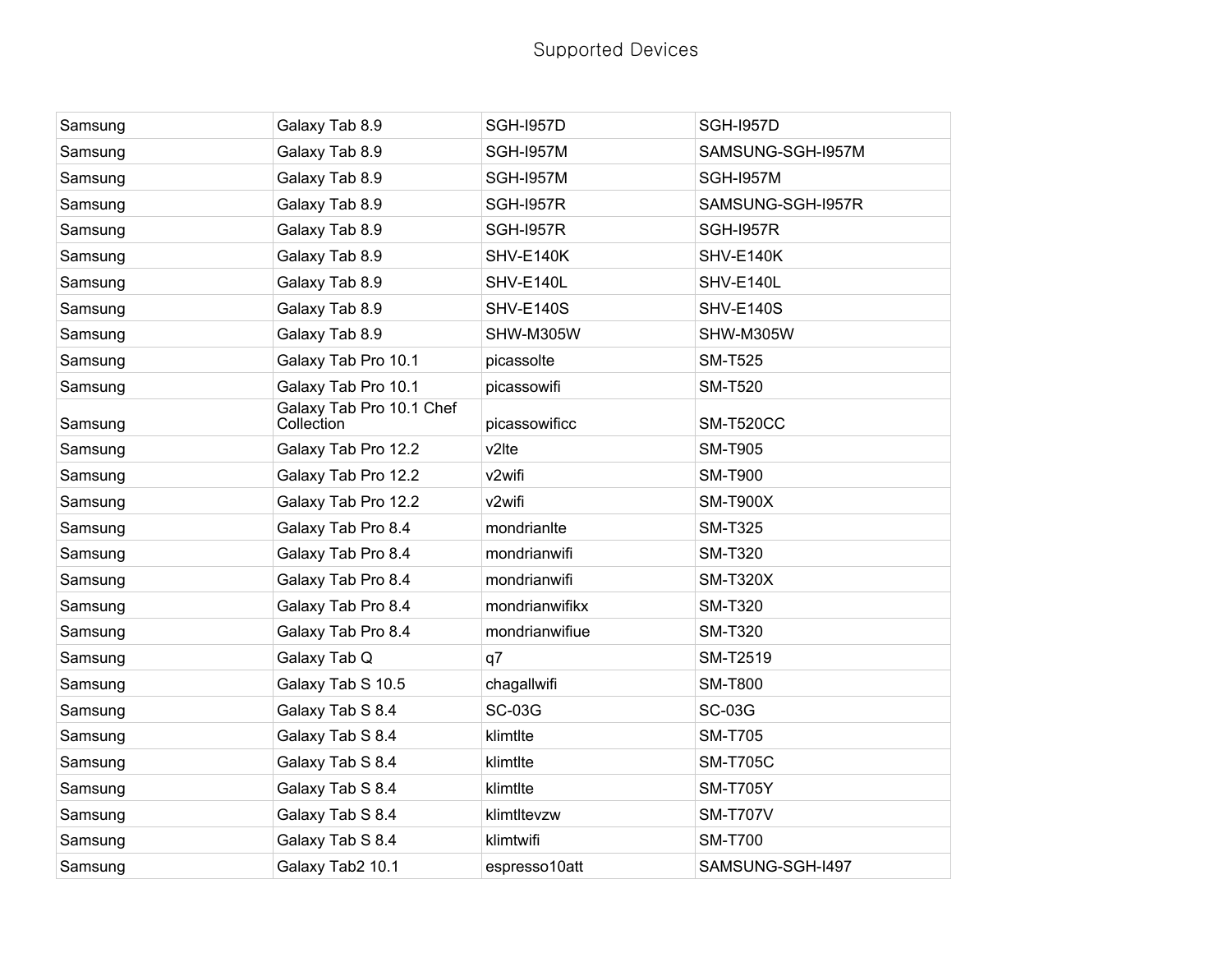| Samsung | Galaxy Tab2 10.1 | espresso10can  | <b>SGH-I497</b>  |
|---------|------------------|----------------|------------------|
| Samsung | Galaxy Tab2 10.1 | espresso10rf   | GT-P5100         |
| Samsung | Galaxy Tab2 10.1 | espresso10spr  | <b>SPH-P500</b>  |
| Samsung | Galaxy Tab2 10.1 | espresso10tmo  | <b>SGH-T779</b>  |
| Samsung | Galaxy Tab2 10.1 | espresso10vzw  | <b>SCH-I915</b>  |
| Samsung | Galaxy Tab2 10.1 | espresso10wifi | GT-P5110         |
| Samsung | Galaxy Tab2 10.1 | espresso10wifi | GT-P5113         |
| Samsung | Galaxy Tab2 7.0  | espressorf     | GT-P3100         |
| Samsung | Galaxy Tab2 7.0  | espressorf     | GT-P3100B        |
| Samsung | Galaxy Tab2 7.0  | espressorf     | GT-P3105         |
| Samsung | Galaxy Tab2 7.0  | espressovzw    | <b>SCH-I705</b>  |
| Samsung | Galaxy Tab2 7.0  | espressovzw    | <b>SCH-i705</b>  |
| Samsung | Galaxy Tab2 7.0  | espressowifi   | GT-P3110         |
| Samsung | Galaxy Tab2 7.0  | espressowifi   | GT-P3113         |
| Samsung | Galaxy Tab3      | It01wifikx     | <b>SM-T310</b>   |
| Samsung | Galaxy Tab3 10.1 | santos103g     | GT-P5200         |
| Samsung | Galaxy Tab3 10.1 | santos10lte    | GT-P5220         |
| Samsung | Galaxy Tab3 10.1 | santos10wifi   | GT-P5210         |
| Samsung | Galaxy Tab3 10.1 | santos10wifi   | GT-P5210XD1      |
| Samsung | Galaxy Tab3 7.0  | It023g         | <b>SM-T211</b>   |
| Samsung | Galaxy Tab3 7.0  | It023g         | <b>SM-T212</b>   |
| Samsung | Galaxy Tab3 7.0  | It023gdtv      | <b>SM-T211M</b>  |
| Samsung | Galaxy Tab3 7.0  | It02Ite        | <b>SM-T215</b>   |
| Samsung | Galaxy Tab3 7.0  | It02Iteatt     | SAMSUNG-SM-T217A |
| Samsung | Galaxy Tab3 7.0  | It02Itespr     | <b>SM-T217S</b>  |
| Samsung | Galaxy Tab3 7.0  | It02Itetmo     | <b>SM-T217T</b>  |
| Samsung | Galaxy Tab3 7.0  | It02wifi       | <b>SM-T210</b>   |
| Samsung | Galaxy Tab3 7.0  | It02wifi       | <b>SM-T210R</b>  |
| Samsung | Galaxy Tab3 7.0  | It02wifilgt    | <b>SM-T210L</b>  |
| Samsung | Galaxy Tab3 8.0  | It013g         | <b>SM-T311</b>   |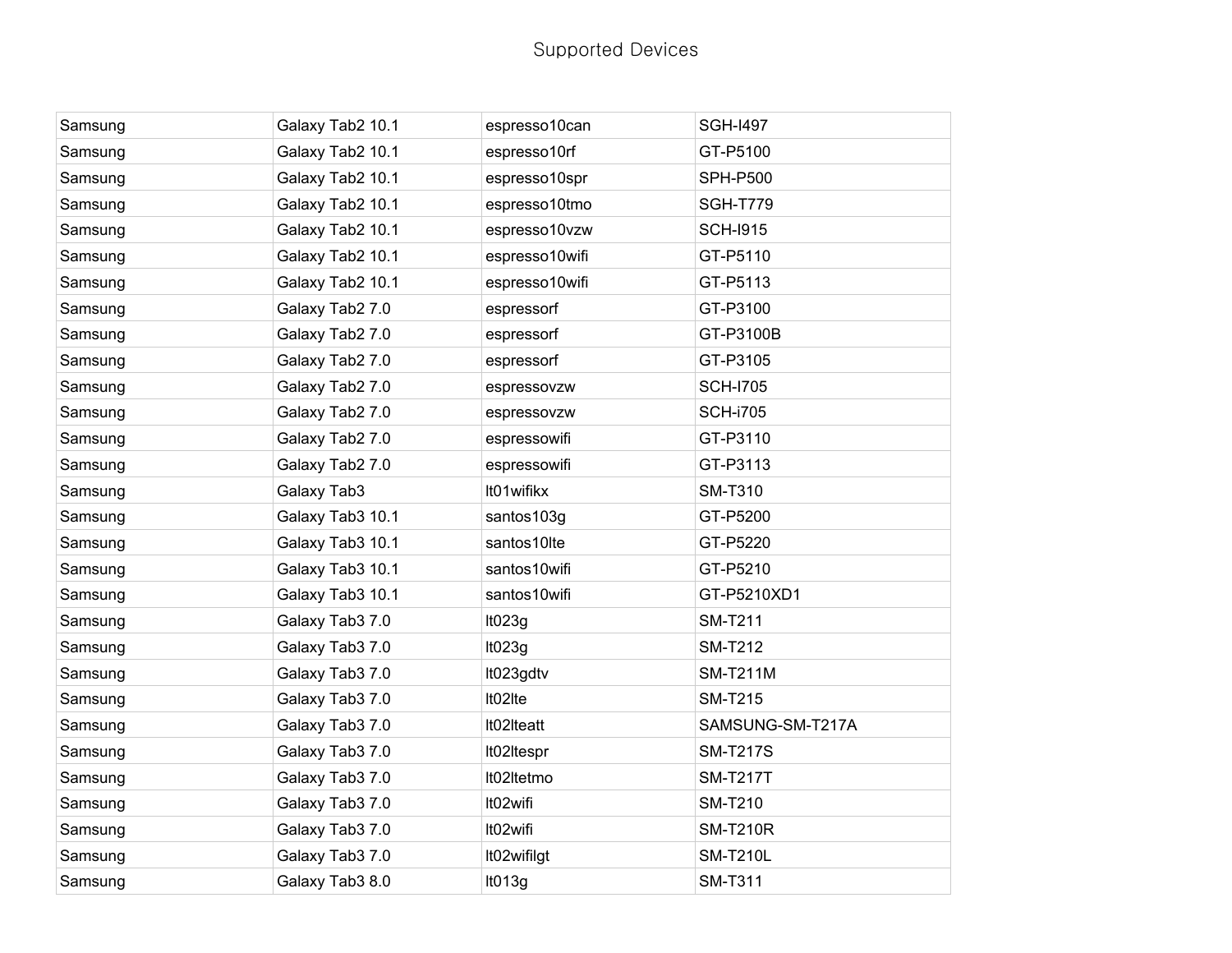| Samsung | Galaxy Tab3 8.0  | It013g            | <b>SM-T312</b>   |
|---------|------------------|-------------------|------------------|
| Samsung | Galaxy Tab3 8.0  | It01Ite           | <b>SM-T315</b>   |
| Samsung | Galaxy Tab3 8.0  | It01Ite           | <b>SM-T315T</b>  |
| Samsung | Galaxy Tab3 8.0  | It01wifi          | <b>SM-T310</b>   |
| Samsung | Galaxy Tab3 8.0  | It01wifi          | <b>SM-T310X</b>  |
| Samsung | Galaxy Tab3 8.0  | It02Iduwifi       | <b>SM-T210X</b>  |
| Samsung | Galaxy Tab3 Kids | It02kidswifi      | SM-T2105         |
| Samsung | Galaxy Tab3 Lite | goya3g            | <b>SM-T111</b>   |
| Samsung | Galaxy Tab3 Lite | goya3g            | <b>SM-T111M</b>  |
| Samsung | Galaxy Tab3 Lite | goyawifi          | <b>SM-T110</b>   |
| Samsung | Galaxy Tab3V 7.0 | goyave3gsea       | SM-T116NU        |
| Samsung | Galaxy Tab3V 7.0 | goyavewifixtc     | SM-T113NU        |
| Samsung | Galaxy Tab4      | matissewifigoogle | <b>SM-T530NN</b> |
| Samsung | Galaxy Tab4 10.0 | matisse3g         | <b>SM-T531</b>   |
| Samsung | Galaxy Tab4 10.0 | matisselte        | <b>SM-T535</b>   |
| Samsung | Galaxy Tab4 10.0 | matisselteatt     | SAMSUNG-SM-T537A |
| Samsung | Galaxy Tab4 10.0 | matisselteusc     | <b>SM-T537R4</b> |
| Samsung | Galaxy Tab4 10.0 | matisseltevzw     | <b>SM-T537V</b>  |
| Samsung | Galaxy Tab4 10.1 | matissevewifi     | <b>SM-T533</b>   |
| Samsung | Galaxy Tab4 10.1 | matissewifi       | <b>SM-T530</b>   |
| Samsung | Galaxy Tab4 10.1 | matissewifi       | <b>SM-T530X</b>  |
| Samsung | Galaxy Tab4 10.1 | matissewifikx     | <b>SM-T530</b>   |
| Samsung | Galaxy Tab4 10.1 | matissewifiue     | SM-T530NU        |
| Samsung | Galaxy Tab4 7.0  | 403SC             | 403SC            |
| Samsung | Galaxy Tab4 7.0  | degas3g           | <b>SM-T231</b>   |
| Samsung | Galaxy Tab4 7.0  | degas3g           | <b>SM-T232</b>   |
| Samsung | Galaxy Tab4 7.0  | degasite          | <b>SM-T235</b>   |
| Samsung | Galaxy Tab4 7.0  | degasite          | <b>SM-T235Y</b>  |
| Samsung | Galaxy Tab4 7.0  | degasItespr       | <b>SM-T237P</b>  |
| Samsung | Galaxy Tab4 7.0  | degasitevzw       | <b>SM-T237V</b>  |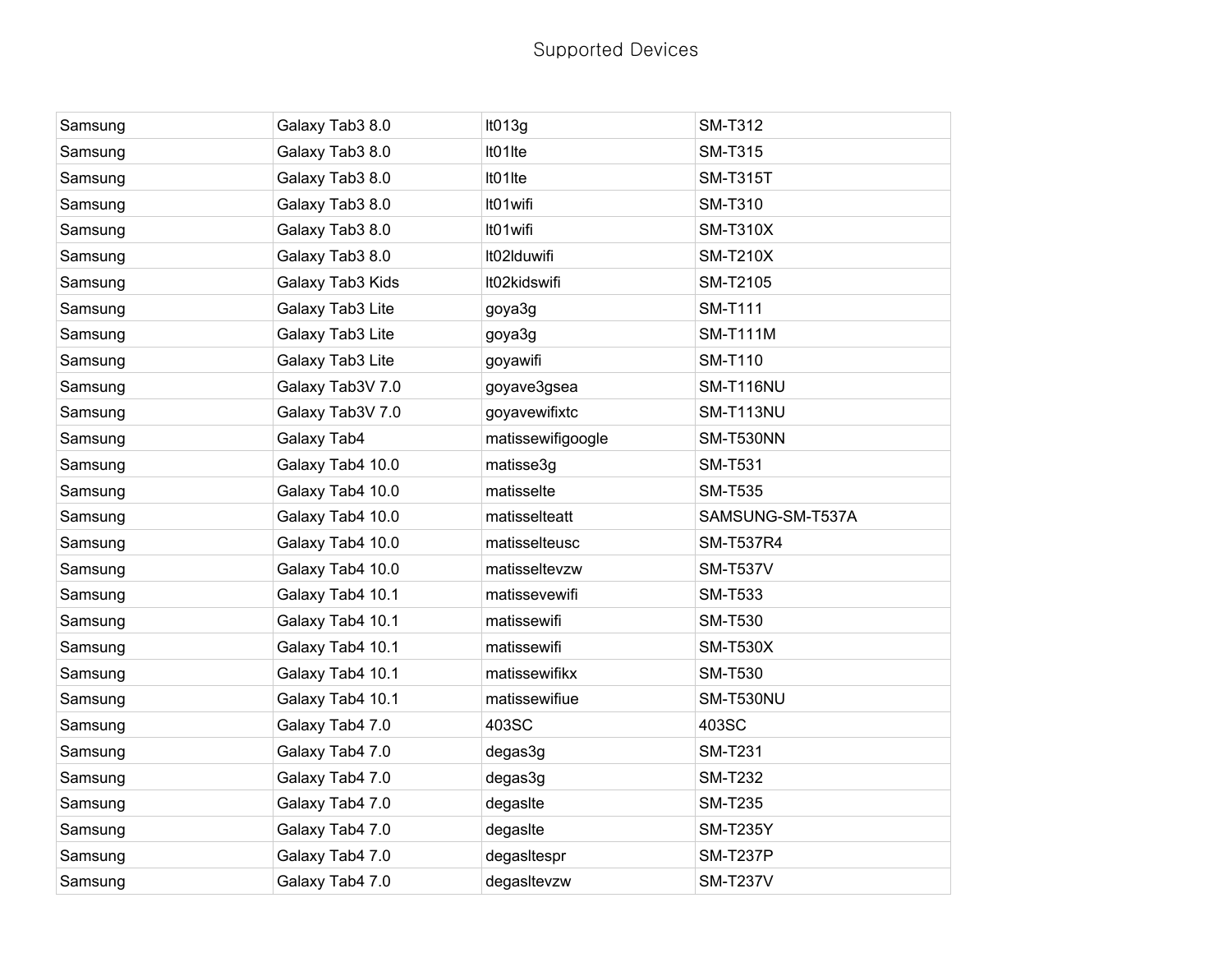| Samsung | Galaxy Tab4 7.0       | degaswifi          | <b>SM-T230</b>   |
|---------|-----------------------|--------------------|------------------|
| Samsung | Galaxy Tab4 7.0       | degaswifi          | <b>SM-T230X</b>  |
| Samsung | Galaxy Tab4 7.0       | degaswifidtv       | <b>SM-T230NT</b> |
| Samsung | Galaxy Tab4 7.0       | degaswifiopenbnn   | SM-T230NU        |
| Samsung | Galaxy Tab4 7.0       | degaswifiue        | SM-T230NU        |
| Samsung | Galaxy Tab4 8.0       | millet3g           | <b>SM-T331</b>   |
| Samsung | Galaxy Tab4 8.0       | milletIte          | <b>SM-T335</b>   |
| Samsung | Galaxy Tab4 8.0       | milletIteatt       | SAMSUNG-SM-T337A |
| Samsung | Galaxy Tab4 8.0       | milletItektt       | <b>SM-T335K</b>  |
| Samsung | Galaxy Tab4 8.0       | milletItelgt       | <b>SM-T335L</b>  |
| Samsung | Galaxy Tab4 8.0       | milletItetmo       | <b>SM-T337T</b>  |
| Samsung | Galaxy Tab4 8.0       | milletItevzw       | <b>SM-T337V</b>  |
| Samsung | Galaxy Tab4 8.0       | milletwifi         | <b>SM-T330</b>   |
| Samsung | Galaxy Tab4 8.0       | milletwifiue       | SM-T330NU        |
| Samsung | Galaxy Tab4 Active    | rubensite          | <b>SM-T365M</b>  |
| Samsung | Galaxy Tab4 Active    | rubenswifi         | <b>SM-T360</b>   |
| Samsung | Galaxy Tab4 Nook 10.1 | matissewifiopenbnn | SM-T530NU        |
| Samsung | Galaxy TabS 10.5      | SCT21              | SCT21            |
| Samsung | Galaxy TabS 10.5      | chagallhitektt     | <b>SM-T805K</b>  |
| Samsung | Galaxy TabS 10.5      | chagallhitelgt     | <b>SM-T805L</b>  |
| Samsung | Galaxy TabS 10.5      | chagallhiteskt     | <b>SM-T805S</b>  |
| Samsung | Galaxy TabS 10.5      | chagallite         | <b>SM-T805</b>   |
| Samsung | Galaxy TabS 10.5      | chagallite         | <b>SM-T805M</b>  |
| Samsung | Galaxy TabS 10.5      | chagallite         | <b>SM-T805Y</b>  |
| Samsung | Galaxy TabS 10.5      | chagallIteatt      | SAMSUNG-SM-T807A |
| Samsung | Galaxy TabS 10.5      | chagallItecan      | <b>SM-T805W</b>  |
| Samsung | Galaxy TabS 10.5      | chagallitespr      | <b>SM-T807P</b>  |
| Samsung | Galaxy TabS 10.5      | chagallItetmo      | <b>SM-T807T</b>  |
| Samsung | Galaxy TabS 10.5      | chagallIteusc      | <b>SM-T807R4</b> |
| Samsung | Galaxy TabS 10.5      | chagallItevzw      | <b>SM-T807V</b>  |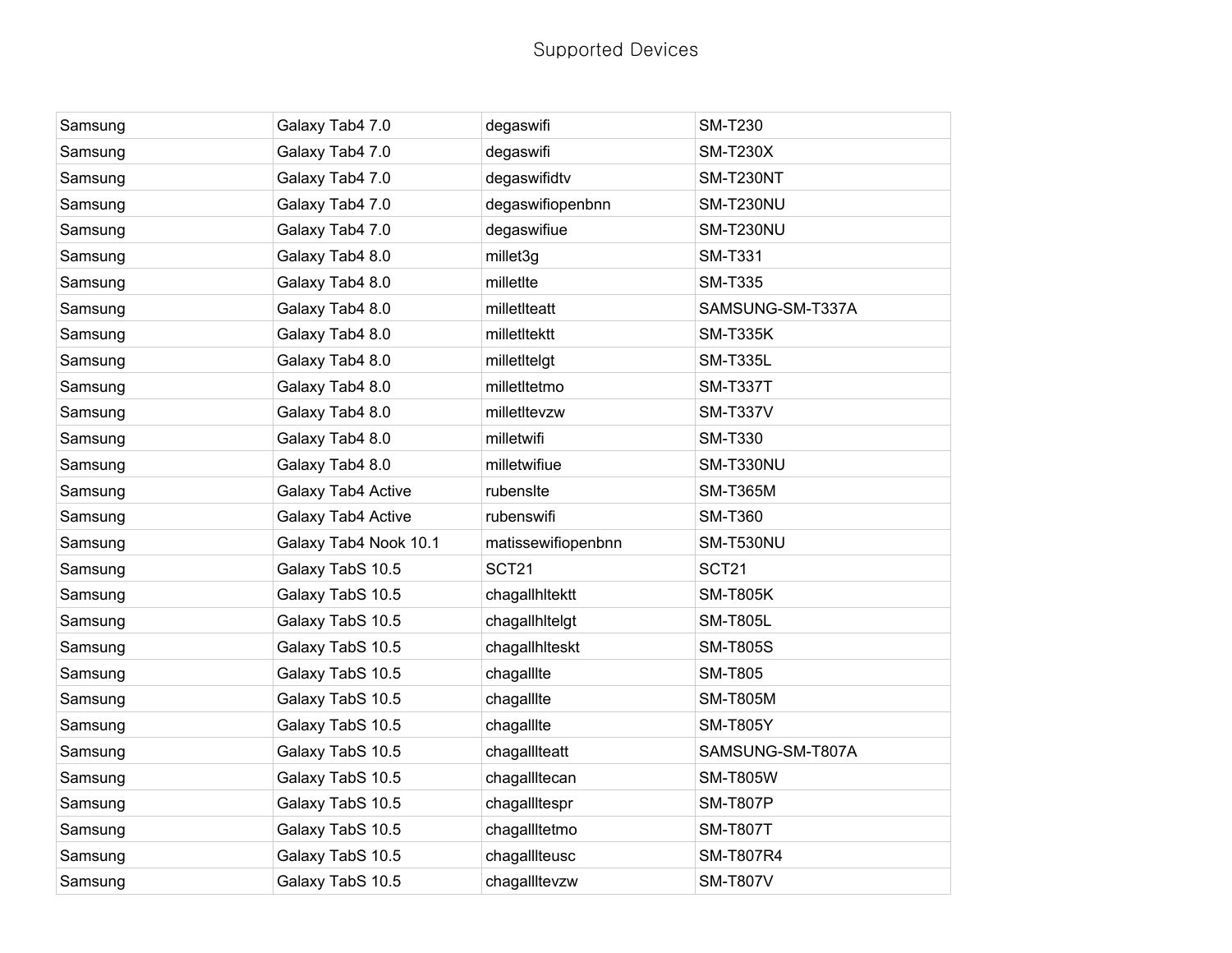| Samsung | Galaxy TabS 10.5         | chagallwifi   | <b>SM-T800</b>   |
|---------|--------------------------|---------------|------------------|
| Samsung | Galaxy TabS 10.5         | chagallwifi   | <b>SM-T800X</b>  |
| Samsung | Galaxy TabS 10.5         | chagallwifikx | <b>SM-T800</b>   |
| Samsung | Galaxy TabS 8.4          | klimtlte      | <b>SM-T705</b>   |
| Samsung | Galaxy TabS 8.4          | klimtlte      | <b>SM-T705M</b>  |
| Samsung | Galaxy TabS 8.4          | klimtlteatt   | SAMSUNG-SM-T707A |
| Samsung | Galaxy TabS 8.4          | klimtltecan   | <b>SM-T705W</b>  |
| Samsung | Galaxy TabS 8.4          | klimtwifi     | <b>SM-T700</b>   |
| Samsung | Galaxy TabS 8.4          | klimtwifikx   | <b>SM-T700</b>   |
| Samsung | Galaxy Tap Pro 10.1      | picassolte    | <b>SM-T525</b>   |
| Samsung | Galaxy Tap Pro 8.4       | mondrianwifi  | <b>SM-T320</b>   |
| Samsung | <b>Galaxy Trend</b>      | kyleve        | GT-S7392         |
| Samsung | <b>Galaxy Trend</b>      | kyleve        | GT-S7392L        |
| Samsung | <b>Galaxy Trend</b>      | kyleve3gcmcc  | GT-S7568I        |
| Samsung | <b>Galaxy Trend Duos</b> | kyleichn      | GT-S7562i        |
| Samsung | <b>Galaxy Trend Duos</b> | kylepluschn   | GT-S7572         |
| Samsung | <b>Galaxy Trend Duos</b> | kyleve        | GT-S7390         |
| Samsung | <b>Galaxy Trend Duos</b> | kyleve        | GT-S7392         |
| Samsung | <b>Galaxy Trend Duos</b> | kyleve        | GT-S7562C        |
| Samsung | <b>Galaxy Trend Lite</b> | kylevess      | GT-S7390         |
| Samsung | <b>Galaxy Trend Lite</b> | kylevess      | GT-S7390L        |
| Samsung | <b>Galaxy Trend Plus</b> | kylepro       | GT-S7580         |
| Samsung | <b>Galaxy Trend Plus</b> | kylepro       | GT-S7580E        |
| Samsung | <b>Galaxy Trend Plus</b> | kylepro       | GT-S7580L        |
| Samsung | <b>Galaxy Trend Plus</b> | kylepro       | GT-S7583T        |
| Samsung | Galaxy Trend2            | garda3gcmcc   | GT-S7898         |
| Samsung | Galaxy Trend2            | gardave3gcmcc | GT-S7898I        |
| Samsung | <b>Galaxy Trend2</b>     | kyleplusctc   | <b>SCH-I739</b>  |
| Samsung | Galaxy Trend3            | cs023g        | <b>SM-G3502U</b> |
| Samsung | Galaxy Trend3            | cs02cmcc      | <b>SM-G3508</b>  |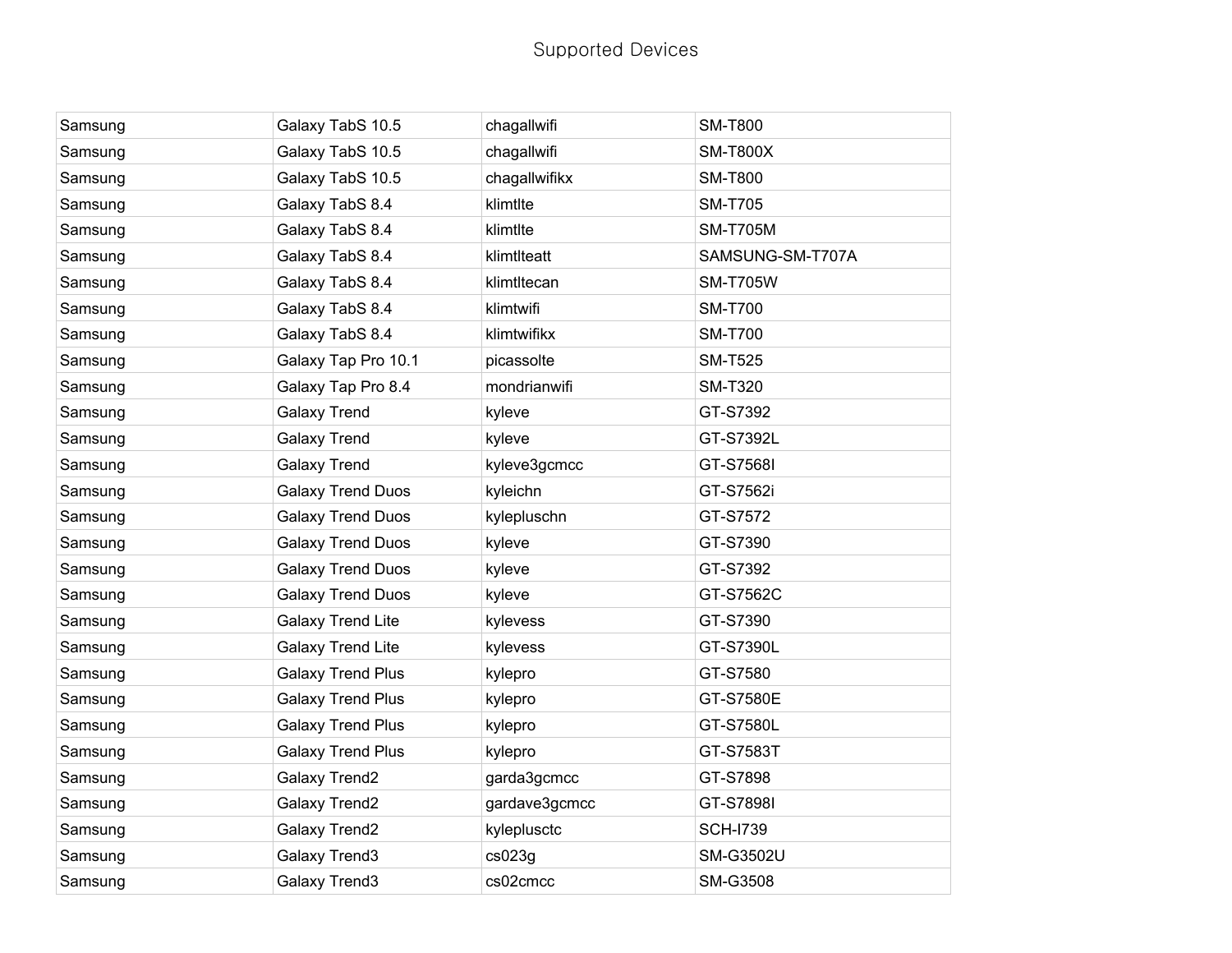| Samsung | Galaxy Trend3         | cs02ctc         | SM-G3509         |
|---------|-----------------------|-----------------|------------------|
| Samsung | Galaxy Trend3         | cs02ve          | <b>SM-G3508I</b> |
| Samsung | Galaxy Trend3         | cs02ve3g        | <b>SM-G3502C</b> |
| Samsung | Galaxy Trend3         | cs02ve3g        | <b>SM-G3502I</b> |
| Samsung | Galaxy Trend3         | cs02ve3g        | <b>SM-G3508J</b> |
| Samsung | Galaxy Trend3         | cs02ve3g        | <b>SM-G3509I</b> |
| Samsung | Galaxy U              | SHW-M130L       | SHW-M130L        |
| Samsung | <b>Galaxy Victory</b> | goghspr         | <b>SPH-L300</b>  |
| Samsung | <b>Galaxy Victory</b> | goghvmu         | <b>SPH-L300</b>  |
| Samsung | Galaxy W              | GT-18150        | GT-18150         |
| Samsung | Galaxy W              | GT-18150B       | GT-18150B        |
| Samsung | Galaxy W              | GT-18150T       | GT-18150T        |
| Samsung | Galaxy W              | SGH-T679M       | SGH-T679M        |
| Samsung | Galaxy W              | q7lteskt        | <b>SM-T255S</b>  |
| Samsung | Galaxy Win            | delos3gcmcc     | GT-18558         |
| Samsung | Galaxy Win            | delos3gduosctc  | <b>SCH-1869</b>  |
| Samsung | Galaxy Win            | delos3geur      | GT-18552         |
| Samsung | Galaxy Win            | delos3geur      | GT-18552B        |
| Samsung | Galaxy Win            | delos3gss       | GT-18550E        |
| Samsung | Galaxy Win            | delosItelgt     | SHV-E500L        |
| Samsung | Galaxy Win            | delosIteskt     | <b>SHV-E500S</b> |
| Samsung | Galaxy Win Duos       | delos3gchn      | GT-18552         |
| Samsung | Galaxy Win Pro        | wilcox3g        | SM-G3818         |
| Samsung | Galaxy Win Pro        | wilcoxctc       | SM-G3819         |
| Samsung | Galaxy Win Pro        | wilcoxctc       | SM-G3819D        |
| Samsung | Galaxy Win Pro        | wilcoxds        | SM-G3812         |
| Samsung | Galaxy Win2           | coreprimeltedtv | <b>SM-G360BT</b> |
| Samsung | <b>Galaxy Xcover</b>  | GT-S5690        | GT-S5690         |
| Samsung | <b>Galaxy Xcover</b>  | GT-S5690L       | GT-S5690L        |
| Samsung | <b>Galaxy Xcover</b>  | GT-S5690M       | GT-S5690M        |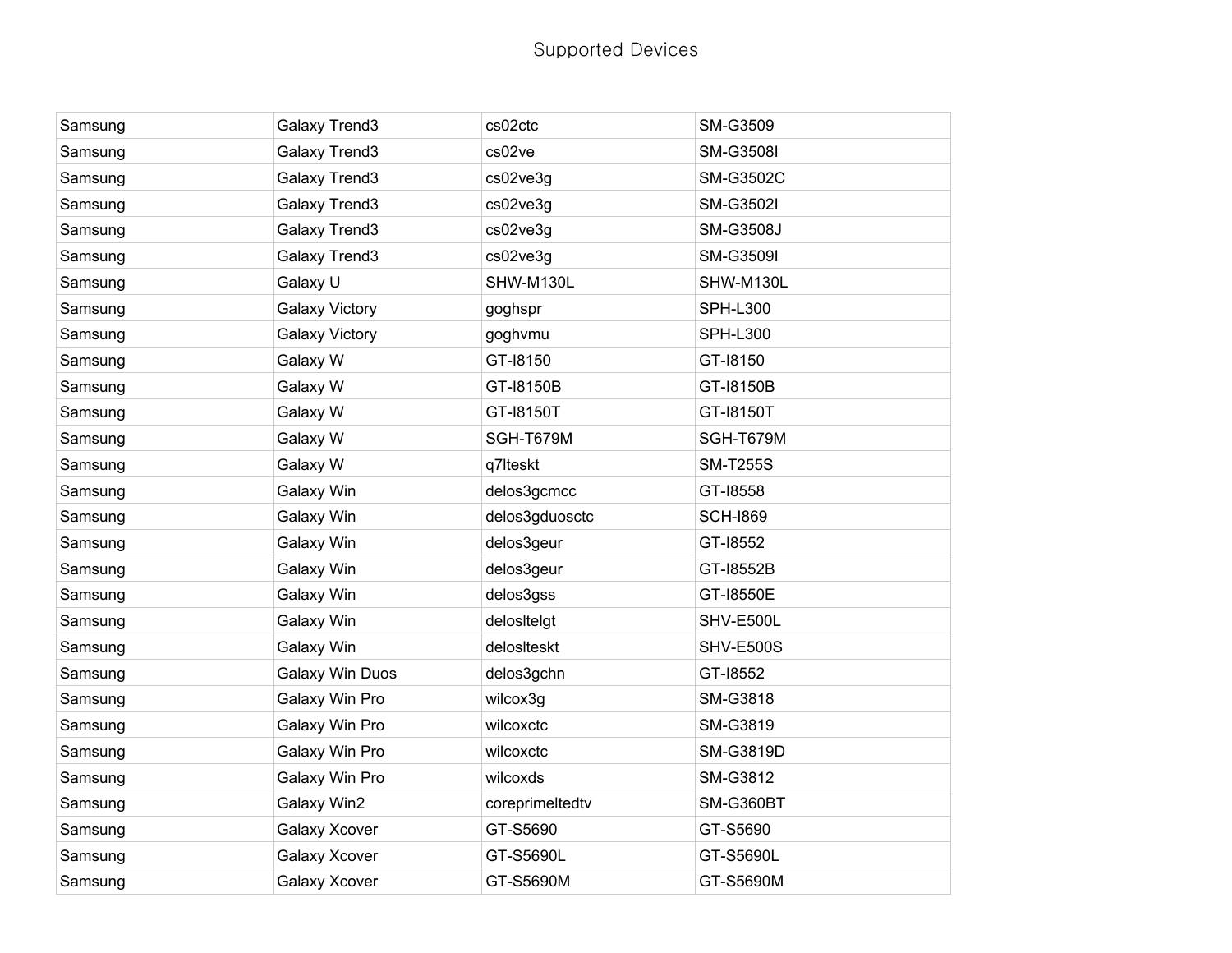| Samsung | Galaxy Xcover     | GT-S5690R       | GT-S5690R       |
|---------|-------------------|-----------------|-----------------|
| Samsung | Galaxy Xcover2    | skomer          | GT-S7710        |
| Samsung | Galaxy Xcover2    | skomer          | GT-S7710L       |
| Samsung | Galaxy Y          | GT-S5360        | GT-S5360        |
| Samsung | Galaxy Y          | GT-S5360B       | GT-S5360B       |
| Samsung | Galaxy Y          | GT-S5360L       | GT-S5360L       |
| Samsung | Galaxy Y          | GT-S5360T       | GT-S5360T       |
| Samsung | Galaxy Y          | GT-S5363        | GT-S5363        |
| Samsung | Galaxy Y          | GT-S5368        | GT-S5368        |
| Samsung | Galaxy Y          | GT-S5369        | GT-S5369        |
| Samsung | Galaxy Y          | <b>SCH-I509</b> | <b>SCH-I509</b> |
| Samsung | Galaxy Y          | <b>SCH-i509</b> | <b>SCH-i509</b> |
| Samsung | Galaxy Y Duos     | GT-S6102        | GT-S6102        |
| Samsung | Galaxy Y Duos     | GT-S6102B       | GT-S6102B       |
| Samsung | Galaxy Y Duos     | GT-S6102E       | GT-S6102E       |
| Samsung | Galaxy Y Plus     | coriplusds      | GT-S5303        |
| Samsung | Galaxy Y Plus     | coriplusds      | GT-S5303B       |
| Samsung | Galaxy Y Pop      | GT-S6108        | GT-S6108        |
| Samsung | Galaxy Y Pro      | GT-B5510        | GT-B5510        |
| Samsung | Galaxy Y Pro      | GT-B5510B       | GT-B5510B       |
| Samsung | Galaxy Y Pro      | GT-B5510L       | GT-B5510L       |
| Samsung | Galaxy Y Pro Duos | GT-B5512        | GT-B5512        |
| Samsung | Galaxy Y Pro Duos | GT-B5512B       | GT-B5512B       |
| Samsung | Galaxy Y TV       | GT-S5367        | GT-S5367        |
| Samsung | Galaxy Young      | roy             | GT-S6312        |
| Samsung | Galaxy Young      | roydtv          | GT-S6313T       |
| Samsung | Galaxy Young      | royss           | GT-S6310        |
| Samsung | Galaxy Young      | royss           | GT-S6310B       |
| Samsung | Galaxy Young      | royss           | GT-S6310L       |
| Samsung | Galaxy Young      | royss           | GT-S6310T       |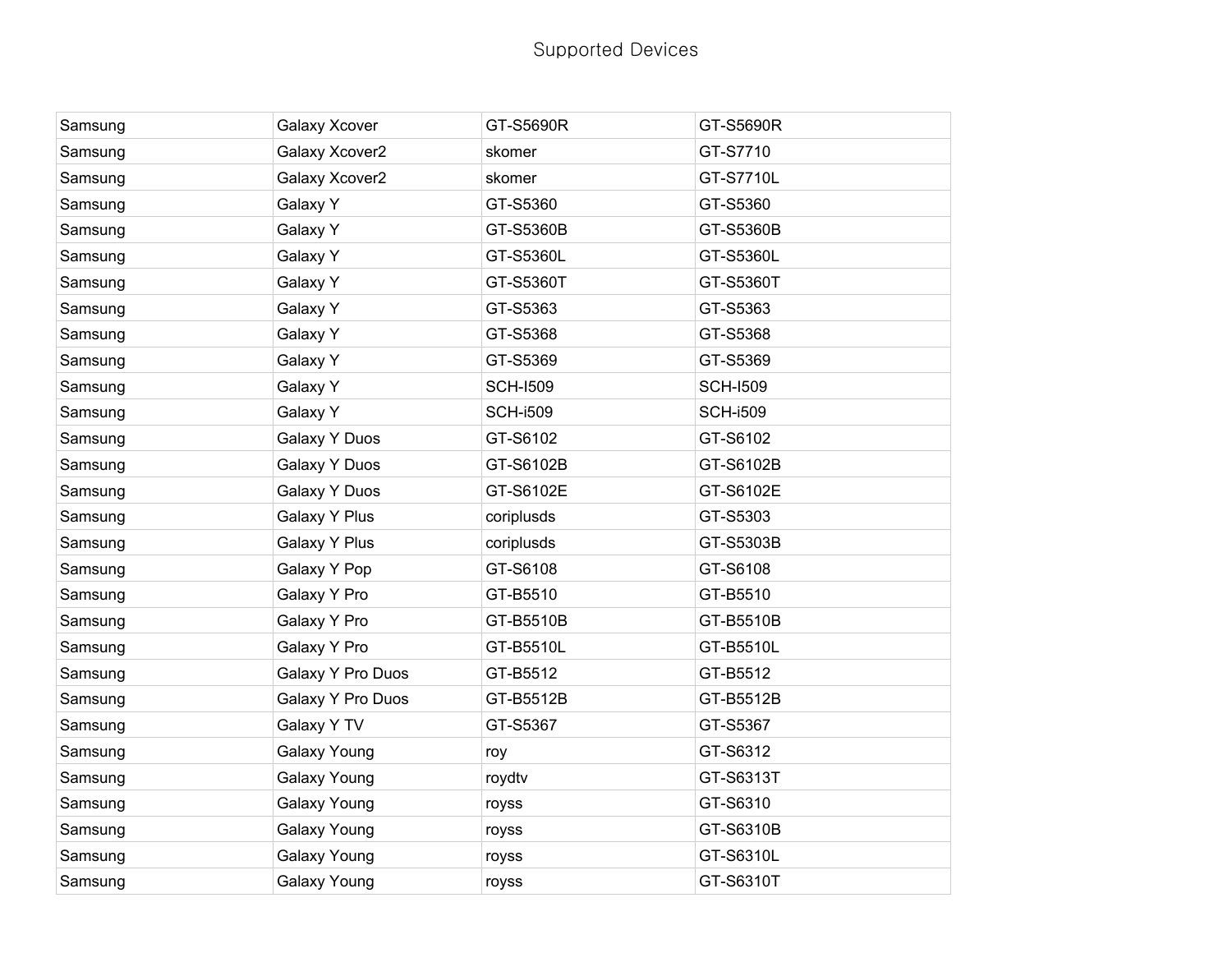| Samsung | Galaxy Young          | royssdtv          | GT-S6313T              |
|---------|-----------------------|-------------------|------------------------|
| Samsung | Galaxy Young          | royssnfc          | GT-S6310N              |
| Samsung | Galaxy Young2         | young23g          | <b>SM-G130H</b>        |
| Samsung | Galaxy Young2         | young23g          | <b>SM-G130M</b>        |
| Samsung | Galaxy Young2         | young23g          | <b>SM-G130U</b>        |
| Samsung | Galaxy Young2         | young23gdtv       | <b>SM-G130BT</b>       |
| Samsung | Galaxy Young2         | young2ds2g        | <b>SM-G130E</b>        |
| Samsung | Galaxy Young2         | young2nfc3g       | <b>SM-G130HN</b>       |
| Samsung | Galaxy Young2 Pro     | young2ve3g        | SM-G130BU              |
| Samsung | Galaxy player 70 Plus | YP-GB70D          | YP-GB70D               |
| Samsung | Galaxy win            | delos3gss         | GT-18550L              |
| Samsung | Garda                 | gardalteMetroPCS  | SGH-T399N              |
| Samsung | <b>Gear Live</b>      | sprat             | Gear Live              |
| Samsung | Gem                   | <b>SCH-I100</b>   | <b>SCH-I100</b>        |
| Samsung | Hennessy              | hennessy3gduosctc | <b>SCH-W789</b>        |
| Samsung | Homesync              | spcwifi           | GT-B9150               |
| Samsung | <b>IceTouch</b>       | gokey             | YP-GH1                 |
| Samsung | Illusion              | <b>SCH-I110</b>   | <b>SCH-I110</b>        |
| Samsung | Infuse                | <b>SGH-1997</b>   | SAMSUNG-SGH-I997       |
| Samsung | Infuse                | <b>SGH-I997R</b>  | SAMSUNG-SGH-I997R      |
| Samsung | Moment                | <b>SPH-M900</b>   | <b>SPH-M900</b>        |
| Samsung | Montblanc             | montblanc3gctc    | SM-W2014               |
| Samsung | Nexus 10              | manta             | Nexus 10               |
| Samsung | Nexus S               | crespo            | Nexus S                |
| Samsung | Nexus S               | crespo4g          | Nexus S 4G             |
| Samsung | ProXpress M4580       | fiber-athena      | samsung-printer-tablet |
| Samsung | Replenish             | <b>SPH-M580</b>   | <b>SPH-M580</b>        |
| Samsung | Replenish             | SPH-M580BST       | SPH-M580BST            |
| Samsung | Repp                  | <b>SCH-R680</b>   | <b>SCH-R680</b>        |
| Samsung | Roy VE DTV            | royssvedtv        | GT-S6293T              |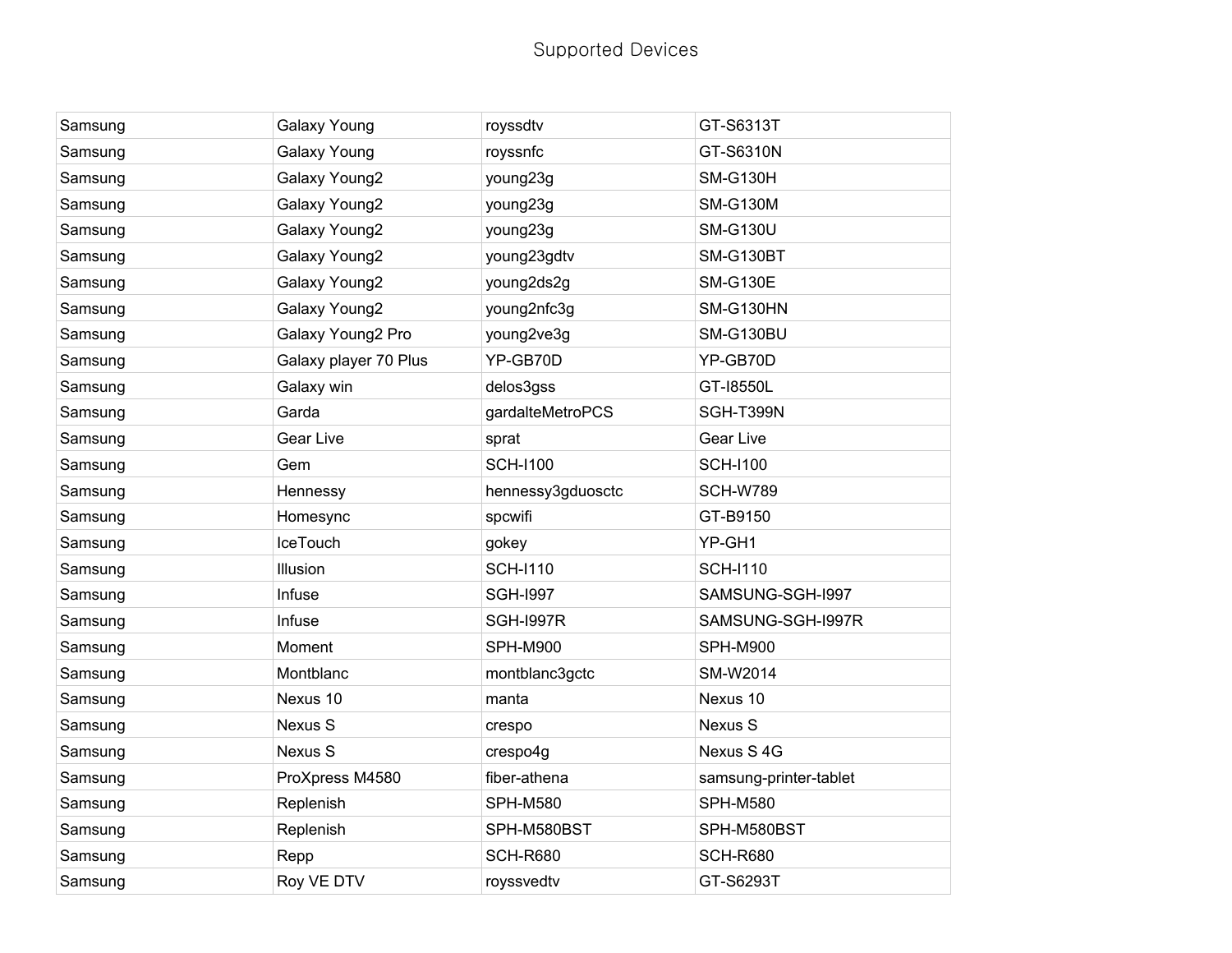| Samsung | Roy VE DTV                      | royvedtv             | GT-S6293T        |
|---------|---------------------------------|----------------------|------------------|
| Samsung | <b>Rugby Smart</b>              | <b>SGH-1847</b>      | SAMSUNG-SGH-I847 |
| Samsung | <b>SC-01F</b>                   | <b>SC-01F</b>        | <b>SC-01F</b>    |
| Samsung | <b>SC-01G</b>                   | <b>SC-01G</b>        | <b>SC-01G</b>    |
| Samsung | <b>SC-02G</b>                   | <b>SC-02G</b>        | <b>SC-02G</b>    |
| Samsung | SC-04F                          | SC-04F               | <b>SC-04F</b>    |
| Samsung | Samsung Galaxy S4               | <i>ifIteMetroPCS</i> | SGH-M919N        |
| Samsung | Samsung Galaxy S4 Zoom          | mprojectItektt       | <b>SM-C105K</b>  |
| Samsung | Samsung Galaxy<br>Stratosphere2 | aegis2vzw            | <b>SCH-I415</b>  |
| Samsung | Samsung Garda                   | gardaltetmo          | <b>SGH-T399</b>  |
| Samsung | Samsung Homesync                | spcwifi              | GT-B9150         |
| Samsung | Samsung Homesync                | spcwifiany           | GT-B9150         |
| Samsung | Sidekick                        | <b>SGH-T839</b>      | <b>SGH-T839</b>  |
| Samsung | Transfix                        | <b>SCH-R730</b>      | <b>SCH-R730</b>  |
| Samsung | Transform                       | <b>SPH-M920</b>      | SPH-M920         |
| Samsung | <b>Transform Ultra</b>          | <b>SPH-M930</b>      | <b>SPH-M930</b>  |
| Samsung | <b>Transform Ultra</b>          | SPH-M930BST          | SPH-M930BST      |
| Samsung | VinsQ                           | <b>SPH-M910</b>      | <b>SPH-M910</b>  |
| Samsung | VinsQ(M910)                     | <b>SPH-M910</b>      | <b>SPH-M910</b>  |
| Samsung | olleh                           | ik1                  | <b>SMT-E5015</b> |
| Sanyo   | <b>Benesse</b>                  | 31TL04               | 31TL04           |
| Sanyo   | <b>Benesse</b>                  | 40TL04               | 40TL04           |
| Sanyo   | <b>Benesse</b>                  | 41EA04               | 41EA04           |
| Sanyo   | CEA1                            | CEA1                 | CEA1             |
| Sanyo   | CEA <sub>3</sub>                | CEA <sub>3</sub>     | CEA <sub>3</sub> |
| Sharp   |                                 | <b>SH7218T</b>       | <b>SH7218T</b>   |
| Sharp   |                                 | <b>SH8268U</b>       | <b>SH8268U</b>   |
| Sharp   |                                 | <b>SH8288U</b>       | <b>SH8288U</b>   |
| Sharp   |                                 | <b>SH8298U</b>       | <b>SH8298U</b>   |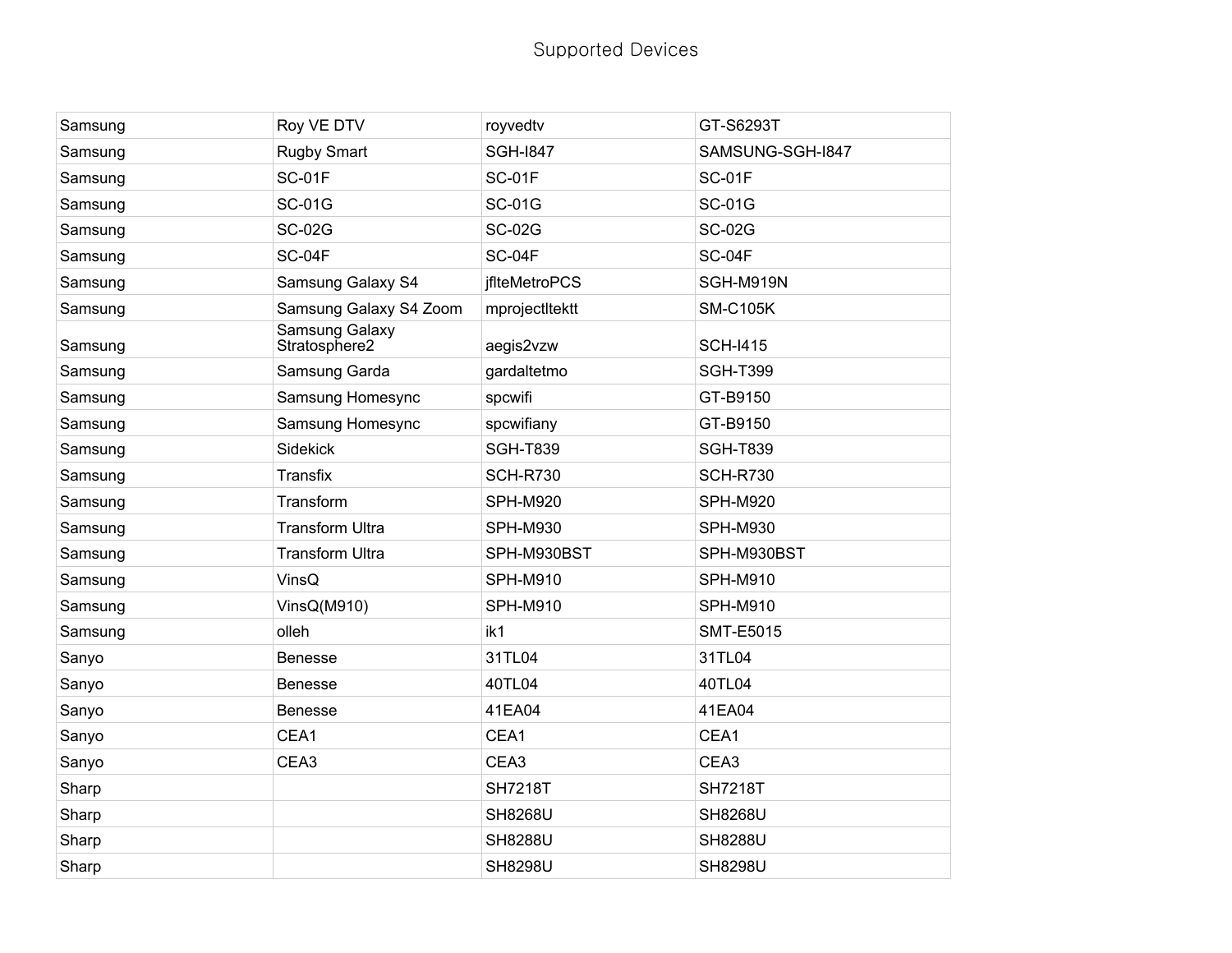| Sharp |                                               | msm7627_surf       | <b>SH8118U</b>    |
|-------|-----------------------------------------------|--------------------|-------------------|
| Sharp | 306SH                                         | <b>SG306SH</b>     | 306SH             |
| Sharp | 401SH                                         | <b>SG401SH</b>     | 401SH             |
| Sharp | A01SH                                         | A01SH              | A01SH             |
| Sharp | ADS1                                          | ADS1               | SHARP-ADS1        |
| Sharp | AQUOS CRYSTAL X                               | SG402SH            | 402SH             |
| Sharp | <b>AQUOS K SHF31</b>                          | SHF31              | SHF31             |
| Sharp | <b>AQUOS PAD SHT22</b>                        | SHT22              | SHT22             |
| Sharp | AQUOS PAD SH-06F                              | SH-06F             | SH-06F            |
| Sharp | AQUOS PAD SH-08E                              | <b>SH-08E</b>      | <b>SH-08E</b>     |
| Sharp | <b>AQUOS PAD SHT21</b>                        | <b>SHT21</b>       | <b>SHT21</b>      |
| Sharp | <b>AQUOS PHONE SERIE</b><br>SHL22             | SHL22              | SHL22             |
| Sharp | <b>AQUOS PHONE SERIE</b><br>SHL <sub>23</sub> | SHL <sub>23</sub>  | SHL <sub>23</sub> |
| Sharp | <b>AQUOS PHONE SERIE mini</b><br>SHL24        | SHL24              | SHL24             |
| Sharp | AQUOS PHONE CL IS17SH SHI17                   |                    | IS17SH            |
| Sharp | AQUOS PHONE EX SH-02F SH-02F                  |                    | <b>SH-02F</b>     |
| Sharp | AQUOS PHONE EX SH-04E SH04E                   |                    | <b>SH-04E</b>     |
| Sharp | <b>AQUOS PHONE IS11SH</b>                     | <b>SHI11</b>       | IS11SH            |
| Sharp | <b>AQUOS PHONE IS12SH</b>                     | <b>SHI12</b>       | IS12SH            |
| Sharp | <b>AQUOS PHONE IS13SH</b>                     | <b>SHI13</b>       | IS13SH            |
| Sharp | <b>AQUOS PHONE IS14SH</b>                     | <b>SHI14</b>       | IS14SH            |
| Sharp | <b>AQUOS PHONE SERIE</b><br>ISW16SH           | <b>SHI16</b>       | ISW16SH           |
| Sharp | <b>AQUOS PHONE SERIE</b><br>SHL21             | SHL21              | <b>SHL21</b>      |
| Sharp | <b>AQUOS PHONE SH-01D</b>                     | SH01D              | <b>SH-01D</b>     |
| Sharp | AQUOS PHONE SH-06D                            | SH06D              | <b>SH-06D</b>     |
| Sharp | <b>AQUOS PHONE SH-12C</b>                     | SH <sub>12</sub> C | <b>SH-12C</b>     |
| Sharp | <b>AQUOS PHONE SH90B</b>                      | SH90B              | SH90B             |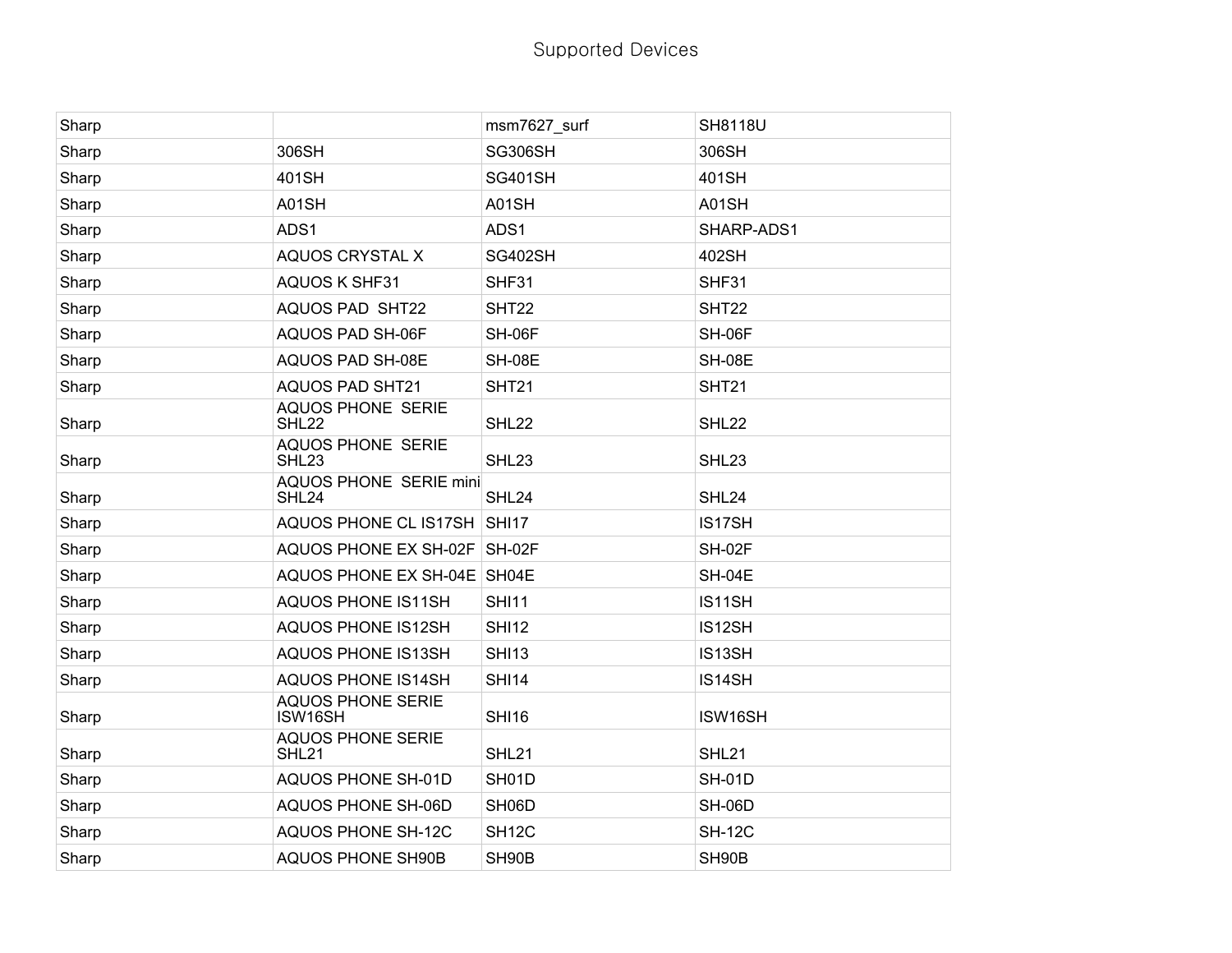| Sharp | AQUOS PHONE SL IS15SH SHI15                            |                    | IS15SH           |
|-------|--------------------------------------------------------|--------------------|------------------|
| Sharp | <b>AQUOS PHONE SoftBank</b><br><b>102SH II</b>         | <b>SBM102SH2</b>   | <b>SBM102SH2</b> |
| Sharp | <b>AQUOS PHONE SoftBank</b><br>006SH                   | SBM006SH           | SBM006SH         |
| Sharp | <b>AQUOS PHONE SoftBank</b><br>102SH                   | SBM102SH           | SBM102SH         |
| Sharp | <b>AQUOS PHONE SoftBank</b><br>103SH                   | SBM103SH           | SBM103SH         |
| Sharp | <b>AQUOS PHONE SoftBank</b><br>104SH                   | SBM104SH           | SBM104SH         |
| Sharp | <b>AQUOS PHONE THE</b><br><b>HYBRID SoftBank 007SH</b> | SBM007SH           | SBM007SH         |
| Sharp | <b>AQUOS PHONE THE</b><br>HYBRID SoftBank 007SH J      | SBM007SHJ          | SBM007SHJ        |
| Sharp | <b>AQUOS PHONE THE</b><br>HYBRID SoftBank 101SH        | SBM101SH           | SBM101SH         |
| Sharp | <b>AQUOS PHONE THE</b><br>PREMIUM SoftBank 009SH       | SBM009SH           | SBM009SH         |
| Sharp | AQUOS PHONE WX05SH                                     | WX05SH             | WX05SH           |
| Sharp | AQUOS PHONE Xx 206SH                                   | SBM206SH           | SBM206SH         |
| Sharp | AQUOS PHONE Xx 302SH                                   | SBM302SH           | SBM302SH         |
| Sharp | <b>AQUOS PHONE Xx</b><br>SoftBank 106SH                | SBM106SH           | SBM106SH         |
| Sharp | AQUOS PHONE Xx mini<br>303SH                           | SBM303SH           | SBM303SH         |
| Sharp | AQUOS PHONE ZETA SH-<br>01F                            | <b>SH-01F</b>      | <b>SH-01F</b>    |
| Sharp | AQUOS PHONE ZETA SH-<br>02E                            | SH <sub>02</sub> E | <b>SH-02E</b>    |
| Sharp | <b>AQUOS PHONE ZETA SH-</b><br>06E                     | <b>SH-06E</b>      | <b>SH-06E</b>    |
| Sharp | <b>AQUOS PHONE ZETA SH-</b><br>09 <sub>D</sub>         | SH09D              | <b>SH-09D</b>    |
| Sharp | AQUOS PHONE es WX04SH WX04SH                           |                    | WX04SH           |
| Sharp | AQUOS PHONE f SH-13C                                   | SH <sub>13</sub> C | <b>SH-13C</b>    |
| Sharp | AQUOS PHONE si SH-01E                                  | SH01E              | <b>SH-01E</b>    |
| Sharp | AQUOS PHONE si SH-07E                                  | SH-07E             | <b>SH-07E</b>    |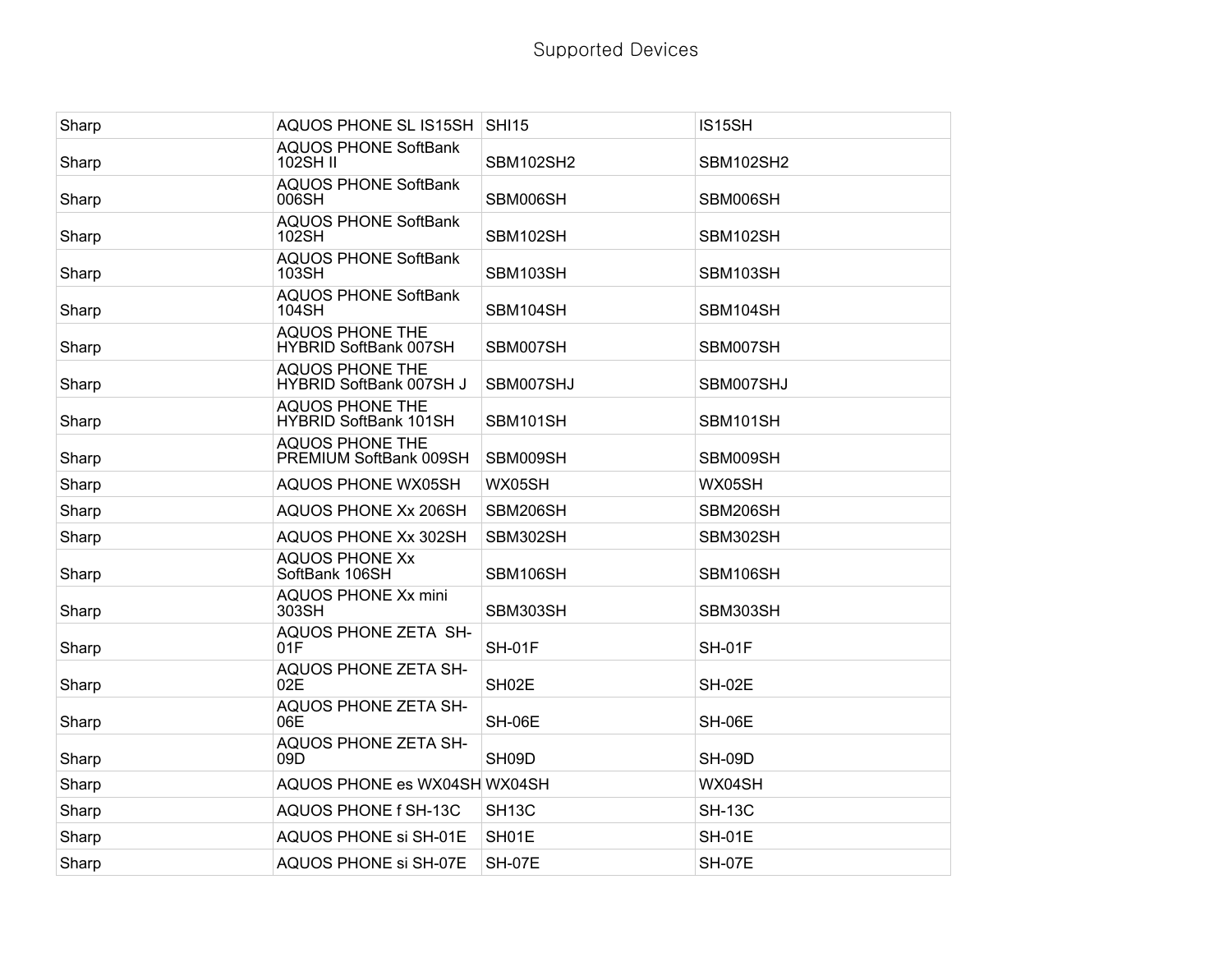| Sharp | AQUOS PHONE slider SH-<br>02D       | SH <sub>02</sub> D | <b>SH-02D</b>      |
|-------|-------------------------------------|--------------------|--------------------|
| Sharp | AQUOS PHONE ss 205SH                | SBM205SH           | SBM205SH           |
| Sharp | AQUOS PHONE st SH-07D               | SH07D              | <b>SH-07D</b>      |
| Sharp | AQUOS PHONE sv SH-10D               | SH <sub>10</sub> D | <b>SH-10D</b>      |
| Sharp | <b>AQUOS SERIE SHL25</b>            | SHL <sub>25</sub>  | SHL25              |
| Sharp | <b>AQUOS SERIE mini SHV31</b>       | SHV31              | SHV31              |
| Sharp | AQUOS SH-M01                        | <b>SH-M01</b>      | <b>SH-M01</b>      |
| Sharp | AQUOS Xx 304SH                      | SG304SH            | 304SH              |
| Sharp | AQUOS ZETA SH-01G                   | <b>SH-01G</b>      | <b>SH-01G</b>      |
| Sharp | <b>AQUOS ZETA SH-04F</b>            | SH-04F             | SH-04F             |
| Sharp | DM009SH                             | DM009SH            | DM009SH            |
| Sharp | DM010SH                             | DM010SH            | DM010SH            |
| Sharp | DM011SH                             | DM011SH            | DM011SH            |
| Sharp | DM012SH                             | DM012SH            | DM012SH            |
| Sharp | DM013SH                             | DM013SH            | DM013SH            |
| Sharp | DM016SH                             | DM016SH            | DM016SH            |
| Sharp | Disney Mobile DM014SH               | DM014SH            | DM014SH            |
| Sharp | Disney Mobile on docomo<br>$SH-02G$ | <b>SH-02G</b>      | <b>SH-02G</b>      |
| Sharp | Disney Mobile on docomo<br>SH-05F   | <b>SH-05F</b>      | <b>SH-05F</b>      |
| Sharp | EB-A71GJ                            | EB-A71GJ           | EB-A71GJ           |
| Sharp | EB-WX1GJ/EB-W51GJ                   | Galapagos          | EB-W51GJ           |
| Sharp | EB-WX1GJ/EB-W51GJ                   | Galapagos          | EB-WX1GJ           |
| Sharp | <b>GALAPAGOS SoftBank</b><br>003SH  | SBM003SH           | SBM003SH           |
| Sharp | <b>GALAPAGOS SoftBank</b><br>005SH  | SBM005SH           | SBM005SH           |
| Sharp | <b>INFOBAR A01</b>                  | SHX11              | <b>INFOBAR A01</b> |
| Sharp | <b>INFOBAR C01</b>                  | SHX12              | <b>INFOBAR C01</b> |
| Sharp | <b>IS01</b>                         | <b>SHI01</b>       | <b>IS01</b>        |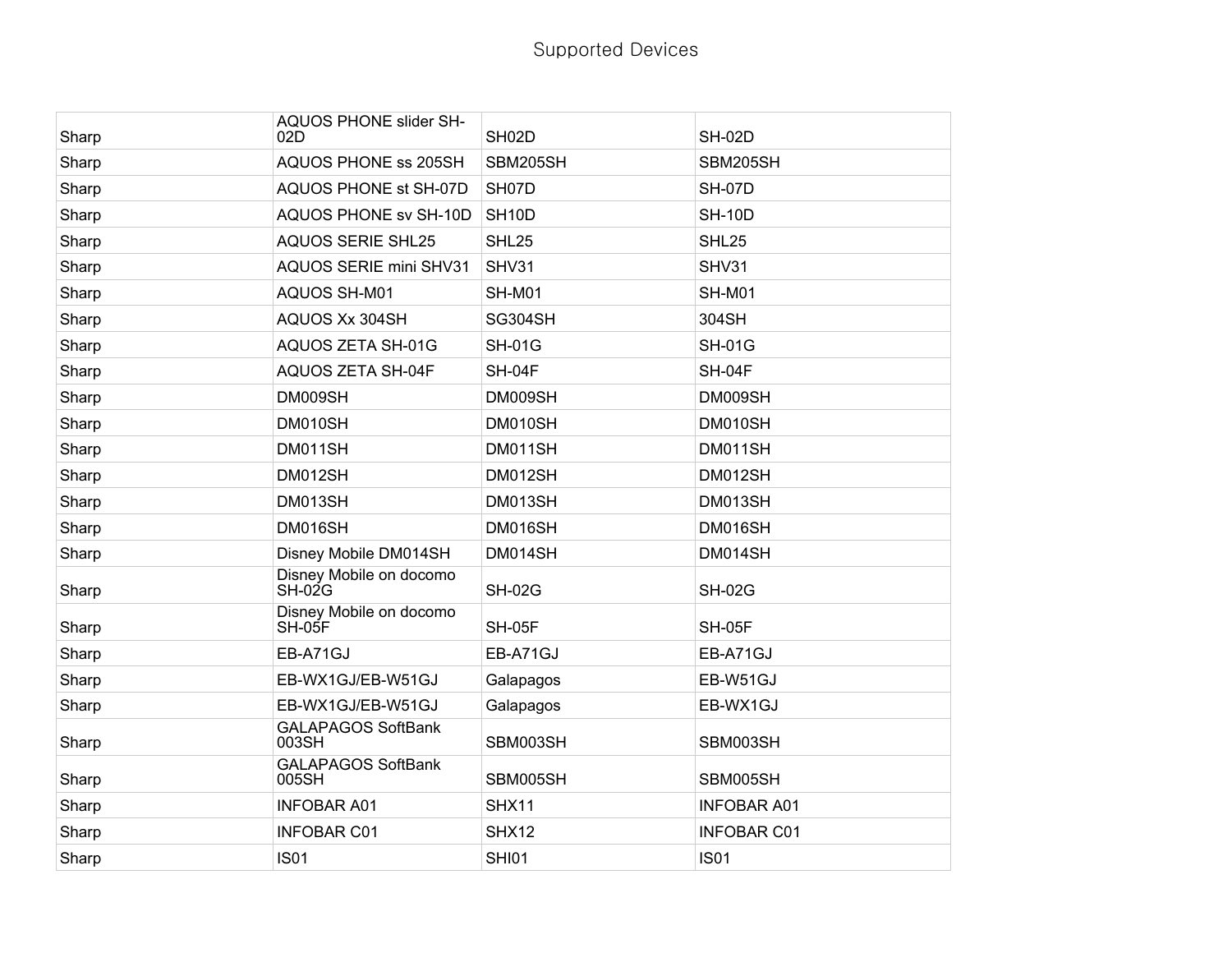| Sharp | <b>IS03</b>                        | <b>SHI03</b>       | <b>IS03</b>    |
|-------|------------------------------------|--------------------|----------------|
| Sharp | <b>IS05</b>                        | <b>SHI05</b>       | <b>IS05</b>    |
| Sharp | LC-42LE860M                        | LC-42LE860M        | LC-42LE860M    |
| Sharp | LC-50LE860M                        | LC-50LE860M        | LC-50LE860M    |
| Sharp | LC-55LE860M                        | LC-55LE860M        | LC-55LE860M    |
| Sharp | LC-A11A                            | a11a               | LC-A11A        |
| Sharp | LC-LX565H                          | Ix565h             | LC-LX565H      |
| Sharp | LCD-LX460A                         | Ix460a             | LCD-LX460A     |
| Sharp | LCD-LX560A                         | Ix560a             | LCD-LX560A     |
| Sharp | LCD-LX565A                         | msd818sharp        | LCD-LX565A     |
| Sharp | LCD-V3A                            | v3a                | LCD-V3A        |
| Sharp | LYNX 3D SH-03C                     | SH03C              | <b>SH-03C</b>  |
| Sharp | LYNX SH-10B                        | SH <sub>10</sub> B | <b>SH-10B</b>  |
| Sharp | PANTONE 5 SoftBank<br><b>107SH</b> | SBM107SH           | SBM107SH       |
| Sharp | PANTONE 6 SoftBank<br>200SH        | SBM200SH           | SBM200SH       |
| Sharp | Q-pot.Phone SH-04D                 | SH04D              | <b>SH-04D</b>  |
| Sharp | <b>RW107</b>                       | <b>RW107</b>       | <b>RW107</b>   |
| Sharp | SBM204SH                           | SBM204SH           | SBM204SH       |
| Sharp | <b>SC-S01</b>                      | scallop            | <b>SC-S01</b>  |
| Sharp | SH-01E Vivienne Westwood           | SH01EVW            | SH-01EVW       |
| Sharp | SH-01F DRAGON QUEST                | SH-01FDQ           | SH-01FDQ       |
| Sharp | SH-03F                             | SH03F              | <b>SH-03F</b>  |
| Sharp | <b>SH-05E</b>                      | SH05E              | <b>SH-05E</b>  |
| Sharp | SH-06D NERV                        | SH06DNERV          | SH-06DNERV     |
| Sharp | SH80F                              | SH80F              | SH80F          |
| Sharp | <b>SH8118U</b>                     | msm7627            | <b>SH8118U</b> |
| Sharp | <b>SH8128U</b>                     | msm7627            | SH8128U        |
| Sharp | <b>SH8188U</b>                     | <b>SH8188U</b>     | <b>SH8188U</b> |
| Sharp | SoftBank 007SH KT                  | SBM007SHK          | SBM007SHK      |
|       |                                    |                    |                |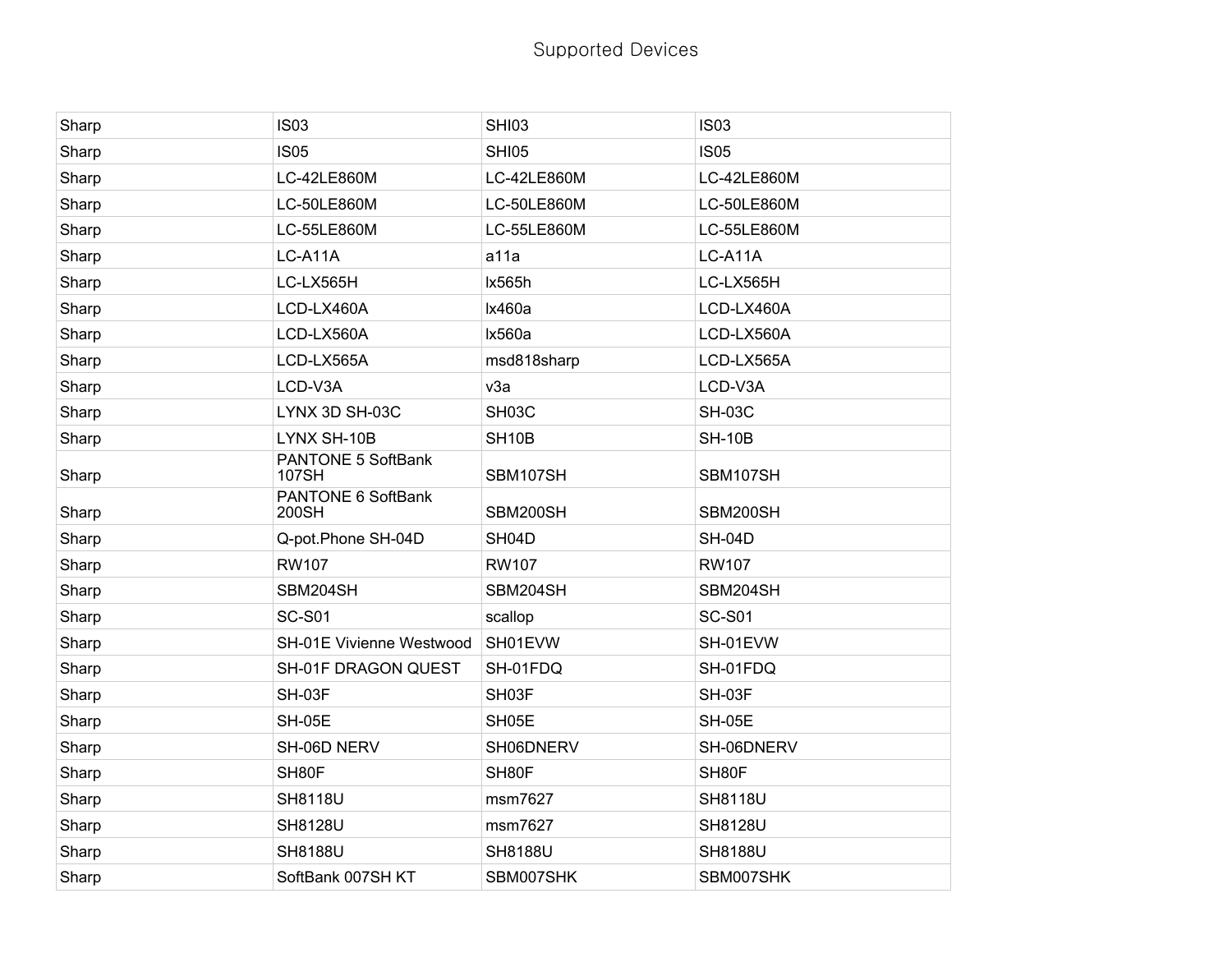| Sharp           | SoftBank 107SH B                        | SBM107SHB      | SBM107SHB                  |
|-----------------|-----------------------------------------|----------------|----------------------------|
| Sharp           | SoftBank 305SH                          | <b>SG305SH</b> | 305SH                      |
| Sharp           | SoftBank AQUOS PHONE<br><b>Xx 203SH</b> | SBM203SH       | SBM203SH                   |
| Sharp           | Yahoo! Phone SoftBank<br>009SH Y        | SBM009SHY      | SBM009SHY                  |
| <b>SiAL</b>     | Bic camera                              | Si01BB         | Si01BB                     |
| <b>SiAL</b>     | Si01BE                                  | Si01BE         | Si01BE                     |
| Sico SmartPhone | <b>SSR1-5-8M</b>                        | GBC_bravo      | <b>SSR1-5-8M</b>           |
| Sico SmartPhone | <b>SSR1-5-8M</b>                        | GBC_bravo      | sico pro                   |
| Siragon         | Siragon SP-5000                         | SP-5000        | Siragon SP-5000            |
| Smartab         | Smartab SRF79                           | SRF79          | SRF79                      |
| Smartab         | Smartab STJR76                          | STJR76         | STJR76                     |
| Smartfren       | AD688G                                  | AD688G         | Smartfren Andromax AD688G  |
| Smartfren       | AD689G                                  | AD689G         | Smartfren Andromax AD689G  |
| Smartfren       | Andromax AD687G                         | AD687G         | Andromax AD687G            |
| Smartfren       | C2LEAD688G                              | C2LEAD688G     | Smartfren Andromax AD688G  |
| Smartfren       | EG680                                   | eg680          | EG680                      |
| Smartfren       | NEWAD688G                               | NEWAD688G      | Smartfren Andromax AD688G  |
| Smartfren       | Smartfren Andromax<br>AD682H            | AD682H         | Smartfren Andromax AD682H  |
| Smartfren       | Smartfren<br>AndromaxNC36B1H            | NC36B1H        | Smartfren Andromax NC36B1H |
| Sonim           | Ex-Handy 09                             | XP6700Z1       | Ex-Handy 09                |
| Sonim           | Smart-Ex 01                             | XP7700Z1       | Smart-Ex 01                |
| Sonim           | XP <sub>6</sub>                         | XP6700         | XP6700                     |
| Sonim           | XP7                                     | XP7700         | XP7700                     |
| Sonimtech       | XP7                                     | XP7700         | XP7700                     |
| Sony            |                                         | C5503          | C5503                      |
| Sony            |                                         | C6616          | C6616                      |
| Sony            |                                         | <b>SGP312</b>  | <b>SGP312</b>              |
| Sony            |                                         | <b>ST21i</b>   | <b>ST21i</b>               |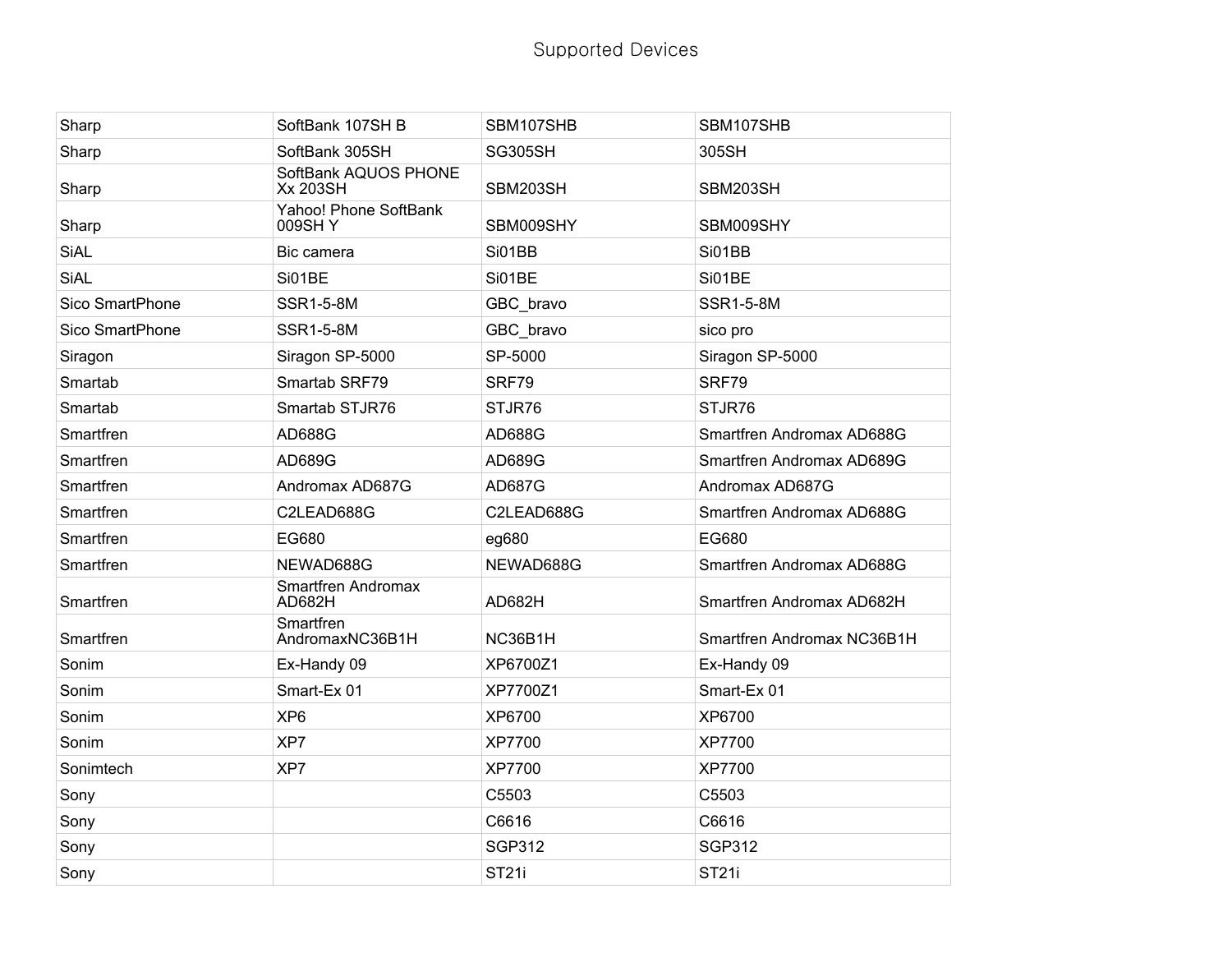| Sony |                                                | ST <sub>23i</sub> | ST <sub>23i</sub> |
|------|------------------------------------------------|-------------------|-------------------|
| Sony |                                                | ST <sub>26i</sub> | ST <sub>26i</sub> |
| Sony |                                                | nbx02             | Sony Tablet P     |
| Sony | <b>BRAVIA Smart Stick</b>                      | NSZGU1            | NSZ-GU1           |
| Sony | Internet TV                                    | asura             | Internet TV       |
| Sony | Internet TV                                    | eagle             | Internet TV Box   |
| Sony | NSZGS7                                         | NSZGS7            | NSZ-GS7/GX70      |
| Sony | <b>NW-F800</b>                                 | icx1227           | <b>WALKMAN</b>    |
| Sony | NW-F880 Series                                 | icx1237           | <b>WALKMAN</b>    |
| Sony | NW-Z1000                                       | icx1216           | NW-Z1000Series    |
| Sony | NW-ZX1                                         | icx1240           | <b>WALKMAN</b>    |
| Sony | NWZ-Z1000                                      | icx1216           | NWZ-Z1000Series   |
| Sony | SmartWatch 3                                   | tetra             | SmartWatch 3      |
| Sony | Sony                                           | D2302             | D2302             |
| Sony | Sony Ericsson Live with<br>Walkman             | WT19a             | WT19a             |
| Sony | Sony Ericsson Live with<br>Walkman             | WT19i             | WT19i             |
| Sony | Sony Smartphone Z Ultra<br>Google Play edition | C6806             | C6806_GPe         |
| Sony | Sony Tablet S                                  | nbx03             | Sony Tablet S     |
| Sony | <b>Tablet P</b>                                | nbx02             | Sony Tablet P     |
| Sony | <b>Tablet S</b>                                | nbx03             | Sony Tablet S     |
| Sony | Xperia E1 dual                                 | D2114             | D2114             |
| Sony | Xperia A                                       | <b>SO-04E</b>     | <b>SO-04E</b>     |
| Sony | Xperia A2                                      | <b>SO-04F</b>     | <b>SO-04F</b>     |
| Sony | Xperia C                                       | C2304             | C2304             |
| Sony | Xperia C                                       | C2305             | C2305             |
| Sony | Xperia C3                                      | D2533             | D2533             |
| Sony | Xperia C3 Dual                                 | D2502             | D2502             |
| Sony | Xperia E                                       | C1504             | C1504             |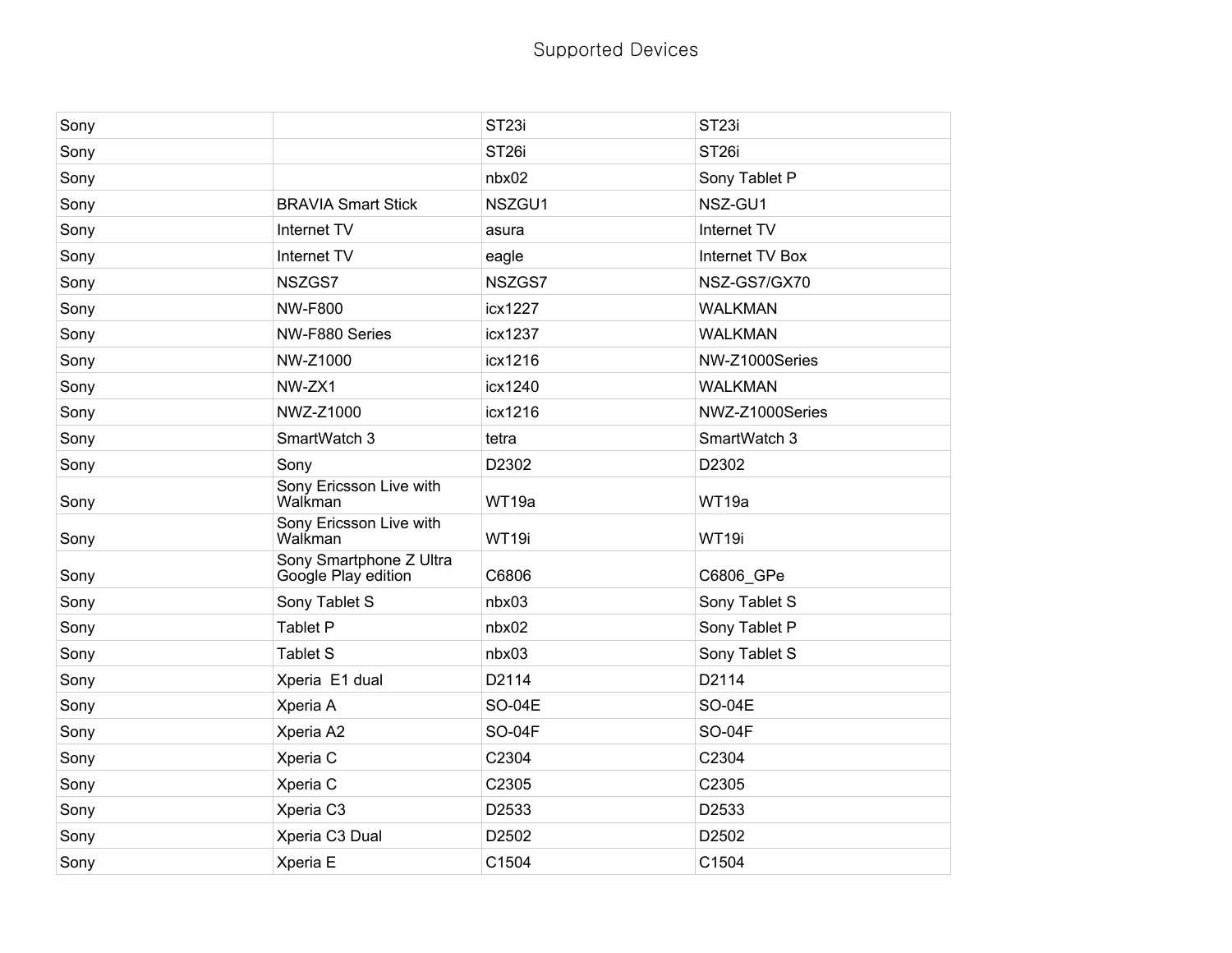| Sony | Xperia E       | C1505             | C1505             |
|------|----------------|-------------------|-------------------|
| Sony | Xperia E dual  | C1604             | C1604             |
| Sony | Xperia E dual  | C1605             | C1605             |
| Sony | Xperia E1      | D2004             | D2004             |
| Sony | Xperia E1      | D2005             | D2005             |
| Sony | Xperia E1      | D2114             | D2114             |
| Sony | Xperia E1 Dual | D2104             | D2104             |
| Sony | Xperia E1 Dual | D2105             | D2105             |
| Sony | Xperia E1 dual | D2104             | D2104             |
| Sony | Xperia E1 dual | D2105             | D2105             |
| Sony | Xperia E3      | D2202             | D2202             |
| Sony | Xperia E3      | D2203             | D2203             |
| Sony | Xperia E3      | D2206             | D2206             |
| Sony | Xperia E3      | D2243             | D2243             |
| Sony | Xperia E3 Dual | D2212             | D2212             |
| Sony | Xperia Go      | ST <sub>27a</sub> | ST <sub>27a</sub> |
| Sony | Xperia Go      | ST <sub>27i</sub> | ST <sub>27i</sub> |
| Sony | Xperia J       | ST <sub>26a</sub> | ST <sub>26a</sub> |
| Sony | Xperia J       | ST <sub>26i</sub> | ST <sub>26i</sub> |
| Sony | Xperia L       | C2104             | C2104             |
| Sony | Xperia L       | C2105             | C2105             |
| Sony | Xperia M       | C1904             | C1904             |
| Sony | Xperia M       | C1905             | C1905             |
| Sony | Xperia M dual  | C2004             | C2004             |
| Sony | Xperia M dual  | C2005             | C2005             |
| Sony | Xperia M2      | D2303             | D2303             |
| Sony | Xperia M2      | D2305             | D2305             |
| Sony | Xperia M2      | D2306             | D2306             |
| Sony | Xperia M2 Aqua | D2403             | D2403             |
| Sony | Xperia M2 Aqua | D2406             | D2406             |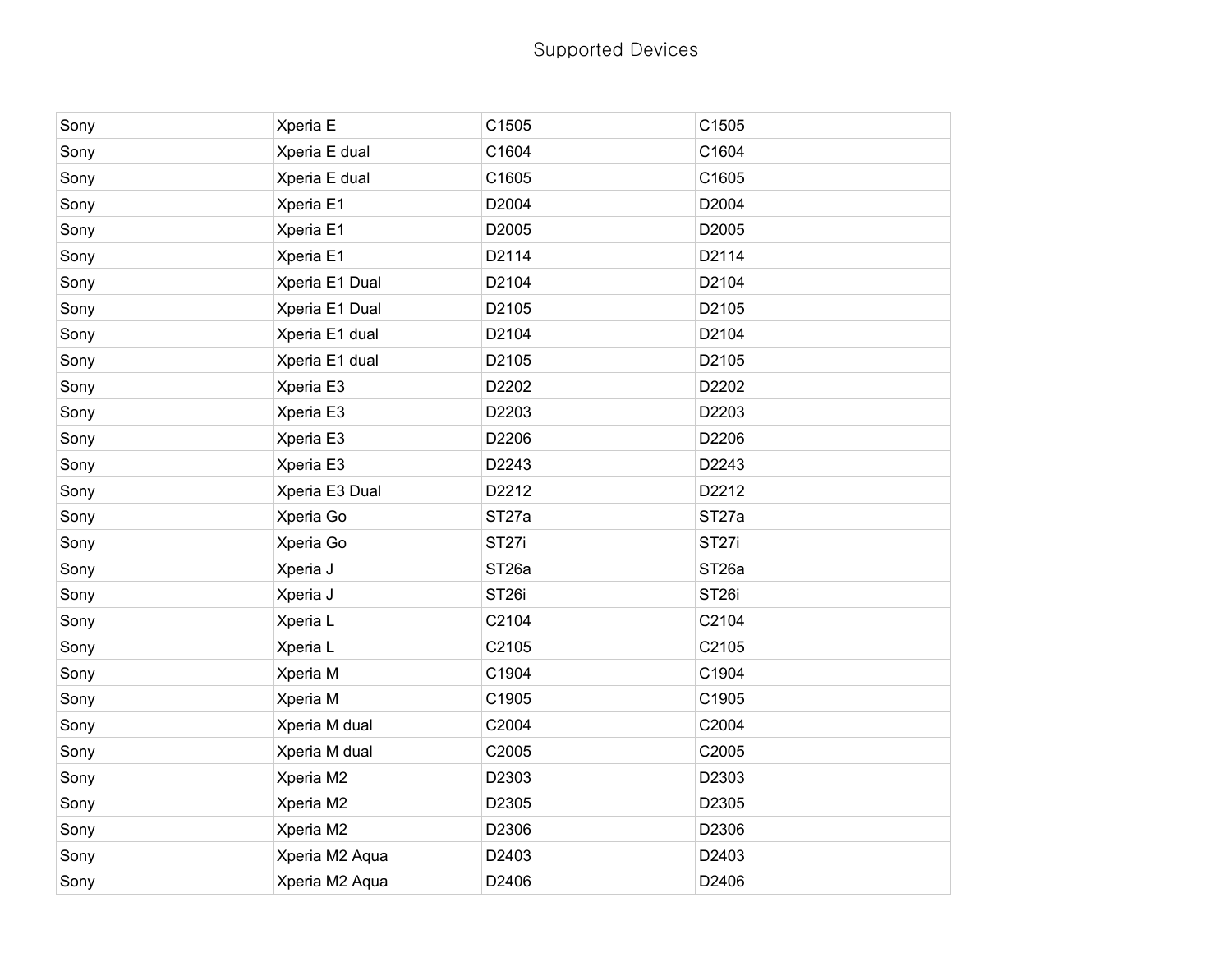| Sony | Xperia M2 dual       | D2302             | D2302             |
|------|----------------------|-------------------|-------------------|
| Sony | Xperia Miro          | ST <sub>23i</sub> | ST <sub>23i</sub> |
| Sony | Xperia P             | LT <sub>22i</sub> | LT <sub>22i</sub> |
| Sony | Xperia PLAY          | R800a             | R800a             |
| Sony | Xperia PLAY          | R800i             | R800i             |
| Sony | Xperia S             | LT <sub>26i</sub> | LT <sub>26i</sub> |
| Sony | Xperia SL            | LT26ii            | LT26ii            |
| Sony | Xperia SP            | C5302             | C5302             |
| Sony | Xperia SP            | C5303             | C5303             |
| Sony | Xperia SP            | C5306             | C5306             |
| Sony | Xperia SP            | M35h              | M35h              |
| Sony | Xperia SP            | M35t              | M35t              |
| Sony | Xperia T             | LT30a             | LT30a             |
| Sony | Xperia T             | LT30p             | LT30p             |
| Sony | Xperia T2 Ultra      | D5303             | D5303             |
| Sony | Xperia T2 Ultra      | D5306             | D5306             |
| Sony | Xperia T2 Ultra      | D5316             | D5316             |
| Sony | Xperia T2 Ultra      | D5316N            | D5316N            |
| Sony | Xperia T2 Ultra      | D5322             | D5322             |
| Sony | Xperia T2 Ultra dual | D5322             | D5322             |
| Sony | Xperia T3            | D5102             | D5102             |
| Sony | Xperia T3            | D5103             | D5103             |
| Sony | Xperia T3            | D5106             | D5106             |
| Sony | Xperia TX            | LT <sub>29i</sub> | LT29i             |
| Sony | Xperia Tablet S      | txs03             | SGPT12            |
| Sony | Xperia Tablet S      | txs03             | SGPT13            |
| Sony | Xperia Tablet Z      | <b>SGP311</b>     | <b>SGP311</b>     |
| Sony | Xperia Tablet Z      | <b>SGP312</b>     | <b>SGP312</b>     |
| Sony | Xperia Tablet Z      | <b>SGP321</b>     | <b>SGP321</b>     |
| Sony | Xperia Tablet Z      | <b>SGP351</b>     | <b>SGP351</b>     |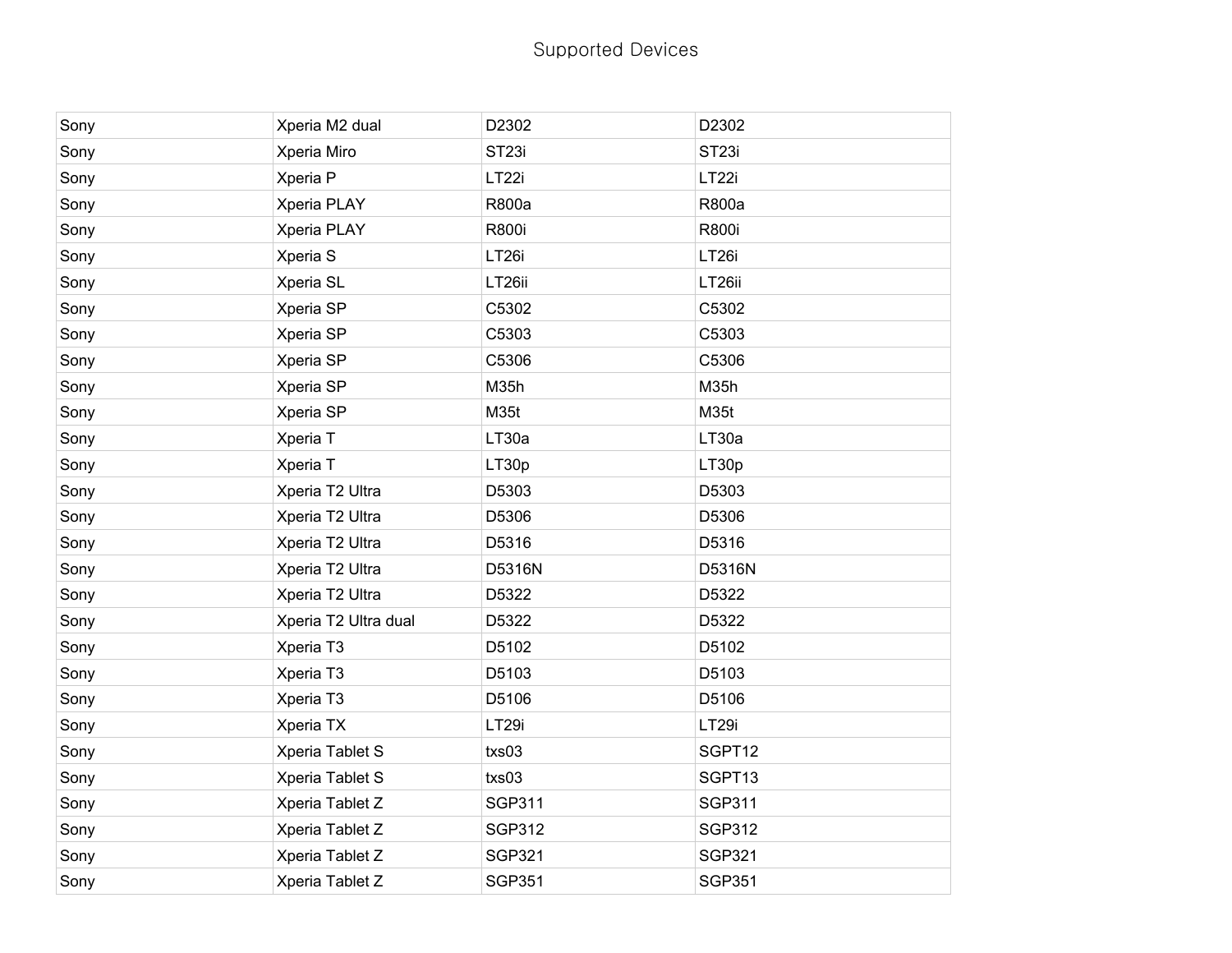| Sony | Xperia Tipo       | ST <sub>21</sub>  | <b>ST21i</b>      |
|------|-------------------|-------------------|-------------------|
| Sony | Xperia Tipo       | ST21i2            | ST21i2            |
| Sony | Xperia U          | ST <sub>25a</sub> | ST <sub>25a</sub> |
| Sony | Xperia U          | ST <sub>25i</sub> | ST <sub>25i</sub> |
| Sony | Xperia V          | LT <sub>25i</sub> | LT <sub>25i</sub> |
| Sony | Xperia Z          | C6602             | C6602             |
| Sony | Xperia Z          | C6603             | C6603             |
| Sony | Xperia Z          | C6606             | C6606             |
| Sony | Xperia Z          | C6616             | C6616             |
| Sony | Xperia Z          | L36h              | L36h              |
| Sony | Xperia Z          | SO-02E            | SO-02E            |
| Sony | Xperia Z Ultra    | C6802             | C6802             |
| Sony | Xperia Z Ultra    | C6806             | C6806             |
| Sony | Xperia Z Ultra    | C6833             | C6833             |
| Sony | Xperia Z Ultra    | C6843             | C6843             |
| Sony | Xperia Z Ultra    | <b>SGP412</b>     | <b>SGP412</b>     |
| Sony | Xperia Z Ultra    | SOL24             | SOL24             |
| Sony | Xperia Z Ultra    | XL39h             | XL39h             |
| Sony | Xperia Z1         | C6902             | C6902             |
| Sony | Xperia Z1         | C6903             | C6903             |
| Sony | Xperia Z1         | C6906             | C6906             |
| Sony | Xperia Z1         | C6916             | C6916             |
| Sony | Xperia Z1         | C6943             | C6943             |
| Sony | Xperia Z1         | L39h              | L39h              |
| Sony | Xperia Z1         | L39t              | L39t              |
| Sony | Xperia Z1         | L39u              | L39u              |
| Sony | Xperia Z1         | <b>SO-01F</b>     | SO-01F            |
| Sony | Xperia Z1         | SOL <sub>23</sub> | SOL <sub>23</sub> |
| Sony | Xperia Z1 Compact | D5503             | D5503             |
| Sony | Xperia Z1 Compact | M51w              | M51w              |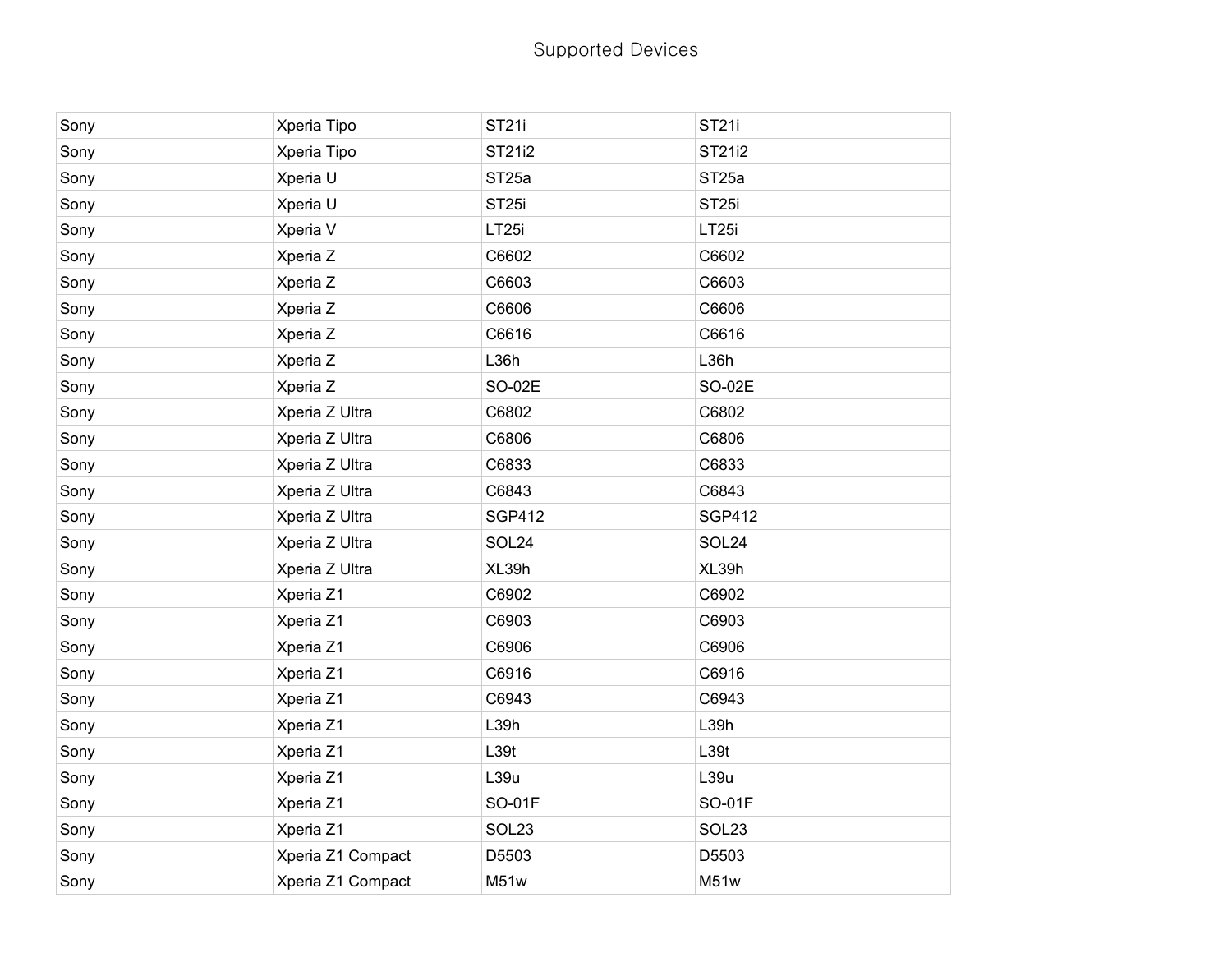| Sony | Xperia Z1f               | <b>SO-02F</b> | <b>SO-02F</b> |
|------|--------------------------|---------------|---------------|
| Sony | Xperia Z2                | D6502         | D6502         |
| Sony | Xperia Z2                | D6503         | D6503         |
| Sony | Xperia Z2                | D6543         | D6543         |
| Sony | Xperia Z2                | <b>SO-03F</b> | <b>SO-03F</b> |
| Sony | Xperia Z2 Tablet         | <b>SGP511</b> | <b>SGP511</b> |
| Sony | Xperia Z2 Tablet         | <b>SGP512</b> | <b>SGP512</b> |
| Sony | Xperia Z2 Tablet         | <b>SGP521</b> | <b>SGP521</b> |
| Sony | Xperia Z2 Tablet         | <b>SGP551</b> | <b>SGP551</b> |
| Sony | Xperia Z2 Tablet         | <b>SGP561</b> | <b>SGP561</b> |
| Sony | Xperia Z2 Tablet         | <b>SO-05F</b> | <b>SO-05F</b> |
| Sony | Xperia Z2 Tablet         | <b>SOT21</b>  | <b>SOT21</b>  |
| Sony | Xperia Z2a               | D6563         | D6563         |
| Sony | Xperia Z3                | 401SO         | 401SO         |
| Sony | Xperia Z3                | D6603         | D6603         |
| Sony | Xperia Z3                | D6616         | D6616         |
| Sony | Xperia Z3                | D6643         | D6643         |
| Sony | Xperia Z3                | D6653         | D6653         |
| Sony | Xperia Z3                | SO-01G        | SO-01G        |
| Sony | Xperia Z3                | SOL26         | SOL26         |
| Sony | Xperia Z3 Compact        | D5803         | D5803         |
| Sony | Xperia Z3 Compact        | D5833         | D5833         |
| Sony | Xperia Z3 Compact        | SO-02G        | SO-02G        |
| Sony | Xperia Z3 Dual           | D6633         | D6633         |
| Sony | Xperia Z3 Tablet Compact | SGP611        | <b>SGP611</b> |
| Sony | Xperia Z3 Tablet Compact | <b>SGP612</b> | <b>SGP612</b> |
| Sony | Xperia Z3 Tablet Compact | <b>SGP621</b> | <b>SGP621</b> |
| Sony | Xperia Z3 Tablet Compact | <b>SGP641</b> | SGP641        |
| Sony | Xperia Z3v               | D6708         | D6708         |
| Sony | Xperia ZL                | C6502         | C6502         |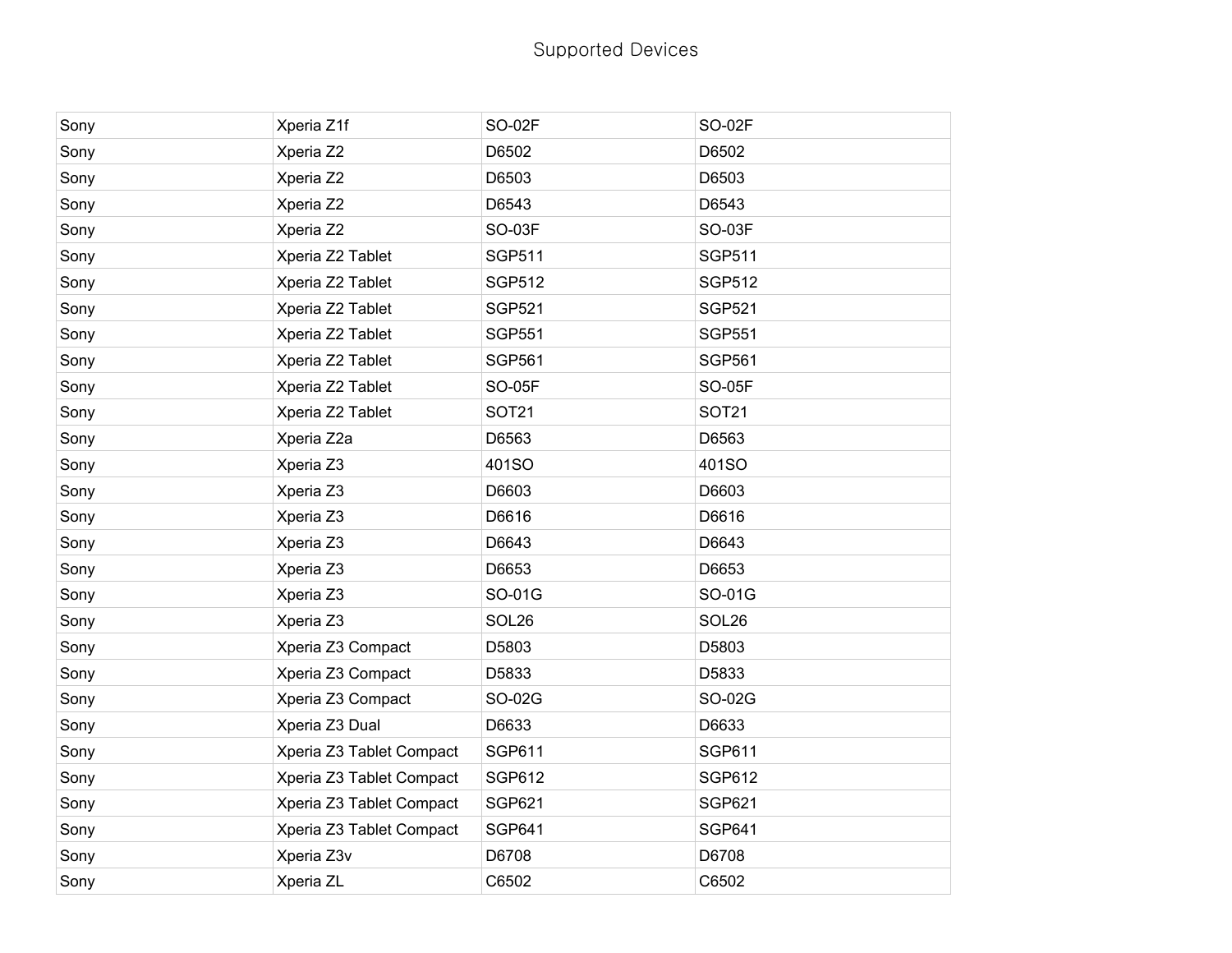| Sony          | Xperia ZL        | C6503             | C6503              |
|---------------|------------------|-------------------|--------------------|
| Sony          | Xperia ZL        | C6506             | C6506              |
| Sony          | Xperia ZL        | L35h              | L35h               |
| Sony          | Xperia ZL2       | SOL25             | SOL25              |
| Sony          | Xperia ZR        | C5306             | C5306              |
| Sony          | Xperia ZR        | C5502             | C5502              |
| Sony          | Xperia ZR        | C5503             | C5503              |
| Sony          | Xperia acro HD   | SO-03D            | SO-03D             |
| Sony          | Xperia acro S    | LT26w             | LT26w              |
| Sony          | Xperia active    | ST <sub>17i</sub> | ST <sub>17i</sub>  |
| Sony          | Xperia arc S     | LT18i             | LT18i              |
| Sony          | Xperia go        | ST <sub>27i</sub> | ST <sub>27i</sub>  |
| Sony          | Xperia ion       | LT28h             | LT28h              |
| Sony          | Xperia ion       | LT28i             | LT28i              |
| Sony          | Xperia mini pro  | SK17a             | SK17a              |
| Sony          | Xperia miro      | ST <sub>23a</sub> | ST <sub>23a</sub>  |
| Sony          | Xperia miro      | ST <sub>23i</sub> | ST <sub>23i</sub>  |
| Sony          | Xperia neo L     | MT <sub>25i</sub> | MT <sub>25i</sub>  |
| Sony          | Xperia pro       | MK16i             | MK16i              |
| Sony          | Xperia ray       | ST <sub>18i</sub> | ST <sub>18i</sub>  |
| Sony          | Xperia sola      | MT27i             | MT27i              |
| Sony          | Xperia tipo      | ST <sub>21a</sub> | ST <sub>21</sub> a |
| Sony          | Xperia tipo dual | ST21a2            | ST21a2             |
| Sony Ericsson |                  | LT15a             | LT15a              |
| Sony Ericsson |                  | LT18i             | LT18i              |
| Sony Ericsson |                  | LT22i             | LT <sub>22i</sub>  |
| Sony Ericsson |                  | LT <sub>26i</sub> | LT <sub>26i</sub>  |
| Sony Ericsson |                  | LT28h             | LT28h              |
| Sony Ericsson |                  | LT28i             | LT28i              |
| Sony Ericsson |                  | <b>MK16a</b>      | MK16a              |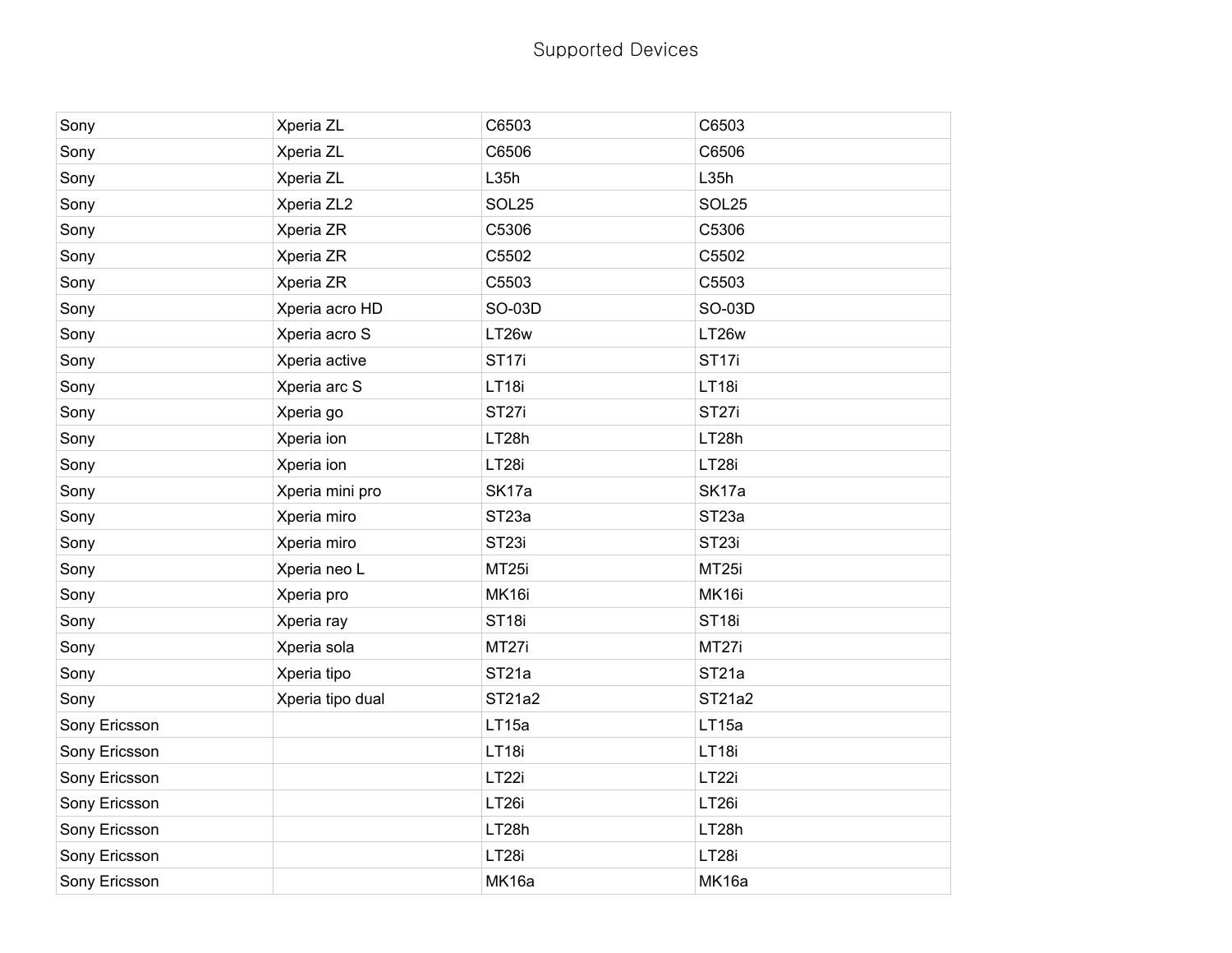| Sony Ericsson |                       | MK16i             | MK16i             |
|---------------|-----------------------|-------------------|-------------------|
| Sony Ericsson |                       | MT11i             | MT11i             |
| Sony Ericsson |                       | MT15i             | MT15i             |
| Sony Ericsson |                       | MT27i             | MT27i             |
| Sony Ericsson |                       | <b>R800x</b>      | R800x             |
| Sony Ericsson |                       | SK <sub>17i</sub> | SK <sub>17i</sub> |
| Sony Ericsson |                       | ST <sub>15i</sub> | <b>ST15i</b>      |
| Sony Ericsson |                       | ST <sub>17i</sub> | ST <sub>17i</sub> |
| Sony Ericsson |                       | ST <sub>18i</sub> | ST <sub>18i</sub> |
| Sony Ericsson |                       | WT18i             | WT18i             |
| Sony Ericsson |                       | WT19a             | WT19a             |
| Sony Ericsson |                       | WT19i             | WT19i             |
| Sony Ericsson | Live with Walkman     | WT19a             | WT19a             |
| Sony Ericsson | Live with Walkman     | WT19i             | WT19i             |
| Sony Ericsson | Live with Walkman(TM) | WT19a             | WT19a             |
| Sony Ericsson | X10 Xperia Mini       | robyn             | E10i              |
| Sony Ericsson | Xperia A              | SO-04E            | SO-04E            |
| Sony Ericsson | Xperia AX             | SO-01E            | SO-01E            |
| Sony Ericsson | Xperia Acro           | <b>IS11S</b>      | <b>IS11S</b>      |
| Sony Ericsson | Xperia Acro           | SO-02C            | SO-02C            |
| Sony Ericsson | Xperia Arc            |                   |                   |
| Sony Ericsson |                       | LT15i             | LT15i             |
|               | Xperia Arc            | SO-01C            | SO-01C            |
| Sony Ericsson | Xperia C              | S39h              | S39h              |
| Sony Ericsson | Xperia GX             | SO-04D            | SO-04D            |
| Sony Ericsson | Xperia Go             | ST <sub>27a</sub> | ST <sub>27a</sub> |
| Sony Ericsson | Xperia Go             | ST <sub>27i</sub> | ST <sub>27i</sub> |
| Sony Ericsson | Xperia J              | ST <sub>26i</sub> | ST <sub>26i</sub> |
| Sony Ericsson | Xperia Neo            | MT15i             | MT15i             |
| Sony Ericsson | Xperia P              | LT22i             | LT22i             |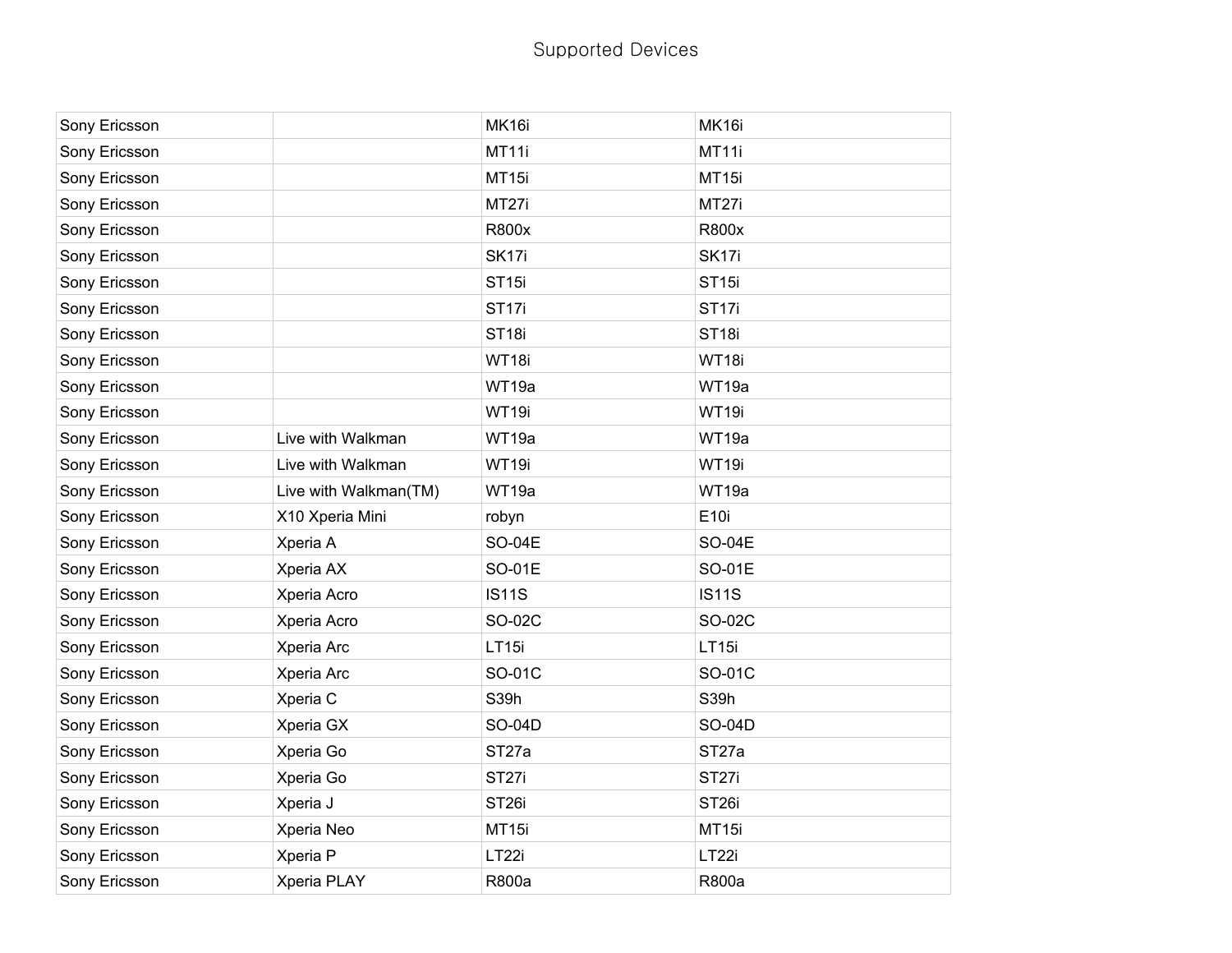| Sony Ericsson | Xperia PLAY     | <b>R800at</b>      | <b>R800at</b>     |
|---------------|-----------------|--------------------|-------------------|
| Sony Ericsson | Xperia PLAY     | R800i              | R800i             |
| Sony Ericsson | Xperia PLAY     | R800x              | R800x             |
| Sony Ericsson | Xperia PLAY     | SO-01D             | SO-01D            |
| Sony Ericsson | Xperia Play     | <b>R800i</b>       | R800i             |
| Sony Ericsson | Xperia Play     | Zeus               | Zeus              |
| Sony Ericsson | Xperia S        | LT <sub>26i</sub>  | LT <sub>26i</sub> |
| Sony Ericsson | Xperia S        | SO-02D             | SO-02D            |
| Sony Ericsson | Xperia SL       | LT26ii             | LT26ii            |
| Sony Ericsson | Xperia SP       | M35c               | M35c              |
| Sony Ericsson | Xperia SX       | SO-05D             | <b>SO-05D</b>     |
| Sony Ericsson | Xperia T        | LT30a              | LT30a             |
| Sony Ericsson | Xperia T        | LT30at             | LT30at            |
| Sony Ericsson | Xperia T        | LT30p              | LT30p             |
| Sony Ericsson | Xperia TX       | LT29i              | LT29i             |
| Sony Ericsson | Xperia Tablet Z | <b>SGP311</b>      | <b>SGP311</b>     |
| Sony Ericsson | Xperia Tablet Z | <b>SGP321</b>      | <b>SGP321</b>     |
| Sony Ericsson | Xperia Tablet Z | <b>SGP341</b>      | <b>SGP341</b>     |
| Sony Ericsson | Xperia Tablet Z | SO-03E             | SO-03E            |
| Sony Ericsson | Xperia U        | ST <sub>25i</sub>  | ST <sub>25i</sub> |
| Sony Ericsson | Xperia UL       | SOL22              | SOL22             |
| Sony Ericsson | Xperia V        | LT25c              | LT25c             |
| Sony Ericsson | Xperia V        | LT <sub>25i</sub>  | LT <sub>25i</sub> |
| Sony Ericsson | Xperia VL       | SOL <sub>21</sub>  | SOL <sub>21</sub> |
| Sony Ericsson | Xperia X10      | <b>SO-01B</b>      | SO-01B            |
| Sony Ericsson | Xperia X10      | SonyEricssonSO-01B | SO-01B            |
| Sony Ericsson | Xperia X10      | SonyEricssonX10iv  | X10i              |
| Sony Ericsson | Xperia X10      | X10a               | X10a              |
| Sony Ericsson | Xperia X10      | <b>X10i</b>        | X <sub>10</sub>   |
| Sony Ericsson | Xperia X10 Mini | E10i               | E10i              |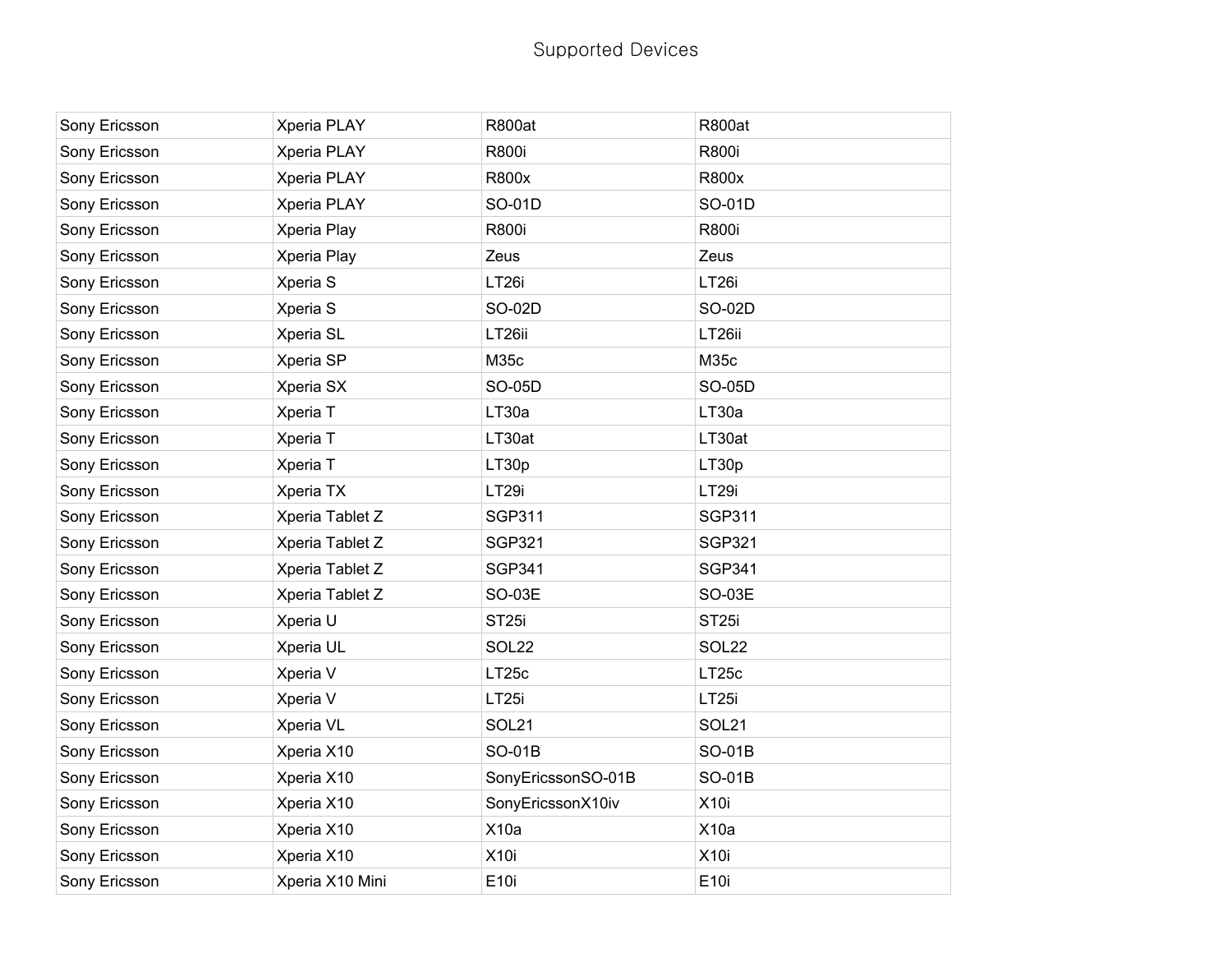| Sony Ericsson | Xperia X10 Mini     | SonyEricssonE10i  | E10i              |
|---------------|---------------------|-------------------|-------------------|
| Sony Ericsson | Xperia X10 Mini Pro | U20i              | <b>U20i</b>       |
| Sony Ericsson | Xperia X10 mini     | SonyEricssonE10a  | E <sub>10a</sub>  |
| Sony Ericsson | Xperia X10 mini pro | SonyEricssonU20a  | U20a              |
| Sony Ericsson | Xperia X8           | E15i              | E15i              |
| Sony Ericsson | Xperia Z            | <b>SO-02E</b>     | <b>SO-02E</b>     |
| Sony Ericsson | Xperia Z Ultra      | C6806             | C6806             |
| Sony Ericsson | Xperia Z1           | C6903             | C6903             |
| Sony Ericsson | Xperia Z1           | C6906             | C6906             |
| Sony Ericsson | Xperia Z1           | C6943             | C6943             |
| Sony Ericsson | Xperia acro HD      | <b>IS12S</b>      | <b>IS12S</b>      |
| Sony Ericsson | Xperia acro S       | LT26w             | LT26w             |
| Sony Ericsson | Xperia active       | ST <sub>17i</sub> | ST <sub>17i</sub> |
| Sony Ericsson | Xperia arc          | LT15a             | LT15a             |
| Sony Ericsson | Xperia arc          | LT15i             | LT <sub>15i</sub> |
| Sony Ericsson | Xperia arc S        | LT18a             | LT18a             |
| Sony Ericsson | Xperia arc S        | LT18i             | LT18i             |
| Sony Ericsson | Xperia go           | ST <sub>27i</sub> | ST <sub>27i</sub> |
| Sony Ericsson | Xperia ion          | LT28at            | LT28at            |
| Sony Ericsson | Xperia ion          | LT28h             | LT28h             |
| Sony Ericsson | Xperia ion          | LT28i             | LT28i             |
| Sony Ericsson | Xperia live         | WT19a             | WT19a             |
| Sony Ericsson | Xperia mini         | S51SE             | <b>S51SE</b>      |
| Sony Ericsson | Xperia mini         | ST <sub>15a</sub> | ST <sub>15a</sub> |
| Sony Ericsson | Xperia mini         | ST <sub>15i</sub> | ST <sub>15i</sub> |
| Sony Ericsson | Xperia mini pro     | SK17a             | SK17a             |
| Sony Ericsson | Xperia mini pro     | SK <sub>17i</sub> | SK <sub>17i</sub> |
| Sony Ericsson | Xperia miro         | ST <sub>23i</sub> | ST <sub>23i</sub> |
| Sony Ericsson | Xperia neo          | MT <sub>15a</sub> | MT15a             |
| Sony Ericsson | Xperia neo          | MT15i             | MT15i             |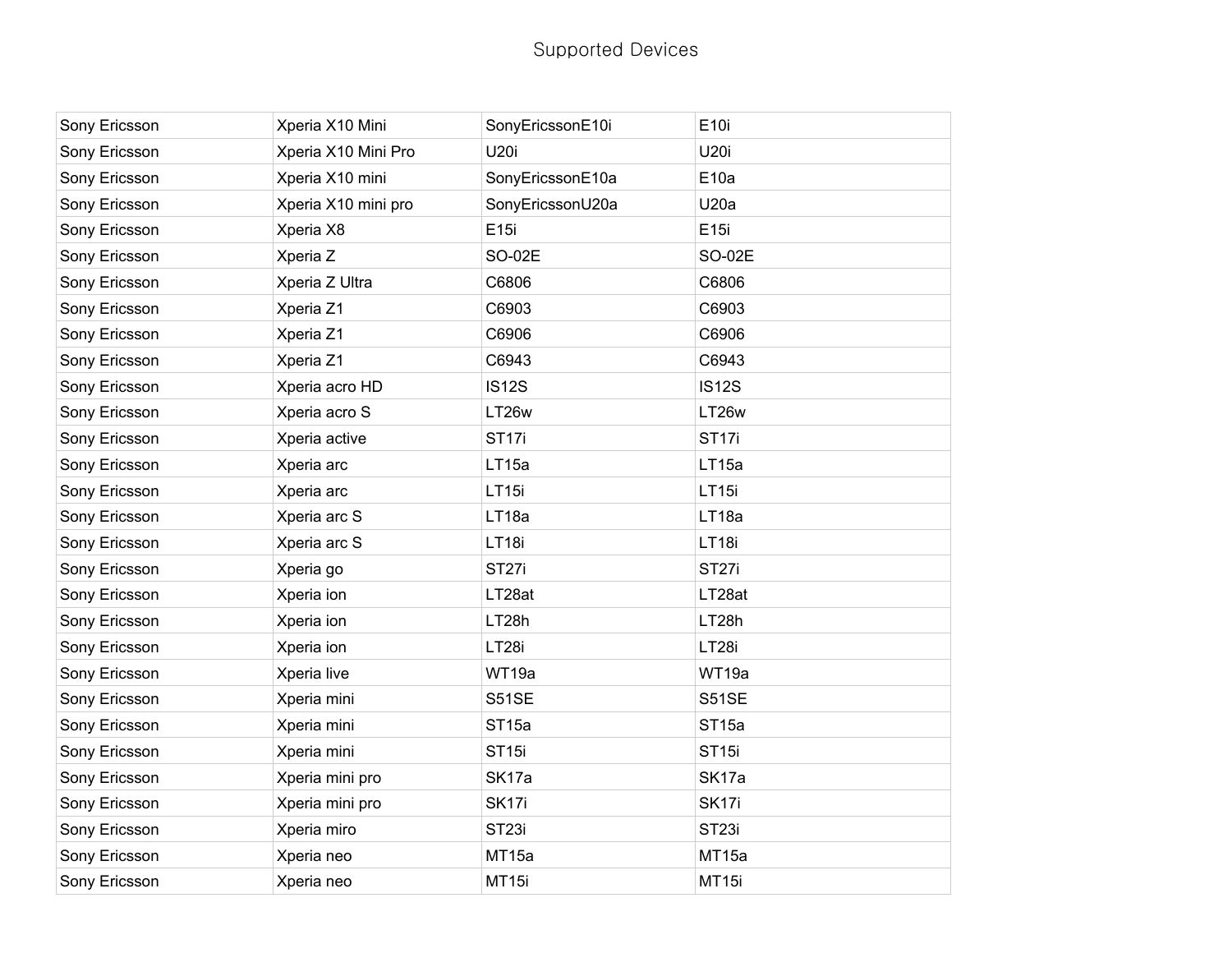| Sony Ericsson                     | Xperia neo L                  | MT <sub>25i</sub> | MT <sub>25i</sub>        |
|-----------------------------------|-------------------------------|-------------------|--------------------------|
| Sony Ericsson                     | Xperia neo V                  | MT11a             | MT11a                    |
| Sony Ericsson                     | Xperia neo V                  | MT11i             | MT11i                    |
| Sony Ericsson                     | Xperia pro                    | MK16a             | MK16a                    |
| Sony Ericsson                     | Xperia pro                    | MK16i             | MK16i                    |
| Sony Ericsson                     | Xperia ray                    | SO-03C            | SO-03C                   |
| Sony Ericsson                     | Xperia ray                    | ST <sub>18a</sub> | ST <sub>18a</sub>        |
| Sony Ericsson                     | Xperia ray                    | ST <sub>18i</sub> | ST <sub>18i</sub>        |
| Sony Ericsson                     | Xperia sola                   | MT27i             | MT27i                    |
| Sony Ericsson                     | Xperia tipo                   | <b>ST21i</b>      | <b>ST21i</b>             |
| Sony Ericsson                     | Xperia tipo dual              | <b>ST21i2</b>     | <b>ST21i2</b>            |
| Sophix Digix                      | TAB-750 G                     | TAB-750 G         | <b>TAB-750 G</b>         |
| Southern Telecom                  | Smartab ST10                  | <b>ST10</b>       | ST10/ST10x               |
| Southern Telecom                  | Smartab ST7                   | ST7               | ST7/ST7x                 |
| Spectralink                       | PIVOT 8741/8753               | thor_6dq          | 8741                     |
| Spectralink                       | PIVOT 8741/8753               | thor_6dq          | 8753                     |
| Spice                             | Dream Uno                     | Mi-498_sprout     | Spice Mi-498             |
| Spice                             | Dream Uno                     | Mi-498_sprout     | Spice Mi-498H            |
| Spice                             | Smart Flo Mi-449              | SpiceMi449        | SpiceMi-449              |
| Spice                             | Smart Flo Mi-449              | hongyu72 wet jb3  | SpiceMi-449              |
| Spice                             | Stellar Mi-438                | Spice             | MI-438                   |
| Spice                             | Stellar Mi-506                | SpiceMi506        | Spice Mi-506             |
| <b>Storex</b>                     | eZeeTab10D12-S                | eZeeTab10D12-S    | eZeeTab10D12-S           |
| <b>Storex</b>                     | eZeeTab7D15-M                 | eZeeTab7D15-M     | eZeeTab7D15-M            |
| Sugar                             | Sugar                         | s9121             | <b>SUGAR</b>             |
| <b>Sumitomo Electric Networks</b> |                               | dhe1100           | Hikari-iFrame/WDPF-703SE |
| Symphony                          | Roar A50                      | Roar_A50_sprout   | Roar_A50                 |
| TA71CA5_JP                        | JP SA COUTO, S.A.<br>MG070A2T | TA71CA5_1         | TA71CA5                  |
| <b>TCL</b>                        | L55E6700UDS                   | movo_la           | movo_la                  |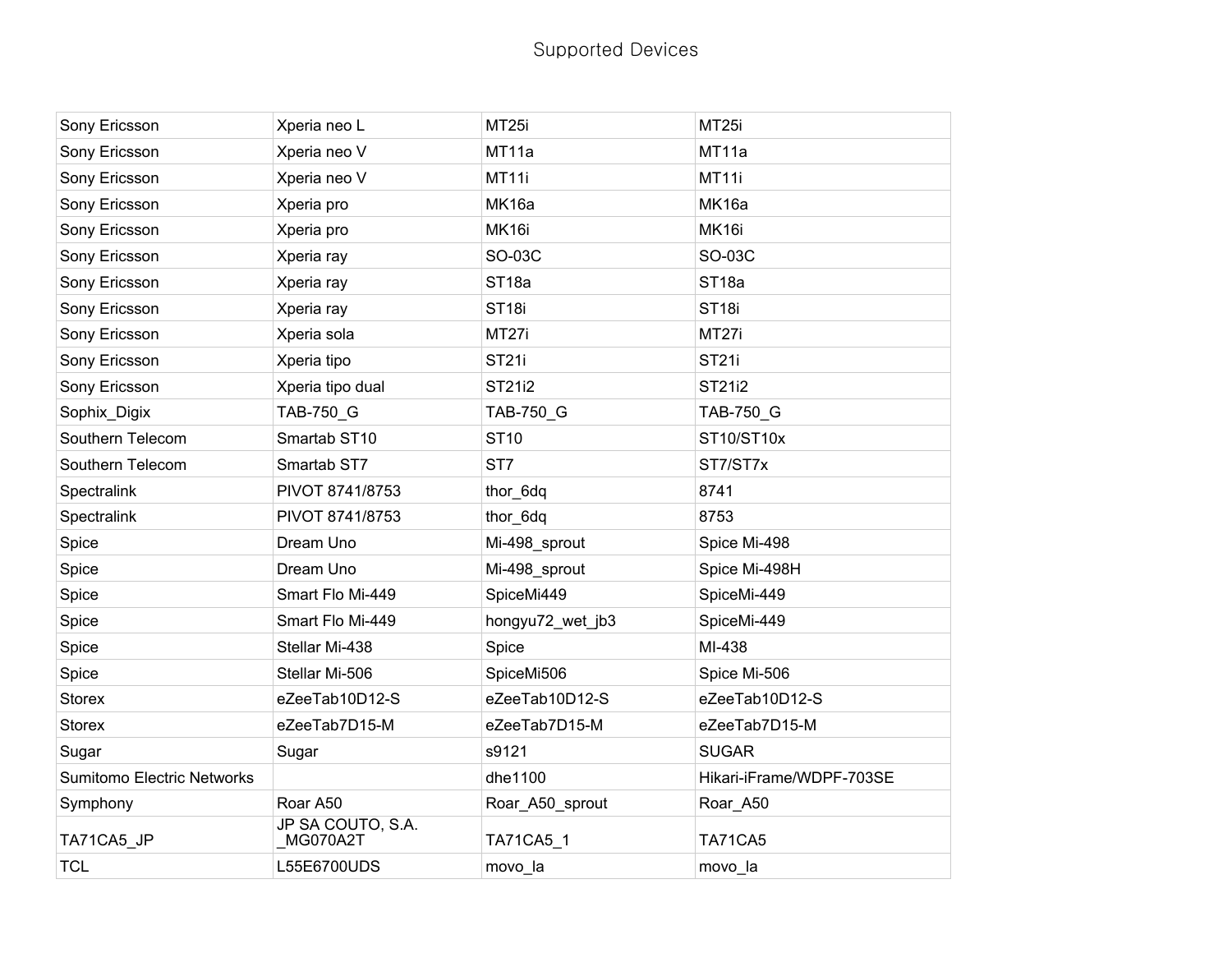| LE50UHDE5692G | movo               | movo                                 |
|---------------|--------------------|--------------------------------------|
|               | A556C              | A556C                                |
|               | A919_gsm           | <b>TCL A919</b>                      |
|               | ASB-D_T918         | ASB-D T918                           |
|               | B-GriffinPlus_TD   | ASB-D T918                           |
|               | BASE_Varia_gsm     | BASE_Varia                           |
|               | E928_TD            | <b>TCL E928</b>                      |
|               | Griffin_TD         | <b>TCL E928</b>                      |
|               | MOVE_gsm           | <b>MOVE</b>                          |
|               | MTC-962_gsm        | <b>MTC-962</b>                       |
|               | Martini            | one touch 906                        |
|               | MegaFon_SP-A10     | MegaFon_SP-A10                       |
|               | ONE_TOUCH_928D_gsm | ALCATEL ONE TOUCH 928D               |
|               | ONE_TOUCH_983A_gsm | ALCATEL_one_touch_983A               |
|               | ONE_TOUCH_983M_gsm | ONE TOUCH 983M                       |
|               | <b>OP070</b>       | <b>OP070</b>                         |
|               | OT-906             | ALCATEL_one_touch_906                |
|               | OT-906             | ALCATEL_one_touch_906Y               |
|               | OT-913D            | ALCATEL_one_touch_913D               |
|               | OT-976             | ALCATEL_one_touch_976                |
|               | OT-978             | ALCATEL_one_touch_978                |
|               | OT-979             | ALCATEL_one_touch_979                |
|               | OT-979             | ALCATEL_one_touch_979_HelloKit<br>ty |
|               | OT-980A_gsm        | Alcatel OT-980A                      |
|               | OT-980_gsm         | Alcatel OT-980                       |
|               | OT-980_gsm         | Alcatel OT-980A                      |
|               |                    | Alcatel OT-981A                      |
|               | OT-981A_gsm        | Alcatel OT-981A                      |
|               | OT-981_gsm         | Alcatel OT-981A                      |
|               |                    | OT-980_gsm                           |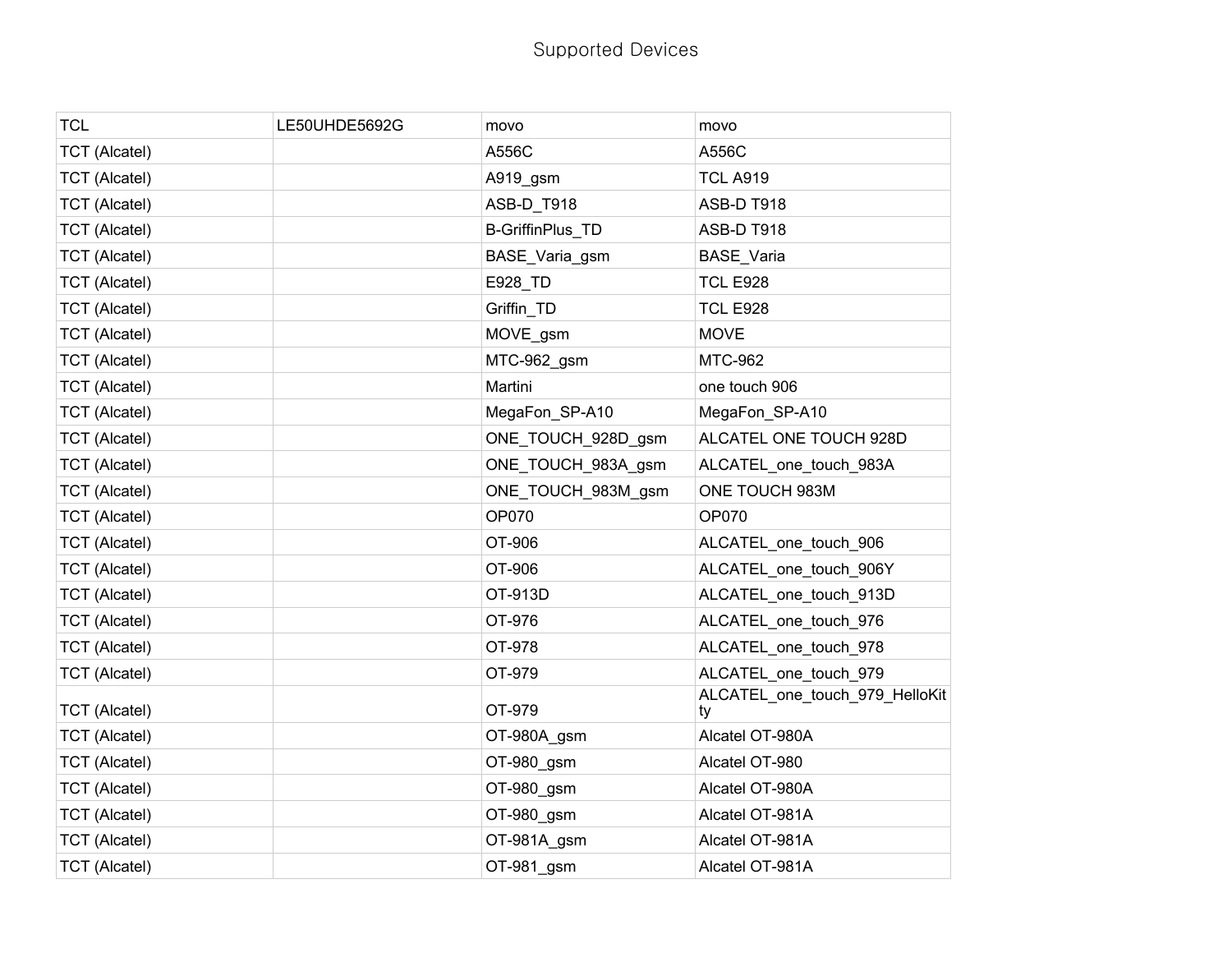| <b>TCT (Alcatel)</b> | OT_918_gsm            | ALCATEL OT 918            |
|----------------------|-----------------------|---------------------------|
| <b>TCT (Alcatel)</b> | OT_919_HelloKitty_gsm | ALCATEL OT 919 HelloKitty |
| <b>TCT</b> (Alcatel) | OT_919_gsm            | ALCATEL OT 919            |
| <b>TCT (Alcatel)</b> | OT_990M_gsm           | ALCATEL_OT_990M           |
| <b>TCT</b> (Alcatel) | RASPG3201_umts        | RASPG3201                 |
| <b>TCT</b> (Alcatel) | RPSPG3201_umts        | RPSPG3201                 |
| <b>TCT (Alcatel)</b> | SmartIII4             | Vodafone 975N             |
| <b>TCT (Alcatel)</b> | T <sub>20</sub>       | one touch T20             |
| <b>TCT (Alcatel)</b> | T60                   | onetouch T60              |
| <b>TCT</b> (Alcatel) | TCL-A909_A909_gsm     | <b>TCL A909</b>           |
| <b>TCT (Alcatel)</b> | <b>TCL-S806</b>       | <b>TCL-S806</b>           |
| <b>TCT (Alcatel)</b> | TCL 890D gsm          | TCL A890 2SIM             |
| <b>TCT (Alcatel)</b> | <b>TCL_A510</b>       | <b>TCL A510</b>           |
| <b>TCT (Alcatel)</b> | <b>TCL A510</b>       | <b>TCL_A510</b>           |
| <b>TCT (Alcatel)</b> | TCL_A919_umts         | <b>TCL A919</b>           |
| <b>TCT (Alcatel)</b> | TCL_A919_umts         | <b>TCL_W969</b>           |
| <b>TCT (Alcatel)</b> | TCL_A966_gsm          | <b>TCL A966</b>           |
| <b>TCT</b> (Alcatel) | <b>TCL_A968</b>       | <b>TCL A968</b>           |
| <b>TCT (Alcatel)</b> | TCL_A980_gsm          | <b>TCL A980</b>           |
| <b>TCT</b> (Alcatel) | TCL_A986_gsm          | <b>TCL A986</b>           |
| <b>TCT (Alcatel)</b> | TCL_A988_gsm          | <b>TCL_A988</b>           |
| <b>TCT (Alcatel)</b> | TCL_A998_gsm          | <b>TCL A998</b>           |
| <b>TCT</b> (Alcatel) | TCL_C990_Plus_cdma    | <b>TCL C990+</b>          |
| <b>TCT (Alcatel)</b> | TCL_D515_cdma         | <b>TCL D515</b>           |
| <b>TCT (Alcatel)</b> | TCL_D662_cdma         | <b>TCL D662</b>           |
| <b>TCT (Alcatel)</b> | TCL_S800_GSM          | <b>TCL S800</b>           |
| <b>TCT (Alcatel)</b> | TCL_W939_gsm          | <b>TCL_W939</b>           |
| <b>TCT (Alcatel)</b> | TCL_W969_gsm          | <b>TCL W969</b>           |
| <b>TCT (Alcatel)</b> | Vancouver_gsm         | Vancouver Orange          |
| <b>TCT (Alcatel)</b> | mercury               | IL1                       |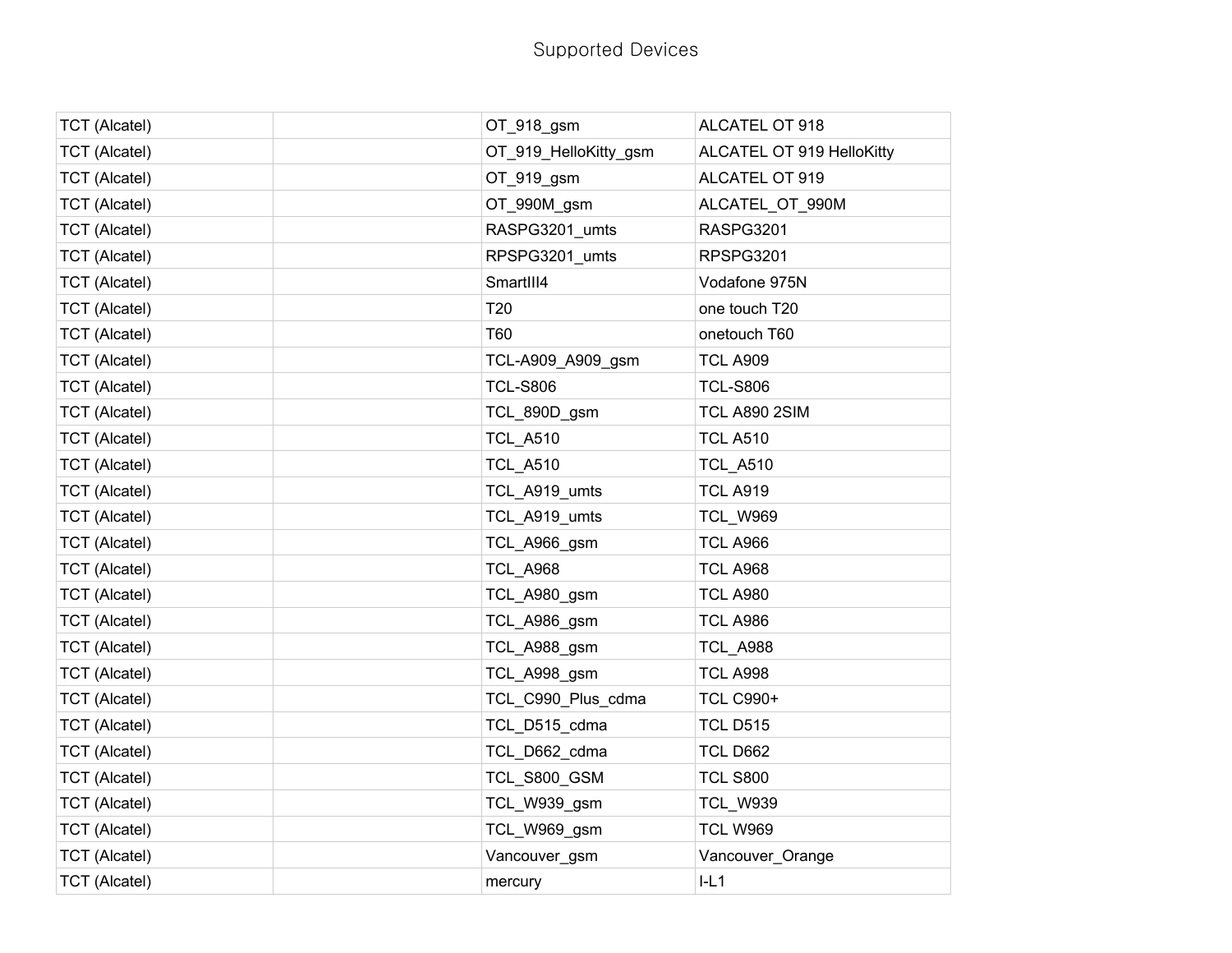| <b>TCT</b> (Alcatel) | move_2_gsm          | move 2                            |
|----------------------|---------------------|-----------------------------------|
| <b>TCT (Alcatel)</b> | msm7627 ffa         | Alcatel OT-980                    |
| <b>TCT</b> (Alcatel) | msm7627 ffa         | Alcatel OT-980A                   |
| <b>TCT (Alcatel)</b> | one_touch_890D_gsm  | ALCATEL one touch 890D            |
| <b>TCT (Alcatel)</b> | one_touch_890_gsm   | ALCATEL_one_touch_890             |
| <b>TCT</b> (Alcatel) | one_touch_890_gsm   | Vip_MiniDroid                     |
| <b>TCT (Alcatel)</b> | one_touch_891_gsm   | ALCATEL_one_touch_891             |
| <b>TCT (Alcatel)</b> | one_touch_908A_gsm  | ALCATEL_one_touch_908A            |
| <b>TCT</b> (Alcatel) | one_touch_908F_gsm  | ALCATEL one touch 908F            |
| <b>TCT (Alcatel)</b> | one_touch_908F_gsm  | ALCATEL_one_touch_908F_Orang<br>е |
| <b>TCT (Alcatel)</b> | one_touch_908F_gsm  | Alcatel_one_touch_908F            |
| <b>TCT</b> (Alcatel) | one_touch_908F_gsm  | Alcatel_one_touch_908F_Orange     |
| <b>TCT (Alcatel)</b> | one_touch_908M_gsm  | ALCATEL_one_touch_908M            |
| <b>TCT (Alcatel)</b> | one_touch_908S_gsm  | ALCATEL_one_touch_908S            |
| <b>TCT (Alcatel)</b> | one_touch_908_gsm   | ALCATEL ONE TOUCH 908             |
| <b>TCT</b> (Alcatel) | one_touch_909A_gsm  | ALCATEL_one_touch_909A            |
| <b>TCT (Alcatel)</b> | one_touch_909B_cdma | ALCATEL_one_touch_909B            |
| <b>TCT (Alcatel)</b> | one_touch_909B_cdma | USCC_ALCATEL_one_touch_909B       |
| <b>TCT (Alcatel)</b> | one_touch_909S_gsm  | ALCATEL_one_touch_909S            |
| <b>TCT</b> (Alcatel) | one_touch_910A_gsm  | ALCATEL_one_touch_910A            |
| <b>TCT (Alcatel)</b> | one_touch_910_gsm   | ALCATEL_one_touch_910             |
| <b>TCT</b> (Alcatel) | one_touch_916A_gsm  | ALCATEL ONE TOUCH 916A            |
| <b>TCT (Alcatel)</b> | one_touch_916D_gsm  | ALCATEL ONE TOUCH 916D            |
| <b>TCT (Alcatel)</b> | one_touch_916_gsm   | ALCATEL ONE TOUCH 916             |
| <b>TCT (Alcatel)</b> | one_touch_918M_gsm  | ALCATEL ONE TOUCH 918M            |
| <b>TCT</b> (Alcatel) | one_touch_918M_umts | ALCATEL_one_touch_918M            |
| <b>TCT</b> (Alcatel) | one_touch_918N_umts | ALCATEL_one_touch_918N            |
| <b>TCT (Alcatel)</b> | one_touch_918_gsm   | ALCATEL ONE TOUCH 918             |
| <b>TCT (Alcatel)</b> | one_touch_985_gsm   | ALCATEL ONE TOUCH 985             |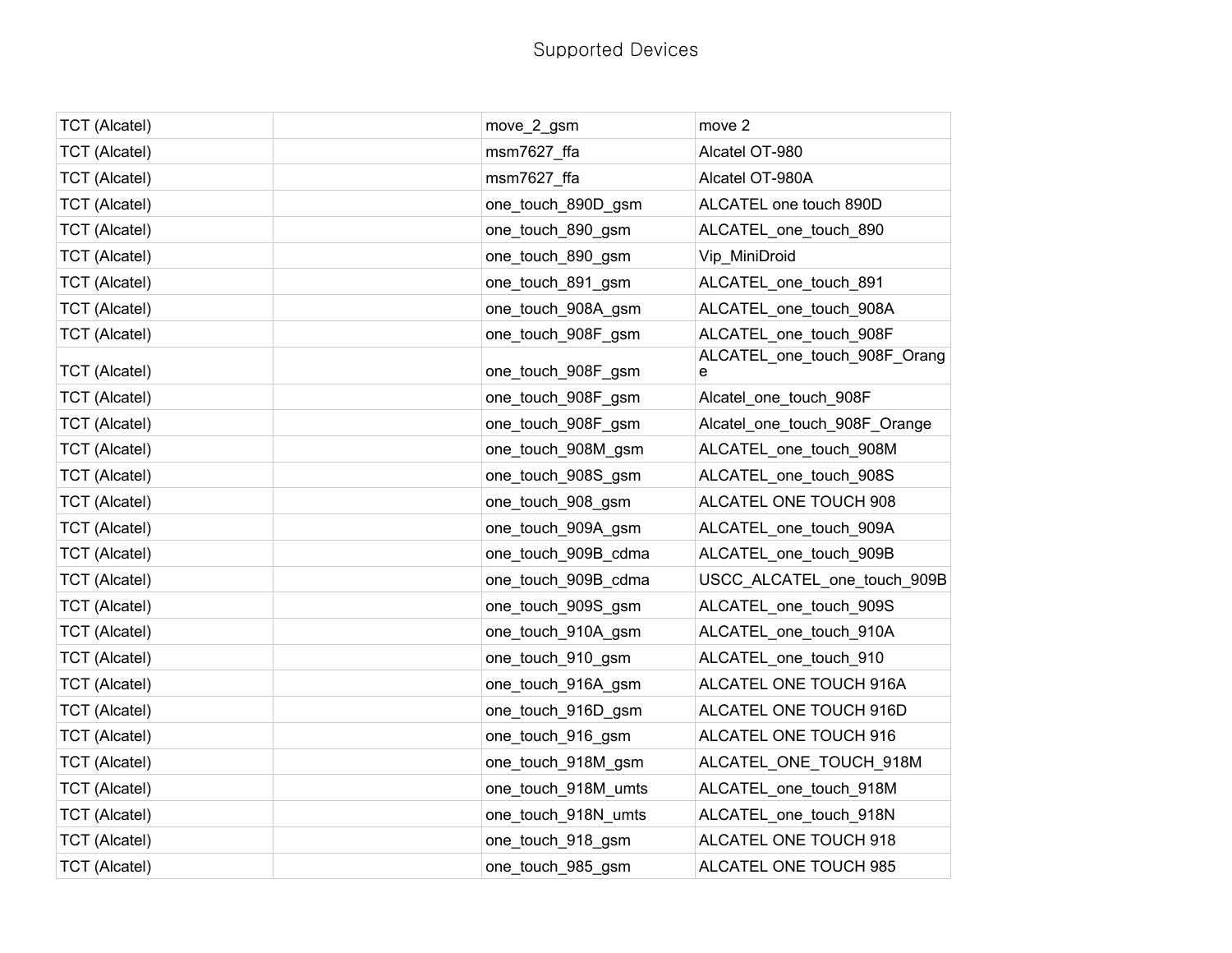| <b>TCT (Alcatel)</b> |       | one_touch_985_gsm   | <b>Telenor Smart</b>         |
|----------------------|-------|---------------------|------------------------------|
| <b>TCT (Alcatel)</b> |       | one_touch_988_cdma  | ALCATEL_one_touch_988        |
| <b>TCT</b> (Alcatel) |       | one_touch_988_cdma  | USCC_ALCATEL_one_touch_988   |
| <b>TCT (Alcatel)</b> |       | one_touch_990A_gsm  | ALCATEL ONE TOUCH 990A       |
| <b>TCT (Alcatel)</b> |       | one_touch_990A_gsm  | ALCATEL_one_touch_990A       |
| <b>TCT</b> (Alcatel) |       | one_touch_990C_cdma | ALCATEL one touch 990C       |
| <b>TCT</b> (Alcatel) |       | one_touch_990_gsm   | ALCATEL ONE TOUCH 990        |
| <b>TCT</b> (Alcatel) |       | one_touch_990_gsm   | Alcatel one touch 990 Orange |
| <b>TCT</b> (Alcatel) |       | one_touch_990_gsm   | Telenor_OneTouch             |
| <b>TCT</b> (Alcatel) |       | one_touch_991S_gsm  | ALCATEL ONE TOUCH 991S       |
| <b>TCT</b> (Alcatel) |       | one_touch_993D_gsm  | ALCATEL ONE TOUCH 993D       |
| <b>TCT</b> (Alcatel) |       | one_touch_995A_gsm  | ALCATEL_one_touch_995A       |
| <b>TCT (Alcatel)</b> |       | one_touch_995C_cdma | one touch 995C+              |
| <b>TCT</b> (Alcatel) |       | one_touch_996_gsm   | Orange_infinity_996          |
| <b>TCT</b> (Alcatel) | 5038D | SOUL45_GSM          | 5038D                        |
| <b>TCT (Alcatel)</b> | 6010A | Miata_3G            | 6016A                        |
| <b>TCT</b> (Alcatel) | 6014X | Miata_3G            | 6014X                        |
| <b>TCT</b> (Alcatel) | 6016D | Miata_3G            | 6016D                        |
| <b>TCT</b> (Alcatel) | 6016E | Miata_3G            | 6016E                        |
| <b>TCT</b> (Alcatel) | 6016X | Miata_3G            | 6016X                        |
| <b>TCT</b> (Alcatel) | 6037B | Eclipse             | 6037B                        |
| <b>TCT</b> (Alcatel) | 6037K | Eclipse             | 6037K                        |
| <b>TCT</b> (Alcatel) | 6037Y | Eclipse             | 6037Y                        |
| <b>TCT</b> (Alcatel) | 6042D | <b>CROSSAPAC</b>    | 6042D                        |
| <b>TCT (Alcatel)</b> | 6043A | <b>DIABLOXPLUS</b>  | 6043A                        |
| <b>TCT</b> (Alcatel) | 6043D | <b>DIABLOXPLUS</b>  | 6043D                        |
| <b>TCT</b> (Alcatel) | 7040N | Yaris5TMO           | 7040N                        |
| <b>TCT (Alcatel)</b> | 7040R | Yaris5TMO           | 7040R                        |
| <b>TCT (Alcatel)</b> | 7040T | Yaris5TMO           | 7040T                        |
| <b>TCT</b> (Alcatel) | 7045Y | RIO <sub>5</sub>    | 7045Y                        |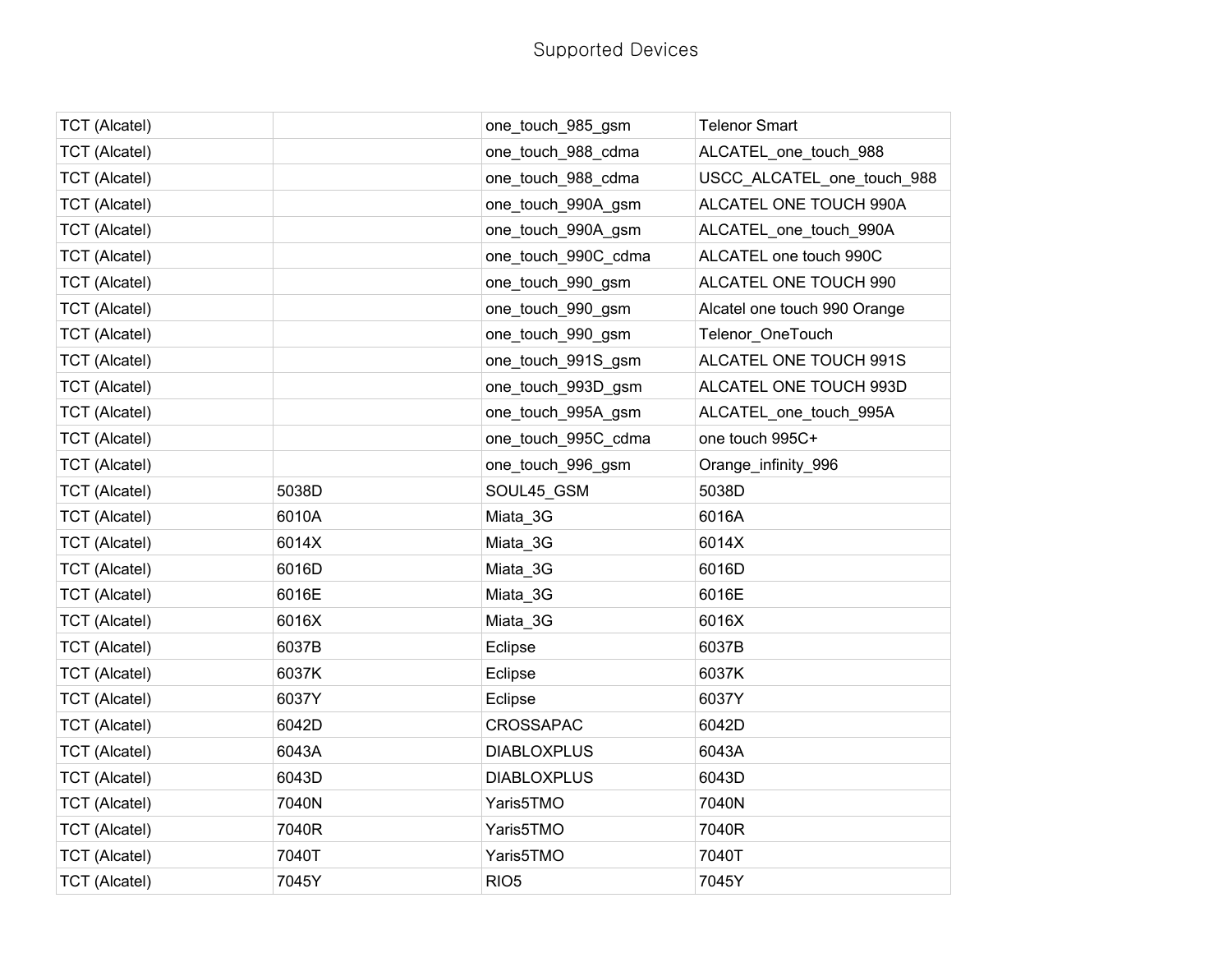| <b>TCT</b> (Alcatel) | 730U                       | Rio <sub>5</sub> C   | J730U                             |
|----------------------|----------------------------|----------------------|-----------------------------------|
| <b>TCT</b> (Alcatel) | 8030Y                      | HERO <sub>2</sub>    | 8030Y                             |
| <b>TCT (Alcatel)</b> | 9005X                      | PIXO8 3G             | 9005X                             |
| <b>TCT (Alcatel)</b> | A851L                      | Viper_gsm            | Alcatel 7030L                     |
| <b>TCT (Alcatel)</b> | A851L                      | Viper_gsm            | Alcatel A851L                     |
| <b>TCT (Alcatel)</b> | ALCATEL 4015T              | Yaris35 GSM          | ALCATEL 4015T                     |
| <b>TCT (Alcatel)</b> | ALCATEL A564C              | Yaris5NA             | ALCATEL A564C                     |
| <b>TCT</b> (Alcatel) | <b>ALCATEL A564R</b>       | Yaris5NA             | ALCATEL A564R                     |
| <b>TCT</b> (Alcatel) | ALCATEL ONE TOUCH<br>4005D | Beetle_Lite_Edge_GSM | ALCATEL ONE TOUCH 4005D           |
| <b>TCT (Alcatel)</b> | ALCATEL ONE TOUCH<br>4005D | Beetle_Lite_Edge_GSM | ALCATEL ONE TOUCH 4005D           |
| <b>TCT</b> (Alcatel) | ALCATEL ONE TOUCH<br>4010X | Beetle_Lite_GSM      | ALCATEL ONE TOUCH 4010A           |
| <b>TCT (Alcatel)</b> | ALCATEL ONE TOUCH<br>4010X | Beetle_Lite_GSM      | ALCATEL ONE TOUCH 4010D           |
| <b>TCT (Alcatel)</b> | ALCATEL ONE TOUCH<br>4010X | Beetle_Lite_GSM      | ALCATEL ONE TOUCH 4010E           |
| <b>TCT</b> (Alcatel) | ALCATEL ONE TOUCH<br>4010X | Beetle_Lite_GSM      | ALCATEL ONE TOUCH 4010X           |
| <b>TCT</b> (Alcatel) | ALCATEL ONE TOUCH<br>4010X | Beetle Lite GSM      | <b>TCL J210</b>                   |
| <b>TCT</b> (Alcatel) | ALCATEL ONE TOUCH<br>4010X | Beetle_Lite_GSM      | <b>Telenor Smart 2</b>            |
| <b>TCT (Alcatel)</b> | ALCATEL ONE TOUCH<br>4030X | Beetle GSM           | ALCATEL ONE TOUCH 4029A           |
| <b>TCT (Alcatel)</b> | ALCATEL ONE TOUCH<br>4030X | Beetle GSM           | ALCATEL ONE TOUCH 4030D           |
| <b>TCT (Alcatel)</b> | ALCATEL ONE TOUCH<br>4030X | Beetle_GSM           | ALCATEL ONE TOUCH 4030E           |
| <b>TCT (Alcatel)</b> | ALCATEL ONE TOUCH<br>4030X | Beetle GSM           | ALCATEL ONE TOUCH 4030X           |
| <b>TCT</b> (Alcatel) | ALCATEL ONE TOUCH<br>4030X | Beetle_GSM           | ALCATEL ONE TOUCH 4030Y           |
| <b>TCT</b> (Alcatel) | ALCATEL ONE TOUCH<br>4030X | Beetle GSM           | ALCATEL ONE TOUCH<br>4030Y_orange |
| <b>TCT (Alcatel)</b> | ALCATEL ONE TOUCH<br>4030X | Beetle_GSM           | Infinity POP                      |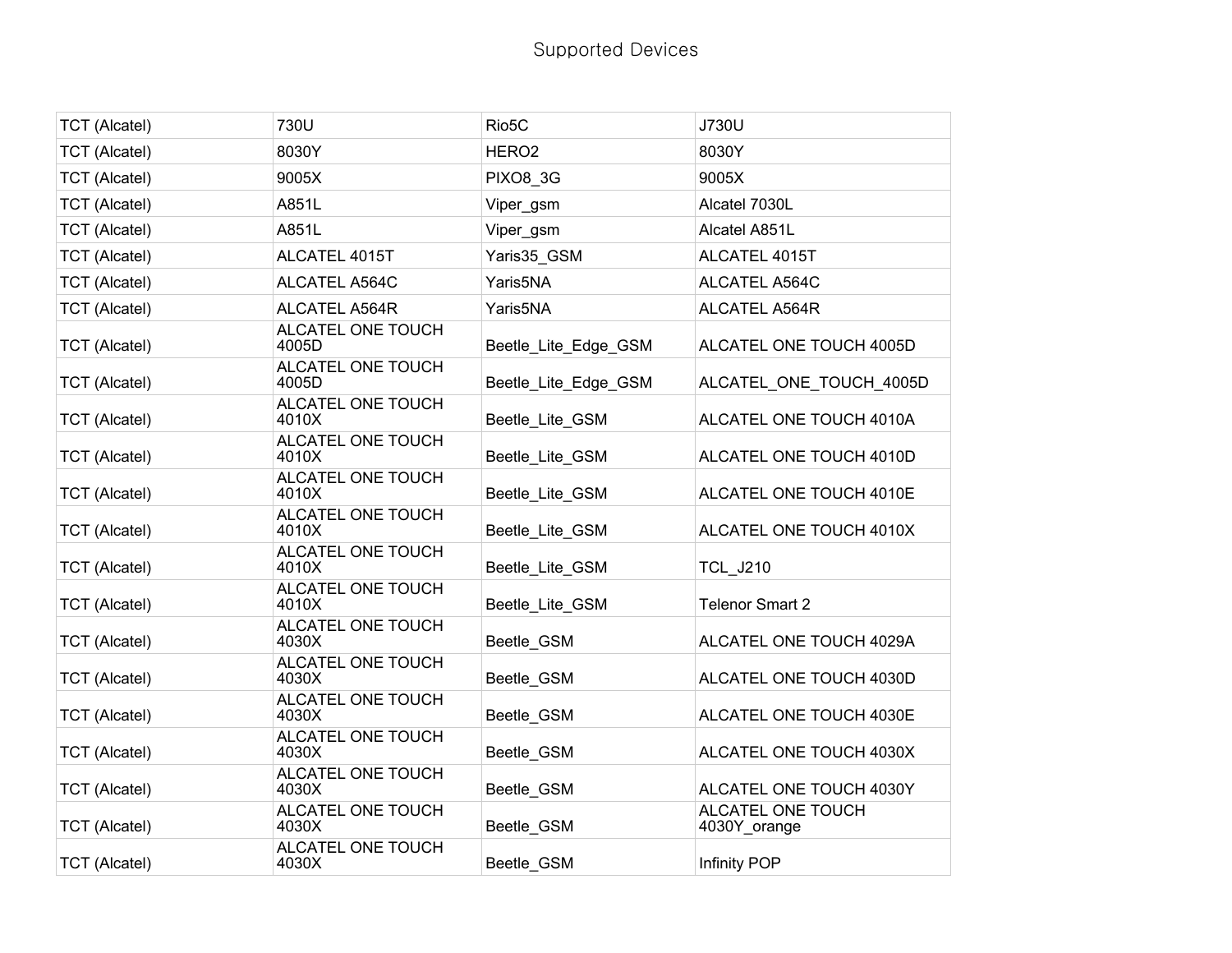| <b>TCT (Alcatel)</b> | ALCATEL ONE TOUCH<br>4030X | Beetle_GSM | Orange Runo                        |
|----------------------|----------------------------|------------|------------------------------------|
| <b>TCT</b> (Alcatel) | ALCATEL ONE TOUCH<br>4037N | SOUL4NA    | ALCATEL ONE TOUCH 4037N            |
| <b>TCT</b> (Alcatel) | ALCATEL ONE TOUCH<br>4037N | SOUL4NA    | ALCATEL ONE TOUCH 4037T            |
| <b>TCT (Alcatel)</b> | ALCATEL ONE TOUCH<br>5020D | Megane_GSM | ALCATEL ONE TOUCH 5020A            |
| <b>TCT</b> (Alcatel) | ALCATEL ONE TOUCH<br>5020D | Megane_GSM | ALCATEL ONE TOUCH 5020D            |
| <b>TCT (Alcatel)</b> | ALCATEL ONE TOUCH<br>5020D | Megane_GSM | ALCATEL ONE TOUCH 5020E            |
| <b>TCT (Alcatel)</b> | ALCATEL ONE TOUCH<br>5020D | Megane GSM | ALCATEL ONE TOUCH 5020T            |
| <b>TCT (Alcatel)</b> | ALCATEL ONE TOUCH<br>5020D | Megane_GSM | ALCATEL ONE TOUCH 5020W            |
| <b>TCT</b> (Alcatel) | ALCATEL ONE TOUCH<br>5020D | Megane_GSM | ALCATEL ONE TOUCH 5020X            |
| <b>TCT</b> (Alcatel) | ALCATEL ONE TOUCH<br>5020D | Megane_GSM | ALCATEL ONE TOUCH 5021E            |
| <b>TCT</b> (Alcatel) | ALCATEL ONE TOUCH<br>5020D | Megane GSM | ALCATEL ONE TOUCH 5020D O<br>range |
| <b>TCT</b> (Alcatel) | ALCATEL ONE TOUCH<br>5020D | Megane GSM | ALCATEL ONE TOUCH 5020X O<br>range |
| <b>TCT</b> (Alcatel) | ALCATEL ONE TOUCH<br>5020D | Megane_GSM | <b>AURUS III</b>                   |
| <b>TCT</b> (Alcatel) | ALCATEL ONE TOUCH<br>5020D | Megane GSM | <b>MTC 972</b>                     |
| <b>TCT (Alcatel)</b> | ALCATEL ONE TOUCH<br>5020D | Megane_GSM | Orange Kivo                        |
| <b>TCT (Alcatel)</b> | ALCATEL ONE TOUCH<br>5020D | Megane GSM | <b>Telenor Smart Pro 2</b>         |
| <b>TCT (Alcatel)</b> | ALCATEL ONE TOUCH<br>5020N | Megane     | ALCATEL ONE TOUCH 5020N            |
| <b>TCT</b> (Alcatel) | ALCATEL ONE TOUCH<br>5035D | Camry_GSM  | ALCATEL ONE TOUCH 5035A            |
| <b>TCT</b> (Alcatel) | ALCATEL ONE TOUCH<br>5035D | Camry_GSM  | ALCATEL ONE TOUCH 5035D            |
| <b>TCT</b> (Alcatel) | ALCATEL ONE TOUCH<br>5035D | Camry_GSM  | ALCATEL ONE TOUCH 5035E            |
| <b>TCT (Alcatel)</b> | ALCATEL ONE TOUCH<br>5035D | Camry GSM  | ALCATEL ONE TOUCH 5035X            |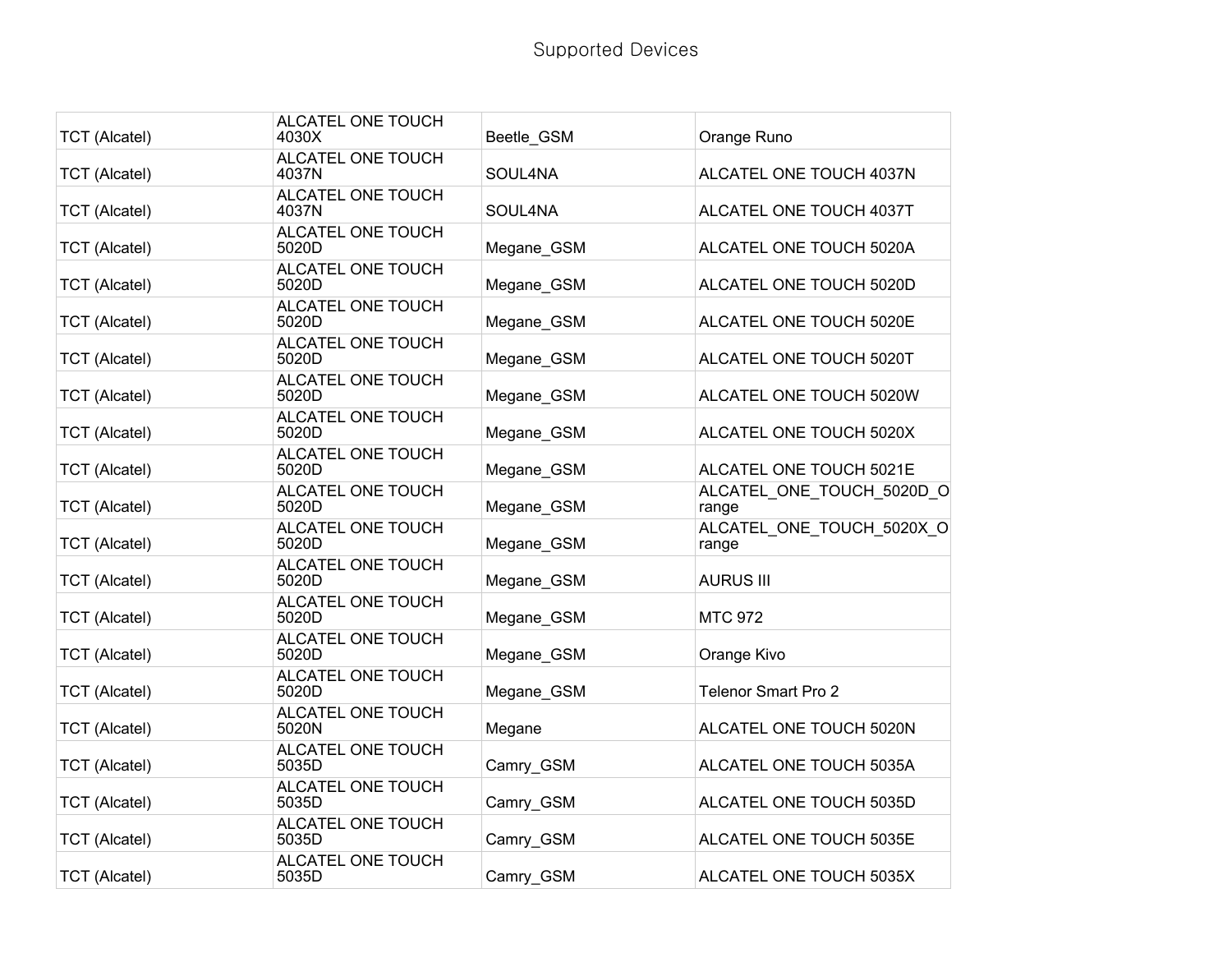| <b>TCT (Alcatel)</b> | ALCATEL ONE TOUCH<br>5035D | Camry GSM  | <b>TCL J610</b>                    |
|----------------------|----------------------------|------------|------------------------------------|
| <b>TCT (Alcatel)</b> | ALCATEL ONE TOUCH<br>5035D | Camry_GSM  | <b>TCL S810</b>                    |
| <b>TCT (Alcatel)</b> | ALCATEL ONE TOUCH<br>5036A | YarisL GSM | ALCATEL ONE TOUCH 5036A            |
| <b>TCT (Alcatel)</b> | ALCATEL ONE TOUCH<br>5036D | YarisL GSM | ALCATEL ONE TOUCH 5036D            |
| <b>TCT (Alcatel)</b> | ALCATEL ONE TOUCH<br>5036D | YarisL GSM | ONE TOUCH 5036X                    |
| <b>TCT (Alcatel)</b> | ALCATEL ONE TOUCH<br>5036F | YarisL GSM | ALCATEL ONE TOUCH 5036F            |
| <b>TCT (Alcatel)</b> | ALCATEL ONE TOUCH<br>5036X | YarisL GSM | ALCATEL ONE TOUCH 5036X            |
| <b>TCT (Alcatel)</b> | ALCATEL ONE TOUCH<br>5037E | YarisL GSM | ALCATEL ONE TOUCH 5037E            |
| <b>TCT (Alcatel)</b> | ALCATEL ONE TOUCH 601      | Telsa      | ALCATEL ONE TOUCH 6010             |
| <b>TCT (Alcatel)</b> | ALCATEL ONE TOUCH<br>6010A | Telsa      | ALCATEL ONE TOUCH 6010A            |
| <b>TCT</b> (Alcatel) | ALCATEL ONE TOUCH<br>6010D | Telsa      | ALCATEL ONE TOUCH 6010D            |
| <b>TCT</b> (Alcatel) | ALCATEL ONE TOUCH<br>6010X | Telsa      | ALCATEL ONE TOUCH 6010             |
| <b>TCT (Alcatel)</b> | ALCATEL ONE TOUCH<br>6010X | Telsa      | ALCATEL ONE TOUCH 6010D            |
| <b>TCT (Alcatel)</b> | ALCATEL ONE TOUCH<br>6010X | Telsa      | ALCATEL ONE TOUCH 6010X            |
| <b>TCT (Alcatel)</b> | ALCATEL ONE TOUCH<br>6010X | Telsa      | ALCATEL ONE TOUCH 6010X-<br>orange |
| <b>TCT (Alcatel)</b> | ALCATEL ONE TOUCH<br>6010X | Telsa      | <b>TCL S520</b>                    |
| <b>TCT</b> (Alcatel) | ALCATEL ONE TOUCH<br>6030A | Diablo     | ALCATEL ONE TOUCH 6030A            |
| <b>TCT</b> (Alcatel) | ALCATEL ONE TOUCH<br>6030D | Diablo     | ALCATEL ONE TOUCH 6030D            |
| <b>TCT (Alcatel)</b> | ALCATEL ONE TOUCH<br>6030N | Diablo     | ALCATEL ONE TOUCH 6030N            |
| <b>TCT (Alcatel)</b> | ALCATEL ONE TOUCH<br>6030X | Diablo     | ALCATEL ONE TOUCH 6030A            |
| <b>TCT (Alcatel)</b> | ALCATEL ONE TOUCH<br>6030X | Diablo     | ALCATEL ONE TOUCH 6030D            |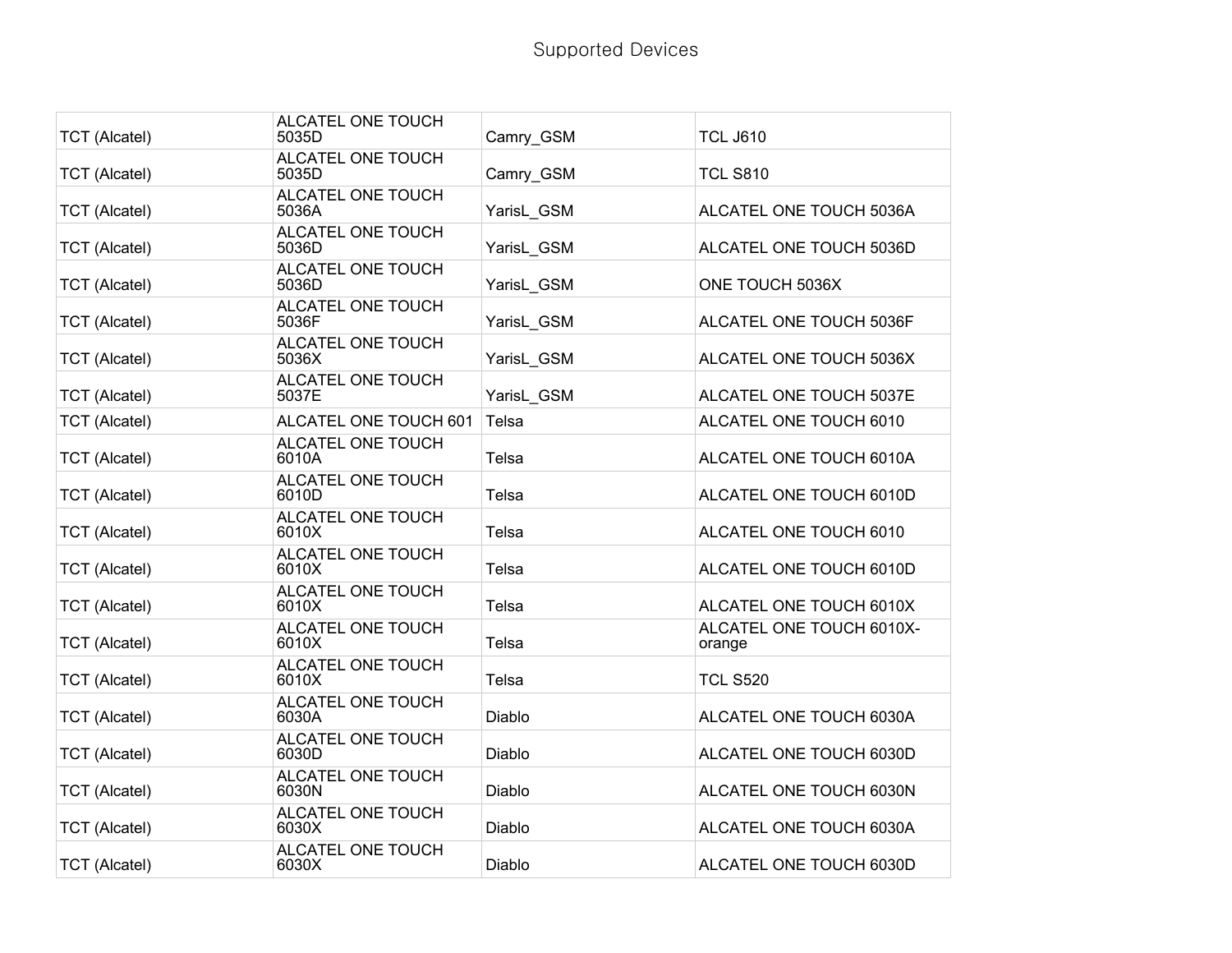| <b>TCT (Alcatel)</b> | ALCATEL ONE TOUCH<br>6030X        | Diablo          | ALCATEL ONE TOUCH 6030X            |
|----------------------|-----------------------------------|-----------------|------------------------------------|
| <b>TCT (Alcatel)</b> | ALCATEL ONE TOUCH<br>6030X        | Diablo          | ALCATEL ONE TOUCH 6030X-<br>orange |
| <b>TCT (Alcatel)</b> | ALCATEL ONE TOUCH<br>6030X        | Diablo          | ALCATEL ONE TOUCH 6030X O<br>range |
| <b>TCT (Alcatel)</b> | ALCATEL ONE TOUCH<br>6030X        | Diablo          | Optimus San Remo                   |
| <b>TCT (Alcatel)</b> | ALCATEL ONE TOUCH<br>6030X        | Diablo          | <b>TCL S820</b>                    |
| <b>TCT (Alcatel)</b> | ALCATEL ONE TOUCH<br>6030X-orange | Diablo          | ALCATEL ONE TOUCH 6030X-<br>orange |
| <b>TCT (Alcatel)</b> | ALCATEL ONE TOUCH<br>6032         | Alpha           | ALCATEL ONE TOUCH 6032             |
| <b>TCT</b> (Alcatel) | ALCATEL ONE TOUCH<br>6032A        | Alpha           | ALCATEL ONE TOUCH 6032A            |
| <b>TCT (Alcatel)</b> | ALCATEL ONE TOUCH<br>6032X        | Alpha           | ALCATEL ONE TOUCH 6032X            |
| <b>TCT (Alcatel)</b> | ALCATEL ONE TOUCH<br>6033A        | <b>DiabloHD</b> | ALCATEL ONE TOUCH 6033A            |
| <b>TCT (Alcatel)</b> | ALCATEL ONE TOUCH<br>6033M        | <b>DiabloHD</b> | ALCATEL ONE TOUCH 6033M            |
| <b>TCT (Alcatel)</b> | ALCATEL ONE TOUCH<br>6033X        | <b>DiabloHD</b> | ALCATEL ONE TOUCH 6033M            |
| <b>TCT (Alcatel)</b> | ALCATEL ONE TOUCH<br>6033X        | <b>DiabloHD</b> | ALCATEL ONE TOUCH 6033X            |
| <b>TCT (Alcatel)</b> | ALCATEL ONE TOUCH<br>6033X        | <b>DiabloHD</b> | <b>TCL S850</b>                    |
| <b>TCT (Alcatel)</b> | ALCATEL ONE TOUCH<br>6037B        | Eclipse         | ALCATEL ONE TOUCH 6037B            |
| <b>TCT (Alcatel)</b> | ALCATEL ONE TOUCH<br>6040A        | <b>DIABLOX</b>  | ALCATEL ONE TOUCH 6040A            |
| <b>TCT (Alcatel)</b> | ALCATEL ONE TOUCH<br>6040D        | <b>DIABLOX</b>  | ALCATEL ONE TOUCH 6040D            |
| <b>TCT (Alcatel)</b> | ALCATEL ONE TOUCH<br>6040D        | <b>DIABLOX</b>  | <b>TCL S950</b>                    |
| <b>TCT (Alcatel)</b> | ALCATEL ONE TOUCH<br>6040E        | <b>DIABLOX</b>  | ALCATEL ONE TOUCH 6040E            |
| <b>TCT (Alcatel)</b> | ALCATEL ONE TOUCH<br>6040X        | <b>DIABLOX</b>  | ALCATEL ONE TOUCH 6040X            |
| <b>TCT (Alcatel)</b> | ALCATEL ONE TOUCH<br>7024W        | Rav4            | ALCATEL ONE TOUCH 7024R            |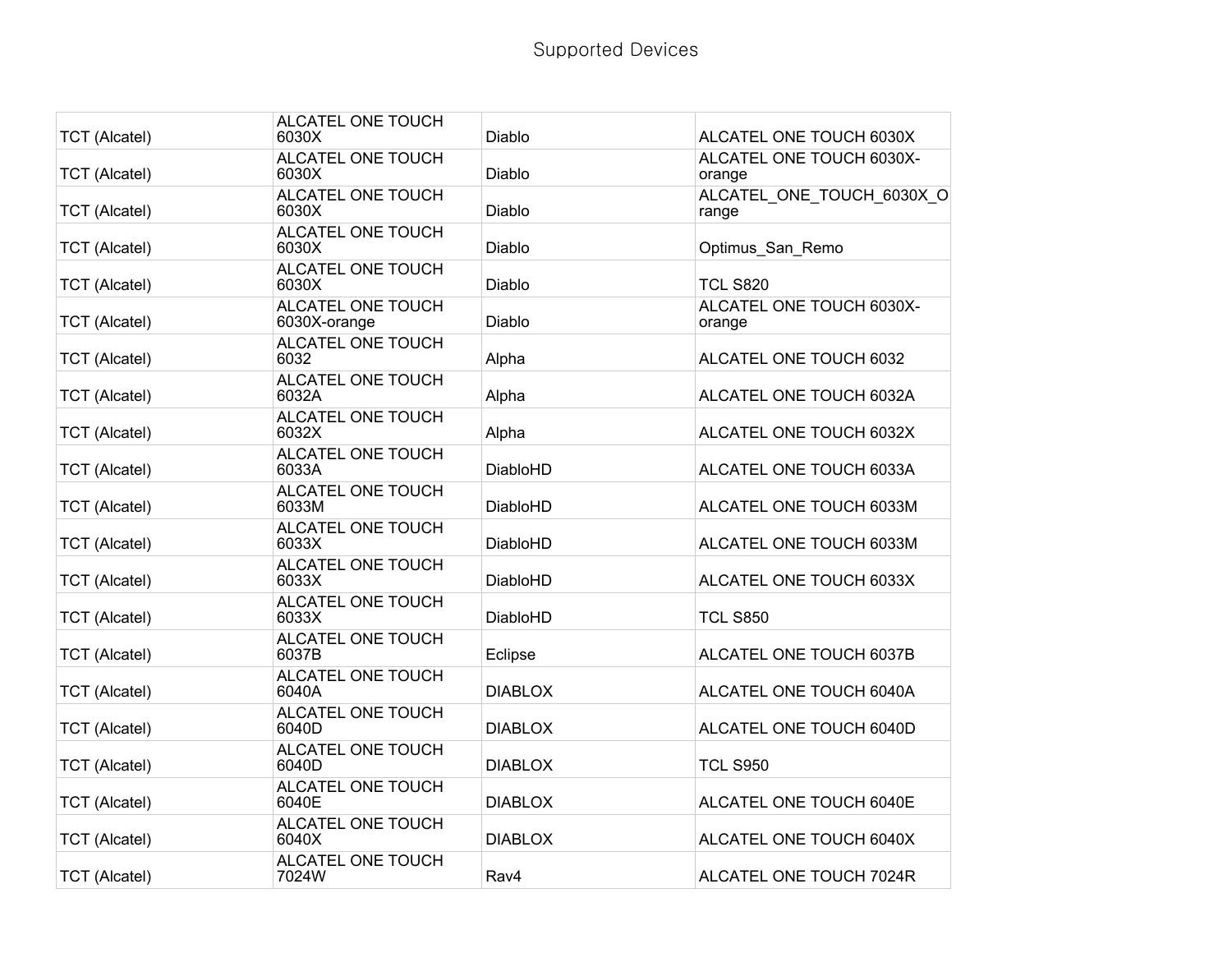| <b>TCT</b> (Alcatel) | ALCATEL ONE TOUCH<br>7024W | Rav4             | ALCATEL ONE TOUCH 7024W  |
|----------------------|----------------------------|------------------|--------------------------|
| <b>TCT (Alcatel)</b> | ALCATEL ONE TOUCH<br>7024W | Rav4             | ALCATEL ONE TOUCH FIERCE |
| <b>TCT (Alcatel)</b> | ALCATEL ONE TOUCH<br>7025D | Rav4             | ALCATEL ONE TOUCH 7025D  |
| <b>TCT (Alcatel)</b> | ALCATEL ONE TOUCH<br>7040A | <b>YARISXL</b>   | ALCATEL ONE TOUCH 7040A  |
| <b>TCT (Alcatel)</b> | ALCATEL ONE TOUCH<br>7040D | <b>YARISXL</b>   | ALCATEL ONE TOUCH 7040D  |
| <b>TCT (Alcatel)</b> | ALCATEL ONE TOUCH<br>7040E | <b>YARISXL</b>   | ALCATEL ONE TOUCH 7040E  |
| <b>TCT</b> (Alcatel) | ALCATEL ONE TOUCH<br>7040K | <b>YARISXL</b>   | ALCATEL ONE TOUCH 7040K  |
| <b>TCT (Alcatel)</b> | ALCATEL ONE TOUCH<br>7040X | YARISXL          | ALCATEL ONE TOUCH 7040X  |
| <b>TCT (Alcatel)</b> | ALCATEL ONE TOUCH<br>7041D | <b>YARISXL</b>   | ALCATEL ONE TOUCH 7041D  |
| <b>TCT (Alcatel)</b> | ALCATEL ONE TOUCH<br>7041X | <b>YARISXL</b>   | ALCATEL ONE TOUCH 7041X  |
| <b>TCT</b> (Alcatel) | ALCATEL ONE TOUCH<br>7042A | <b>YARISXL</b>   | ALCATEL ONE TOUCH 7042A  |
| <b>TCT (Alcatel)</b> | ALCATEL ONE TOUCH<br>7042D | <b>YARISXL</b>   | ALCATEL ONE TOUCH 7042D  |
| <b>TCT</b> (Alcatel) | ALCATEL ONE TOUCH<br>7047D | YARIS 55         | ALCATEL ONE TOUCH 7047D  |
| <b>TCT (Alcatel)</b> | ALCATEL ONE TOUCH<br>7047E | YARIS 55         | ALCATEL ONE TOUCH 7047E  |
| <b>TCT (Alcatel)</b> | ALCATEL ONE TOUCH<br>8008D | Scribe5HD        | ALCATEL ONE TOUCH 8008D  |
| <b>TCT (Alcatel)</b> | ALCATEL ONE TOUCH<br>8008D | Scribe5HD        | ALCATEL ONE TOUCH 8008X  |
| <b>TCT (Alcatel)</b> | ALCATEL ONE TOUCH<br>8008D | Scribe5HD        | Orange Infinity 8008X    |
| <b>TCT (Alcatel)</b> | ALCATEL ONE TOUCH<br>8020A | <b>SCRIBEPRO</b> | ALCATEL ONE TOUCH 8020A  |
| <b>TCT</b> (Alcatel) | ALCATEL ONE TOUCH<br>8020D | <b>SCRIBEPRO</b> | ALCATEL ONE TOUCH 8020D  |
| <b>TCT (Alcatel)</b> | ALCATEL ONE TOUCH<br>8020E | SCRIBEPRO        | ALCATEL ONE TOUCH 8020E  |
| <b>TCT (Alcatel)</b> | ALCATEL ONE TOUCH<br>8020X | <b>SCRIBEPRO</b> | ALCATEL ONE TOUCH 8020X  |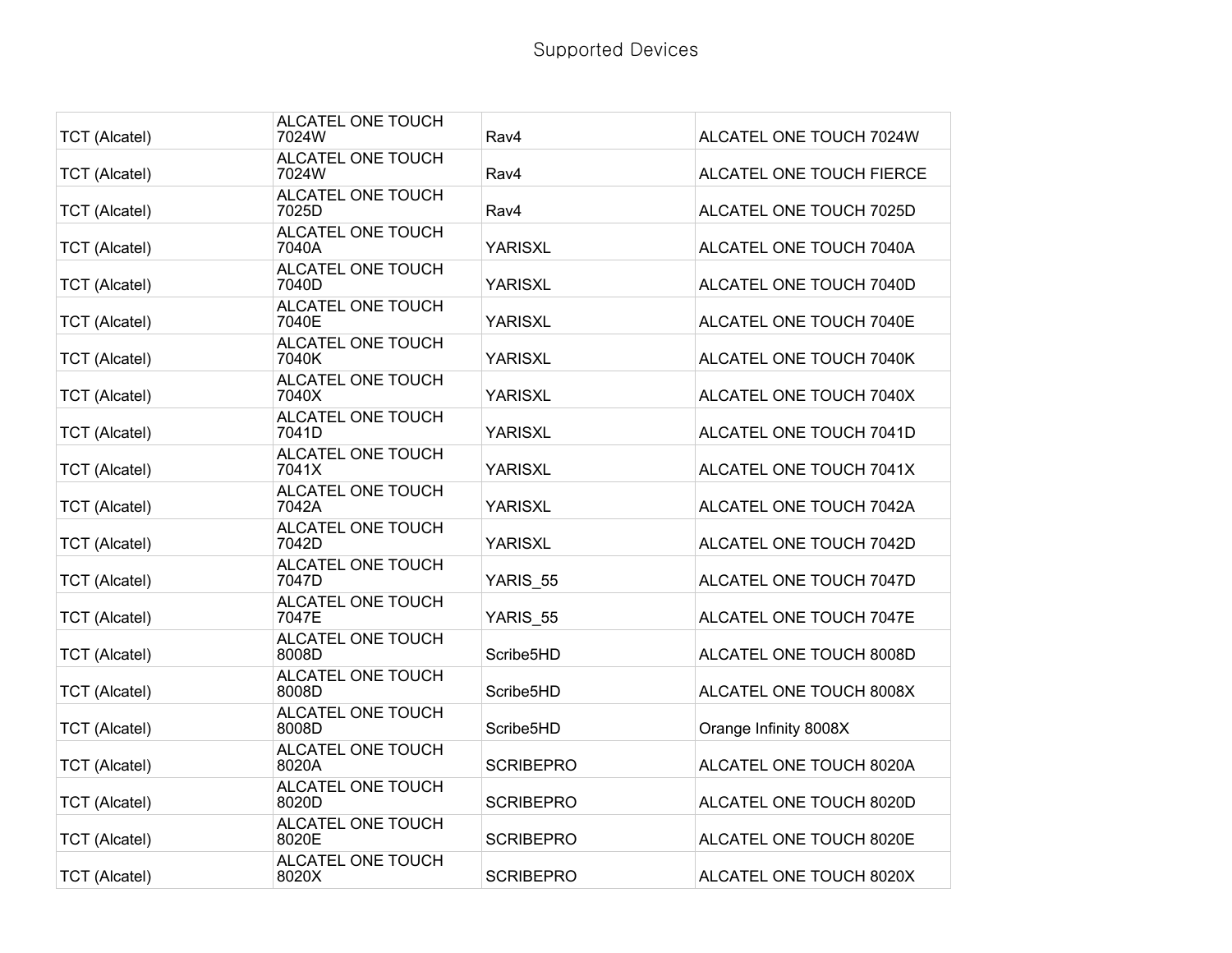| <b>TCT (Alcatel)</b> | ALCATEL ONE TOUCH 903   one_touch_903A_gsm |                     | ALCATEL_ONE_TOUCH_903        |
|----------------------|--------------------------------------------|---------------------|------------------------------|
| <b>TCT (Alcatel)</b> | ALCATEL ONE TOUCH 903                      | one touch 903A gsm  | ALCATEL one touch 903        |
| <b>TCT</b> (Alcatel) | ALCATEL ONE TOUCH 903                      | one touch 903D gsm  | ALCATEL ONE TOUCH 903D       |
| <b>TCT (Alcatel)</b> | ALCATEL ONE TOUCH 903                      | one touch 903 gsm   | ALCATEL ONE TOUCH 903        |
| <b>TCT (Alcatel)</b> | ALCATEL ONE TOUCH 903                      | one_touch_903_gsm   | ALCATEL_ONE_TOUCH_903        |
| <b>TCT (Alcatel)</b> | ALCATEL ONE TOUCH<br>903A                  | one_touch_903A_gsm  | ALCATEL ONE TOUCH 903A       |
| <b>TCT (Alcatel)</b> | ALCATEL ONE TOUCH<br>903D                  | one touch 903D gsm  | ALCATEL ONE TOUCH 903D       |
| <b>TCT (Alcatel)</b> | ALCATEL ONE TOUCH 918                      | one touch 918 gsm   | ALCATEL ONE TOUCH 918        |
| <b>TCT</b> (Alcatel) | ALCATEL ONE TOUCH 918                      | one_touch_918_gsm   | ALCATEL one touch 918        |
| <b>TCT (Alcatel)</b> | ALCATEL ONE TOUCH 918                      | one_touch_918_gsm   | ALCATEL_one_touch_918        |
| <b>TCT (Alcatel)</b> | ALCATEL ONE TOUCH 918                      | one_touch_918_gsm   | Alcatel_one_touch_918_Orange |
| <b>TCT (Alcatel)</b> | ALCATEL ONE TOUCH<br>918A                  | one touch 918A gsm  | ALCATEL ONE TOUCH 918A       |
| <b>TCT (Alcatel)</b> | ALCATEL ONE TOUCH<br>918A                  | one_touch_918A_gsm  | ALCATEL_one_touch_918A       |
| <b>TCT (Alcatel)</b> | ALCATEL ONE TOUCH<br>918D                  | ONE_TOUCH_918D_umts | ALCATEL ONE TOUCH 918D       |
| <b>TCT (Alcatel)</b> | ALCATEL ONE TOUCH<br>918D                  | one_touch_918D_gsm  | ALCATEL ONE TOUCH 918D       |
| <b>TCT (Alcatel)</b> | ALCATEL ONE TOUCH<br>918N                  | ONE TOUCH 918N umts | ALCATEL ONE TOUCH 918N       |
| <b>TCT (Alcatel)</b> | ALCATEL ONE TOUCH<br>918N                  | one_touch_918N_gsm  | ALCATEL ONE TOUCH 918N       |
| <b>TCT (Alcatel)</b> | ALCATEL ONE TOUCH<br>918S                  | one touch 918S gsm  | ALCATEL ONE TOUCH 918S       |
| <b>TCT (Alcatel)</b> | ALCATEL ONE TOUCH 922                      | one_touch_922_gsm   | ALCATEL ONE TOUCH 922        |
| <b>TCT</b> (Alcatel) | ALCATEL ONE TOUCH<br>930D                  | OT-930              | ALCATEL ONE TOUCH 930D       |
| <b>TCT (Alcatel)</b> | ALCATEL ONE TOUCH<br>930D                  | OT-930              | ALCATEL ONE TOUCH 930N       |
| <b>TCT (Alcatel)</b> | ALCATEL ONE TOUCH 985                      | one_touch_985_gsm   | ALCATEL ONE TOUCH 985        |
| <b>TCT (Alcatel)</b> | ALCATEL ONE TOUCH 985                      | one_touch_985_gsm   | ALCATEL ONE TOUCH 985        |
| <b>TCT</b> (Alcatel) | ALCATEL ONE TOUCH 985                      | one_touch_985_gsm   | ALCATEL_one_touch_985        |
| <b>TCT (Alcatel)</b> | ALCATEL ONE TOUCH 985                      | one_touch_985_gsm   | Telenor_One_Touch_C          |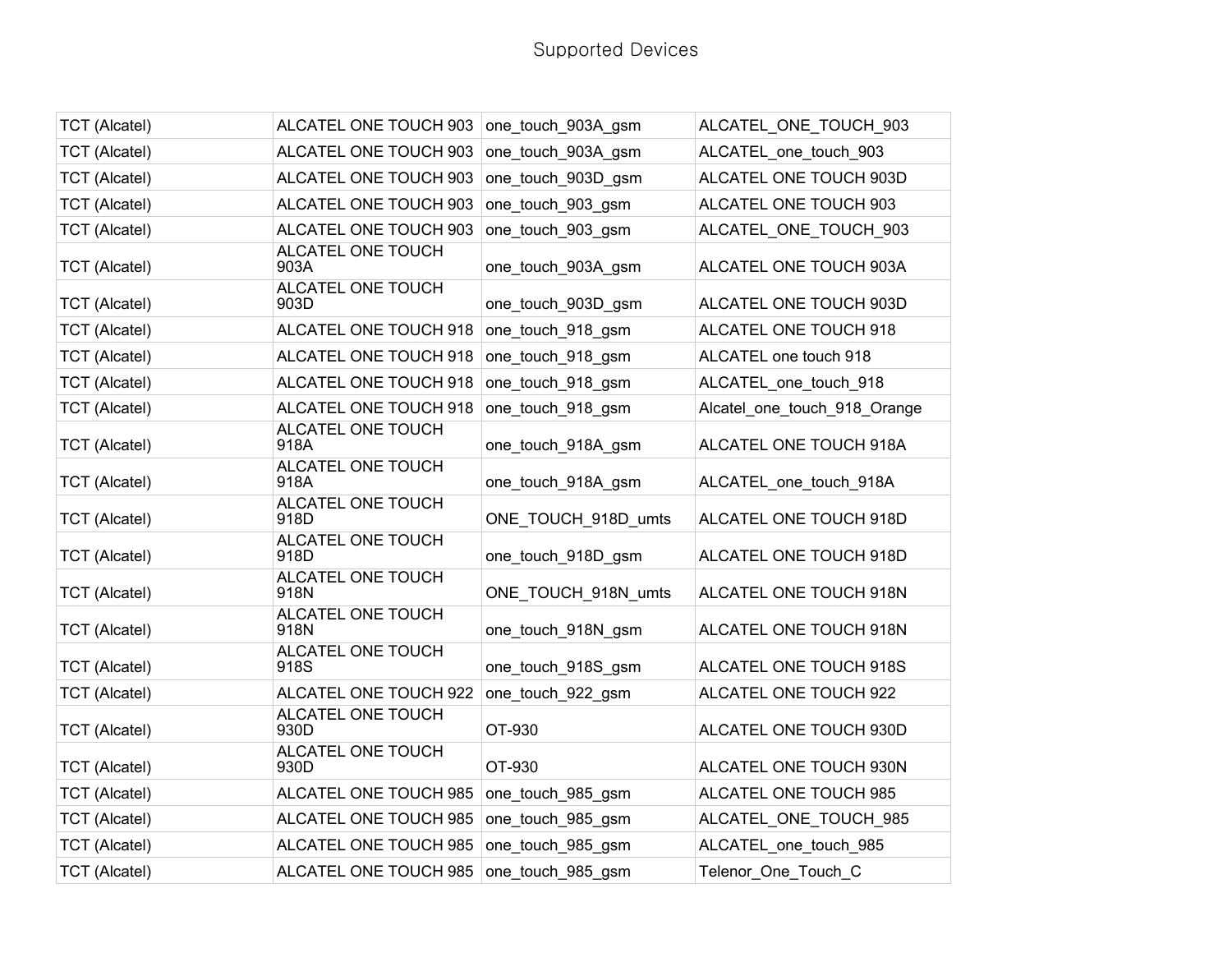| <b>TCT (Alcatel)</b> | ALCATEL ONE TOUCH<br>985D | one_touch_985D_gsm | ALCATEL ONE TOUCH 985D |
|----------------------|---------------------------|--------------------|------------------------|
| <b>TCT (Alcatel)</b> | ALCATEL ONE TOUCH<br>985N | one_touch_985N_gsm | ALCATEL ONE TOUCH 985N |
| <b>TCT (Alcatel)</b> | ALCATEL ONE TOUCH 991     | ONE_TOUCH_991D_gsm | ALCATEL ONE TOUCH 991D |
| <b>TCT (Alcatel)</b> | ALCATEL ONE TOUCH 991     | ONE_TOUCH_991_gsm  | ALCATEL ONE TOUCH 991  |
| <b>TCT (Alcatel)</b> | ALCATEL ONE TOUCH 991     | ONE TOUCH 991 gsm  | ALCATEL one touch 991  |
| <b>TCT (Alcatel)</b> | ALCATEL ONE TOUCH 991     | ONE TOUCH 991 gsm  | Telenor Smart Pro      |
| <b>TCT</b> (Alcatel) | ALCATEL ONE TOUCH 991     | one_touch_991_gsm  | ALCATEL ONE TOUCH 991  |
| <b>TCT</b> (Alcatel) | ALCATEL ONE TOUCH<br>991A | ONE TOUCH 991A gsm | ALCATEL ONE TOUCH 991A |
| <b>TCT (Alcatel)</b> | ALCATEL ONE TOUCH<br>991D | ONE_TOUCH_991D_gsm | ALCATEL ONE TOUCH 991D |
| <b>TCT (Alcatel)</b> | ALCATEL ONE TOUCH<br>991D | one touch 991D gsm | ALCATEL ONE TOUCH 991D |
| <b>TCT</b> (Alcatel) | ALCATEL ONE TOUCH<br>991T | one_touch_991T_gsm | ALCATEL ONE TOUCH 991T |
| <b>TCT (Alcatel)</b> | ALCATEL ONE TOUCH<br>992D | Martell_lite_GSM   | ALCATEL ONE TOUCH 992  |
| <b>TCT</b> (Alcatel) | ALCATEL ONE TOUCH<br>992D | Martell lite GSM   | ALCATEL ONE TOUCH 992D |
| <b>TCT (Alcatel)</b> | ALCATEL ONE TOUCH<br>992D | Martell_lite_GSM   | <b>TCL S500</b>        |
| <b>TCT (Alcatel)</b> | ALCATEL ONE TOUCH<br>992D | Martell lite GSM   | <b>TCL S600</b>        |
| <b>TCT (Alcatel)</b> | ALCATEL ONE TOUCH 995     | one_touch_995_gsm  | ALCATEL one touch 995  |
| <b>TCT (Alcatel)</b> | ALCATEL ONE TOUCH 995     | one_touch_995_gsm  | Optimus Madrid         |
| <b>TCT</b> (Alcatel) | ALCATEL ONE TOUCH 995     | one_touch_995_gsm  | Telenor_Smart_HD       |
| <b>TCT (Alcatel)</b> | ALCATEL ONE TOUCH<br>995A | one_touch_995_gsm  | ALCATEL_one_touch_995A |
| <b>TCT (Alcatel)</b> | ALCATEL ONE TOUCH<br>997D | Martell_GSM        | ALCATEL ONE TOUCH 997  |
| <b>TCT (Alcatel)</b> | ALCATEL ONE TOUCH<br>997D | Martell GSM        | ALCATEL ONE TOUCH 997D |
| <b>TCT</b> (Alcatel) | ALCATEL ONE TOUCH<br>997D | Martell GSM        | BASE Lutea 3           |
| <b>TCT</b> (Alcatel) | ALCATEL ONE TOUCH<br>997D | Martell_GSM        | <b>TCL S710</b>        |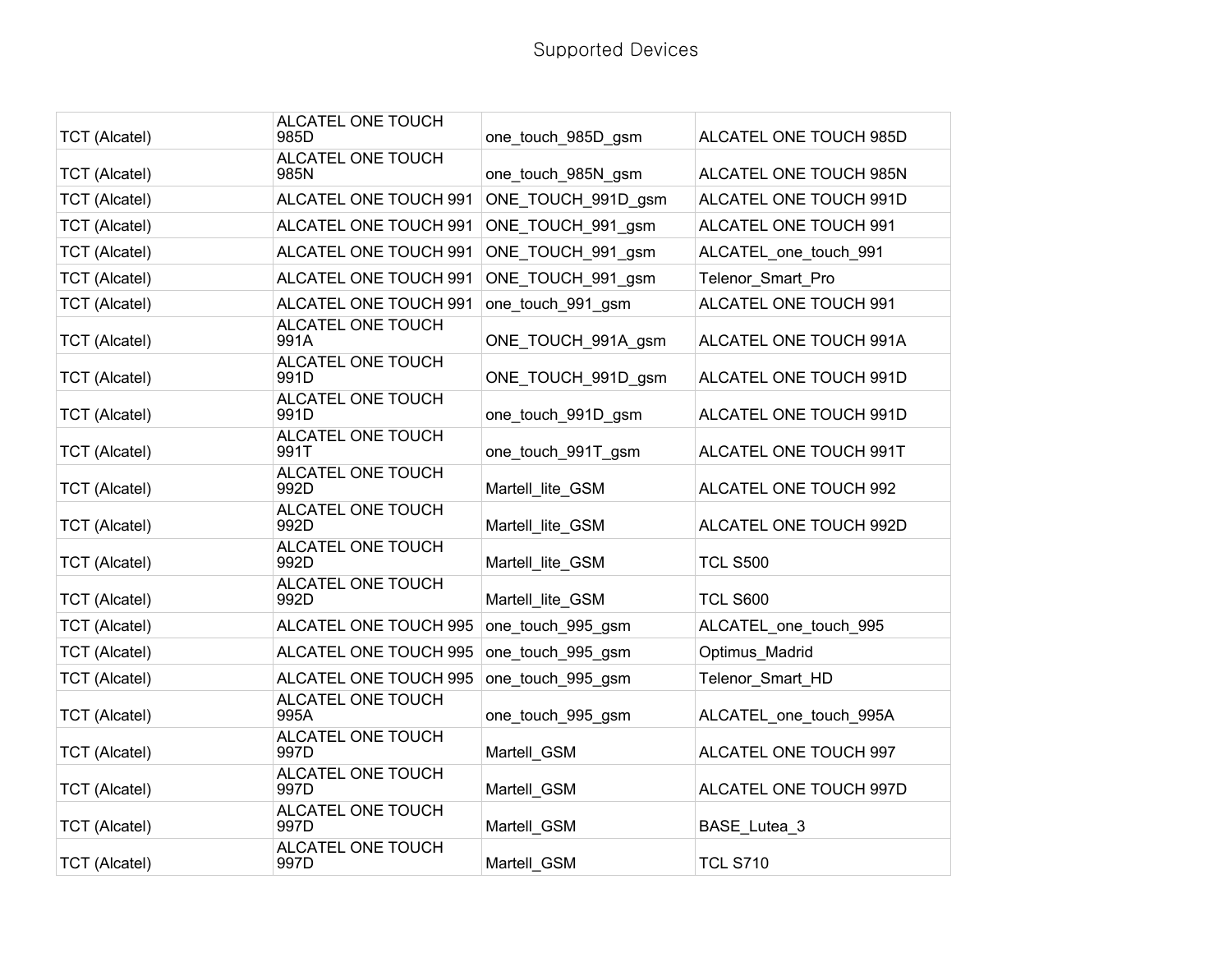| <b>TCT</b> (Alcatel) | ALCATEL ONE TOUCH<br>997D               | Martell GSM                                      | <b>TCL S800</b>          |
|----------------------|-----------------------------------------|--------------------------------------------------|--------------------------|
| <b>TCT</b> (Alcatel) | ALCATEL ONE TOUCH<br>D668               | <b>DANIEL</b>                                    | ALCATEL ONE TOUCH D668   |
| <b>TCT (Alcatel)</b> | ALCATEL ONE TOUCH<br>D668               | <b>DANIEL</b>                                    | <b>TCL D668</b>          |
| <b>TCT (Alcatel)</b> | ALCATEL ONE TOUCH<br>D668               | <b>DANIEL</b>                                    | <b>TCL-D668</b>          |
| <b>TCT (Alcatel)</b> | ALCATEL ONE TOUCH<br>Fierce             | Rav4                                             | ALCATEL ONE TOUCH 7024N  |
| <b>TCT</b> (Alcatel) | ALCATEL ONE TOUCH<br>Fierce             | Rav4                                             | ALCATEL ONE TOUCH 7024W  |
| <b>TCT (Alcatel)</b> | ALCATEL ONE TOUCH<br>Fierce             | Rav4                                             | ALCATEL ONE TOUCH Fierce |
| <b>TCT (Alcatel)</b> | ALCATEL ONE TOUCH<br>P310A              | POP7                                             | ALCATEL ONE TOUCH P310A  |
| <b>TCT (Alcatel)</b> | ALCATEL ONE TOUCH<br>P320A              | POP <sub>8</sub>                                 | ALCATEL ONE TOUCH P320A  |
| <b>TCT (Alcatel)</b> | ALCATEL ONE TOUCH<br>P321               | POP <sub>8</sub>                                 | ALCATEL ONE TOUCH P321   |
| <b>TCT (Alcatel)</b> | ALCATEL ONE TOUCH918N one touch 918 gsm |                                                  | ALCATEL ONE TOUCH 918N   |
| <b>TCT (Alcatel)</b> | ALCATEL ONETOUCH<br>4037R               | SOUL4NA                                          | ALCATEL ONE TOUCH 4037R  |
| <b>TCT (Alcatel)</b> | ALCATEL ONETOUCH<br>4037R               | SOUL4NA                                          | ALCATEL ONETOUCH 4037R   |
| <b>TCT (Alcatel)</b> | ALCATEL ONETOUCH 6032 Alpha             |                                                  | ALCATEL ONETOUCH 6032    |
| <b>TCT (Alcatel)</b> | ALCATEL ONETOUCH<br>6032A               | Alpha                                            | ALCATEL ONETOUCH 6032A   |
| <b>TCT</b> (Alcatel) | ALCATEL ONETOUCH<br>6032X               | Alpha                                            | ALCATEL ONETOUCH 6032X   |
| <b>TCT</b> (Alcatel) | ALCATEL ONETOUCH<br>6043D               | <b>DIABLOXPLUS</b>                               | ALCATEL ONETOUCH 6043D   |
| <b>TCT (Alcatel)</b> | ALCATEL ONETOUCH<br><b>P310A</b>        | POP7                                             | ALCATEL ONE TOUCH P310A  |
| <b>TCT (Alcatel)</b> | ALCATEL ONETOUCH<br><b>P310A</b>        | POP7                                             | ALCATEL ONETOUCH P310A   |
| <b>TCT</b> (Alcatel) | ALCATEL ONETOUCH POP<br>D3              | SOUL4NA                                          | ALCATEL ONETOUCH POP D3  |
| <b>TCT (Alcatel)</b> | ALCATEL one touch 986+                  | OT986                                            | ALCATEL one touch 986+   |
| <b>TCT (Alcatel)</b> | ALCATEL one touch 990C+                 | one touch 990C Plus cdma ALCATEL one touch 990C+ |                          |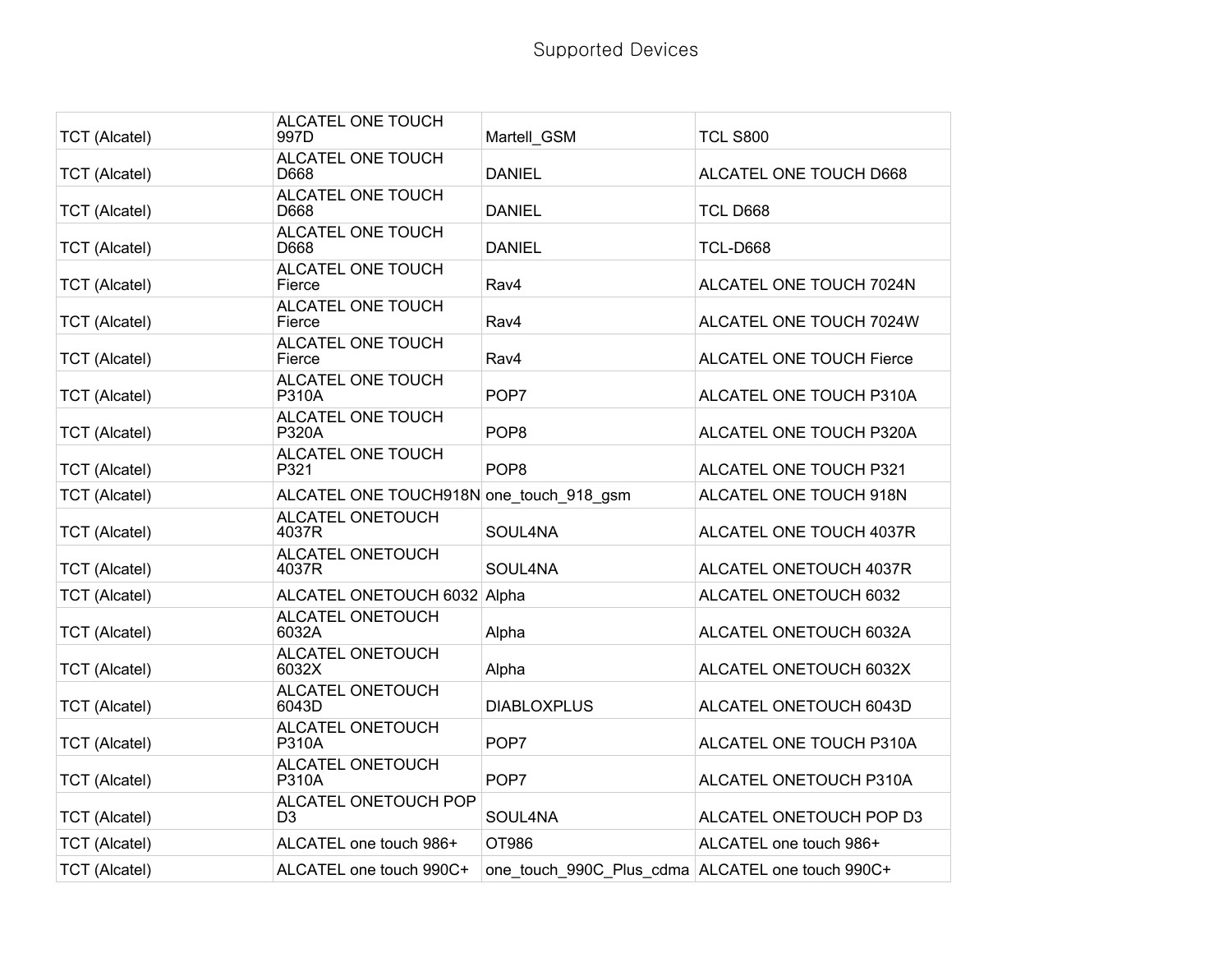| <b>TCT (Alcatel)</b> | ALCATEL one touch J320             | Iris                | ALCATEL one touch J320             |
|----------------------|------------------------------------|---------------------|------------------------------------|
| <b>TCT (Alcatel)</b> | ALCATEL_ONE_TOUCH_50<br>37A        | YarisL_GSM          | ALCATEL ONE TOUCH 5037A            |
| <b>TCT</b> (Alcatel) | ALCATEL_ONE_TOUCH_50<br>37X        | YarisL GSM          | ALCATEL ONE TOUCH 5037X            |
| <b>TCT (Alcatel)</b> | ALCATEL ONE TOUCH 60<br>10X Orange | ONE_TOUCH_6010X_gsm | ALCATEL ONE TOUCH 6010X O<br>range |
| <b>TCT (Alcatel)</b> | ALCATEL_ONE_TOUCH_60<br>30X_Orange | ONE_TOUCH_6030X_gsm | ALCATEL_ONE_TOUCH_6030X_O<br>range |
| <b>TCT (Alcatel)</b> | ALCATEL_ONE_TOUCH_70<br>47A        | YARIS_55            | ALCATEL ONE TOUCH 7047A            |
| <b>TCT</b> (Alcatel) | ALCATEL_ONE_TOUCH_90               | one_touch_903A_gsm  | ALCATEL_ONE_TOUCH_903              |
| <b>TCT</b> (Alcatel) | ALCATEL_ONE_TOUCH_90<br>3          | one_touch_903_gsm   | ALCATEL ONE TOUCH 903              |
| <b>TCT (Alcatel)</b> | ALCATEL_ONE_TOUCH_99<br>1 Orange   | one_touch_991_gsm   | ALCATEL_ONE_TOUCH_991_Ora<br>nge   |
| <b>TCT (Alcatel)</b> | ALCATEL_ONE_TOUCH_P3<br>10X        | POP7                | ALCATEL ONE TOUCH P310X            |
| <b>TCT (Alcatel)</b> | ALCATEL_ONE_TOUCH_P3<br>20X        | POP <sub>8</sub>    | ALCATEL ONE TOUCH P320X            |
| <b>TCT</b> (Alcatel) | ALCATEL_one_touch_918D             | one_touch_918D_umts | ALCATEL_one_touch_918D             |
| <b>TCT (Alcatel)</b> | ALCATEL_one_touch_991              | ONE_TOUCH_991A_gsm  | ALCATEL_one_touch_991              |
| <b>TCT</b> (Alcatel) | ALCATEL_one_touch_991              | one_touch_991_gsm   | ALCATEL_one_touch_991              |
| <b>TCT (Alcatel)</b> | ALCATEL_one_touch_995              | one_touch_995_gsm   | ALCATEL_one_touch_995              |
| <b>TCT</b> (Alcatel) | ALCATEL_one_touch_995              | one_touch_995_gsm   | RPSPE4301                          |
| <b>TCT</b> (Alcatel) | ALCATEL_one_touch_995              | one_touch_995_gsm   | Telenor_One_Touch_S                |
| <b>TCT</b> (Alcatel) | ALCATEL_one_touch_995              | one_touch_995_gsm   | Telenor_Smart_HD                   |
| <b>TCT (Alcatel)</b> | ALCATEL_one_touch_995A             | one_touch_995_gsm   | ALCATEL_one_touch_995A             |
| <b>TCT</b> (Alcatel) | ALCATEL_one_touch_995S             | one_touch_995_gsm   | ALCATEL_one_touch_995S             |
| <b>TCT (Alcatel)</b> | ALOO 6032                          | Alpha               | ALOO 6032                          |
| <b>TCT</b> (Alcatel) | AM-H100                            | EOS_Ite             | AM-H100                            |
| <b>TCT</b> (Alcatel) | ATEL ONE TOUCH 995                 | one_touch_995_gsm   | ALCATEL_one_touch_995              |
| <b>TCT (Alcatel)</b> | Alcatel one touch 985              | one_touch_985A_gsm  | ALCATEL_one_touch_985              |
| <b>TCT (Alcatel)</b> | Alcatel_one_touch_918_Ora<br>nge   | one_touch_918_gsm   | Alcatel_one_touch_918_Orange       |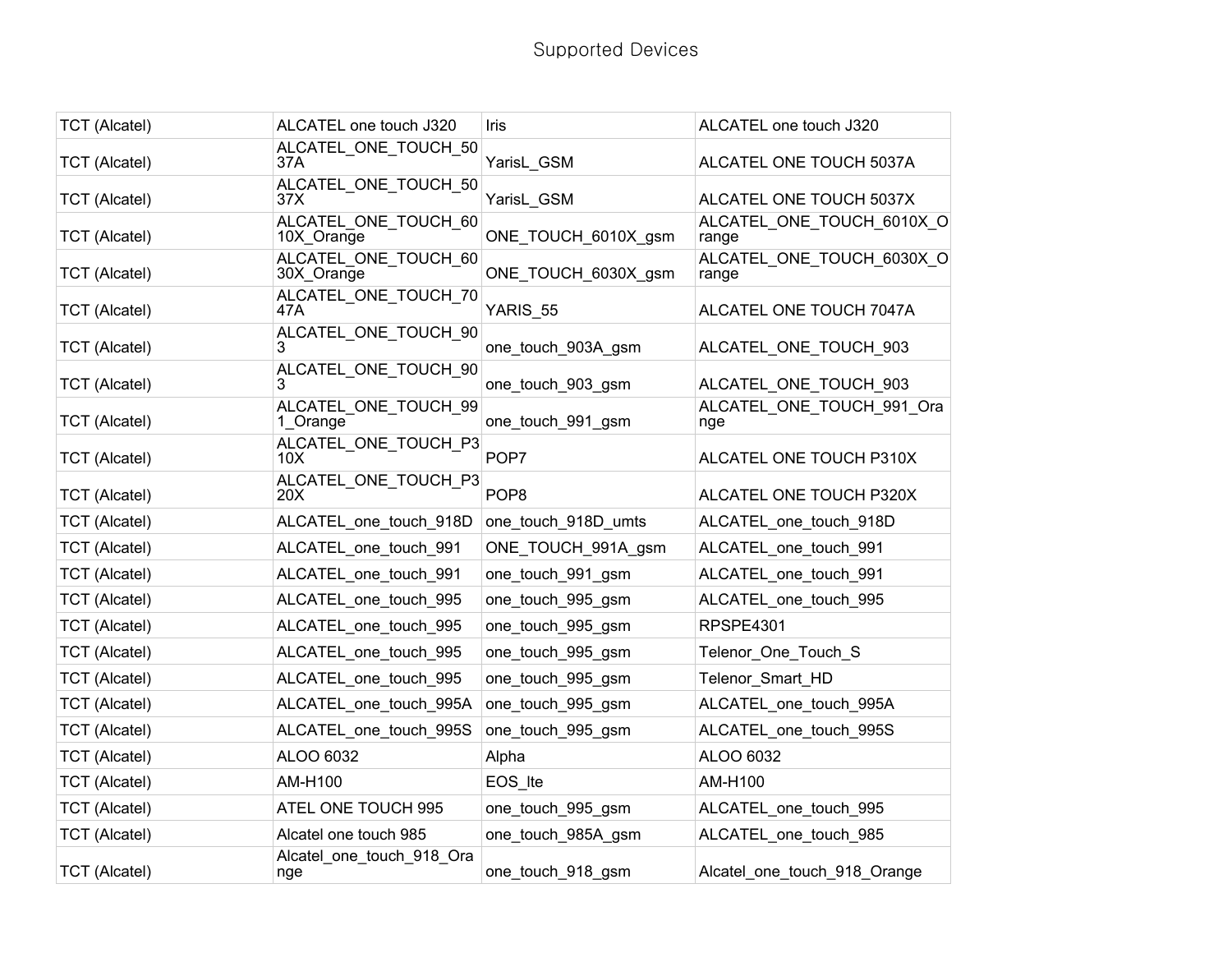| <b>TCT (Alcatel)</b> | Boost View 5.0      | <b>YARISXL</b>      | Boost View 5.0          |
|----------------------|---------------------|---------------------|-------------------------|
| <b>TCT (Alcatel)</b> | D819                | HERO <sub>8</sub>   | D819                    |
| <b>TCT</b> (Alcatel) | D820                | HERO <sub>8</sub>   | D820                    |
| <b>TCT (Alcatel)</b> | D820X               | HERO <sub>8</sub>   | D820X                   |
| <b>TCT (Alcatel)</b> | <b>DL900</b>        | <b>YARISXL</b>      | DL900                   |
| <b>TCT</b> (Alcatel) | E500                | X50D                | E500                    |
| <b>TCT</b> (Alcatel) | EVO <sub>7</sub>    | EVO <sub>7</sub>    | MTC 1065                |
| <b>TCT</b> (Alcatel) | EVO7                | EVO7                | onetouch EVO7           |
| <b>TCT (Alcatel)</b> | EVO <sub>7</sub>    | EVO7                | starTIM tab 7           |
| <b>TCT</b> (Alcatel) | Hero <sub>2</sub> C | Hero <sub>2</sub> C | 7055A                   |
| <b>TCT</b> (Alcatel) | <b>I216A</b>        | PIXI7               | <b>I216A</b>            |
| <b>TCT</b> (Alcatel) | 1216X               | PIXI7               | <b>I216X</b>            |
| <b>TCT (Alcatel)</b> | 1220                | PIXI8               | 1220                    |
| <b>TCT</b> (Alcatel) | 1221                | PIXI8               | 1221                    |
| <b>TCT</b> (Alcatel) | <b>IDOL 2 S</b>     | EOS4G               | 6050Y                   |
| <b>TCT</b> (Alcatel) | <b>IDOL 2 S</b>     | EOS4G               | ALCATEL ONE TOUCH 6050Y |
| <b>TCT (Alcatel)</b> | <b>IDOL 2 S</b>     | EOS4G               | Idol2S_Orange           |
| <b>TCT</b> (Alcatel) | <b>IDOL 2 S</b>     | EOS_Ite             | 6050A                   |
| <b>TCT</b> (Alcatel) | <b>IDOL 2 S</b>     | EOS_Ite             | 6050F                   |
| <b>TCT</b> (Alcatel) | <b>IDOL 2 S</b>     | EOS_Ite             | 6050W                   |
| <b>TCT (Alcatel)</b> | <b>IDOL 2 S</b>     | EOS_Ite             | 6050Y                   |
| <b>TCT</b> (Alcatel) | <b>IDOL 2 S</b>     | EOS_Ite             | ALCATEL ONE TOUCH 6050Y |
| <b>TCT</b> (Alcatel) | <b>IDOL 2 S</b>     | EOS_Ite             | ALCATEL ONETOUCH 6050A  |
| <b>TCT</b> (Alcatel) | <b>IDOL 2 S</b>     | EOS_Ite             | <b>OWN S5030</b>        |
| <b>TCT</b> (Alcatel) | <b>IDOL 2 S</b>     | EOS_Ite             | <b>TCL S830U</b>        |
| <b>TCT</b> (Alcatel) | <b>IDOL 2 S</b>     | EOS_Ite             | TCL S838M               |
| <b>TCT</b> (Alcatel) | <b>Idol S</b>       | DiabloHD_LTE        | ALCATEL ONE TOUCH 6035L |
| <b>TCT</b> (Alcatel) | Idol S              | DiabloHD_LTE        | <b>BS472</b>            |
| <b>TCT</b> (Alcatel) | <b>Idol S</b>       | DiabloHD_LTE        | <b>MTC 978</b>          |
| <b>TCT (Alcatel)</b> | <b>Idol S</b>       | Diablo_LTE          | ALCATEL ONE TOUCH 6034L |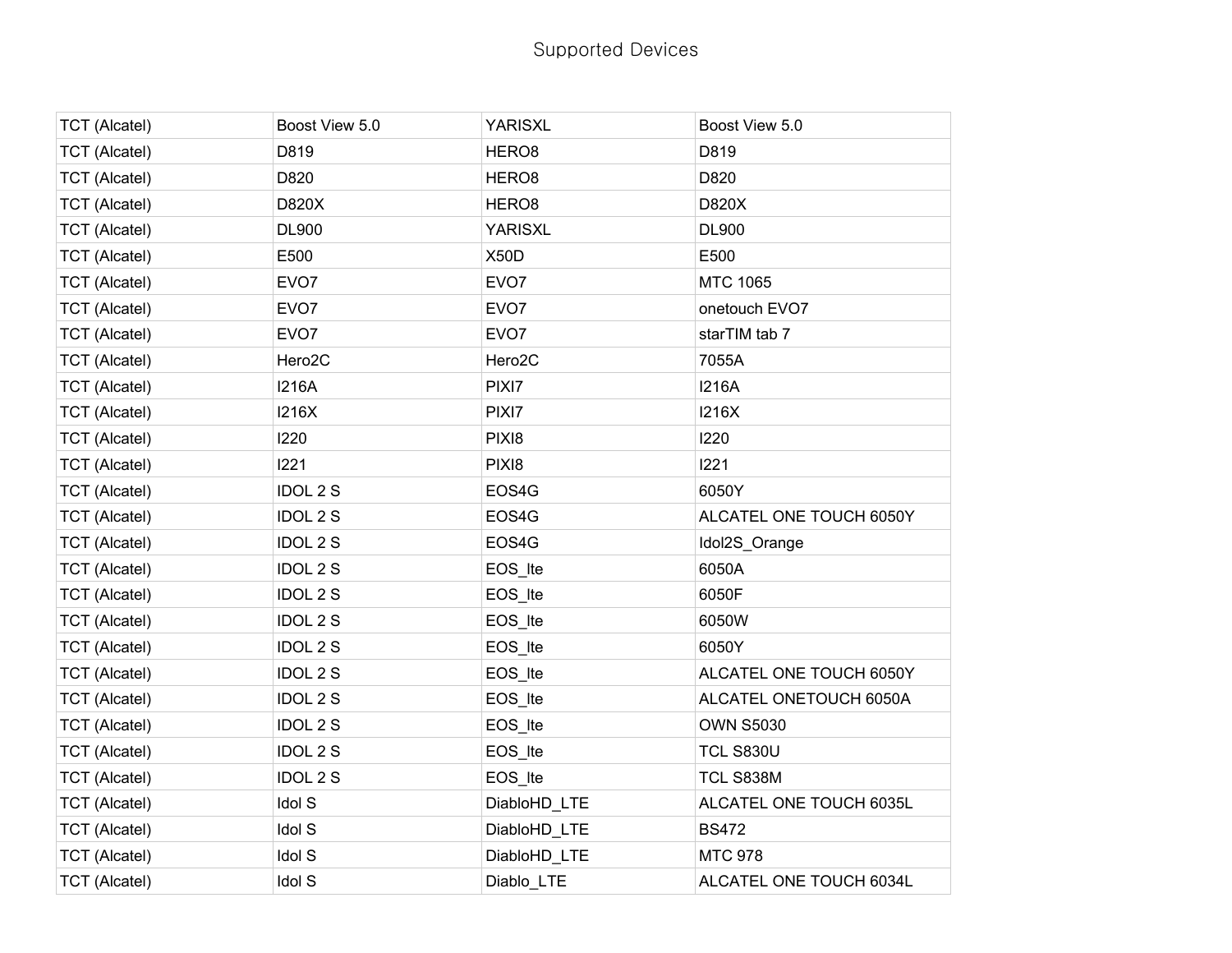| <b>TCT</b> (Alcatel) | <b>Idol S</b>       | Diablo_LTE          | ALCATEL ONE TOUCH 6034M |
|----------------------|---------------------|---------------------|-------------------------|
| <b>TCT</b> (Alcatel) | <b>Idol S</b>       | Diablo_LTE          | ALCATEL ONE TOUCH 6034R |
| <b>TCT (Alcatel)</b> | <b>Idol S</b>       | Diablo_LTE          | ALCATEL ONE TOUCH 6034Y |
| <b>TCT (Alcatel)</b> | <b>Idol S</b>       | Diablo_LTE          | San Remo 4G             |
| <b>TCT</b> (Alcatel) | <b>Idol S</b>       | Diablo_LTE          | <b>TCL-S850L</b>        |
| <b>TCT</b> (Alcatel) | Idol X              | DiabloHD_LTE        | ALCATEL ONE TOUCH 6035R |
| <b>TCT (Alcatel)</b> | <b>Idol2 MINI S</b> | MIATA_Ite           | 6036A                   |
| <b>TCT</b> (Alcatel) | <b>Idol2 MINI S</b> | MIATA_Ite           | 6036X                   |
| <b>TCT (Alcatel)</b> | <b>Idol2 MINI S</b> | MIATA_Ite           | 6036Y                   |
| <b>TCT (Alcatel)</b> | Juke-A554C          | A554C               | A554C                   |
| <b>TCT</b> (Alcatel) | M812C               | M812                | M812C                   |
| <b>TCT (Alcatel)</b> | <b>MTC 960</b>      | MTC_960_gsm         | <b>MTC 960</b>          |
| <b>TCT</b> (Alcatel) | <b>MTC 970</b>      | Beetle_GSM          | <b>MTC 970</b>          |
| <b>TCT</b> (Alcatel) | <b>MTC975</b>       | Camry_GSM           | <b>MTC975</b>           |
| <b>TCT (Alcatel)</b> | MegaFon_SP-A10      | one_touch_995_gsm   | MegaFon_SP-A10          |
| <b>TCT</b> (Alcatel) | Megafon Login       | OT-930              | MegaFon_SP-AI           |
| <b>TCT</b> (Alcatel) | Moov <sub>2</sub>   | move_2_gsm          | move 2                  |
| <b>TCT (Alcatel)</b> | ONE TOUCH 4007X     | Pixo_GSM            | ONE TOUCH 4007A         |
| <b>TCT</b> (Alcatel) | ONE TOUCH 4007X     | Pixo_GSM            | ONE TOUCH 4007D         |
| <b>TCT</b> (Alcatel) | ONE TOUCH 4007X     | Pixo_GSM            | ONE TOUCH 4007E         |
| <b>TCT (Alcatel)</b> | ONE TOUCH 4007X     | Pixo_GSM            | ONE TOUCH 4007X         |
| <b>TCT (Alcatel)</b> | ONE TOUCH 4011X     | <b>BeetleliteJB</b> | ONE TOUCH 4011X         |
| <b>TCT</b> (Alcatel) | ONE TOUCH 4015X     | Yaris35_GSM         | 4016D                   |
| <b>TCT (Alcatel)</b> | ONE TOUCH 4015X     | Yaris35_GSM         | ONE TOUCH 4015A         |
| <b>TCT</b> (Alcatel) | ONE TOUCH 4015X     | Yaris35_GSM         | ONE TOUCH 4015D         |
| <b>TCT</b> (Alcatel) | ONE TOUCH 4015X     | Yaris35_GSM         | ONE TOUCH 4015N         |
| <b>TCT (Alcatel)</b> | ONE TOUCH 4015X     | Yaris35_GSM         | ONE TOUCH 4015X         |
| <b>TCT</b> (Alcatel) | ONE TOUCH 4015X     | Yaris35_GSM         | ONE TOUCH 4015X-orange  |
| <b>TCT</b> (Alcatel) | ONE TOUCH 4015X     | Yaris35_GSM         | ONE TOUCH 4016A         |
| <b>TCT</b> (Alcatel) | ONE TOUCH 4015X     | Yaris35_GSM         | Orange Yomi             |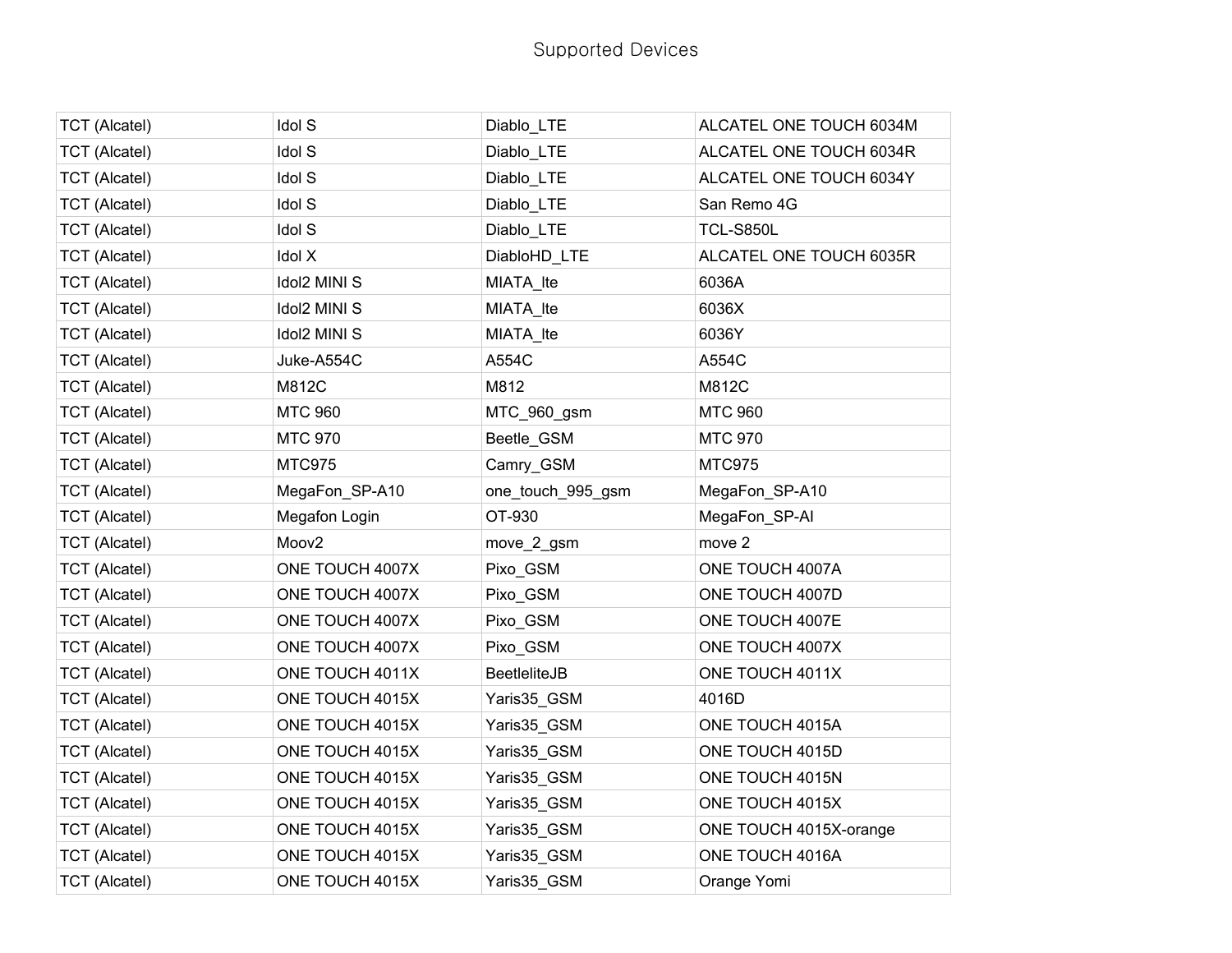| <b>TCT (Alcatel)</b> | ONE TOUCH 4033X | Yaris_M_GSM       | 4032A                   |
|----------------------|-----------------|-------------------|-------------------------|
| <b>TCT (Alcatel)</b> | ONE TOUCH 4033X | Yaris M GSM       | 4032D                   |
| <b>TCT</b> (Alcatel) | ONE TOUCH 4033X | Yaris_M_GSM       | 4032E                   |
| <b>TCT</b> (Alcatel) | ONE TOUCH 4033X | Yaris_M_GSM       | 4032X                   |
| <b>TCT (Alcatel)</b> | ONE TOUCH 4033X | Yaris M GSM       | 4033L                   |
| <b>TCT (Alcatel)</b> | ONE TOUCH 4033X | Yaris M GSM       | MS3B                    |
| <b>TCT</b> (Alcatel) | ONE TOUCH 4033X | Yaris_M_GSM       | ONE TOUCH 4032A         |
| <b>TCT</b> (Alcatel) | ONE TOUCH 4033X | Yaris_M_GSM       | ONE TOUCH 4033A         |
| <b>TCT (Alcatel)</b> | ONE TOUCH 4033X | Yaris M GSM       | ONE TOUCH 4033D         |
| <b>TCT</b> (Alcatel) | ONE TOUCH 4033X | Yaris_M_GSM       | ONE TOUCH 4033E         |
| <b>TCT</b> (Alcatel) | ONE TOUCH 4033X | Yaris_M_GSM       | ONE TOUCH 4033X         |
| <b>TCT</b> (Alcatel) | ONE TOUCH 4033X | Yaris_M_GSM       | <b>OWN S3010</b>        |
| <b>TCT</b> (Alcatel) | ONE TOUCH 4033X | Yaris_M_GSM       | <b>OWN S3010D</b>       |
| <b>TCT</b> (Alcatel) | ONE TOUCH 4033X | Yaris_M_GSM       | <b>TCLJ330</b>          |
| <b>TCT (Alcatel)</b> | ONE TOUCH 6012A | California_GSM    | ONE TOUCH 6012A         |
| <b>TCT</b> (Alcatel) | ONE TOUCH 6012D | California        | ALCATEL ONE TOUCH 6012D |
| <b>TCT</b> (Alcatel) | ONE TOUCH 6012D | California        | ALCATEL ONE TOUCH 6012X |
| <b>TCT</b> (Alcatel) | ONE TOUCH 6012D | California        | Mobile Sosh             |
| <b>TCT</b> (Alcatel) | ONE TOUCH 6012D | California        | ONE TOUCH 6012A         |
| <b>TCT (Alcatel)</b> | ONE TOUCH 6012D | California        | ONE TOUCH 6012D         |
| <b>TCT</b> (Alcatel) | ONE TOUCH 6012D | California        | ONE TOUCH 6012E         |
| <b>TCT</b> (Alcatel) | ONE TOUCH 6012D | California        | ONE TOUCH 6012X         |
| <b>TCT</b> (Alcatel) | ONE TOUCH 6012D | California        | ONE TOUCH IDOL MINI     |
| <b>TCT (Alcatel)</b> | ONE TOUCH 6012D | California        | Orange Covo             |
| <b>TCT</b> (Alcatel) | ONE TOUCH 6012D | California        | Orange Hiro             |
| <b>TCT</b> (Alcatel) | ONE TOUCH 6012X | California        | ONE TOUCH 6012X         |
| <b>TCT (Alcatel)</b> | ONE TOUCH 8020D | <b>SCRIBEPRO</b>  | ONE TOUCH 8020D         |
| <b>TCT</b> (Alcatel) | ONE TOUCH 983   | ONE_TOUCH_983_gsm | ALCATEL_one_touch_983   |
| <b>TCT (Alcatel)</b> | ONE TOUCH 983   | ONE_TOUCH_983_gsm | ONE TOUCH 983           |
| <b>TCT (Alcatel)</b> | ONE TOUCH 983   | ONE_TOUCH_983_gsm | <b>VALENCIA</b>         |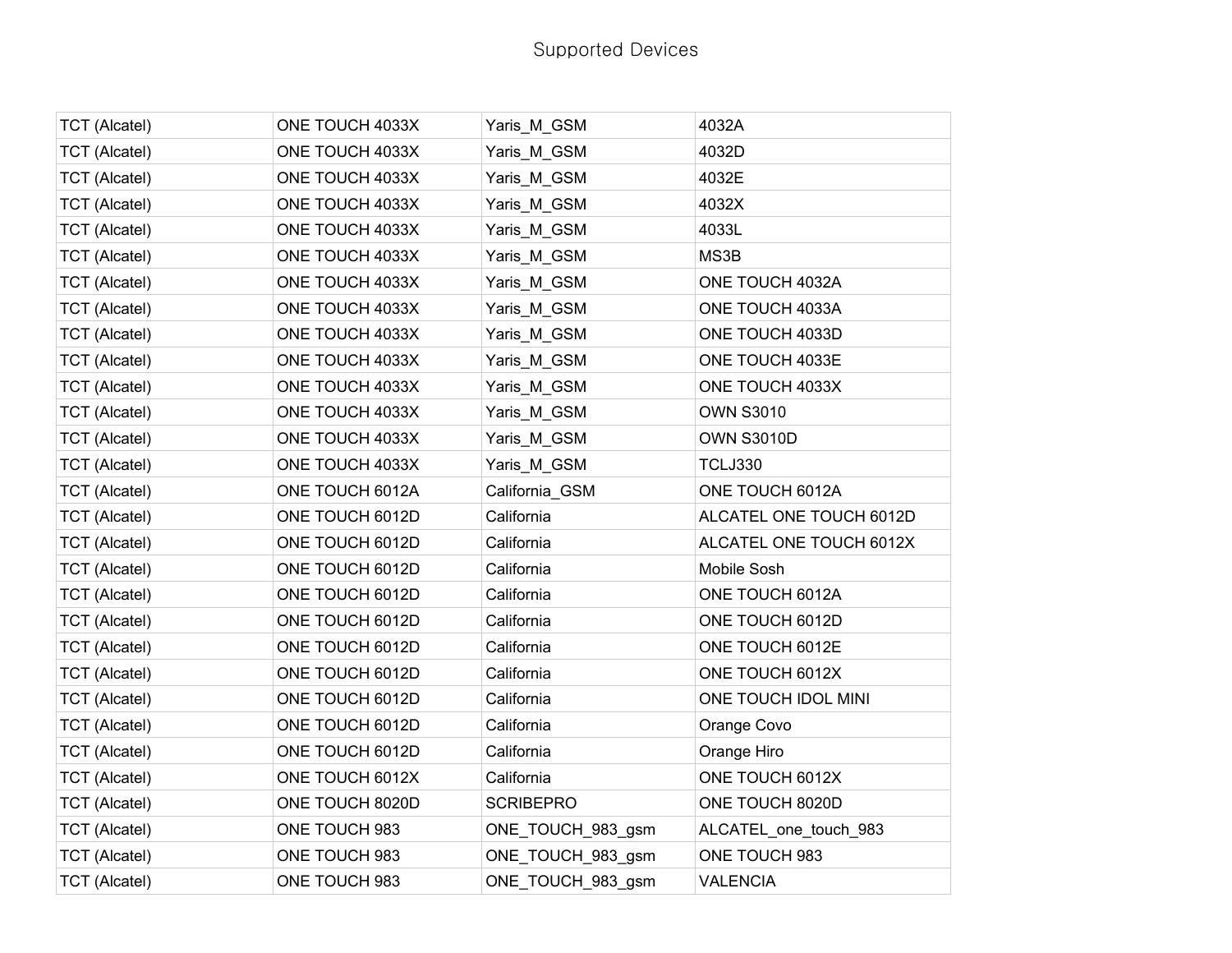| <b>TCT (Alcatel)</b> | ONE TOUCH 983        | one_touch_983_gsm    | ALCATEL_one_touch_983   |
|----------------------|----------------------|----------------------|-------------------------|
| <b>TCT (Alcatel)</b> | ONE TOUCH C505C      | ONE TOUCH C505C cdma | ONE TOUCH C505C         |
| <b>TCT</b> (Alcatel) | ONE TOUCH EVO7HD     | E710                 | <b>MTC 1078</b>         |
| <b>TCT (Alcatel)</b> | ONE TOUCH EVO7HD     | E710                 | ONE TOUCH E710          |
| <b>TCT (Alcatel)</b> | ONE TOUCH EVO7HD     | E710                 | ONE TOUCH EVO7HD        |
| <b>TCT</b> (Alcatel) | ONE TOUCH EVO8HD     | E720                 | ONE TOUCH EVO7HD        |
| <b>TCT (Alcatel)</b> | ONE TOUCH EVO8HD     | E720                 | ONE TOUCH EVO8HD        |
| <b>TCT (Alcatel)</b> | ONE TOUCH SCRIBE 5   | Scribe5_gsm          | ALCATEL ONE TOUCH 8000A |
| <b>TCT (Alcatel)</b> | ONE TOUCH SCRIBE 5   | Scribe5_gsm          | ALCATEL ONE TOUCH 8000D |
| <b>TCT (Alcatel)</b> | ONE TOUCH SCRIBE 5   | Scribe5_gsm          | <b>TCL Y710</b>         |
| <b>TCT (Alcatel)</b> | ONE TOUCH T10        | GR-TB7               | GR-TB7                  |
| <b>TCT (Alcatel)</b> | ONE TOUCH TAB 7      | T011                 | ONE TOUCH TAB 7         |
| <b>TCT (Alcatel)</b> | ONE TOUCH TAB 7      | T011                 | <b>TCL TAB 7</b>        |
| <b>TCT (Alcatel)</b> | ONE TOUCH TAB 7HD    | T016                 | ONE TOUCH TAB 7HD       |
| <b>TCT</b> (Alcatel) | ONE TOUCH TAB 8HD    | T021                 | ONE TOUCH TAB 8HD       |
| <b>TCT</b> (Alcatel) | ONE TOUCH Ultra 960c | Alltel               | ONE_TOUCH_960C          |
| <b>TCT (Alcatel)</b> | ONE TOUCH Ultra 960c | ONE_TOUCH_960C       | ADR3010                 |
| <b>TCT (Alcatel)</b> | ONE TOUCH Ultra 960c | ONE TOUCH 960C       | ONE TOUCH 960C          |
| <b>TCT</b> (Alcatel) | ONE TOUCH Ultra 960c | RadioShack           | ADR3010                 |
| <b>TCT (Alcatel)</b> | ONE TOUCH Ultra 960c | nTelos               | ONE_TOUCH_960C          |
| <b>TCT (Alcatel)</b> | ONE TOUCH Ultra 960c | vulcan               | ONE_TOUCH_960C          |
| <b>TCT (Alcatel)</b> | ONE TOUCH P310A      | POP7                 | ONE TOUCH P310A         |
| <b>TCT (Alcatel)</b> | ONE_TOUCH_P310X      | POP7                 | ALCATEL ONE TOUCH P310X |
| <b>TCT (Alcatel)</b> | OT-990C              | OT-990C_cdma         | OT-990C                 |
| <b>TCT</b> (Alcatel) | <b>OWN S4010</b>     | Telsa                | <b>OWN S4010</b>        |
| <b>TCT</b> (Alcatel) | <b>OWN S5010</b>     | DiabloHD             | <b>OWN S5010</b>        |
| <b>TCT (Alcatel)</b> | <b>OWN_S4025</b>     | YARIS_55             | <b>OWN_S4025</b>        |
| <b>TCT</b> (Alcatel) | One Touch 890D       | one_touch_890D_gsm   | ALCATEL one touch 890D  |
| <b>TCT (Alcatel)</b> | One Touch 906        | one_touch_906_gsm    | ALCATEL_one_touch_906Y  |
| <b>TCT (Alcatel)</b> | One Touch 908        | one_touch_908_gsm    | ALCATEL ONE TOUCH 908   |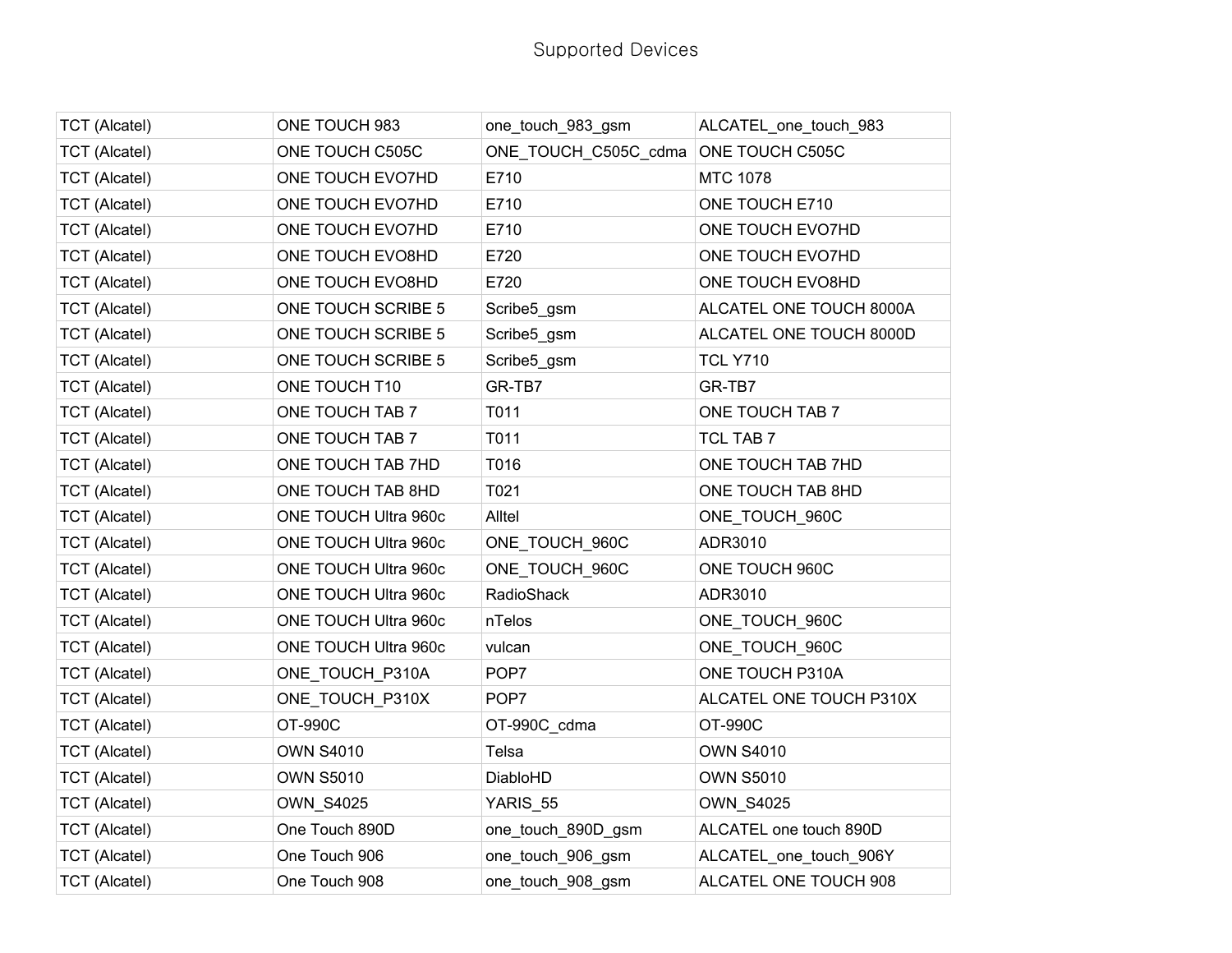| <b>TCT</b> (Alcatel) | One Touch 908    | one_touch_908_gsm  | ALCATEL_one_touch_908         |
|----------------------|------------------|--------------------|-------------------------------|
| <b>TCT</b> (Alcatel) | One Touch 908    | one_touch_908_gsm  | Alcatel_one_touch_908F_Orange |
| <b>TCT</b> (Alcatel) | One Touch 990    | one_touch_990_gsm  | ALCATEL ONE TOUCH 990         |
| <b>TCT</b> (Alcatel) | One Touch 990    | one_touch_990_gsm  | ALCATEL one touch 990         |
| <b>TCT</b> (Alcatel) | One Touch 990    | one_touch_990_gsm  | ALCATEL_one_touch_990         |
| <b>TCT</b> (Alcatel) | One Touch 990    | one_touch_990_gsm  | Alcatel one touch 908F Orange |
| <b>TCT (Alcatel)</b> | One Touch 990    | one_touch_990_gsm  | Alcatel one touch 990 Orange  |
| <b>TCT</b> (Alcatel) | One Touch 990    | one_touch_990_gsm  | Los Angeles                   |
| <b>TCT</b> (Alcatel) | One Touch 990    | one_touch_990_gsm  | <b>TCL A990</b>               |
| <b>TCT</b> (Alcatel) | One Touch 990    | one_touch_990_gsm  | TCL ONE TOUCH 990             |
| <b>TCT</b> (Alcatel) | One Touch 990    | one_touch_990_gsm  | Telenor_OneTouch              |
| <b>TCT</b> (Alcatel) | One Touch 990    | one_touch_990_gsm  | Vodafone 958                  |
| <b>TCT</b> (Alcatel) | One Touch 990A   | one_touch_990A_gsm | ALCATEL_one_touch_990A        |
| <b>TCT (Alcatel)</b> | One Touch 990S   | one_touch_990S_gsm | ALCATEL_one_touch_990S        |
| <b>TCT</b> (Alcatel) | One Touch 990S   | one_touch_990S_gsm | Alcatel one touch 990S        |
| <b>TCT</b> (Alcatel) | Orange_Sego      | Orange_Sego        | Orange Sego                   |
| <b>TCT</b> (Alcatel) | P330X            | Pop7_LTE           | P330X                         |
| <b>TCT (Alcatel)</b> | P330X orange     | Pop7 LTE           | P330X orange                  |
| <b>TCT</b> (Alcatel) | P350X            | POP8_LTE           | P350X                         |
| <b>TCT</b> (Alcatel) | P360X            | POP <sub>10</sub>  | P360X                         |
| <b>TCT (Alcatel)</b> | P688L            | Rio <sub>5</sub> C | TCL-P688L                     |
| <b>TCT</b> (Alcatel) | P688L            | Rio <sub>5</sub> C | <b>TOM007</b>                 |
| <b>TCT</b> (Alcatel) | PIXI3(3.5)       | PIXI3_35           | 4009D                         |
| <b>TCT (Alcatel)</b> | PIX13(3.5)       | <b>PIXI3 35</b>    | 4009E                         |
| <b>TCT</b> (Alcatel) | PIXI3(4)         | Pixi3-4            | 4013D                         |
| <b>TCT</b> (Alcatel) | PIXI3(4)         | Pixi3-4            | 4013K                         |
| <b>TCT</b> (Alcatel) | PIXI3(4)         | Pixi3-4            | 4013X                         |
| <b>TCT</b> (Alcatel) | POP <sub>2</sub> | Alto45             | 5042A                         |
| <b>TCT</b> (Alcatel) | POP <sub>2</sub> | Alto45             | 5042D                         |
| <b>TCT</b> (Alcatel) | POP <sub>2</sub> | Alto45             | 5042X                         |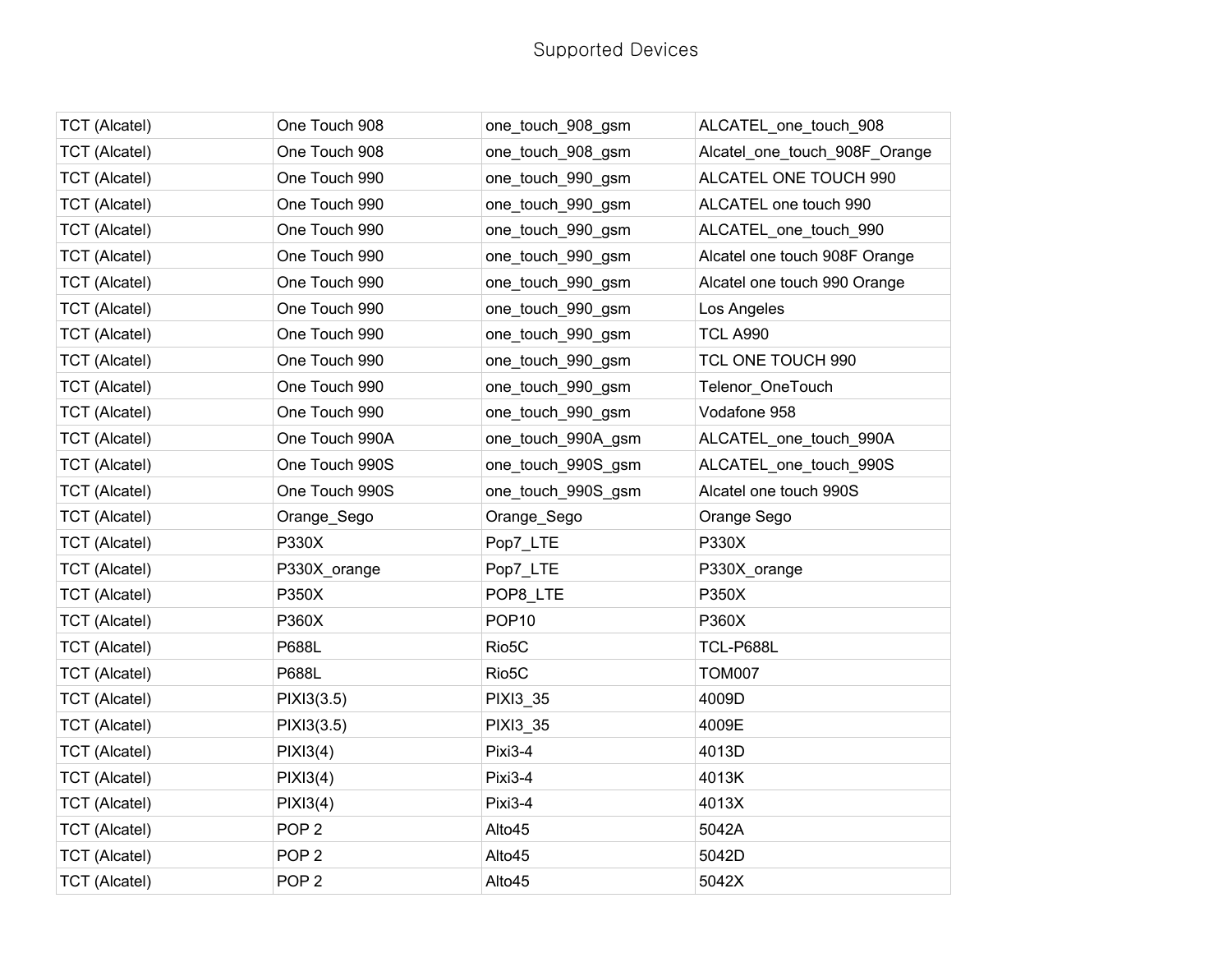| <b>TCT</b> (Alcatel) | POP <sub>S3</sub>                          | RIO4G TF             | ALCATEL A845L                               |
|----------------------|--------------------------------------------|----------------------|---------------------------------------------|
| <b>TCT (Alcatel)</b> | POP <sub>S3</sub>                          | RIO 4G               | 5050A                                       |
| <b>TCT (Alcatel)</b> | POP <sub>S3</sub>                          | RIO_4G               | 5050S                                       |
| <b>TCT</b> (Alcatel) | POP <sub>S3</sub>                          | RIO_4G               | 5050X                                       |
| <b>TCT (Alcatel)</b> | POP <sub>S3</sub>                          | RIO_4G               | 5050Y                                       |
| <b>TCT</b> (Alcatel) | POP <sub>S3</sub>                          | RIO_4G               | ALCATEL ONETOUCH 5050X                      |
| <b>TCT (Alcatel)</b> | POP <sub>S3</sub>                          | RIO_4G               | Siru                                        |
| <b>TCT</b> (Alcatel) | POP <sub>S9</sub>                          | RIO <sub>6_Ite</sub> | 7050Y                                       |
| <b>TCT (Alcatel)</b> | POP <sub>S9</sub>                          | RIO6 Ite             | ALCATEL A995L                               |
| <b>TCT (Alcatel)</b> | POP <sub>S9</sub>                          | RIO <sub>6_Ite</sub> | <b>STARXTREM II</b>                         |
| <b>TCT (Alcatel)</b> | POP <sub>S9</sub>                          | RIO <sub>6</sub> Ite | Smartphone Android by SFR<br>STARXTREM II   |
| <b>TCT (Alcatel)</b> | PandA_m14                                  | YARIS_55             | PandA_m14                                   |
| <b>TCT</b> (Alcatel) | Pixo 7                                     | PIXO7                | 1211                                        |
| <b>TCT</b> (Alcatel) | Pixo 7                                     | PIXO7                | 1212                                        |
| <b>TCT (Alcatel)</b> | Pixo 7                                     | PIXO7                | I213                                        |
| <b>TCT (Alcatel)</b> | SMART 4G 5.5 Enterprise                    | M812                 | SMART 4G 5.5 Enterprise                     |
| <b>TCT</b> (Alcatel) | <b>SOUL 4.5</b>                            | SOUL45_GSM           | 5038X                                       |
| <b>TCT</b> (Alcatel) | Smartphone Android by SFR<br>STARADDICT II | one_touch_996_gsm    | Smartphone Android by SFR<br>STARADDICT II  |
| <b>TCT (Alcatel)</b> | Smartphone Android by SFR<br>STARADDICT II | one_touch_996_gsm    | Smartphone_Android_by_SFR_STA<br>RADDICT II |
| <b>TCT (Alcatel)</b> | <b>Soul 3.5</b>                            | SOUL35               | 4018A                                       |
| <b>TCT (Alcatel)</b> | <b>Soul 3.5</b>                            | SOUL35               | 4018D                                       |
| <b>TCT (Alcatel)</b> | <b>Soul 3.5</b>                            | SOUL35               | 4018E                                       |
| <b>TCT (Alcatel)</b> | <b>Soul 3.5</b>                            | SOUL35               | 4018F                                       |
| <b>TCT (Alcatel)</b> | <b>Soul 3.5</b>                            | SOUL35               | 4018M                                       |
| <b>TCT</b> (Alcatel) | <b>Soul 3.5</b>                            | SOUL35               | 4018X                                       |
| <b>TCT (Alcatel)</b> | <b>Soul 3.5</b>                            | SOUL35               | T4018                                       |
| <b>TCT (Alcatel)</b> | Soul 4                                     | SOUL4                | 4035A                                       |
| <b>TCT (Alcatel)</b> | Soul 4                                     | SOUL4                | 4035D                                       |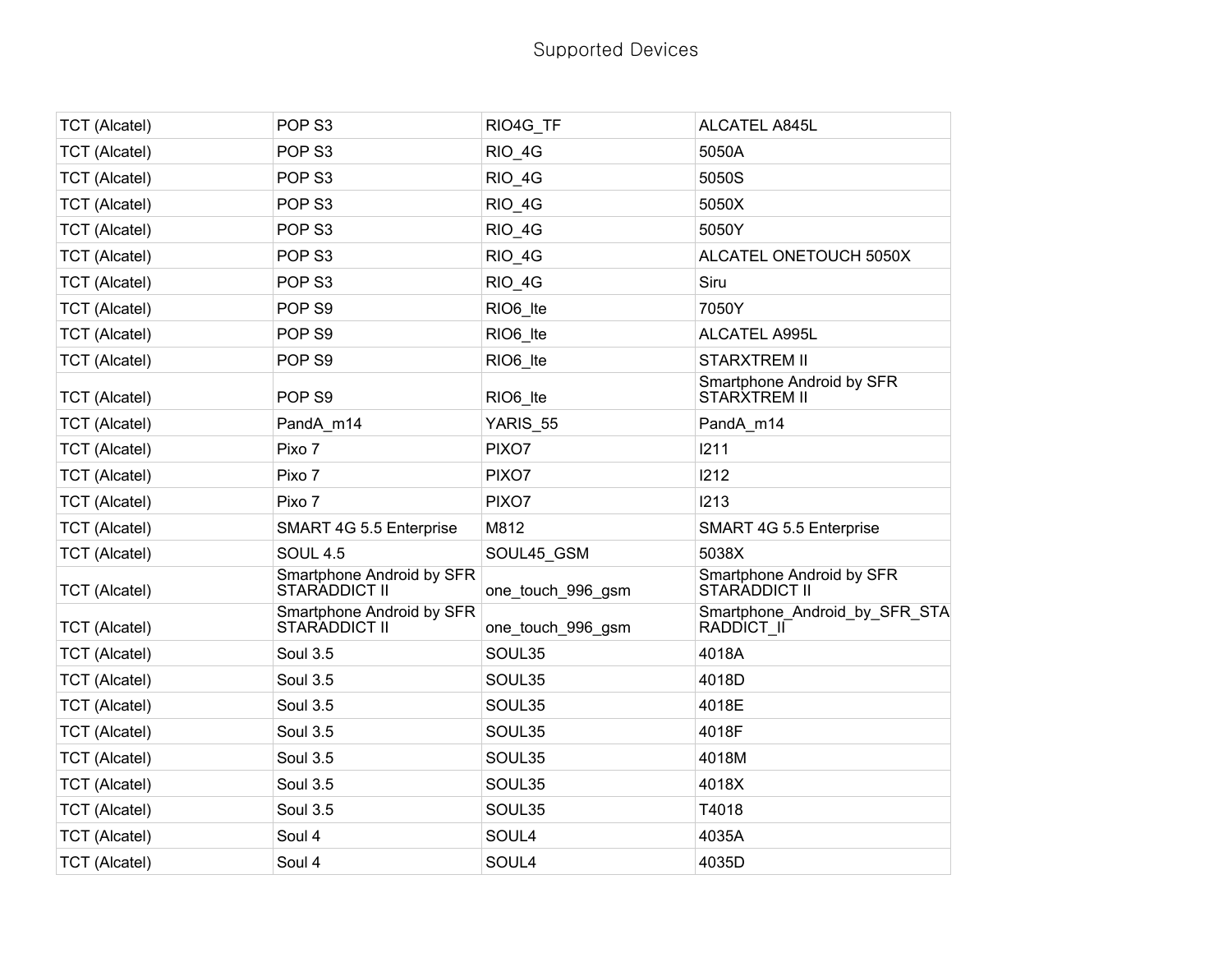| <b>TCT</b> (Alcatel) | Soul 4           | SOUL4              | 4035X                   |
|----------------------|------------------|--------------------|-------------------------|
| <b>TCT</b> (Alcatel) | Soul 4           | SOUL4              | 4035X Orange            |
| <b>TCT</b> (Alcatel) | Soul 4           | SOUL4              | 4035Y                   |
| <b>TCT (Alcatel)</b> | Soul 4           | SOUL4              | 4036E                   |
| <b>TCT</b> (Alcatel) | <b>Soul 4.5</b>  | SOUL45_GSM         | 5038A                   |
| <b>TCT</b> (Alcatel) | <b>Soul 4.5</b>  | SOUL45_GSM         | 5038E                   |
| <b>TCT (Alcatel)</b> | <b>Soul 4.5</b>  | SOUL45_GSM         | D45                     |
| <b>TCT (Alcatel)</b> | T <sub>10</sub>  | T <sub>10</sub>    | one touch T10           |
| <b>TCT</b> (Alcatel) | TAB 7 DUAL CORE  | T015               | TAB 7 DUAL CORE         |
| <b>TCT</b> (Alcatel) | TAB 7 DUAL CORE  | T017               | TAB 7 DUAL CORE         |
| <b>TCT</b> (Alcatel) | <b>TCL 736L</b>  | Rio <sub>5</sub> C | TCL-J736L               |
| <b>TCT (Alcatel)</b> | <b>TCL 738M</b>  | Rio <sub>5</sub> C | TCL J738M               |
| <b>TCT</b> (Alcatel) | <b>TCL A506</b>  | <b>TCL_A506</b>    | <b>TCL A506</b>         |
| <b>TCT (Alcatel)</b> | <b>TCL A865</b>  | <b>TCL A865</b>    | <b>TCL A865</b>         |
| <b>TCT</b> (Alcatel) | <b>TCL A988</b>  | one_touch_993D_gsm | ALCATEL ONE TOUCH 993D  |
| <b>TCT</b> (Alcatel) | <b>TCL A988</b>  | one_touch_993_gsm  | ALCATEL ONE TOUCH 993   |
| <b>TCT</b> (Alcatel) | <b>TCL A988</b>  | one_touch_993_gsm  | MTC_968                 |
| <b>TCT (Alcatel)</b> | <b>TCL C995</b>  | TCL C995 cdma      | <b>TCL C995</b>         |
| <b>TCT</b> (Alcatel) | TCL D35          | SOUL35             | TCL D35                 |
| <b>TCT</b> (Alcatel) | TCL D40 DUAL     | D40                | TCL D40 DUAL            |
| <b>TCT (Alcatel)</b> | <b>TCL D662</b>  | TCL_D662_cdma      | <b>TCL D662</b>         |
| <b>TCT</b> (Alcatel) | <b>TCL D706</b>  | EG502              | <b>TCL D706</b>         |
| <b>TCT</b> (Alcatel) | <b>TCL D768</b>  | EG501              | <b>TCL D768</b>         |
| <b>TCT (Alcatel)</b> | <b>TCL D920</b>  | <b>TCL D920</b>    | <b>TCL D920</b>         |
| <b>TCT</b> (Alcatel) | <b>TCL D920</b>  | <b>TCL_D920</b>    | <b>TCL-D920</b>         |
| <b>TCT</b> (Alcatel) | <b>TCL DL750</b> | SOUL4              | <b>DL750</b>            |
| <b>TCT</b> (Alcatel) | TCL H900M        | HERO <sub>2</sub>  | TCL H900M               |
| <b>TCT</b> (Alcatel) | <b>TCL J210C</b> | TCL_J210C_cdma     | <b>TCL J210C</b>        |
| <b>TCT</b> (Alcatel) | <b>TCL J210C</b> | TCL_J210C_cdma     | <b>TCL-J210C</b>        |
| <b>TCT</b> (Alcatel) | <b>TCL J300</b>  | Megane             | ALCATEL ONE TOUCH 5020T |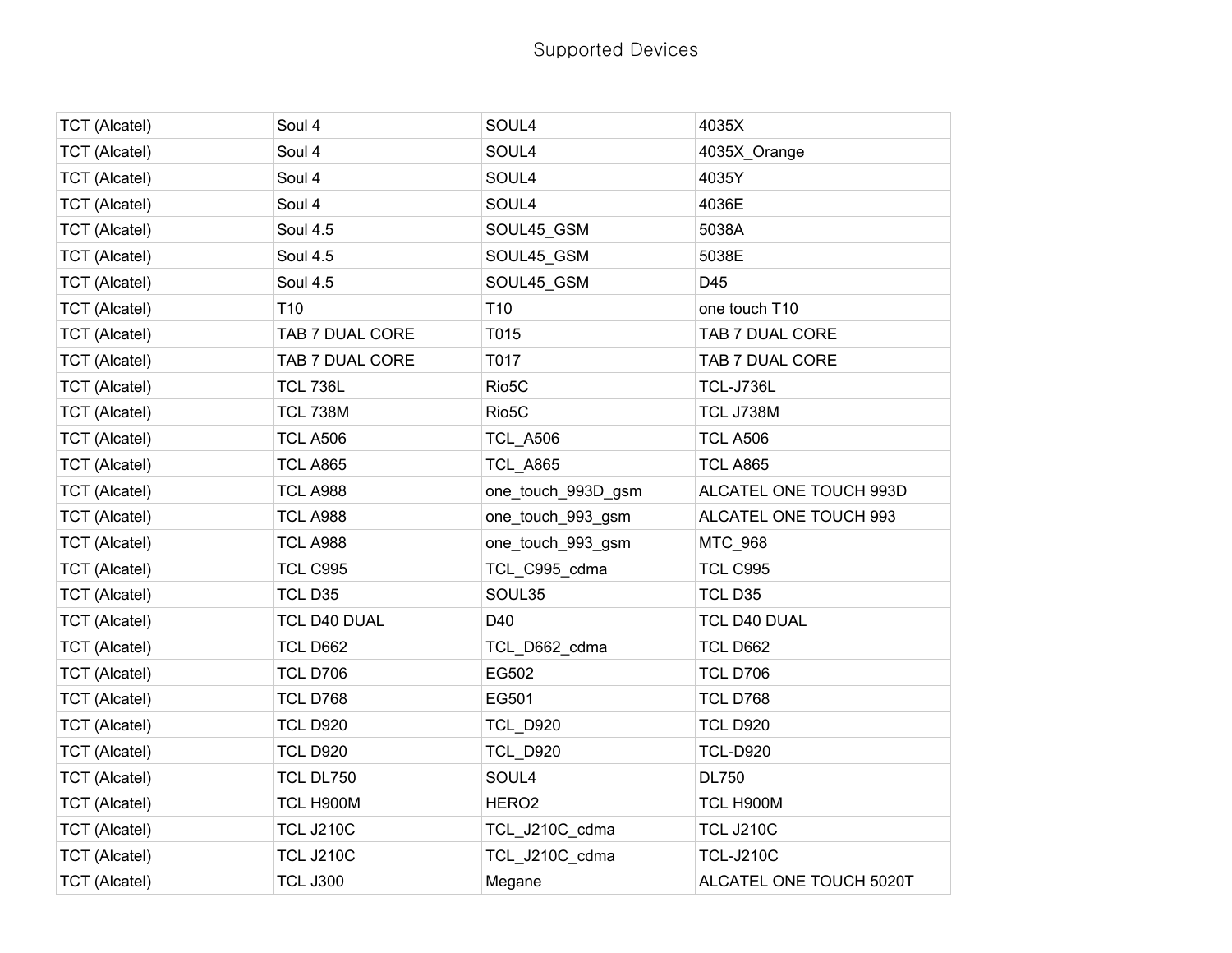| <b>TCT</b> (Alcatel) | <b>TCL J300</b>  | Megane           | <b>TCL J300</b>  |
|----------------------|------------------|------------------|------------------|
| <b>TCT (Alcatel)</b> | <b>TCL J310</b>  | MeganeB          | <b>TCL J310</b>  |
| <b>TCT</b> (Alcatel) | <b>TCL J320</b>  | <b>Iris</b>      | <b>TCL J320</b>  |
| <b>TCT (Alcatel)</b> | <b>TCL J320C</b> | Daniel_lite      | <b>TCL J320C</b> |
| <b>TCT</b> (Alcatel) | TCL J320T        | <b>IrisTD</b>    | TCL J320T        |
| <b>TCT</b> (Alcatel) | TCL J600T        | Iris2TD          | TCL J600T        |
| <b>TCT (Alcatel)</b> | <b>TCL J620</b>  | md501            | <b>TCL J620</b>  |
| <b>TCT</b> (Alcatel) | <b>TCL J630</b>  | Iris2PlusUMTS    | J630             |
| <b>TCT</b> (Alcatel) | TCL J630T        | Iris2PlusTD      | TCL J630T        |
| <b>TCT (Alcatel)</b> | <b>TCL J720</b>  | <b>YARISXL</b>   | <b>TCL J720</b>  |
| <b>TCT</b> (Alcatel) | TCL J726T        | <b>YARISXL</b>   | TCL J726T        |
| <b>TCT (Alcatel)</b> | <b>TCL J900</b>  | Camry2           | <b>TCL J900</b>  |
| <b>TCT</b> (Alcatel) | TCL J900T        | Camry2_TD        | TCL J900T        |
| <b>TCT</b> (Alcatel) | <b>TCL J920</b>  | YARIS_55         | <b>TCL J920</b>  |
| <b>TCT (Alcatel)</b> | TCL J926T        | YARIS_55         | TCL J926T        |
| <b>TCT</b> (Alcatel) | <b>TCL J928</b>  | Prius            | <b>TCL J928</b>  |
| <b>TCT (Alcatel)</b> | TCL J929L        | Diablo_LTE       | <b>TCL-J929L</b> |
| <b>TCT (Alcatel)</b> | TCL J938M        | RIO55_LTE        | TCL J938M        |
| <b>TCT (Alcatel)</b> | TCL M2M          | CROSS2           | TCL M2M          |
| <b>TCT (Alcatel)</b> | TCL M2U          | CROSS2           | TCL M2U          |
| <b>TCT (Alcatel)</b> | <b>TCL P301C</b> | Cooper_40        | <b>TCL P301C</b> |
| <b>TCT</b> (Alcatel) | TCL P301M        | TCL_P301M        | <b>TCL P301M</b> |
| <b>TCT (Alcatel)</b> | TCL P302C        | Cooper40         | TCL P302C        |
| <b>TCT (Alcatel)</b> | TCL P331M        | TCL_P331M        | TCL P331M        |
| <b>TCT (Alcatel)</b> | <b>TCL P332U</b> | <b>TCL_P332U</b> | TCL P332U        |
| <b>TCT (Alcatel)</b> | TCL P360W        | Focus5_CU        | TCL P360W        |
| <b>TCT</b> (Alcatel) | <b>TCL P606</b>  | Rav4_GSM         | <b>TCL P600</b>  |
| <b>TCT (Alcatel)</b> | <b>TCL P606</b>  | Rav4_GSM         | <b>TCL P606</b>  |
| <b>TCT</b> (Alcatel) | <b>TCL P606</b>  | Rav4_GSM         | TCL P606T        |
| <b>TCT</b> (Alcatel) | TCL P631M        | Civic X          | TCL P631M        |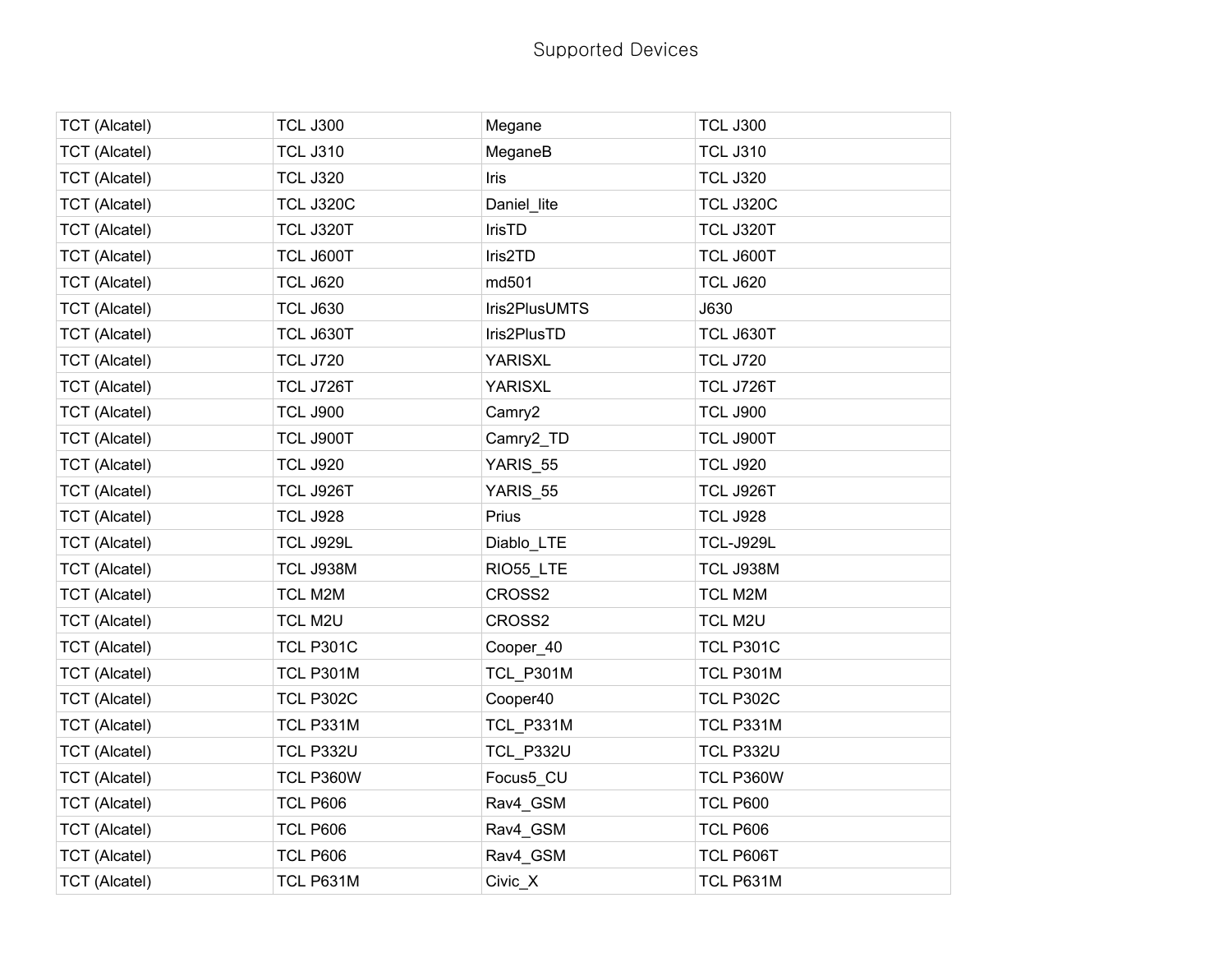| <b>TCT</b> (Alcatel) | TCL P689L        | POLO <sub>55</sub>  | TCL_P689L        |
|----------------------|------------------|---------------------|------------------|
| <b>TCT (Alcatel)</b> | TCL P728M        | CROSS LTE           | TCL P728M        |
| <b>TCT (Alcatel)</b> | TCL S300T        | TCLS300T            | TCL S300T        |
| <b>TCT (Alcatel)</b> | <b>TCL S500</b>  | <b>TCL_S500_GSM</b> | <b>TCL S500</b>  |
| <b>TCT (Alcatel)</b> | <b>TCL S520</b>  | <b>TCL_S520_GSM</b> | <b>TCL S520</b>  |
| <b>TCT (Alcatel)</b> | TCL S530T        | California          | TCL S530T        |
| <b>TCT</b> (Alcatel) | <b>TCL S600</b>  | TCL_S600_GSM        | <b>TCL S600</b>  |
| <b>TCT (Alcatel)</b> | <b>TCL S700</b>  | <b>TCLS700</b>      | <b>TCL S700</b>  |
| <b>TCT (Alcatel)</b> | TCL S700T        | TCLS700T            | TCL S700T        |
| <b>TCT (Alcatel)</b> | <b>TCL S720</b>  | Cross55             | <b>TCL S720</b>  |
| <b>TCT</b> (Alcatel) | TCL S720T        | Cross55             | TCL S720T        |
| <b>TCT (Alcatel)</b> | TCL S725T        | Cross55_TD_Plus     | TCL_S725T        |
| <b>TCT (Alcatel)</b> | <b>TCL S820</b>  | Diablo              | <b>TCL S820</b>  |
| <b>TCT</b> (Alcatel) | <b>TCL S850</b>  | DiabloHD            | <b>TCL S850</b>  |
| <b>TCT</b> (Alcatel) | <b>TCL S860</b>  | Alpha               | <b>TCL S860</b>  |
| <b>TCT (Alcatel)</b> | <b>TCL S900</b>  | S900                | <b>TCL S900</b>  |
| <b>TCT (Alcatel)</b> | <b>TCL S950</b>  | <b>DIABLOX</b>      | <b>TCL S950</b>  |
| <b>TCT</b> (Alcatel) | TCL S950T        | <b>DIABLOX</b>      | TCL S950T        |
| <b>TCT (Alcatel)</b> | <b>TCL S960</b>  | <b>DIABLOXPLUS</b>  | <b>TCL S960</b>  |
| <b>TCT (Alcatel)</b> | TCL S960T        | <b>DIABLOXPLUS</b>  | TCL S960T        |
| <b>TCT (Alcatel)</b> | <b>TCL Y900</b>  | Scribe5HD_GSM       | <b>TCL Y900</b>  |
| <b>TCT</b> (Alcatel) | <b>TCL Y910</b>  | <b>SCRIBEPRO</b>    | <b>TCL Y910</b>  |
| <b>TCT (Alcatel)</b> | TCL Y910T        | <b>SCRIBEPRO</b>    | TCL Y910T        |
| <b>TCT (Alcatel)</b> | TCL i718M        | EOS <sub>2</sub>    | TCL i718M        |
| <b>TCT</b> (Alcatel) | <b>TCL i718M</b> | EOS_Plus            | <b>TCL i709M</b> |
| <b>TCT</b> (Alcatel) | <b>TCL-J320D</b> | Daniel_lite_2S      | <b>TCL-J320D</b> |
| <b>TCT (Alcatel)</b> | <b>TCL-J900C</b> | TCL J900C           | <b>TCL-J900C</b> |
| <b>TCT (Alcatel)</b> | <b>TCL-P306C</b> | Ford50              | <b>TCL-P306C</b> |
| <b>TCT</b> (Alcatel) | <b>TCL_6110A</b> | Telsa               | <b>TCL 6110A</b> |
| <b>TCT</b> (Alcatel) | <b>TCL_6110A</b> | Telsa               | <b>TCL 6110A</b> |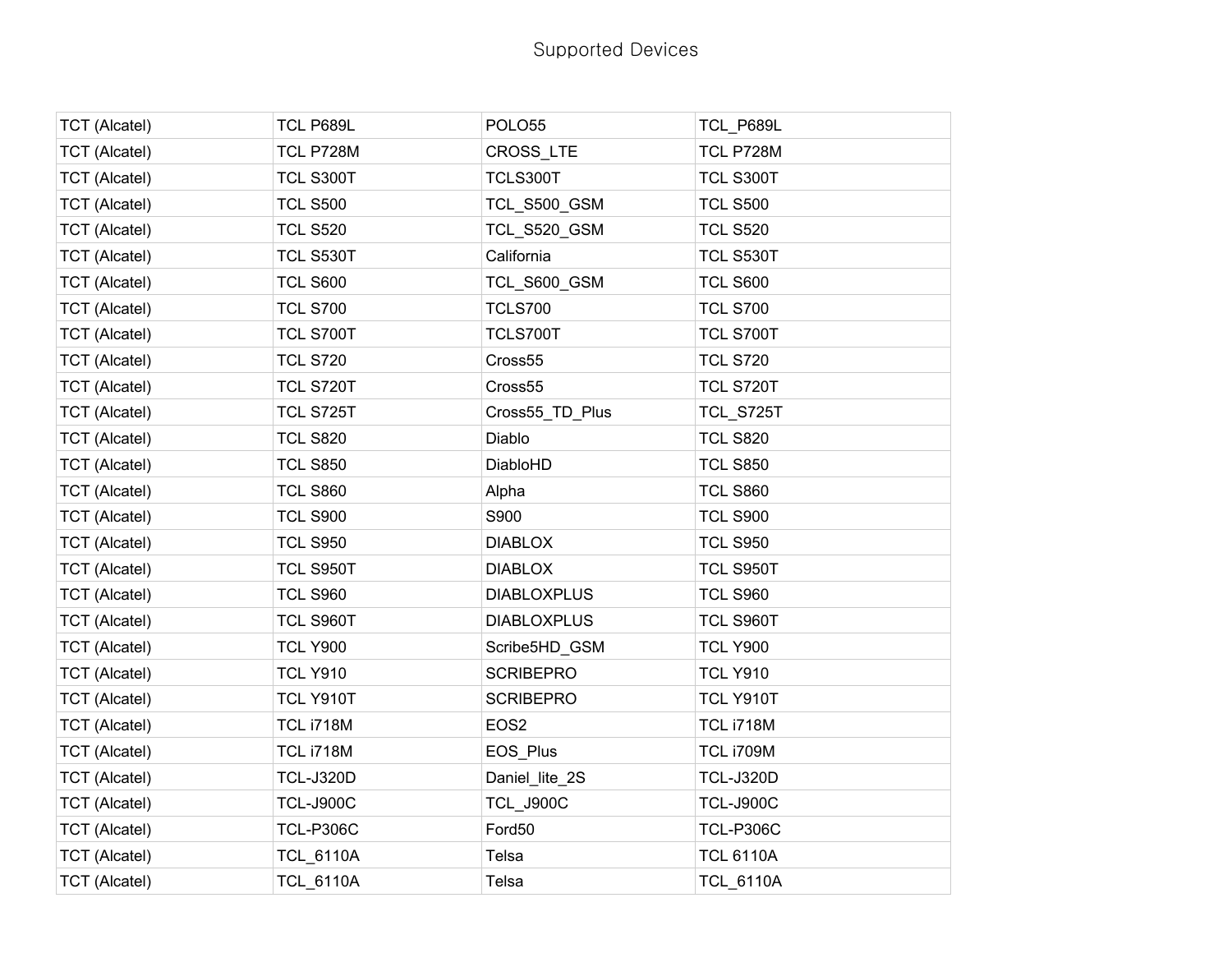| <b>TCT</b> (Alcatel) | TCL J636D                        | msm7627a_a5y_j636d    | <b>TCL_J636D</b>          |
|----------------------|----------------------------------|-----------------------|---------------------------|
| <b>TCT (Alcatel)</b> | TCL J706T                        | Focus L               | <b>TCL_J706T</b>          |
| <b>TCT (Alcatel)</b> | <b>TCL U980</b>                  | <b>TCL U980</b>       | <b>TCL_U980</b>           |
| <b>TCT (Alcatel)</b> | Telenor_Smart                    | one_touch_985_gsm     | Telenor_Smart             |
| <b>TCT (Alcatel)</b> | Telenor Smart Mini               | SOUL4                 | <b>Telenor Smart Mini</b> |
| <b>TCT</b> (Alcatel) | <b>VF 860</b>                    | Vodafone_Smart_II_gsm | Vodafone Smart II         |
| <b>TCT (Alcatel)</b> | <b>VF685</b>                     | <b>VF685</b>          | <b>VF685</b>              |
| <b>TCT</b> (Alcatel) | <b>VF695</b>                     | <b>VF695</b>          | <b>VF695</b>              |
| <b>TCT (Alcatel)</b> | Vodafone 785                     | Vodafone_785          | <b>MTC 982</b>            |
| <b>TCT (Alcatel)</b> | Vodafone 785                     | Vodafone_785          | Vodafone 785              |
| <b>TCT</b> (Alcatel) | Vodafone 861                     | one_touch_922_gsm     | ALCATEL ONE TOUCH 922     |
| <b>TCT</b> (Alcatel) | Vodafone 861                     | one_touch_922_gsm     | Vodafone 861              |
| <b>TCT (Alcatel)</b> | Vodafone 985N                    | Vodafone985N          | Vodafone 985N             |
| <b>TCT (Alcatel)</b> | <b>Vodafone Smart III</b>        | Vodafone_975          | Vodafone 975              |
| <b>TCT</b> (Alcatel) | Vodafone Smart III (with<br>NFC) | Vodafone 975N         | Vodafone 975N             |
| <b>TCT</b> (Alcatel) | Vodafone Smart Tab 4             | Vodafone_Smart_Tab_4  | Vodafone Smart Tab 4      |
| <b>TCT</b> (Alcatel) | Vodafone_Smart_Tab_3G            | Vodafone_Smart_Tab_3G | Vodafone Smart Tab 3G     |
| <b>TCT (Alcatel)</b> | Vodafone_Smart_Tab_4G            | Vodafone_Smart_Tab_4G | Vodafone Smart Tab 4G     |
| <b>TCT (Alcatel)</b> | <b>X35E</b>                      | <b>X35E</b>           | X35E                      |
| <b>TCT (Alcatel)</b> | X50D                             | X50D                  | <b>X50D</b>               |
| <b>TCT (Alcatel)</b> | freebit PandA_m14                | YARIS_55              | freebit PandA_m14         |
| <b>TCT (Alcatel)</b> | one touch 995C+                  | one_touch_995C_cdma   | one touch 995C+           |
| <b>TCT</b> (Alcatel) | one touch D920                   | one_touch_D920        | ALCATEL one touch D920    |
| <b>TCT</b> (Alcatel) | one touch D920                   | one_touch_D920        | one touch D920            |
| <b>TCT (Alcatel)</b> | one_touch_D920_ALIQ              | one_touch_D920        | one touch D920            |
| <b>TCT (Alcatel)</b> | onetouch P689L                   | POLO55                | onetouch P689L            |
| <b>TCT</b> (Alcatel) | tmn smarta8                      | ONE_TOUCH_991D_gsm    | moche smart a8            |
| <b>TCT (Alcatel)</b> | tmn smarta8                      | ONE_TOUCH_991D_gsm    | tmn smart a8              |
| <b>THTF</b>          | TSINGHUA TONGFANG<br>CO., LTD.   | TR10CD1_3             | <b>TR10CD1</b>            |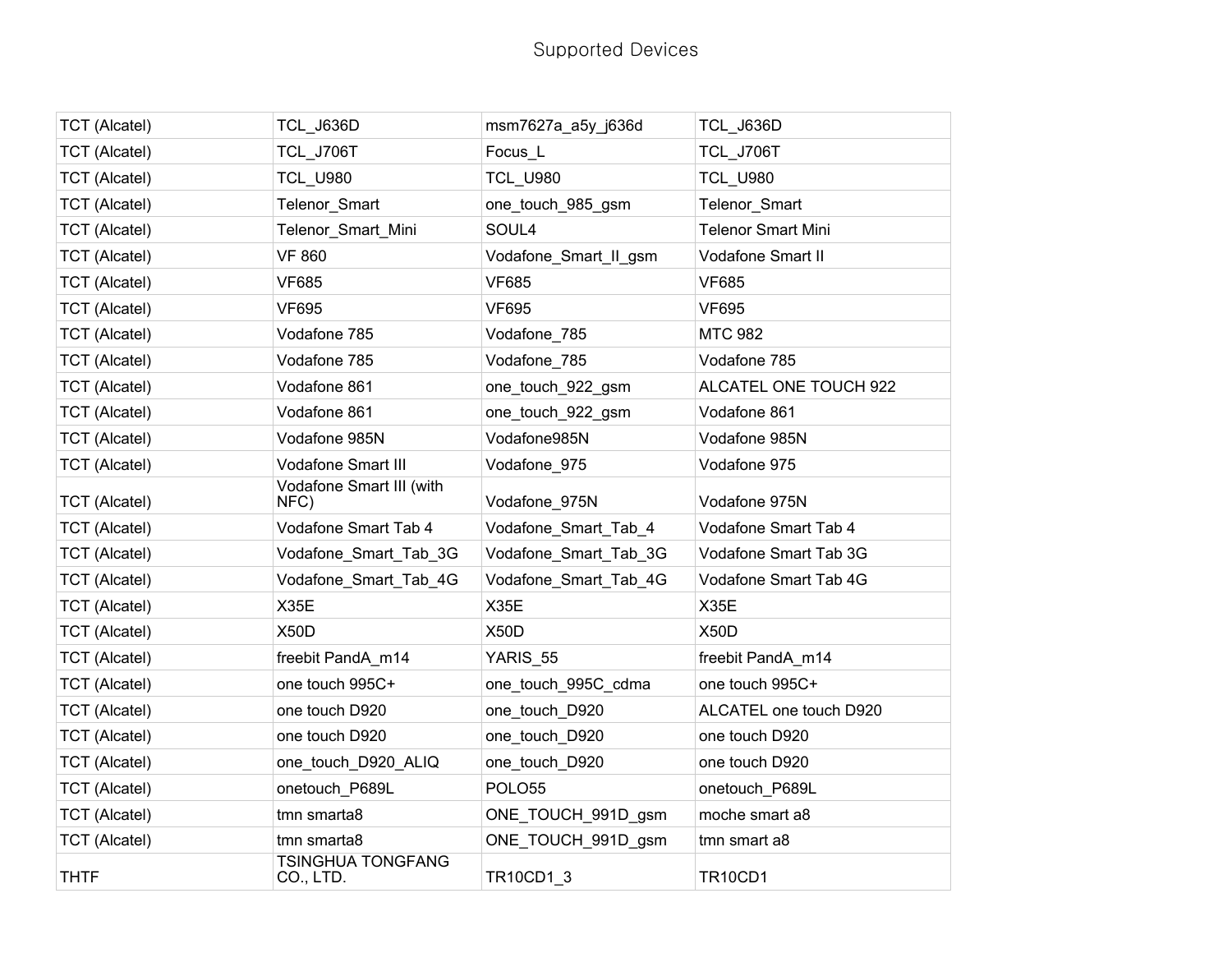| <b>TMAX</b>           | TMAX TM9S775              | MID908A-K          | <b>TM9S775</b>      |
|-----------------------|---------------------------|--------------------|---------------------|
| <b>TPS</b>            | <b>SMART Sprint</b>       | <b>SMARTSprint</b> | <b>SMART Sprint</b> |
| <b>TSUNAMi</b>        | Tablet Tsunami TSTA080D1  | MG080D1T           | MG080D1T            |
| <b>TUNTUN English</b> | <b>DREAM PAD</b>          | delight            | ITP-R408W           |
| <b>TUPAD</b>          | TU7_58212_18222           | TU7_58212          | TU7_18222           |
| Taiwan Mobile         | Amazing X3                | TX3                | Amazing X3          |
| TaiwanMobile          | A6S                       | A6S                | A6S                 |
| <b>TaiwanMobile</b>   | Amazing A8                | D78                | Amazing A8          |
| TaiwanMobile          | TaiwanMobile A5C          | A <sub>5</sub> C   | A <sub>5</sub> C    |
| TaiwanMobile          | TaiwanMobile A6S          | A6S                | A6S                 |
| Technicolor           |                           | omap4_WT3          | T-Hub2              |
| Techno                | H <sub>5</sub> S          | up09_tecno_h5s     | <b>TECNO H5S</b>    |
| Techno                | H <sub>7</sub> S          | qp16_tecno_h7s     | H <sub>7</sub> S    |
| Techno                | M3                        | up11_tecno_m3s     | <b>TECNO M3S</b>    |
| Techno                | P <sub>5</sub>            | up08_tecno_p5s     | <b>TECNO P5S</b>    |
| Tecno                 | <b>TECNO-A7S</b>          | <b>TECNO-A7S</b>   | <b>TECNO-A7S</b>    |
| Tecno                 | TECNO-M6S                 | g335_b1            | TECNO-M6S           |
| Tele <sub>2</sub>     | Tele2fon V4               | Tele2fon_v4        | Tele2fon v4         |
| Tele <sub>2</sub>     | Tele2fon V5               | Tele2fon_v5        | Tele2fon v5         |
| Teleepoch             |                           | MaxBravo           | <b>PMI920</b>       |
| Teleepoch             |                           | <b>U670C</b>       | <b>U670C</b>        |
| Teleepoch             |                           | chaser-921         | Chaser              |
| Teleepoch             | Essentiel B SmartTab 1002 | T9660R             | SmartTAB 1002       |
| Teleepoch             | U675                      | U675               | U675                |
| Teleepoch             | <b>UMX U680C</b>          | <b>U680C</b>       | <b>U680C</b>        |
| Telefunken            | VP73_Telefunken           | Telefunken         | VP73_Telefunken     |
| Tesco                 | Hudl 2                    | HTF8A4             | Hudl 2              |
| Tesco                 | Hudl HT7S3                | ht7s3              | Hudl HT7S3          |
| Tesco                 | Hudl HT7S3                | ht7s3              | hudl ht7s3          |
| Tesco                 | W032I_C3                  | w032i_c3           | W032I_C3            |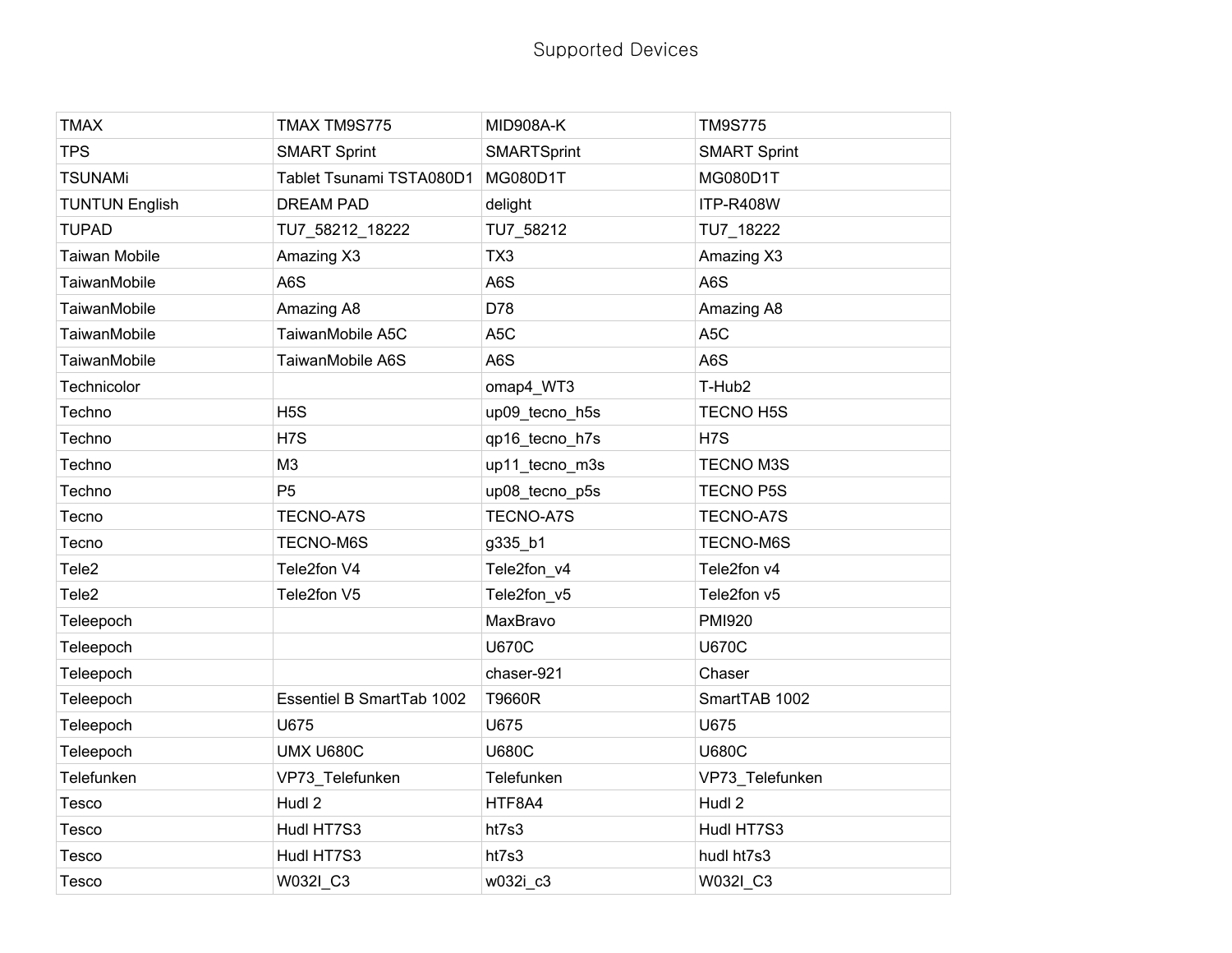| Tesco              | hudl 2                                                    | HTF8A4      | Hudl 2                   |
|--------------------|-----------------------------------------------------------|-------------|--------------------------|
| Thomson            | <b>THOMSON PRIMO7 Tablet</b>                              | PRIMO7      | PRIMO7                   |
| Thomson            | <b>THOMSON PRIMO8 Tablet</b>                              | AMLMY8306P  | PRIMO8                   |
| Thomson            | TLink 455                                                 | TLINK455    | TLINK455                 |
| Tinhvan            | <b>TA80TA1</b>                                            | TA80TA1_1   | <b>TA80TA1</b>           |
| Tonino Lamborghini | Antares                                                   | <b>TL66</b> | <b>TL66</b>              |
| Tonino Lamborghini | Antares                                                   | TL Antares  | Antares                  |
| Toshiba            |                                                           | WDPF-703TI  | Hikari-iFrame/WDPF-703TI |
| Toshiba            |                                                           | tosebook01  | <b>DB50</b>              |
| Toshiba            |                                                           | tostab05    | AT200                    |
| Toshiba            |                                                           | tostabg1    | LT170                    |
| Toshiba            | A204                                                      | tos14ast10  | A204                     |
| Toshiba            | AT10-A/AT15-A (Japan:<br>AT503)                           | tostab12BL  | AT10-A                   |
| Toshiba            | AT10-A/AT15-A (Japan:<br>AT503)                           | tostab12BL  | AT502                    |
| Toshiba            | AT10-A/AT15-A (Japan:<br>AT503)                           | tostab12BL  | AT503                    |
| Toshiba            | AT10-A/AT15-A (Japan:<br>AT503)                           | tostab12BL  | AT503_HEMS               |
| Toshiba            | AT100                                                     | tostab03    | AT100                    |
| Toshiba            | AT100                                                     | tostab03    | Tostab03                 |
| Toshiba            | AT10LE-A/AT15LE-<br>A/AT10PE-A/AT15PE-A<br>(Japan: AT703) | tostab12BA  | AT10LE-A                 |
| Toshiba            | AT10LE-A/AT15LE-<br>A/AT10PE-A/AT15PE-A<br>(Japan: AT703) | tostab12BA  | AT10PE-A                 |
| Toshiba            | AT10LE-A/AT15LE-<br>A/AT10PE-A/AT15PE-A<br>(Japan: AT703) | tostab12BA  | AT702                    |
| Toshiba            | AT10LE-A/AT15LE-<br>A/AT10PE-A/AT15PE-A<br>(Japan: AT703) | tostab12BA  | AT703                    |
| Toshiba            | AT400                                                     | tostab12AL  | <b>AT300SE</b>           |
| Toshiba            | AT400                                                     | tostab12AL  | AT400                    |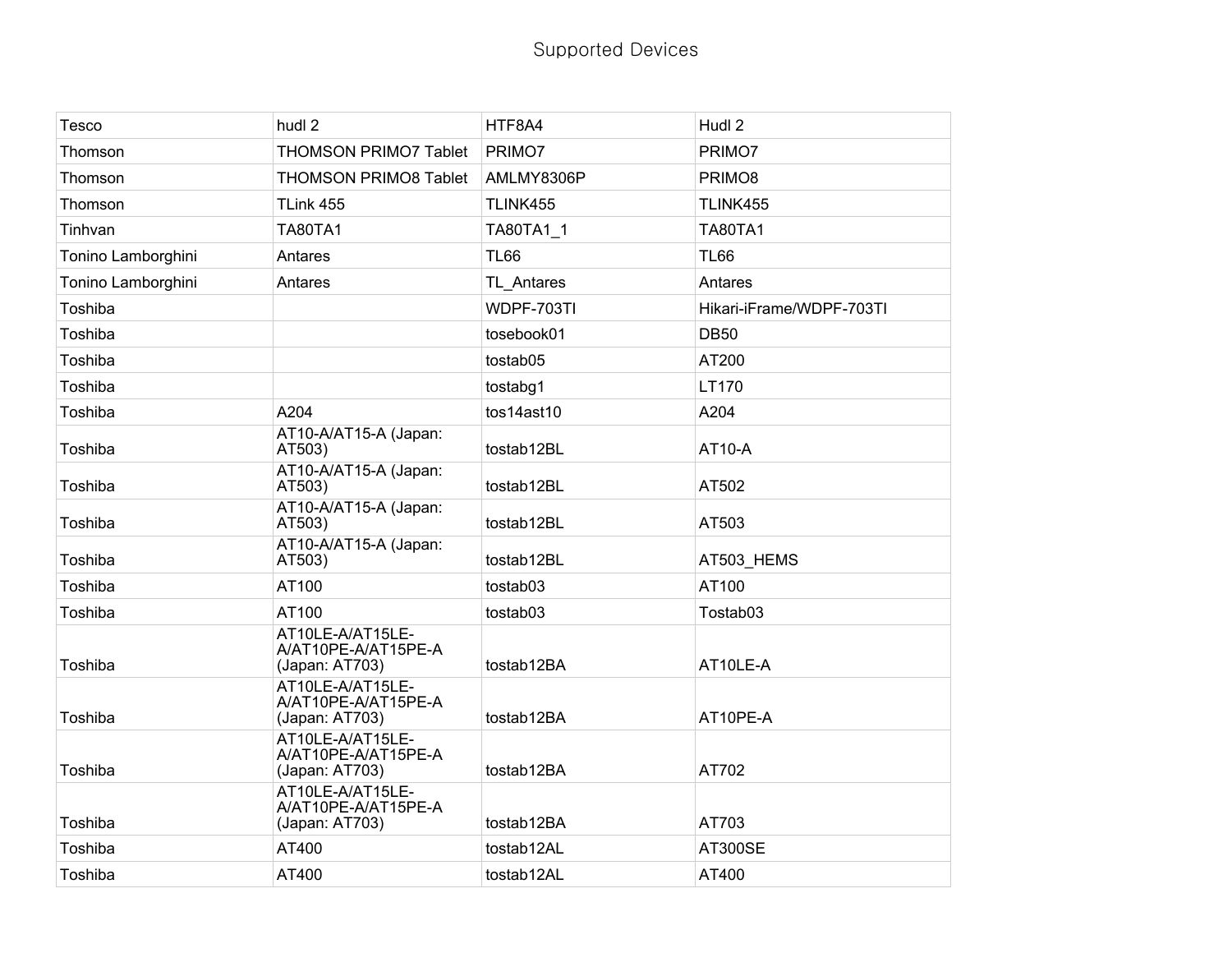| Toshiba | AT7-A                                                       | tost7t         | AT374          |
|---------|-------------------------------------------------------------|----------------|----------------|
| Toshiba | AT7-A                                                       | tost7t         | AT7-A          |
| Toshiba | AT7-B                                                       | tos13t7gt      | AT374          |
| Toshiba | AT7-B                                                       | tos13t7gt      | AT7-B          |
| Toshiba | AT7-C                                                       | tos14riy20     | A17            |
| Toshiba | AT7-C                                                       | tos14riy20     | AT7-C          |
| Toshiba | JP:REGZA Tablet AT570<br>Others: TOSHIBA AT270              | tostab11BS     | AT270          |
| Toshiba | JP:REGZA Tablet AT570<br>Others: TOSHIBA AT270              | tostab11BS     | AT470          |
| Toshiba | JP:REGZA Tablet AT570<br>Others: TOSHIBA AT270              | tostab11BS     | AT570          |
| Toshiba | JPN:REGZA Tablet AT500<br>Other countries: TOSHIBA<br>AT300 | tostab11BA     | AT300          |
| Toshiba | JPN:REGZA Tablet AT500<br>Other countries: TOSHIBA<br>AT300 | tostab11BA     | AT500          |
| Toshiba | JPN:REGZA Tablet AT500<br>Other countries: TOSHIBA<br>AT300 | tostab11BA     | AT500a         |
| Toshiba | JPN:REGZA Tablet AT830<br>Other countries: TOSHIBA<br>AT330 | tostab11BT     | AT330          |
| Toshiba | JPN:REGZA Tablet AT830<br>Other countries: TOSHIBA<br>AT330 | tostab11BT     | AT830          |
| Toshiba | L4300                                                       | 14300          | 14300          |
| Toshiba | L5450/L5400                                                 | tostv14rtk1    | 15400          |
| Toshiba | L5450/L5400                                                 | tostv14rtk1    | 15450          |
| Toshiba | L5450/L5400                                                 | tostv14rtk2    | 15400          |
| Toshiba | L5450/L5400                                                 | tostv14rtk2    | 15450          |
| Toshiba | L5450C                                                      | 15450          | 13453          |
| Toshiba | L5450C                                                      | 15450          | 15450          |
| Toshiba | L9450                                                       | 19450          | 19450          |
| Toshiba | <b>TOSHIBA STB10</b>                                        | <b>TOSPASB</b> | <b>TOSPASB</b> |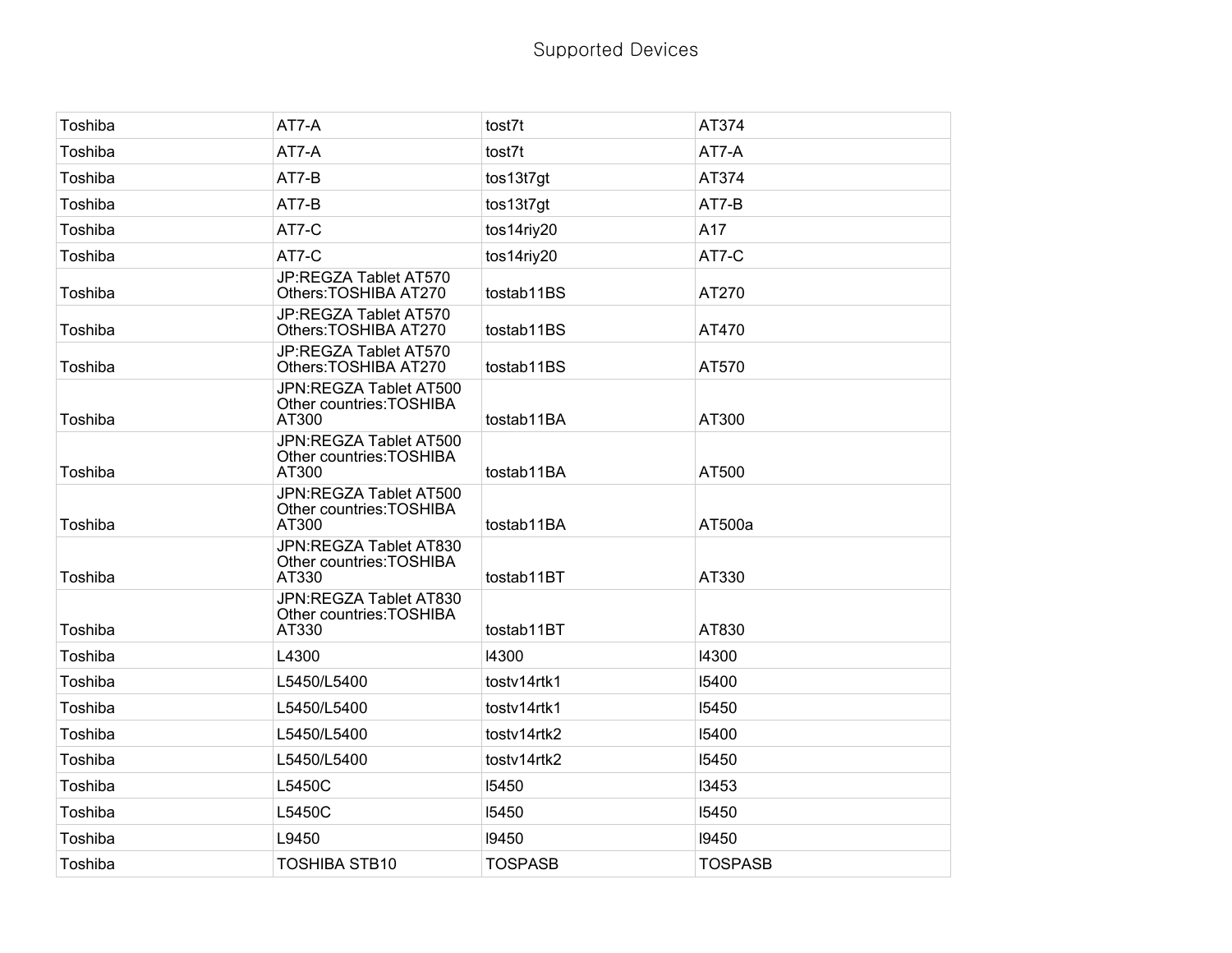| Toshiba                 | Thrive 7                | tostab04            | <b>AT1S0</b>         |
|-------------------------|-------------------------|---------------------|----------------------|
| Toshiba                 | tt300/tt301/tt302       | Mozart              | Mozart               |
| Toughshield             | R200                    | R200                | R200                 |
| Toughshield             | T700_TABLET             | T700_TABLET         | T700                 |
| <b>TrekStor</b>         | TrekStor tolino tab 7   | tolino7             | tolino tab 7         |
| <b>TrekStor</b>         | TrekStor tolino tab 8.9 | tolino89            | tolino tab 8.9       |
| Trekstor                | SurfTab ST70204-3       | TREKM7100KLD        | SurfTab ST70204-3    |
| Trekstor                | SurfTab xintron i 7.0   | st70408_4_coho      | st70408_4_coho       |
| <b>Trekstor</b>         | tolino tab 8            | tolino8             | tolino tab 8         |
| Trio                    | <b>TRIO-7.85</b>        | astar-y3            | <b>TRIO-7.85</b>     |
| Trio                    | Trio 7.85 vQ            | Trio-785-vQ         | Trio 7.85 vQ         |
| Trio                    | Trio AXS 3G             | Trio_AXS_3G         | Trio AXS 3G          |
| Trio                    | <b>Trio MINI</b>        | Trio-MINI           | <b>Trio MINI</b>     |
| Trio                    | Trio MST711             | nuclear-MST711      | <b>MST711</b>        |
| Trio                    | Trio-Stealth G4 7       | Trio-Stealth-G4-7   | Trio-Stealth-G4-7    |
| Trio                    | Trio-Stealth-G4-101     | Trio-Stealth-G4-101 | Trio-Stealth G4 10.1 |
| Trio                    | Trio-Stealth-G4-7.85    | Trio-Stealth-G4-785 | Trio-Stealth-G4-7.85 |
| <b>Tunisie Telecom</b>  | Star Trail by TT        | startrail3_tt       | StarTrail TT         |
| <b>Turk Telekom</b>     | Turk Telekom E4         | 722T                | E <sub>4</sub>       |
| U606                    | Hisense                 | U606                | <b>STARSHINE III</b> |
| U688                    | Hisense                 | U688                | <b>HS-U688</b>       |
| Ubiquiti                | <b>UVP</b>              | capri ubq telefi5   | <b>UVP</b>           |
| Ubiquiti                | <b>UVP Pro</b>          | capri_ubq_telefi5p  | <b>UVP Pro</b>       |
| <b>VENSTAR</b>          | VENSTAR2050             | VENSTAR2050         | VENSTAR2050          |
| <b>VF</b>               | Vodafone Smart mini     | Vodafone_875        | Vodafone 875         |
| VIBE Z                  | K910                    | kitonw              | Lenovo K910          |
| <b>VSN</b>              | V.35                    | up11_h1_vsn         | V.35                 |
| Venturer                | i7                      | RCT6773W22          | i7                   |
| Verizon Wireless        | Ellipsis 7              | QMV7A               | QMV7A                |
| <b>Verizon Wireless</b> | Ellipsis 7              | QMV7A               | QMV7B                |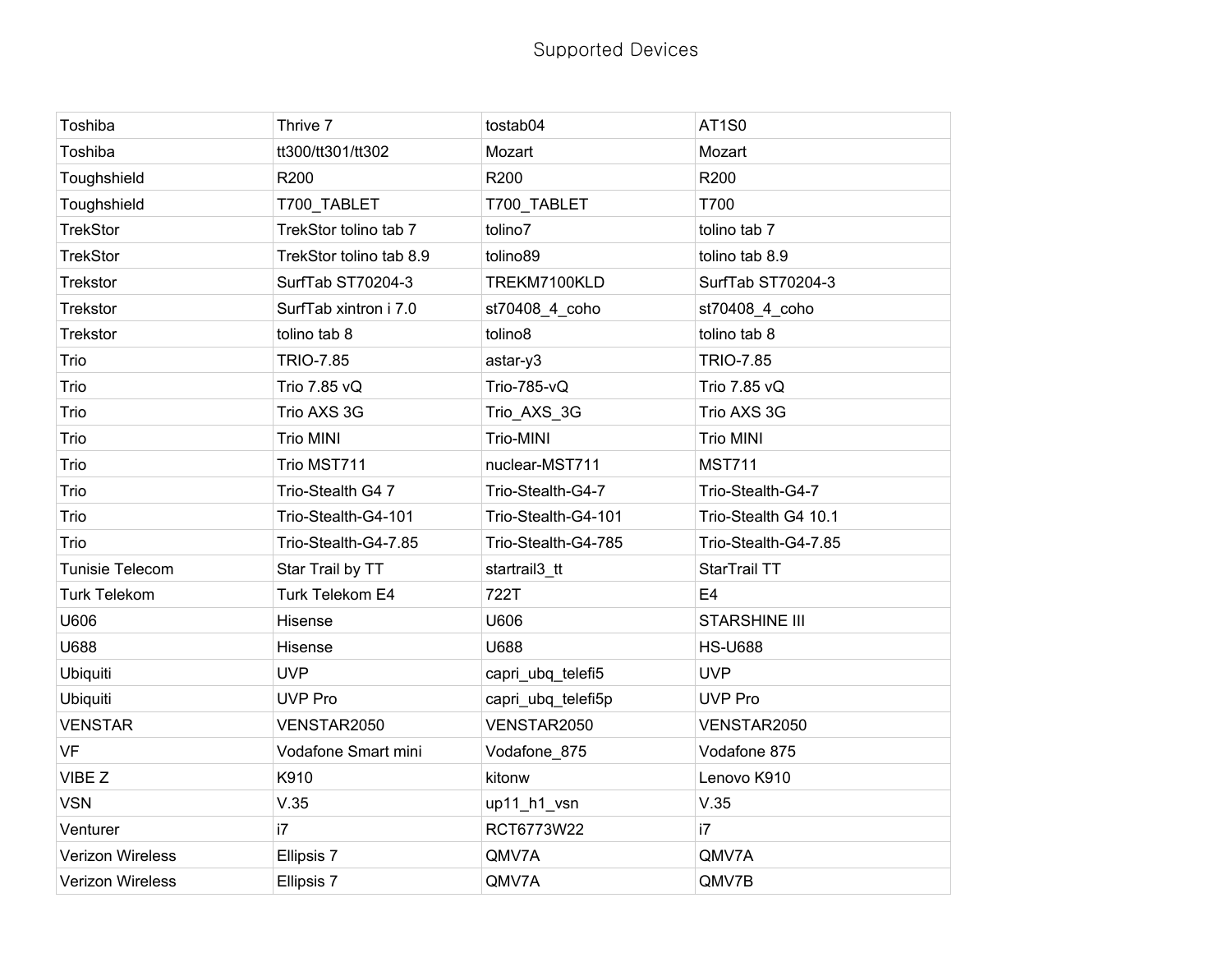| Verizon Wireless | Ellipsis 7 (QMV7A)  | QMV7A            | QMV7A            |
|------------------|---------------------|------------------|------------------|
| Verizon Wireless | Ellipsis 7 (QMV7B)  | QMV7A            | QMV7B            |
| Verizon Wireless | Ellipsis 8          | QTAQZ3           | QTAQZ3           |
| Verssed          | <b>FW8977-ED</b>    | <b>FW8977-ED</b> | <b>FW8977-ED</b> |
| Vertu            | Aster               | alexa            | Aster            |
| Vertu            | Aster T             | alexa            | Aster T          |
| Vertu            | Constellation V     | gambit           | Constellation V  |
| Vertu            | Signature Touch     | odin             | Signature Touch  |
| Vertu            | <b>VERTU Ti</b>     | hermione         | <b>VERTU Ti</b>  |
| Vestel           | V TAB 7\'\' LITE II | V_TAB_7_LITE_II  | V_TAB_7_LITE_II  |
| Vestel           | VP100+              | ephesus          | 10.1Myros        |
| Vestel           | VP100+              | ephesus          | VP100+           |
| Vestel           | <b>VP73</b>         | wing-ibt         | <b>VP73</b>      |
| Vestel           | <b>VP73</b>         | wing-ibt         | VP73 Hyundai     |
| Vestel           | <b>VP73</b>         | wing-ibt         | VP73_Myros       |
| Vestel           | <b>VP73</b>         | wing-ibt         | VP73_Vox         |
| Vestel           | <b>VP73</b>         | wing-ibt         | VP73_le          |
| Vestel           | <b>VP74</b>         | wifionly-gms     | <b>VP74</b>      |
| Vestel           | <b>VP74</b>         | wifionly-gms     | VP74-Celcus      |
| Vestel           | <b>VP74</b>         | wifionly-gms     | VP74-Finlux      |
| Vestel           | <b>VP74</b>         | wifionly-gms     | VP74-Luxor       |
| Vestel           | <b>VP74</b>         | wifionly-gms     | VP74-Orava       |
| Vestel           | <b>VP74</b>         | wifionly-gms     | VP74-Telefunken  |
| Vestel           | <b>VP74</b>         | wifionly-gms     | VP74-Vox         |
| Vestel           | <b>VSP145M</b>      | <b>VSP145M</b>   | <b>VSP145M</b>   |
| Vestel           | <b>VSP250g</b>      | <b>VSP250g</b>   | <b>VSP250g</b>   |
| Vestel           | <b>VSP250s</b>      | <b>VSP250s</b>   | <b>VSP250s</b>   |
| Vestel           | VSP355g             | g55              | <b>VSP355g</b>   |
| Vestel           | <b>VSP355s</b>      | s55              | <b>VSP355s</b>   |
| Vestel           | VT10E               | VT10E            | VT10E            |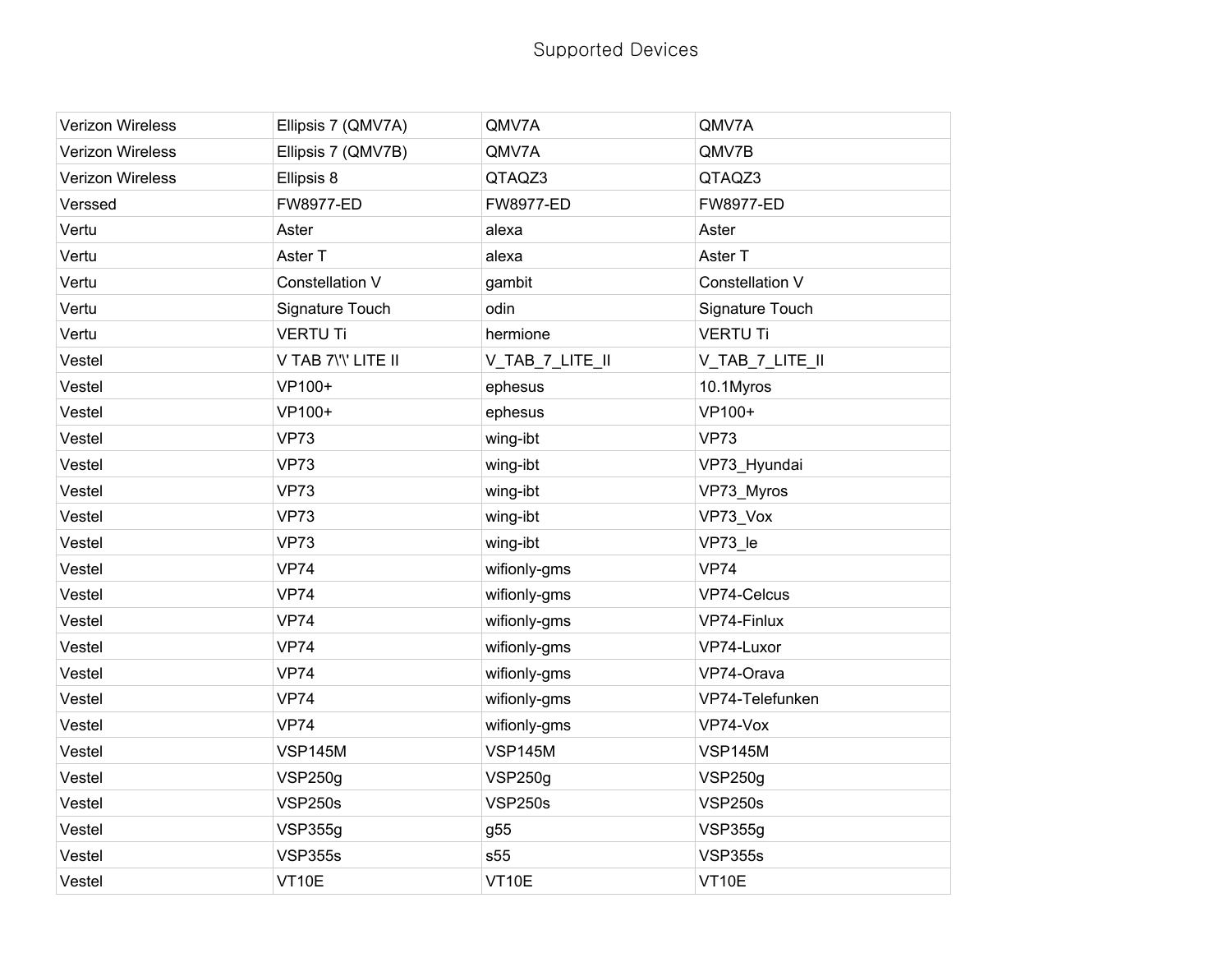| Vestel       | <b>VT10E2</b>                          | <b>VT10E2</b>             | <b>VT10E2</b>                |
|--------------|----------------------------------------|---------------------------|------------------------------|
| Vestel       | VT785P2                                | VT785P2                   | VT785P2-Celcus               |
| Vestel       | VT785P2                                | VT785P2                   | VT785P2-Cleverpad            |
| Vestel       | VT785P2                                | VT785P2                   | VT785P2-Finlux               |
| Vestel       | VT785P2                                | VT785P2                   | VT785P2-Vestel               |
| ViewSonic    |                                        | v350                      | ViewSonic-V350               |
| ViewSonic    |                                        | viewpad4                  | ViewSonic-ViewPad4           |
| ViewSonic    |                                        | viewpad7                  | ViewPad7                     |
| ViewSonic    |                                        | viewpad7x                 | ViewPad7X                    |
| ViewSonic    |                                        | viewpad7x                 | ViewPad7x                    |
| ViewSonic    | <b>VSD221</b>                          | <b>VSD221</b>             | <b>VSD221</b>                |
| ViewSonic    | <b>VSD231</b>                          | VSD231-VSA                | <b>VSD231</b>                |
| ViewSonic    | VSD241 Smart Display                   | <b>VSD241</b>             | <b>VSD241</b>                |
| Vizio        | StreamPlayer                           | <b>VAP430</b>             | <b>VAP430</b>                |
| Vizio, Inc.  | <b>VTAB1008</b>                        | <b>VTAB1008</b>           | <b>VTAB1008</b>              |
| Vulcan       | <b>TA10TA2</b>                         | TA10TA2_1                 | <b>TA10TA2</b>               |
| Vulcan       | <b>TA71CA1</b>                         | <b>TA71CA1</b>            | <b>TA71CA1</b>               |
| Vulcan       | <b>TA71CA2</b>                         | TA71CA2_1                 | <b>TA71CA2</b>               |
| W.e.         | WETAB700DG                             | WETAB700DG                | WETAB700DG                   |
| W.e.         | WeTab1004B                             | WeTab1004B                | WeTab1004B                   |
| <b>WACOM</b> | <b>Cintiq Companion Hybrid</b><br>13HD | CintiqCompanionHybrid13HD | Cintiq Companion Hybrid 13HD |
| <b>WIKO</b>  | Barry                                  | s7811                     | <b>BARRY</b>                 |
| <b>WIKO</b>  | <b>CINK SLIM 2</b>                     | s8074                     | CINK SLIM 2                  |
| <b>WIKO</b>  | <b>DARKFULL</b>                        | s9311                     | <b>DARKFULL</b>              |
| <b>WIKO</b>  | <b>DARKFULL</b>                        | s9311                     | Dream                        |
| <b>WIKO</b>  | <b>DARKNIGHT</b>                       | s9203                     | <b>DARKNIGHT</b>             |
| <b>WIKO</b>  | <b>DARKNIGHT</b>                       | s9203                     | X-tremer                     |
| <b>WIKO</b>  | <b>HIGHWAY</b>                         | s9320                     | <b>HIGHWAY</b>               |
| <b>WIKO</b>  | <b>IGGY</b>                            | s7521                     | Cynus F4                     |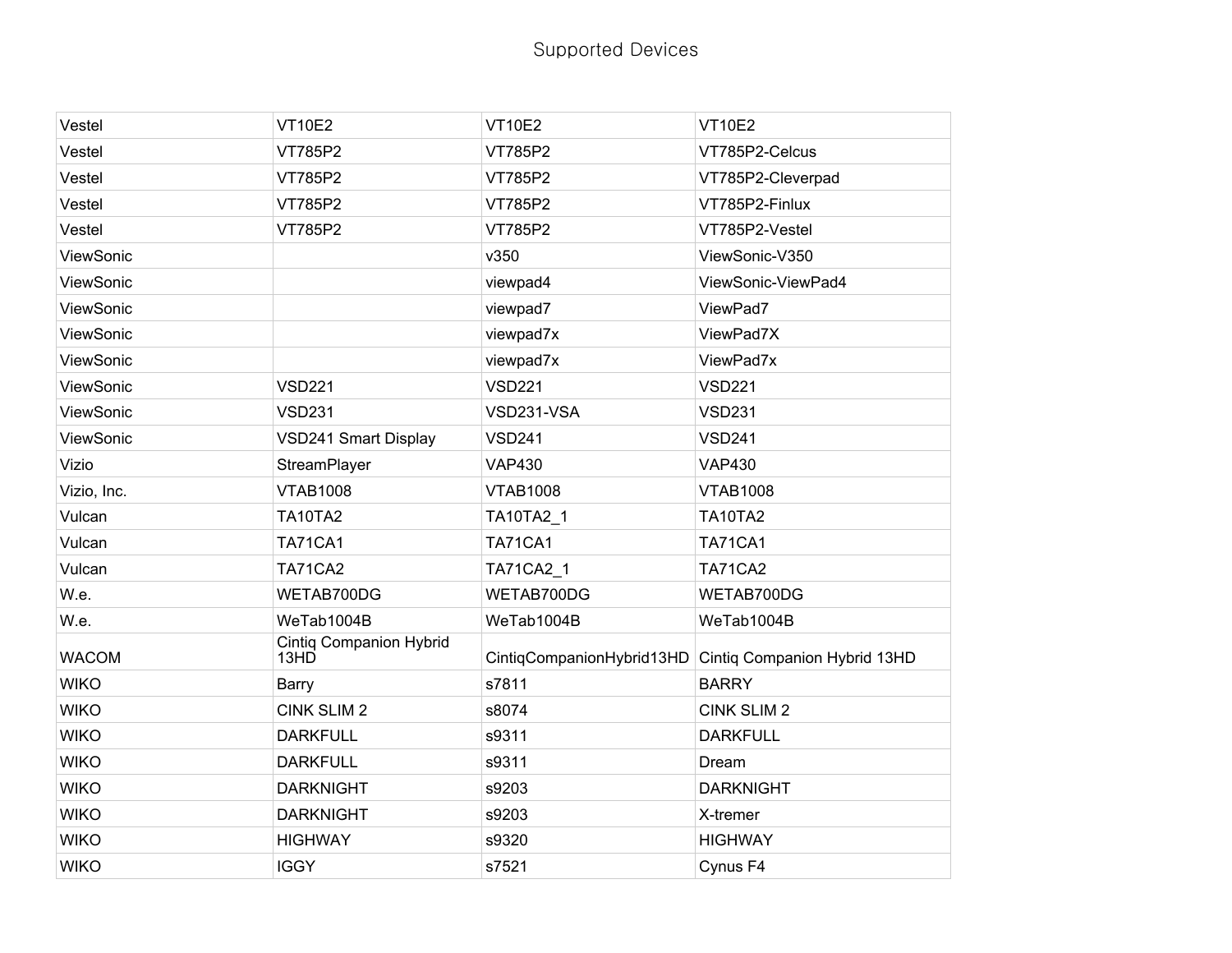| <b>WIKO</b> | <b>IGGY</b>          | s7521               | Golf                 |
|-------------|----------------------|---------------------|----------------------|
| <b>WIKO</b> | <b>IGGY</b>          | s7521               | <b>IGGY</b>          |
| WeTek       | Play                 | Play                | Play                 |
| Welgate     | <b>WA-U420D</b>      | <b>WA-U420D</b>     | <b>WA-U420D</b>      |
| Wenu        | Kate                 | Wenu                | Kate                 |
| Wiko        | <b>BIRDY</b>         | <b>BIRDY</b>        | <b>BIRDY</b>         |
| Wiko        | <b>BLOOM</b>         | s4700               | <b>BLOOM</b>         |
| Wiko        | <b>GETAWAY</b>       | s8812               | <b>GETAWAY</b>       |
| Wiko        | <b>GOA</b>           | s3511               | GOA                  |
| Wiko        | <b>HIGHWAY 4G</b>    | s9321               | <b>HIGHWAY 4G</b>    |
| Wiko        | <b>HIGHWAY SIGNS</b> | s4750               | <b>HIGHWAY SIGNS</b> |
| Wiko        | <b>HIGHWAY STAR</b>  | <b>15560ae</b>      | <b>HIGHWAY STAR</b>  |
| Wiko        | <b>JIMMY</b>         | s4300ae             | <b>JIMMY</b>         |
| Wiko        | <b>KITE</b>          | 14020               | <b>KITE</b>          |
| Wiko        | <b>LENNY</b>         | s5201ap             | <b>LENNY</b>         |
| Wiko        | <b>MACARON</b>       | 18401_international | <b>MACARON</b>       |
| Wiko        | <b>RAINBOW</b>       | s5501               | <b>RAINBOW</b>       |
| Wiko        | RAINBOW 4G           | 15503               | RAINBOW 4G           |
| Wiko        | <b>SLIDE</b>         | s8321               | <b>SLIDE</b>         |
| Wiko        | <b>SUNSET</b>        | s4011               | <b>SUNSET</b>        |
| Wiko        | <b>WAX</b>           | s8515               | <b>WAX</b>           |
| Wintec      | T730                 | T730                | Clear                |
| Wintec      | T730                 | T730                | T730                 |
| Wintec      | T750                 | T750                | Clear                |
| Wistron     | W1011A               | w1011a              | W1011A               |
| Xiaomi      | China                | HM2013023           | 2013023              |
| Xiaomi      | China                | braveheart          | MiTV                 |
| Xiaomi      | China                | casablanca          | MiBOX1S              |
| Xiaomi      | HM 1SC               | armani              | HM 1AC               |
| Xiaomi      | HM 1SC               | armani              | HM 1SC               |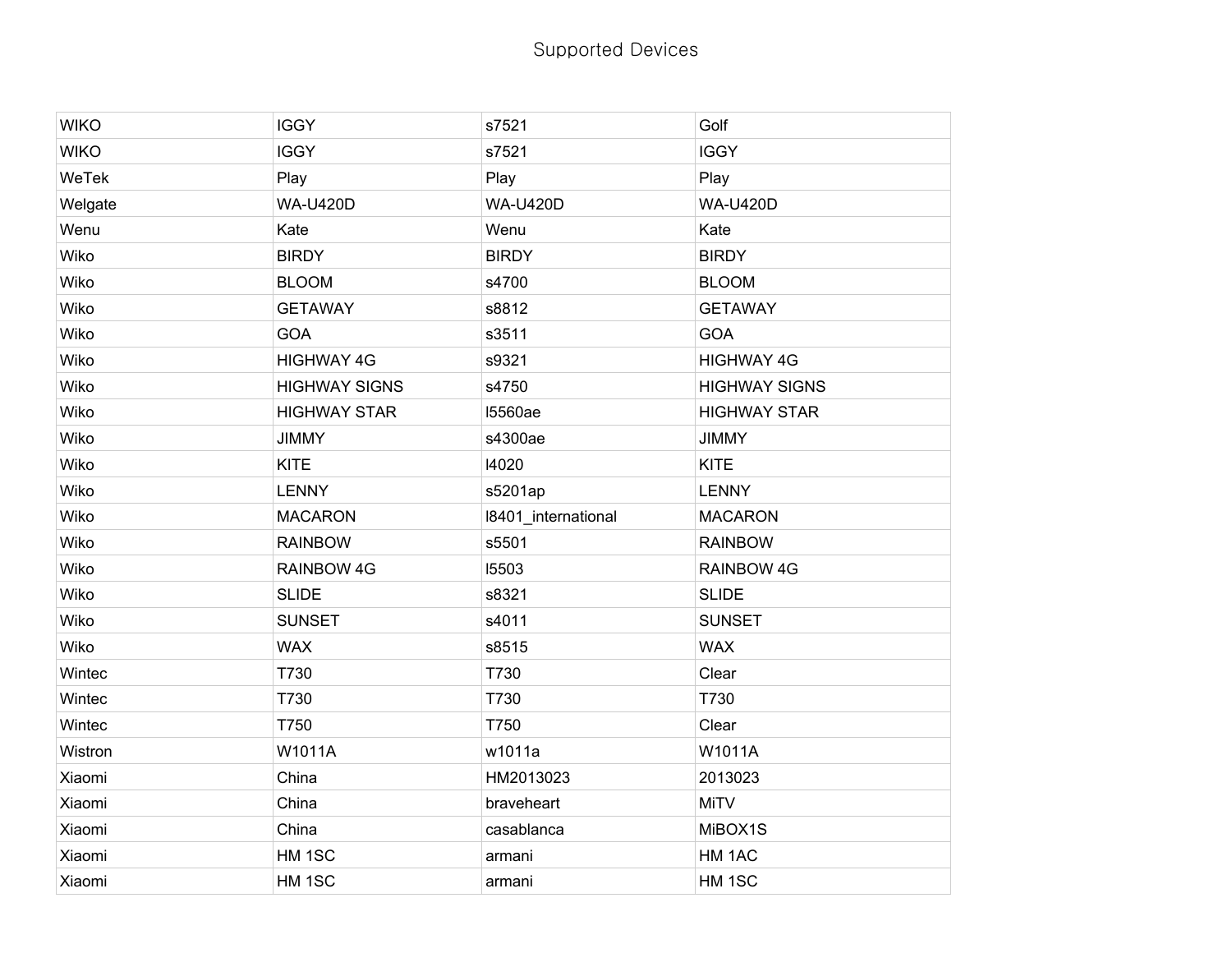| Xiaomi              | HM 1SC           | armani         | HM 1SW            |
|---------------------|------------------|----------------|-------------------|
| Xiaomi              | HM 1SLTETD       | HM2014501      | 2014501           |
| Xiaomi              | HM 1STD          | HM2014011      | 2014011           |
| Xiaomi              | HM 2LTE-BR       | HM2014819      | 2014819           |
| Xiaomi              | HM 2LTE-CMCC     | HM2014813      | 2014813           |
| Xiaomi              | HM 2LTE-CT       | HM2014812      | 2014812           |
| Xiaomi              | HM 2LTE-CU       | HM2014811      | 2014811           |
| Xiaomi              | HM 2LTE-IN       | HM2014818      | 2014818           |
| Xiaomi              | HM 2LTE-SA       | HM2014817      | 2014817           |
| Xiaomi              | HM NOTE 1LTETD   | dior           | HM NOTE 1LTE      |
| Xiaomi              | HM NOTE 1LTETD   | dior           | HM NOTE 1LTETD    |
| Xiaomi              | HM NOTE 1LTETD   | dior           | HM NOTE 1LTEW     |
| Xiaomi              | HM NOTE 1S CT    | gucci          | gucci             |
| Xiaomi              | HM NOTE 1TD      | lcsh92_wet_tdd | HM NOTE 1TD       |
| Xiaomi              | HM NOTE 1W       | lcsh92_wet_jb9 | HM NOTE 1W        |
| Xiaomi              | Hong Mi          | HM2013022      | 2013022           |
| Xiaomi              | MI <sub>2A</sub> | taurus         | MI <sub>2A</sub>  |
| Xiaomi              | <b>MI 2S</b>     | aries          | MI <sub>2</sub>   |
| Xiaomi              | <b>MI 2S</b>     | aries          | <b>MI 2S</b>      |
| Xiaomi              | MI 3W            | cancro         | MI3W              |
| Xiaomi              | MI 4LTE          | cancro         | MI 4LTE           |
| Xiaomi              | MI 4LTE          | cancro         | MI <sub>4</sub> W |
| Xiaomi              | MI 4LTE-CT       | cancro         | MI 4LTE           |
| Xiaomi              | MI NOTE LTE      | virgo          | MI NOTE LTE       |
| Xiaomi              | MI PAD           | mocha          | <b>MI PAD</b>     |
| Xiaomi              | Mi <sub>3</sub>  | pisces         | MI <sub>3</sub>   |
| Xiaomi              | MiBOX2           | dredd          | MiBOX2            |
| Xiaomi              | MiTV2            | entrapment     | MiTV2             |
| Xplore_Technologies | RangerX          | iX101T1        | iX101T1           |
|                     |                  |                |                   |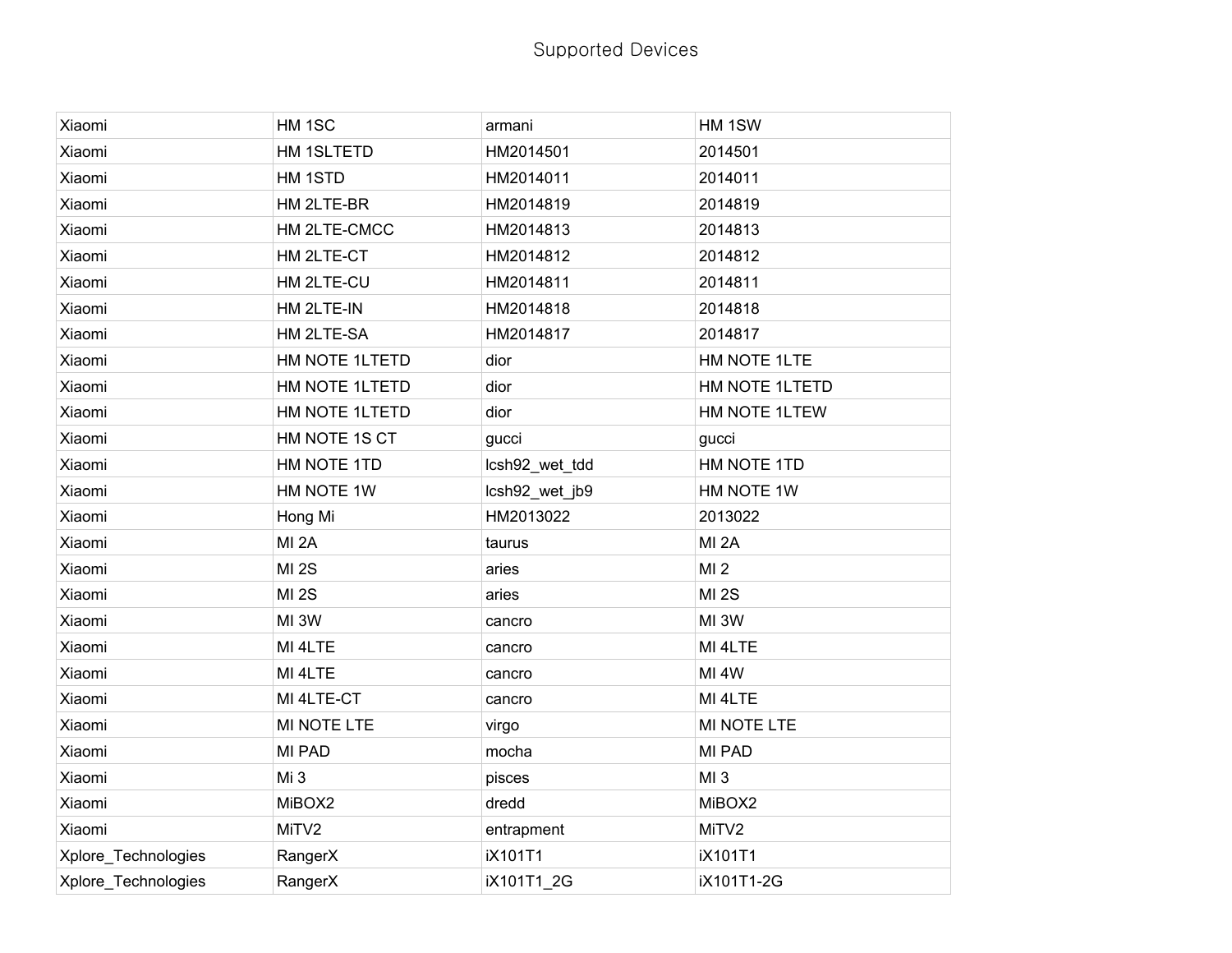| <b>Yota Devices</b> | YotaPhone2      | yotaphone2    | <b>YD201</b>      |
|---------------------|-----------------|---------------|-------------------|
| YotaPhone           | YotaPhone C9660 | yotaphone     | C9660             |
| <b>ZTE</b>          |                 | BUL_P726G     | ZTE-RACER         |
| <b>ZTE</b>          |                 | D930          | D930              |
| <b>ZTE</b>          |                 | Grand-S       | ZTE Grand S       |
| <b>ZTE</b>          |                 | N720          | N720              |
| <b>ZTE</b>          |                 | N720_Micromax | Micromax A60      |
| <b>ZTE</b>          |                 | N721          | N721              |
| <b>ZTE</b>          |                 | N721          | <b>ZTE-UN721</b>  |
| <b>ZTE</b>          |                 | N721          | ZTE_U N721        |
| <b>ZTE</b>          |                 | N8010_CT      | ZXY-ZTE_N8010     |
| <b>ZTE</b>          |                 | N8010_CT_BL   | ZXY-ZTE_N8010     |
| <b>ZTE</b>          |                 | N8300_CT      | ZXY-ZTE N8300     |
| <b>ZTE</b>          |                 | <b>NX501</b>  | <b>NX501</b>      |
| <b>ZTE</b>          |                 | P117A11       | <b>ZTE U807</b>   |
| <b>ZTE</b>          |                 | P117A13       | ZTE U807N         |
| <b>ZTE</b>          |                 | P117A20qHD    | <b>ZTE U817</b>   |
| <b>ZTE</b>          |                 | P117A30       | <b>ZTE U935</b>   |
| <b>ZTE</b>          |                 | P117T21       | ZTE U960E         |
| <b>ZTE</b>          |                 | P188T10       | <b>ZTE U956</b>   |
| <b>ZTE</b>          |                 | P188T20       | <b>ZTE U819</b>   |
| <b>ZTE</b>          |                 | P253A20       | <b>ZTE V768</b>   |
| <b>ZTE</b>          |                 | <b>P722G</b>  | ZTE-U X876        |
| <b>ZTE</b>          |                 | <b>P726CU</b> | <b>ZTE-U X850</b> |
| <b>ZTE</b>          |                 | P726G         | ZTE-LINK          |
| <b>ZTE</b>          |                 | P726G         | ZTE-RACER         |
| <b>ZTE</b>          |                 | P726G         | ZTE-WAVE          |
| <b>ZTE</b>          |                 | <b>P726N</b>  | soft stone        |
| <b>ZTE</b>          |                 | <b>P726N</b>  | soft-stone        |
| <b>ZTE</b>          |                 | <b>P726VV</b> | <b>ZTE-U X850</b> |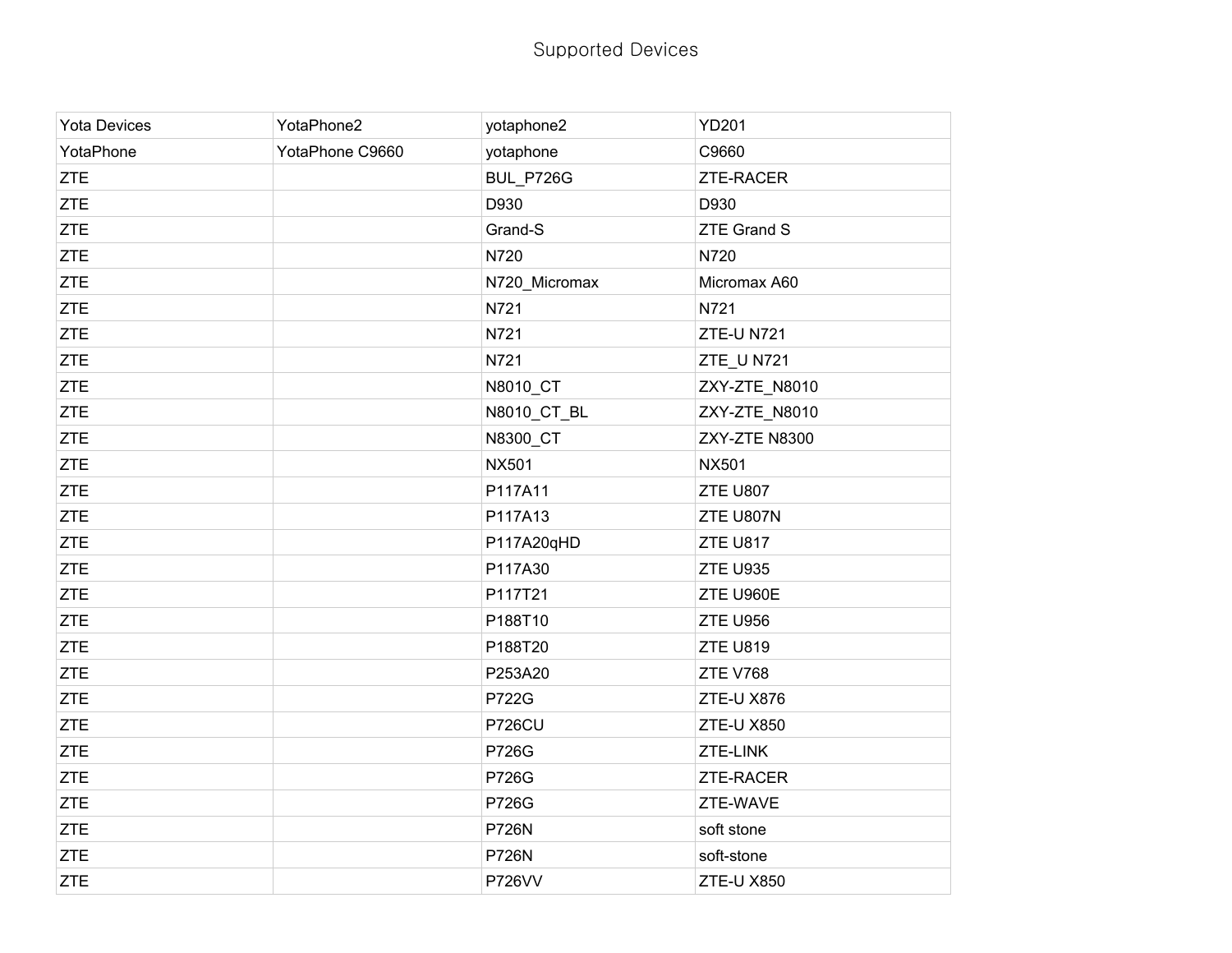| <b>ZTE</b> | <b>P727A</b>   | <b>VF945</b>              |
|------------|----------------|---------------------------|
| <b>ZTE</b> | <b>P729B</b>   | Orange Tactile internet 2 |
| <b>ZTE</b> | <b>P729C</b>   | ZTE-BLADE                 |
| <b>ZTE</b> | P810A10        | <b>ZTE U880s2</b>         |
| <b>ZTE</b> | P810A20        | ZTE U887                  |
| <b>ZTE</b> | P810T01        | <b>ZTE U791</b>           |
| <b>ZTE</b> | P810T01        | ZTE U791(OPEN)            |
| <b>ZTE</b> | P810T02        | <b>ZTE U793</b>           |
| <b>ZTE</b> | P825T10        | ZTE U808                  |
| <b>ZTE</b> | P825T10        | ZTE U808(OPEN)            |
| <b>ZTE</b> | QB7211         | QB7211                    |
| <b>ZTE</b> | QB7211         | <b>STARTEXT II</b>        |
| <b>ZTE</b> | T77            | T77                       |
| <b>ZTE</b> | T <sub>9</sub> | ZTE-TT9                   |
| <b>ZTE</b> | TWM_P726G      | Taiwan Mobile T2          |
| <b>ZTE</b> | U788           | ZTE U788                  |
| <b>ZTE</b> | U790           | <b>ZTE U790</b>           |
| <b>ZTE</b> | U795           | <b>ZTE U795</b>           |
| <b>ZTE</b> | U805           | ZTE-TU805                 |
| <b>ZTE</b> | U812           | ZTE-TU812                 |
| <b>ZTE</b> | U830           | ZTE-TU830                 |
| <b>ZTE</b> | <b>U880E</b>   | ZTE U880E                 |
| <b>ZTE</b> | U880F1         | ZTE U880F1                |
| <b>ZTE</b> | <b>U880s</b>   | ZTE U880s                 |
| <b>ZTE</b> | U885           | ZTE U885                  |
| <b>ZTE</b> | <b>U930HD</b>  | ZTE U930HD                |
| <b>ZTE</b> | U960s          | ZTE-TU960s                |
| <b>ZTE</b> | U960s2         | <b>ZTE U960s2</b>         |
| <b>ZTE</b> | U960s3         | ZTE U960s3                |
| <b>ZTE</b> | V6020_Claro    | V6020_Claro               |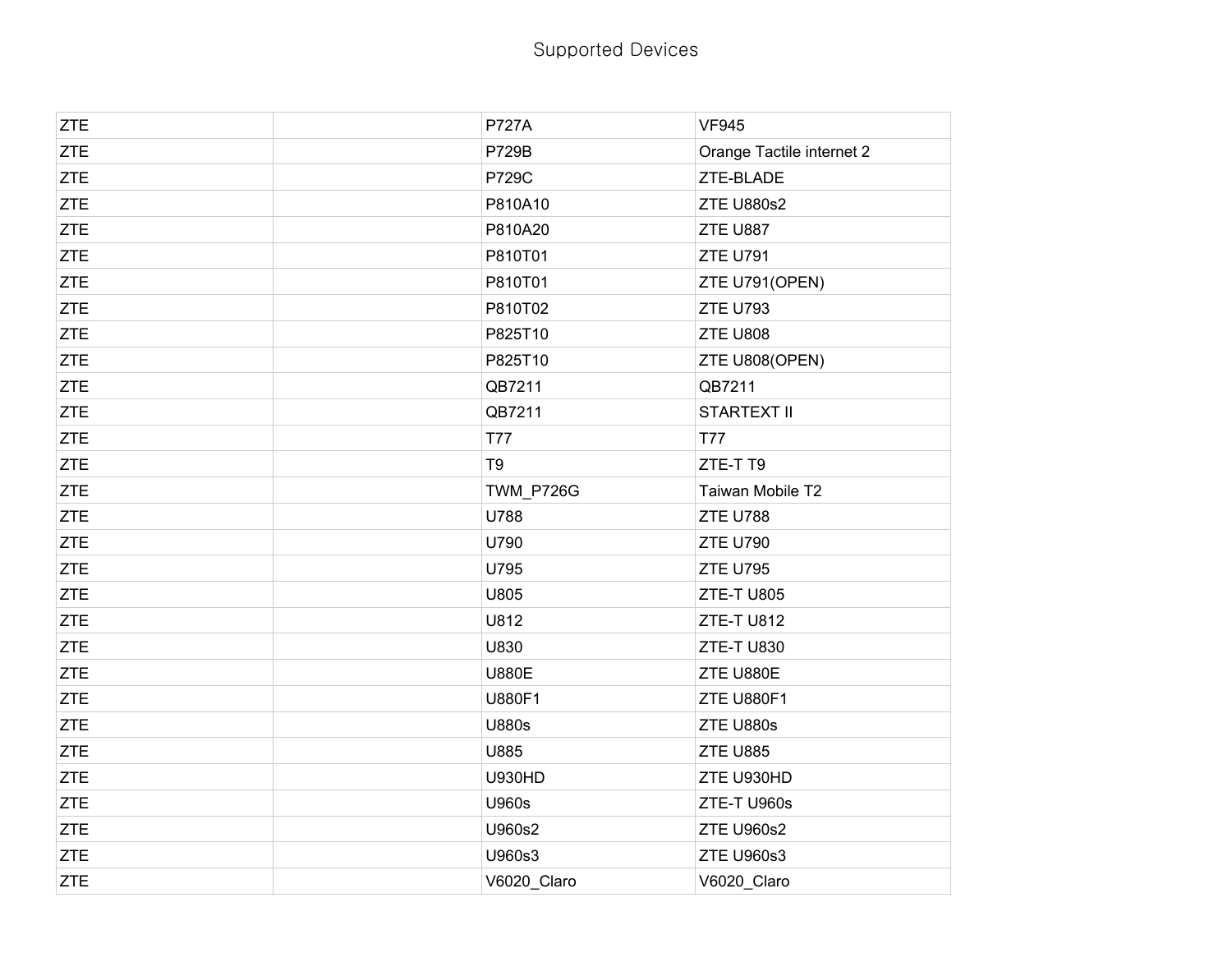| <b>ZTE</b> | <b>V66</b>      | <b>V66</b>                       |
|------------|-----------------|----------------------------------|
| <b>ZTE</b> | <b>V68</b>      | <b>V68</b>                       |
| <b>ZTE</b> | <b>V71A</b>     | <b>STARTAB</b>                   |
| <b>ZTE</b> | <b>V71A</b>     | V71B                             |
| <b>ZTE</b> | V768            | <b>ZTE V768</b>                  |
| <b>ZTE</b> | V8100_Z55       | V8100_Z55                        |
| <b>ZTE</b> | V8200_EE_UK     | V8200_EE_UK                      |
| <b>ZTE</b> | V8200_OSK       | V8200-Memphis-orange-Slovakia    |
| <b>ZTE</b> | V8300_Z39       | V8300_Z39                        |
| <b>ZTE</b> | V857            | ZTE-U V857                       |
| <b>ZTE</b> | V875m           | ZTE-U V875m                      |
| <b>ZTE</b> | X500            | X500                             |
| <b>ZTE</b> | X500            | X500_USA_General                 |
| <b>ZTE</b> | X500MMB         | <b>ZTE-C X500</b>                |
| <b>ZTE</b> | ZTE-Grand-S     | <b>ZTE Grand S</b>               |
| <b>ZTE</b> | ZTE-N5          | ZTEN5                            |
| ZTE        | <b>ZTE-N807</b> | <b>ZTE N807</b>                  |
| <b>ZTE</b> | ZTE-N880F       | ZTE N880F                        |
| <b>ZTE</b> | ZTE-N881E       | ZTE N881E                        |
| <b>ZTE</b> | ZTE-N881F       | ZTE N881F                        |
| <b>ZTE</b> | <b>ZTE-N980</b> | <b>ZTE N980</b>                  |
| <b>ZTE</b> | <b>ZTE-N988</b> | ZTE N988                         |
| <b>ZTE</b> | ZTE-U-V889F     | ZTE-U V889F                      |
| <b>ZTE</b> | ZTE-V72A        | <b>V72A</b>                      |
| <b>ZTE</b> | ZTE-V889F       | ZTE V889F                        |
| <b>ZTE</b> | <b>ZTE-V955</b> | <b>ZTE V955</b>                  |
| <b>ZTE</b> | <b>ZTE-V956</b> | <b>ZTE V956</b>                  |
| <b>ZTE</b> | <b>ZTE-V988</b> | ZTE Grand S                      |
| <b>ZTE</b> | <b>ZTE-V988</b> | <b>ZTE V988</b>                  |
| <b>ZTE</b> | amigo           | <b>Android Edition Starnaute</b> |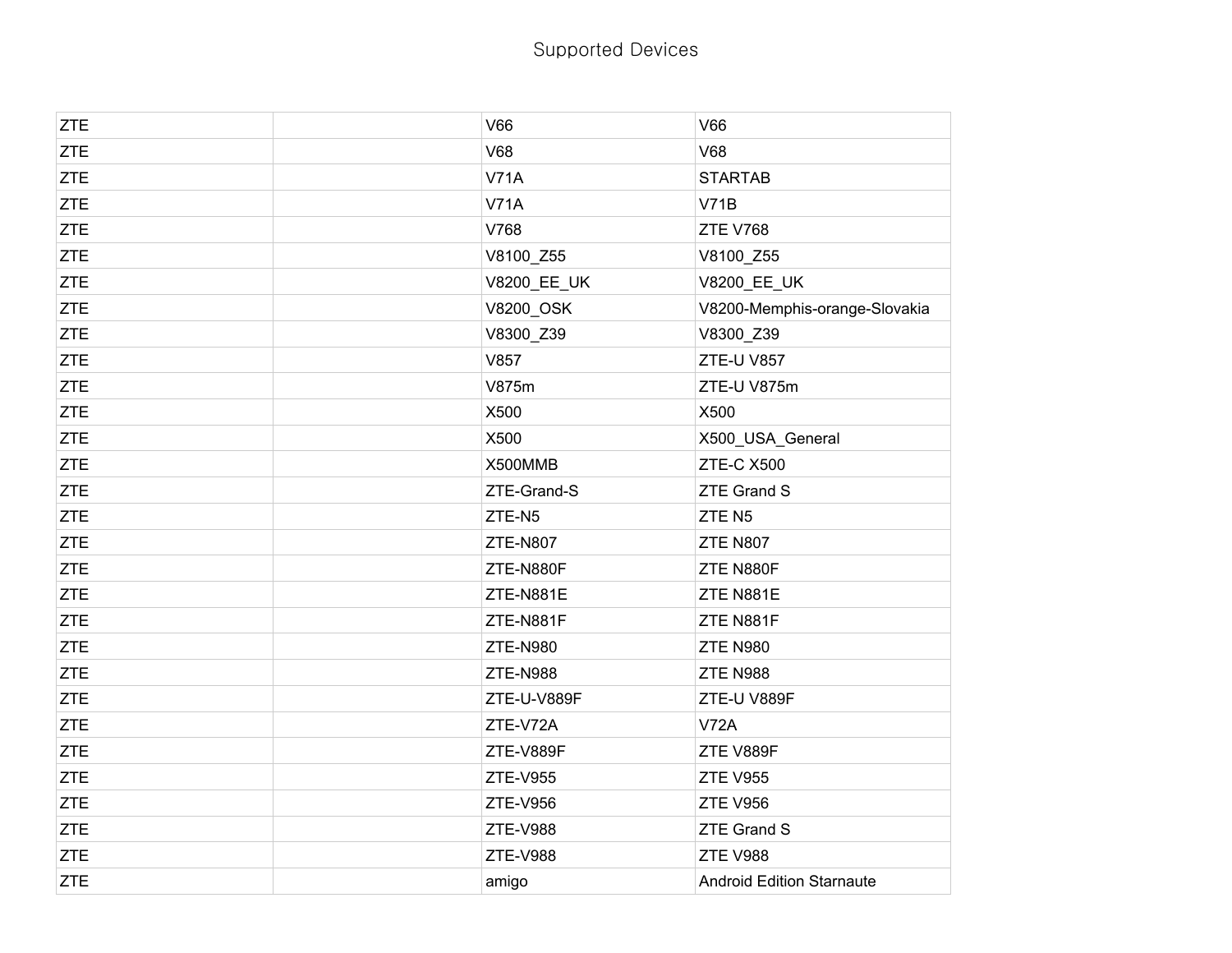| <b>ZTE</b> | arthur     | N860              |
|------------|------------|-------------------|
| <b>ZTE</b> | atlas40    | Acqua             |
| <b>ZTE</b> | atlas40    | <b>BLADE III</b>  |
| <b>ZTE</b> | atlas40    | MEDION LIFE P4012 |
| <b>ZTE</b> | atlas40    | <b>N880E</b>      |
| <b>ZTE</b> | atlas40    | ZTE G882          |
| <b>ZTE</b> | atlas40    | ZTE N880E         |
| <b>ZTE</b> | atlas40    | ZTE N881D         |
| <b>ZTE</b> | atlas40    | ZTE N882E         |
| <b>ZTE</b> | atlas40    | ZTE R22           |
| <b>ZTE</b> | atlas40    | ZTE T22           |
| <b>ZTE</b> | atlas40    | ZTE V880E         |
| <b>ZTE</b> | atlas40    | ZTE V889D         |
| <b>ZTE</b> | banana     | ZTE-C N780        |
| <b>ZTE</b> | blade      | MegaFon SP-A5     |
| <b>ZTE</b> | blade      | V880              |
| <b>ZTE</b> | blade      | <b>ZTE Libra</b>  |
| ZTE        | blade      | ZTE-BLADE         |
| <b>ZTE</b> | blade2     | <b>ATLAS W</b>    |
| <b>ZTE</b> | blade2     | <b>BLADEII</b>    |
| <b>ZTE</b> | blade2     | <b>Blade S</b>    |
| <b>ZTE</b> | blade2     | San Francisco II  |
| <b>ZTE</b> | bladeplus  | 008Z              |
| <b>ZTE</b> | bladeplus  | V881              |
| <b>ZTE</b> | bladeplus  | ZTE V881          |
| <b>ZTE</b> | bladeplus  | ZTE-U V881        |
| <b>ZTE</b> | cardhu     | ZTE-T T98         |
| <b>ZTE</b> | crane-zte7 | K75               |
| <b>ZTE</b> | dana       | <b>ZTE N970</b>   |
| <b>ZTE</b> | deepblue   | <b>ZTE N790</b>   |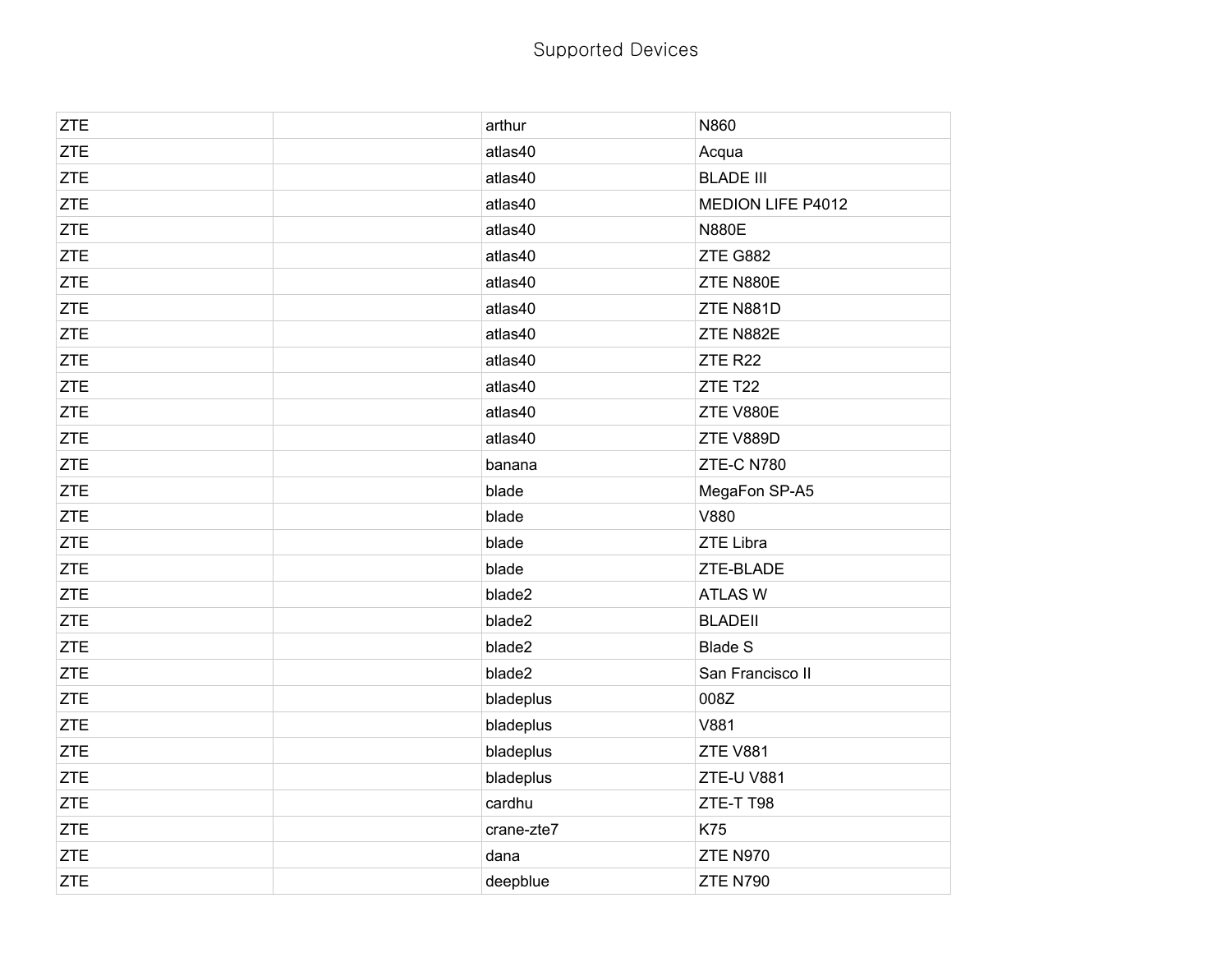| <b>ZTE</b> | deepblue        | ZTE N790S            |
|------------|-----------------|----------------------|
| <b>ZTE</b> | enterprise      | ZTE U5               |
| <b>ZTE</b> | enterprise_HK   | <b>ZTE Grand Era</b> |
| <b>ZTE</b> | enterprise_U950 | <b>ZTE U950</b>      |
| <b>ZTE</b> | enterprise_U985 | <b>ZTE U985</b>      |
| <b>ZTE</b> | enterprise_V985 | <b>ZTE V985</b>      |
| <b>ZTE</b> | frosty          | ZTE T82              |
| <b>ZTE</b> | hct77_ics2      | V865M                |
| <b>ZTE</b> | hope            | <b>N855D</b>         |
| <b>ZTE</b> | hope            | N855D_PERFECTUM      |
| <b>ZTE</b> | hope            | N855D_YM             |
| <b>ZTE</b> | hope            | <b>ZTE N855</b>      |
| <b>ZTE</b> | hope            | ZTE N855D            |
| <b>ZTE</b> | hope            | <b>ZTE N855D+</b>    |
| <b>ZTE</b> | iliamna         | ZTE T81              |
| <b>ZTE</b> | joe             | V871                 |
| <b>ZTE</b> | joe             | Vodafone 945         |
| <b>ZTE</b> | kiska           | <b>ZTE V9800</b>     |
| <b>ZTE</b> | mooncake2       | MTS-SP102            |
| <b>ZTE</b> | mooncake2       | Mtag 281             |
| <b>ZTE</b> | mooncake2       | <b>ZTE N660</b>      |
| <b>ZTE</b> | msm7627a        | ZTE N880F            |
| <b>ZTE</b> | msm7627a        | ZTE V889F            |
| <b>ZTE</b> | msm7627a        | ZTE-U V889F          |
| <b>ZTE</b> | msm7630_zteu960 | ZTE U960D            |
| <b>ZTE</b> | msm7630_zteu960 | <b>ZTE-T U960</b>    |
| <b>ZTE</b> | nice            | A21plus              |
| ZTE        | nice            | <b>ICE</b>           |
| <b>ZTE</b> | nice            | KIS II               |
| <b>ZTE</b> | nice            | Orange Zali          |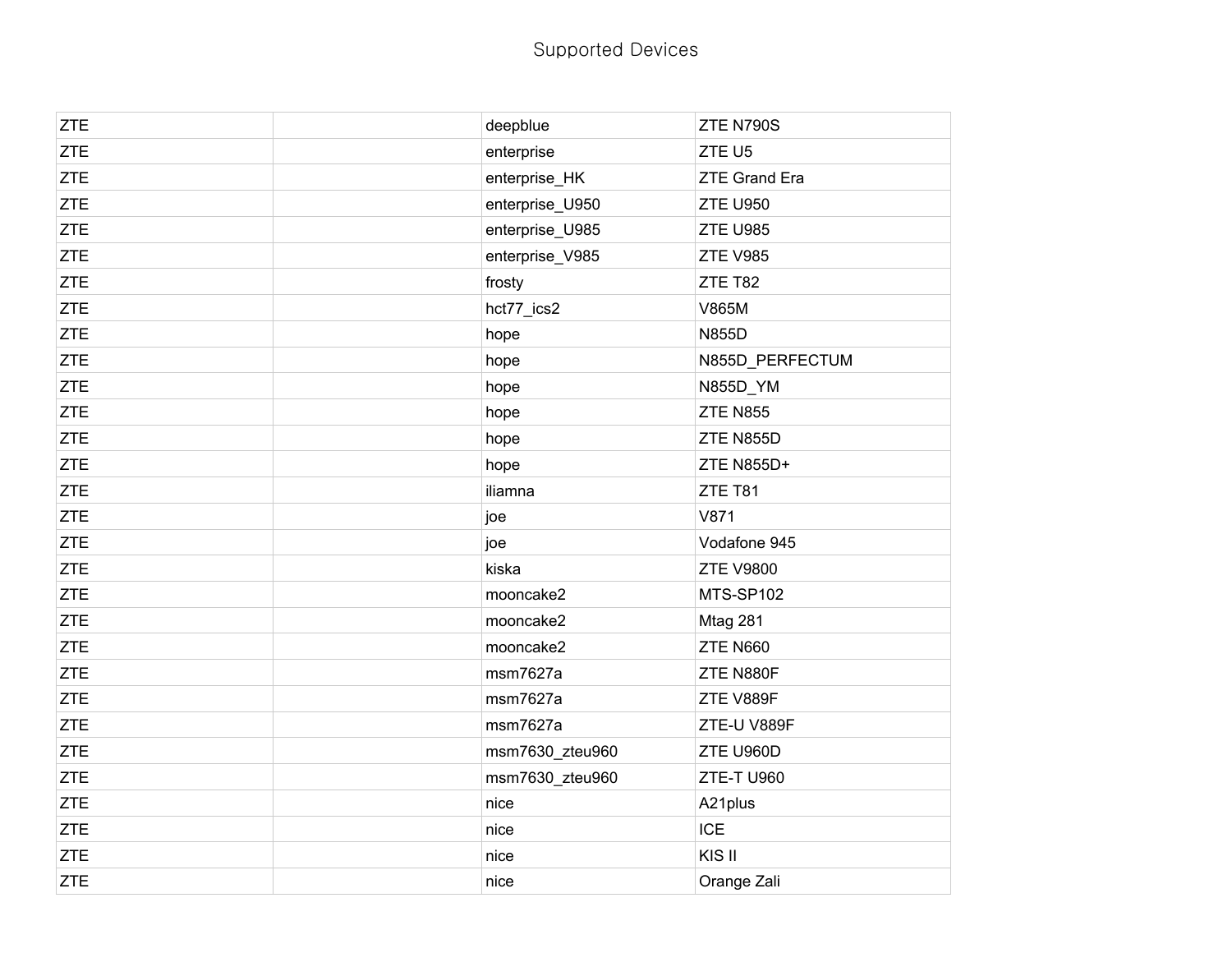| <b>ZTE</b> | nice     | <b>Turkcell Maxi Plus 5</b> |
|------------|----------|-----------------------------|
| <b>ZTE</b> | nice     | <b>V880S</b>                |
| <b>ZTE</b> | nice     | <b>ZTE Kis Pro</b>          |
| ZTE        | okmok    | <b>ZTE V9500</b>            |
| <b>ZTE</b> | p173a10  | ZTE-U V760                  |
| <b>ZTE</b> | r750     | ZTE-CR750                   |
| ZTE        | racer2   | <b>ARIZONA</b>              |
| ZTE        | racer2   | Kyivstar Shine              |
| <b>ZTE</b> | racer2   | <b>RACERII</b>              |
| ZTE        | racer2   | Racerll                     |
| ZTE        | racer2   | Turkcell T11                |
| ZTE        | racer2   | ZTE-U V859                  |
| <b>ZTE</b> | roamer   | <b>ZTE Roamer</b>           |
| ZTE        | roamer   | ZTE roamer                  |
| ZTE        | roamer   | ZTE-C N760                  |
| ZTE        | roamer2  | Dubai                       |
| <b>ZTE</b> | roamer2  | Dublin                      |
| ZTE        | roamer2  | N788_BASHA                  |
| <b>ZTE</b> | roamer2  | Orange Dublin               |
| <b>ZTE</b> | roamer2  | <b>V788D</b>                |
| ZTE        | roamer2  | ZTE N788                    |
| <b>ZTE</b> | roamer2  | <b>ZTE N789</b>             |
| <b>ZTE</b> | roamer2  | ZTE V788D                   |
| <b>ZTE</b> | roundtop | <b>ZTE V9800</b>            |
| <b>ZTE</b> | sailboat | ZTE V875                    |
| <b>ZTE</b> | sean     | N850                        |
| <b>ZTE</b> | skate    | KPN Smart 200               |
| ZTE        | skate    | MEDION LIFE P4310           |
| ZTE        | skate    | Monte Carlo                 |
| <b>ZTE</b> | skate    | Optimus Monte Carlo         |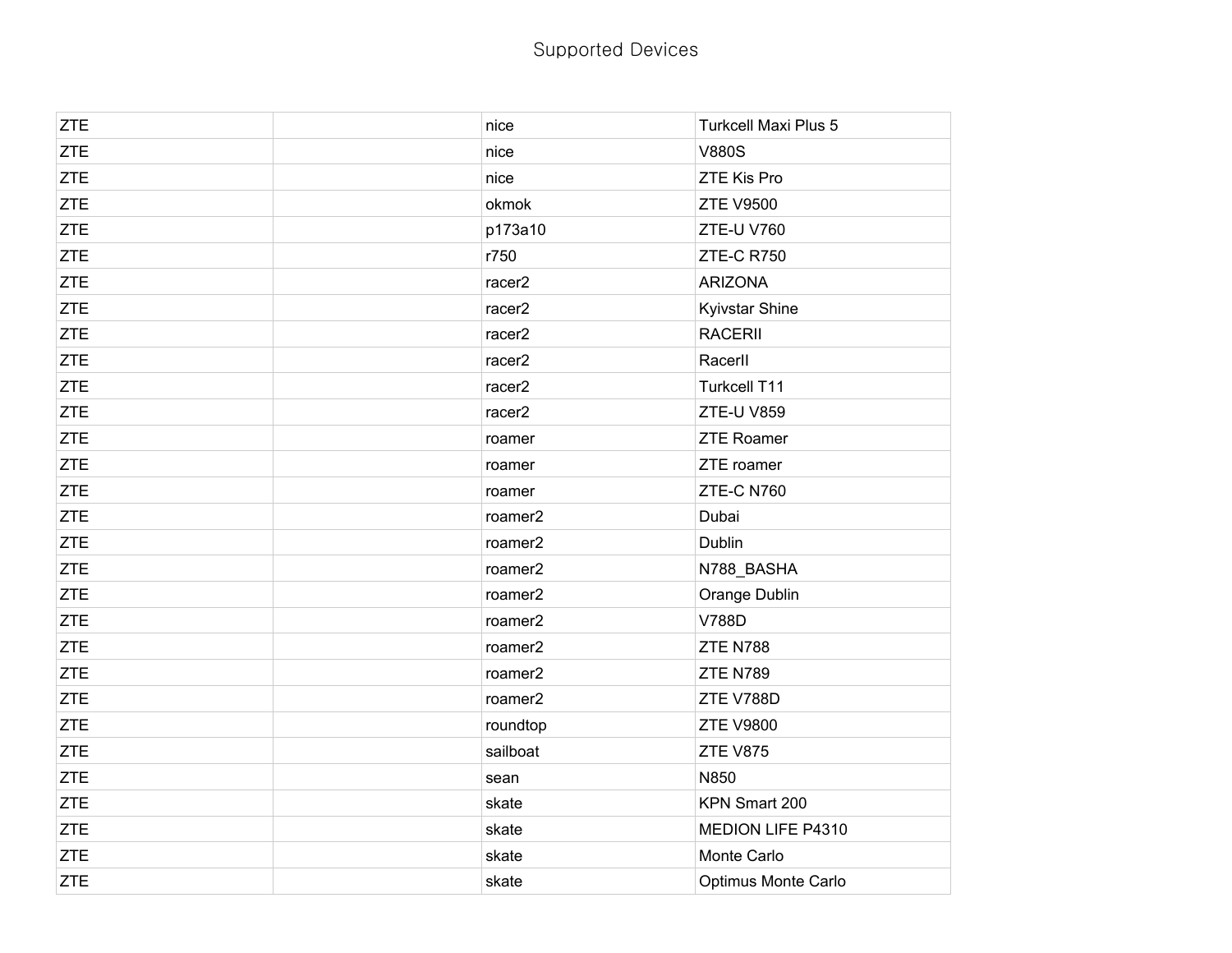| <b>ZTE</b> | skate         | Orange Monte Carlo              |
|------------|---------------|---------------------------------|
| <b>ZTE</b> | skate         | <b>ZTE N960</b>                 |
| <b>ZTE</b> | skate         | <b>ZTE Skate</b>                |
| <b>ZTE</b> | skate         | <b>ZTE V960</b>                 |
| <b>ZTE</b> | skate         | ZTE-SKATE                       |
| <b>ZTE</b> | skate         | ZTE-Skate                       |
| <b>ZTE</b> | skate         | ZTE-U V960                      |
| <b>ZTE</b> | skateplus     | Skate4.3 H                      |
| <b>ZTE</b> | turies        | <b>Android Edition StarText</b> |
| <b>ZTE</b> | turies        | Vodafone Smart Chat             |
| <b>ZTE</b> | turies        | ZTE-Tureis                      |
| <b>ZTE</b> | v9plus        | BASE Tab 7.1                    |
| <b>ZTE</b> | v9plus        | Light Tab 2                     |
| <b>ZTE</b> | v9plus        | Light Tab 2W                    |
| <b>ZTE</b> | v9plus        | MegaFon V9+                     |
| <b>ZTE</b> | v9plus        | <b>TT102</b>                    |
| <b>ZTE</b> | v9plus        | <b>Telenor Touch Pad</b>        |
| <b>ZTE</b> | v9plus        | $V9+$                           |
| <b>ZTE</b> | v9plus        | V9A                             |
| <b>ZTE</b> | v9plus        | $V9e+$                          |
| <b>ZTE</b> | v9plus        | ZTE V10                         |
| <b>ZTE</b> | v9plus        | ZTE V9A                         |
| <b>ZTE</b> | ventana       | <b>ZTE U970</b>                 |
| <b>ZTE</b> | ventana_U880F | ZTE U880F                       |
| <b>ZTE</b> | ventana_U930  | <b>ZTE U930</b>                 |
| <b>ZTE</b> | warp2         | N861                            |
| <b>ZTE</b> | whistler      | STARADDICT II                   |
| <b>ZTE</b> | whistler      | V961                            |
| <b>ZTE</b> | whistler      | <b>ZTE Grand X</b>              |
| <b>ZTE</b> | whistler      | ZTE V970T                       |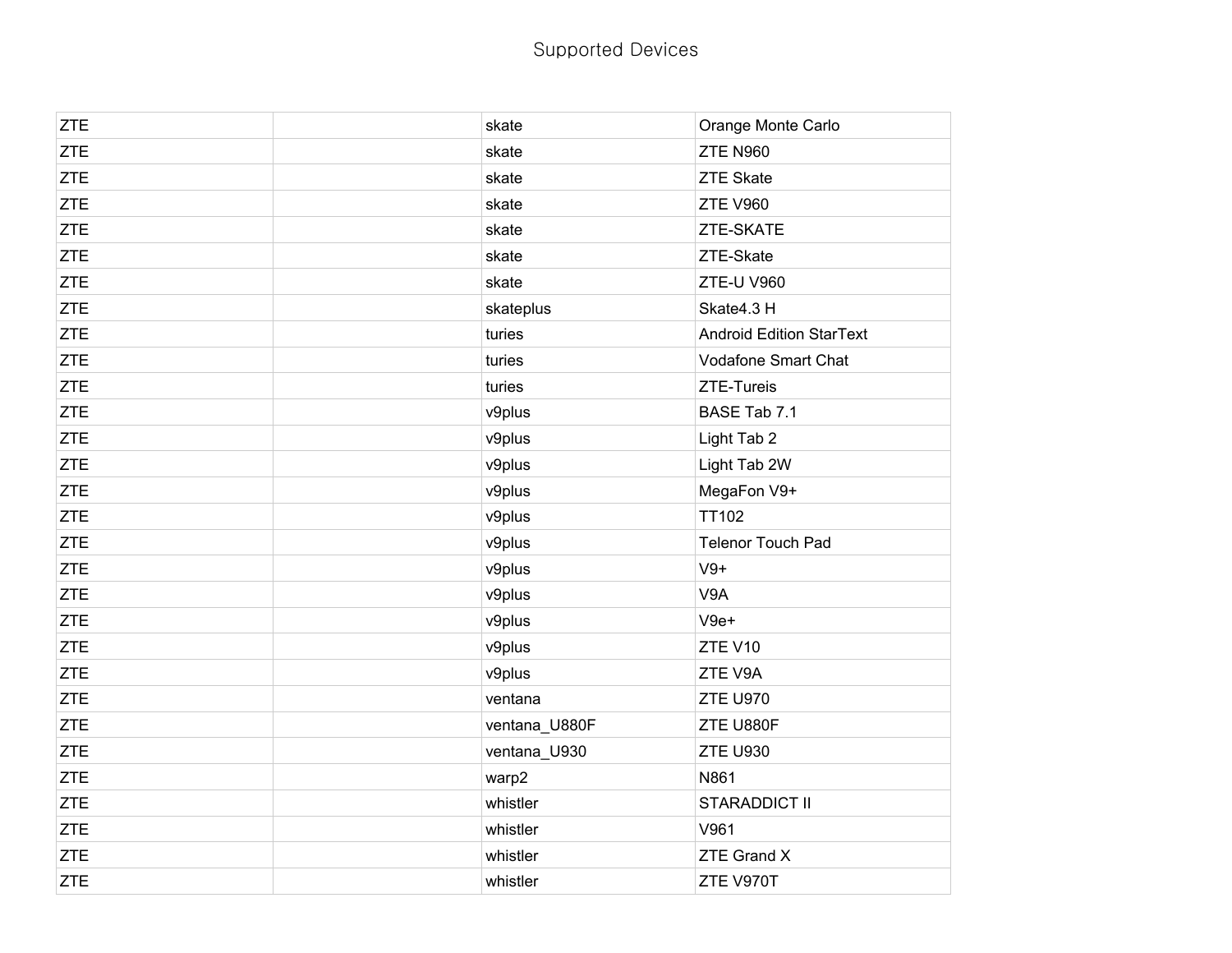| <b>ZTE</b> |                                      | whistler            | ZTE-Mimosa X                      |
|------------|--------------------------------------|---------------------|-----------------------------------|
| <b>ZTE</b> |                                      | z788                | ZTE U788+                         |
| <b>ZTE</b> |                                      | z795                | ZTE U795+                         |
| <b>ZTE</b> |                                      | zte_v857            | <b>ZTE-U V857</b>                 |
| <b>ZTE</b> | 009Z                                 | bladeplus           | 009Z                              |
| <b>ZTE</b> | 009Z                                 | bladeplus           | <b>ZTE V882</b>                   |
| <b>ZTE</b> | 009Z                                 | bladeplus           | ZTE V886J                         |
| <b>ZTE</b> | 402ZT                                | ZTE-402ZT           | 402ZT                             |
| <b>ZTE</b> | A2                                   | A2                  | A2                                |
| <b>ZTE</b> | Amazing A1                           | roamer <sub>2</sub> | Amazing A1                        |
| <b>ZTE</b> | Amazing P6                           | msm8226             | Amazing P6                        |
| <b>ZTE</b> | Amazing X2                           | msm8226             | Amazing X2                        |
| <b>ZTE</b> | Amazing p5_Lite                      | V77                 | Amazing p5_Lite                   |
| <b>ZTE</b> | Android edition by sfr<br>STARADDICT | skate               | Android edition by sfr STARADDICT |
| <b>ZTE</b> | Avea in Touch 2                      | atlas40             | Avea in Touch 2                   |
| <b>ZTE</b> | Avea in Touch 4                      | msm8916_32          | Avea in Touch 4                   |
| <b>ZTE</b> | Avea in Touch 4                      | msm8916_32          | ZTE Blade V220                    |
| <b>ZTE</b> | <b>B760E</b>                         | ztemt85_bx_kk       | <b>B760E</b>                      |
| <b>ZTE</b> | <b>BASE Lutea 2</b>                  | skate               | <b>BASE Lutea 2</b>               |
| <b>ZTE</b> | <b>BLADE III_IL</b>                  | atlas40             | <b>BLADE III_IL</b>               |
| <b>ZTE</b> | <b>Baker</b>                         | ZTE-Baker           | <b>Baker</b>                      |
| <b>ZTE</b> | Beeline E600                         | roamer <sub>2</sub> | Beeline E600                      |
| <b>ZTE</b> | <b>Blade</b>                         | blade               | 003Z                              |
| <b>ZTE</b> | <b>Blade</b>                         | blade               | <b>Android Edition StarTrail</b>  |
| <b>ZTE</b> | <b>Blade</b>                         | blade               | <b>BASE</b> lutea                 |
| <b>ZTE</b> | <b>Blade</b>                         | blade               | BLADE N880                        |
| <b>ZTE</b> | <b>Blade</b>                         | blade               | Beeline E400                      |
| <b>ZTE</b> | <b>Blade</b>                         | blade               | Kyivstar Spark                    |
| <b>ZTE</b> | <b>Blade</b>                         | blade               | MF8604                            |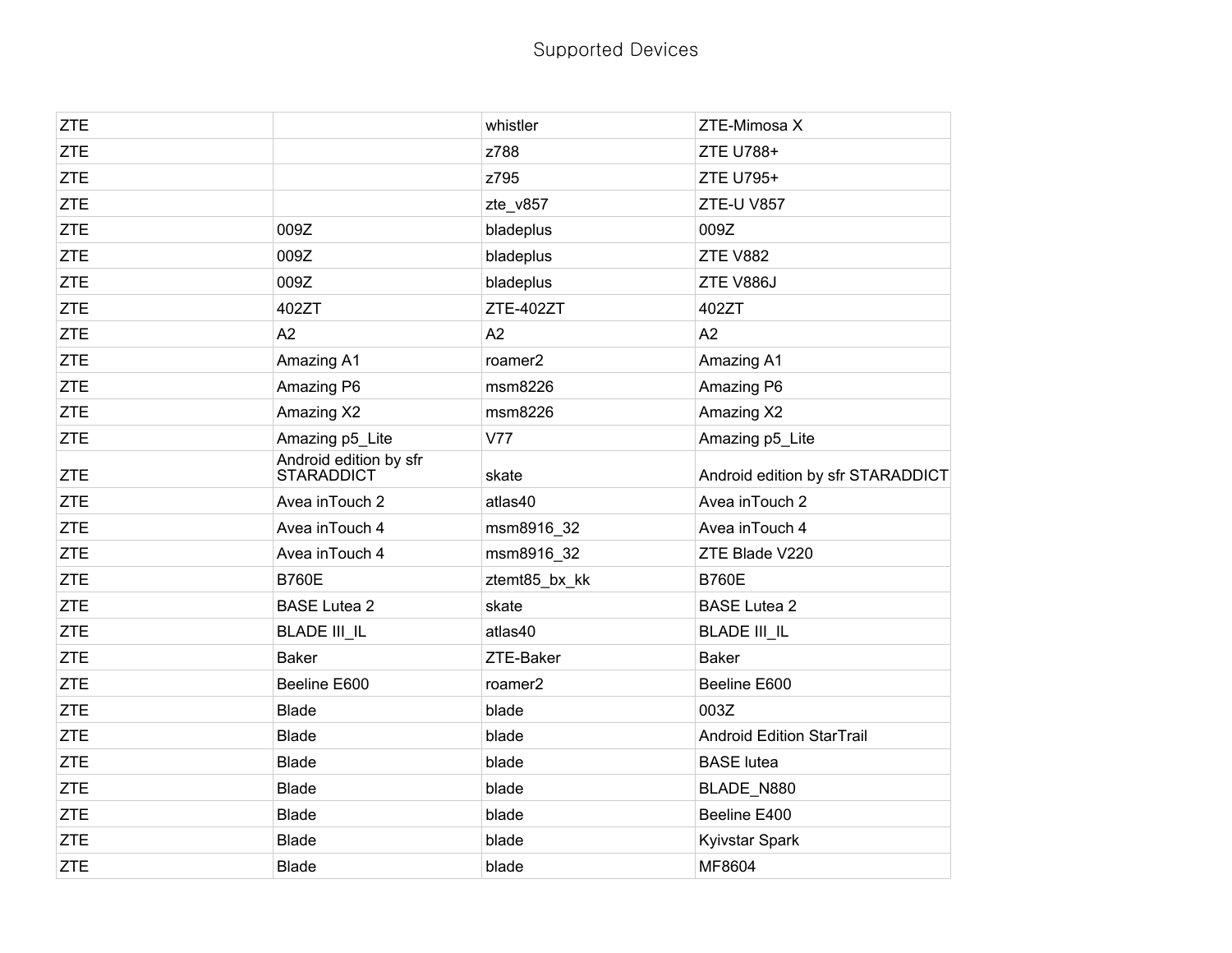| <b>ZTE</b> | <b>Blade</b>            | blade             | <b>Movistar Prime</b>     |
|------------|-------------------------|-------------------|---------------------------|
| <b>ZTE</b> | <b>Blade</b>            | blade             | N880                      |
| <b>ZTE</b> | <b>Blade</b>            | blade             | Netphone 701              |
| <b>ZTE</b> | <b>Blade</b>            | blade             | Optimus San Francisco     |
| <b>ZTE</b> | <b>Blade</b>            | blade             | Orange San Francisco      |
| <b>ZTE</b> | <b>Blade</b>            | blade             | Orange Tactile internet 2 |
| <b>ZTE</b> | <b>Blade</b>            | blade             | RTK V8                    |
| <b>ZTE</b> | <b>Blade</b>            | blade             | San Francisco             |
| <b>ZTE</b> | <b>Blade</b>            | blade             | V8502                     |
| <b>ZTE</b> | <b>Blade</b>            | blade             | WayteQ Libra              |
| <b>ZTE</b> | <b>Blade</b>            | blade             | XCD35                     |
| <b>ZTE</b> | <b>Blade</b>            | blade             | <b>ZTE Libra</b>          |
| <b>ZTE</b> | <b>Blade</b>            | blade             | <b>ZTE V880</b>           |
| <b>ZTE</b> | <b>Blade</b>            | blade             | ZTE-BLADE                 |
| <b>ZTE</b> | <b>Blade</b>            | blade             | ZTE-C N880S               |
| <b>ZTE</b> | <b>Blade</b>            | blade             | ZTE-LIBRA                 |
| <b>ZTE</b> | <b>Blade</b>            | blade             | ZTE-Libra                 |
| <b>ZTE</b> | <b>Blade</b>            | blade             | <b>ZTE-U V880</b>         |
| <b>ZTE</b> | <b>Blade</b>            | blade             | a <sub>5</sub>            |
| <b>ZTE</b> | <b>Blade Apex</b>       | coeus             | <b>Blade Apex</b>         |
| <b>ZTE</b> | <b>Blade Apex2</b>      | msm8226           | <b>Blade Apex2</b>        |
| <b>ZTE</b> | <b>Blade G LTE</b>      | oceanus           | <b>Blade G LTE</b>        |
| <b>ZTE</b> | <b>Blade III</b>        | atlas40           | Blade III                 |
| <b>ZTE</b> | <b>Blade III</b>        | atlas40           | Skate Pro                 |
| <b>ZTE</b> | Blade L2 Plus           | ZTE_Blade_L2_PLUS | Blade L2 Plus             |
| <b>ZTE</b> | Blade L3 Plus           | Blade_L3_Plus     | Blade L3 Plus             |
| <b>ZTE</b> | <b>Blade S</b>          | blade2            | <b>Blade S</b>            |
| <b>ZTE</b> | Blade S6                | P839F30           | Blade S6                  |
| <b>ZTE</b> | <b>Blade S6 Plus</b>    | P839F50           | <b>Blade S6 Plus</b>      |
| <b>ZTE</b> | Bouygues Telecom Bs 351 | nice              | Bouygues Telecom Bs 351   |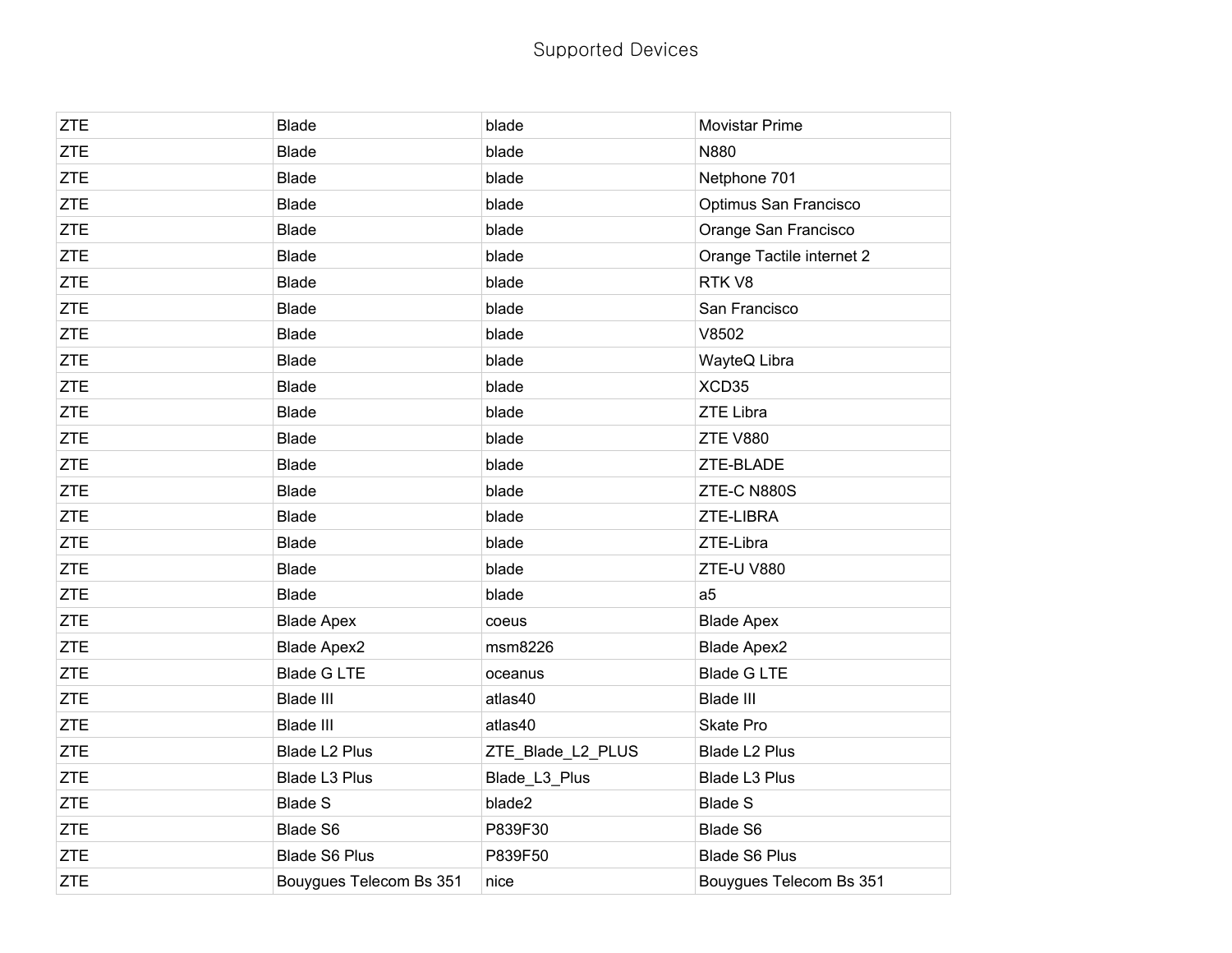| <b>ZTE</b> | Bouygues Telecom Bs 402        | P172G10             | A4C                            |
|------------|--------------------------------|---------------------|--------------------------------|
| <b>ZTE</b> | Bouygues Telecom Bs 402        | P172G10             | Amazing A4C                    |
| <b>ZTE</b> | Bouygues Telecom Bs 402        | P172G10             | Bouygues Telecom Bs 402        |
| <b>ZTE</b> | Bouygues Telecom Bs 402        | P172G10             | ZTE Blade Q Mini               |
| <b>ZTE</b> | <b>Cosmote Smart Share</b>     | nice                | <b>Cosmote Smart Share</b>     |
| <b>ZTE</b> | Cosmote Xplore                 | Cosmote             | Cosmote Xplore                 |
| <b>ZTE</b> | Cosmote Xplore                 | Cosmote-Xplore      | Cosmote Xplore                 |
| <b>ZTE</b> | Dialog Q143L                   | frosty              | Dialog Q143L                   |
| <b>ZTE</b> | <b>FT142D</b>                  | msm8226             | <b>FT142D</b>                  |
| <b>ZTE</b> | <b>Grand Memo</b>              | prindle             | <b>Grand Memo</b>              |
| <b>ZTE</b> | <b>Grand S Flex</b>            | iris                | <b>Grand S Flex</b>            |
| <b>ZTE</b> | Grand X                        | P175A20             | Grand X                        |
| <b>ZTE</b> | Grand X                        | P175A20             | Grand X(M)                     |
| <b>ZTE</b> | Grand X                        | P175A20             | <b>ZTE Grand X Classic</b>     |
| <b>ZTE</b> | Grand X                        | P175A20             | <b>ZTE V970</b>                |
| <b>ZTE</b> | Grand X                        | P175A20             | ZTE V970M                      |
| <b>ZTE</b> | Grand X                        | P175A20             | ZTE-U V970M                    |
| <b>ZTE</b> | Grand X                        | P175A20             | tmn smart a18                  |
| <b>ZTE</b> | Grand X In                     | mfld_pr2            | Grand X In                     |
| <b>ZTE</b> | Grand X In                     | mfld_pr2            | <b>STARADDICT II Plus</b>      |
| <b>ZTE</b> | Grand X In                     | mfld_pr2            | ZTE Grand X In                 |
| <b>ZTE</b> | Grand X Pro                    | P177A20             | <b>Blade Super</b>             |
| <b>ZTE</b> | Grand X Pro                    | P177A20             | Grand X Pro                    |
| <b>ZTE</b> | Grand X Pro                    | P177A20             | KPN Smart 300                  |
| <b>ZTE</b> | Infinity X <sup>^</sup> 2 mini | msm8226             | Infinity X <sup>^</sup> 2 mini |
| <b>ZTE</b> | K97                            | K97                 | <b>K97</b>                     |
| <b>ZTE</b> | K97                            | <b>K97</b>          | ZTE K97                        |
| <b>ZTE</b> | <b>KIS</b>                     | roamer <sub>2</sub> | <b>KIS</b>                     |
| <b>ZTE</b> | <b>KIS PLUS</b>                | roamer <sub>2</sub> | <b>KIS PLUS</b>                |
| <b>ZTE</b> | KPN Smart 400                  | msm8226             | KPN Smart 400                  |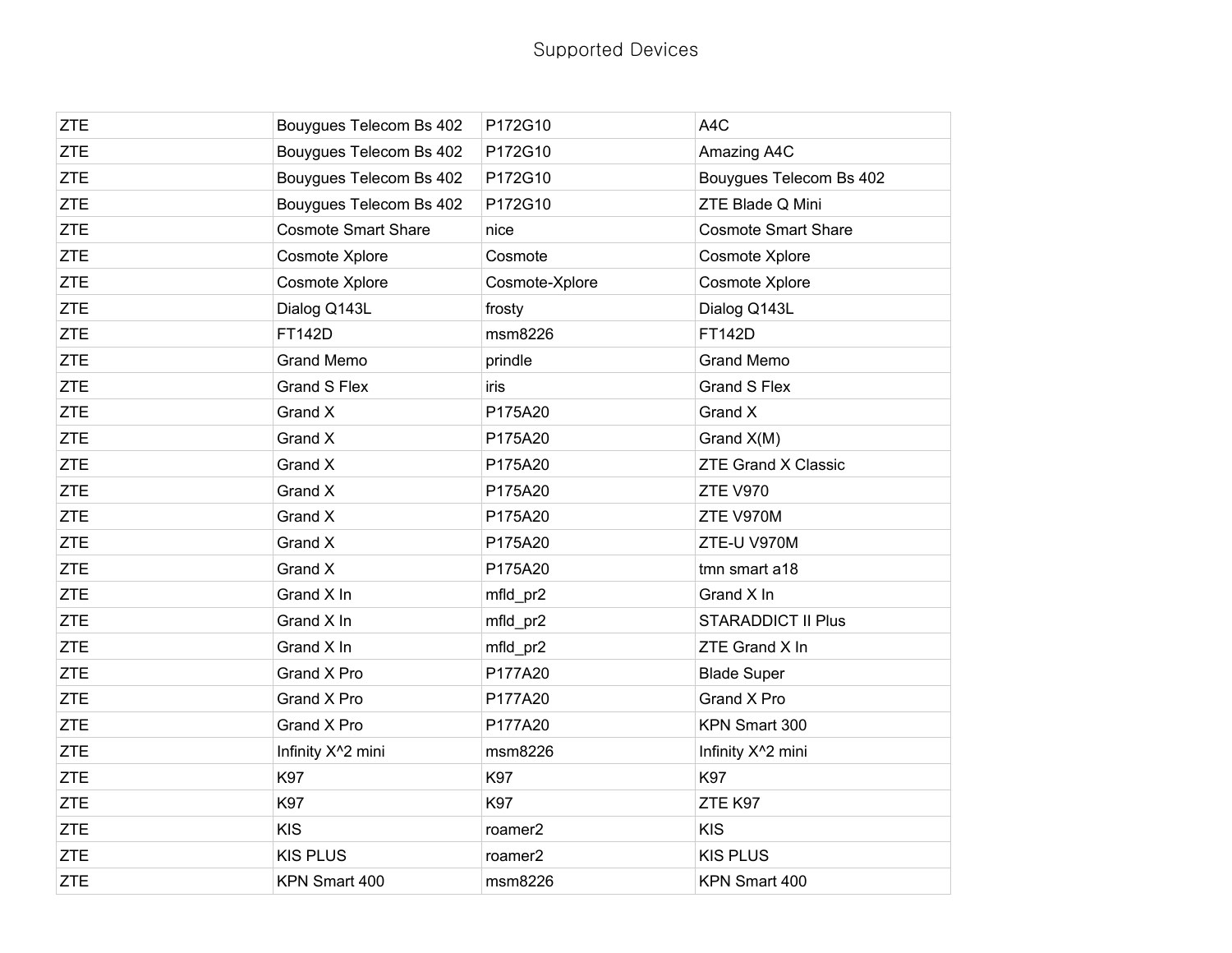| <b>ZTE</b> | Karbonn_A1                             | N721           | Karbonn_A1                   |
|------------|----------------------------------------|----------------|------------------------------|
| <b>ZTE</b> | Kis T <sub>3</sub>                     | roamer2        | Kis T <sub>3</sub>           |
| <b>ZTE</b> | Leopard MF800                          | roamer2        | Leopard MF800                |
| <b>ZTE</b> | Light Tab 2                            | v9plus         | Light Tab 2                  |
| <b>ZTE</b> | M8402                                  | roamer2        | M8402                        |
| <b>ZTE</b> | MEDION LIFE P4310                      | skate          | MEDION LIFE P4310            |
| <b>ZTE</b> | <b>MEDION Smartphone LIFE</b><br>E3501 | roamer2        | MEDION Smartphone LIFE E3501 |
| <b>ZTE</b> | MF97A                                  | MF97A          | MF97A                        |
| <b>ZTE</b> | MF97W                                  | MF97W          | MF97W                        |
| <b>ZTE</b> | MS4A                                   | kiska          | MS4A                         |
| <b>ZTE</b> | MS4A                                   | roundtop       | MS4A                         |
| <b>ZTE</b> | Momodesign MD Droid                    | atlas40        | Momodesign MD Droid          |
| <b>ZTE</b> | <b>Movistar Express</b>                | QB7211         | <b>Movistar Express</b>      |
| <b>ZTE</b> | <b>Movistar Motion</b>                 | roamer2        | <b>Movistar Motion</b>       |
| <b>ZTE</b> | N720                                   | N720           | N720                         |
| <b>ZTE</b> | N720                                   | N720           | <b>ZTE-U N720</b>            |
| <b>ZTE</b> | N720                                   | N720           | ZTE_U N720                   |
| <b>ZTE</b> | N762                                   | roamer         | N762                         |
| <b>ZTE</b> | N765 APT                               | N765           | N765 APT                     |
| <b>ZTE</b> | N790                                   | deepblue       | N790                         |
| <b>ZTE</b> | N800                                   | nex            | N800                         |
| <b>ZTE</b> | N8000 USA Cricket                      | N8000          | N8000 USA Cricket            |
| <b>ZTE</b> | N8000_USA_RS                           | N8000          | N8000_USA_RS                 |
| <b>ZTE</b> | N8000 WHTE CKT                         | N8000          | N8000_WHTE_CKT               |
| <b>ZTE</b> | N8010 APT                              | N8010 APT      | N8010 APT                    |
| <b>ZTE</b> | N810                                   | fluid          | N810                         |
| <b>ZTE</b> | N8300_Reliance                         | N8300_Reliance | N8300_Reliance               |
| <b>ZTE</b> | N8303                                  | roamer2        | N8303                        |
| <b>ZTE</b> | N850                                   | sean           | N850                         |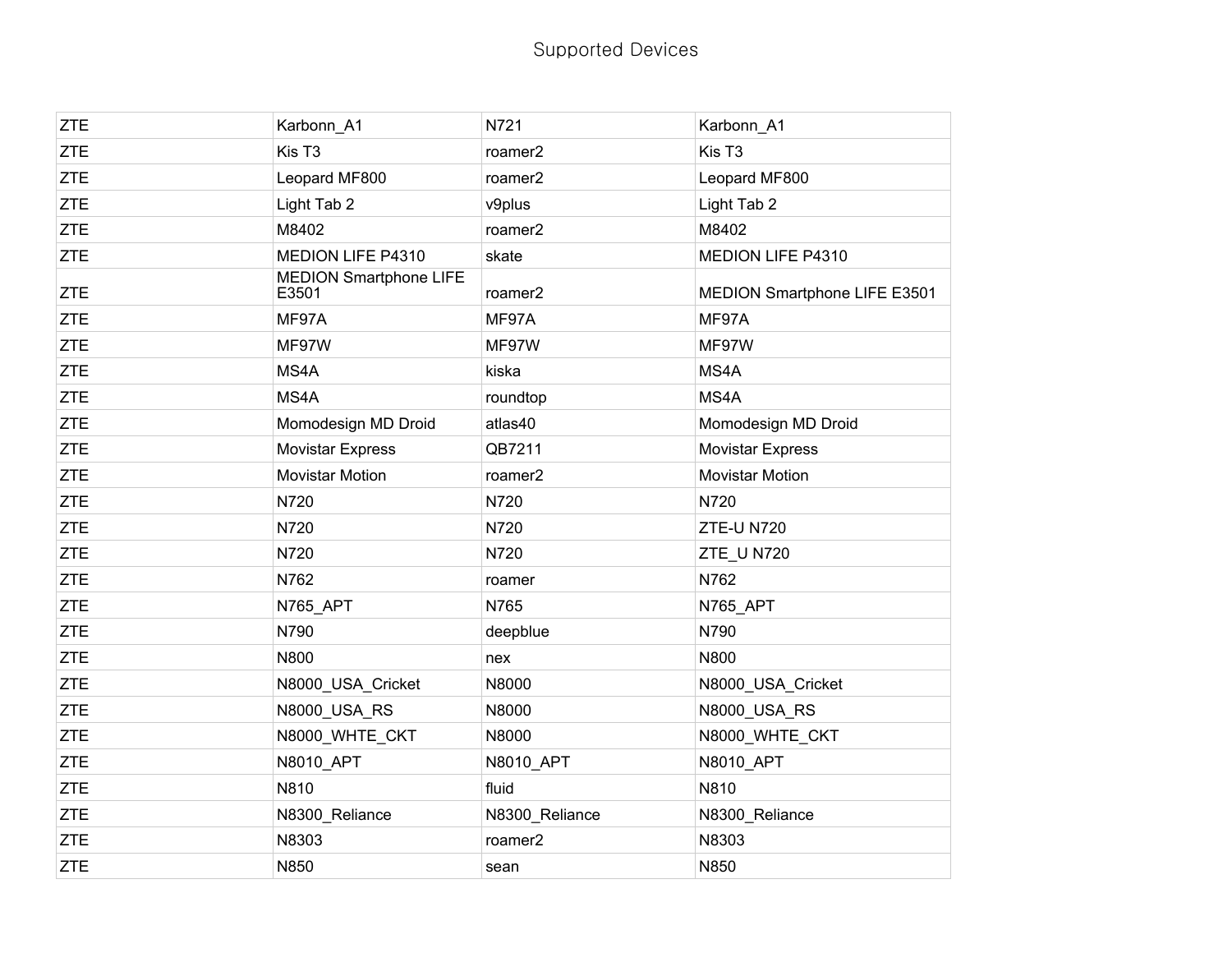| <b>ZTE</b> | <b>N850L</b>  | seanplus      | <b>N850L</b>   |
|------------|---------------|---------------|----------------|
| <b>ZTE</b> | <b>N855D</b>  | hope          | <b>N855D</b>   |
| <b>ZTE</b> | N860          | arthur        | N860           |
| <b>ZTE</b> | N860          | arthur        | Warp           |
| <b>ZTE</b> | N861          | warp2         | N861           |
| <b>ZTE</b> | N910          | arthur4g      | ZTE-N910       |
| <b>ZTE</b> | N9100         | hayes         | N9100          |
| <b>ZTE</b> | N9101         | apollo        | N9101          |
| ZTE        | N9130         | speed         | N9130          |
| <b>ZTE</b> | N9180         | N9180         | N9180          |
| <b>ZTE</b> | <b>N918St</b> | <b>N918St</b> | <b>N918St</b>  |
| <b>ZTE</b> | <b>N918St</b> | <b>N918St</b> | ZTE N918St     |
| <b>ZTE</b> | N9500         | gordon        | N9500          |
| <b>ZTE</b> | N9510         | warpIte       | N9510          |
| <b>ZTE</b> | N9515         | warp4         | N9515          |
| <b>ZTE</b> | N9516         | eridani       | N9516          |
| <b>ZTE</b> | N9520         | stormer       | N9520          |
| <b>ZTE</b> | <b>N958St</b> | <b>N958St</b> | <b>N958St</b>  |
| <b>ZTE</b> | N9810         | quantum       | N9810          |
| <b>ZTE</b> | <b>N986D</b>  | P188F10       | N986+          |
| ZTE        | N986D         | P188F10       | N986D          |
| <b>ZTE</b> | <b>NE501J</b> | <b>NE501J</b> | <b>NE501J</b>  |
| <b>ZTE</b> | <b>NE501J</b> | <b>NE501J</b> | V <sub>5</sub> |
| <b>ZTE</b> | <b>NE501J</b> | <b>NE501J</b> | ZTE_V5         |
| <b>ZTE</b> | <b>NX402</b>  | <b>NX40X</b>  | <b>NX402</b>   |
| <b>ZTE</b> | <b>NX403A</b> | <b>NX403A</b> | <b>NX403A</b>  |
| <b>ZTE</b> | <b>NX404H</b> | <b>NX404H</b> | <b>NX404H</b>  |
| <b>ZTE</b> | <b>NX405H</b> | <b>NX405H</b> | <b>NX405H</b>  |
| ZTE        | <b>NX406E</b> | <b>NX406E</b> | <b>NX406E</b>  |
| <b>ZTE</b> | <b>NX40X</b>  | <b>NX402</b>  | <b>NX402</b>   |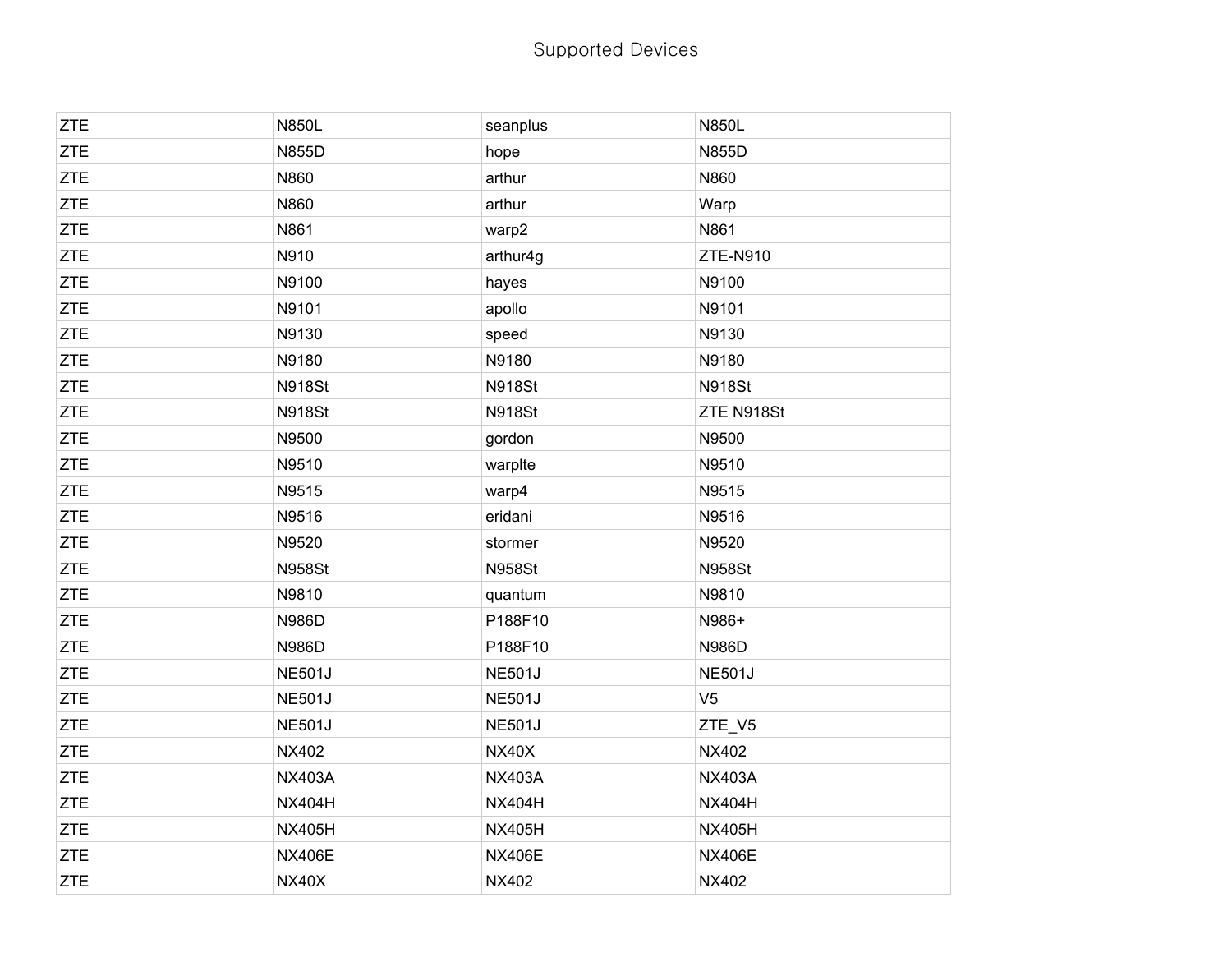| <b>ZTE</b> | NX40X_APT          | <b>NX40X</b>        | <b>NX40X</b>          |
|------------|--------------------|---------------------|-----------------------|
| <b>ZTE</b> | NX40X APT          | <b>NX40X</b>        | NX40X APT             |
| <b>ZTE</b> | <b>NX501</b>       | <b>NX501</b>        | <b>NX501</b>          |
| <b>ZTE</b> | NX501_APT          | <b>NX501</b>        | NX501_APT             |
| <b>ZTE</b> | NX503A_Z4          | NX503A_Z4           | NX503A_Z4             |
| <b>ZTE</b> | <b>NX503J</b>      | <b>NX503J</b>       | <b>NX503J</b>         |
| <b>ZTE</b> | <b>NX505J</b>      | <b>NX505J</b>       | <b>NX505J</b>         |
| <b>ZTE</b> | <b>NX506J</b>      | <b>NX506J</b>       | <b>NX506J</b>         |
| <b>ZTE</b> | <b>NX507J</b>      | <b>NX507J</b>       | <b>NX507H</b>         |
| <b>ZTE</b> | <b>NX507J</b>      | <b>NX507J</b>       | <b>NX507J</b>         |
| <b>ZTE</b> | <b>NX601J</b>      | <b>NX601J</b>       | <b>NX601J</b>         |
| <b>ZTE</b> | Optimus Barcelona  | blade2              | Optimus Barcelona     |
| <b>ZTE</b> | Orange Hi 4G       | Orange_Hi_4G        | Orange Hi 4G          |
| <b>ZTE</b> | Orange Hi 4G       | msm8226             | Orange Hi 4G          |
| <b>ZTE</b> | Orange Monte Carlo | skate               | Orange Monte Carlo    |
| <b>ZTE</b> | Orange Novi        | oceanus             | Orange Novi           |
| <b>ZTE</b> | Orange Reyo        | P172D10             | Avea in Touch 3 Large |
| <b>ZTE</b> | Orange Reyo        | P172D10             | Blade Q Maxi          |
| <b>ZTE</b> | Orange Reyo        | P172D10             | Orange Reyo           |
| <b>ZTE</b> | Orange Reyo        | P172D10             | ZTE Blade Q Maxi      |
| <b>ZTE</b> | Orange Rono        | Vec4G               | Orange Rono           |
| <b>ZTE</b> | Orange Rono        | msm8226             | Orange Rono           |
| <b>ZTE</b> | Orange Zali        | nice                | Orange Zali           |
| <b>ZTE</b> | RACER III mini     | roamer <sub>2</sub> | RACER III mini        |
| <b>ZTE</b> | Racer              | mooncake            | Carl                  |
| <b>ZTE</b> | Racer              | mooncake            | <b>MTC 916</b>        |
| <b>ZTE</b> | Racer              | mooncake            | MTS-SP100             |
| <b>ZTE</b> | Racer              | mooncake            | Movistar Link         |
| <b>ZTE</b> | Racer              | mooncake            | RTK <sub>D1</sub>     |
| <b>ZTE</b> | Racer              | mooncake            | Racer                 |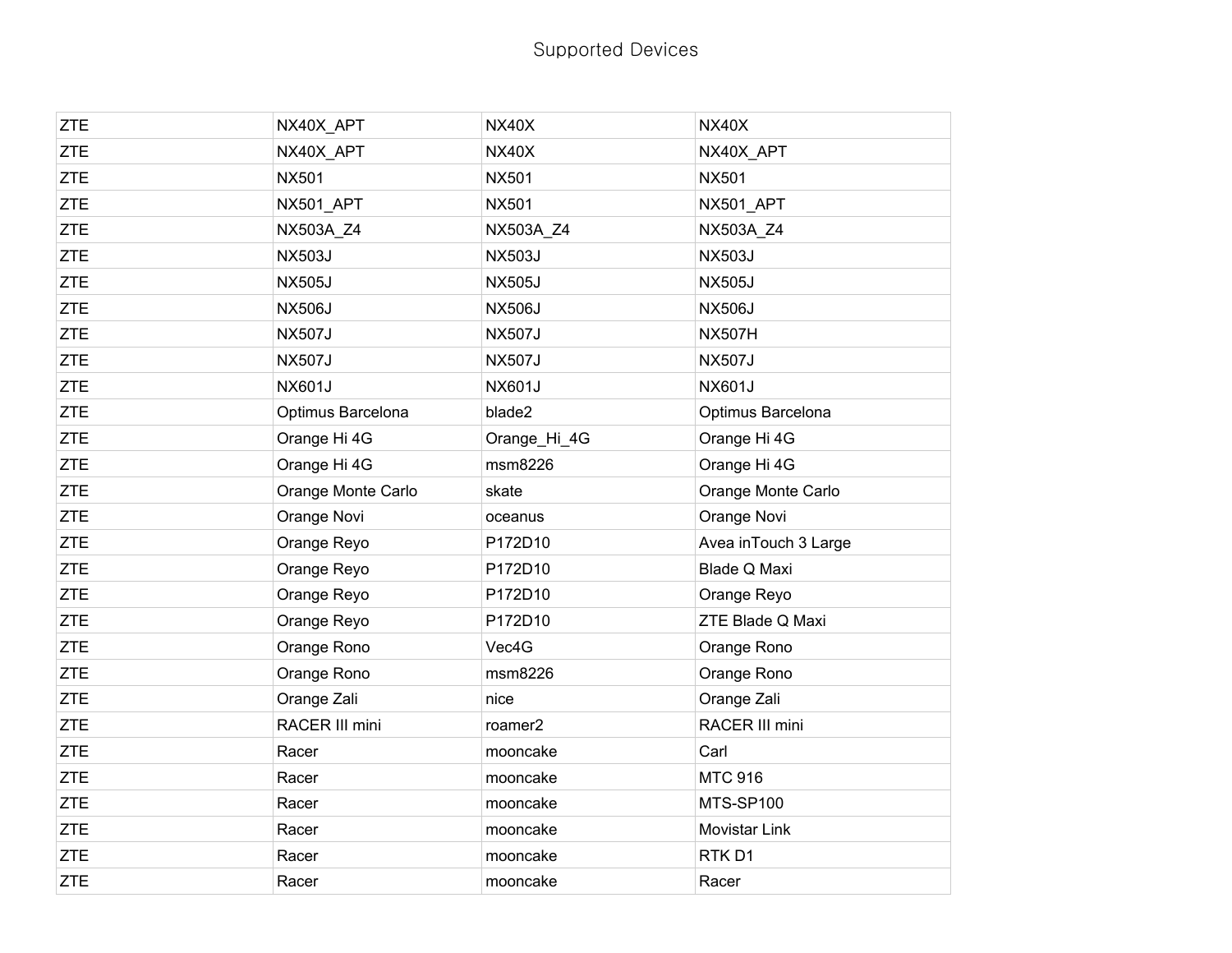| <b>ZTE</b> | Racer                     | mooncake     | TaiWan Mobile T2          |
|------------|---------------------------|--------------|---------------------------|
| <b>ZTE</b> | Racer                     | mooncake     | V8402                     |
| <b>ZTE</b> | Racer                     | mooncake     | Vip Droid                 |
| <b>ZTE</b> | Racer                     | mooncake     | XCD <sub>28</sub>         |
| <b>ZTE</b> | Racer                     | mooncake     | <b>ZTE X850</b>           |
| <b>ZTE</b> | Racer                     | mooncake     | ZTE-C N600                |
| <b>ZTE</b> | Racer                     | mooncake     | <b>ZTE-C N600+</b>        |
| <b>ZTE</b> | Racer                     | mooncake     | ZTE-LINK                  |
| <b>ZTE</b> | Racer                     | mooncake     | <b>ZTE-RACER</b>          |
| <b>ZTE</b> | Racer                     | mooncake     | ZTE-U V852                |
| <b>ZTE</b> | Racer                     | mooncake     | ZTE-U X850                |
| <b>ZTE</b> | S8Q                       | MT8123       | S8Q                       |
| <b>ZTE</b> | <b>STARNAUTE II</b>       | V6600        | <b>STARNAUTE II</b>       |
| <b>ZTE</b> | STARTRAIL 4               | P172E10      | Avea in Touch 3           |
| <b>ZTE</b> | <b>STARTRAIL 4</b>        | P172E10      | <b>STARTRAIL 4</b>        |
| <b>ZTE</b> | <b>STARTRAIL 4</b>        | P172E10      | ZTE Blade Q               |
| <b>ZTE</b> | <b>STARXTREM</b>          | prindle      | <b>STARXTREM</b>          |
| <b>ZTE</b> | Skate Pro                 | atlas40      | Skate Pro                 |
| <b>ZTE</b> | SmartTab10                | <b>V11A</b>  | SmartTab10                |
| <b>ZTE</b> | SmartTab7                 | <b>V71A</b>  | SmartTab7                 |
| <b>ZTE</b> | Soshphone 4G              | Vec4G        | Soshphone 4G              |
| <b>ZTE</b> | Soshphone 4G              | msm8226      | Soshphone 4G              |
| <b>ZTE</b> | Spro 2                    | msm8974      | MF97V                     |
| <b>ZTE</b> | T-Mobile Vivacity         | blade2       | T-Mobile Vivacity         |
| <b>ZTE</b> | T <sub>3</sub>            | skate        | T <sub>3</sub>            |
| ZTE        | <b>TQ150</b>              | QB7211       | <b>TQ150</b>              |
| <b>ZTE</b> | <b>TURKCELL T40</b>       | TURKCELL-T40 | <b>TURKCELL T40</b>       |
| <b>ZTE</b> | <b>TURKCELL T50</b>       | msm8226      | <b>TURKCELL T50</b>       |
| <b>ZTE</b> | <b>TURKCELL T50</b>       | msm8226      | <b>TURKCELL TURBO T50</b> |
| <b>ZTE</b> | <b>Telenor Touch Plus</b> | blade2       | <b>Telenor Touch Plus</b> |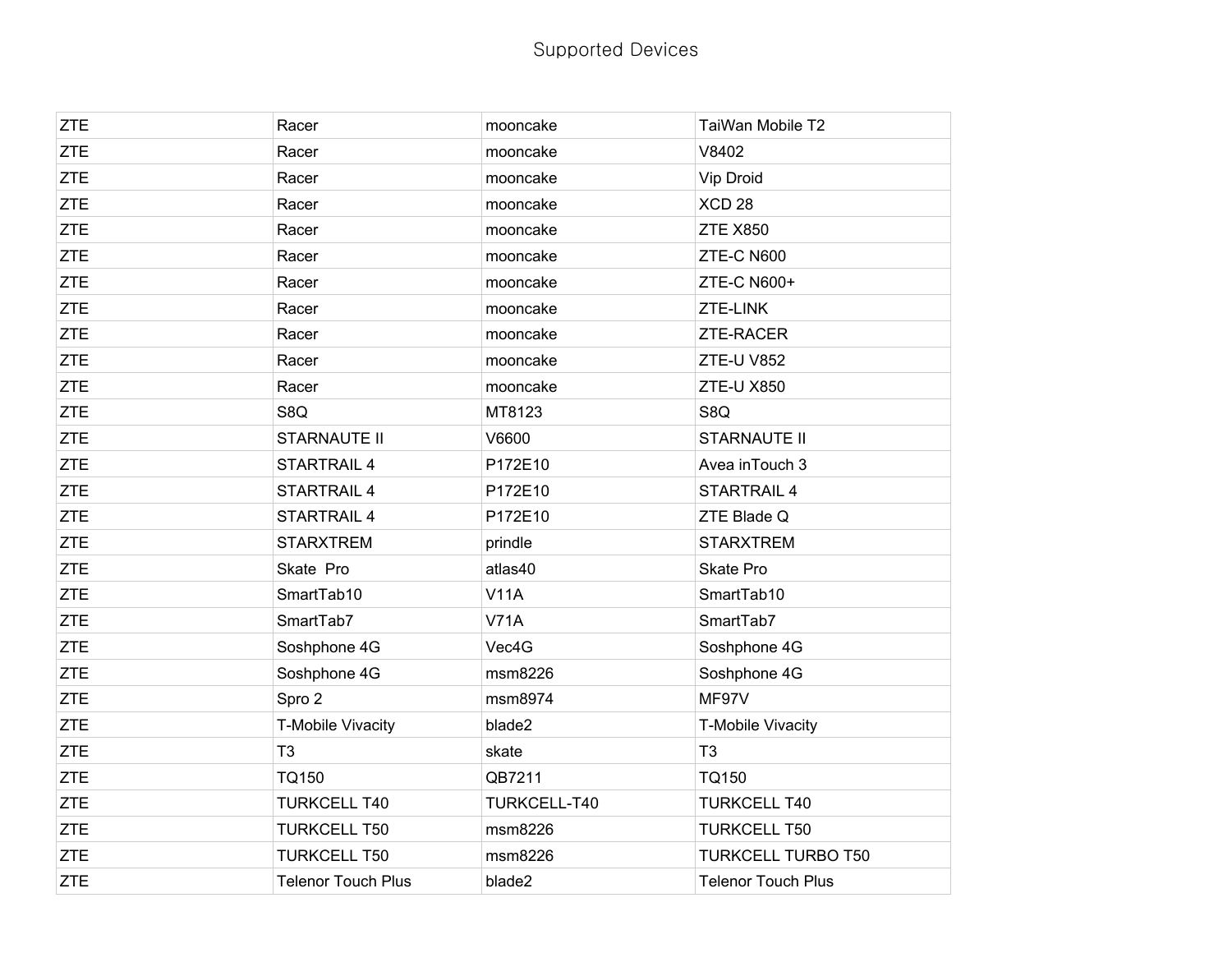| <b>ZTE</b> | <b>Turkcell Maxi Plus 5</b> | nice            | <b>Turkcell Maxi Plus 5</b> |
|------------|-----------------------------|-----------------|-----------------------------|
| <b>ZTE</b> | U880                        | U880            | ZTE-TU880                   |
| <b>ZTE</b> | U9180                       | U9180           | U9180                       |
| <b>ZTE</b> | U9180                       | U9180           | <b>ZTE U9180</b>            |
| <b>ZTE</b> | UZTE V790                   | roamer2         | UZTE V790                   |
| <b>ZTE</b> | UZTE V817                   | ZTE-V956        | UZTE V817                   |
| <b>ZTE</b> | Ultym 5.2                   | msm8916_32      | Ultym 5.2                   |
| <b>ZTE</b> | V <sub>55</sub>             | V <sub>55</sub> | V <sub>55</sub>             |
| <b>ZTE</b> | <b>V72C</b>                 | v72c            | <b>V72C</b>                 |
| <b>ZTE</b> | <b>V72M</b>                 | eos             | <b>V72M</b>                 |
| ZTE        | V8000_USA_Cricket           | V8000           | V8000_USA_Cricket           |
| <b>ZTE</b> | V8110                       | V8110           | V8110                       |
| <b>ZTE</b> | V8200plus                   | V8200plus       | V8200plus                   |
| ZTE        | V8285                       | MT8382          | V8285                       |
| ZTE        | V8403                       | roamer2         | V8403                       |
| <b>ZTE</b> | V8514                       | P821E10         | V8514                       |
| <b>ZTE</b> | <b>V865M</b>                | hct77_jb        | V865M                       |
| <b>ZTE</b> | V9                          | V9              | A100                        |
| <b>ZTE</b> | V9                          | v9              | <b>BASE Tab</b>             |
| <b>ZTE</b> | V9                          | V9              | BLACK 03                    |
| <b>ZTE</b> | V9                          | V9              | Beeline M2                  |
| ZTE        | V9                          | v9              | Light                       |
| <b>ZTE</b> | V9                          | v9              | <b>Light Tab</b>            |
| <b>ZTE</b> | V9                          | V9              | MTC 1055                    |
| <b>ZTE</b> | V9                          | v9              | One Pad                     |
| ZTE        | V9                          | v9              | RTK V9                      |
| <b>ZTE</b> | V9                          | v9              | TO101                       |
| <b>ZTE</b> | V9                          | V9              | <b>TT101</b>                |
| <b>ZTE</b> | V9                          | v9              | V9                          |
| <b>ZTE</b> | V9                          | V <sup>9</sup>  | V9C                         |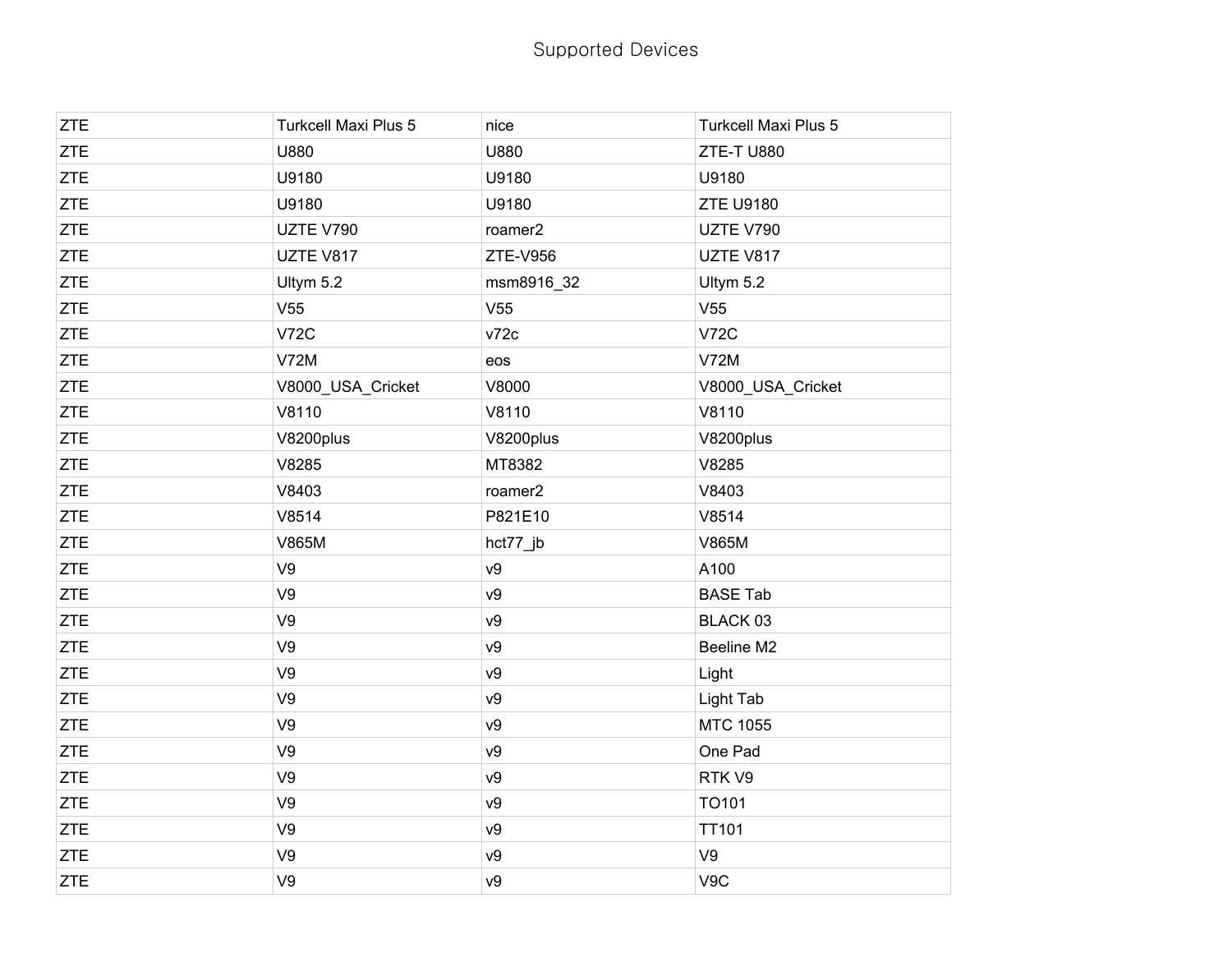| <b>ZTE</b> | V9                  | ν9             | V9c                 |
|------------|---------------------|----------------|---------------------|
| <b>ZTE</b> | V9                  | V <sub>9</sub> | V9e                 |
| ZTE        | V9                  | v9             | myPad P2            |
| <b>ZTE</b> | V9180               | V9180          | V9180               |
| <b>ZTE</b> | <b>V96A</b>         | <b>V96A</b>    | <b>V96A</b>         |
| ZTE        | V9A                 | v9plus         | Light Tab 2         |
| <b>ZTE</b> | V9A                 | v9plus         | V9A                 |
| <b>ZTE</b> | V9A                 | v9plus         | ZTE V9A             |
| ZTE        | V9A                 | v9plus         | my Pad P3           |
| <b>ZTE</b> | V9A                 | v9plus         | myPad P3            |
| <b>ZTE</b> | V9S                 | V9S            | V9S                 |
| <b>ZTE</b> | V9S                 | V9S            | myPadP4             |
| <b>ZTE</b> | Vip Racer III       | atlas40        | Vip Racer III       |
| <b>ZTE</b> | Vodafone Smart Chat | turies         | Vodafone Smart Chat |
| ZTE        | X500                | X500           | X500                |
| <b>ZTE</b> | X501_USA_Cricket    | X501           | X501_USA_Cricket    |
| <b>ZTE</b> | X501_USA_Cricket    | X501           | X501_USA_RS         |
| ZTE        | X501_USA_OM         | X501           | X501_USA_OM         |
| <b>ZTE</b> | X9180               | X9180          | X9180               |
| <b>ZTE</b> | Z660G               | nice           | Z660G               |
| <b>ZTE</b> | Z665C               | seanplus       | Z665C               |
| <b>ZTE</b> | Z667                | demi           | Z667                |
| <b>ZTE</b> | Z667T               | bonnie         | Z667T               |
| ZTE        | Z730                | ada            | Z730                |
| <b>ZTE</b> | Z740                | metis          | Z740                |
| <b>ZTE</b> | Z740G               | metis          | Z740G               |
| <b>ZTE</b> | Z750C               | Z750C          | Z750C               |
| <b>ZTE</b> | Z752C               | eros           | Z752C               |
| ZTE        | Z753G               | faerie         | Z753G               |
| <b>ZTE</b> | Z768G               | Z768G          | Z768G               |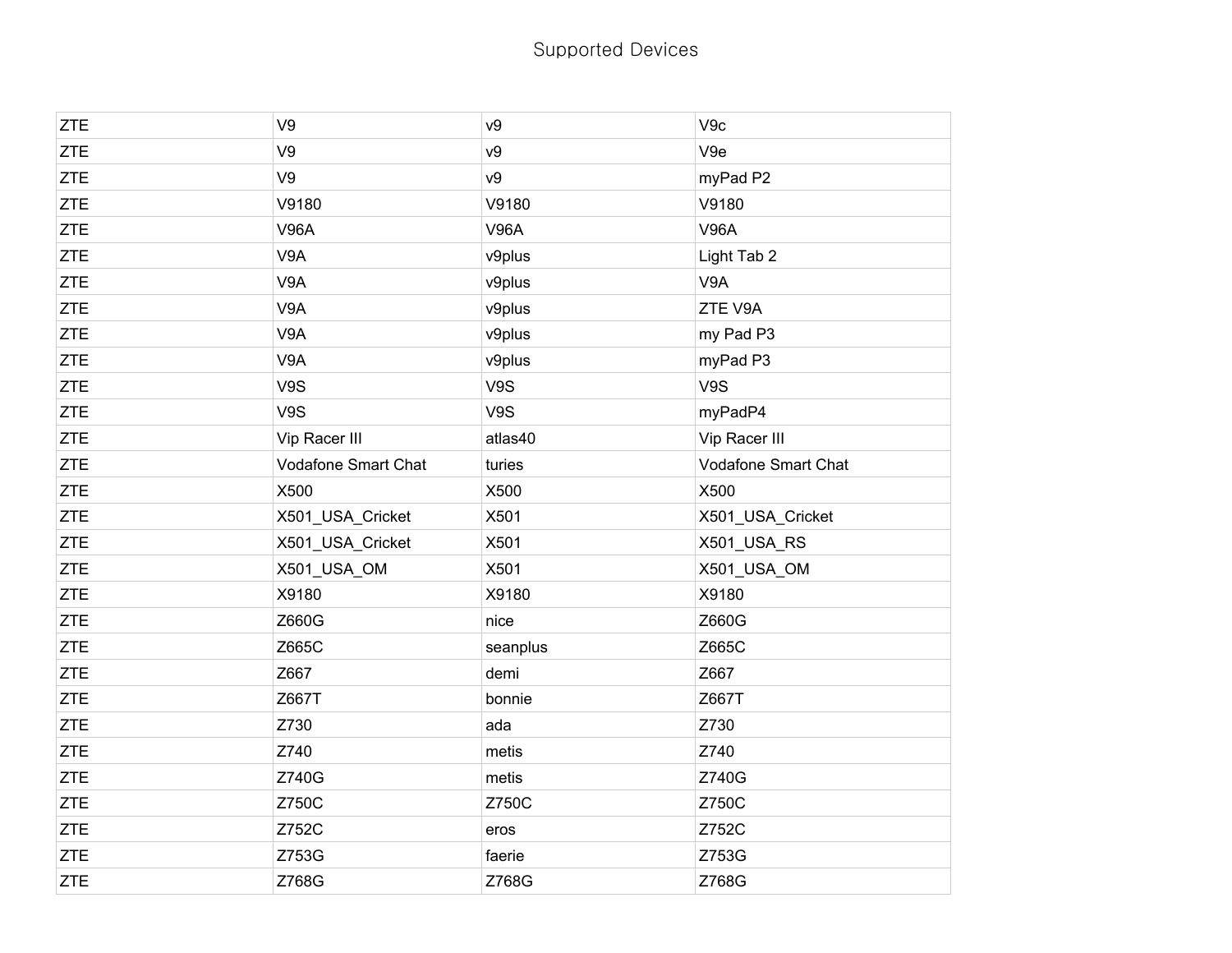| <b>ZTE</b> | Z777            | betty           | Z777                     |
|------------|-----------------|-----------------|--------------------------|
| <b>ZTE</b> | Z787            | apus            | Z787                     |
| <b>ZTE</b> | Z792            | giant           | Z792                     |
| <b>ZTE</b> | Z795G           | ZTE-Z795G       | Z795G                    |
| ZTE        | Z796C           | Z796C           | Z796C                    |
| <b>ZTE</b> | Z797C           | carol           | Z797C                    |
| <b>ZTE</b> | Z826            | herculis        | Z826                     |
| <b>ZTE</b> | Z830            | gruis           | Z830                     |
| <b>ZTE</b> | Z930L           | coeus           | Z930L                    |
| <b>ZTE</b> | Z933            | glaucus         | Z933                     |
| <b>ZTE</b> | Z936L           | gift            | Z936L                    |
| <b>ZTE</b> | Z970            | draconis        | Z970                     |
| <b>ZTE</b> | Z980L           | cygni           | Z980L                    |
| <b>ZTE</b> | Z987            | cygni           | Z987                     |
| <b>ZTE</b> | Z992            | aviva           | Z992                     |
| <b>ZTE</b> | Z993            | aviva           | Z993                     |
| <b>ZTE</b> | Z995            | becky           | Z995                     |
| <b>ZTE</b> | Z998            | coeus           | Z998                     |
| <b>ZTE</b> | <b>ZTE A880</b> | <b>ZTE-A880</b> | <b>ZTE A880</b>          |
| <b>ZTE</b> | <b>ZTE B790</b> | roamer2         | <b>ZTE B790</b>          |
| <b>ZTE</b> | ZTE BLADE III   | atlas40         | Skate Pro                |
| <b>ZTE</b> | ZTE BLADE III   | atlas40         | ZTE BLADE III            |
| <b>ZTE</b> | ZTE BLADE III   | atlas40         | <b>ZTE Blade III</b>     |
| <b>ZTE</b> | ZTE Blade Apex  | oceanus         | ZTE Blade Apex           |
| <b>ZTE</b> | ZTE Blade Apex2 | msm8226         | ZTE Blade Apex2          |
| ZTE        | ZTE Blade C370  | ZTE_Blade_C370  | ZTE Blade C370           |
| <b>ZTE</b> | ZTE Blade G     | ZTE-Blade-G     | ZTE Blade G              |
| <b>ZTE</b> | ZTE Blade G LTE | coeus           | ZTE Blade G LTE          |
| <b>ZTE</b> | ZTE Blade G Lux | P172F10         | <b>BGH Joy Smart A6</b>  |
| <b>ZTE</b> | ZTE Blade G Lux | P172F10         | <b>BGH Joy Smart A6d</b> |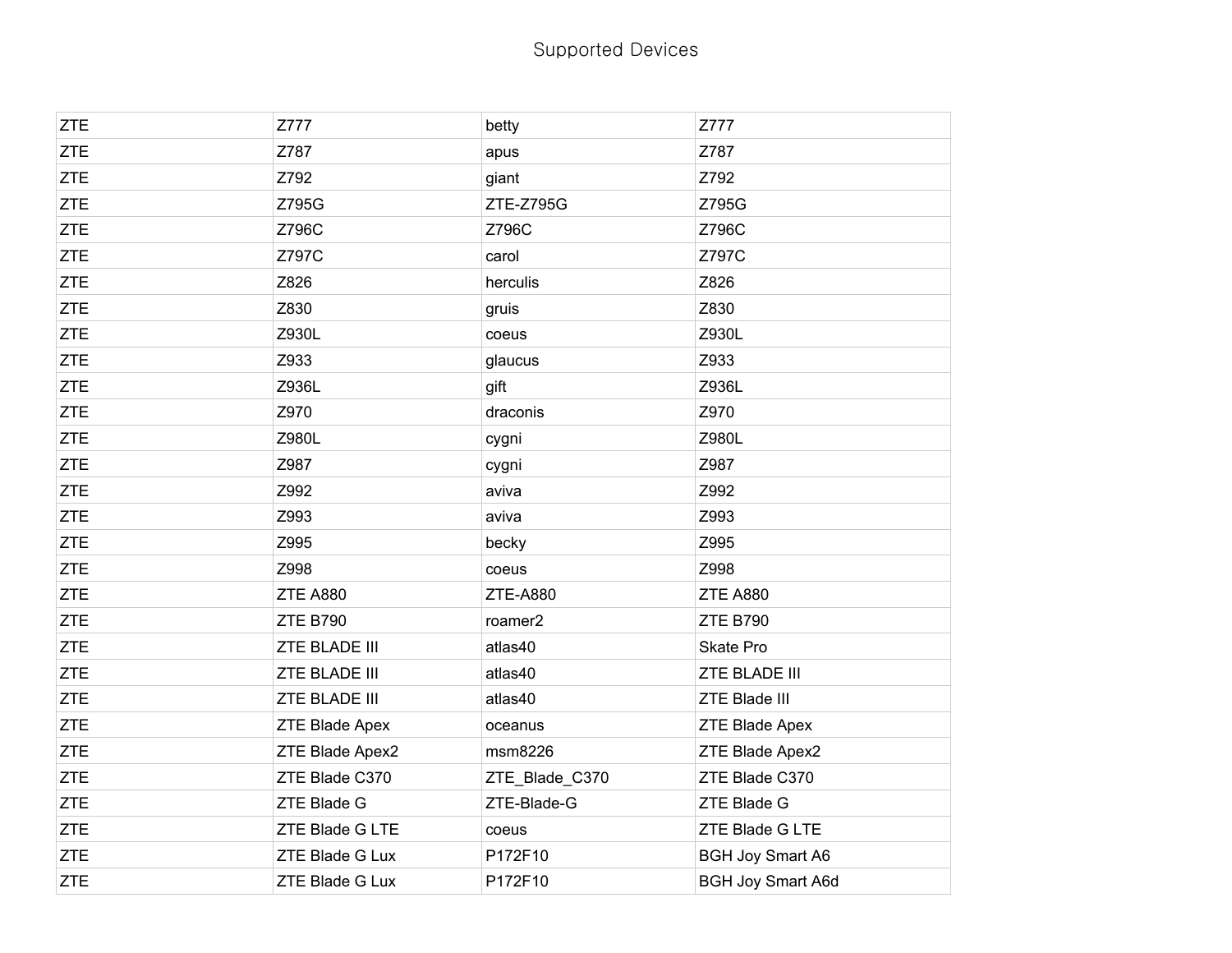| <b>ZTE</b> | ZTE Blade G Lux      | P172F10           | <b>Blade G Lux</b>         |
|------------|----------------------|-------------------|----------------------------|
| <b>ZTE</b> | ZTE Blade G Lux      | P172F10           | DIGICEL DL800              |
| <b>ZTE</b> | ZTE Blade G Lux      | P172F10           | MEO Smart A40              |
| ZTE        | ZTE Blade G Lux      | P172F10           | Orange Tado                |
| <b>ZTE</b> | ZTE Blade G Lux      | P172F10           | ZTE Blade G Lux            |
| <b>ZTE</b> | ZTE Blade G Lux      | P172F10           | ZTE Kis3 max               |
| <b>ZTE</b> | ZTE Blade G Lux      | P172F10           | ZTE V830W                  |
| <b>ZTE</b> | ZTE Blade HN         | ZTE_Blade_HN      | ZTE Blade HN               |
| <b>ZTE</b> | ZTE Blade III        | atlas40           | ZTE Blade III              |
| <b>ZTE</b> | ZTE Blade III Pro    | Blade-III-Pro     | ZTE Blade III Pro          |
| <b>ZTE</b> | ZTE Blade L2         | P182A10           | <b>BGH Joy Smart AXS</b>   |
| <b>ZTE</b> | ZTE Blade L2         | P182A10           | <b>BGH Joy Smart AXS D</b> |
| ZTE        | ZTE Blade L2         | P182A10           | Blade L <sub>2</sub>       |
| <b>ZTE</b> | ZTE Blade L2         | P182A10           | MEO Smart A75              |
| <b>ZTE</b> | ZTE Blade L2         | P182A10           | ZTE Blade L2               |
| <b>ZTE</b> | ZTE Blade L3         | P182A20           | Blade L3                   |
| ZTE        | ZTE Blade L3         | P182A20           | ZTE Blade L3               |
| <b>ZTE</b> | ZTE Blade Q Lux      | P632A10           | Beeline Pro                |
| <b>ZTE</b> | ZTE Blade Q Lux      | P632A10           | ZTE Blade A430             |
| <b>ZTE</b> | ZTE Blade Q Lux      | P632A10           | ZTE Blade Q Lux            |
| ZTE        | ZTE Blade Q Lux      | P632A10           | ZTE Fit 4G Smart           |
| ZTE        | ZTE Blade Q Mini     | P172G10_UK_VIRGIN | ZTE Blade Q Mini           |
| <b>ZTE</b> | ZTE Blade S6 Plus    | P839F50           | ZTE Blade S6 Plus          |
| <b>ZTE</b> | ZTE Blade V          | ZTE-Blade-V       | Vodafone Blade V           |
| <b>ZTE</b> | ZTE Blade V          | ZTE-Blade-V       | ZTE Blade V                |
| ZTE        | ZTE Blade V2         | msm8916_32        | ZTE Blade V2               |
| <b>ZTE</b> | ZTE Blade V220       | msm8916_32        | ZTE Blade V220             |
| <b>ZTE</b> | ZTE Blade VEC        | P692S20_Q82       | ZTE Blade VEC              |
| <b>ZTE</b> | ZTE Blade Vec        | P692S20_Q82       | <b>Blade Vec</b>           |
| <b>ZTE</b> | <b>ZTE Blade Vec</b> | P692S20 Q82       | <b>ZTE Blade Vec</b>       |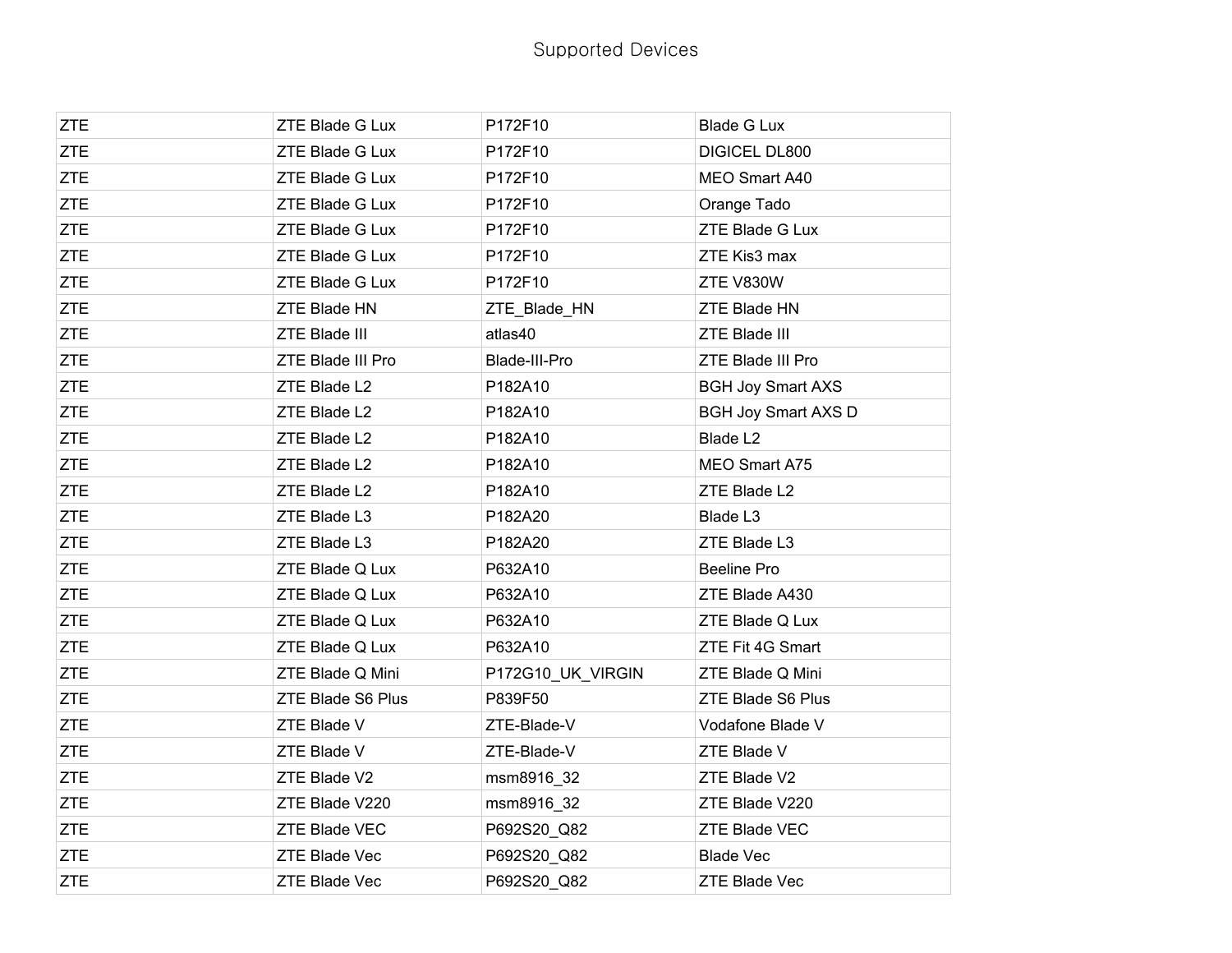| <b>ZTE</b> | ZTE Blade Vec        | P692S20_Q82       | ZTE Geek 2              |
|------------|----------------------|-------------------|-------------------------|
| <b>ZTE</b> | ZTE Blade Vec 4G     | msm8226           | ZTE Blade Vec 4G        |
| <b>ZTE</b> | ZTE Blade Vec Pro    | P692S20_M92       | ZTE Blade Vec Pro       |
| <b>ZTE</b> | <b>ZTE C310</b>      | P172D04           | ZTE Blade C310          |
| <b>ZTE</b> | ZTE C310             | P172D04           | <b>ZTE C310</b>         |
| <b>ZTE</b> | ZTE G601U            | P172E02           | ZTE G601U               |
| <b>ZTE</b> | ZTE G717C            | P692N30           | ZTE G717C               |
| <b>ZTE</b> | ZTE G718C            | ZTE-G718C         | ZTE G718C               |
| <b>ZTE</b> | ZTE G719C            | ZTE-G719C         | ZTE G719C               |
| <b>ZTE</b> | ZTE G720C            | ZTE-G720C         | ZTE G720C               |
| <b>ZTE</b> | ZTE G720T            | P839T30           | ZTE G720T               |
| <b>ZTE</b> | ZTE G720T            | V P839T30         | ZTE G720T               |
| <b>ZTE</b> | ZTE GEEK II 4G       | msm8226           | ZTE GEEK II 4G          |
| <b>ZTE</b> | ZTE GEEK II Pro      | ztexasp92_wet_jb9 | ZTE GEEK II Pro         |
| <b>ZTE</b> | ZTE GEEK II Pro      | ztexasp92_wet_jb9 | <b>ZTE M1001</b>        |
| <b>ZTE</b> | <b>ZTE Geek</b>      | redhookbay        | <b>ZTE Geek</b>         |
| <b>ZTE</b> | ZTE Geek 2 LTE       | msm8226           | ZTE Geek 2 LTE          |
| <b>ZTE</b> | ZTE Geek 2 pro       | P692S20_M92       | ZTE Geek 2 pro          |
| <b>ZTE</b> | <b>ZTE Grand Era</b> | enterprise_RU     | <b>ZTE Grand Era</b>    |
| <b>ZTE</b> | ZTE Grand Memo LTE   | Grand-Memo        | <b>ZTE Grand Memo</b>   |
| <b>ZTE</b> | ZTE Grand Memo LTE   | Grand-Memo        | ZTE Grand Memo LTE      |
| <b>ZTE</b> | ZTE Grand S Flex     | iris              | <b>ZTE Grand S Flex</b> |
| <b>ZTE</b> | ZTE Grand S II       | P541T50           | ZTE Grand S II          |
| <b>ZTE</b> | ZTE Grand S II       | P541T50           | <b>ZTE S221</b>         |
| <b>ZTE</b> | ZTE Grand S II       | P897A21           | ZTE Grand S II          |
| <b>ZTE</b> | ZTE Grand S II LTE   | msm8974           | ZTE Grand S II LTE      |
| <b>ZTE</b> | ZTE Grand X 2        | P682F06           | Amazing A7              |
| <b>ZTE</b> | ZTE Grand X 2        | P682F06           | ZTE Grand X 2           |
| <b>ZTE</b> | ZTE Grand X 2        | P682F06           | <b>ZTE V968</b>         |
| ZTE        | ZTE Grand X 2        | P682F06           | <b>ZTE V969</b>         |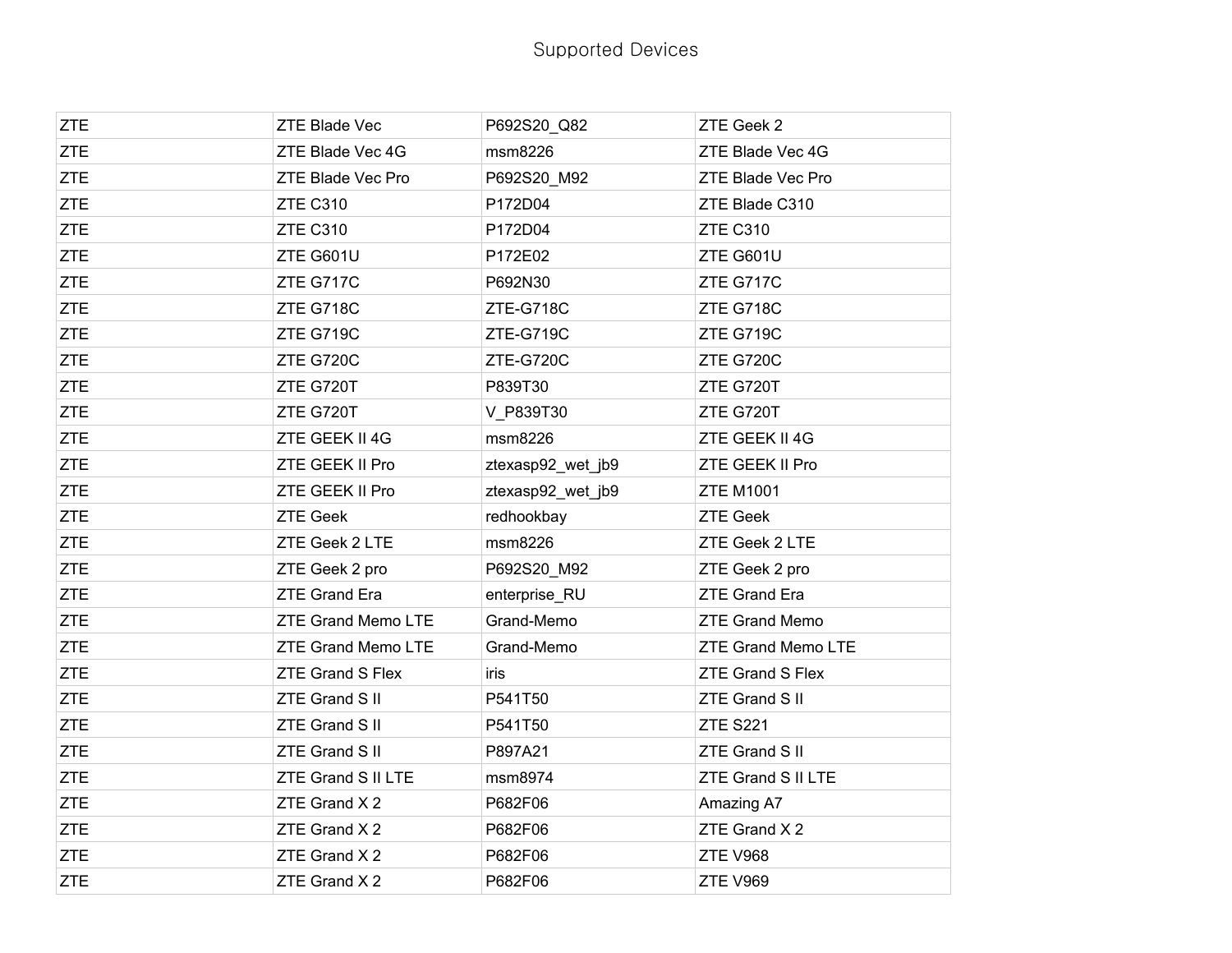| <b>ZTE</b> | ZTE Grand X Quad Lite        | P188F07     | Amazing A6                   |
|------------|------------------------------|-------------|------------------------------|
| <b>ZTE</b> | ZTE Grand X Quad Lite        | P188F07     | V8602                        |
| <b>ZTE</b> | <b>ZTE Grand X Quad Lite</b> | P188F07     | <b>ZTE Grand X Quad Lite</b> |
| <b>ZTE</b> | <b>ZTE Grand X Quad Lite</b> | P188F07     | ZTE Grand X2                 |
| <b>ZTE</b> | ZTE Grand X Quad Lite        | P188F07     | ZTE Skate 2                  |
| <b>ZTE</b> | ZTE Grand X Quad Lite        | P188F07     | ZTE V967S                    |
| <b>ZTE</b> | ZTE Grand X2 In              | redhookbay  | Grand X2 In                  |
| <b>ZTE</b> | ZTE Grand X2 In              | redhookbay  | ZTE Grand X2 In              |
| <b>ZTE</b> | ZTE Kis 3                    | ZTE-P821E10 | <b>MEO SMART A16</b>         |
| <b>ZTE</b> | ZTE Kis 3                    | ZTE-P821E10 | MEO Smart A16                |
| <b>ZTE</b> | ZTE Kis 3                    | ZTE-P821E10 | MOCHE SMART A16              |
| <b>ZTE</b> | ZTE Kis 3                    | ZTE-P821E10 | ZTE Kis 3                    |
| <b>ZTE</b> | ZTE Kis 3                    | ZTE-P821E10 | <b>ZTE V811</b>              |
| <b>ZTE</b> | <b>ZTE Kis Lite</b>          | roamer2     | <b>ZTE Kis Lite</b>          |
| <b>ZTE</b> | ZTE Kis Pro                  | nice        | Optimus Zali                 |
| <b>ZTE</b> | <b>ZTE Kis Pro</b>           | nice        | ZTE Kis Pro                  |
| <b>ZTE</b> | ZTE Kis Q                    | P172D02     | ZTE Kis Q                    |
| <b>ZTE</b> | ZTE LEO M1                   | V883M       | V883M                        |
| <b>ZTE</b> | ZTE LEO M1                   | V883M       | ZTE LEO M1                   |
| <b>ZTE</b> | ZTE LEO S1                   | V972M       | V972M                        |
| <b>ZTE</b> | ZTE LEO S1                   | V972M       | ZTE LEO S1                   |
| <b>ZTE</b> | ZTE LEO S2                   | V982M_Z64   | ZTE LEO S2                   |
| <b>ZTE</b> | ZTE M901C                    | P692N60     | ZTE M901C                    |
| <b>ZTE</b> | ZTE N5L                      | prmthus     | ZTE N5L                      |
| <b>ZTE</b> | ZTE N5S                      | P189F10     | ZTE N5S                      |
| <b>ZTE</b> | <b>ZTE N795</b>              | deepblue    | <b>ZTE N795</b>              |
| <b>ZTE</b> | <b>ZTE N798</b>              | atlas40     | <b>ZTE N798</b>              |
| <b>ZTE</b> | ZTE N798+                    | ZTE_N798    | ZTE N798+                    |
| <b>ZTE</b> | ZTE N798+                    | ZTE_N798P   | ZTE N798+                    |
| <b>ZTE</b> | ZTE N799D                    | ZTE-N799D   | N799D                        |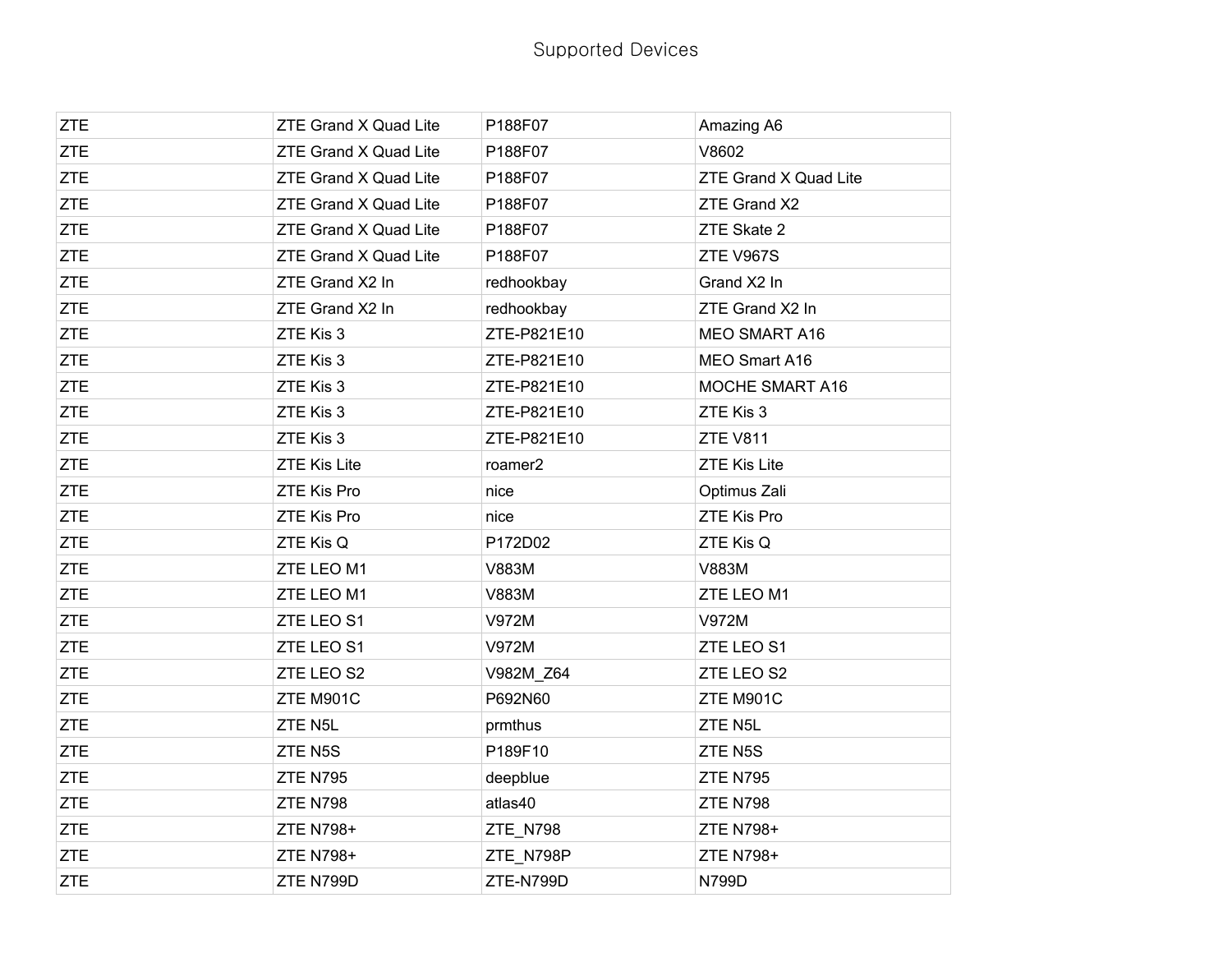| <b>ZTE</b> | ZTE N799D        | ZTE-N799D       | ZTE N799D        |
|------------|------------------|-----------------|------------------|
| <b>ZTE</b> | ZTE N818         | <b>ZTE-N818</b> | N818             |
| <b>ZTE</b> | ZTE N818         | <b>ZTE-N818</b> | <b>ZTE N818</b>  |
| <b>ZTE</b> | ZTE N880E        | atlas40         | ZTE N880E        |
| <b>ZTE</b> | ZTE N880G        | ZTE-N880G       | ZTE N880G        |
| <b>ZTE</b> | <b>ZTE N900</b>  | <b>ZTE-N900</b> | <b>ZTE N900</b>  |
| <b>ZTE</b> | ZTE N900D        | ZTE-N900D       | ZTE N900D        |
| <b>ZTE</b> | <b>ZTE N909</b>  | <b>ZTE-N909</b> | <b>ZTE N909</b>  |
| <b>ZTE</b> | ZTE N909D        | ZTE-N909D       | ZTE N909D        |
| <b>ZTE</b> | <b>ZTE N9120</b> | elden           | <b>ZTE N9120</b> |
| <b>ZTE</b> | <b>ZTE N919</b>  | ZTE-N919        | <b>ZTE N919</b>  |
| <b>ZTE</b> | ZTE N919D        | ZTE-N919D       | N919D            |
| <b>ZTE</b> | ZTE N919D        | ZTE-N919D       | ZTE N919D        |
| <b>ZTE</b> | ZTE N983         | P177F03         | <b>ZTE N983</b>  |
| <b>ZTE</b> | <b>ZTE N9835</b> | chovar          | N9835            |
| <b>ZTE</b> | <b>ZTE N9835</b> | chovar          | <b>ZTE N9835</b> |
| <b>ZTE</b> | ZTE N986         | P188F02         | N986             |
| <b>ZTE</b> | ZTE N986         | P188F02         | <b>ZTE N986</b>  |
| <b>ZTE</b> | ZTE Q101T        | P810T10         | ZTE Q101T        |
| <b>ZTE</b> | ZTE Q201T        | P172T24         | ZTE Q201T        |
| <b>ZTE</b> | ZTE Q2S-C        | P826N50         | ZTE Q2S-C        |
| <b>ZTE</b> | ZTE Q2S-T        | P826T50         | ZTE Q2S-T        |
| <b>ZTE</b> | ZTE Q301C        | APT_TW_P810N30  | ZTE Q301C        |
| <b>ZTE</b> | ZTE Q301C        | P810N30         | ZTE Q301C        |
| <b>ZTE</b> | ZTE Q301T        | P172T33         | ZTE Q301T        |
| <b>ZTE</b> | ZTE Q5-C         | P816N34         | ZTE Q5-C         |
| <b>ZTE</b> | ZTE Q5-T         | CU_P816T32      | ZTE Q5-T         |
| <b>ZTE</b> | ZTE Q5-T         | P816T32         | ZTE Q5-T         |
| <b>ZTE</b> | ZTE Q501T        | P172T31         | ZTE Q501T        |
| <b>ZTE</b> | ZTE Q501U        | P172F04         | ZTE Q501U        |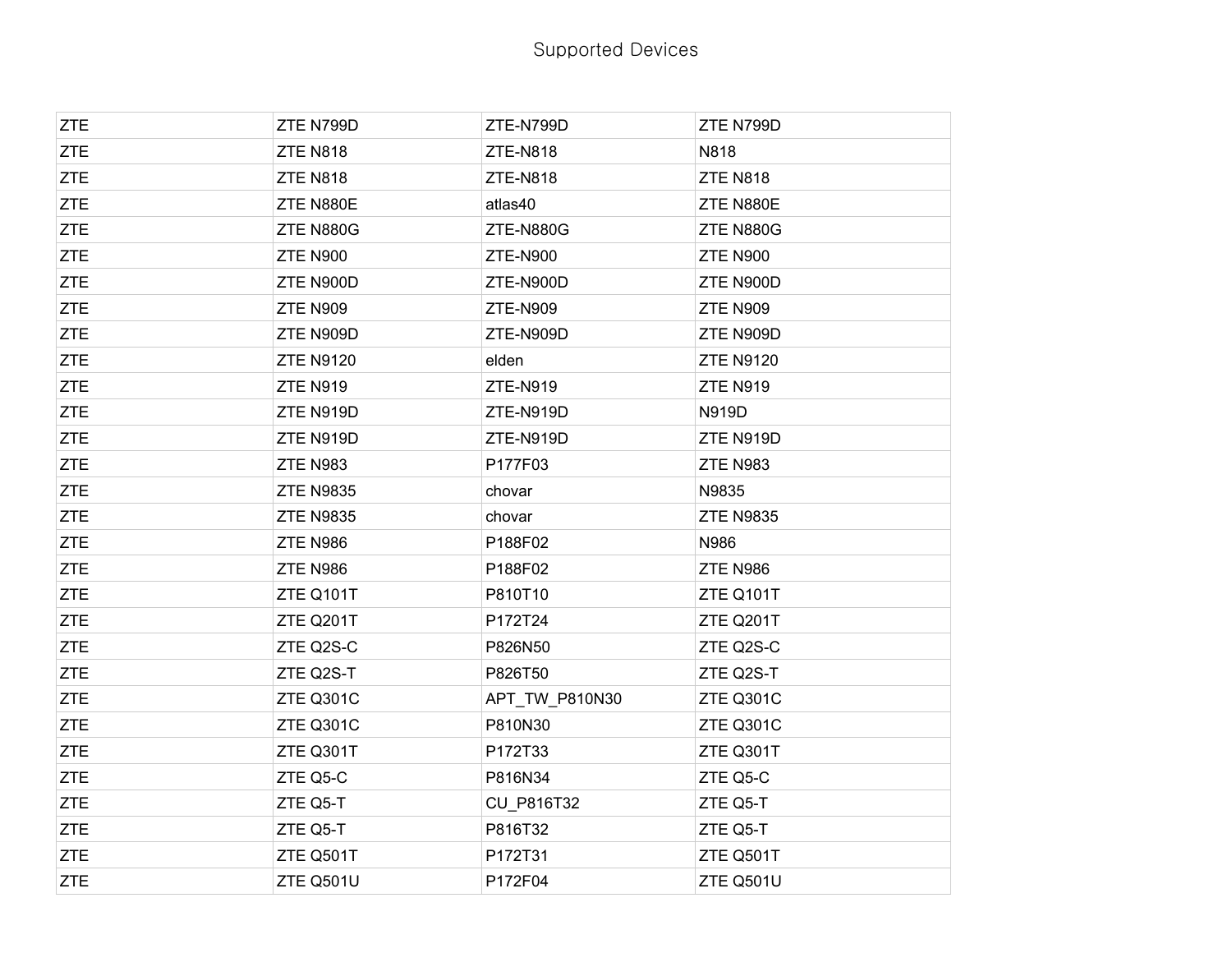| <b>ZTE</b> | ZTE Q503U        | P682V53      | ZTE Q503U           |
|------------|------------------|--------------|---------------------|
| <b>ZTE</b> | ZTE Q505T        | P826T20      | ZTE Q505T           |
| <b>ZTE</b> | ZTE Q507T        | P682T20      | ZTE Q507T           |
| <b>ZTE</b> | ZTE Q508U        | P816V50      | ZTE Q508U           |
| <b>ZTE</b> | ZTE Q509T        | P632T31      | Amazing X5          |
| <b>ZTE</b> | ZTE Q509T        | P632T31      | ZTE Blade A450      |
| <b>ZTE</b> | ZTE Q509T        | P632T31      | ZTE Blade V2 Lite   |
| <b>ZTE</b> | ZTE Q509T        | P632T31      | ZTE Q509T           |
| <b>ZTE</b> | ZTE Q7           | CMCC_P839V50 | ZTE Q7              |
| <b>ZTE</b> | ZTE Q7           | CU_P839V50   | ZTE Q7              |
| <b>ZTE</b> | ZTE Q7           | P839V50      | ZTE Q7              |
| <b>ZTE</b> | ZTE Q7-C         | P839N50      | ZTE Q7-C            |
| <b>ZTE</b> | ZTE Q705U        | P682V60      | ZTE Q705U           |
| <b>ZTE</b> | ZTE Q801T        | P181L30      | ZTE Q801T           |
| <b>ZTE</b> | ZTE Q801U        | P826V30      | ZTE Q801U           |
| <b>ZTE</b> | ZTE Q802C        | ZTE-Q802C    | ZTE Q802C           |
| <b>ZTE</b> | ZTE Q802D        | ZTE-Q802D    | ZTE Q802D           |
| <b>ZTE</b> | ZTE Q802T        | P826T30      | ZTE Q802T           |
| <b>ZTE</b> | ZTE Q805T        | P120T55      | ZTE Q805T           |
| <b>ZTE</b> | ZTE R83          | demeter      | ZTE R83             |
| <b>ZTE</b> | <b>ZTE S118</b>  | P189S10      | <b>Grand S Lite</b> |
| <b>ZTE</b> | <b>ZTE S118</b>  | P189S10      | <b>ZTE S118</b>     |
| <b>ZTE</b> | <b>ZTE S2004</b> | msm8974      | <b>ZTE S2004</b>    |
| <b>ZTE</b> | <b>ZTE S2005</b> | msm8974      | <b>ZTE S2005</b>    |
| <b>ZTE</b> | <b>ZTE S2014</b> | ZTE-S2014    | <b>ZTE S2014</b>    |
| <b>ZTE</b> | <b>ZTE S2015</b> | ZTE-S2015    | <b>ZTE S2015</b>    |
| <b>ZTE</b> | <b>ZTE STAR</b>  | msm8226      | ZTE GEEK II Pro 4G  |
| <b>ZTE</b> | <b>ZTE STAR</b>  | msm8226      | <b>ZTE S2002</b>    |
| <b>ZTE</b> | <b>ZTE STAR</b>  | msm8226      | <b>ZTE STAR</b>     |
| <b>ZTE</b> | <b>ZTE STAR</b>  | msm8226      | ZTE Star 1          |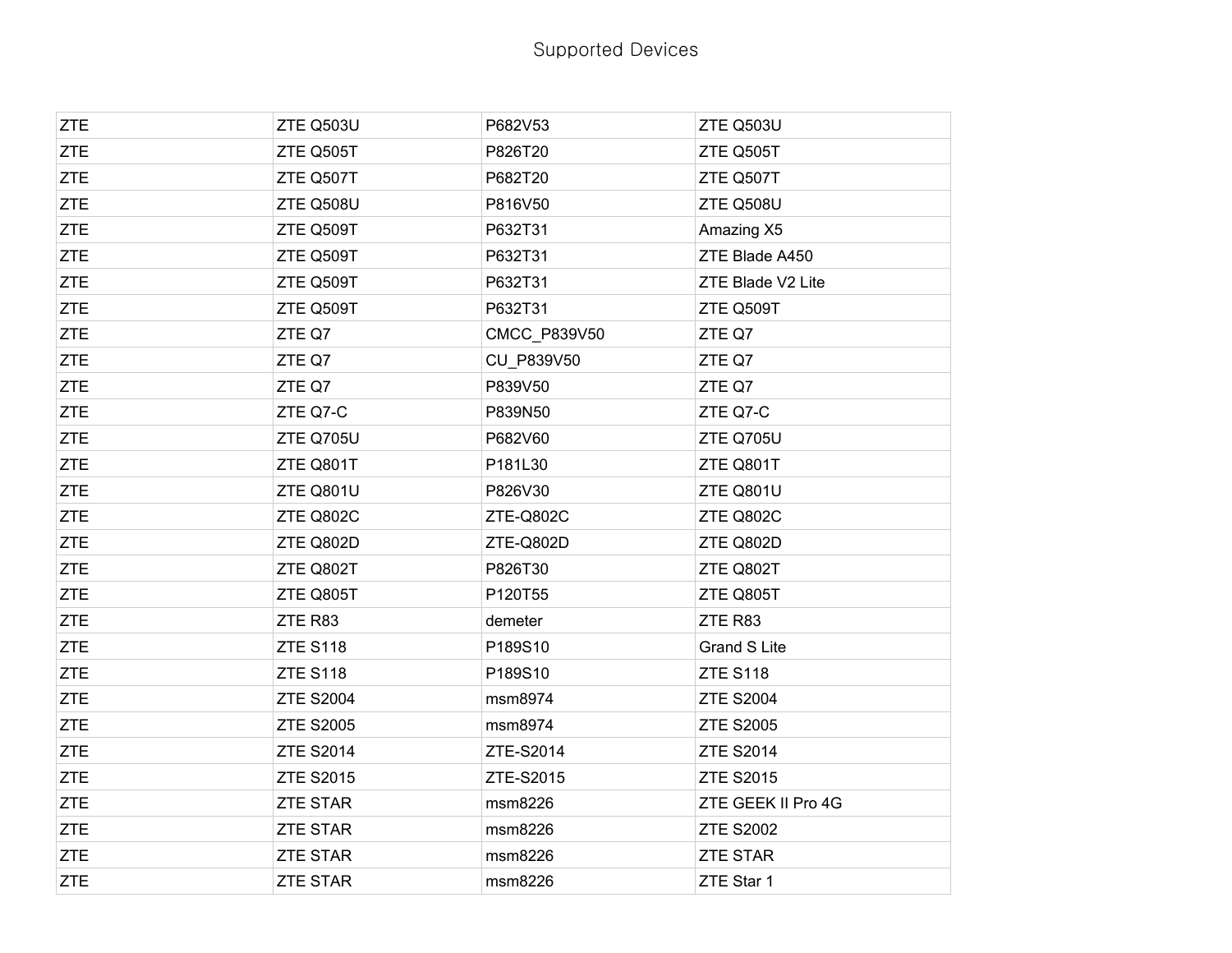| <b>ZTE</b> | <b>ZTE Skate</b> | skate    | <b>ZTE Skate</b>           |
|------------|------------------|----------|----------------------------|
| <b>ZTE</b> | ZTE Switch X1    | deepblue | ZTE Switch X1              |
| <b>ZTE</b> | ZTE Switch X1    | deepblue | <b>ZTE V796</b>            |
| <b>ZTE</b> | ZTE T12          | P173A30T | ZTE T12                    |
| ZTE        | ZTE T28          | bluetick | ZTE T28                    |
| <b>ZTE</b> | ZTE T28          | bluetick | ZTE T28 Prepaid            |
| <b>ZTE</b> | ZTE T60          | turies   | ZTE T60                    |
| <b>ZTE</b> | <b>ZTE T760</b>  | P173A10T | <b>ZTE T760</b>            |
| <b>ZTE</b> | <b>ZTE T790</b>  | roamer2  | <b>ZTE T790</b>            |
| <b>ZTE</b> | <b>ZTE T792</b>  | ZTE-T792 | <b>ZTE T792</b>            |
| <b>ZTE</b> | ZTE T80          | msm8226  | ZTE T80                    |
| <b>ZTE</b> | ZTE T81          | iliamna  | ZTE T81                    |
| <b>ZTE</b> | ZTE T82          | frosty   | ZTE T82                    |
| <b>ZTE</b> | ZTE T83          | demeter  | ZTE T83                    |
| <b>ZTE</b> | ZTE T86          | msm8226  | Amazing X1                 |
| <b>ZTE</b> | ZTE T86          | msm8226  | ZTE T86                    |
| <b>ZTE</b> | ZTE T88          | msm8226  | ZTE T88                    |
| <b>ZTE</b> | ZTE U5S          | P188T51  | ZTE U5S                    |
| <b>ZTE</b> | <b>ZTE U809</b>  | P172T11  | <b>ZTE U809</b>            |
| <b>ZTE</b> | ZTE U816         | P988T20  | ZTE U816                   |
| <b>ZTE</b> | <b>ZTE U817</b>  | P117A20  | <b>ZTE U817</b>            |
| <b>ZTE</b> | <b>ZTE U818</b>  | P172T21  | <b>ZTE U818</b>            |
| <b>ZTE</b> | ZTE U879         | P172T30  | ZTE U879                   |
| <b>ZTE</b> | <b>ZTE U889</b>  | P183T30  | <b>ZTE U889</b>            |
| <b>ZTE</b> | <b>ZTE U968</b>  | P682T51  | ZTE U968                   |
| <b>ZTE</b> | <b>ZTE U969</b>  | P682T50  | <b>ZTE U969</b>            |
| <b>ZTE</b> | <b>ZTE U9815</b> | P945T20  | <b>ZTE U9815</b>           |
| <b>ZTE</b> | ZTE U988S        | pluto    | ZTE U988S                  |
| <b>ZTE</b> | ZTE V5S          | P189F13  | <b>ZTE Grand Memo lite</b> |
| <b>ZTE</b> | ZTE V5S          | P189F13  | ZTE V5S                    |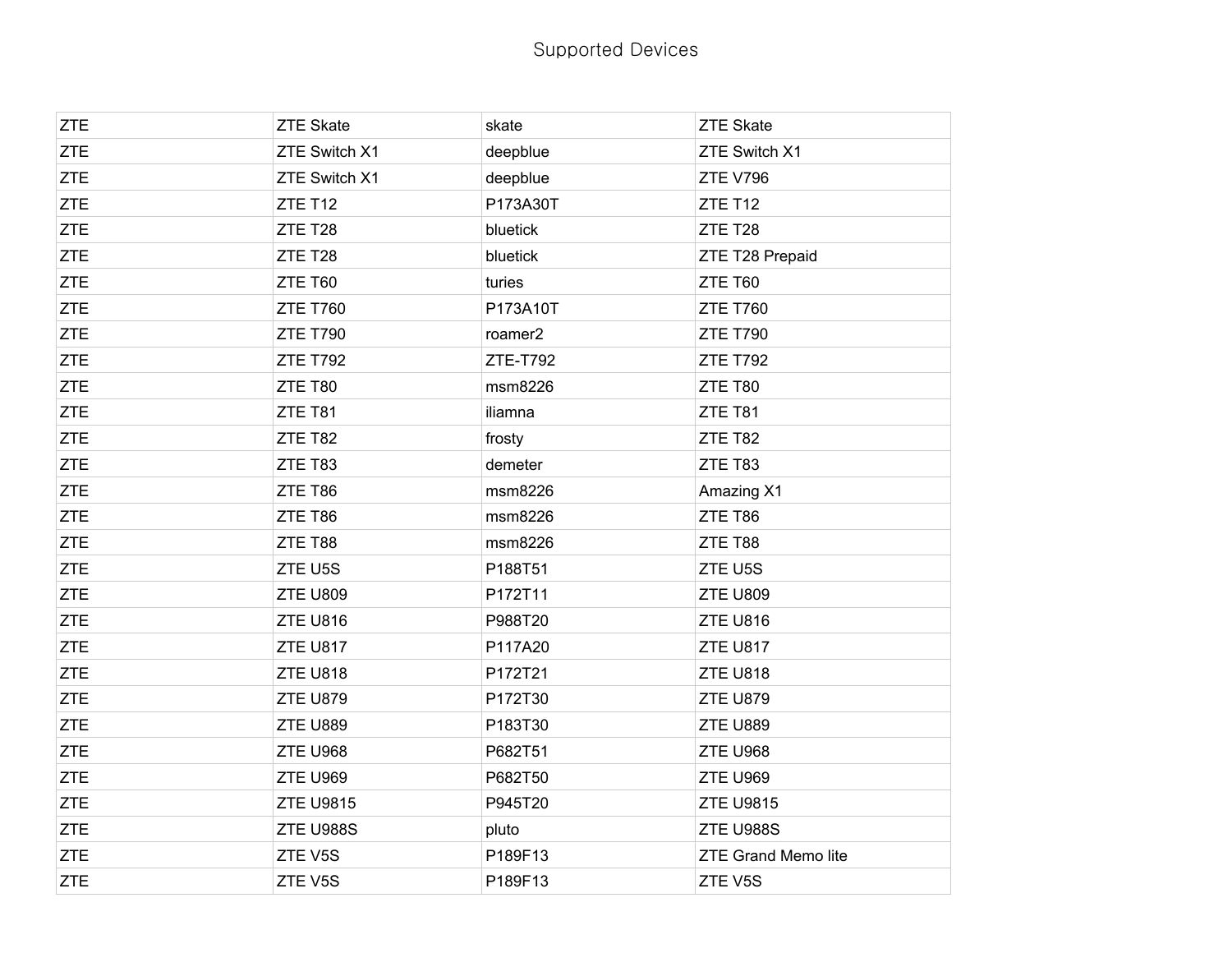| <b>ZTE</b> | ZTE V70          | ZTE-V70  | ZTE V70             |
|------------|------------------|----------|---------------------|
| <b>ZTE</b> | <b>ZTE V7073</b> | V7073    | <b>ZTE V7073</b>    |
| <b>ZTE</b> | ZTE V72          | V72      | MT7A                |
| <b>ZTE</b> | ZTE V72          | V72      | ZTE V72             |
| <b>ZTE</b> | ZTE V72          | V72      | myPad P4 Lite       |
| <b>ZTE</b> | <b>ZTE V768</b>  | V768     | <b>ZTE V768</b>     |
| <b>ZTE</b> | ZTE V769M        | V769M    | V769M               |
| <b>ZTE</b> | ZTE V769M        | V769M    | ZTE LEO Q2          |
| <b>ZTE</b> | ZTE V769M        | V769M    | ZTE V769M           |
| <b>ZTE</b> | ZTE V779M        | ZTEV779M | ZTE V779M           |
| <b>ZTE</b> | <b>ZTE V790</b>  | roamer2  | <b>ZTE V790</b>     |
| <b>ZTE</b> | <b>ZTE V791</b>  | P175A40  | V791                |
| <b>ZTE</b> | <b>ZTE V791</b>  | P175A40  | <b>ZTE V791</b>     |
| <b>ZTE</b> | ZTE V792C        | P810D01  | ZTE V792C           |
| <b>ZTE</b> | <b>ZTE V793</b>  | P175A60  | Amazing A3          |
| <b>ZTE</b> | <b>ZTE V793</b>  | P175A60  | Cellcom 4G          |
| <b>ZTE</b> | <b>ZTE V793</b>  | P175A60  | M9000               |
| <b>ZTE</b> | <b>ZTE V793</b>  | P175A60  | Telcel T20          |
| <b>ZTE</b> | <b>ZTE V793</b>  | P175A60  | <b>ZTE KIS Flex</b> |
| <b>ZTE</b> | <b>ZTE V793</b>  | P175A60  | <b>ZTE V793</b>     |
| <b>ZTE</b> | <b>ZTE V793</b>  | P175A60  | tmn smart a6        |
| <b>ZTE</b> | <b>ZTE V795</b>  | P172D01  | V795(A3S)           |
| <b>ZTE</b> | <b>ZTE V795</b>  | P172D01  | <b>ZTE B795</b>     |
| <b>ZTE</b> | <b>ZTE V795</b>  | P172D01  | ZTE KIS II          |
| <b>ZTE</b> | <b>ZTE V795</b>  | P172D01  | ZTE KIS II PRO      |
| <b>ZTE</b> | <b>ZTE V795</b>  | P172D01  | ZTE Kis II          |
| <b>ZTE</b> | <b>ZTE V795</b>  | P172D01  | <b>ZTE V795</b>     |
| <b>ZTE</b> | <b>ZTE V797</b>  | P172D03  | VIETTEL V8411       |
| <b>ZTE</b> | <b>ZTE V797</b>  | P172D03  | <b>ZTE V797</b>     |
| <b>ZTE</b> | <b>ZTE V807</b>  | P177E01  | Amazing A4          |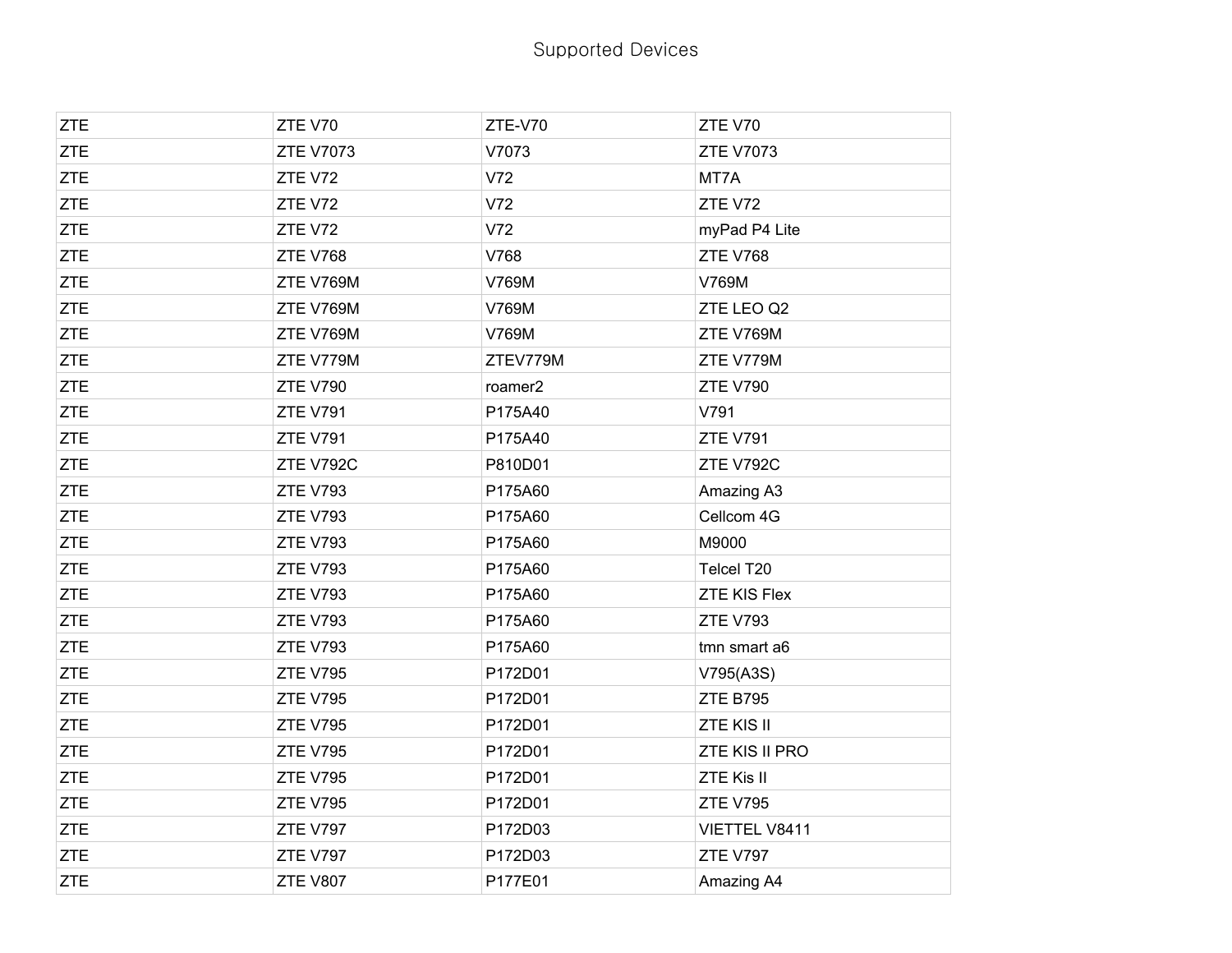| <b>ZTE</b> | <b>ZTE V807</b> | P177E01  | Beeline E700             |
|------------|-----------------|----------|--------------------------|
| <b>ZTE</b> | <b>ZTE V807</b> | P177E01  | Leopard MF900            |
| <b>ZTE</b> | <b>ZTE V807</b> | P177E01  | UZTE V807                |
| <b>ZTE</b> | <b>ZTE V807</b> | P177E01  | V8501                    |
| <b>ZTE</b> | <b>ZTE V807</b> | P177E01  | ZTE BLADE C              |
| <b>ZTE</b> | <b>ZTE V807</b> | P177E01  | <b>ZTE V807</b>          |
| <b>ZTE</b> | <b>ZTE V807</b> | P177E01  | ZTE V889S                |
| <b>ZTE</b> | <b>ZTE V808</b> | P172E01  | UZTE V808                |
| <b>ZTE</b> | <b>ZTE V808</b> | P172E01  | <b>ZTE V808</b>          |
| <b>ZTE</b> | <b>ZTE V809</b> | P172A10  | <b>BGH Joy Smart A2</b>  |
| <b>ZTE</b> | <b>ZTE V809</b> | P172A10  | ZTE Blade C2             |
| <b>ZTE</b> | <b>ZTE V809</b> | P172A10  | <b>ZTE T809</b>          |
| <b>ZTE</b> | <b>ZTE V809</b> | P172A10  | <b>ZTE V809</b>          |
| <b>ZTE</b> | <b>ZTE V809</b> | P172A10  | meo smart a12            |
| <b>ZTE</b> | <b>ZTE V811</b> | ZTE-V811 | <b>Beeline Smart2</b>    |
| <b>ZTE</b> | <b>ZTE V811</b> | ZTE-V811 | <b>ZTE V811</b>          |
| <b>ZTE</b> | ZTE V811C       | P810E01  | ZTE V811C                |
| <b>ZTE</b> | ZTE V811W       | P821E10  | <b>ZTE V811</b>          |
| <b>ZTE</b> | ZTE V811W       | P821E10  | ZTE V811W                |
| <b>ZTE</b> | ZTE V813W       | P172B20  | ZTE Blade C2 Plus        |
| <b>ZTE</b> | ZTE V813W       | P172B20  | ZTE V813W                |
| <b>ZTE</b> | ZTE V815W       | P172R10  | Amazing A4S              |
| <b>ZTE</b> | ZTE V815W       | P172R10  | B8405                    |
| <b>ZTE</b> | ZTE V815W       | P172R10  | <b>BGH Joy Smart A5d</b> |
| <b>ZTE</b> | ZTE V815W       | P172R10  | KIS II Max               |
| <b>ZTE</b> | ZTE V815W       | P172R10  | <b>SMART Start</b>       |
| <b>ZTE</b> | ZTE V815W       | P172R10  | UZTE GRAND V7            |
| <b>ZTE</b> | ZTE V815W       | P172R10  | <b>ZTE Blade Buzz</b>    |
| <b>ZTE</b> | ZTE V815W       | P172R10  | ZTE Kis II Max           |
| <b>ZTE</b> | ZTE V815W       | P172R10  | <b>ZTE Maxx</b>          |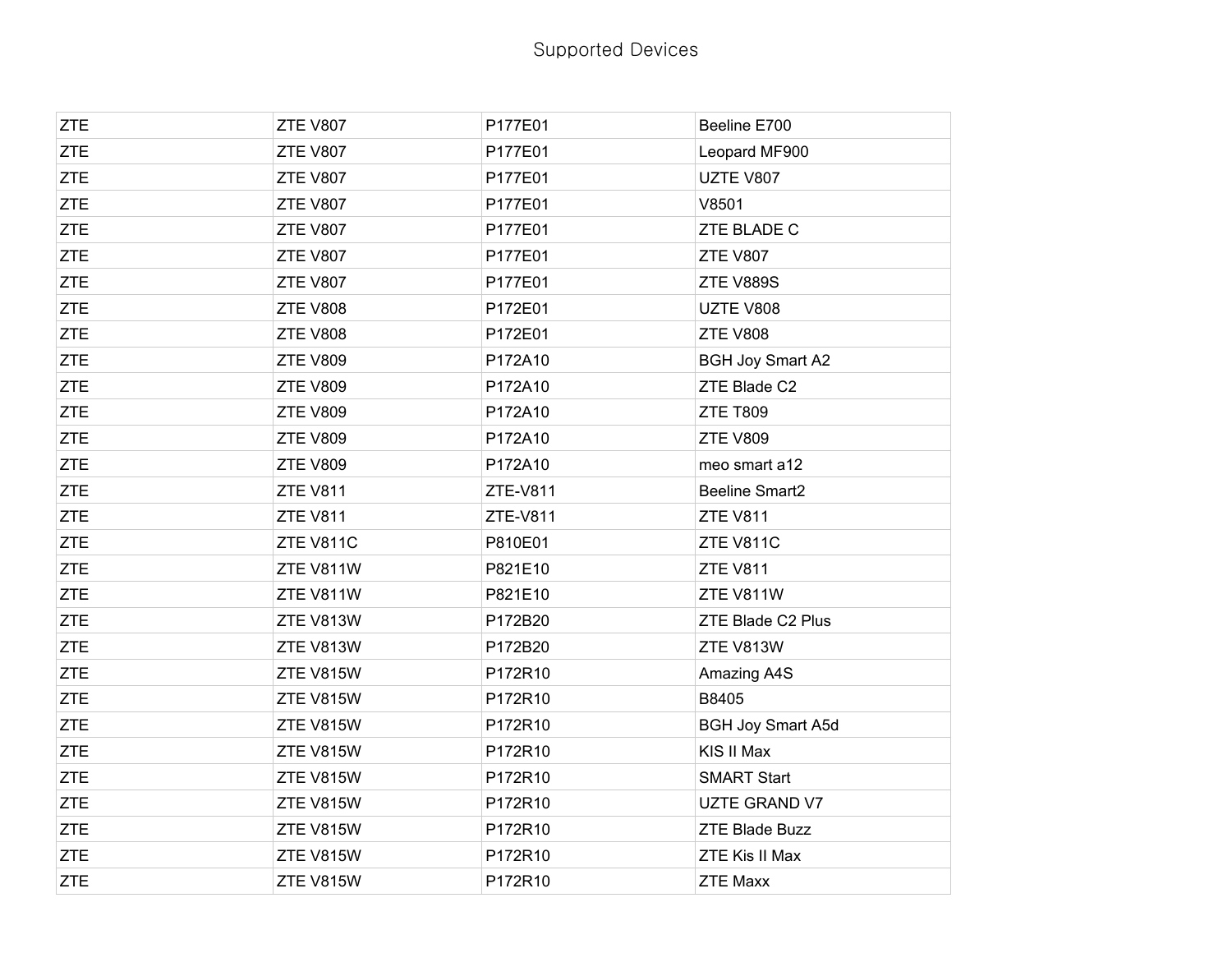| <b>ZTE</b> | ZTE V815W       | P172R10          | <b>ZTE T815</b>         |
|------------|-----------------|------------------|-------------------------|
| <b>ZTE</b> | ZTE V815W       | P172R10          | ZTE V815W               |
| <b>ZTE</b> | ZTE V815W       | P172R10          | ZTE V816W               |
| <b>ZTE</b> | <b>ZTE V817</b> | <b>ZTE-V817</b>  | V817                    |
| <b>ZTE</b> | <b>ZTE V817</b> | ZTE-V817         | <b>ZTE V817</b>         |
| <b>ZTE</b> | <b>ZTE V817</b> | ZTE-V956         | <b>ZTE V817</b>         |
| <b>ZTE</b> | <b>ZTE V818</b> | P172F01          | ZTE Blade 2             |
| <b>ZTE</b> | <b>ZTE V818</b> | P172F01          | <b>ZTE V818</b>         |
| <b>ZTE</b> | <b>ZTE V829</b> | P172A30          | <b>BGH Joy Smart A3</b> |
| <b>ZTE</b> | <b>ZTE V829</b> | P172A30          | <b>Blade G Pro</b>      |
| <b>ZTE</b> | <b>ZTE V829</b> | P172A30          | V8507                   |
| <b>ZTE</b> | <b>ZTE V829</b> | P172A30          | ZTE Blade G Plus        |
| <b>ZTE</b> | <b>ZTE V829</b> | P172A30          | ZTE Blade G Pro         |
| <b>ZTE</b> | <b>ZTE V829</b> | P172A30          | <b>ZTE V829</b>         |
| <b>ZTE</b> | <b>ZTE V879</b> | P172F02          | <b>ZTE V879</b>         |
| <b>ZTE</b> | ZTE V880E       | atlas40          | ZTE V880E               |
| <b>ZTE</b> | ZTE V880G       | <b>ZTE-V880G</b> | ZTE V880G               |
| <b>ZTE</b> | <b>ZTE V887</b> | P177A10          | ZTE Blade L             |
| <b>ZTE</b> | <b>ZTE V887</b> | P177A10          | <b>ZTE V887</b>         |
| <b>ZTE</b> | ZTE V887        | P177A10          | tmn smart a20           |
| <b>ZTE</b> | ZTE V889D       | atlas40          | ZTE V889D               |
| <b>ZTE</b> | ZTE V889M       | P175A10          | UZTE V889M              |
| <b>ZTE</b> | ZTE V889M       | P175A10          | ZTE V889M               |
| <b>ZTE</b> | <b>ZTE V891</b> | P986E01          | <b>ZTE V891</b>         |
| <b>ZTE</b> | <b>ZTE V956</b> | ZTE-V956         | <b>ZTE V956</b>         |
| <b>ZTE</b> | <b>ZTE V965</b> | P188F03          | ZTE Blade G2            |
| <b>ZTE</b> | <b>ZTE V965</b> | P188F03          | ZTE R880H               |
| <b>ZTE</b> | <b>ZTE V965</b> | P188F03          | ZTE V880H               |
| <b>ZTE</b> | <b>ZTE V965</b> | P188F03          | <b>ZTE V965</b>         |
| <b>ZTE</b> | <b>ZTE V969</b> | P682F01          | <b>ZTE V969</b>         |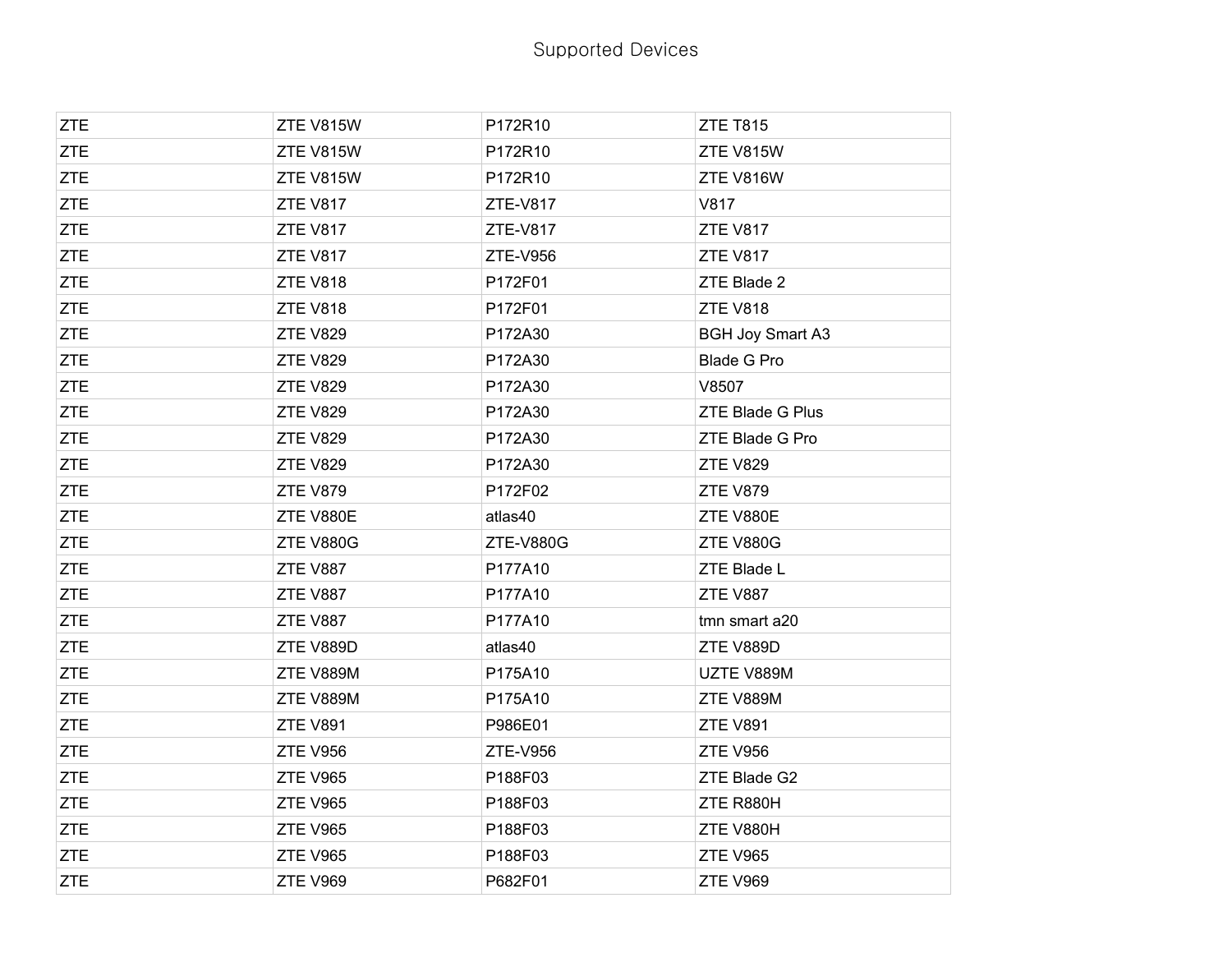| <b>ZTE</b> | <b>ZTE V970</b>   | whistler   | UZTE V970                  |
|------------|-------------------|------------|----------------------------|
| <b>ZTE</b> | <b>ZTE V970</b>   | whistler   | <b>ZTE V970</b>            |
| <b>ZTE</b> | <b>ZTE V975</b>   | redhookbay | V975                       |
| <b>ZTE</b> | <b>ZTE V975</b>   | redhookbay | <b>ZTE Geek</b>            |
| <b>ZTE</b> | <b>ZTE V975</b>   | redhookbay | ZTE V975                   |
| <b>ZTE</b> | <b>ZTE V9800</b>  | kiska      | <b>ZTE V9800</b>           |
| <b>ZTE</b> | <b>ZTE V9820</b>  | ZTE-V9820  | <b>ZTE V9820</b>           |
| <b>ZTE</b> | <b>ZTE V983</b>   | P177A30    | ZTE V983                   |
| <b>ZTE</b> | <b>ZTE V987</b>   | P188F04    | UZTE GRAND X Quad          |
| <b>ZTE</b> | <b>ZTE V987</b>   | P188F04    | <b>ZTE Grand X</b>         |
| <b>ZTE</b> | <b>ZTE V987</b>   | P188F04    | ZTE V987                   |
| <b>ZTE</b> | ZTE V993W         | ZTE_V993W  | ZTE V993W                  |
| <b>ZTE</b> | ZTE V9A           | v9plus     | ZTE V9A                    |
| <b>ZTE</b> | ZTE Z932L         | warpIte    | Z932L                      |
| <b>ZTE</b> | ZTE Z932L         | warpIte    | ZTE Z932L                  |
| <b>ZTE</b> | ZTE-BLADE         | blade      | ZTE-BLADE                  |
| <b>ZTE</b> | ZTE-N910          | arthur4g   | <b>ZTE-N910</b>            |
| <b>ZTE</b> | ZTE-SKATE         | skate      | ZTE-SKATE                  |
| <b>ZTE</b> | <b>ZTE-UN721</b>  | N721       | ZTE-U N721                 |
| <b>ZTE</b> | <b>ZTE-U V760</b> | ztenj73_gb | <b>MD Smart</b>            |
| <b>ZTE</b> | <b>ZTE-U V760</b> | ztenj73_gb | Telenor Touch Mini         |
| <b>ZTE</b> | <b>ZTE-U V760</b> | ztenj73_gb | <b>ZTE-U V760</b>          |
| <b>ZTE</b> | <b>ZTE-U V760</b> | ztenj73_gb | ZTE-U V856                 |
| <b>ZTE</b> | <b>ZTE-U V760</b> | ztenj73_gb | <b>ZTE-U V857</b>          |
| <b>ZTE</b> | <b>ZTE-U V760</b> | ztenj73_gb | moii E598                  |
| <b>ZTE</b> | ZTE-V6500         | V6500      | <b>Etisalat Smartphone</b> |
| <b>ZTE</b> | ZTE-V6500         | V6500      | ZTE-V6500                  |
| <b>ZTE</b> | <b>ZTE-V856</b>   | zte_v856   | <b>ZTE-V856</b>            |
| <b>ZTE</b> | ZTE-X500          | X500       | <b>ZTE-X500</b>            |
| <b>ZTE</b> | ZTE-Z990          | roamer     | ZTE-Z990                   |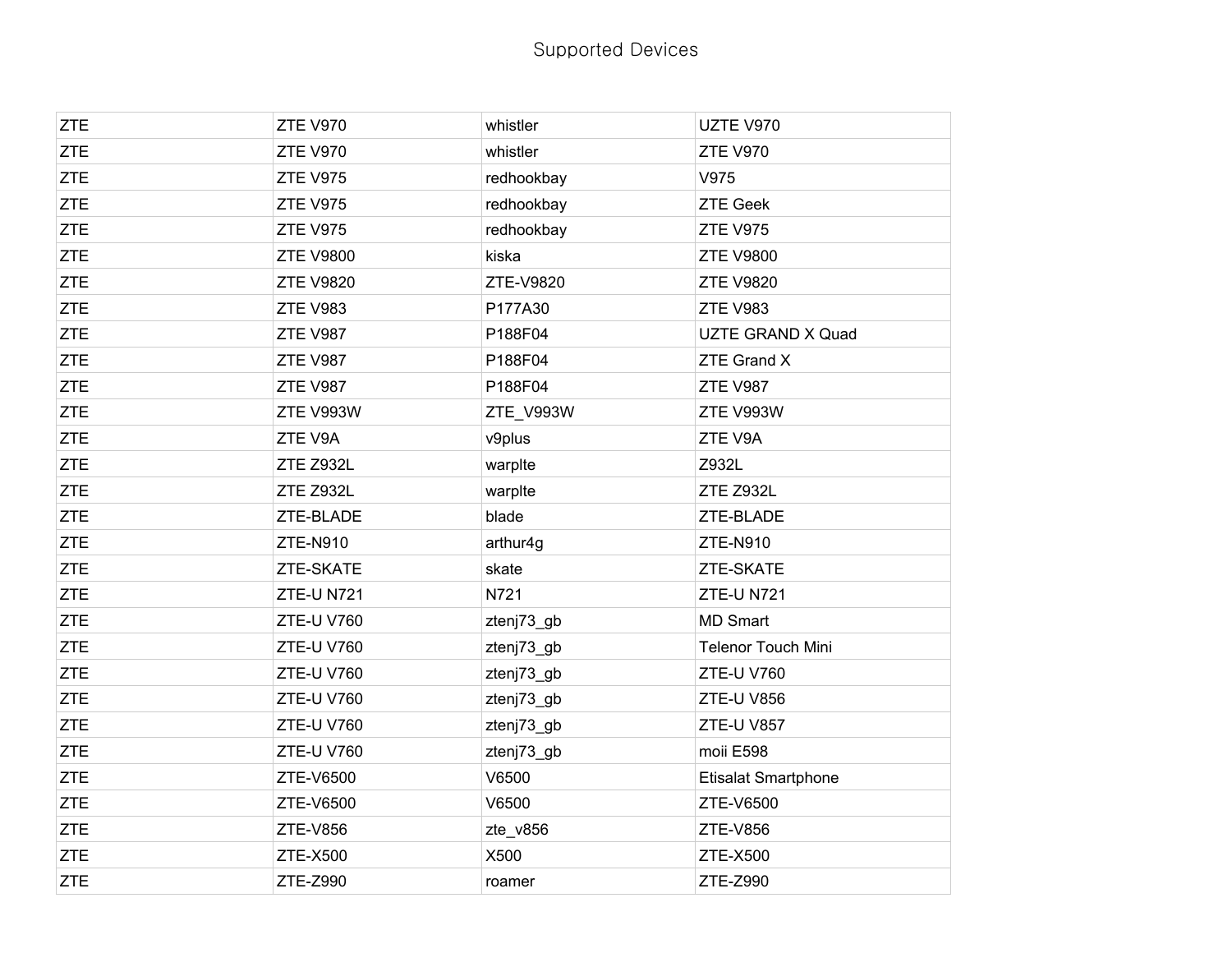| <b>ZTE</b> | ZTE-Z990G           | roamer           | ZTE-Z990G        |
|------------|---------------------|------------------|------------------|
| <b>ZTE</b> | ZTE_LEO_Q1          | hct72_wet_jb3    | V765M            |
| <b>ZTE</b> | ZTE_LEO_Q1          | hct72_wet_jb3    | ZTE LEO Q1       |
| <b>ZTE</b> | ZTE_LEO_Q1          | hct72_wet_jb3    | ZTE V765M        |
| <b>ZTE</b> | ZTE_LEO_Q1          | hct72_wet_jb3    | ZTE_CLARO_Q1     |
| <b>ZTE</b> | ZTE_LEO_Q1          | hct72_wet_jb3    | ZTE_LEO_Q1       |
| <b>ZTE</b> | ZTE_LEO_Q1          | hct72_wet_jb3    | mobifone M9001   |
| <b>ZTE</b> | ZTE_N9511           | hera             | ZTE_N9511        |
| <b>ZTE</b> | ZTE Q701C           | ZTE-Q701C        | ZTE Q701C        |
| <b>ZTE</b> | ZTE Q801C           | ZTE-Q801C        | ZTE Q801C        |
| <b>ZTE</b> | ZTE_Q801L           | ZTE-Q801L        | ZTE Q801L        |
| <b>ZTE</b> | ZXY-ZTE_N8010       | N8010_YM         | ZXY-ZTE_N8010    |
| <b>ZTE</b> | ZXY-ZTE_V6700       | V6700            | <b>ZTE V6700</b> |
| <b>ZTE</b> | ZXY-ZTE V6700       | V6700            | ZXY-ZTE V6700    |
| <b>ZTE</b> | blade S             | blade2           | <b>Blade S</b>   |
| <b>ZTE</b> | myPad P5            | K78              | Amazing_P5       |
| <b>ZTE</b> | myPad P5            | <b>K78</b>       | myPad P5         |
| <b>ZTE</b> | nubia Z5            | <b>NX501</b>     | nubia Z5         |
| <b>ZTE</b> | tmn smart a15       | atlas40          | tmn smart a15    |
| <b>ZTE</b> | tmn smart a60       | kiska            | tmn smart a60    |
| <b>ZTE</b> | tmn smart a7        | sailboat         | tmn smart a7     |
| Zeki       | <b>TBDG734</b>      | TBDG734          | TBDG734          |
| Zeki       | <b>TBQG1084</b>     | <b>TBQG1084</b>  | <b>TBQG1084</b>  |
| Zeki       | <b>TBQG855</b>      | <b>TBQG855</b>   | <b>TBQG855</b>   |
| Zeki       | Zeki TBDG1073       | <b>TBDG1073</b>  | <b>TBDG1073</b>  |
| Zeki       | Zeki TBDG874 Tablet | TBDG874B         | TBDG874          |
| Zeki       | Zeki TBQC1063B      | <b>TBQC1063B</b> | <b>TBQC1063</b>  |
| Zeki       | Zeki TBQG774        | TBQG774          | TBQG774          |
| Zeki       | Zeki TBQG884        | TBQG884          | TBQG884          |
| Zilo       | Zilo                | Zilo             | Zilo             |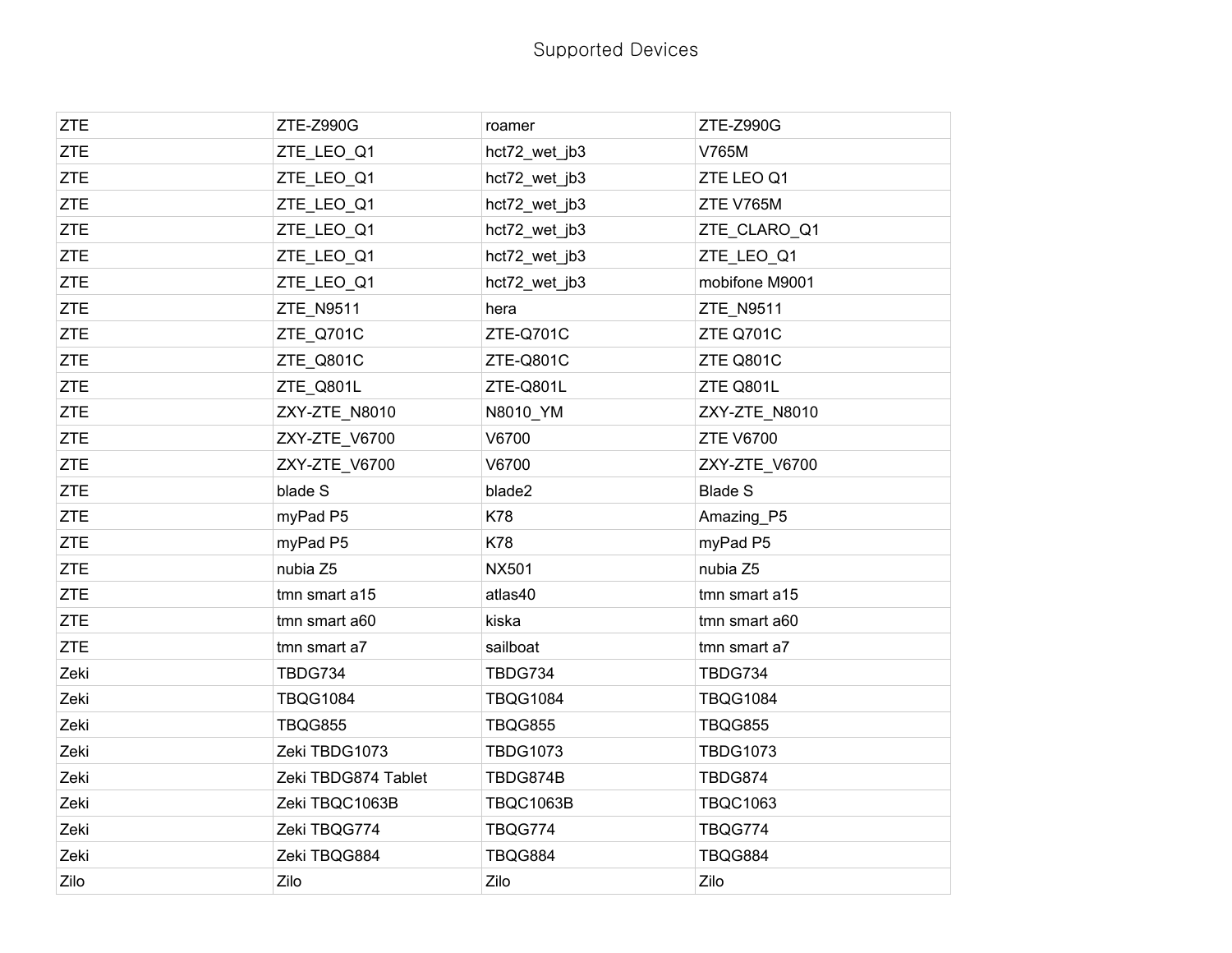| bq         | Aquaris E10               | Aquaris_E10      | Aquaris E10              |
|------------|---------------------------|------------------|--------------------------|
| bq         | Aquaris E10 3G            | Aquaris E10 3G   | Aquaris E10 3G           |
| bq         | Aquaris E4                | Aquaris_E4       | Aquaris E4               |
| bq         | Aquaris E4.5              | Aquaris_E45      | Aquaris E4.5             |
| bq         | Aquaris E5                | Aquaris_E5       | Aquaris E5               |
| bq         | Aquaris E5 FHD            | Aquaris_E5_FHD   | Aquaris E5 FHD           |
| bq         | Aquaris E5 HD             | Aquaris_E5_HD    | Aquaris E5 HD            |
| bq         | Aquaris E6                | Aquaris_E6       | Aquaris E6               |
| bq         | Edison 3                  | Edison_3         | Edison 3                 |
| bq         | Edison_3_mini             | Edison_3_mini    | Edison 3 mini            |
| bq         | bq Edison 3 3G            | Edison_3_3G      | Edison 3 3G              |
| essentielb | Essentielb- Black Diamond | bird77_a_cu_ics2 | Essentielb-Black Diamond |
| essentielb | Pyxis                     | pyxis_boulanger  | Essentielb-Pixis         |
| essentielb | essentielb ST7001 Tablet  | ST7001           | ST7001                   |
|            |                           |                  |                          |
| geanee     | FXC-5A                    | FXC-5A           | FXC-5A                   |
| harris     | RF-3590-RT                | msm8660_cougar   | Harris 12131-1000        |
| hisense    | It971                     | LT971            | LT971                    |
| i-Buddie   | <b>TA10CA1</b>            | <b>TA10CA1</b>   | <b>TA10CA1</b>           |
| i-Buddie   | <b>TA10CA2</b>            | <b>TA10CA2</b>   | <b>TA10CA2</b>           |
| i-Buddie   | <b>TA10CA3</b>            | TA10CA3          | TA10CA3                  |
| i-Buddie   | <b>TA10CA4</b>            | <b>TA10CA4</b>   | <b>TA10CA4</b>           |
| i-Buddie   | <b>TA71CA1</b>            | <b>TA71CA1</b>   | <b>TA71CA1</b>           |
| i-Buddie   | <b>TA71CA5</b>            | <b>TA71CA5</b>   | TA71CA5                  |
| i-Buddie   | <b>TA80CA1</b>            | <b>TA80CA1</b>   | <b>TA80CA1</b>           |
| i-Buddie   | <b>TM75A-V2</b>           | <b>TM75A-V2</b>  | <b>TM75A-V2</b>          |
| i-Buddie   | <b>TR10CD1</b>            | <b>TR10CD1 2</b> | <b>TR10CD1</b>           |
| i-Buddie   | <b>TR10CD1</b>            | TR10CD1_4        | <b>TR10CD1</b>           |
| i-Buddie   | TR10CD1_P                 | <b>TR10CD1</b>   | <b>TR10CD1</b>           |
| i-Buddie   | <b>TR10CS1</b>            | TR10CS1_12       | <b>TR10CS1</b>           |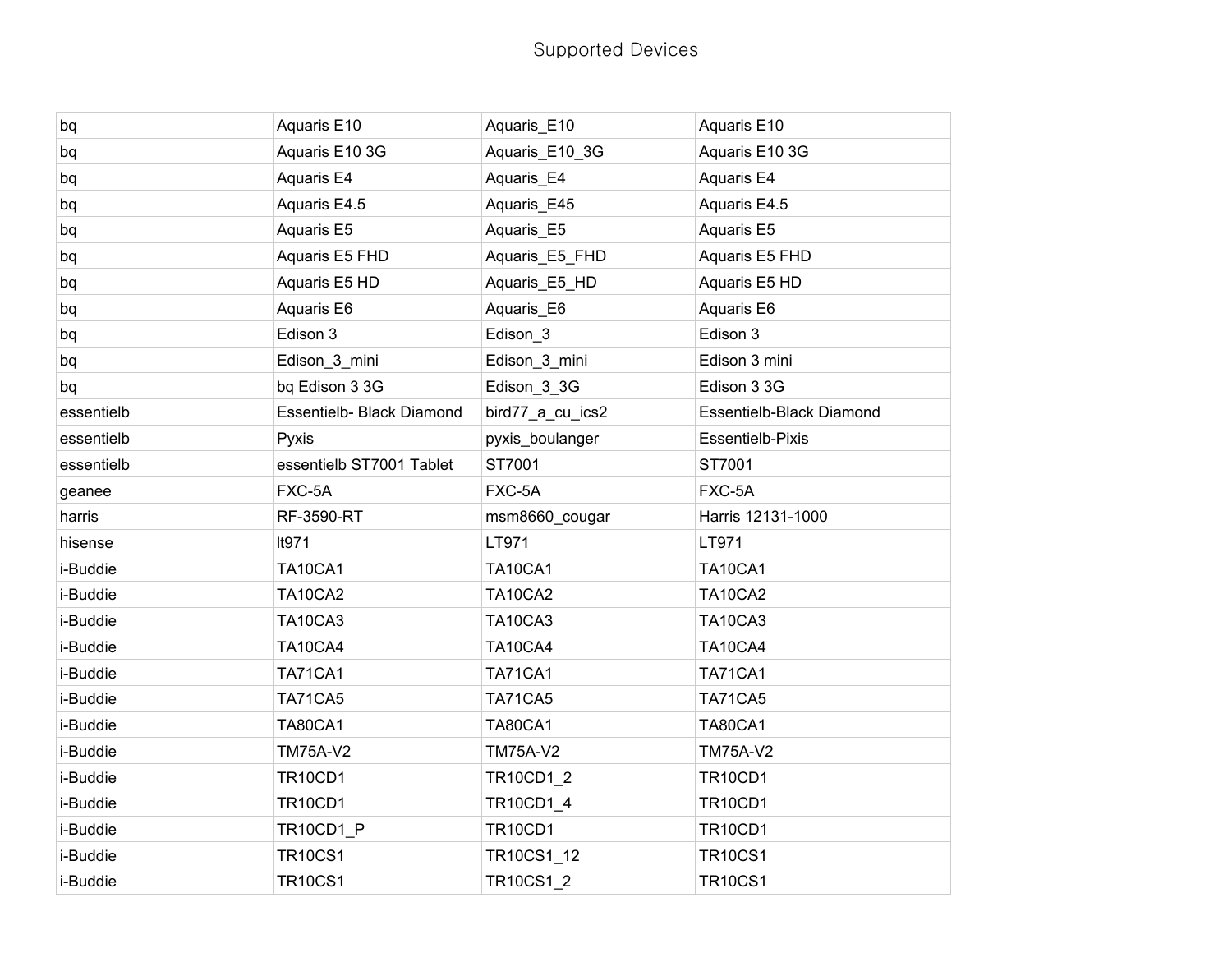| i-Buddie      | <b>TR10CS1_P</b>         | <b>TR10CS1</b> | <b>TR10CS1</b>  |
|---------------|--------------------------|----------------|-----------------|
| i-mobile      | <b>IQX KEN</b>           | IQX KEN        | <b>IQX KEN</b>  |
| i-mobile      | i-mobile i-note WiFi 1.1 | M1703          | i-mobile M1703  |
| iDea USA      | CT <sub>8</sub>          | CT8            | CT <sub>8</sub> |
| iDeaUSA       | iDeaUSA CT10             | CT10           | CT10            |
| iDeaUSA       | iDeaUSA CT7              | CT7            | CT7             |
| <b>iRiver</b> |                          | smdkc110       | ILT-MX100       |
| <b>iRiver</b> | <b>DMT580D</b>           | m805_892x      | DDA800R         |
| <b>iRiver</b> | <b>DMT580D</b>           | m805_892x      | <b>DMT580D</b>  |
| <b>iRiver</b> | <b>DMT580D</b>           | m805_892x      | <b>MIT700</b>   |
| <b>iRiver</b> | MM3202                   | mm3201         | MM-3201         |
| <b>iRiver</b> | MM3202                   | mm3201         | MM-3202         |
| <b>iRiver</b> | <b>ULALA</b>             | msm7627a_sku3  | $I-K1$          |
| <b>iRiver</b> | WOW Tab+(ITQ1000)        | itq1000        | <b>ITQ1000</b>  |
| <b>iRiver</b> | <b>WPT005</b>            | wikipad        | <b>WPT005</b>   |
| <b>iRiver</b> | Wow TAB +                | itq701         | <b>ITQ701</b>   |
| <b>iRiver</b> | Wow(Window of the world) | itq700         | <b>ITQ700</b>   |
| <b>iRiver</b> | Wow(Window of the world) | itq700         | YBMK01          |
| <b>iView</b>  | 776TPCIII                | 776TPCIII      | 776TPCIII       |
| <b>iView</b>  | iView 778TPC             | 778TPC         | 778TPC          |
| <b>iView</b>  | iView 788TPCII           | iView_788TPCII | 788TPCII        |
| <b>iView</b>  | iView 920TPC             | 920TPC         | 920TPC          |
| <b>iView</b>  | iView SupraPad i700      | g01i           | i700            |
| <b>iView</b>  | iView SupraPad i785Q     | anchor         | i785Q           |
| mobicel       | Retro                    | Retro          | Retro           |
| mobistel      | Cynus T6                 | Cynus_T6       | Cynus T6        |
| myPhone       | <b>CUBE</b>              | myphone_cube   | myPhone Cube    |
| nabi          | nabi 2 Tablet            | mt799          | NABI2-NV7A      |
| nabi          | nabi 2S Tablet           | nabi2S         | SNB02-NV7A      |